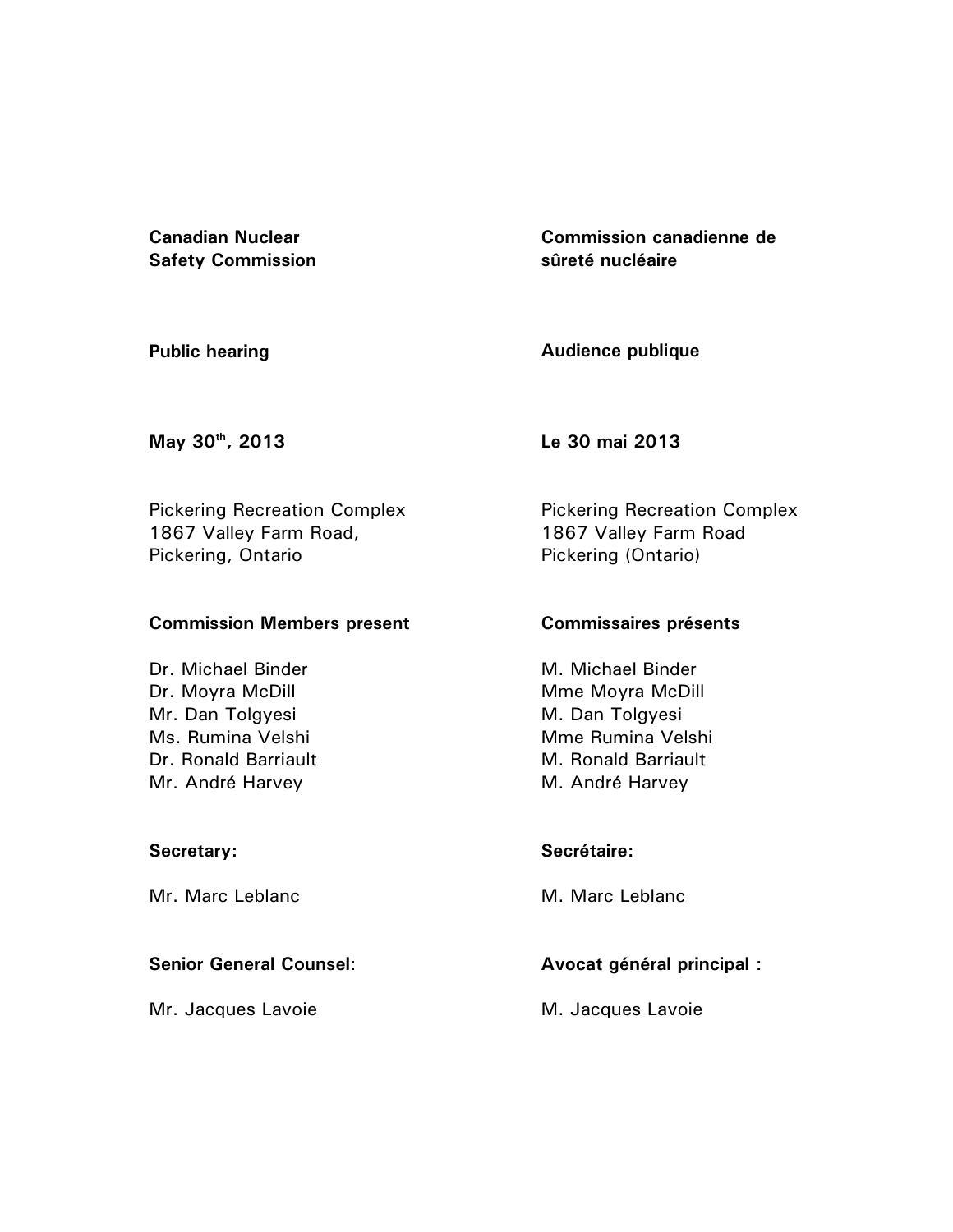### (ii) **TABLE OF CONTENTS**

**PAGE**

| Opening remarks                                                                                                | 1   |
|----------------------------------------------------------------------------------------------------------------|-----|
| 13-H2.105<br>Oral presentation by<br>Terry J. Price, Ray Mutiger, Mason<br>Verkruisen and Eugene Saltanoff     | 3   |
| 13-H2.40 / 13-H2.40A<br>Oral presentation by the<br>Organization of Canadian<br>Nuclear Industries             | 10  |
| $13 - H2.109$<br>Oral presentation by<br>Michel Duguay                                                         | 23  |
| 13-H2.133<br>Oral presentation by<br>Durham Nuclear Awareness                                                  | 49  |
| $13 - H2.90$<br>Oral presentation by the<br>Greater Oshawa Chamber<br>Of Commerce                              | 96  |
| 13-H2.102<br>Oral presentation by<br>North American Young<br>Generation in Nuclear (NA-YGN),<br>Durham Chapter | 102 |
| $13 - H2.67$<br>Oral presentation by<br>Darlene Buckingham                                                     | 118 |
| $13 - H2.64$<br>Oral presentation by the<br>Canadian Nuclear Association                                       | 135 |
| $13 - H2.87$<br>Oral presentation by the<br>Mississaugas of the<br>New Credit First Nation                     | 145 |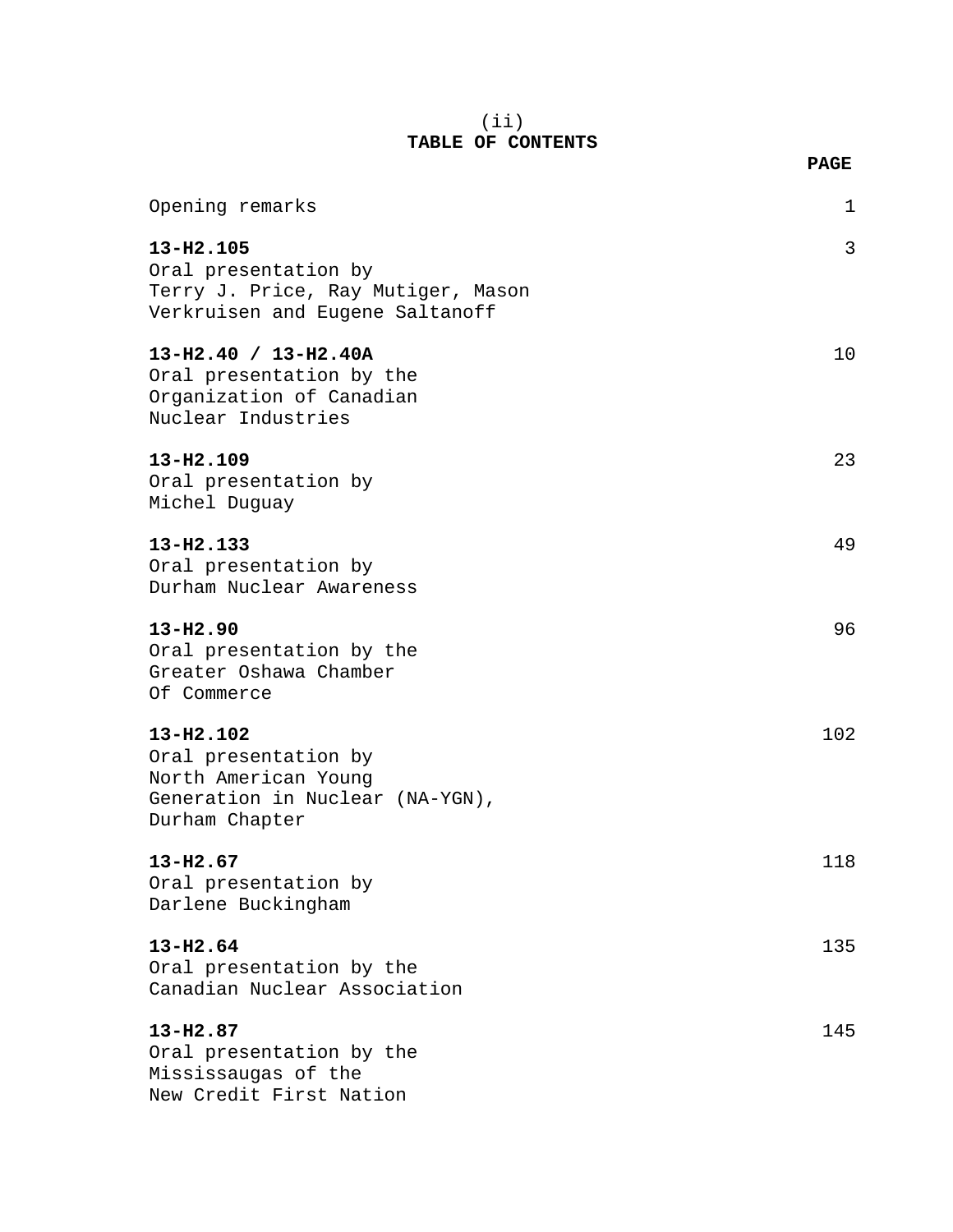### (iii) **TABLE OF CONTENTS**

|                                                                                                               | <b>PAGE</b> |
|---------------------------------------------------------------------------------------------------------------|-------------|
| 13-H2.57 / 13-H2.57A<br>Oral presentation by<br>Monica Whalley                                                | 155         |
| 13-H2.72 / 13-H2.72A<br>Oral presentation by<br>Power Worker's Union                                          | 174         |
| $13-H2.86 / 13-H2.86A$<br>Oral presentation by the<br>Canadian Nuclear<br>Workers Council                     | 194         |
| $13 - H2.73$<br>Oral presentation by<br>Linda Gasser                                                          | 204         |
| $13 - H2.74$<br>Oral presentation by the<br>Ontario Chapter - Voice of<br>Women for Peace                     | 216         |
| 13-H2.132 / 13-H2.132A<br>Oral presentation by the<br>Canadian Environmental<br>Law Association               | 221         |
| $13 - H2.78$<br>Oral presentation by<br>Jill Lennox                                                           | 268         |
| 13-H2.84<br>Oral presentation by<br>Ysabeault d'Valar-Alba                                                    | 279         |
| 13-H2.119 / 13-H2.119A<br>Oral presentation by<br>Greenpeace Canada                                           | 285         |
| 13-H2.127 / 13-H2.127A<br>Oral presentation by the<br>International Institute of<br>Concern for Public Health | 337         |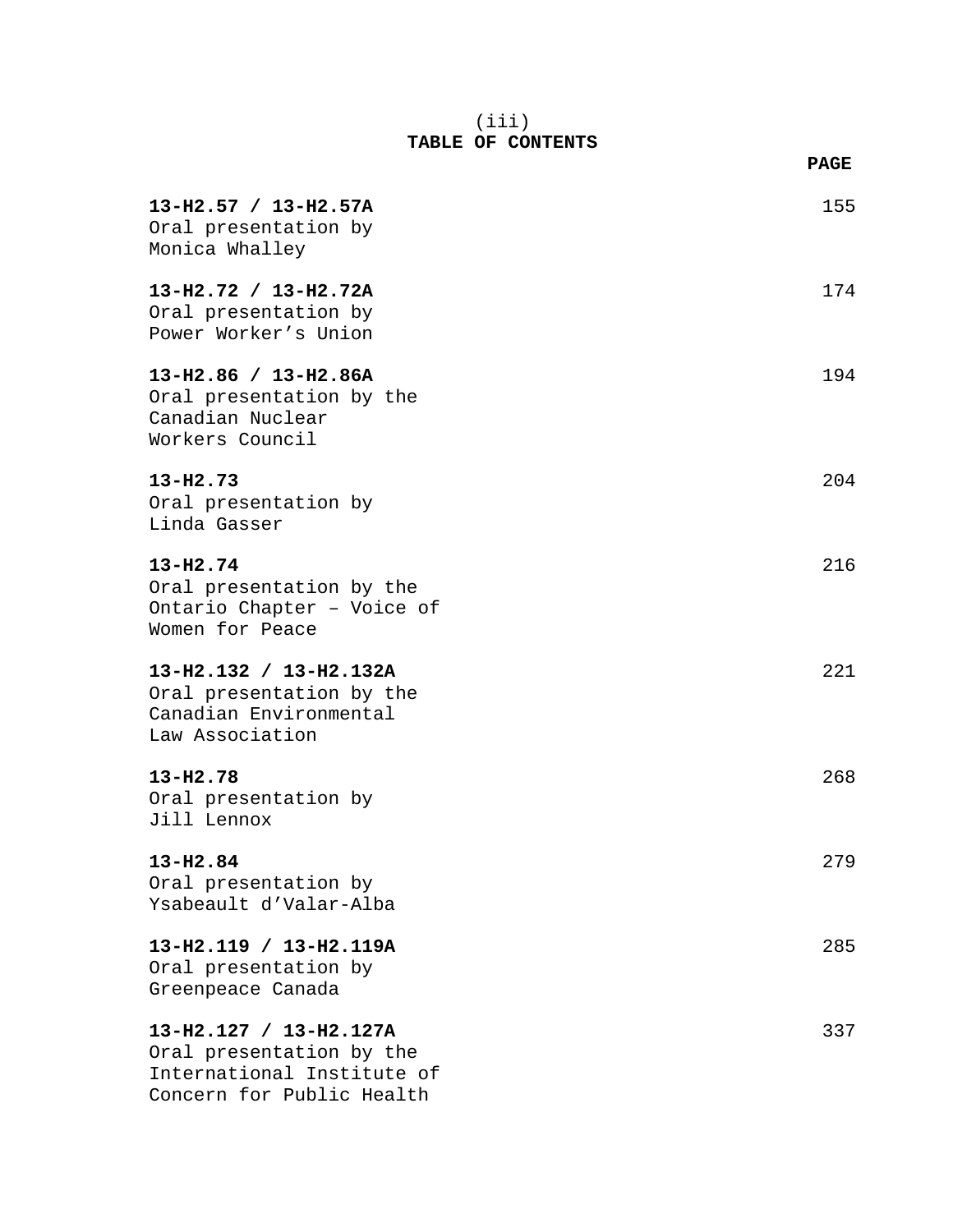### (iv) **TABLE OF CONTENTS**

|                                                                                                                    | <b>PAGE</b> |
|--------------------------------------------------------------------------------------------------------------------|-------------|
| $13 - H2.88$<br>Oral presentation by<br>Michelle Simeuvonich                                                       | 368         |
| $13 - H2.94$<br>Oral presentation by the<br>Durham Strategic Energy Alliance                                       | 380         |
| $13 - H2.99$<br>Oral presentation by<br>CCNB Action                                                                | 387         |
| 13-H2.107<br>Oral presentation by the<br>Citizens for a Safe Environment<br>And The Committee for a Safe<br>Sewage | 409         |
| $13 - H2.100$<br>Oral presentation by<br>Norah Chaloner                                                            | 420         |
| 13-H2.120<br>Oral presentation by the<br>Canadian Coalition for                                                    | 428         |

Nuclear Responsibility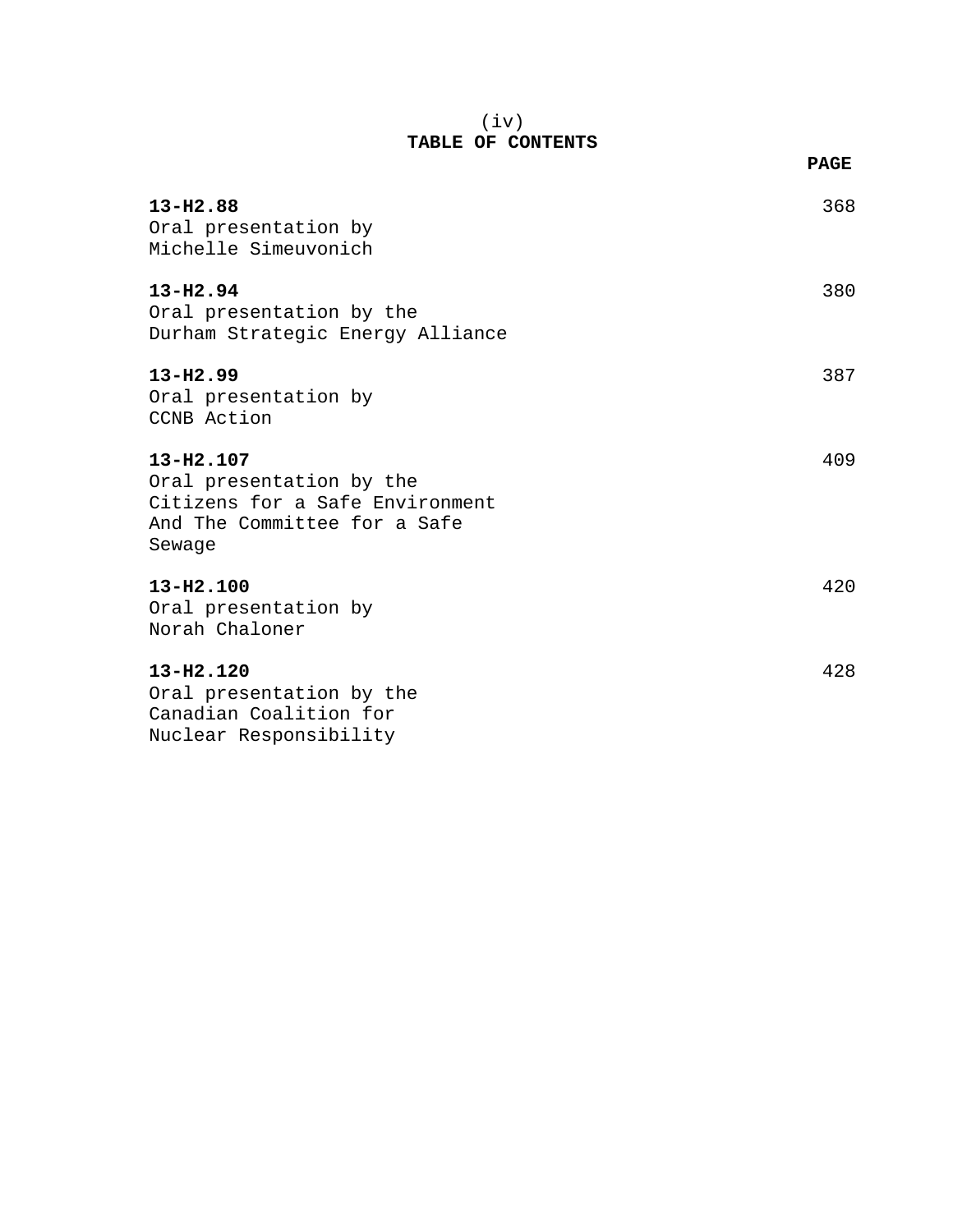Pickering, Ontario

--- Upon commencing at 8:33 a.m. / L'audience débute à 8h33

**OPENING REMARKS**

**MR. LEBLANC:** Good morning. Bonjour, mesdames et messieurs. Bienvenue à la continuation de l'audience publique. Welcome to the continuation of the public hearing on the Pickering Nuclear Generating Station.

The Canadian Nuclear Safety Commission will resume the public hearing that it started yesterday. For those who were not with us later yesterday afternoon, the Commission was able to go through all of the written submissions.

During today's business, we have simultaneous translation. Les appareils de traduction sont disponibles à la réception. La version française est au poste 2 and the English version is on channel 1.

We would ask that you keep the pace of your speech relatively slow so that the translators have a chance to keep up.

We would also ask you to identify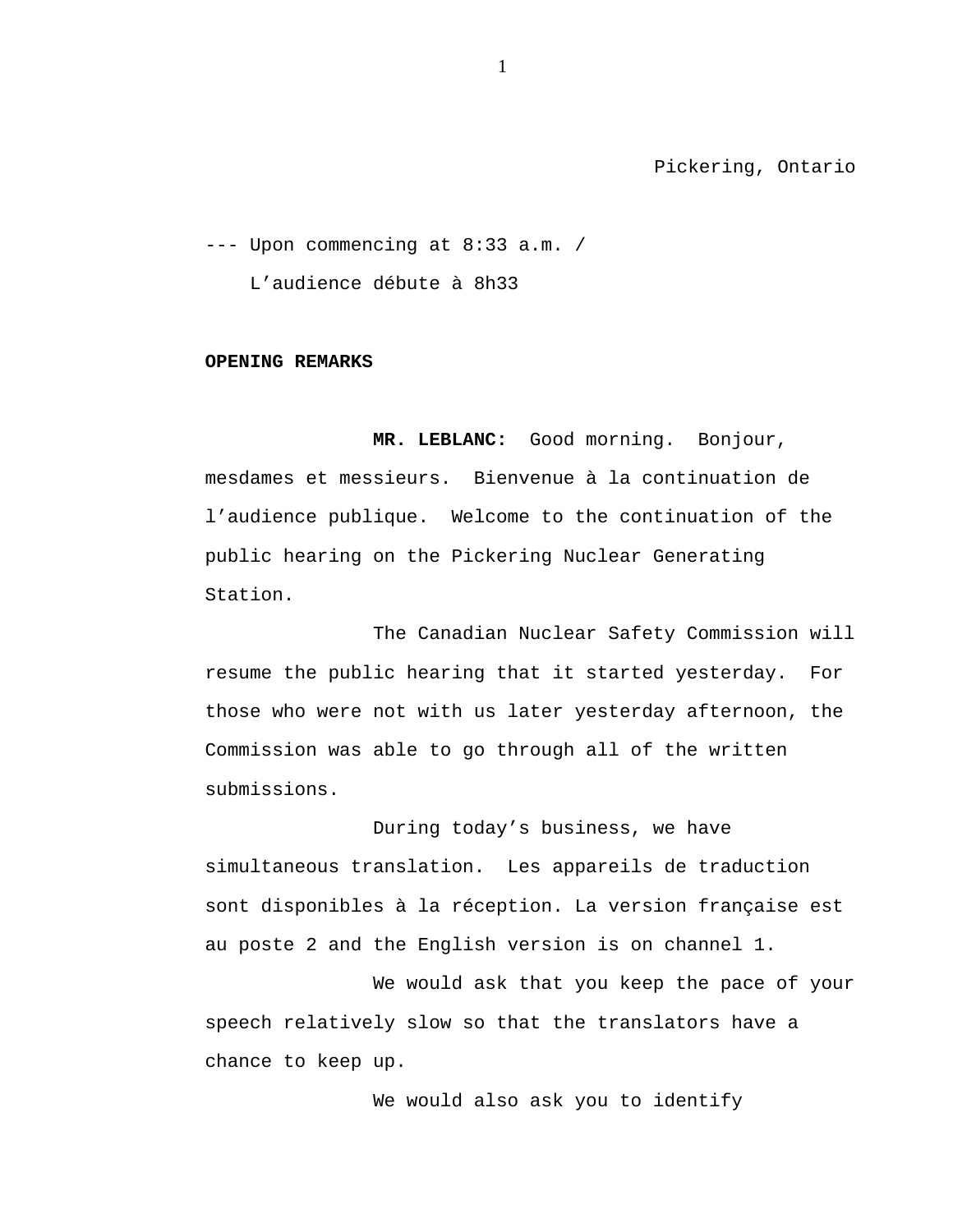yourselves to make the transcripts as meaningful as possible.

I will also remind everyone that the hearing is being video webcasted and that archives of the video webcast will be on our Web site for a three-month period.

As a courtesy to others in the room, please silence your cell phones and other electronic devices.

Monsieur Binder, président et premier dirigeant de la CCSN, va présider l'audience publique d'aujourd'hui.

I would just like to remind the intervenors -- because that's what we are going to do today, we have a long list of intervenors -- that you have 10 minutes to make your presentation and then the Commission will take whatever time they need for the question period.

So with this I will wish you a good day and a very productive day.

Mr. President?

**THE CHAIRMAN:** Thank you, Marc, and good morning. And welcome to the continuation of the public hearing of the Canadian Nuclear Safety Commission and welcome to all of you who are joining us via webcast and teleconference.

Mon nom est Michael Binder. Je suis le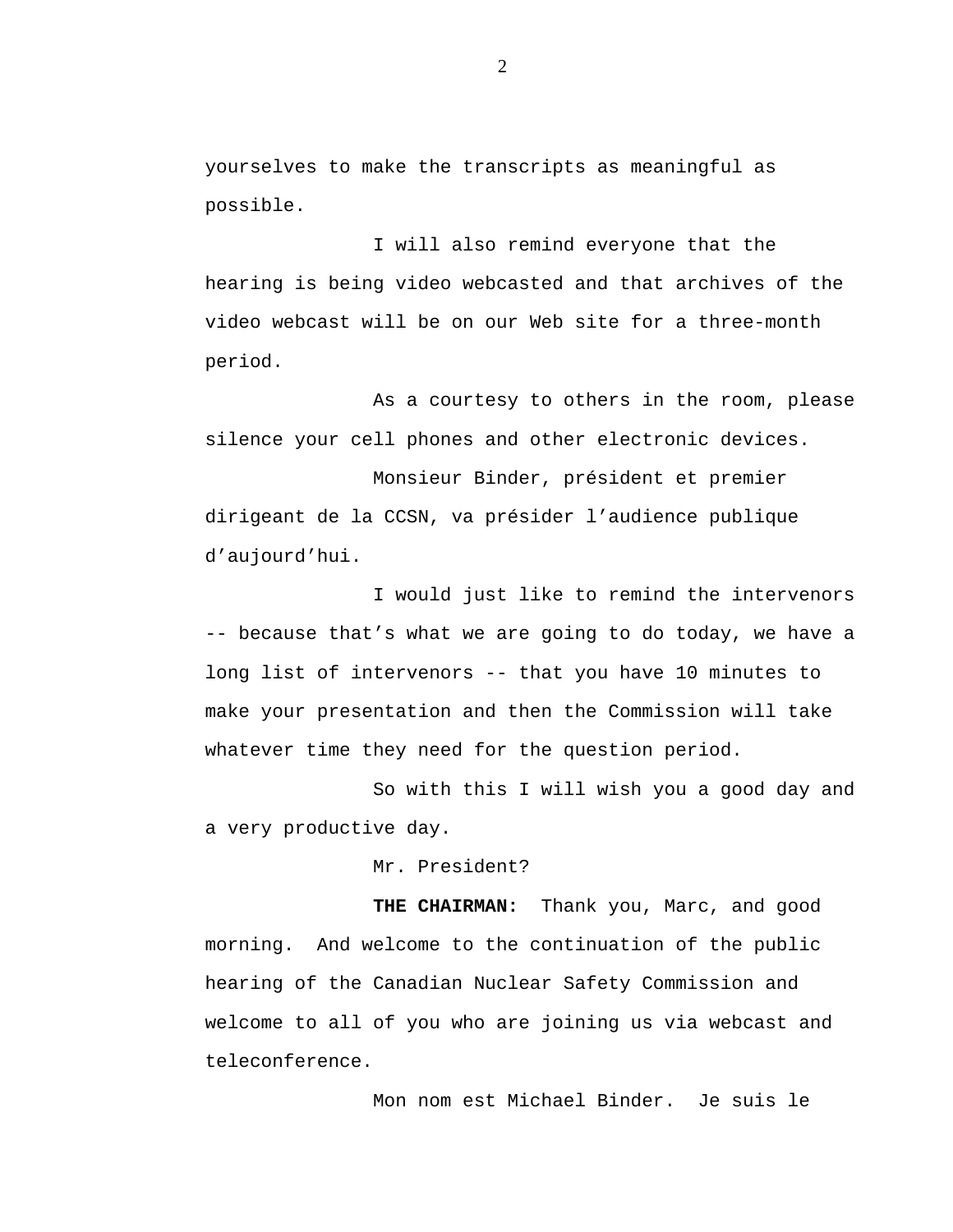président de la Commission canadienne de sûreté nucléaire.

And for all of you who were not here yesterday, I will begin by introducing the Members of the Commission that are here with us today.

On my right are Dr. Moyra McDill and monsieur Dan Tolgyesi. On my left are Ms. Rumina Velshi, Dr. Ronald Barriault and monsieur André Harvey.

We just heard from Marc Leblanc, the secretary of the Commission. and we also have with us here today monsieur Jacques Lavoie, Senior General Counsel to the Commission.

So I'd like to start by hearing the submission by a group of nuclear engineering student, as outlined in CMD 13-H2.105. And I understand that Mr. Ray Mutiger will make the presentation.

Please proceed.

**13-H2.105**

**Oral presentation by**

**Terry J. Price, Ray Mutiger, Mason Verkruisen and Eugene Saltanoff**

**MR. MUTIGER:** Good morning, Mr. President and concerned citizens. My name is Ray Mutiger.

I am a graduate student from the University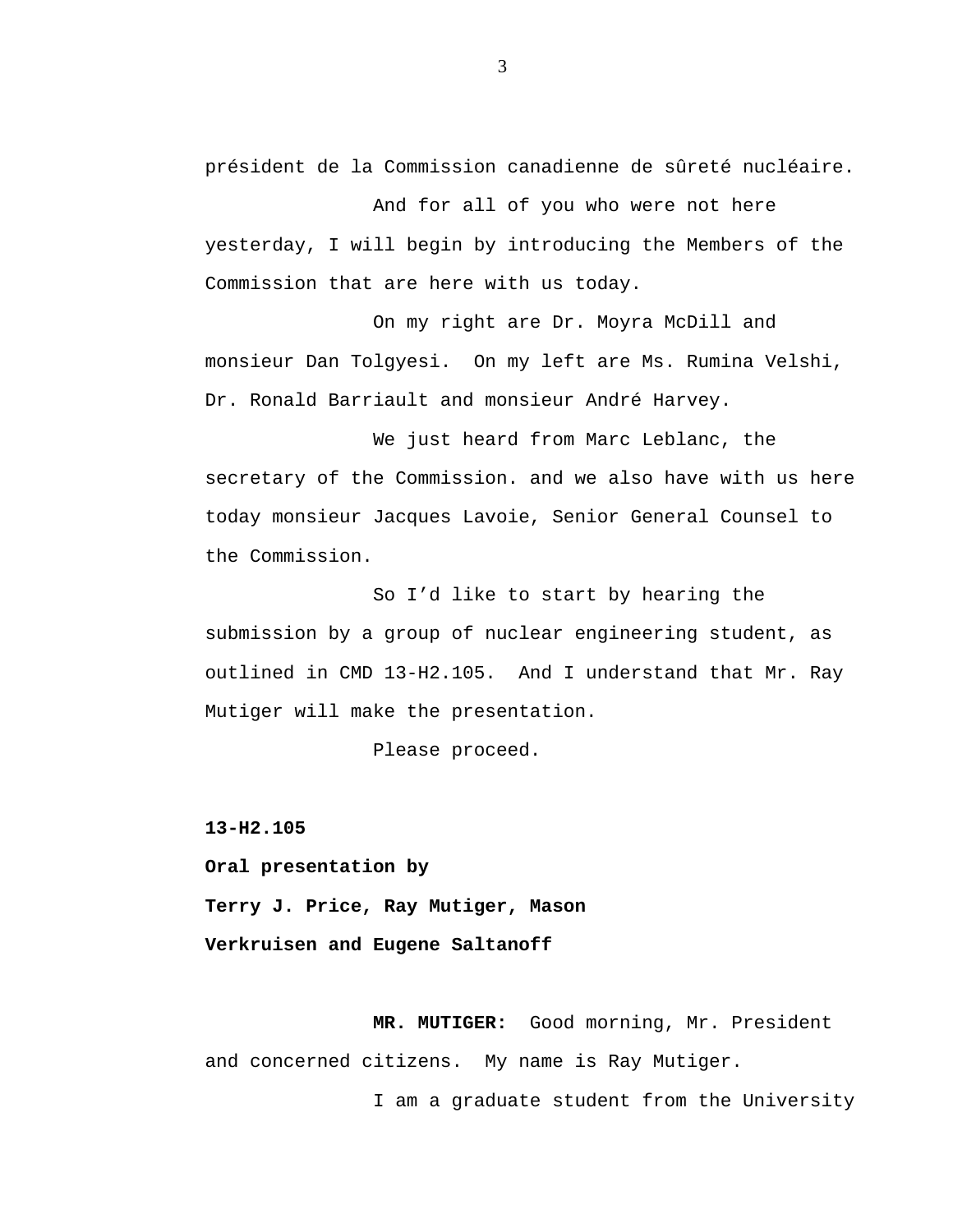of Ontario, Institute of Technology, undertaking my master's in nuclear engineering. Math and physics are my strong suit. I am going to try my best at public speaking today; so I ask you to please be patient.

I am here today to express our support for the renewal of the power reactor operating licence for the Pickering Nuclear Generating Station, on behalf of Terry J. Price, Mason Verkruisen, Eugene Saltanoff and other fellow students at UOIT.

First of all, I'd like to start off by thanking the Canadian Nuclear Safety Commission for holding this public hearing. We believe that nuclear reactors are one of the most awe-inspiring machines devised by mankind.

The Canadian deuterium reactor, or CANDU reactor, fits approximately a sixth of the space shuttle power output into a cylinder about as long as a city bus and about the height of two giraffes.

These reactors around the world produce electricity at a steady state, 24 hours a day, 7 days a week, rain or shine, day or night, high winds or no winds at all.

In light of past nuclear power plant incidences around the world, some would think that we, as Canadians, have been blessed with the good fortune to have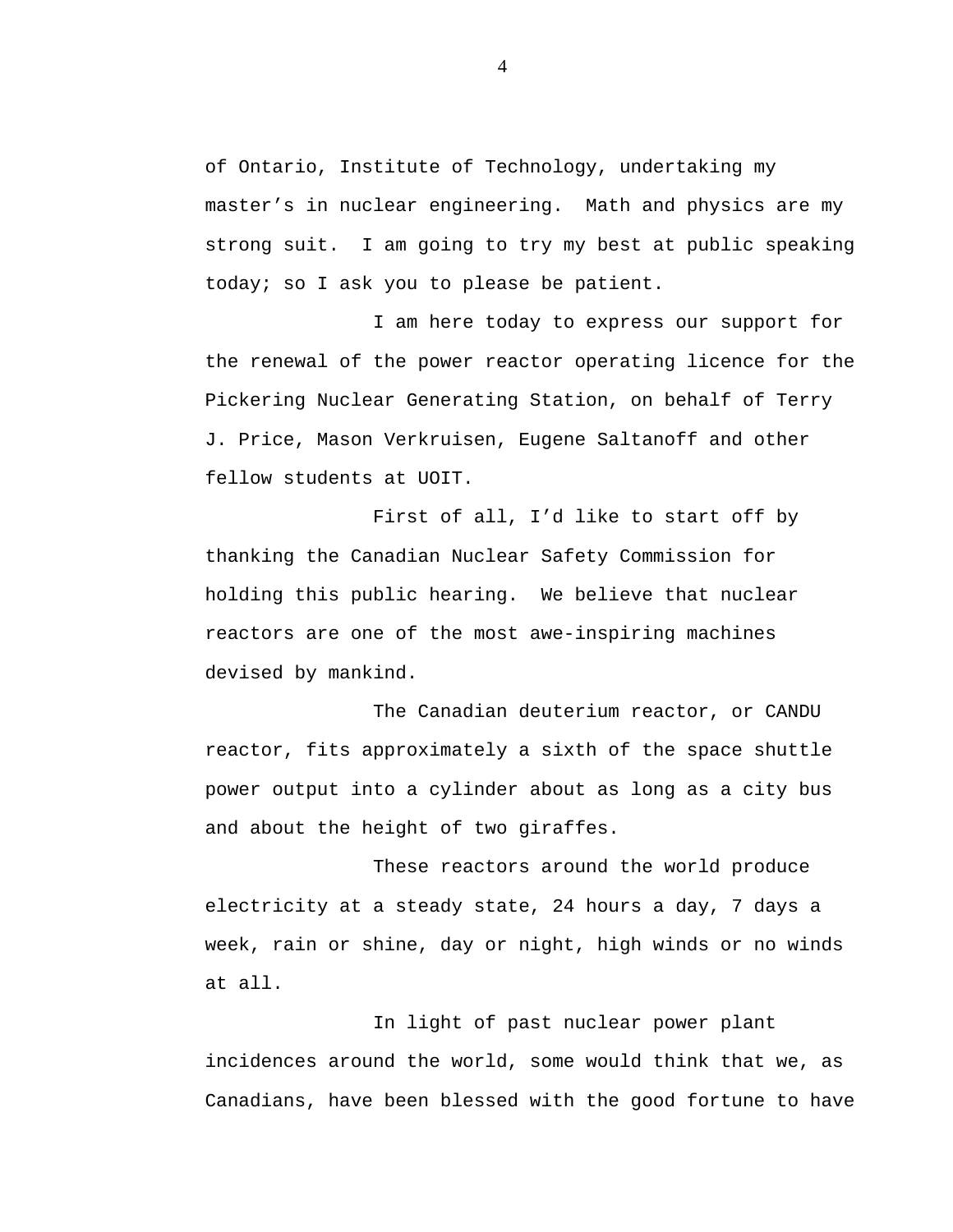these machines operate safely for decades. No; as we'd like to attest, it is much more than a blessing, much more which keeps these machines operating safely.

It is the efforts of countless engineers meticulously checking and rechecking every calculation, the efforts of countless managers and support staff prioritizing a safety culture to ensure that day-to-day operations remain well within established safety parameters.

As a result, Canadians are privileged to some of the highest living standards of the world due to the steady supply of energy put out by our CANDU reactors. In Ontario alone, over 50 percent of our power comes from nuclear energy.

We depend on it to provide electricity to, well, the traffic lights on the commute to this hearing, to use our computers to keep in touch with family and friends overseas, and to power the lifesaving medical equipment in our hospitals without constantly wondering when the next power outage will interrupt our daily routine.

When students enroll in the nuclear engineering program at UOIT, they are subjected to four years of, in our opinion, one of the most intensive engineering programs conducted by internationally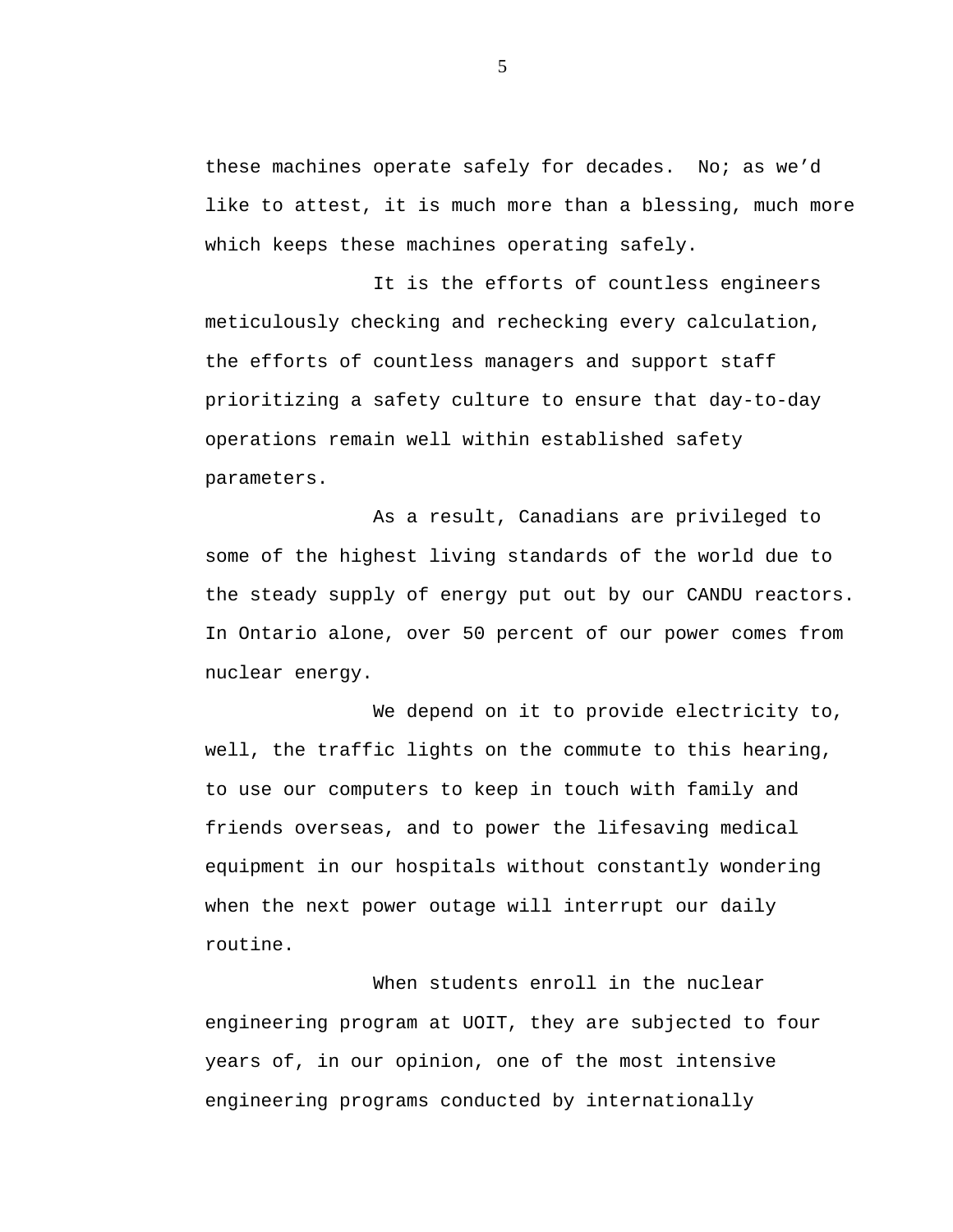recognized researchers and professors.

We are exposed to the safety culture of the nuclear industry on the first day. The first day of classes, we study nuclear safety. We also have to have a working knowledge regarding radiation health physics.

We learn about As Low As Reasonably Achievable principles, analyze mistakes in nuclear operating procedures and designs as seen in Fukushima and Chernobyl. We learn from these lessons to ensure that our CANDU reactors remain some of the safest in the world.

Not only are we exposed to the safety culture of nuclear power, we are also subjected to some of the most stringent marking schemes an undergraduate student will ever encounter.

The word "thermodynamics" still sends shivers down the spines of many of our students who recall receiving zero for simply putting a decimal in the wrong spot or using the wrong units in a final answer.

We learn to work hard, be skeptical of our own work and above all ensure that we are confident of our answers after careful forethought.

As engineering students, we look forward to applying the skills we learn to keep Canada supplied with relatively carbon-free energy. We've spent countless sleepless nights working on assignments, projects and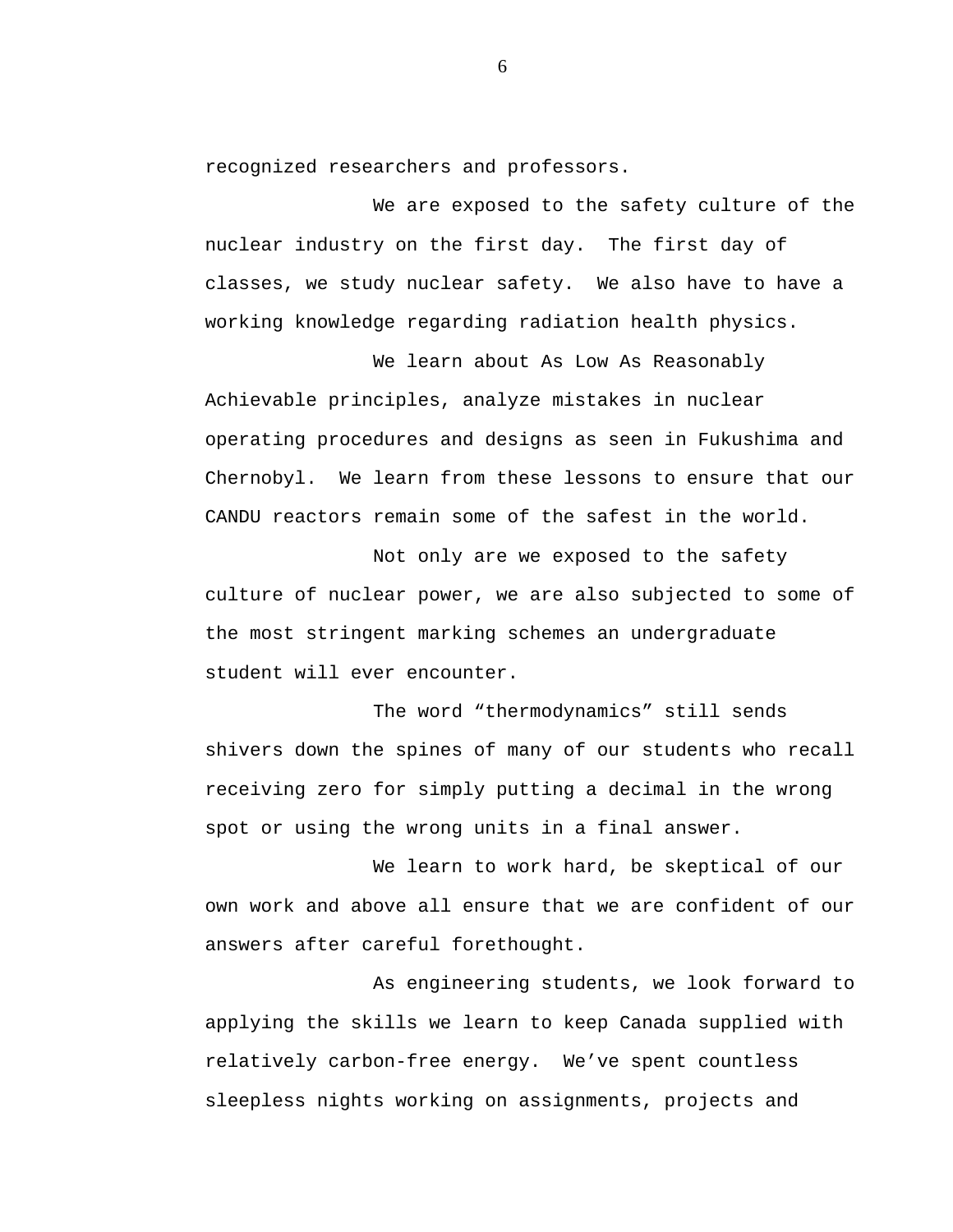studying in the hope that we can keep Canada a leader in nuclear safety and power generation.

We know the generation of engineers and scientists before us worked tirelessly to make Canada the forefront of nuclear science and technology and we, as nuclear engineering students, would like to be part of the generation that carries their legacy forward.

We don't want to let other countries overtake the Canadian lead in innovation of nuclear power and technology, and we don't want to let years of nuclear safety experience end.

And so we ask you, as concerned citizens and members of the public, to support the renewal of the Pickering Nuclear Generating Station power reactor operating licence.

Thank you.

**THE CHAIRMAN:** Thank you. Comments, questions? Monsieur Harvey?

**MEMBER HARVEY:** Thank you for your presentation. You didn't have any problem, I mean, it was very clear, and we do appreciate it.

And in your program, among how the course is given, what place is given to environment and health and safety?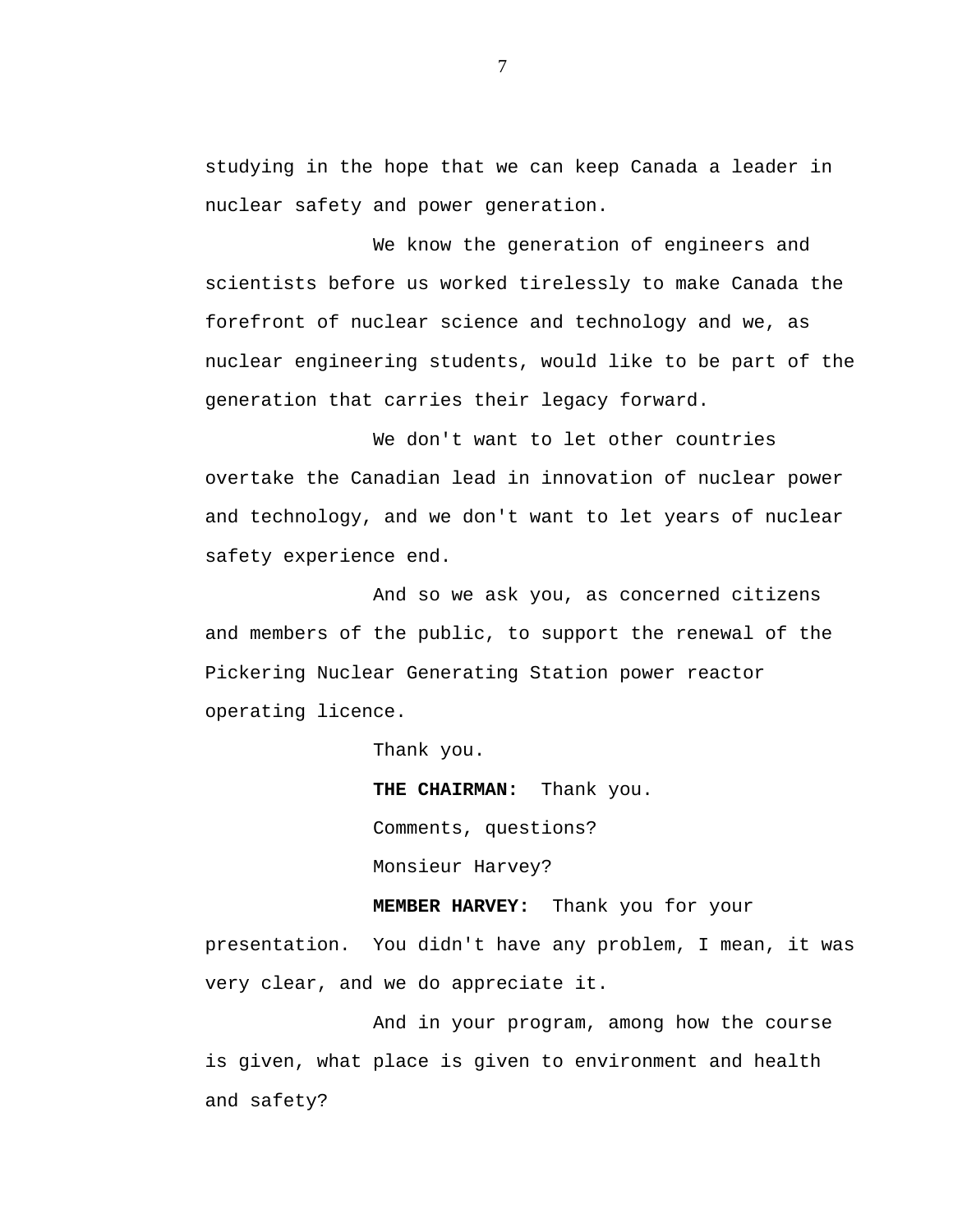**MR. MUTIGER:** Ray Mutiger, for the record.

We take -- in my undergraduate class, we take a few courses. We take environmental effects of radiation, radiation protection, nuclear waste management where we learn about the environmental assessment required.

In our nuclear plant design class, we learn about design of siting a location, how to make sure we have an environmental assessment. Nuclear energy, we want to make sure it stays green and we want to make sure that generations after us have a planet to live on.

**MEMBER HARVEY:** Okay. What about the potential risks or risk analysis?

**MR. MUTIGER:** Ray Mutiger.

We take two classes; we took a probabilistic risk safety assessment course, so we learn about probabilistic risk management.

We also take -- we also study some of the other examples in history, so we learn from those examples. So that way we understand what risk is, how to calculate it. We also take a risk management course, so we learn some of the fundamentals of risk management and engineering.

> **MEMBER HARVEY:** Thank you. **THE CHAIRMAN:** Anybody else?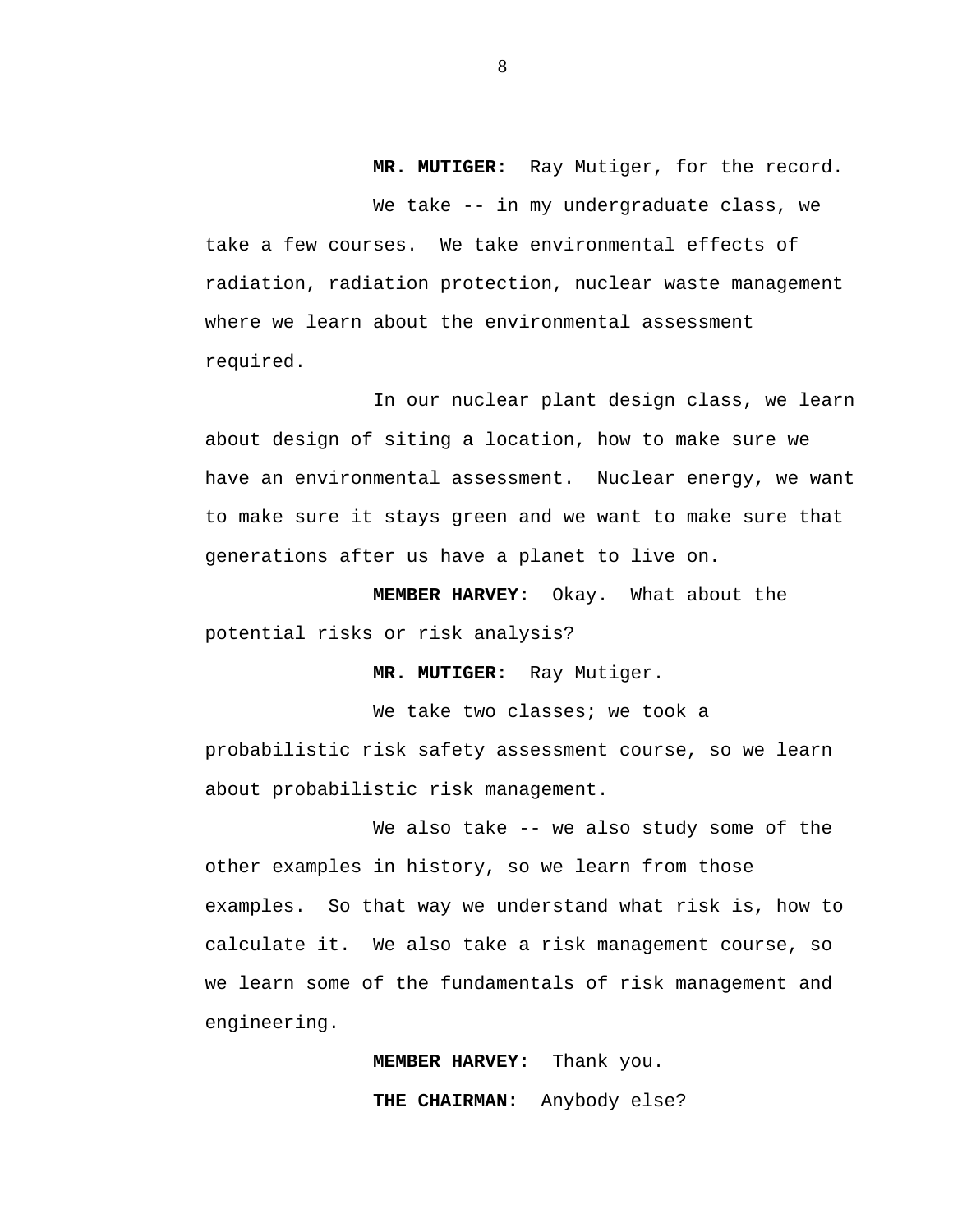Dr. Barriault?

**MEMBER BARRIAULT:** Just briefly, on the issue of occupational health and safety, do you have any courses offered in that area?

**MR. MUTIGER:** Yes, we do. We have an occupational health and safety graduate course, which is available to students to study.

We also have -- in the first year, we have a safety -- we have a small plant safety course to teach us about some of the occupational health and safety around.

**MEMBER BARRIAULT:** Thank you.

Thank you, Mr. Chairman.

**THE CHAIRMAN:** Anybody else?

So when you told your family and

neighbours, friends -- do you live in the neighbourhood, by the way?

**MR. MUTIGER:** I'm from Richmond Hill. I go to school in Oshawa, it's sort of the neighbourhood.

**THE CHAIRMAN:** So when you told everybody that you're pursuing a nuclear career, I don't know if you heard -- not everybody agree with you about how wonderful a nuclear career is. What do you say?

**MR. MUTIGER:** I say not everyone is going to agree with it at first. I find if you approach them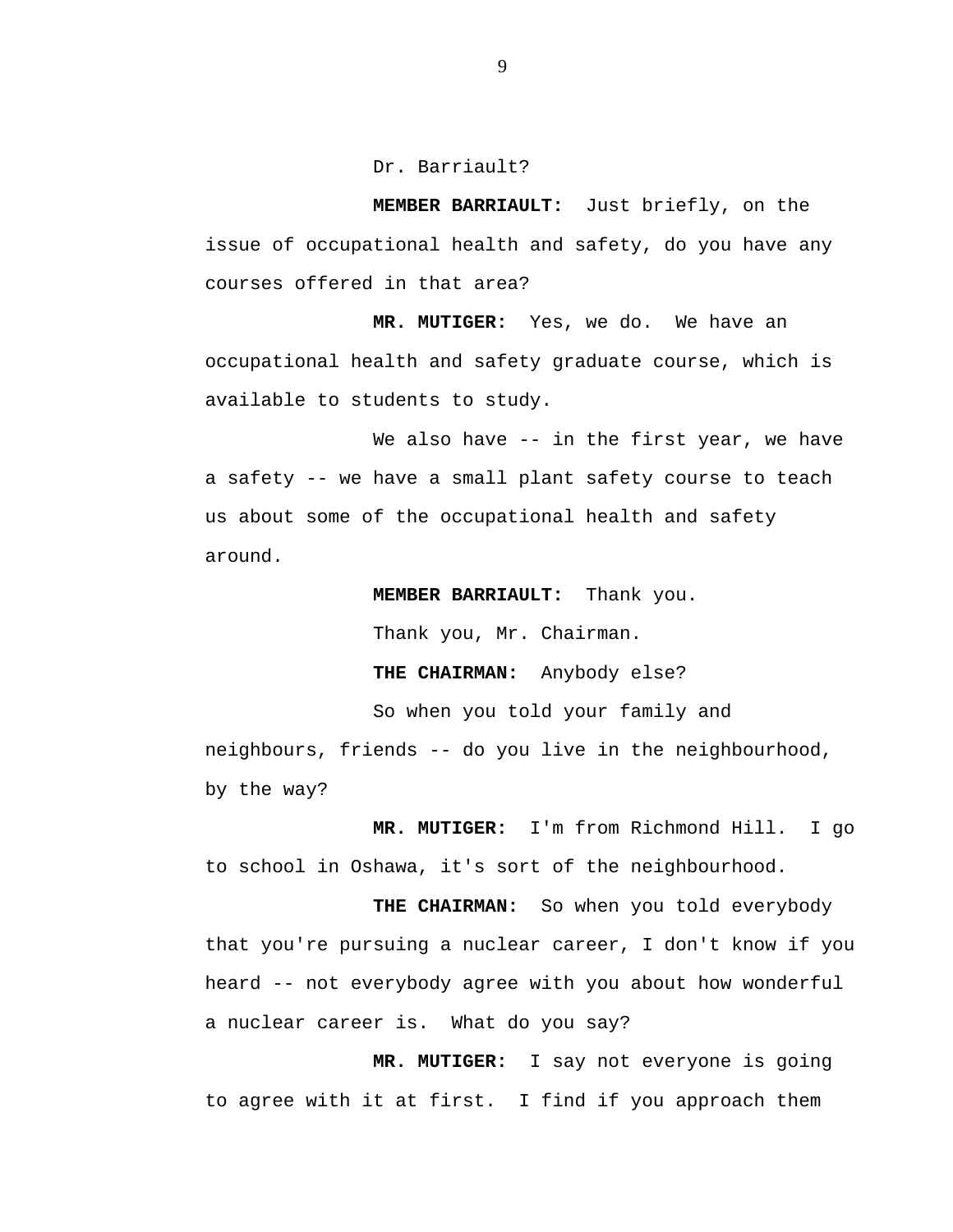calmly, you talk to them, and you really explain your position, at the end of it, most of them will tend to support you.

**THE CHAIRMAN:** Okay. Thank you. Thank you for your presentation.

I would like to move on to the next submission by the Organization of the Canadian Nuclear Industries, as outlined in CMD 13-H2.40 and 2.40A.

And I understand Mr. Oberth will make the presentation.

Please proceed.

**13-H2.40 / 13-H2.40A Oral presentation by the Organization of Canadian Nuclear Industries**

**MR. OBERTH:** Good morning, Commissioners, CNSC staff, OPG colleagues and members of the public.

Thank you for offering the chance to give our views on the relicensing of Pickering, and I would start by telling you a little bit about who we are.

The Organization of Canadian Nuclear Industries represents 180 private sector suppliers of products and services to the Canadian and offshore nuclear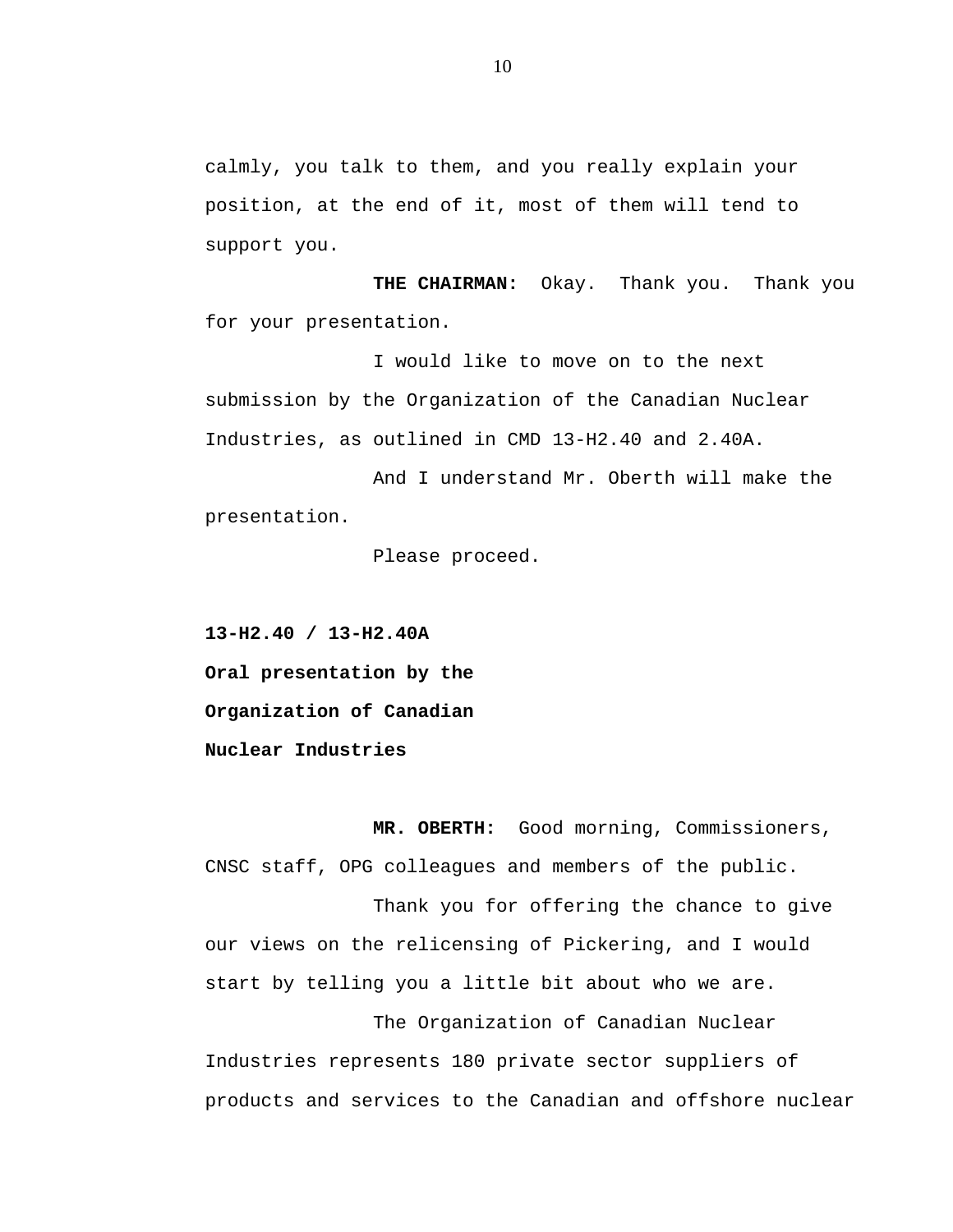industry.

So our members understand the quality requirements and the discipline to be an important supplier to this industry and we've supported the operation of Pickering with our products and services for 40 years and will do so for the next seven or eight.

Our member companies, many of them are small, medium-sized enterprises, are located in communities across Ontario. We employ about 10,000 people, specifically in the nuclear sector, out of a total of 30,000 total direct jobs in our industry. These are skilled, well paid jobs and are vital to the economic health of these communities, creating long-term employment opportunities for people like our young colleague to my right.

So my position is that nuclear power, of course, is critical to Ontario's economy. You may have seen reports of various studies lately, such as the Fraser Institute, that talk about the competitiveness of our sector.

But we are the cornerstone of our economy. Nuclear supplied 56 percent of Ontario's electricity in 2012, and the six operating Pickering units produce more than 3,000 megawatts of electricity at a cost of about 5 cents a kilowatt hour. And if you compare that to the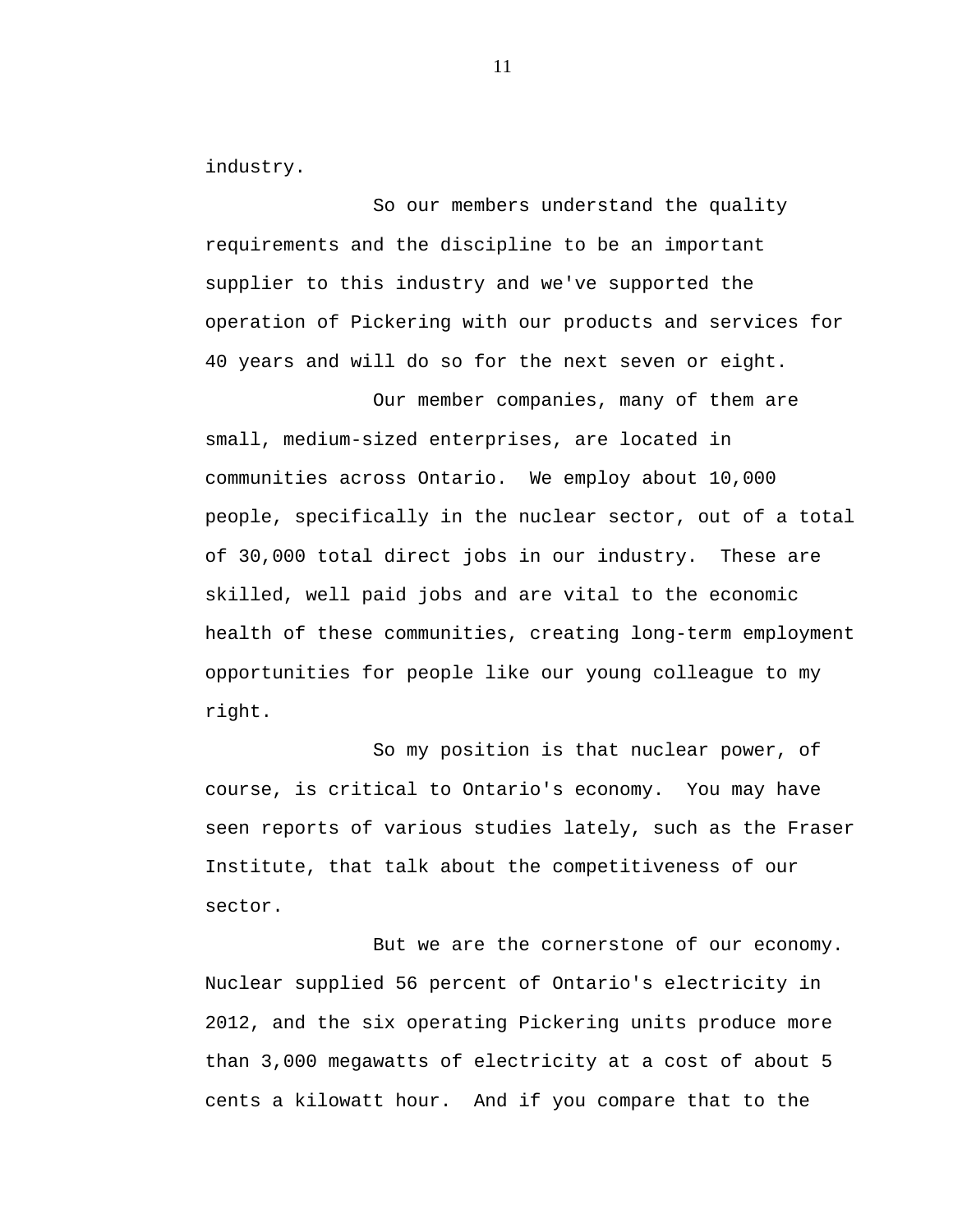price of FiT contracts for wind, it's about one-third the price of wind, which comes in at 13.5 and about oneseventh the price of solar.

So if we replace Pickering with more expensive renewables that has a negative impact on our economy, which is felt by everybody in this room.

As I mentioned, experts are forecasting that the price of electricity in Ontario over the next 5 to 10 years is going to increase by between 30 and 50 percent. That impacts every job, every home, every hospital in this province.

Removing 3,000 megawatts of low-cost power from Ontario's energy mix would accelerate these price increases and have serious economic consequences.

You can see on this chart that Ontario's power supply balance -- power supply mix is diverse. And at the moment, as you can see by the curve towards the left, we do have a slight surplus of generation during peak hours.

But we assert that as we move towards the refurbishment of units at Darlington and Bruce, that this short term surplus of peak power will diminish and that Pickering and its 3,000 megawatts is important to keep our supply mix in balance.

In particular, I want to talk about the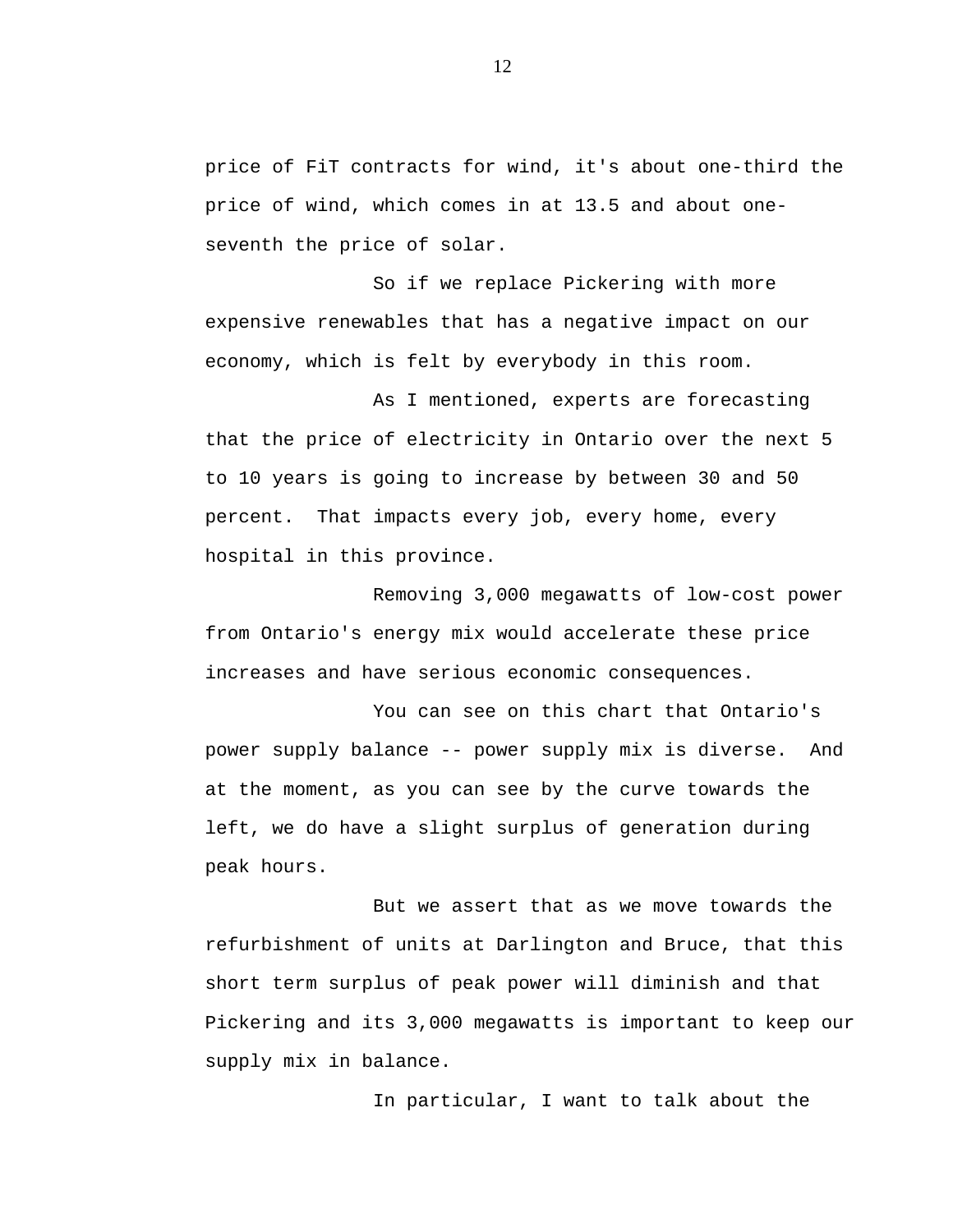strong safety record of Pickering. The CNSC's annual station performance report shows that Pickering meets and exceeds performance targets in 14 areas. Station staff have worked 10 million hours without a lost time injury, something they should be very proud of.

Following the events in Japan, of course, the entire industry had another relook at the safety of its plants and OPG confirmed that Pickering was safe and has the appropriate systems and procedures in place in the unlikely event of a Fukushima-type emergency.

OPG has invested \$100 million and will invest another 100 million in additional inspections and maintenance to ensure that the station continues to be safe and reliable in its remaining operating life.

The latest Ontario Ministry of the Environment annual greenhouse gas report describes climate change as the defining issue of our times, and I think people are finally taking this issue as serious as they should.

In fact, New York Mayor, Michael Bloomberg, in the wake of Hurricane Sandy last September stated, and I quote:

> "The events should compel all elected leaders to take immediate action to deal with the risks of climate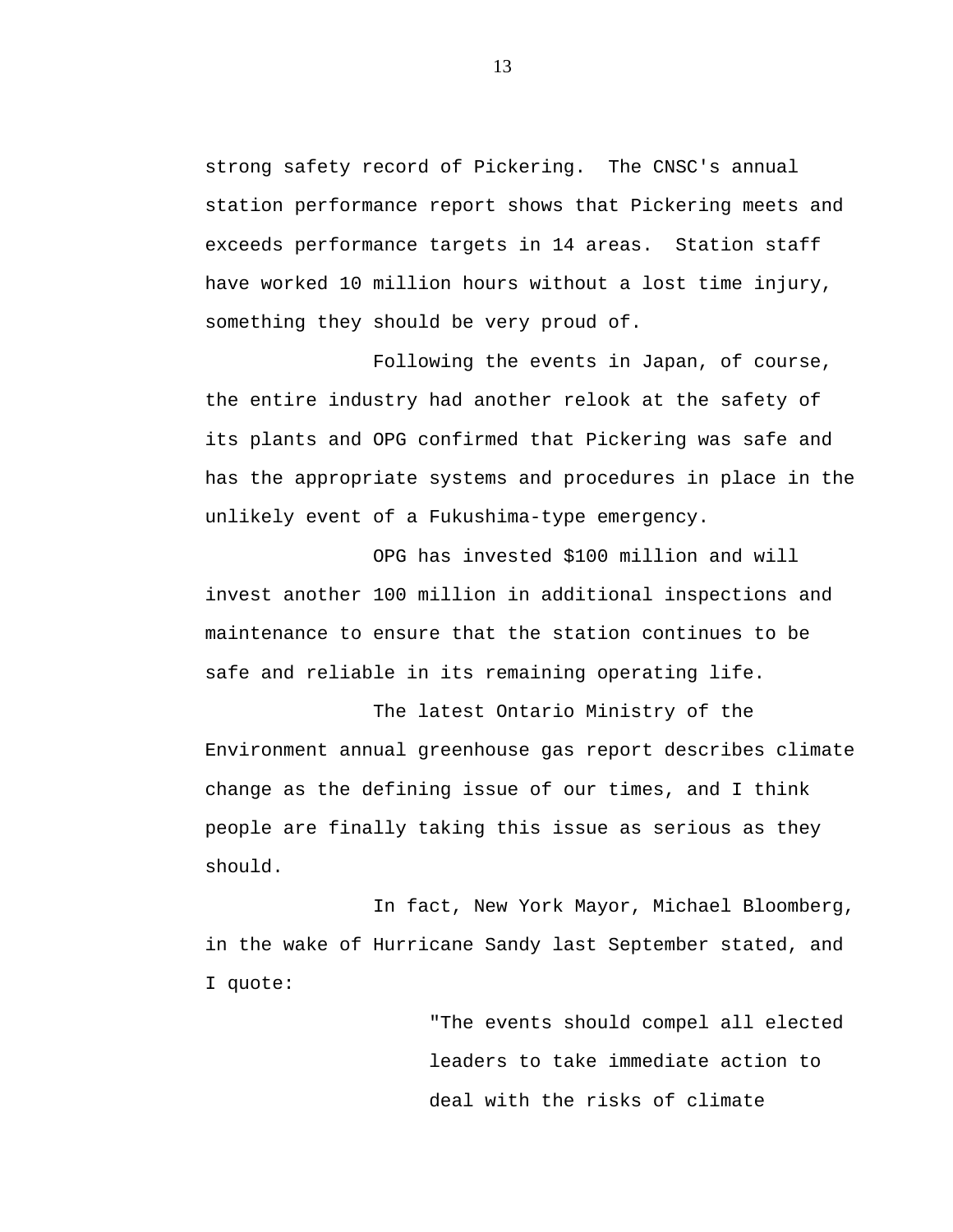change."

And to some degree, that's what this hearing is about. Because the replacement of Pickering's base load electrical output by extending the operation of Ontario's coal units would create an additional 15 million tonnes per year of greenhouse gases.

We believe that it would be irresponsible to take this type of clean low-cost generation off the mix and replace it with something that creates greenhouse gases.

In fact, I'd like to show you a curve coming from the Bruce Power Web site that shows how over the last few years with the re-powering of units at Bruce, that coal generation in Ontario has decreased substantially. This is a very desirable trend. It's something that every Ontarian who breathes and cycles and walks and runs should be happy with.

Taking Pickering off the grid would reverse this very desirable trend and take us back to more production of coal-fired generation.

People often cite the example of Germany as a country that has done some noble things by shutting down some of its nuclear plants and relying on renewables. The facts are quite the opposite. This is actually a slide from the solar, the Fraunhofer Solar Institute in Germany.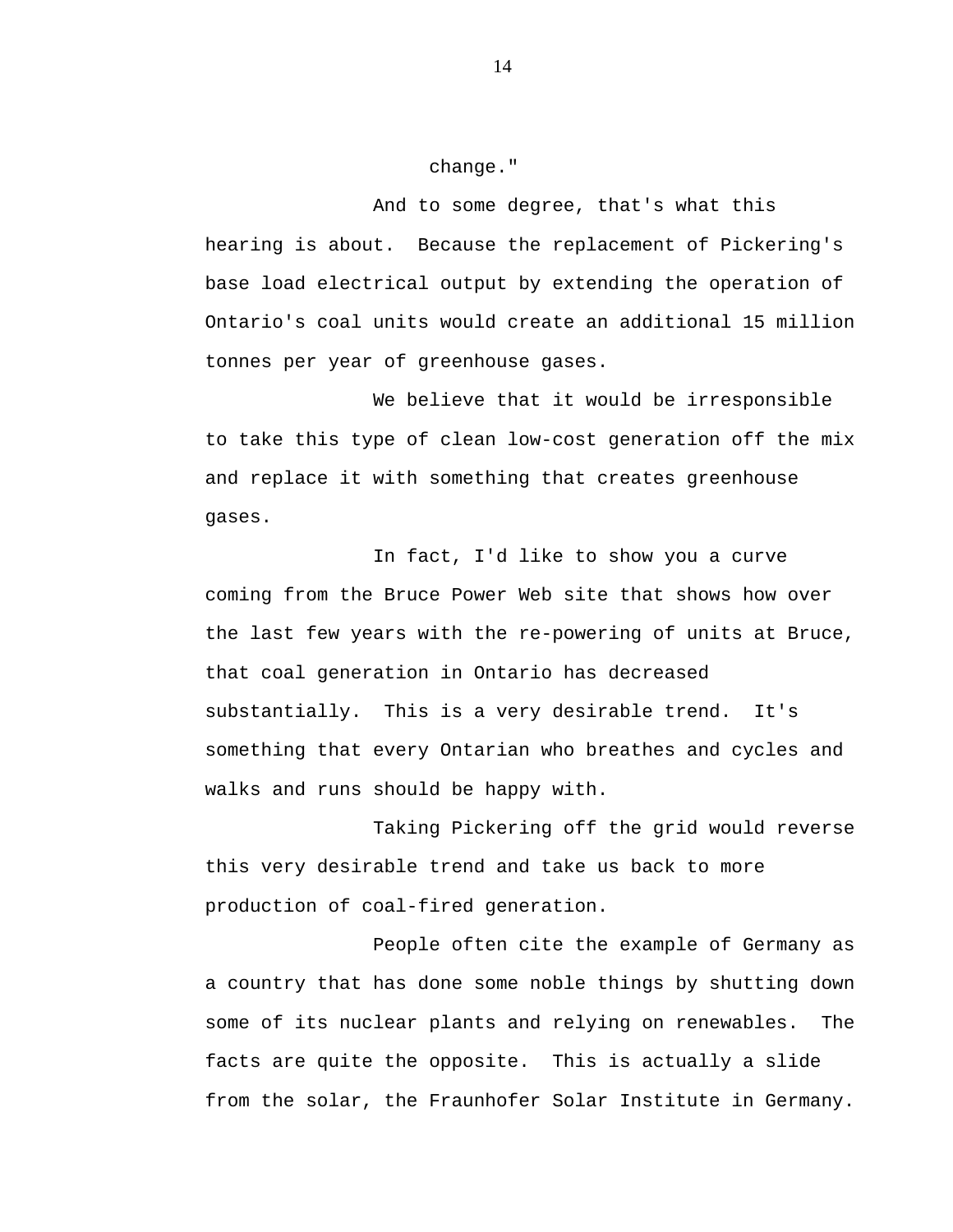And you'll see that, in 2012, a greater proportion of Germany's electricity came from brown coal and hard coal than from clean sources like wind, solar and nuclear. And, in fact, Germany has increased its greenhouse gas footprint as a result of its efforts to move away from nuclear.

We don't want to follow the example of Germany in this province.

My conclusion of our organization is that we strongly support OPG's application for a five-year renewal of the Pickering Operating Licence so that Durham Region and Ontario can continue to benefit from significant socio-economic and environmental benefits resulting from the continued safe operation of this important nuclear generation facility.

Thank you.

**THE CHAIRMAN**: Thank you.

Question?

Mr. Tolgyesi?

**MEMBER TOLGYESI**: Could you tell us: Did you compare nuclear safety performances to other energy sources sectors?

**MR. OBERTH:** I don't -- I can't quote the specifics but if you compare the safety or the impact of other forms of generations such as coal on the lives of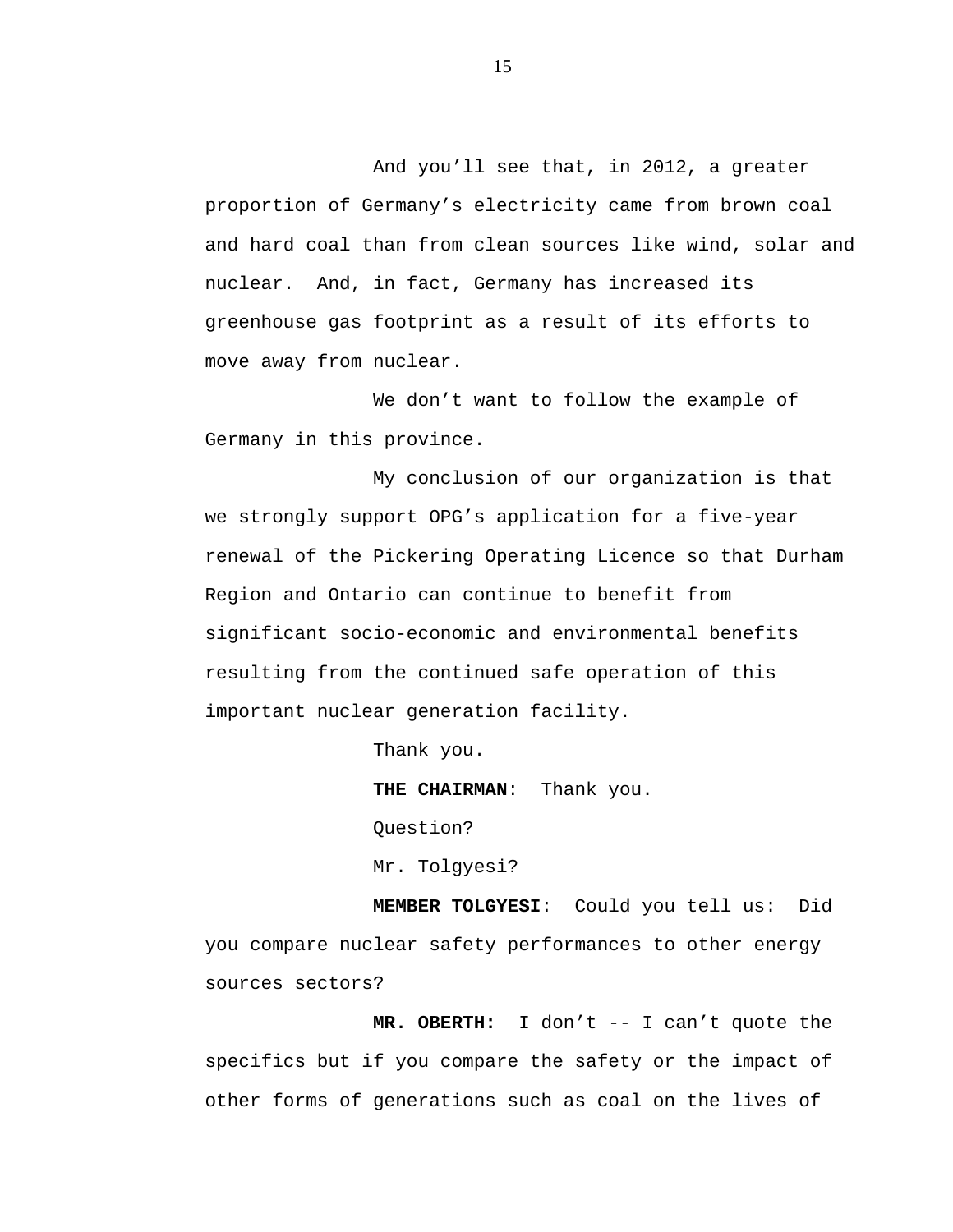people you will find that nuclear is one of the **--** is the safest form of nuclear generation.

I don't have -- I can't quote the data. I think you just have to look at the safety record of Pickering. It's been operating for 45 years and there has never been one incident that has impacted the public in Ontario.

OPG colleagues can back that up.

**MEMBER TOLGYESI**: I was talking also about safety performance of this sector as such.

Their employees, you know, accidents, frequencies, that's what I was meaning.

**MR. OBERTH**: ... has operated 10 million hours without a loss time accident. I think that record speaks for itself.

**THE CHAIRMAN**: Thank you.

Anybody else?

Dr. Barriault?

**MEMBER BARRIAULT**: Merci, monsieur le

président. Thank you, Mr. Chairman.

In your slide 5, you quote that the OPG has spent a 100 million in getting the plant, I guess, up to scratch or in safety and that they have another 100 million to spend for future inspection and maintenance. How far does a 100 million go in a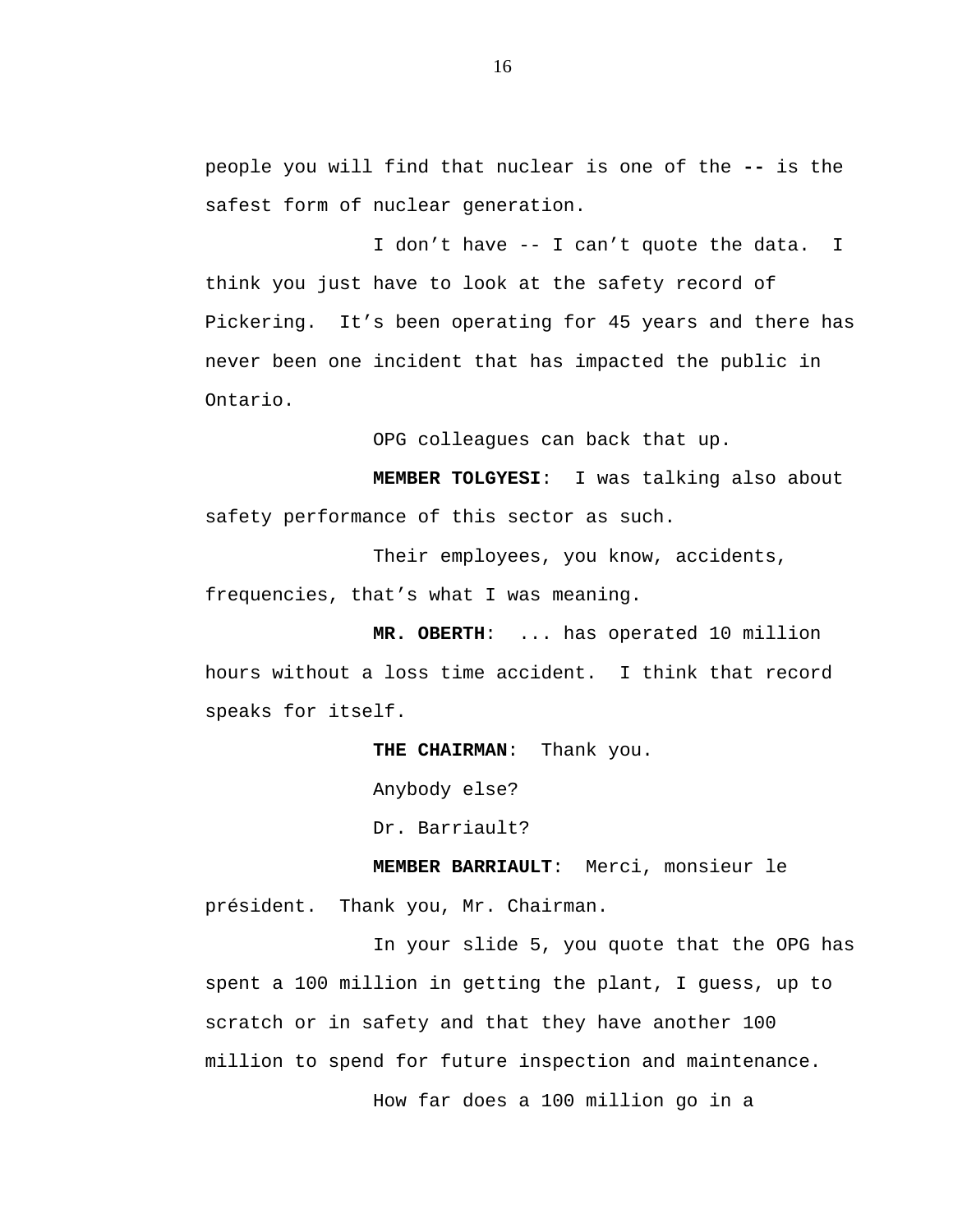maintenance of a plant?

I guess maybe I should ask OPG to respond to that and, you know, is this budget -- or is this a budget figure or just a guestimate in terms of maintenance and repairs?

**MR. JAGER:** Glenn Jager, for the record. The \$100 million that I believe Ron is referring to is our continued operations planned

investment and, in fact, it totals over the life of that plan, \$197 million. That is over and above the normal investment that we make into the power plant.

So ordinarily, during the course of operation, there is regular capital investment that is part of our business plan and that is made each and every year.

I'll give you an example. We are refitting and refurbishing all of our fuel handling machines, and on the Pickering A units, Units 1 and 4, we have spent in excess of \$30 million to do that and, on Units 5 to 8, approximately \$34 million will be allocated to do that. That's going beyond 2015.

So when you add that up, that's about \$64 or \$65 million. That is over and above the continued operations investment and that's just regular capital investment to maintain the plant.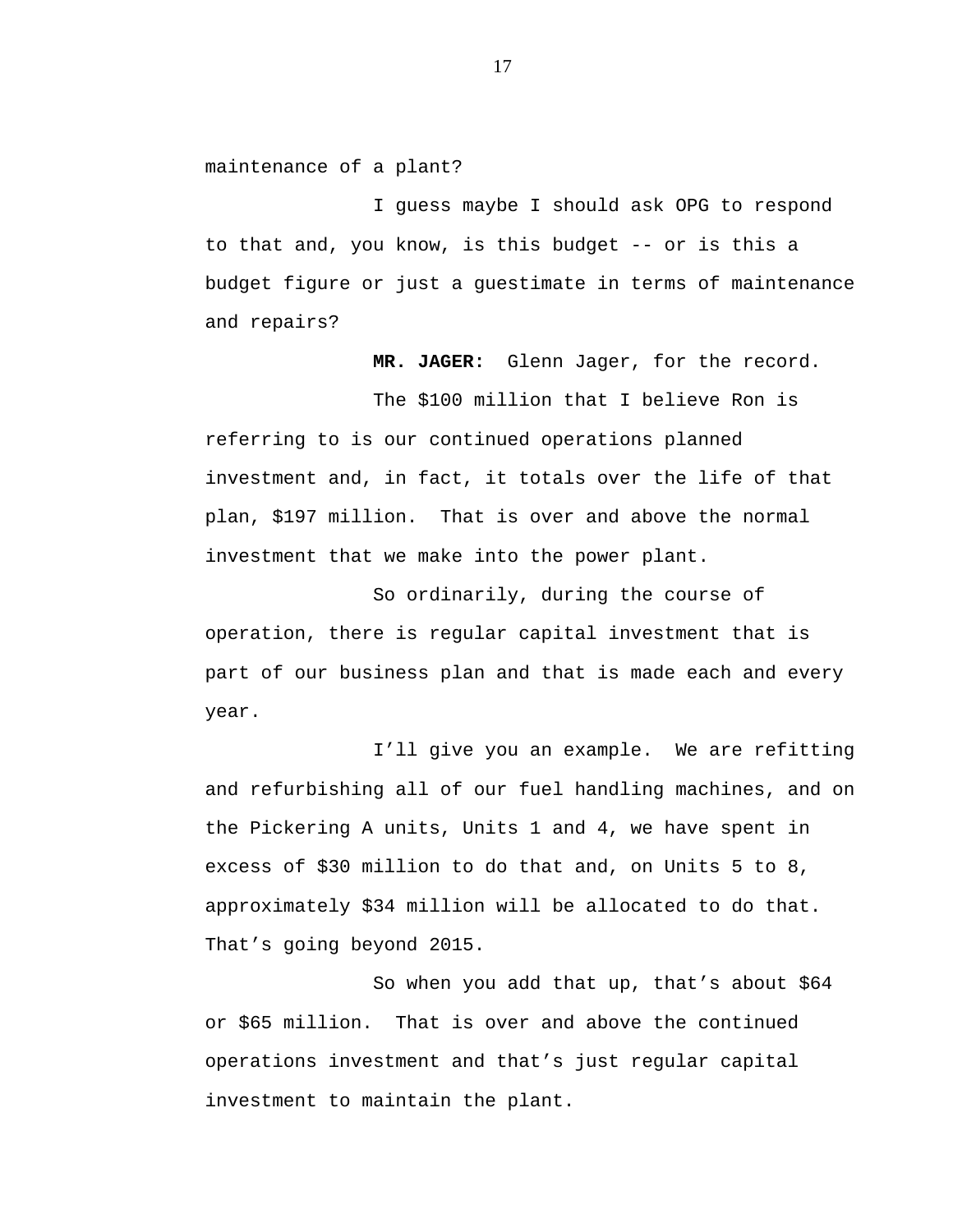So \$200 million goes a long, long way when it's in addition to the normal investment that you make for the plant.

Some of that investment is allocated to analysis and studies of ageing effects primarily in the fuel channels contribution but also examines the full suite of systems and structures associated with Units 5 to 8 and that guides us into the necessary maintenance.

This is a commitment that we have made to the CNSC and supplied in our continued operations plan. That investment concludes at the end of 2014. So we have committed to complete all the necessary work and analysis by the end of 2014 as part of that continued ops investment.

I would also say that, on Units 1 and 4, that went through a return-to-service investment which was significant for both Units 1 and 4. That was completed previously.

So the \$200 million is in addition to significant investment that is performed on an on-going basis and has already been invested in previous years on the previous units.

I can ask Carl Daniel to provide some of the examples of the items that the continued ops plan invests in to give you a sense of the work that is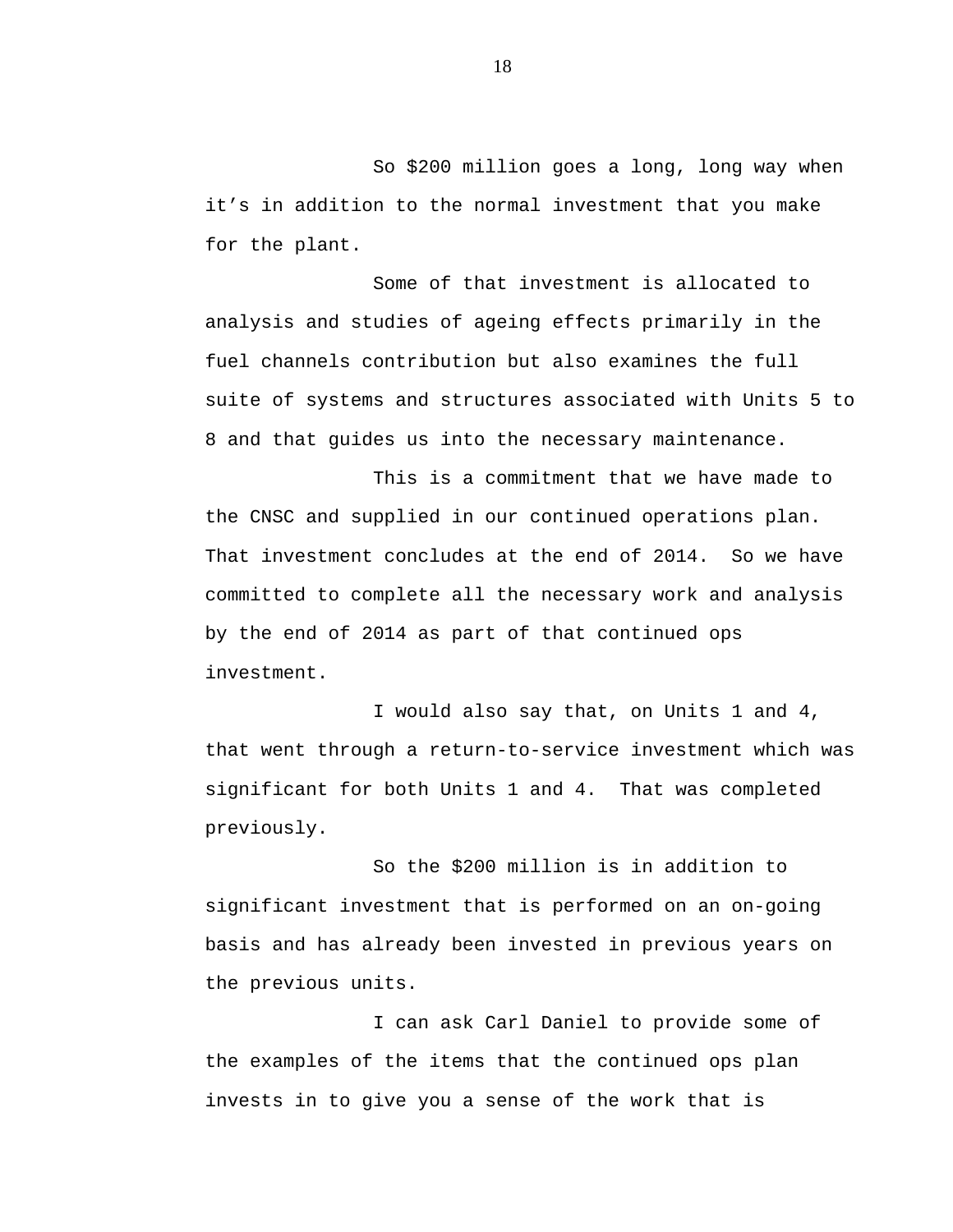undertaken for this overall program.

**MR. DANIEL**: Carl Daniel for the record. The Continued Operations Plan includes a number of items that will support safe operation of the plant to the end of 2020. I will give you a few examples.

A number of 4-Kilovolt breakers have been refurbished and 600-volt breakers. So far there are 900 that were scheduled, 800 are complete.

We've got motor control centre cell replacements. Of those, we've got 800 scheduled for replacement, 200 have already been completed.

Large pumps and motors are being refurbished. Large pumps, refurbishments, we've got 60 planned, 35 are complete. And for the large motors, we've got 40 planned, and 26 are complete.

We started work doing major refurbishment on standby generators. One of those is complete. We are also in the process of doing a cable inspection and testing programme and that is actually completed. We have done 30 of the 30 cables.

**MR. JAGER:** Glenn Jager for the record.

Just in -- finally, with all this investment, you know, we always look to results and a lot of that was spoken to in Day 1 in our opening presentation.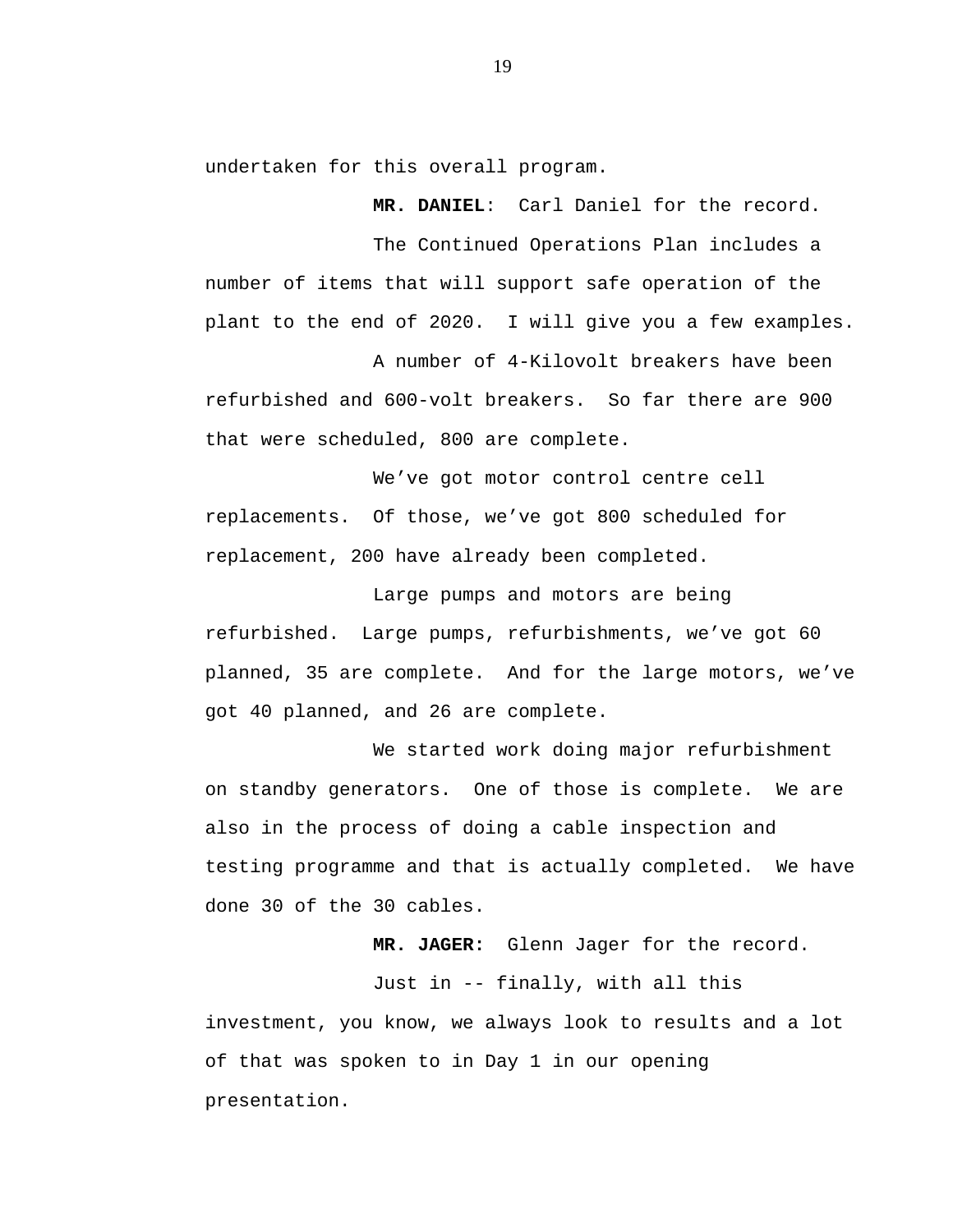But the plant performance is really speaking to the investment that we have made and we have seen that in reductions in forced loss rate, improvements in fuel handling, reliability in the associated reduction in de-rates that comes with that and improvements in safety system reliability as well.

So broadly, in many indicators, we are seeing improvement, improving performance in the plant. And that tells us we're doing the right things and we're making the investments in the right spots.

So it is significant and it does have results.

**MEMBER BARRIAULT:** I guess it begs the question: As you progress towards end of life of this plant, do you see any change in the monies available for maintenance and upkeep?

In other words, as time goes on, are you, you know, tempted to -- shouldn't say cut corners -- to decrease the investment in the operation?

> And how do you manage that situation? **MR. JAGER:** Glenn Jager, for the record. Each year, we review our business plan

going forward which spans three to four years and, as part of that, we submit and provide an assessment of the plant's performance and its future needs.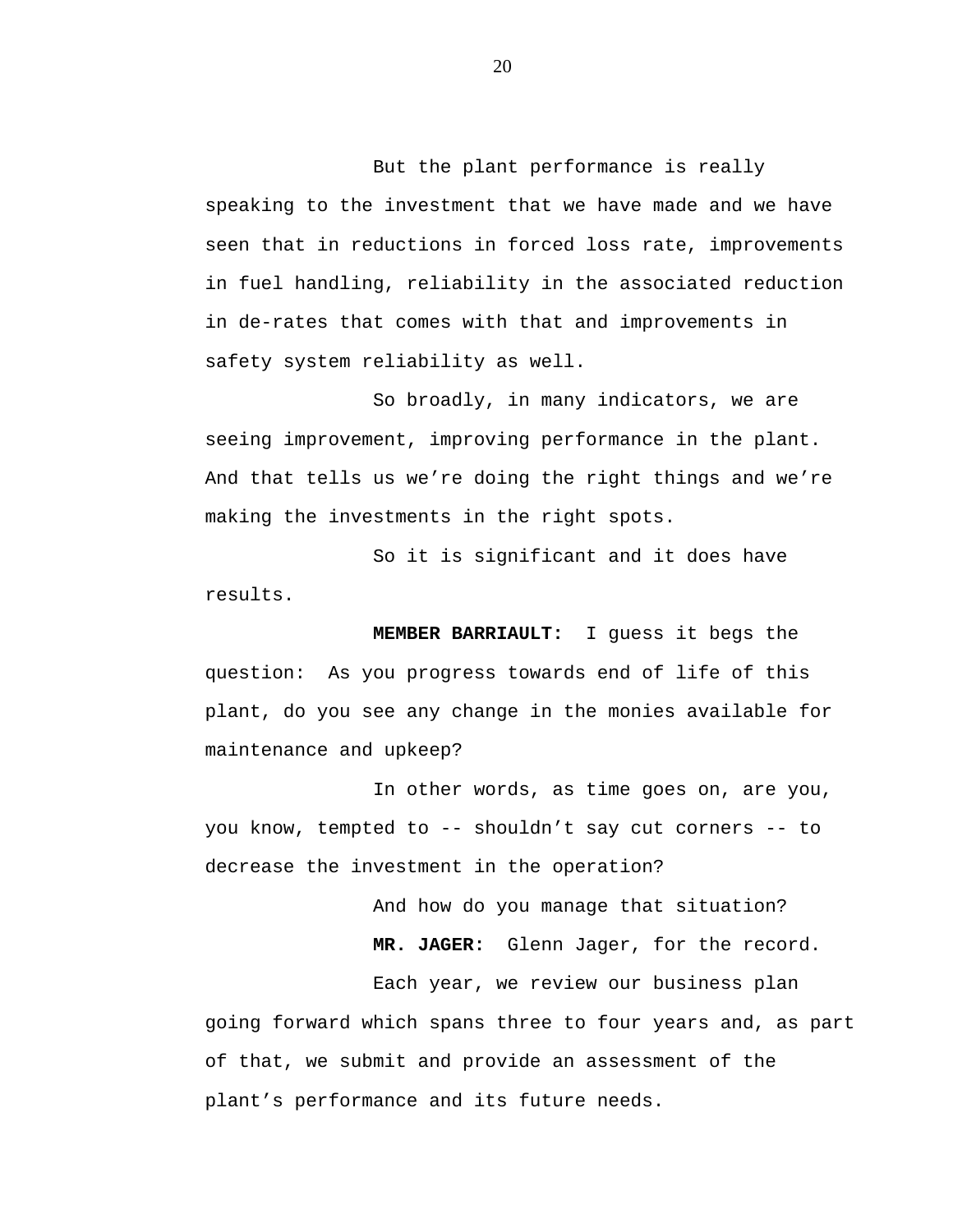And I can tell you that there is no circumstance in which the company has not made the necessary investment to improve the performance of the plant. We recognize the seriousness of the business that we're in, the importance of good performance of the plant. It makes good business. It's important to safety.

And the Board of Directors and the CEO of this company stands very strongly behind the power plant and, in every case, has made the necessary investment year over year.

So the resources are there, we have the capability to execute that and we have done so year over year and the plans are very robust in terms of setting that.

How do we set that?

Well, we're measured against industry targets and we benchmark regularly across the industry what is excellence. We have independent groups that come into the plant and really lay out for us what is the gap that we need to close because the performance of the industry continues to improve.

And that's how we judge where we are and it also gives us guidance on what we need to invest and what we need to maintain.

So right through to 2020, we are constantly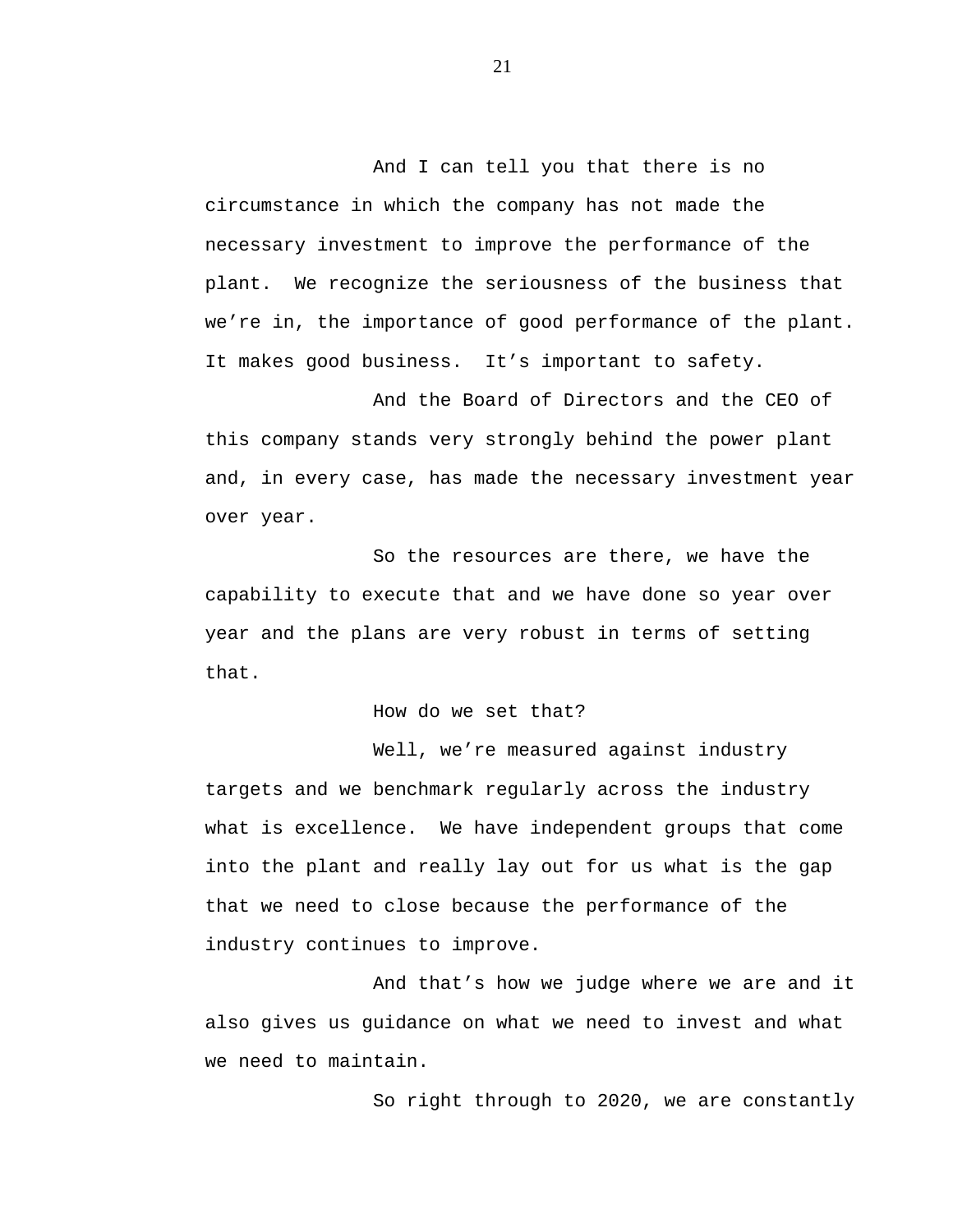measured against those benchmarks. We have to plan and execute the work to maintain performance to hit those benchmarks and it's our commitment to the regulator and to the Province of Ontario to hit those performance targets right through to 2020.

> **MEMBER BARRIAULT:** Thank you. Thank you, Mr. Chair. **THE CHAIRMAN**: Thank you. Anybody else? Ms. Velshi? No? Anybody else?

Just a short question. You obviously support the licence renewal but the way I hear you, you would like this operation to continue even beyond the five years.

What I'm asking is for your opinion. Are you worried about any of the ageing issues?

**MR. OBERTH:** The OCA office is about -- is less than a kilometre from Pickering and I walk past it every day on my lunch-hour walk. And of course everybody in Ontario wants that plant to be well maintained and I am confident that the staff at OPG have the engineering expertise, the operational experience, to monitor the condition of the asset, and to take the preventative actions.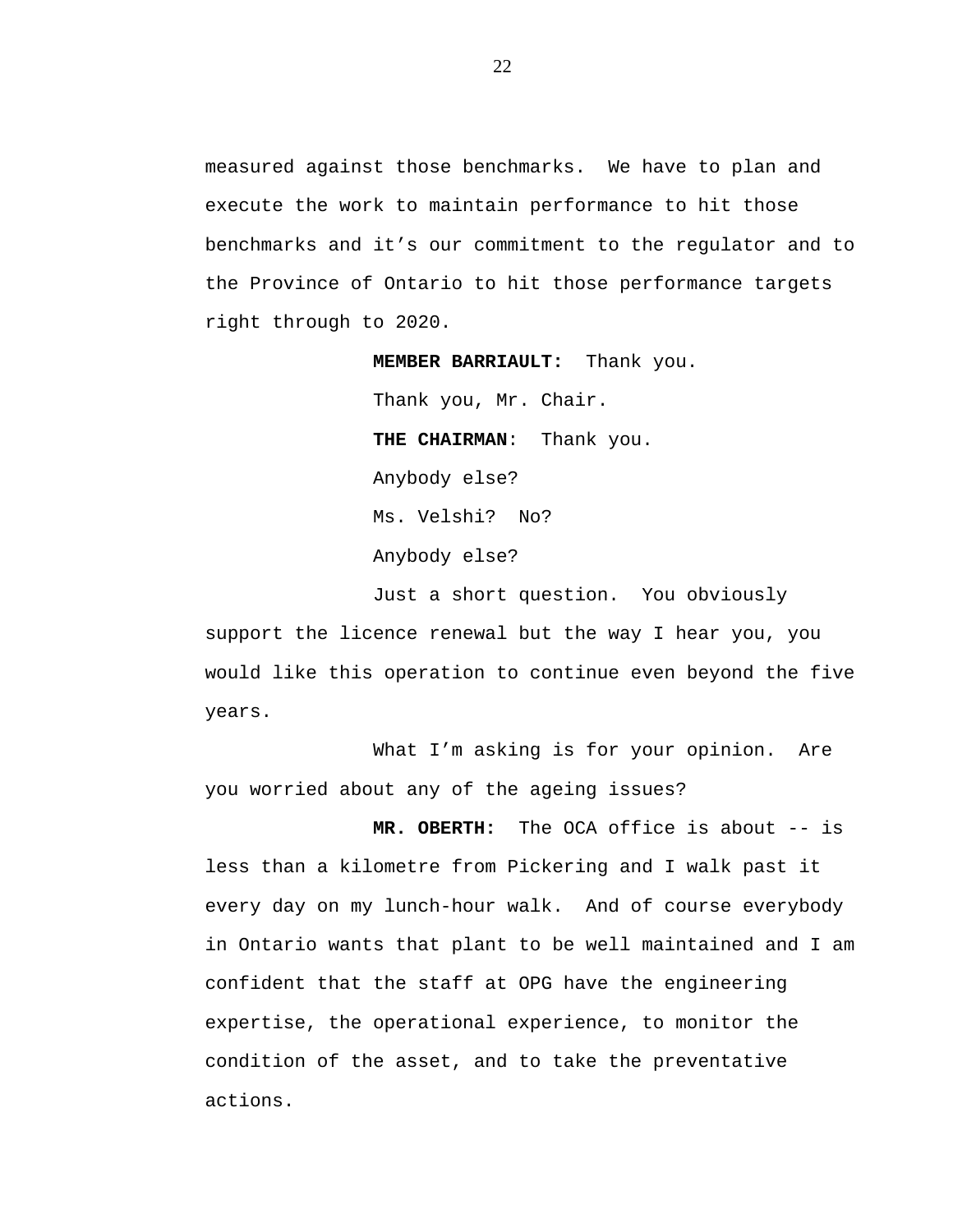So it's really confidence in the operator, in the engineering that backs the operations, and confidence in our own members that will be there to work with OPG to provide the fixes and the maintenance to keep the plant operating safely.

**MR. CHAIRMAN:** Thank you.

Any final word?

**MR. OBERTH:** I think you have heard from an excellent operating utility yesterday, and I think the confidence of the Commission is well warranted in the type of people that OPG has retained and trained and operates that plant. So that's my final statement.

**MR. CHAIRMAN:** Thank you.

I'd like to move to the next submission from monsieur Duguay, as outlined in CMD 13-H2.109.

I understand Mr. Duguay is joining us via teleconference.

**MR. DUGUAY:** Yes. Good morning, Mr.

Binder.

**MR. CHAIRMAN:** Good morning. We can hear you, please proceed.

**13-H2.109 Oral presentation by Michel Duguay**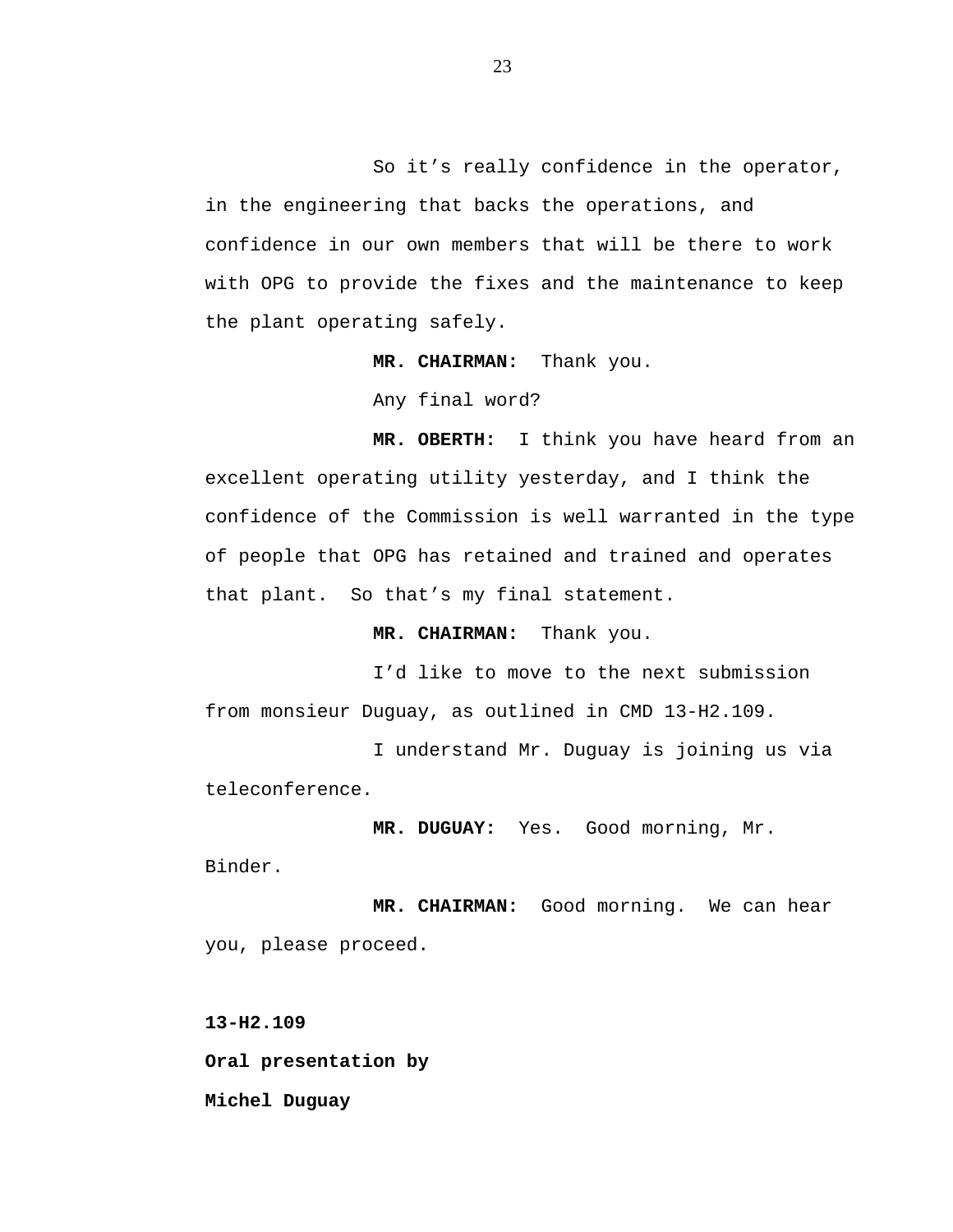**MR. DUGUAY**: Okay, so –- my name is Michel Duguay -- Michel Duguay, Professor at Laval University in Quebec City.

The title is: "Proposal to Increase or to Decrease the Probability of a Nuclear Accident at Pickering B Through the Prolongation of this Power Plant".

I draw attention in the paper that I presented, to the fact that nuclear engineer, John Waddington, has been –- wrote a paper in October 2009 where he expresses opinion that the probability of a nuclear accident in Canada should be decreased by a factor of 10.

So in other words, he finds the present situation to be a factor of 10 away from what could be considered to be acceptable.

So I –- in reading the documentation of OPG regarding the extension –- the life extension of Pickering B, I was struck by the number of critical comments that came from the CNSC staff.

Over the years I have read a lot of documents from the CNSC, technical documents, and I have been impressed by the thoroughness of the analyses that are done by the CNSC nuclear engineers and nuclear physicists. But at the same time I have gotten more and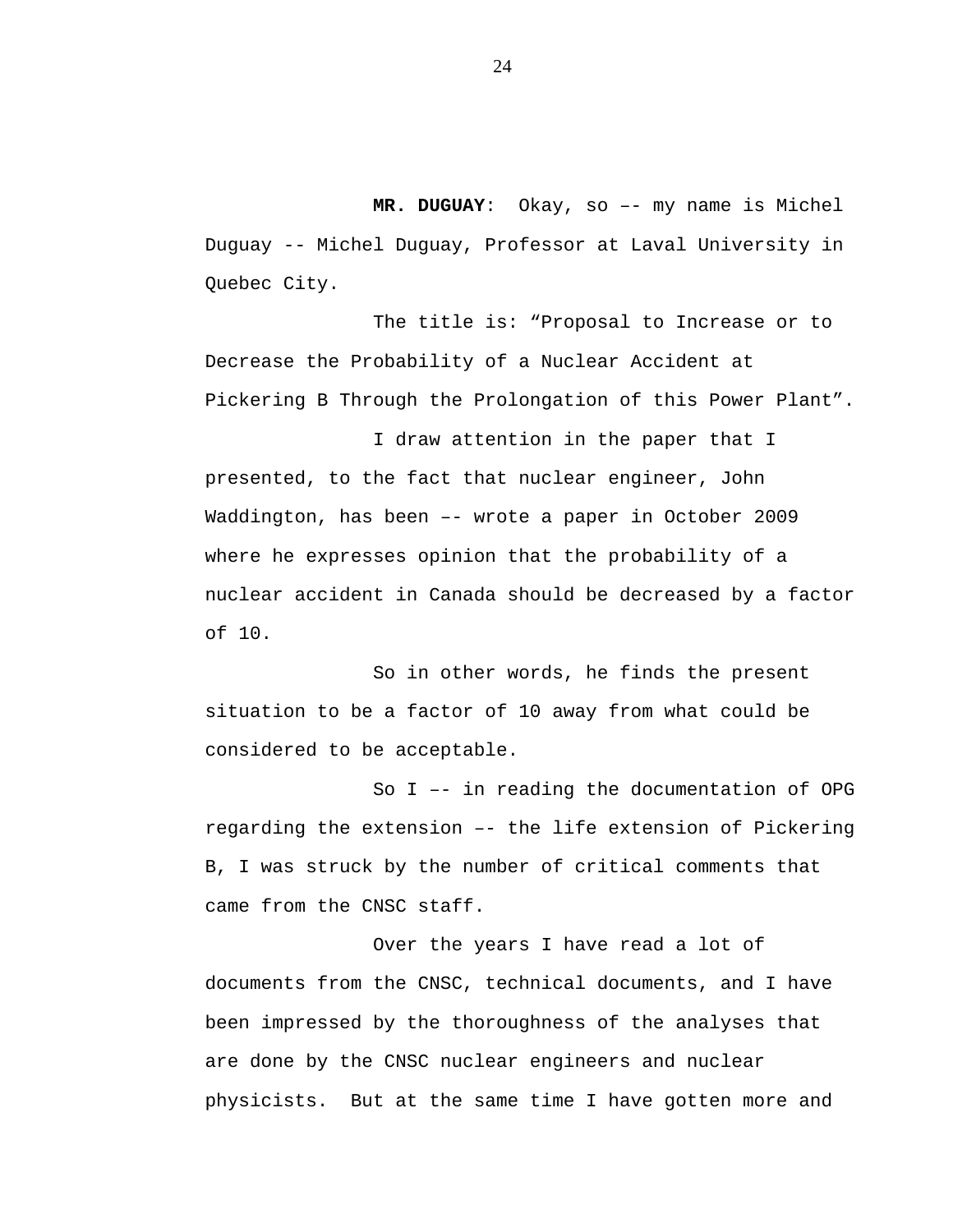more worried about CANDU technology.

My background for a long time was in the U.S. I was part of the IEEE Energy Policy Committee that used to meet in Washington a few times a year. And there were several nuclear engineers on this committee, and this is where I first learned about the difficulties of the CANDU reactors.

The American nuclear engineers were worried about the fact that all these hundreds of pipes run through the reactor core, and under neutron bombardment, under the effect of various physical and chemical effect.

There is considerable deterioration, the degradation that takes place in these tubes so that operating at very high pressure and high temperature, it increases the risk that the pipe could suddenly burst and cause a whole lot of trouble.

So I notice in this recent documentation, this exhaustive exchange between OPG and the CNSC, that there was a lot of disagreement; that the OPG nuclear engineers were not in agreement with the CNSC analyses.

But my own reflection about this is that the CANDU reactor is very complex, very large. You do inspection with ultrasonics, you're trying to check out the wall thickness of these pipes and whether you have micro-cracks that might propagate suddenly.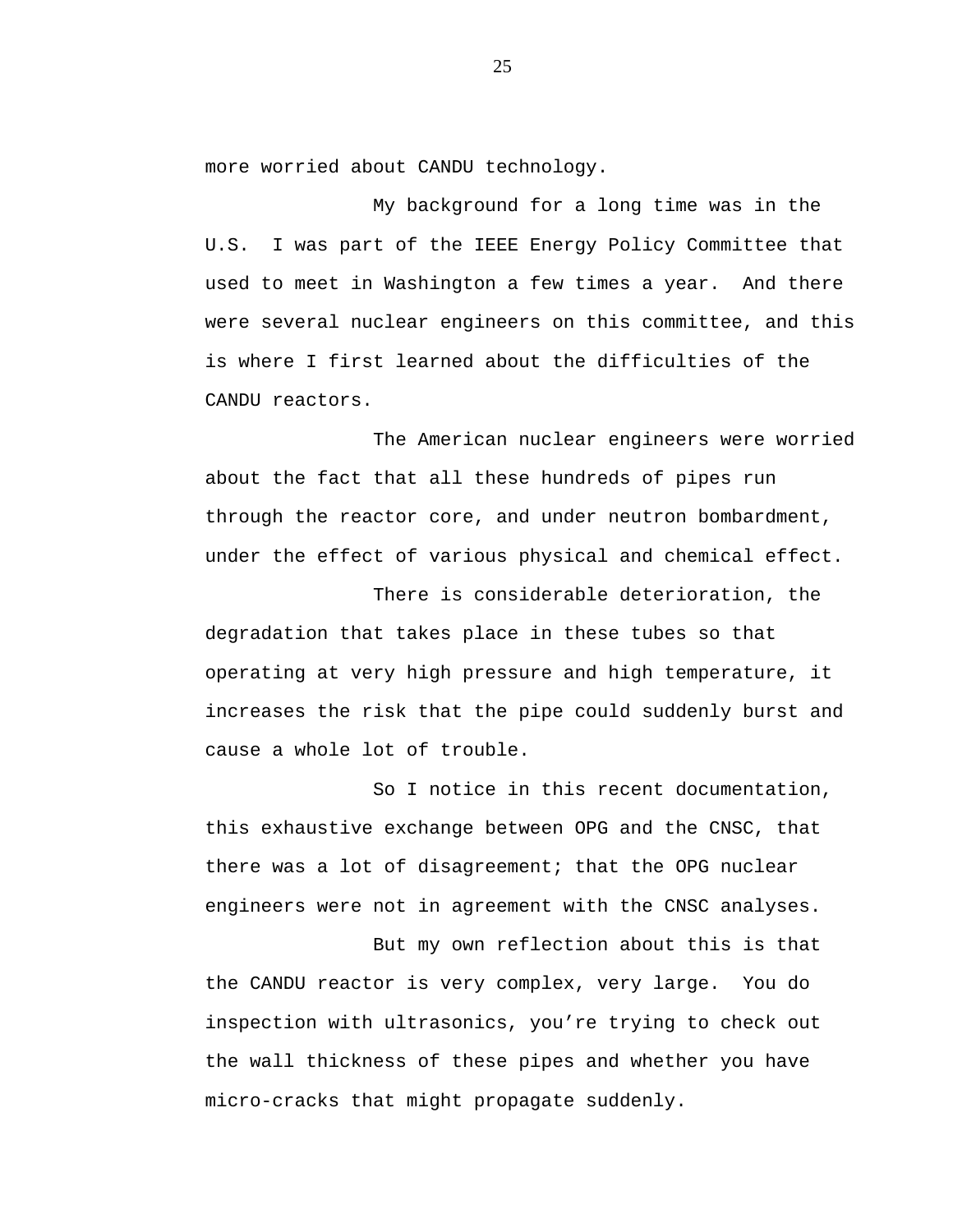But overall it's a very difficult operation. All your engineers are much more aware of this than I am.

So I think that when someone like John Waddington who has experience in the nuclear industry - considerable experience in the nuclear industry, when he says that efforts should be made towards decreasing the probability of an accident by a factor of 10, I think that he would be –- he is rendering you a service.

OPG spontaneously decided to close down two reactors at Pickering A because of all the problems. So it would seem to me that the plan that you had proposed in February, 2010, of shutting down Pickering B after 210,000 hours of operation, that the rationale that you had then, two years ago, it seems to me is still applicable.

And in the meantime there's been more documentation about the ageing of these pipes and it is worrisome. So I urge nuclear engineers at OPG to reconsider their proposal to extend the life of Pickering B.

You talk a lot about -- all the time about jobs in Ontario in the nuclear sector. And you know the French have a policy now of dismantling nuclear reactors in the first 10 years after a reactor is shut down. And this dismantling, decommissioning of nuclear reactors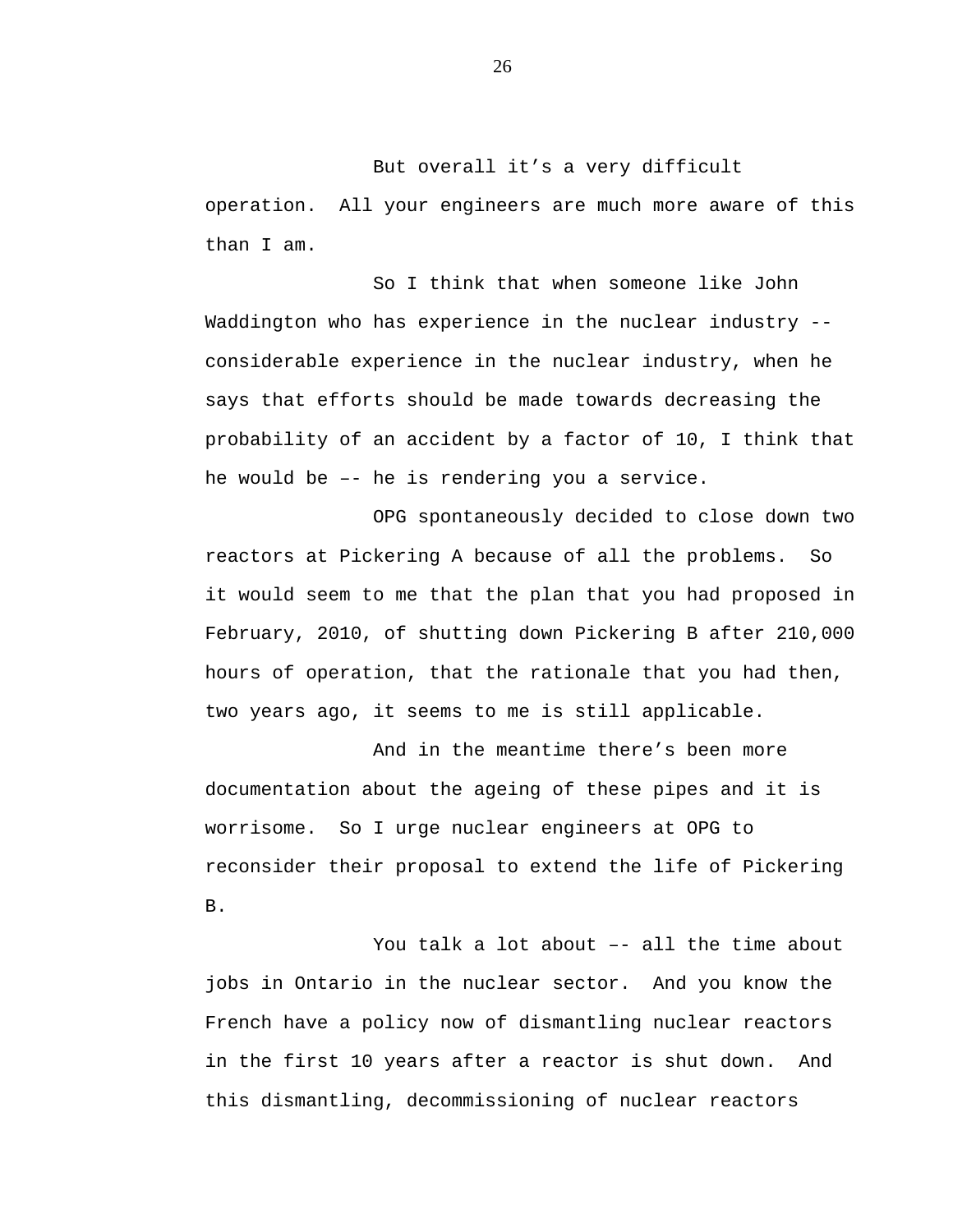requires a whole lot of work. It requires hundreds of people, so lots of jobs can be maintained in this dismantling operation.

And the expertise –- the expertise that is developed in doing that can be used elsewhere. The United States is going to be shutting down a whole lot of nuclear reactors and the same thing in Europe and other countries. So the expertise that will be gained in doing this work can be used elsewhere.

So I think that nuclear engineers could look forward to keeping their jobs, but working on the decommissioning side instead of trying to extend the life of reactors that were not designed to work that long – that had not been designed initially to overcome the problems that were only discovered later. So I think it is a pretty dicey situation.

Now, one thing I would like to go back to that I have often discussed with the CNSC, is that there's a question of the probability of an accident happening. And I asked the CNSC at the hearing for Pickering -- for Darlington in December, I asked the CNSC to provide numbers and the probability that a nuclear –- a severe nuclear accident could take place in the Toronto area, and I have yet to see figures from the CNSC on that.

The basic problem you have is that while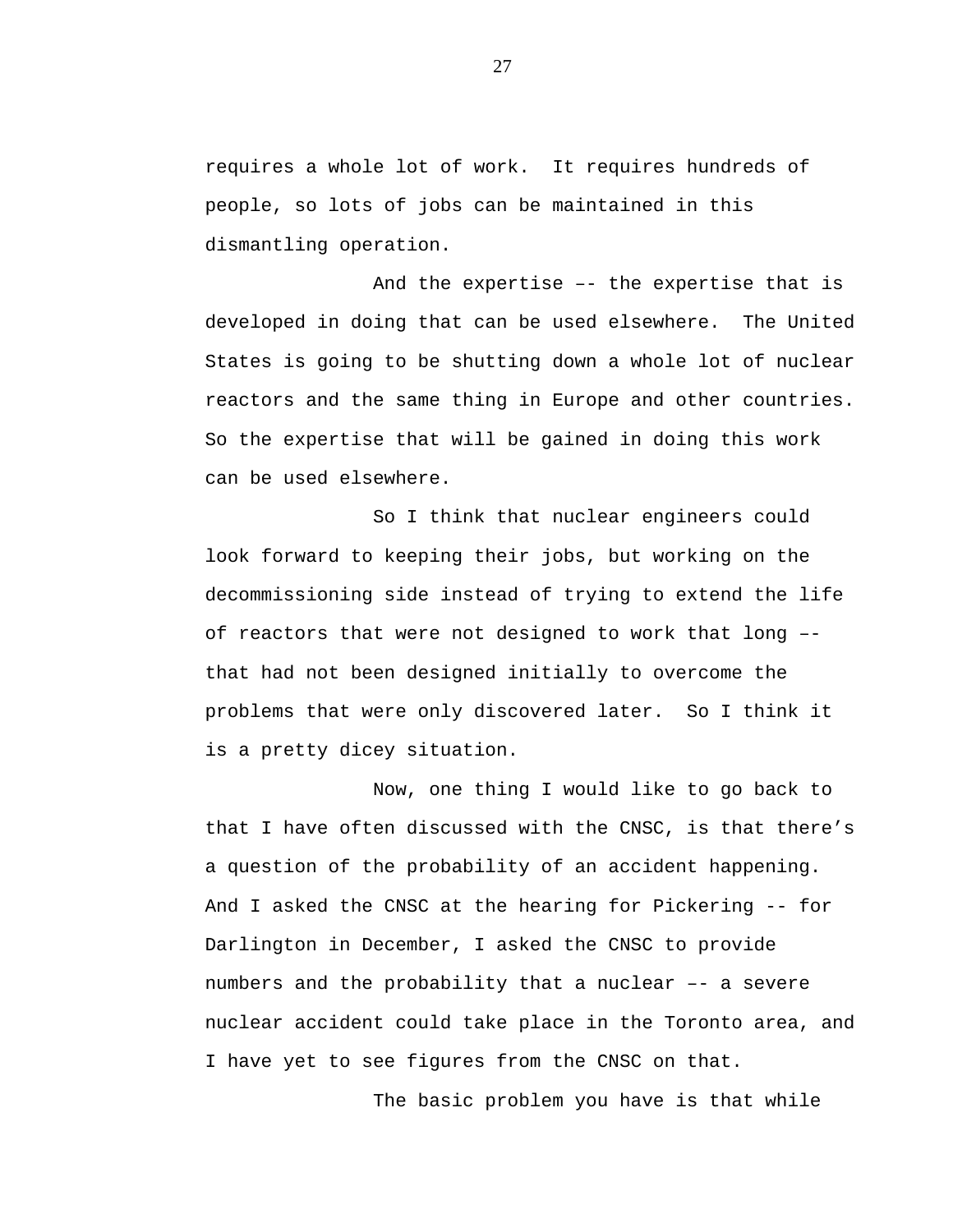one reactor may have fairly low probability of having an accident, when you have 10 of them, it increases the probability by a factor of 10.

I think that Waddington's proposal should be taken very seriously.

In the last few weeks there has been a new report that came out of Europe about nuclear reactors in general, and in particular about the CANDU. And they made the very severe, these Europeans, severely criticized the CANDU technology, and they also criticized a little bit the CNSC.

The world has come to learn after the Fukushima catastrophe that the nuclear regulators are too many times, too often, too close to a nuclear industry; they're not independent enough.

It seems to me that the case of life extension for Pickering B could turn out to be a very – an historical case. It could be an important case where the CNSC will assert that if the proper levels of safety are not met, then the best thing to do is to shut down the power plant and go into decommissioning.

So I regard this hearing here as being a sort of a test case to see if the CNSC is able to back up its own analyses of the OPG situation and act according to the recommendations made by its own nuclear engineers.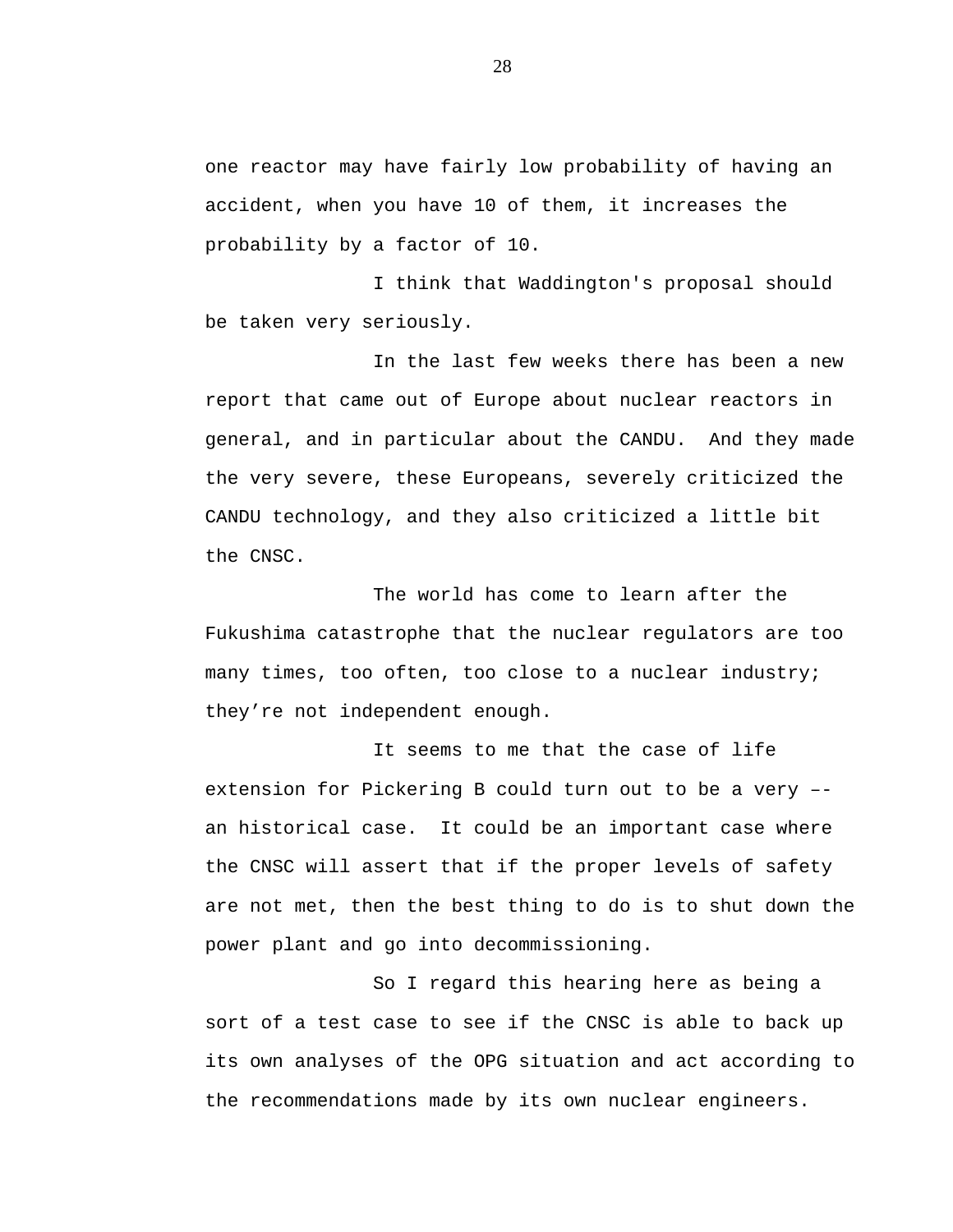And finally, I'd like to say to you that since I come from Quebec that you must be totally aware that practically every night on television there's this Charbonneau Commission that talks about the corruption and the collusion in the construction industry in Quebec and engineers are often called to witness.

And so the whole question of engineering ethics, the codes of ethics that engineers must respect, as do federal employees, well, these ethic codes require that the public be informed, you know, on a scientific basis of the risks of a nuclear accident.

And again, we reiterate our claim made many times in collective letters that we sent to the CNSC, that CNSC should respect the Canadian nuclear law and reveal the dangers that threaten the Toronto population in particular, but also the Quebec population the winds would carry radioactive gases over Quebec as well.

And so you have a duty stemming from the Canadian law, from the codes of ethics to really come forth and tell the story as it really is.

And so this would be my basic plea that I would make today.

So thank you for your attention.

**THE CHAIRMAN:** Thank you.

Okay, questions? Who wants to go first?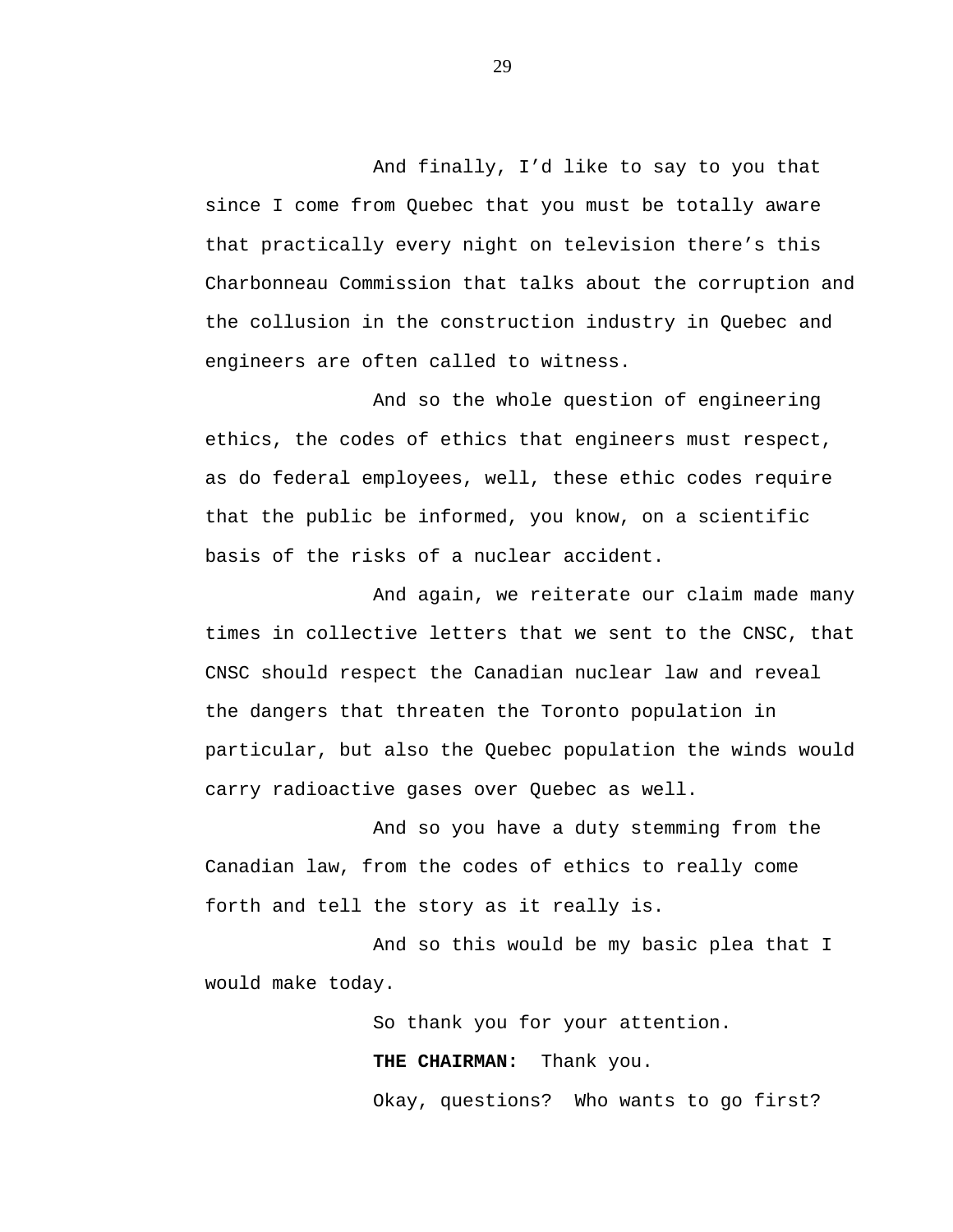Ms. Velshi?

**MEMBER VELSHI:** A couple of questions, the first one is just staff. If you have a comment on what the intervenor is quoting John Waddington as saying about safety goals, perhaps you can give us -- we haven't talked about it at this particular hearing -- some background on how those safety goals have been established, how they compare with international goals and has there been a move afoot anywhere in the world to revise safety goals. And what your comment is on this particular recommendation.

**MR. DUGUAY:** To whom is the question addressed?

**THE CHAIRMAN:** It's to staff. We'll get back to you, you will have the final word anyhow, monsieur Duguay.

**MR. DUGUAY:** Thank you.

**THE CHAIRMAN:** Staff.

**DR. RZENTKOWSKI:** Thank you. Greg Rzentkowski, for the record.

First I would like to clarify the safety goals are established to ensure that likelihood of accidents with serious radiological consequences is extremely, extremely low. And also that the potential of radiological consequences from serious accidents is limited to as far as practicable.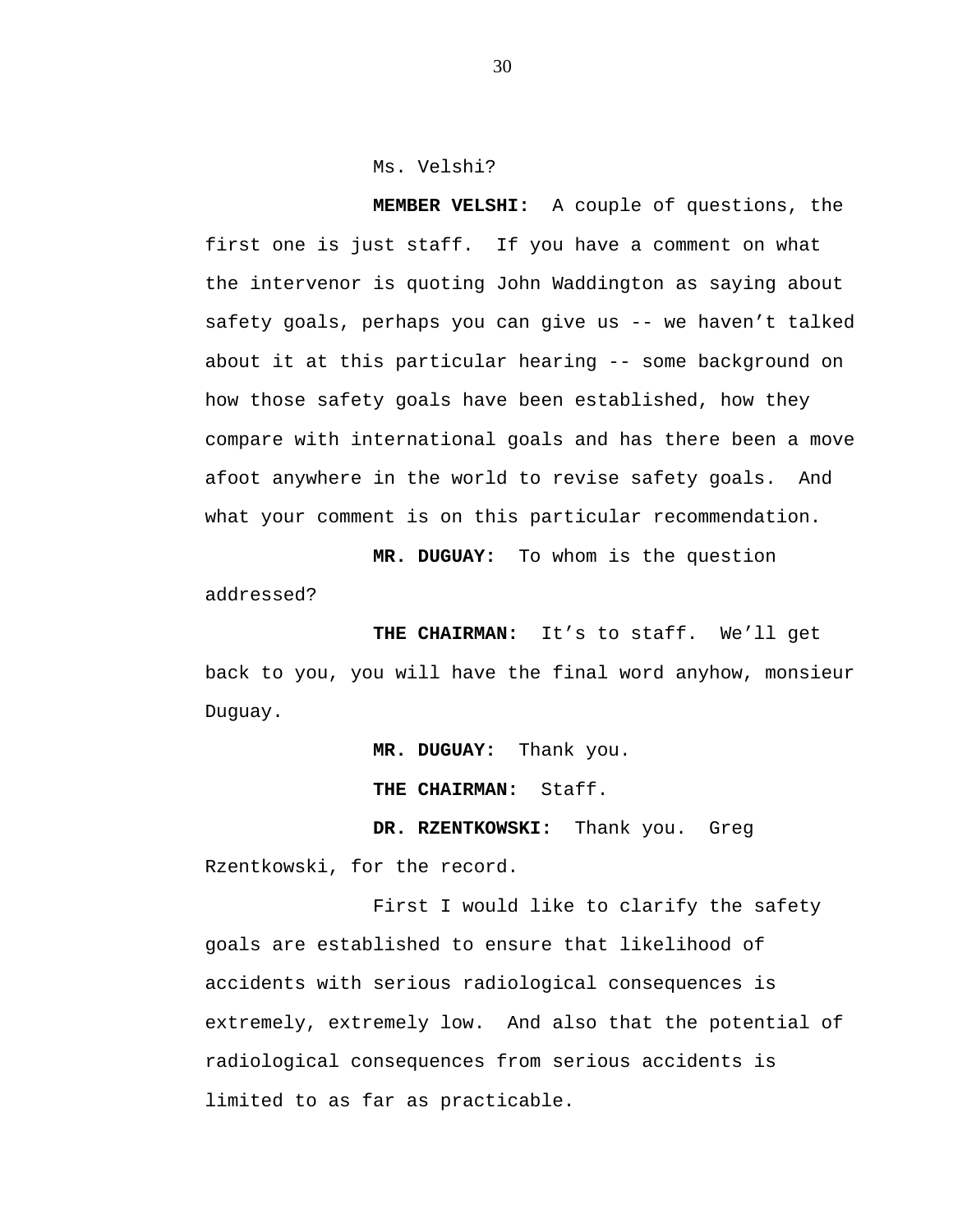So what John Waddington was saying in his paper is the notion of further reducing those safety goals for future generation of reactor. And he was suggesting that the reduction should be by an order of magnitude.

So that means that the risk associated with operation of future reactors should be 10 times lower than the reactors we have in operation today.

**MEMBER VELSHI:** So for current operators, has any country changed their safety goals to line up with whatever the goal may be for the new generation of reactors?

**DR. RZENTKOWSKI:** Safety goals are rather used internationally as targets. The reason is that this is a maturing -- maturing concept and the PSA supporting development and calculation of safety goals is also a maturing methodology. It's not fully fit for the regulatory application.

And so in Canada we also use safety goals as a target. We request the licensee to calculate those safety goals and if the numbers are above the limits then the safety improvements are absolutely mandatory.

If the numbers are between the limits and the targets then the safety improvements have to be put in place if practicable. If the safety goals are below the targets then the safety improvements are expected when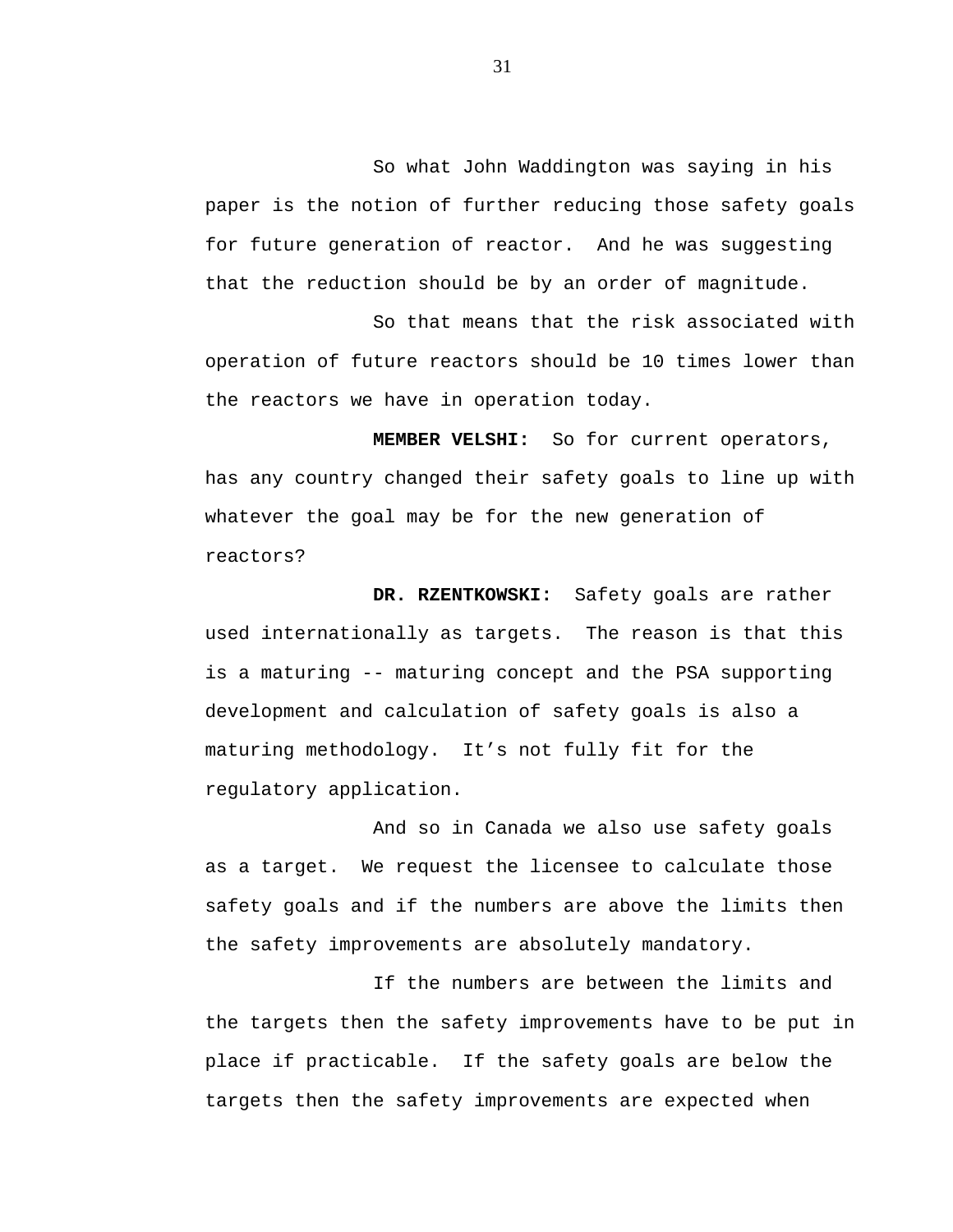practicable.

This is our approach. But it has to be understood the safety goals are not formally a part of the regulatory framework in Canada. And also internationally they are being used as expectations but not hard regulatory requirements.

**MEMBER VELSHI:** But even as expectations, do those expectations as they do in other areas, change over time to become more demanding?

**DR. RZENTKOWSKI:** Absolutely, absolutely they change over the time. Even if you look at the limit and the targets there's a factor of 10 difference.

So imagine you travel on the highways at the speed of 10 kilometres or 100 kilometres. It's a huge difference. So what we do we move further, further towards the target.

Do we revise those numbers? Currently not but we will have to revisit this concept after Fukushima.

The reason is we know already that all the safety upgrades which has been implemented after Fukushima have effectively reduced the targets for safety goals by a factor of 10, and for some combination of events even for a factor of 100. So that means that currently applied values of the safety goals are becoming obsolete.

**MEMBER VELSHI:** Thank you.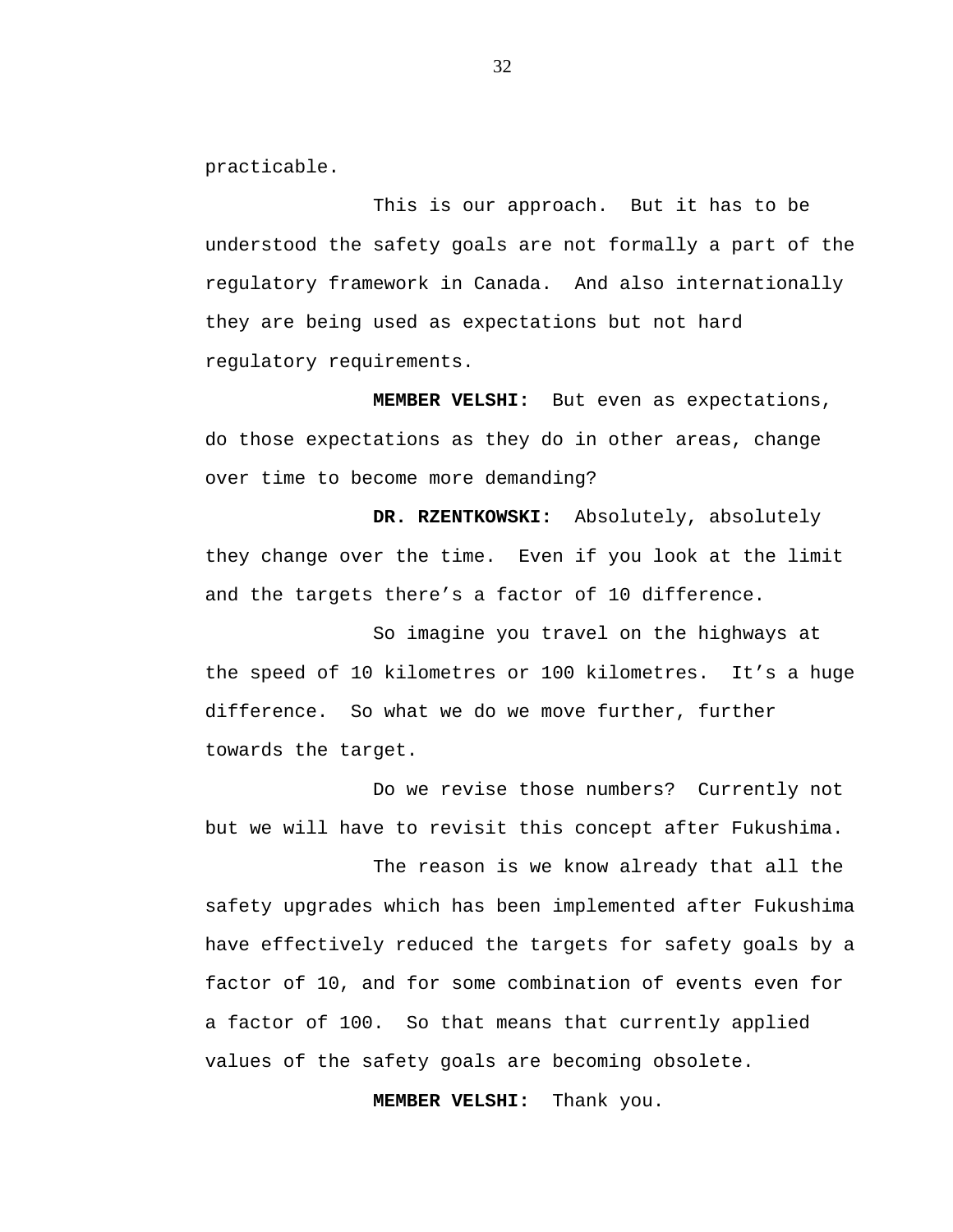$My$   $---$ 

THE CHAIRMAN: Can I jump in? I'm not sure that, you know, this is kind of a theoretical discussion. I think the intervenor asked a specific question about a probability of a large accident. Why can't -- he claimed that he has never gotten a number from staff.

What's a probability of getting an accident, a large accident? Why can't we give a number? One in a million, one in a thousand, what's the number?

**DR. RZENTKOWSKI:** We publish those numbers, but safety goals are given in the unit of reactor years.

So the intervenor is, to some extent, right saying that we are not giving the numbers because, expressed in reactor years, this is only like a design requirement or design target.

In order to calculate the real risk based on that; you have to multiply the number by an average of years of operation. You have also to multiply this number by the number of reactors in a given area to obtain the risk.

So what Mr. Duguay has done in his paper or in his intervention seems to be conceptually correct because he started really from accepting the concept of the safety goals. This is for the first time I see Mr. Duguay accepting this concept.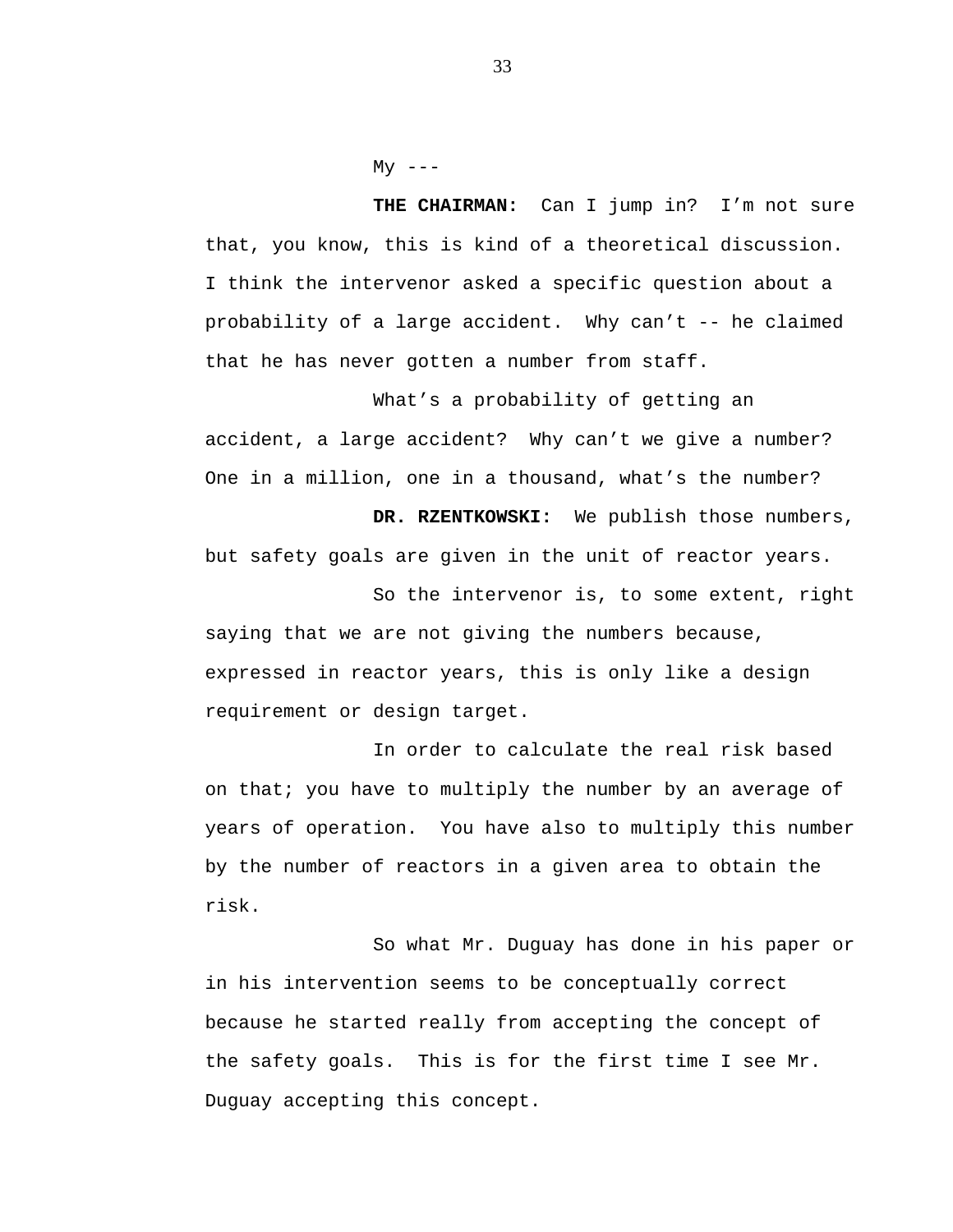However, some of his assumptions in his calculation have to be revised. First, for all 10 reactors in the Toronto area the average probability of core damage is close to the CNSC target and not to the limit as assumed by Professor Duguay. Therefore, the probability he calculated should be reduced by a factor of 10.

In addition, the Fukushima related safety improvements introduced another layer of safeguards against external hazards which reduces the probability of an accident by at least another factor of 10, for a total reduction of the probability by a factor of approximately 100.

Next, it is also important to note that in relation to risk, one has to consider both the probability and consequences of accidents. In the case of core damage goals the calculation Professor Duguay performed there is no consequences to the public and environment. The core damage frequency is purely an economical target because there's no consequences to the environment and to the public. However, the reactor has to be shut down and decommissioned.

So therefore to quantify the risk associated with nuclear power plants in Toronto area, we have to consider the large release frequency safety goal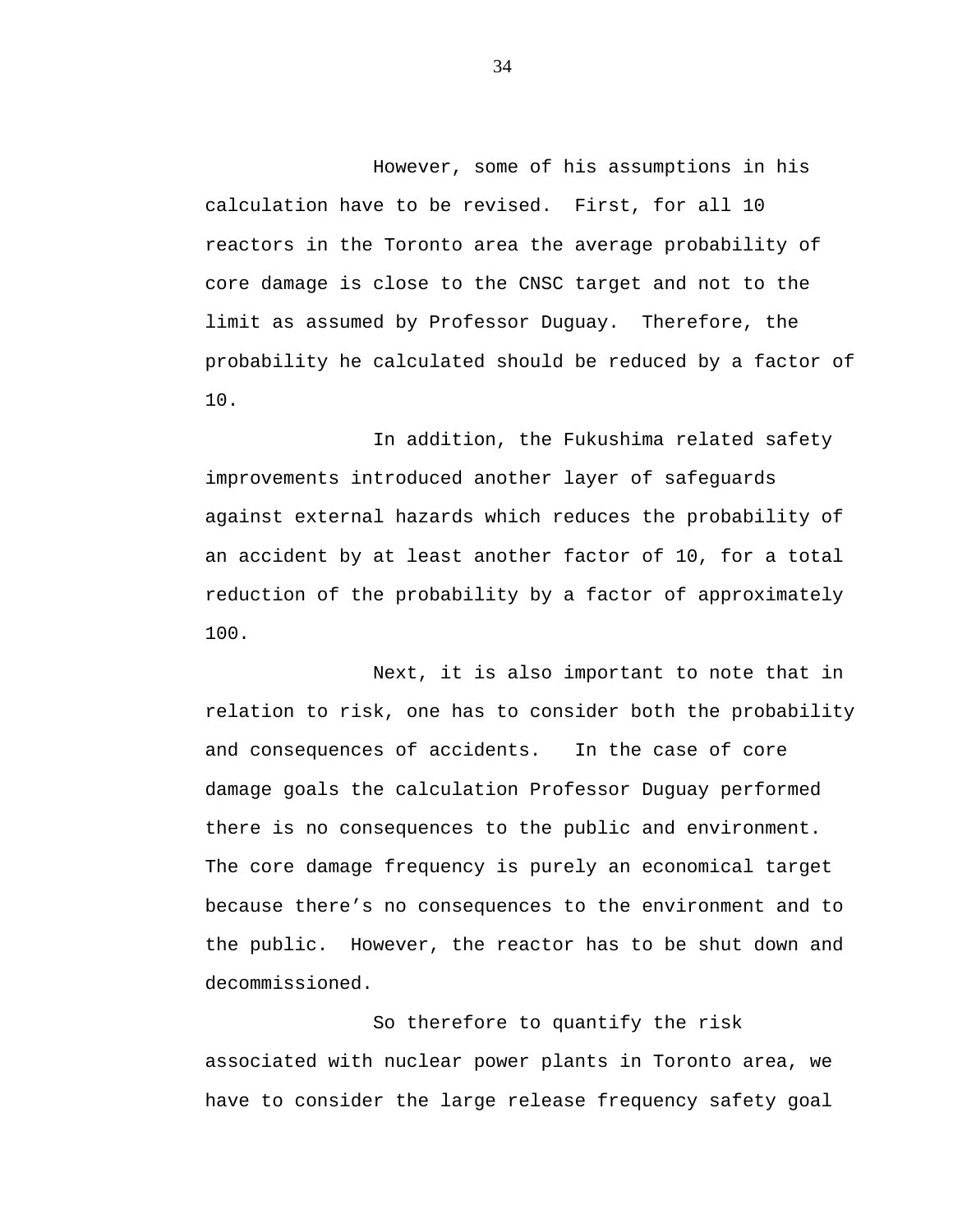which is 10 times lower than the core damage frequency. It means that the probability calculated by Professor Duguay should be divided by yet another factor of 10.

To summarize, Professor Duguay estimated that over the next 30 years the probability of reactor core damage accident in the Toronto area is 3 percent. Not a small number as he says and I agree.

However, as I explained the probability of core damage is in fact 100 times lower. That is once in about 3,000 years. And the probability of an accident leading to limited radiological releases is about 1,000 times lower, that is once in about 30,000 years. It has to be recognized that these numbers are just an approximation.

I would also like to make a comment on the rolling-a-dice analogy if the Commission is interested in that because this is the analogy Professor Duguay also described in his intervention and I think this is the concept which resonates with the public.

## So should I continue?

Professor Duguay compared directly two numbers which happen to be similar but unfortunately they are scientifically uncorrelated.

There is only half a percentage correlation between those two numbers. This is equivalent of saying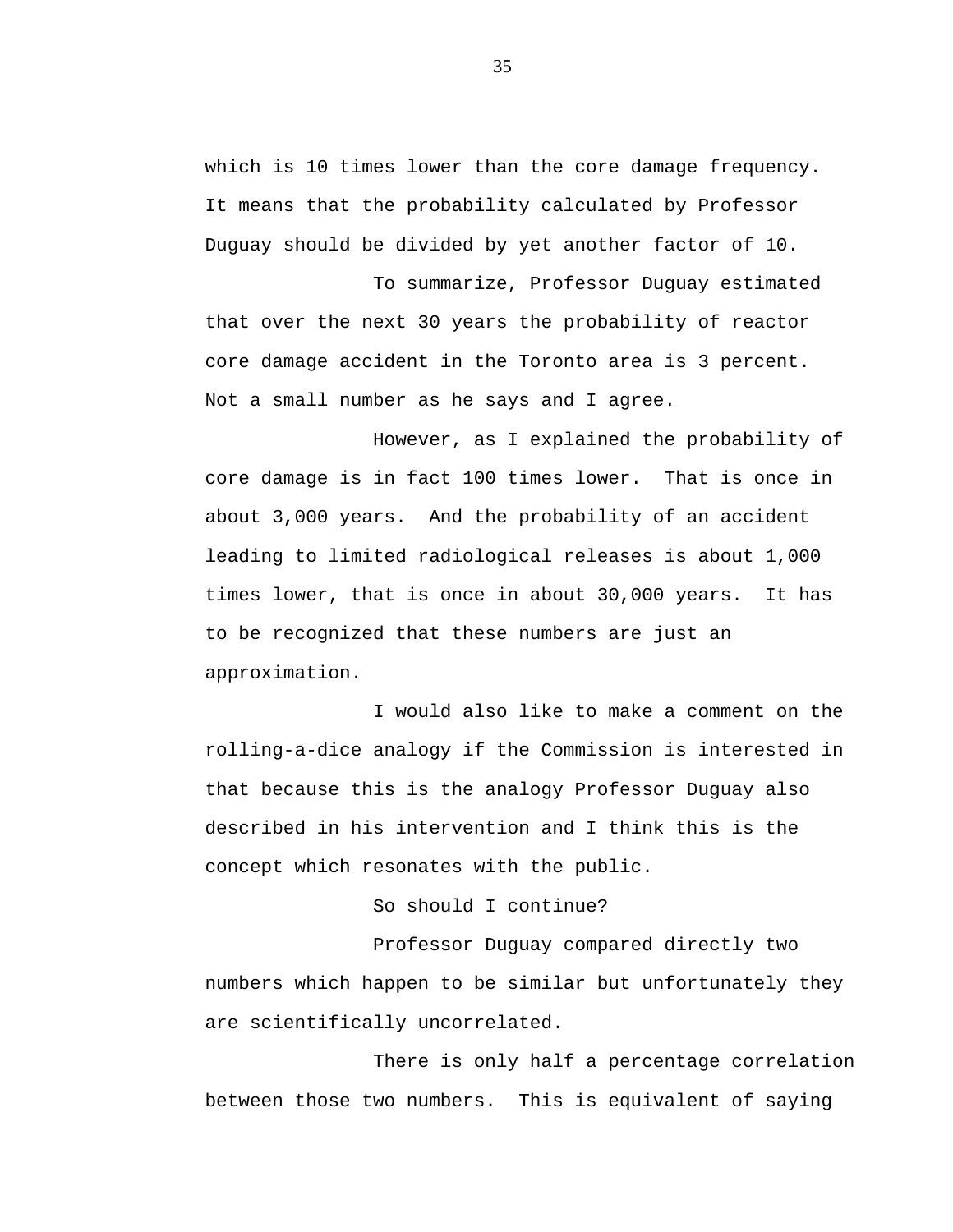for example that one can use a vacuum cleaner to commute to work instead of a car because it also has wheels.

So what can be done to correlate these numbers? The probability of core damage or of large release is the sum of individual frequencies of approximately 200 initiated events. So what it means is that the frequency of core damage, or frequency of large release, is not just one event. It's the sequence of all postulating events we can imagine which can eventually lead to accident conditions.

For example, for Pickering, approximately 200 initiating events were taken into account to calculate both the core damage frequency and the large release frequency safety goal. That means that we have to assume that approximately 200 people in the casino should roll a dice at once because we have 200 independent events. Therefore, a single throw of five dices instead of two dices, as Professor Duguay said, giving five sixes instead of two sixes would approximately be equivalent to the calculation presented by Professor Duguay.

This is to illustrate the point that, although the numbers are statistically equivalent, the probability of a single event is significantly lower than that provided by Professor Duguay.

And just to complete this analogy, a single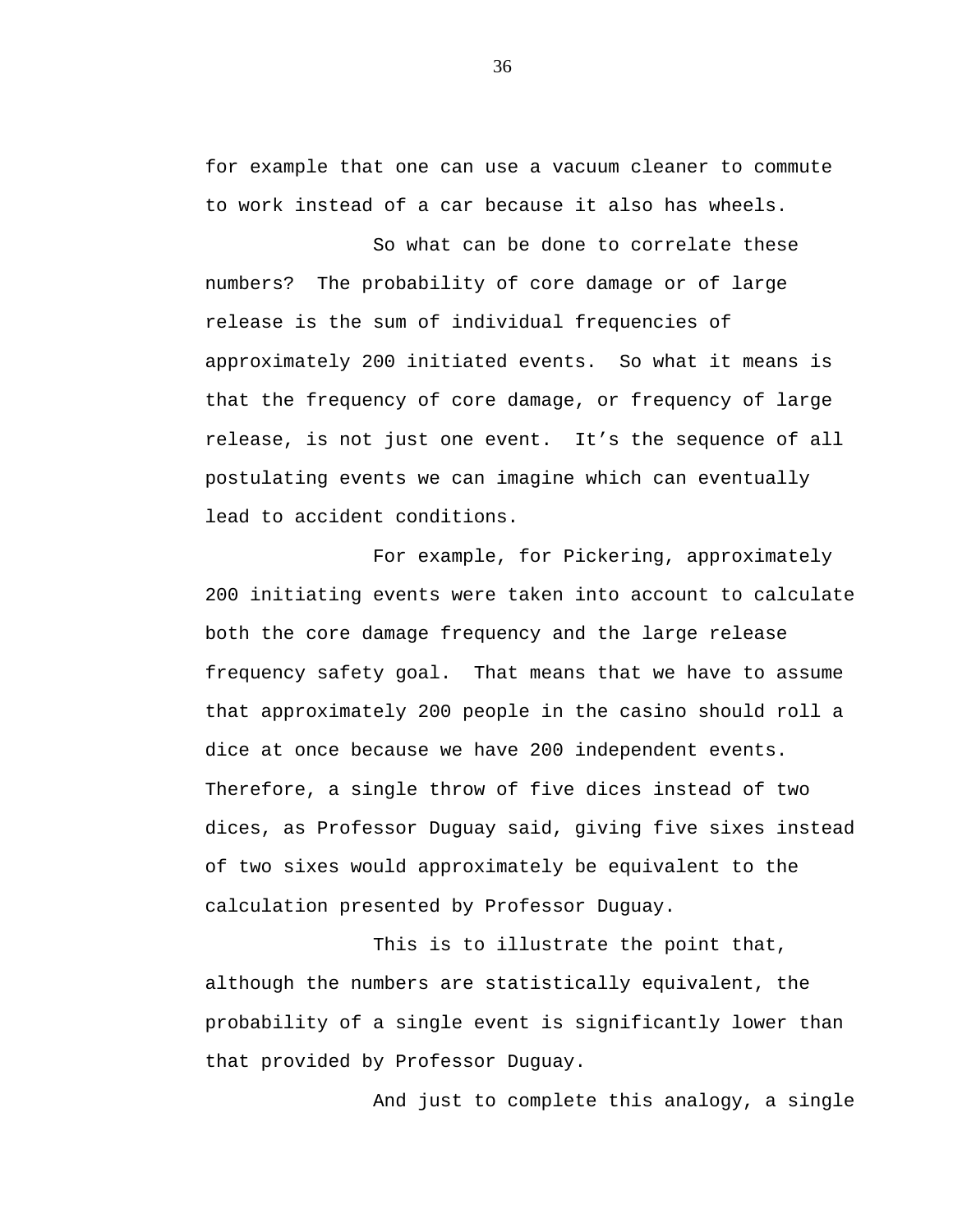throw of nine dices giving nine sixes would approximately be equivalent to an accident leading to radiological releases in Toronto area. This is a very, very small probability.

Thank you.

**THE CHAIRMAN:** Monsieur Duguay, we don't want to get into statistics 101 here, but do you want to reply to this?

**DR. DUGUAY:** Yes. Well, I think that Dr. Rzentkowski has made a -- has given us a very nice explanation of the probabilities in the comparison with my own figures. While I would invite the CNSC to publish what Dr. Rzentkowski just said, also I would like to remind you that there is always a difference between calculations and experiments.

I've been myself an experimental physicist for most of my career, but I also dabble with theory, and everybody in theory knows that you have to compare theory, theoretical calculations, with experimental results. So, you know, there's a big factor there that has to be taken into consideration.

But again I would invite Dr. Rzentkowski to publish that, perhaps on your Web site or whatever, and  $- - -$ 

**THE CHAIRMAN:** Okay. I think they're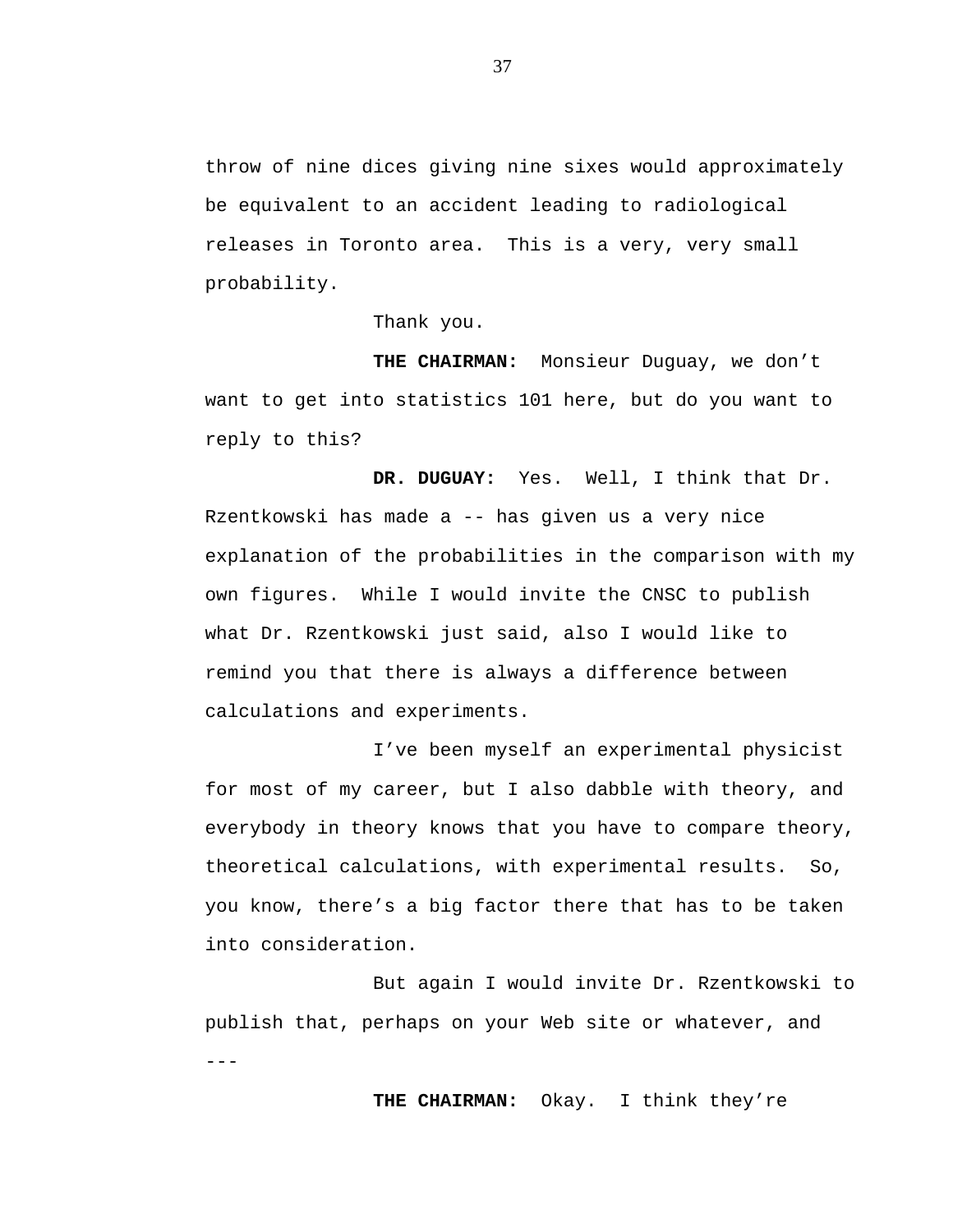nodding their heads.

**DR. RZENTKOWSKI:** Yes, I would like to direct Professor Duguay's attention to our CMD where the probability numbers are given for both Pickering A and B.

In addition, I invite Professor Duguay to my presentation in Toronto in 10 days where I will be presenting the papers in the Convention of Canadian Nuclear Society to explain what are the probability numbers for safety goals for all Canadian power plants, explain what is the idea behind and how this is implemented in practice, and how this will migrate into the regulatory framework.

**THE CHAIRMAN:** And when you make such presentation in the public, they will be posted on the Web site?

**DR. RZENTKOWSKI:** It will be posted in both official languages on external Web site of the CNSC, yes.

But, in addition, there will be also a paper which will explain this concept in more detail.

**THE CHAIRMAN:** Okay, thank you.

**DR. DUGUAY:** Okay. I will make sure to listen to your presentation.

**THE CHAIRMAN:** Thank you.

Ms. Velshi?

**MEMBER VELSHI:** My second question was to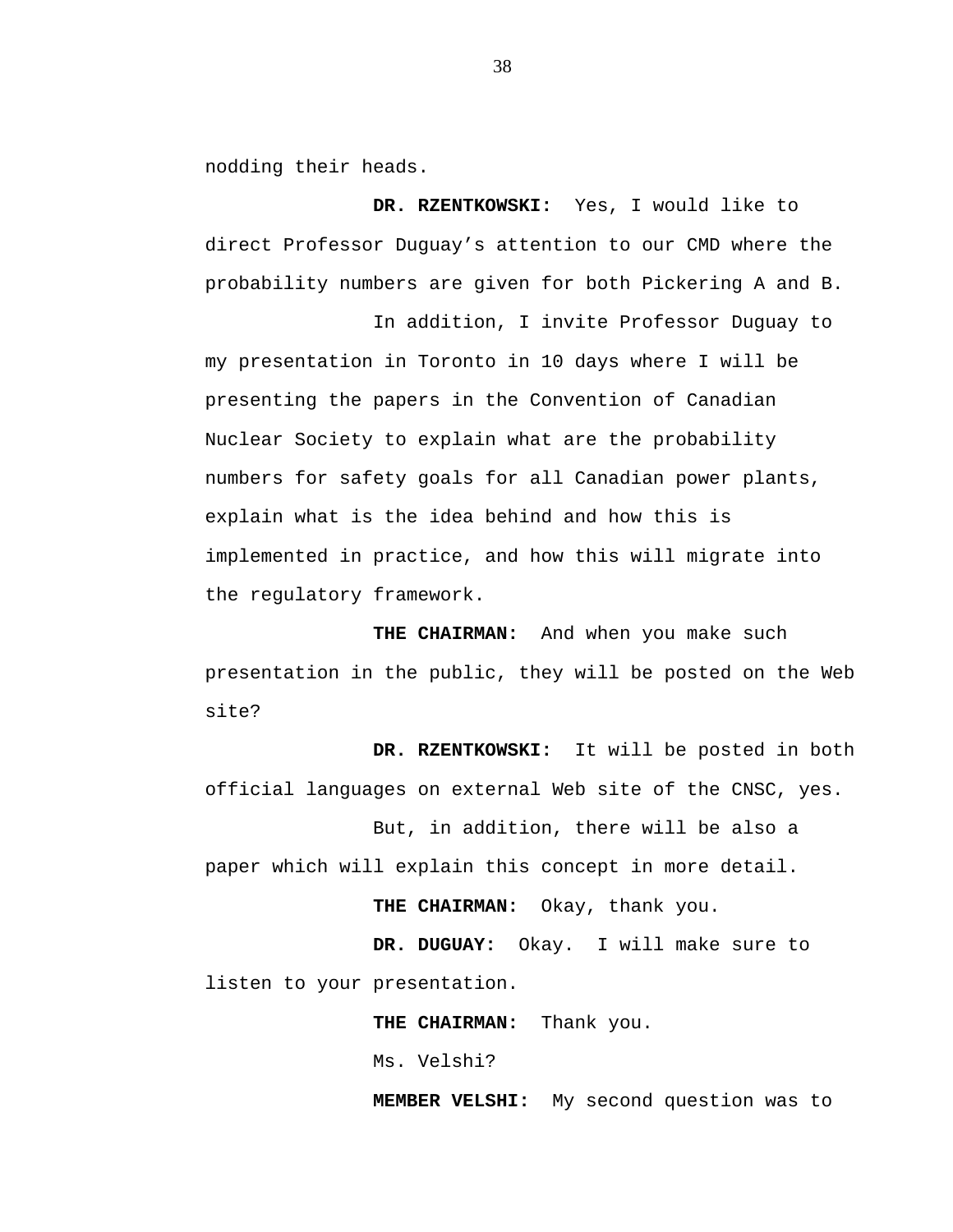OPG. On page 2 of the intervention, there is a statement attributed to CNSC staff on the component condition assessment not being done or not being available for some of the key components. It's the third paragraph down, I think.

Can you comment on that, please?

**MR. JAGER:** Glenn Jager, for the record.

I'm sorry. I'm trying to understand your question.

**MEMBER VELSHI:** So there's a statement here that the steam generators feed and fuel channel components, the condition assessment of those have not been assessed and not known, because, you know, they were going to -- there was refurbishment that was planned.

And so my question is: is that statement still applicable today, and are you -- have you done your condition assessment, and do you know or is there a risk here that these may not function as you are hoping they will?

**MR. JAGER:** Glenn Jager, for the record.

I'll ask our Chief Nuclear Engineer, Mark Elliott, to speak in a moment, but I would say, yes, we did that assessment. We completed the condition assessments.

The conclusions of that assessment was that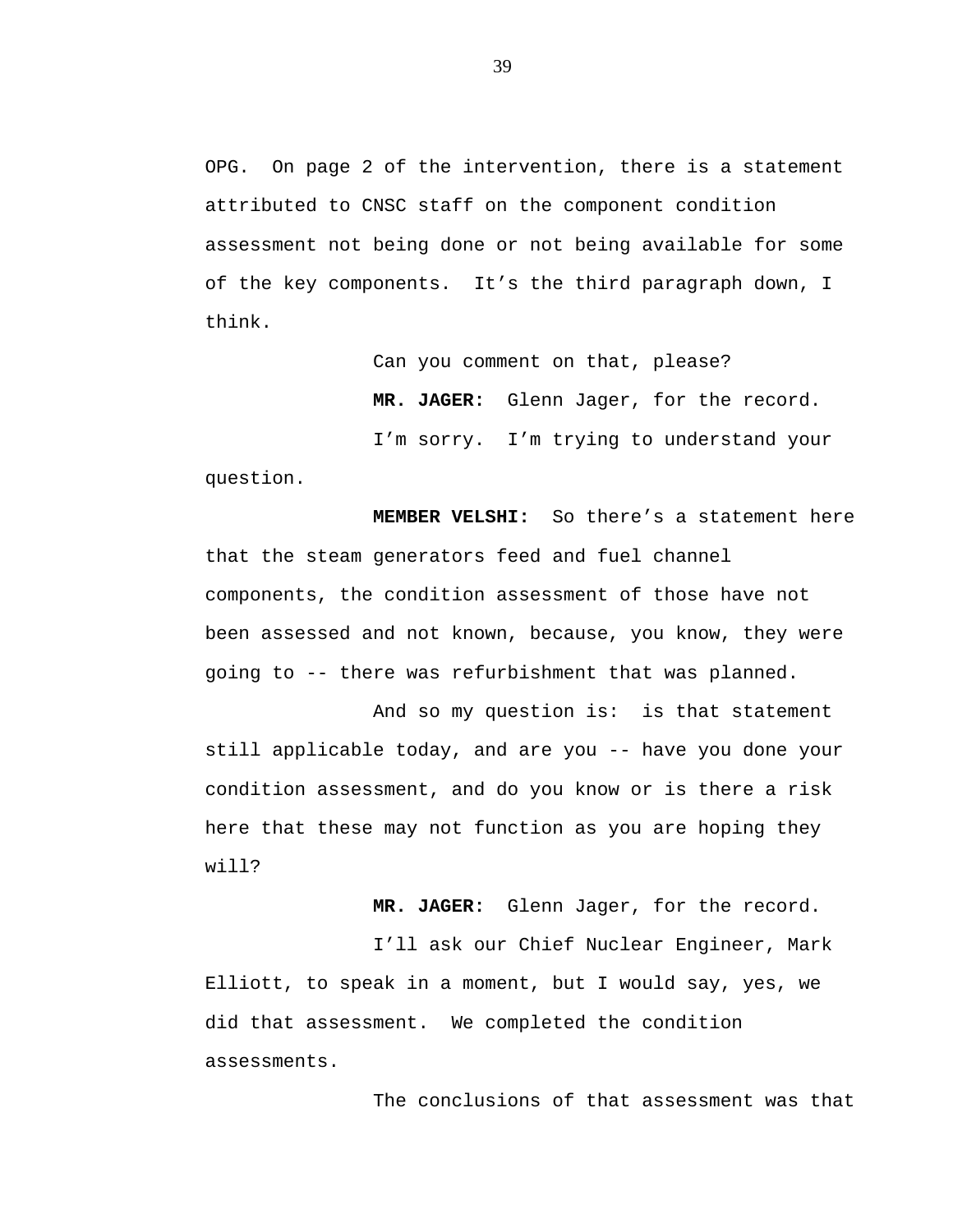systems are robust, they are safe and fit for service; also defined the necessary work that we needed to do on all those systems and components right through to 2020.

So that was a very good study and reference for us to develop the plan for continued operations, and I'll ask Mark Elliott to comment further on that process.

**MR. ELLIOTT:** Mark Elliott, Chief Nuclear Engineer, for the record.

We start with the CNSC RD document, RD334, which is on ageing management, and then we produce an OPG document, OPG governance on how to do this ageing management. And it requires that you do look at the condition of all the components.

And we did this first for Pickering B when Pickering B was being assessed whether it was going to be refurbished. We did a formal component condition assessment and there was over 400 different components that got looked at or component categories, all the major components of course: steam generators, pressure tubes, those types of things. So that was done in a very rigorous manner.

I've looked at those personally and verified that they are solid, they are rigorous, and what happens from that is that each of the components are assessed as to what has to be done to make sure they're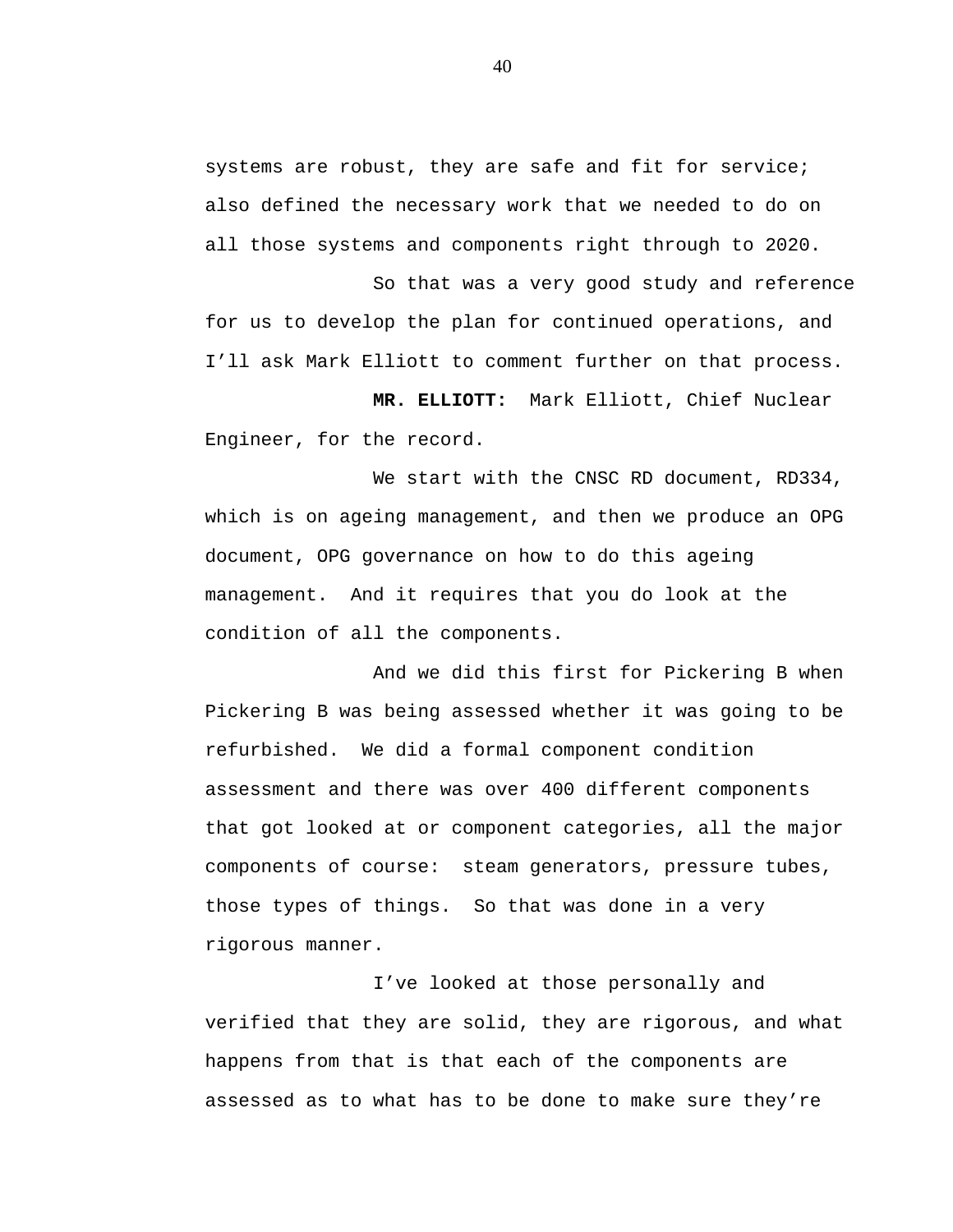reliable to the end of life.

So there's a number of actions that come out of those and those actions got put into this continued operations plan that Mr. Jager talked about and Mr. Daniel talked about.

So you start with the CNSC requirement, our own governance, do the condition assessments, find out what you need to do, and then put those into a plan and get it funded. So that's how this was all -- this was all put together.

You know, if there is a -- if there is something that the intervenor would like to see in our component condition assessments, we can certainly do that. We've got them available.

**MEMBER VELSHI:** Well, let me then direct the question to staff, who this has been quoted from, as saying that those condition assessments were not produced.

Is this just a time difference?

**DR. RZENTKOWKI:** About five years -- Greg Rzentkowski, for the record.

About five years ago, OPG considered to refurbish Pickering station. As a part of preparation for refurbishment, they had to conduct an integrated safety review. This review includes also a very comprehensive and systematic assessment of fitness for service and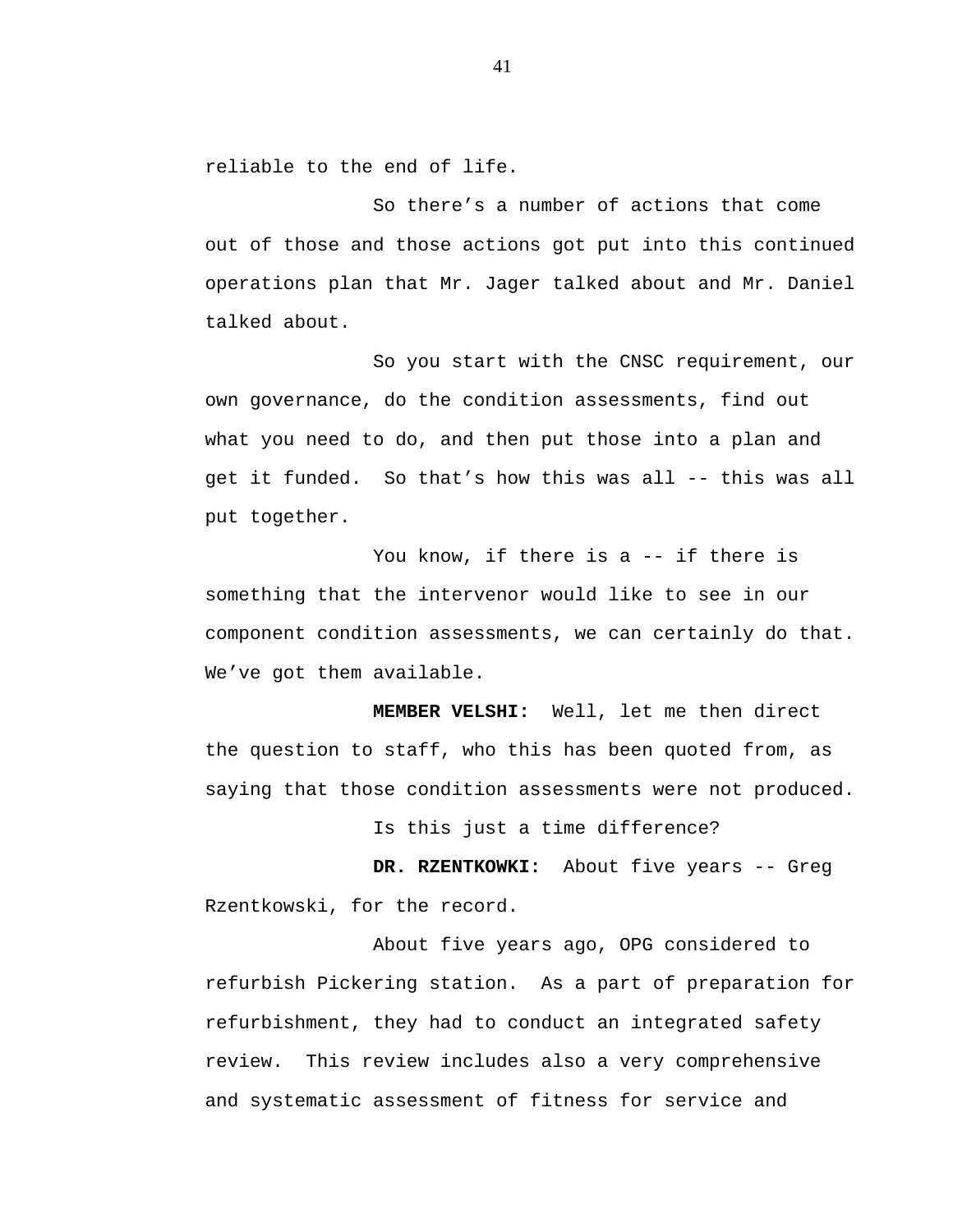condition of all major components.

I believe that our comments are stemming from the comments expressed on the ISR process in general, but those are just technical comments provided back to the licensee.

You know, we are the regulators. We never accept anything the first time. So that's normal.

But I will ask Mr. Santini to describe what is the current process of this assessment.

**MR. SANTINI:** Miguel Santini, for the record.

Before I go to Mr. Frappier for the technical response, I will describe a little bit of the process.

As Dr. Rzentkowski mentioned, there was an evolution from the ISR evaluations for the refurbishment of Pickering B to the continued operation plan evaluations for the end of life of the Pickering B station.

And during those reviews -- and just to rephrase what Dr. Duguay says in the submission -- these were not criticisms. These were simply our evaluations of this evolution.

Now I would like to pass it on to Mr. Frappier.

**MR. FRAPPIER:** Thank you. Gerry Frappier,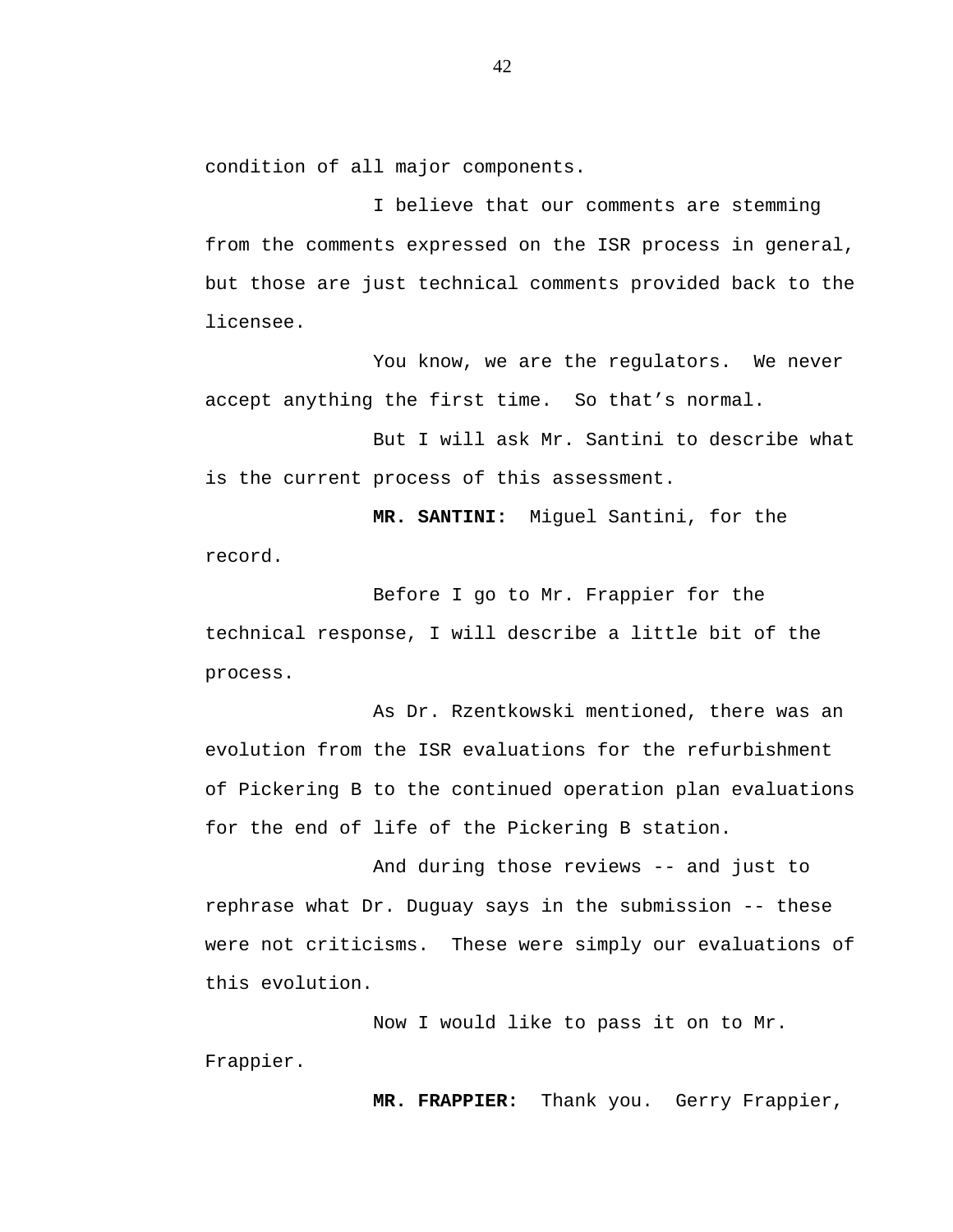for the record, and we'll get the details from Dr. John Jin in a second, but first of all I want to agree completely with Dr. Duguay that the CNSC engineers and technical staff are very tough on OPG, like we are on all the licensees. I mean, that is our job.

We do the independent technical review on behalf of the Commission, and we are going to go into lots of details, and we're going to -- and we have transparency so those details become available to the public and, obviously, to yourselves.

So as Miguel was just explaining, the ISR process is a difficult process for licensees to go through. There's a lot of technical detail that gets reviewed and, when these comments were being put forward, we did not have the information with respect to the pressure tubes and those pieces because, as was stated at the time, the thinking was that they might go through refurbishment.

Since then, we've been doing other things once they've decided that they were not going to be going through that.

I also want to make a comment on, in general, ageing management.

So as OPG referenced, we have a very important document in RD-334 which requires the licensees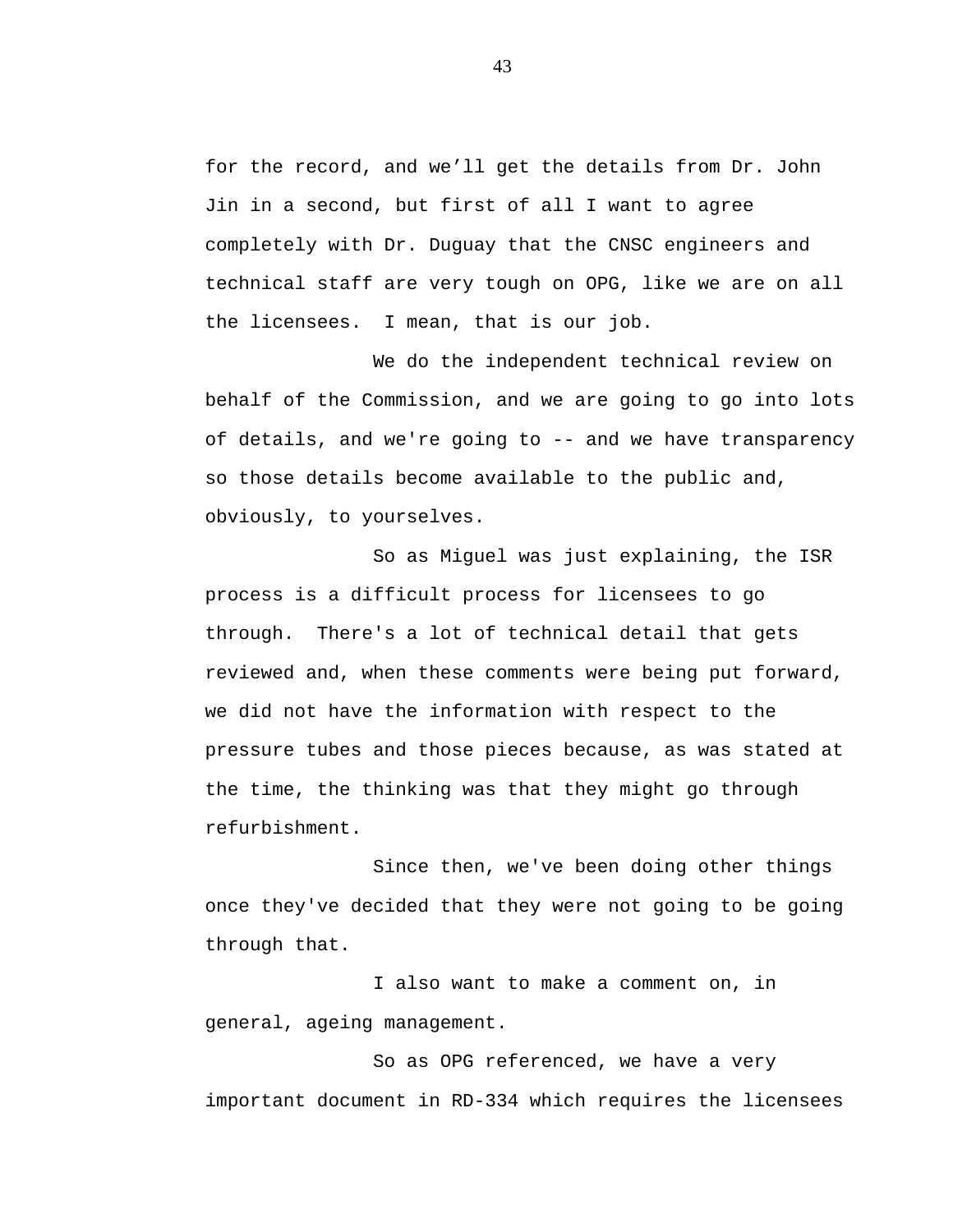to have a very comprehensive and systematic ageing management process in place, which includes both analyzing all the degradation mechanisms, making sure they understand how ageing is going on, making sure they then plan for what they're going to be doing about it, execute it accordingly, and then continue monitoring inspections and increase monitoring inspections as required.

That applies to all the systems in the nuclear power plant and, in particular, any one that has safety significance.

So with that as a bit of an introduction, I would ask Dr. John Jin to talk about what we know about the feeder pipes and pressure tubes and steam generators.

DR. JIN: John Jin, for the record.

I am the Director of the Operational Engineering Assessment Division.

My division is conducting the technical assessment of the structural integrity of the major pressure boundary component and concrete -- containment as well.

Regarding the conditional assessment, the licensees conducted the conditional assessment of those components in a quite comprehensible way.

**THE CHAIRMAN:** Can you get the microphone closer and speak louder, please?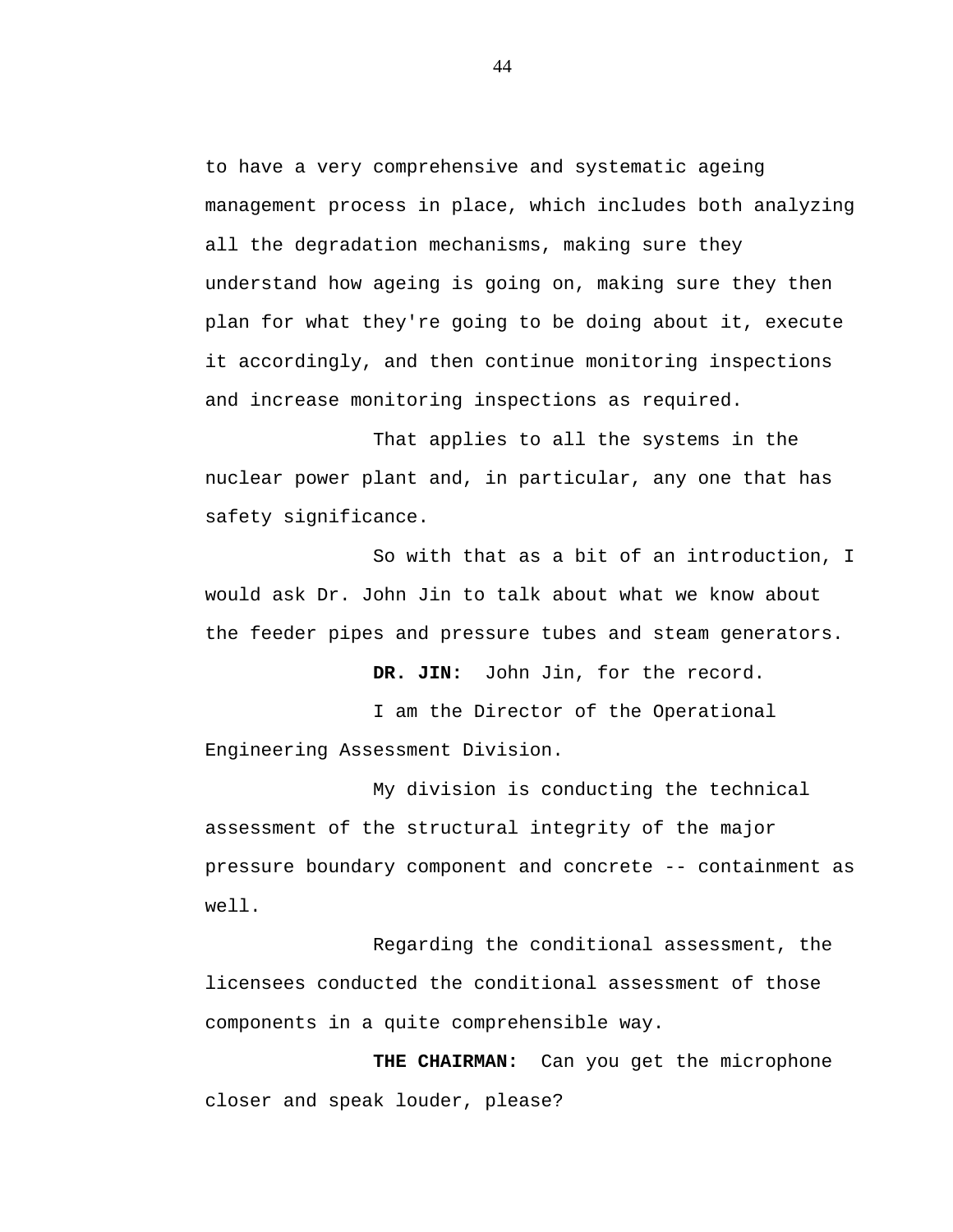**DR. JIN:** The licensee conducted the conditional assessment of the pressure boundary component and the CNSC staff reviewed very thoroughly for its adequacy and comprehensiveness.

And for the adequacy for the continued operation, there is nothing to add more.

**THE CHAIRMAN:** Ms. Velshi.

**MEMBER VELSHI:** That's fine. Thank you. **THE CHAIRMAN:** Monsieur Harvey.

**MEMBER HARVEY:** I just want to clarify your

point.

On page 2 of Mr. Duguay's submission, the second paragraph from the bottom, I think he seems to compare the thickness of the pressure tube to the thickness of steel vessel of pressurized water reactor.

So could you, the staff, clarify that point because he's saying at the end that the CANDU -- that corrosion may -- because it's much more -- less thick that the corrosion may considerably weaken the high pressure tube and could lead to a tube rupture.

So is such a comparison correct?

**MR. FRAPPIER:** Gerry Frappier, for the

record.

We could explain it in great detail but I would rather take a real short version of that.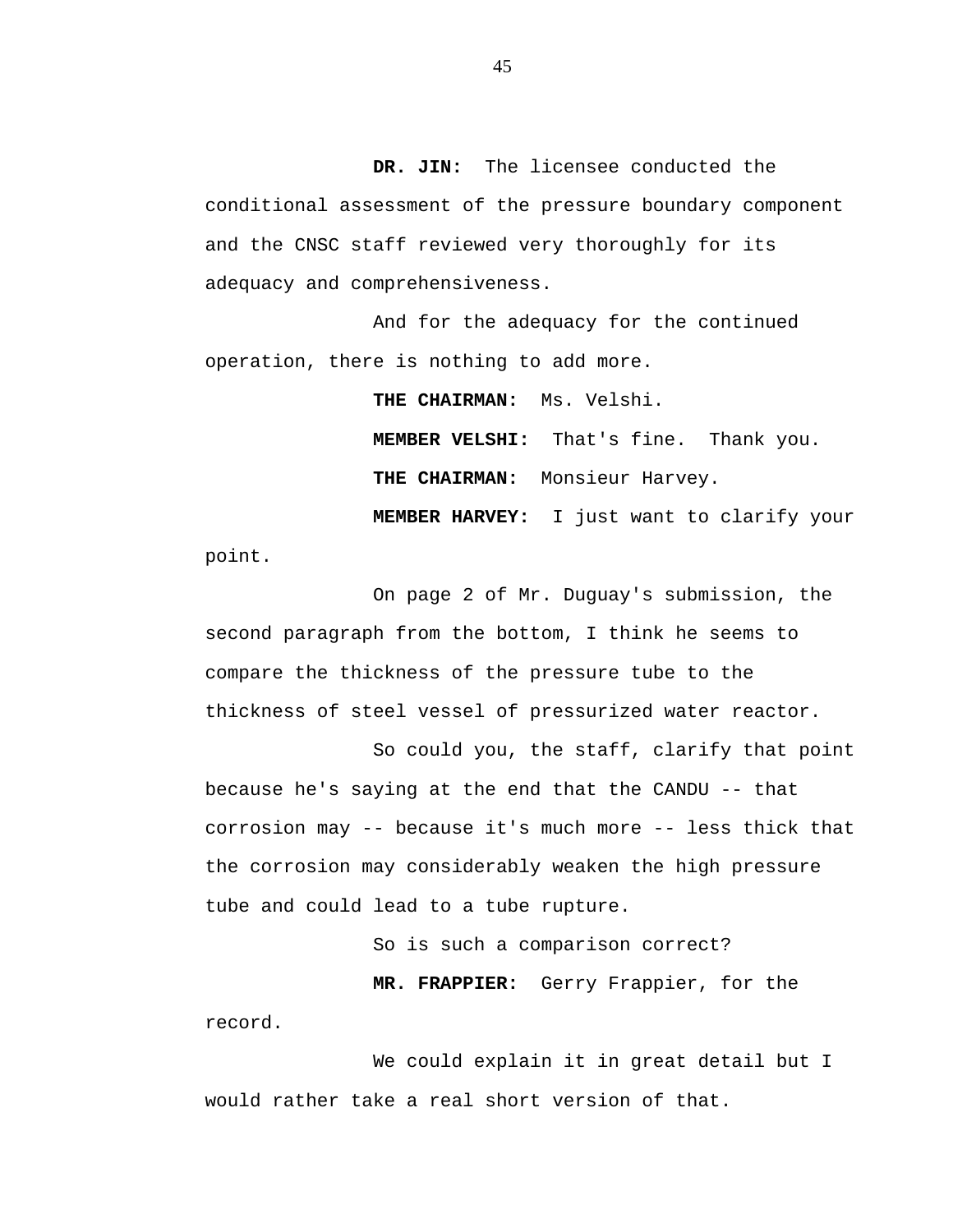It's that the pressure and the thickness of the metal obviously depends on the volume of pressure that you have as well. So if you look at the American systems where they have these very, very huge pressure vessels that, for equivalent level of pressure, you need quite a bit more steel than for us with a small pressure tube. So the volume is quite smaller.

If you want more details on that, I can ask one of our engineering staff to explain the equation to you.

But I'm sure it's a very -- it's a very - we could have had the student today give us his view of it. The thermohydraulic calculations he's talking about, we would have talked about that certainly in Thermohydraulics 101.

**MEMBER HARVEY:** No, that's okay, I think

**THE CHAIRMAN:** We assume that OPG would make a kind of short reply to the thinning of the walls?

 $---$ 

**MR. JAGER:** Glenn Jager, for the record.

I'll ask our Chief Nuclear Engineer, Mark Elliott, to speak to that.

**MR. ELLIOTT:** Mark Elliott, Chief Nuclear Engineer, for the record.

This flows from the conversation we had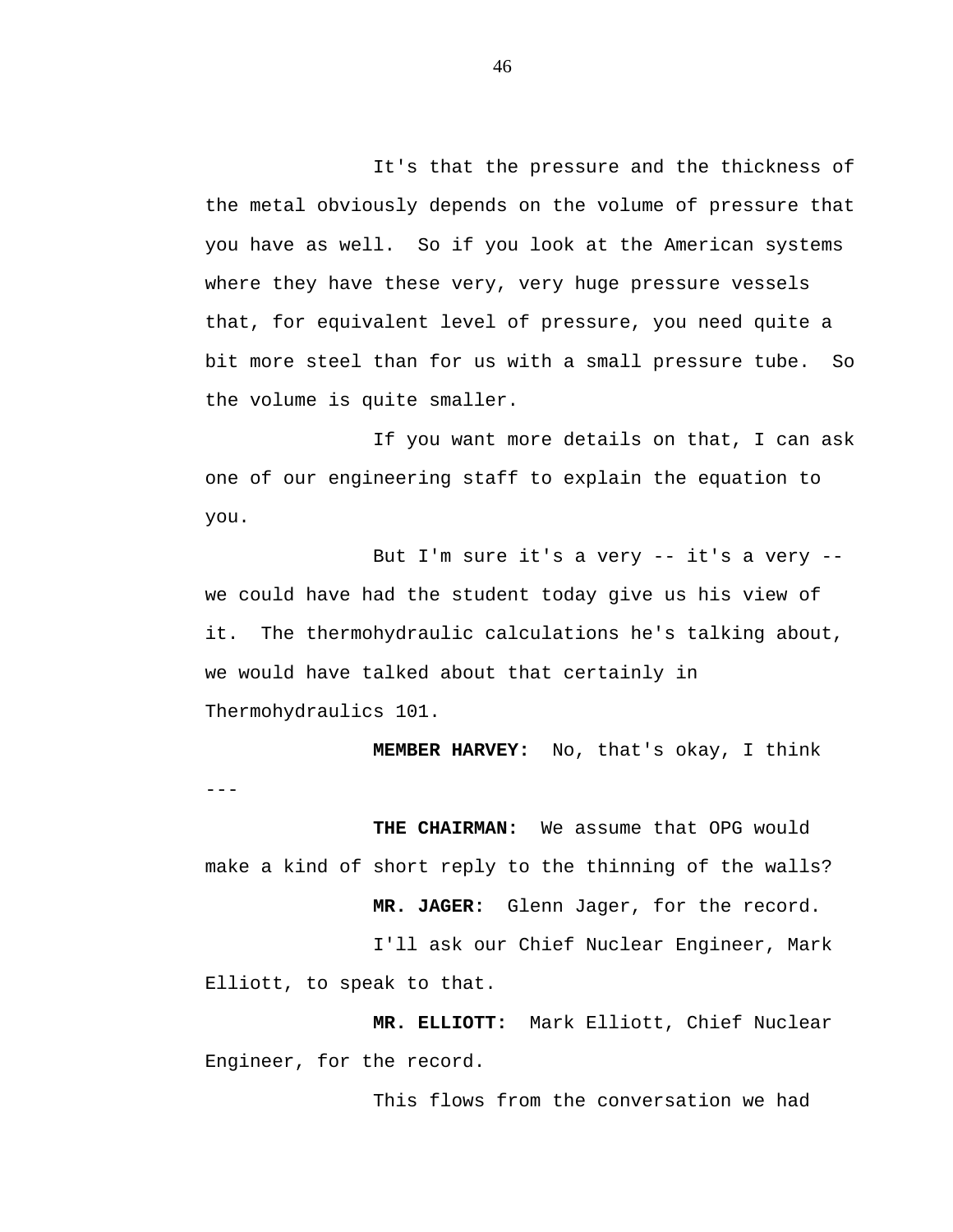yesterday about design limits. The pressure tubes, when they're first installed, are 4.2 millimetres thick. They do thin a little bit towards the end of life and the thickness at the end of life  $-247,000$ , you know, 2020  $$ would be 3.87 millimetres; but the design limit is 3.69.

So this is just another example of where there is ageing going on. We're monitoring it closely. We've projected where we believe it'll be and it's within design limits.

But we're going to continue to check. So on every outage, we'll continue to go back and check that this prediction that I've just given is true and maintains -- maintains its credibility all the way through.

So we will not stop inspecting and every outage, we will verify that we're safe.

**MEMBER HARVEY:** What percentage of all those tubes are you checking?

Are you -- you will check all the tubes on a certain delay or?

**MR. ELLIOTT:** We check -- the inspection campaign, the inspection program is kind of a risk assessment type of campaign. We look at those pressure tubes where we've seen things before and go back to the minor flaws that we've seen.

We'll go back to those and check and our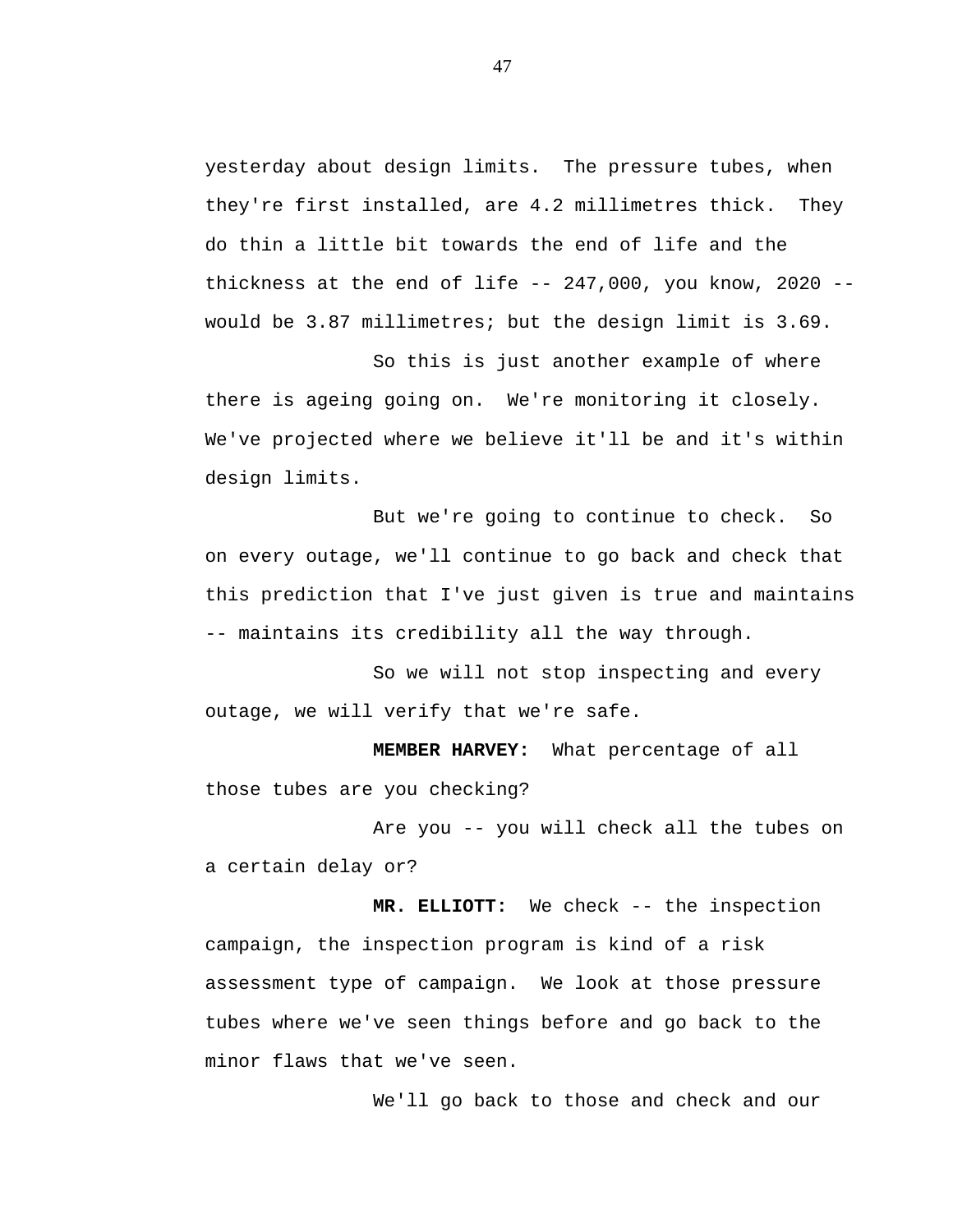experience is that those flaws don't change over time. So that's one way.

And then, from then on, it's kind of a statistical approach where we continue to sample all the -- not all of them but a large number to get a statistically sound basis for continued operation.

> **THE CHAIRMAN:** Okay. Anybody else? Okay, Monsieur Duguay, your last --- **DR. RZENTKOWSKI:** Greg Rzentkowski, for the

record.

I would like to make a last comment on this aspect of thinning of the pressure tubes.

It is very important to understand that the design limit is about 30 percent higher than the operating limit. There's a significant safety margin built in.

**THE CHAIRMAN:** Okay.

Monsieur Duguay, you'll give the final

word.

**MR. DUGUAY:** Yes, thank you.

Well, I appreciate the attention, the time you've given me to expose my point of view. I appreciate very much this long discussion that has taken place, but I think that Mark Elliott just confirmed the need to look at the probabilities because the way that they are checking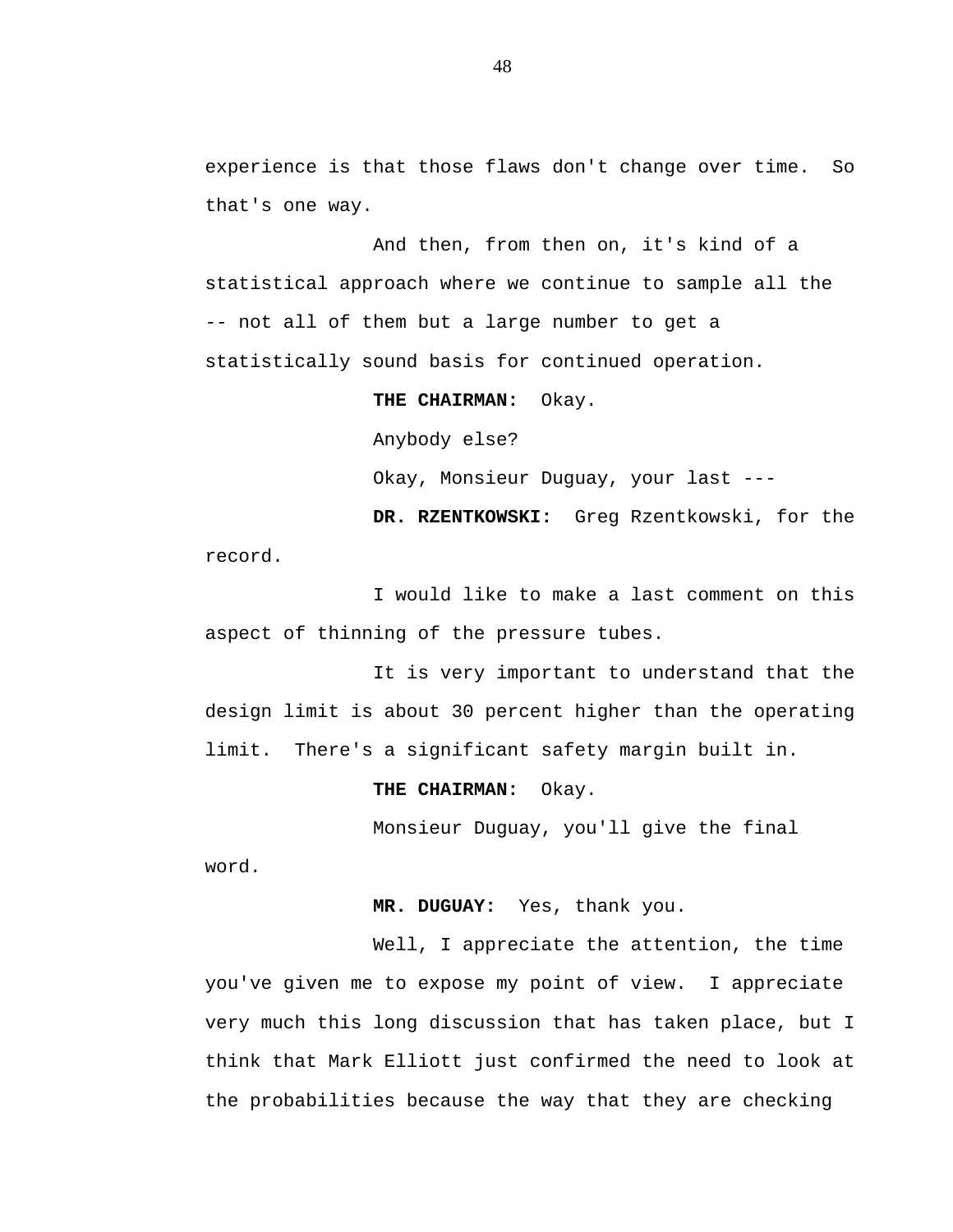the tubes is based on a statistical approach so that has to finds its way into the probability calculations.

And so, fundamentally, one has a -- what one could call a "dicey situation" and you have a requirement in the *Code of Ethics* to inform the public of the dangers that are involved.

So I'll be looking forward to listening to Greg Rzentkowski's presentation in Toronto but, in a wider approach, I think that OPG itself has to be giving out to the public, informing the public about all these probabilistic effects that threaten the public.

So thank you for your attention.

**THE CHAIRMAN:** Okay. Thank you. Thank you very much.

I would like to move on to the next submission by Durham Nuclear Awareness, as outlined in CMD 13-H2.133, and I understand that Mr. Gundersen will make the presentation.

Please proceed.

**13-H2.133**

**Oral presentation by**

**Durham Nuclear Awareness**

**MR. GUNDERSEN:** Thank you very much,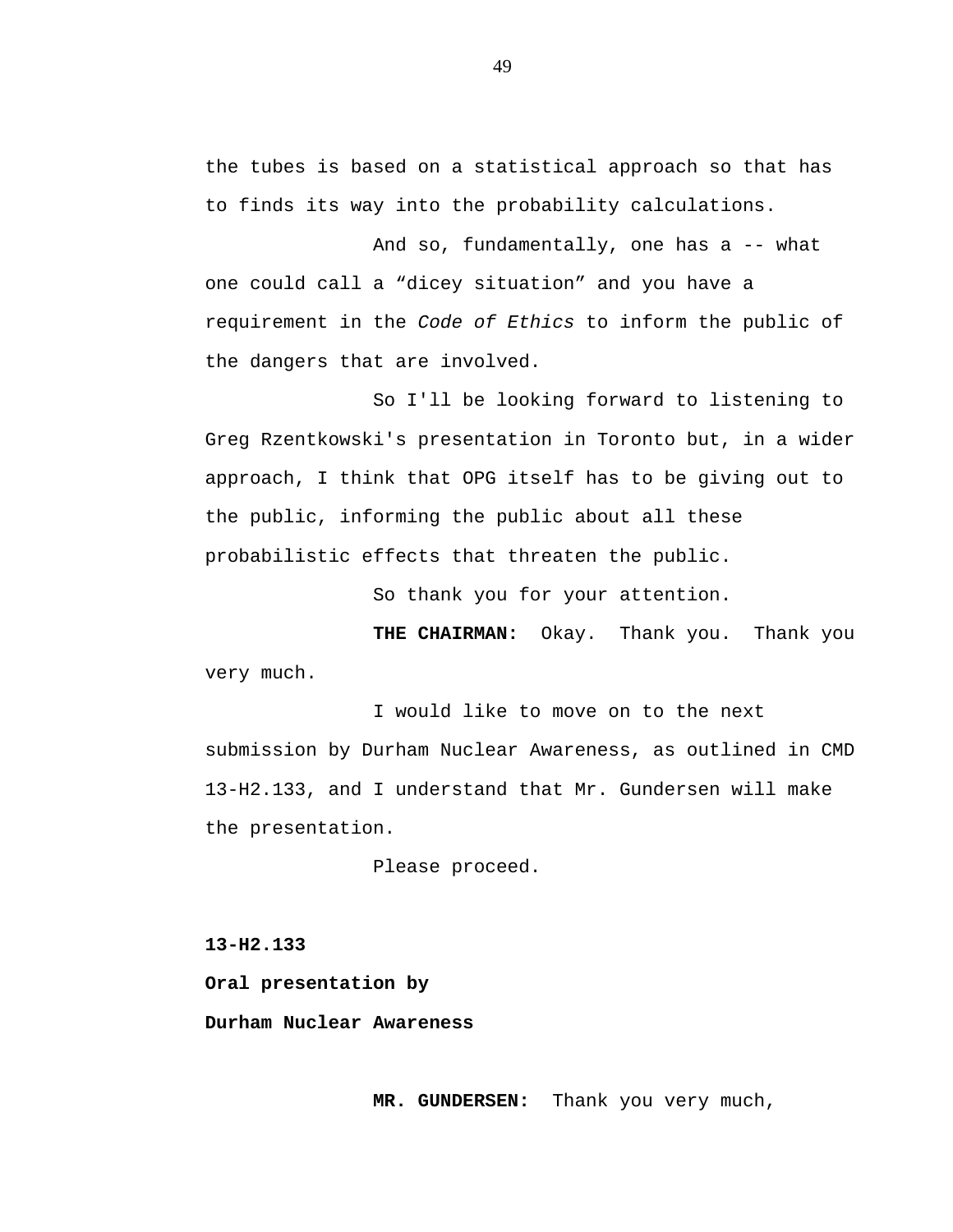bonjour.

My name is Ernie Gundersen, spelled S-E-N. I'm a Chief Engineer at Fairewinds -- there's a "e" in the middle of that, and I come to you from Burlington, Vermont.

The closest nuclear plant to my house is the recently shut down CANDU reactor in Quebec.

I am here because of your program that allows experts to be -- your public participation funding and I deeply appreciate that. That's entirely different than in the United States.

Also this -- the give-and-take in these hearings is entirely different than in the United States. I recently spoke to the Atomic -- to the Nuclear Regulatory Commission and, there, I spoke and they said: "Thank you." and there was no dialogue. So I appreciate the public funding and the fact that there is a dialogue.

I've heard today and yesterday, many people talk about the integrity of the staff, how they're wonderful neighbours and how they contribute to the community. I submit to you that that's not why you're here today.

I personally knew the reactor operators at Three Mile Island. I was a senior vice president in the nuclear industry with Bachelors and Masters in nuclear and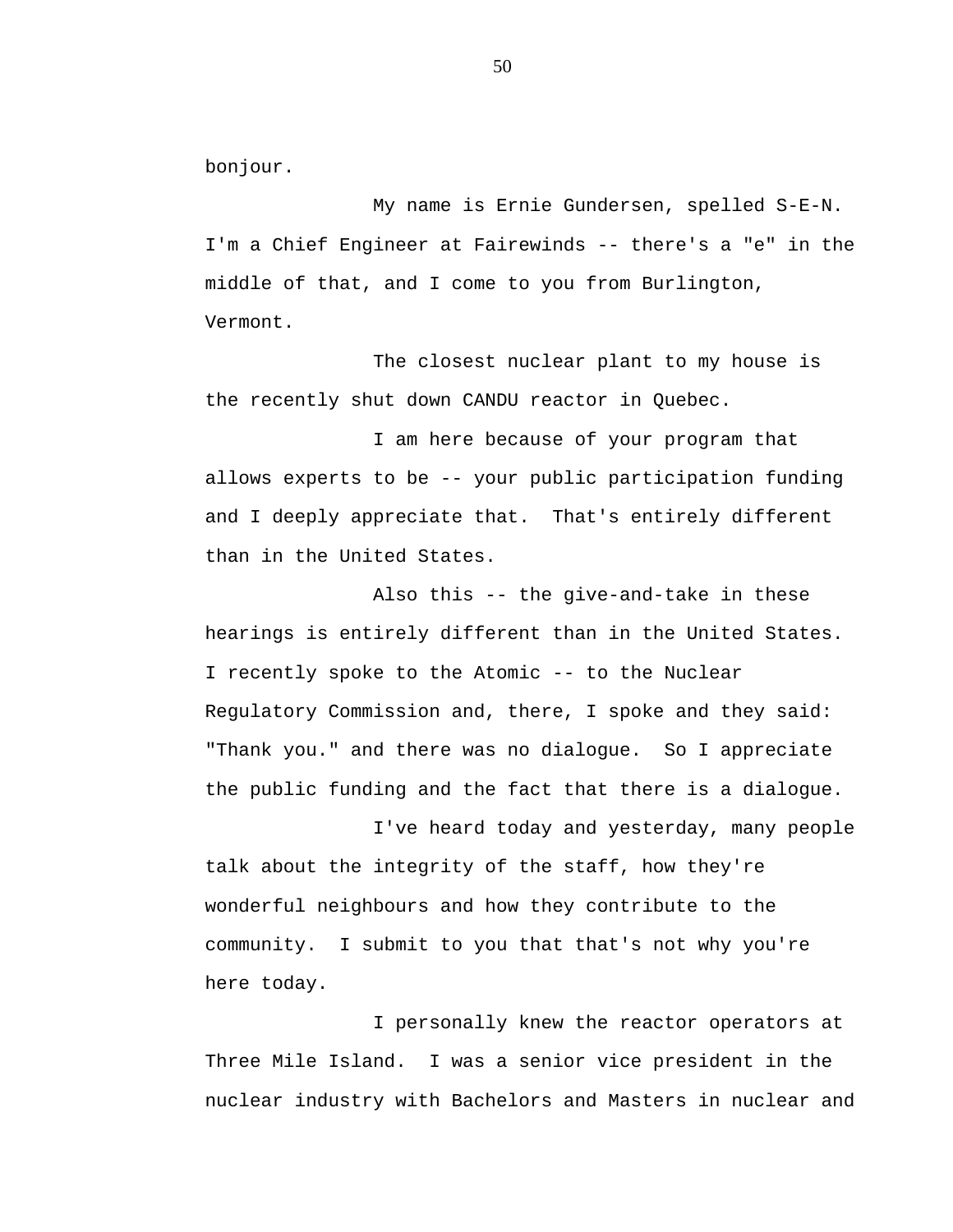operator's licence, but I had people on my staff working at Three Mile Island. And I got to know the people who worked there.

They were wonderful. Their kids played soccer, they went to church and they were people of high integrity.

Later, I got to know the operators at Chernobyl. And again, their families lived in the area and people of high integrity and a great safety ethic.

I've written a book which is a bestseller in Japan called "Fukushima Daiichi: The Truth and the Way Forward". And I've gotten to know many Japanese operators as well, and again, excellent engineers who knew their thermo and loved their thermo, and men of women of integrity. And a corporation, in Tokyo Electric, that lavished funds on their communities as well.

So it's not about the integrity of the corporation or how smart the individuals are who work there. We're talking about a technology that can have 40 great years and one bad day. And I submit to you that that's why you're here, is to make sure that we don't have one bad day on the Pickering reactors.

The Pickering design is as old as Fukushima Daiichi Unit 1. Daiichi Unit 1 started in 1971. It was designed in the sixties, constructed in the late sixties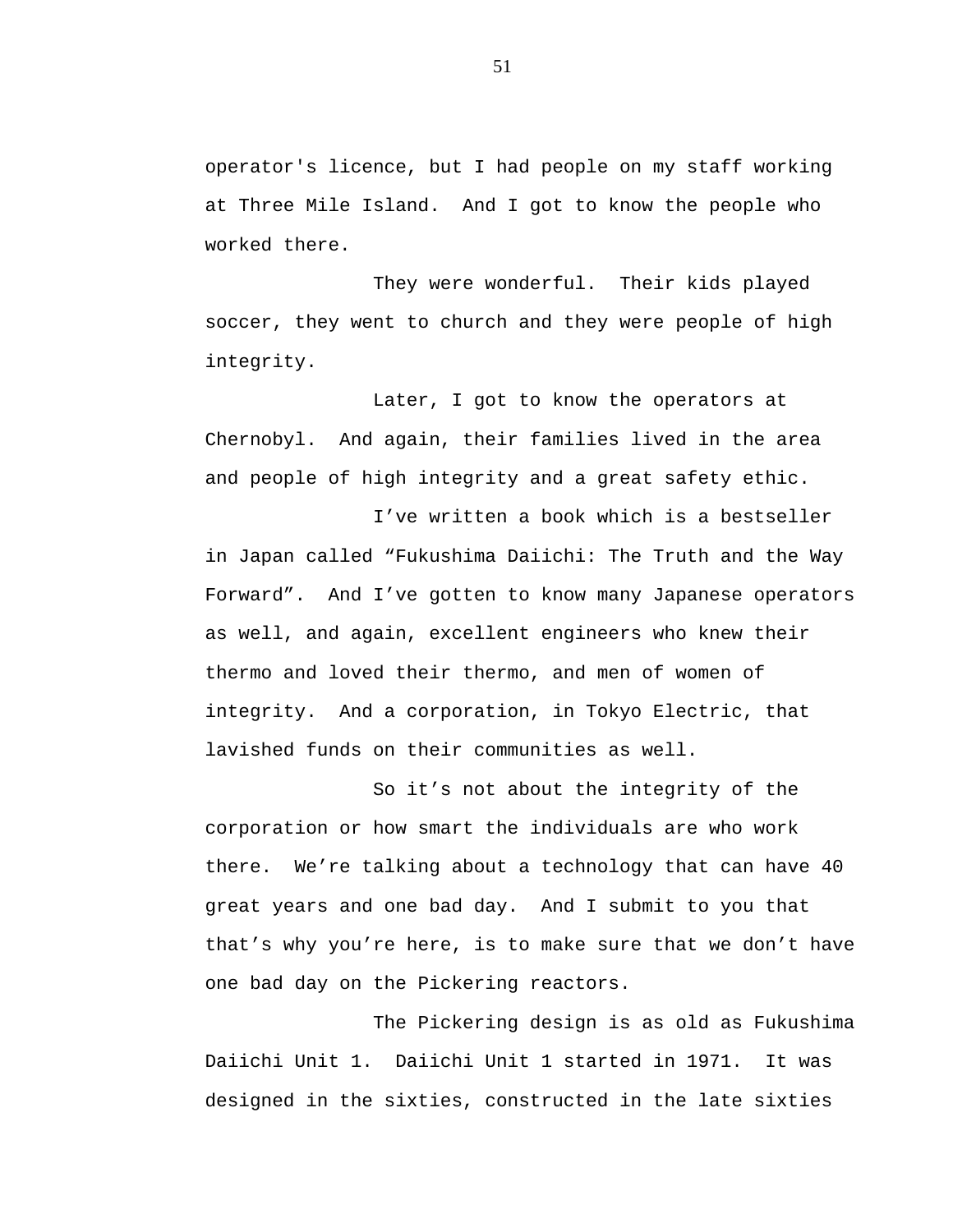and went online. It had just received its licence extension to operate an extra 10 years. It hit its  $40^{\text{th}}$ year one month before it blew itself to smithereens.

Daiichi 1's failure was different than Daiichi 2 and 3. They all experienced the unexpected, but Daiichi 1 failed first because of age-related problems in its design. So there are more similarities to the Fukushima Daiichi 1 than to Pickering than Daiichi 2 and 3.

The -- you know, I studied -- I got my Bachelors and Masters in the late sixties, early seventies, and I studied the CANDU design. And it was - at the time, there were many, many alternative reactor designs out there and it was certainly a design worth pursuing. It was clever with the online refuelling and natural uranium that deplete -- that -- the deuterium fuel.

But history has shown that it is not as reliable as other units because of its complexity. All these pressure tubes and the problems associated with it over time have left the CANDU design behind.

It effectively is an evolutionary dead-end, almost like -- in Europe, we had Neanderthals that eventually disappeared, although they mingled with the people who did survive.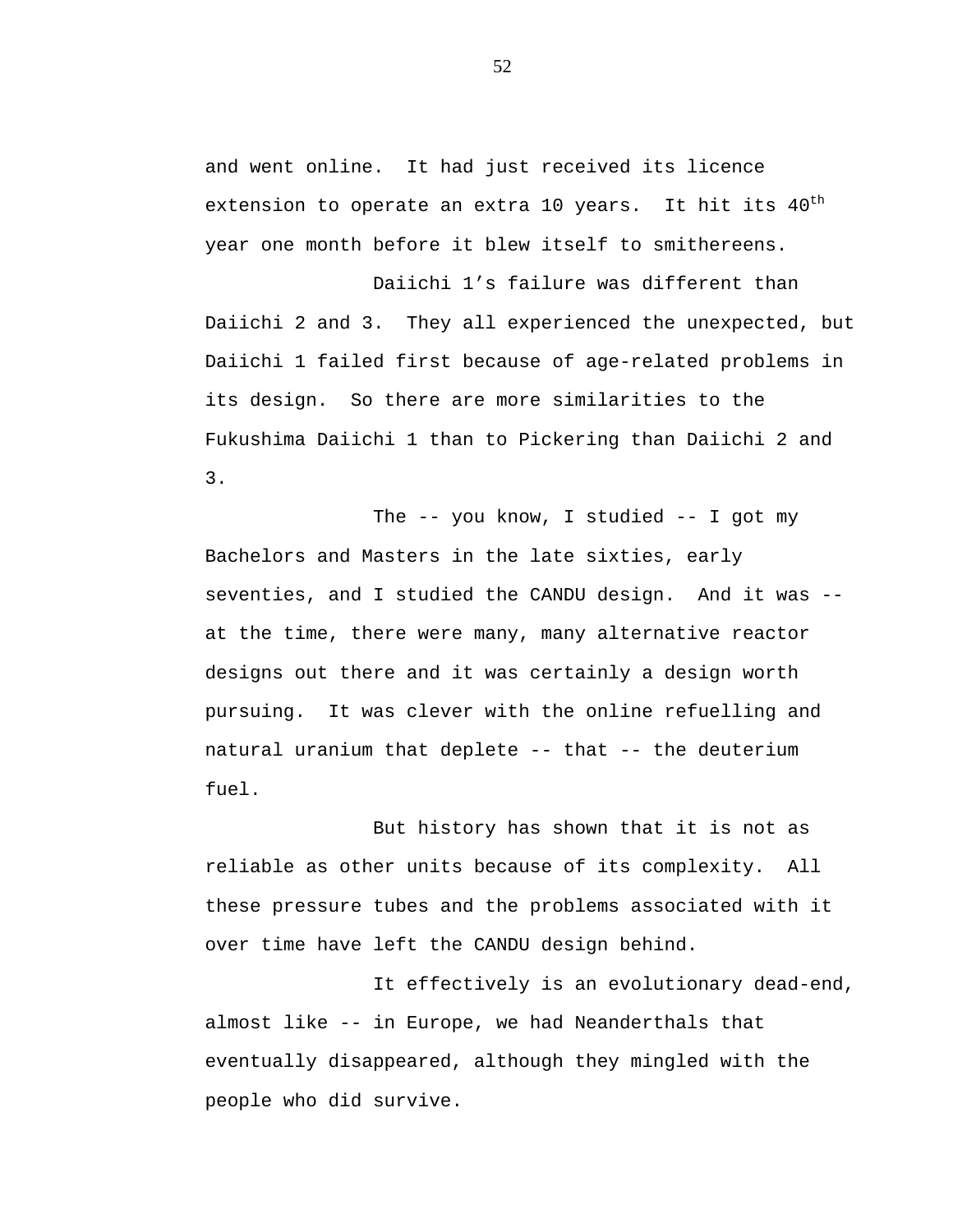Well, the CANDU design is very much like

that. There have been no -- world-wide, less than 10 percent of the nuclear reactors are the CANDU design and those are predominantly in Canada and in India. And the Indians started with the CANDU design to build bombs.

So if you separate those two countries out, world-wide, there's only about 3 percent of the plants in the country -- in the world are of the CANDU design and no new reactors have been ordered of the more modern CANDU design.

So we're dealing with a technology that was well worth trying, but is proving itself to be an engineering evolutionary dead-end.

I'd like to talk about the two problems, how to avoid that one bad day. And it boils down to two areas; the first area is the ageing, and the second area is the unexpected.

The ageing issue has to go to the probabilistic risk assessment, which we talked about earlier. But it also has to talk about in a perfect world, a lot of the calculations you've heard before are in fact true.

But you must remember that at Bruce, a pressure tube failed after seven years. It didn't get to 200,000 hours, it failed after seven years. There was an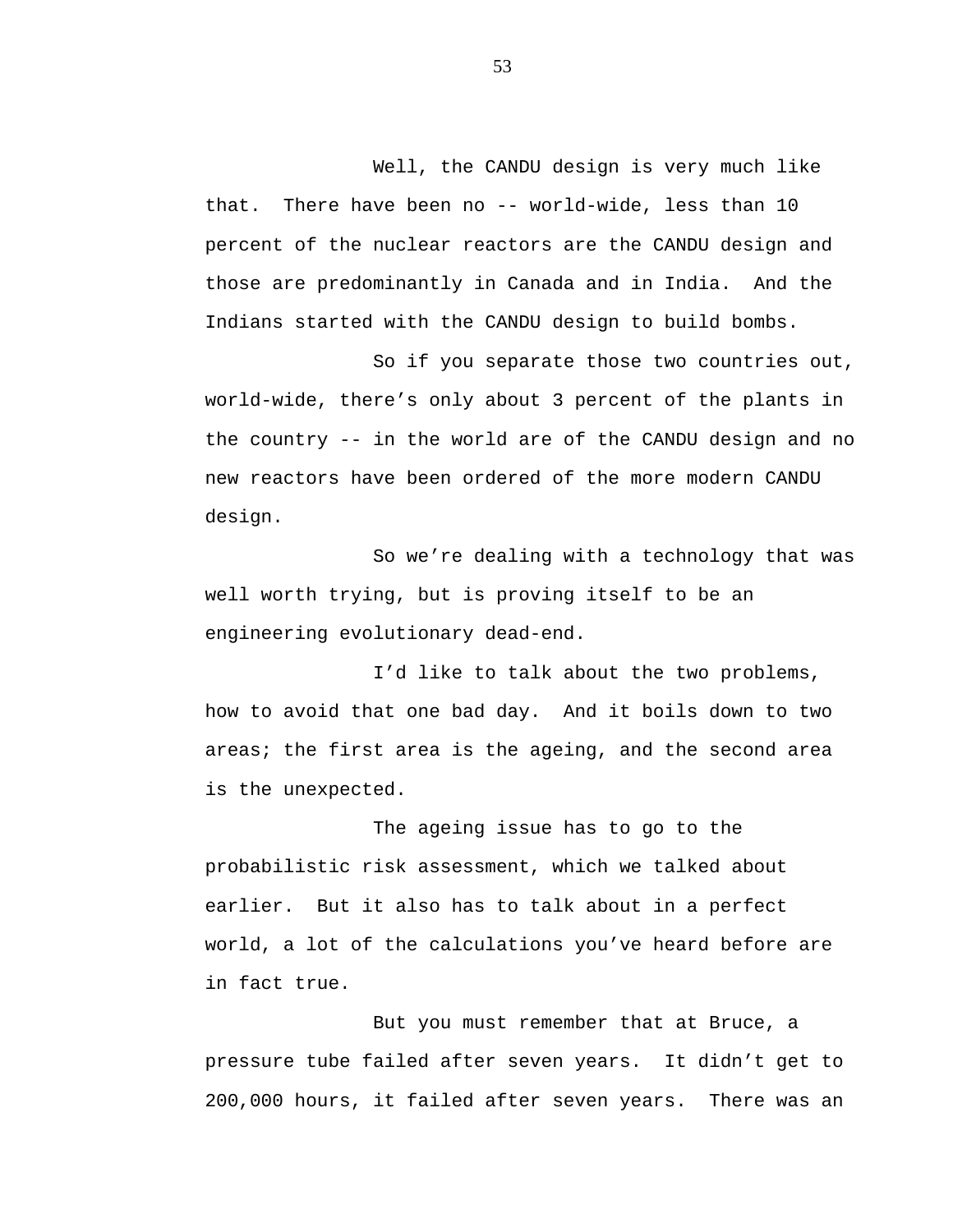unanticipated pressure transient that caused that tube to fail.

We heard yesterday that the tubes grow because of the neutron fluence and they're locked at one end and they grow one way and then halfway through the cycle, they're locked at the other end and they grow back the other way.

Well, at Darlington, they discovered that seven tubes were locked at both ends. In a perfect world, that doesn't happen, but in reality, it does.

The Darlington then went and took a look at other -- the other reactors and found that each reactor had three tubes that were locked on both ends. The net effect to that is that it introduces stresses that aren't anticipated in the presentations you've heard earlier.

So in a perfect world, these tubes might go beyond the 210,000 effective full power hours, but in fact, there are operational transients that can cause them to fail if they exceed that 210,000 hour limit.

One of the problems is the inspections. And you mentioned that the -- how many tubes are inspected. And it's somewhere between 20 and 30 tubes per outage out of almost 400. So we're looking at 5 to 8 percent of the tubes are inspected.

In order to do that inspection, all the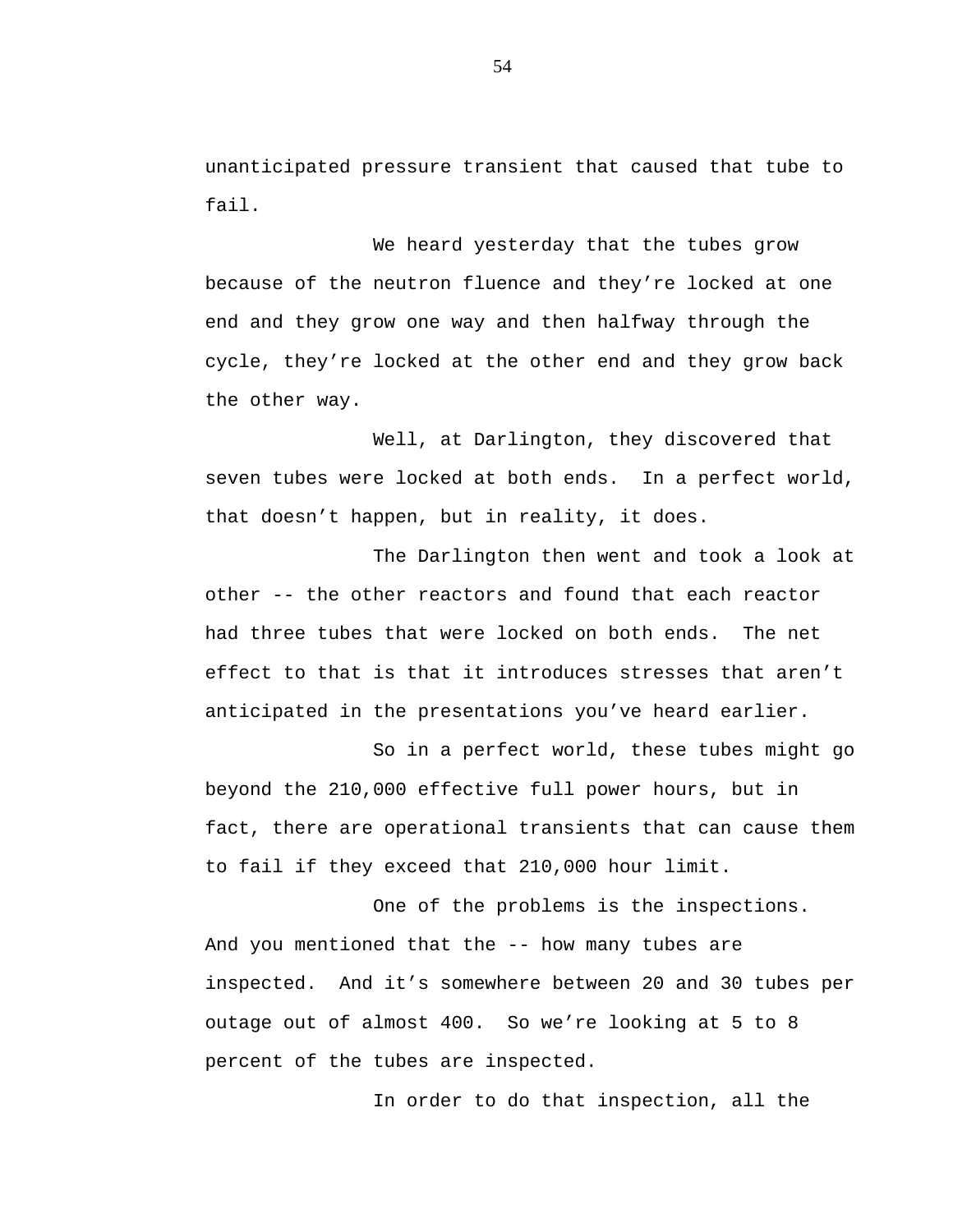fuel must be pushed out of the tube and it can't be put back in which is one of the reasons that the CANDU design is so expensive. You're essentially throwing away a year and a half worth of good fuel in each of the tubes that you plan to inspect.

But that does two things; it causes the tube to vibrate because it's lighter. And it also, when you start back up, you fill that tube with new fuel, which changes the neutron fluence. It's not like the tubes around it anymore.

When the tube is accessible, a very small scraping of the material is made and analyzed to determine the -- how much hydrogen is in the fuel. But it is a very small sample, and in my opinion, it's a frighteningly small sample.

This issue of probabilistic risk assessment is driven by statistics. And when you're the oldest unit on the block, as Pickering is, all of the data which you're basing your decision on moving forward is based on newer units.

I'm 64 years old and if I go to my doctor and say, "What's going to kill me", she's going to look at people that are 50 to 80 and say, you know, "Cancer and heart attacks", in your age group.

Well, Pickering is at the end of the age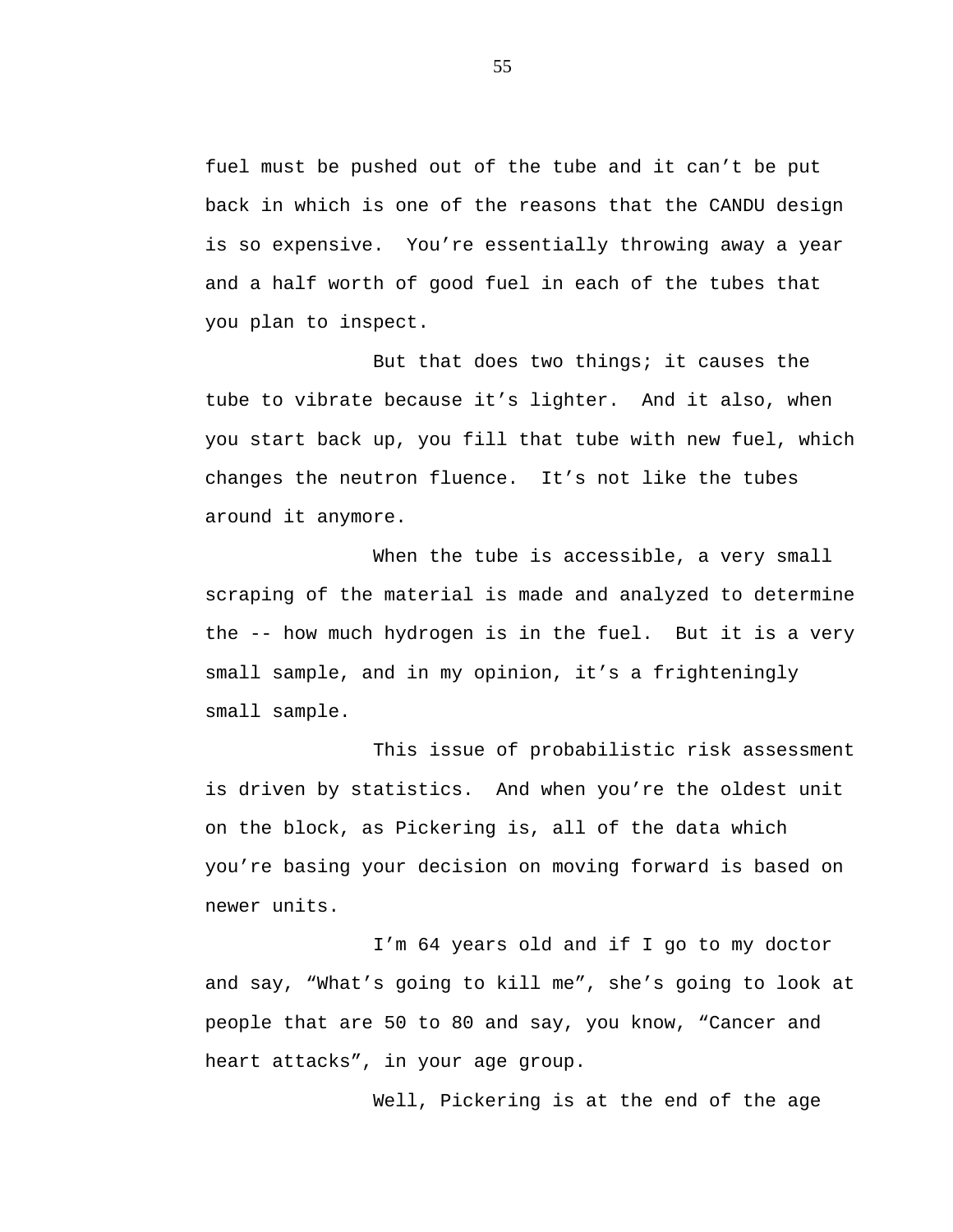group. My doctor doesn't look at me and go back in time and say, "Well, 10 year olds fall off tricycles a lot".

But that's really what we're looking at. We're looking at old -- we're looking at the oldest unit making its probabilistic risk assessment moving forward on data from the youngest unit.

The oldest operating plant today is about 46 years old, so there's not a lot of probabilistic data out there to defend a case that things are going to be okay moving forward.

At the Big Rock Point Plant in the States, it was shut down, a small reactor, about 200 megawatts.

And it had a system like we have here at the CANDU reactors where boron could be rapidly injected into the core to shut it down. The CANDU design has this prompt void coefficient, which to my knowledge, not many reactors around the world have.

But anyway, Big Rock had this design to rapidly inject boron. And when the plant was being dismantled, the engineers discovered that the pipe had been plugged for eight years and would never have worked.

So in a perfect world, all these numbers jive, but in fact, in reality, things break for unexpected reasons.

There's two numbers in my report, and only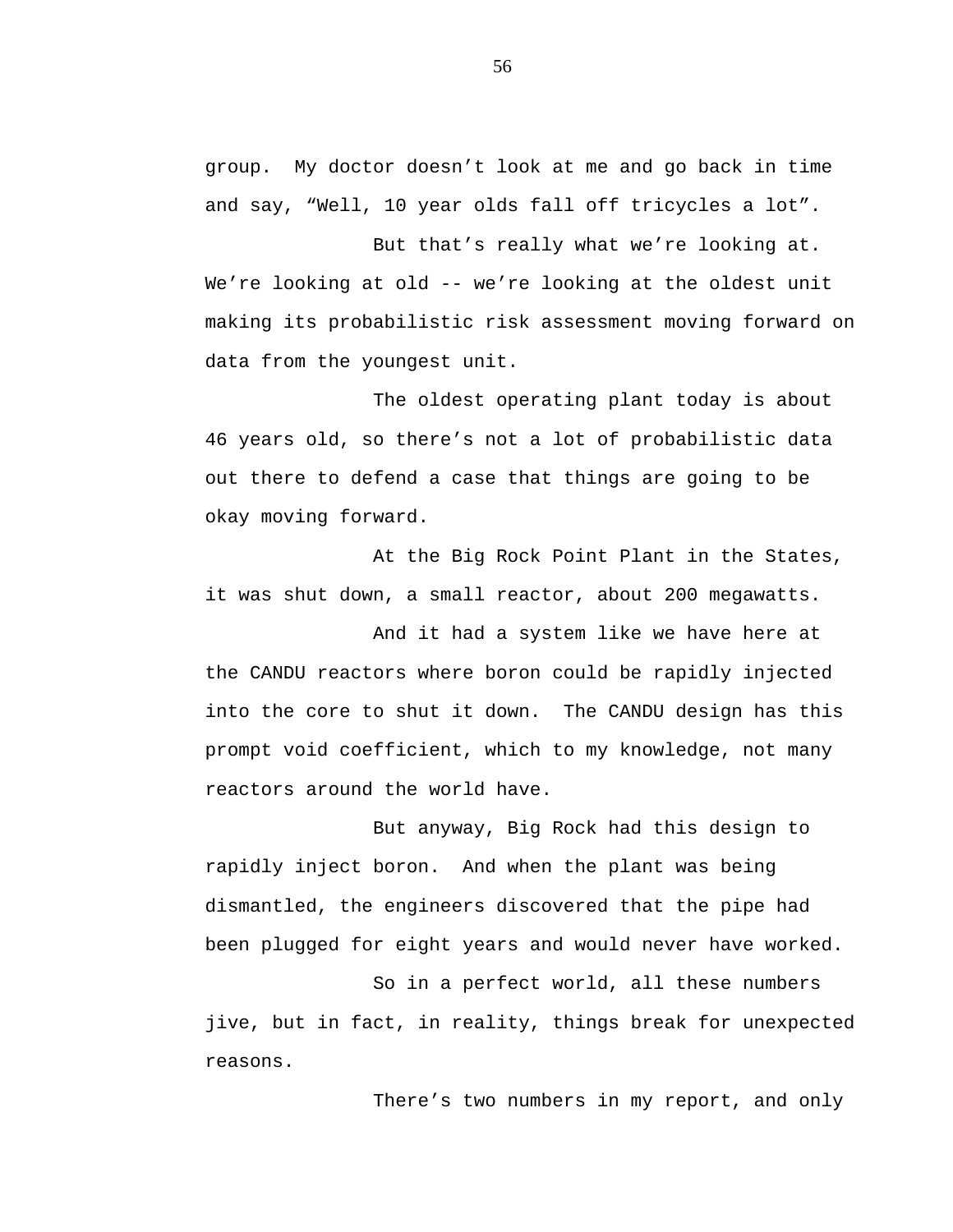two, mercifully, that I'd like to bring to your attention. On page 10 of the expert report I put together, the  $-$ what has been bantered about is a high degree of confidence has been mentioned periodically.

Well, that's defined in one of the reports that I reference in my expert report at the top of page 10, a high degree of confidence is in excess of 70 percent sure.

I teach math at the local university in Burlington and 70 is just barely passing, but that's defined as a high degree of confidence.

The other number is on page 13, which is, in my opinion, the most disturbing number using probabilistic risk assessment. The large release frequency for -- for the Pickering units is within 20 percent of the safety limit. It's  $8E^{-6}$  -- is what's calculated and the safety limit is 1E-5 .

I noticed in the report -- I took this from called "1E-5 " "the safety limit". The slide was changed yesterday and it was called "the safety goal". To my mind a limit is something that is intolerable and using these favourable assumptions the probabilities are extraordinarily close to the -- to the limit.

The -- the other piece of the "bad day", if you will, is to expect the unexpected. As I said, I've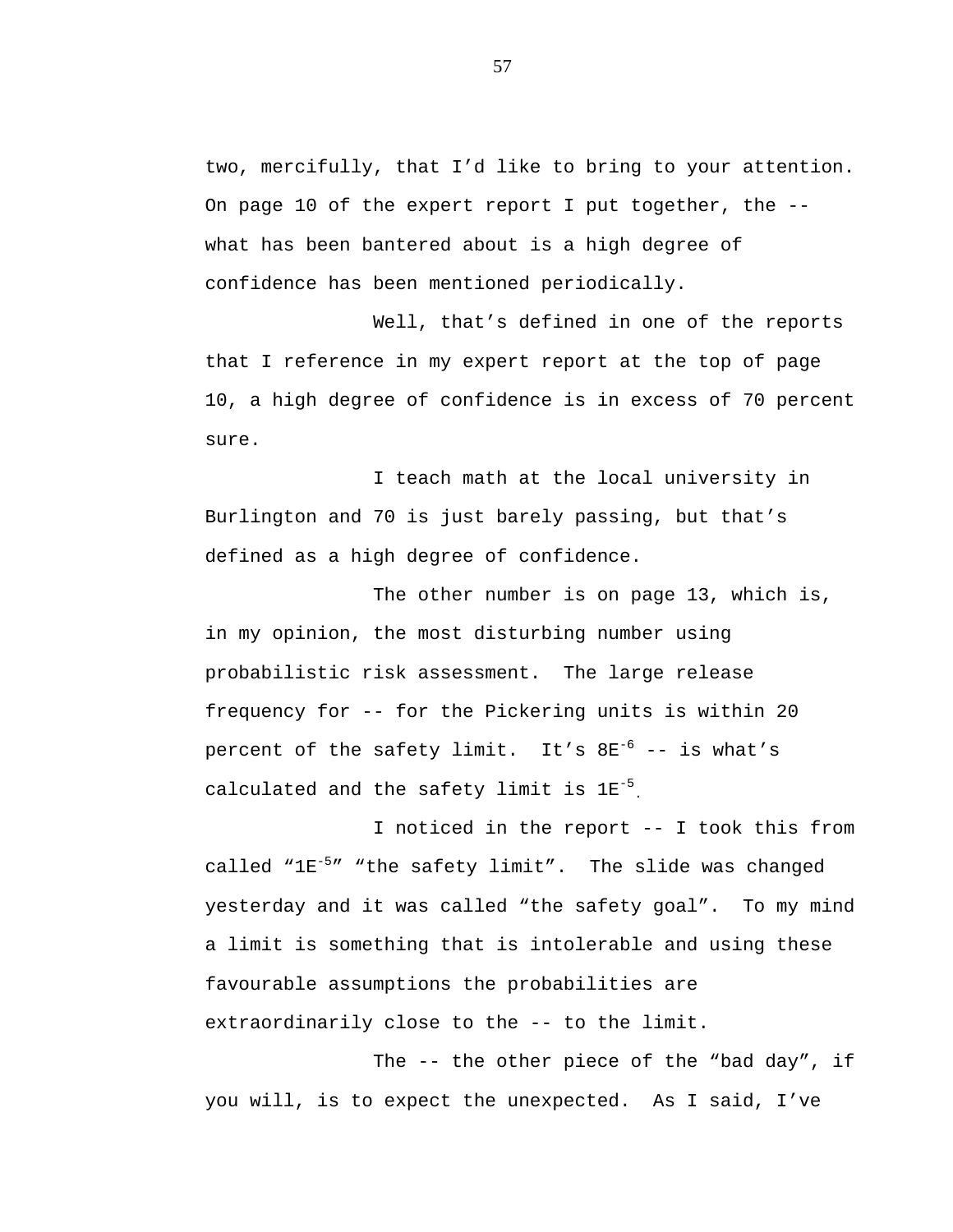studied -- I've been to Japan twice in the last –- in the last year and I've studied the accident extensively and the accident at Fukushima Daiichi was not caused by a - by a tidal wave. That was -- that was the incipient thing.

But what happened was the -- there was something called a "loop loss of offsite power" followed by a -- something called "a LOUHS", L-O-U-H-S, loss of the ultimate heat sink, and that caused the station blackout and without electricity the plant could not be cooled.

The plant would have failed anyway, even if the diesels had not been destroyed because the water source at the -- at the edge of the ocean was destroyed.

There are numerous ways to cause the loss of the ultimate heat sink. That's the ultimate heat sink, in your case the lake. At Daiichi, it was the -- it was the ocean. And all of which will lead to the same type of accident that we had at Fukushima Daiichi.

**THE CHAIRMAN:** Could you please conclude ---

**MR. GUNDERSEN:** Yes. Okay.

**THE CHAIRMAN:** --- so we can get into a discussion about your paper.

**MR. GUNDERSEN:** Two quick points.

The last piece is that the Pickering units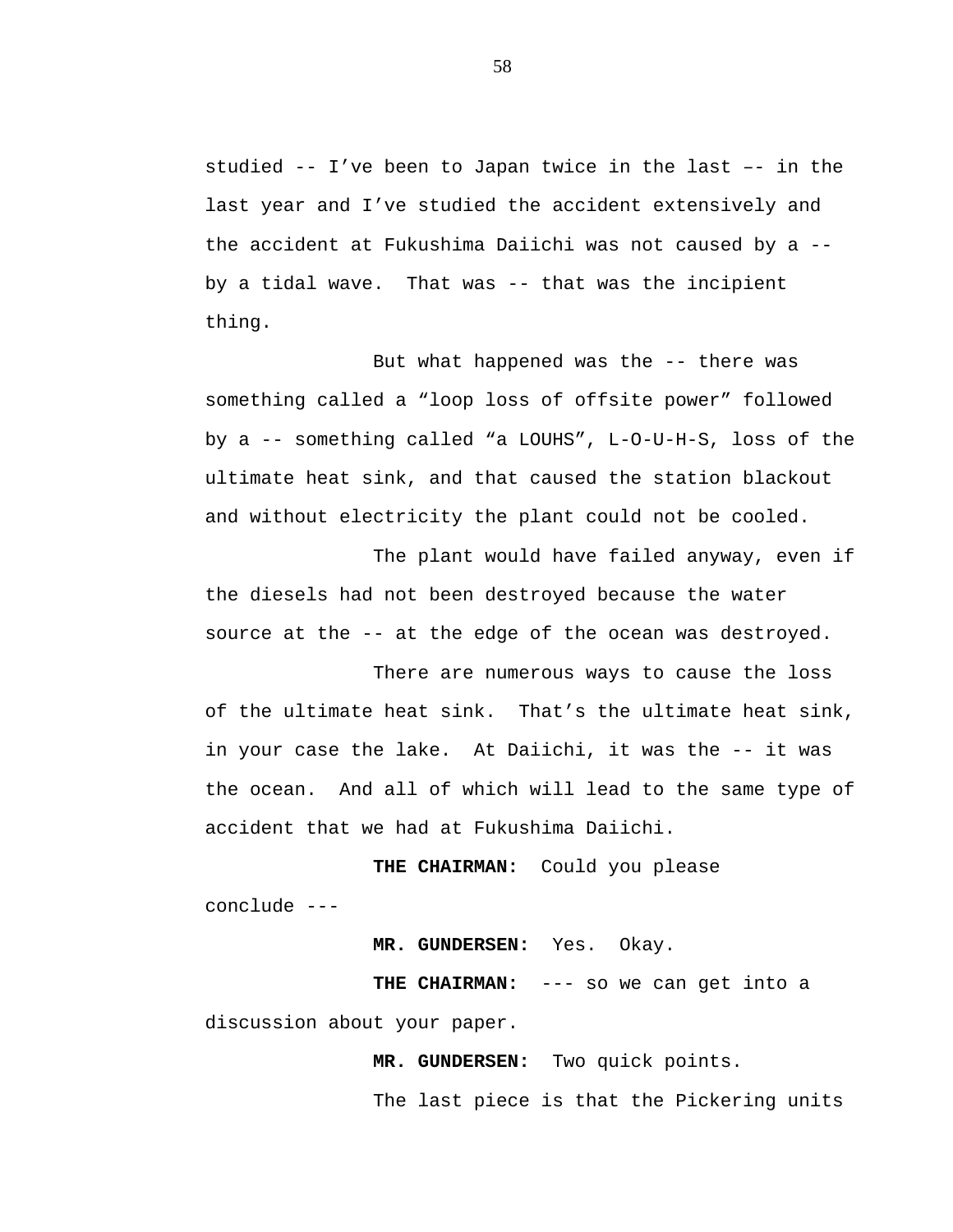are quite similar to Daiichi in that you can have multiunit problems. We had one unit explode at Daiichi and it -- and it damaged the units on either side of it. They topple like dominos.

The -- the vacuum building at Pickering is a single building designed for a single accident. If you have a multi-unit accident -- the lessons from Fukushima Daiichi show you can have a multi-unit accident -- you only have one vacuum building.

And last but not least is the nearness to a major population center.

I've been at 70 nuclear reactors around the country and around the world and Indian Point is -- is 40 kilometres from the outskirts of New York City. That's about the nearest similarity. And you're 30 kilometres from the centre of Toronto.

Emergency planning here, like in Japan, is a significant problem.

> Thank you. **THE CHAIRMAN:** Okay, thank you. Who wants to start? Dr. McDill?

**MEMBER McDILL:** I think a good place to start would be discussion on the multi-unit issue and maybe we could have OPG and staff comment on that, please?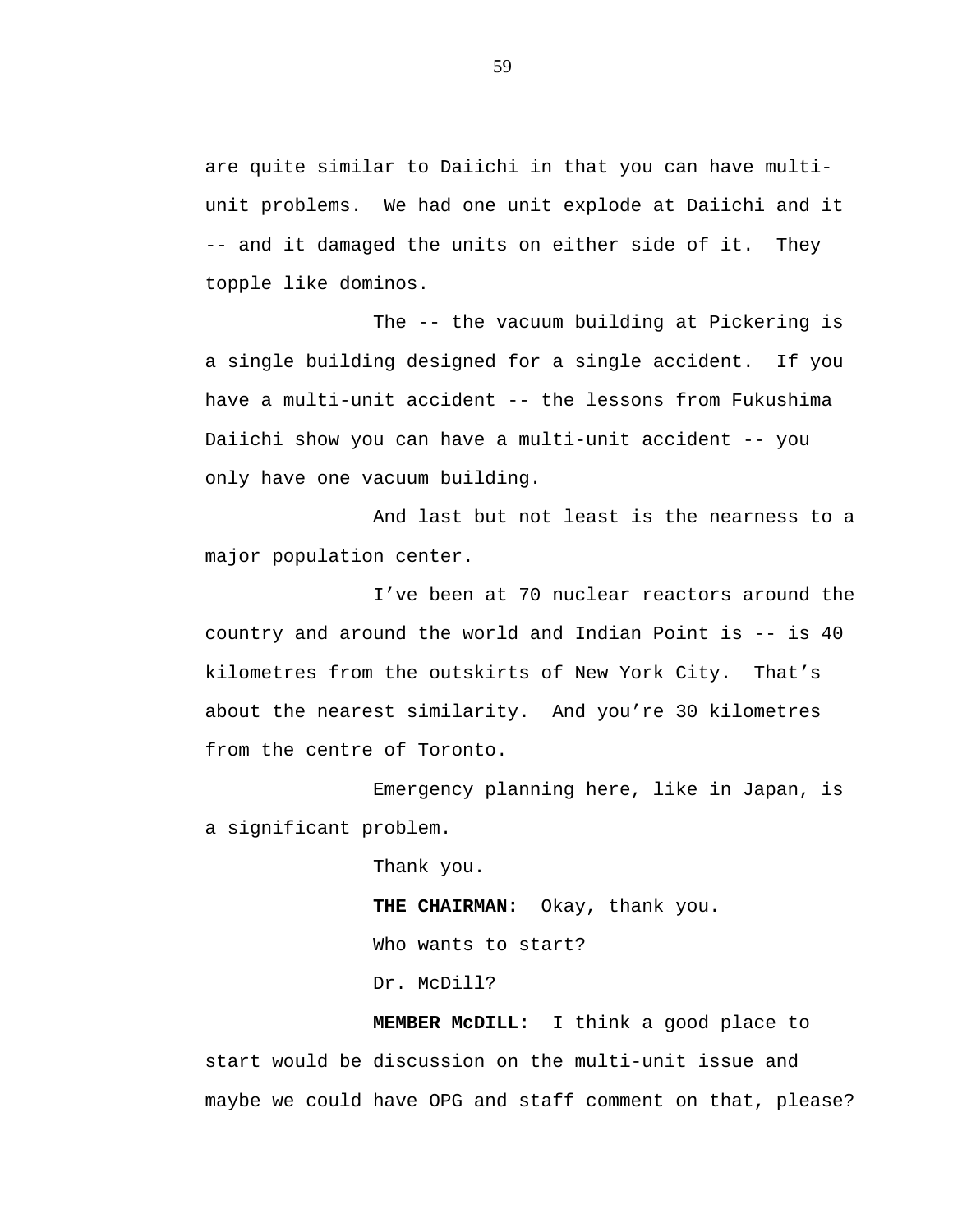**MR. JAGER:** Glenn Jager, for the record. We have evaluated those types of events and, certainly as a follow-up to the Fukushima Daiichi event, I would say that OPG has, in many respects, taken the lead in that area.

And -- and we have not just studied it, we've taken action to improve the safety and the response for those types of events.

I'll ask Mr. Elliott to speak in more detail about our post Fukushima actions and the analysis of those types of events.

**MR. ELLIOTT:** For the record Mark Elliott, Chief Nuclear Engineer.

We realize that the Fukushima was a common mode accident, an accident that happened to all the units and that those things can happen.

We were already aware that you can have multi-unit accidents and if -- if we go before Fukushima, we have -- we have a number of systems that are available for those types of accidents.

For, let's say an earthquake, we have earthquake resistant emergency power generators, emergency water system and they're sized to be able to handle the power needs and the water needs for all the units. So that's how they are sized.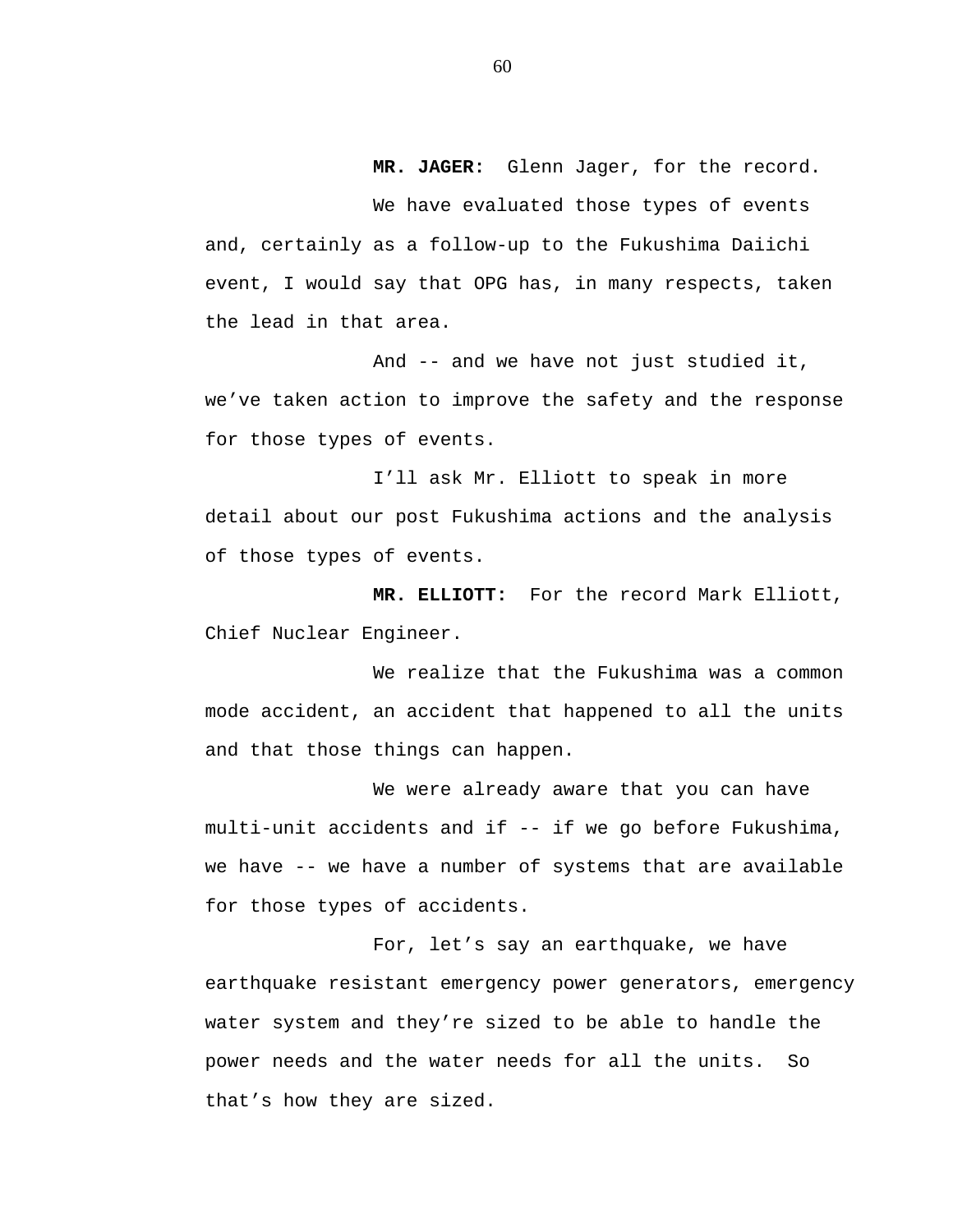And -- so we're aware of multi-unit events. We have been and we have systems in place for -- for those before Fukushima.

Now, after Fukushima, the -- the station blackout event or the loss of offsite power and loss of ultimate heat sink that the intervenor is talking about was looked at again and the equipment that we've purchased and put in place is all individually for each unit.

In other words, there's -- there's pumpers and diesel generators that can supply each unit so -- at the same time. So we are -- we are ready to -- to be able to support all the units if they went through something like a Fukushima.

So we have enough equipment to be able to do that.

## **MEMBER McDILL:** Staff?

**DR. RZENTKOWSKI:** Greg Rzentkowski, for the record.

I would like to echo what was presented by OPG staff. Looking at multi-unit events is probably the main lessons learned from the Fukushima accident and we take it very seriously. So there is many action items under Fukushima to look at potential improvements in this regard.

However, even before Fukushima, we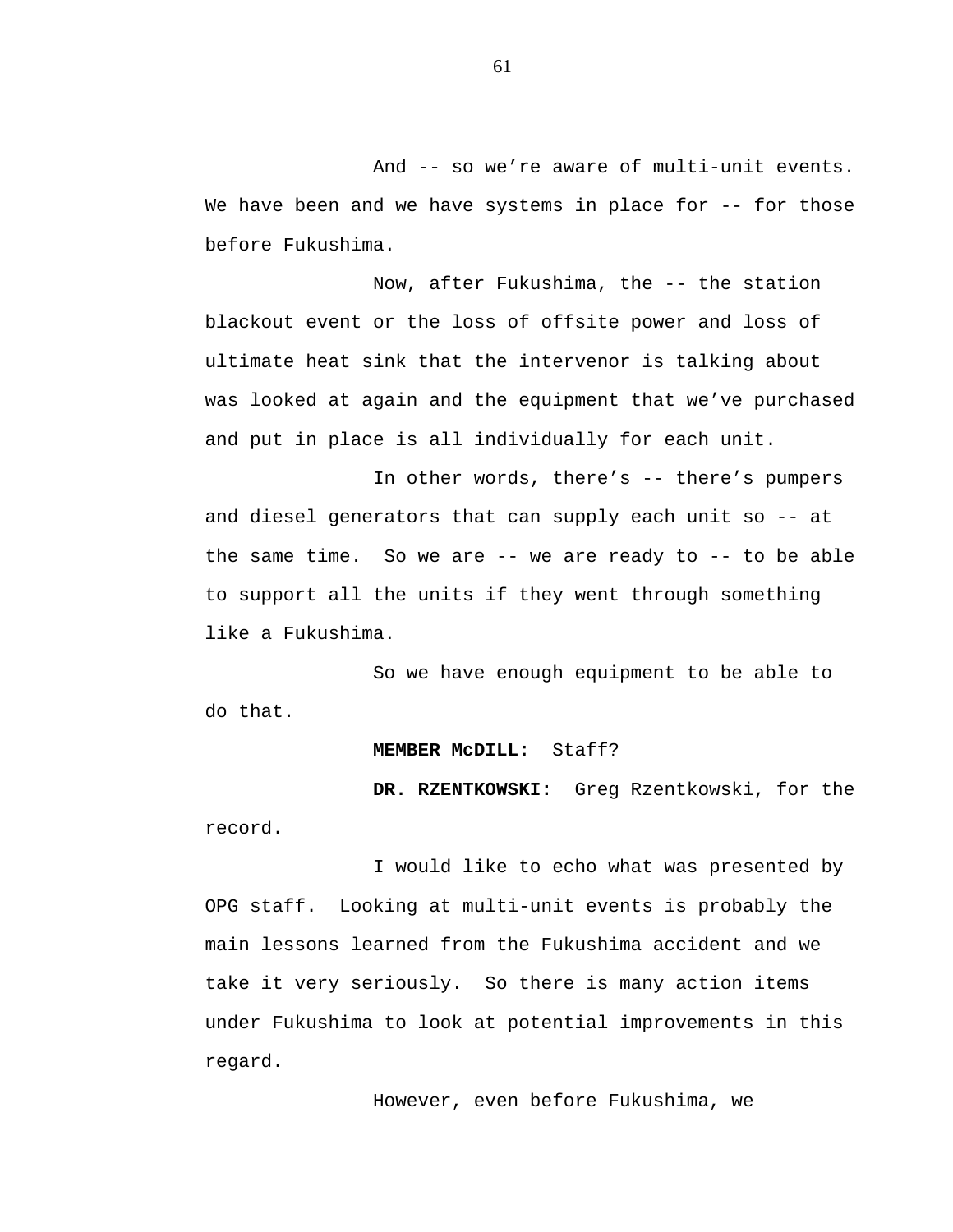recognized the aspect of sharing equipment between the multi-units. And I will try to say very clearly that sharing is allowed only if there is the net benefit to safety.

I can give you an example. A vacuum building, for example, because of what was already mentioned here today. A vacuum building is not a containment, this is an additional layer of defense which allows to reduce the pressure in the containments under accident conditions. That's the only reason why this is a common feature for all the -- for all the Pickering containments.

And for safety systems, we don't allow sharing at all which is different, for example, from other reactors designed because. In Candus, we don't even allow for sharing of the shutdown systems and the reactor regulating system which is normal practice in another designs.

I would like Mr. Gerry Frappier to expand this answer.

**MR. HARWOOD:** Chris Harwood. **DR. RZENTKOWSKI:** Oh, Chris Harwood, sorry. **MR. HARWOOD:** For the record, my name is Chris Harwood. I work in the Directorate of Analysis and

Assessment.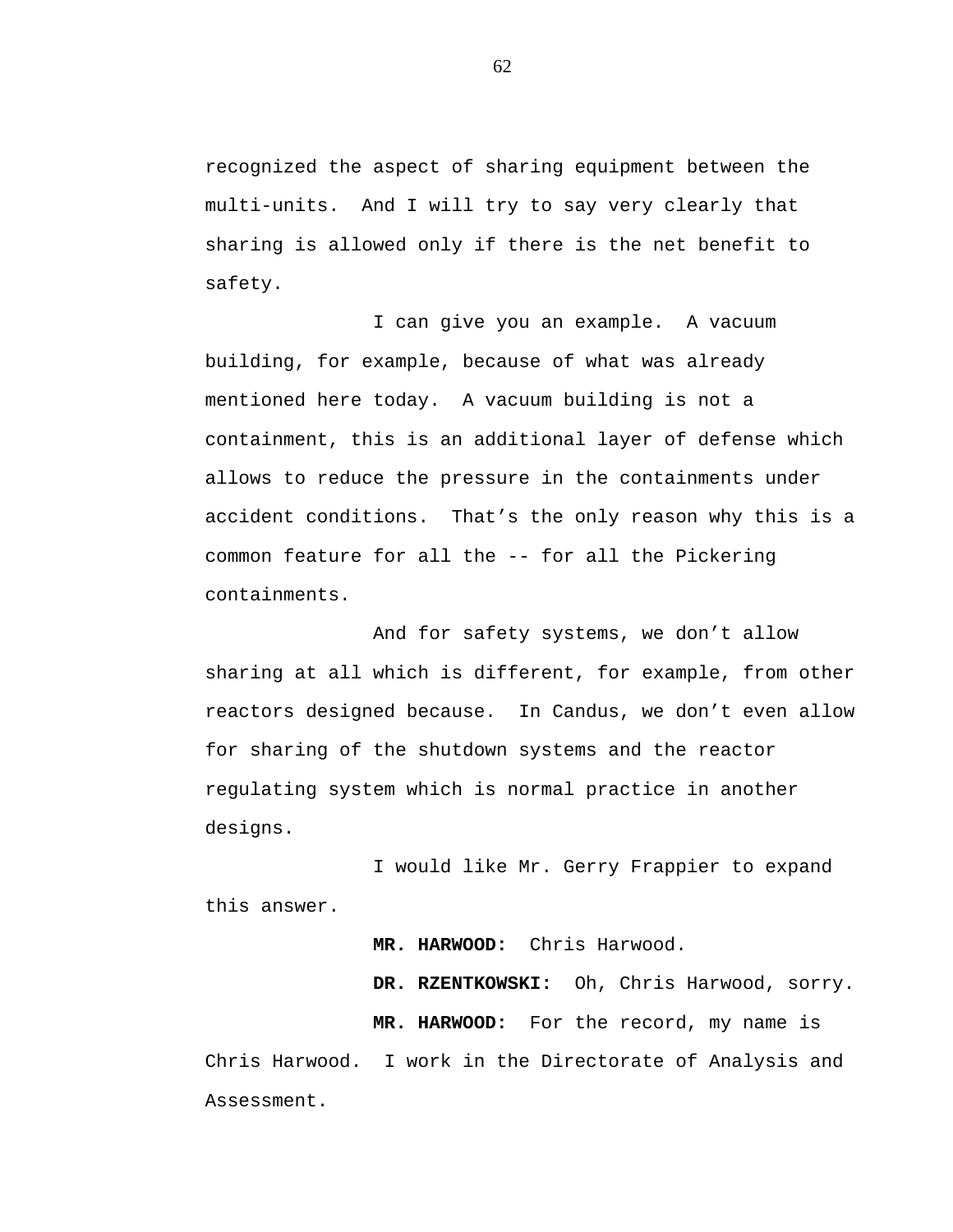Mr. Gundersen is correct that there is less redundancy in a Candu containment but all designs are different and I think it's quite clear that Candu has more redundancy in terms of prevention and mitigation.

The Candu design is such that, in a loss of heat sink accident that we're discussing here, that's a fairly slow developing accident and it gives a lot of time for the operators to recover by, for example, recovering their normal onsite power, their normal offsite power, the standby power and the emergency power -- all of which are installed systems -- and the recently added portable generators and pumpers.

So there's tremendous redundancy there and there's time to use it.

So I think that's really I -- all I want to add to what Greg has already said and to what OPG have said.

**MEMBER McDILL:** Perhaps the intervenor would like to comment?

**MR. GUNDERSEN**: The only comment I'd like to make is that the -- the studies from Fukushima are - are listed in my report but the -- most of those, the important studies from Fukushima, won't be done until 2015.

Now, this plant's scheduled to have its --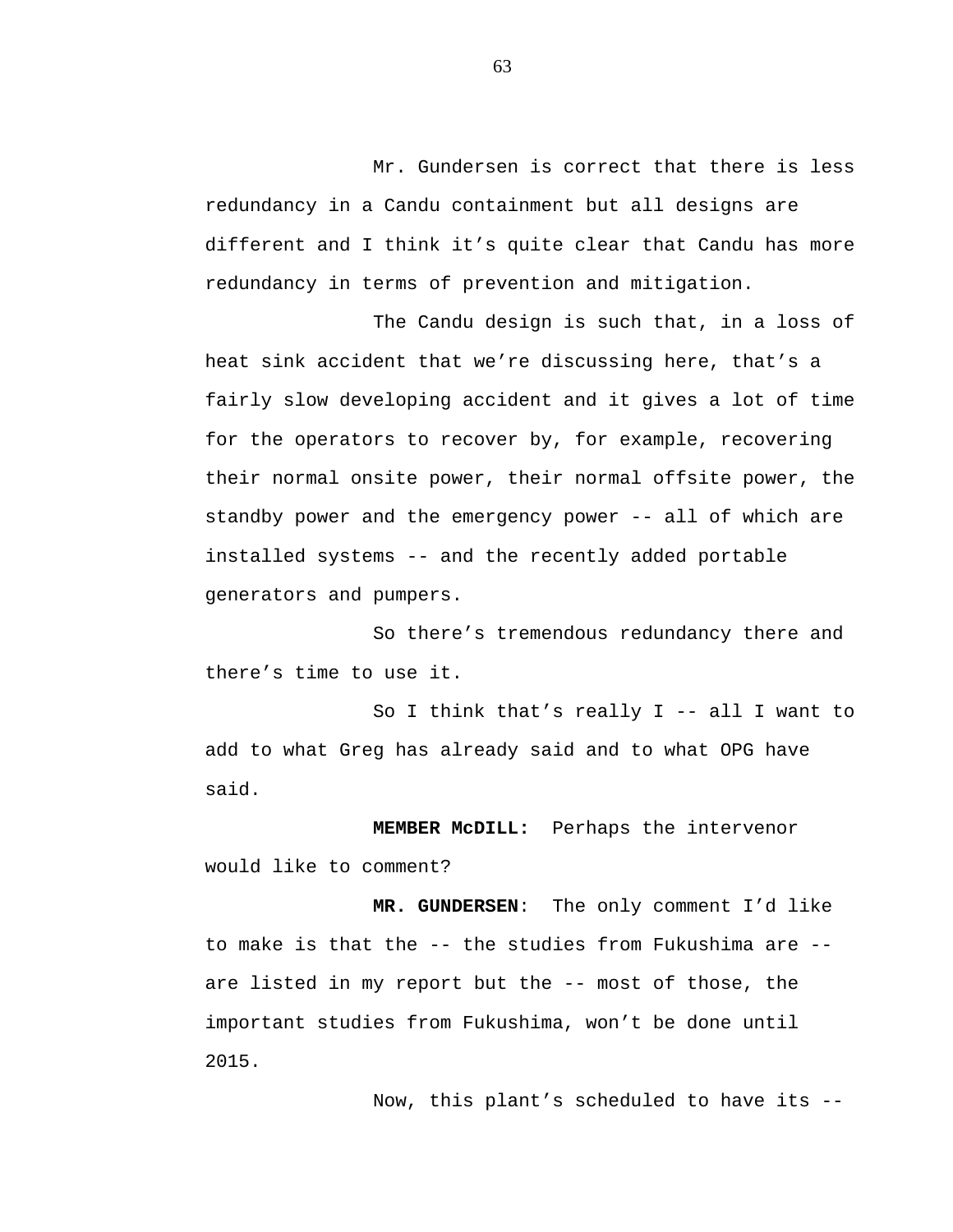to ultimately shutdown in 2018 so any of the important lessons from Fukushima won't be implemented in this design.

You know, we're taking credit for Fukushima studies when, in fact, there's no time to implement the improvements.

**MEMBER McDILL:** Perhaps staff can comment on our -- our current understanding ---

**MR. HARWOOD:** Chris Harwood, for the record.

If I can -- if I can just respond to that?

The improvements that I spoke about, the addition of temporary equipment, that's already in place. So we're not waiting until 2015.

The studies that Mr. Gundersen is talking about relates to one of the Fukushima action items which is to investigate means to protect the containment and prevent uncontrolled releases.

Yes, it's true, CNSC's target date for completion of that work is 2015, but I should add that that action item has already been closed based on information submitted by OPG for Pickering B, and we are expecting, fairly shortly, to get the information from Pickering A as -- as they complete the probabilistic risk assessment for Pickering A.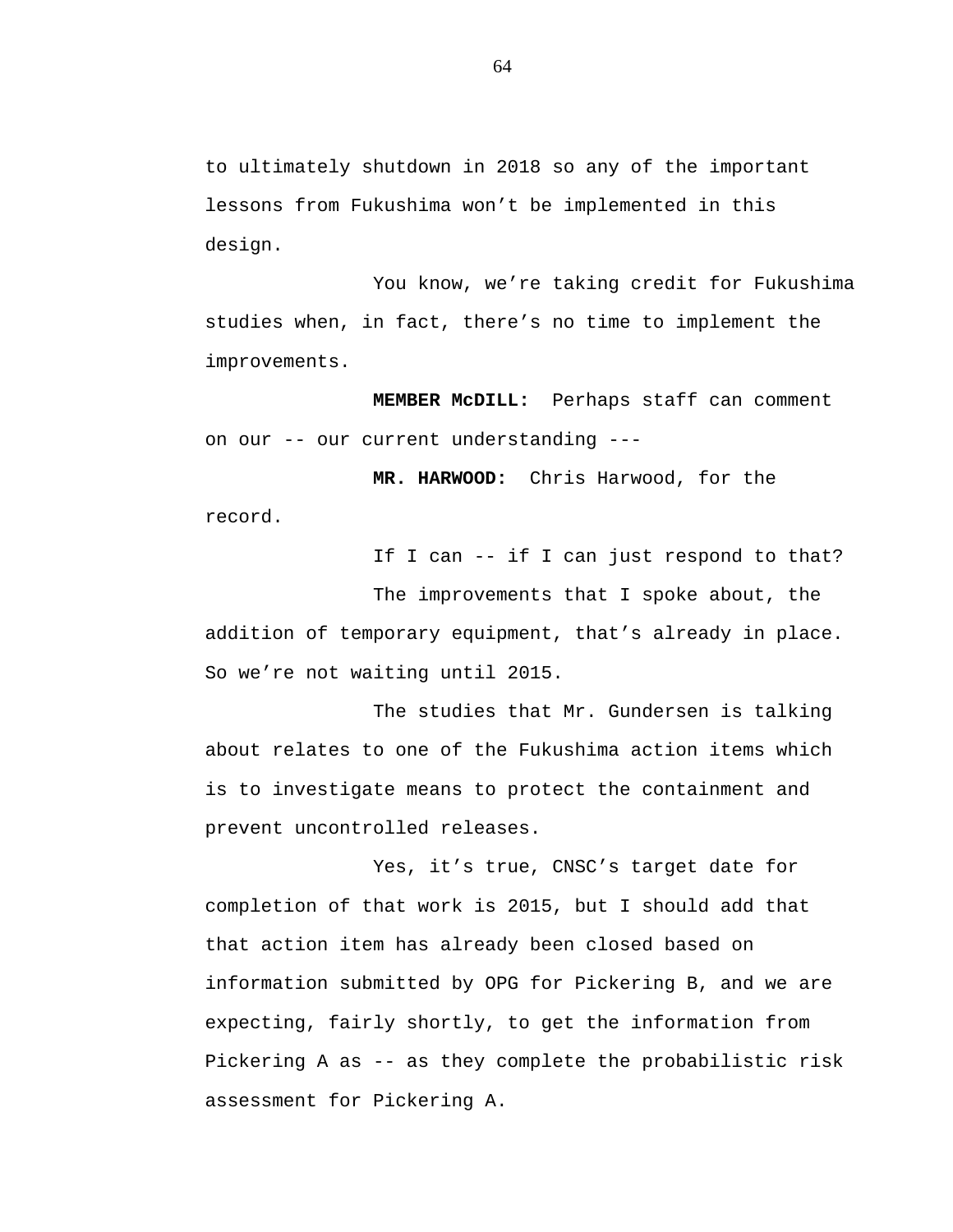The two main issues related to protection of the containment and limiting of releases in hydrogen mitigation and in filtered venting, the hydrogen mitigation is almost complete in the Pickering units.

It's complete in three units I believe and should be complete in -- within about a year. OPG can probably give the exact dates for -- for the remaining units. It's just waiting for outages to allow access to finish that work.

In terms of filtered venting, the -- Pickering already has filtered venting which is designed for coping with design basis accidents.

It's recognized that that filtered venting system requires power and that, in a loss of electrical - complete loss of electrical power can be a problem, but as I've already pointed out, the emergency generating equipment -- the portable generating equipment is already installed. So again, that work has moved forward.

The action item that we're talking about here is looking for further improvements. So we have ---

## **THE CHAIRMAN:** Okay.

**MR. HARDWOOD:** We have looked at -- we already have a great deal of improvement already in place and maybe more to come.

**THE CHAIRMAN:** Can I -- I'd like to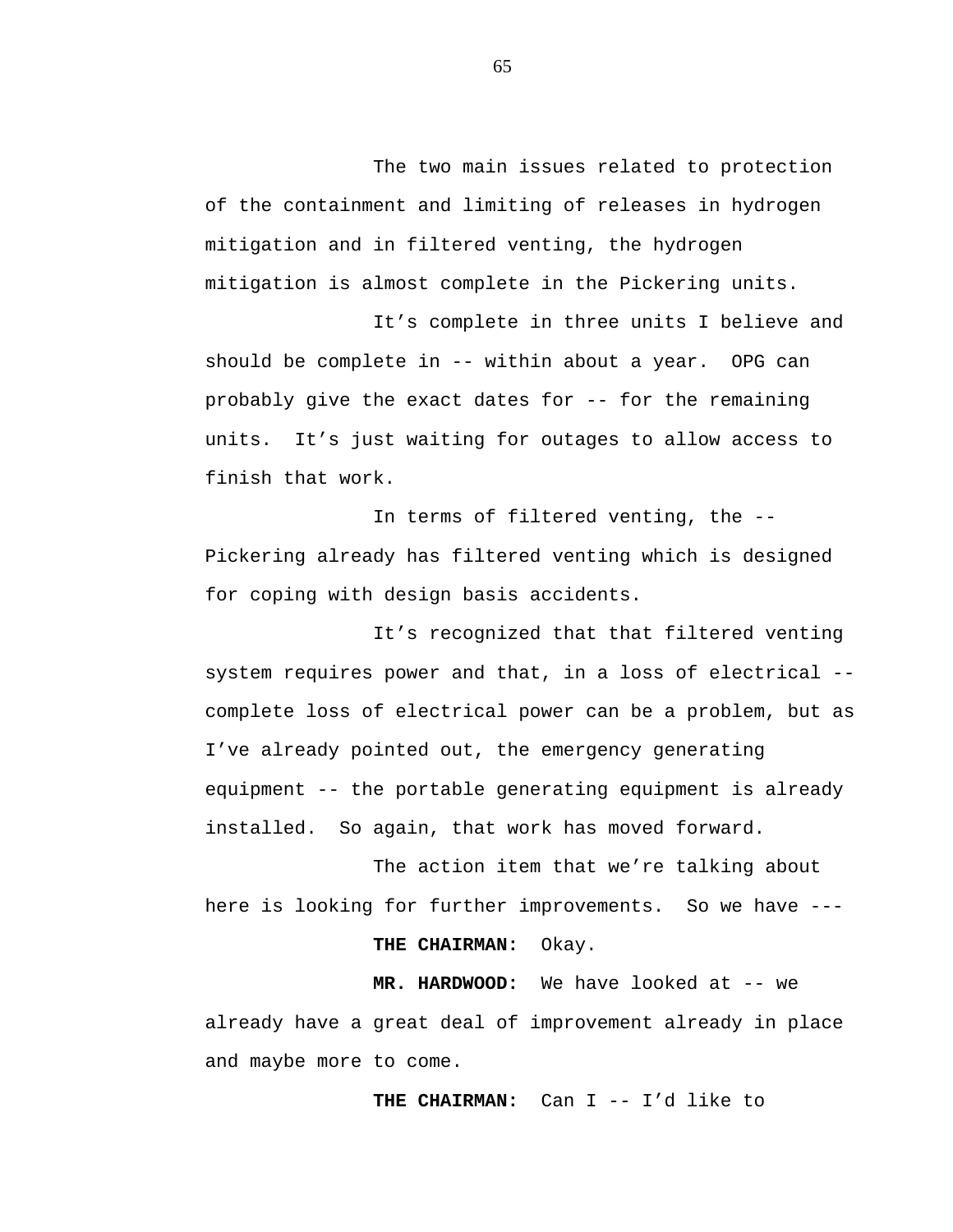intervene here.

I thought the most important lesson from Fukushima is, you've got to bring asset offsite to shut down where everything else fail. You've got to bring asset offsite. I think it's been now done or going to be done in the States. It's going to be done in Canada.

So that was the biggest lesson. Forget about all the mitigation and if you have to write off the plant itself, it doesn't matter, as long as you can shut down the machine.

Is that not the biggest lesson? We don't have to wait to actually understand it.

**MR. GUNDERSEN:** Having -- having assets offsite that are separated from the -- whatever the problem is onsite, is clearly a critical issue.

I -- to my way of thinking, it's -- the biggest lesson is something I say, but -- so yes, you're right. I was at the Hamaoka plant which is south of Tokyo and, not only are they putting this infrastructure a long way away from the plant, but they're also putting bulldozers so they can push equipment out of the way to get the equipment to the plant.

So it's not a matter of having it there, but when the infrastructure collapses around it, you might have to build infrastructure to get it there quickly.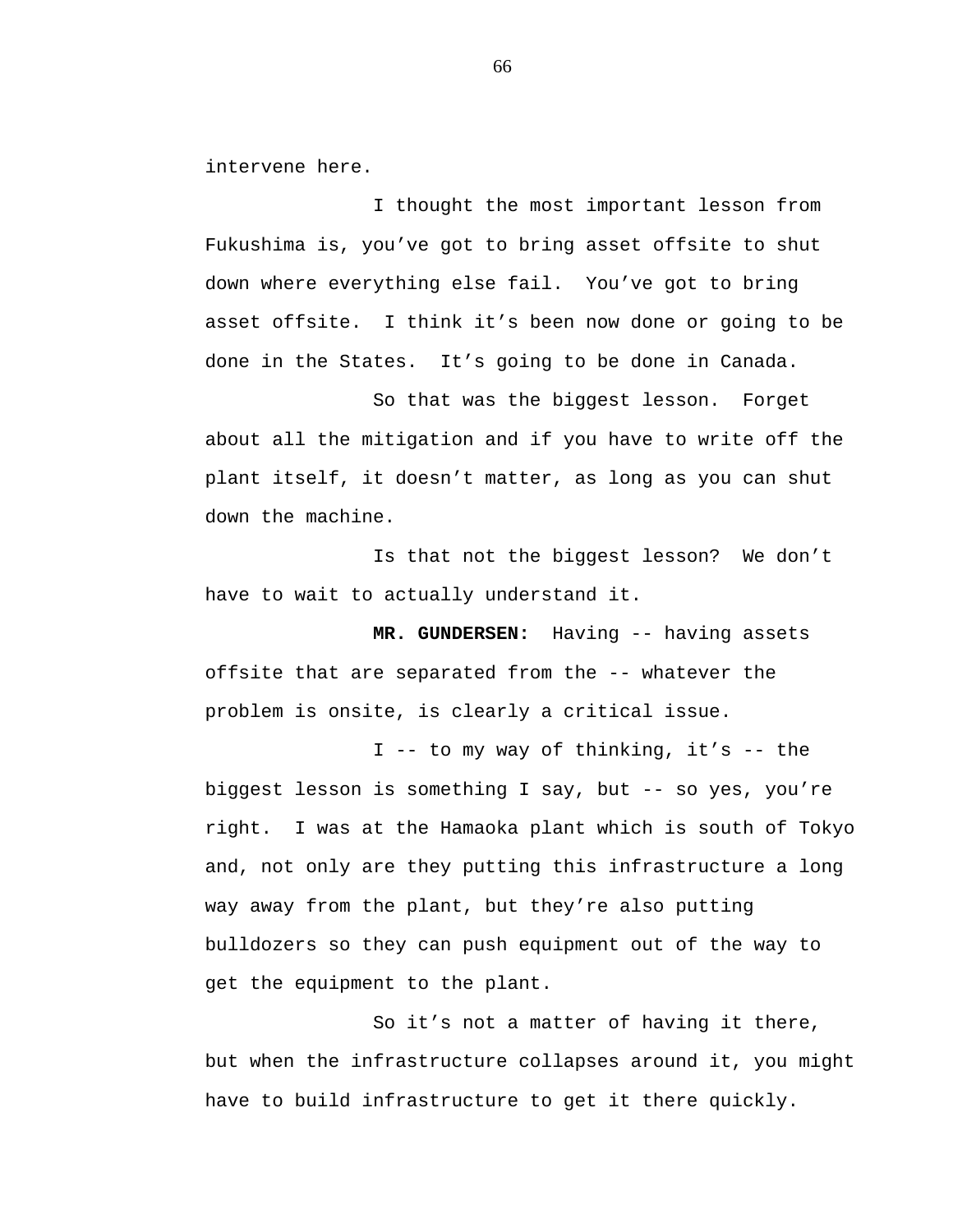So I would agree that -- that an important lesson is to get assets removed from the site, but not so far removed that it -- you rely on a lot of infrastructure because it's likely infrastructure will break down too.

My -- the biggest lesson I took away is I've been saying, you know, sooner or later, in any foolproof system, the fools are going to exceed the proofs and  $I$  -- I just believe that the -- the numbers that we throw about, you know, the one in a million, if you take a million and divide by 400 nuclear reactors, there should be a meltdown on the order of every 2,000 years. In fact, we've had seven meltdowns in 35 years.

So the -- the statistical approach we're using to support moving forward isn't supported by the - the data. We've had -- we've had five meltdowns in -- in 35 years.

## **THE CHAIRMAN:** Dr. McDill?

**MEMBER McDILL:** I think staff wanted to reply to that, or not. I have another question if staff doesn't want to and I know ---

**DR. RZENTKOWSKI:** I wanted only to confirm that the main lesson there learned, driving the Fukushima Action Plan, is expect the unexpected.

And you can see that there is certain regulatory shift from accident prevention which was below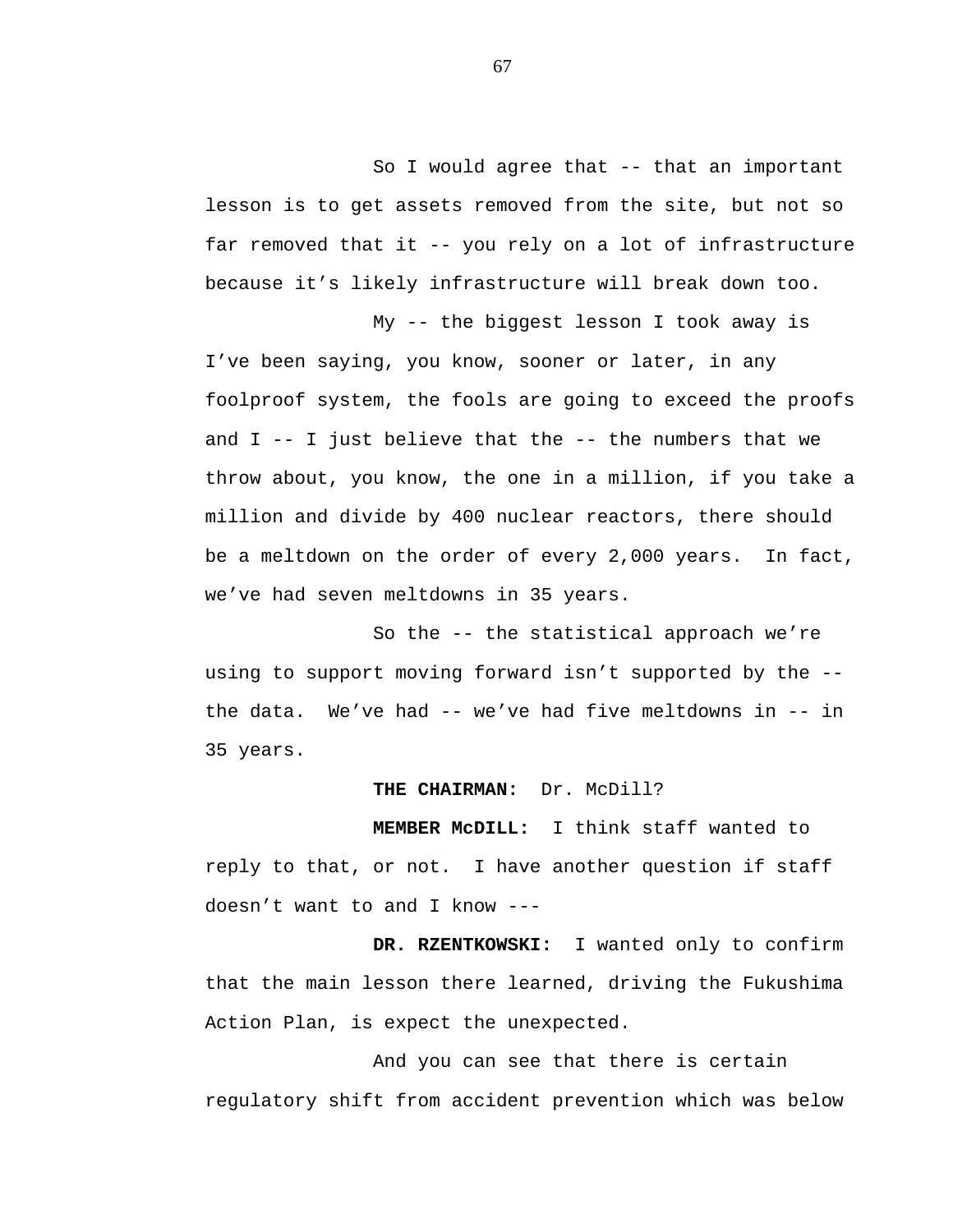Fukushima to accident prevention in mitigation after Fukushima; mitigation both onsite and offsite.

Onsite, we already implemented severe accidents management guidelines for every single facility, and those guidelines are designed right now for multi-unit events. It's not single unit that it used to be in the past.

Offsite, we discussed this yesterday, we are focussing on improvements to emergency response and I believe you agree with me that we made good progress in the past few months.

Mr. Jammal would like to complement this response.

**MR. JAMMAL:** It's Ramzi Jammal, for the record.

The intervenor mentioned multiple things about implementation Fukushima Action Plan. The CNSC did not wait for the lessons learned that the intervenor has mentioned, 20 years from today. As a matter of fact, the CNSC and Canada has led the world with respect to the enhancement of safety as the lessons learned of the early stages of the Fukushima Action Plan.

In addition, I co-chair the IAEA comprehensive report that's currently being drafted, that includes and involves international technical experts and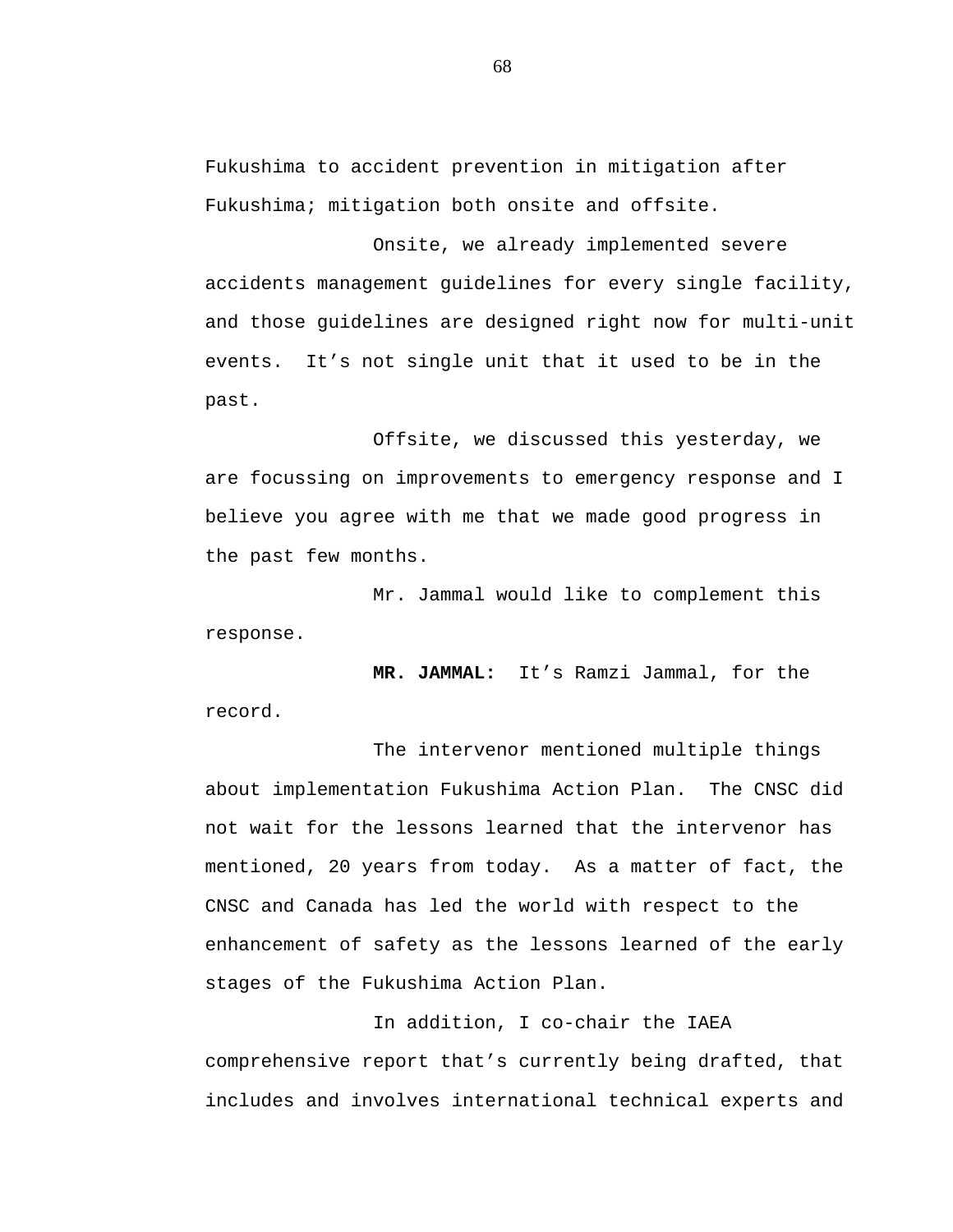we are appearing before the International Technical Advisory Group that the intervenor will know the name of, Dr. Richard Meserve, who is chairing that -- the ITA group that we have to report to them.

So to wait 20 years, the CNSC did not wait 20 years. As a matter of fact, the design of the CANDU is safe, is robust, based on the evaluation that was done.

The previous intervenor, Mr. Duguay, talked about a report in Europe. The only credible reports out of Europe were the European Commission stress test that evaluated CANDU designs in Europe under Romania, and they were given passing grade with respect to the design itself and the capacity to -- as Dr. Rzentkowski mentioned, from the prevention to the mitigation of the accident.

So the robustness of the design is still valid; the safety case is valid. We've enhanced the capacity to deal with beyond design basis accident and the integrity of the safety is not being compromised.

And I personally was, before the USNRC, describing the process that Canada has used with respect to filterred venting and the benefit of filterred venting.

So the containment integrity is paramount and the design differences, which is the BWR and the U.S. design versus the CANDU design and the containment capacity in filter venting, speaks for itself to include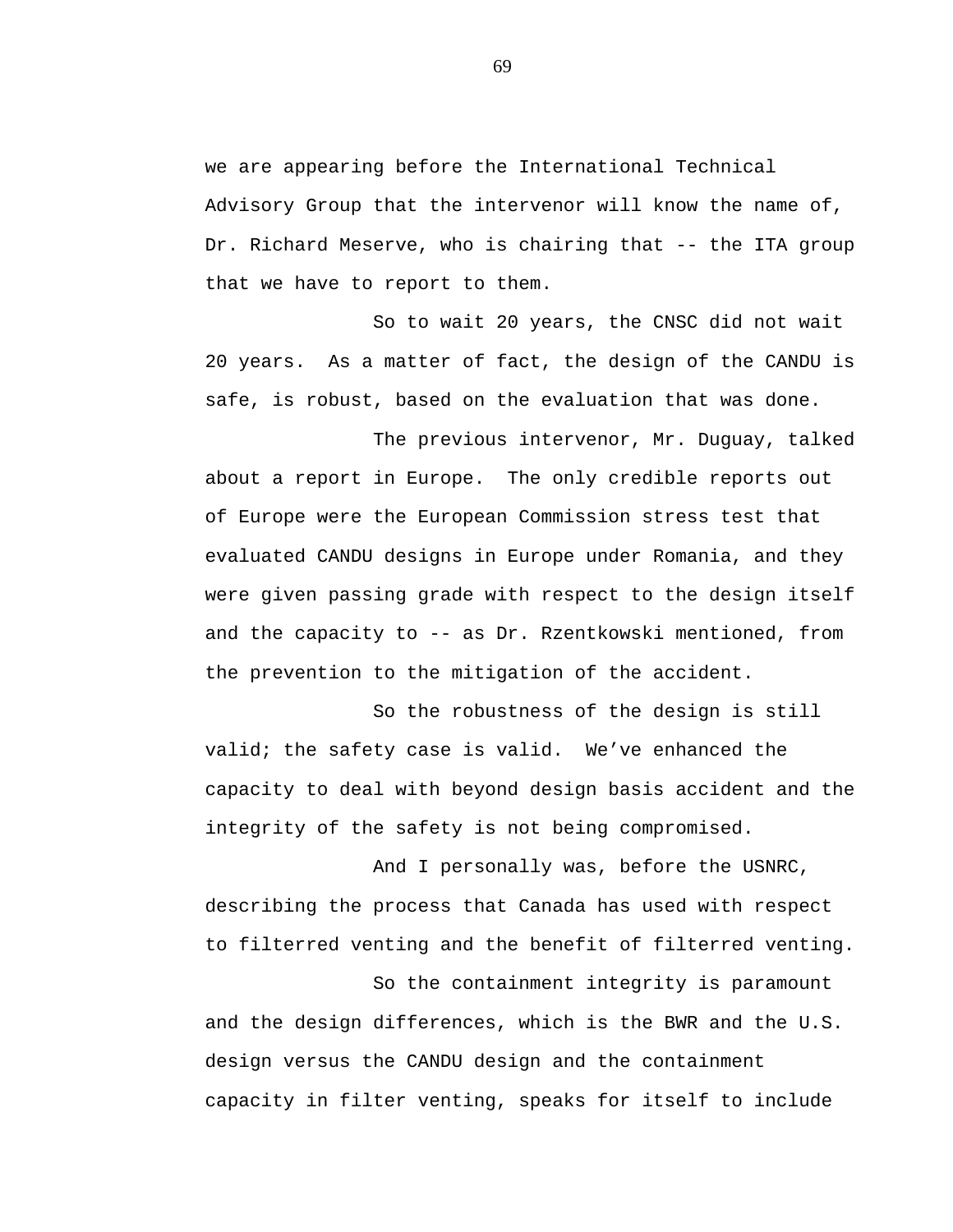the spent fuel and the design of the fuel that has enriched uranium.

**MEMBER McDILL:** Thank you.

OPG?

**MR. JAGER:** Glenn Jager, for the record.

Yes, and as I mentioned earlier in the Fukushima actions, we -- we didn't just evaluate the operating experience from Fukushima, we -- we took action and we took action promptly.

That equipment is in place, as described by the CNSC, but not only that, operating crews have rehearsed it and -- and drilled the use of that equipment. So we're fully confident that it would be effective and - and mitigate the kinds of events that I talked about here.

I'll ask Mark Elliott, our chief nuclear engineer to speak in more detail about the status of our progress and remaining evaluations.

**MR. ELLIOTT:** Mark Elliott, for the record.

Where we are with the Fukushima Action Plan is there was 45 actions that were on Pickering are closed -- closed and accepted, closed by the CNSC; 22 are left. Those 22 will be completed by the end of 2014. The target date is 2015, we're a little bit ahead of that.

And the actions started off being very much physical and that was -- that was the right thing to do.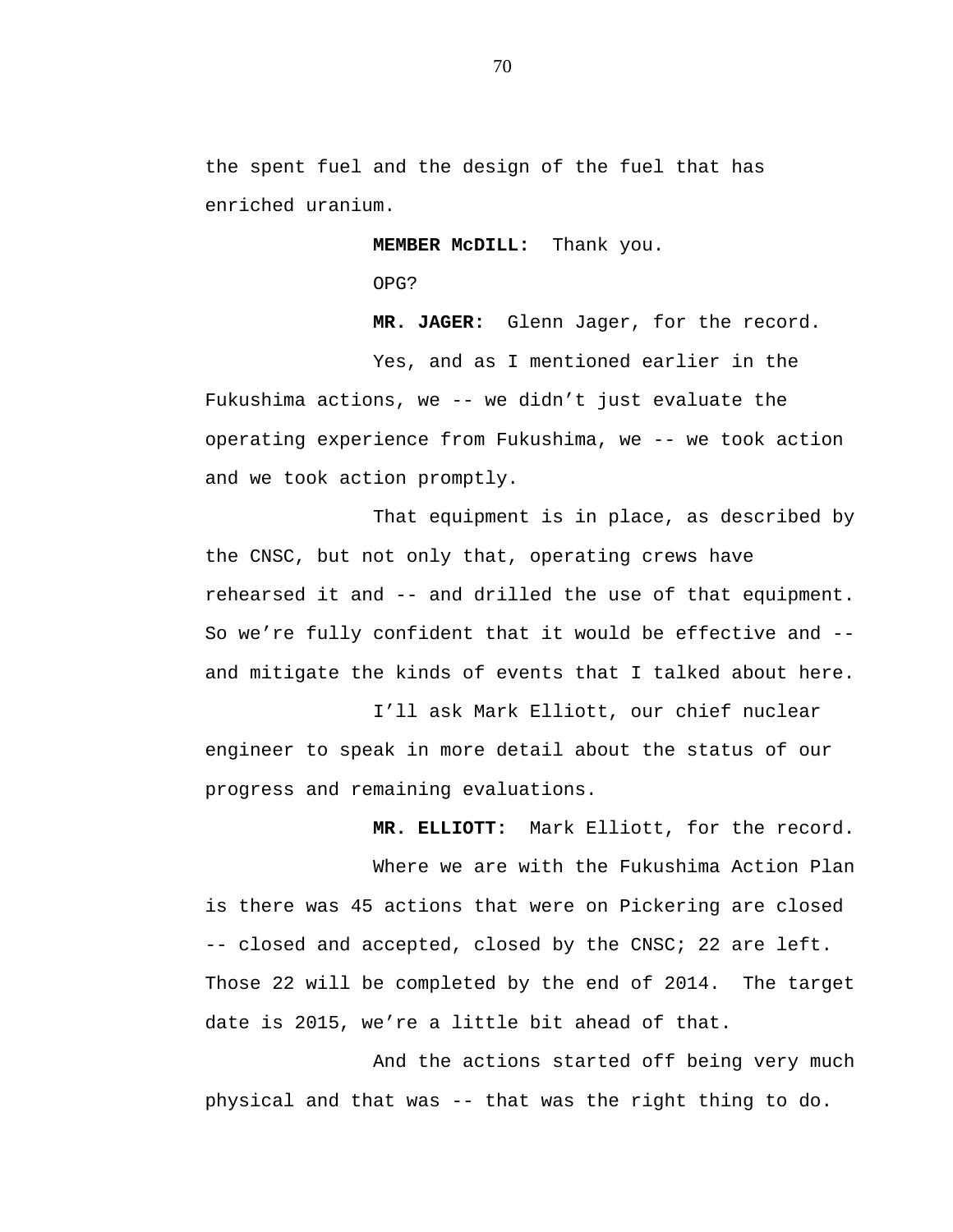Let's get some physical equipment out there to deal with what might happen. And that's why we bought those generators, bought those pumps, bought the hoses, laid them out, got ready. We've now moved on from that.

We've got buildings onsite to house that equipment and there was -- there was initial training and -- and fairly rapid familiarization I would say, as opposed to detailed training. We've moved on to detailed training.

What we're doing now is trying to make that system even better. If you remember the video that I - that we showed at one of these hearings, a plug and play system.

So we're doing the modifications to the plant so that, if an event like this happened, you could very easily inject the water, inject the power. And those modifications are going on now.

And then, the next thing is this big drill that's happening in May of 2014. So that's the one that really pulls it all together. We've got the equipment, the plug and play equipment, the detailed training, the emergency response that you heard from yesterday. Put it all together in a 2014 very wide-ranging drill and that will be kind of the culmination of a lot of things to say that OPG and Canada, basically, can handle this kind of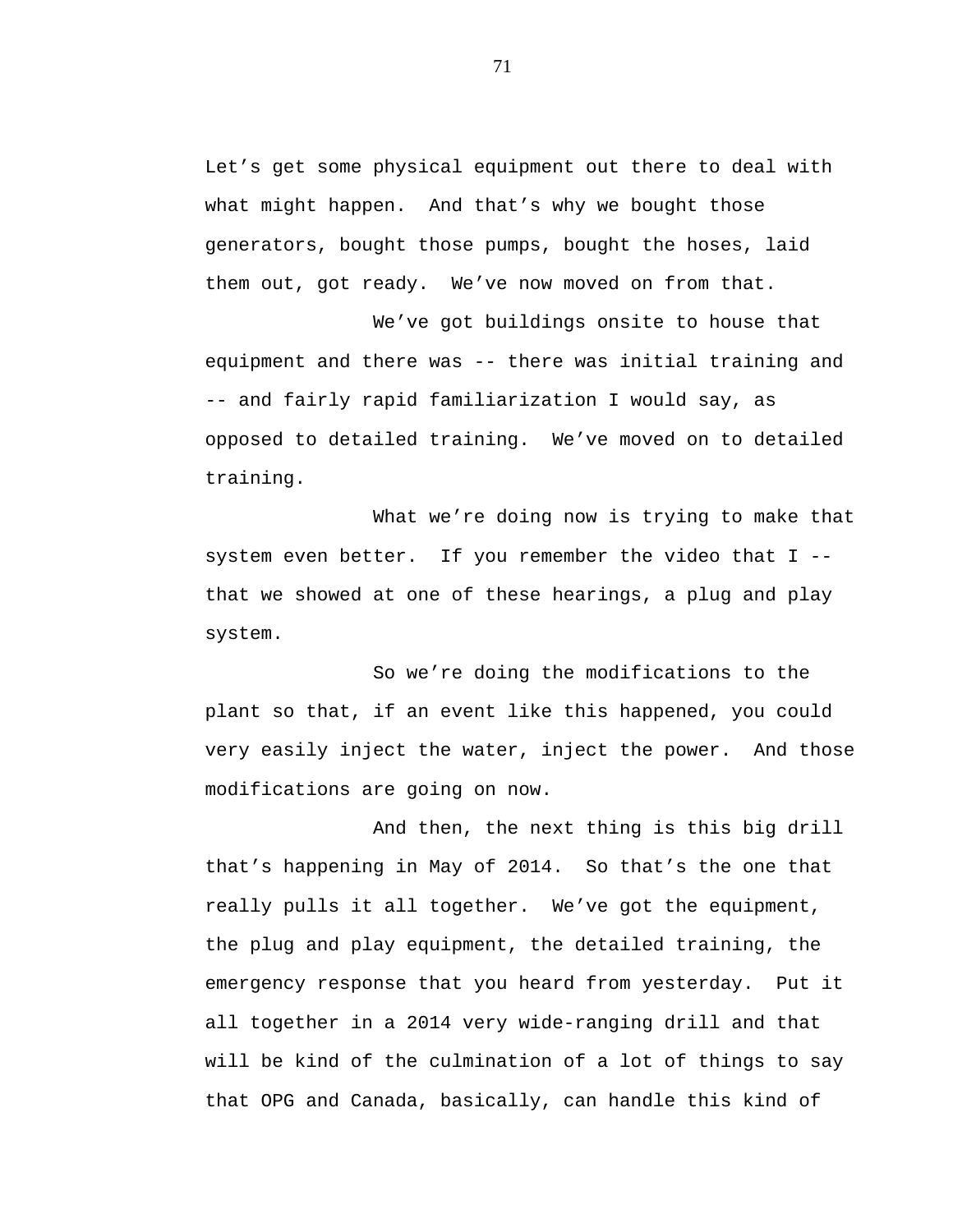event.

**THE CHAIRMAN:** Okay, we got to move on. Dr. McDill.

**MEMBER McDILL:** Thank you.

My second question is: As the intervenor brought it up and there's considerable interest in the community who are with us today, could I ask staff to discuss the sequencing of events that would occur in the event of a pressure tube failure?

Just take us through it.

**DR. RZENTKOWSKI:** In the event of pressure tube failure.

Yes, I tried to discuss this yesterday, but I will gladly repeat it today. First of all, I would like to state that this is the design basis event.

So what it means is that this event is not going to develop to accident conditions, which would affect safety of workers, affect the public and affect the environment. It would be fully controlled inside the reactor building, not even by safety systems, but simply by operating systems.

And thus that's precisely what happened in 1983 when tube ruptured in the Pickering A reactor. So I will describe the sequence of events, what exactly happened there.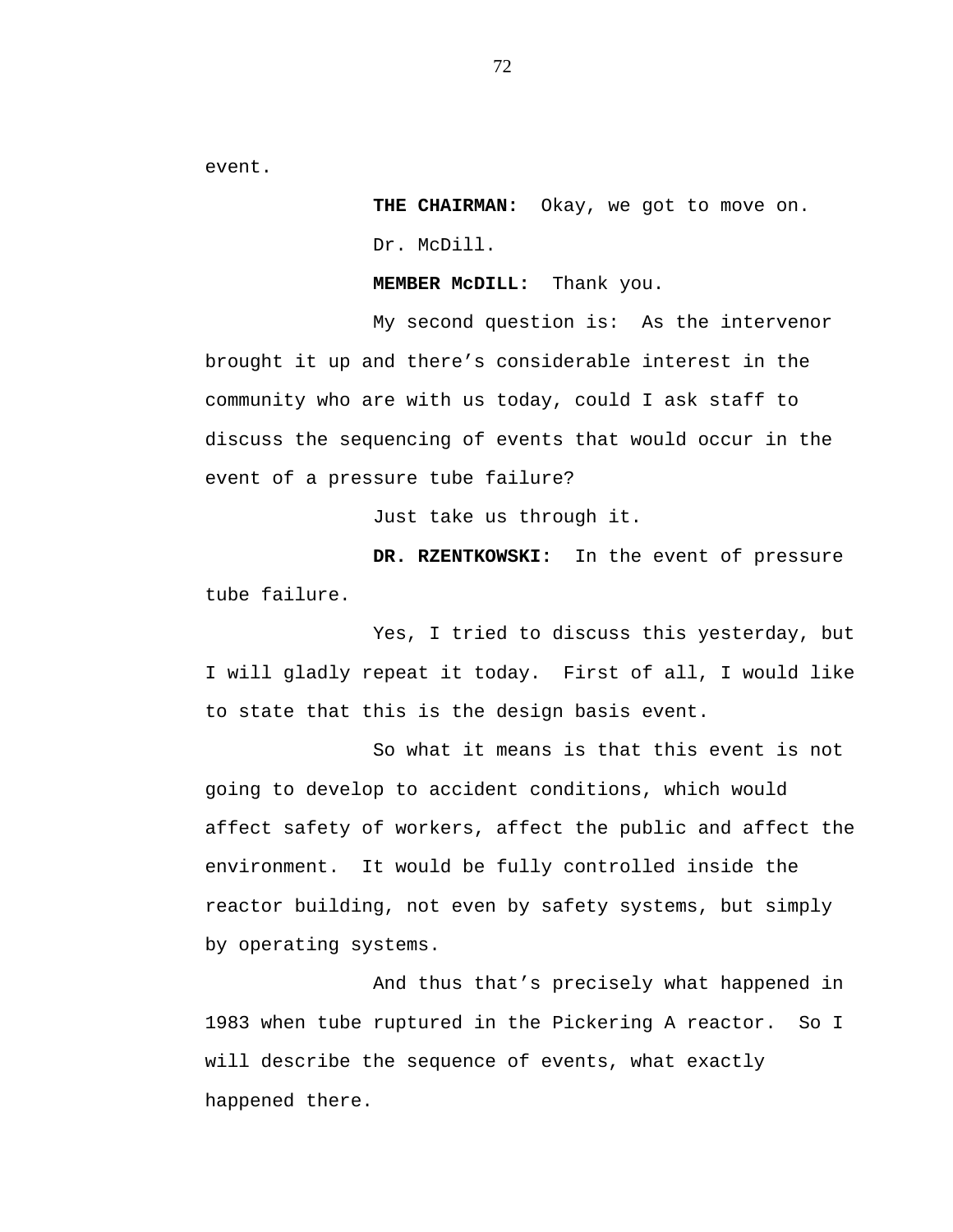In 1983, a pressure tube ruptured in Pickering A, Unit 2, that resulted in the discharge of heavy water at the initial rate of approximately 900 litres. Later on, this discharge went down to approximately 200 litres because, simply, the pressure in the heat transport system dropped and there was not enough Delta P driving the flow through the opening.

The reactor was operating at full power at the moment the rupture took place and was manually shut down once the operator determined that a sizeable leak had developed. None of the automatic plant safety system were called upon to operate. At no stage of the incident were emergency procedures called for or necessary.

No fuel failure occurred during the incident and releases of radioactivity from the plant remained at normal levels at all times.

So it was not even required to actuate the special safety system of the reactors to control this event.

> **MEMBER McDILL:** Thank you. Does OPG have anything to add? **MR. JAGER:** No, we do not.

**MEMBER McDILL:** As it was the intervenor who brought up the pressure tube failure, I'll ask if he would like to comment.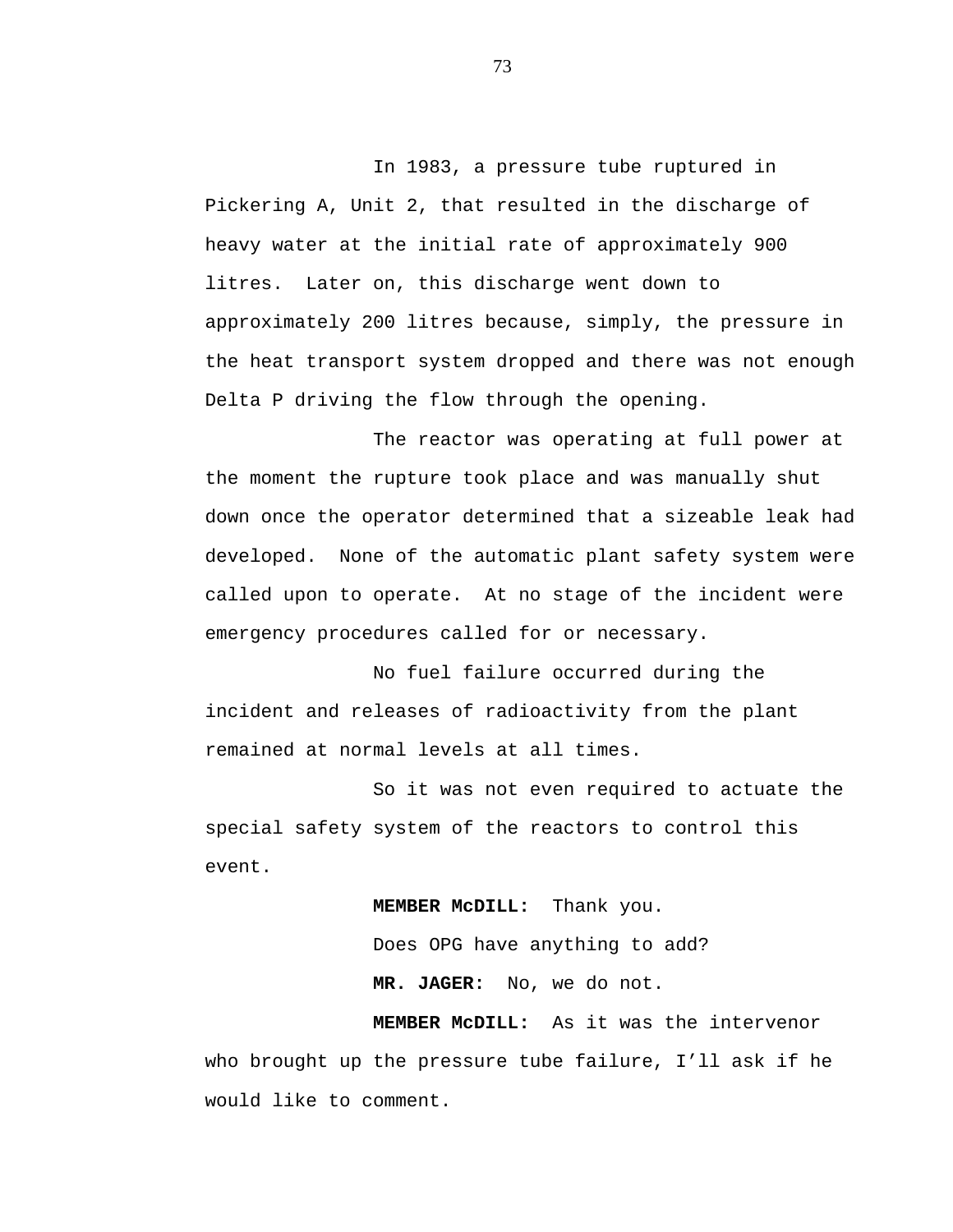**MR. GUNDERSEN:** No, the point I was trying to make is that tubes can fail before they get to 210,000, let alone 240,000.

**MEMBER McDILL:** Thank you, Mr. Chair.

I can come back on that.

**MR. JAGER:** OPG would like to comment on the 210, I believe.

**MR. ELLIOTT:** Mark Elliott, for the record.

The event that is being discussed here that happened at Bruce, which was described as something happening before 210 -- in fact, seven years after -- that was an event where it was not kind of out of the blue.

What happened was they were shut down and they were researching a particular situation and they were cold and pressurized the heat transport system cold; something that we know now is not a good thing to do.

And this is a long time ago when this happened.

And pressurized it to do a test and the pressure tube failed. So this wasn't running along at full power and something unexpected happened. This was an evolution that we know in hindsight we shouldn't do and we wouldn't do in the future.

But we have not had in-service pressure tubes fail from full power anywhere in the CANDU system.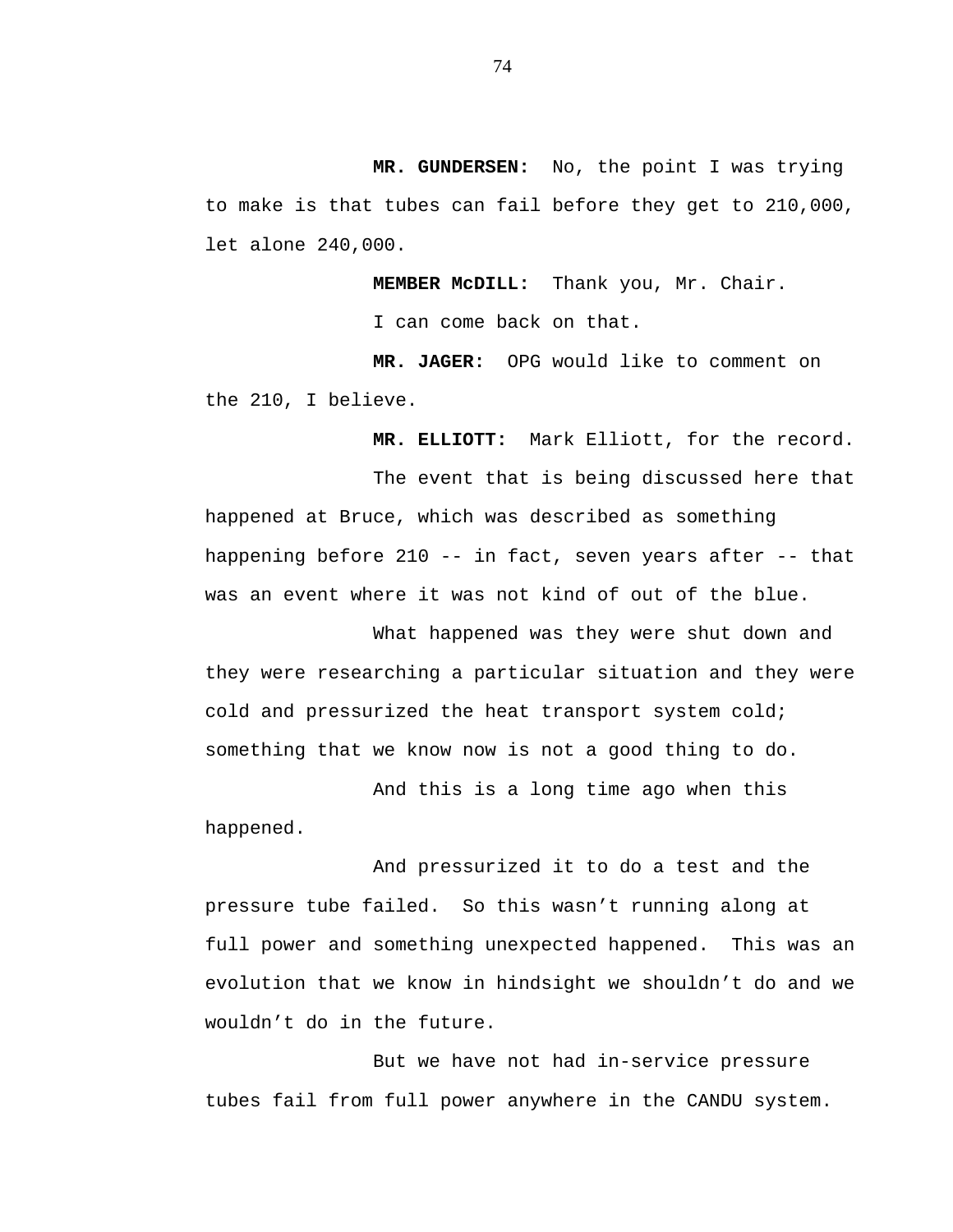Except for the 1983 event that we learned so much from that Dr. Rzentkowski described.

**MEMBER McDILL:** With respect to Bruce.

**DR. RZENTKOWSKI:** I would like to add one point, very important point we both missed to state.

After this 1983 event, the material for all pressures tubes -- actually, all pressure tubes were replaced because they were manufactured from new material.

So this was the lesson learned from the event.

**THE CHAIRMAN:** Okay, thank you.

Ms. Velshi.

**MEMBER VELSHI:** Thank you, Mr. President.

I have two questions. I'll start off with OPG first.

The intervenor talks about confidence levels and 70 percent confidence levels in fuel channels and 30 percent in steam generator performance, can you comment on that, please?

**MR. JAGER:** Glenn Jager, for the record.

I'll ask our Chief Nuclear Engineer to comment on that.

**MR. ELLIOTT:** Mark Elliott, for the record.

That was really a business evaluation.

When you're making business decisions, it's quite a bit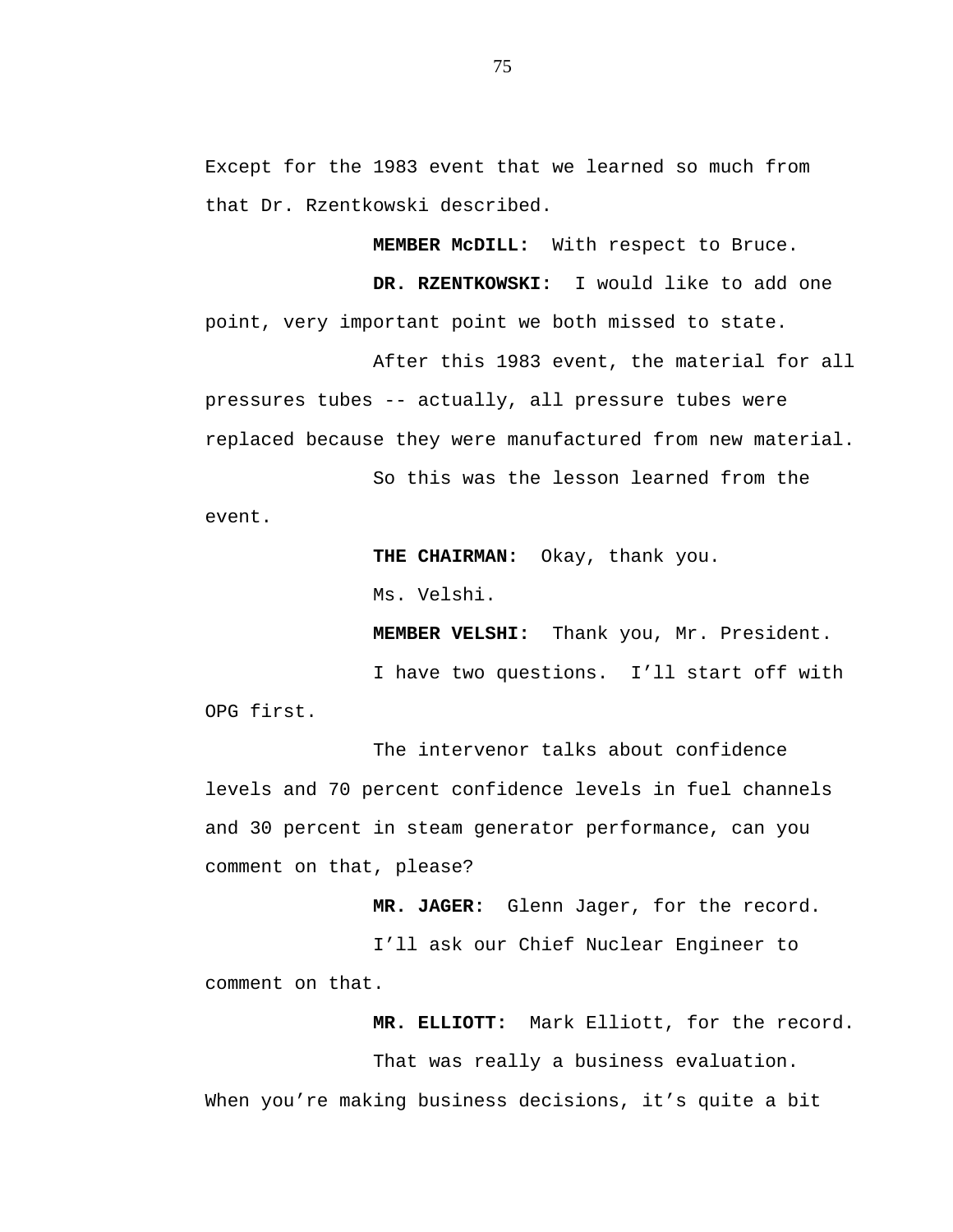different than making fitness-for-service decisions on reactors.

But on a -- in a business decision framework, to say "Yes, we expect to go ahead with five more years of the life of Pickering", we wanted to have at least a 70 percent probability that that was going to happen to put in -- I talked about \$40 million -- to put in the \$40 million to do the research to prove that that was a safe thing to do and it was a reliable thing to do.

So 70 percent was really a business evaluation that, if we could raise the confidence in this extension of life to the 70 percent level, then it's a good investment, let's carry on with that. And so it's a business evaluation.

In terms of the actual pressure tube confidence, I have much, much more confidence than 70 percent in our ability now. We've done those -- that project, we've done those 18 reports, I have very high confidence that we'll be able to run to 2020.

But again, it's not just my confidence, OPG's confidence or even CNSC's. We're going to go and check every outage along the way that we're still safe, we still meet fitness-for-service right to the end of life.

**MEMBER VELSHI:** So what is your current confidence level?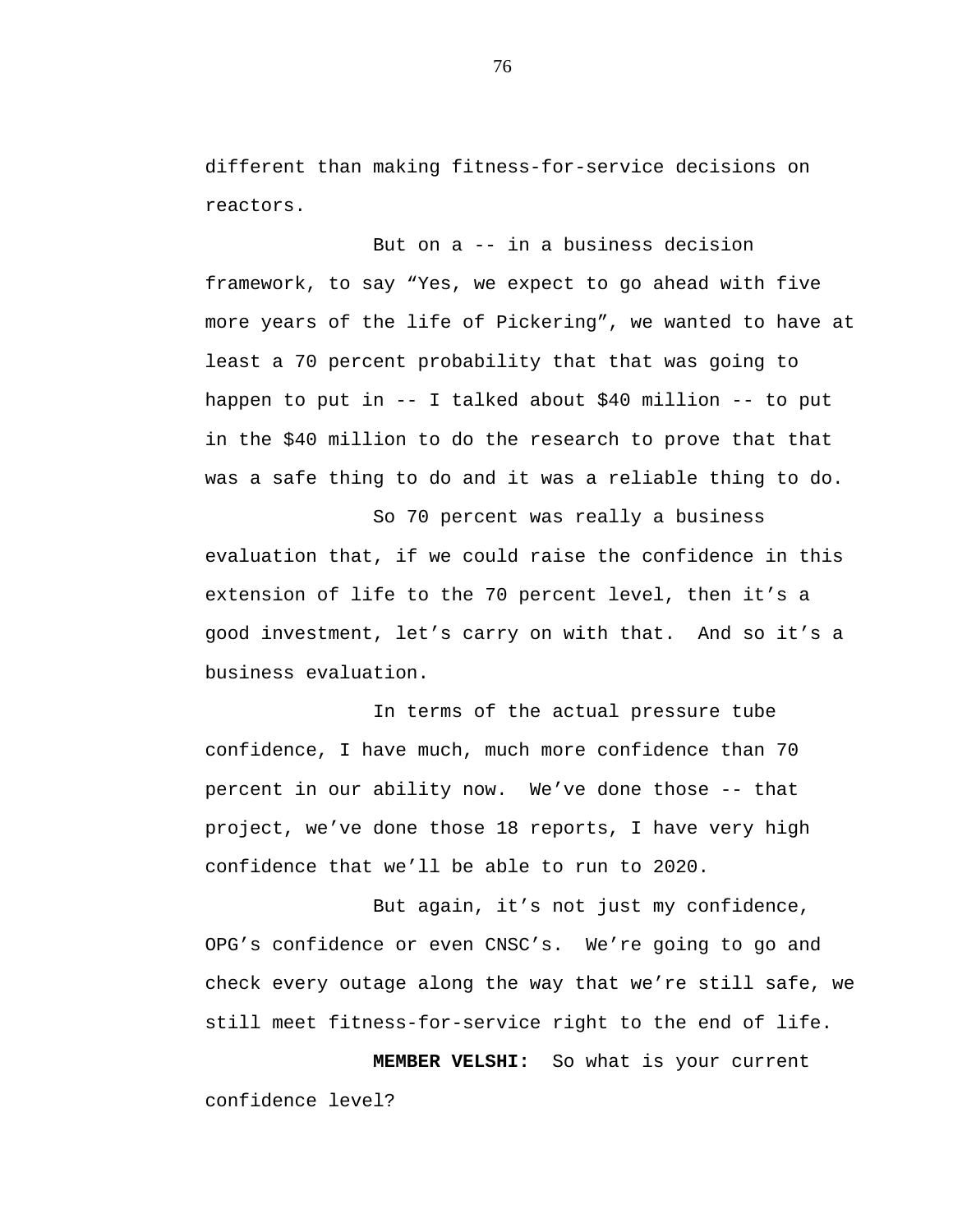**MR. ELLIOTT:** My confidence level is in the high 90s.

**MEMBER VELSHI:** And then, what about for the steam generator where there's a statement there's a 30 percent risk that you could get a failure in that?

**MR. ELLIOTT:** I'll ask Engineering Director, Carl Daniel, to talk about steam generators.

**MR. DANIEL:** Carl Daniel, for the record.

The assessment on steam generators is also a financial one.

There was a period where the steam generators were rehabilitated in the mid to late '90s. Since that time, the pitting mechanism that was seen then has been halted.

From a business perspective, the assessment looked at: What was the probability of that starting again?

So it was a pure business assumption, what is the likelihood of that stopping -- or starting.

We have not seen any indication that it would and our steam generator chemistry and performance has been much better than it was at that time. We don't expect it to recur.

> **MR. JAGER:** Glenn Jager, for the record. You know, in summary, I would say that each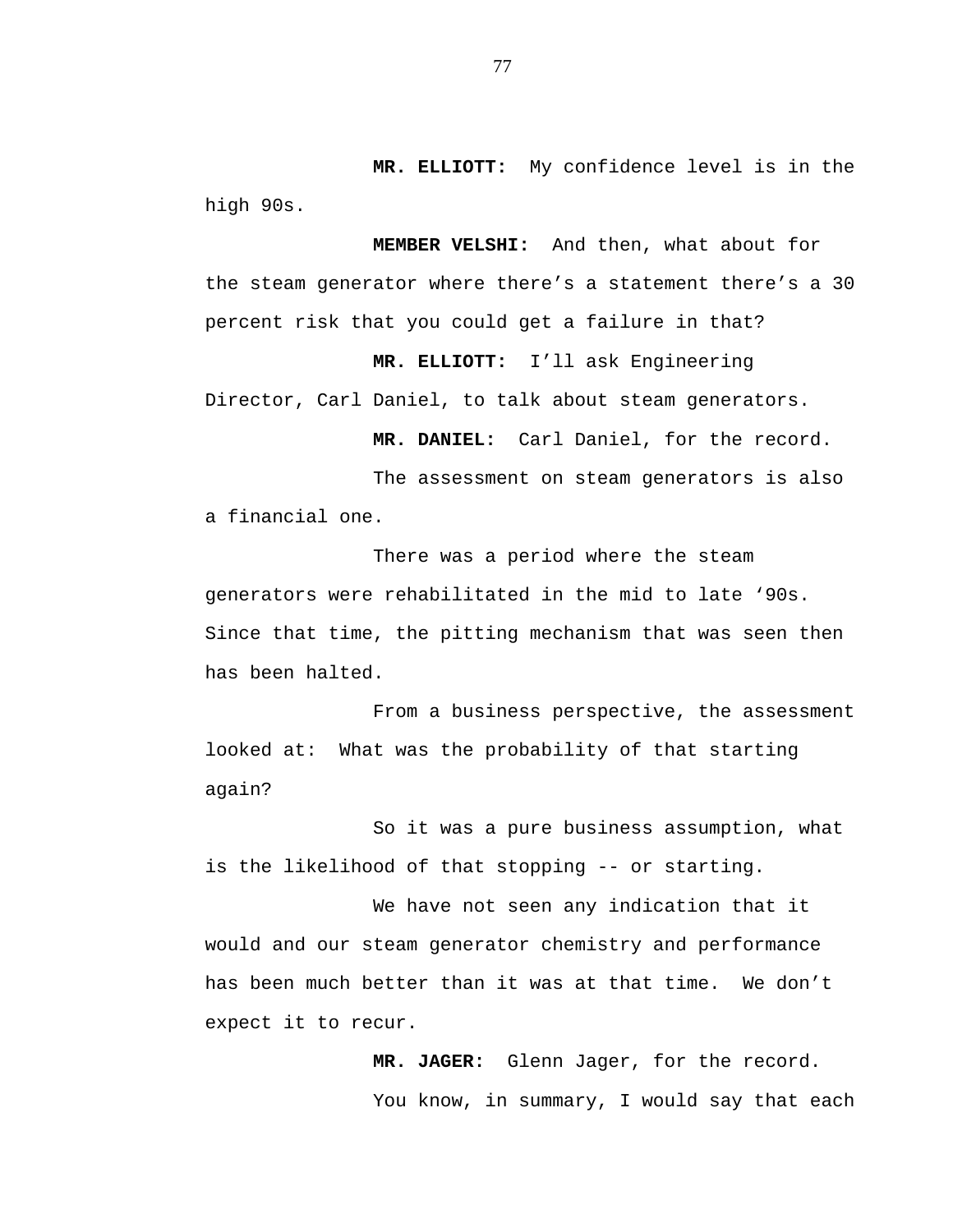and every outage we examine these components. They are subject to a program which continually evaluates their fitness for service and, at the present time and going forward right through 2020, we're confident that those components are safe, fit for service, and will operate reliably.

**MEMBER VELSHI:** Is there a number you would give for your confidence level in the steam generators?

**MR. DANIEL:** I would agree with Mark's assessment along with the fuel channels. I would say it's in the high 90s.

**MEMBER VELSHI:** Thank you.

 $So$   $---$ 

**THE CHAIRMAN:** Can I just -- I'd like a bottom line on this.

Let's assume it does fail, okay, so what? What's the health consequences?

Again, I'd like to always hear the bottom line here when the confidence is breached.

**MR. JAGER:** Glenn Jager, for the record.

Both those events are within our design basis and I'll ask our Chief Nuclear Engineer to discuss that sequence.

> **MR. ELLIOTT:** Mark Elliott, for the record. The pressure tube rupture is a sequence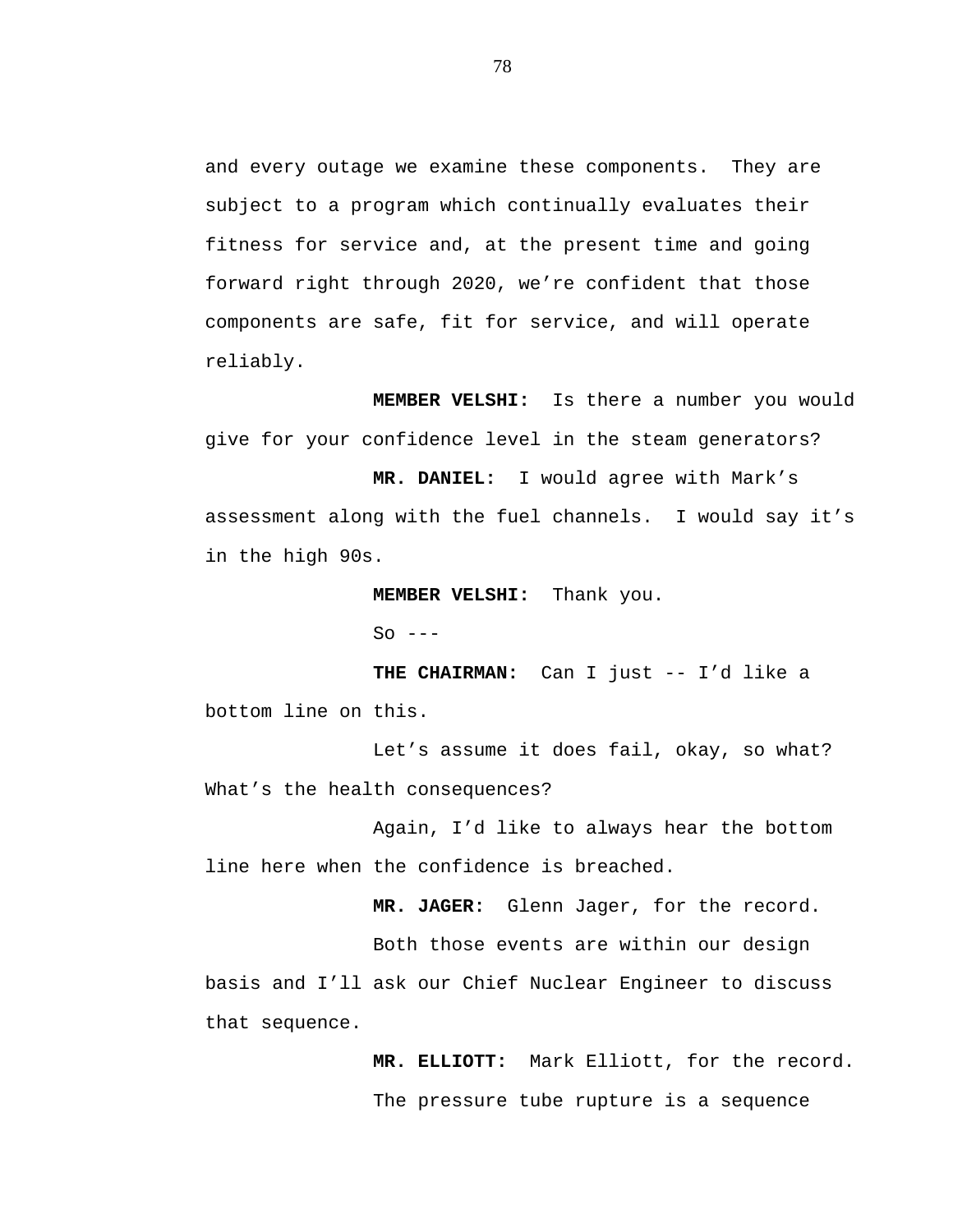that Dr. Rzentkowski described. It's within our design basis, would be handled by station systems.

There would be emergency systems ready to handle that if the station systems couldn't. So this is an event that we have handled and can be handled without offsite releases.

The steam generators, I'll turn that over to Carl Daniel to talk about.

**MR. DANIEL:** Carl Daniel, for the record.

The steam generators, the failure is typically a tube leak. Our ability to detect tube leaks is very, very low. We have had them in the past. We have detected them at a very low level, we've shut down at that point. We do an inspection to determine what the cause of that is. Remove the tube -- remove the tubes from service that are offending and also take a look at the inspection results in total.

The –- it's well-within our procedures, well-within our ability to respond to it. And the leaks are at a very, very low level.

**MEMBER VELSHI:** I'll ask staff this question on the steam generators and I understand this was for your business case purposes but if a licensee were to tell you that their confidence level was 30 percent, that there would be a steam generator failure what would your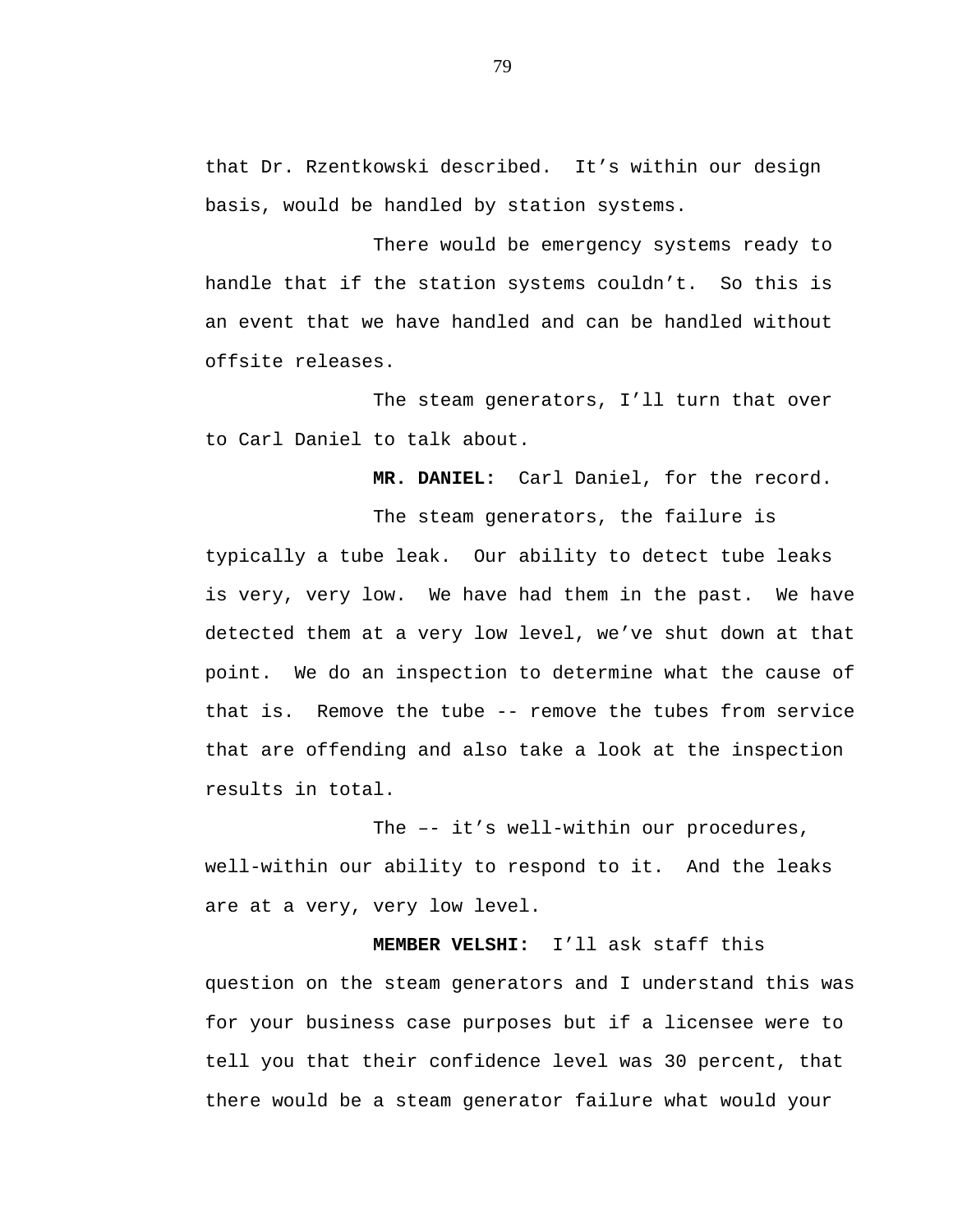response be to that?

**DR. RZENTKOWSKI:** That's a very provocative question you know but I will try to answer this nevertheless.

First of all, our regulatory requirements in this case is 95 percent, at 95 percent confidence. So that means two sigma approach. So confidence is not good enough, it has to be more, it has to be statistics supporting this confidence as well.

If we knew that one steam generator tube fails there would be no reason for concern. And I explain to you why. This is again the design-basis accident. Actually rupture of up to 10 steam generator tubes is a design-basis event which is not supposed to lead to any consequences for the workers, the public and the environment. And this is being analyzed in the safety report and it's proven to be the case. So I think you would have no concern.

However, our normal practice is that if suspect tubes are being observed during the normal inspection the requirement is that they have to be taken out of service by plugging. This is the normal practice.

So it's really economical decision at the end because this affects the effectiveness of the heat exchange in the steam generator. So the affected utility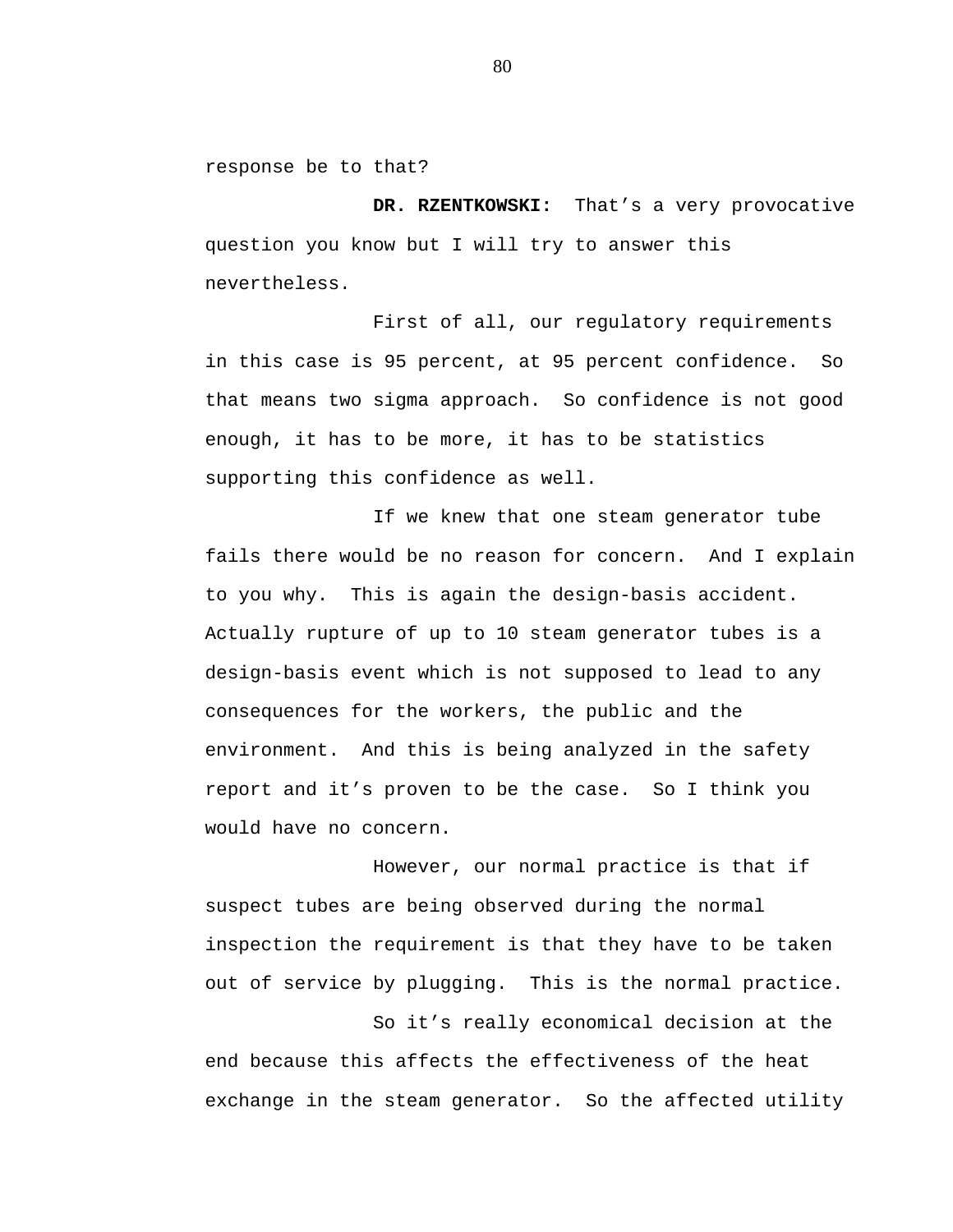has to de-rate the reactor to maintain the proper cooling of the reactor core.

And there is one more point; an observation of the integrated effect of ageing on both safety margin and fitness for service of the components is surprisingly simple.

It's simple because you have two key parameters in the heat transport system. The first one is the temperature in the inlet header. If the temperature in inlet header goes up that means the efficiency of heat exchange in the heat exchanger or steam generator is going down. So this is the first indication of ageing in the steam generators.

If the outlet header pressure goes up that means that heat exchange in the reactor core is also not sufficient –- not sufficient. And because of that there is the second phase, void, present in the outlet feeders and outlet headers which expand the volume of water and the pressure rises.

So you have a very quick indication that something is wrong in the system and some kind of the cleanup is required or even replacement of all the steam generators.

This is not that we are flying in the dark because both of those parameters are being measured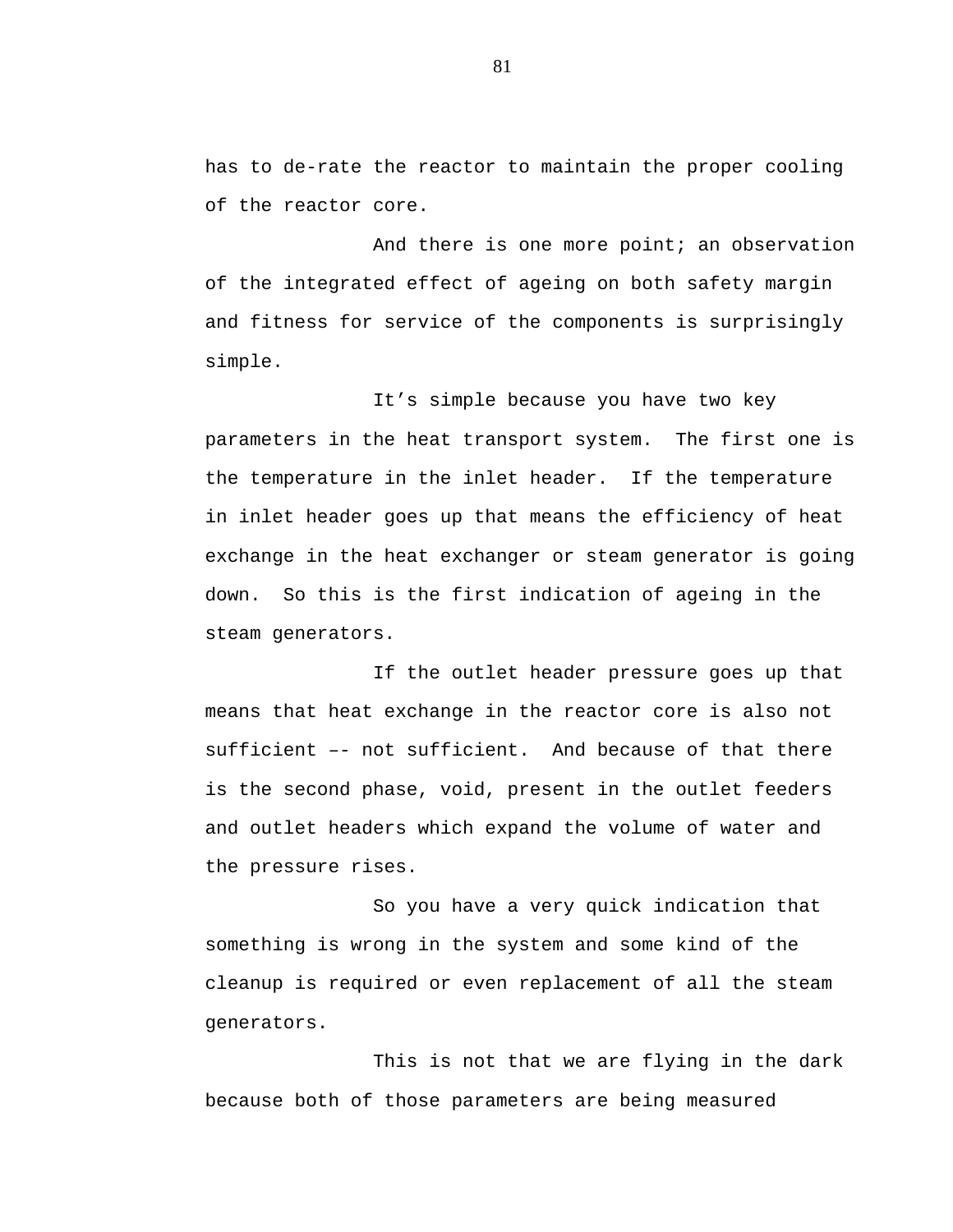online.

## **MEMBER VELSHI:** Thank you.

**DR. RZENTKOWSKI:** Mr. Gerry Frappier will complement.

**MR. FRAPPIER:** I just want to bring things back to what we're really talking about here. These percentages are not percentages of a chance of a catastrophic accident that's going to release a lot of radioactivity to the environment. What these numbers here they're talking about is in their business case.

So they have a chance at –- when they say there's going to be a failure, it's a failure of the business case.

In other words because of the strict safety requirements we have on steam generators, on pressure tubes and all this stuff, that they will be forced to shut down prematurely before the 2020 because they cannot meet the design requirements that ensure the safety of the plant.

## **MEMBER VELSHI:** Thank you.

My next question is for Mr. Gundersen. On page 14 of your intervention 11.3, you make the allegation that the relationship between OPG and the Commission is eerily similar to the relationship between the Japanese regulator and the Japanese nuclear power generators. And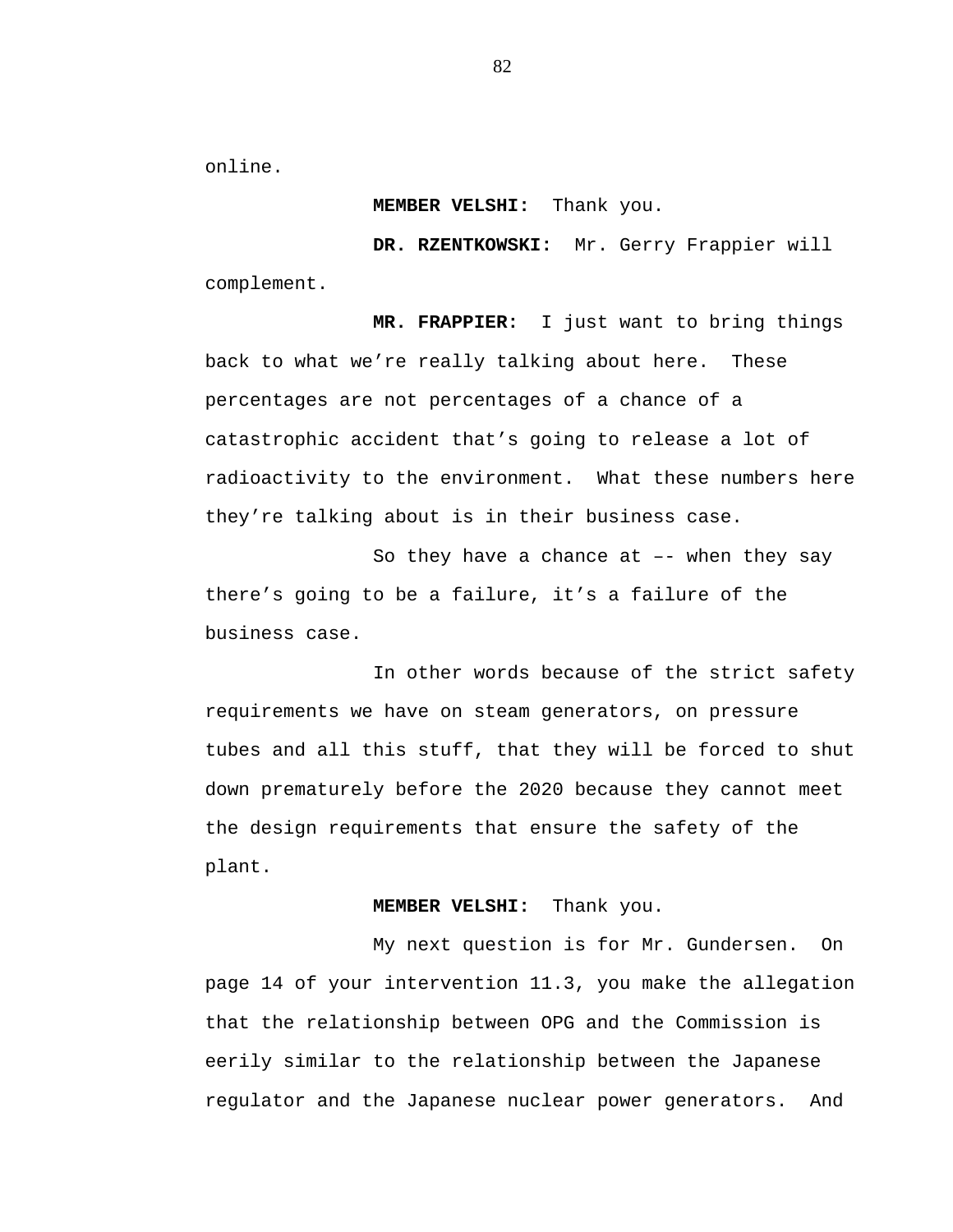I wondered what evidence you have seen to lead you to make, you know, a damning statement like that?

**MR. GUNDERSEN:** Yeah, two -- two points. First when I –- when I write a report I try to get my numbers right. And there is –- there's no indication that this was a business number when I wrote the report. Just like there's no indication that the safety limit would get changed to a safety goal when I show up here.

The observation is based on, you know, 40 years of experience. But the CANDU design is –- has a limited universal participants and most of them are in the room today. And in situations where there's a limited number of participants the ability to get outside experts in is limited.

So it's my experience and speaking with - you know -- Dr. Greenling –- Greening rather, who I quote extensively and others in the Canadian community.

But you know, I don't have -- you know - the private records to show who was meeting with who when to further support that.

My example is that this is an isolated reactor technology where –- we called it -- I wrote a report on Fukushima Daiichi for Greenpeace last year and it's called the "Echo Chamber Effect", where if you get a bunch of experts in a room together and they all agree,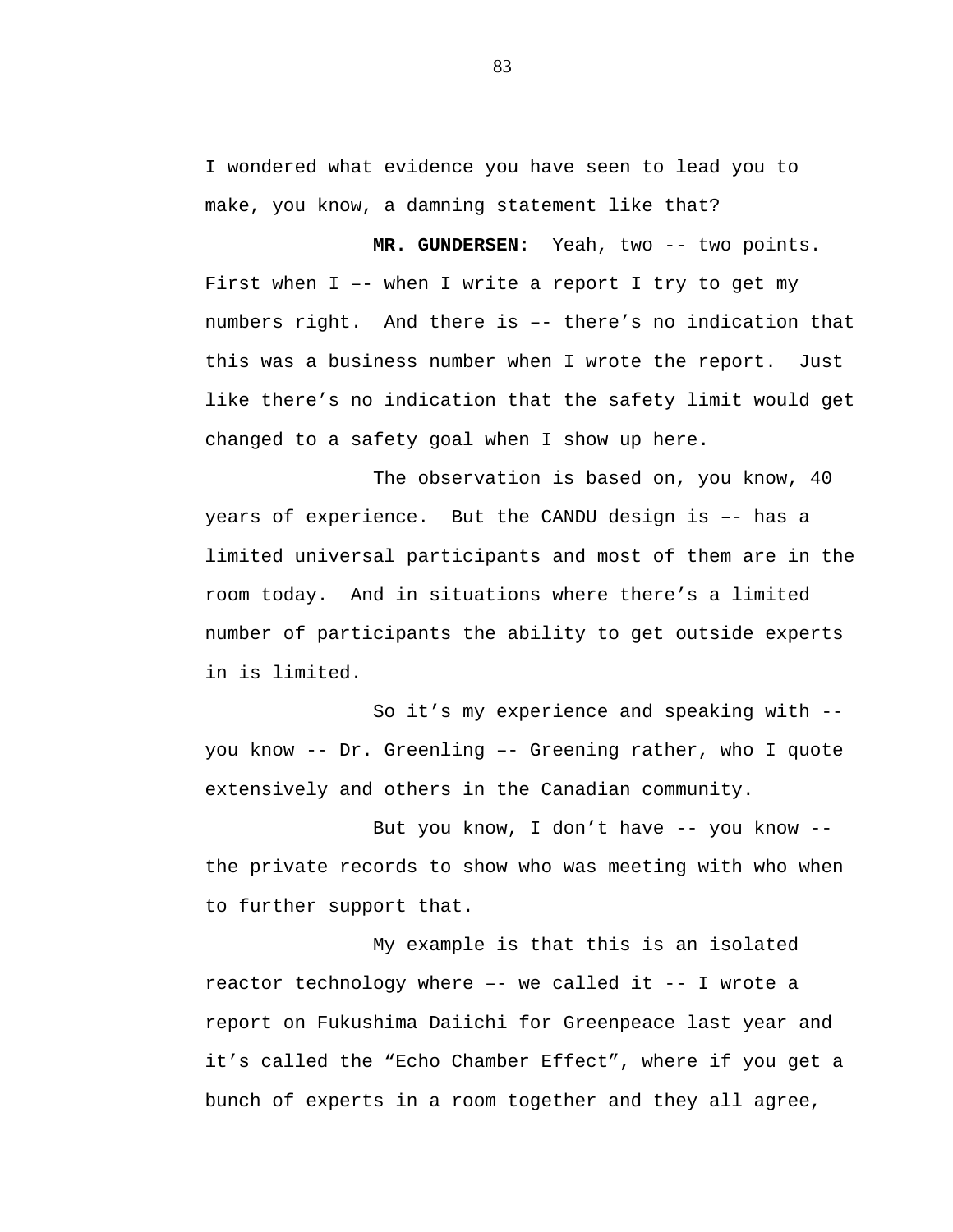they just hear each other's reflections. And I think that's true with what's happening in Canada.

There are –- the people you see at these hearings aren't outsiders like me very often. It's the parties, and as a result of that, the information that you get is limited, so you become drawn into the echo chamber.

**THE CHAIRMAN:** I thought you were an expert on Fukushima and NISA and you absolutely said nothing about the relationship between the industry and NISA that is in comparison to the relationship of CNSC and the industry.

You did not appear –- you're the first time appear in front of us; I have no idea of who you're echoing here but it sure as hell that is not based any evidence that I've heard –- that I've read in your –- in your comments.

> **MR. GUNDERSEN:** Okay. Thank you. **THE CHAIRMAN:** Anybody else? Can I –- do you have one more? Go ahead.

**MEMBER McDILL:** It's –- excuse me, it's right above the previous one that Ms. Velshi raised in 11.2, since you're here in front of us otherwise I would wait till the second round tomorrow.

Excuse me again.

Would you please comment on why you request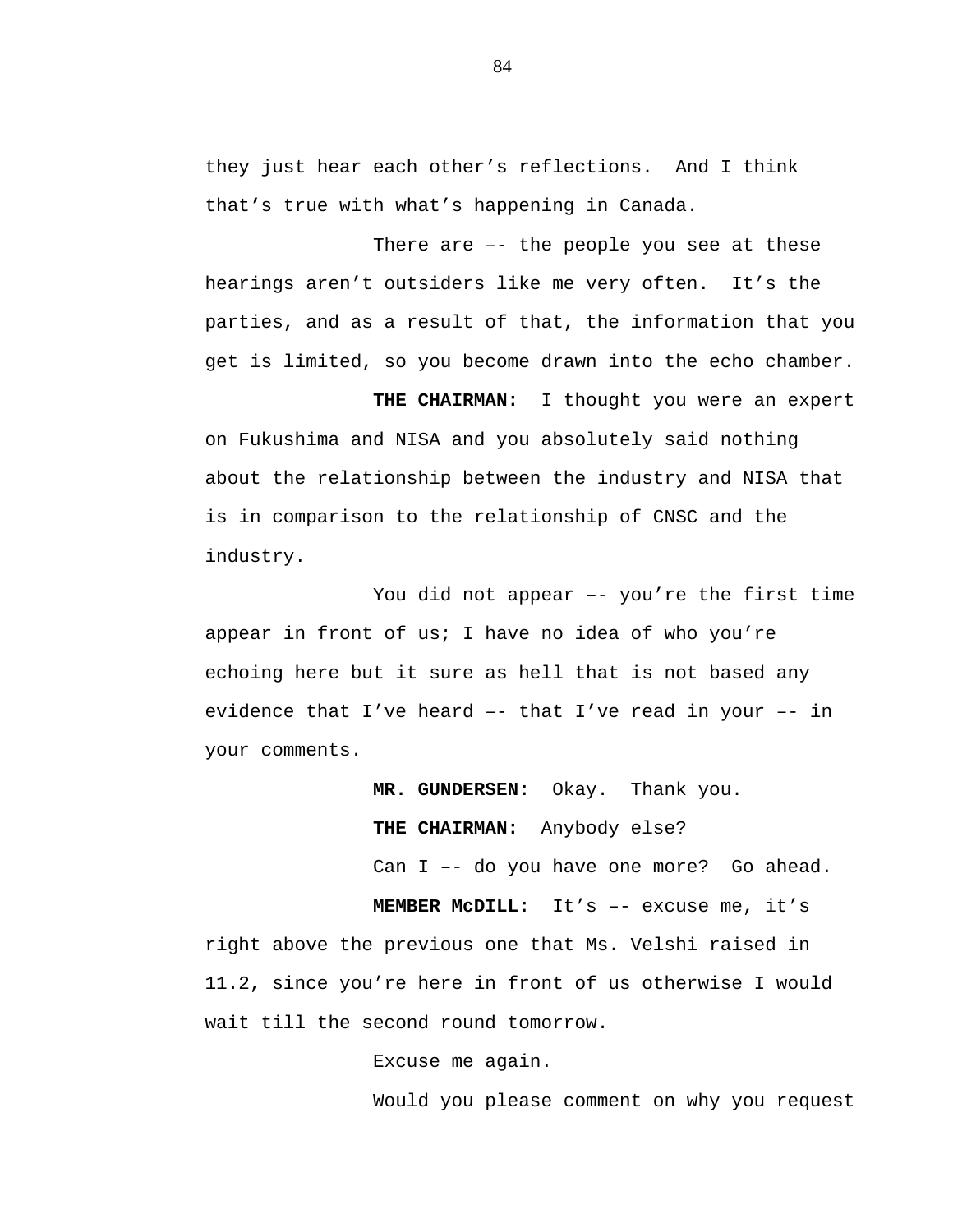the Commission deny the delegation of authority to staff? Is -- in your point 11.2?

**MR. GUNDERSEN:** I'm sorry could you give me the reference again?

**MEMBER McDILL:** It's in your document, page 14, right above the previous one. So you were just talking about 11.3, now I'm asking about 11.2.

While  $---$ 

**MR. GUNDERSEN:** Yeah, Arnie Gundersen for the record.

You know, I have seen promises of future performance, you know for instance just about five minutes ago we had the comment that in 2014 we're going to do a drill and –- but we want you to approve in 2013, based on a promise of future performance. And the example I was quoting there was similar.

There was information that the staff was going to analyze that would occur after this process was already –- the outcome of this process was already predetermined.

And so what I was suggesting there was that I think it would -– the appropriate thing to do would be to wait for that drill in 2014. You know, give them that licence for a year, see how it works. But to give a fiveyear extension based on promises I did not think was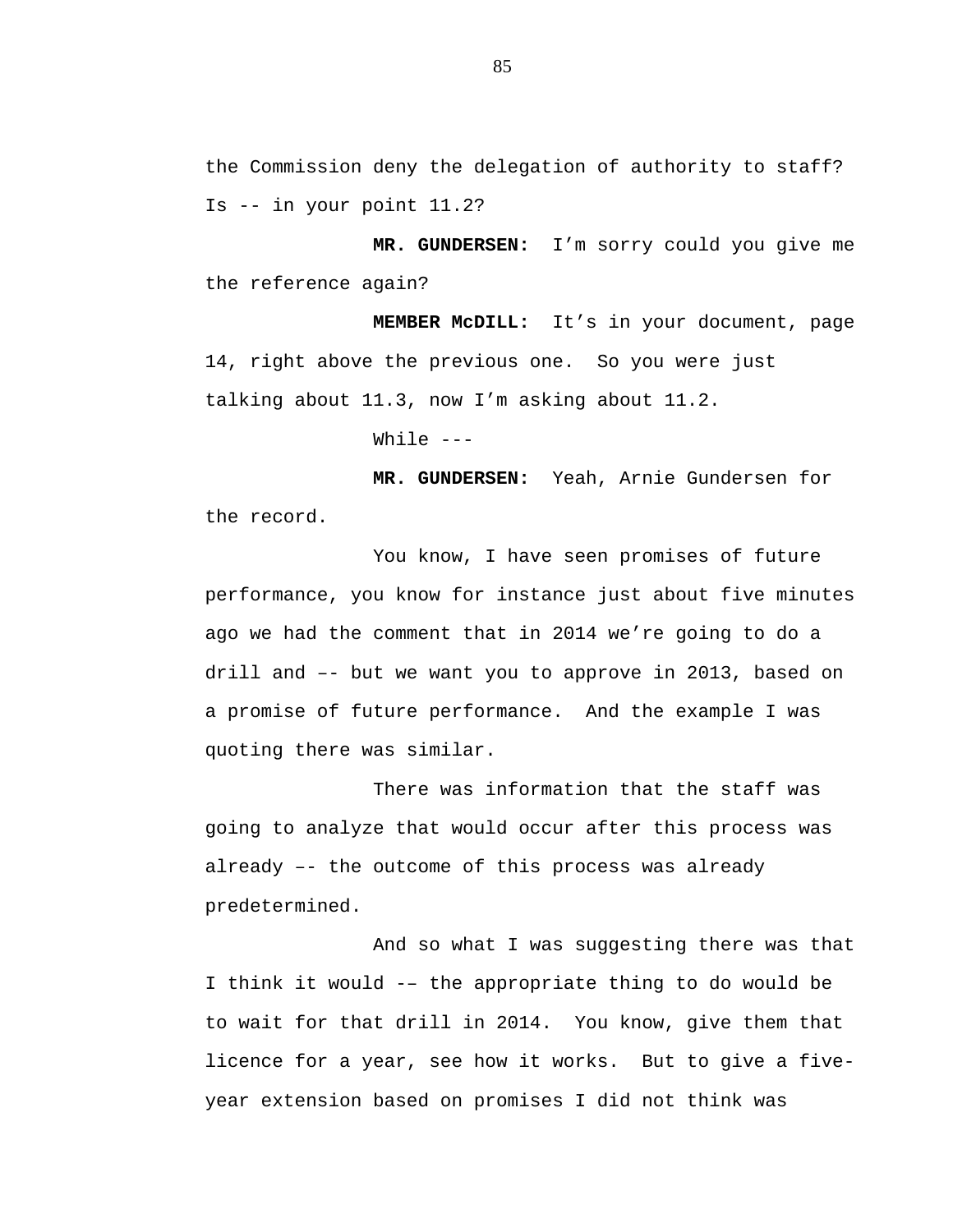appropriate.

## **MEMBER McDILL:** Staff?

**DR. RZENTKOWSKI:** Greg Rzentkowski, for the record.

I think there's a misinterpretation of the Canadian regulatory framework versus American regulatory framework. This halt point in the licence means that the licence can -- that the licensee may be ordered to shut down all the plants if we are not satisfied with the safety case presented to us. Maybe the American system is slightly different.

There is more. We can always -- we can always retract the licence given to the licensee and end commercial operation of the unit from the safety reason.

We have this power at any given time independent of the duration of the licence.

**MEMBER McDILL:** Does OPG want to add anything to that?

**MR. JAGER:** Glenn Jager, for the record.

Certainly, the way we consider our licence, we have to meet the requirements at all times.

We understand the conditions that are placed in the licence and the conditions that have been established including the hold points.

We fully intend to meet those commitments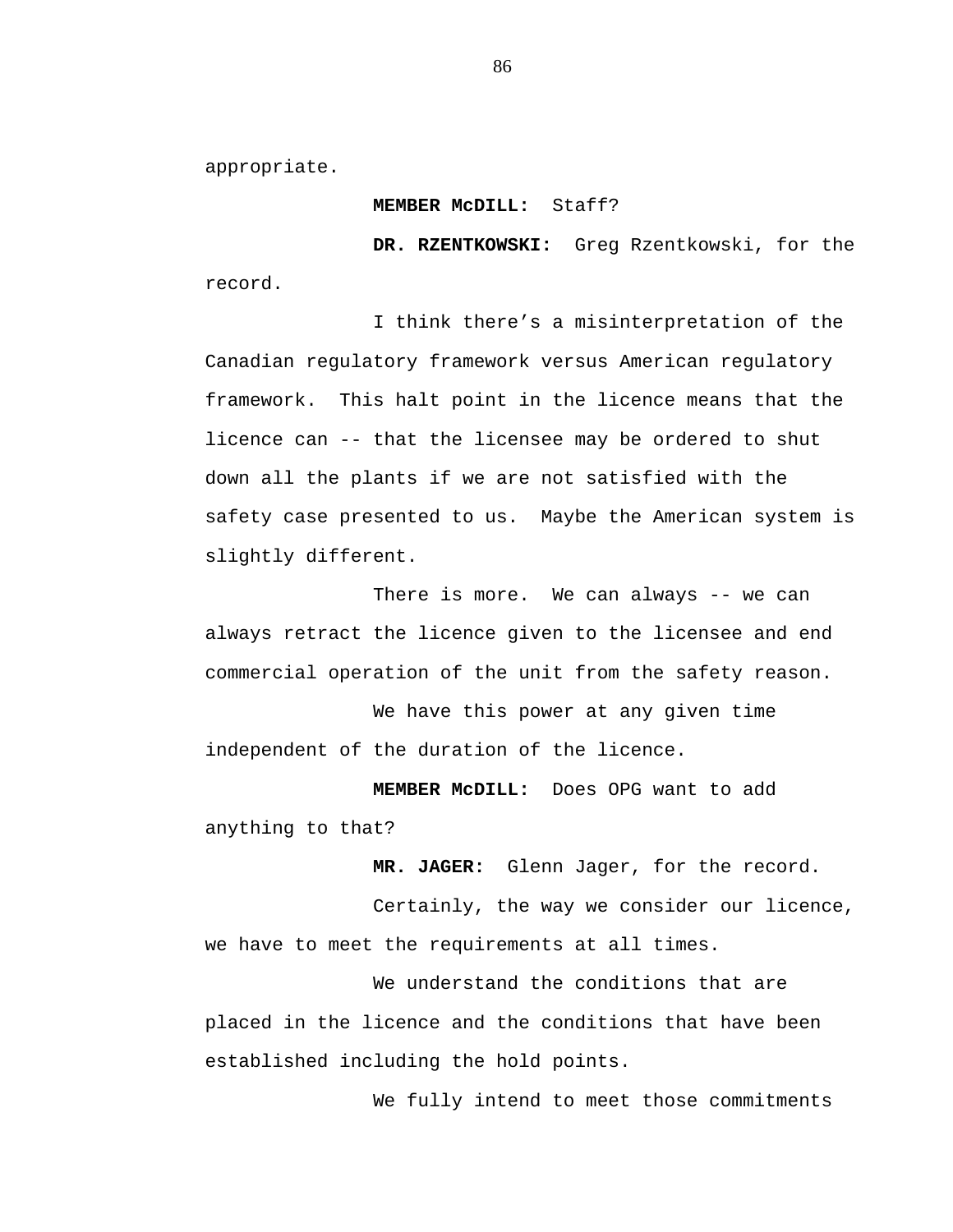and satisfy those conditions. Our track record is that we have met our commitments regularly and with confidence in all the conditions that the CNSC has established and, certainly, we've spoken about a number of those yesterday and through the course of this morning, both commitments regarding the environment, safety and other commitments that or requirements that the CNSC has established within our licence.

So we take that very seriously. We understand the authority of the CNSC and respect that, and we meet all those commitments.

## **THE CHAIRMAN:** Thank you.

There are two quick questions on a statement that I think needs to be addressed. The first one is on page 13 of 22, the top paragraph says:

"Once again, Fairewinds analysis based upon available documentation shows that both OPG and CNSC have not adequately addressed the condition of underground wires at Pickering." Can somebody explain what that means? Maybe you can explain, Mr. Gundersen, where did that come from?

> And is staff aware of Fairewinds' analysis? Please shed some light.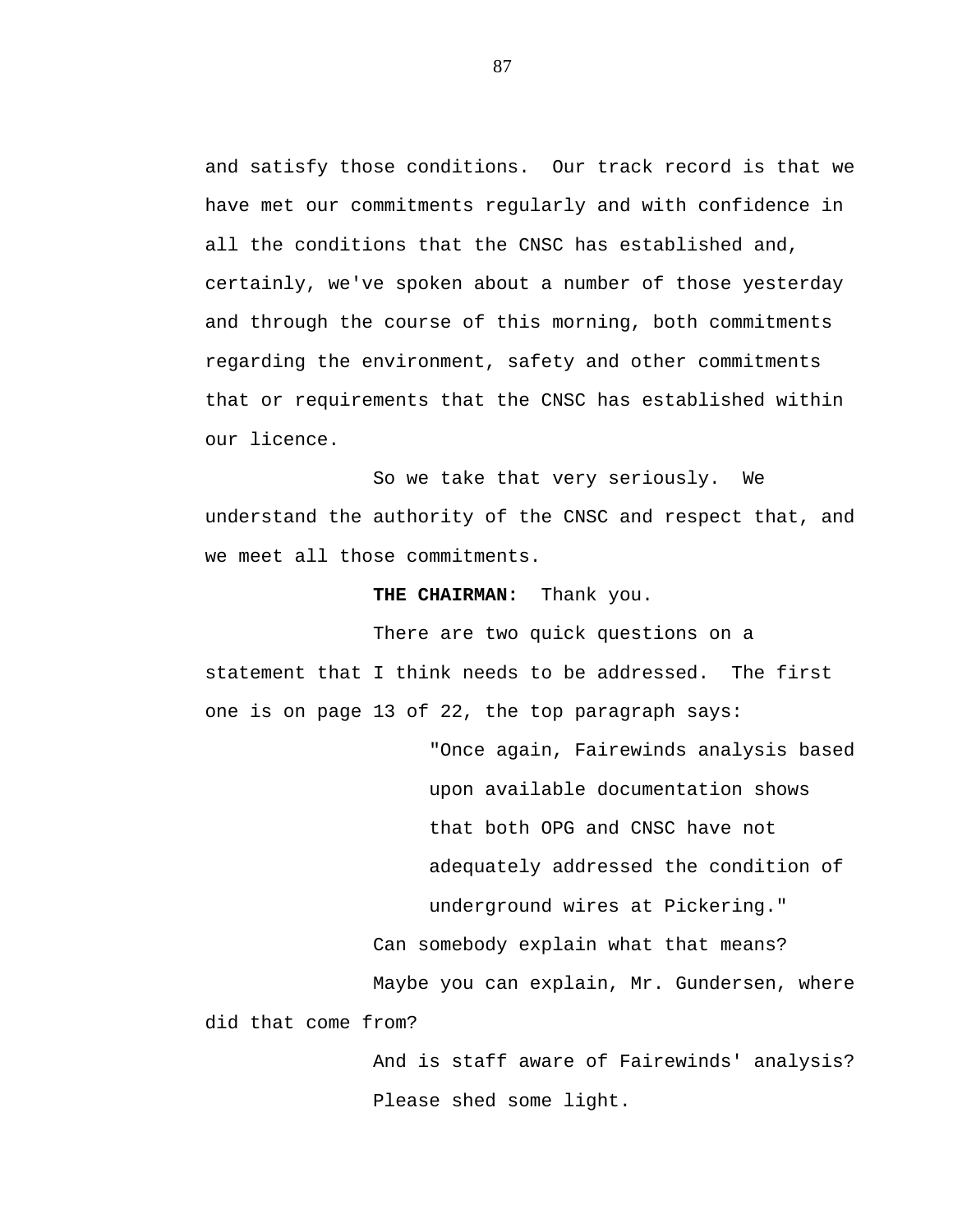**MR. GUNDERSEN:** Arnie Gundersen, for the record.

Anyone familiar with rubber in insulation recognizes that it deteriorates with time; you know, oxygen damage causes it to break down. A frequent ageing problem that I'm familiar with in all the work I do is the degradation of wires, either because of contact with moisture -- those wires that are underground -- or contact with -- just oxygen where they get brittle and the insulation starts to break down.

So the damage is not to the wire itself but to the insulation on the wire from moisture. A lot of wires, especially in this generation, were placed in humid situations in conduits that are under the buildings and things like that and are not easily examined.

I did look at what information I could find in the time I had available on ageing management of the wiring systems here at Pickering, and I couldn't find anything that gave me any confidence that the underground wires could be adequately tested and replaced if the insulation was shown to break down.

And again ---

**THE CHAIRMAN:** We accept the degradation, I'm just -- what I'm trying to understand is, if memory serves, I thought that was done.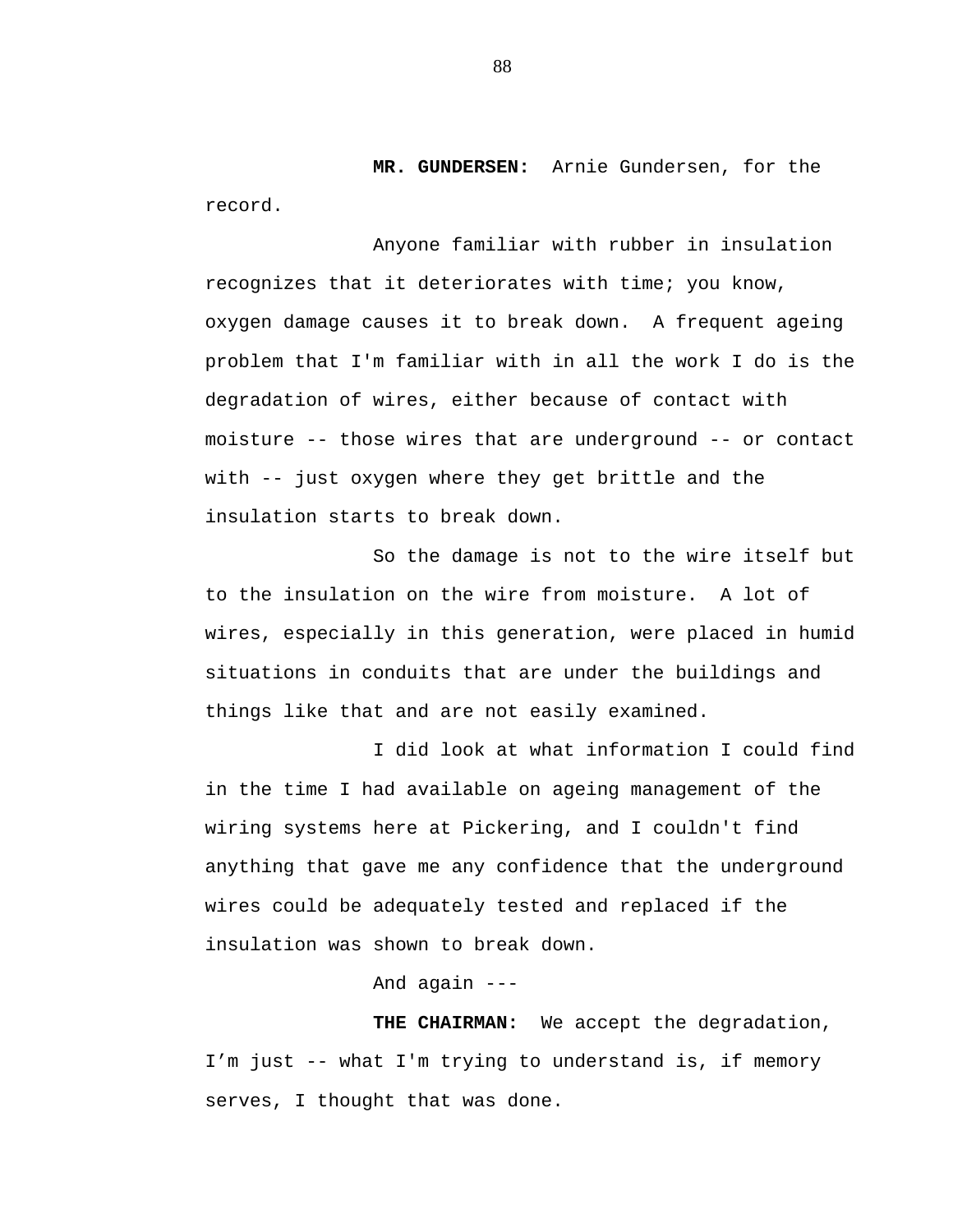I'm trying to ascertain whether it was - addressing this particular issue and verifying it and inspecting it, was it done or not?

Maybe I'll start with OPG.

**MR. JAGER:** Glenn Jager, for the record. I'll as our Engineering Director, Carl Daniel, talk about the ageing management program for

cables, both buried and otherwise.

**MR. DANIEL:** Carl Daniel, for the record.

OPG has an extensive cable ageing management program and a cable surveillance program as part of our governance.

As I reported earlier, as part of the Continued Operations Plan for Pickering B, there was a cable inspection and an insulation testing. The insulation testing looks at degradation of the cable sheathing. Thirty (30) of 30 of those cables were tested and are now complete.

**THE CHAIRMAN:** So in the same vein, on page 20 of 22, it's again the same kind of a general statement: "At Pickering, for example, it is not technically possible to ascertain the condition of the kilometres of tubes and piping that wind their way through each unit."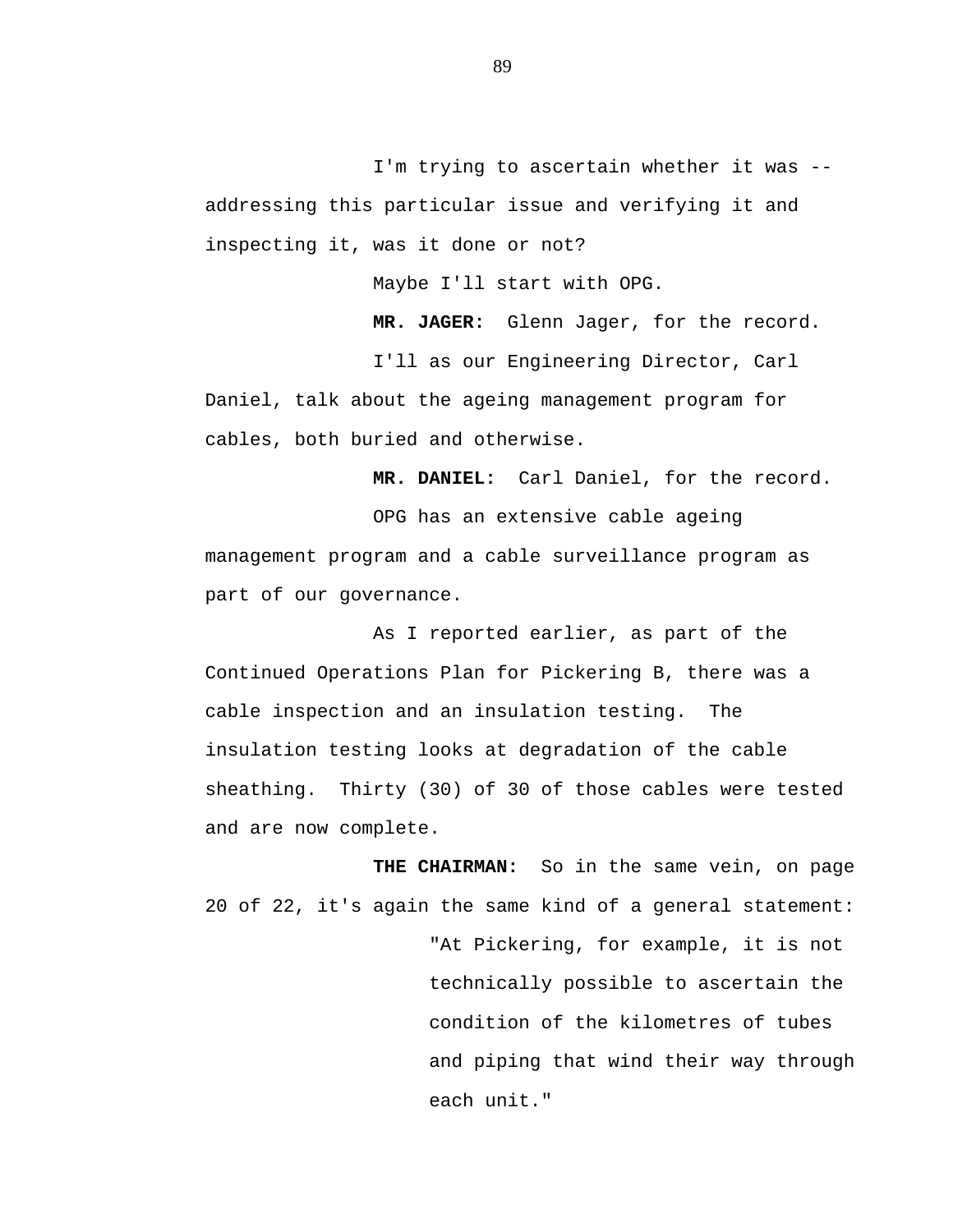**DR. RZENTKOWSKI:** Greg Rzentkowski, for the record.

We already described the periodic inspection program.

It's correct that we are looking only at certain population of older tubes but, nevertheless, we are selecting statistically those which could be most affected by ageing mechanisms.

And because of that, I think the population is fairly representative of the conditions in the reactor core.

In addition, the design of the pressure tubes -- the design of the CANDU reactors, in general - is based on the leak-before-break principle. So if there is even a very small leak developing from one of the pressure tubes, this would be recognized very quickly by the operators and then action taken to isolate it, a certain pressure tube.

The pressure tubes can be only replaced during the outages and this is a very well developed practice. Many pressure tubes have been already replaced not only as an overall replacement during the refurbishment but also during normal operation.

> **THE CHAIRMAN:** Okay, thank you. **MEMBER TOLGYESI:** Just a very short one.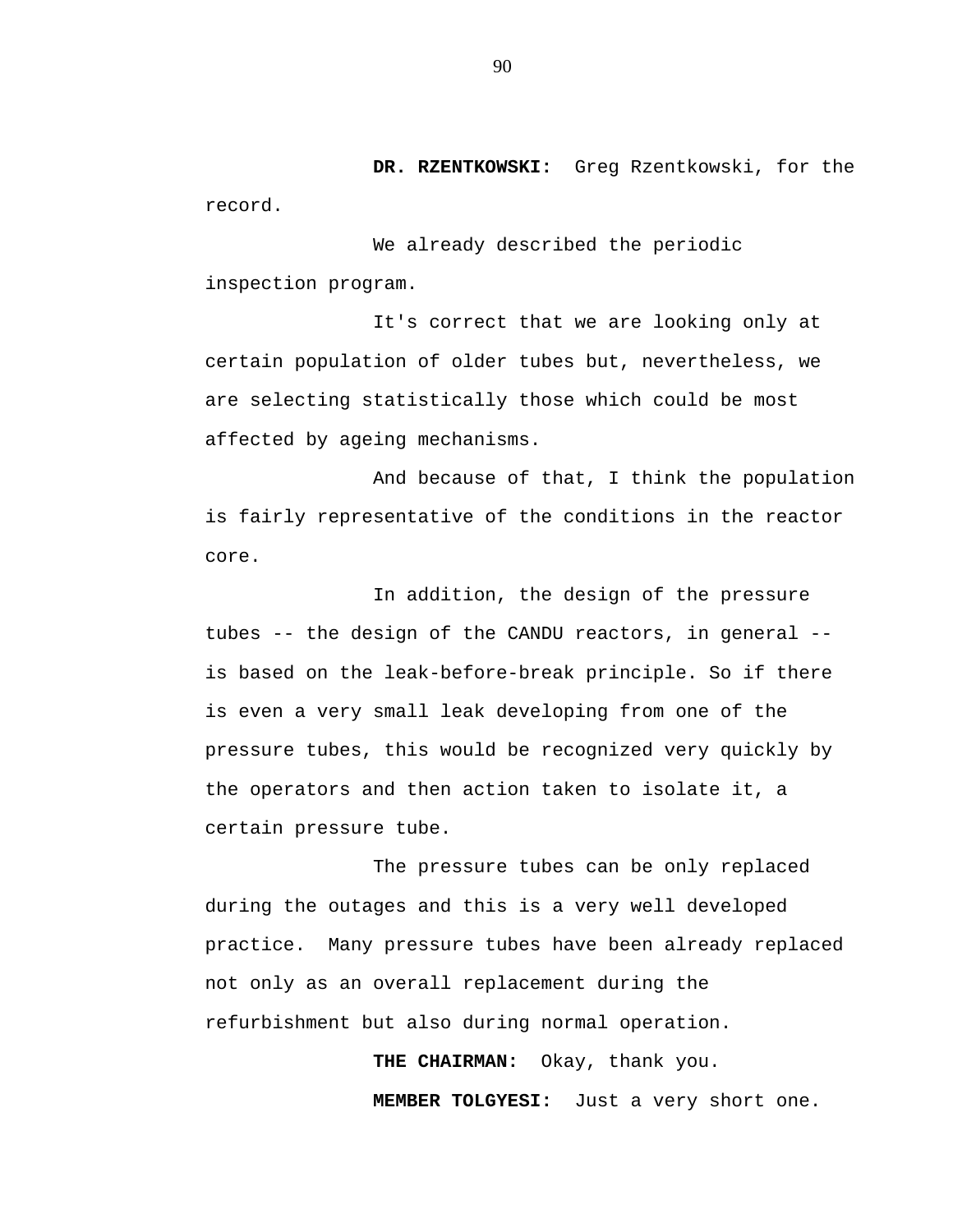You were talking about 2014 drill. It is limited to OPG or it is involving also regional and provincial emergency authorities?

**MR. JAGER:** Glenn Jager, for the record.

I'll ask Jim Coles, our Director of Emergency Preparedness, to speak to that.

**MR. COLES:** Good morning, Jim Coles, for the record, Director of Emergency Management and Fire Protection at OPG.

The exercise in of May 2014 is involving all agencies at federal, provincial, municipal and regional levels.

So Health Canada, as an example of federal level, Durham Region, the City of Toronto, the City of Pickering -- sorry, Clarington and as well the station at Darlington, obviously.

**THE CHAIRMAN:** Okay. Thank you.

Final words from you.

**MR. GUNDERSEN:** Thank you very much.

**THE CHAIRMAN:** Thank you.

We will break now and come back at five to eleven. Thank you.

--- Upon recessing at 10:39 a.m./ L'audience est suspendue à 10h39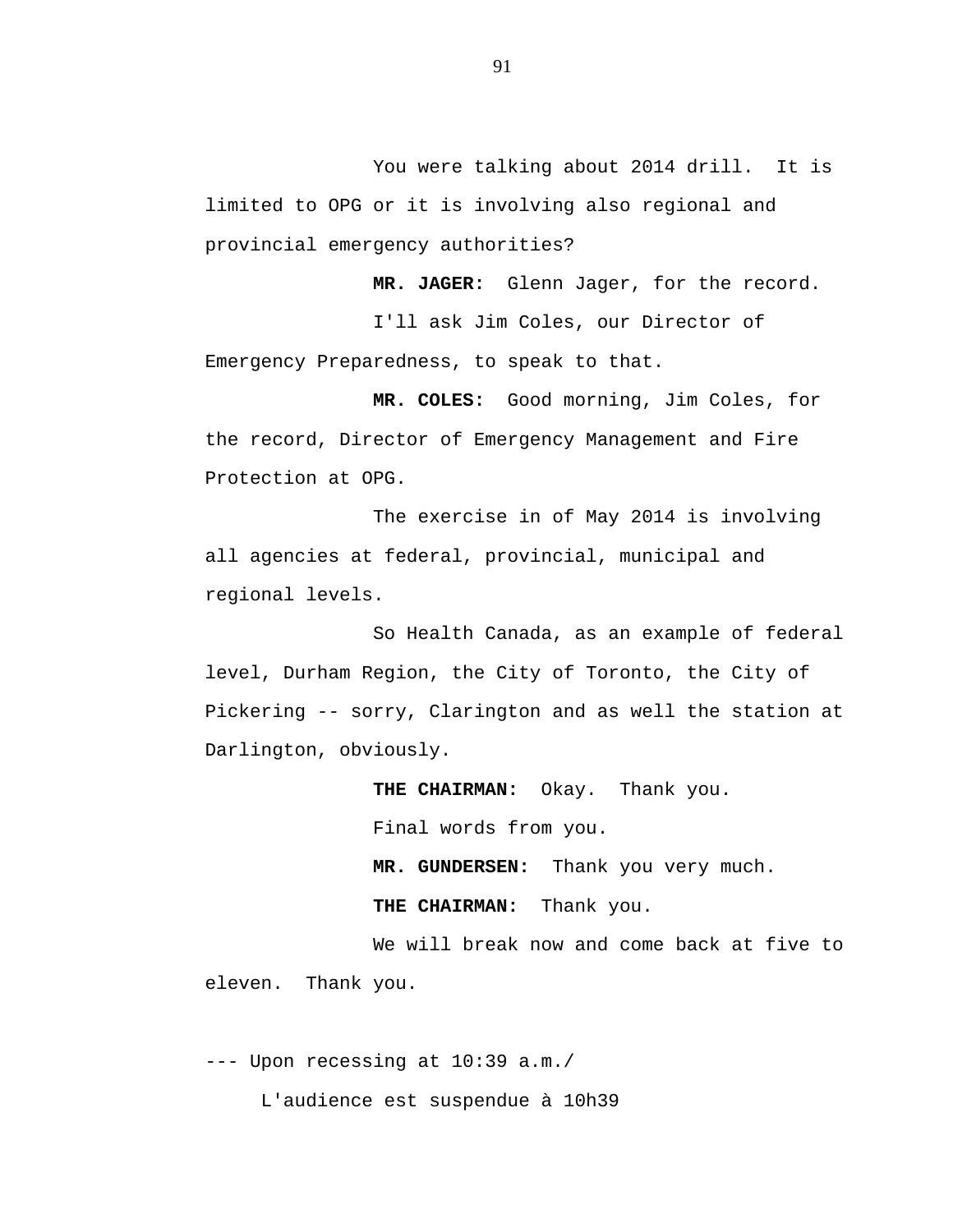--- Upon resuming at 10:59 a.m./

L'audience est reprise à 10h59

THE CHAIRMAN: Okay, we are back and I -- I understand that we have the ability to connect now with Dr. Adams and then get some update on seismicity, Mr. Jammal?

Dr. Adams are you with us? **DR. ADAMS:** I am. **THE CHAIRMAN:** Good. **DR. ADAMS:** Am I clear this time? My apologies for last night.

**THE CHAIRMAN:** Oh, yes, very clear. Go ahead.

**DR. ADAMS:** Thank you.

I am Dr. John Adams, for the record. I'm a Seismologist with Natural Resources Canada.

There were a number of issues that were raised in the intervention last night, which I would address. The two issues: Using the historic earthquake records to come up with estimates of the shaking at very low probabilities. And the second was the issue of the Rouge River Fault and the geological investigation behind them.

I would say the earthquake represents a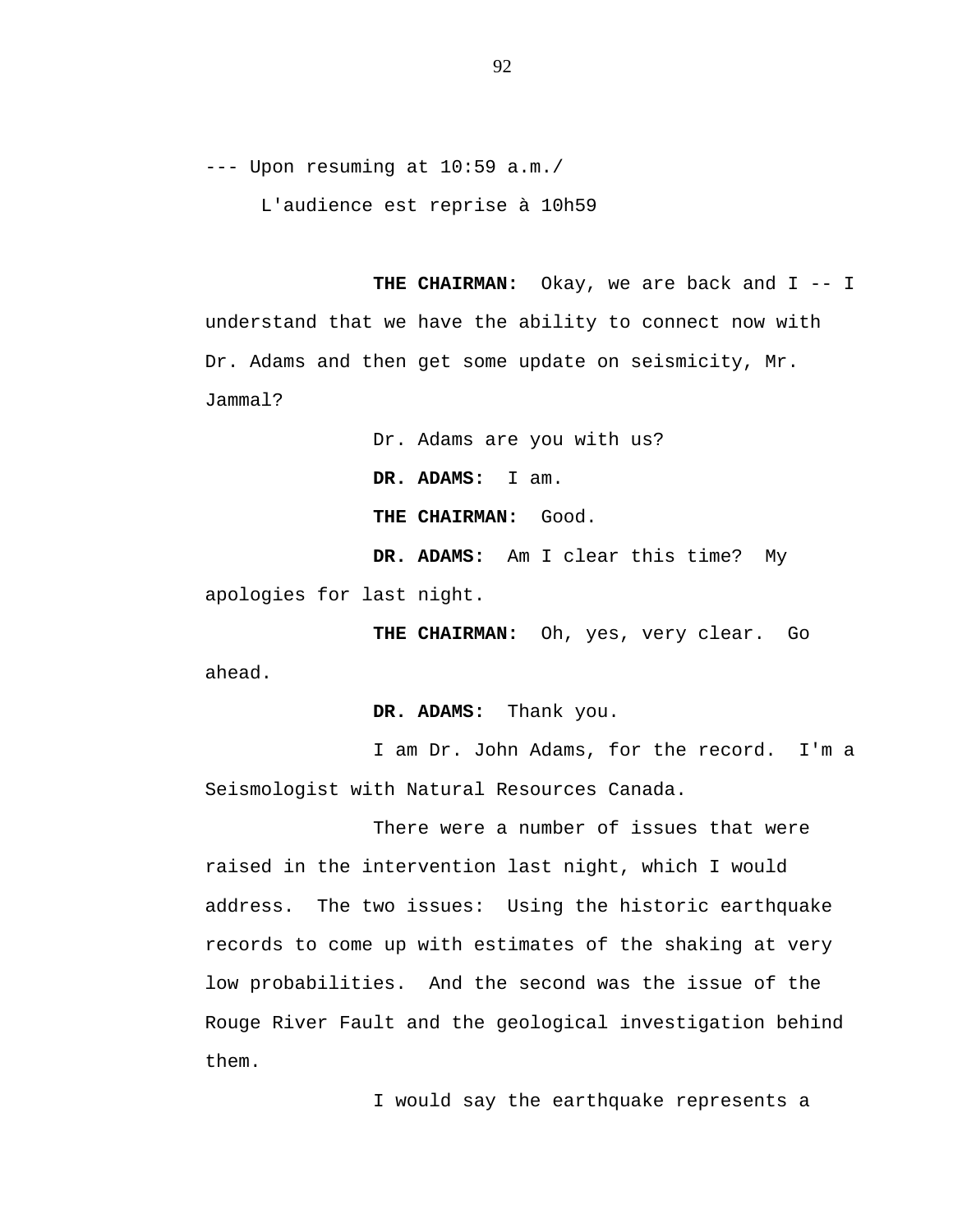slip on the fault in the basement rocks, usually deeper than several kilometres. And in a Canada-wide context, the seismicity around Pickering and Toronto is quite low. It's lower than around Ottawa and Montreal, for example, but higher than Winnipeg.

We see contemporary small earthquakes chiefly under the western part of Lake Ontario, that is, kind of offshore Pickering South, in the Niagara Peninsula and in the adjacent New York State and typically we see about one earthquake in a six-year period of magnitude 3, but that's a size which is mildly felt.

We have -- historically the largest earthquake in that region was a magnitude 4.7 near Attica, New York, which locally caused chimney damage.

We can extrapolate the contemporary rates, what it was described as persistent low-level activity by the intervenor I think, to the seismicity of the whole box between Pickering, Niagara, Western Lake Ontario and New York. And we estimate a rate of about one earthquake larger than magnitude 5 per 3,000-year period, but with a very large uncertainty.

If we take that 180-year record and we extrapolate down to low probabilities, we know that the uncertainty must be large.

The rate could be as high as one in 500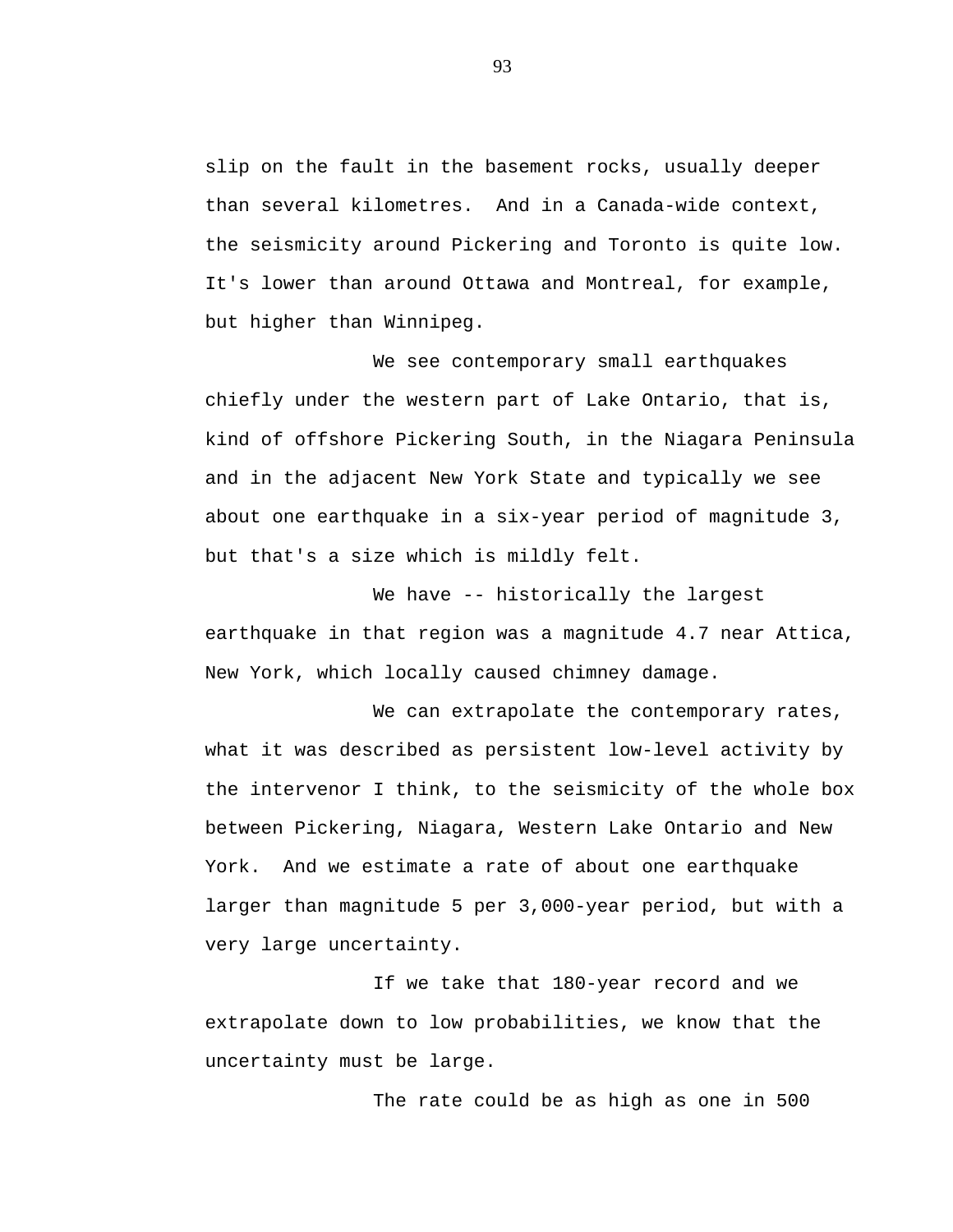years, but it could also be much rarer. And in looking at the statistics, one should not focus just on the one in 500 years.

And furthermore, those earthquakes could occur at some distance away from Pickering, could be 150 kilometres away, and need not be close to it.

So I think that addresses the issue of the historic record. I would say it like this; we know the rate from 180 years and we use the mathematical model, which involves space and time, to estimate the shaking at the Pickering plant based on that record and we recognize that it does come with large uncertainty.

With respect to the discussion around the work by Drs. Eyles and Mohajer on the Rouge River fault, this has been the subject of much discussion over the 20 years since it was first written up. It's been raised at I think virtually every nuclear hearing. I think it would be perhaps unfortunate that the quotes from the Provincial Council of Women of Ontario focussed on only one chapter of that discussion.

The history is that the faults were first described in 2002. In 2003, I led a GSC assessment. As I said, we did not think that they were tectonic and due to earthquake but we thought they might be due to glacial shove, but we were not making a definitive statement to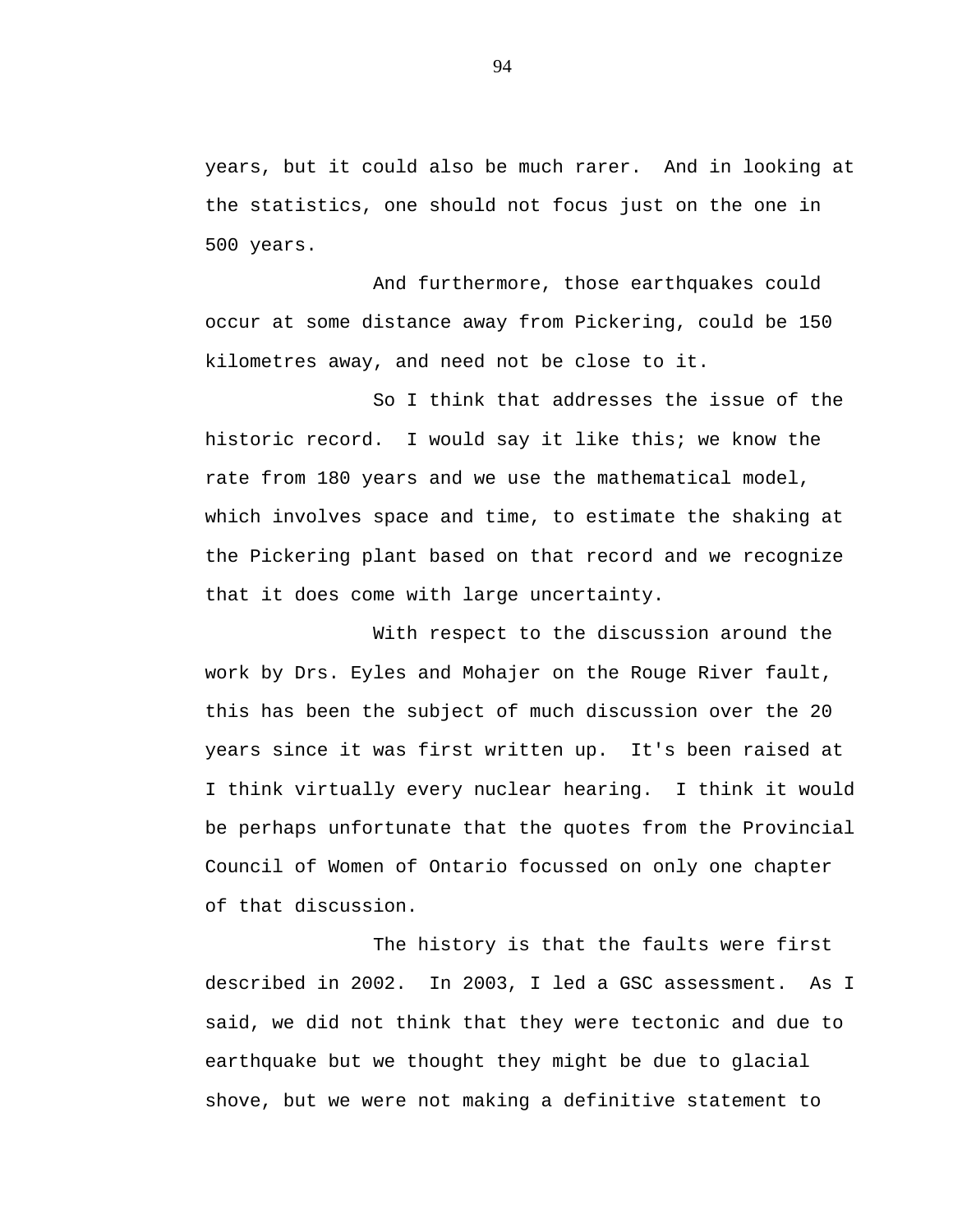that.

In 2003, the faults were drilled by Ontario Power Generation and that drilling conclusively, to my mind, proved that there was not actually any faulting at depth.

Godin in 2002 wrote a paper on that, and the citations from the intervenor were actually from a discussion of that paper by –- sorry, a comment on that paper by Eyles and Mohajer, and unfortunately they didn't also talk about the reply to those comments by Godin.

I would also say that in assessments that were done for the seismic hazard for the Darlington nuclear plant, there was a consideration that the seismogenic potential of those Rouge River faults would be zero. In other words, they were not considered to be seismogenic.

Thank you Mr. Chairman. I hope that addresses the issues that I was trying to address last night.

**MR. CHAIRMAN:** Thank you. You started very, very clearly, and then technology took over, and I think that it wasn't as good as we thought it would be.

So I wonder if you can, you know, send an email to us, thus articulating what you just said, so we have it for the record.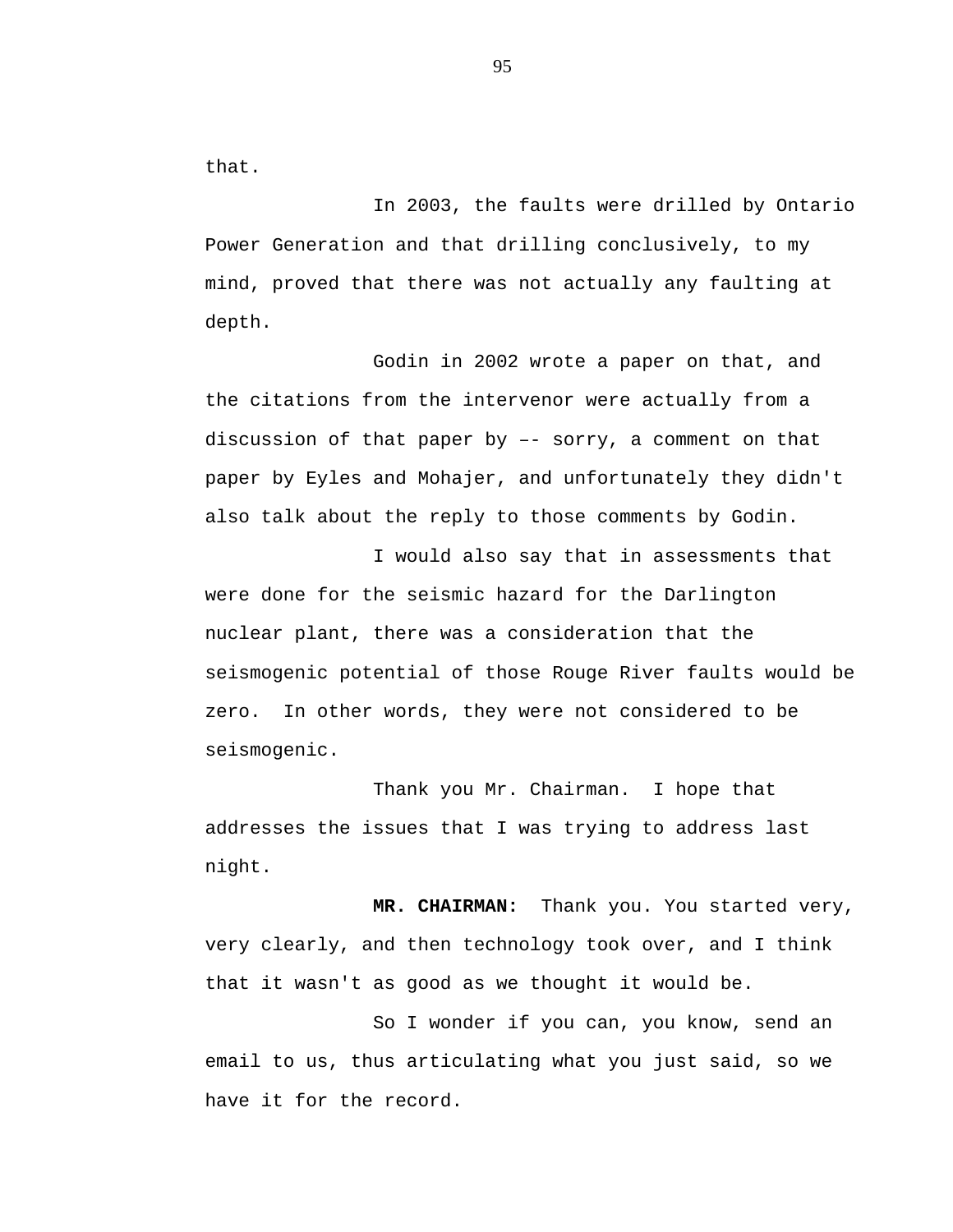**DR. ADAM:** Okay. I can summarize that.

**MR. CHAIRMAN:** Okay. That would be really good and thank you for being here with us.

**DR. ADAM:** Thank you.

**MR. CHAIRMAN:** Okay. I would like to move to the next submission by the Greater Oshawa Chamber of Commerce, as outlined in CMD 13-H2.90. And I understand that Mr. Malcolmson will make this presentation.

Please proceed.

**13-H2.90**

**Oral presentation by the**

**Greater Oshawa Chamber**

**of Commerce**

**MR. MALCOLMSON:** Good morning, Mr. President. I am Bob Malcolmson, the CEO and General Manager of the Greater Oshawa Chamber of Commerce.

And just to give you a perspective, we have over 830 businesses as our members and they employ about 40,000 people in Durham Region. And Oshawa is located between Darlington and Pickering.

So it gives you an idea how important the nuclear industry is to us and we support the application for Pickering for relicensing for the next five years.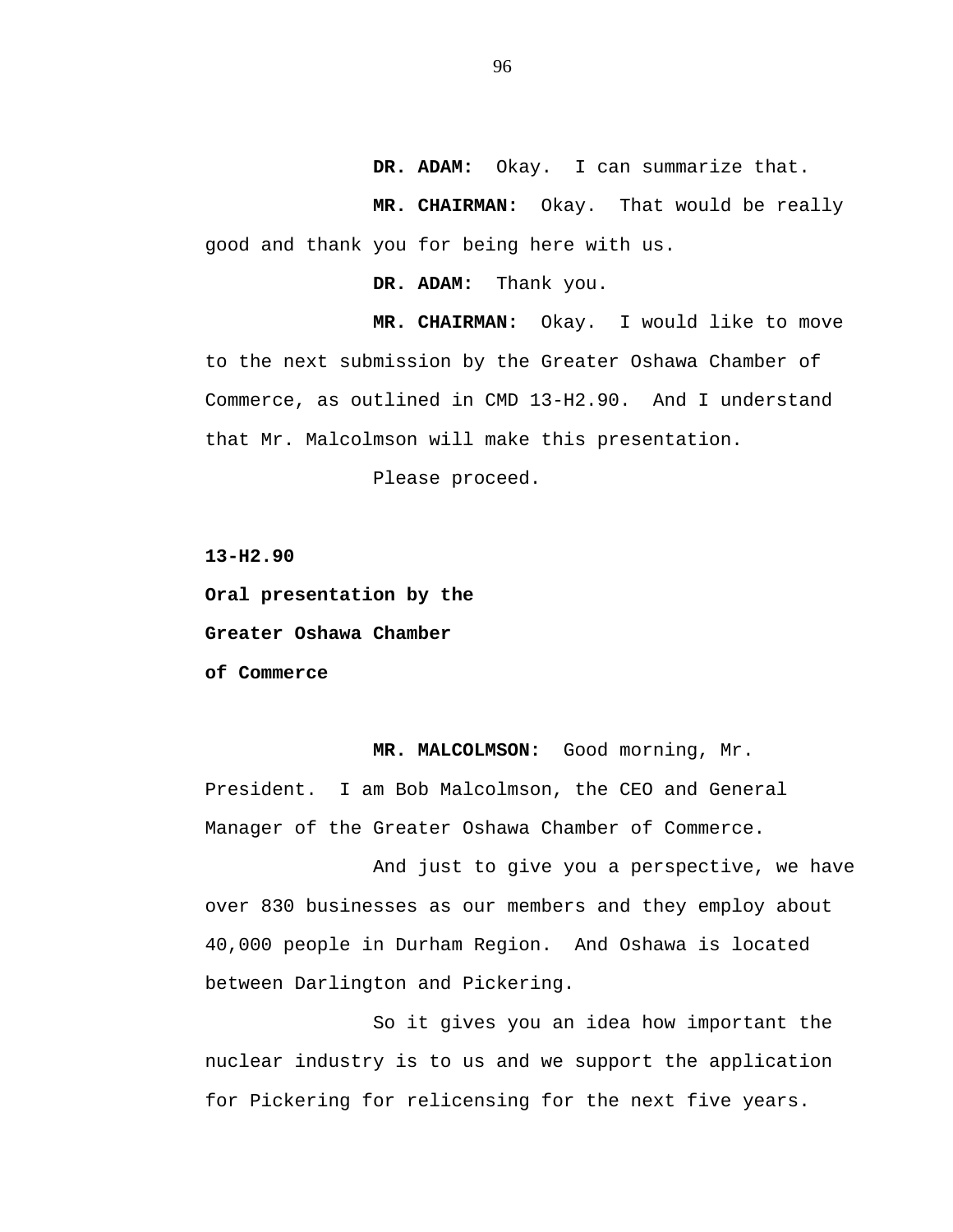Nuclear industry is vital to both Ontario and Canada and it's a vital component of the Canadian economy. It employs over 70,000 people directly and indirectly, generating \$7 billion a year in economic activity and over \$1.5 billion both provincially and federally. OPG in Pickering and Darlington certainly add to that.

Nuclear industry in Ontario has 15.2 percent of the Canadian electricity is supplied with the province of Ontario drawing over 56 percent of its nuclear power -– electricity from nuclear power. About 15 percent of that electricity needed in Ontario comes from the Pickering plant.

And we understand at the Ontario Society of Professional Engineers that the Government of Ontario is committed to keeping nuclear power remaining at approximately 50 percent of the province's electricity supply, as it's outlined in its long-term strategy.

And since 2009, the Greater Oshawa Chamber of Commerce, together with the Ontario and Canadian Chamber of Commerce -- and that's about 420 Chambers of Commerce across Canada that have over 500,000 businesses –- have supported the position that the federal government, in cooperation with its territorial and provincial counterparts, needs to employ made in Canada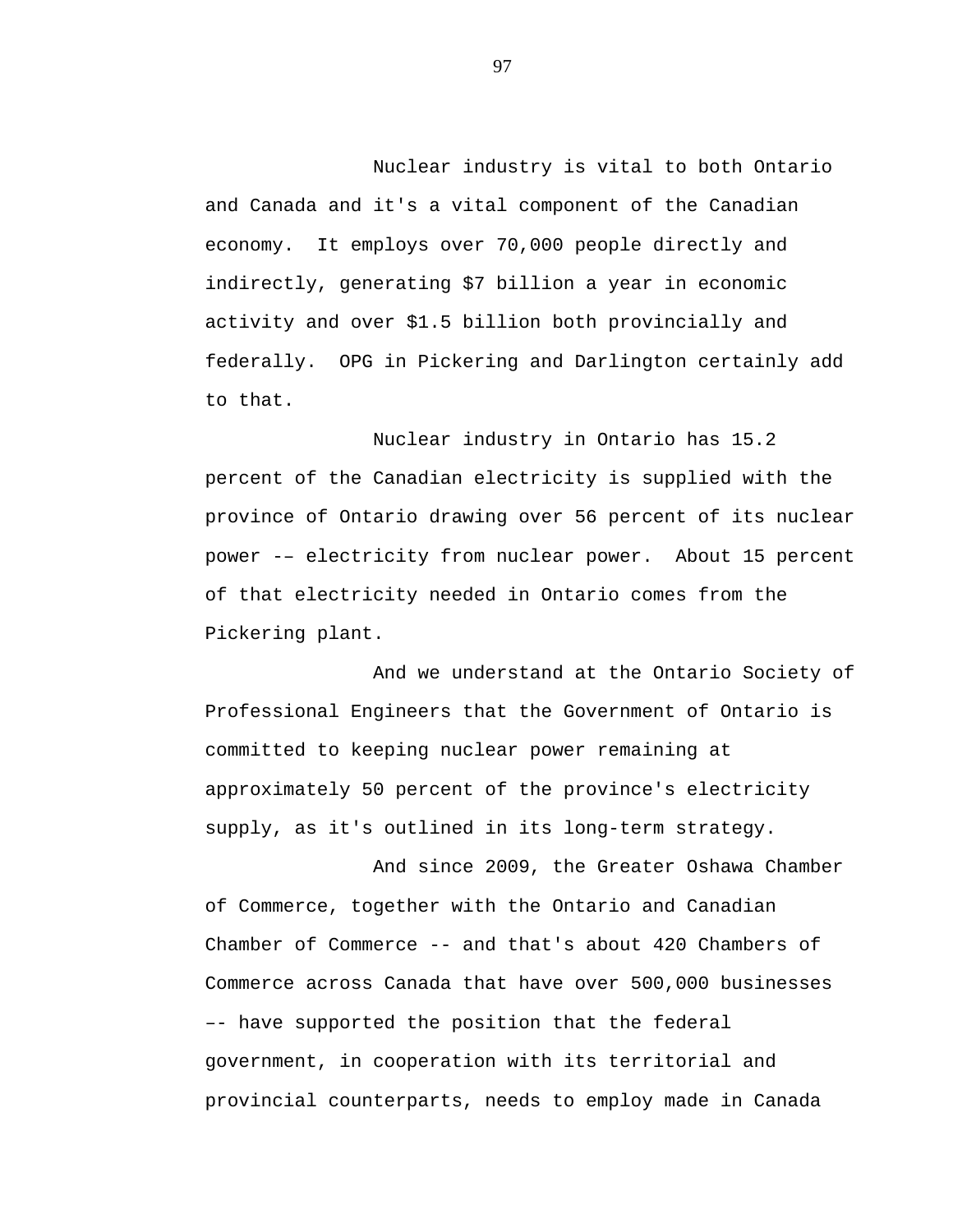nuclear energy strategy.

Today I'm going to highlight three areas of performance that directly affect, in a positive way, Durham Region businesses in the Province of Ontario and Canada.

Safety: The nuclear industry has a demonstrated track record of safety. Following the unfortunate events of –- in Japan, OPG has confirmed its stations were safe and that they had appropriate steps and procedures in place. And we've heard that this morning.

And using those lessons learned, OPG has implemented additional equipment and procedures to add an even greater layer of safety, and we are comfortable with hearing what they have said today and both from the CNSC.

We understand that CNSC continuously monitors Pickering 365 days a year, evaluates the station in 14 related areas, and that OPG in all these areas has met and exceeded the expectations, and that CNSC staff are recommending approval of the five-year licence.

And as we heard this morning, they have the ability to shut down the plant if they find it is not safe.

We understand that over the last 40 years Pickering has been maintained and safely operated the station and employees have more than nine million hours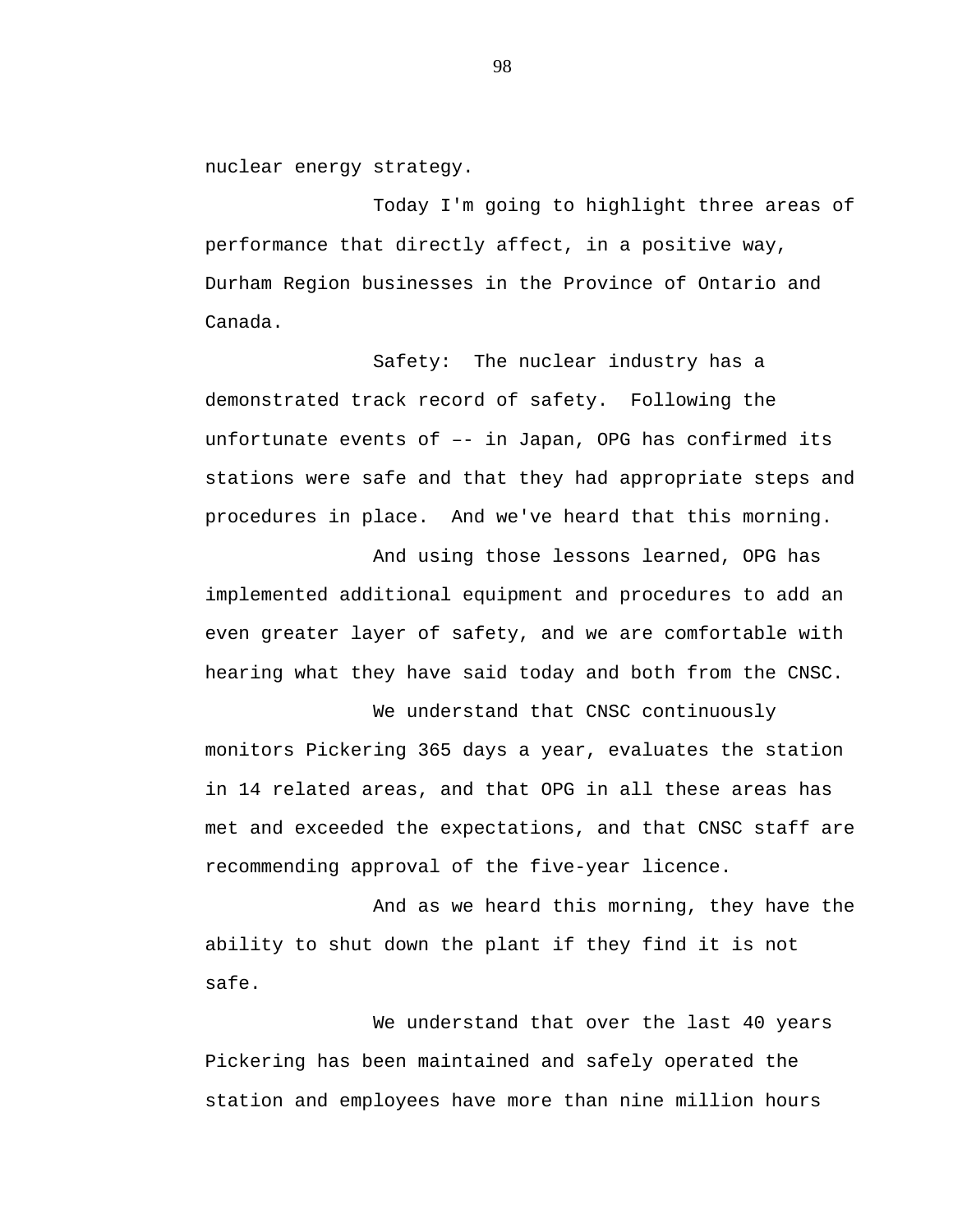without a lost time injury. That is a great record.

The station's environmental performance is strong and emissions far below regulatory limits. And OPG works hand-in-hand with the province, planning, practicing and providing public information on nuclear emergency preparedness. So we are comfortable with that as well.

From the community aspect -- and I'll just touch on that –- is they keep us well informed. On a regular basis, we have communications through the business community with both the Darlington and the Pickering OPG plants. And they focus on these partnerships and we find that very positive for the community, and it keeps us on the edge with knowing what's happening.

Nuclear Power –- OPG just for example- donated since 1999 over \$5 million in support of 1,700 local communities. So they are a partner in the community. They're there all the time, people talk to them, and they live and work where they are at.

OPG is a stellar example. The Pickering station provides a positive impact to the Canadian community through encouraging development of capabilities that help win business globally.

And on an economic side, if we take a look at that from a business perspective, you're looking at gross domestic profit taxes, significant revenues to both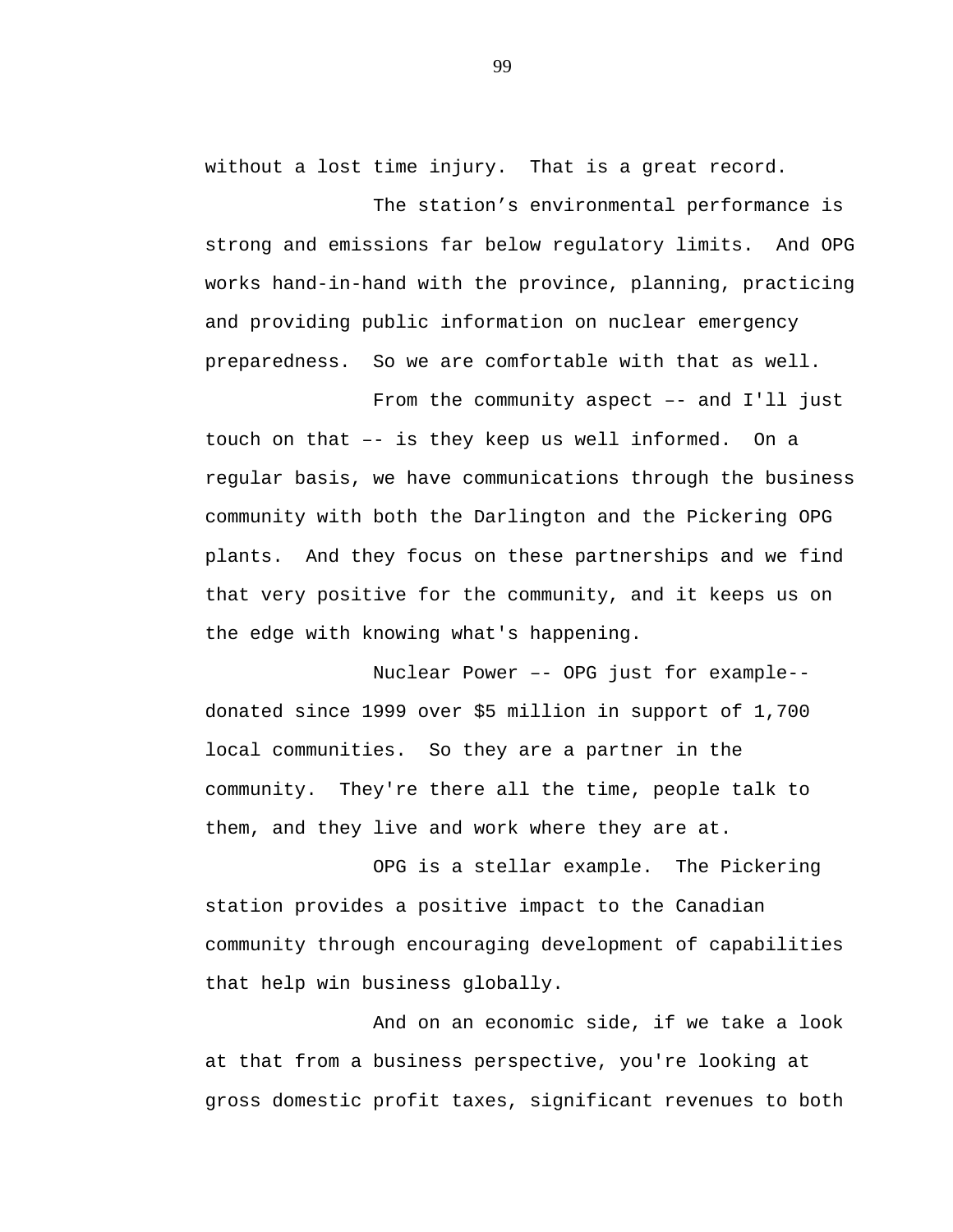the province and the federal governments.

The value of exporting and manufacturing nuclear energy is hundreds of millions of dollars, and CANDU and nuclear energy sector in Canada employs over 150 Canadian and Ontario companies, employing over 12,000 high-tech workers in the nuclear energy sector directly. Not the offshoot; there's over 70,000 people indirectly.

And there is a brain gain. We retain the Canadian scientists and engineers potentially and attract hundreds of leading international scientists. In Durham Region, we have the University of Ontario, Institute of Technology, with an undergraduate study in nuclear energy, and it fits very well in with the program here at OPG.

So from a perspective of electricity, for the past 40 years Pickering Nuclear has significantly contributed to meeting the energy needs of the people of Ontario, and virtually emission-free.

And I'd like to go back to the point of safety. OPG projects depends on -- projects depend on having the right people, and that goes for safety as well And we believe that OPG has some of the best people in the business, the most knowledgeable and respected nuclear energy professionals in the business today, and many with over 25 and 40 years of experience.

Along with what we're seeing here today,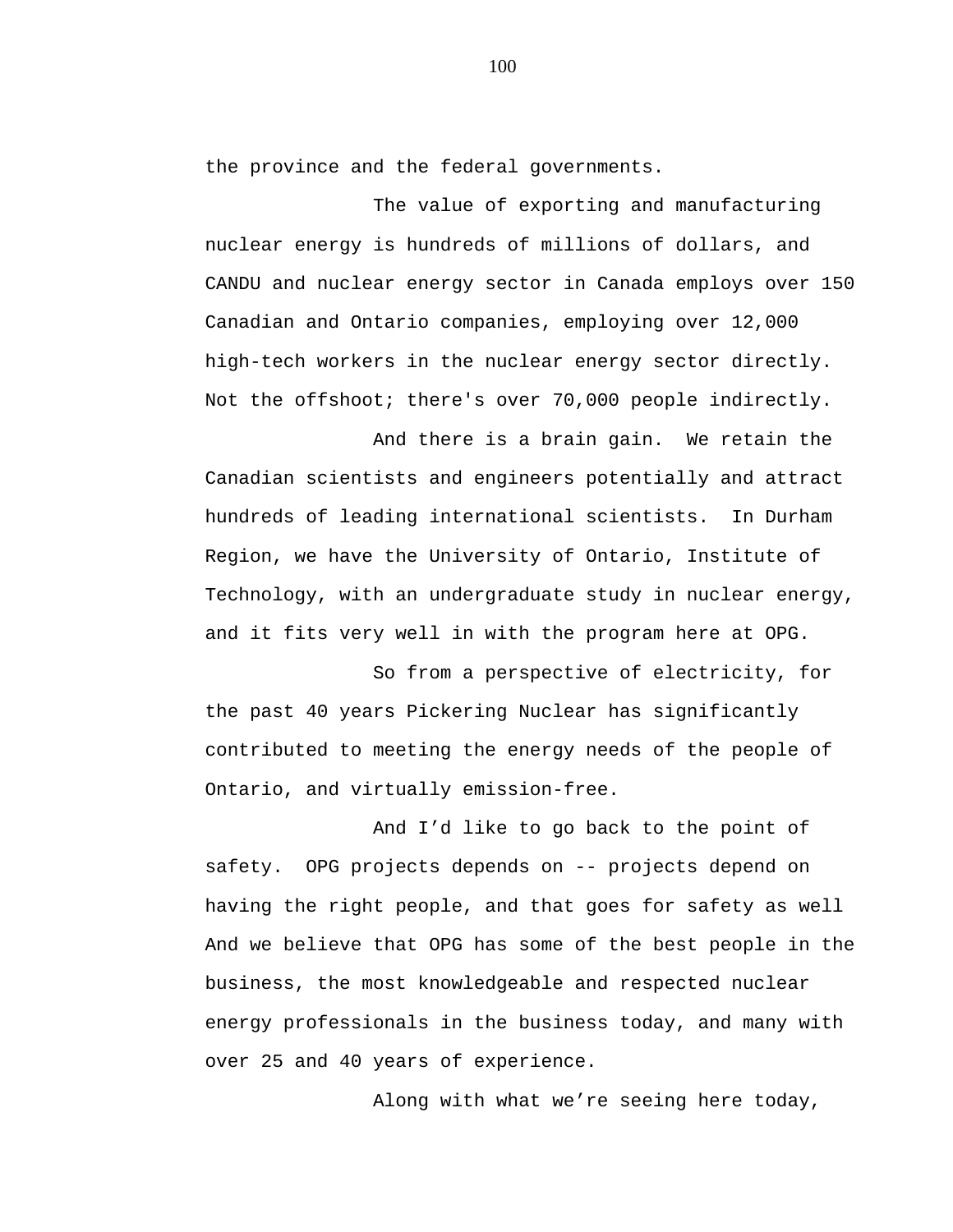and what the OPG were comfortable that they should have a renewal of the five-year licence, Ontario has very few industries that offer the potential of on-going, long-term job and wealth creation.

The Ontario and the Canadian Chamber of Commerce agrees, and the consequences to the Canadian economy, without a national nuclear energy strategy, would be unmitigated.

Pickering station provides a large quantity of baseload electricity. Our understanding is that it is -- over its lifetime, has provided over 700 terawatt hours, and that's enough to power Ontario for more than four years.

And it's going to become more important, going forward in 2016, when they refurbish the Darlington plant, and it's our understanding that OPG is investing an additional \$200 million in inspections, and analysis and station maintenance, in order to keep the plant operating safely.

The Greater Oshawa Chamber of Commerce clearly supports a five-year licence extension of Pickering station, operated by OPG.

> Thank you very much. **THE CHAIRMAN:** Thank you. Comments, anybody?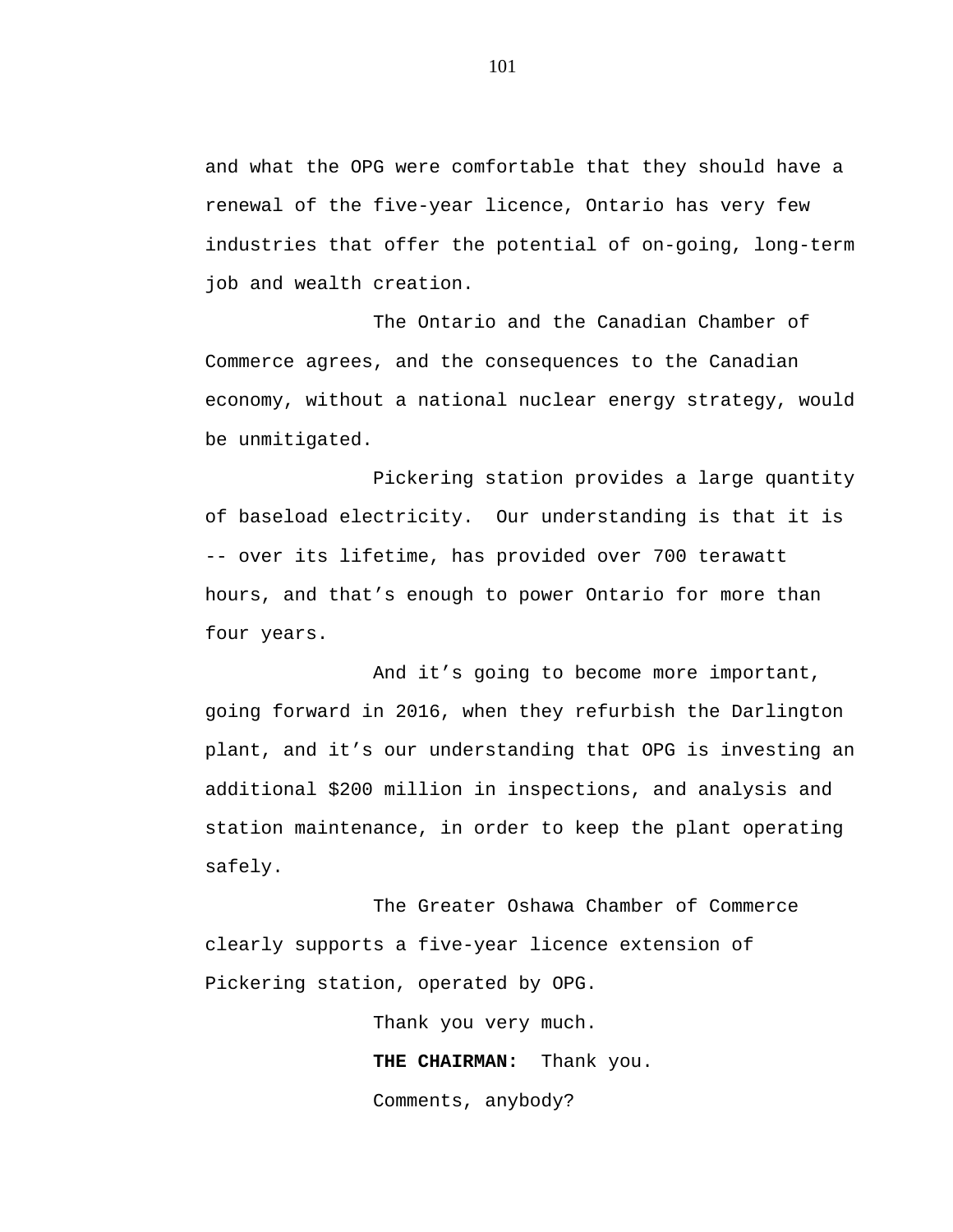Okay, thank you very much.

The next submission is by North American Young Generation in Nuclear, Durham Chapter, as outlined in CMD 13-H2.102. And I understand that Ms. Shah will make the presentation.

> I will allow you time to set up. Go ahead anytime.

**13-H2.102**

**Oral presentation by North American Young Generation in Nuclear (NA-YGN), Durham Chapter**

**MS. SHAH:** Gauravi Shah, for the record.

Thank you, Mr. Chairman and Members of the

Panel.

My name is Gauravi Shaw and I have three years of experience working in the nuclear industry with Ontario Power Generation, and I currently work in the Performance Engineering Department at the Pickering nuclear site.

I am here today to represent the members of the North American Young Generation in Nuclear, or NA-YGN, Durham Chapter, as a public relations chair.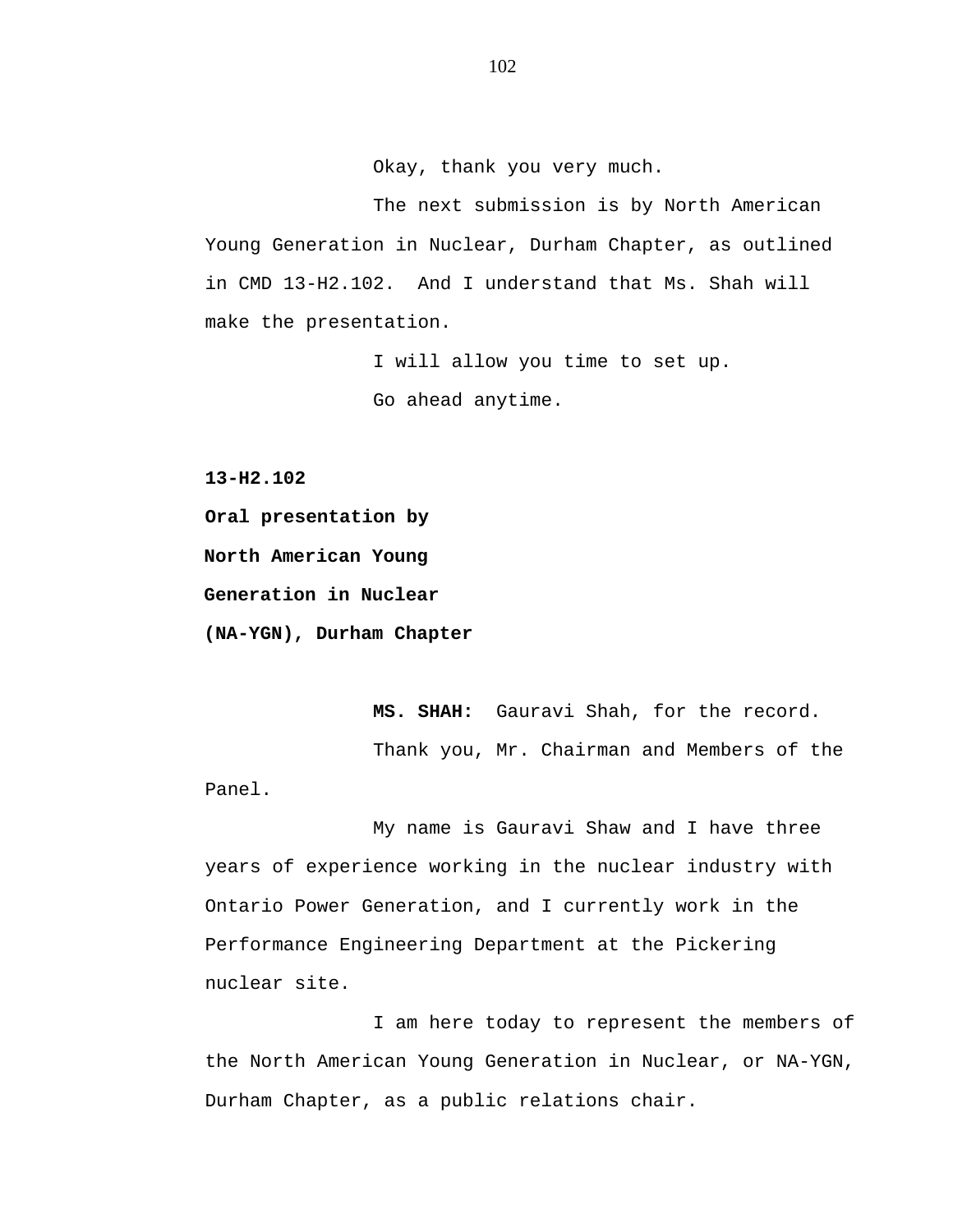NA-YGN is an organization which unites young nuclear professionals, who are under the age of 35, or who have less than 10 years of experience, and provides them with opportunities for networking, professional development, and community outreach.

We are here to strongly endorse the renewal of the Pickering operating licence, for a five-year term, as well as the merger of the operating licences for the Pickering Nuclear Generating Stations A and B, located in Pickering, Ontario.

We believe that it is important to share our perspectives today since young nuclear professionals represent a significant percentage of all people employed at the Pickering nuclear site. Additionally, 65 percent of Pickering nuclear site employees reside within the Durham Region.

Like many other young professionals that we're representing today, I am getting the opportunity to learn and grow and develop a career as an employee in the nuclear industry.

At the same time, many of us are establishing ourselves, and starting families in the Durham Region as a result of these opportunities. One of OPG's safety trades is that nuclear technology is recognized as special and unique.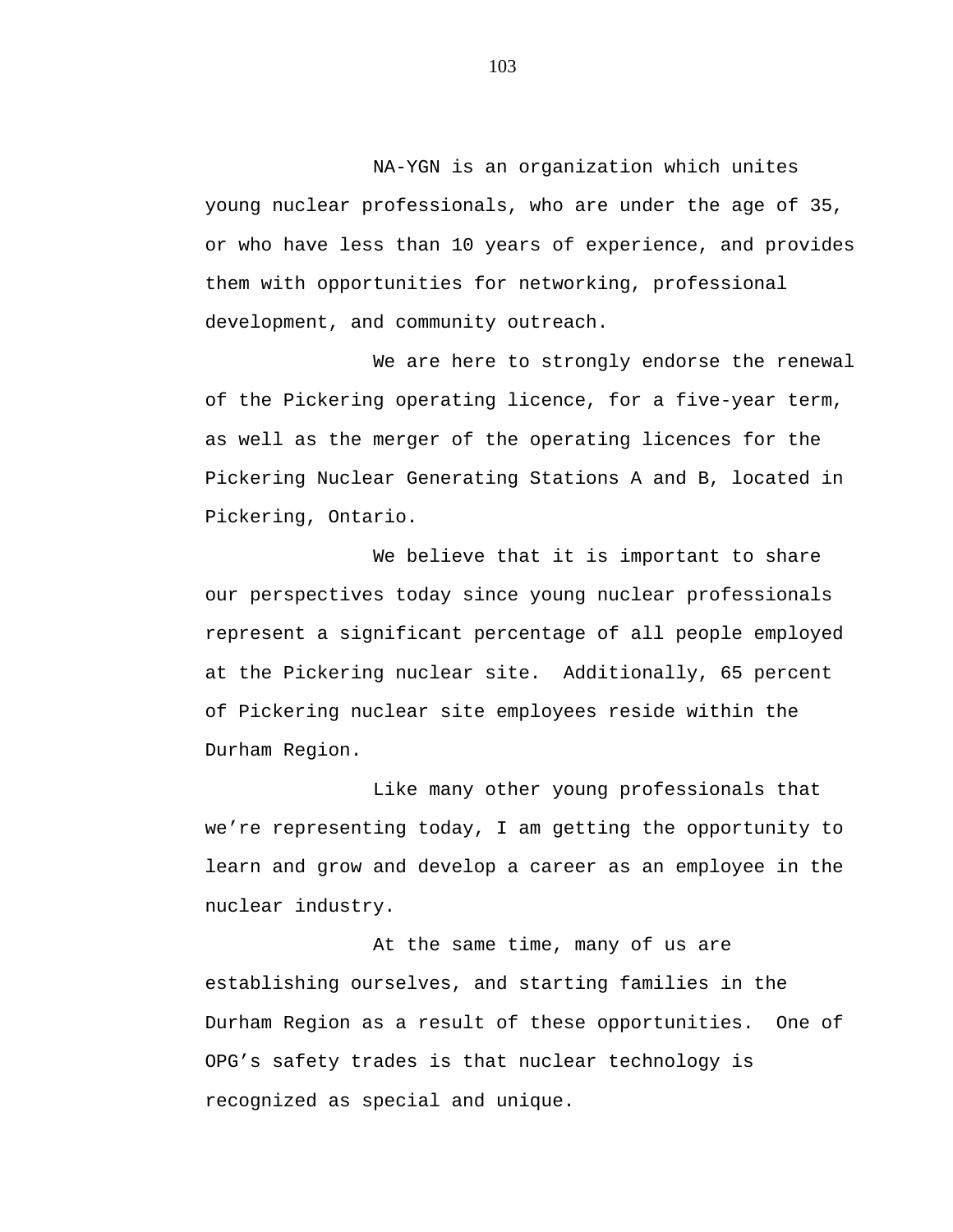After graduating with the more general mechanical engineering degree, I chose to be a part of the nuclear energy industry, above all other opportunities, recognizing the unique and exciting nature of the industry.

I have been taught that respecting the risks associated with the technology is of paramount importance, and I feel safe and privileged to be part of the workforce at Pickering nuclear.

There are several socio-economic benefits to the region as a result of the Pickering Nuclear Generating Station, and with the highest priority given to personnel and public safety, renewal of the licence will ensure the region and our community will continue to reap these benefits.

Since the Pickering A and B generating station organizations have been amalgamated into one station, we support the request to merge the licences as well.

I am accompanied here by presenters Edward Zhang, President of NA-YGN; Lauren Corkum, Vice-President of NA-YGN; and Aubrey Au, Professional Development Chair; and they will now be speaking to you about why we think nuclear power benefits the region, about the socioeconomic impact of Pickering nuclear, as well as how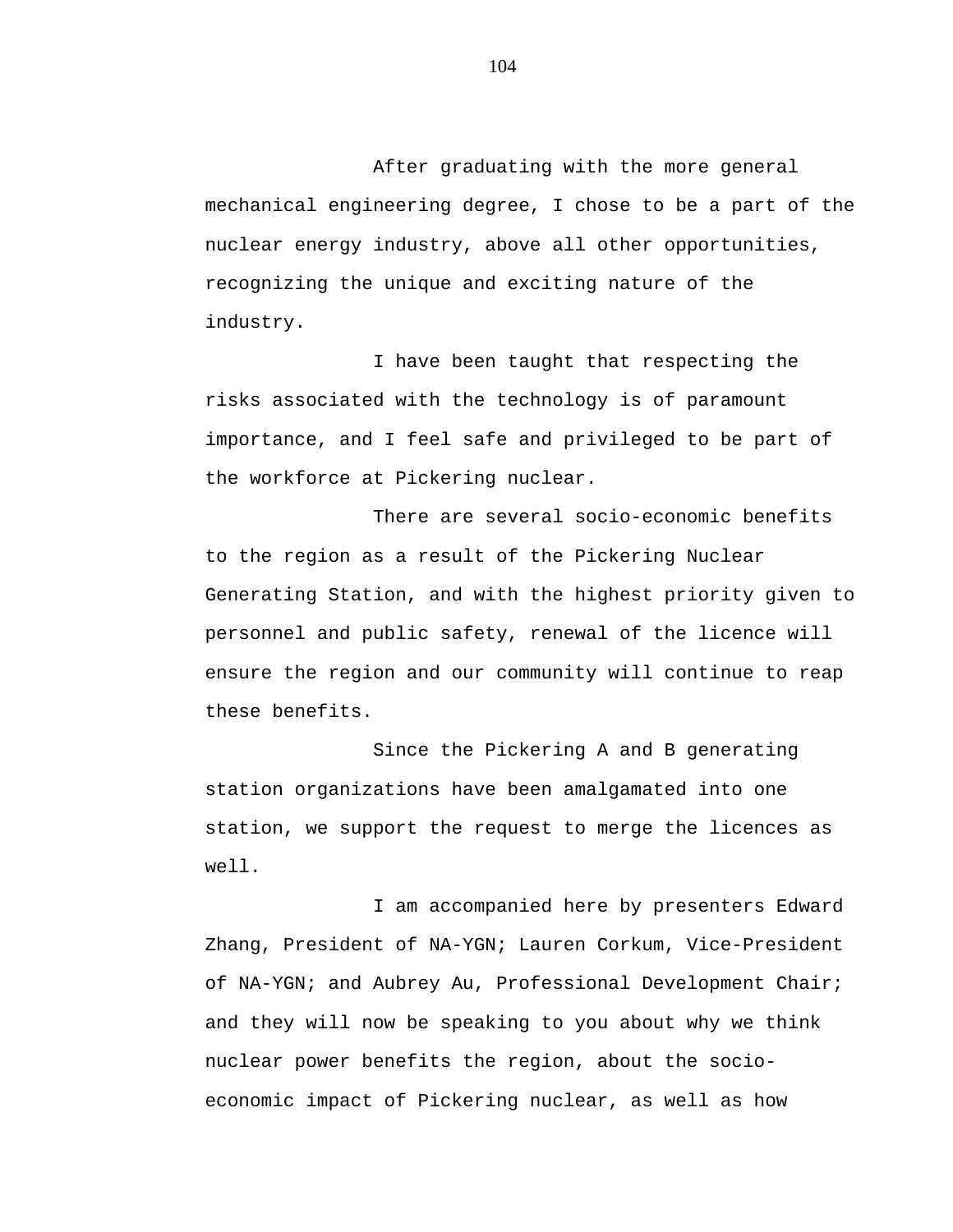safety is always the top priority.

**MR. ZHANG:** For the record, my name is Edward Zhang. I'm the current President of North American Young Generation in Nuclear, Durham Chapter. I have approximately seven years of experience in the nuclear industry with Ontario Power Generation.

Pickering Nuclear Generating Station, located on the shores of Lake Ontario, in the City of Pickering, has been a part of the community for over 40 years.

This site directly employs approximately 4,000 professionals, such as scientists, engineers, technicians, operators, and other supporting and contract staff.

The majority of them reside in Pickering, Ajax, Whitby, and other areas of Durham Region. They bring their career, their family, and prosperity into the region, and help the local communities thrive.

Pickering Nuclear Generating Station produces about 15 percent of the electricity needed across Ontario, and contributes to lower overall electricity costs in Ontario.

OPG operates the Pickering nuclear station, which consists of eight nuclear reactors, and their associated equipments. Six of the units are operational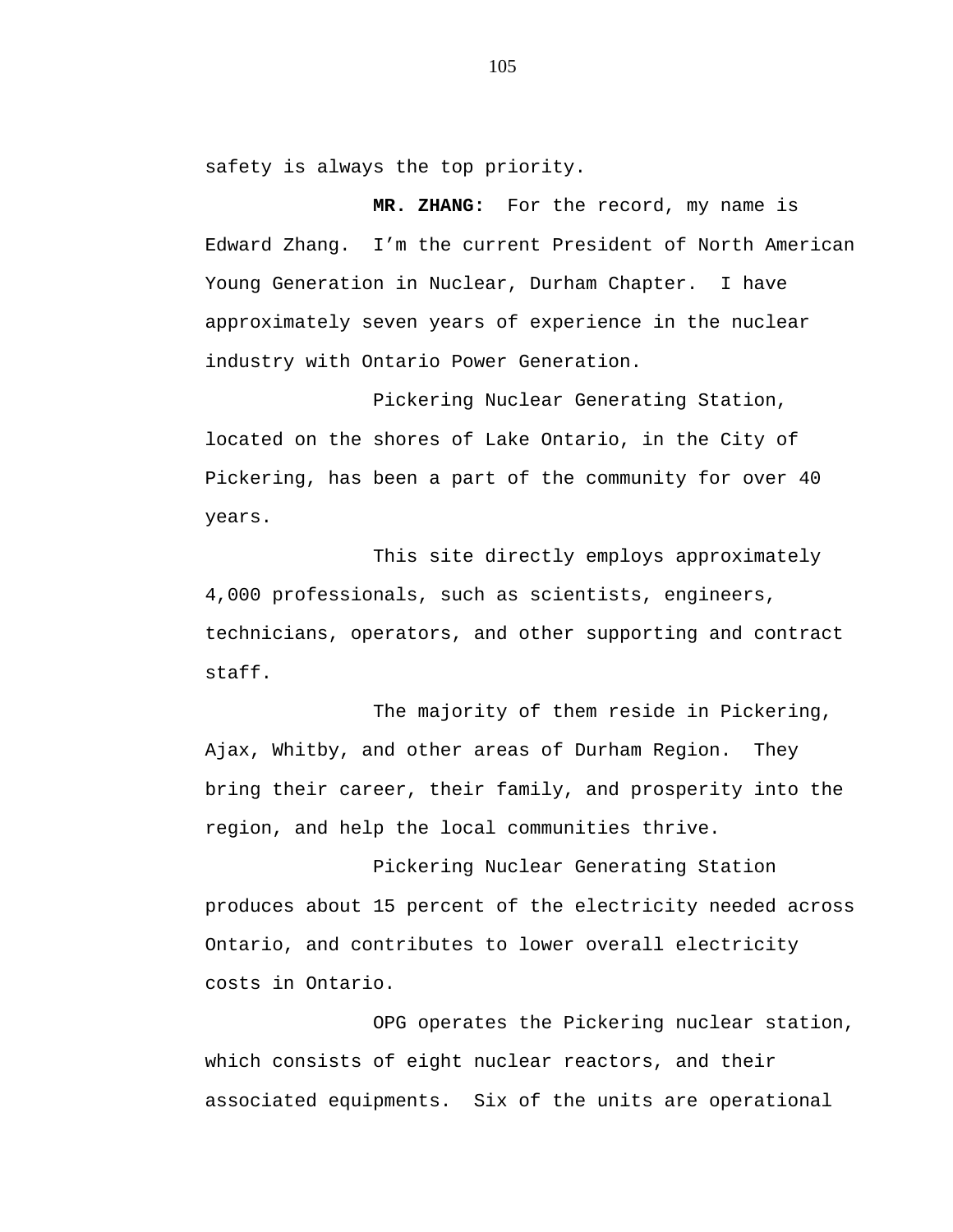and two units have been placed in a safe storage state since 2005.

These reactors located in Pickering, Ontario, supply electricity safely and reliably, and do so without generating large amounts of carbon emissions.

Nuclear power is on par with wind and geothermal power, with respect to carbon emissions per kilowatt hour, and generates less carbon than solar power.

By using nuclear energy to produce electricity in Canada, we avoid the emission of about 90 million tonnes of greenhouse gases per year, comparing to coal-fired generations. This is equivalent to avoiding the greenhouse gases produced by 18 million cars and trucks, about 12 percent of Canada's total greenhouse gas emissions.

Our use of nuclear energy also avoids the emission of an additional 10 percent of smog and acid rain-producing gases that would otherwise be emitted by thermal generations.

As young nuclear professionals, we believe that producing low carbon power is very important to ensure Ontario's energy future is sustainable. Nuclear power achieves this key objective while maintaining low operating costs.

This allows nuclear power to be the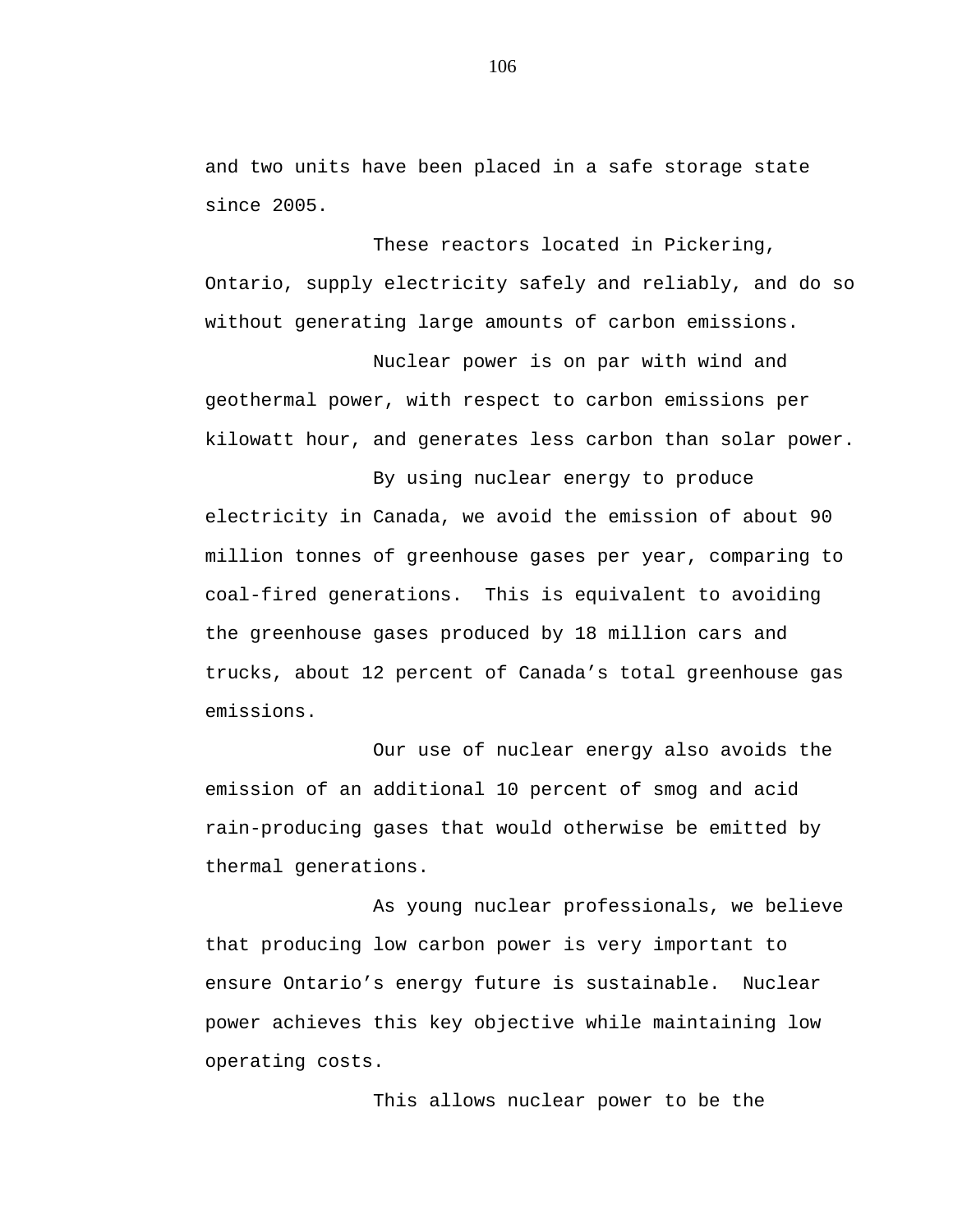cheapest source of non-hydro, low carbon power in Canada, selling on average at approximately 6 cents per kilowatt hour, significantly less than wind power, which is selling at approximately 13 cents per kilowatt hour, and solar power, which is selling at approximately 35 to 55 cents per kilowatt hour.

This is affordable and environmentallyfriendly electricity, which the entire province can benefit from.

**MS. CORKUM:** For the record, my name is Lauren Corkum. I have four years of experience working in the nuclear industry with Ontario power Generation, and I'm currently working towards a Masters degree in nuclear engineering.

I'm here today as the Vice-President of the North American Young Generation in Nuclear, Durham Chapter.

As young nuclear professionals, we believe that it is important to invest in energy solutions which benefit all of Ontario, but, in particular, the local community.

We are proud of the strong relationship that has been established with the host community in Pickering, as a result of safe, transparent operations and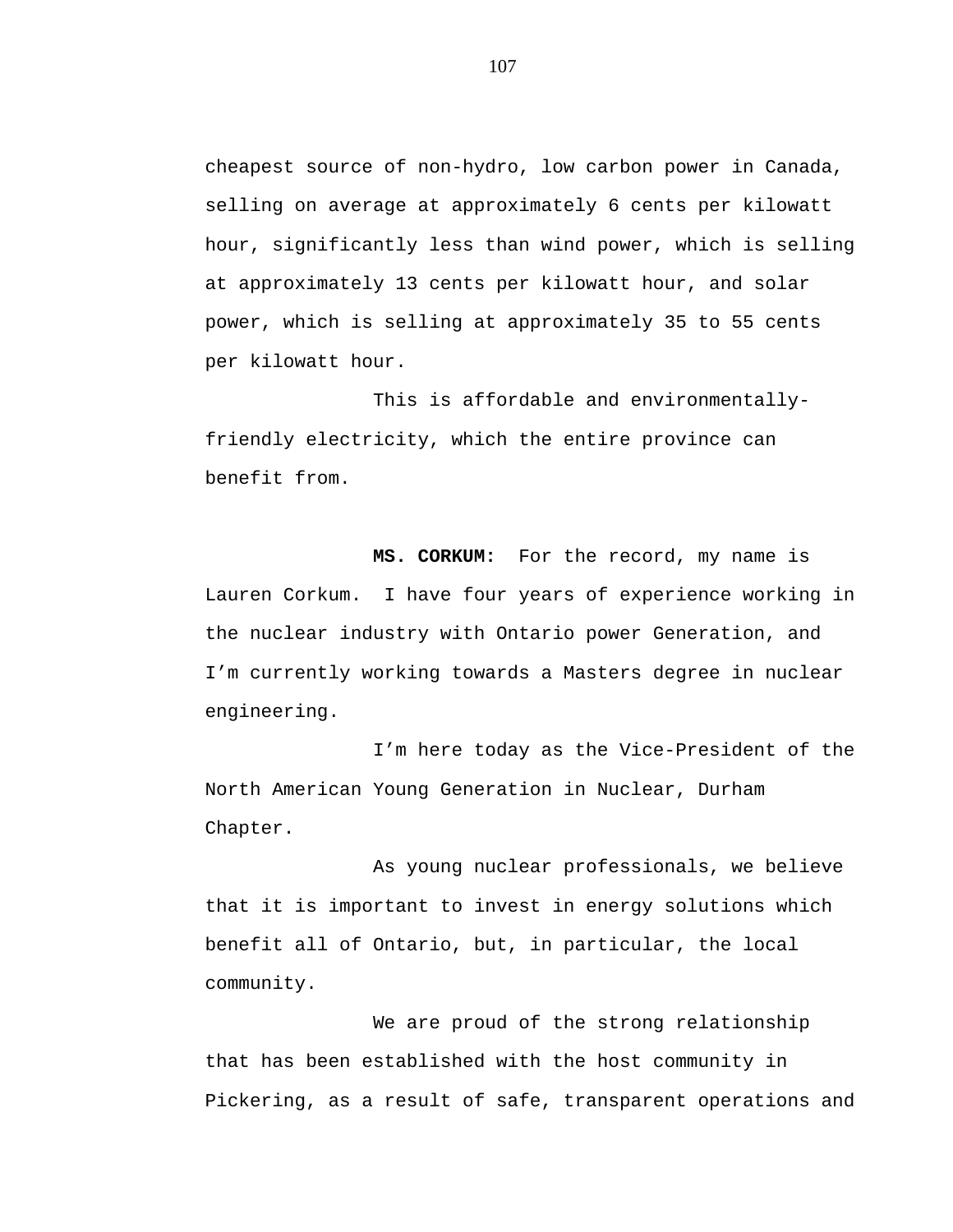open communication.

The Pickering Nuclear Generating Station has also supported the community by sponsoring over 225 not-for-profit initiatives, and 235 local youth sports teams. Ontario Power Generation has also offered numerous scholarships to local community high school graduates for their high academic achievements in scientific fields.

Another way in which we support the local community is by focusing on excellence in environmental performance. The Pickering Nuclear Generating Station strives to ensure that its environmental performance is as low as reasonably achievable.

This ALARA principle is reflected in the internal targets which Pickering applies to numerous operating measures. For example, the critical group dose for Pickering in 2011 was 0.9 microsieverts which is less than .1 percent of the 1000 microsievert limit imposed by the federal government.

As nuclear professionals, we are also trained to seek continuous improvement. Pickering has exemplified this by reducing tritium emissions during this reporting period by 24 percent. This performance environmental stewardship has been recognized by external organizations. In 2012, the International Wildlife Habitat Council commended the Pickering Nuclear Generating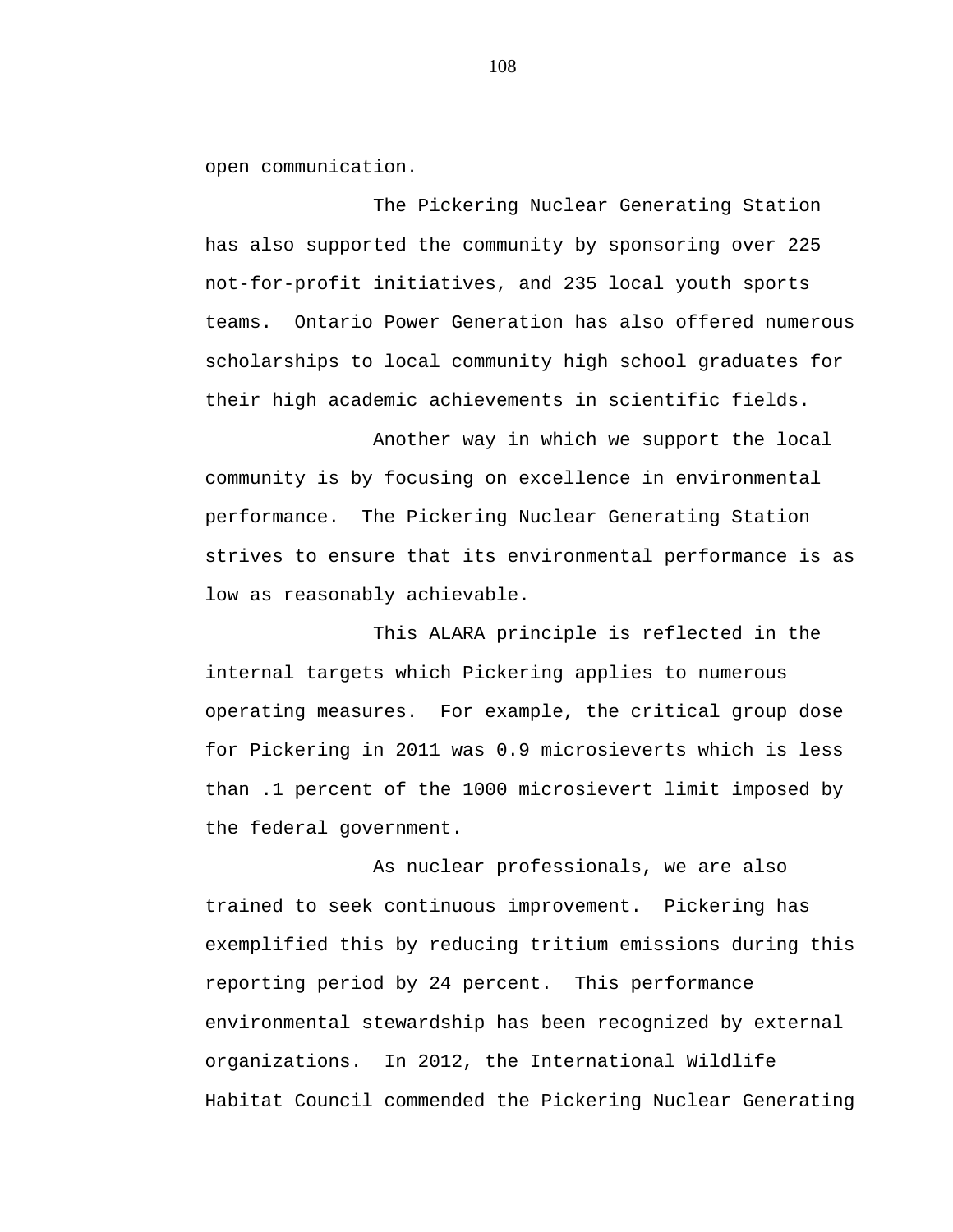Station for its work to improve the habitat of bees and butterflies in the Pickering area. The Pickering Board of Trade has identified Pickering as an eco-business and the station has also been recognized for its efforts to promote environmentally friendly commuting practices.

In addition, a fundamental driver for why we, as nuclear professionals, support the re-licensing of Pickering is because nuclear power itself is a sustainable and environmentally friendly means of meeting Ontario's energy future needs.

Pickering's operation is critical to ensuring Ontarians continue to receive reasonably priced low carbon power now into the future.

**MS. AU:** Aubrey Au, for the record.

My name is Aubrey Au, and I'm the Professional Development Chair of NA-YGM Durham.

I joined this organization because I strongly believe in the future of nuclear power in the province of Ontario. I've been employed with Ontario Power Generation for the past four years, working in the projects design department.

I've consistently observed that no matter how simple or complex a task is, OPG has a strong focus on procedural adherence. Work procedures are written and assessed in great detail to provide clear instructions,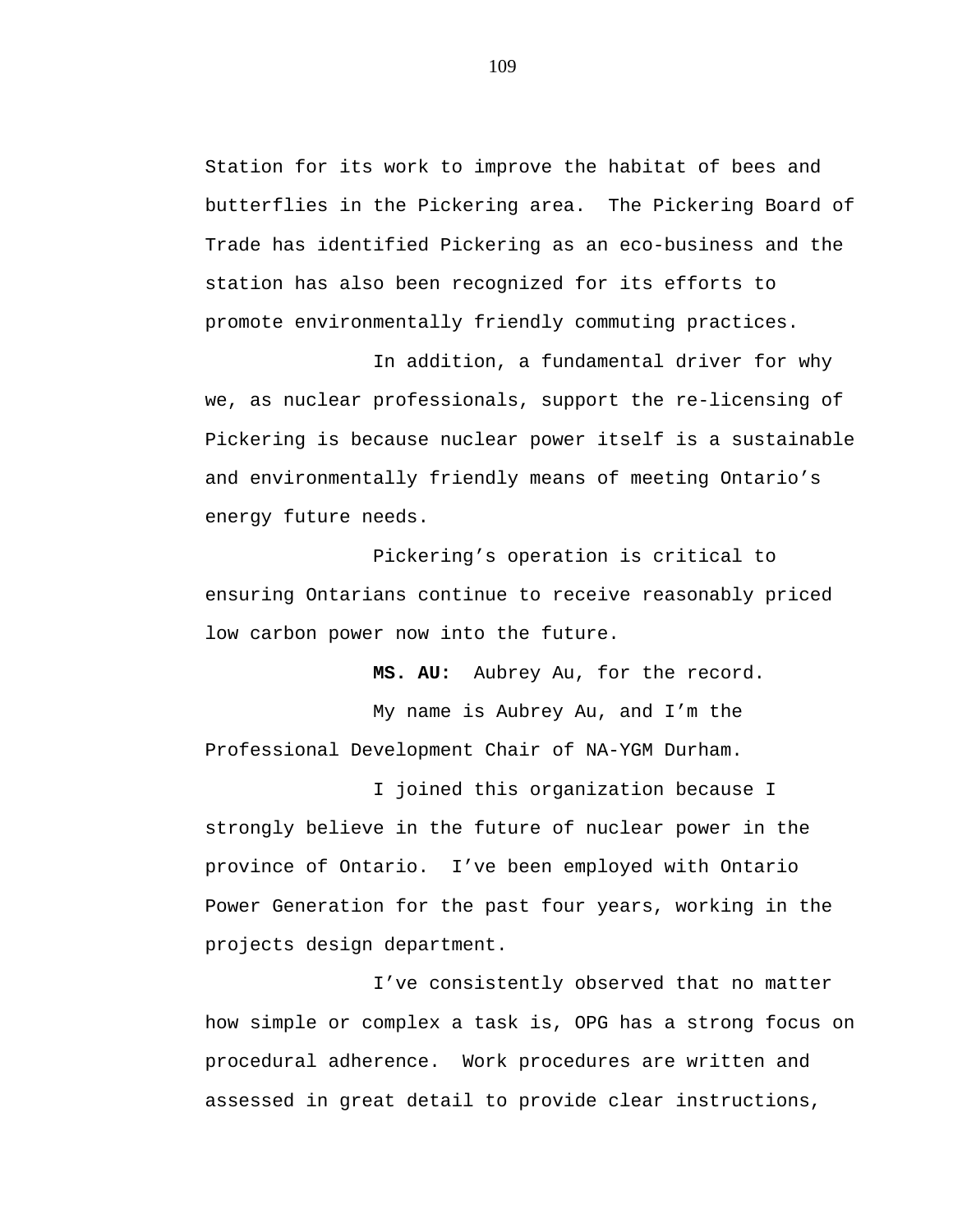identify hazards and include steps to minimize or eliminate those hazards.

Workers whom I have encountered during the execution of work consistently use event-free tools to ensure that every task is completed safely and event free. They are shining examples of the strong safety culture that has recently resulted in achieving 10 million hours of work without lost-time injury.

As young nuclear professionals, we understand that safety is our number one priority. The design of our CANDU reactors is built on the philosophy of defense in-depth. This ensures multiple barriers are in place to allow for a safe operation and safe handling of radioactive materials.

Nuclear power has had an excellent record for over 45 years in Canada. Our industry is strictly regulated by the Canadian Nuclear Safety Commission and, in their latest report, CNSC confirmed that Pickering Nuclear operated with no harm to the environment, the health and safety of workers or the public.

Following the March 2011 events in Japan, Pickering Nuclear confirmed the station is safe and has appropriate systems and procedures in place in the unlikely event of significant emergencies.

Using lessons learned from the industry,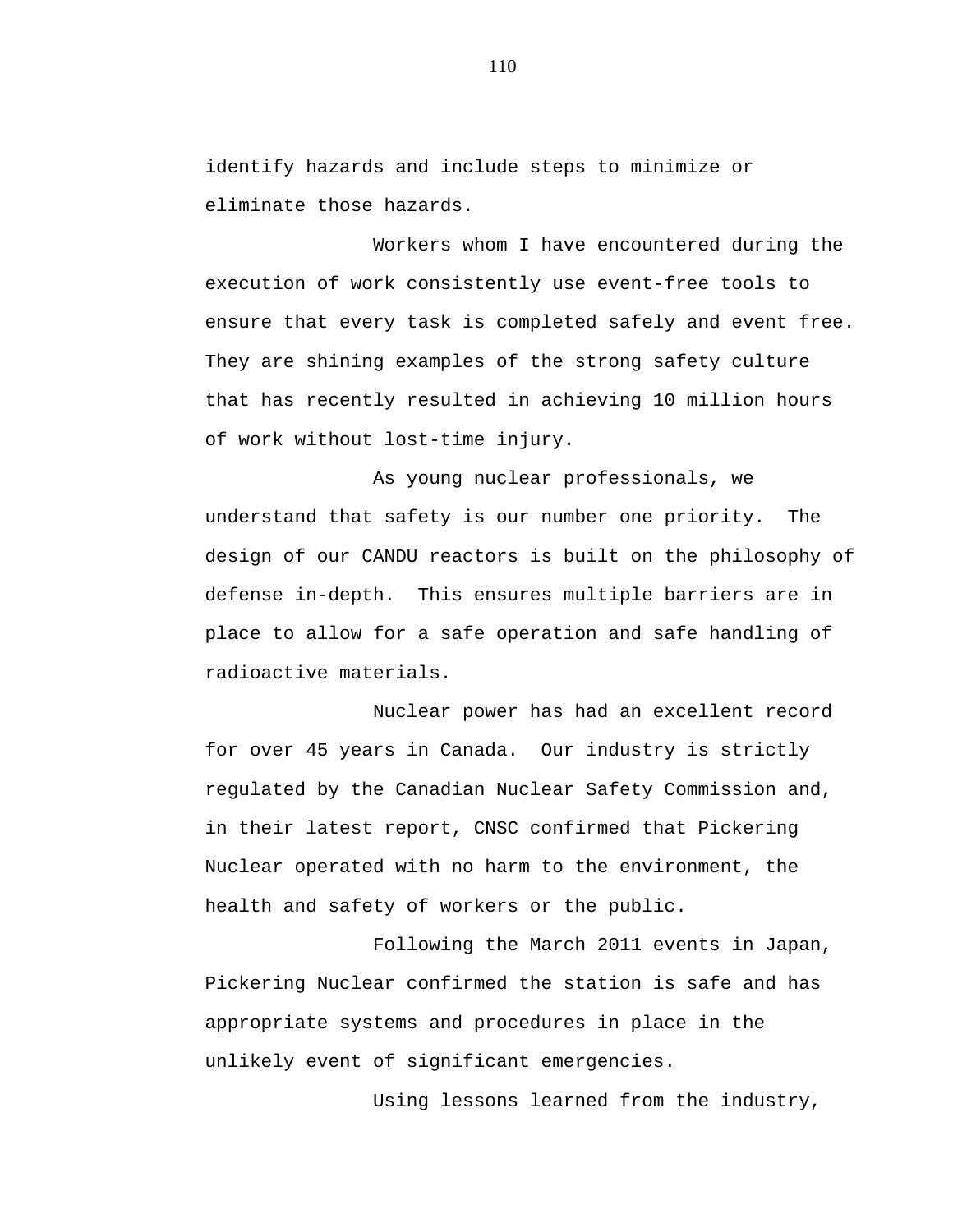beyond design basis projects have been implemented to ensure an even greater level of safety.

Collectively, we at Pickering Nuclear have a responsibility to protect the public, our fellow employees and the environment. I am witness to the daily examples of the strong and healthy safety culture and that culture is the key ingredient to ensuring the overall success of our station.

**MS. SHAH:** Guaravi Shah, for the record.

In conclusion, NA-YGM Durham strongly endorses the renewal of the Pickering operating licence for a five-year term as well as the merger of the operating licences for the Pickering Nuclear Generating Stations A and B.

We support extending the benefits into -further into the future by investing in the continued operation of these units, and we support nuclear power as it is a low cost, reliable and sustainable method of producing electricity.

It also provides many economic benefits to this region and the rest of Ontario. As young nuclear professionals, we have a passion to be part of Ontario's energy future.

Thank you.

**THE CHAIRMAN:** Thank you.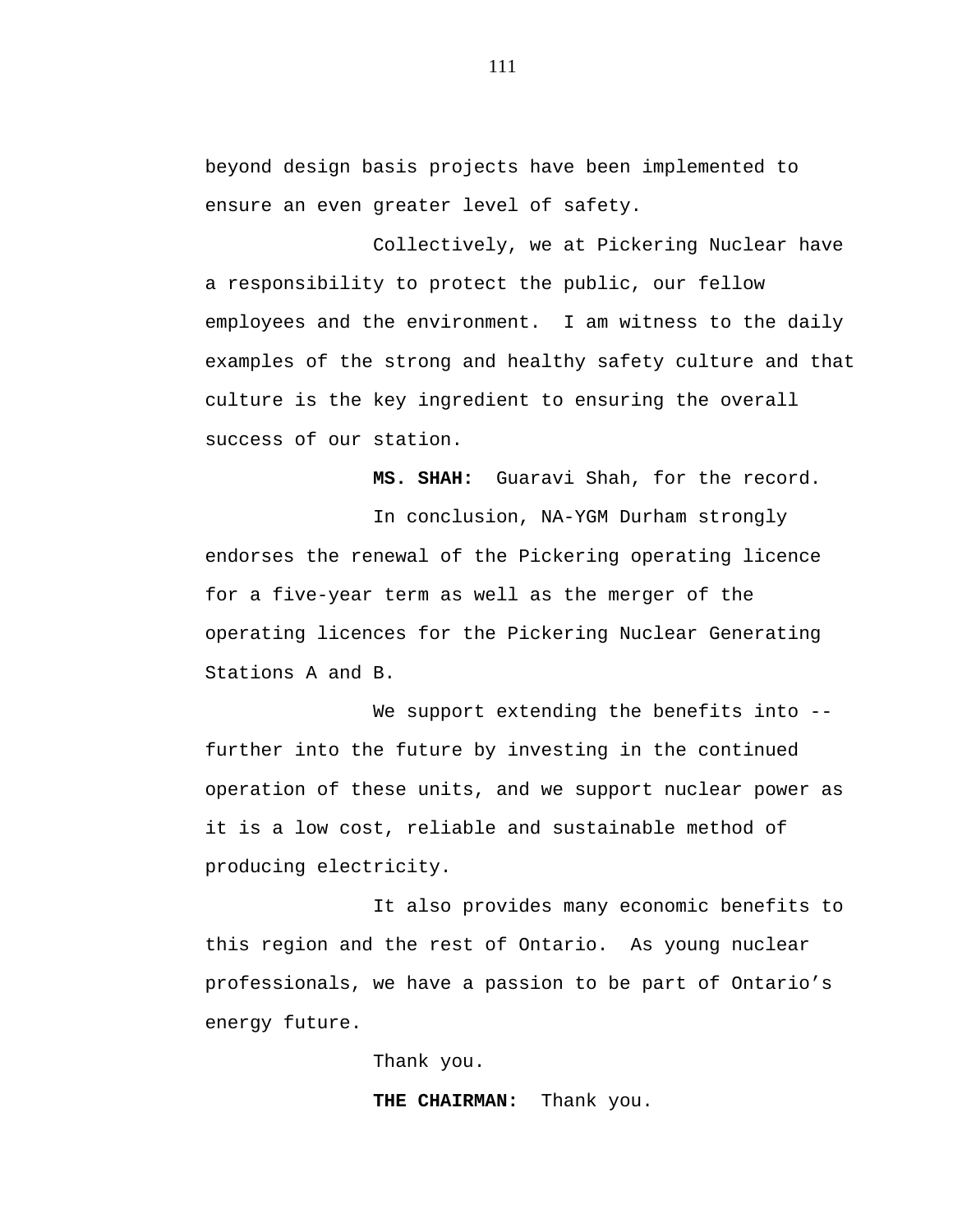Comment? Questions? Monsieur Harvey?

**MEMBER HARVEY:** Thank you for your presentation and I just have one question which is: How have you been -- you mentioned that safety is very important, how have you been introduced?

You are at the beginning of your career and how have you been introduced to safety culture and what does it represent for you?

**MS SHAH:** Thank you for your question.

I would like to direct this question to Aubrey Au, please.

**MS. AU:** Aubrey Au, for the record.

I believe OPG has a very strong safety culture and, every day, we are witness to the safety culture at OPG.

We have the health and safety traits from MBO that have been rolled out to all employees, and we're constantly reminded that we have personal accountability and that all individuals have a personal responsibility for nuclear safety at our station.

**THE CHAIRMAN:** So did you ever raise an issue up the line and say: I think we should do this better or we're worried about this and that?

**MS. AU:** Based on personal experience, I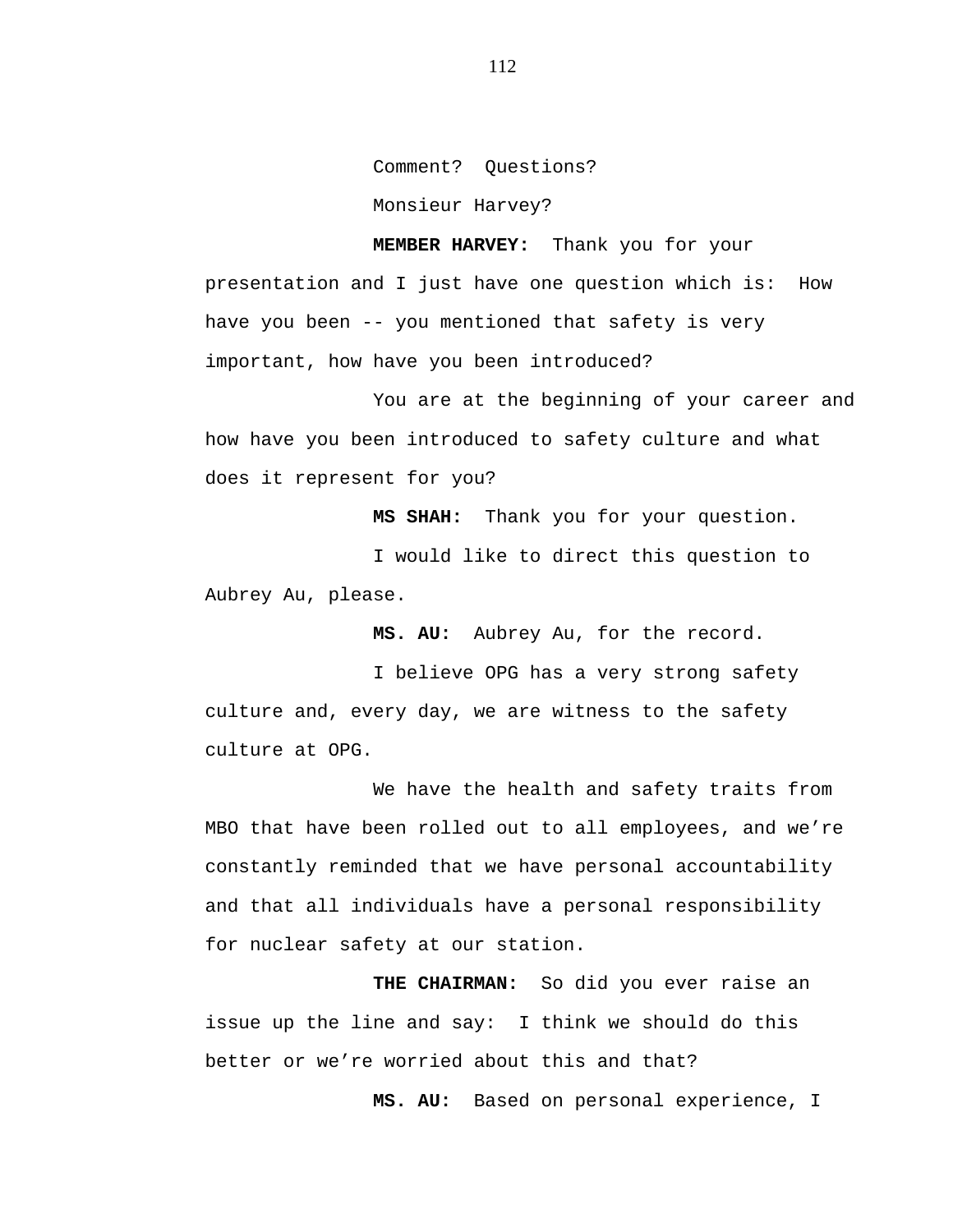really appreciate the company and my upper line managers because they really encourage us to always point out issues and always maintain a questioning attitude and use event-free tools and they're very open to -- to our suggestions.

**MS. CORKUM:** Lauren Corkum, for the record.

Just to add, as a system engineer, one of my core responsibilities is to be an advocate for issues or system issues.

So that is -- that is basically my responsibility and the idea that is communicated from line management that it's your responsibility to ensure that anything is properly communicated.

**THE CHAIRMAN:** Thank you.

Ms. Velshi?

**MEMBER VELSHI:** One of your objectives as an organization is community outreach as you presented.

Can you elaborate on that and exactly what have you done in that area as it pertains to Pickering operations and its re-licensing efforts?

**MS. SHAH:** Thank you for your question.

At this time, the president will answer your question.

> **MR. ZHANG:** Edward Zhang, for the record. Yes, we have some community outreach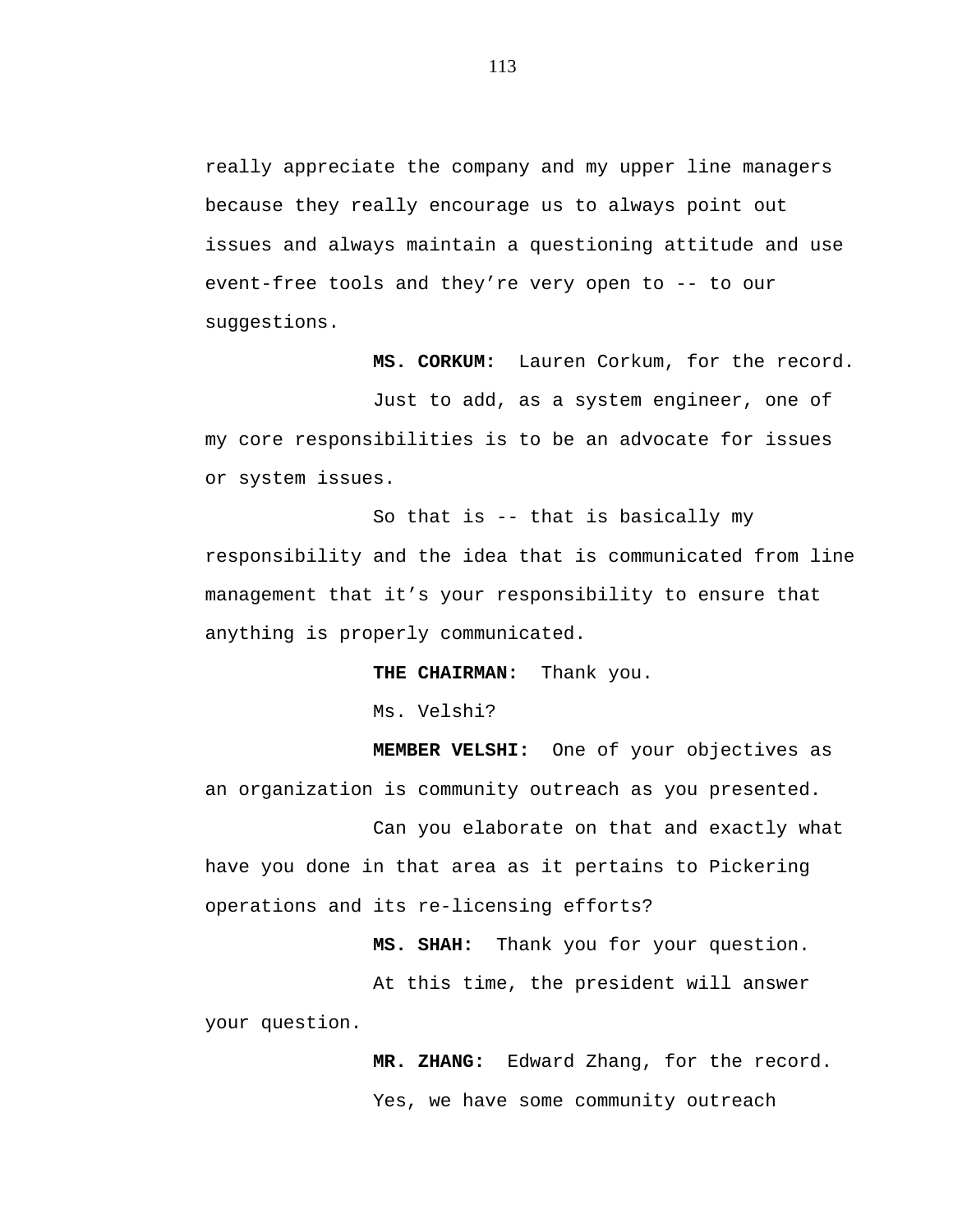programs and events in place. The most recent one was, a year ago, there's a science fair in Pickering High School, and my -- myself and the vice president at the time attended the fair and then we -- we introduced the technology we use in Pickering Station, the type of -- the type of safety devices and programs that we use in the station and many students and staff at the school were very interested in the type of specific technology.

And we tried to -- to relate what was - what is taught in high school science and math programs to the -- to the similar technologies and the methods we use in the station for operation and maintenance.

**MEMBER VELSHI:** Thank you.

**THE CHAIRMAN:** Anybody else? Dr. Barriault?

**MEMBER BARRIAULT:** Just a brief question.

On -- on the issue of Occupational Health and Safety, you have no lost time injuries.

What kind of programs do you have if you get injured, either on the job or off the job, so that you can go back to work?

**MS. SHAH:** Thanks for your questions.

In terms of Occupational Health and Safety, OPG has got established programs to take it up the line management if you do get injured and there are processes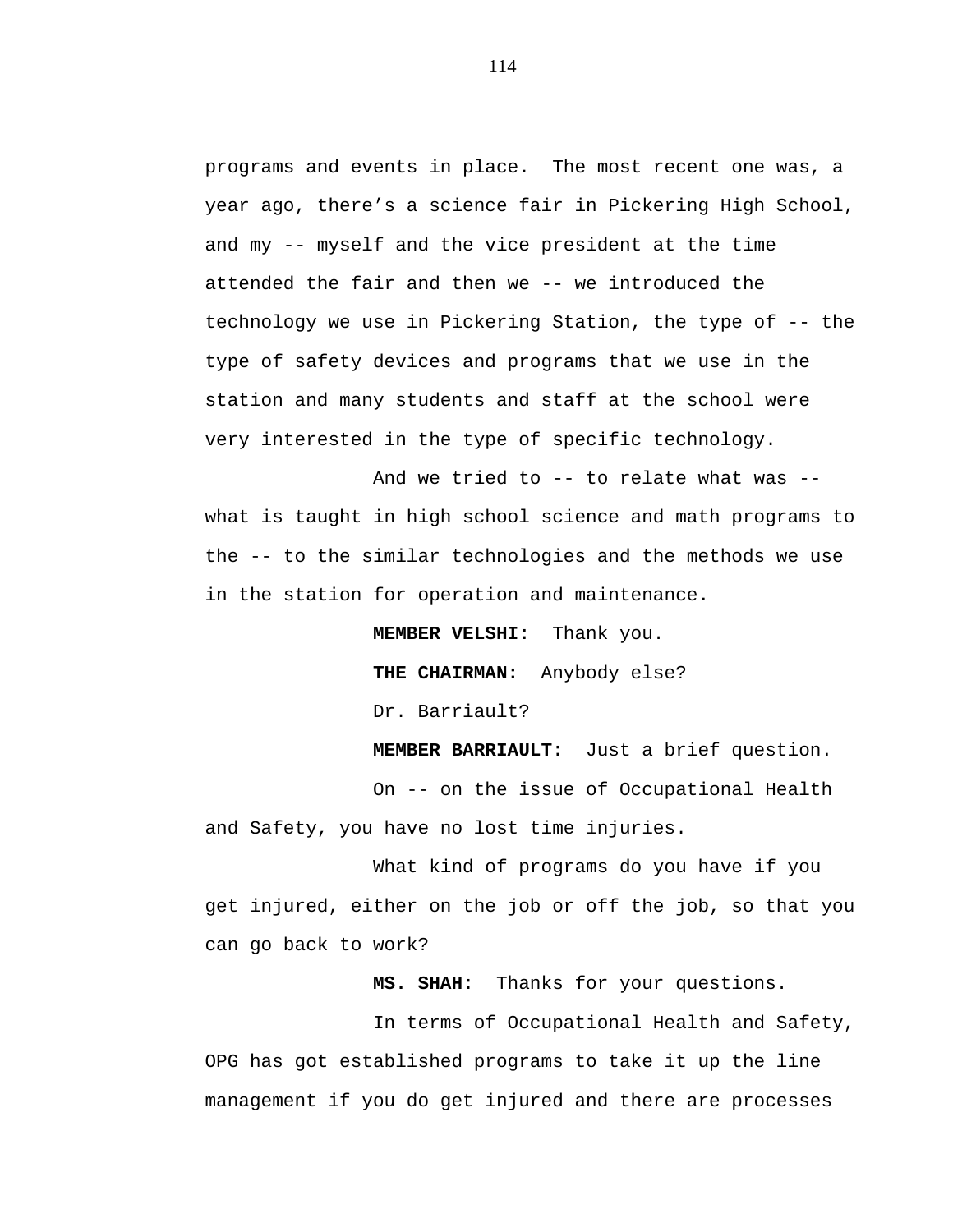to ensure that you can get back to work as soon as possible in case anything happens, of course.

The details are with the Occupational Health and Safety group.

**MEMBER BARRIAULT:** Do you have any specific incidents that you could relate to?

**MS. SHAH:** Okay, so Edward here can answer that question.

**MR. ZHANG:** Edward Zhang, for the -- for the record.

Yes, we have -- first of all, we have a station -- nurse station in our station and also I -- I come with operation background in the station and some time if you do have a minor injury, they report up the line, they were taken to the nurse station and we also have an emergency response team and they are -- they are all First Aid qualified staff.

We have some temporary measures on site such as we have oxygen bottles and we have some simple medical supplies on site. They can respond as emergency means and then we  $--$  we are always in contact with the  $-$ the Durham Region Emergency Response, Fire Department and the hospitals and if, we do need to send employees off site, then we will have other employees to accompany them to the hospital and the -- a prompt update will be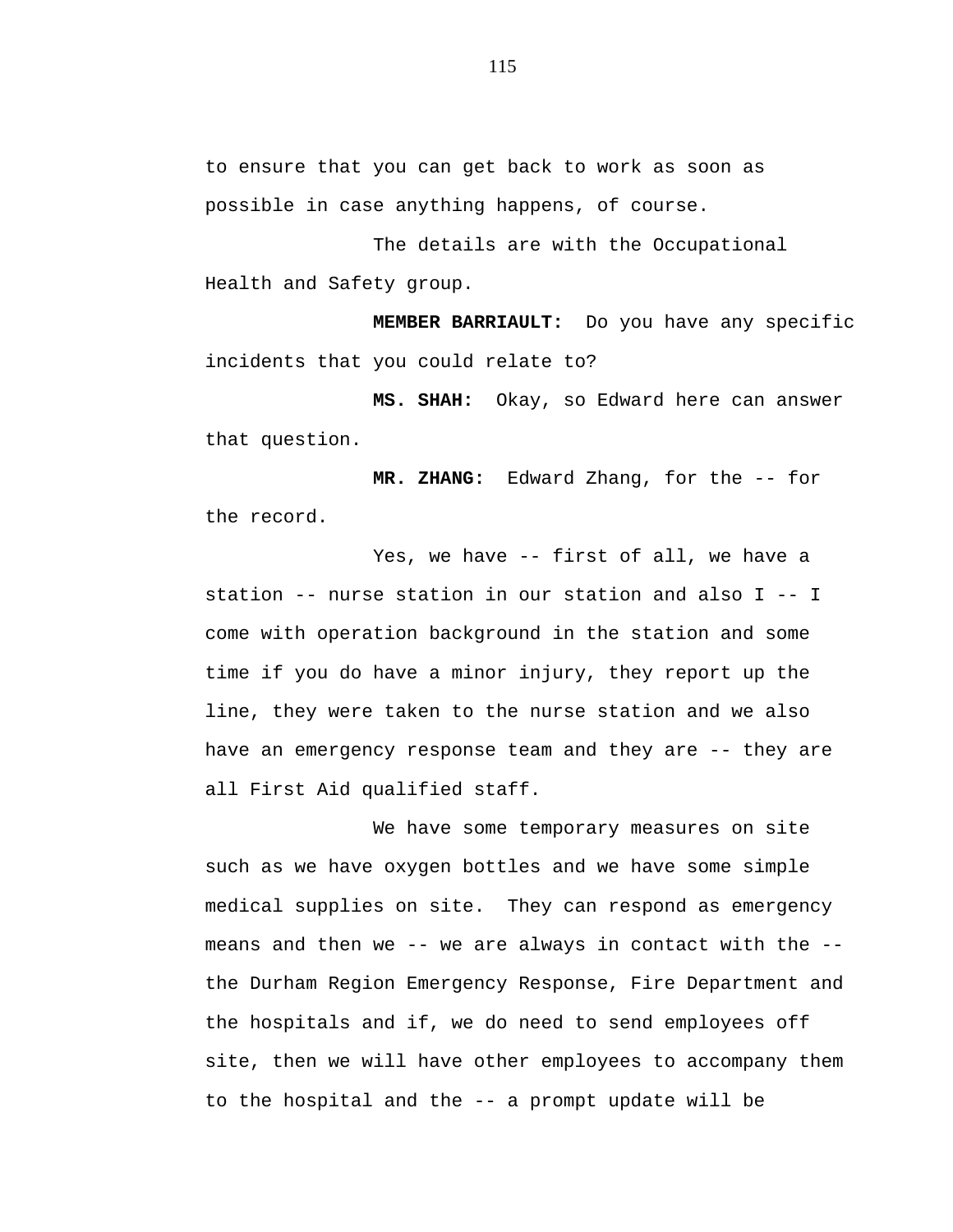provided to the station management, senior management as well as the -- the local community governments.

**MEMBER BARRIAULT:** It begs the question really: How did you manage to have no lost time injuries for so long?

**MS. SHAH:** Lauren, please, can you address the question?

**MS. CORKUM:** Sure. For the record, Lauren Corkum.

I believe the reason why we have had no lost time injuries for so long is because we focus -- it is our responsibility as nuclear professionals, we focus on low-level reporting.

So if someone, you know, has a twinge in their elbow, that's reported. That's reported through a - - the station condition record process, which is available to everybody.

And by doing that, by focusing on the lowlevel items, I think you basically start to take away the higher, bigger priority items.

The other aspect is prior to any -- you know, any outage, I've always heard senior leaders say something that always resonates with me, and that's two things.

So it's the best performing stations in the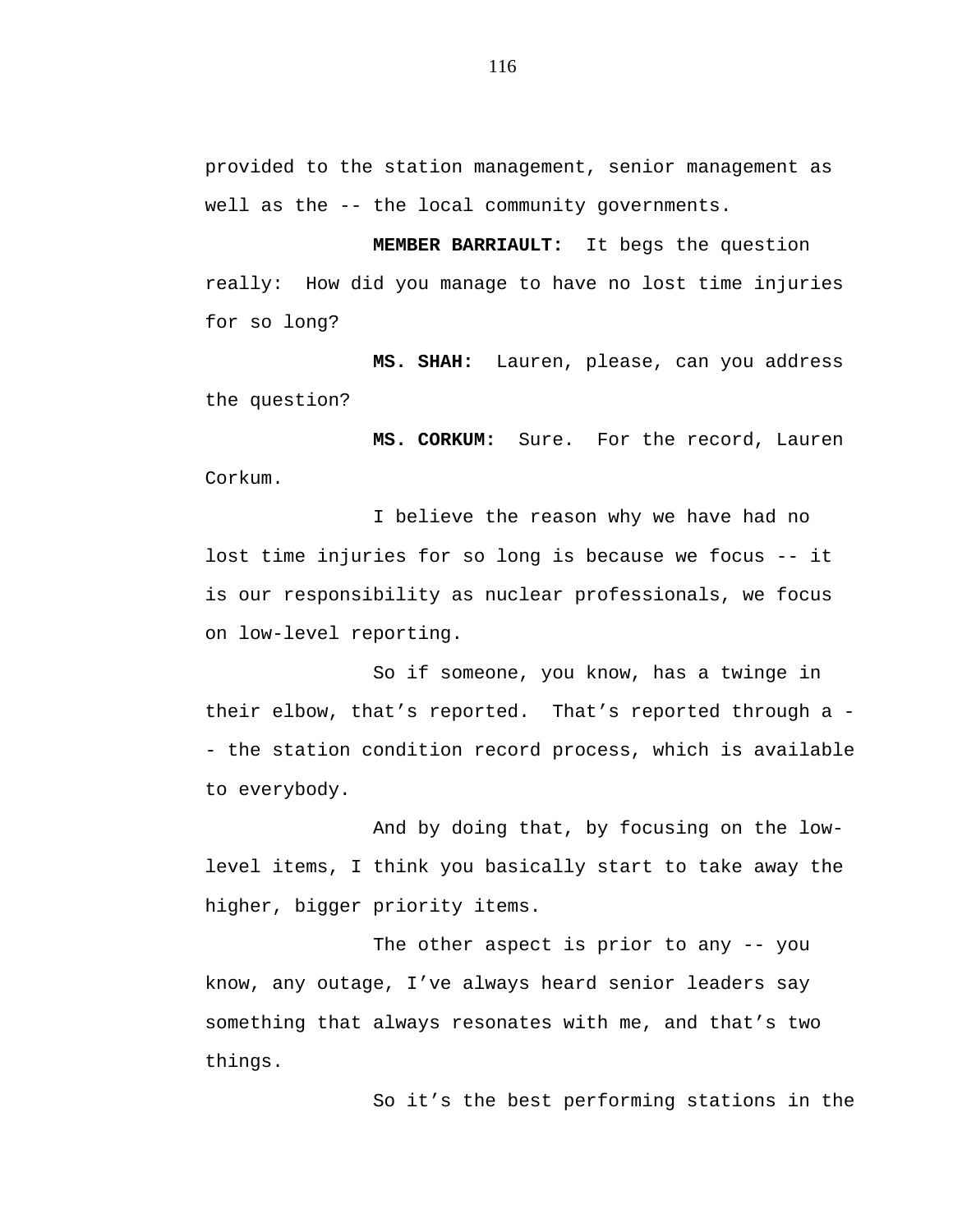world, the best performing nuclear stations in the world are also the safest, and if we focus on safety and quality, everything else follows.

So these are things that I always keep in mind when I'm doing my work.

**MEMBER BARRIAULT:** Thank you.

Thank you, Mr. Chairman.

**THE CHAIRMAN:** Okay, thank you. Thank you very much.

I'd like to move to the next submission, which is an oral presentation from Ms. Buckingham, as outlined in CMD 13-H2.67.

And I understand that Ms. Buckingham is joining us via teleconference.

Can you hear us?

**MS. BUCKINGHAM:** Yes I can. Can you hear me clearly?

**THE CHAIRMAN:** I think you should come closer to the phone or to the mic.

And you're on, so please proceed.

**MS. BUCKINGHAM:** Okay. Can you hear me better now?

**THE CHAIRMAN:** Yes.

**13-H2.67**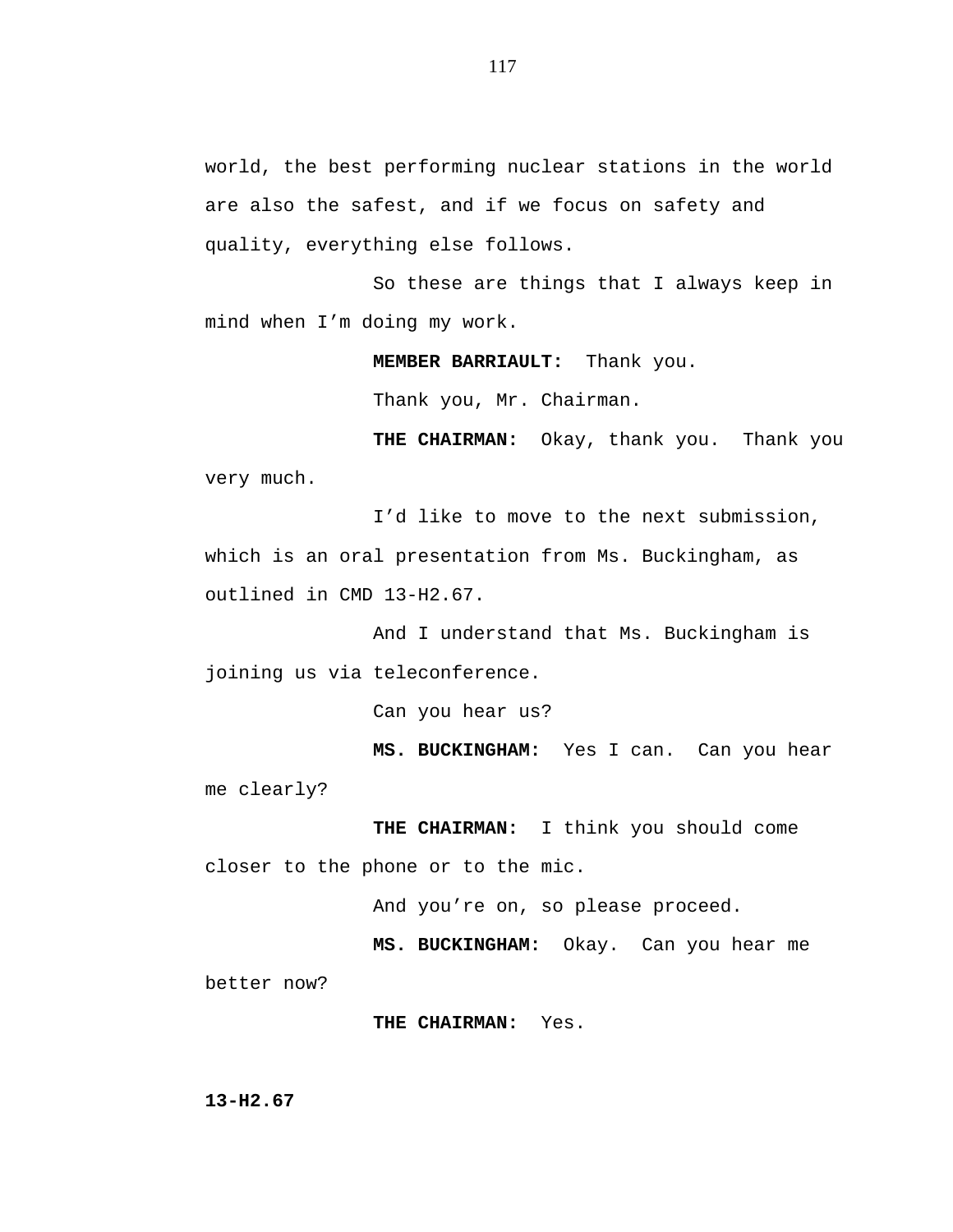**Oral presentation by**

**Darlene Buckingham**

**MS. BUCKINGHAM:** Okay. Commissioners, CNSC, OPG, I cannot say anything that you have not already heard countless times before from the concerned public. My only question is why does the industry continue to obfuscate the reality about the true cost of nuclear energy and the dangers to public health and the environment?

The Commission hears over and over about the billions of dollars it costs for nuclear energy, from uranium mining to processing milling of uranium to nuclear fuel bundles, manufacturing, to nuclear plant construction, to nuclear plant decommissioning and destroying low, medium, high and level waste at a cost of \$30-plus billion with no net benefit to the people of Ontario.

David Fleming's book, "The Lean Guide to Nuclear Energy: A Life Cycle in Trouble", that is available on the internet as a free download, very succinctly and clearly does the analysis that when the nuclear energy cycle is considered from the beginning, starting with uranium mining to the end, the storage of nuclear waste, that nuclear energy uses more energy than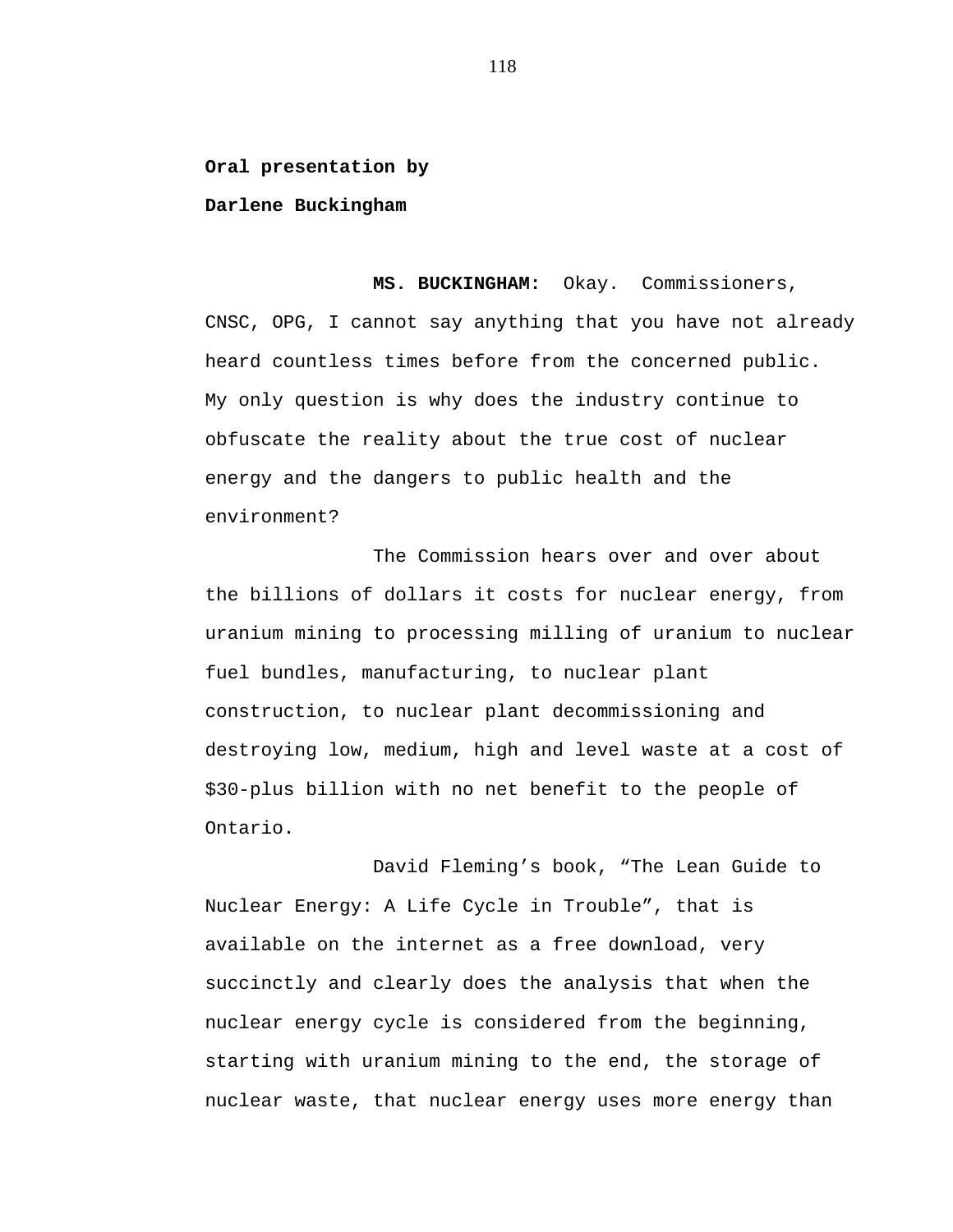it provides the people.

The Commission knows there is not one functioning deep geological repository completed for the storage of high-level waste, but acts and talks as if this horrendous problem is solved.

The Commission knows about the fiasco of Yucca Mountain, but does not discuss this with the public.

At every intervention I have attended, the numbers are fudged, health dangers dismissed and the public talked down to about the very real concerns associated with continuing to consider nuclear energy as a viable mix for the powering of our province.

We know that this money squandered on storing nuclear waste that is toxic for hundreds of thousands of years and decommissioning toxic nuclear plants that have a safe lifespan of 40 to 50 years, not to mention the lack of consideration for people who will have to deal with this waste, could be used to fund research and implementation of far less expensive and dangerous means of powering Ontario; to harnessing the sun, the wind, the tides, the warmth of the earth.

We know that not enough time has been given to conclude that thyroid cancers have not increased in Fukushima, even though the CNSC insists that there was no increase. Please come back in 20 years and tell us that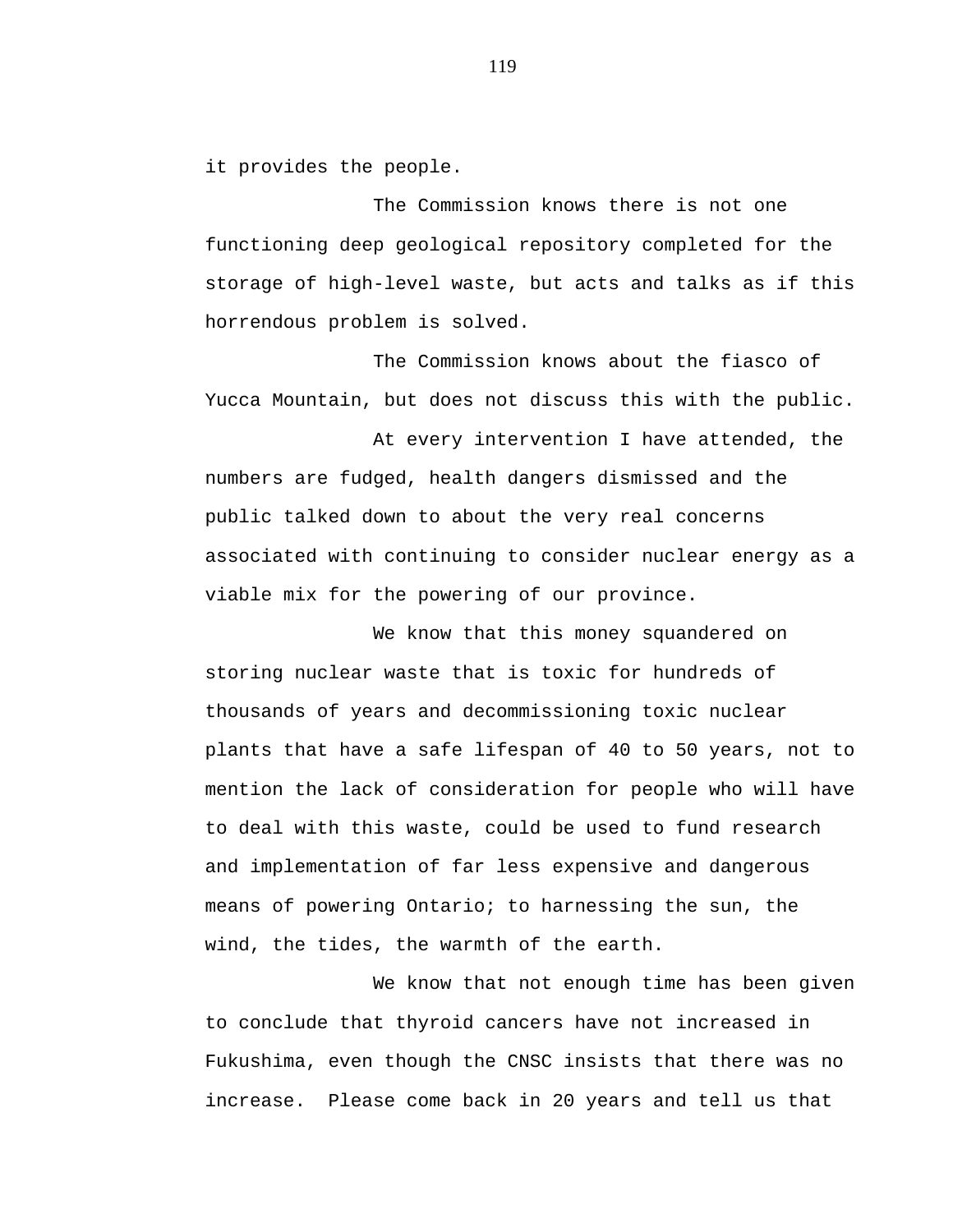this is still true.

We here in Ontario are okay for now, but what about the people of Fukushima and Chernobyl? We have a responsibility to all people of the world to speak up when we see harm being done.

Radiation doses were sought before DNA's role in heredity was confirmed in 1952 by Alfred Hershey and Martha Chase. Would it not be prudent to take a closer look at the case for no dose of radiation is safe given the impact of ionizing radiation on the integrity of our DNA, causing cancers, sterility and birth defects?

Nobody died in Fukushima, but what about the quality of life and living a long, healthy life? What about those that lost their homes? What about those that now have an increased risk of cancer?

Cancer is a horrible way to live and die and anything that increases the probability of dying from cancer even a little bit is unacceptable risk.

As for emergency planning, why was the 401 eastbound exit removed at Liverpool? Why are the emergency planners not asking for this to be corrected?

In Ontario, Pickering nuclear reactor construction began in 1966 and was finished in 1986, making the life of these reactors 47 years old. This is pushing the limit of the safe lifespan.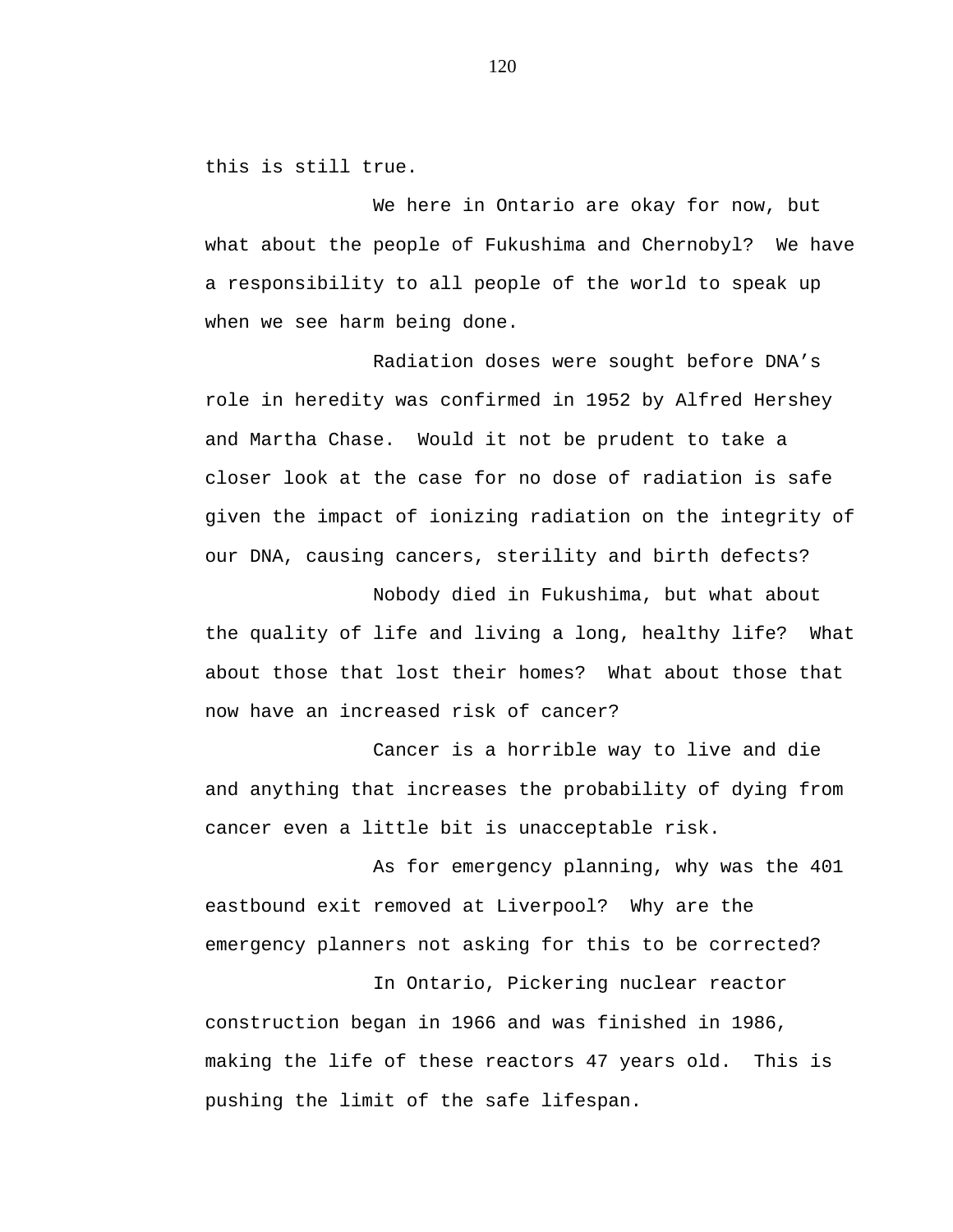Continuing to renew the operating licence for ageing reactors is putting the people of Ontario at risk for a nuclear accident.

When a windmill goes down alarm systems are not triggered, evacuation is not necessary, milk does not have to be monitored, people do not have to be decontaminated and people do not have to take potassium iodide to protect themselves from thyroid cancer.

A windmill only has to be repaired. In a nuclear accident the repercussions are just beginning. The Fukushima accident is still an ongoing threat and will be for many decades to come.

Not to mention the billions of dollars spent for reactors that have such a short lifespan. We now have to look at new builds at an exorbitant cost. How is this cost efficient and too cheap to meter?

The people of Ontario are faced with rising energy bills due to the overpriced, unsafe use of nuclear energy that keeps on costing billions of dollars when it comes to the end of life by having to store radioactive and toxic waste that has to be managed for thousands of years. This is unacceptable to continue telling people that nuclear energy is necessary. It is not. This is holding us hostage.

There is now an international film festival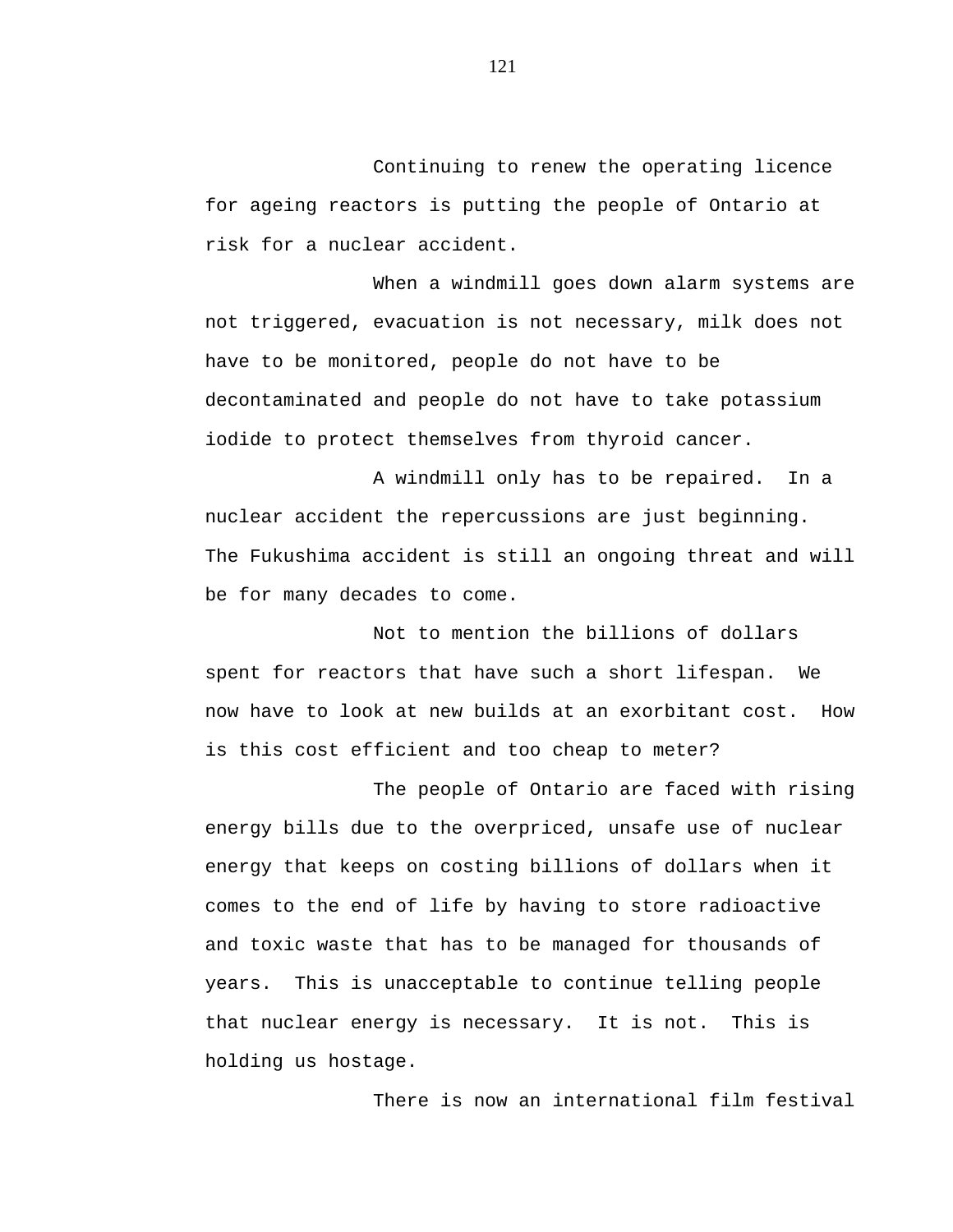solely on uranium in Rio de Janeiro in its third year that has this year presented 150 films from 20 countries around the world about the dangers of uranium. Public awareness is growing from citizens that are doing their duty to inform people of the whole reality of nuclear energy.

The community I live in had to suffer through a known criminal drilling and exploring for uranium and scamming the public with a stock market scheme.

Paul Leslie Hammond, the owner and CEO of the now defunct Bancroft Uranium, was the accountant to attest Saxena, who was arrested by the RCMP for embezzling \$88 million from the Bank of Thailand. Mr. Hammond was only acquitted of all charges for testifying against Saxena.

Mr. Hammond unethically priced the stocks of his company for 1 cent and sold them for \$12 based on historic uranium mining in the area while contaminating the wells of local residents by drilling for uranium.

This is the seedy underbelly of uranium mining and the unethical people who are the ones that mine this very dangerous substance. Not caring that they are contaminating community wells, as long as they are making money.

All this information is available in the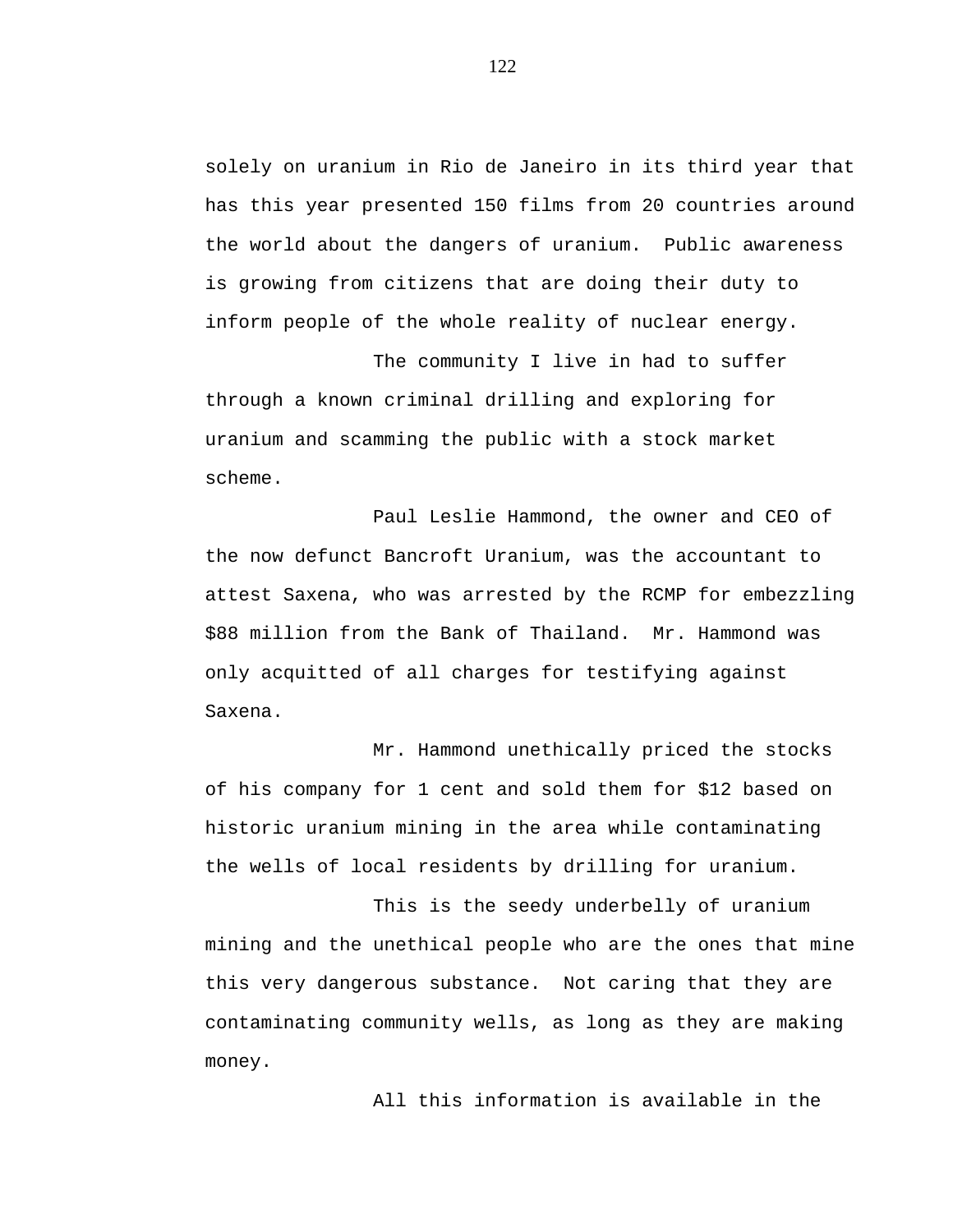public domain for any that care to really know the ugly truth about what goes on the drilling, exploring, and mining for uranium. Who is protecting communities that are severely impacted by the toxic waste of uranium mining?

In fact, when the industry discusses nuclear energy, it is as if uranium mining were not even part of the equation of what is involved in the nuclear energy cycle.

From the get-go, the nuclear industry creates problems for people that are unacceptable in a world that cares what happens to people and to the integrity of the environment, the place we call home.

As well, the military use of uranium is well known and cannot be ignored as part of the problem with mining uranium and making it available for terrible weapons of mass destruction and DU weapons. Stopping mining uranium would go a long way to preventing nuclear weapon proliferation.

Now it is time to no longer continue to hold Ontario back from progressing into better, renewable, ethical ways of turning on our lights and powering our world.

Please protect the public by safely decommissioning every single nuclear reactor in Ontario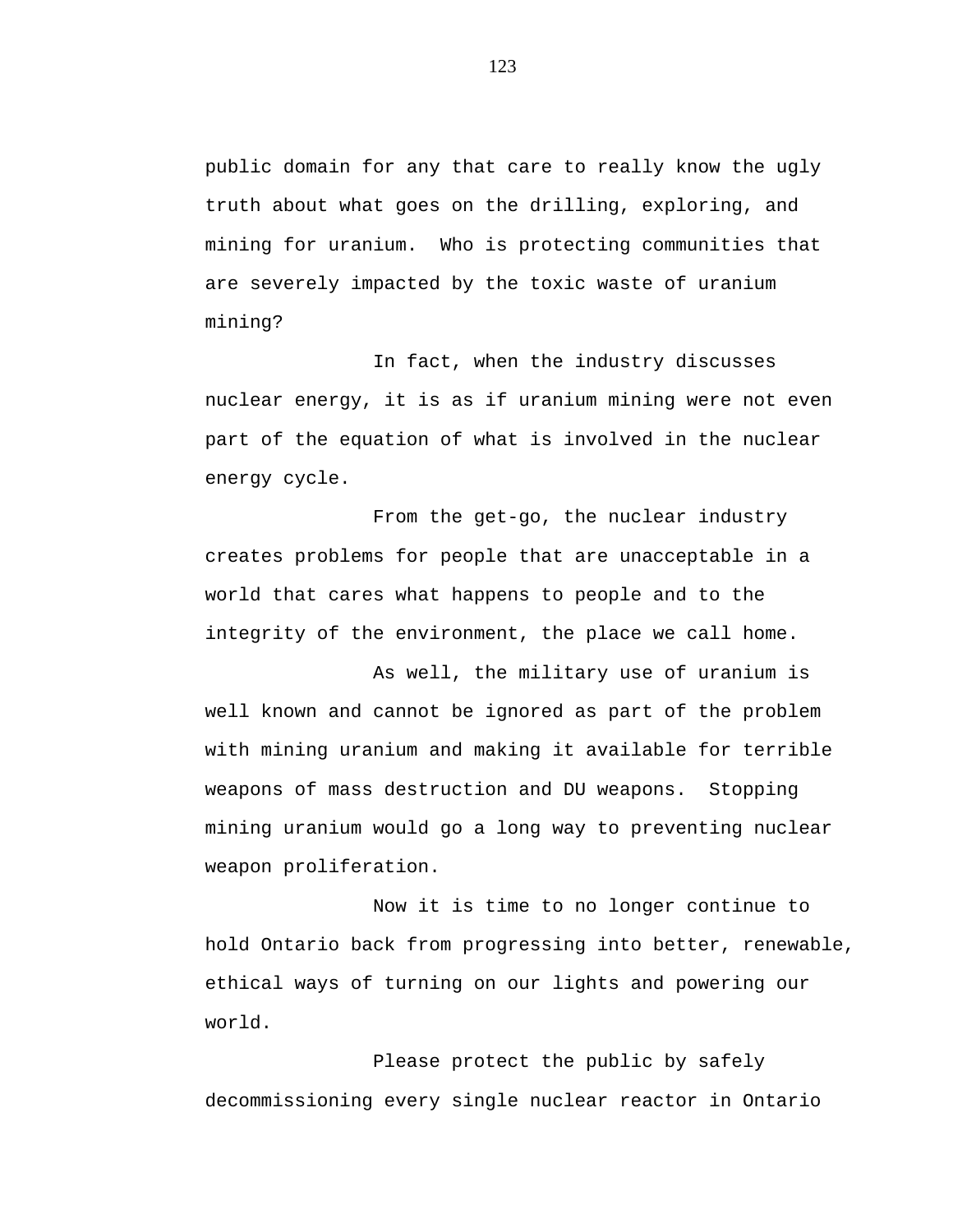and safely storing the already accumulated, deadly toxic waste. Please do not create any more toxic waste. Please promote renewable energy.

I can only hope that this will be done before one more accident like Chernobyl or Fukushima occurs. But logic tells us there will be a few more horrific accidents before the industry will be forced to stop.

Please do not continue to extend the licence for the ageing Pickering reactors. I understand from attending many interventions that OPG is simply obeying orders from the Ontario government that 50 percent of our power must be from nuclear and are receiving money from the government, also known as taxpayer dollars, to do so.

OPG and anyone working in the nuclear industry are going to defend their bread and butter. It is up to the CNSC to speak up and tell the Ontario government that nuclear energy has proven to be unworkable and disadvantageous to the people of Ontario and that the province has to find other ways to create electrical power and provide jobs and produce a true green clean energy.

Not producing  $CO<sub>2</sub>$  while fissioning uranium to boil water while creating hot radioactive toxic waste for only after more than 60 years with not one functioning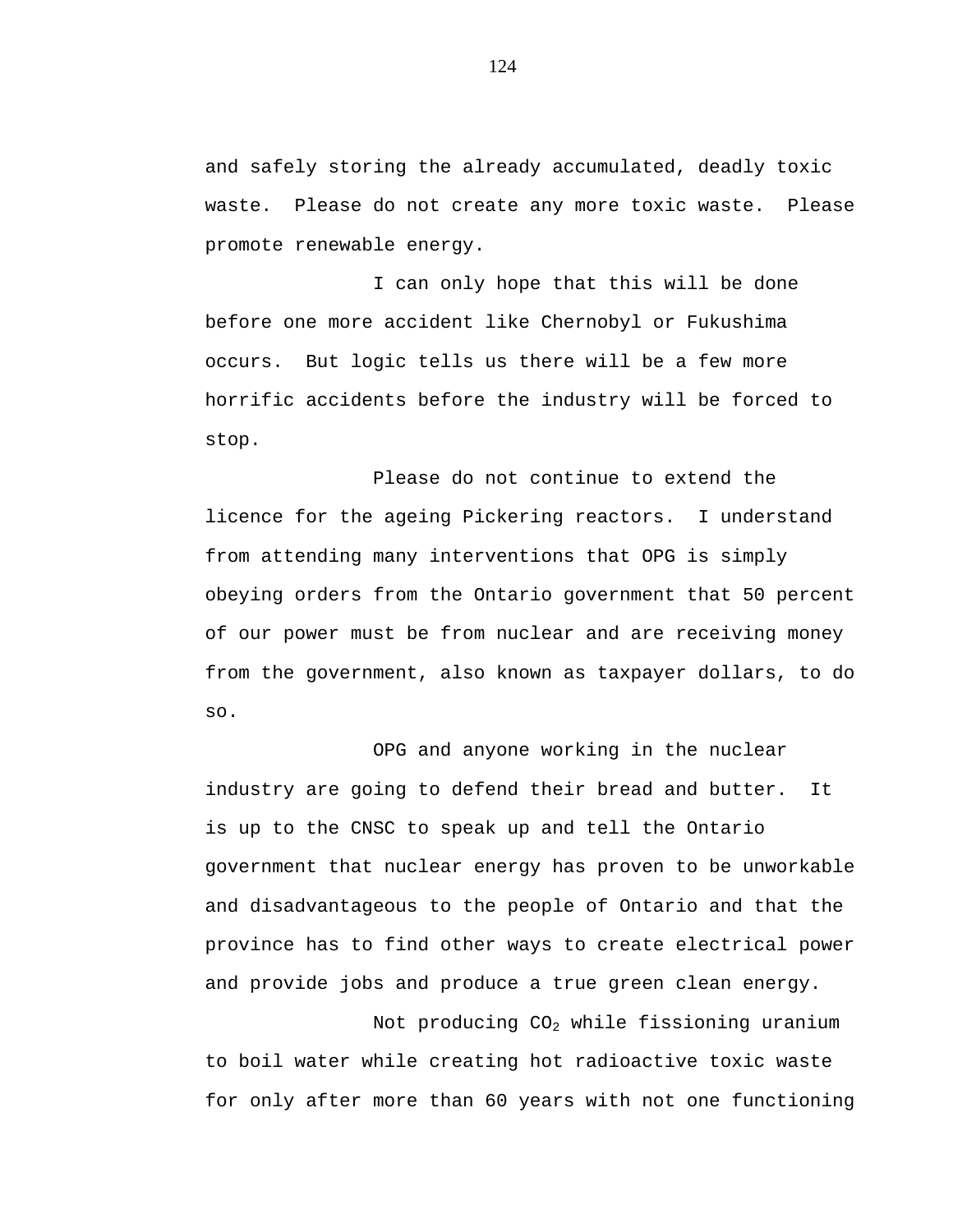DRG -- DGR, leaving the waste on the shores of the Great Lakes in caskets for 100 years or nuclear waste is toxic for hundreds of thousands of years is not clean energy and is unacceptable. Nuclear is not carbon neutral when transportation and construction are taken into consideration.

How dare the industry continue to tell people that nuclear is clean. It is also a cop-out to tell intervenors to go speak to the government when the CNSC are our spokespeople and protectors. We are going to have to make a choice: Continue to do what makes corporations viable making money without regard to the health impacts to our lives, to the quality of our lives and the environment or choose life above all else and perhaps smaller local solutions to energy needs.

We have to rethink the way we produce energy and the provincial government has to be told the hard, cold fact that nuclear does not meet energy needs when considered from cradle to grave.

My community in the Haliburton Highlands certainly does not benefit from nuclear and still has to pay for it. Imagine if the billions of dollars spent on nuclear waste and nuclear regulation was used to support smaller companies to retrofit homes and to install small wind mills, solar panels and geo-thermals throughout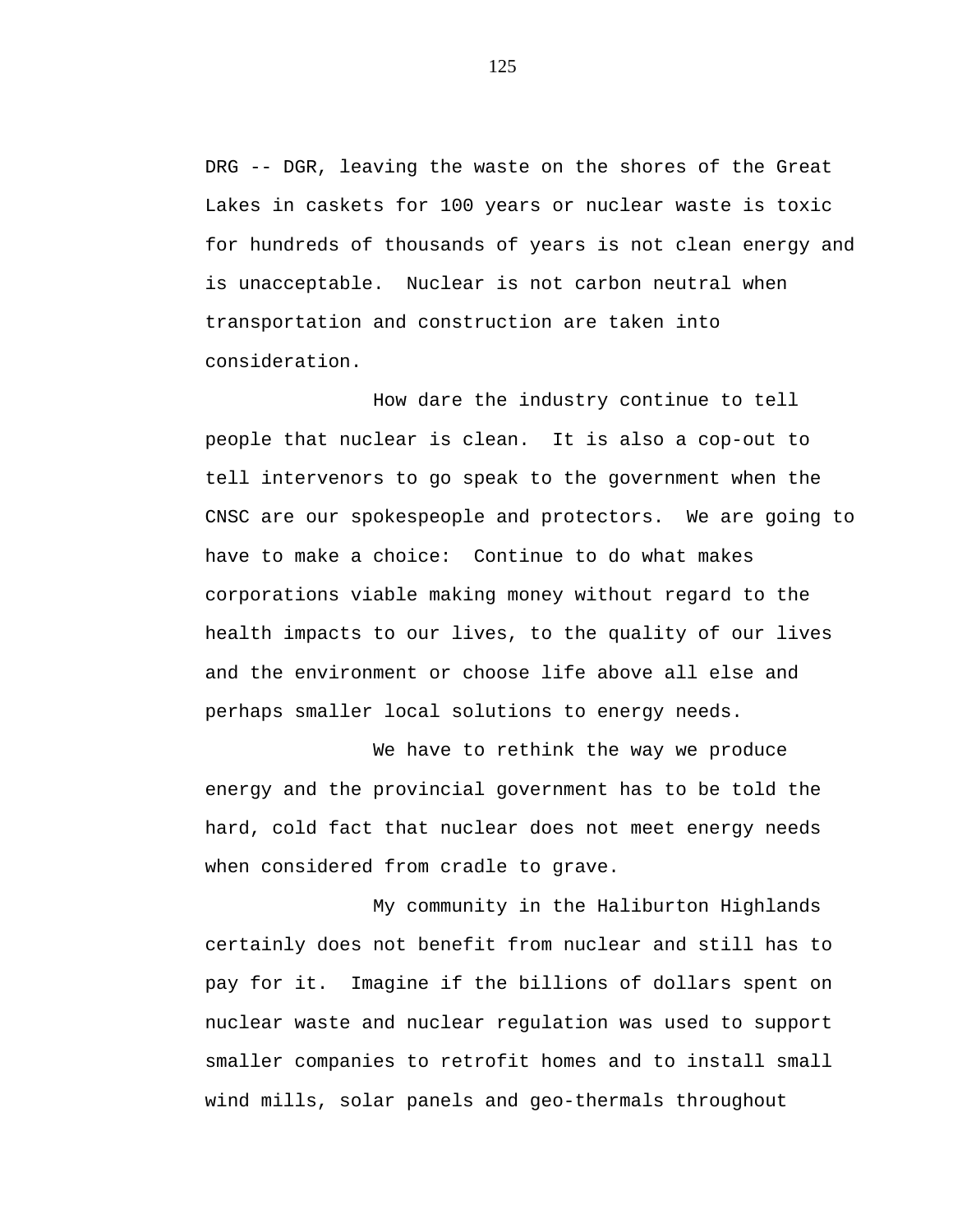Ontario.

I will end with two quotes by Dr. Martin Luther King:

> "Our lives begin to end the day we become silent about things that matter."

and:

"Never, never be afraid to do what's right especially if the wellbeing of a person or animal is at stake. Society's punishments are small compared to the wounds we inflict on our soul when we look the other way." Thank you.

**THE CHAIRMAN**: Thank you.

Comments?

Mr. Tolgyesi?

**MEMBER TOLGYESI**: Mrs. Buckingham, what you are saying in the middle of your first page that, at every intervention I have attended, you have attended numbers were forged and Health dangers dismissed.

Could you give us an example?

**MRS. BUCKINGHAM**: Well, a lot of people have been concerned about the fact that thyroid cancers have increased since the accident in Fukushima and we are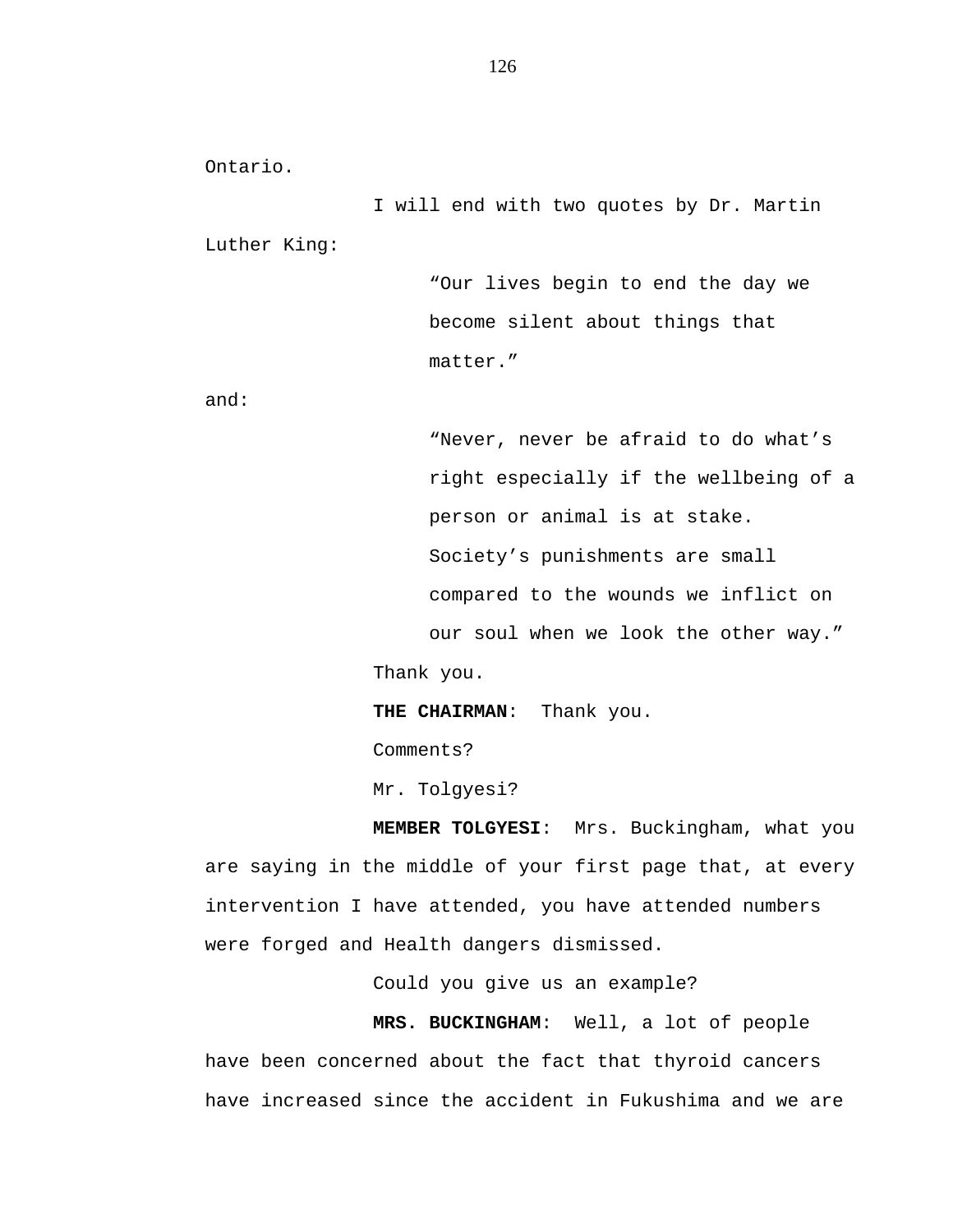being told that there is no danger.

But when the research is done, it takes at least three years or longer to determine whether the person was exposed to radioactive iodine. So I don't think that is dismissive of very real concern.

Also, I always hear there are no dangers, there are no cancers, there is no increase in leukemia, there is -- and I have friends who are doctors and other people who are telling me that: Yes, there is.

So I find that there is a real disconnect between people that are very concerned about the health impact and the information given by the CNSC that I very clearly hear there are no dangers, no dangers. Like it's said over and over, "There are no dangers." and I think that this is very misleading.

Also too, the fact that there is not a lot more follow-up and studies done is a little bit concerning too, so that is my concern. I've never heard yet that: Yes, radiation causes damage to DNA, it's well known. It's can damage our DNA so it can cause cancer, birth defects and sterility.

And this is not discussed in a way that I think that really tells people that there is a problem.

> I hope that answers the question. Hello?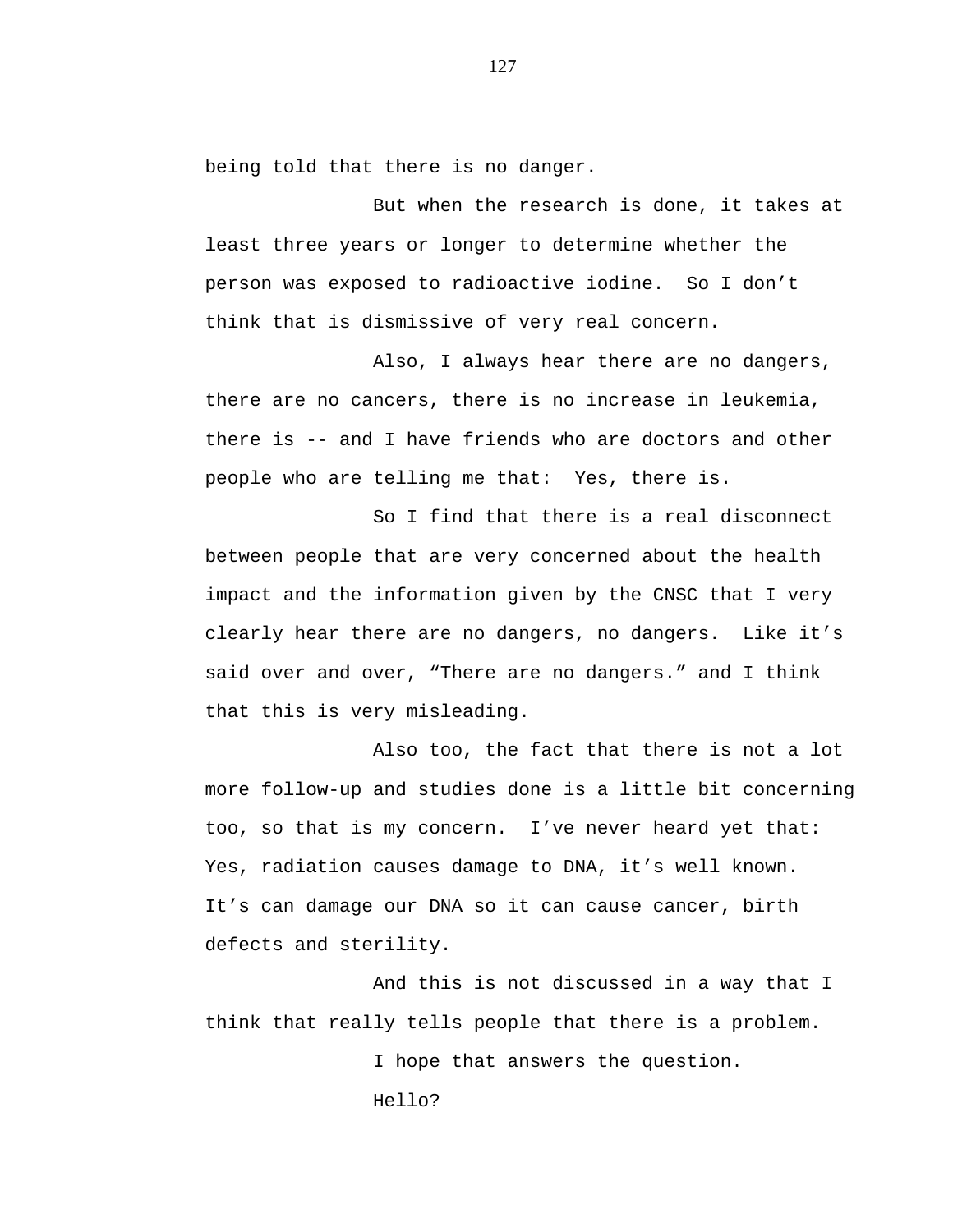**MEMBER TOLGYESI**: Could you -- yes, the staff will comment.

**DR. RZENTKOWSKI**: Greg Rzentkowski, for the record.

I would like Patsy Thompson, the Director General of the Directorate of Environmental Radiation Protection Assessment, to respond to this question.

**DR**. **THOMPSON**: Patsy Thompson, for the record.

If I may I'll provide some background information and then I'll ask if Dr. Demeter has anything to add and so to address Ms. Buckingham's concerns.

In terms of the thyroid cancer, if you'll recall, during the December 2012 Darlington hearing, staff was reacting to comments being made by intervenors that there was some studies of children in Fukushima prefecture showing that thousands of children had thyroid cysts and this meant that they were developing thyroid cancer.

And so what we clarified at the time was that this is, this was a baseline study being done post-Fukushima and that the incidence of thyroid cysts in children in Fukushima prefecture was very similar to the incidents being seen in Tokyo which meant that at the time there was no difference. And this is very important because this is the baseline study that will be used by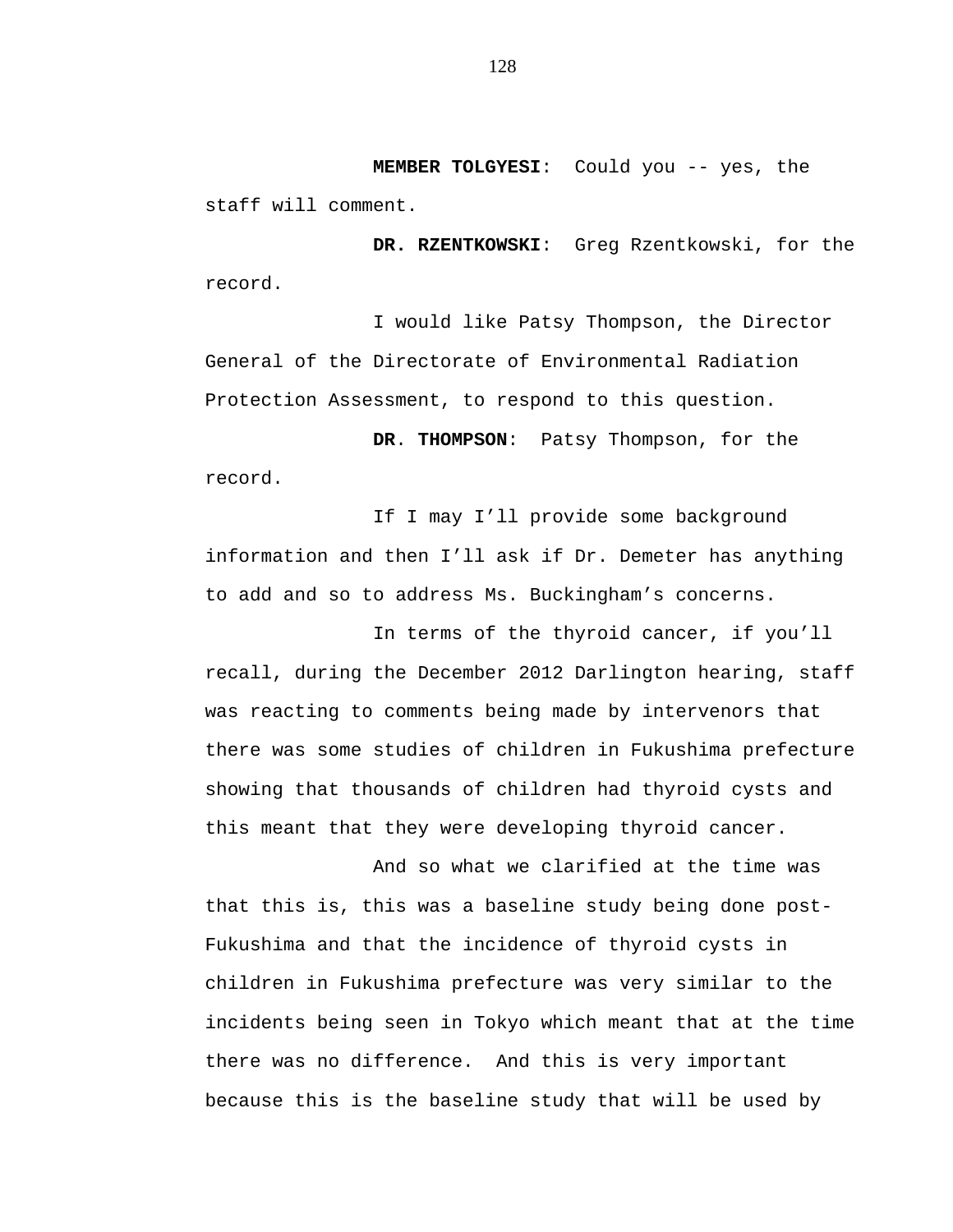the Japanese government and international organization to follow this population to determine if the Fukushima accident will be causing thyroid cancer.

On this basis -- and I do recognize the comment made by Ms. Buckingham that thyroid cancer will take some time before it develops and the experience from Chernobyl is that it takes about five years before thyroid cancer is observed.

And so we're not dismissing of that information, we were simply clarifying the information that was being brought forward by intervenors.

Staff ---

**MS. BUCKINGHAM**: I would like to make a comment.

I was at that intervention and it was the fact that it was dismissed and I think it's only because the public is calling the Commission on the information that they are disseminating for the public that the tone now has changed.

So if you go back to the tape at the time of the intervention, it was: "There was no thyroid cancer" and it was very clear and definitive. There was not a footnote that we have to wait and see.

So that's what I'm challenging and I'm very happy that there are so many people from the public now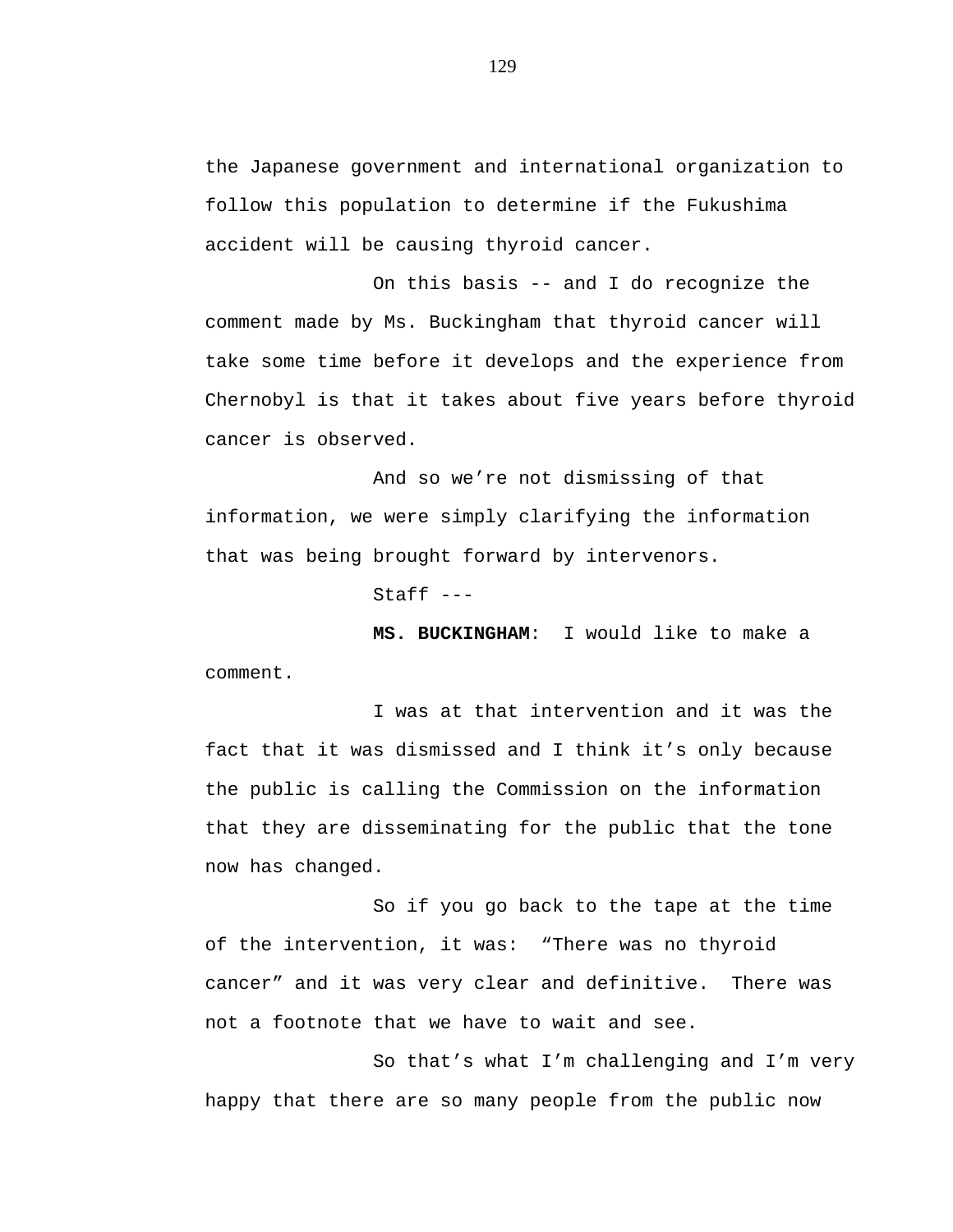challenging just blanket statements and really, you know, opening the book and checking, you know, the facts to see and just getting more information.

And that's -- too, like, when you open the book on a lot of the things that the industry tells us, it's not so. There's way more involved and it is not advantageous to the public when the book is opened and the whole -- as I've tried to emphasise when the whole process of the cradle to grave impacts of the nuclear energy are looked at.

THE CHAIRMAN: Okay, can -- excuse me ---

**MS**. **BUCKINGHAM:** And a lot of people don't realize that.

**THE CHAIRMAN**: Can you allow some other people to talk?

You are going to have the last word but let staff finish their conversation here.

**MS. BUCKINGHAM:** Yes.

**DR. THOMPSON:** Sorry, Patsy Thompson. So if I could continue?

So if Ms. Buckingham goes back to the transcript for that hearing, we gave references to Web sites where the intervenors had provided the information. But to moving forward, in the staff

supplemental CMD 13 H2.B, we have provided a summary of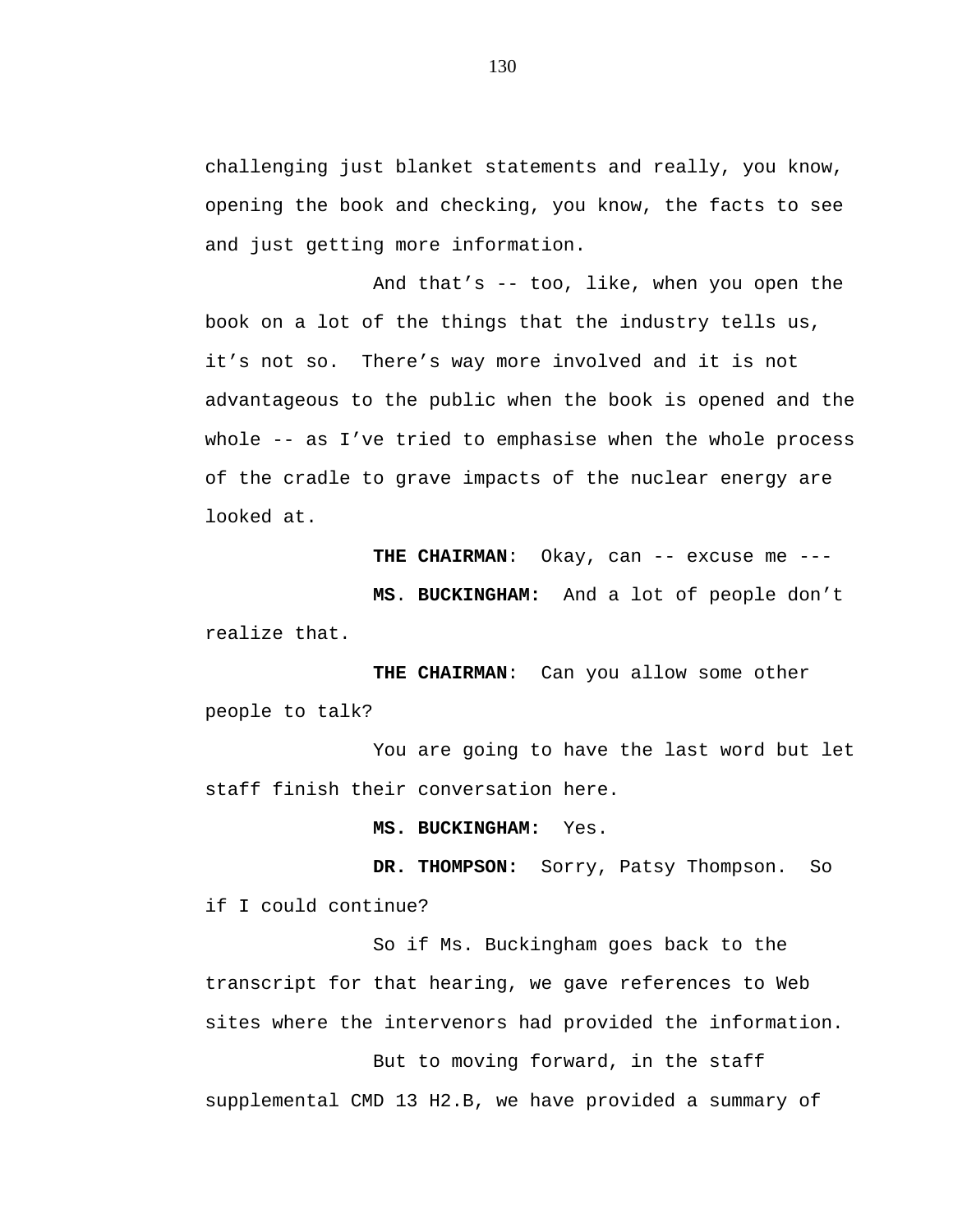the World Health Organization, a recent study, where the risk estimates for health effects of Fukushima are being presented and it's fairly clear from the early estimates that the, there is a small increase risk of thyroid cancer for some members of the population in Fukushima prefecture. But these rates, this increased rate would be very low.

I'd like to also to say that the United Nations Scientific Committee on the effects of the atomic radiation is finalizing a report on the health effects of the Fukushima accident, and there are a number of international experts writing that report and among them are some CNSC staff, who have been recognized and are leading the drafting of some sections of the report.

I don't know if Dr. Demeter would have something to add.

**DR. DEMETER:** Dr. Sandor Demeter, for the record. I'm a public health physician and also a nuclear medicine physician.

I just wanted to address a couple of points from the intervenor. I do agree that, especially for the young, external and internal radiation exposure may increase the risk of thyroid cancer.

My understanding from preliminary results is that the doses received in the Fukushima incident are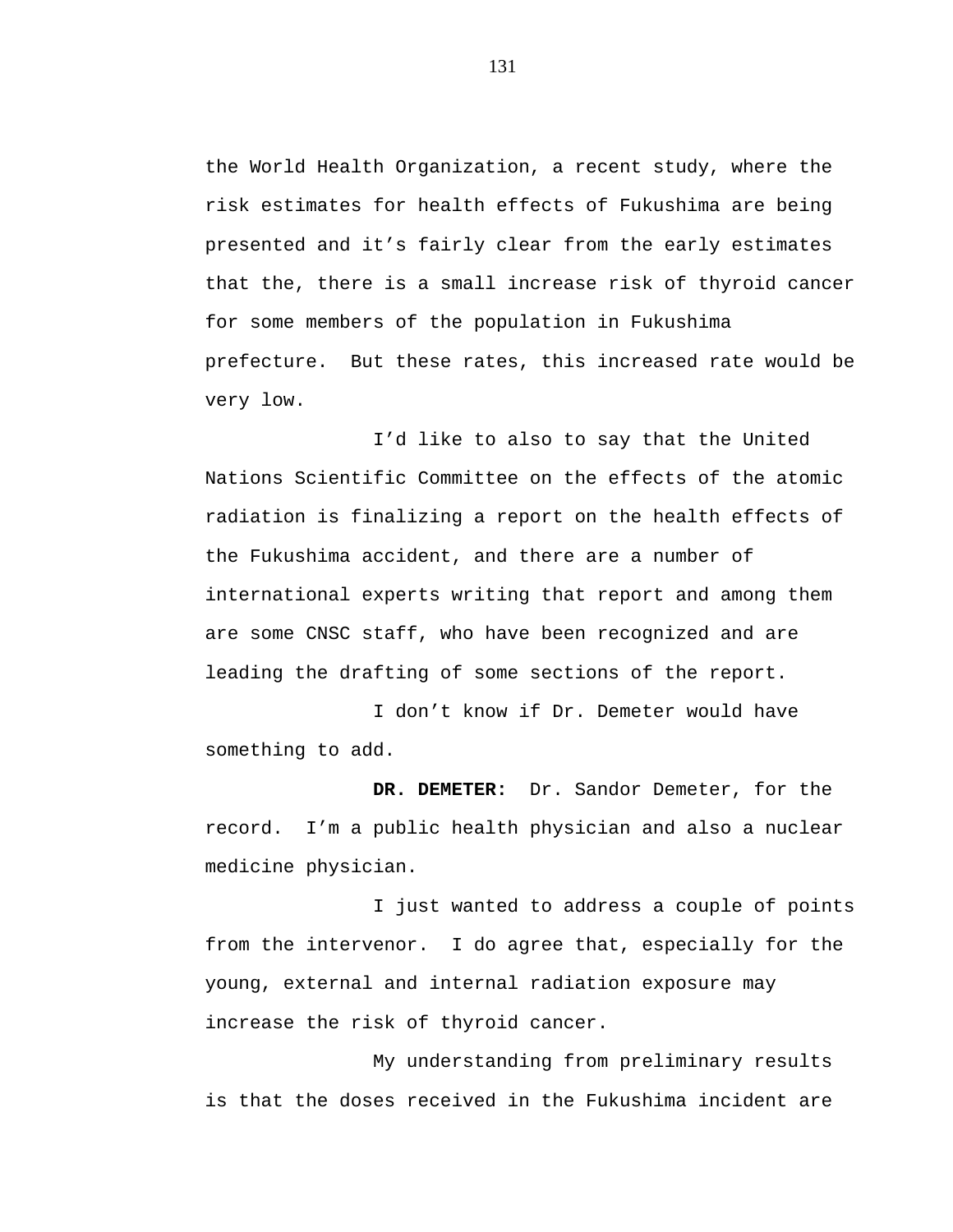on a magnitude of one lower than might have been seen in Chernobyl.

But I think the baseline study to look at thyroid, and follow these citizens, is very good, because that will show the true effect of the exposure and whether or not we'll see any increased cancer rates in the thyroid, will be based on the baseline events.

And I think we have to understand that the screening modality, ultrasound, is used for -- that was used, has evolved over time and it's seeing things that were not really seen before, because we didn't have that sensitivity in thyroid ultrasound spatial resolution.

So they have done this screening. I have read that report. They've done the screening, both in and outside of that area, which show a similar picture and pattern of cysts, and now to follow, to actually find out the results.

I do have to comment on the DNA damage, because that's been brought up by a number of intervenors.

And I think people have to realize that, in a normal day, in a normal human, we can have hundreds of thousands of DNA damages, just by sunlight, chemical - just by being -- our normal metabolism is that there are thousands of DNA breaks per day that are repaired normally. So a DNA break is something that we experience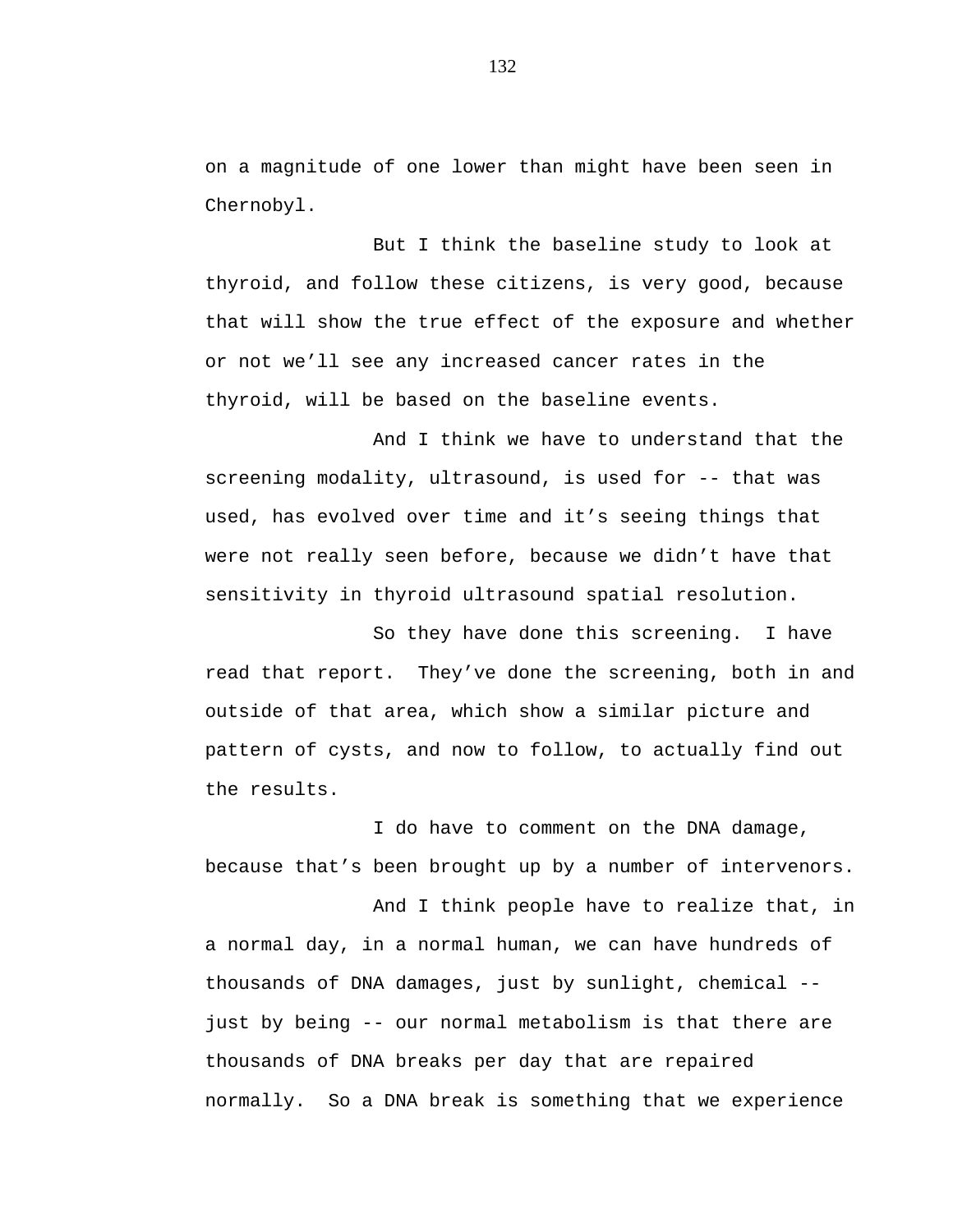as a biological entity and that we fix.

For some people who have trouble fixing their DNA breaks that might be an actual genetic predisposition to a number of illnesses, but it's normal to have DNA breaks from our day-to-day activities, irrespective of radiation exposure.

The other comment from a health effect was about the dangers of uranium, and I think it's important to understand that the toxicological effects of uranium, especially in an unenriched environment, are largely chemical. So in an emergency medicine point of view, if someone comes into to see me as a patient who has been exposed to internal uranium, I'm more worried about the chemical toxicity, and treating them to get it out of their body from a chemical point of view.

So the using of unenriched uranium, a lot of the occupation hazard is not radiation, but is run-ofthe-mill toxicological effects, and largely on the kidney, with regards to uranium.

And I also have to comment, I've reviewed the literature on the effects of Three Mile Island, Chernobyl -- we'll see what happens with Fukushima -- and one of the biggest effects that I've seen, published in the literature, and cited, is the mental health effects of those that were exposed to levels of radiation that are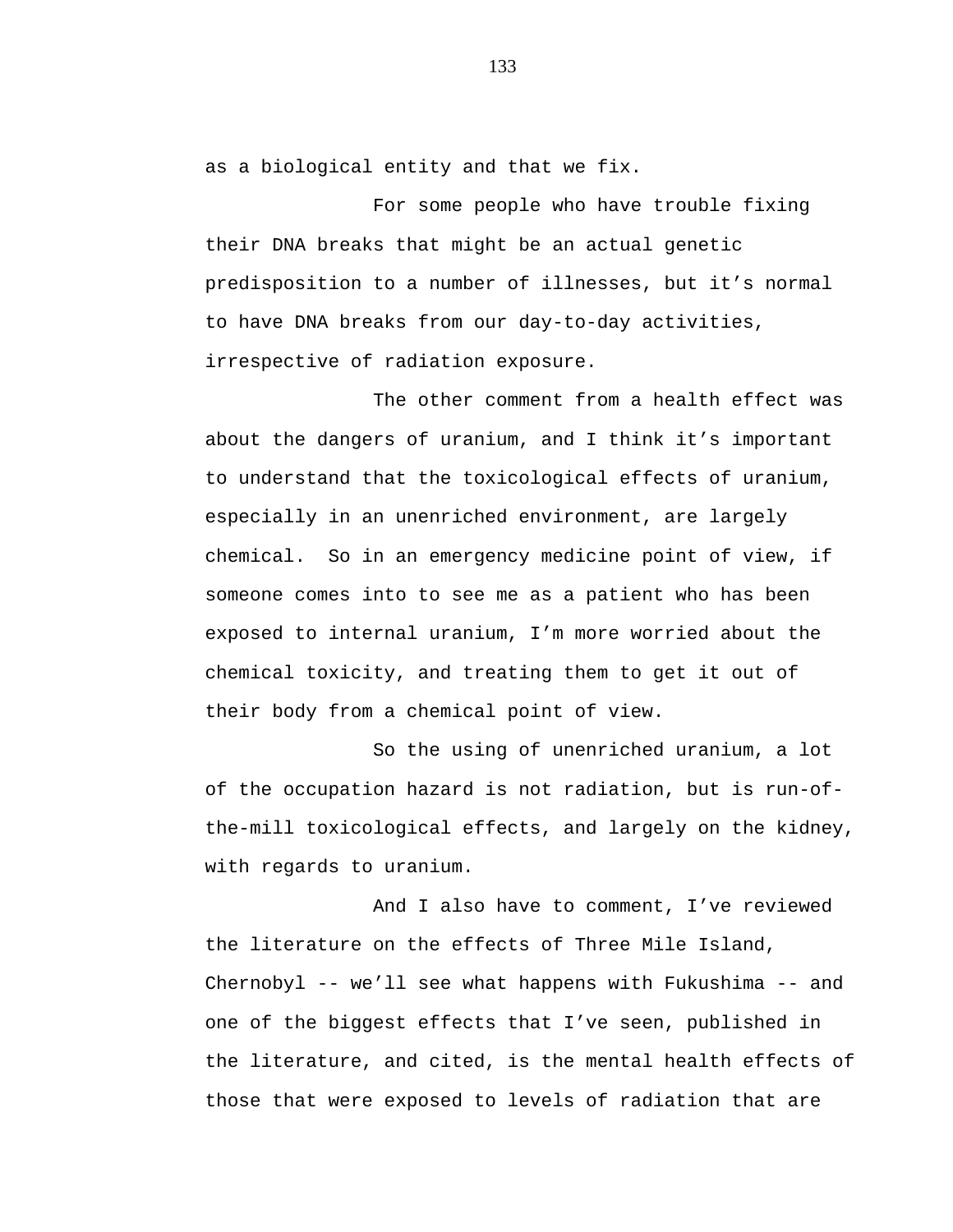not considered harmful, from health, but are treated so differently than the other population that they have real mental health effects, deleterious effects.

Not -- nothing to do with the radiation, but for the understanding, or misunderstanding, of the health effects of radiation.

So I think we have to be very cognizant of the real effects of dealing with disaster and emergency management, and the mental health effects are real, and it has a lot to do with society's preparedness to understand how to manage these individuals who are not contaminated, or radioactive, but are treated as such.

And that, actually, has been the biggest issue that I've seen in the literature, that has had a much more profound effect than any other effect that I've seen.

## **THE CHAIRMAN:** Thank you.

We've got to move on. So Ms. Buckingham, you have the final word here.

**MS. BUCKINGHAM:** Well, it's very difficult to summarize everything, but I ---

**THE CHAIRMAN:** You don't have to summarize, just give us the additional final word, please.

**MS. BUCKINGHAM:** Just please listen very carefully to what the public is telling you. That's all I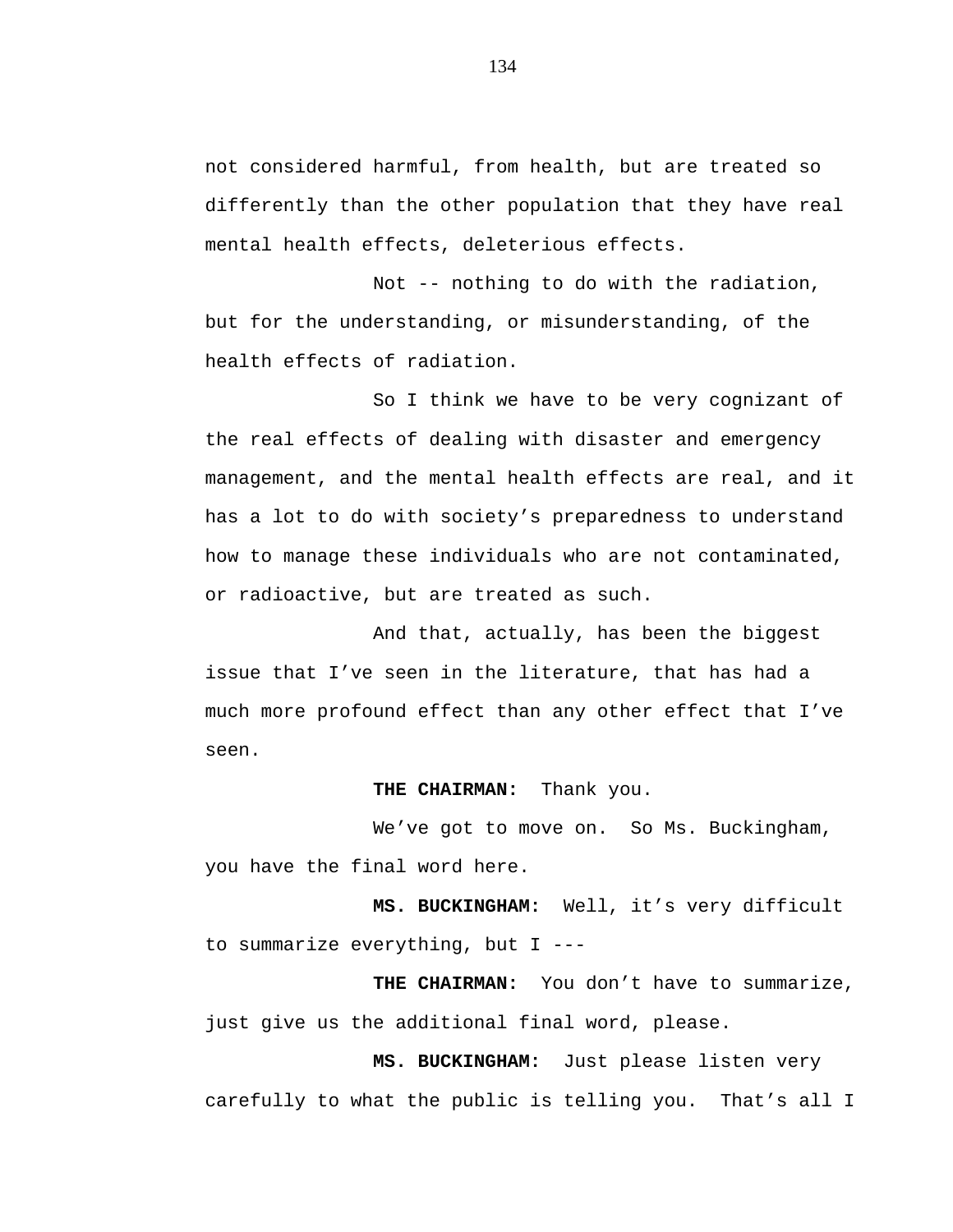can say.

**THE CHAIRMAN:** Okay. **MS. BUCKINGHAM:** Thank you. **THE CHAIRMAN:** Thank you. Thank you very

much.

We would like to move on now to the next submission by the Canadian Nuclear Association, as outlined in CMD H2.64, and I'll turn to Ms. Kleb for the presentation.

**13-H2.64**

**Oral presentation by the Canadian Nuclear Association**

**MS. KLEB:** Good morning, President Binder, Commission Members, and members of the public.

My name is Heather Kleb, and I am the Interim President and CEO of the Canadian Nuclear Association. Also here with me today is Malcolm Bernard, our Director of Communications.

We are here today to support Ontario Power Generation's application to renew the operating licences for Pickering Nuclear Generating Stations A and B, and to merge these licences.

We do so for three reasons: First, the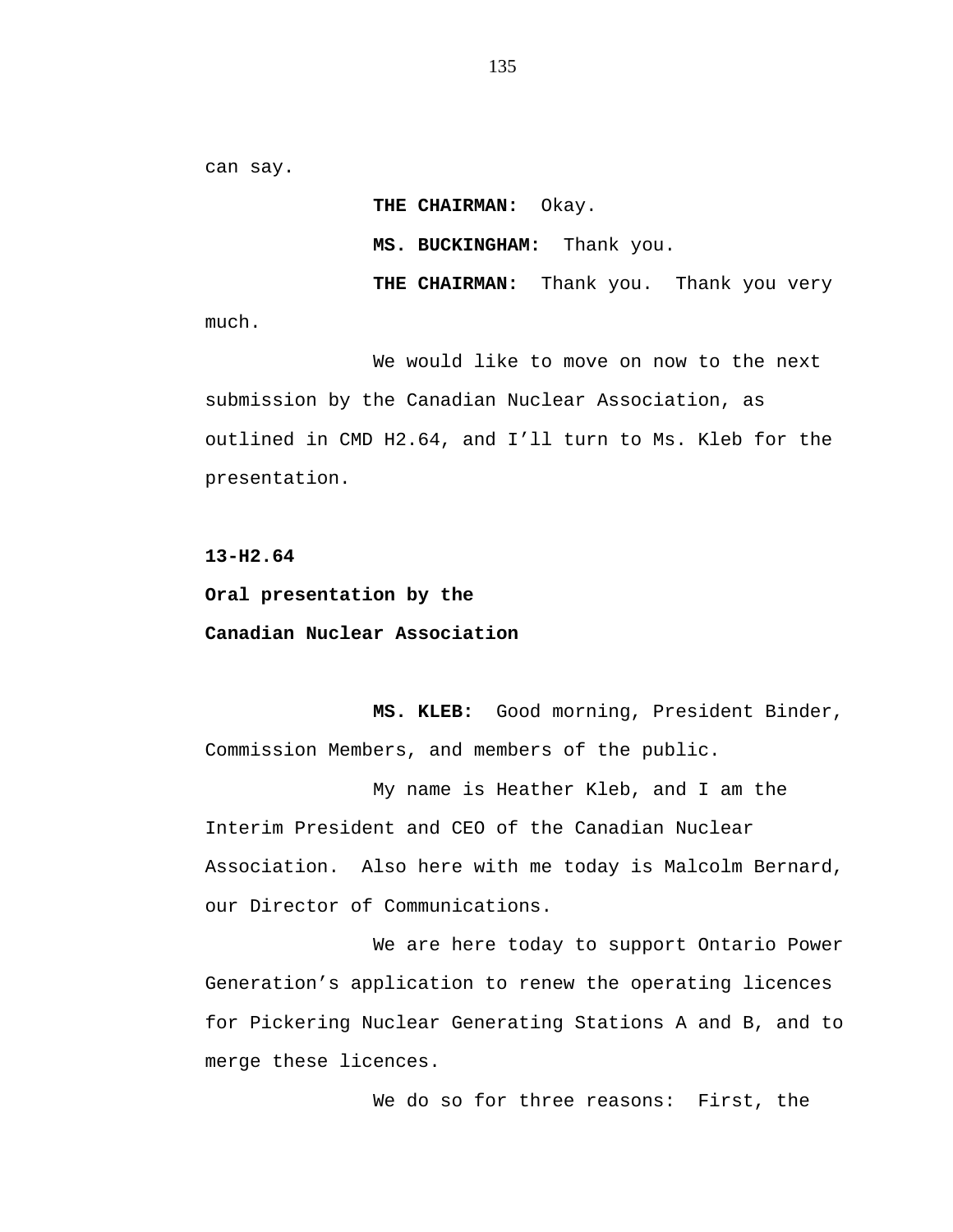Pickering generating station has an excellent health and safety record. This is reflected in how the station, like our entire industry, responded to the events at Fukushima, Japan, by making its facilities even safer.

Second, the station provides significant socio-economic benefits to the surrounding communities, and the region.

Third, the station makes a material improvement in our environment.

I'll start with the health and safety record -- it's very strong. The Pickering generating station had operated for more than 40 years, all the while ensuring that workers and the public are safe. The performance numbers tell the story about safety.

Station employees have worked more than 9 million hours without a lost time injury. That's almost two years.

Clearly, the Pickering generating station takes health and safety very seriously, as does our entire industry. This is particularly apparent in the station's response to Fukushima. The station is located far away from any tectonic plate boundaries, so the threat of a major earthquake at the station is negligible.

And yet, even though the earthquake risk is low, OPG has reviewed its emergency plans and emergency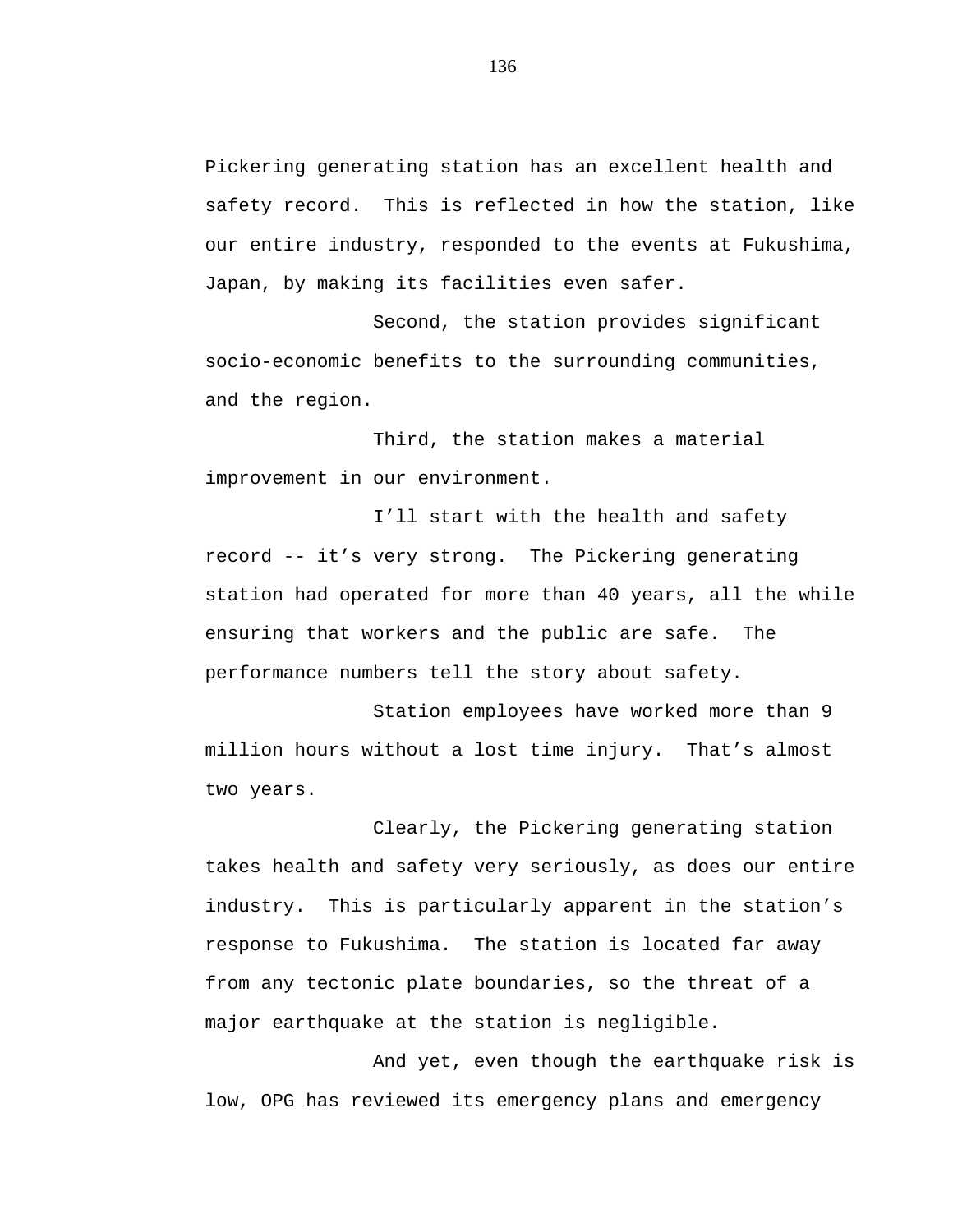preparedness program, to determine whether there are potential lessons learned from Fukushima.

The Pickering generating station staff practice their response capabilities by responding to simulated emergencies. And now OPG is working with CNSC staff to demonstrate how the station's emergency plans are integrated with those of the federal, provincial, and municipal governments.

In other words, even when the risk of an accident is very low, the Pickering generating station takes it seriously and is prepared to respond effectively.

Now, in turning to my second point, I would flag for you the significant benefits the Pickering generating station provides to the socio-economic environment.

The nuclear industry creates and sustains highly skilled, well-paying jobs. In fact, Canada's nuclear sector is a \$6.6 billion per year industry. Every year we generate \$1.5 billion in federal and provincial taxes, and provide rewarding careers to about 60,000 Canadians. The Pickering generating station alone employs about 2,500 workers.

Beyond this, OPG's corporate citizenship program provides financial and in-kind support for community-based programs. The program supports over 225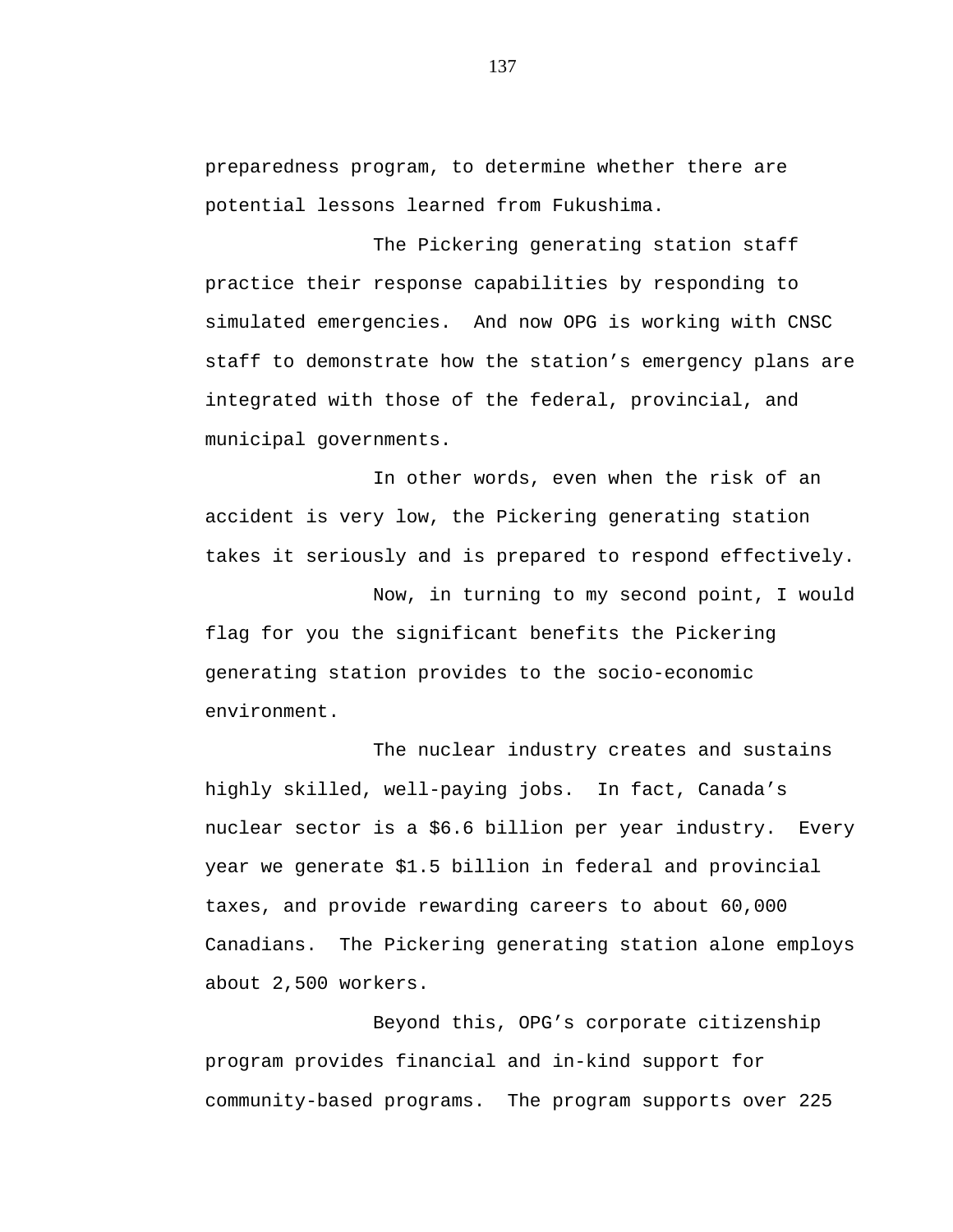not-for-profit initiatives, and 235 local youth amateur sports initiatives.

In recognition of this contribution, OPG was awarded the City of Pickering Civic Award, in both 2005 and 2009. Most importantly, OPG regularly and proactively engages with local communities to provide information on their ongoing facility activities, and to any events affecting the public, the environment, and the details of their transportation program.

In reading the written interventions for this Day Two hearing, there were numerous examples of groups who had benefitted from OPG's support. Time and again we heard various community groups describe how they were well-informed, and how wiling the Pickering station staff, were to answer their questions.

That brings me to my third point: OPG is also committed to environmental stewardship. It has been recognized for its performance with several awards, including the prestigious Environmental Earth Angels, Environmental Achievement Award in 2011.

This award recognizes their many years of outstanding biodiversity education. When it comes to the environment our industry has developed a culture of going beyond compliance.

As an example, OPG has successfully worked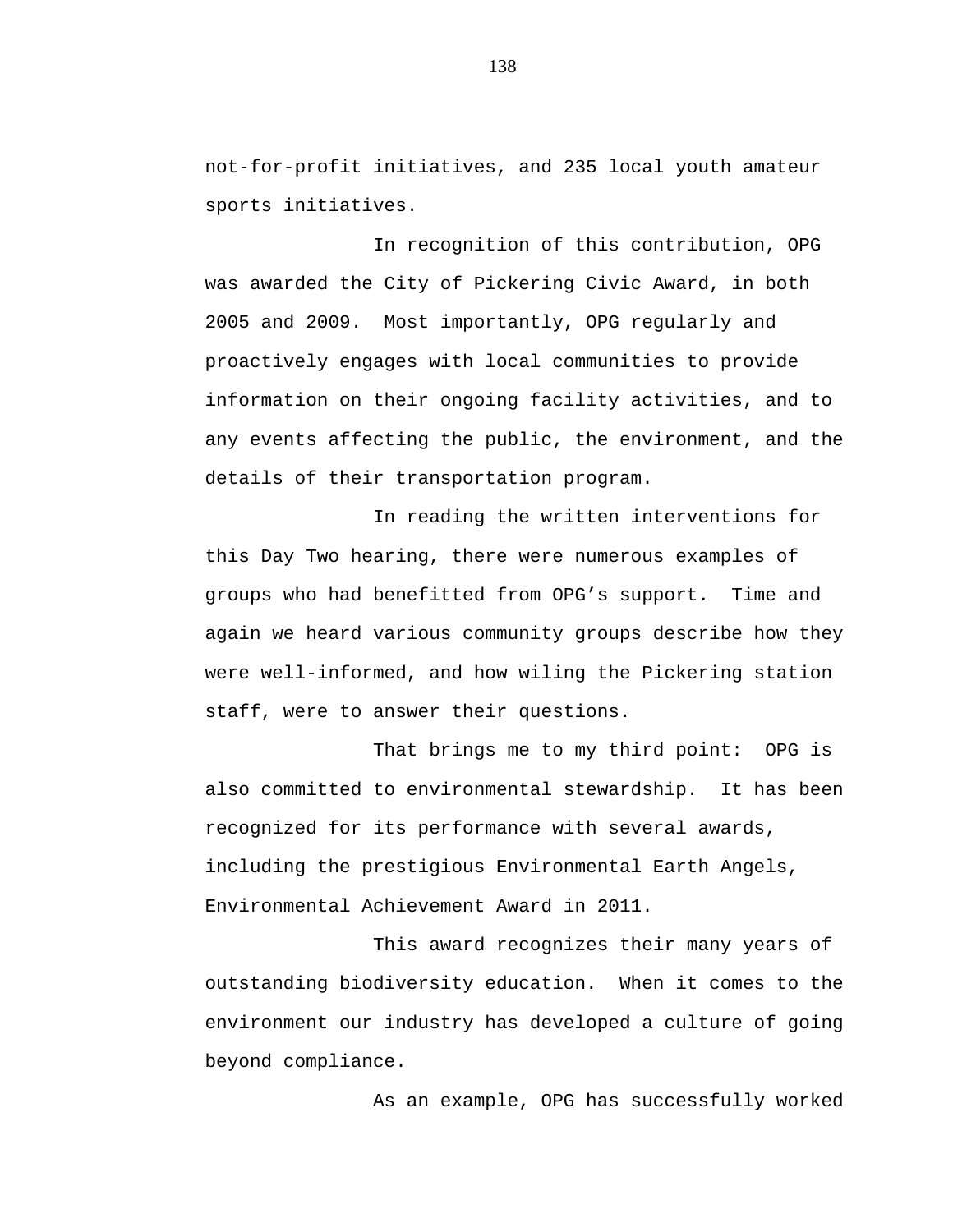to reduce tritium emissions from the Pickering station by 24 percent between 2009 and 2012. The emissions now represent a mere 1 percent of the regulatory limit.

We would even go as far as to suggest that the Pickering generating station has improved our environment. That is because nuclear power produces very few carbon dioxide emissions compared to coal and natural gas.

Ontario has been able to reduce its reliance on coal because nuclear provides reliable base load power generation. And as coal has disappeared Ontario's air quality has improved.

In fact, a recent report from the provincial environment ministry pointed to a 10-year improvement in air quality thanks in part to the disappearance of pollutants from coal-fired generating stations.

The Pickering generating station contributed to this improvement. As the station noted in its 2011 Environmental Progress Report, Pickering had displaced about 161 million tonnes of carbon dioxide over 10 years.

In doing so, Pickering and all the other generating stations around the world have made a significant improvement to human health.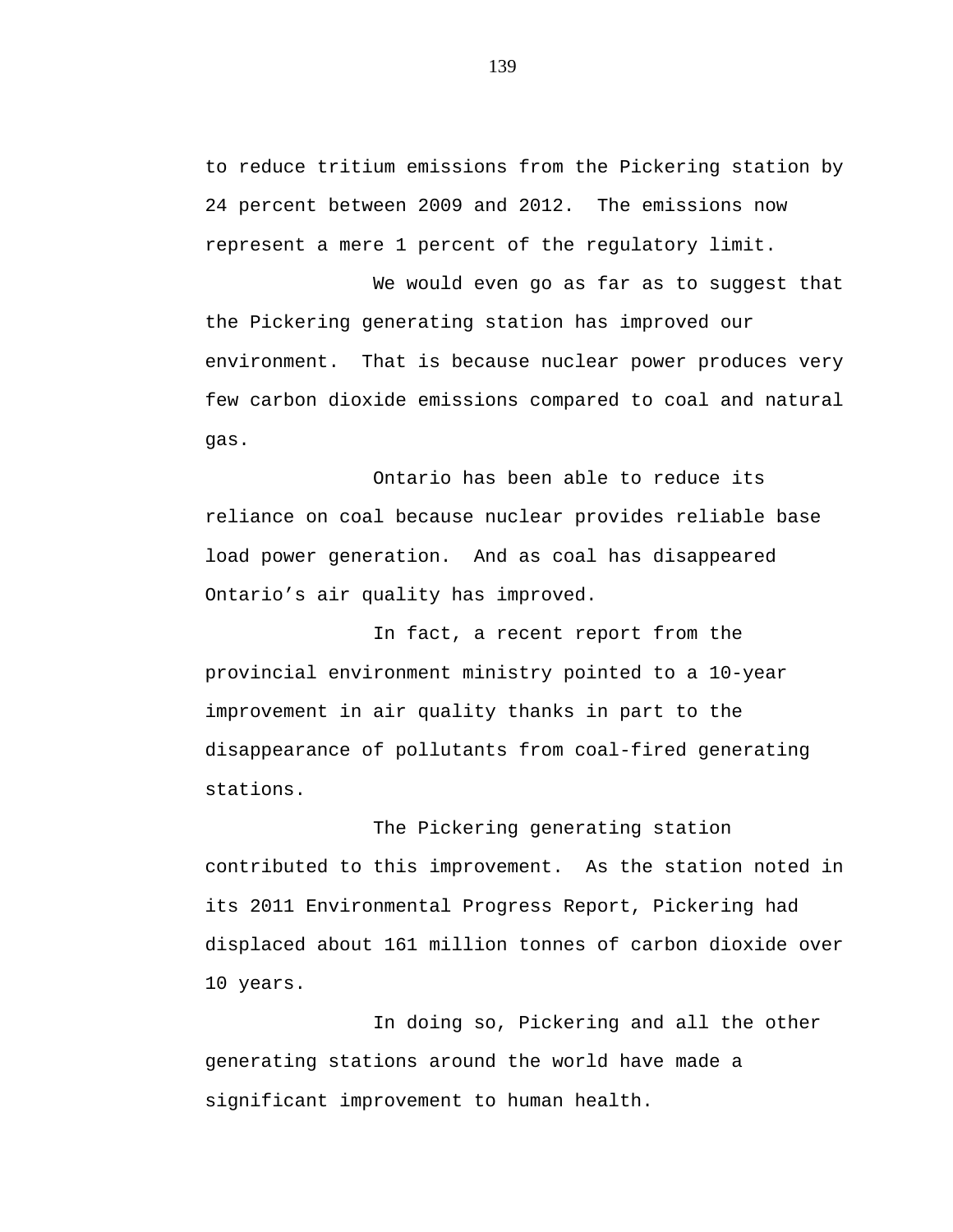A recent study in environmental science and technology described how nuclear power as a substitute for natural gas and coal has improved the environment.

According to this study, between 1971 and 2009, the use of nuclear power world-wide eliminated the production of 64 gigatons of  $CO<sub>2</sub>$  equivalent greenhouse gases. According to the study, that saved 1.84 million lives. Some of those lives were saved by the Pickering generating station.

Just as a back of the envelope calculation, if the numbers work out to about 28 lives per megaton of CO2, the Pickering station has probably saved upward of 4,000 lives over the past 10 years.

Mr. Chairman, let me conclude. The Pickering Nuclear Generating Station has been powering our economy for more than 40 years while simultaneously sparing us tonnes of greenhouse gases and air pollutants that cause smog.

OPG nuclear was green long before green became a part of our energy policy. That environmental contribution, plus the benefits that Pickering station provides to its neighbouring communities, its strong health and safety record and post-Fukushima improvements, these are all good reasons to renew the operating licenses for Pickering.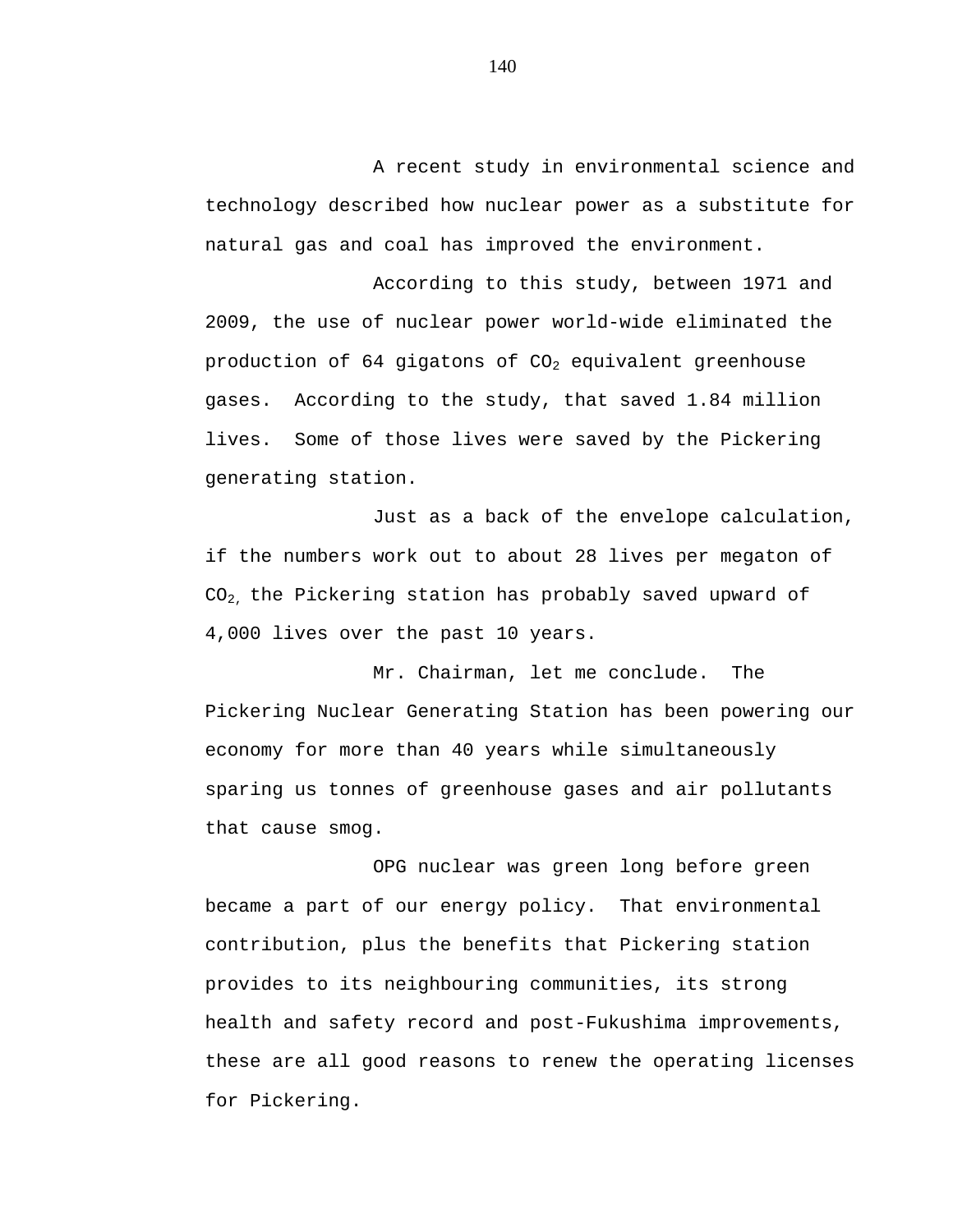With that, I will close my presentation. I thank you for the opportunity to appear before you today.

**THE CHAIRMAN:** Thank you.

Question? Anybody?

Okay, let me start then. I was interested in your Attachment A. There's a statement about side note -- the historical side note.

It's either item one -- just the paragraph before item two, that talks about -- that there's radioactivity actually produced by coal fire. Where is the data that everybody talking about that the radioactivity ---

**MS. KLEB:** In the fly ash?

**THE CHAIRMAN:** In the fly ash et cetera?

**MS. KLEB:** Yeah, we can provide that to you but that's -- well, it should be well known but I guess  $it's$   $---$ 

**THE CHAIRMAN:** Does it have a comparison, kind of, year to year about where they are globally? You know, the IAEA in the next paragraph, the Canadian Energy Research Institute is talking about, again, their performance vis-à-vis emissions.

**MS. KLEB:** M'hm.

**THE CHAIRMAN:** And I also wondered whether when they compare -- do the comparison, the previous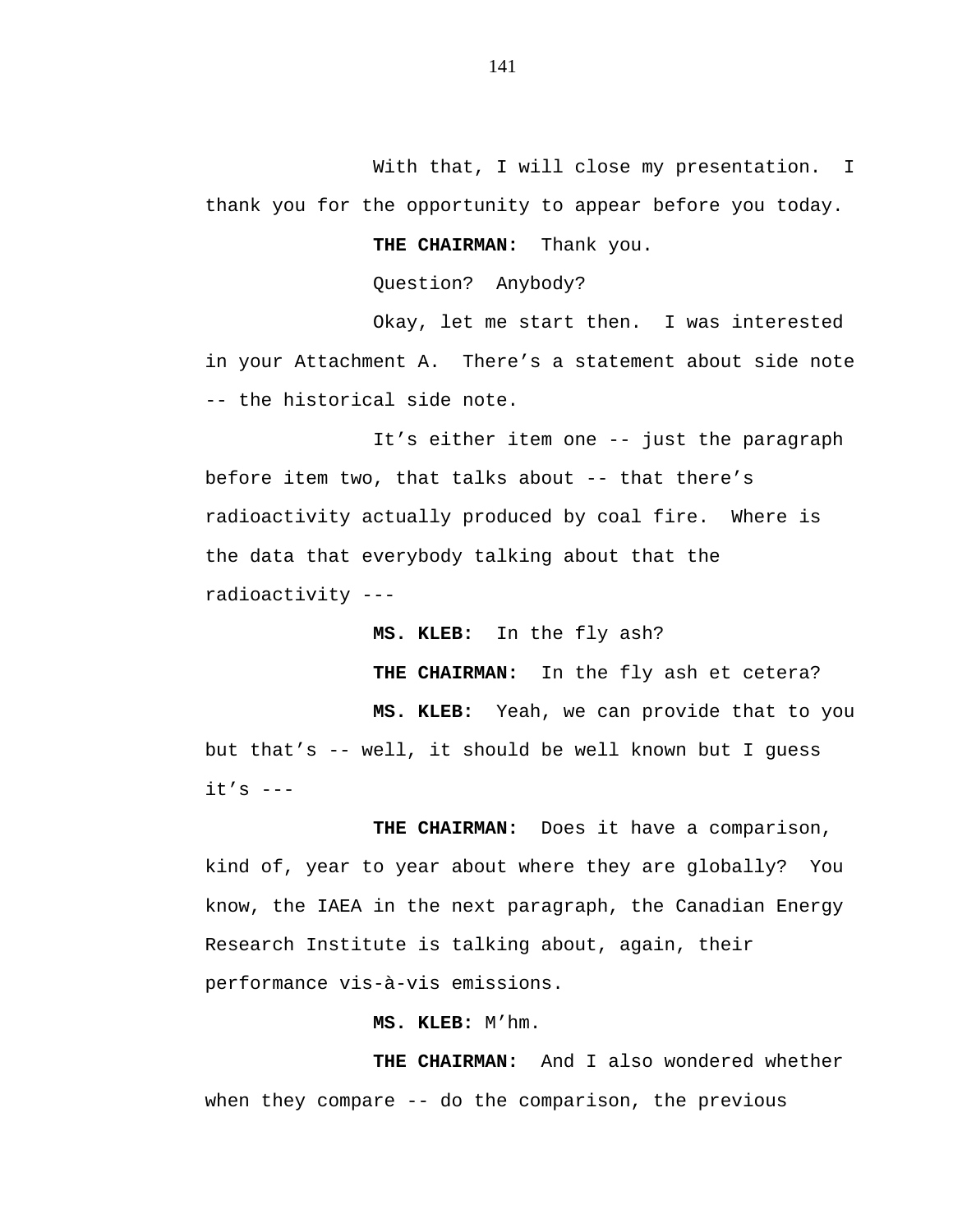intervenor implied, for example, that you never take the uranium cycle into the full cycle. Are those comparisons always include in the full cycle? Anybody knows?

**MS. KLEB:** Heather Kleb, for the record.

Yes they do -- they aim to include the entire lifecycle, including uranium extraction.

**THE CHAIRMAN:** So, when you use this saving of 90 million pounds of  $CO<sub>2</sub>$  or kilograms -- I can't remember the units ---

**MS. KLEB:** There are several numbers, 90 million tonnes or we usually ---

**THE CHAIRMAN:** Ninety (90) million tonnes. Does that include that full cycle calculation?

**MS. KLEB:** It varies from study to study. The Canadian Energy Research Institute study does not include construction or waste management but it does include uranium extraction.

The study we referred to from NASA does include uranium extraction and all the way through to waste management.

**THE CHAIRMAN:** So that will be and also decommissioning and all that?

**MS. KLEB:** I'd have to look at the details on that.

**THE CHAIRMAN:** Staff, anybody knows?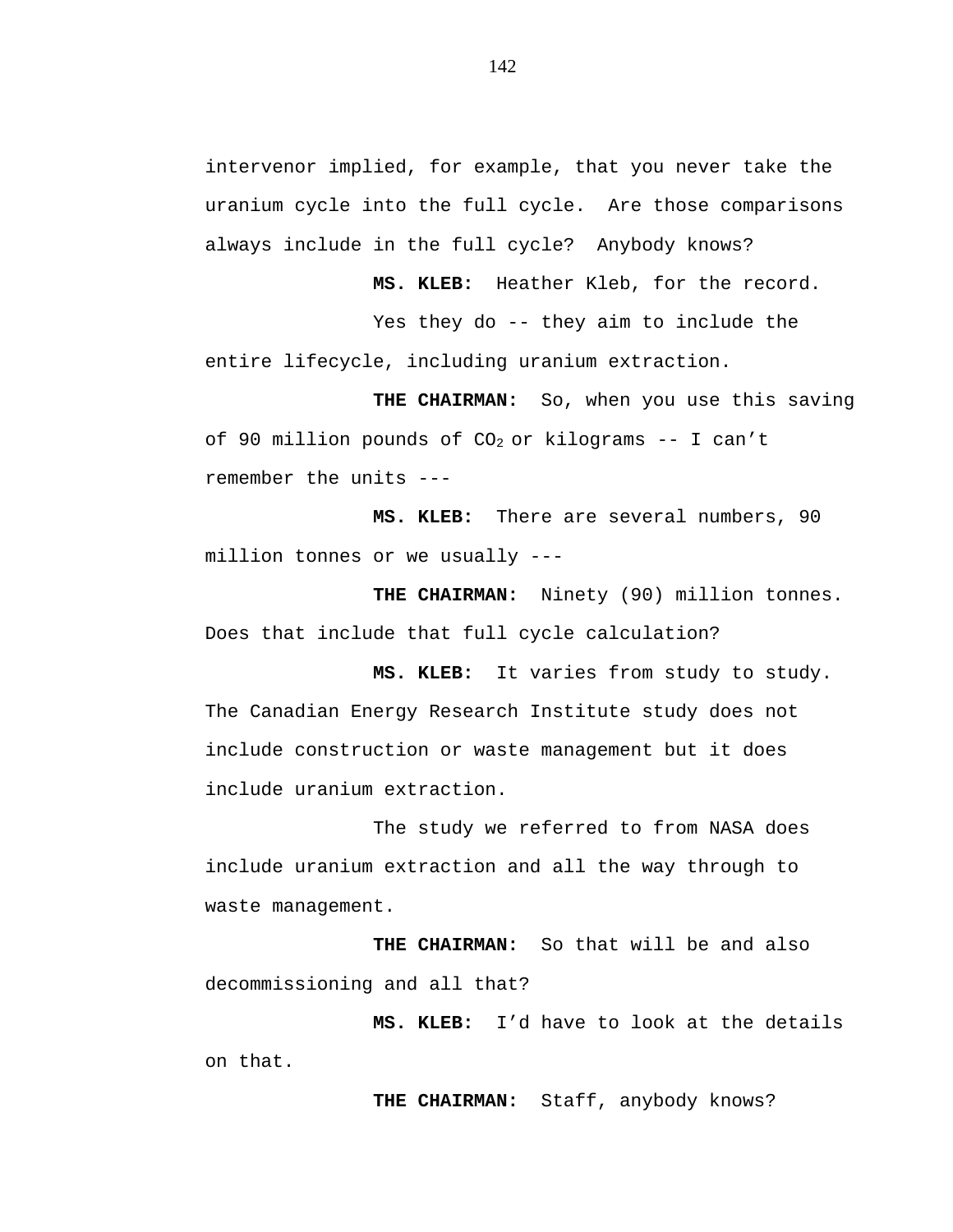**MS. KLEB:** How they define waste

management.

**DR. RZENTKOWSKI:** Dr. Patsy Thompson will respond to this question.

**DR. THOMPSON:** Patsy Thompson, for the record.

I just wanted to add that over the last, probably, two or three decades there's been a lot of studies done by the IAEA but also other international organization comparing the environmental footprint of various ways of producing electricity. And certainly radiological doses from coal, gas and nuclear have been compared.

And usually the methodologies and the data are made available to countries who are embarking in - and to help guide energy policy, essentially for decisionmaking, but that data is -- and the methodologies are well known. They haven't been used often in terms of making energy policy decisions but certainly the methodologies exist.

**THE CHAIRMAN:** But if there -- but if there is radioactivity in coal burning ash who regulates it?

**DR. THOMPSON:** Patsy Thompson, for the record.

One example is the -- UNSCEAR has published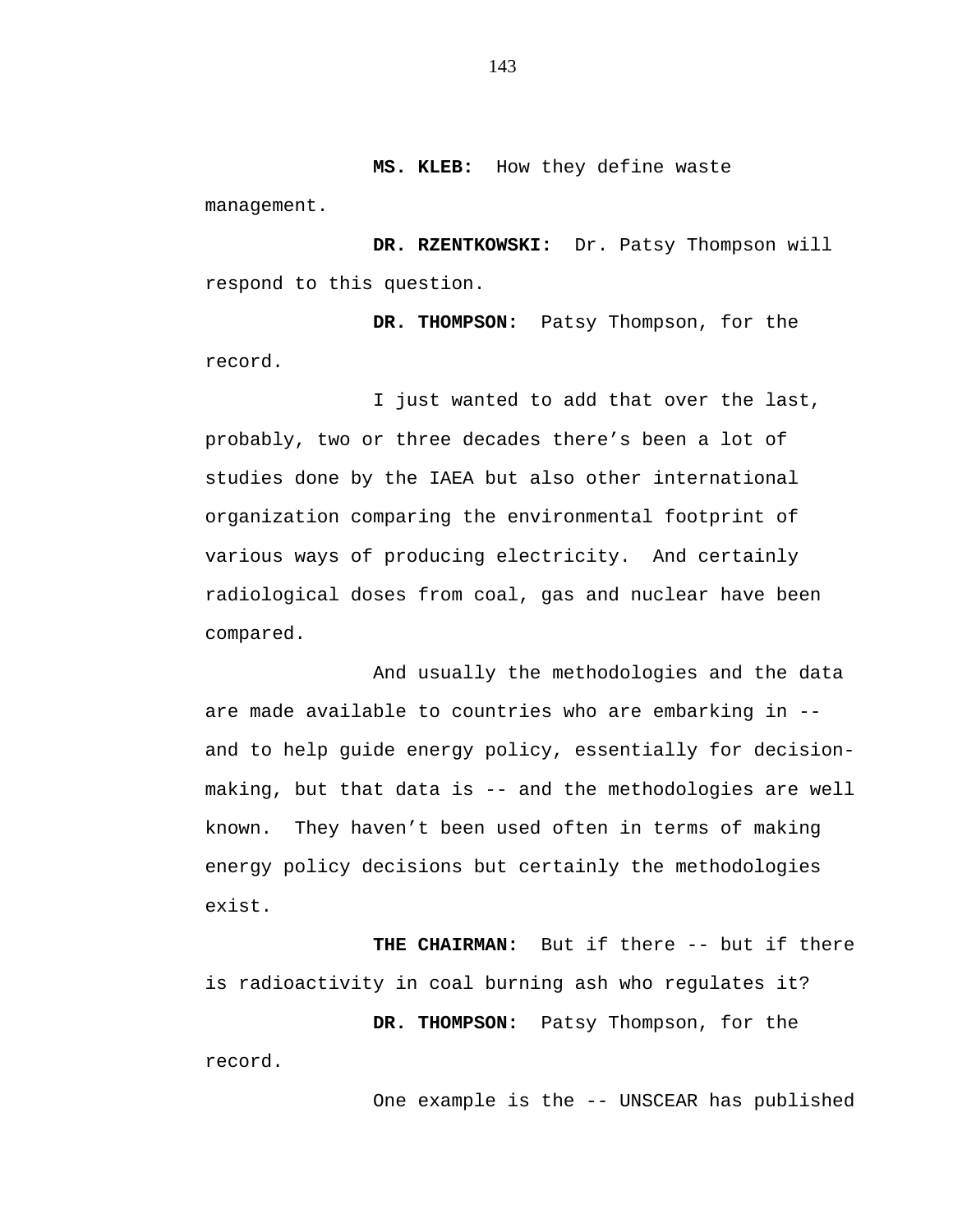a number of reports updating that information.

The radioactivity from other ways of producing electricity is not regulated and it's certainly an issue we had raised, for example, a number of years ago when -- under the *Canadian Environmental Protection Act* there was a -- an assessment of releases of radionuclides from the nuclear cycle.

We had, at that time, raised the issue that other sources of electricity were -- were also needed to be managed from that point of view. This hasn't really been considered.

One of the things however, that we should mention is that provincially, naturally occurring radioactive material is regulated to some extent, and there's the federal territorial -- Federal/Provincial Territorial Radiation Protection Committee in Canada that has tried to harmonize how this is regulated.

And we have similar -- for example the 1 Millisieverts dose to the public is also used by the provinces to regulate norm. But in terms of emissions to the atmosphere and public doses, it's not regulated.

**THE CHAIRMAN:** Okay, anybody else?

Well, thank you, unless you want to say some final words?

**MS. KLEB:** Heather Kleb, for the record.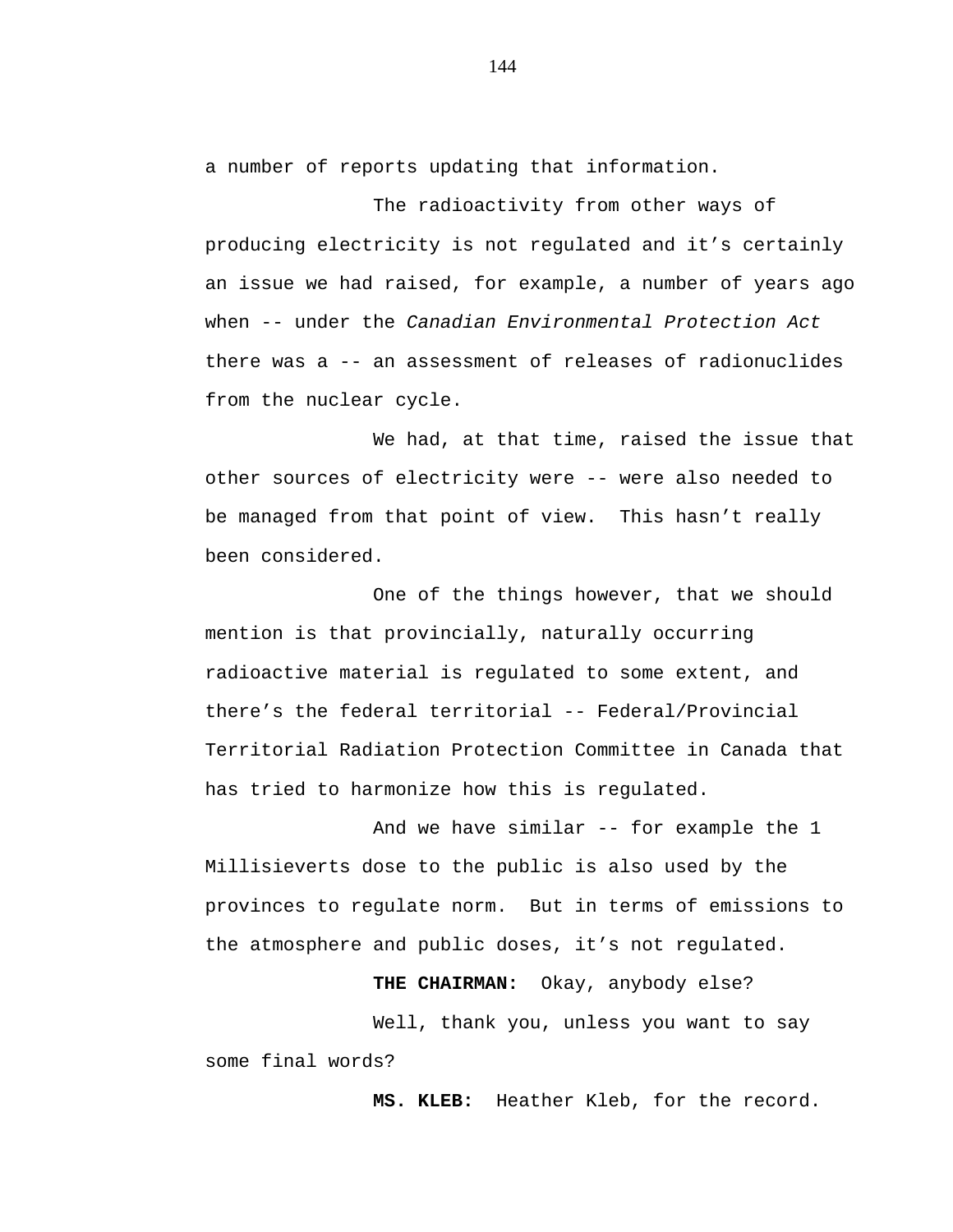I would just like to say that it's with confidence that we recommend that you approve the application to review the Pickering Nuclear Generating Station license and this confidence comes from 40 years - over 40 years of strong health safety and environmental performance.

## **THE CHAIRMAN:** Thank you.

I'd like to move on to the next submission by the Mississaugas of the New Credit First Nation as outlined in CMD 13-H2.87. And I understand that Ms. King will make this presentation.

Ms. King, the floor is yours.

**13-H2.87**

**Oral presentation by the Mississaugas of the New Credit First Nation**

**MS. KING:** I just want to stand for a minute here, just to acknowledge the room. And I brought my medicines with me again to help me.

(Speaking in native language); meaning that my name Carolyn King and I live at the New Credit Indian Reserve No. 40a, which is about -- well it took me two hours to get here, so. It's south of Hamilton and about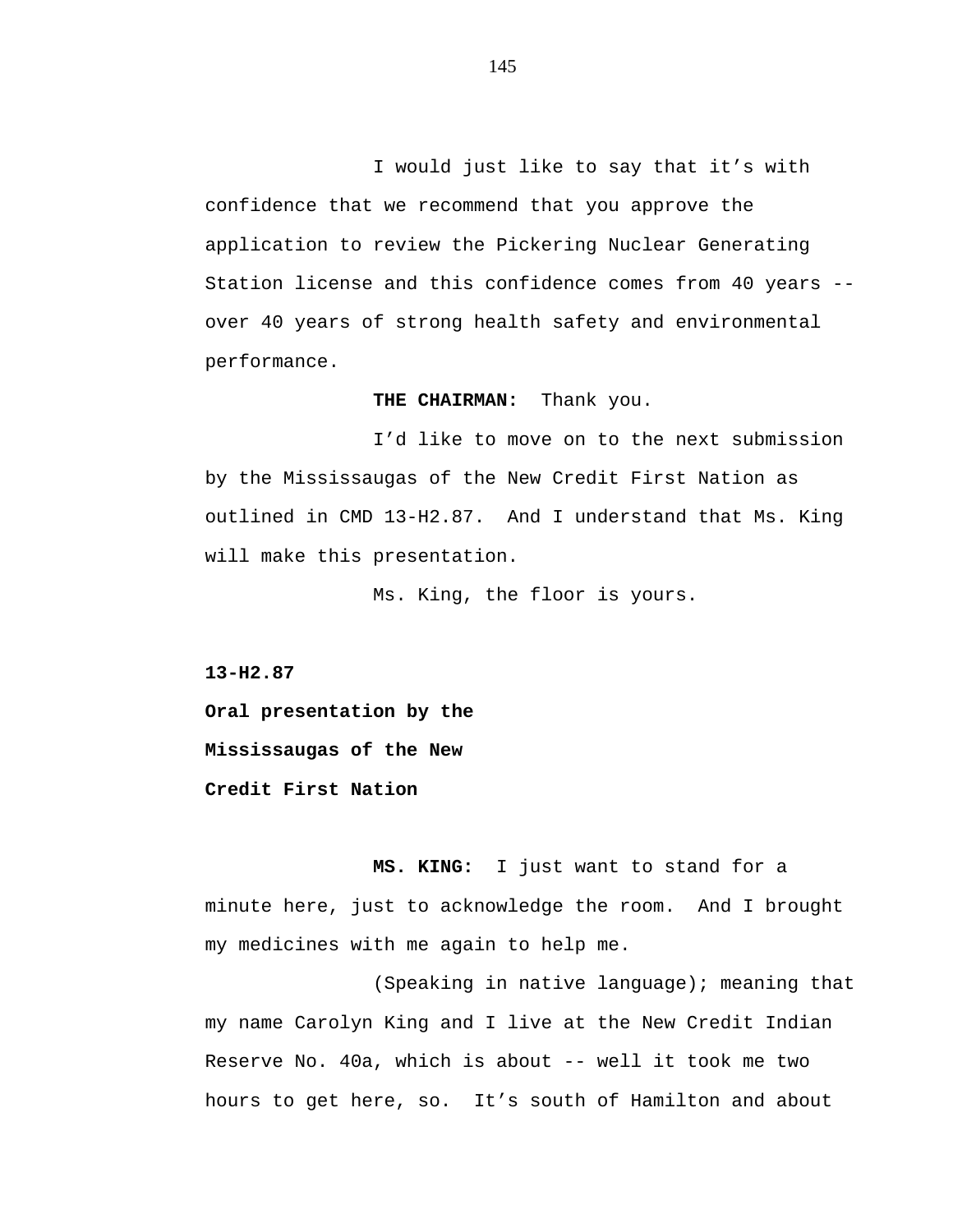170 kilometres I think it's at.

So thank you for the opportunity to be present here again today at this type of hearing. My regards to you, the other Commissioners, and all the people present.

Our Chief was to present today but he had an opportunity to meet in Ottawa regarding how Canada treats us and our status cards, recognition of who we are as the people, an equally important issue so I am taking his place today.

I'm here to reintroduce my community, the Mississaugas of the New Credit First Nation, and not to - we sent a letter re the intervention funding, as suggested at the last time that I was here up in Courtice. And we did get that in and we were -- I'm here to, like I say, reintroduce who we are and to express my disappointment in the way that the Mississaugas of the New Credit have been treated in this process. And that's written up in my statement here issued by the Commission:

> "I regret to inform you that the CNSC has not approved your participant funding application for the relicensing of the Pickering Nuclear Power Operating Licence. Based on a review of the Independent Funding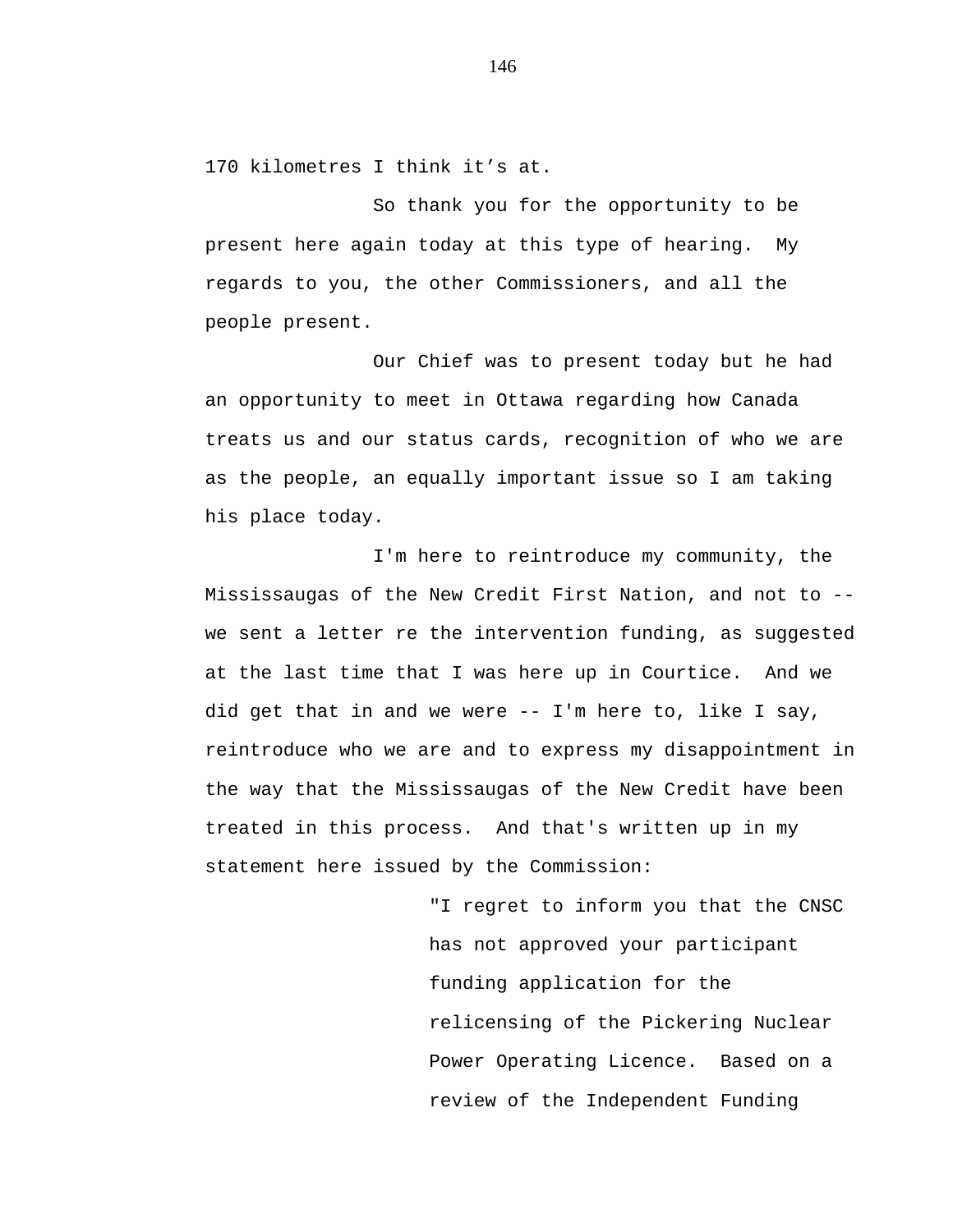Review Committee and confirmed by CNSC, it was determined that the Mississaugas of the New Credit First Nation do not reside in the affected area nor did the funding application provide any evidence regarding the First Nation exercising their Aboriginal rights in the affected area, which they identify as their historic traditional territory."

We have taken exception to that statement in a strong way and, based on that, our Council is even seeking legal counsel. That it is in direct opposition to the duty to consult and accommodate and recognizing the First Nations people of this country and their rights and interests on lands that will be impacted by all the development that has been happening over our lands.

Increasingly, the growth continues to go forward without adequate concerns and suitable concerns to the First Nations who are impacted. And that we want to come forward, beside our letter, to reintroduce ourselves and to state some of our concerns.

It appears, based on the communications written, that your agency, as part of Canada, does not understand who we are as the Mississaugas of New Credit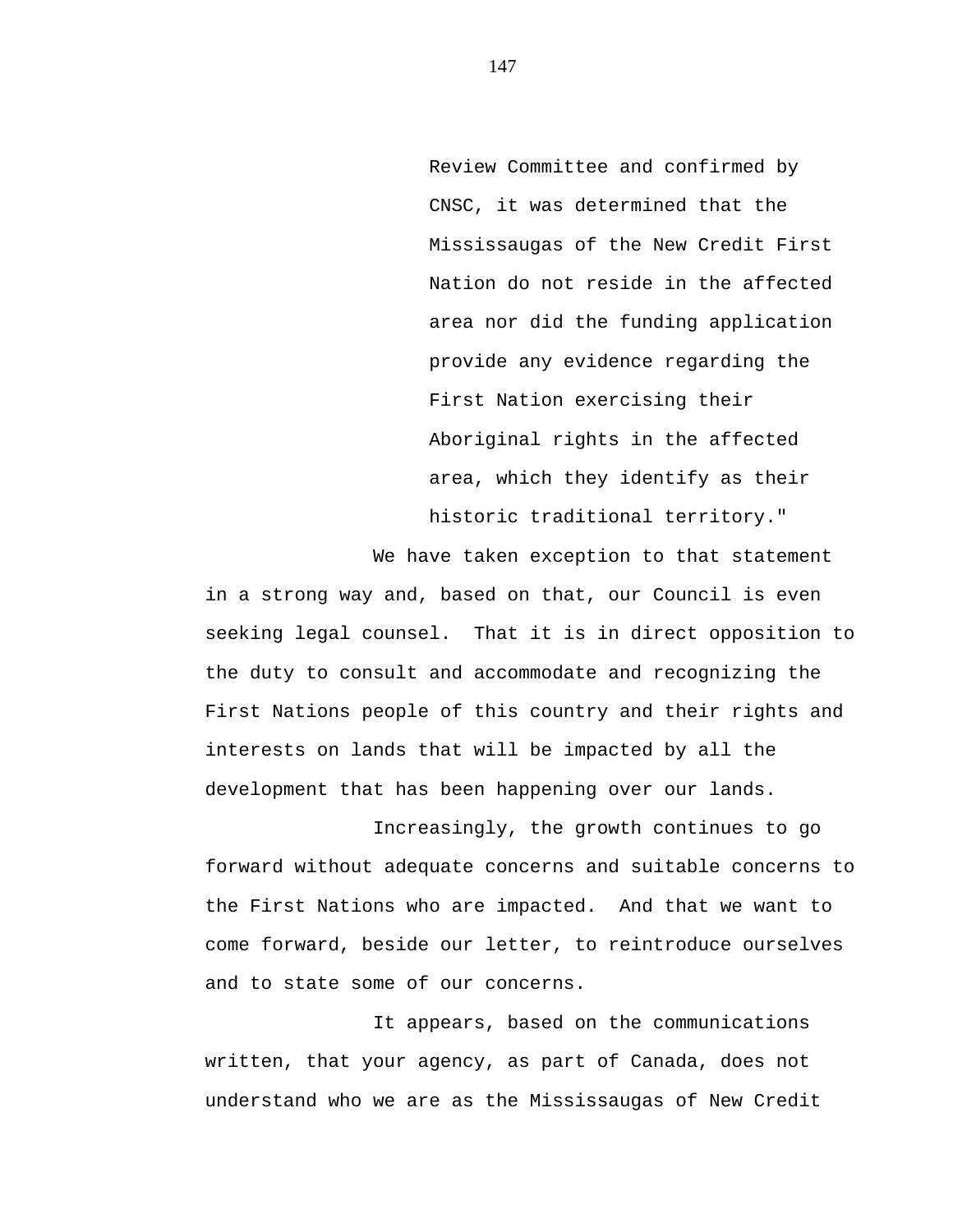and as part of the First Nations in this country. And you don't understand what our traditional territory means to us and that will go forward no matter what we say.

It was good to hear that the people who are working there are doing well over our lands.

I'm not here to go over every line in our written submission that we applied for funding. I'm present here to let you know that we are still very much alive, just not living in this area, and we do come to these areas.

The Mississaugas of the New Credit, for one, did not sign the Williams Treaty. There are other First Nations in this area that may be more directly affected. So we consider all of this land our traditional territory and, hopefully as time goes on, maybe we'll have to make -- to fit your understanding, maybe we'll have to make specific trips here and have them identified, so that you don't get to say to us: "You don't use this land and you're not going to be impacted."

Our hearts and our history and our spirit are impacted. So we are here to state that we are not supportive of this application to go forward without a better understanding by this Commission, by OPG, to understand what it means to our people to lose this land and how we might -- our interests may be addressed. And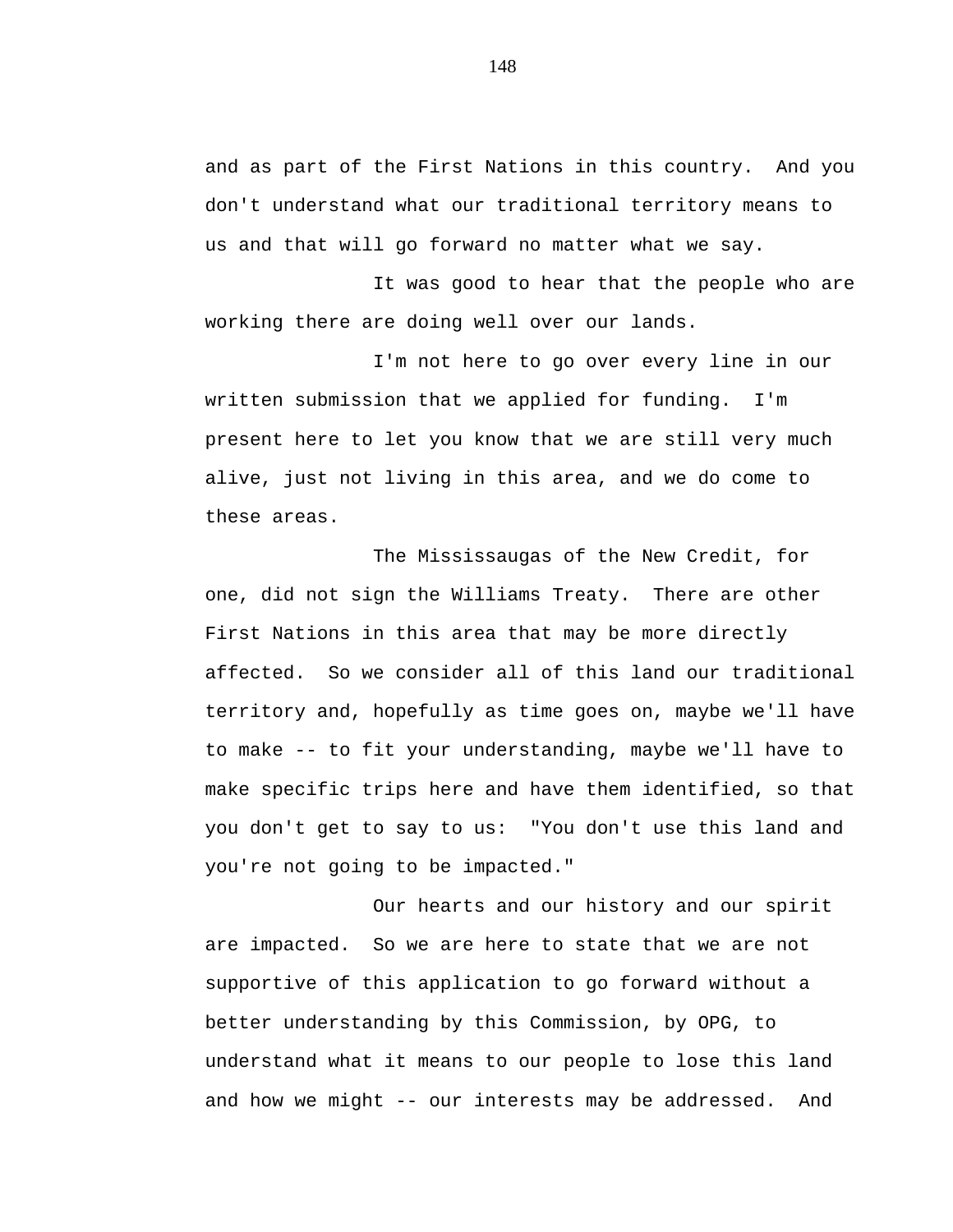that we would -- we are offering to work in a process to help you understand.

And with that, Migwetch.

**THE CHAIRMAN:** Thank you.

Anybody wants to start?

Staff, maybe you should explain what

happened to the Application. Maybe we'll start with that.

**DR. RZENTKOWSKI:** We definitely owe an explanation here and I will try to ask Kim Mann, who is from Policy Aboriginal and International Relations Division. She is in the Head Office in Ottawa and she is connected right now.

**THE CHAIRMAN:** Can you hear ---

**MS. MANN:** Good afternoon.

**THE CHAIRMAN:** Go ahead.

**MS. MANN:** Hi, it's Kimberly Mann, Senior Advisor of Aboriginal Consultation at the CNSC.

Can you hear me?

**THE CHAIRMAN:** Yes, we can.

**MS. MANN:** Great.

Okay, I met with Ms. King back on April  $24<sup>th</sup>$  and, at the time, I did express -- I did apologize for any insensitivity that was taken by the letter that was sent about the participant funding.

We certainly did not mean to be insulting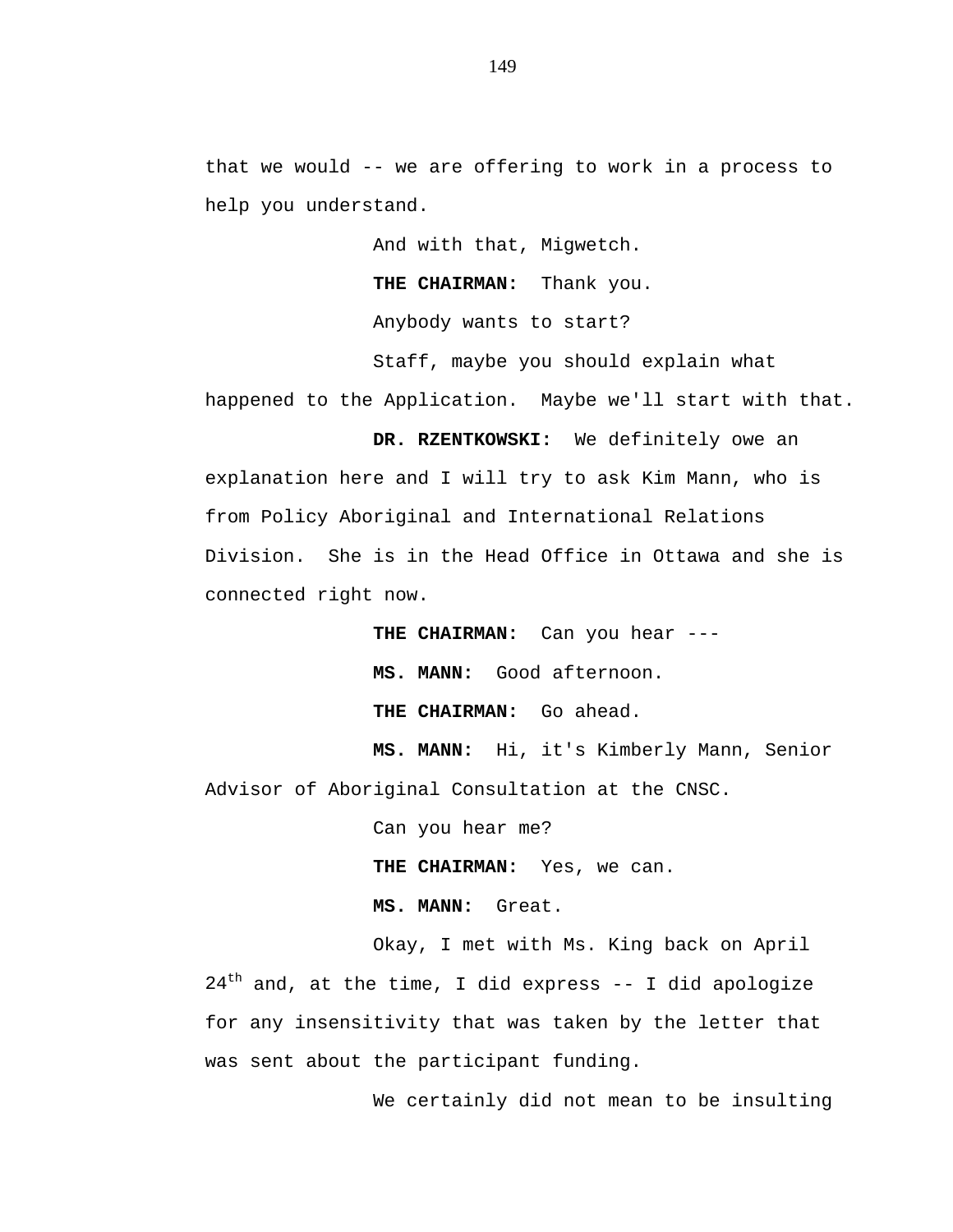or insensitive in any way, and I explained at the time that the Participant Funding Program uses an independent funding review committee to review all applications and then make recommendations for funding.

The PFP was open for \$50,000. We received seven applications requesting almost \$200,000, which up to about \$68,000 was awarded to five applicants.

It was -- the independent funding review committee strictly looks at the content of the application and, based on the eligibility, made a recommendation that the application did not meet the criteria.

I also, at the time, wanted to point out to Ms. King, very important to us, that it does not mean the same thing that CNSC does not recognize the Mississaugas of New Credit First Nation's interest in this project and their known historic use and interest in the Pickering and Darlington area.

We've heard Ms. King speak at a number of hearings in the past and we definitely appreciate and respect this First Nation's connection to this land; hence, why we invited them to participate in this process.

So I wanted to point out that, outside of the PFP decision, CNSC still wishes to have a relationship and to learn more about the Mississaugas of New Credit First Nation and that we do build a positive relationship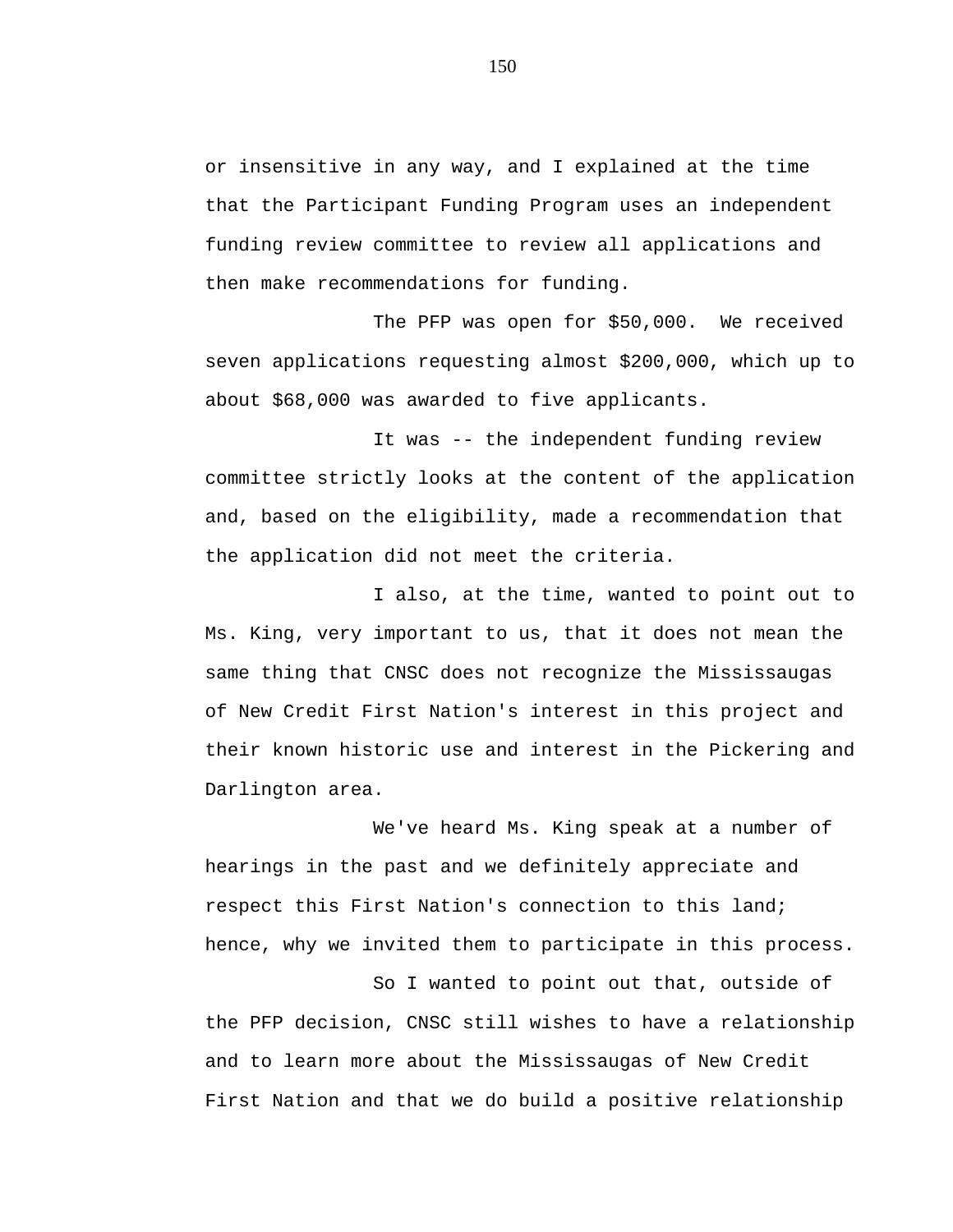and that we continue to work together on projects that CNSC regulates and is of interest to this First Nation.

**THE CHAIRMAN:** Okay. Thank you.

OPG, what is your relationship with this

community?

**MR. JAGER:** Glenn Jager, for the record. I'll ask Kevin Powers to comment in a

moment.

We're certainly open to dialogue with First Nations and our policies certainly direct us in that way. So I'll ask Kevin Powers to speak in detail how that works.

**MR. POWERS:** Kevin Powers, for the record.

We are committed to building long-term mutually beneficial working relationships with First Nations communities proximate to our operations. We have met a number of times with the Mississaugas of New Credit First Nations, and we have committed to continuing to meet and share information on our current and future operations as well as gaining a greater understanding and appreciation of their traditions, traditional territories and land use and discussing concerns.

**THE CHAIRMAN:** So if I understand what was said is that there are two separate processes here: one is the relationship and the other one is money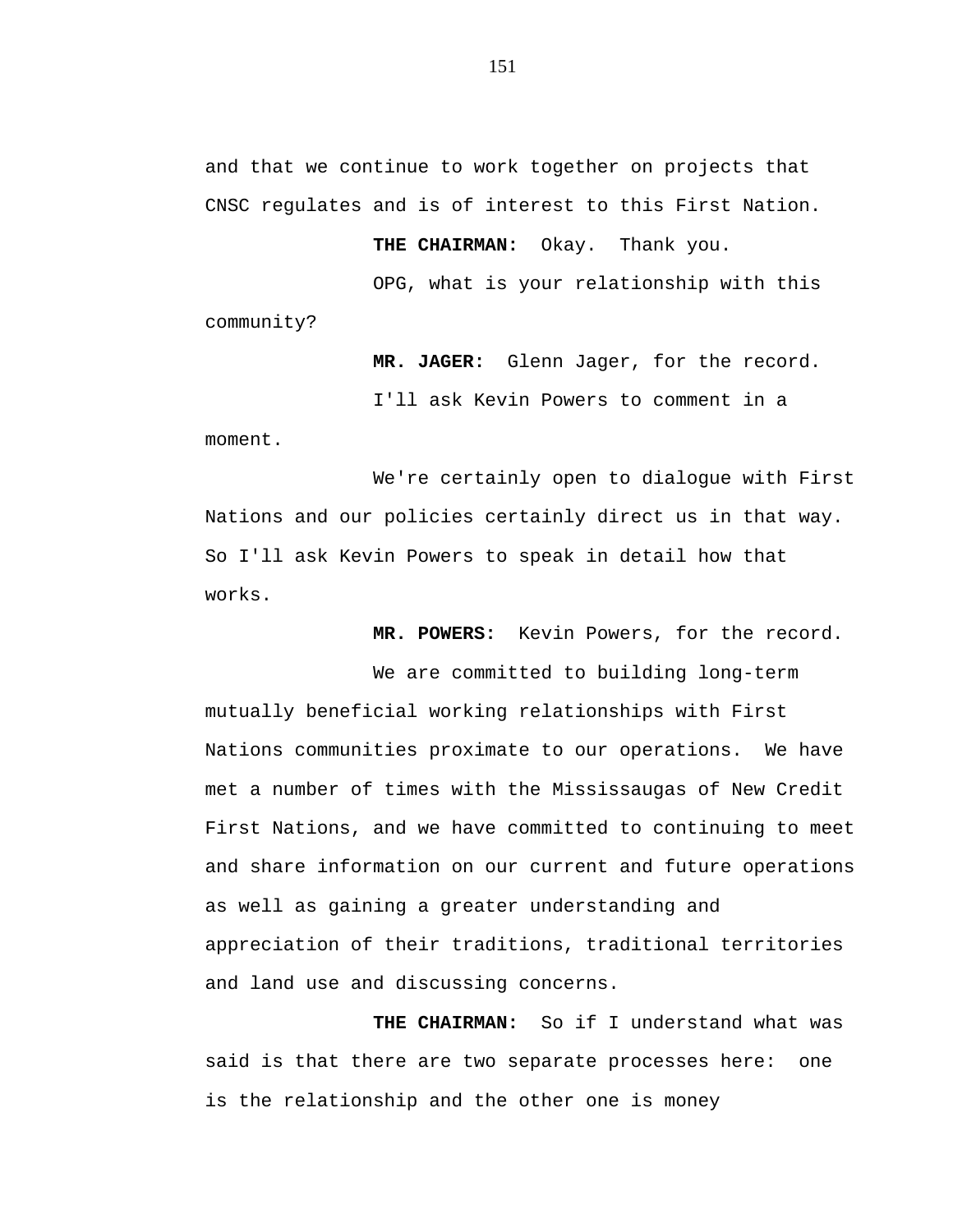disposition.

And I don't think they are necessarily connected to each other because, if I understood staff, there's an independent committee that makes a decision on program criteria and, you know, they reached that conclusion.

It's interesting in the same decision, if I understand correctly, the Métis Nation of Ontario did get funding. So there was some, you know, kind of a different criteria came -- maybe you can share without disclosing any kind of state secret, why did the Métis get and they didn't?

No, I'm asking Ottawa, Kim?

**MS. CATTRYSSE:** Actually, this is Clare Cattrysse, the Director of the Policy Aboriginal Policy, International Relations Division, and we manage the PFP Program.

Each application, they do tick off criteria and also then that criteria is vetted with the Funding Review Committee. The way in which the Métis application was submitted, they had been involved and had ticked off about the issues that they had taking place already in the vicinity. So it was just the way in which the application was filled in.

And in terms of what the application that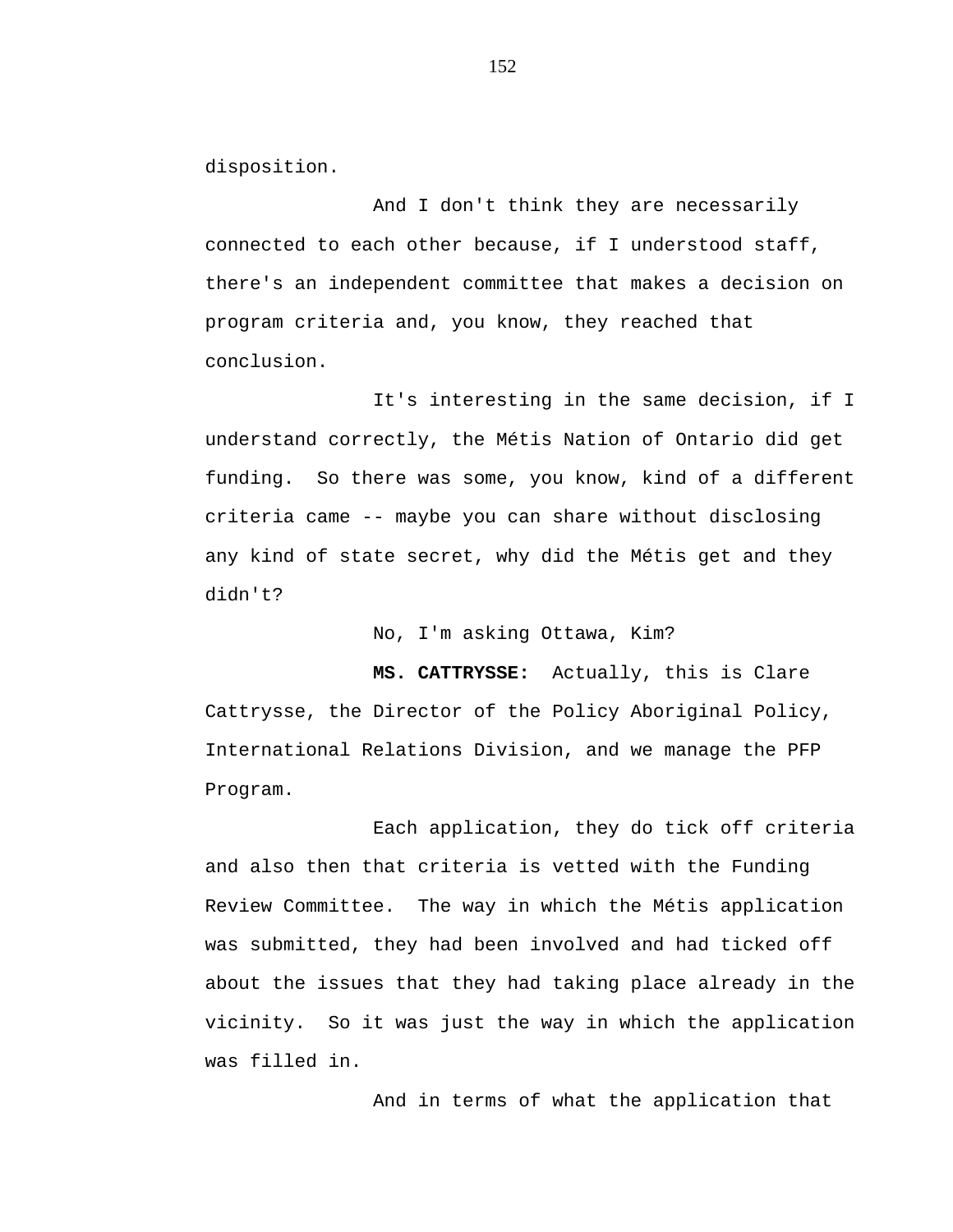was received by the Mississaugas of New Credit, they did not tick off anything about being in the vicinity and it wasn't clear in terms of the application that there were traditional activities being linked to nuclear activities and the other group was able to do that.

So this is just some of the feedback we were able to get back from the Funding Review Committee but it was -- that was a determination.

Now, I do want to state that following the money being sent out in February, we did do a management review of the PFP program and right now we are looking at ways to make the program more flexible and looking again at how we respond to applications. So we are just going through that process right now.

Thank you.

**THE CHAIRMAN**: Ms. King?

**MS. KING**: I can't accept that response.

The Mississaugas are a First Nation with 10,000 years and more of this territory and the Métis are not, and that we have land rights. It's only recent that the Métis were recognized in certain areas. So I think that leads to maybe a lack of understanding about who should have a say here.

The funding is one thing but we outlined our positions and our opposition that we should not be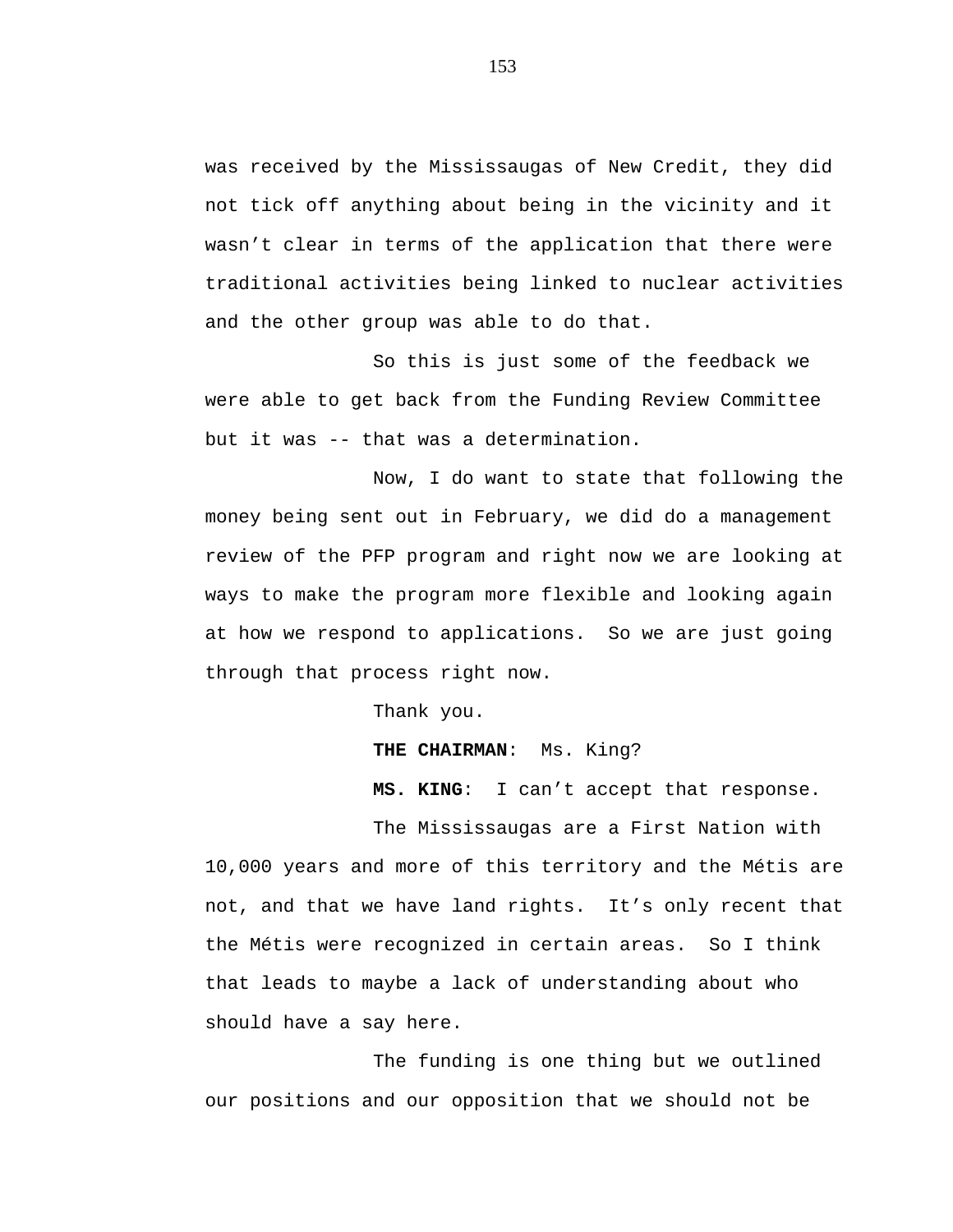allowed to go forward without doing some more discussions about who has a rightful say here.

So we offer to do that. You should come and meet in our community and see how we have to live and what impacts us. That's all I have to say.

**THE CHAIRMAN**: Okay. Anybody else?

Okay. Well, thank you. Thank you for this intervention.

Okay. I'm told that right now we are supposed to break for lunch but if -- who is the next person?

If Ms. Whalley is available to make the presentation now, we'll accept it. Is Ms. Whalley here?

I guess not. So anybody who was due to speak this afternoon and wish to do it now, you've got a window of opportunity.

No. So we are breaking for lunch and we will reconvene at 1:10.

Thank you.

--- Upon recessing at 12:23 p.m.

L'audience est suspendue à 12h23

--- Upon resuming at 1:09 p.m.

L'audience est reprise à 13h09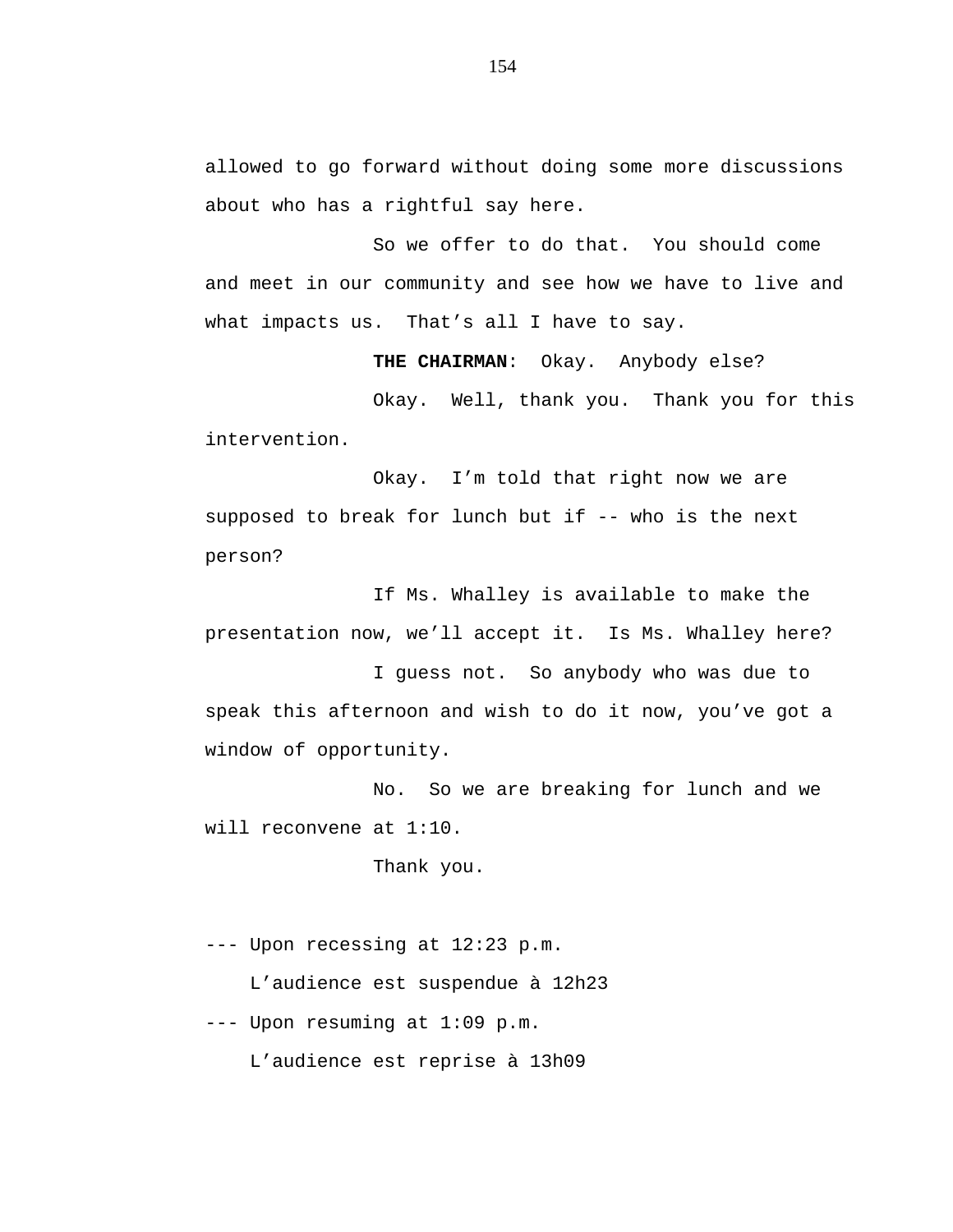**MR. LEBLANC**: We are ready to resume.

Please take your seats.

**THE CHAIRMAN:** I'd like to move to the next submission which is an oral presentation from Ms. Whalley, as outlined in CMD 13-H2.57 and 2.57A.

Ms. Whalley, the floor is yours.

**13-H2.57 / 13-H2.57A Oral presentation by Monica Whalley**

**MS. WHALLEY**: Okay. Good afternoon, Chair, Members of the Commission. Thank you for your time today. Sorry, I'm a little out of breath. I rushed from the lunch.

So my name is Monica Whalley and I live with my family in the Beaches in Toronto, near the 20 kilometre exclusion zone of Pickering nuclear plant.

I am here today because I feel strongly that we, along with close to 3 million other Torontonians and another few million more inhabitants of the GTA, are at increasing risk of suffering the consequences of a nuclear accident from Pickering generating station due to the fact that it has reached the end of its designed-for lifespan.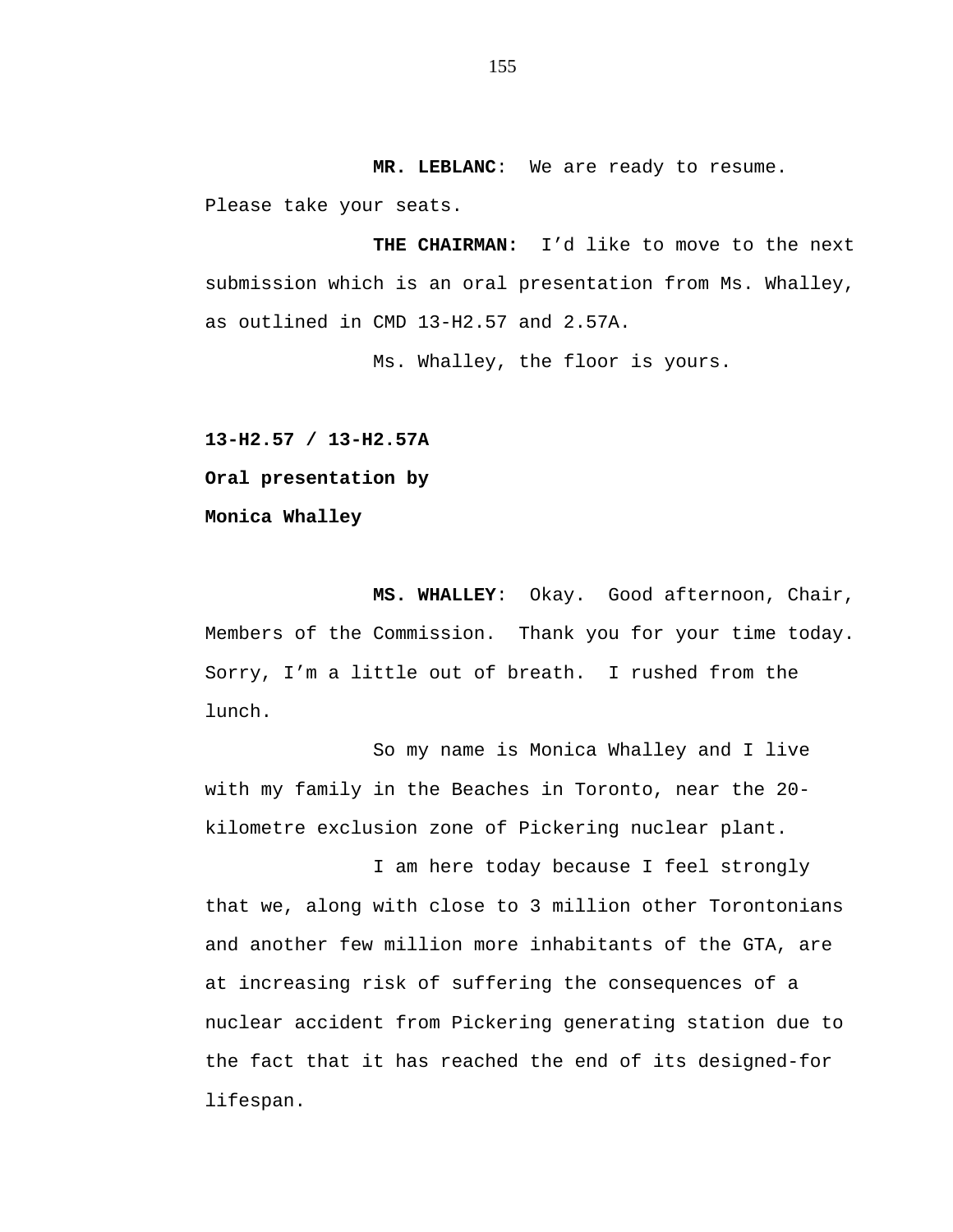Pickering generating station, Canada's oldest nuclear plant, is situated up against the heart of our nation's largest developed urban city, Toronto. If only for reason of its proximity to millions of inhabitants, Pickering should be shut down as soon as possible.

We should all be thankful that it has reached the end of its designed-for lifespan of 40 years with relatively few mishaps other than thousand gallon leaks of tritiated water into Lake Ontario.

The nuclear industry is winding down globally. This irrefutable trend is due to factors that have little to do with one's position on the validity of the nuclear industry.

This industry is simply too expensive to maintain itself. New reactors are too expensive to build. Old reactors are too expensive to maintain and decommission, and the price tag of a large scale nuclear accident is more than all of these costs put together.

Nuclear systems are not competitive in this world. Pickering should not have its licence renewed due to the following problems for which no solutions have yet been found.

There is no solution for the proximity of Pickering generating station to Canada's largest urban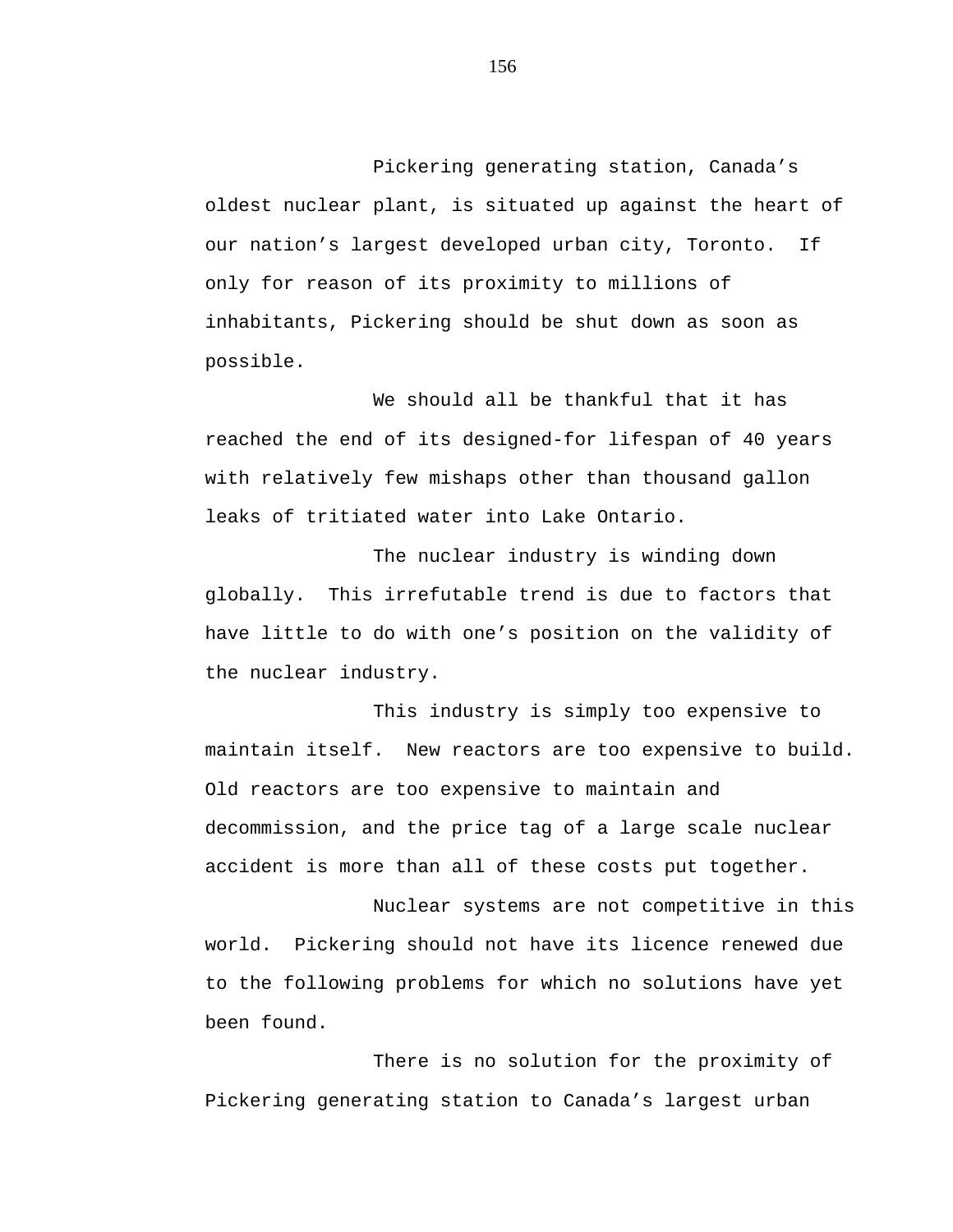centre. As I said, close to 3 million live within 30 kilometres of Pickering and 6 million live within the GTA and close to 40 million people depend on Lake Ontario for drinking water.

And there is no solution to long-term storage of radioactive nuclear waste. For nuclear entombment to be even moderately successful, a storage facility must remain intact for at least 10,000 years. No man-made structure has ever survived for 10,000 years. Egypt's pyramids were built around 4,500 years ago.

There is no solution to the tremendous costs of building, maintaining and decommissioning nuclear reactors. Even after 50 years, the nuclear industry is still not viable without government subsidies. No nuclear plant has ever been completed on budget.

The nuclear industry is still unable to insure itself and ageing nuclear reactors are huge liability. Decommission costs run anywhere from 655 million to a billion per reactor.

There is no solution to the tremendous costs to the economy caused by a large-scale nuclear accident. To date, Chernobyl reactor has cost more than 500 billion to clean up and Fukushima is estimated to be 600 billion to 10 trillion to clean up, depending on who you ask.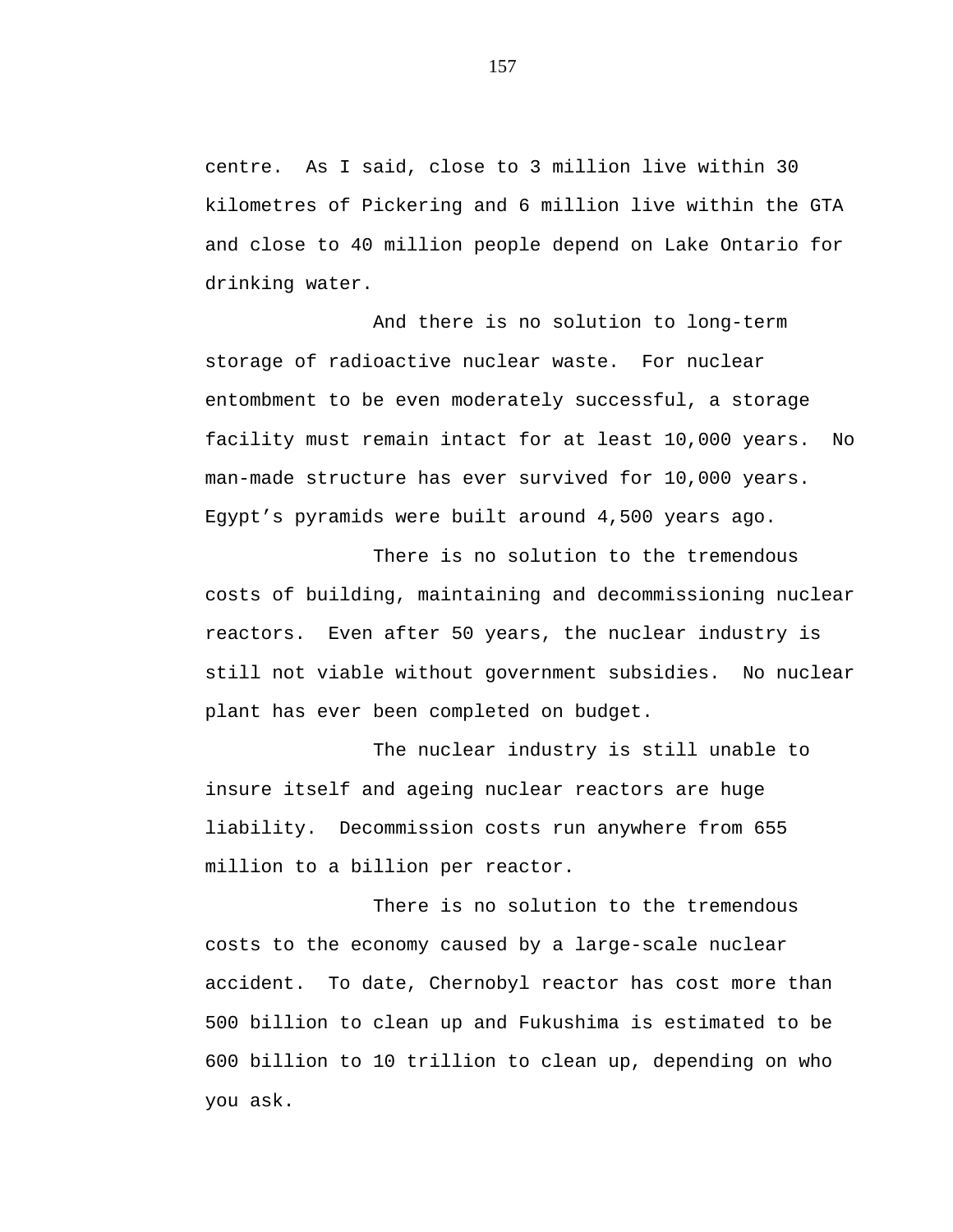There is no solution to the fact that there is no safe dose of radiation. According to the U.S. Department of Energy, no level of radiation is so low that it is without health risks. U.S. military commanders tell their personnel that low-level radiation does increase the risk of cancer. So any so-called safe levels are coming from within the nuclear establishment.

Nuclear power is no solution to global warming and greenhouse gas effects. Every aspect of the nuclear fuel cycle, mining, milling, shipping, processing, power generation, waste disposal and storage, releases greenhouse gases and radioactive particles and toxic materials that poison the air, water and land.

The reasons to shut down Pickering are too numerous and too weighty to be ignored. Yet, it seems likely that they will be ignored.

This leads me to ask myself why. Why are they going to be ignored? And it makes me wonder things like, how many public hearings in the last decade has the CNSC held? And how many times was the outcome not ultimately in favour of the nuclear industry?

I would like to know. I really would. Perhaps later, you could email me that statistic at some other point.

Correct me if I'm wrong, for I have not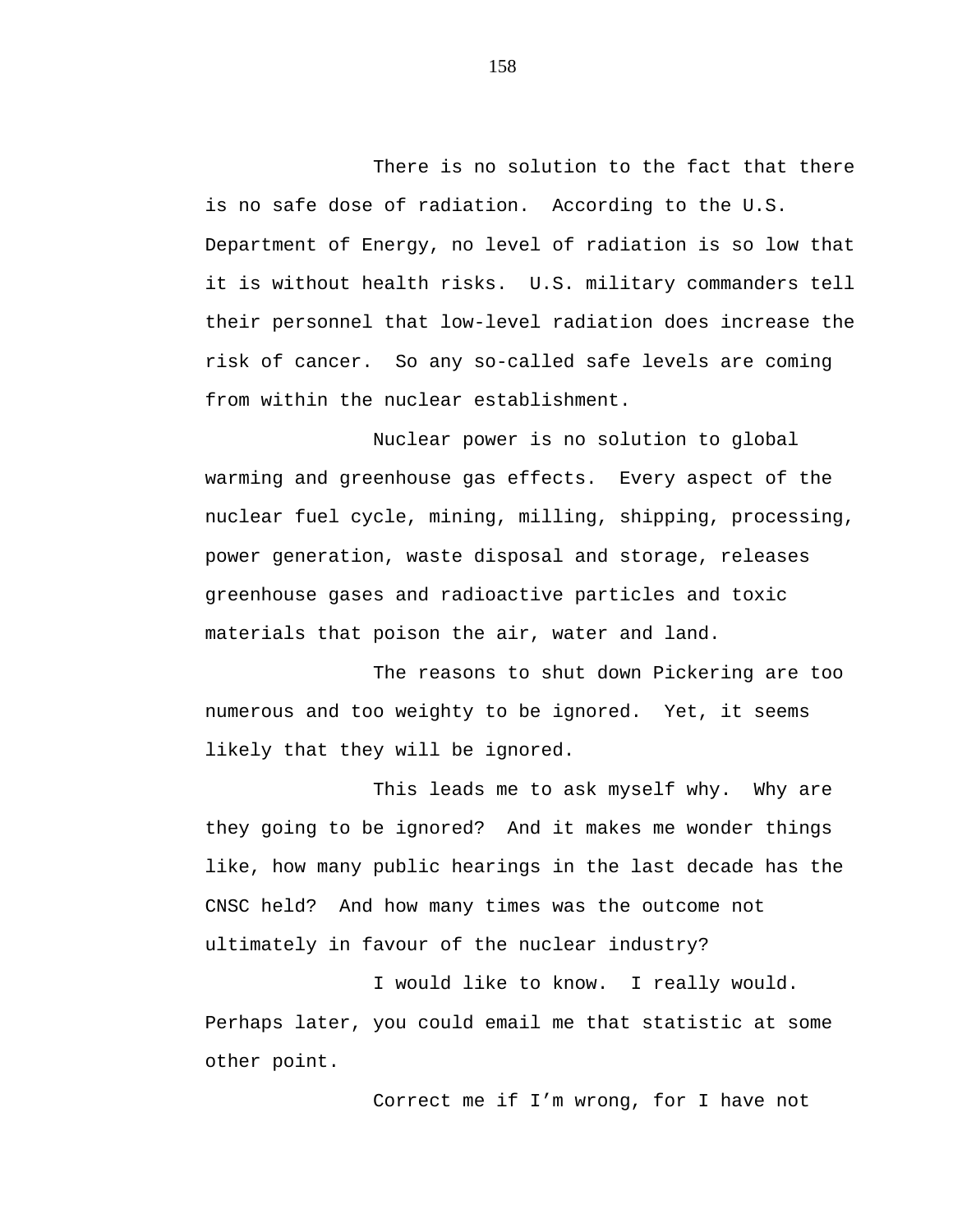been able to find exact numbers, but the CNSC has held many hearings over the past decade and it appears the results of most of these have come out in favour of the nuclear industry.

One exception I did find was that time the CNSC responded in a manner that did demonstrate responsibility towards all Canadians. The CNSC, then headed by Linda Keen, determined that the AECL's NRU reactor at Chalk River should be shut down and it was shut down. However the facility was restarted after 15 months and continues to be a danger and a financial liability to Canadians.

These are some recent statistics this month in the media: Near miss and AECL to cost \$236 million more than expected this year.

The CNSC's history of siding with the nuclear industry is reminiscent of that of TEPCO, the Japanese regulators and their government. This relationship was the cause of the Fukushima meltdowns.

So I have to ask myself, who benefits, who benefits by Canada's continued participation in an outdated and dangerous industry?

Who does it benefit to keep Pickering running and to refurbish Darlington and to furthermore build new reactors at Darlington? Is it Canadians, no,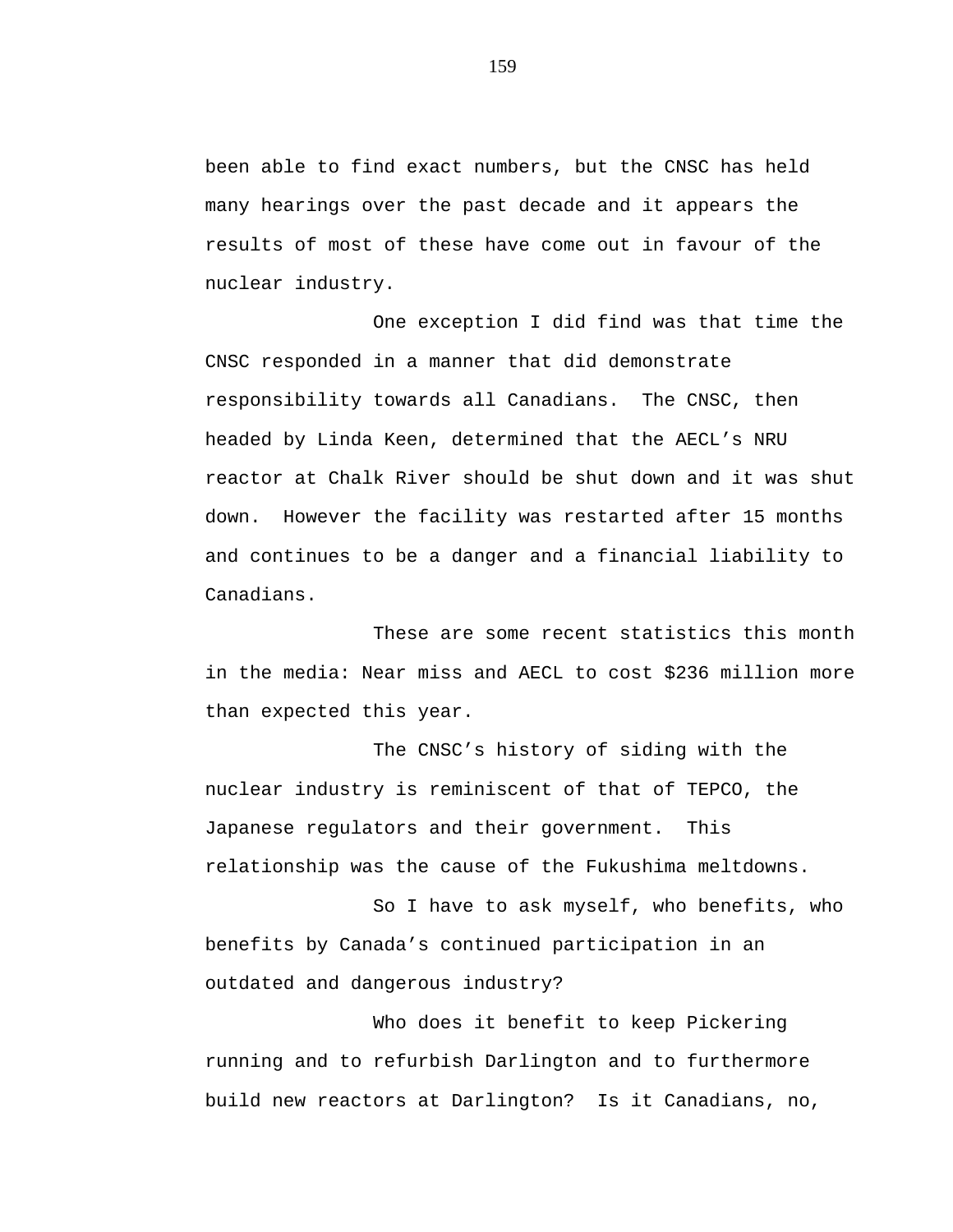not Canadians.

Canadians would benefit from developing a source of energy that's based on renewables such as wind and solar. And Canadians would benefit by saving billions in the cost and expense of running Pickering, refurbishing Darlington and new build projects. And Canadians would benefit to not have their environment, drinking waters or bodies contaminated with radioactive particles in the event of a nuclear accident.

So who benefits? The nuclear industry, SNC-Lavalin, General Electric, Westinghouse, Areva, Hitachi, Toshiba, to name a few. These companies have absolutely nothing to lose in continuing the nuclear industry, thanks to the *Nuclear Liability Act*.

I am here today to urge the CNSC to put the genuine interests of Canada and with it, of all Canadians, solidly and unwaveringly first before considering the interests of the only parties who stand to gain, those corporations affiliated with the nuclear industry and others I haven't identified.

Canada must get out of nuclear. Nuclear power is not only physically dangerous, it's also economically wasteful. To top it all off -- excuse me a minute.

To top it all off, in the face of all the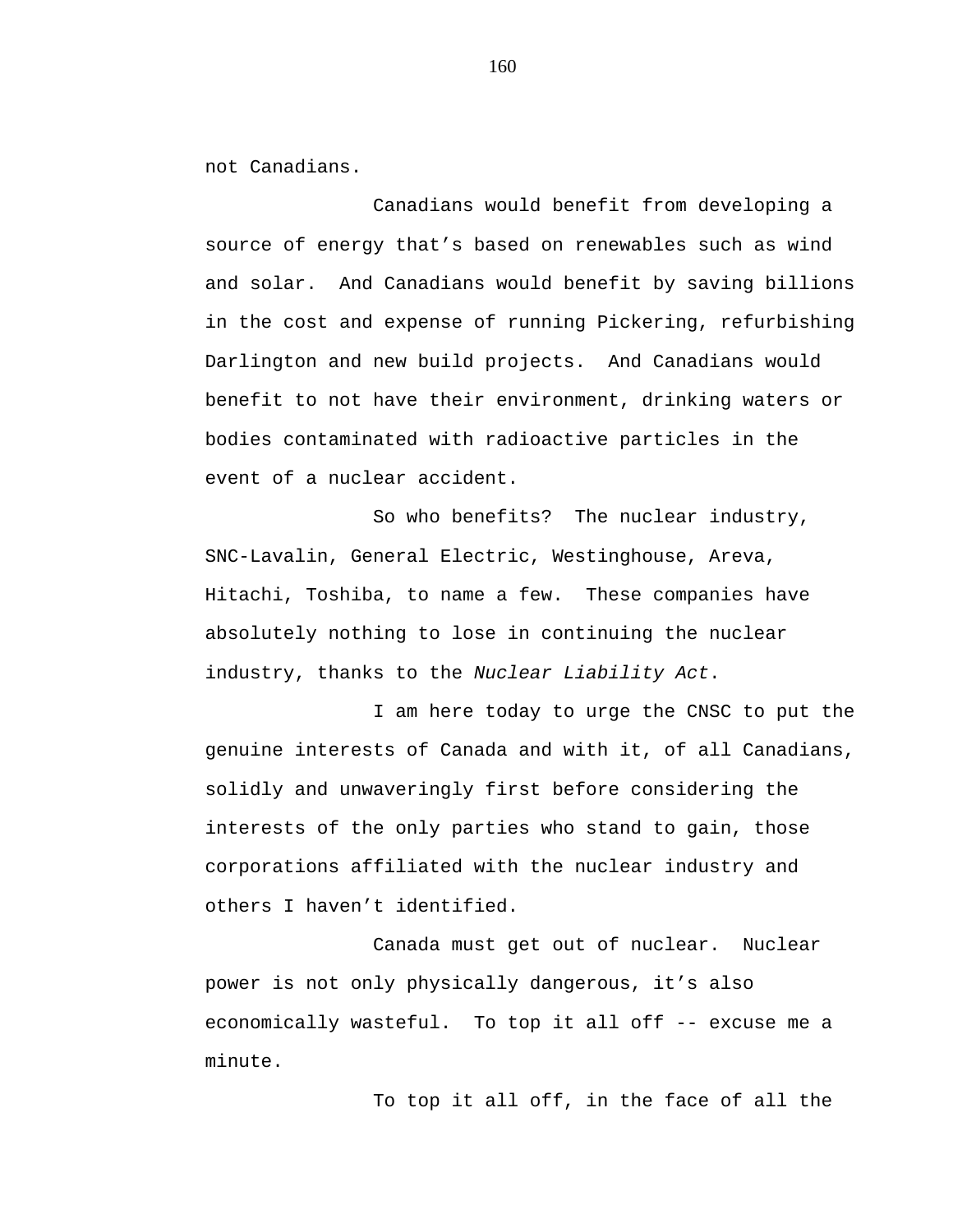problems for which there are no solutions that I mentioned earlier, the OPG hasn't even in place remotely adequate procedures for evacuation should there be a nuclear emergency at one of its nuclear power plants.

To live in the shadow of the Pickering nuclear power plant with this degree of risk and this lack of foresight and planning is completely unacceptable.

We don't need electricity from old and dangerous reactors from Pickering Nuclear Generating Station, we need to put our energy dollars into finding solutions that are local, decentralized and use renewables.

We need to cease putting at risk the lives of millions of Ontarians and future generations. We need an end to the short-sightedness that has brought us to this present situation.

CNSC, please be that end. Deny the OPG any further extension of licence renewal and plan for accelerated decommissioning of Pickering generating stations today.

Thank you for your time and consideration.

## **(APPLAUSE/APPLAUDISSEMENTS)**

**THE CHAIRMAN:** Thank you. Who wants to start? Monsieur Harvey?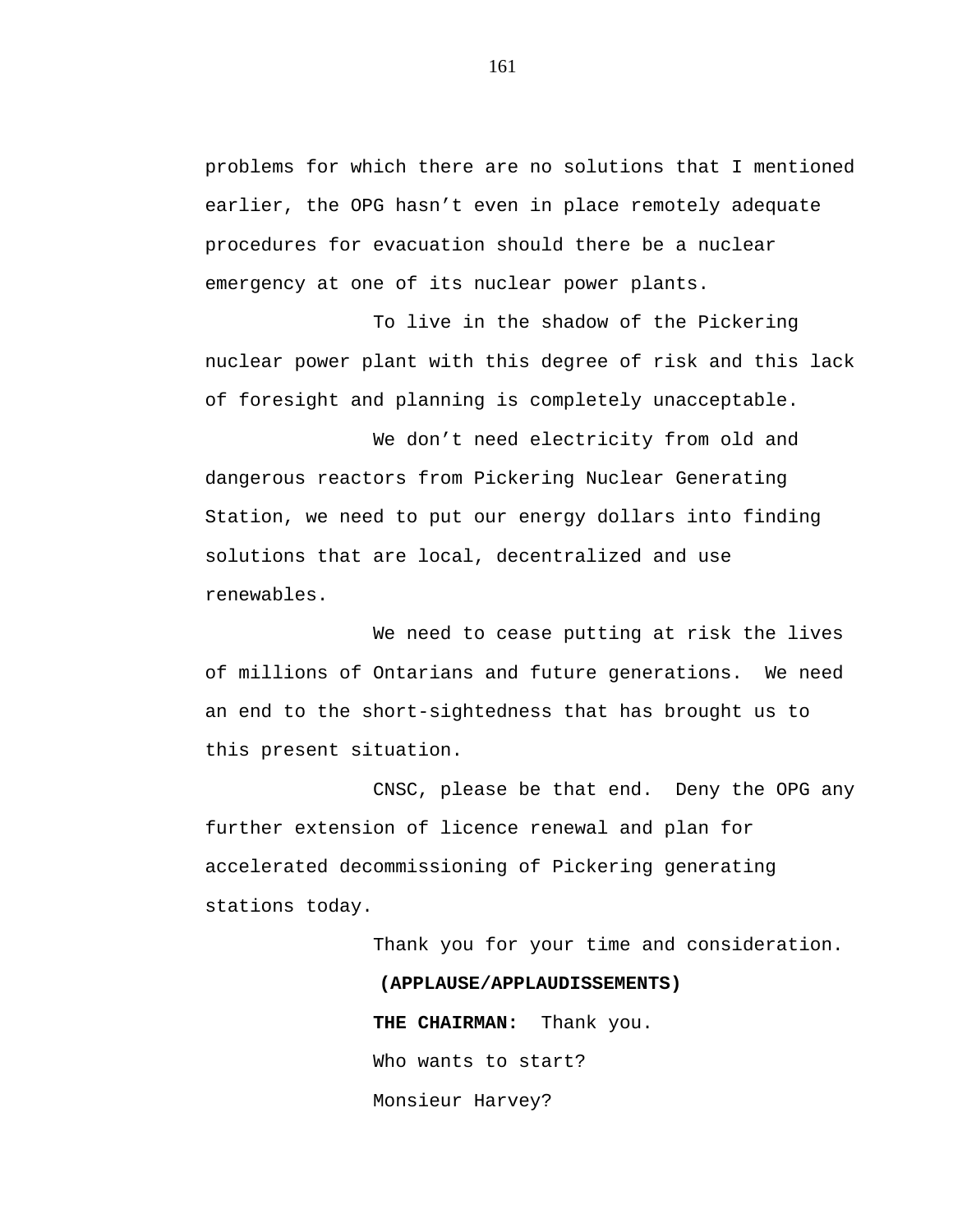**MEMBER HARVEY:** Merci, monsieur le

président.

First question, I think we have discussed quite a bit of this, but I would like the staff to just briefly give the signification of the end of design life. I don't want to get into a deep discussion, but maybe in a few words.

**DR. RZENTKOWSKI:** Greg Rzentkowski, for the record.

I will try to be very brief because we discussed this subject on at least a couple of occasions during this licensing hearings.

So first of all, it has to be understand that the design life or anticipated design life is purely an economical decision. From the return on investment standpoint, the reactor has to operate for a certain number of years. For a CANDU technology, this number of years was chosen to be 30 years, after this time expires, we -- we don't see a cliff-edge effect, meaning that the reactor is safe today, but it will be unsafe tomorrow.

And in addition, it has to be understood that many safety improvements are being put in place during normal operation of the plant, and those safety improvements include not only repairs or -- or replacement of the components, but include also new, additional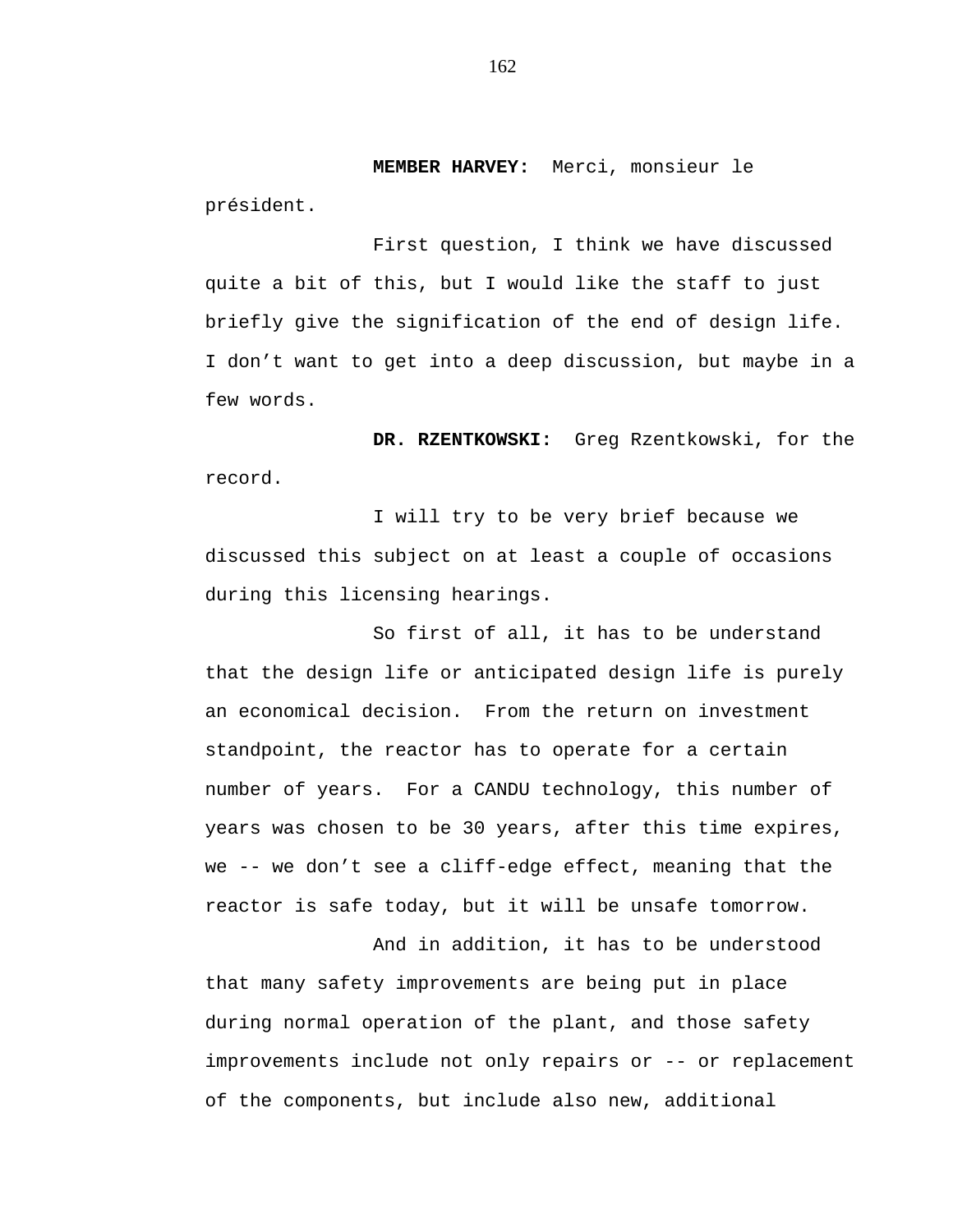features which elevate the level of safety of reactors.

We would never licence the reactor if it was unsafe. As a matter of fact, our regulatory requirements do evolve and that's the reason the safety of operating facilities in Canada is increasing as well.

So this point has to be understood. Maybe to make an analogy which -- which could be easier to understand, let's imagine a car.

So if you -- if you inspect the car frequently, if you -- if you replace the parts as required, you can drive this car for a very long time.

However if you buy a car and you just drive and you just put gasoline into the car to keep driving - sooner or later, this car will start falling apart.

So I can assure you that this is not the case with operating facilities in Canada. They are being constantly inspected and the safety level is not only maintained, but even increased.

**THE CHAIRMAN:** Anybody else? **MEMBER HARVEY:** Thank you. **THE CHAIRMAN:** Ms. Velshi? **MS. WHALLEY:** I would have a question. **THE CHAIRMAN:** Can you hold on -- on this particular ---

**MS. WHALLEY:** Yes, about that, yes.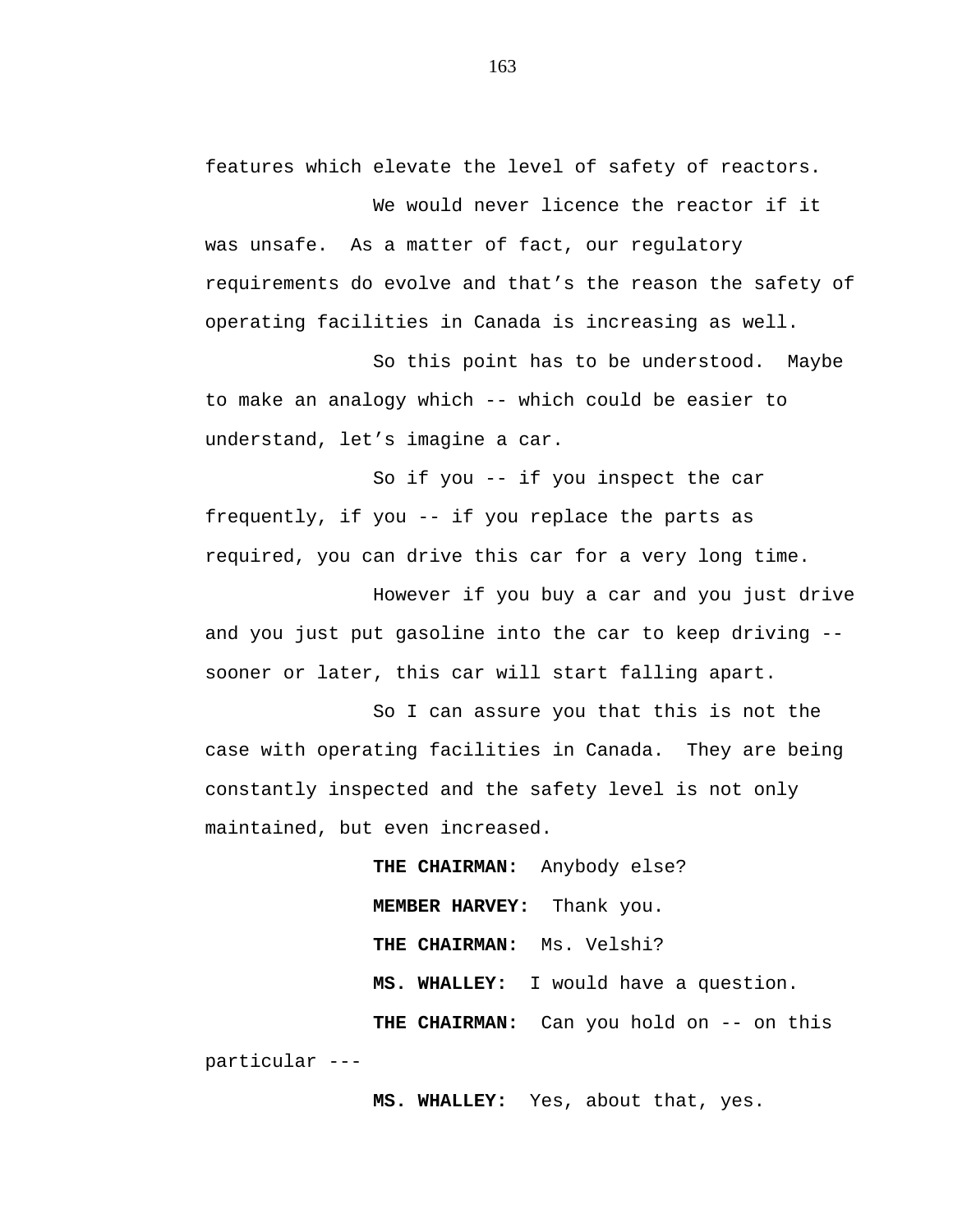I am under the impression, although I'm not a specialist, that there are parts of a CANDU nuclear reactor that cannot be accessed to be inspected, that these parts would be ageing along with the rest of the reactor, but there are buried pipes, there could be corroded wires.

There are inaccessible parts of the plant as well and then there are parts of the plant that cannot be changed, such as crumbling concrete and containment vessels and very big parts of the plant.

So whilst you can change a light bulb and change a fuse and you can -- I can see that you can upkeep certain parts of it, I'm not sure that that gives me much faith with regards to the integrity of the plant and its inspections.

**THE CHAIRMAN:** Were you here for some of the discussion about the concrete and the inspection?

**MS. WHALLEY:** I -- yes.

**THE CHAIRMAN:** And hidden wires and pipes? **MS. WHALLEY:** Well, I wasn't here, I was watching some of it yesterday online.

**THE CHAIRMAN:** Okay. Well, many of those questions were discussed and you should take a look at where the webcast will be deposited.

But maybe a short reply again from staff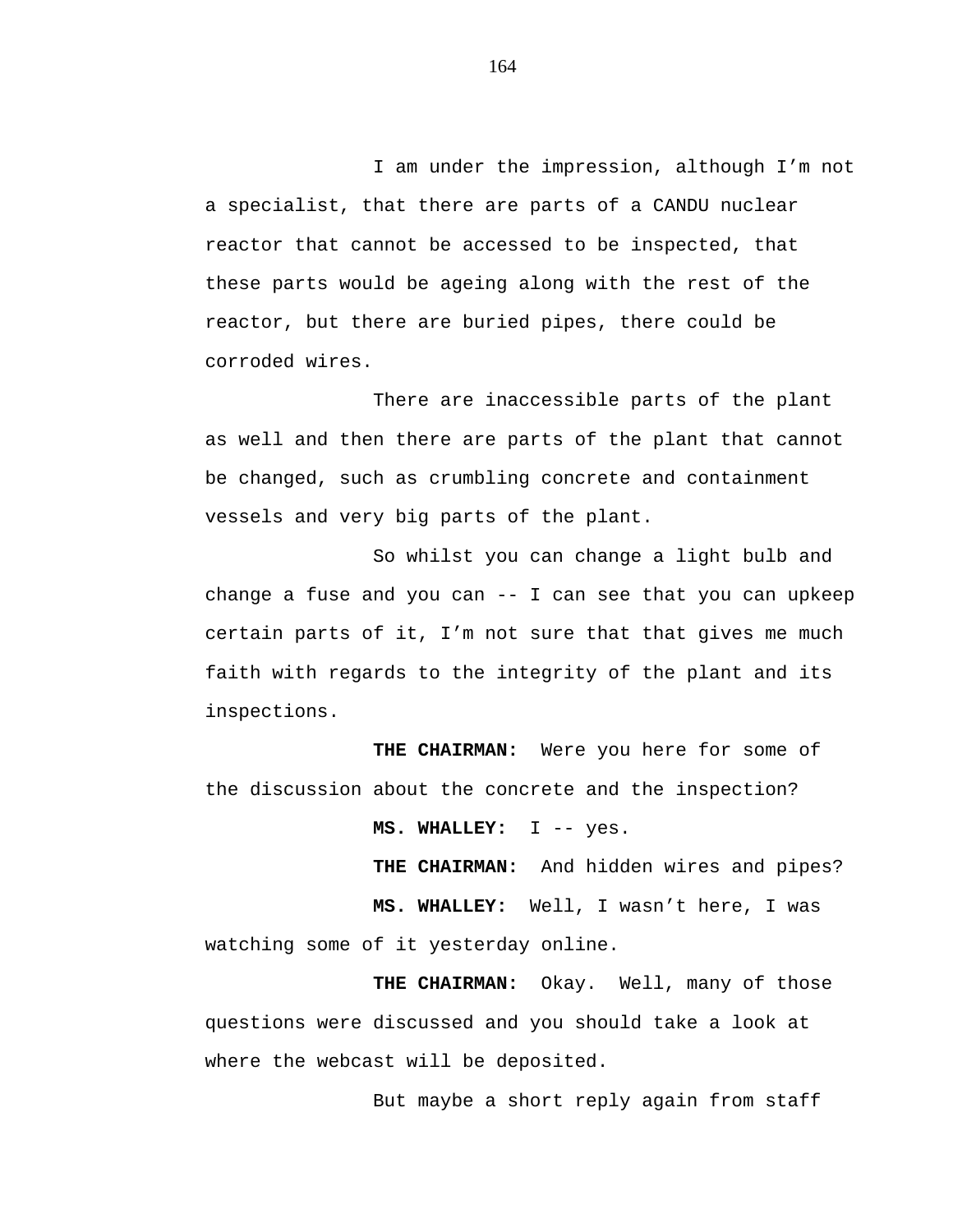about some of those inaccessible parts and how do you deal with them, and maybe OPG.

**MR. DANIEL:** Yes, I'll ---

**THE CHAIRMAN:** Very quickly.

**DR. RZENTKOWSKI:** Greg Rzentkowski, for the record.

All major components are covered by an ageing management plan, so there's an inspection program in place to make sure that fitness for service is being maintained.

With respect to other parts which -- which could appear to be not accessible, I will ask Mr. Gerry Frappier to -- to elaborate.

**MR. FRAPPIER:** Thank you. Gerry Frappier, for the record.

A couple of points, a couple of the intervenors have talked about buried pipes and things like that and this is an issue that's come out of the United States where their designs do allow for -- for buried systems that are important to -- to nuclear safety and whatnot.

In Canada, we do not allow that, so there is no buried pipes of concern that way in Canada at all.

As Mr. -- Dr. Rzentkowski just mentioned, all of the -- the licensees are required to have an ageing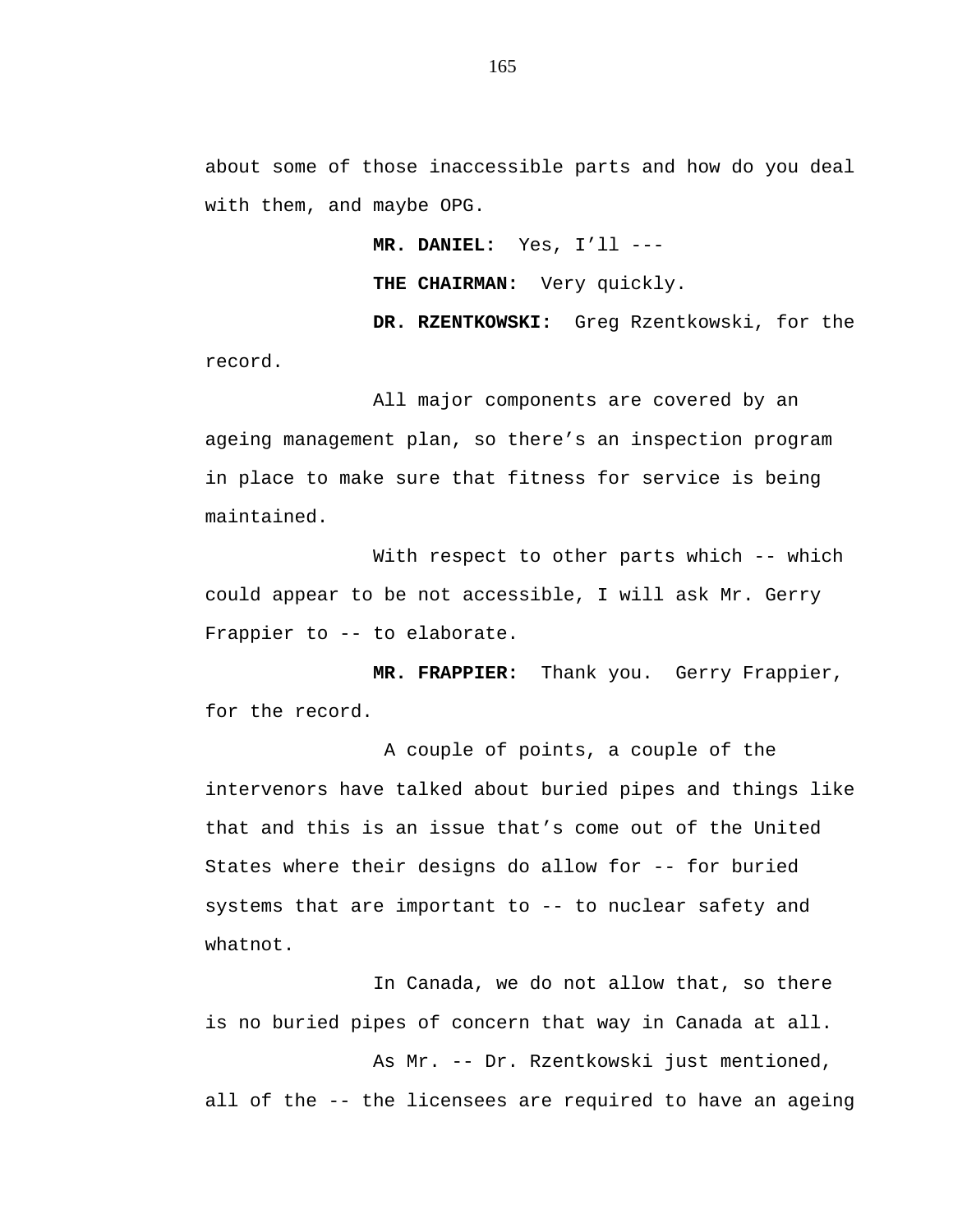management program that covers all of the components in a systematic way. All the major components associated with safety significant things like structures, like pressure tubes, all have to have a -- what we call -- a lifecycle management program on them which details how they're going to ensure that they always meet the safety requirements, how they inspect for that, how they analyze for that and how they model that over the future.

So that, again, the -- we do not view the - - the design or the safety to be something that is determined by a set number of years. We determine the safety of the reactor by the fact that it meets all its design requirements and has safety margins for any of the events that could happen to it.

## **THE CHAIRMAN:** OPG?

**MR. JAGER:** Glenn Jager, for the record.

I'll ask our Chief Nuclear Engineer, Mark Elliott to comment.

**MR. ELLIOTT:** Mark Elliott, for the record.

The only thing I'll add is that we do go to considerable lengths to inspect even hard to access places.

The one example I'll give is on the Pickering 1 to 4 side, the Pickering A side, the Calandria vault is -- was previously thought to be inaccessible and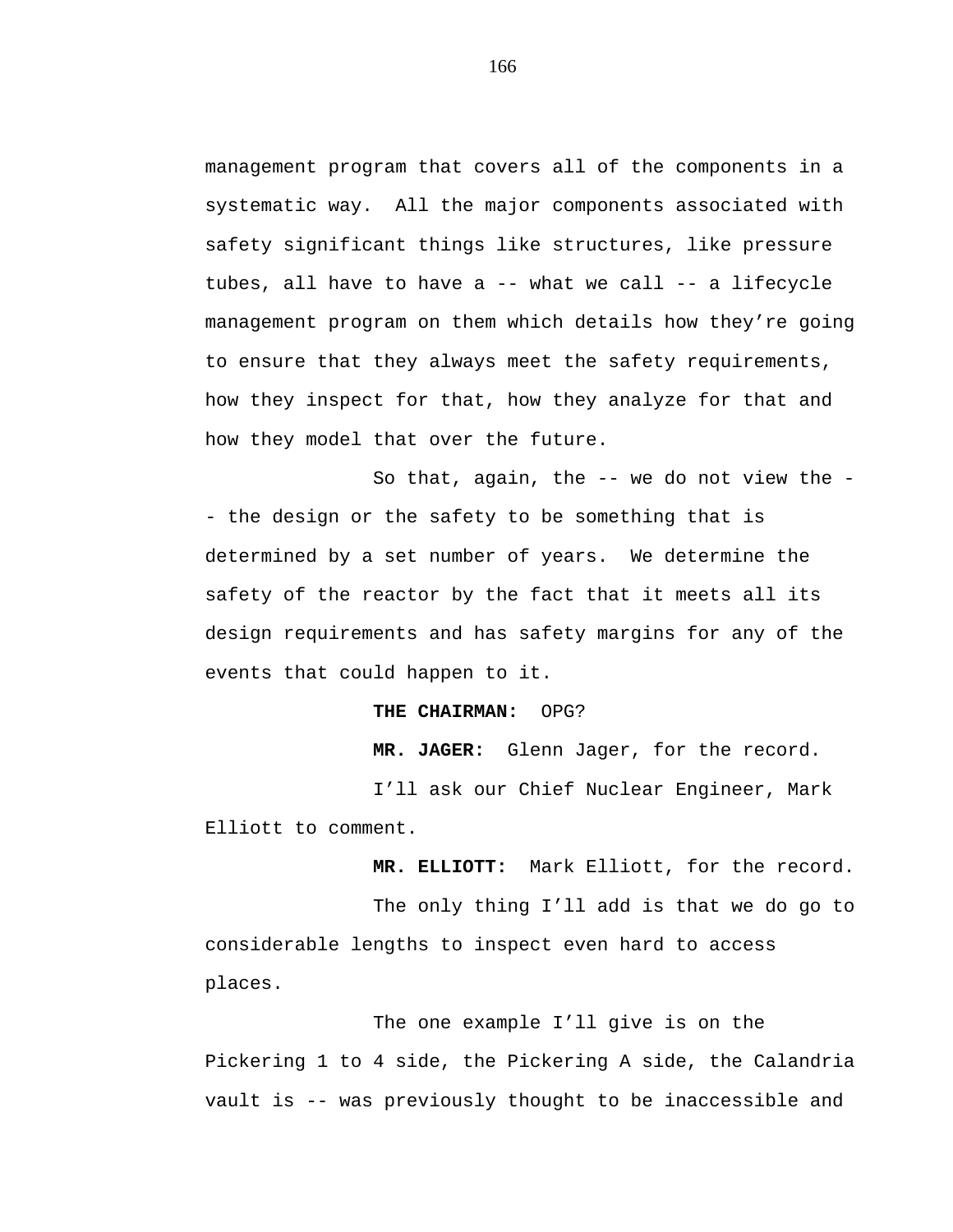we had a need to go in and have a look at that.

So what we -- what we did is opened a penetration and developed really what was almost like the Canada arm. It was built by the same company -- this company is now called "MDA" -- and they -- we put inspection tooling through this one port in the side of the Calandria vault and did the inspection, found that the condition was good, hadn't changed since we had last been able to look at it and withdrew it and restarted the reactor.

So we do go to extreme lengths when we really need to inspect something. And that was a successful inspection a couple of years ago.

> **THE CHAIRMAN:** Okay. Any? Dr. McDill.

**MEMBER McDILL:** Thank you.

I think it might be helpful to the intervenor and to the community for the staff to briefly outline some of the events that -- some of the orders, for example, that CNSC has issued to stop a variety of things -- I'll let you give the examples -- so that the intervenor and the community know that the CNSC does stop things.

We know that you've stopped things but I'm not sure the community knows you stop things.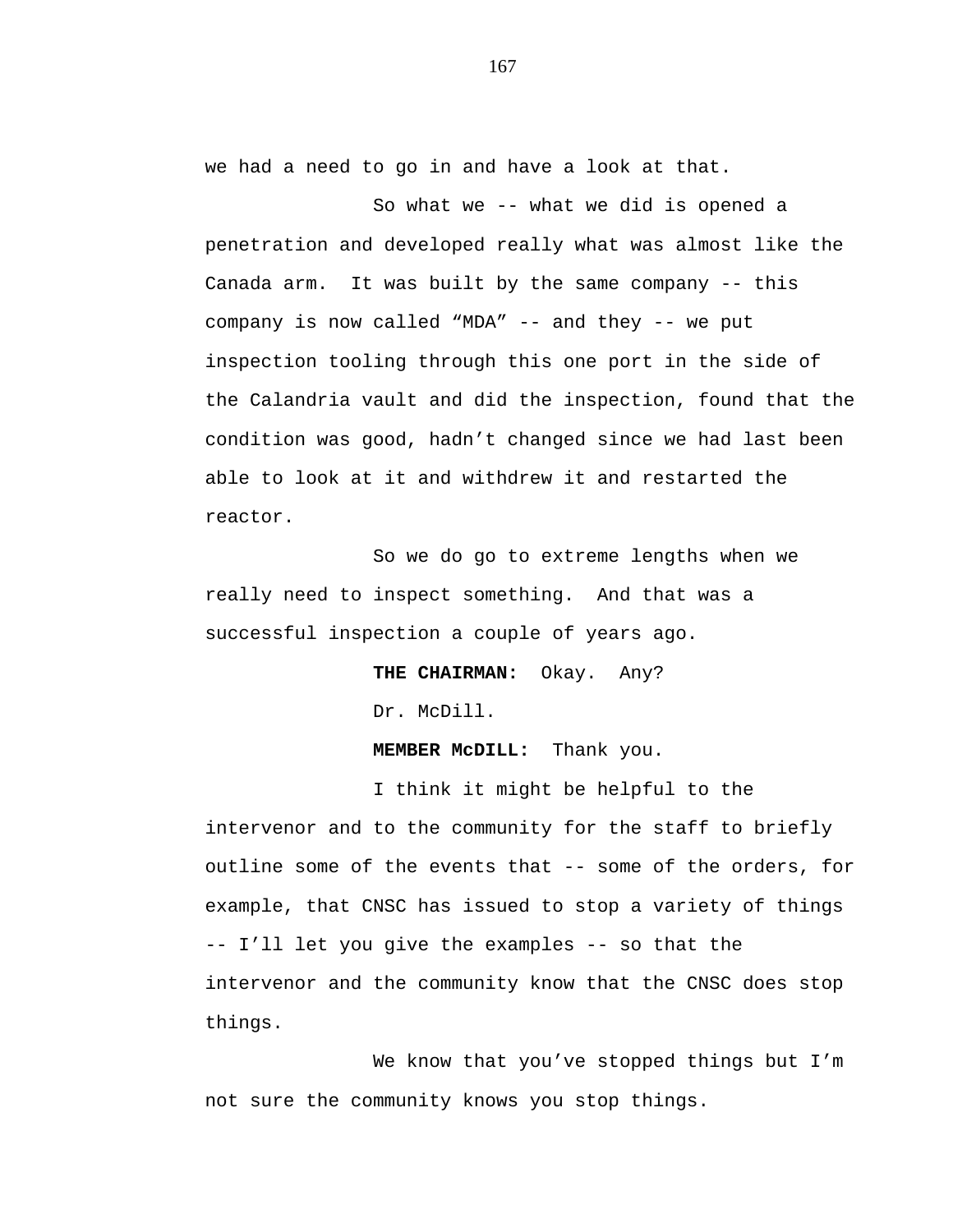**DR. RZENTKOWSKI:** I would like Mr. Jammal to summarize the actions taken by the CNSC staff recently to maybe not necessarily stop operation but at least to make sure that the proper safety margins are maintained and protection of environment and people is also ensured.

**MEMBER McDILL:** I think you could go beyond the NPPs as well, the nuclear power plants.

**DR. RZENTKOWSKI:** This is the idea.

**MR. JAMMAL:** Ramzi Jammal, for the record.

The Commission and its staff have shut down operations and I'm going to cover the whole gamut, if you allow me, in one minute.

So we do shut down operations of radiography. We shut down hospitals. We shut down nuclear medicine radiation therapy equipment anytime there is no compliance with CNSC requirement there is a safety issue.

Inspectors in the field, they have the power to shut down the operations by issuing an order.

Now, the allegation being made that the Commission has never rendered a shutdown decision. The order when issued by a senior member what we call "designated officer", the order is heard by the Commission. To date, the Commission has never overturned an order. They have amended the condition of the order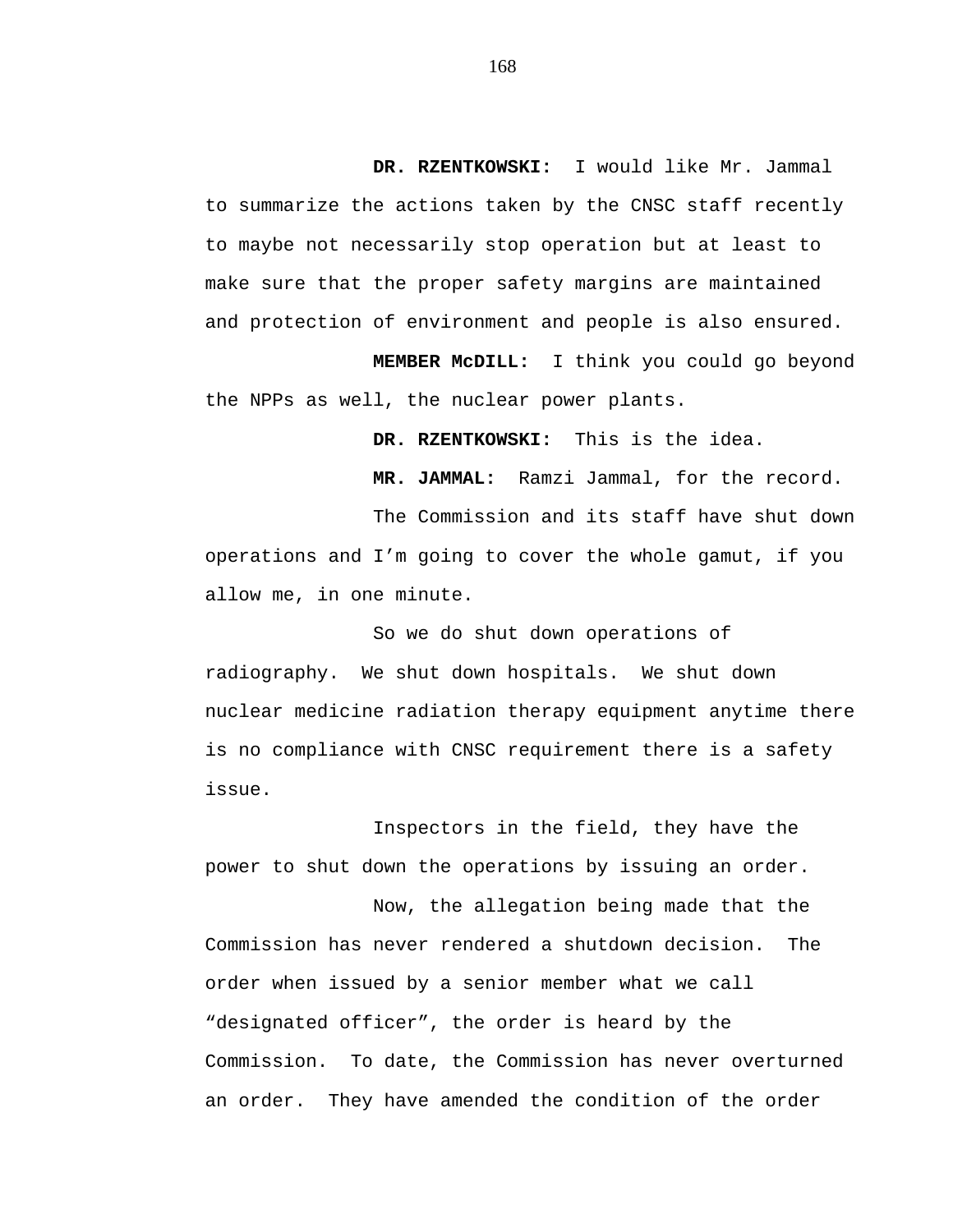and then every licensee met the conditions of the order in order to restart operation and we had to provide reports back to the Commission.

So the Commission did -- its staff and the Commission itself did shut down.

Now, a lot of the intervenors talk about G-2. Let me remind everybody that the Commission put a hold point on G-2 licence giving Hydro Quebec two options. The first option: shut down and do the inspection that's required to be done and update the safety case to allow them just -- for them to justify the operation. Number two: shut down for refurbishment.

So everybody's forgetting the fact that when the licence for G-2 was issued, a hold point was put in place by the Commission. Very two clear criteria: one, shut down to justify continued operation or shut down in order to do refurbishment.

And, of course, based on the operator's decision, economic decision, they did shut down for refurbishment.

So the Commission renders its decision based on scientific facts and recommendation, not emotions nor opinion. So we have to present to the Commission the scientific data that the Commission rendered its decision upon and the operations is actually -- the regulatory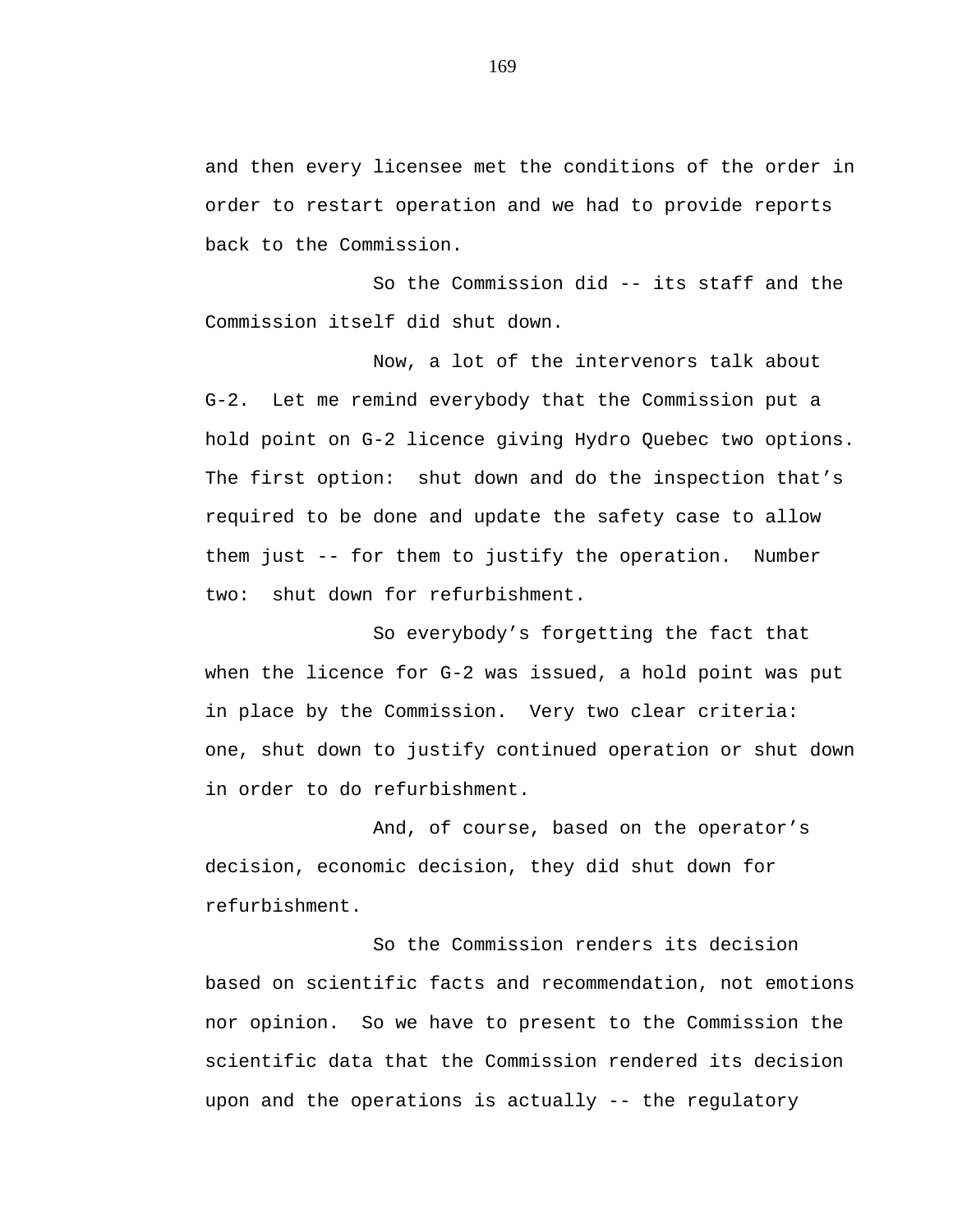oversight ensures that what the Commission issued is safe and our mandate is for the protection of the public and environment.

And we do have the powers to shut down. And we did shut down the operations and the Commission, to date, has not overturned one order issued by designated officer.

**THE CHAIRMAN:** Dr. McDill.

**MEMBER McDILL:** Thank you.

I'd just like to go back to the intervenor. **MS. WHALLEY:** Thank you.

Yes, I appreciate that there are standards in place and that these standards are adhered to.

I don't entirely feel reassured because - especially since Fukushima -- regulatory commissions have decided that original safety standards were too conservative and they have been lowering the bar quite a bit in various areas; various safety margins are being eased.

So although many safety margins are being adhered to, I still question the ultimate safety of the, you know, the ageing plant because I question those safety margins, I guess.

**THE CHAIRMAN:** I don't understand the safety -- the standards are being increased in terms they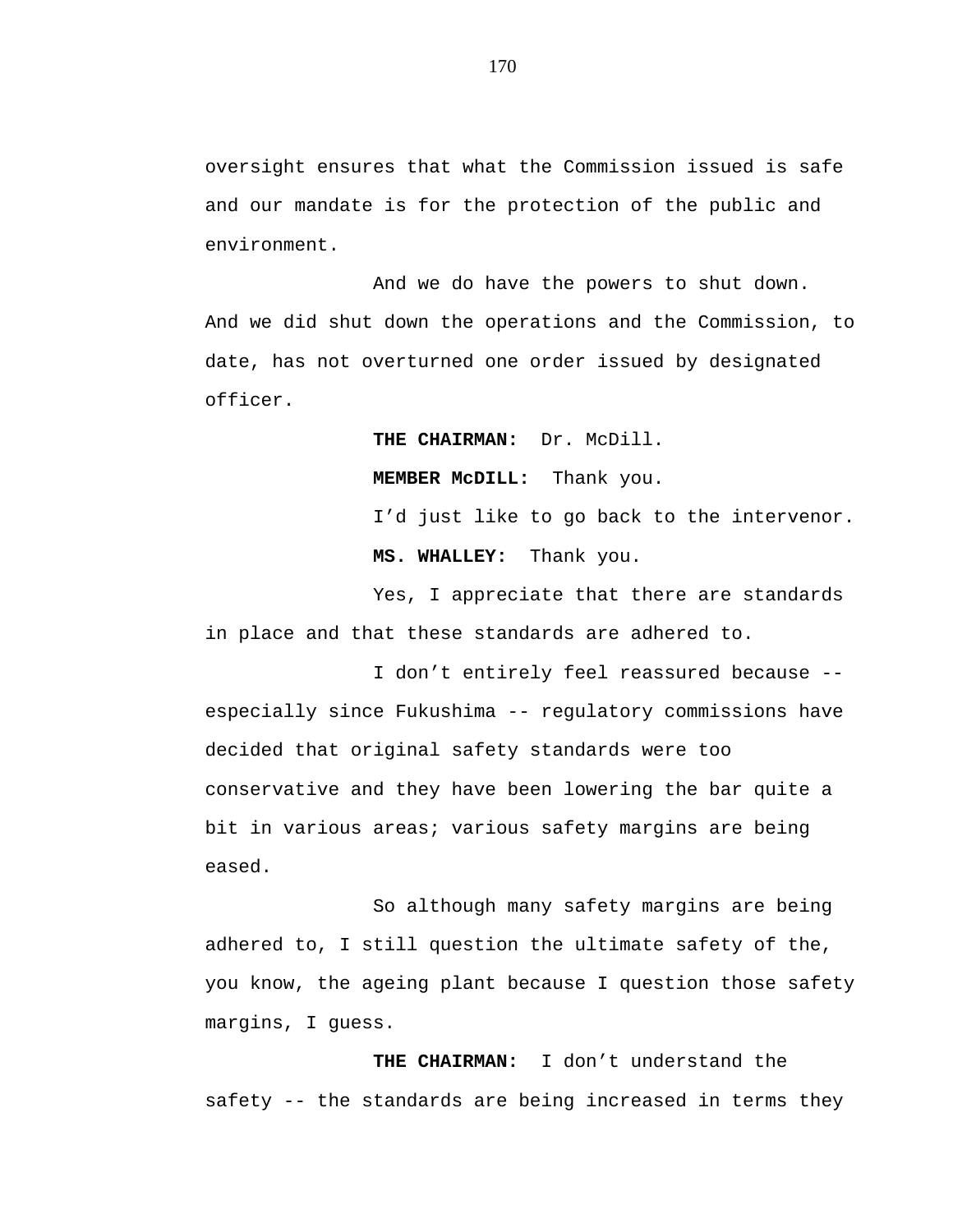are elevated and make them even more conservative rather than easing them up.

So because of Fukushima, there's whole -- a whole set of investment to enhance the shutdown capability of the facility.

So I don't know if you were here for the discussion of -- about what would happen nowadays if there is a big accident here. The lesson of Fukushima was that, no matter what happened to the plant, you should be able to shut it down.

So what is it -- what are we easing up here?

**MS. WHALLEY:** Well, I'm referring to the standards that permit ageing nuclear reactors to have their licences renewed.

That, over time, over the past 10/15 years, many reactors especially south of the border and perhaps here get their licences renewed because the safety standards are being relaxed.

**THE CHAIRMAN:** Staff?

**MS. WHALLEY:** I have an article that I'm referring to.

**THE CHAIRMAN:** I know what you're referring to but I can tell you what the NRC Commission does -- this is the American regulator: For every plant, my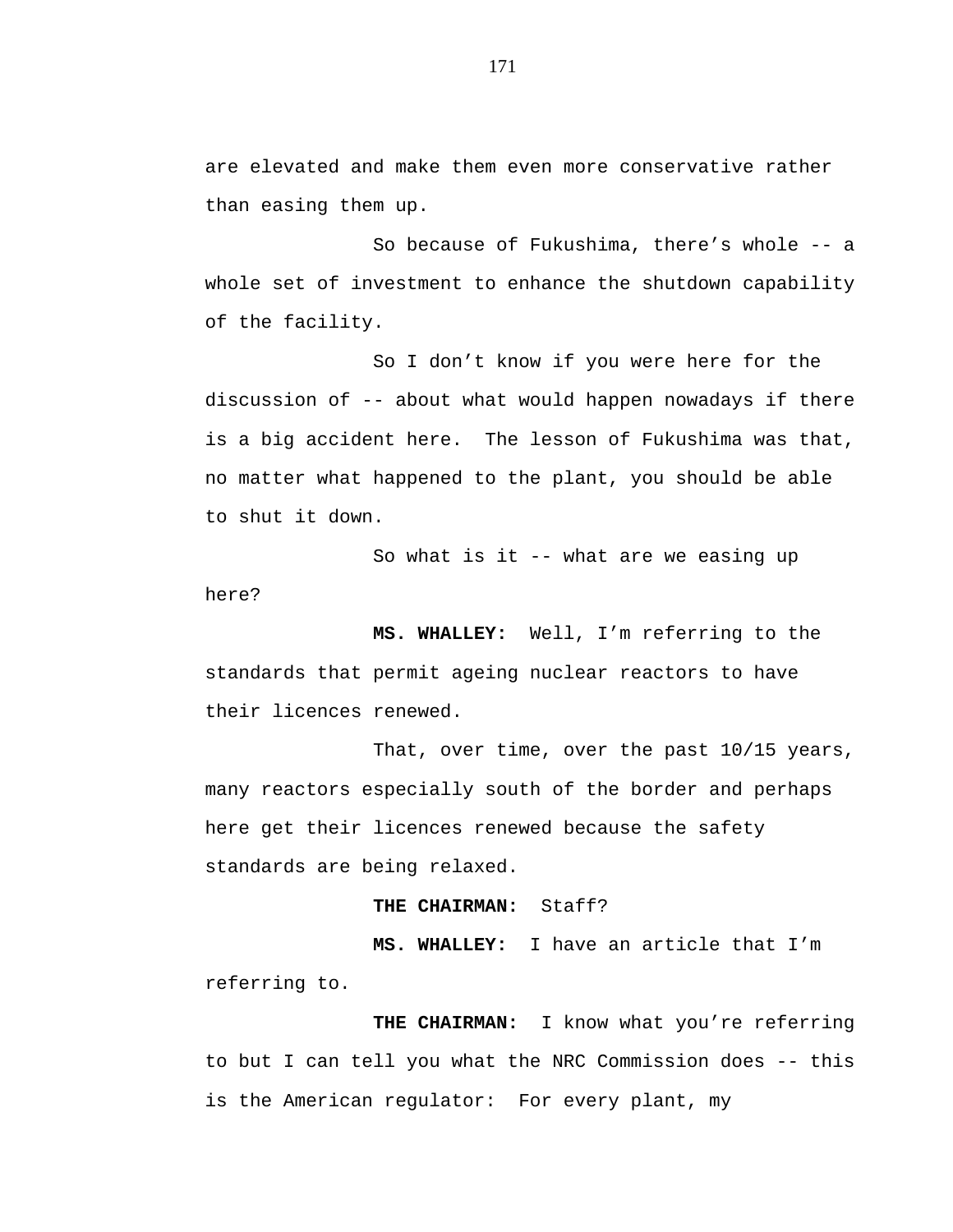understanding is you got to go through a safety case again and they will not -- my understanding and staff please add to this -- is they would not allow for a plant to operate unless they are confident that it's safe.

**DR. RZENTKOWSKI:** Absolutely.

And here in Canada, our regulatory framework is -- is based on a continuous safety improvement principle.

That means that, with every iteration of the relicensing process, we introduce new, very modern regulatory standards into the licensing basis of the facility and the facility has to comply with those regulatory requirements. As a result, the safety of the plant is not only maintained but even enhanced.

But this is in Canada and I do understand the concern here because this continuous safety improvement it's not the cornerstone of every single regulatory framework internationally.

So the situation in Japan has been slightly different because the principle was to maintain the original design-basis of the plant. So the principle was to maintain the level of safety, not necessarily to enhance it.

> **THE CHAIRMAN:** Okay. Anybody else? Question?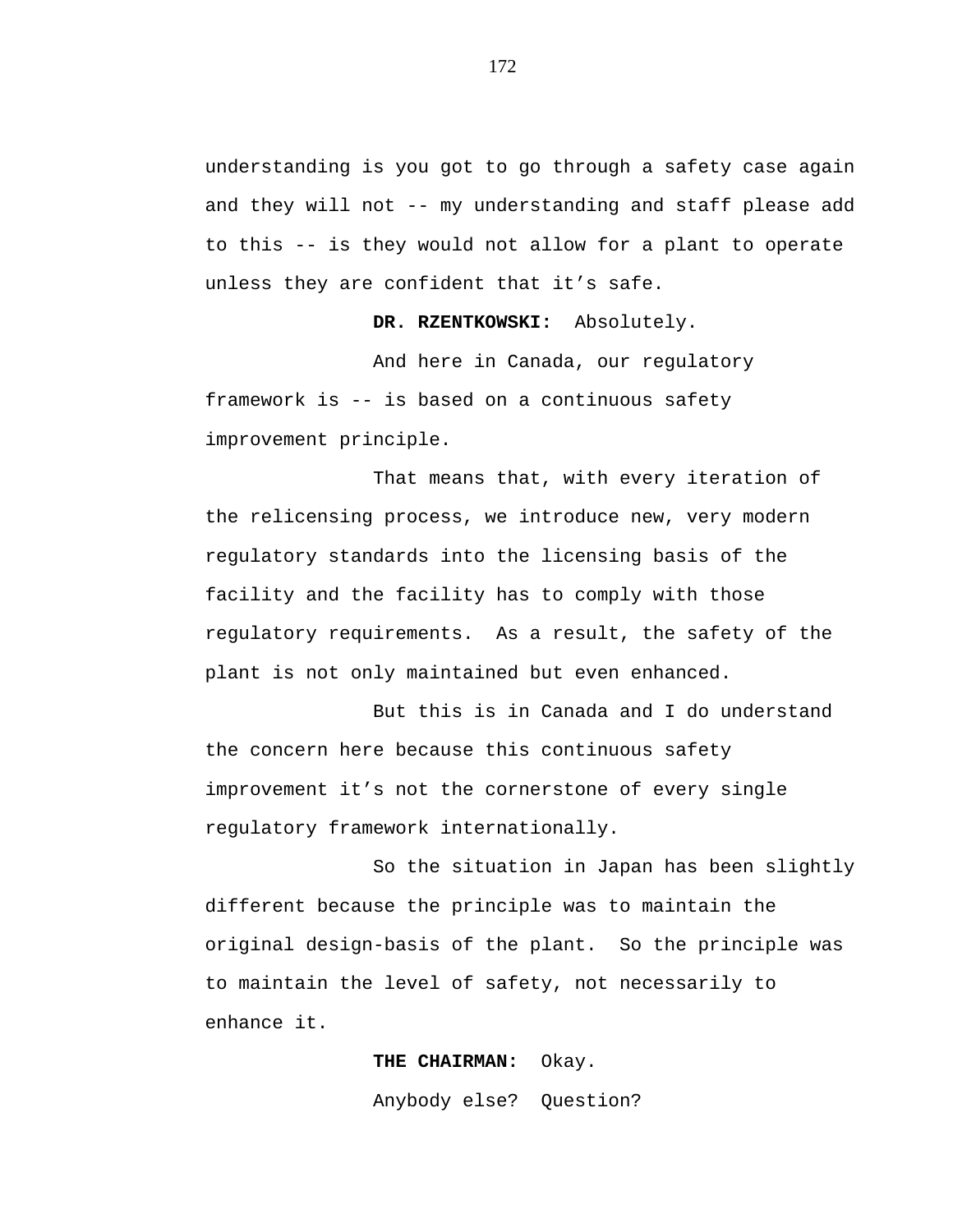Okay, you have the final words.

**MS. WHALLEY:** Thank you.

Well, in final comment, I would just like to point out that the regulators felt that Chernobyl was safe and the regulators who were running Fukushima Daiichi at the time felt that it was safe.

And the regulators that were running Three Mile Island at the time felt that it was up to standards as well. It had jumped through all the hoops and been approved.

And, essentially, what I'm trying to say is that just because the plant has a stamp of approval and everything appears to be above board that does not preclude an accident.

So I will end off by saying again that accidents are not planned for and Pickering is close to six million people in the GTA and 40 million people depend on Lake Ontario for their drinking water.

Thank you.

**THE CHAIRMAN:** Thank you.

I'd like to move on to a submission by the Power Workers' Union as outlined in CMD 13-H2.72 and H2.72A. And I understand that Mr. Walker will make this presentation?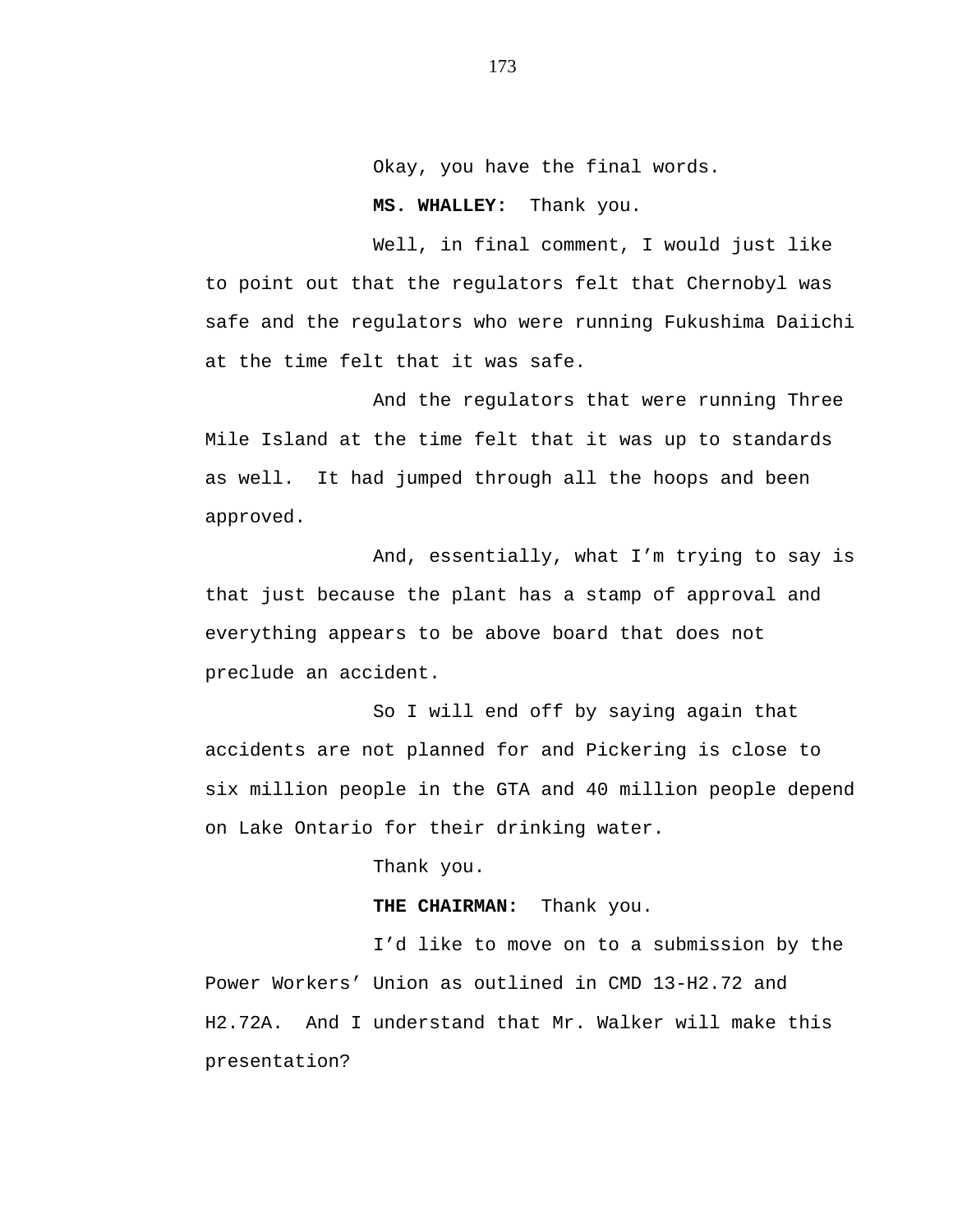**13-H2.72 / 13-H2.72A Oral presentation by**

**Power Worker's Union**

**MR. WALKER:** Good afternoon, Mr. President and Members of the Commission. My name is Bob Walker. I am the Nuclear Vice President for the Power Worker's Union.

With me today are: Mr. David Trumble, he is one of our Health & Safety Staff Officers; and Mr. Martin Homan, who is our PWU Co-Chair of the Pickering Joint Health & Safety Committee.

Also present today are some of our PWU elected representatives from Pickering and PWU staff and we can call upon them, if we need to, to answer any questions.

We will have the following topics, which are detailed in our written submission: who is the Power Worker's Union; what's our involvement in the regulatory process; health and safety; lessons from Fukushima; effective relationships; OPG's licence renewal application; and then some conclusions.

The Power Worker's Union is representative of the majority of the skilled workers in Ontario's electrical generation, transmission, and distribution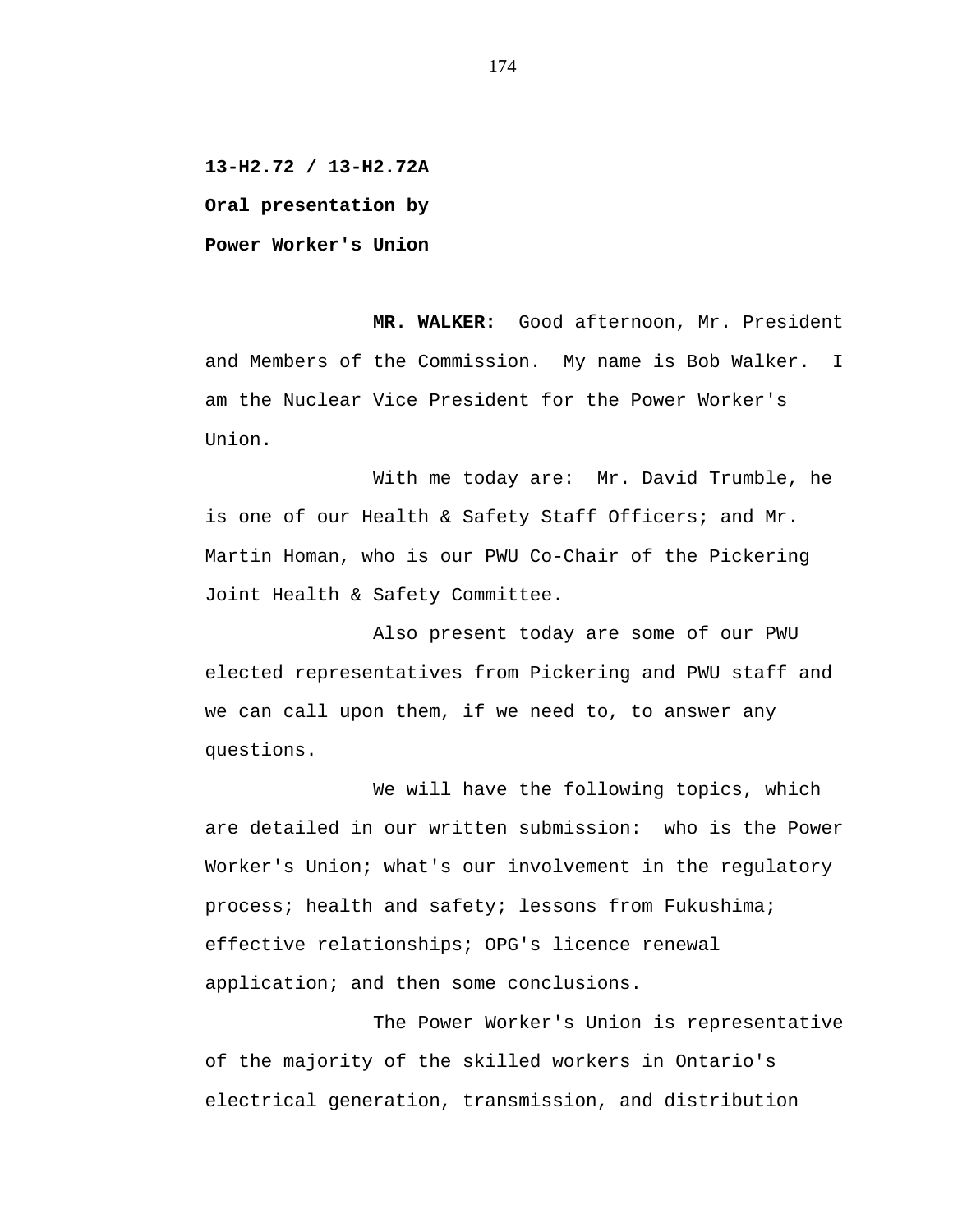systems in Ontario for more than 60 years. We represent the workers that operate and maintain Pickering, as well as all of Ontario's nuclear power plants, and we've done so since our inception.

The Power Worker's Union is affiliated with other labour organizations such as our parent union, the Canadian Union of Public Employees, the Ontario Federation of Labour, the Canadian Labour Congress, the Industrial Global Union, and we are a member of the Canadian Nuclear Workers Council, the International Nuclear Workers' Union Network, as well as several labour councils across Ontario, including Durham Regional Labour Council.

Our knowledge and experience and history qualify us as a vital and credible voice in the public nuclear discussion and specifically to these hearings.

Our union has a long history of involvement in the nuclear regulatory process and many other forums. We have been involved with previous hearings in regards to nuclear new build, nuclear plant refurbishments, waste management facilities, as well as power reactor operator licence renewal hearings such as this one.

Strong regulatory oversight and public scrutiny are good for workers' health and safety, good for public safety and good for the environment. Processes like this one are valuable tools in ensuring the best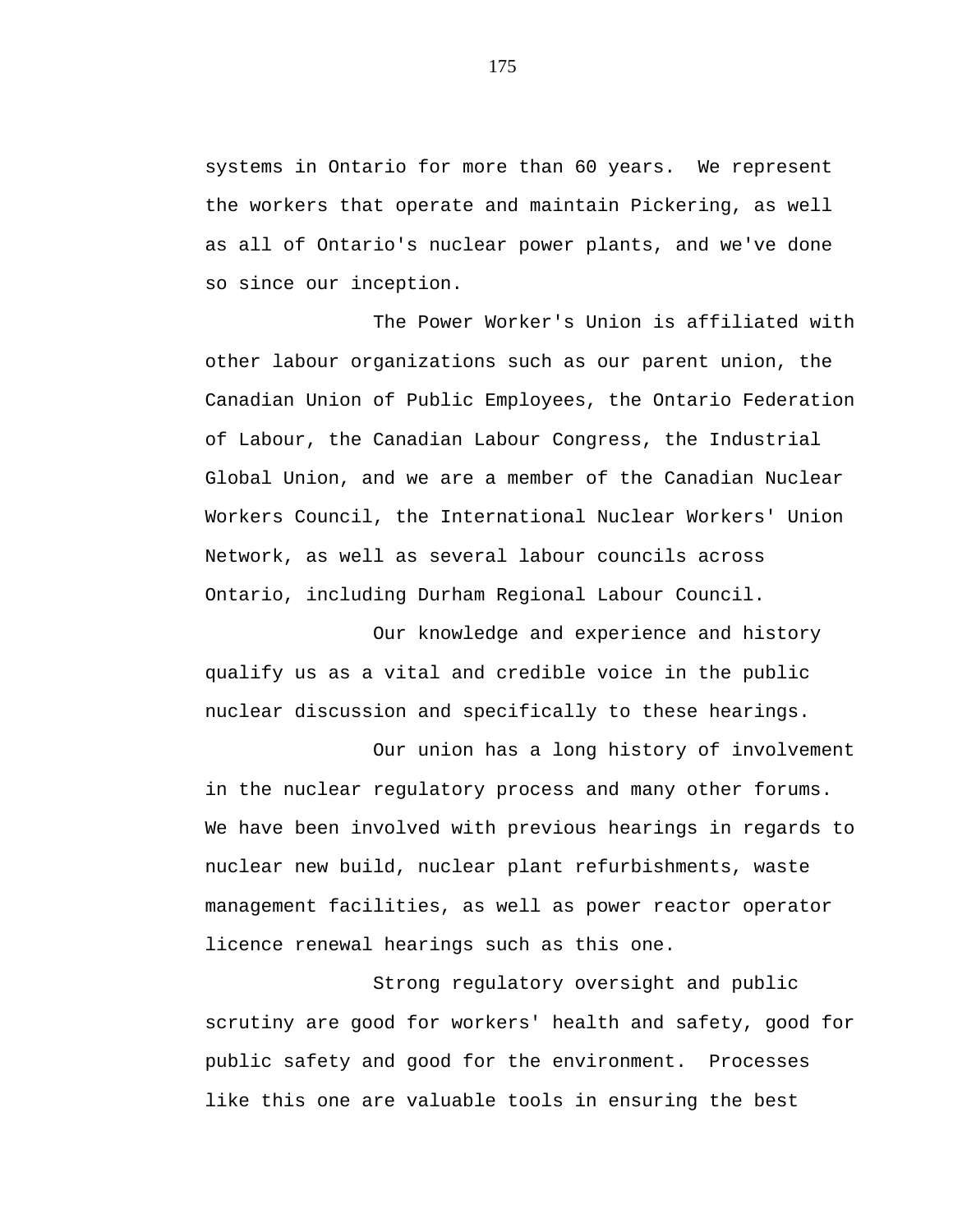interests of the public are assessed and acted upon appropriately.

We've heard criticism that, as workers in the industry, our motivation is strictly out of selfinterest, not in the interest of the public or environmental safety. I can assure you that nothing could be further from the truth.

We believe that it is our responsibility and obligation to bring forward the views and experience of the people who perform the day-to-day work in our nuclear facilities.

If there is a risk to environmental safety or if there is a risk to the public, it's a risk to workers first, and we also live in the communities with our families. We will not do anything to harm the safety of our communities.

The views of the workers, we suggest, are very important in ensuring the public that our nuclear facilities are in fact the most highly regulated industrial workplaces in Canada, and the industry's safety record is exemplary.

There is an obvious convergence of safety interest between the industry's employees and the general public. The PWU believes that uncompromising approaches to workers' safety sets the table for public and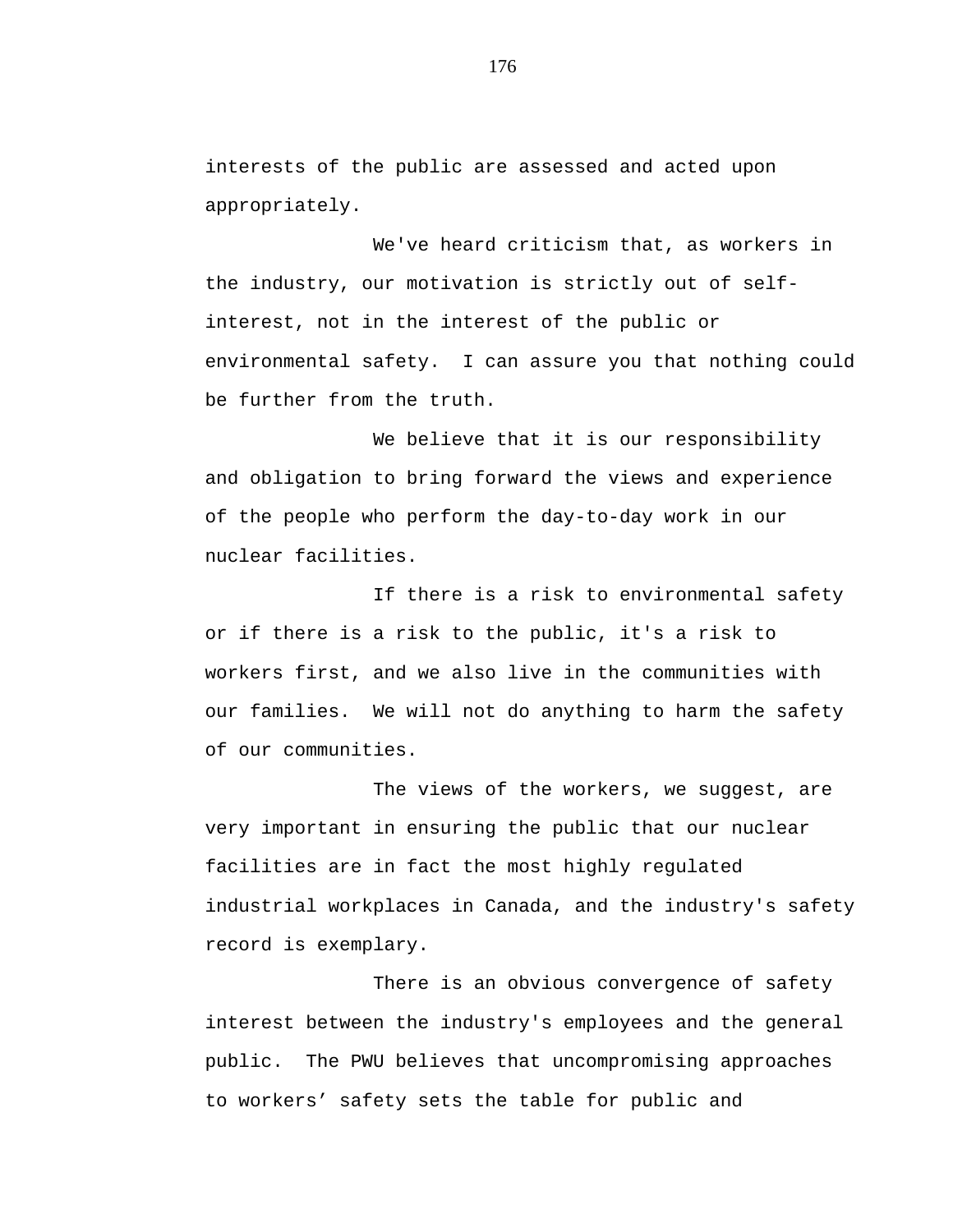environmental safety. That's why we find it appropriate in these submissions to consider nuclear safety from the workers' perspective.

Over the years, we have worked with OPG to create mechanisms and forums to address and improve workplace safety issues and address our concerns.

There are a number of legislative requirements for health and safety in the workplace. We have negotiated additional rights for health and safety in our collective agreements.

PWU representatives participate fully on a number of local and corporate level committees that you can see on the slide overhead. We also have a number of other health and safety related agreements that we've negotiated.

Our written submission details outline the legal and negotiated forums that are currently in place. This is a very mature relationship and we are continuously looking to improve our joint approaches to health and safety because when OPG and the Power Workers work together with common purpose, we get results. We've proven that time and time again. We are all encouraged to report even minor incidents, so that we can learn from them.

There are several ways for workers to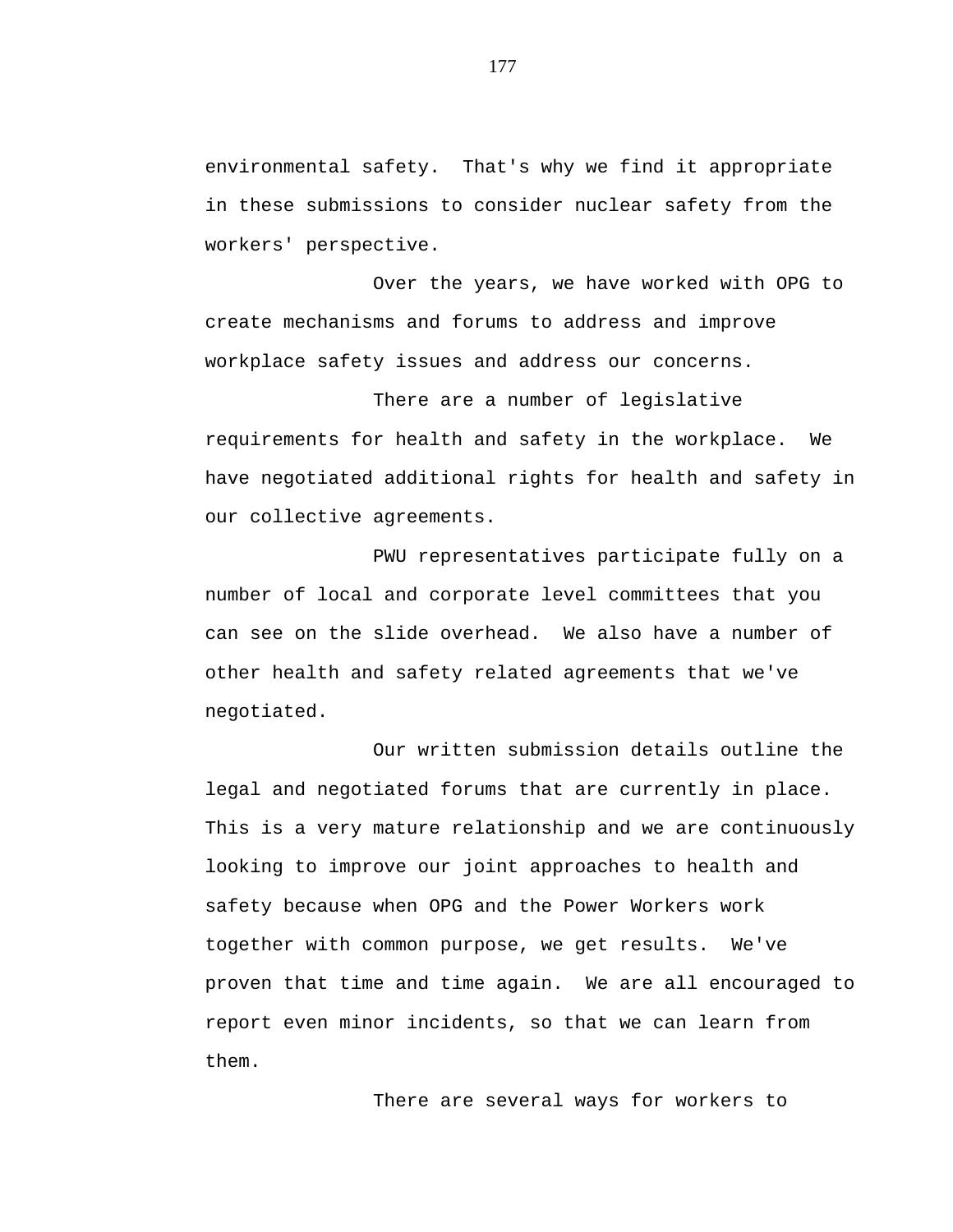address any concerns they may have regarding occupational safety, starting with direct communication with their supervisors. And that is always encouraged, first and foremost, is to communicate concerns with your supervisor.

Filing Station Condition Reports, or SCRs; access to joint health and safety committee members; access to stewards; access to chief stewards; the right to refuse unsafe work; and we have negotiated the unilateral right to shut down unsafe work.

We have a very active Joint Health and Safety Committee at Pickering and I thank them for that. I believe all PWU members at Pickering thank you for that.

The PWU has negotiated agreements that all of our Joint Health and Safety Committee representatives will receive certification training. The law in Ontario requires somebody to be certified. We require that they all be certified.

Further to that, we have developed our own three-level health and safety accreditation training. That's a program that we give to all Joint Health and Safety Committee members and to chief stewards. And we've also developed the module for stewards on health and safety.

We don't just negotiate for wages and benefits; we negotiate for the best safety standards.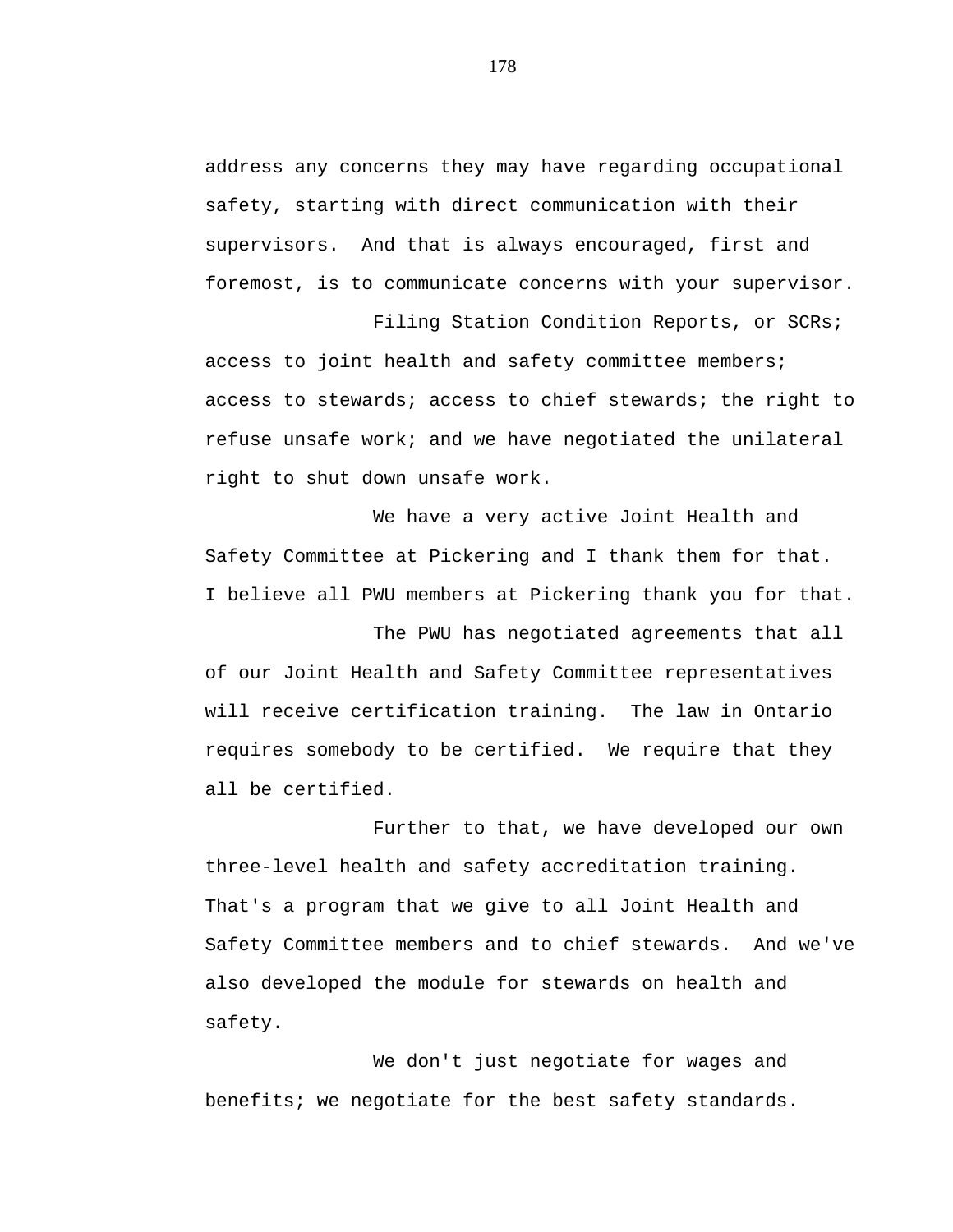Further to that, we invest our members' money in additional health and safety training that I just mentioned.

We share all this with our brothers and sisters nationally and internationally through the Canadian Nuclear Workers Council and the International Nuclear Workers' Union Network.

As I said before, we believe that if workers are safe on the workplace, then the community and the public are also safe.

I will now turn the presentation over to our Health & Safety Staff Officer, Dave Trumble.

**MR. TRUMBLE:** Dave Trumble, PWU Staff Officer, for the record.

I have been working with the Joint Health and Safety Committee at Pickering nuclear power plant in regards to the asbestos issue.

As you are aware, the Minister of Labour has also been involved and I believe that we have been making headway. There are some issues that still require attention.

The PWU believes that asbestos issues are likely to be an ongoing issue due to the age of the facility. OPG is working through these issues with the Joint Health and Safety Committee and this will assist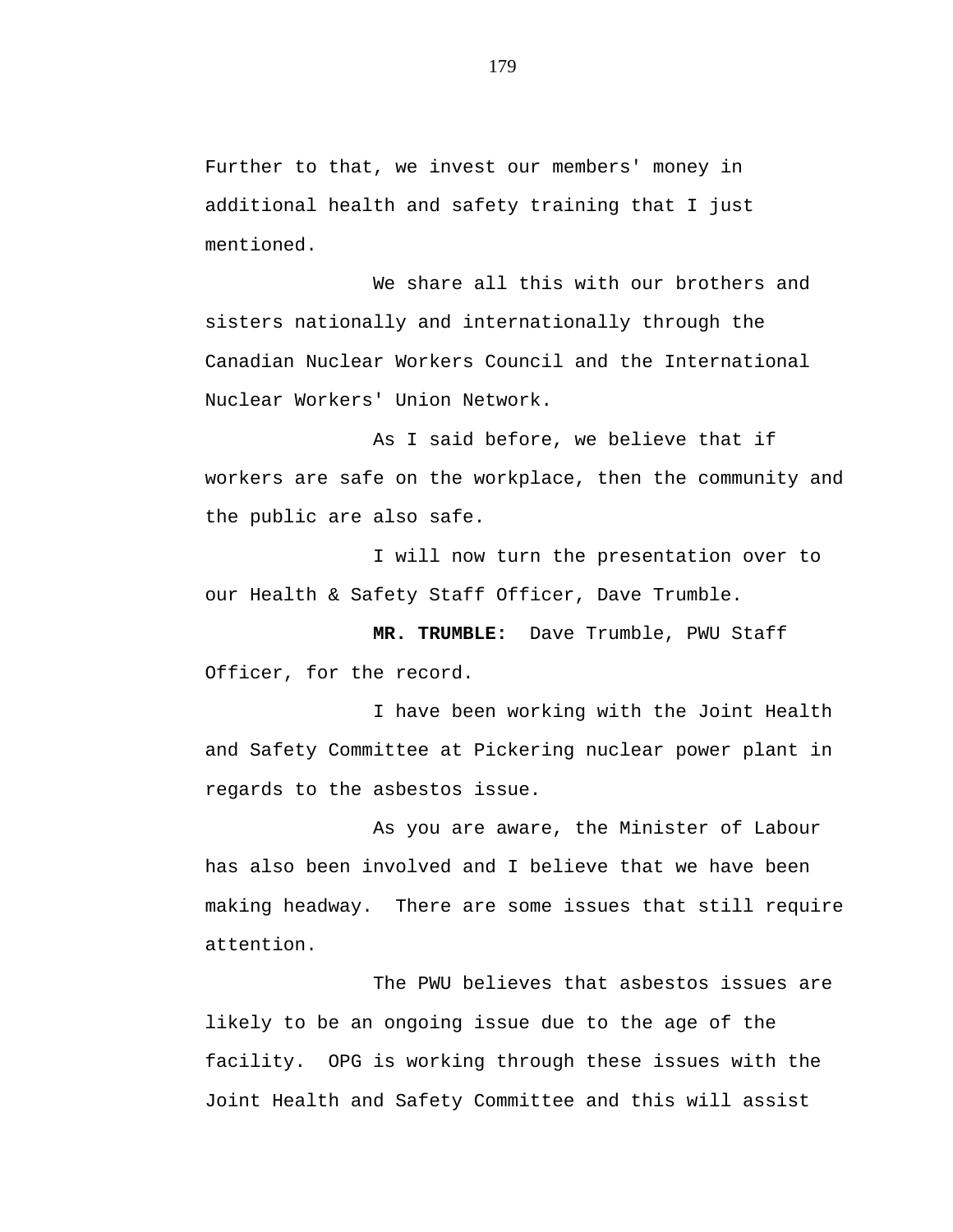greatly in safe outcomes for plant personnel, if done in a collaborative manner.

The PWU is committed to working with OPG to ensure that the proper barriers and procedures are put in place to ensure that workers are not exposed to asbestos as we go forward.

I'll now turn the presentation back over to Bob.

**MR. WALKER:** With the end of Pickering's operating life currently scheduled for around 2020, we need to ensure there are sufficient qualified staff to safely operate and maintain the plant right through to the very last day to identify all the issues, and this is a very complicated process. Imagine keeping up six reactors fully staffed right to the very last day at the same time as maintaining four reactors down the road fully staffed throughout this whole thing is very complicated.

So to identify all of the issues, the Power Worker's Union and OPG have initiated discussions to look at a long-term staffing plan for OPG's nuclear fleet; in fact, rolling the staffing plan into the non-nuclear fleet as well. And we look forward to continuing this open and transparent dialogue.

On the presentation that we handed in and in our written submission, we had information about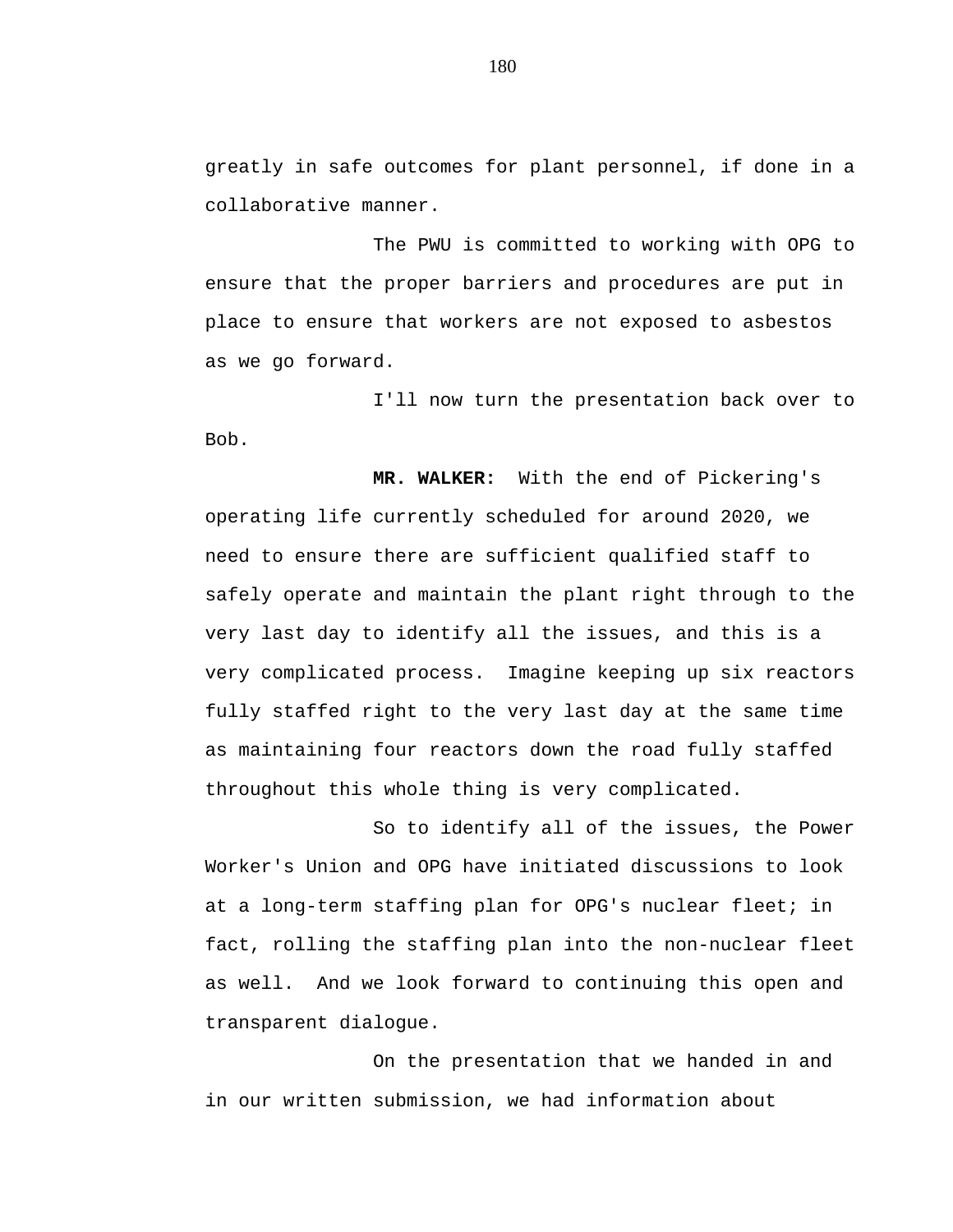Fukushima. On our fist overhead, we said that we had a slide on Fukushima. We don't have one. We just realized that yesterday. So I'm going to read off what was going to be on our slide.

All the nuclear power plants in Canada have been assessed, as we've already heard, and that's everything from backup power systems to the ability of facilities to withstand credible events.

The Canadian Nuclear Safety Commission's Fukushima Task Force Report of October 2011 reported that all nuclear power plants in Canada are safe.

The International Atomic Energy Agency assessed Canada's response and the CNSC's response, and they said that it was prompt, robust, and comprehensive.

Industry preparations are well underway for beyond-design-basis events. So what happened in Japan was not foreseen. It was something that nobody really thought was going to happen. So it happens. We're not going to have a tidal wave in the Great Lakes but what if something happens that we haven't thought about?

So there's been a lot of work going into what happens if there is some event we have not foreseen.

A number of upgrades have been done just in case of that, and there's ongoing upgrades that are being implemented in outages right now: severe accident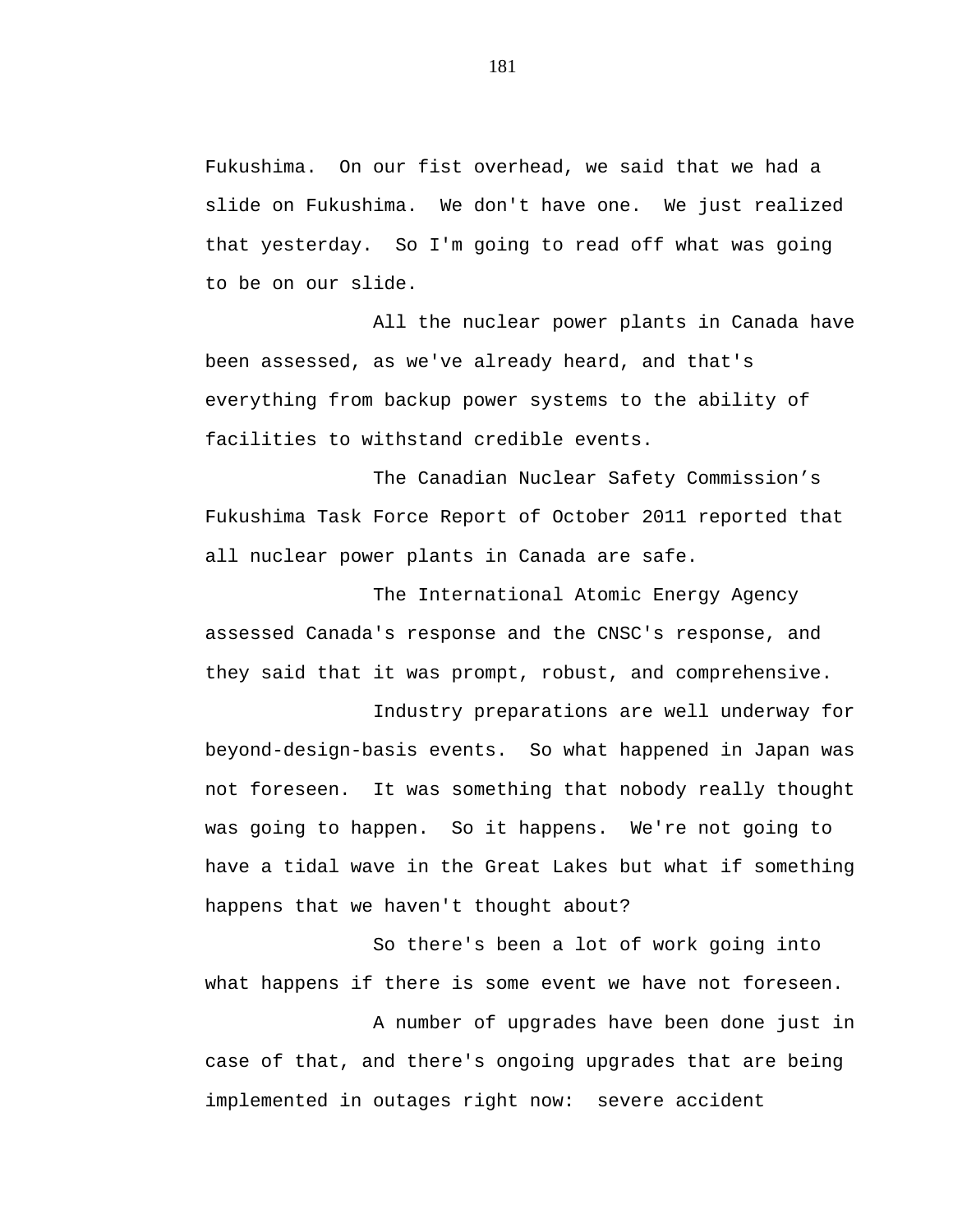management guides, procurement of equipment, equipment that's been stored offsite, training of personnel and drills. So that's all happening.

Not only do we feel confident that what OPG and Bruce Power are doing in Ontario is best for ourselves and the public. We believe that a response of the Canadian Nuclear Power Plant operators has been the best.

Effective and successful labour relations between Ontario Power Generation and the Power Workers' Union has been the track record for more than 60 years. The parties have developed unique processes to resolve issues. This is a very mature relationship.

OPG is a good corporate citizen, continues dialogue with the workplace parties as well as public leaders at the community, provincial and federal levels have proven successful, and we have every reason to believe this dialogue will continue to be as open and thoughtful into the future.

The economic benefits for the region are great. There are thousands of highly skilled, good paying jobs for the continued operation and maintenance of Pickering. It will help minimize our reliance on greenhouse gas emitting fossil fuels that generate electricity.

We, in the Power Workers' Union, base our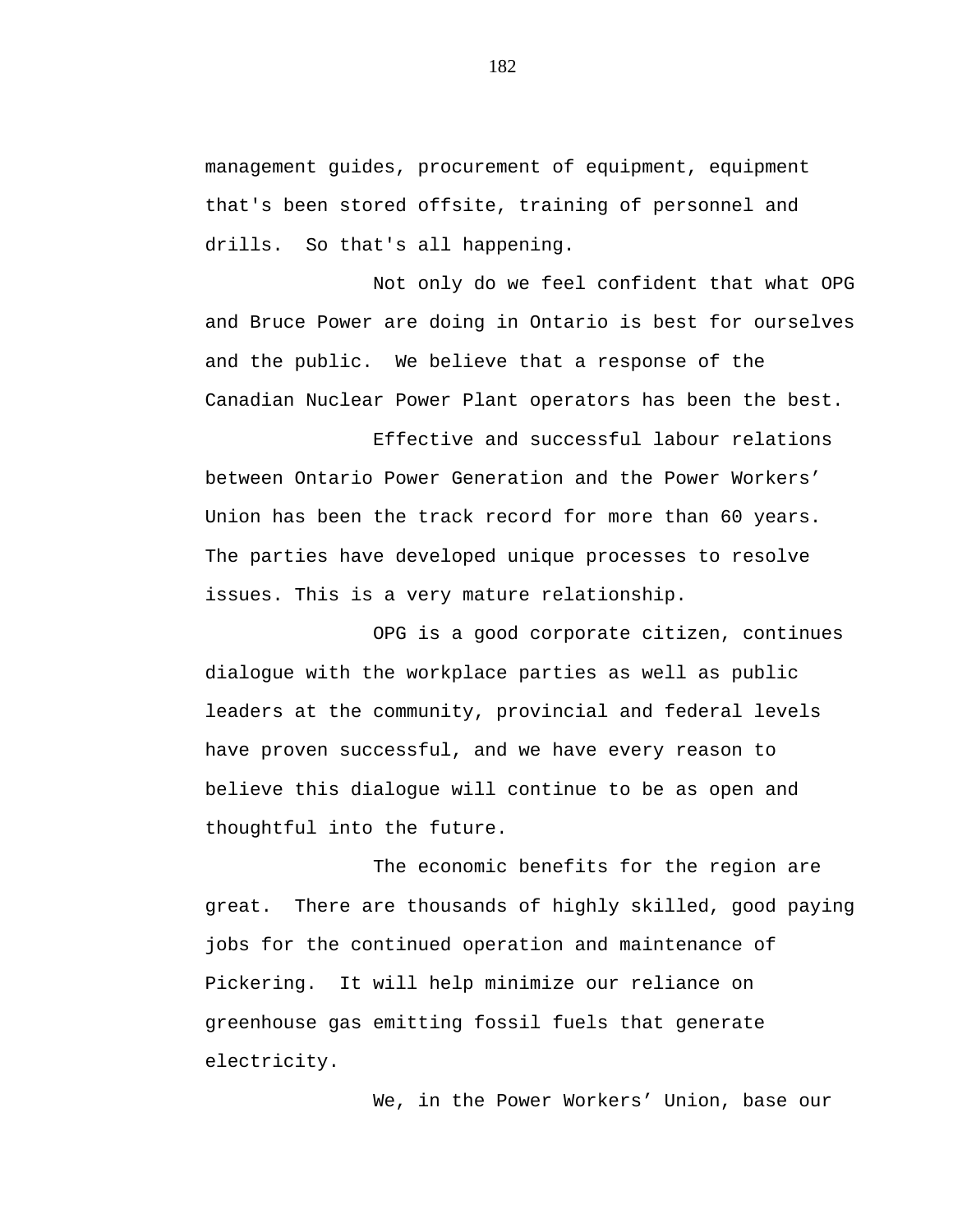support for the Pickering Nuclear Power Plant operating licence renewals on the history of good operation of Pickering, and all the current nuclear power plants in Ontario. They have operated safely for over 40 years.

This is an excellent technology that has continuously improved without causing any significant detrimental effects to workers, the public or the environment. Safe, clean, reliable, affordable  $CO<sub>2</sub>$ emission-free electricity.

Pickering Nuclear Power Plant is owned by the people of Ontario, and I think that's very important for us to stress. We talk about the –- who benefits from this? The nuclear industry? Well, the nuclear industry in this case is Ontario Power Generation which is owned by the people of Ontario. Pickering is something the people of Ontario can be proud to own, in my opinion.

In conclusion, the PWU is in full support of the Ontario Power Generation/Pickering Nuclear Power Plant operating licences. We encourage the Commission to renew these licences.

We will be pleased to answer any questions that you may have. Thank you.

> **THE CHAIRMAN:** Thank you. Questions? Dr. Barriault.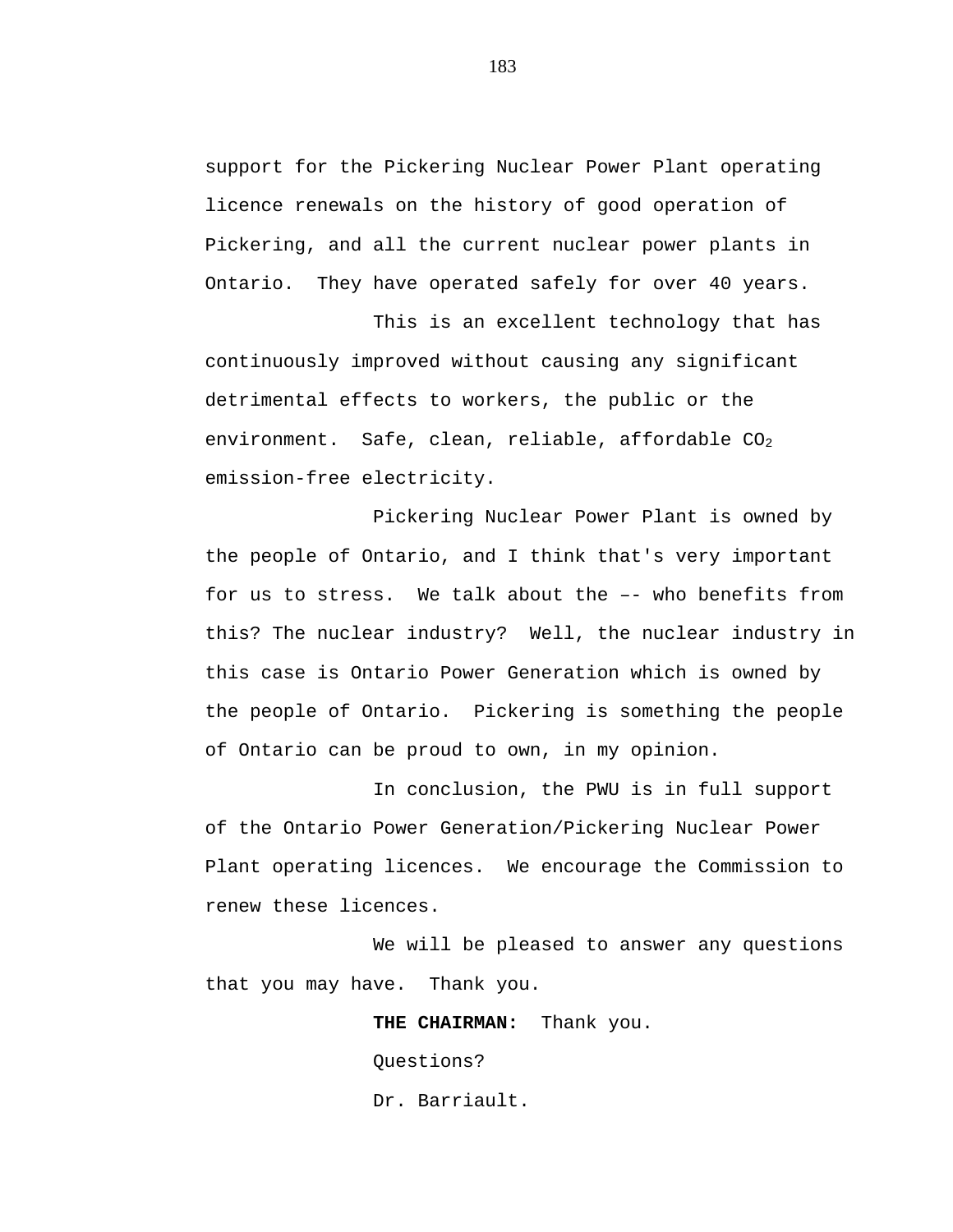**MEMBER BARRIAULT:** You mention that –- in your presentation, that you wanted to maintain the plant fully staffed up to the last day of operation.

I guess it begs the question that: How will you make sure that you keep your best qualified people to that date?

Because I could visualize, over the last year, that some of these people may want to look at other opportunities.

Have you got a mechanism in place to look after this?

**MR. WALKER:** At this point, we started discussions with OPG in the last round of bargaining about a long-term staffing plan.

We haven't actually seen any movement. Some people have raised concerns about, you know, Pickering's going to cease its operating life in 2020, and there will be some jobs after that until 2021-22 but, you know, people see the writing on the wall, and some people have started to express interest in moving to Darlington sooner rather than later.

But, except for the little bit of rumblings, there's been no movement of staff. Everything is stable, the same as it's always been. The training programs are all there, the minimum complements all there,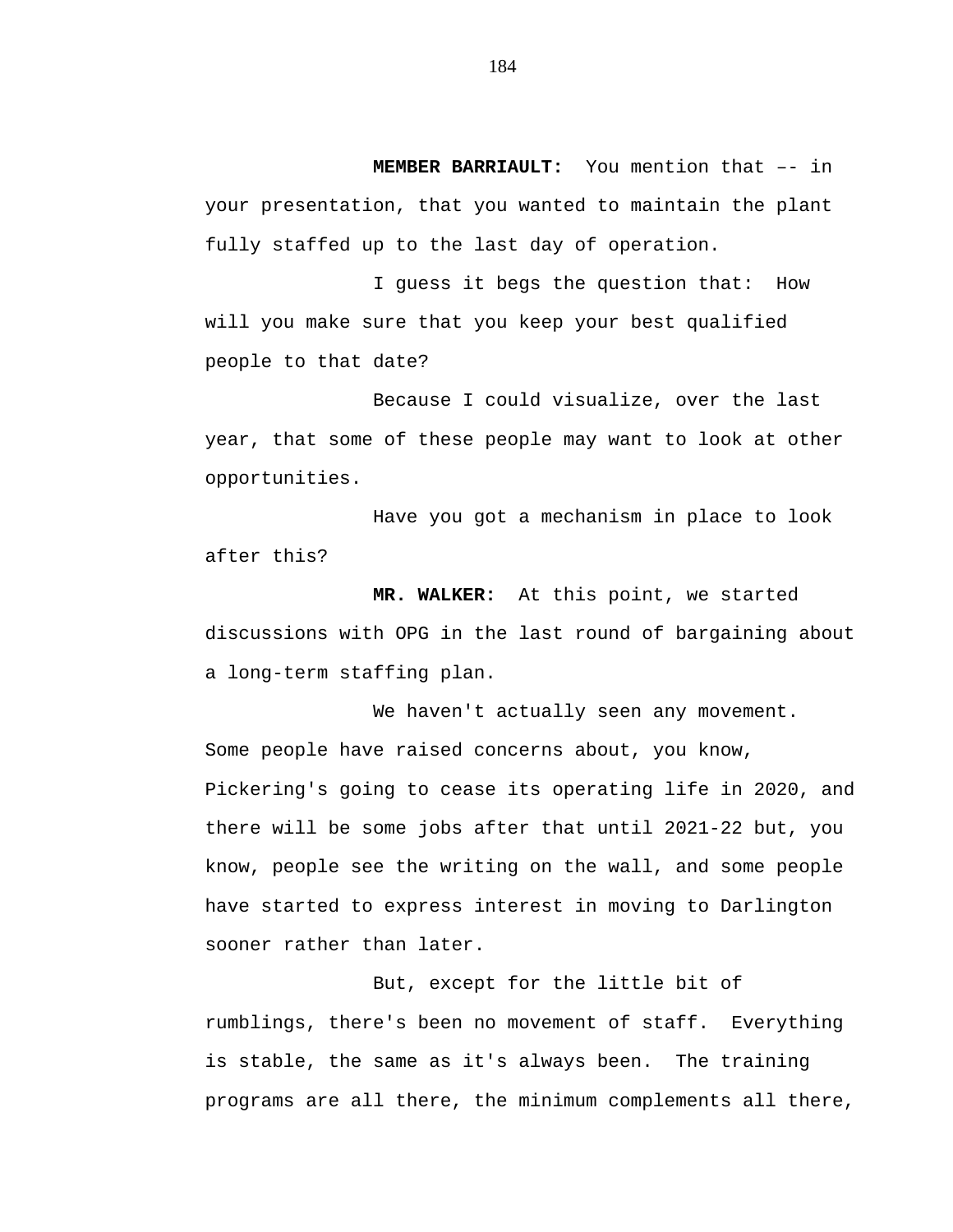the staffing numbers are all there.

There is a business transformation process going on right now where the staffing numbers across Ontario Power Generation are being reviewed but, other than that, everything is the same as it always was.

We did talk to OPG about making sure that things stay that way, right up to 2020 and beyond. OPG's benchmarking has shown that we need to start this discussion about five years out. Our opinion was five years out is much too close, five years is not long enough to manage a change this big so we've started that now. We've started preliminary discussions at the corporate level.

At the nuclear specific level, there's already been some workforce planning, looking at how many mechanics, control techs, operators do they have; the demographics, what does attrition look like? So that's all going on right now.

As of today, there are sufficient qualified staff, the training programs remain in place, everything is status quo. We're just worried about between now and 2020, making sure it stays that way.

**MEMBER BARRIAULT:** Does the CNSC care to comment on the management of the manpower at the plant? **DR. RZENKOWSKI:** Yes, absolutely.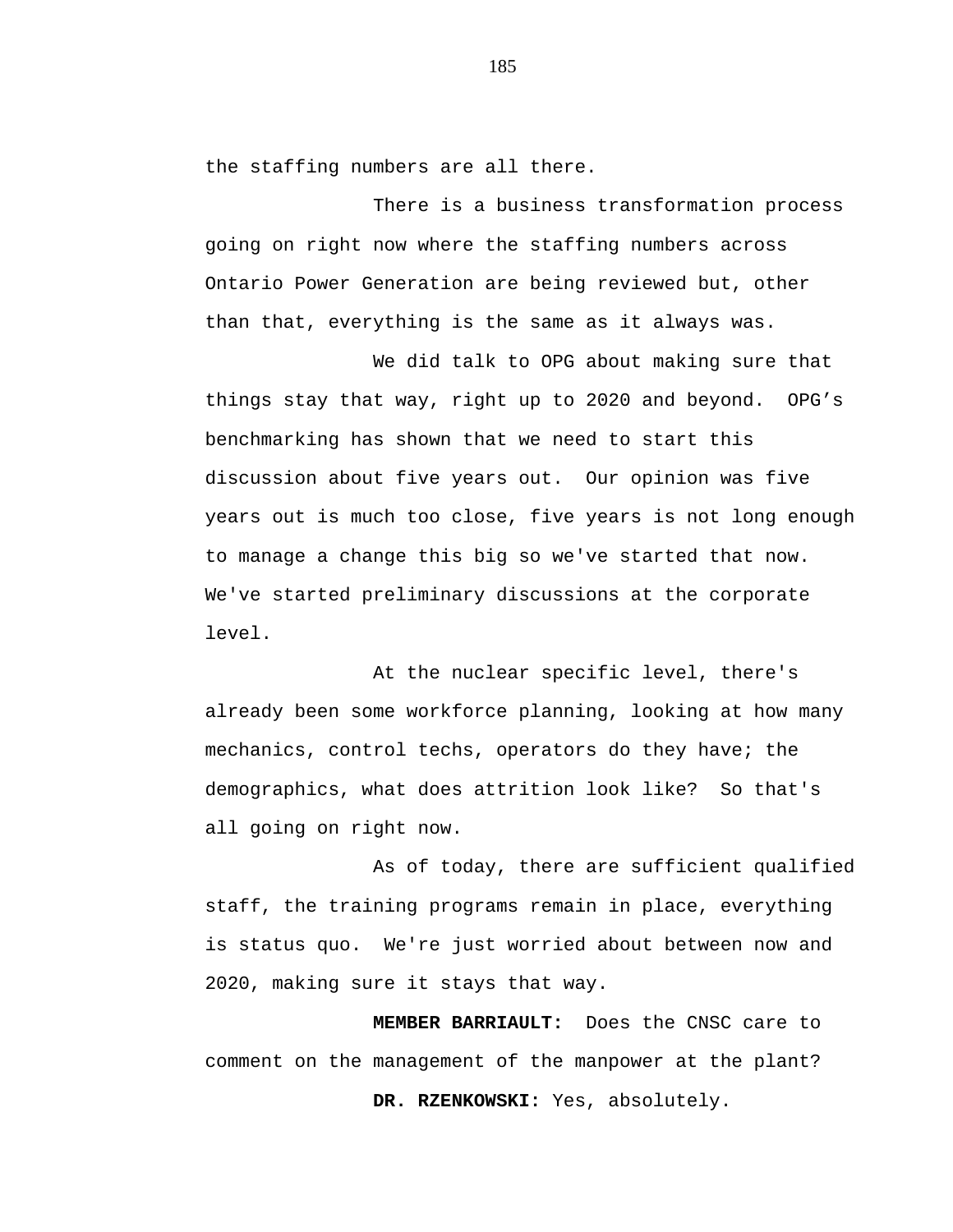We would like to express a comment because, up to this point in time, we focussed predominately on fitness for service of systems, structure and components. This is, of course, absolutely necessary.

But on the top of that, we need human and organizational performance to be up to par to make sure that those components will be managed and operated safely.

I would ask Miguel Santini to describe the measures we put in place.

**MR. SANTINI:** Miguel Santini, for the record.

For the approaching end of life, as you know, we have a licence condition that tackles the organizational tightness towards that date, through the Sustainable Operation Plan.

So, of course, our goal is to ensure that OPG has adequate number of trained staff. These qualified staff –- the training of these qualified staff really takes quite a bit of time, especially the positions that require certification by CNSC staff.

So the plants have to be prepared in advance, have to be prepared in detail and those are the submissions that we are expecting from OPG with respect to the Sustainable Operation Plan.

To give more details on this area, I would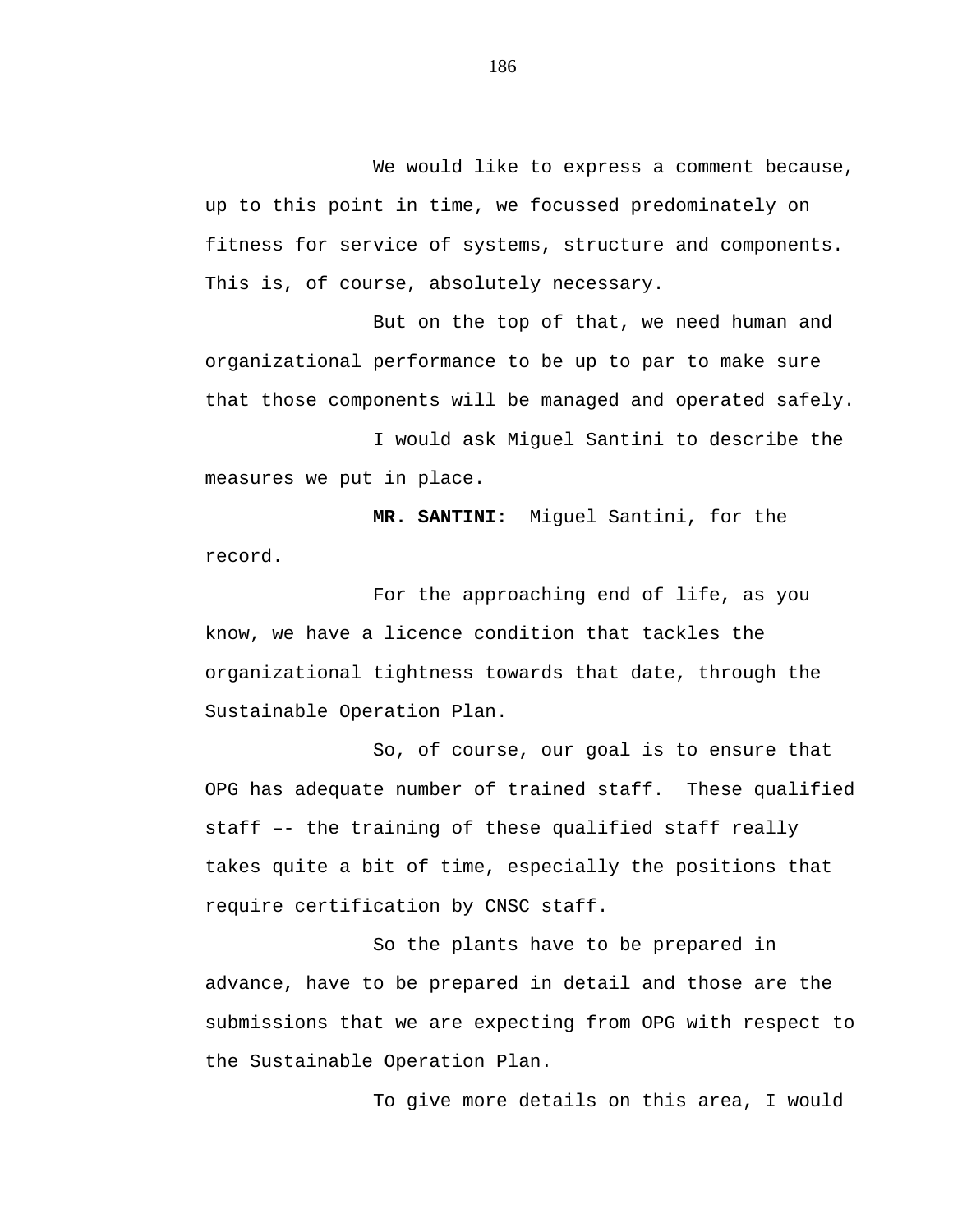like Ms. Kathleen Heppell-Masys to expand.

**THE CHAIRMAN:** But can we -- I would like a little more precision in this rather than generality.

Getting to the end of life is a real concern because, with all good will, I don't know how you keep people until the last day, last minute, unless you promise them something good so they stick around.

So I want to understand what's -- whether staff has a red line that if you go below that in terms of staffing and competency we'll shut you down.

So, please, that's the kind of answer I would –- the kind of metrics I would like to hear about.

**DR. RZENKOWSKI:** There are two elements to –- we have to describe in response to this question.

The first one is a Sustainable Operation Plan which we put in place precisely to make sure that, between today and the end of commercial operation, all measures will be in place including an adequate staffing level of qualified staff.

The second element which is very important is, of course, the minimum shift complement and minimum shift complement not only in the main control room, but minimum shift complement required to operate all equipment which is present at the site.

So this is being in development as a part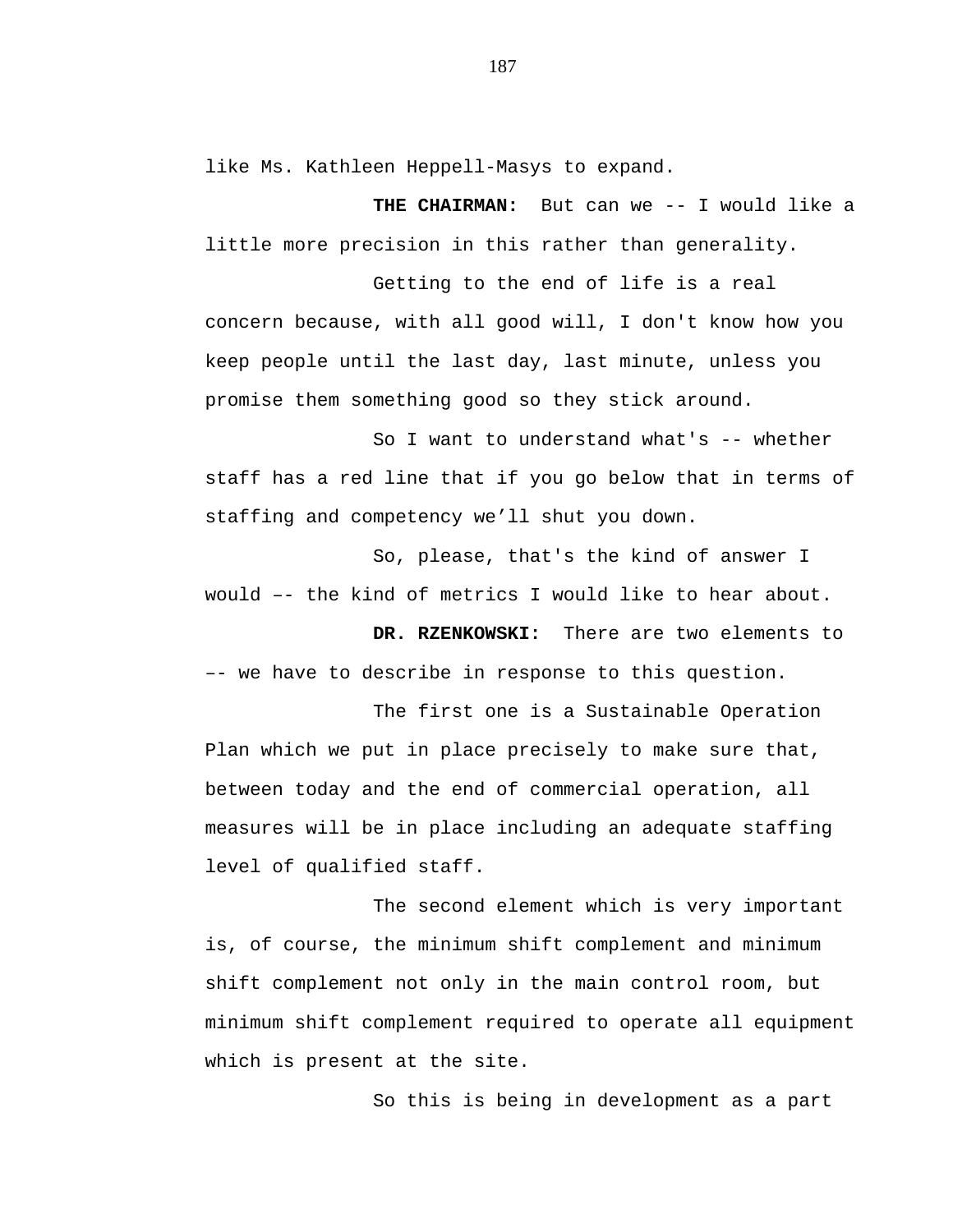of the Sustainable Operation Plan and, once again, I would ask Mr. Miguel Santini to describe the progress.

**MR. SANTINI:** Miguel Santini, for the record.

Perhaps OPG could explain this more in detail but OPG has experience already with power plants being shut down and there has been negotiations to keep the organization tied up until the end date with the unions in the past.

But, again, I would like to refer to - because one of our concerns is to keep the sufficient number of qualified staff, I would like to refer the answer to Ms. Heppel-Masys, please.

**MS. HEPPELL-MASYS:** Kathleen Heppell-Masys, for the record.

So, in a nut-shell, CNSC staff is monitoring the organizational changes at OPG through regular meetings and updates from OPG. We're also monitoring the changes through the OPG charter. That's in their Management System Manual.

We're also monitoring the organizational changes through an annual report submitted by OPG that shows an updated organization chart including staffing numbers, all organizational changes -- in this case, for the past twelve months – and we continue with our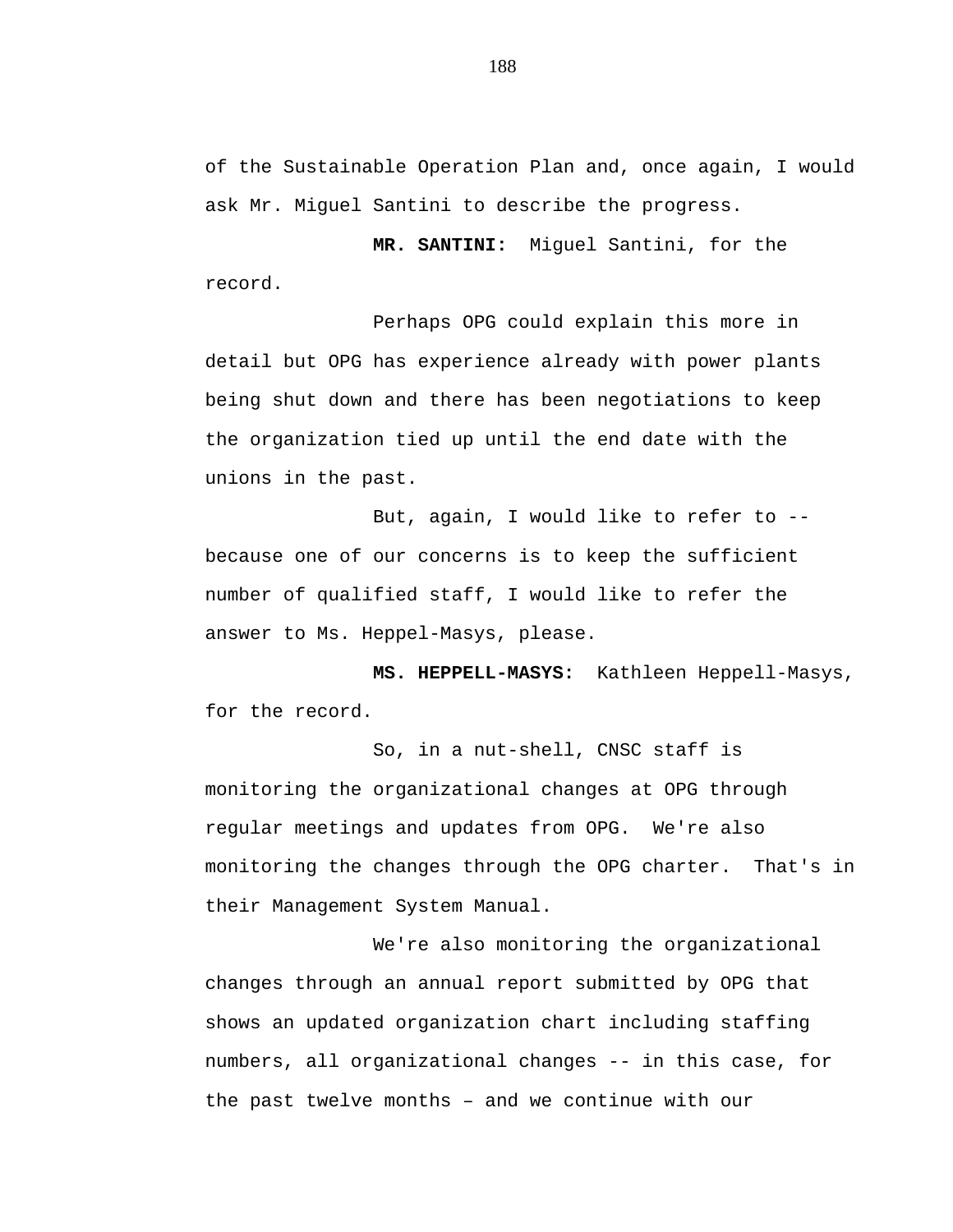regulatory activities in that regard.

For example, we look at the hours of work violation. We look at the minimum staff complement, maintenance backlog, work schedule adjustments and so on.

Recently, the company also went through doing days-based maintenance –- they moved towards that model -- and we were very involved in monitoring those exercises –- the analysis and the validations -- from the minimum staff complement perspective.

And Dr. Rzenkowski spoke about how it does not only involve staff in the control room but also staff that are deployed elsewhere in the organization.

The directorate also is involved in the oversight of the training programs, so we make sure that those training have a systematic approach to training and, again, it's not only about staff that are involved in the control room, but across the organization.

So we are monitoring those things.

**THE CHAIRMAN:** Mr. Jammal?

**MR. JAMMAL**: Ramzi Jammal, for the record.

Just to summarize the discussion of my colleagues, two points: Number one is the safety will be maintained at that site at all times regardless of what phase they are in and, of course, staff will be evaluating to make sure that the critical operation elements of the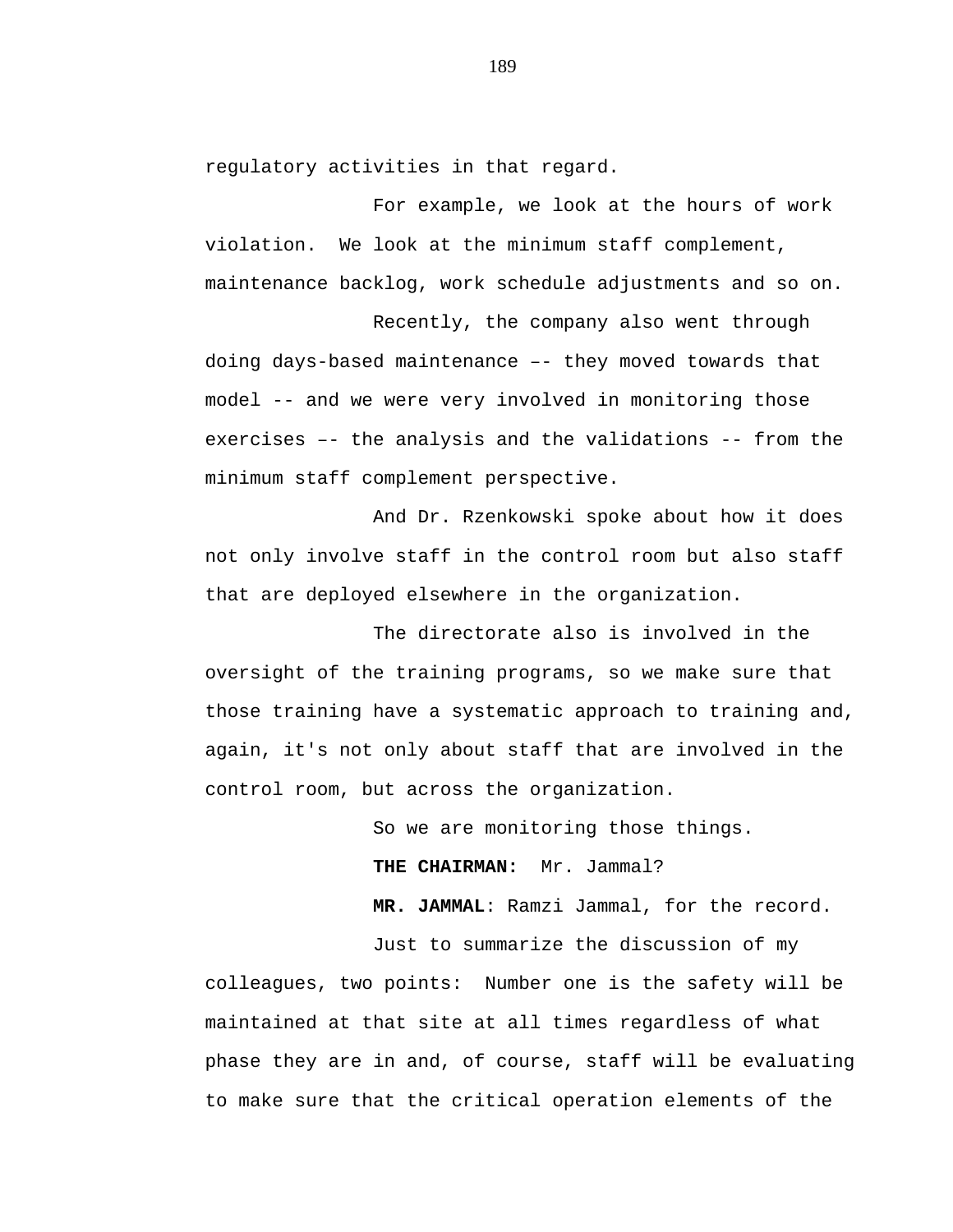safety –- to maintain safety of that site is always maintained at all levels because, if it is not, it will be shut down in an orderly fashion.

Now, we had the experience with G-2, the shutdown of G-2, and then the plan. With respect to Pickering, has the time in order to put that plan in place.

But there is alwaysa maintenance of safety, as you know at Day 0 or Day 1, will be maintained at all levels. So there will be no compromise to any critical position, depending on the type of operations or licenced activity that's being done.

## **THE CHAIRMAN:** OPG?

**MR. JAGER:** Glenn Jager, for the record.

CNSC staff is correct. The plans that outline how we are to develop our plans to end of life for staffing are contained in our Sustainable Operations Plan.

It requires the development of detailed staffing plans out to 2020. They are, in turn, required to be provided to the CNSC, and I would expect they'd be very interested in seeing that.

I would ask Martin Tulett to describe in more detail how we're developing those plans and what that entails.

**MR. TULETT:** Martin Tulett, Deputy Vice-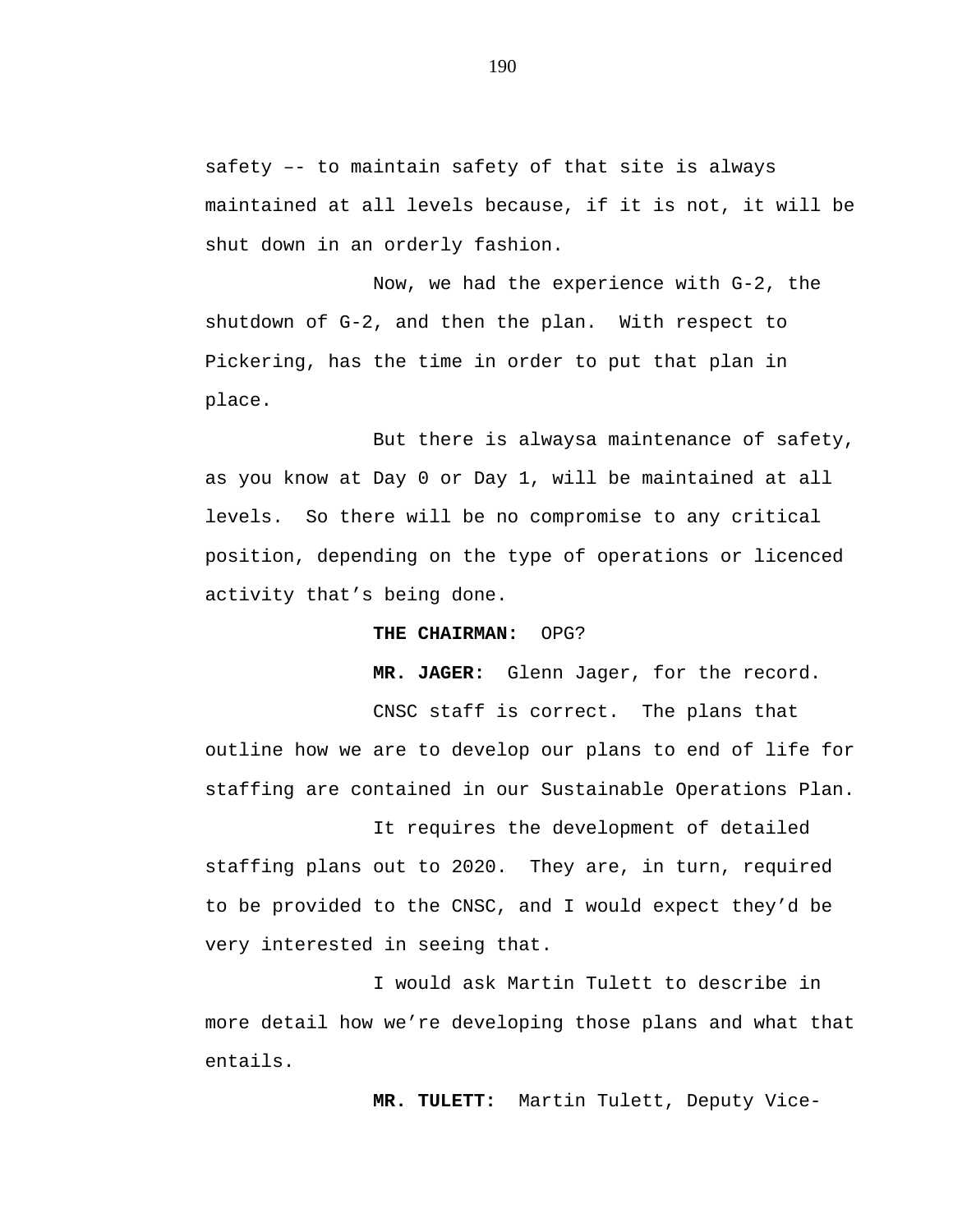President, for the record.

In addition to the discussion from the staff and CNSC and from the PWU, what I would add is that we do have experience with coal plant closure, and I think what we've learned there is that it's not important - it's not enough just to have the right numbers, you need to have the staff engaged, right through to the very end. So you need the staff engaged, and you need to keep them engaged and doing useful work.

A lot of the things we've talked about in the last two days, with operating standby generators, putting ECI screens in, EM equipment, all those enhancements to the plant, all those things that make it run better, the staff know the importance of that, and that keeps them engaged in doing useful work.

So we will need to continue that, right through to 2020, and our intention is that the plant performance will get better towards 2020.

The other piece of keeping staff engaged is that they need to know exactly what their fate is.

So Mr. Walker referred to the genesis of engagement now, in talking with the PWU, where actually, as part of the sustainable operation plan, it calls for this year to start a 10-year staffing plan so that, looking beyond 2020, what are the projected staffing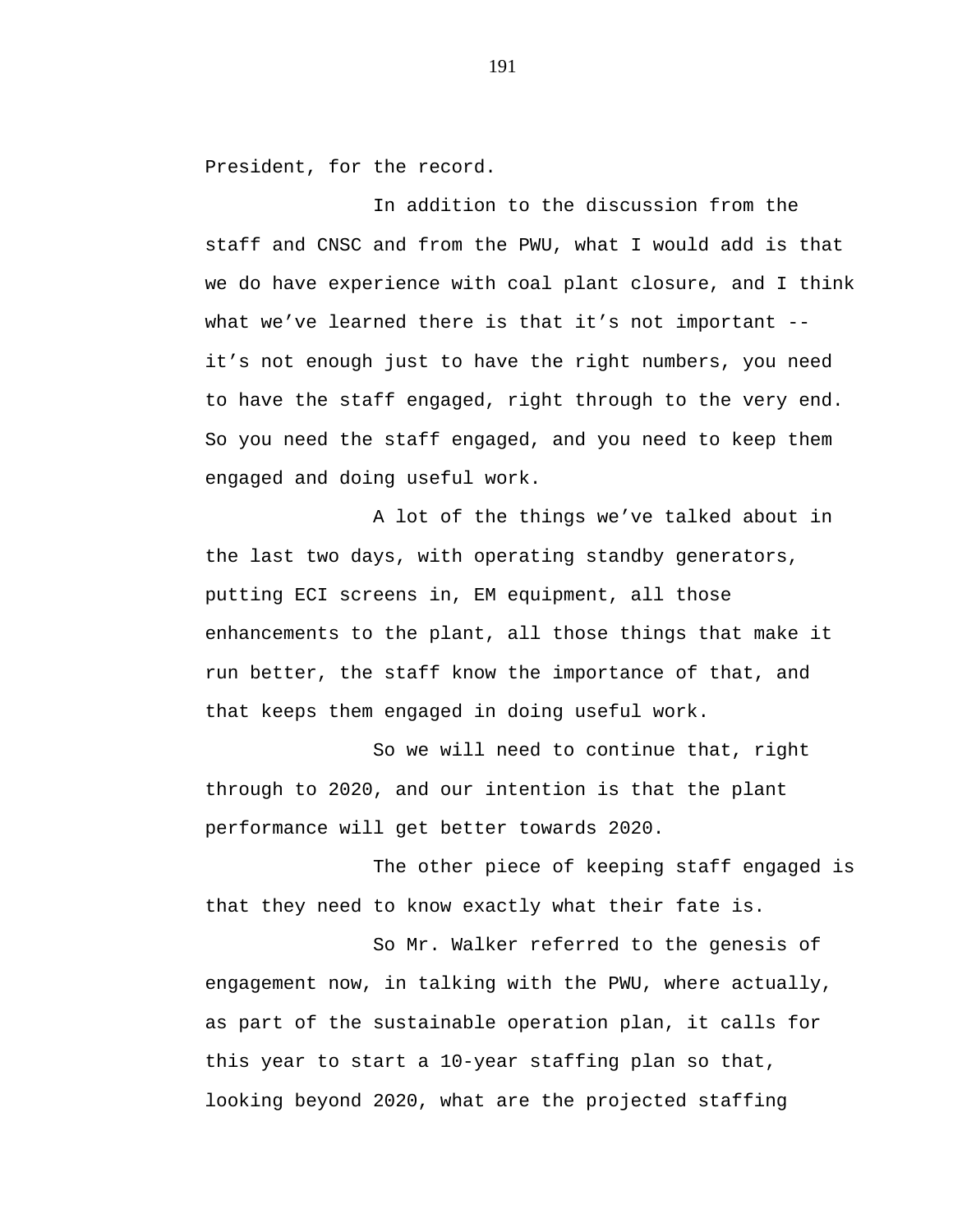numbers.

And as you can appreciate, it's not a Pickering issue, it's a fleet issue because, while the need in Pickering is going down, the need at Darlington refurbishment is going up.

So our intent this year is -- obviously, we started these discussions with our unions -- what we think the first right step is, is to look at the licence staff. It's a smaller population of staff, they're -- they need to be maintained to full complement, right until the end of 2020.

And so what we need to do with licence staff is develop 10-year plans for them, and so every single licence staff understands exactly what they are going to be doing in 2020: Are they retiring in role in Pickering? Are they staying on through the safe storage state? Are they going to Darlington refurbishment? Are they going into other areas of management?

So our goal is to start with the licence staff, get them understanding, you know, exactly what their fate is, because they're longer term in terms of producing licence staff -- it's at least eight years to produce them -- and then we'll work through all the other trades, to make sure that -- that all the trades have the same -- the same kind of future for them, in terms of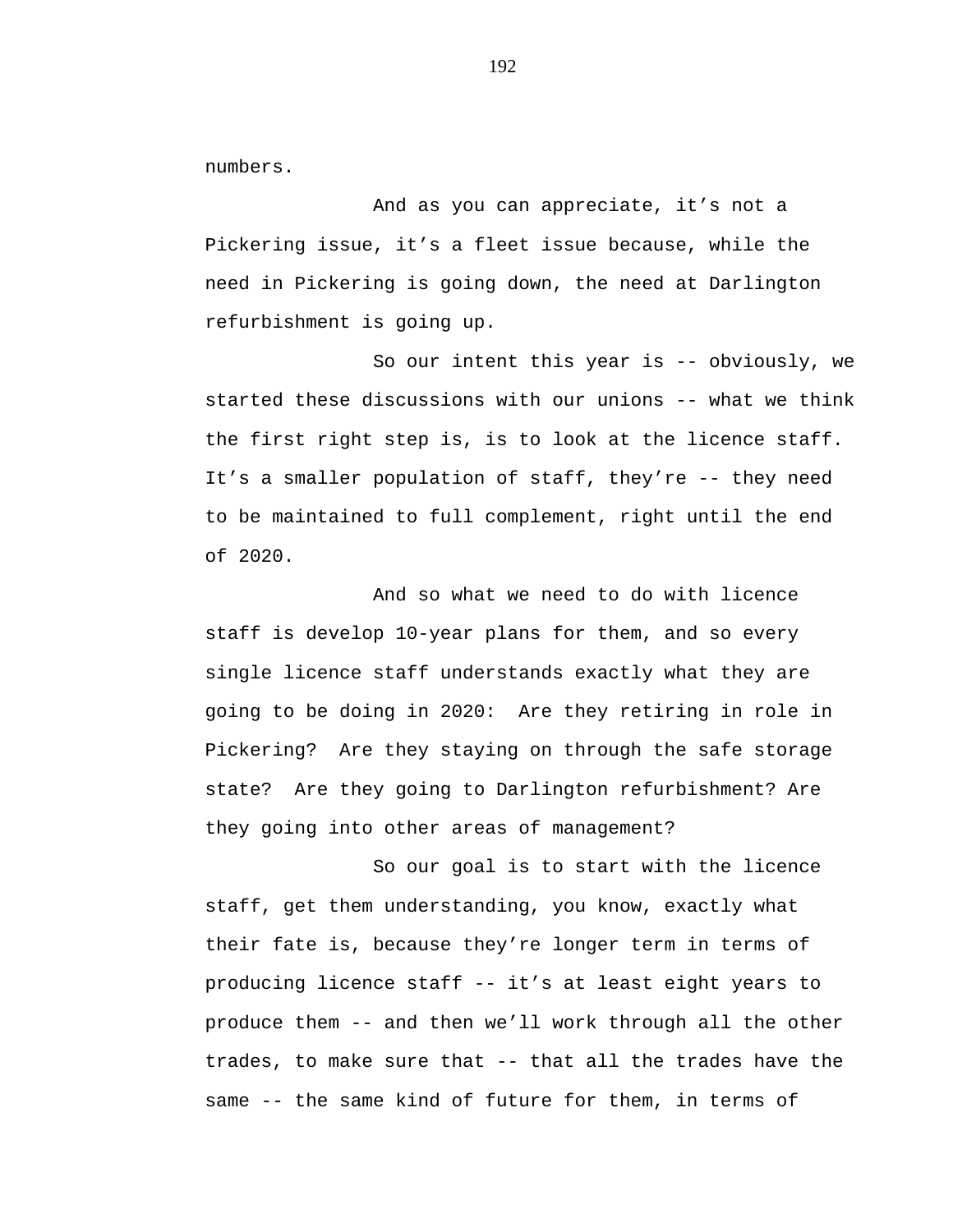defining what their future role is.

**THE CHAIRMAN:** Okay, thanks.

Last word for you guys.

**MR. WALKER:** On the staffing, you're sure that's exactly what this is about.

The benchmarking might have showed five years was soon enough, but our biggest concern was making sure the people were engaged.

People are asking questions right now, so the big part of the discussions we're having with OPG is about when can we start telling people: How long is your job going to be at Pickering? How many people in 2020, '21, '22? Using Darlington refurbishment as a buffer, how many opportunities will be there, and when?

So what we're trying to do first is get the information that can be shared with OPG's employees, so that they can get a better sense of where there futures are going to be.

**MEMBER BARRIAULT:** What's the timeline for starting this process, if I can ask OPG?

**MR. TULETT:** Martin Tulett, for the record.

So it is in its early genesis now, but the intention is, by the end of this year, we'll have 10-year staffing plans in place.

**MEMBER BARRIAULT:** Thank you.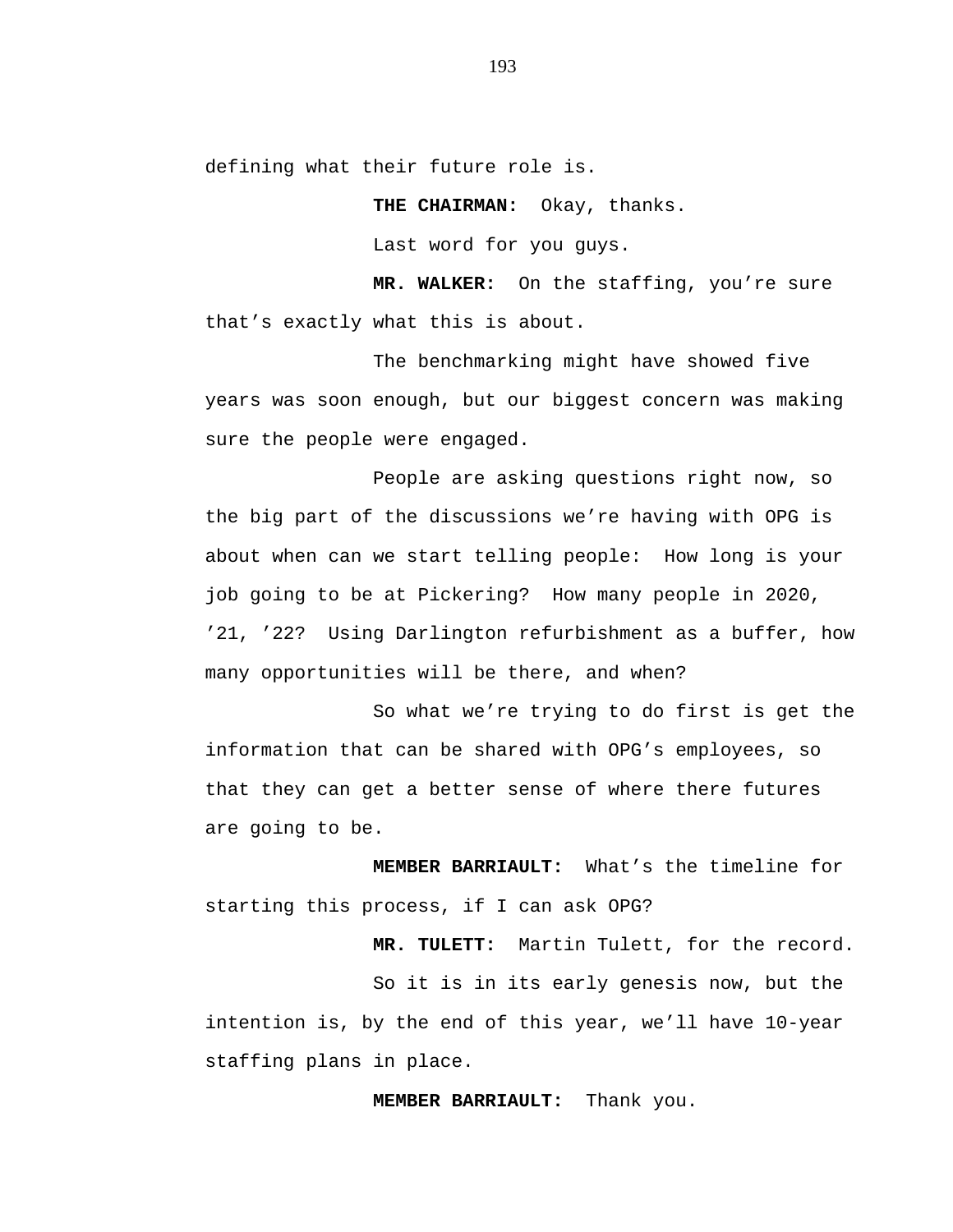Thank you, Mr. Chair. **THE CHAIRMAN:** Okay. Thank you. Thank you very much.

I'd like to move to the next submission by the Canadian Nuclear Workers Council, as outlined in CMD 13-H2.86, and 2.86A, and I understand that Mr. Phorson will make the presentation?

**13-H2.86 / 13-H2.86A Oral presentation by Howard Phorson**

**MR. PHORSON:** Well, my notes say, "Good morning," but I guess we're late. Good afternoon, Mr. President and Members of the Commission.

My name's Howard Phorson. I'm an executive member of the Canadian Nuclear Workers Council. I'm also an elected representative of the Power Workers' Union, and have been employed in the nuclear industry for 35 years. I'm currently authorized as an ANO at Bruce Power.

Accompanying me today is Joanne Usher. Joanne is also an executive member of the Canadian Nuclear Workers Council, and she will further introduce herself during her portion of our presentation today.

Our president, David Shier, sends his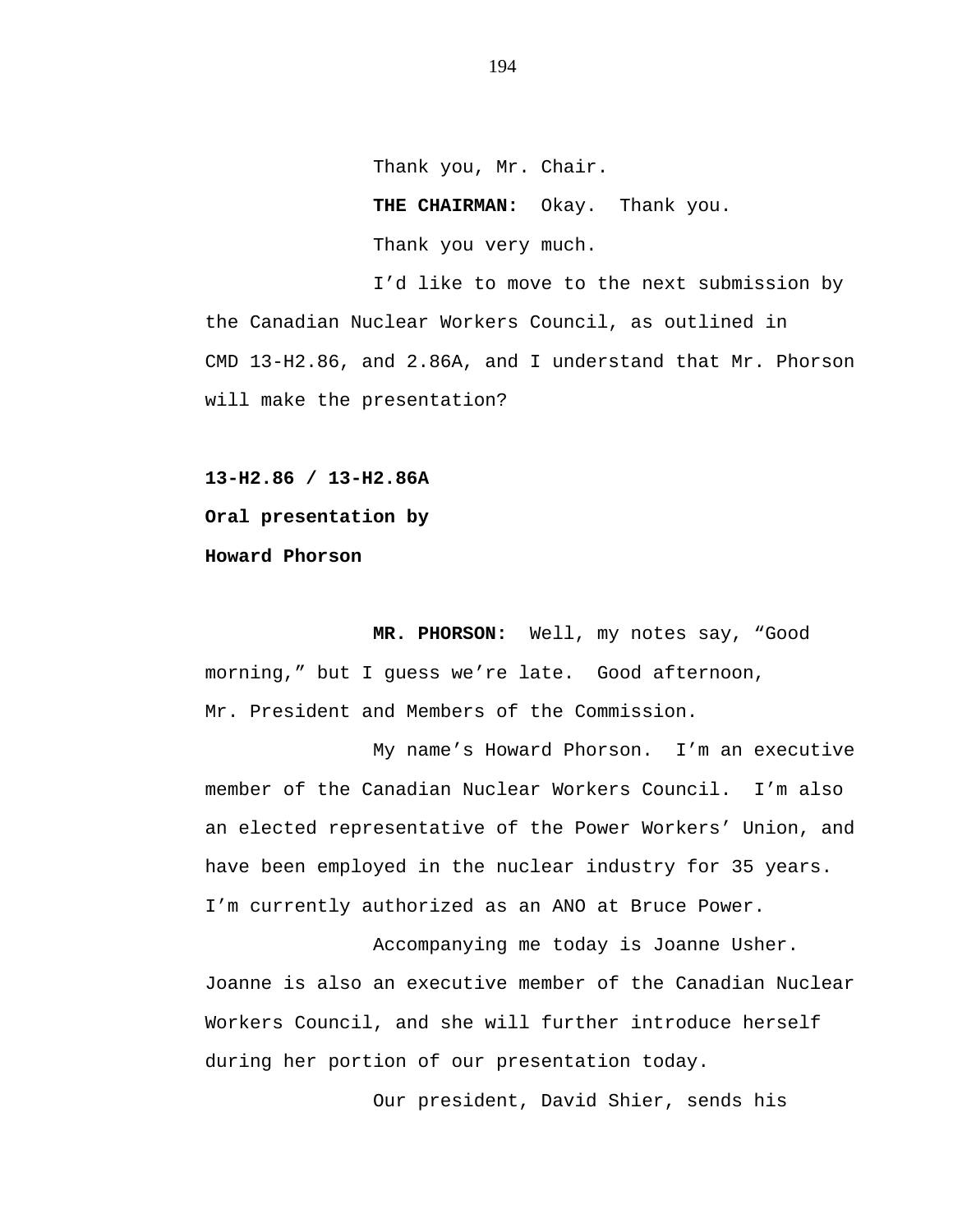regrets.

Who we are. We're a council of unions involved in Canada's nuclear industry. Our member unions are spread across five of the provinces. Our main goal is to ensure that the voice of unionized nuclear workers is heard in the on-going nuclear debate and, in particular, at these hearings. We represent approximately 20,000 unionized nuclear workers under the Canadian Nuclear Workers Council umbrella. We're going to talk about the Canadian Nuclear Workers Council member unions' support on this issue.

Our executive members' perspective, a general union perspective, and the social-economic effects we'll finish up with.

Have I missed a few? There we go.

All of our member unions are in full support of the Pickering licence renewal. The Canadian Nuclear Workers Council believes that the continued safe operation of this facility is good for the environment, good for the local economy, good for Ontario and good for Canada.

I'm going to turn this over to Joanne Usher.

**MS. USHER:** Good afternoon, Mr. President, and members of the Commission.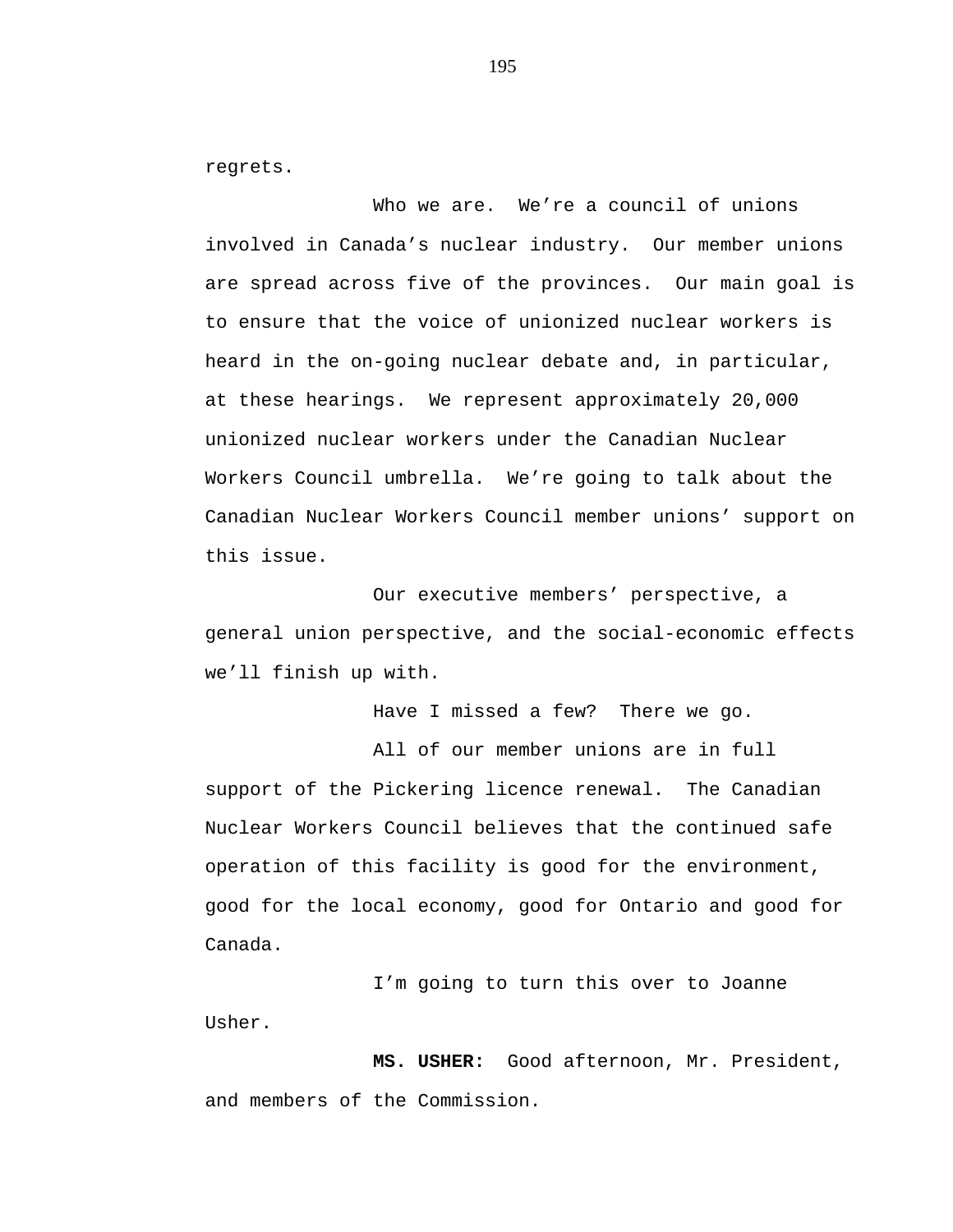My name is Joanne Usher. I am an executive member of the Canadian Nuclear Workers Council, a member of Women in Nuclear, and executive member of Durham Region Labour Council, and a steward for the Power Workers' Union.

I currently work at OPG at Pickering, NGS. I have been employed by OPG for close to 25 years, and have worked at several of its locations in Durham Region through the years, starting at Darlington and, since 1996, I've been employed at Pickering in the plant.

I'm an active shop floor steward for the Power Workers' Union at the Pickering site. As a steward, on a day-to-day basis, I relate to and work with many of OPG's employees. I'm very proud of what our Union, along with my employer, has accomplished in promoting a safe workplace and, consequently, a safe, clean environment for our neighbours.

All workers at the Pickering Nuclear Power Plant site have access to our joint health and safety committee members and unionized representatives to have any of their concerns addressed.

The legal and bargained rights for health and safety ensures that I and my fellow workers have an excellent safety culture.

I have a vested interest in the region as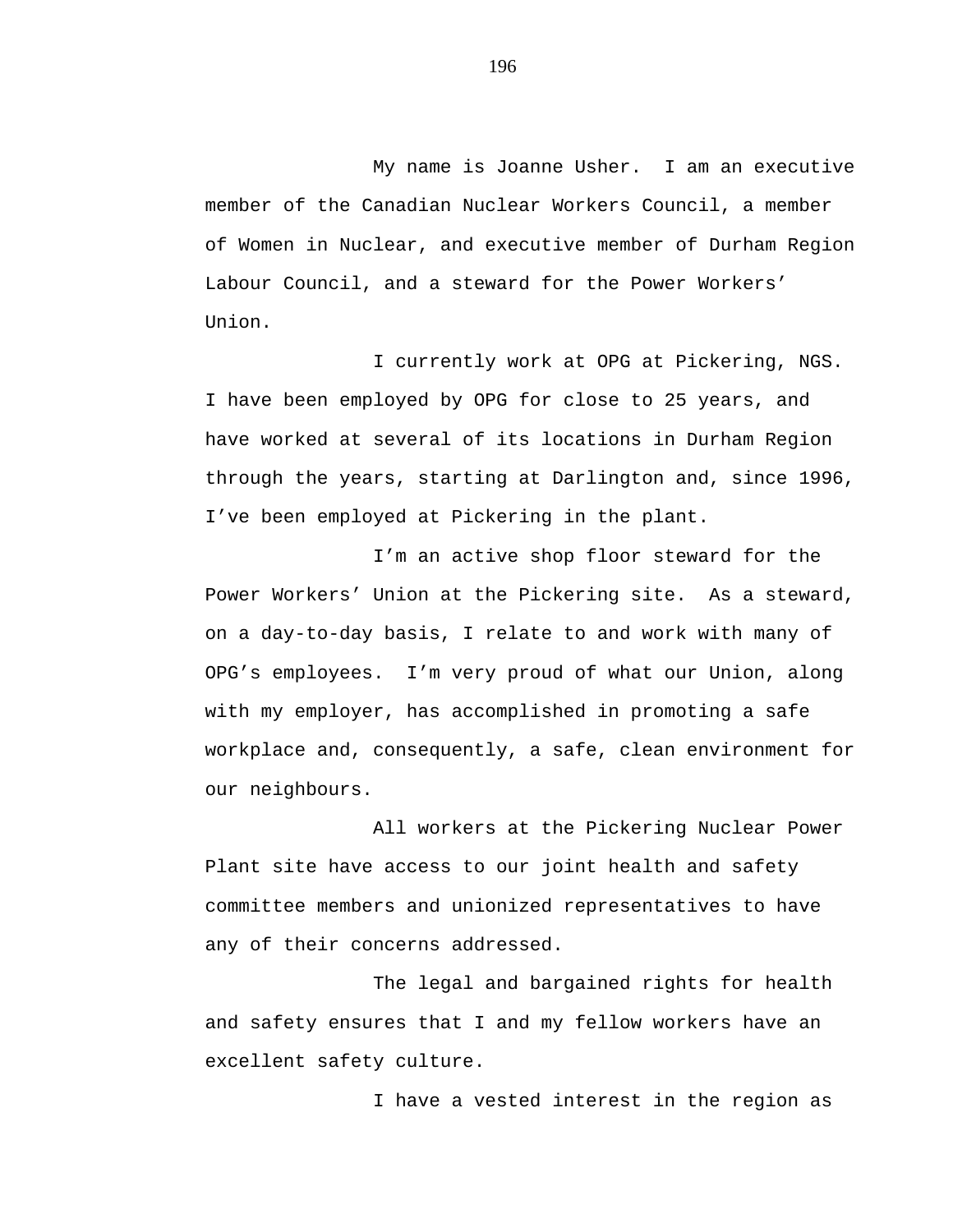my family, including children and grandchildren, live and work in close proximity between Pickering and Darlington. I also have a daughter who's a highly-trained and experienced woman, who works at Pickering Nuclear Generating Station as well. She fully supports this application.

As a younger person, she sees the future potential that the nuclear industry offers in social and economic benefits to the community. She recognizes firsthand the high quality, safe and high-paying, full-time jobs that brings money into the local economy.

As an executive member of Durham Region Labour Council, I promote OPG initiatives in the area of safety, job and energy production. As a labour activist for many years in this community, I've gotten to know many people, both inside and outside of the nuclear industry, and I have had many conversations about the safe operation of the plants and how imperative it is for the workers, the safety of all residents, and the overall health of Ontario residents.

I personally believe that the nuclear industry is one of the safest, if not the safest industry in the world to work in.

I became involved with the Canadian Nuclear Workers Council to communicate and inform the public from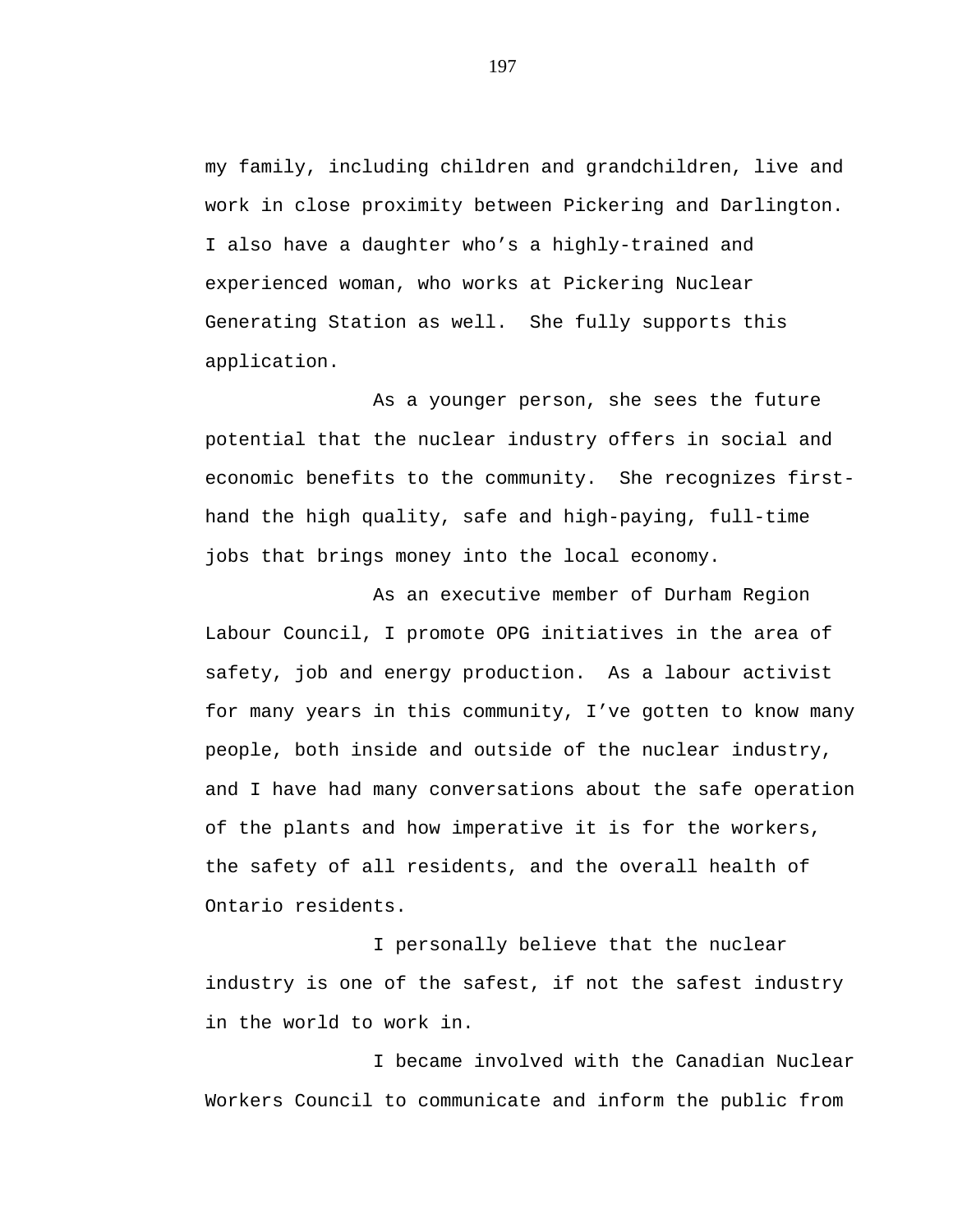a worker's perspective, my thoughts about working in the nuclear industry and its benefits.

Being a member of Durham Region Labour Council is a resource I use as a unionized worker to communicate and provide information to facilitate and better inform public about nuclear safety.

On a regular basis, I'm asked questions by community members about nuclear power, what it is like to work in the industry and how safe I feel as a worker. From my experience, once people are more aware of the facts in regards to a nuclear facility, they get answers to their questions then they become supporters.

I suggest that as well as my family and neighbours, that a high majority of local residents are in full support of OPG and this submission. Speaking on behalf of the CNWC, I therefore fully support these submissions for the relicensing of Pickering NGS.

Howard?

**MR. PHORSON:** Okay, so labour councils are organizations that consist of representatives from unions in a geographical area. Labour councils are community activists and are active on a wide variety of local issues in their communities and across the region. Labour councils, in a variety of host communities, have affiliated with our Canadian Nuclear Workers Council.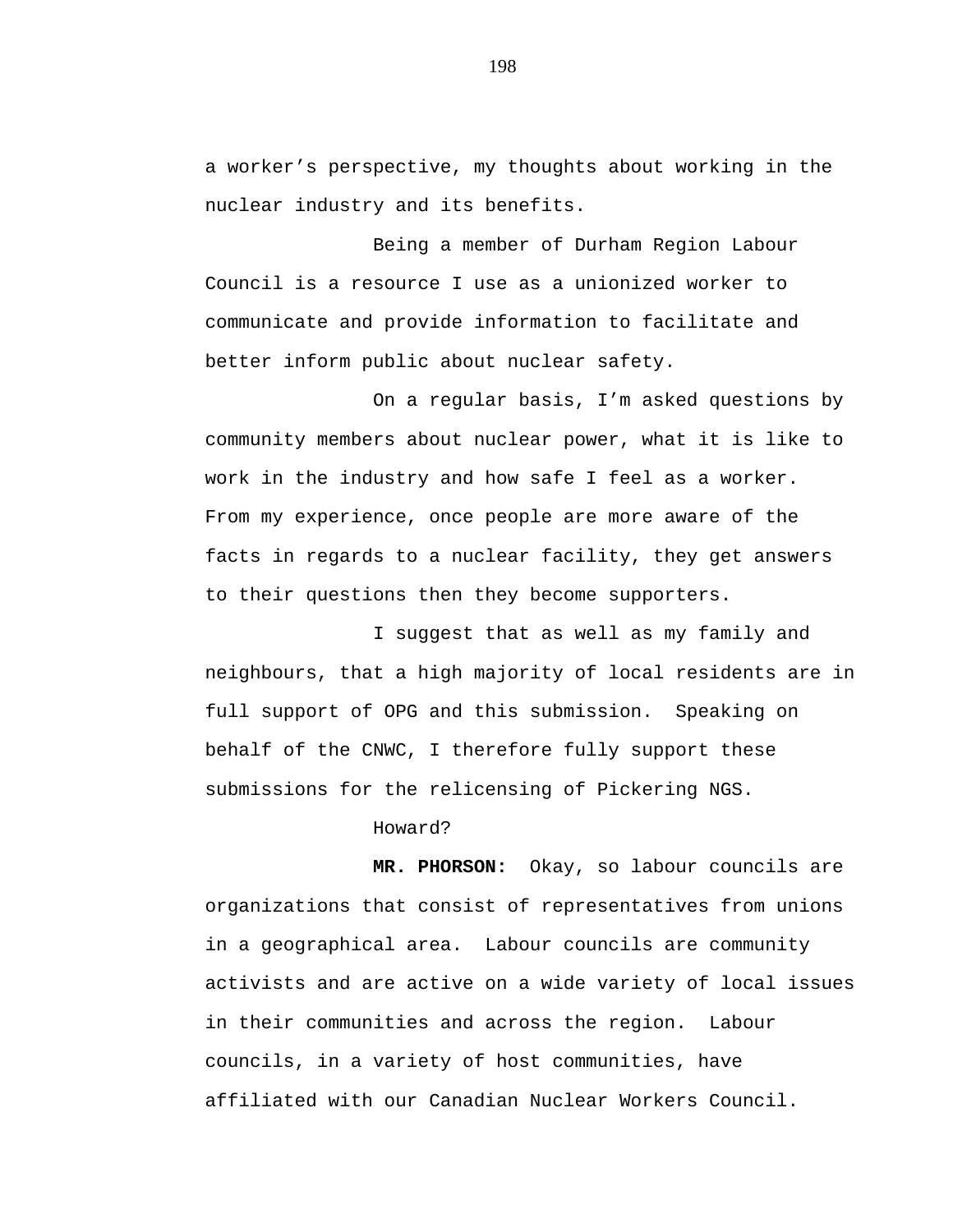The Durham Region Labour Council is the host labour council for Pickering. They have reviewed our submission and are in full support. And I'll read you quickly their letter:

> "The Durham Region Labour Council serves as a forum to advocate workers' rights and to better quality for life of workers in their communities. The Power Workers' Union, the union that represents the workers at the OPG's Pickering Nuclear Generating Station, is an active member of the labour council in Durham.

The PW representatives keep our executive and membership informed of this use regarding the current facility as well as on the Canadian Nuclear Workers Council and the Power Workers' Union's submissions in support of the CNSC hearings on the above issues.

Several of our labour council executive members have toured the Pickering and Darlington Nuclear Generating Stations and were impressed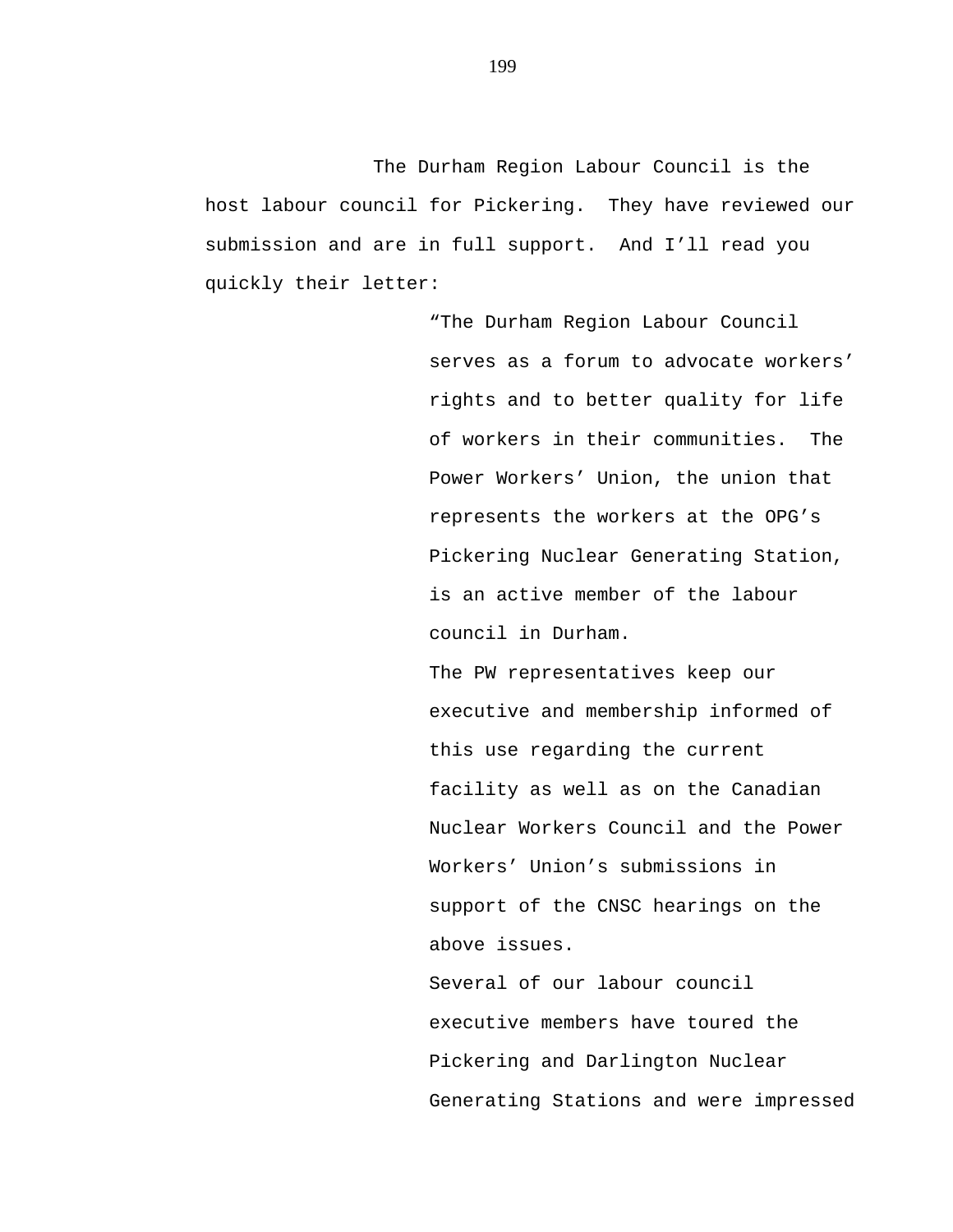by the facility with the safety standards and professionalism displayed by the workers. We, the Durham Region Labour Council, support the above issues as it will continue to provide high-quality employment, additional employment and support the economic prosperity in Pickering-Durham region. We strongly support the PWU and Canadian Nuclear Workers Council position that this proposed project will have no significant adverse effects on the environment of Durham Region and beyond.

And that's in solidarity, Jim Freeman, President, Durham Region Labour Council."

This one -- wrong button is bad for me.

Several of our member unions are affiliated with the industrial global union based in Geneva, Switzerland.

And in conclusion, we are in support of the renewal of the operating licence of Pickering for the following reasons: It has minimal environmental impact,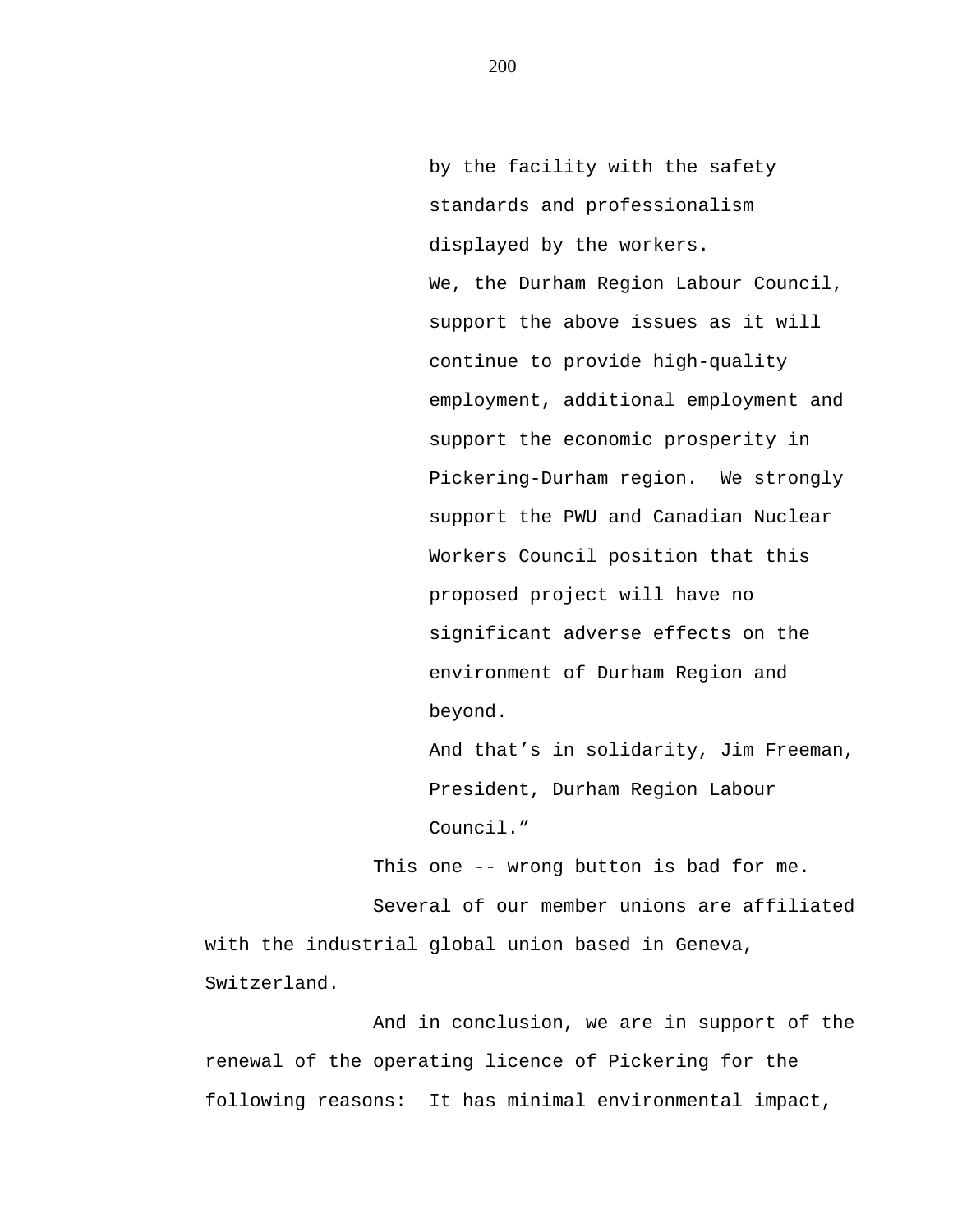many respected environmentalists are now in support of nuclear power, it emits no appreciable greenhouse gases and the continued safe operation of the plant is great for the local and Ontario economy, and this is good for Canada.

> Thank you. And questions. **THE CHAIRMAN:** Thank you. Question? Monsieur Tolgyesi?

**MEMBER TOLGYESI:** Yes. Could you tell us what was union's representatives' involvement in post-Fukushima site evaluation and eventual improvements?

**MR. PHORSON:** I'd have to ask somebody from Pickering that question, but I know at Bruce, certified staff were involved in both the procedural aspects and similar aspects, post-Fukushima.

**MR. JAGER:** Glenn Jager, for the record.

Many of our staff right across the nuclear line of business has been involved in the development of the Fukushima Action Plan and certainly the details of the response.

I'll ask Mr. Mark Elliott to comment on development of all those actions.

> **MR. ELLIOTT:** Mark Elliott, for the record. When we turn the techniques into actual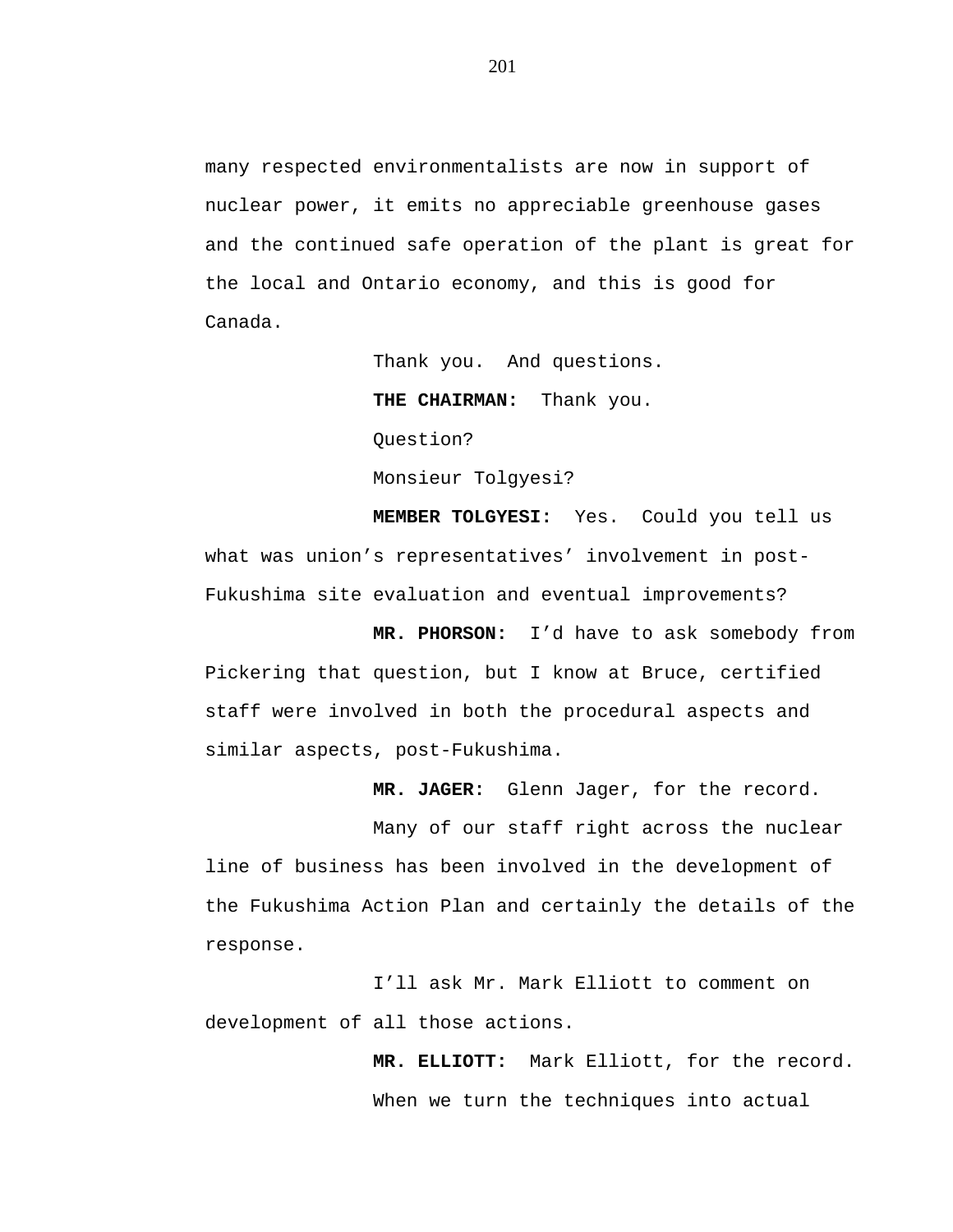procedures, we needed the frontline people that execute these procedures to be not only involved, but actually they write them.

So authorized nuclear operators, such as Mr. Phorson, in our plant, are the ones that actually write the procedures that we use. And so that's -- their involvement is critical.

**MR. JAGER:** Glenn Jager, for the record.

And just one -- I'd just like to ask Mr. Jim Coles to perhaps elaborate on the emergency response personnel involvement in the EME equipment that has been brought on site and now deployed.

**MR. COLES:** Good afternoon, Jim Cole; Director of Emergency Management and Fire Protection.

With regards to the deployment of emergency mitigating equipment, we have at the Pickering station approximately 50 field staff spread over five crews that are participating in training and drills and exercises and developing the plans to effectively deploy this equipment in the most time-effective manner possible.

We exercise those plans, test them and make adjustments to the plans as necessary based on the lessons learned from those drills and practices.

We're using those very plans later in August at -- sorry, in October -- sorry, September, at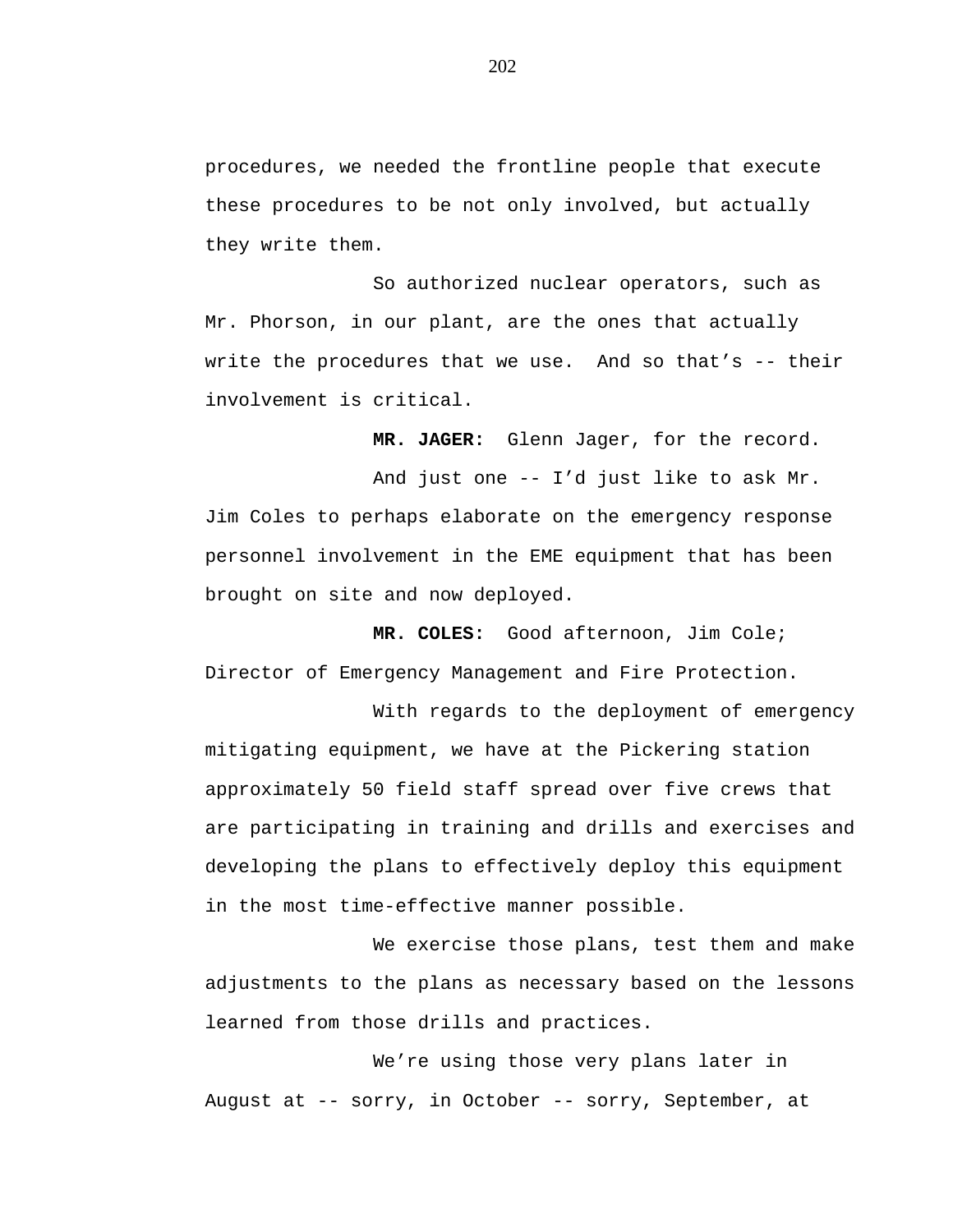Pickering this year and August at Darlington, to again validate that our equipment can be deployed in a timely manner to restore cooling to the boilers in an extended loss of power scenario like Fukushima.

**THE CHAIRMAN:** Mr. Tolgyesi? Anybody else? I have a question, Ms. Usher, you mentioned that you were sort of an activist in the community. I think we heard -- I don't remember when, was it yesterday -- from the Women of Ontario with a very different view.

How would you explain -- what would you say to the Women of Ontario? I don't know if you heard the presentation.

**MS. USHER:** Unfortunately -- sorry, Joanne Usher, for the record.

Unfortunately no, I did not hear it. My comment to them would be to educate their selves because I don't know of this group in particular that you're speaking with, but -- or speaking that were here, but I would think that -- I know there's been a few women's groups that are negative, but I think it's all about learning.

A lot of people have fear until they're educated about nuclear power. So that's my advice.

**THE CHAIRMAN:** Okay, thank you.

Any last comment? Thank you.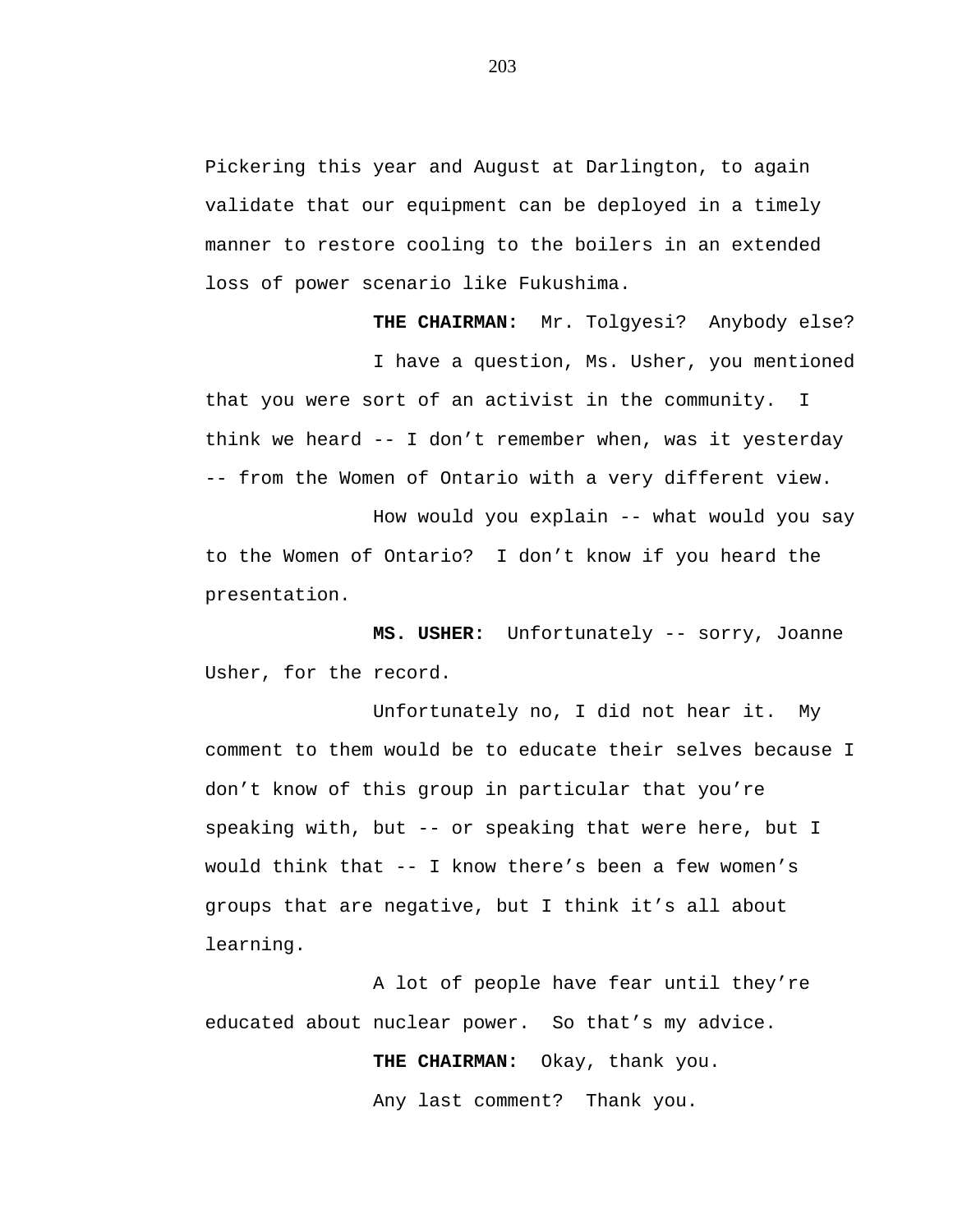I'd like to move on to the next submission, which is an oral presentation for Ms. Gasser, as outlined in CMD 13-H2.73.

Ms. Gasser, the floor is yours.

**13-H2.73**

**Oral presentation by**

**Linda Gasser**

**MS. GASSER:** Good afternoon, Chair Binder, Commissioners, ladies and gentlemen.

My name is Linda Gasser, I live in Whitby. I'm not an expert on nuclear power generation or safety issues or emergency planning issues, I'm addressing you as a concerned resident of Whitby who lives within 20 kilometres of two nuclear plants.

I wish to focus on two aspects of my written submission. And the first is on some of the economics of extending the operation of Pickering beyond its design life. And the second is are emergency planners at all levels charged with responding to nuclear emergencies ready to respond in the event of a catastrophic nuclear event requiring evacuation.

So on the economics issues, and this is very brief by necessity.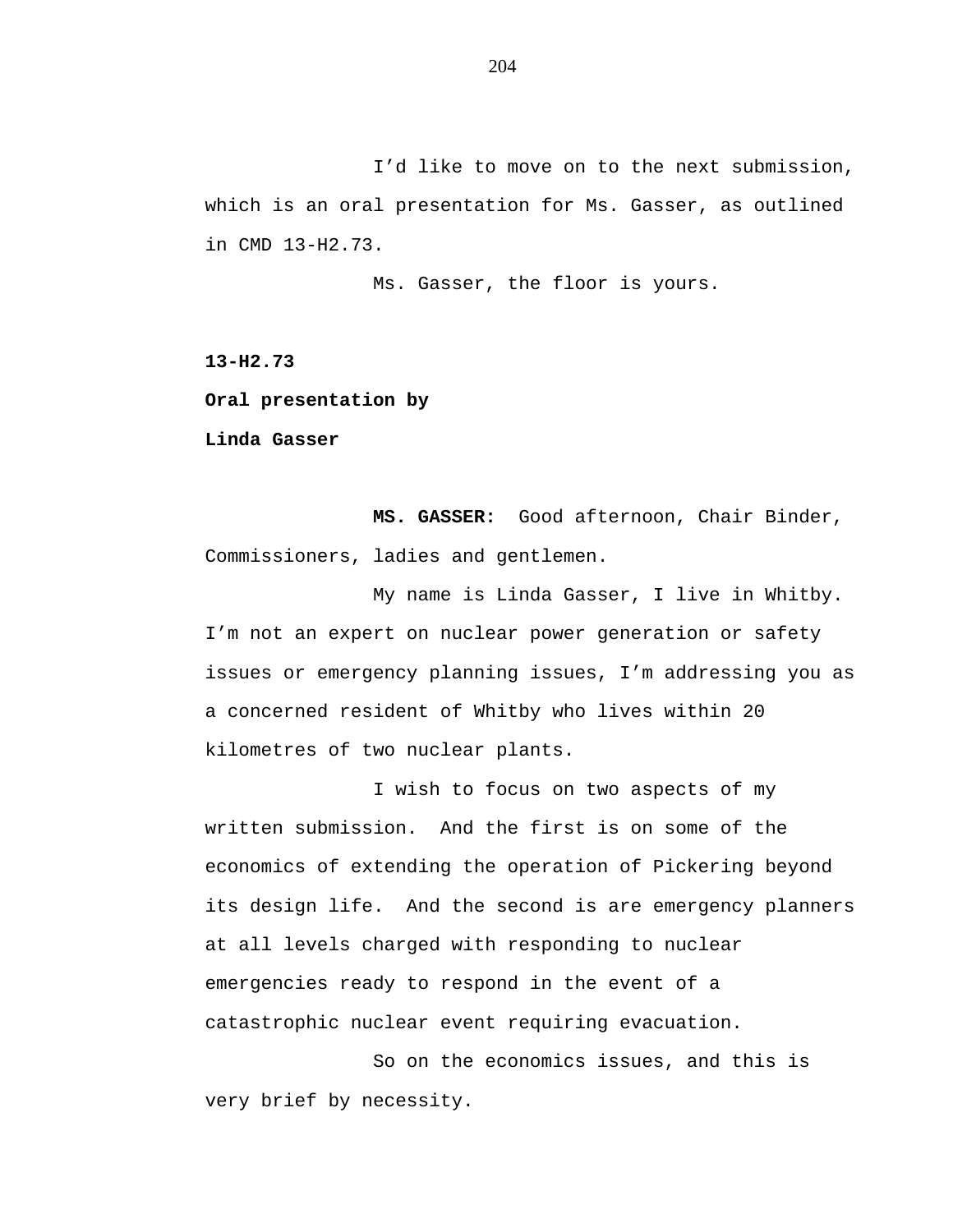Ontario has had an electricity surplus since before the 2008 recession. And this continues, though Ontarians are energy hogs, using 27 percent more power per capita than people in New York State, which is a comparable jurisdiction.

This surplus has driven down the market price of power to rock bottom prices. Right now, it's +/- 2.5 cents per kilowatt hour, with Ontario sometimes paying other jurisdictions to take surplus power at times.

Ratepayers pay by means of a global adjustment. And this is driven mostly by the cost of nuclear and natural gas generation.

Ontario's current and projected median term surplus would allow for an orderly transition from expensive, inflexible and risky nuclear power generation to more flexible and safer options that would also incent energy conservation measures. If we run short it would still be far cheaper and less risky to import power from Quebec.

According to the Ontario Clean Air Alliance, the cost of nuclear generation for the Darlington refurb will be in the range of 19 cents to 37 cents per kilowatt hour. How much more expensive will this be at Pickering if OPG devotes resources with all the excessive risk associated with keeping a decrepit facility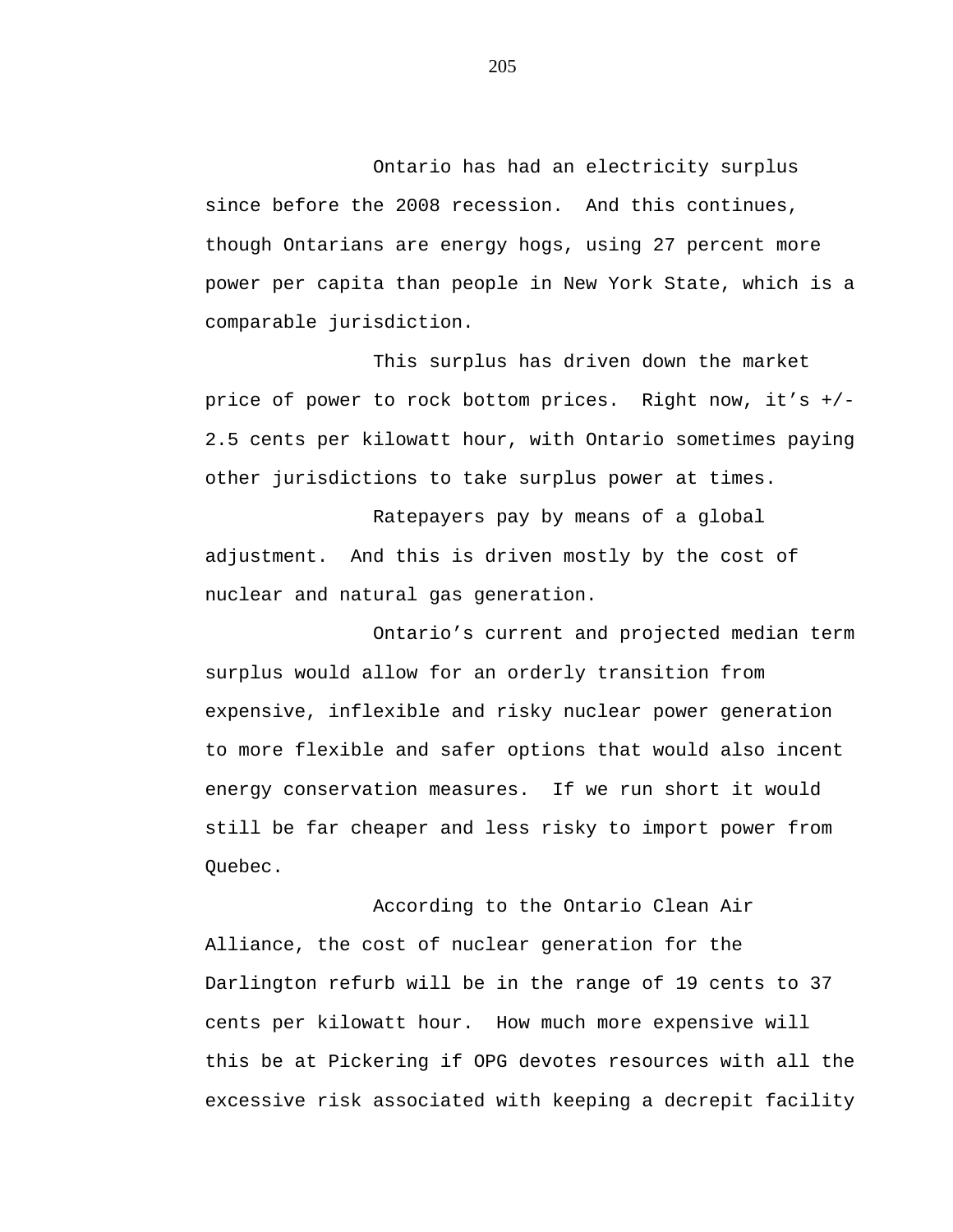operating beyond its design life, and all this at a time when the power is not needed.

The Ontario Clean Air Alliance estimates that Ontario could save \$850 million per year or approximately 5 percent of power costs on electricity bills by shutting down Pickering A.

With power bills in Ontario projected to increase by 50 percent within five years, this is important to ratepayers and industry and our entire economy.

In my opinion, now would be a really good time for OPG to prove that they would be capable of safely decommissioning and dismantling a nuclear generating station. OPG could benefit from the concurrent outside assistance from Hydro Quebec who has wisely decided to decommission the facility at Gentilly-2 for reasons that I believe would more than apply to Pickering.

The huge investments/subsidy that Ontarians have made and high cost OPG operations must be made to pay off in a way that benefits the greater good.

Pickering staff could be transitioned to accelerated decommissioning activities thus lessening the potential negative economic impacts to that community. And here it's the topic of job losses that is of most concern to the OPG workers and to many of the politicians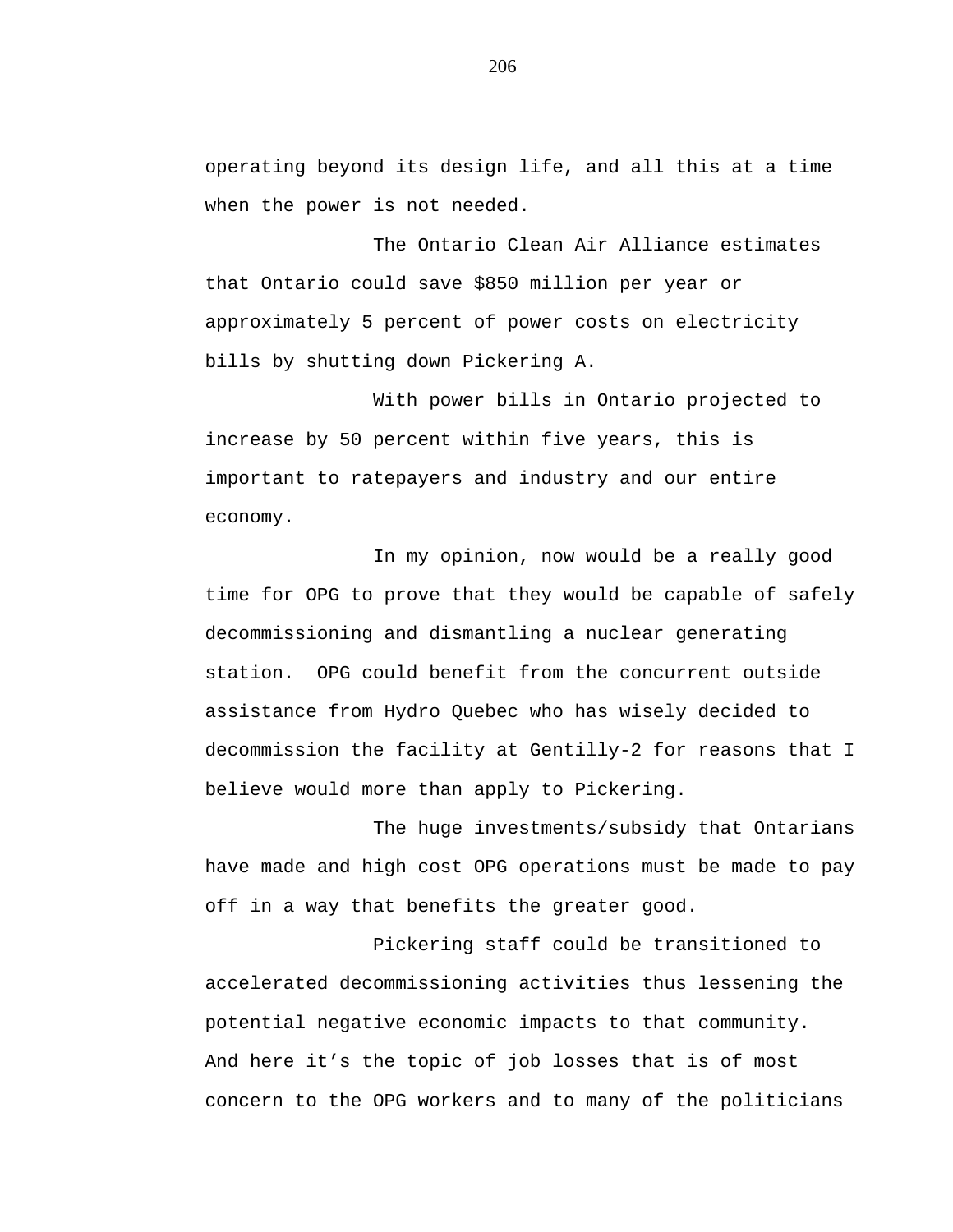in Durham Region.

Conversely, there could be much upside as the community and the associated stigma of being a nuclear community is removed.

The Canadian Coalition for Nuclear Responsibility, in a paper dated January 2013, discusses the jobs and business opportunities associated with dismantling Gentilly-2. And I provide the link in my submission.

We have to keep in mind that by current standards it's highly unlikely that nuclear plant would be approved where Pickering is sited today because of its proximity to a large population centre.

A September 2011 study by the Centre for Spatial Economics which was commissioned by Greenpeace, provides an analysis of the staggering economic losses that an accident requiring evacuation for periods of a year or more would cause, and these dwarf the measly 75 million cap under current nuclear liability legislation.

To cite just one statistic; a nuclear accident requiring a one-year evacuation from the 20 kilometre zone of Pickering would affect approximately 1.3 million people who earn a combined income of approximately \$44 billion whose property values total approximately \$178 billion and such an incident would prevent \$56 billion of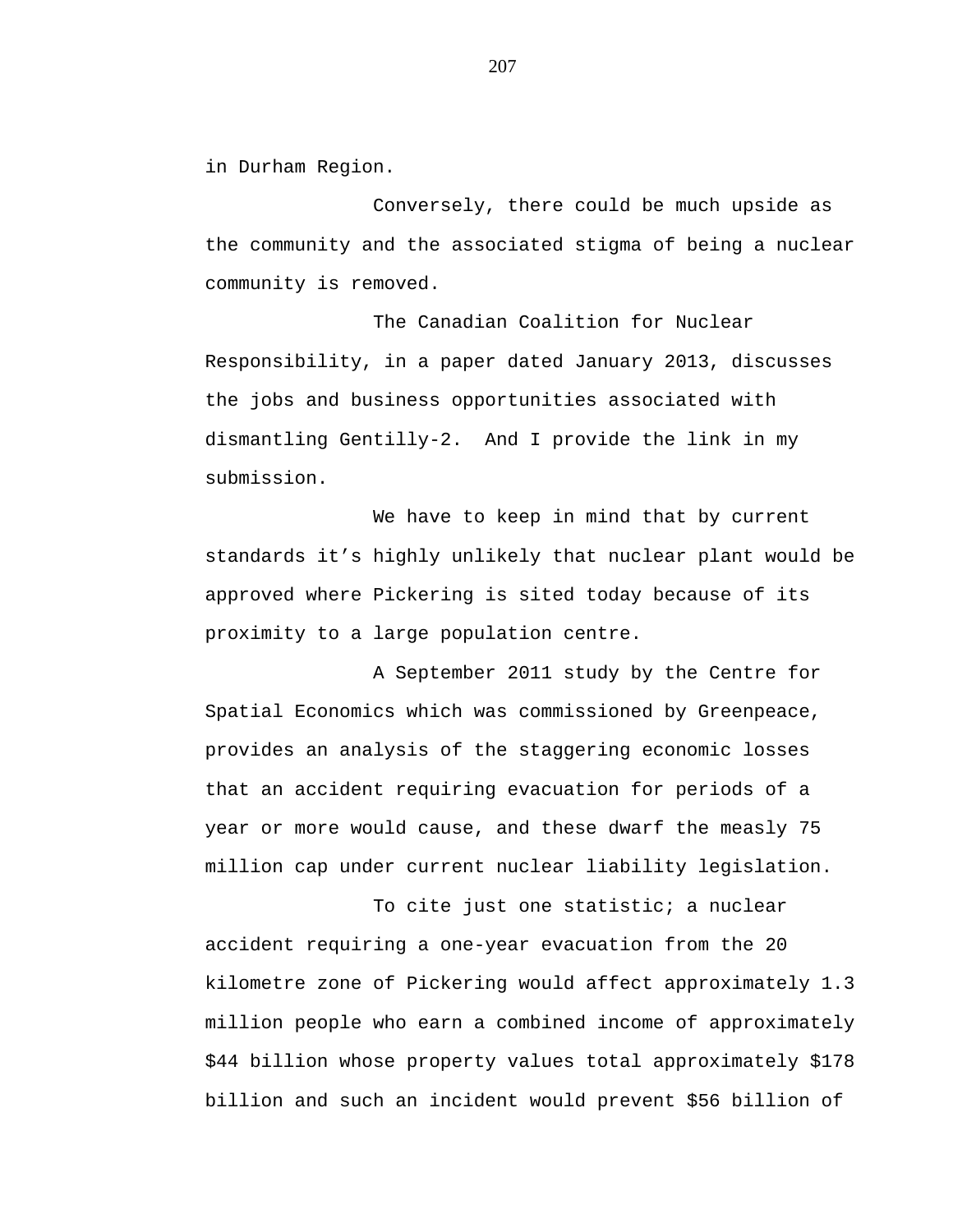annual economic production. So that's just within the 20 kilometre zone.

These costs exclude the potential impacts to water supplies. Now, consider that those directly impacted would also not be in a position to pay income taxes or property taxes or purchase a whole lot of anything, imagine the impacts on regional and even national trade; impacts on tourism. All of this will affect a lot more people than those who would be directly impacted by an accident at Pickering.

So which governments currently have the ability to absorb the enormous costs associated with this level of nuclear emergency?

I believe the onus is on OPG to provide relevant empirical evidence that OPG could operate safely beyond its design life. The CNSC Commissioners must deny any licence in absence of such evidence and that should be independent evidence. I also believe the *Nuclear Liability Act* must be revised with all nuclear owner/operators, including OPG, to be financially liable before any further licence is granted by the CNSC, and that includes these licences that Pickering is seeking.

On the topic of emergency planning, when I addressed the Commissioners last December at the hearings on the Darlington refurb, among my many concerns was the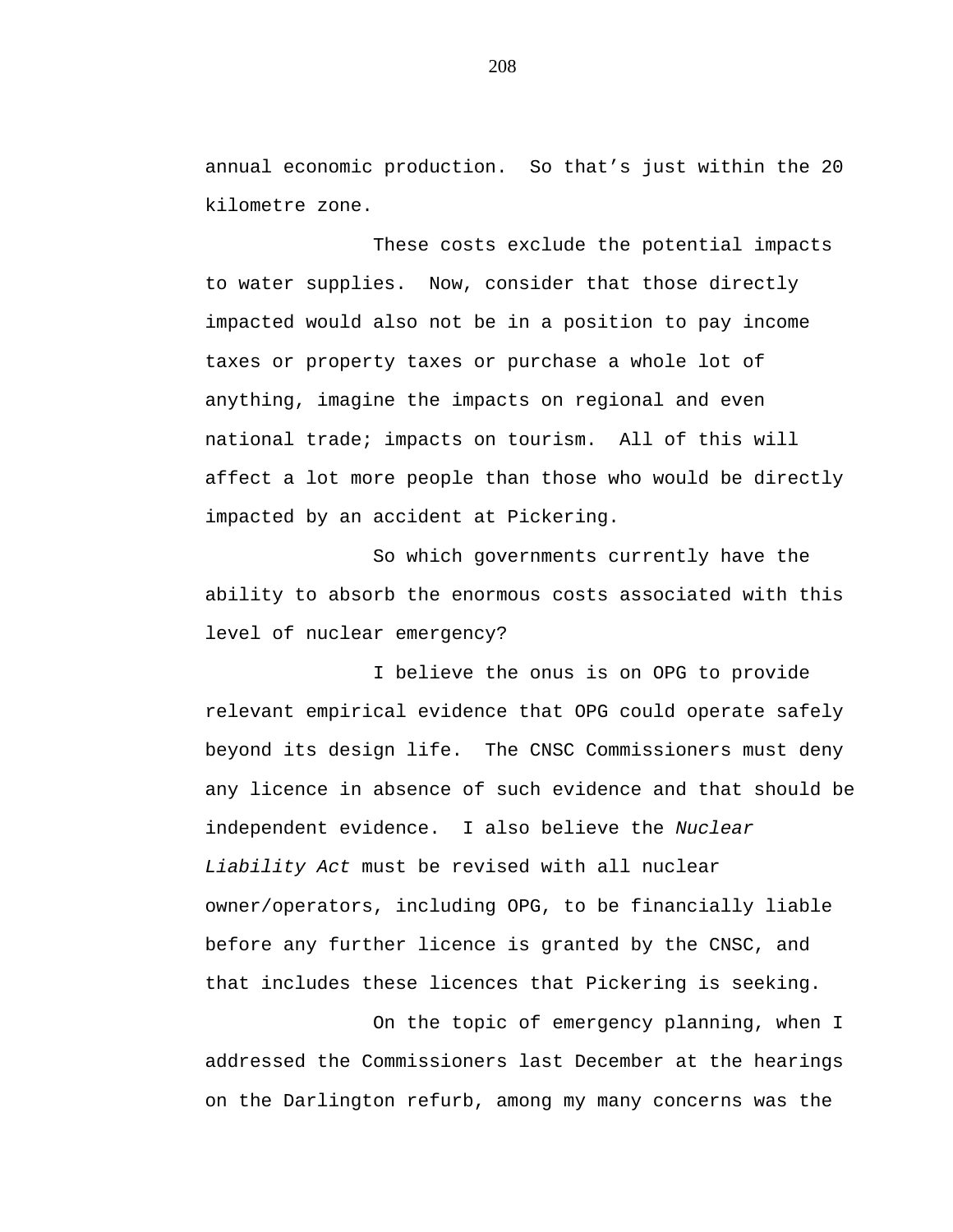state of nuclear emergency planning at all levels of government, including Durham Region and local municipal nuclear emergency plans. We have two nuclear host communities in Durham.

I have since raised these concerns at the January 2013 meeting of Durham's Nuclear Health Committee, at which members of the CNSC, Emergency Management Ontario, OPG and Durham's Emergency Management Organizations spoke.

They spoke about their various emergency plans and I circulated my comments to Pickering and Clarington councils as well. I have to say that little of what I heard at that meeting or since provide the assurance to someone like me who lives within 20 kilometres of two nuclear plants in terms of what I hoped to hear about the state of preparedness of these various governments and their organizations.

There are plenty of forward-looking statements but few assurances that the reviews of the emergency plans at all levels of government that would be involved in a nuclear emergency have been revised to address a full-scale emergency requiring an evacuation such as one beyond the 10 kilometre zone.

Now, in the meantime, I just learned today about a letter that Canadian Environmental Law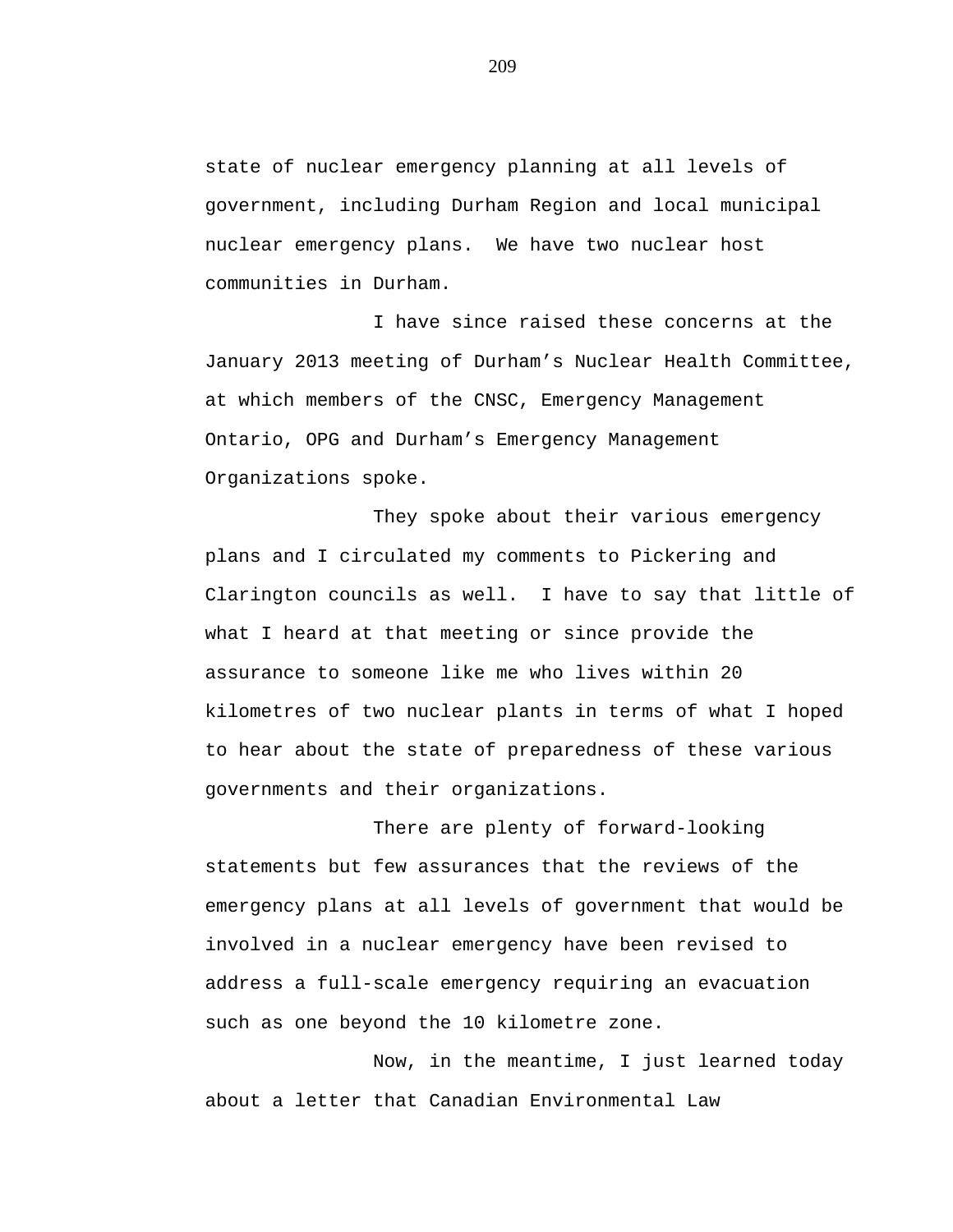Association, Durham Nuclear Awareness and Greenpeace have written to the Ministry of Community Safety at the Ontario government. And if I may, I'll just read you a very short paragraph.

> "Ontario Power Generation recently released a revised risk assessment for the Pickering B Nuclear Generating Station that shows it is highly vulnerable to large accidental radiation releases. These are accidents that could require the longterm abandonment of land. Added to this new understanding of the station's risk, the Emergency Management, Ontario's current outdated 2009 Emergency Preparedness Requirements have yet to be implemented -- sorry, have yet to be fully implemented in the case of the Pickering nuclear generating station."

I mean it's unbelievable that we're sitting

here talking about a licence for a plant where this situation exists and where the plans are not yet updated. I urge the Commissioners to review the January 18, 2013 Durham Nuclear Health Committee minutes,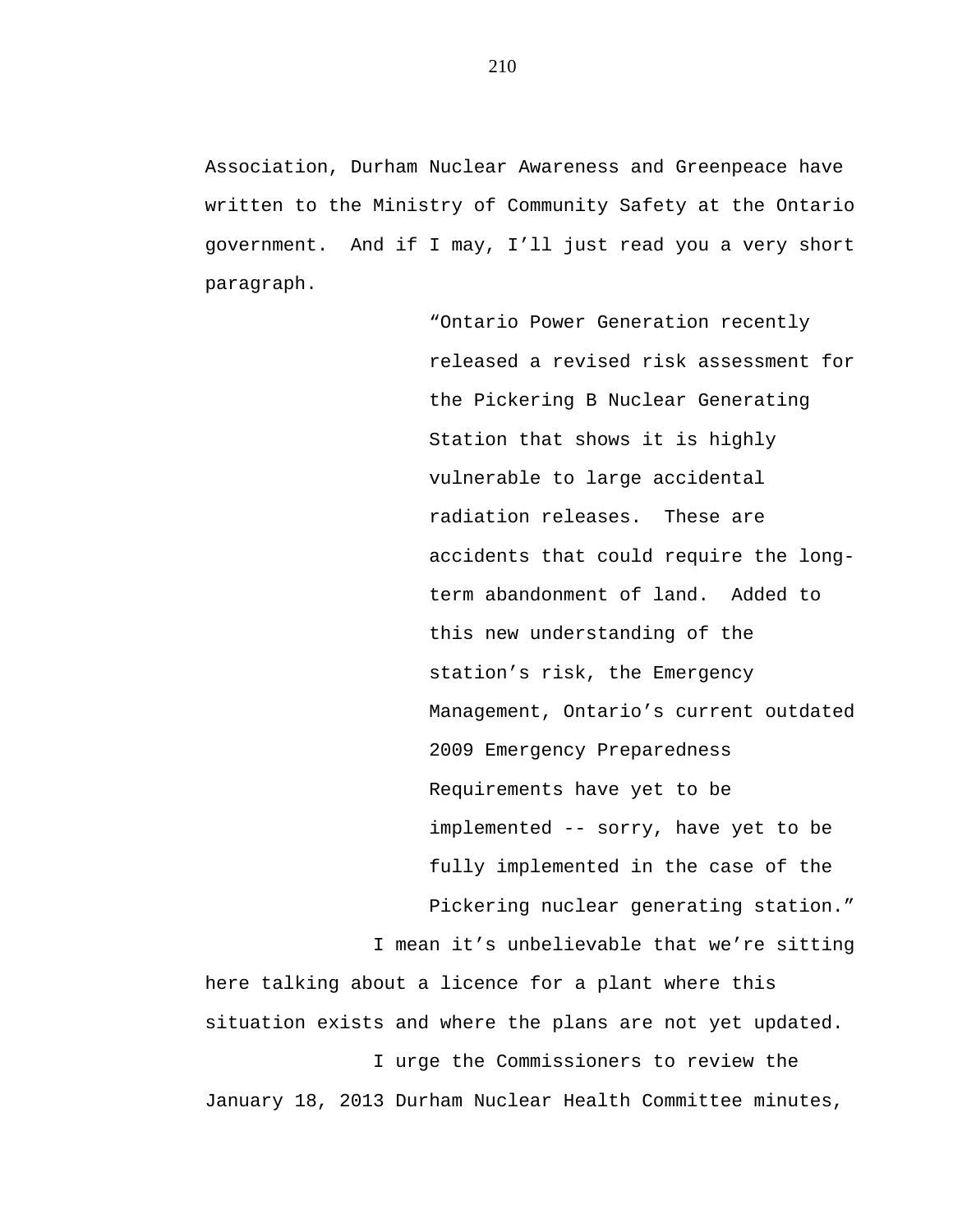as well as those of April  $19^{th}$ . I could not attend the April meeting but after reading the minutes and the presentation from the head of the Co-ordination and Operations Preparedness Section Nuclear Emergency Preparedness and Response Division, and comparing that with what I heard from CNSC staff in terms of federal emergency plans, I have to say I'm a little more confused as to who does what.

Durham's Emergency Response Organization has a new director. I haven't met him. I don't know who it is.

**THE CHAIRMAN:** Excuse me, where you not around for the full presentation by EMO and the Durham that we dealt with the last two days?

**MS. GASSER**: I haven't. I just showed up this afternoon, I haven't been at the hearings.

**THE CHAIRMAN**: I suggest that you maybe review the webcast. We discuss it at length. And EMO tabled their plan as of now so I don't want to restart discussing the same thing over and over and over again.

**MS. GASSER**: Okay I would have, of course, no way of knowing that.

> **THE CHAIRMAN**: So please wind up. **MS. GASSER**: I will review that. So let me just make a few comments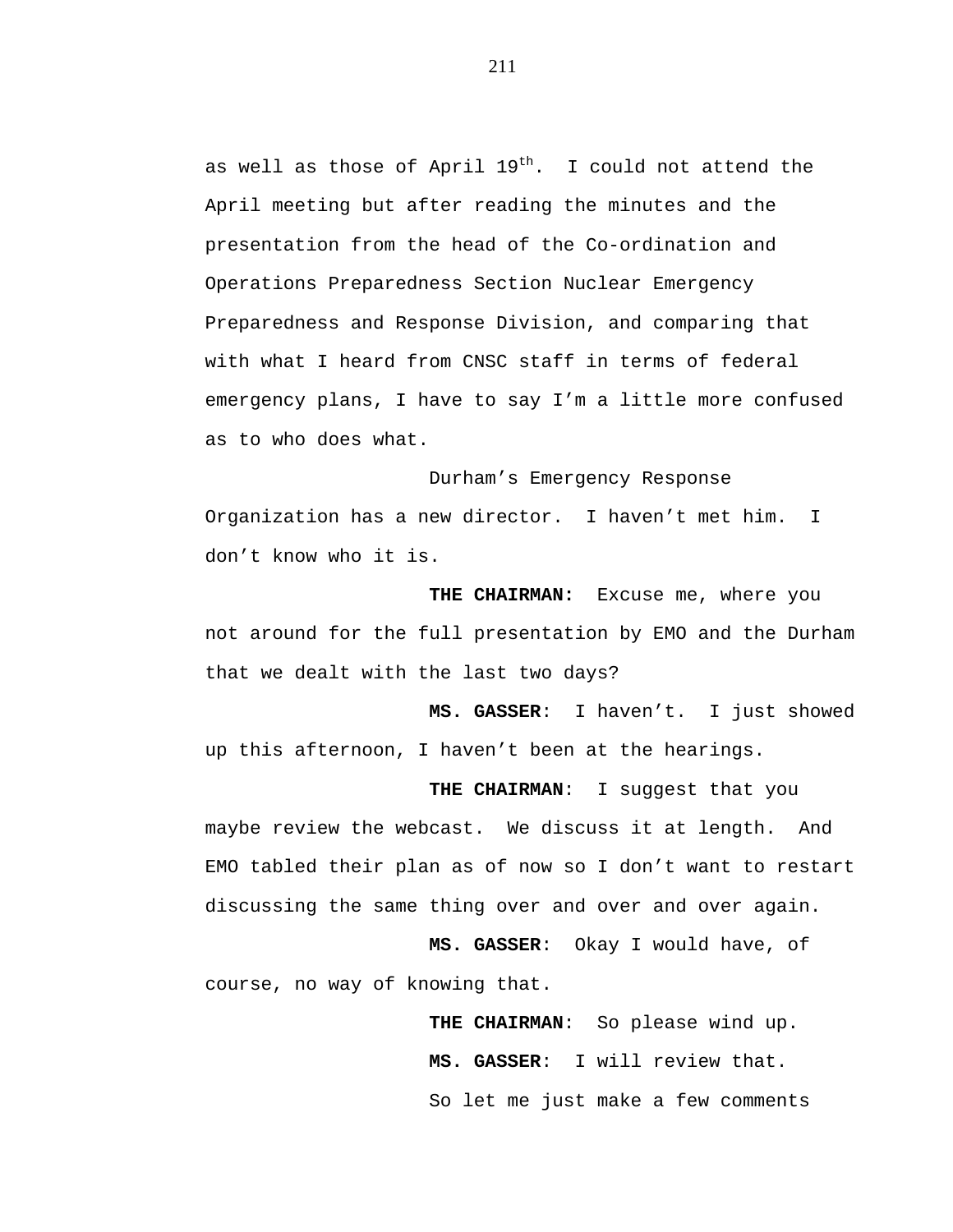about what  $-$ - I don't know if anything has changed since January, but at that time there was a comment that struck me.

Durham, the DEMO organization has five staff in total maybe that's changed now. But in January they said that they have one person that's on call 24/7, one person. What happens if a nuclear emergency happens outside business hours? Is this a sufficiently robust plan that you have one person on call. If that's changed I'll find that out by reviewing those transcripts.

There are huge costs associated with emergency planning and preparedness that must be recognized as being part of the high cost of nuclear power generation and the regulator must ensure that there are sufficient emergency plans at all levels and that those must be made public and, in fact, the public must be able to comment on these.

The Canadian Environmental Law Association and others have repeatedly highlighted the shortcomings with nuclear emergency planning in Ontario. They have provided the CNSC with details and they have appeared at the Durham Nuclear Health Committee as well.

In closing, the economics of Pickering don't justify continued operation and, until such time as there is independent verifiable information that would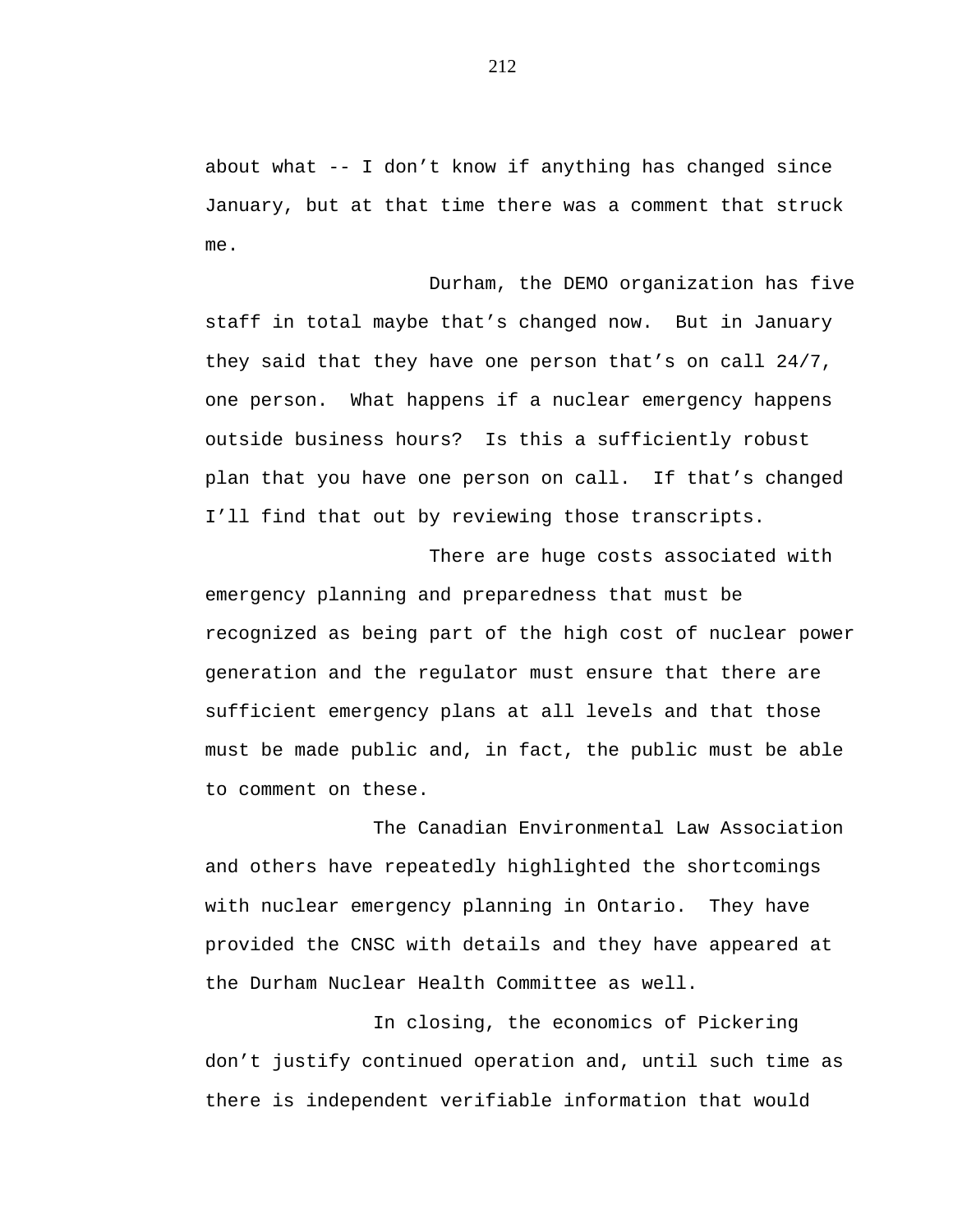prove that it's safe to operate Pickering, no licence should be granted.

Furthermore, until all levels of government update emergency plans to address a large scale nuclear accident requiring mass evacuation, you must deny any licence to any nuclear facility.

Thank you.

**THE CHAIRMAN:** Thank you.

Anybody? Question? Any questions? Monsieur Harvey?

**MEMBER HARVEY:** Merci, monsieur le president.

Mrs. Gasser was giving some -- gave us some figure in the case of a large evacuation should that happen. And for sure if such event happens that there will be costs and maybe could even be catastrophic.

So the answer to that is that must not occur. I mean the occurrence is not acceptable. So I would ask the staff what is the nature of the guarantee that it will not happen?

**DR. RZENTKOWSKI:** Greg Rzentkoski, for the record.

On one hand, we are trying to lower the probability of any radiological releases to as low as practicable. And I think at this point we estimated the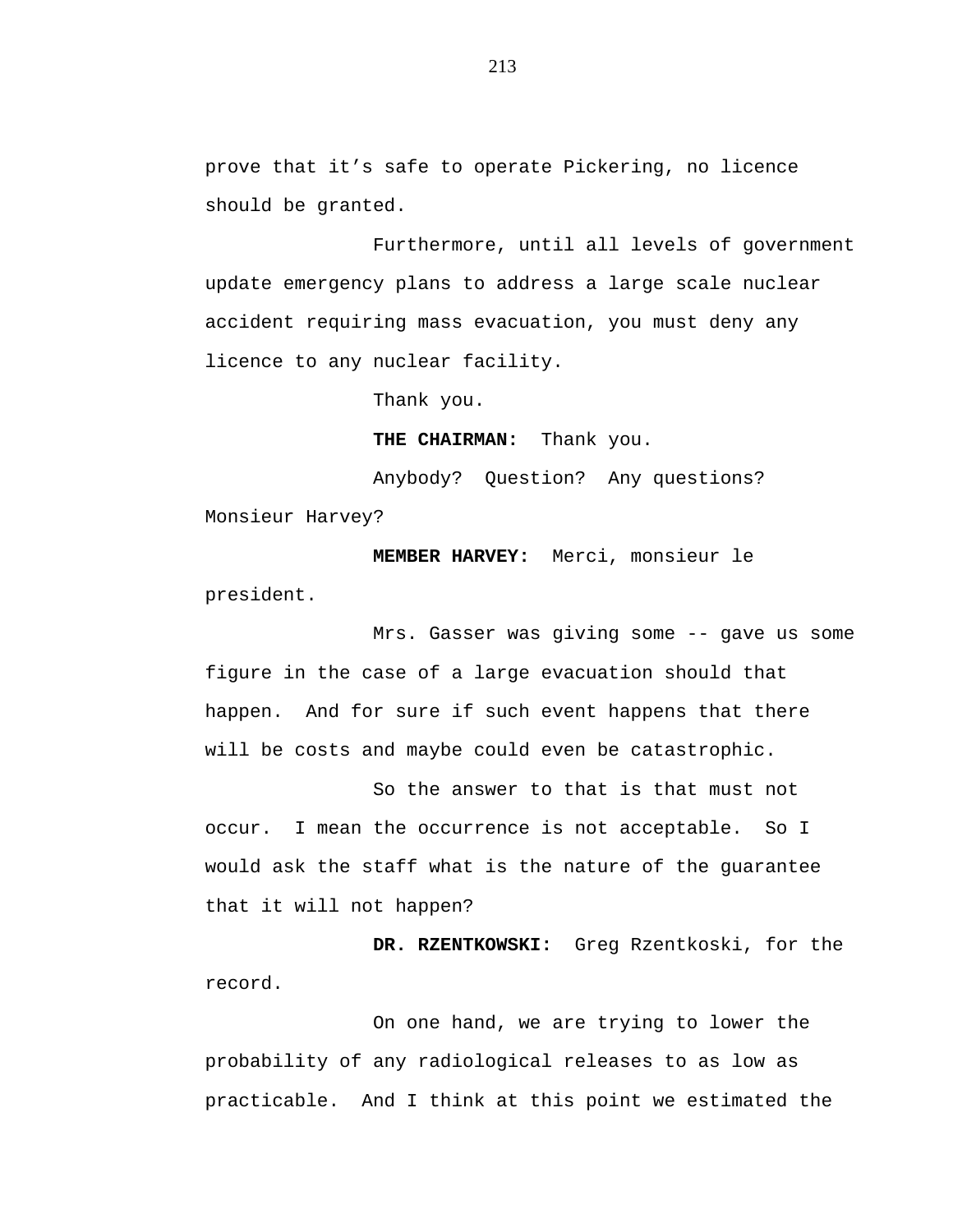large release frequency for the Pickering station to be between 1 in 100 thousand years and 1 in 1 million years.

But you see we don't stop there because the main lesson learned from Fukushima is that no matter how low the probability of an accident is, we have to be prepared for an accident. We have to be prepared to mitigate the consequences of this accident.

So mitigation includes actions at the sites because those actions can help to halt the progression an accident and mitigate releases.

Another aspect of course is off-site emergency preparedness. And we also put a lot of emphasis on making sure that roles and responsibilities are very well understood and that we have a very cohesive plan, almost seamless transition from the actions at the site to the actions off site. We discussed this yesterday and we can repeat the key points if you wish.

**MEMBER HARVEY:** With the same details, I mean, we have the details of the discussion we had on that subject but I just wanted to have a -- but I think your answer is okay for me.

**DR. RZENTKOWSKI:** Thank you, and I just want -- in one sentence I would like to summarize.

It's not only about the prevention anymore; it's about prevention and mitigation. A lot of effort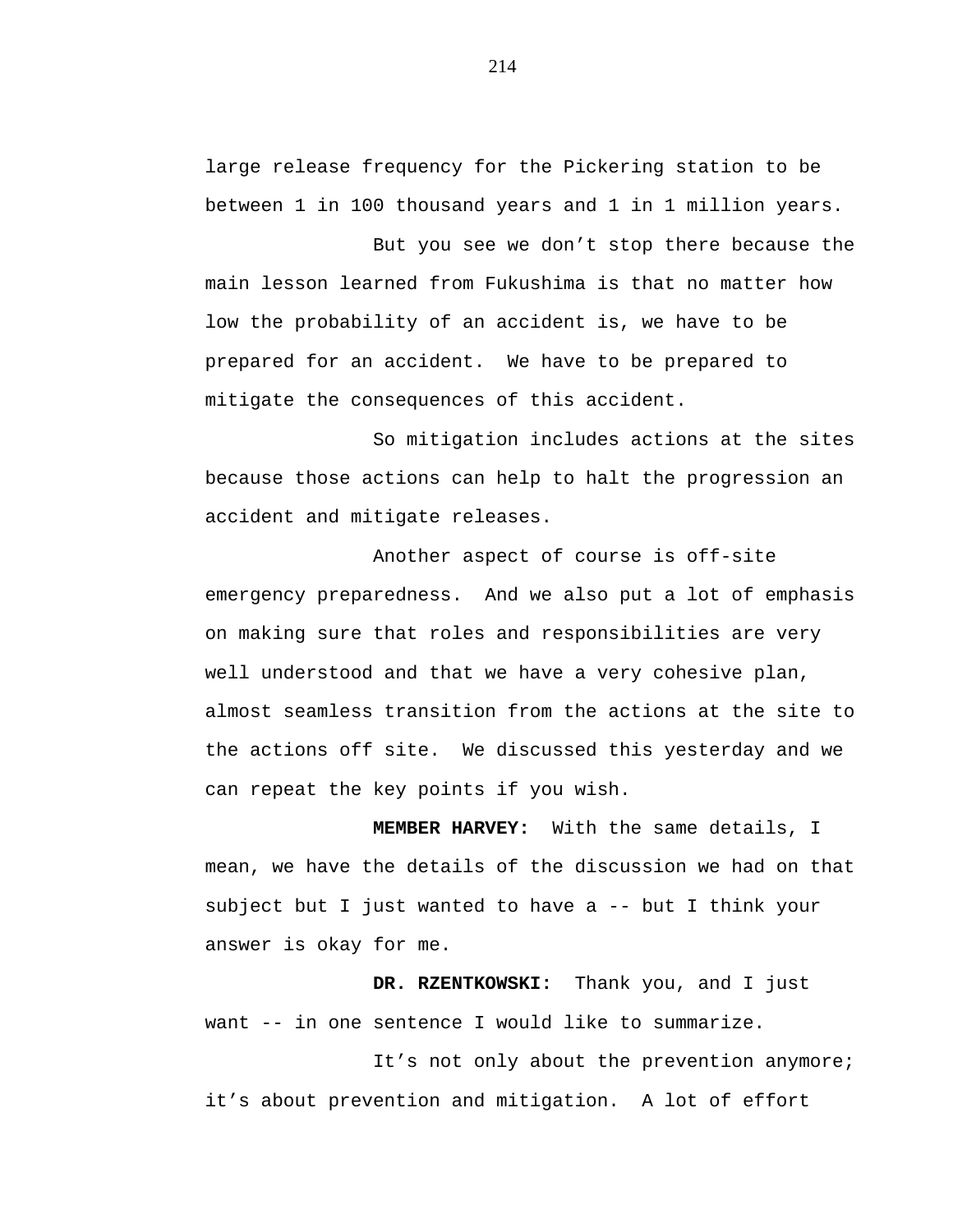goes in this direction.

**THE CHAIRMAN:** Anybody else question? Dr. McDill?

**MEMBER McDILL:** Thank you.

I wonder if I could ask -- we received the agenda. Did you not look to the agenda to see if there might be a response on Day Two to emergency management?

**MS. GASSER:** I looked at the agenda but I wasn't able to view the proceedings.

**MEMBER McDILL:** You mean the items in the agenda or the contents of the items?

**MS. GASSER:** I wasn't able to view the proceedings over the last day and a half. I just am attending this afternoon.

**THE CHAIRMAN:** Okay. Thank you.

Anything else you want to say? Final

words?

**MS. GASSER:** My final words are, there are limits to our scientific knowledge. I think precaution must prevail and I think that the Commissioners must keep in mind that safety -- public safety must be their priority.

> Thank you. **THE CHAIRMAN:** Thank you. I'd like to move on to the next submission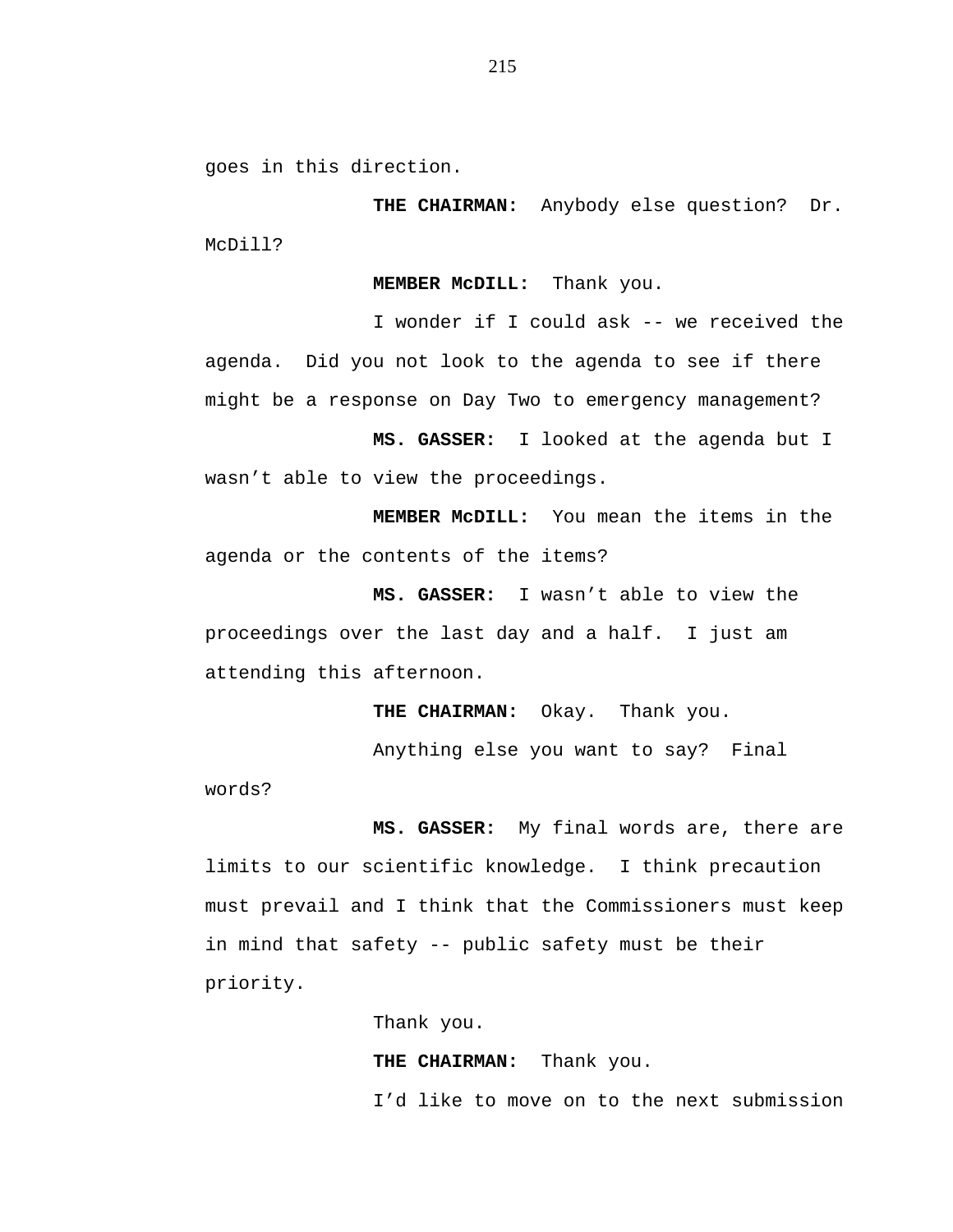by the Ontario Chapter of Voice of Women for Peace, as outlined in CMD 13-H2.74, and I understand that Ms. Adamson will make the presentation?

Please go head.

**13-H2.74**

**Oral presentation by the Ontario Chapter – Voice of Women for Peace**

## **MS. ADAMSON:** Thank you.

I am speaking today on behalf of the Canadian Voice of Women for Peace. I am the Co-Chair of the national board and I am on the provincial chapter as well, and we have worked since 1960 on behalf of peace and environment sustainability.

And this is about the future for our communities, for our children, and so we have a lot of concerns about the Pickering Nuclear Plant and the plan to extend -- extend its operation.

We have concerns about the routine operation of the plant, the effect that tritium has in our drinking water and the impact on fish and wildlife in the lake due to the water intake, the volume of the water intake, the speed of the intake and the impact that has.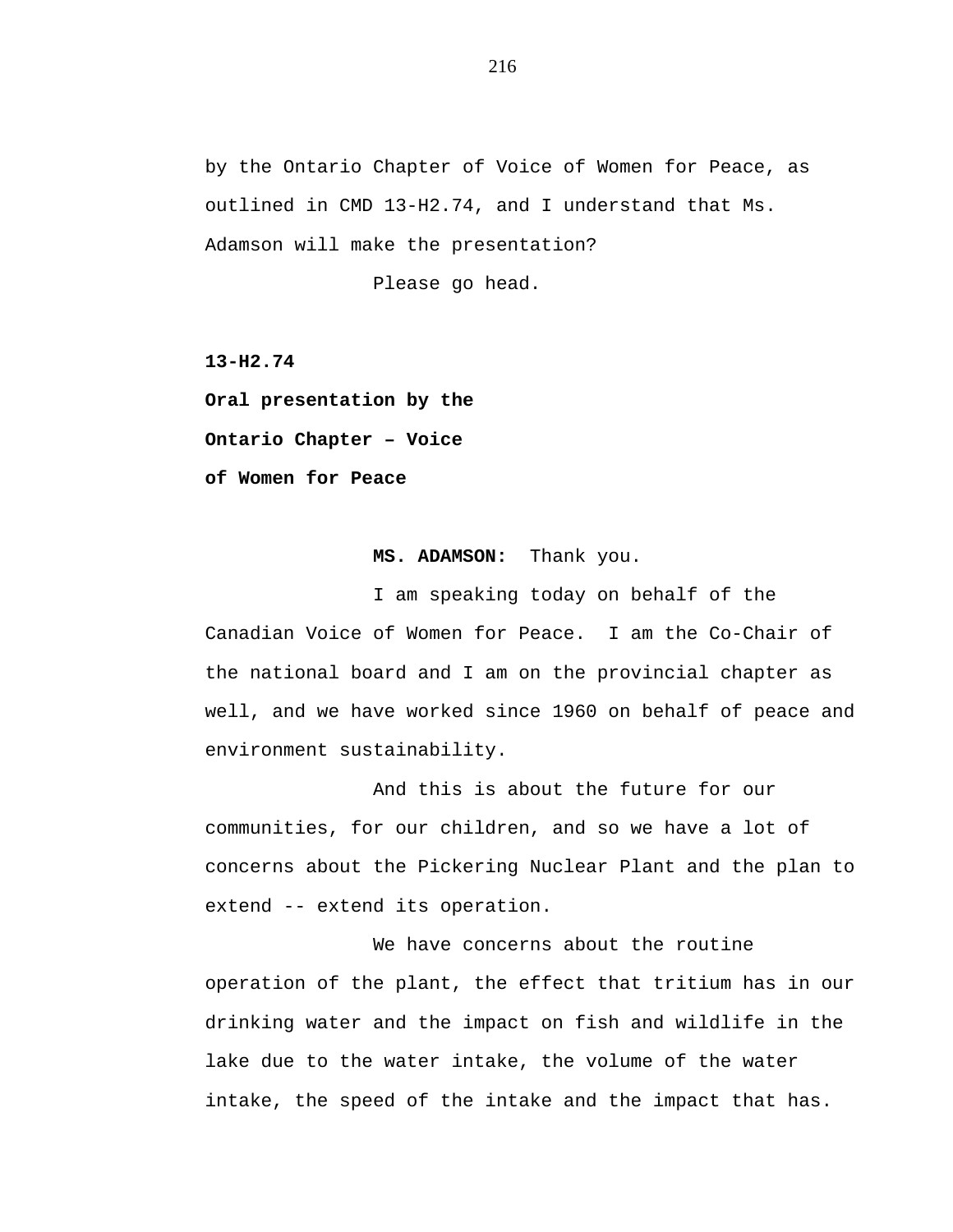So that's just the routine operation as having a negative impact we see on the environment that we live in and that we depend on for our health.

We are very concerned about the lack of safe storage for nuclear wastes being created by the operation of the nuclear plant. We just don't understand how we can go on operating nuclear plants when we have no safe place to store these for the millennia that they need to be kept away from the environment.

And the cost of this is being passed on to our children, both the environmental and the economic costs, because we can't take care of that. And if you were to factor in that cost, I think you would find that nuclear plants are extremely uneconomic.

We are very concerned about the potential for extreme harm from a nuclear accident, which we have seen these in Three Mile Island, Chernobyl and Fukushima, and these do happen.

Despite the low risks that you're projecting and the high confidence level that you were speaking of this morning, there still is a risk. You cannot get rid of that risk that exists.

And the impacts that have been outlined by previous speakers, I don't need to go into them in detail, would be quite considerable on our population.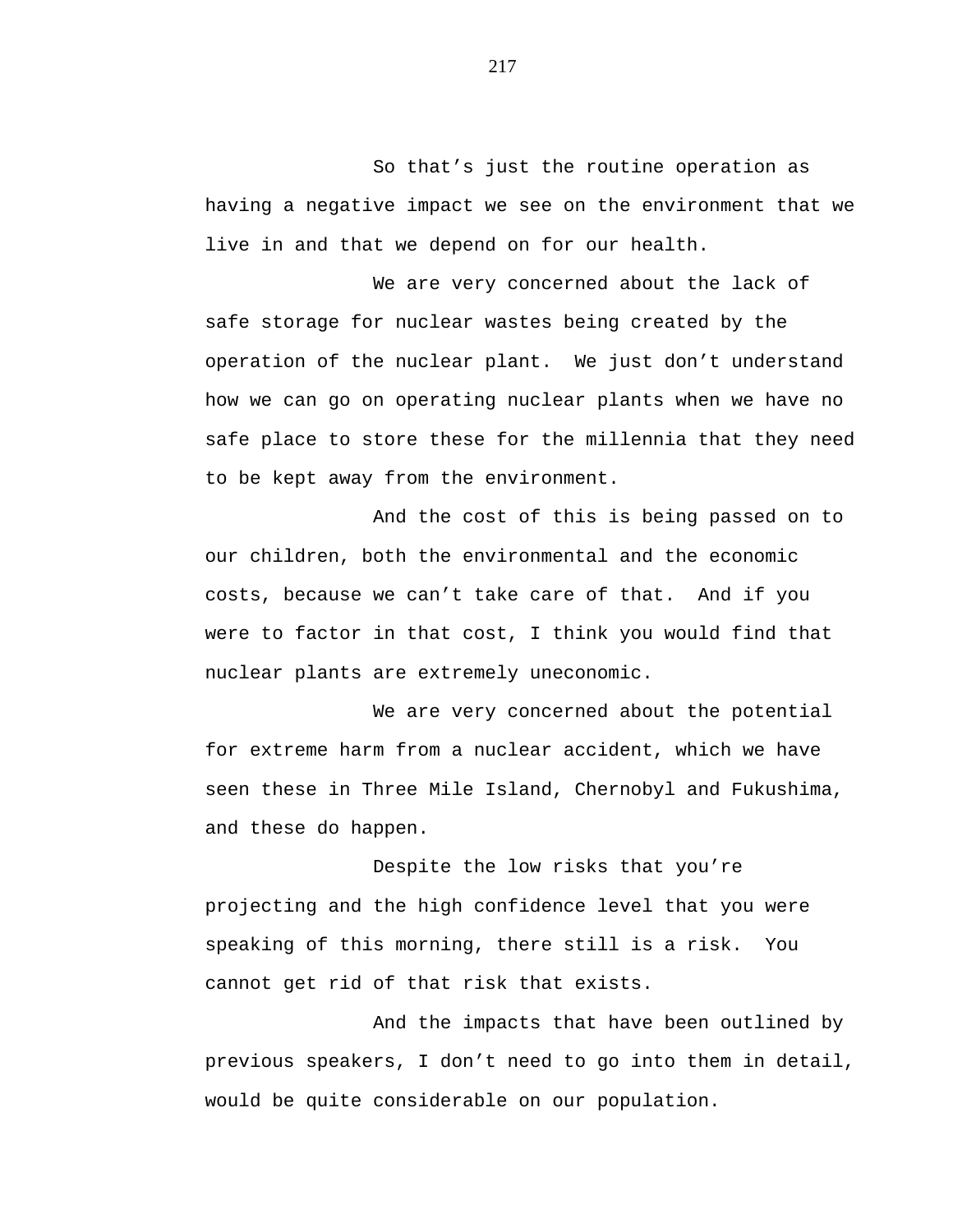I myself live right in the centre of the city and I know there's no way that if there was an accident that I'd be able to get evacuation from the city. That just wouldn't be possible and apparently I can't also go to my local drugstore and get potassium iodide pills either.

So in the event that something did happen, which none of us want, and I know you're all doing your best to make sure that that would never happen.

However, the thing is that we don't need the nuclear. We don't need to take that risk. We know that renewable energy can meet the needs of  $-$ - of our energy needs, renewable energy and conservation, and we're not doing those sufficiently.

In my submission, I referenced the work of Mark Jacobson who has -- he's at Stanford University and has developed the plan to power 100 percent of the planetary needs with renewable energy within 20-40 years.

We really need to be phasing out nuclear and we, of course, don't want to replace it with fossil fuels. We are very concerned about greenhouse gases as well. That's not the way to go.

But we don't need to take the risk with nuclear because we can be investing our public dollars into renewables and moving forward that way.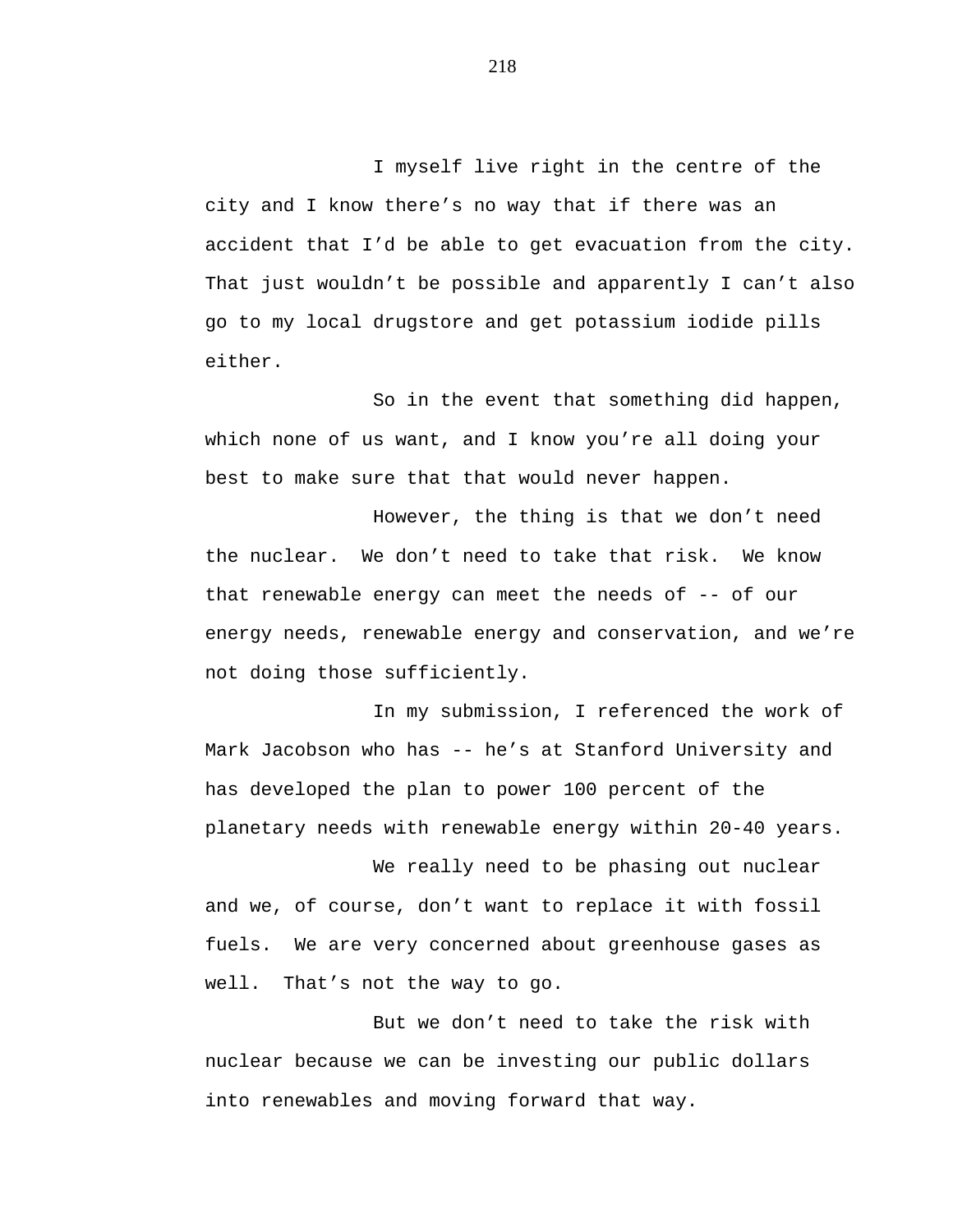Mark Jacobson has just recently done a complete plan for New York State which -- of renewables. So we know that that planning can be done. And my vision would be that you would say we don't need to extend the operation of the Pickering nuclear plant because we know that there are alternatives.

And there are jobs in alternatives. People are concerned about jobs but there are jobs in that. They just don't have a lobby for those jobs because we haven't developed very many of those jobs yet, but there's great potential for work in renewables.

And that's the kind of work we'd like to see our children and grandchildren being able to work in, something that's going to be safe for the future and sustainable. And so we need to plan for the long term and that's some of our considerations.

You have seen the decommissioning decision taken in Quebec with Gentilly-2 and we'd like to see that taken with the Pickering plant.

We don't see the reason to take the risks with, as people have called it, a geriatric plant. There's never been a plant that's operated that long with those components. So why would we take the risk when there are alternatives and the alternatives are much safer for everyone.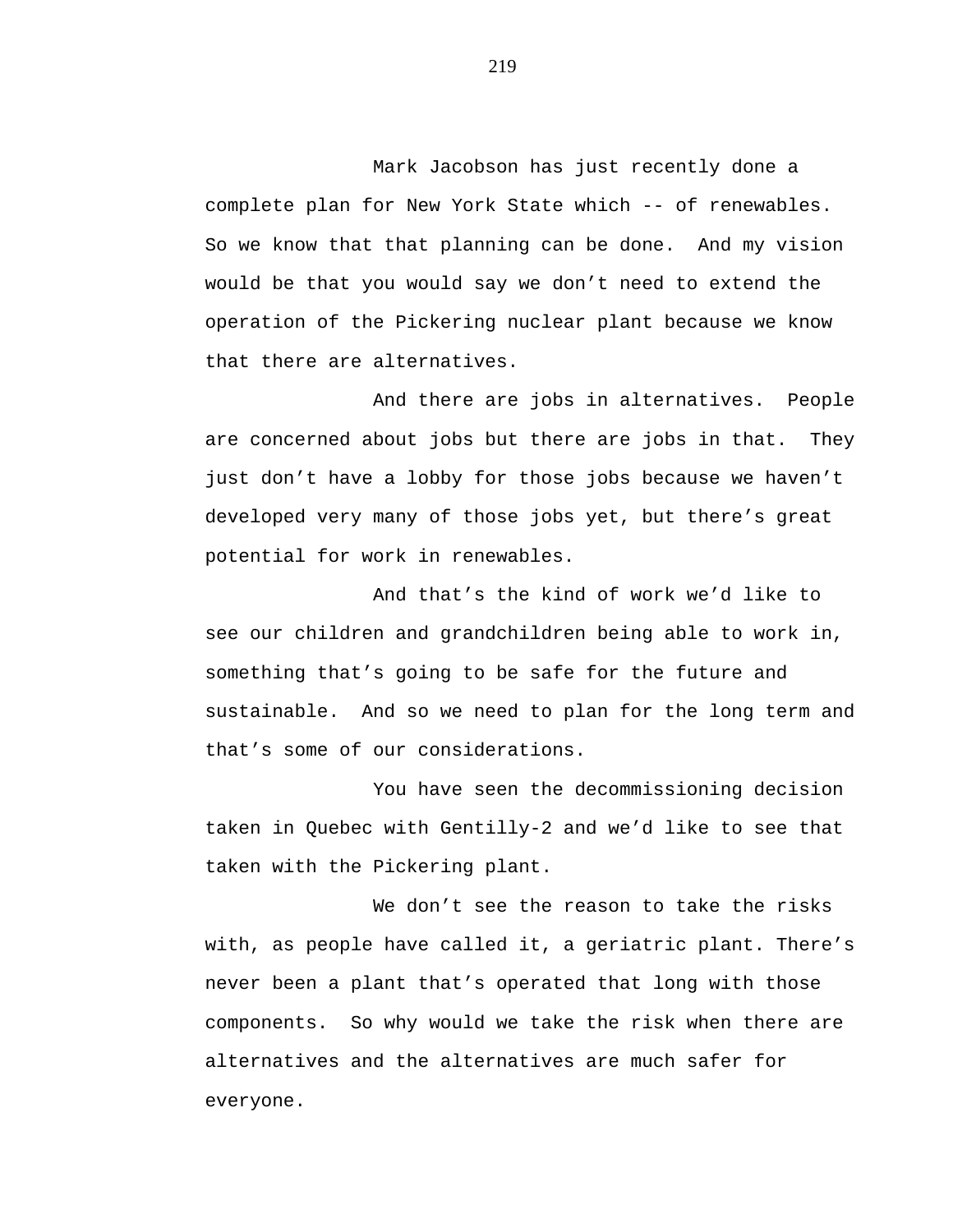**THE CHAIRMAN:** Is that it? Are you finished? Just give us a hint.

**MS. ADAMSON:** Yes, I'm finished. Thank you.

> **THE CHAIRMAN:** Okay. Thank you. **MS. ADAMSON:** Thank you. **THE CHAIRMAN**: Question? Question,

anybody?

Okay, thank you. Thank you very much.

**MS. ADAMSON:** My personal question would be, when you figure in all the costs of nuclear waste disposal, of all the safety and all the precautions, and that we should be taking that aren't even taken in terms of emergency planning, how economic can nuclear power be? We're spending \$850 million a year that we don't need to spend.

> So I'll just make that for my final word. Thank you.

**THE CHAIRMAN:** Thank you.

## **(SHORT PAUSE/COURTE PAUSE)**

**THE CHAIRMAN:** Okay, we'll move to the next submission by the Canadian Environmental Law Association, as outlined in CMD 13-H2.132 and 132A. And I understand Ms. McClenaghan will make the presentation. Please proceed.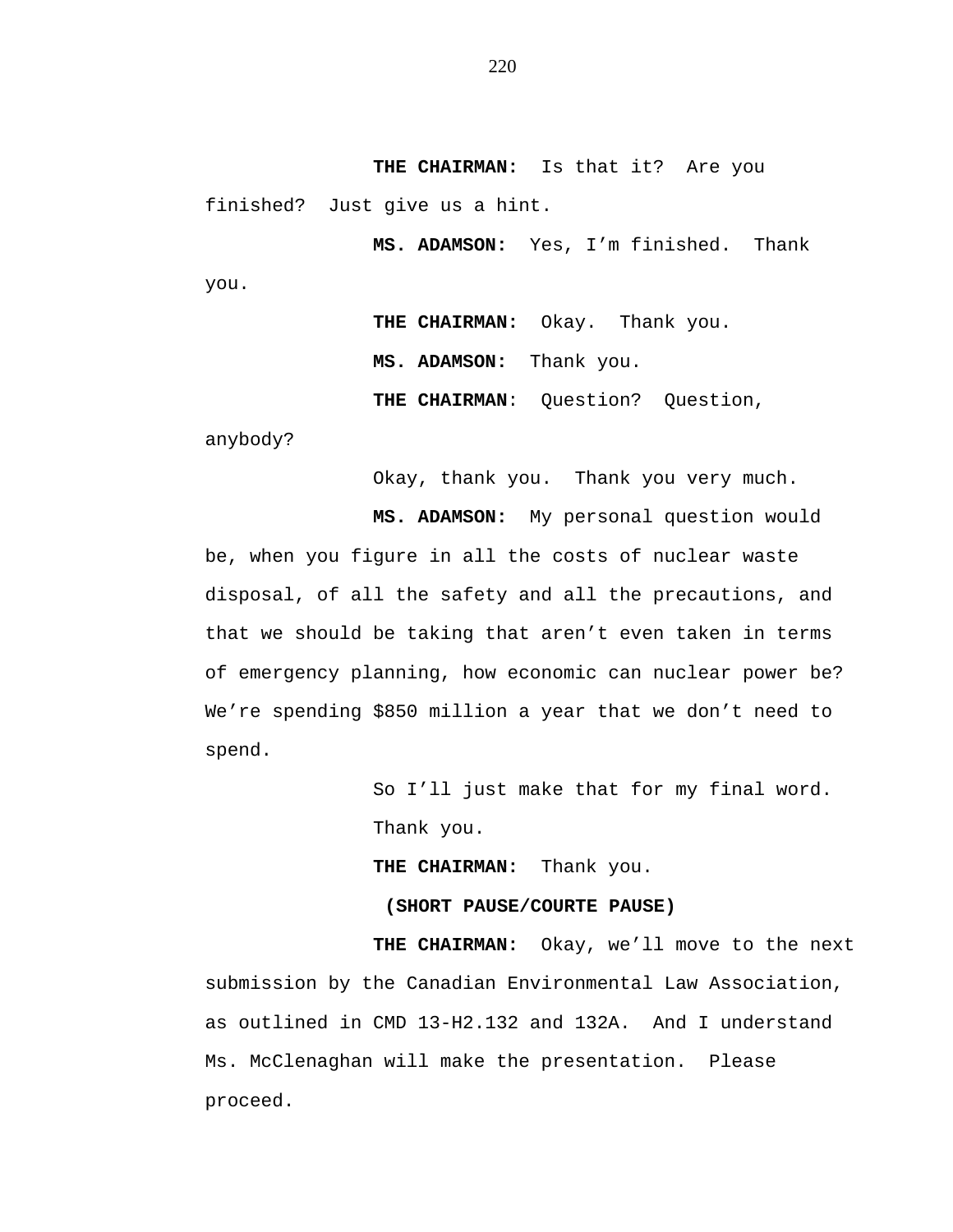**13-H2.132 / 13-H2.132A Oral presentation by Canadian Environmental Law Association**

**MS. McCLENAGHAN:** I'll just provide highlights of my presentation, which is lengthy, as was the report.

The first thing that I'll just pause to mention is that what we did for this hearing is build on the work that we had done in the Darlington hearing around emergency planning, and we specifically applied to the Participant Funding Panel for funding to systematically research and compile the international, national, provincial, municipal standards on emergency planning, and the planning documents.

We have compiled them, indexed them. They'll be catalogued in our resource library available to the public, and they're both electronically and physically, which I think will provide a service, because it was actually very difficult to find all of the documents, and we're still in the process of pulling some of them together, for a variety of reason, but we have, by and large, almost all of them.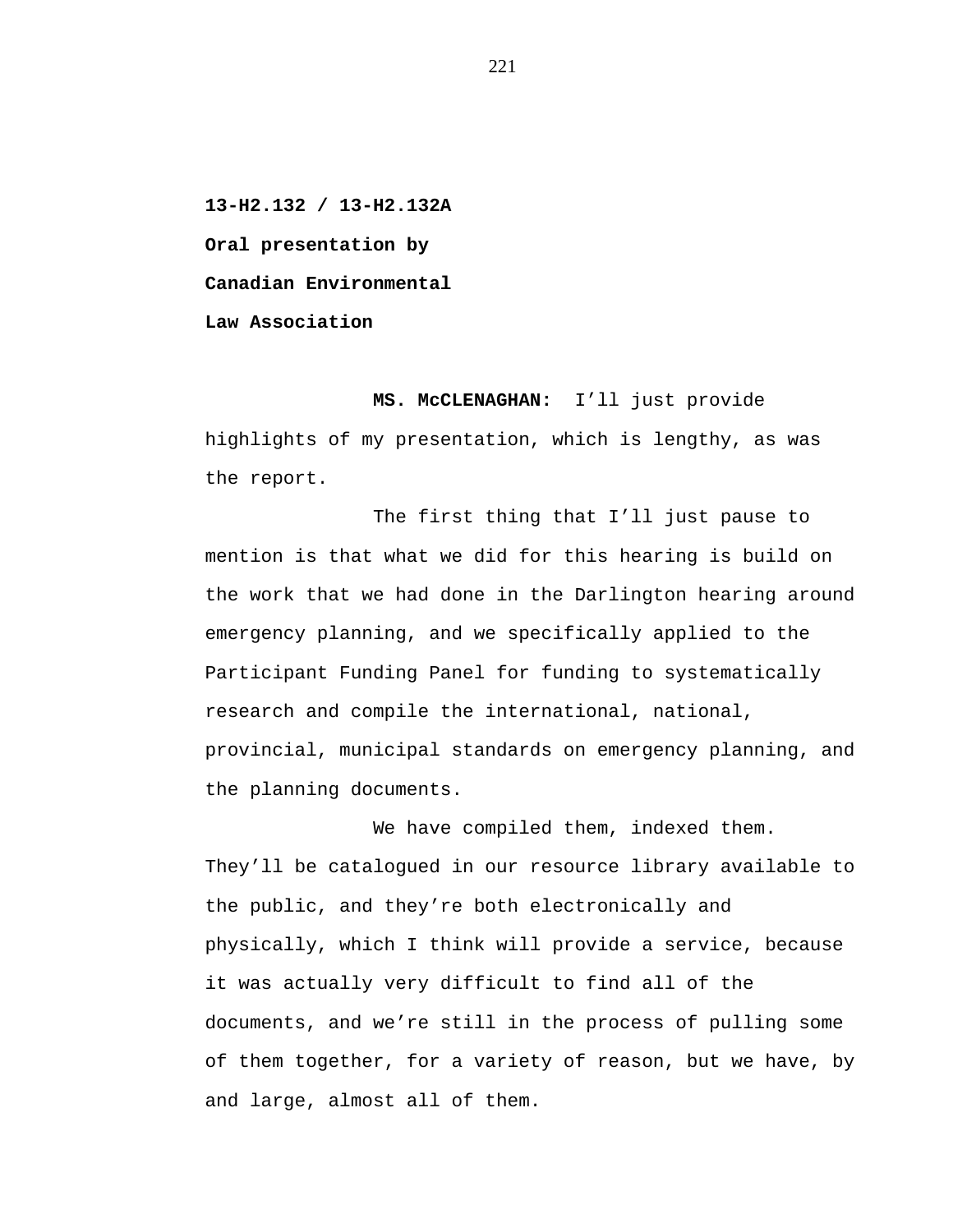In terms of the decision that we urge you to make in this application, we think that the CNSC should deny the requested licence to operate the plants beyond 2014.

The reasons include the lack of sufficiency in emergency preparedness, the focus of my presentation today, the incomplete information base for this decision, and, as I will say, that you should not defer the decision to staff, the hold points, and so on, the increased risks from the ageing station, and the unacceptability of those risks in the population base we have at Pickering at this point.

First, I want to pause on the question of your authority over emergency planning and, to echo recommendations that you've heard before by the Fukushima task force that you convened, and by the IRRS report.

And what I would say is that -- I'll review those further, but even now, without further regulatory amendment, in terms of emergency planning you do have authority under your Act today to impose terms and conditions in respect of emergency planning and preparedness as a condition of licensing this nuclear plant, and I have some specific suggestions on that.

So I won't go through those statutory sections in the interest of time, but I will talk about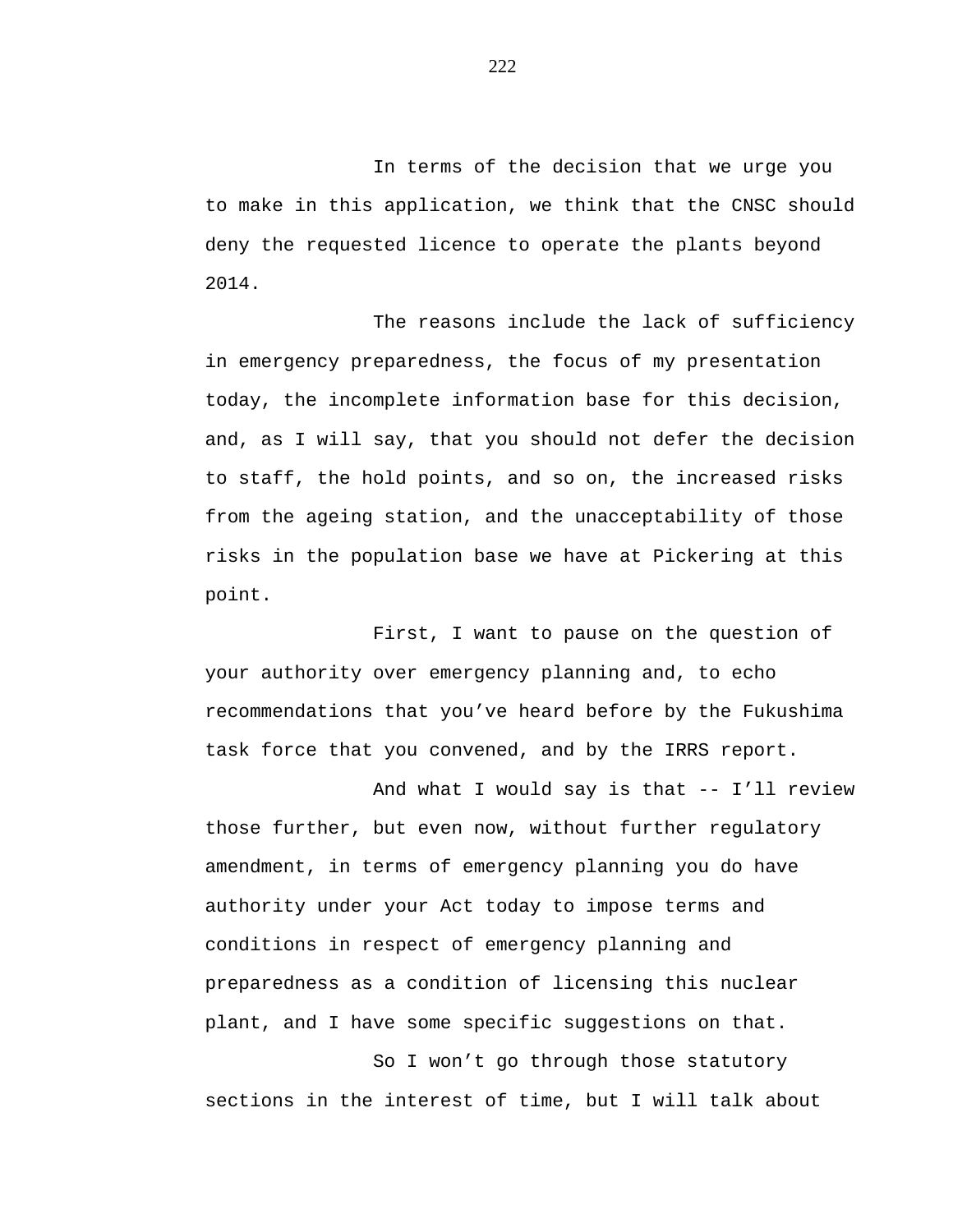the Fukushima task force report and the IRRS report. They did say that they found there was a lack of specific regulatory oversight, called it a "gap". I would agree.

I looked at the current documents and they were too high-level for me to provide any kind of a baseline to evaluate the existing plans against. They said things like, "You should have a plan", basically.

In terms of the next point, why does emergency planning matter. This is outlined in one of the international documents, the International Commission on Radiological Protection, Publication 109 -- a very useful outline of what matters, why do we worry about emergency planning following a nuclear accident; and the reason is because of the types of emissions following an accident.

So initially they said:

early.

"…relatively high dose rate with inhalation of short-lived beta gamma emitters, followed by days or weeks when Iodine 131 dominates the exposure."

Of course, we also know that's important

"...and then external irradiation from contamination deposited in the environment and ingestion from food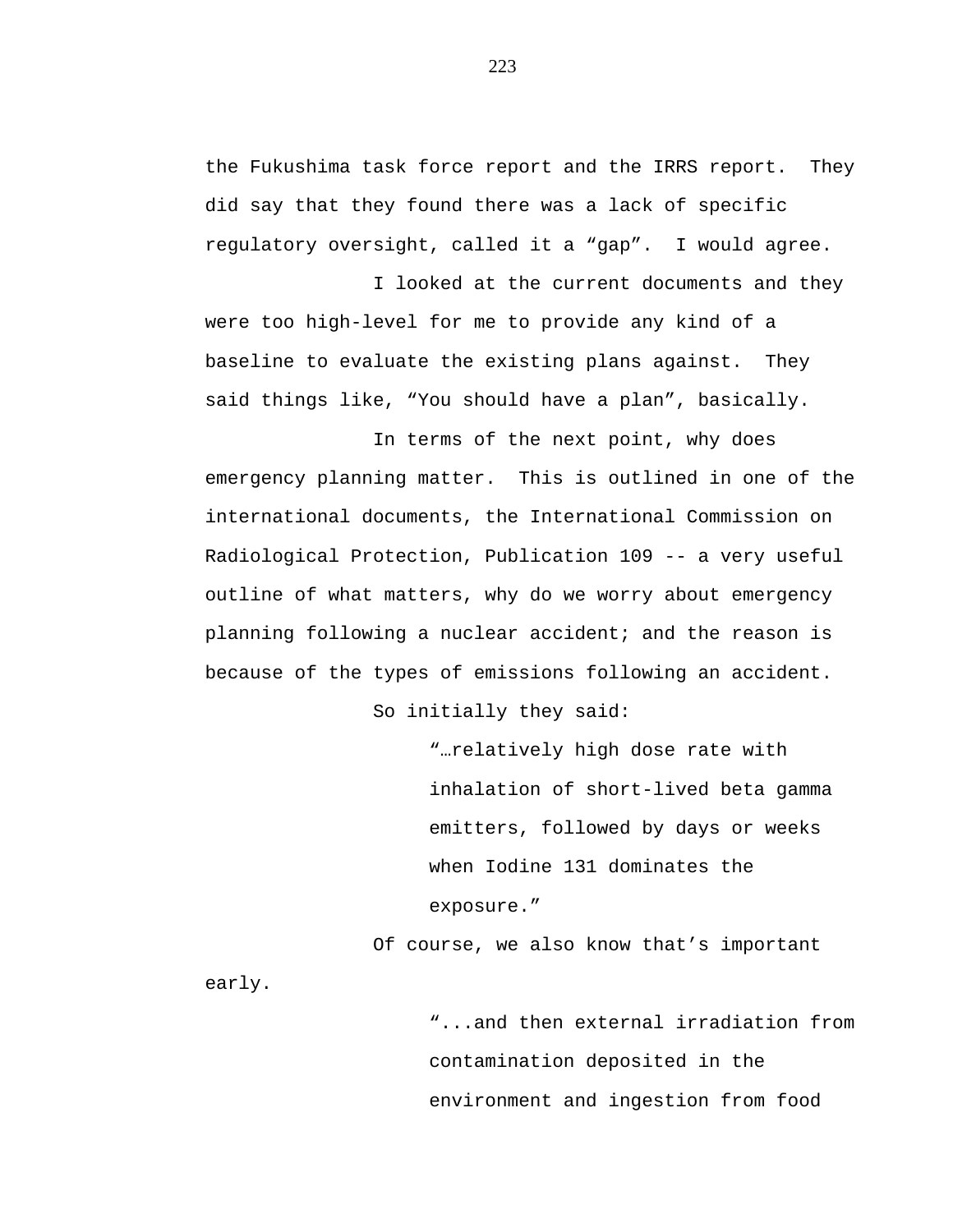## and milk."

So these are -- and further details are provided in out submission as well, summarizing the authorities on this point.

So these are the reasons we worry about emergency planning. If the unthinkable happened, and we had a very severe accident, catastrophic-level accident, we want to be able to reduce these kinds of exposures and avoid the health effects that would result.

Now, how are we situated here in Ontario today is one of the things I was evaluating, specifically with respect to Pickering and the fact that we're looking at licensing a plant that, according to the documentation, is at the end of its design -- expected design life.

I've heard the arguments that it was a business case. That's to the first time I've heard that. Prior to today it was described in the CMDs as "the original anticipated design life of the station".

It's an ageing station. I have very serious concerns about that, despite everything I've heard at this hearing.

So how are we prepared today? With respect to alerting, you've heard much about that at different hearings and presentations.

I'm highly concerned that it's taken until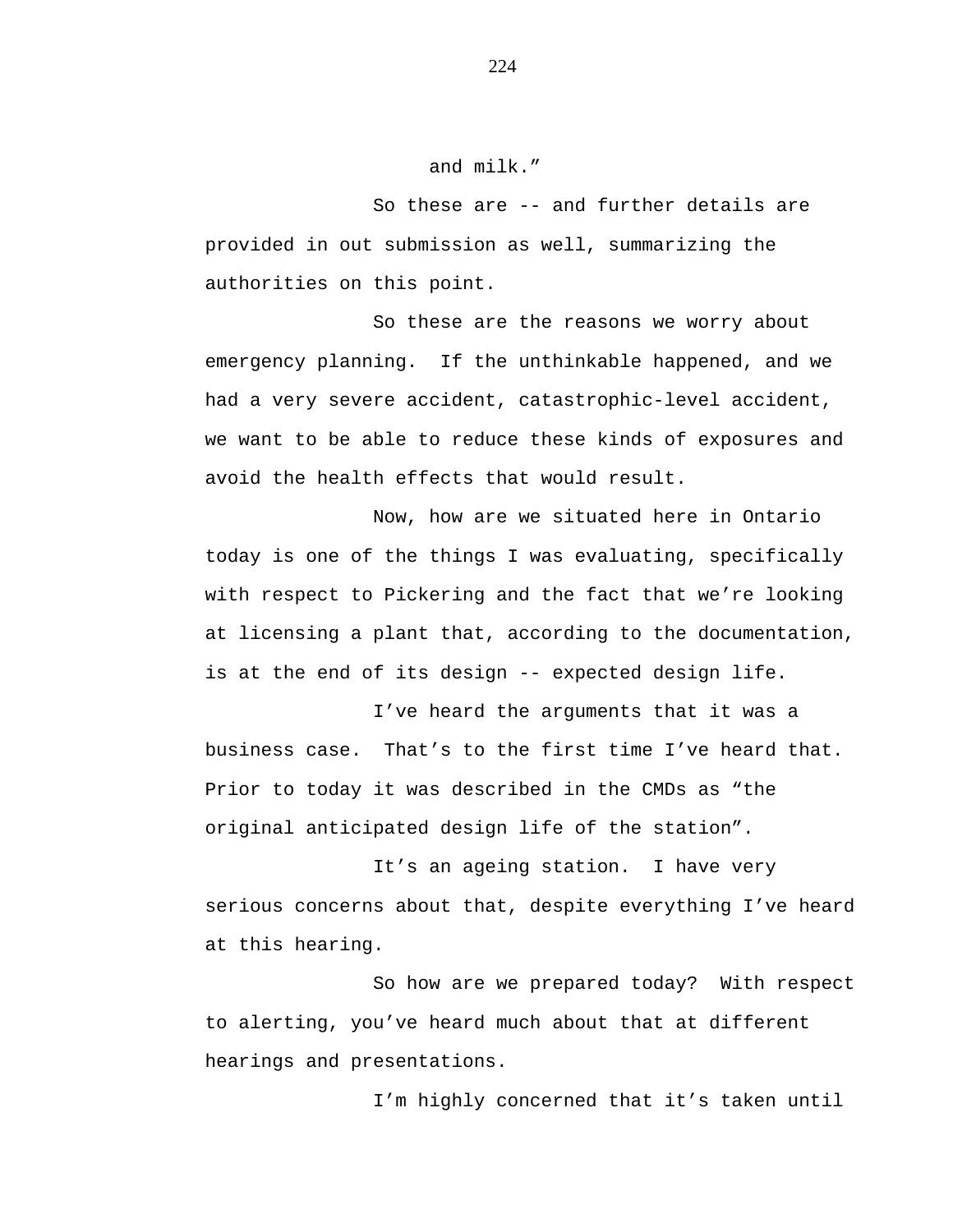just now for the 3 kilometre zone to be in place, and that the 10 kilometre zone is only just becoming established and being tested, as I heard the testimony yesterday.

This plant has been operating for 40 years. It's not new news that we need to do alerting, and there were provisions, both in the U.S. standards in the 1980s, and in Ontario safety reviews in the 1980s, that we needed to have robust alerting around the plants.

In terms of potassium iodide, the concern there, as you've heard and as was confirmed by the health witness yesterday, and is confirmed in Health Canada's documents, is that it must be ingested early, preferably before an accident.

It still is effective right at the onset of an accident; it reduces its effectiveness very rapidly after the onset of an emission.

So we are calling on the Commission to require OPG, as a condition of licence, so long as the Pickering plants are operating, to work with the municipalities to ensure 100 percent predistribution of potassium iodide to residents, all residents, in the 10 kilometre zone around Pickering, both within the Region of Durham and within the City of Toronto.

Now, I have further detail in my presentation and my report about -- the plan in Toronto is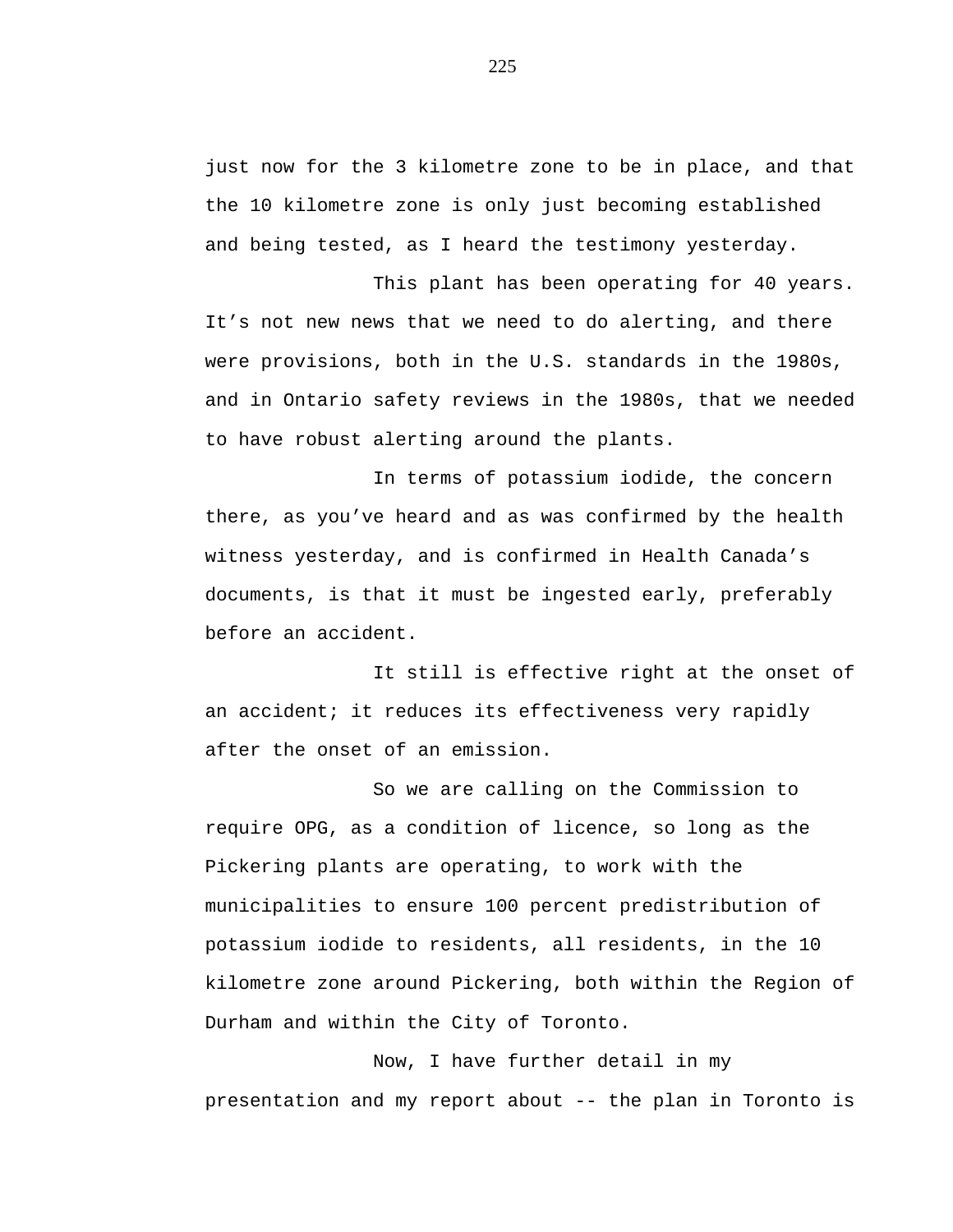more vague, it's not as clear, in my opinion, to the residents of Toronto, that they can go to those pharmacies and get the potassium iodide. We've heard from some residents that they've had contradictory information.

All that being said, you may remember, Mr. Chairman, that in Ottawa, at the IAEA Regulators Conference, the representative from France indicated that they had initially tried a similar approach where they issued coupons, and there was very little uptake. They did a survey; they found out that there was very little uptake. So they actually took the step of mailing potassium iodide to all households who had not obtained it, to ensure 100 percent coverage.

The fact that potassium iodide has not be predistributed is also unique to Ontario, and the earlier reports, the Fukushima task force report noted that the current approach of stocking at the pharmacies, in terms of predistribution, "has not been confirmed". I assume they mean in terms of effectiveness.

Another protective measure that's mentioned is sheltering. I have a significant concern about the communications with respect to sheltering, because when I was reviewing the documents -- I had questions, you might remember, at the Darlington hearing about whether sheltering was effective. It was one of the things that I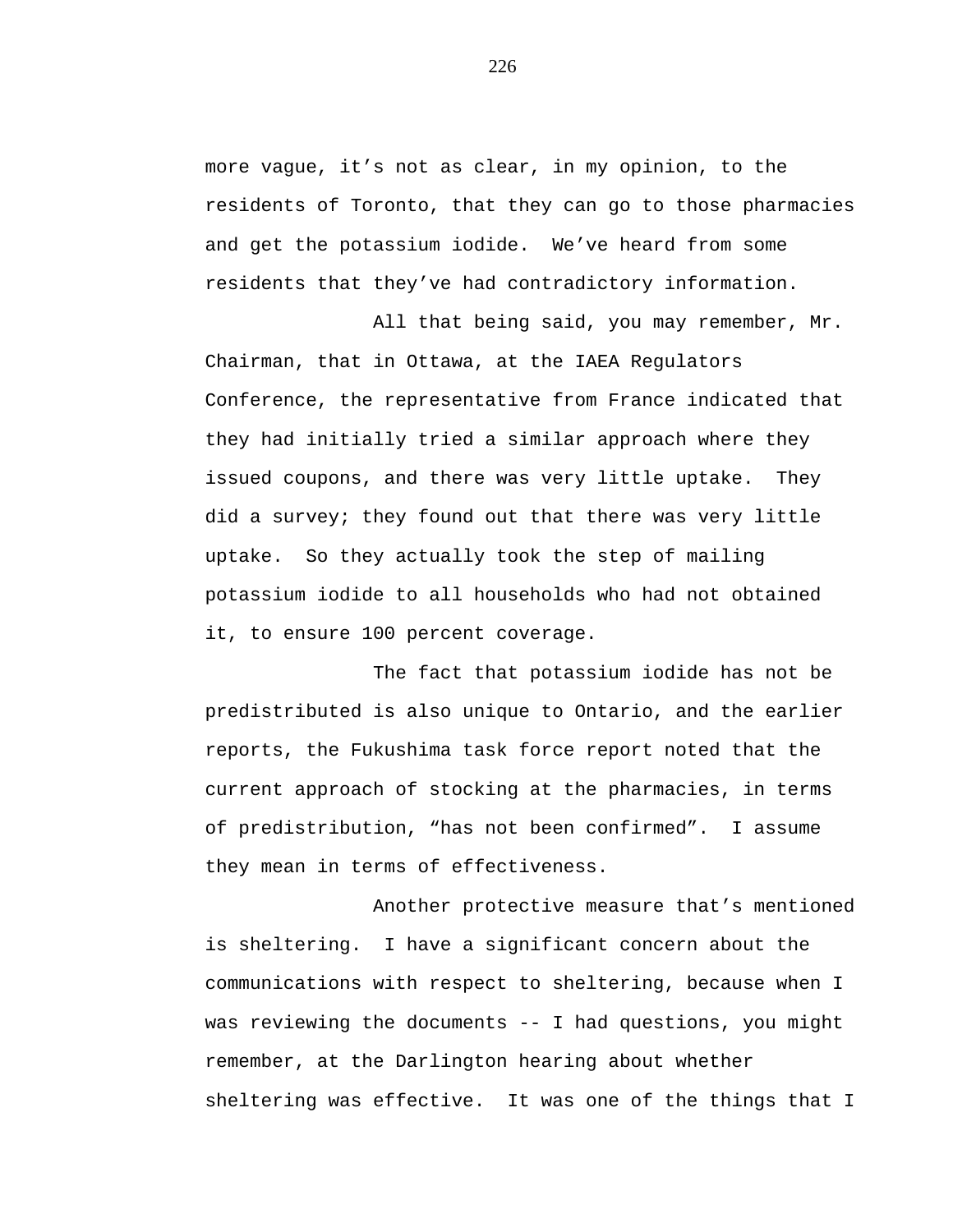suggested in my comments that the CNSC should inquire into. It wasn't something that was discussed or explored there.

It turns out that it is actually discussed in the international guidance materials, and it's discussed unequivocally.

Sheltering, in the normal type of house that North Americans and Europeans occupy, is not effective. The only point of sheltering in that kind of a residence is to go inside and listen to the radio about what to do next.

So I think it's quite important that this type of communication be issued, because what it means is that evacuation is the necessary step to take if we do have a large-release emission, either happening or imminent.

I should add, there are some kinds of shelter that are effective, according to the documents; you have to have concrete structures; go in the middle of the building where there are no windows. There is guidance in one of the emergency plans to go to a basement -- you know, turn off air conditioning, that's all well and good, but it says that the metal and wood structures that we typically have -- North Americans and Europeans occupying are not effective. And, in any event, nothing's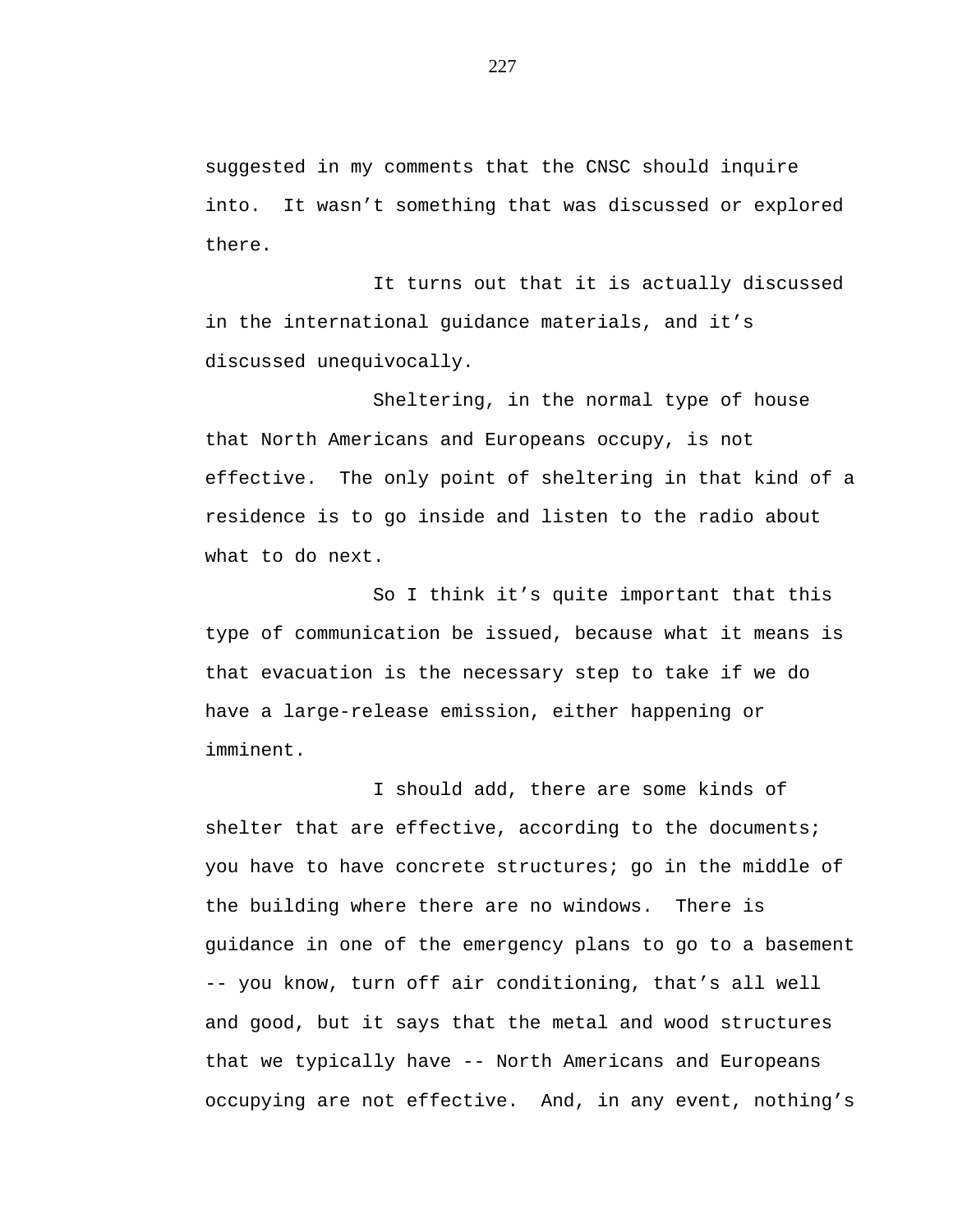effective if it's not airtight.

Medical treatment and availability is something that I was unable to evaluate in terms of our state of readiness. Obviously this would be an extremely high concern. However it would appear that the province's radiation health response plan which is one of the implementing plans under the province's 2009 emergency plan is not yet ready. I'm advised that it should be ready -- well, actually, we were advised it was supposed to be early this year, but it hasn't been ready yet and so I haven't been able to be provided with it by the authorities.

However this is a significant concern because that means that today, if the question is what is our state of readiness, I would submit to you that if the plan is not ready, then we're not very ready in that respect.

In terms of size of emergency planning zones, we have a recommendation that, given the experience for example at Fukushima, where the authorities extended the evacuation zone to 30 kilometres five days after the onset, that we should be revisiting, what are the sizes of our protective zones in Ontario.

We're suggesting that we should be looking at the 10 kilometre primary zone extending to 30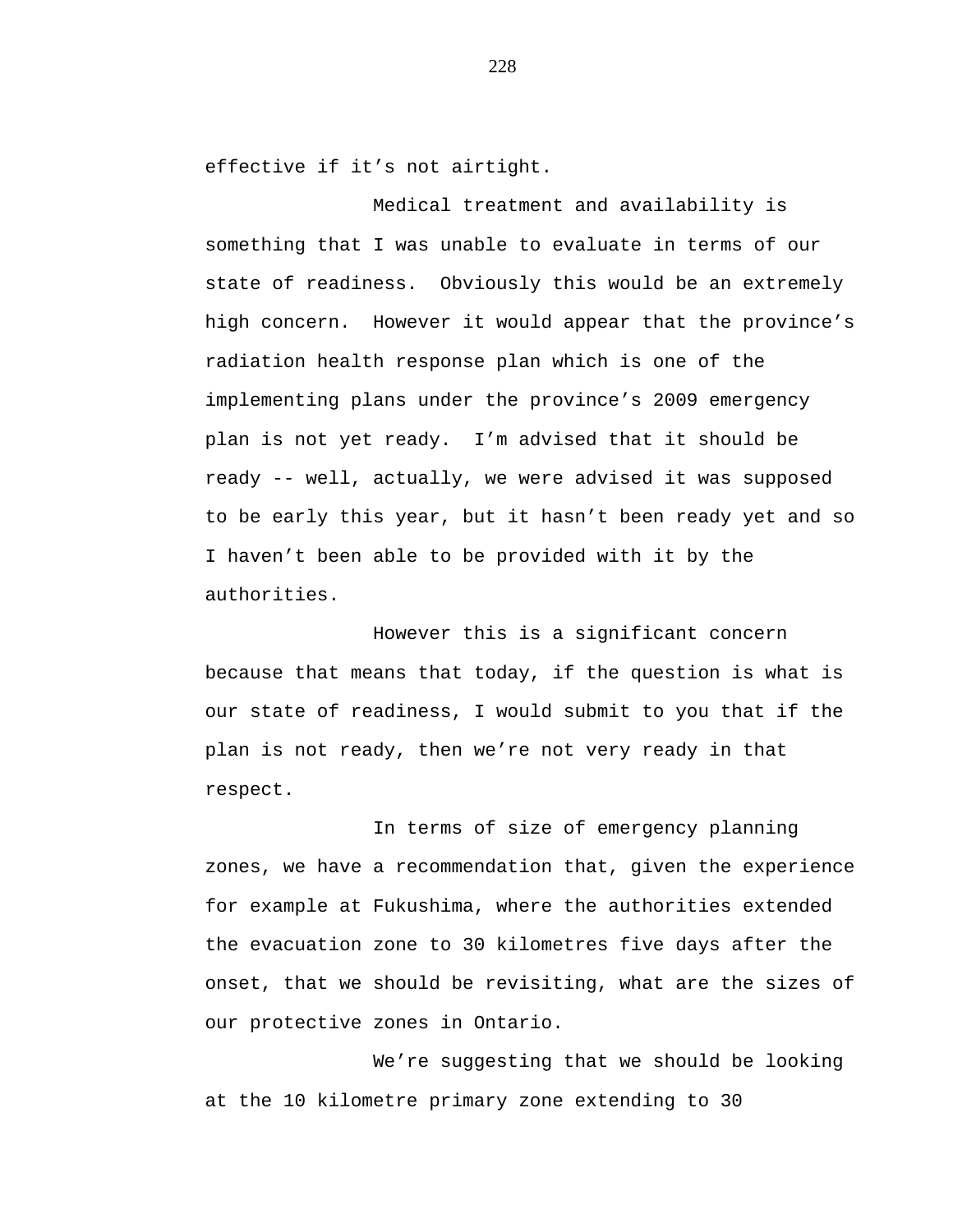kilometres and the 50 kilometre secondary zone extending to 100 kilometres.

So evacuation, as I indicated, is one of the most critical things to be able to do. It has to be able to be done well. It has to be able to be done quickly to actually avoid the exposures that happen early in an accident if there's a release occurring.

This is supported by all of the guidance materials in terms of why do you evacuate. If there's a release occurring, this is not just a precautionary measure, this is a real health averting measure to take.

So the Pickering A safety report noted that within 50 kilometres of Pickering, we have almost all of Metro Toronto, York, Durham, and 10 years ago, within 40 kilometres we had 3.2 million people. Within the 10 kilometre primary zone, we have -- presently, we have over 250,000 people.

So what I'll talk about there is that there are a few discrepancies in the evidence before you. The evacuation time set out in the Durham Region Nuclear Emergency Evacuation Plan, Annex B, which is 2008, is the most thorough that I've seen. It has the various sectors mapped. It talks about all of the different types of residents, institutions, schools, childcare facilities in each of those sectors.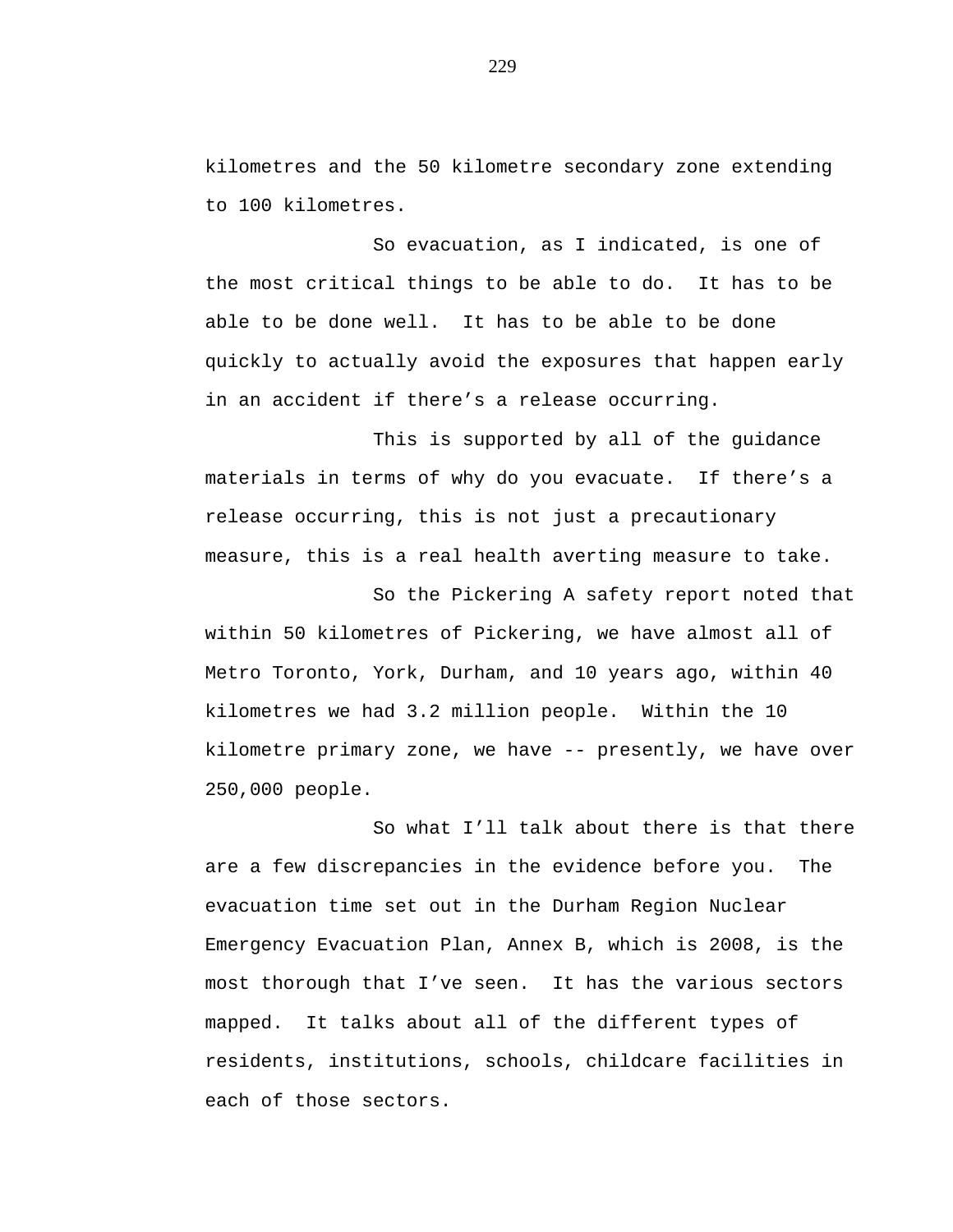It -- it covers the various scenarios at different times of the year, different weather conditions, different times of day, and in the worst case scenarios, you can have maximums, depending on the scenario between 4.77 hours and up to almost 37 hours in one scenario and many scenarios exceed 20 hours.

Now, OPG talked today or yesterday rather, about their 2008 report done for the Pickering B refurbishment and I was quite disappointed that they did not mention, as the CNSC staff mentioned in their CMD for this hearing, that the CNSC obtained a peer review of that report because there's such a big discrepancy between their numbers and the Durham numbers that I just gave you.

The CNSC peer review revised the OPG estimates to what's on this screen, conservative estimate to evacuate in less than 13.5 hours.

Now, I'm not clear from quite closely evaluating these various evaluations of evacuation times, to what degree non-car owning residents were included in the OPG or CNSC peer review calculations. I'm not saying they weren't, it's just it's not transparent in those documents whether they were or not.

So the ability of people without cars to evacuate is a very significant concern. It's an explicit requirement in the U.S. NRC outline of how to do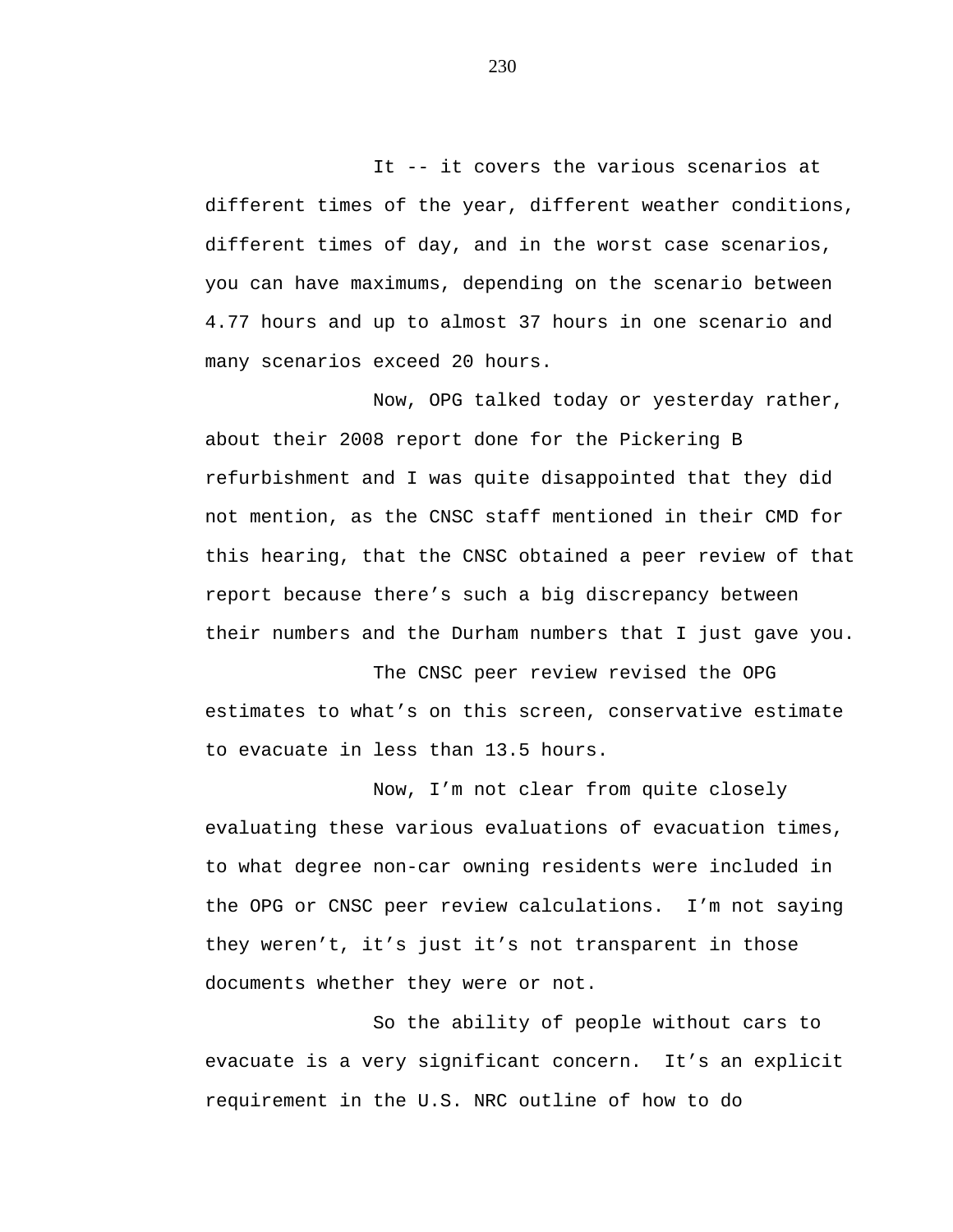transportation evacuation time estimates and they're very clear about things like, look at the number of unsupervised latch key children, look at the families with one vehicle at work that might not be able to return, look at those who have limitations on driving and so on.

They talk about the number of bus runs necessary for people with no transportation and what I'd like to see is -- is clear evidence that that kind of calculation has been done here for the residents of Durham and the residents of Toronto.

It's also apparent -- I shouldn't say apparent, but unclear whether the evacuation logistics have been fully worked out. I think I heard yesterday that they're expected at the end of the year.

I was provided yesterday with a 2008 plan from Durham, that's still titled as draft for their part.

So this issue of evacuation, it's central to an emergency plan and it still has a lot of question marks about whether the evaluation has been thorough enough and whether the planning for people without vehicles is actually sufficiently in place yet.

The other thing that -- oh, I just dealt with that, okay.

The other thing I wanted to mention is that I haven't seen clear communication that the public is, for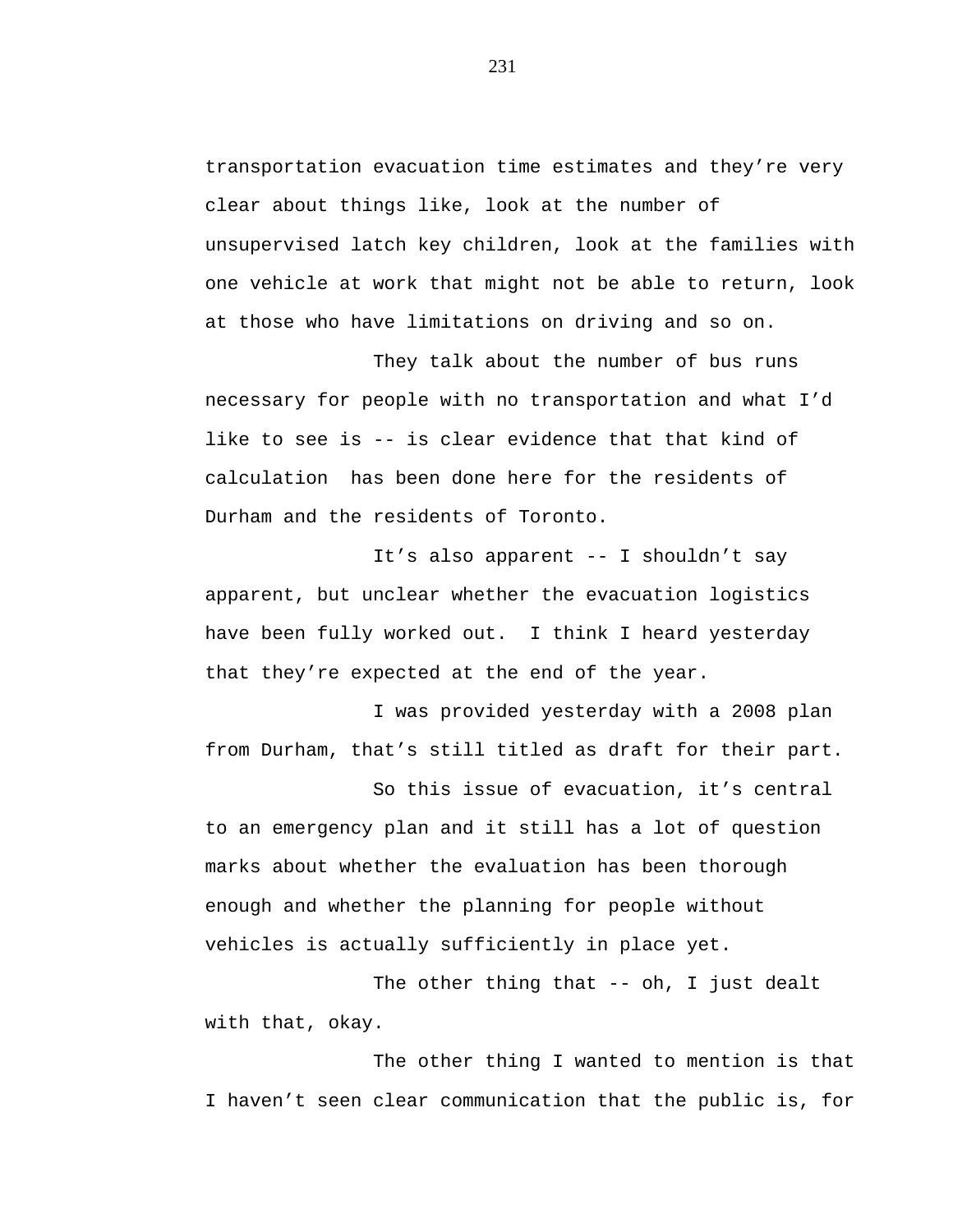the most part, expected to make their own arrangements in the event of evacuation and for those who cannot, then it's -- what is expected to be provided by the municipalities. The plans do say explicitly that they expect most people to stay with family and friends.

I have a concern about that. That might be what would routinely happen in other kinds of emergencies, but in a case where you have an entire community essentially evacuating, then the family and friends may also all be evacuating too and I don't think that's been contemplated in terms of the arrangements that have been put in place for accommodating people.

In terms of early release and evacuations, I have to say, as someone who's now attended these hearings a few times, I was quite alarmed to hear yesterday a definitive statement that there would be 18 hours before a release.

The premise for emergency planning has to be that maybe we don't have that time. Maybe we'll have an early release where containment has failed. Maybe we'll have some kind of an accident scenario where we can't wait and hold back the radionuclides and vent them in a controlled manner.

In terms of companion issue is this topic of shadow evacuation which has been mentioned in the plans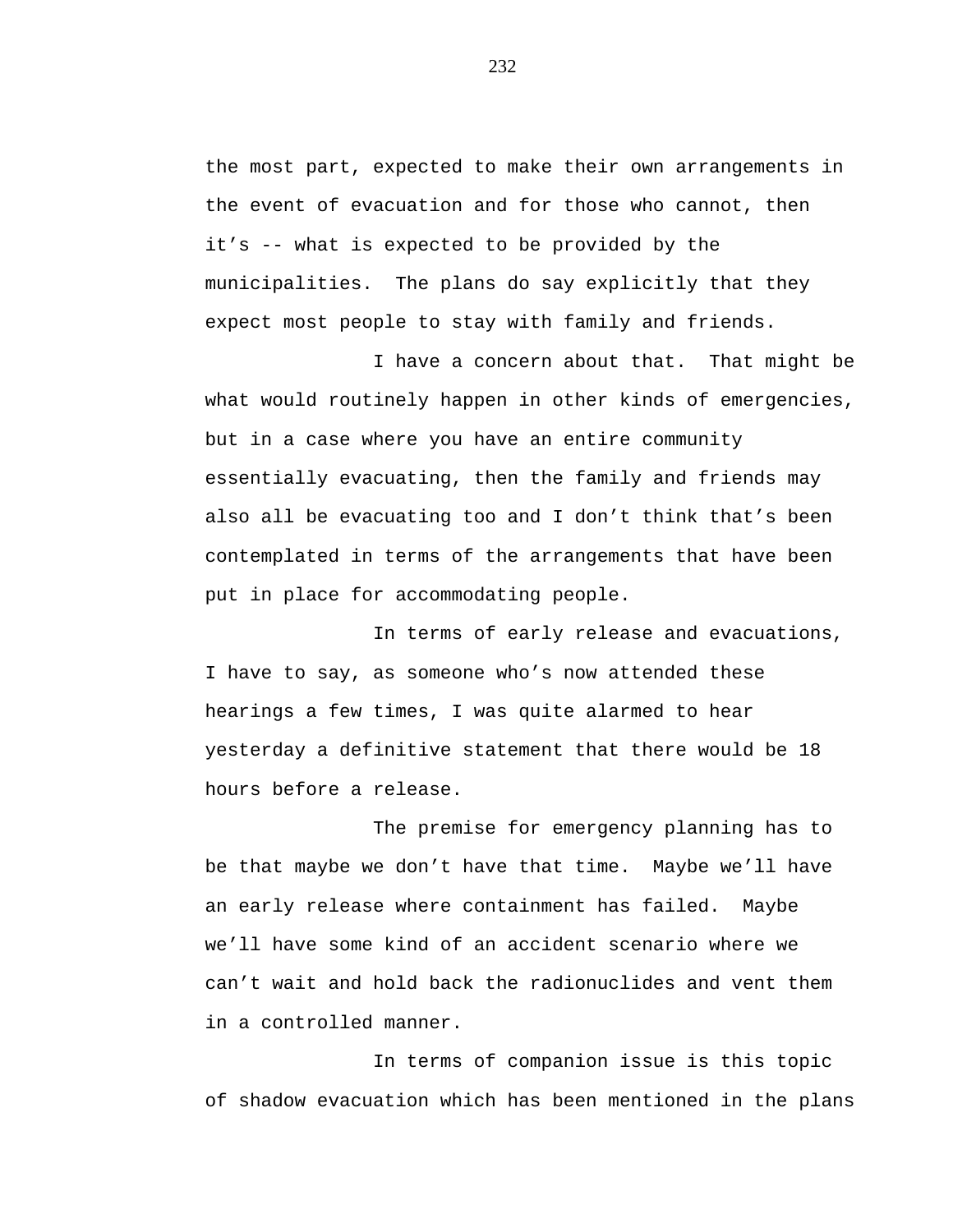and it's received some recent attention by the U.S. Nuclear Regulatory Commission which had its general accounting office review the extent to which shadow evacuation had actually been explored and whether people were aware of what they would have to do beyond the zones that were specified for evacuation.

So in other words, people voluntarily leaving because there's a nuclear accident happening.

And what I would say about that is that if you think about the context here and the population density around Pickering, when you go 5 kilometres further from the 10 kilometre primary zone, you're about Brimley Avenue into Scarborough and 5 more kilometres, you're at Toronto's Woodbine Avenue and the Don Valley Parkway.

And I think it would be quite reasonable to assume that people will be voluntarily evacuating in even greater distances throughout at least the eastern side of the City of Toronto if there were a general emergency at Pickering.

And, even though there's a line in the plan that there's been some evacuation -- shadow evacuation calculated, I think it's far too limited in terms of what the communities would really be faced with in terms of people trying to leave.

So I have a recommendation there, which I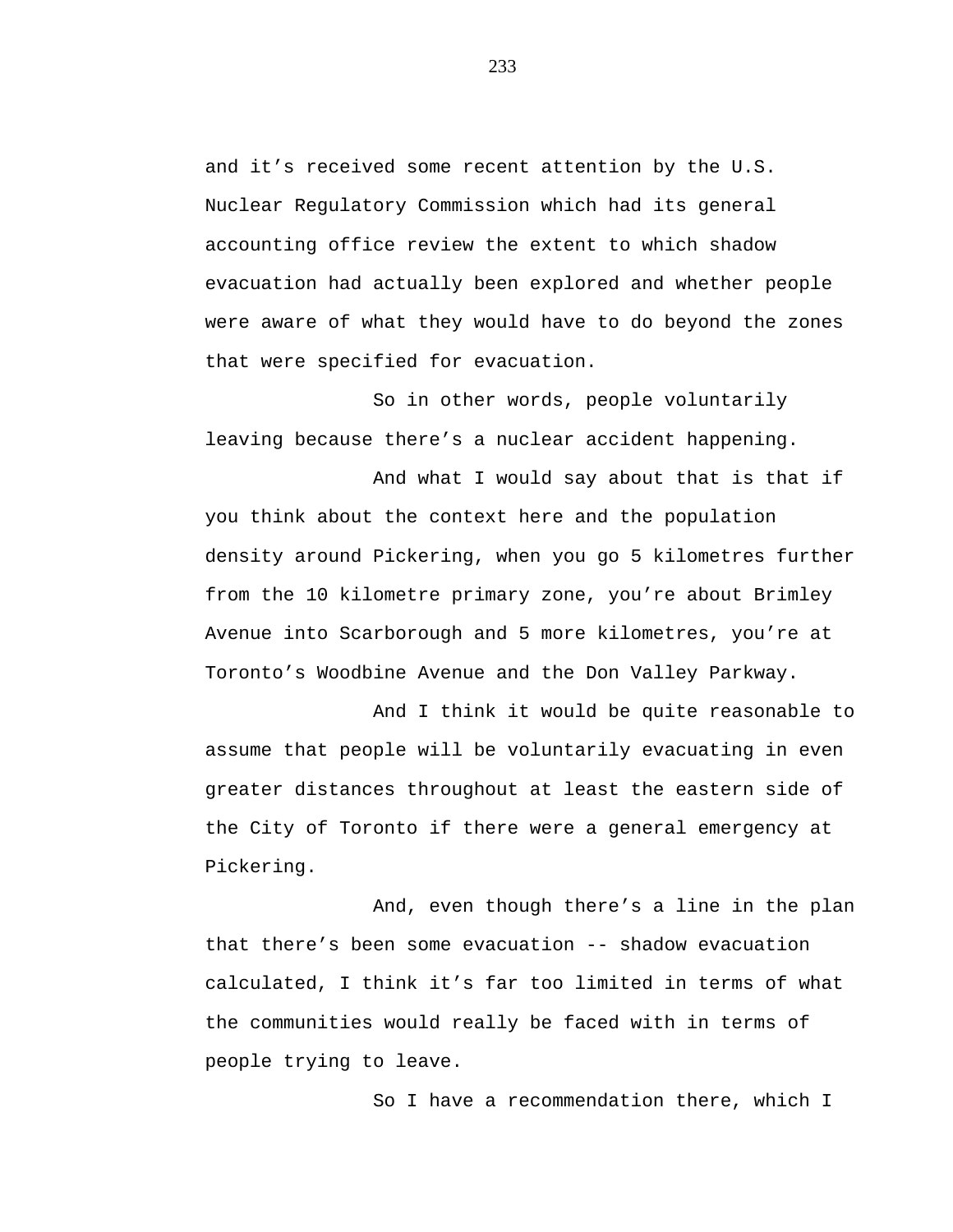won't read out about doing better shadow evacuation and what that would mean for location of worker centres and reception centres and so on.

Family reunification receives extremely brief mention, as in a line that says "families would want to reunify" is what the plans say.

I think it's one of the most significant things families would be worried about. If school children need to be reunited with their parents, if people have to be reunited with residents who are in hospitals or long-term care facilities, there needs to be specific information exchanged with the community about how that is going to be enabled.

There are provisions for decontamination and what I'll pause on there is that we would suggest that the CNSC should include in the conditions, requests that OPG work with the City of Toronto, as well as Durham, although the City of Toronto plan is a little less explanatory about what self-contamination - decontamination means, how to do this, a statement as to its effectiveness and in the outreach and education plans.

The Toronto plan specifically says because of the population numbers in Toronto, people on the whole would be expected to self-decontaminate.

Agricultural products is an extremely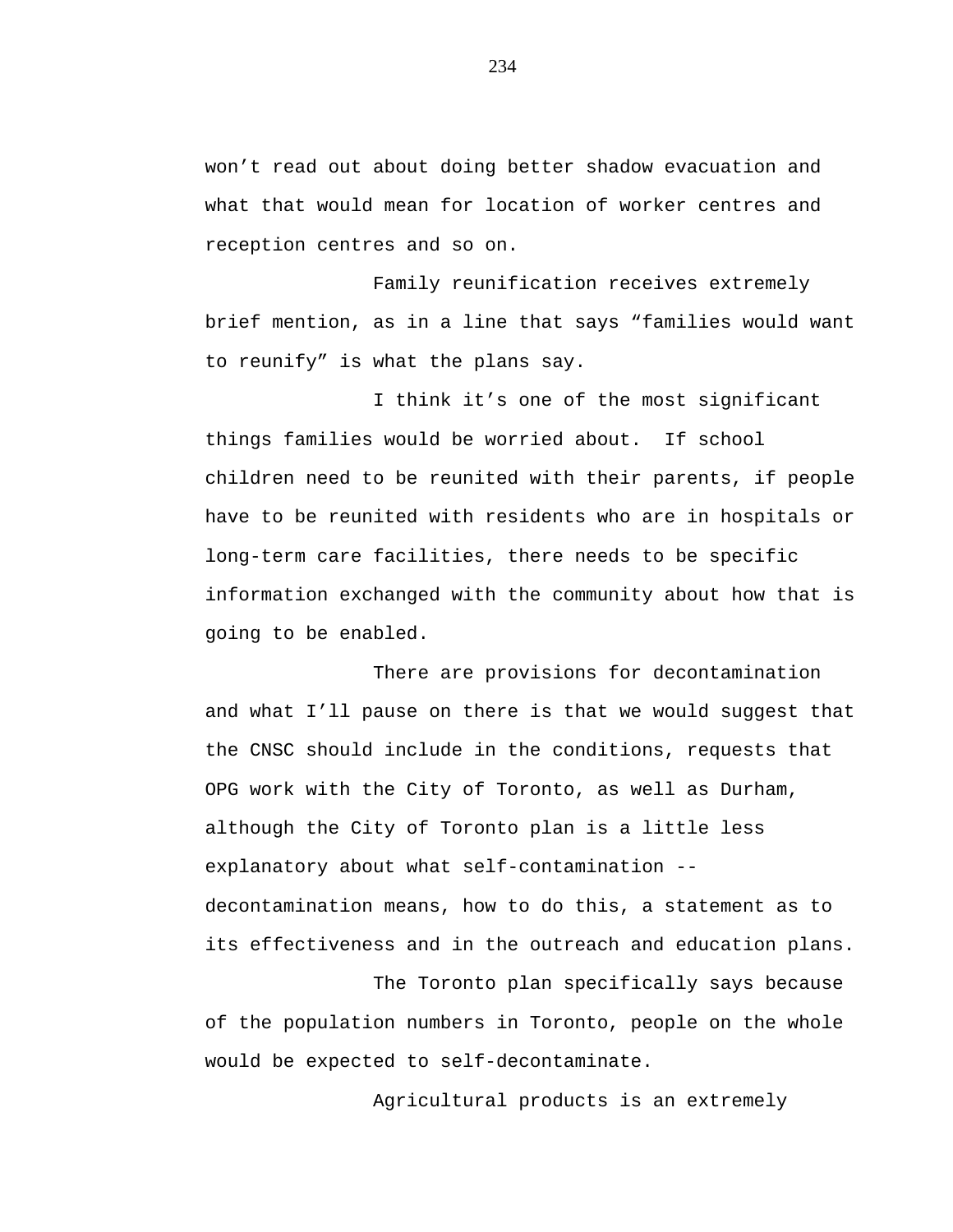important mechanism, of course, and what the IAEA safety guide says on this is that following the Chernobyl accident, radiation-induced thyroid cancers after that accident occurred mainly at distances more than 50 kilometres from the plant, and that was because of the fact that apparently there had been ineffective restriction on consumption of contaminated food and milk.

So I have several slides on this, but in terms of the recommendation here, we recommend that the CNSC request that the provincial plan expand its monitoring and ingestion-control zones to 100 kilometres - - right now it's at 50 kilometres, but I just read you the international guidance that said that Chernobyl exposure was mostly beyond 50 -- to ensure that the monitoring will be sufficient and that the appropriate directives can be provided, as appropriate, if they are contaminated.

**THE CHAIRMAN:** You know, we've been very lenient here, so you promised to actually do it in 10 minutes. We did read both the presentation and the report, so we would like to engage in some discussion.

**MS. McCLENAGHAN:** Yes, I'll quickly finish a couple of things I'd like to highlight.

Worker safety is one of the issues I had a concern about because of the fact that the Durham plan talks about volunteer emergency workers being able to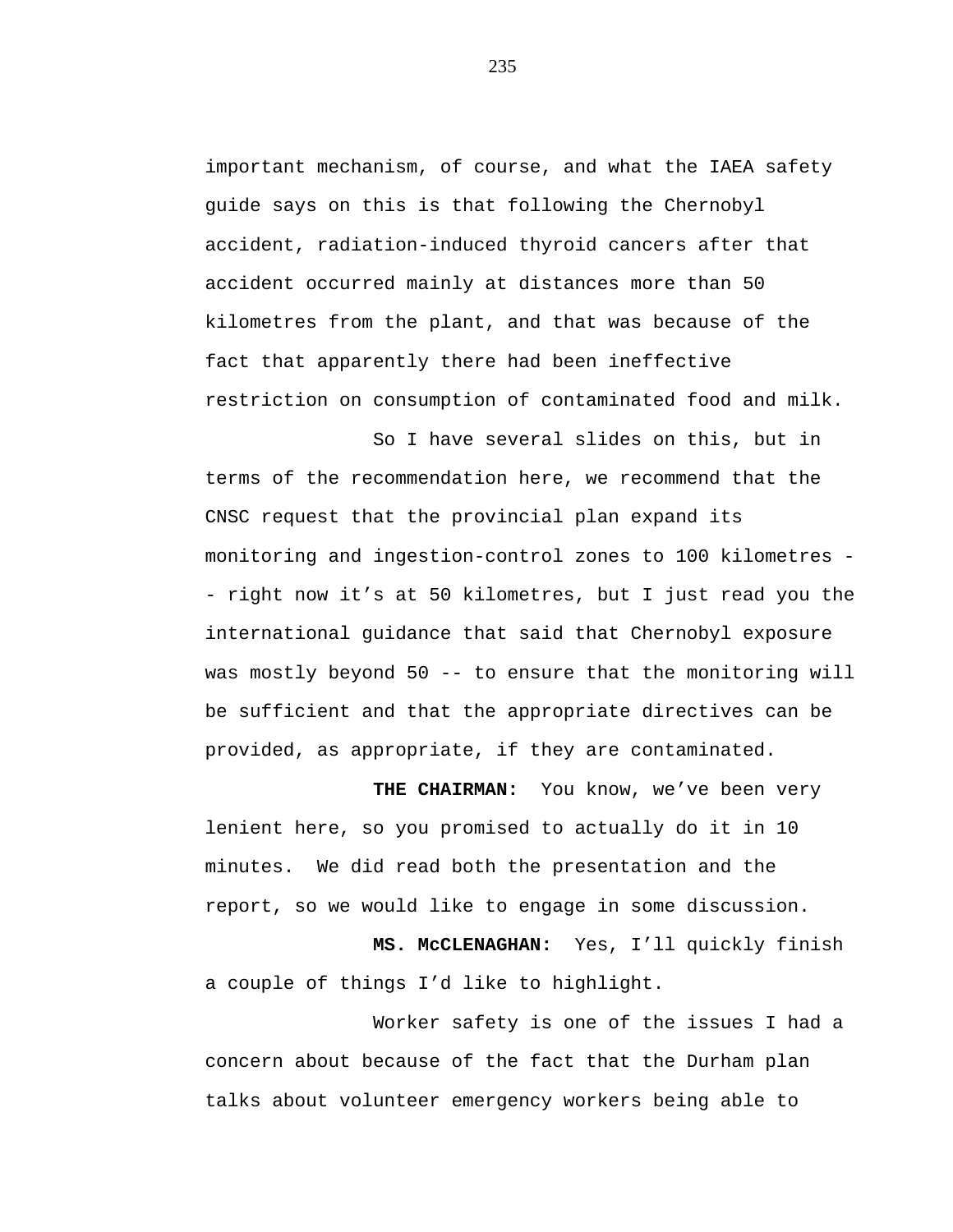exceed the maximum exposure limits.

And so, as indicated, I had a concern about whether there's a procedure for explaining that to workers in advance and obtaining consent in advance. And I would reiterate to you the recommendations you received from the Fukushima task force and the IRRS with respect to review of your regulations in terms of worker exposure.

In terms of the drills, that's been mentioned a few times today, that there's a drill coming up in 2014. I have a concern that it's apparently been many years since there was a large-scale drill. This apparently will be the first one that's on the level of multi-unit, as I understand it, and it's still two and a half years after the Fukushima accident.

Finally, the last thing I'll speak about is community engagement and what I want to say about this is that these should not be decisions being made by the officials and then the community advised what's been decided in their best interests.

The community needs to be involved in making the decisions and the judgements about everything that has to do with emergency planning; from the size of the protection zones, how evacuation will work; all of the things I've just outlined.

And this needs to be done in advance of an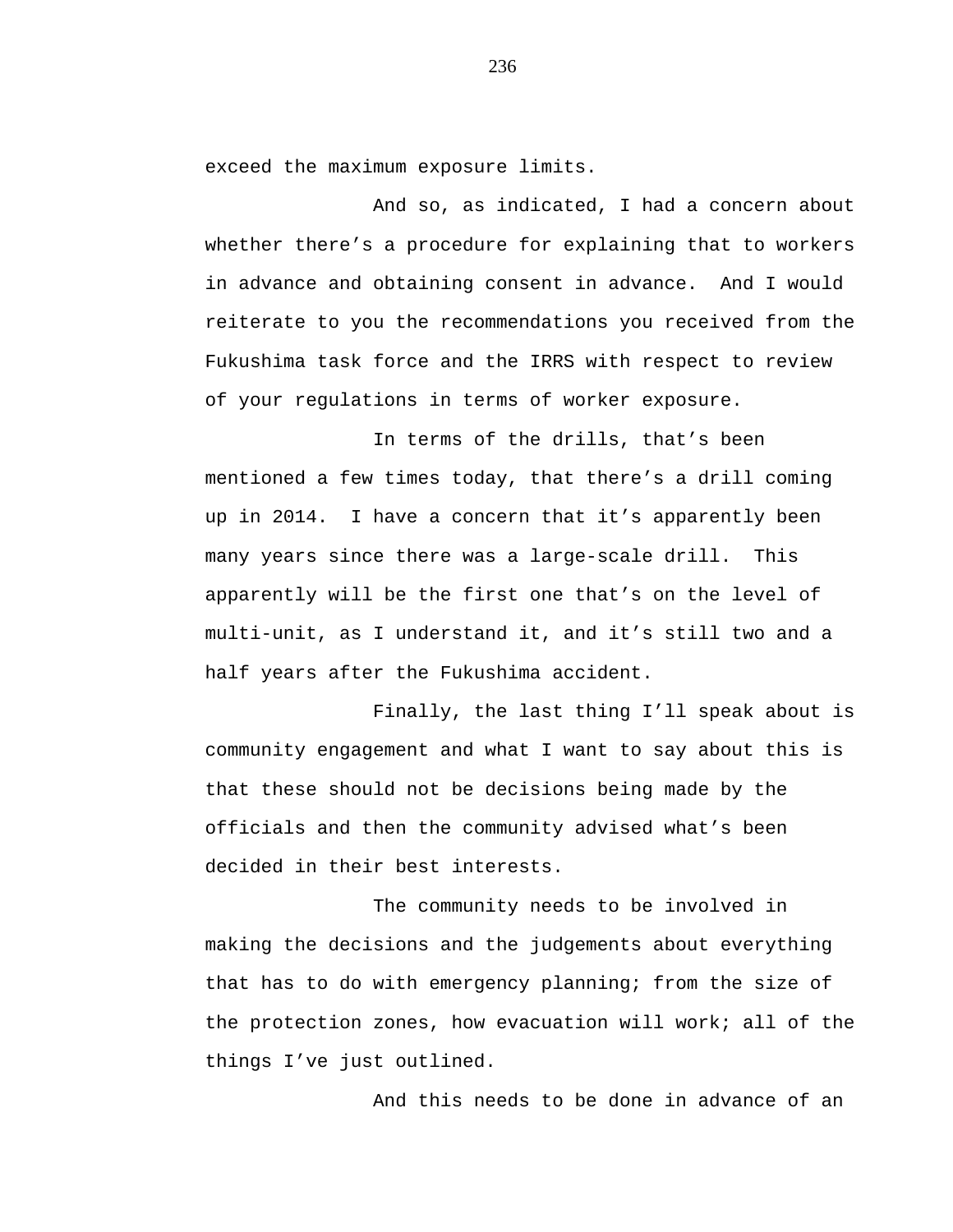accident for the very good reasons outlined in the international guidance, in that if you don't have that advance discussion, then if there were to be a catastrophic accident, you spend a lot of time trying to justify your decisions with the community instead of getting on with responding to the emergency.

The end of the presentation has the decision that I previously indicated.

The CNSC should not allow further operation. In my opinion, the emergency readiness is not sufficient. In any event, it's especially not sufficient for an ageing plant going beyond its design life and we would suggest that you require a plan for an orderly closure and decommissioning instead.

Thank you.

**THE CHAIRMAN:** Okay, thank you.

## **(APPLAUSE/APPLAUDISSEMENTS)**

**THE CHAIRMAN:** What I think I would -- what I think I'll -- what I think I'd like to do is break for about 15 minutes.

I would -- really would like the people from EMO and the Durham Emergency maybe to join the - after the break, the question period and we can get into some of those discussion.

Thank you.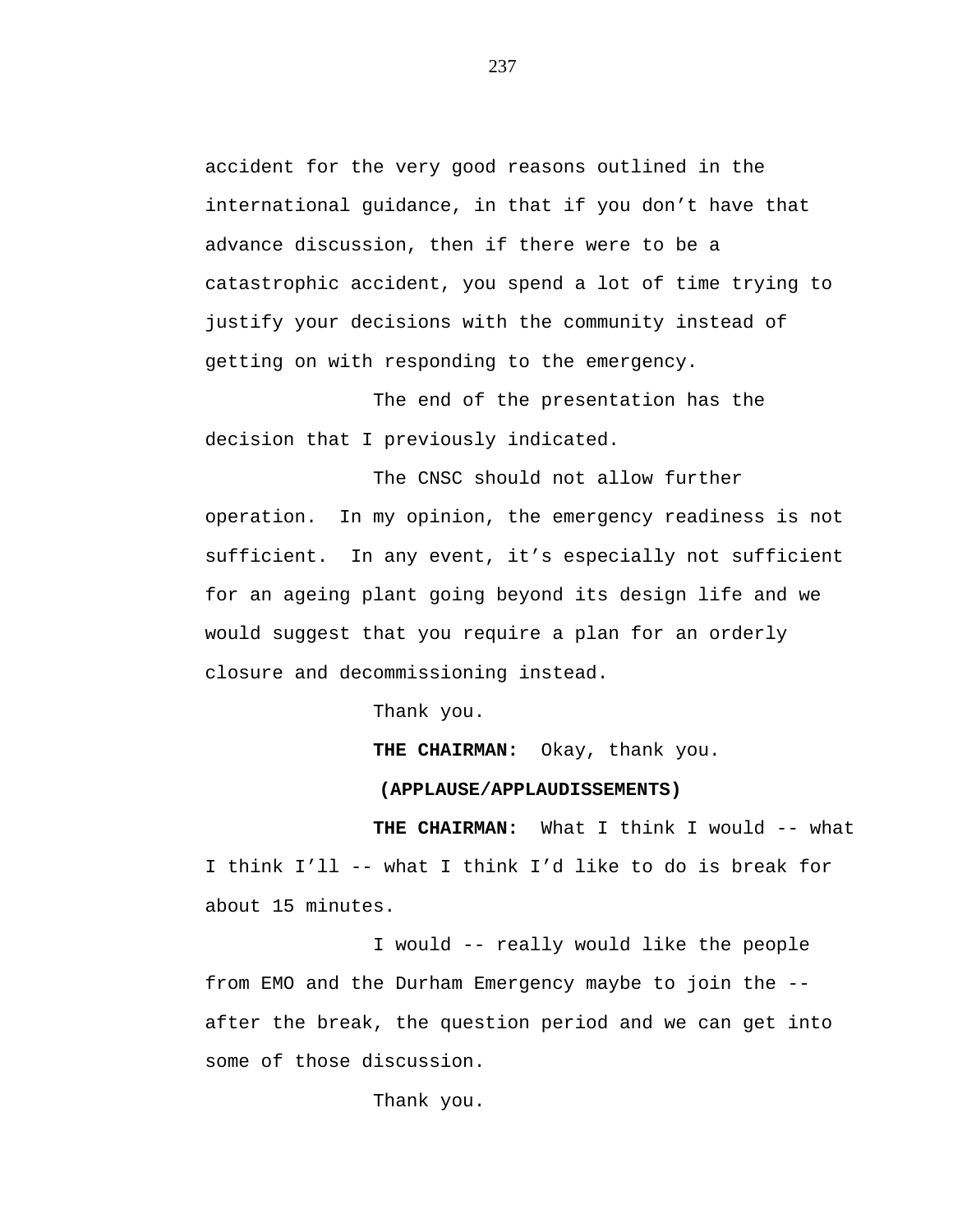--- Upon recessing at 2:59 p.m./ L'audience est suspendue à 14h59 --- Upon resuming at 3:16 p.m./

L'audience est reprise à 15h16

**MR. LEBLANC:** So we will resume right now. So if you can get back to your seats please.

Thank you.

**THE CHAIRMAN:** Okay, we left after the presentation from CELA and I'd like to start the question with Ms. Velhsi.

**MEMBER VELSHI:** Thank you, Mr. President.

I'd like to start off by complimenting CELA for the work that you have done. I found this very comprehensive and a great resource for all the other folks to work with, so thank you for that.

And perhaps I'll start by asking each of the EMO and the Durham Emergency Management Organization first and then staff, and then third, OPG to tell us what have you done with this report and have you looked through the recommendations and what process do you have in mind to review and decide on what you want to do with the recommendations?

So we'll start off with EMO and Durham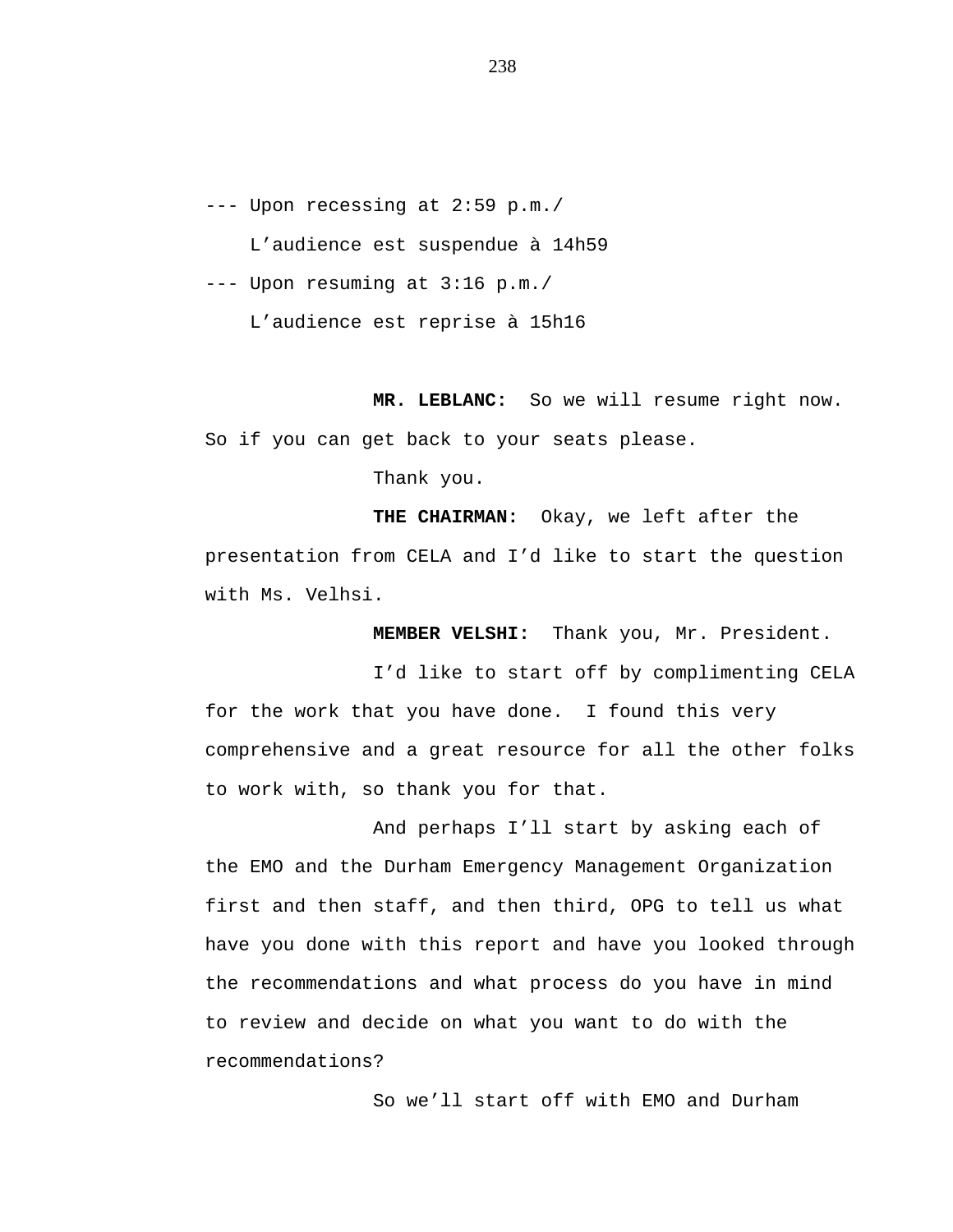Emergency Management, first, please.

**MR. KONTRA:** Thank you very much, Mr. Chair, for having us again. It's our pleasure to speak as we did yesterday.

Emergency Management Ontario, Tom Kontra, for the record.

We're going to lead off with a general statement and then we'll be prepared to follow on with details as necessary.

First of all, I'd like to echo Ms. Velshi. That presentation -- and it's not the first time we've seen it from CELA, we reviewed it beforehand. It is a comprehensive review, such as we would like to, and have done ourselves.

We continue to have a robust plan in place with the procedure to not only respond to events, but to continue to review anything that comes to our information that we may need to amend and update as time goes by.

The plans that we have are not only for specific incidences. They are for any event, large or small; whatever the cause, and it allows us the mechanism to make informed decisions to protect the public, as necessary, for the appropriate event.

I'd like to point out that while some discussions are easily saddled by things like the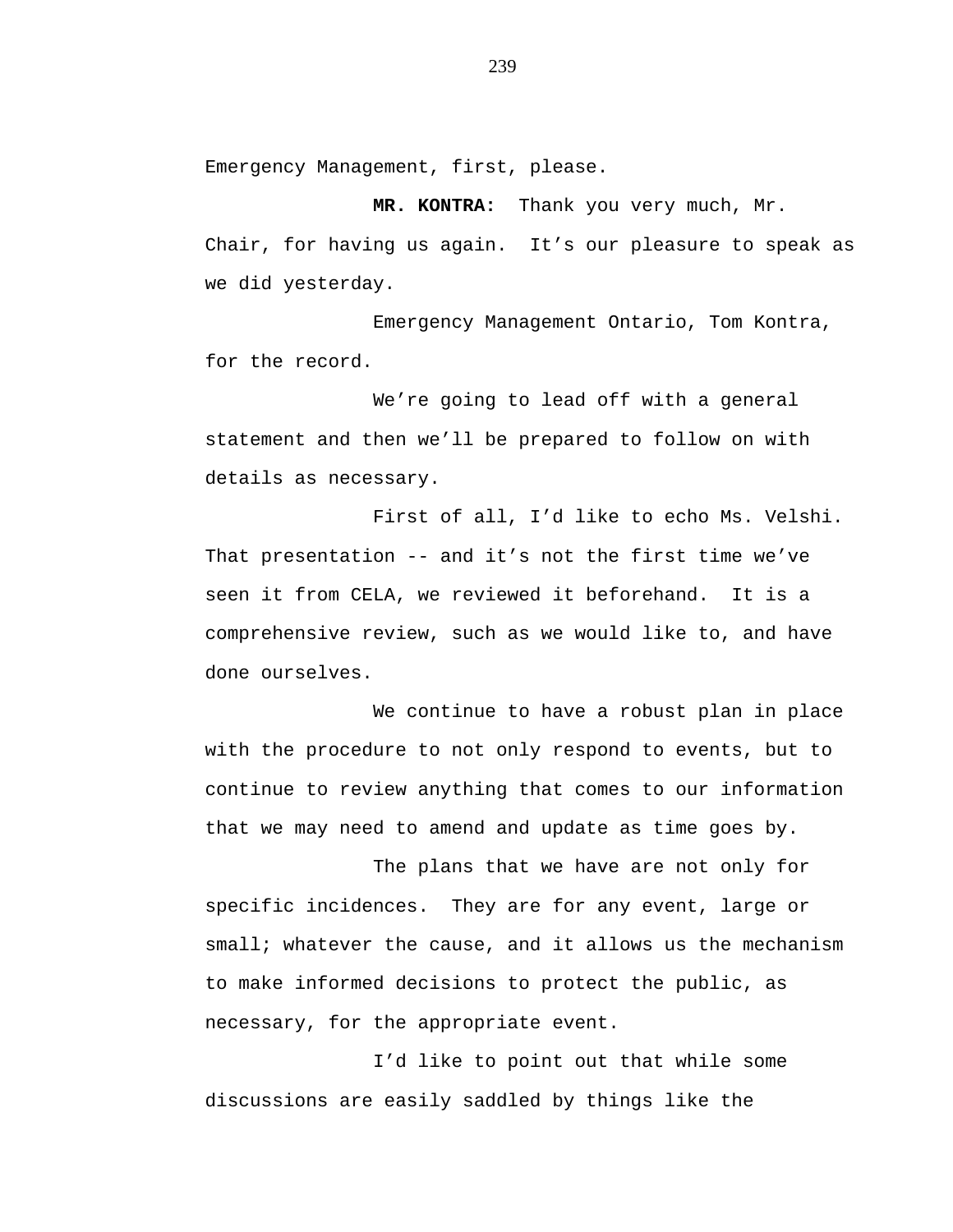Provincial Nuclear Emergency Response Plan as dated 2009 and, therefore, it's out of date.

We do not sit on the cumbersome mechanism of approvals for plans, we have continual committee work, continual exercises, events of various sizes that help us. We have excellent studies like the CELA one that help us review the plans in between the cumbersome method of producing a new official plan.

The people who respond in our emergency operation centres are going to respond with the benefit of those advices that we have been able to draw from events and studies and committee discussions amongst the various stakeholders and partners.

So I would like to assure all of us that these plans are living documents, that our continued concern to provide the best possible decision making for the safety of the people surrounding nuclear facilities continues.

And I think that's what we would like to start with and we are prepared to go into specific areas that you would like.

**MEMBER VELSHI:** I didn't want to get into the specifics now. I wanted to get a handle of your process and get some reassurance that you would –- you will actually be going through this systematically and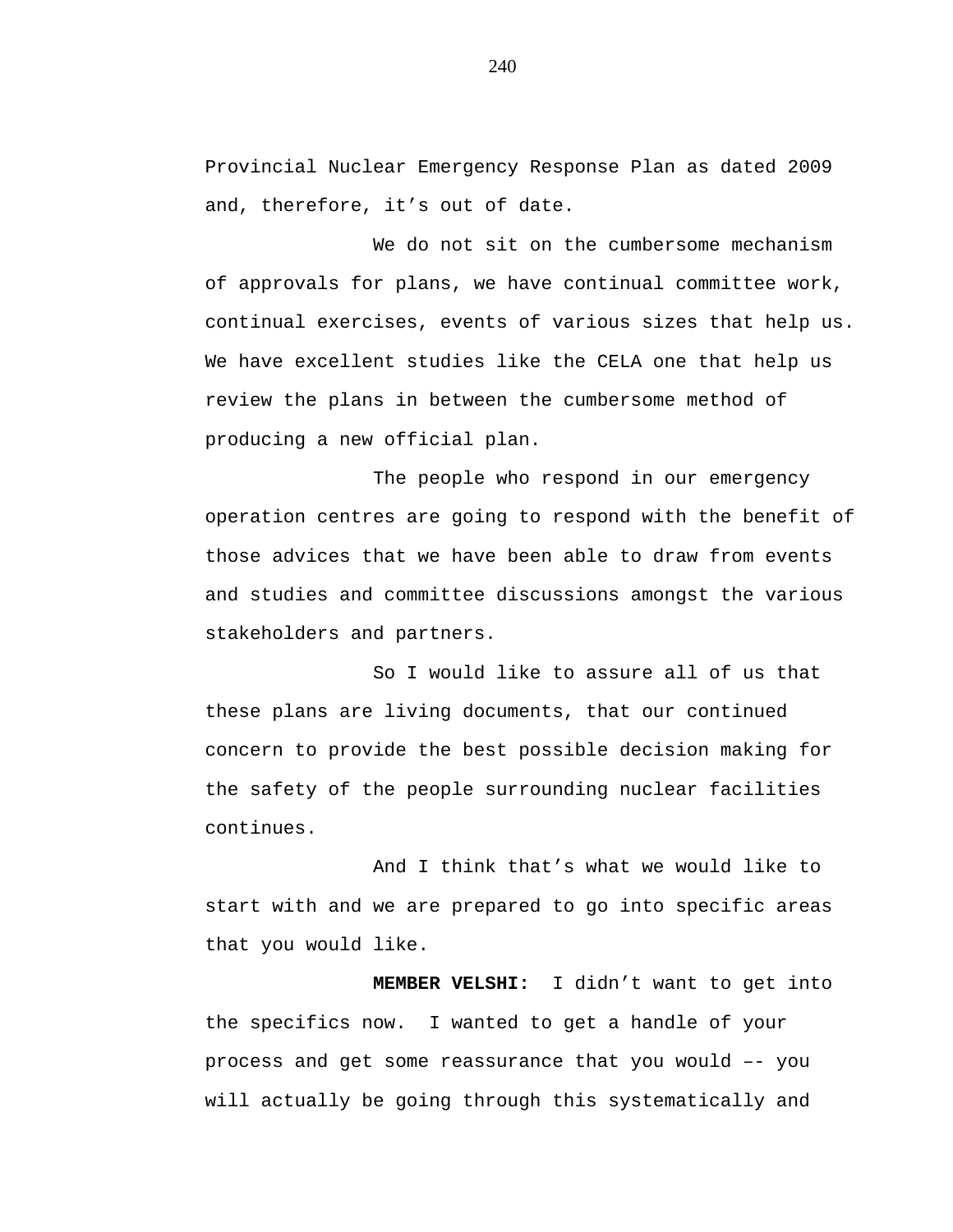prioritizing them or saying these aren't relevant or we disagree or, you know, this is really good and necessary and need to do so now.

But give me some sense of what is your process for reviewing and assessing this report.

**MR. KONTRA:** Our process specifically now is to provide this report, as we've already done. I'm sorry, I'm not about to provide it. My nuclear planners have already had this report as soon as we received it from the Commission, and we are going to continue to review those reports.

And in our periodic discussions with our stakeholders, like Durham Region, the City of Toronto, Ontario Power Generation, we will be reviewing each one of them to see how we can adjust our plans to make sure that we have filled what we also identified as gaps.

**MEMBER VELSHI:** Okay. Let me hear from the other parties and I may come back to you.

So Durham Emergency Management, please.

**MR. LEONARD:** For the record, Warren

Leonard.

We too reviewed the document once we received it in preparation for these hearings, but that was a fairly short period of time.

So on a go-forward basis, I'm sure we've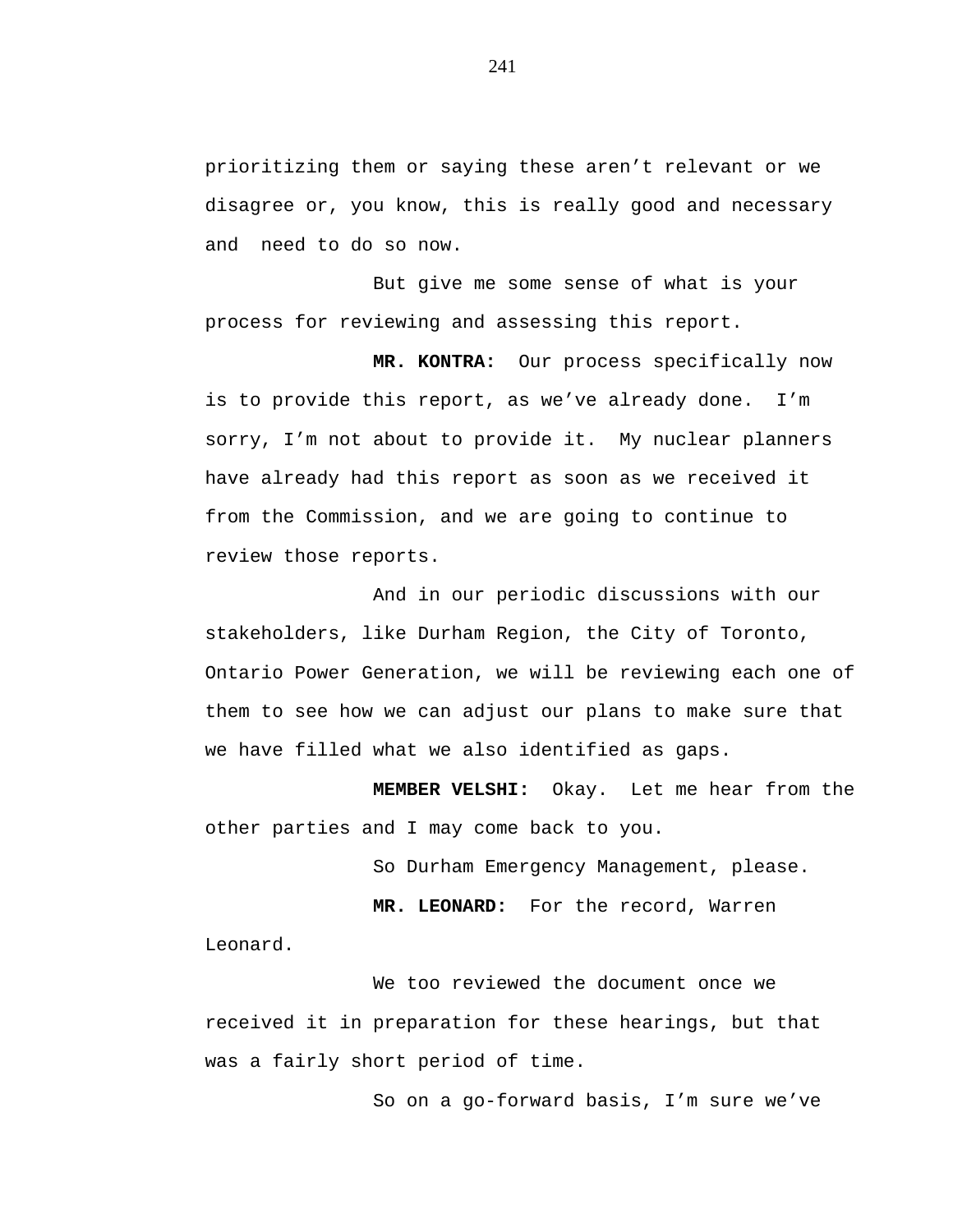already had discussions and those discussions will continue about –- about the content of the report, try and look at it from a point of view of what sections in there are specific to Durham Region, what areas in there are our responsibility, what the perceptions are, are they correct or incorrect, and what can we do.

We've already had some sidebar conversations with the intervenor.

And in the various working groups and committees that we sit on with the province and with Emergency Management Ontario and the City of Toronto, I'm sure the elements of this report will be discussed.

**MEMBER VELSHI:** And is there a timeline that we could ask you to say, you know, by such and such a date we'll probably have a report that will say here's how we're handling all these recommendations?

**MR. LEONARD:** Warren Leonard, for the record.

I'm not sure of when our next Emergency Management Nuclear –- our Nuclear Emergency Management Coordinating Committee is going to sit, but certainly in our office it's a subject that we'll be discussing with our staff and dealing with it at the regional level.

**THE CHAIRMAN:** Can I just ask a delicate question? Can we help you by making it a licence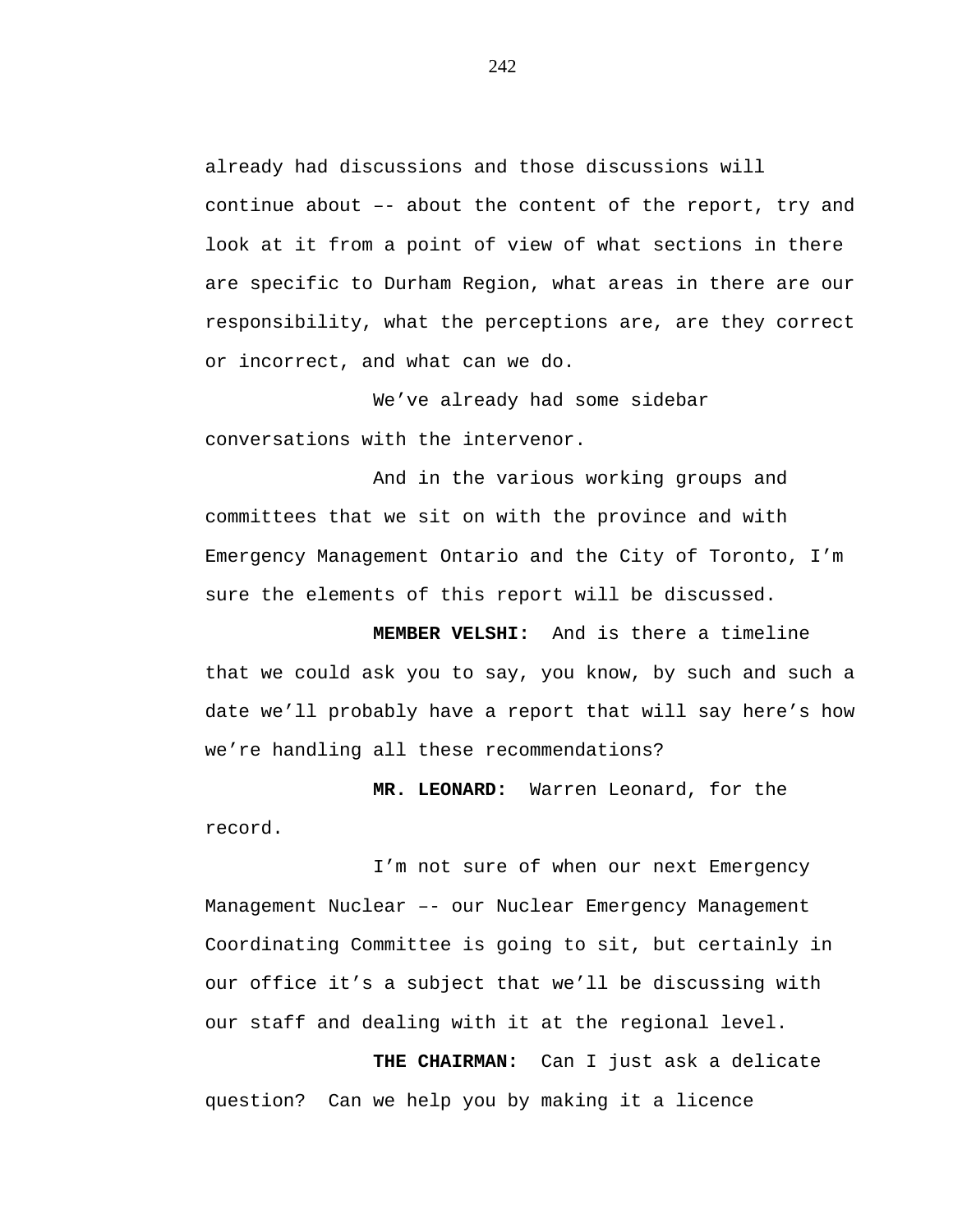condition?

**MR. LEONARD:** I think everyone that's in -– it's Warren Leonard, for the record.

I think everyone that's in emergency management is in the business of public safety, and we take that job very seriously and we take these kinds of reports as our inputs.

There's a whole variety of them. We have legislative requirements. We have local regional requirements. We have input from the public. The groups that we sit on, the formal committees that we sit on, all of that informs what we do and the program that we have.

We have certain requirements that we have to meet under our legislation and we use that as the basis of our overall program, including the details associated with the nuclear planning.

So I don't see ---

**THE CHAIRMAN:** I understand your dilemma but our dilemma is that we don't have a wide range of scope. We have only nuclear. And, therefore, we've got to make sure that it's a nuclear concern that we have and we have an obligation also to make sure that there is an emergency plan in place.

So I don't know if EMO wanted also to raise that. And many times we can help you by making this a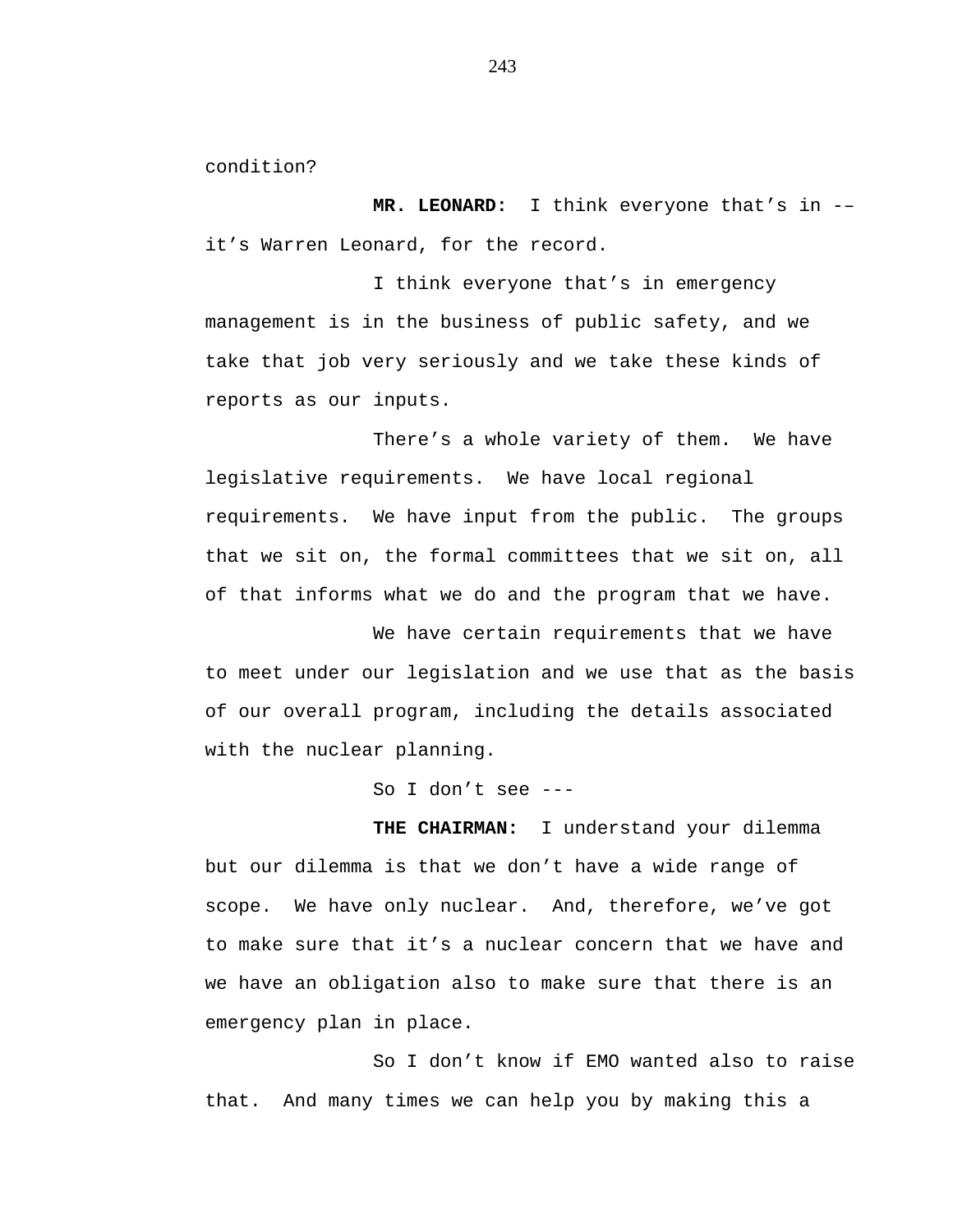requirement that needs to be satisfied for the particular nuclear operation.

So I don't know. I'm going to hear from staff for their view on CELA concern that –- oh, not concern but finding, legal finding that we have the legal obligation if you like to do something about this.

But I was interrupting. I don't know if EMO wants to talk and, Ms. Velshi, the floor is yours.

**MR. KONTRA:** Tom Kontra from EMO, for the record.

One of the things that is going to help us do a comprehensive review of all our plans is a new document that is about to be released, which is the CSA N1600 which will be provide standards for nuclear emergency planning certainly for Canada. And that document from the Canadian Standards Association. as it has helped us with the non-nuclear, in other words CSA Z1600 helped us with emergency planning, this one will particularly help us with looking at our nuclear plans.

**MEMBER VELSHI:** What's the timing of that CSA standard?

**MR. COLES:** Jim Coles, for the record.

We're anticipating having that draft standard available for public review mid-August of this year with the goal of issuing that document by June of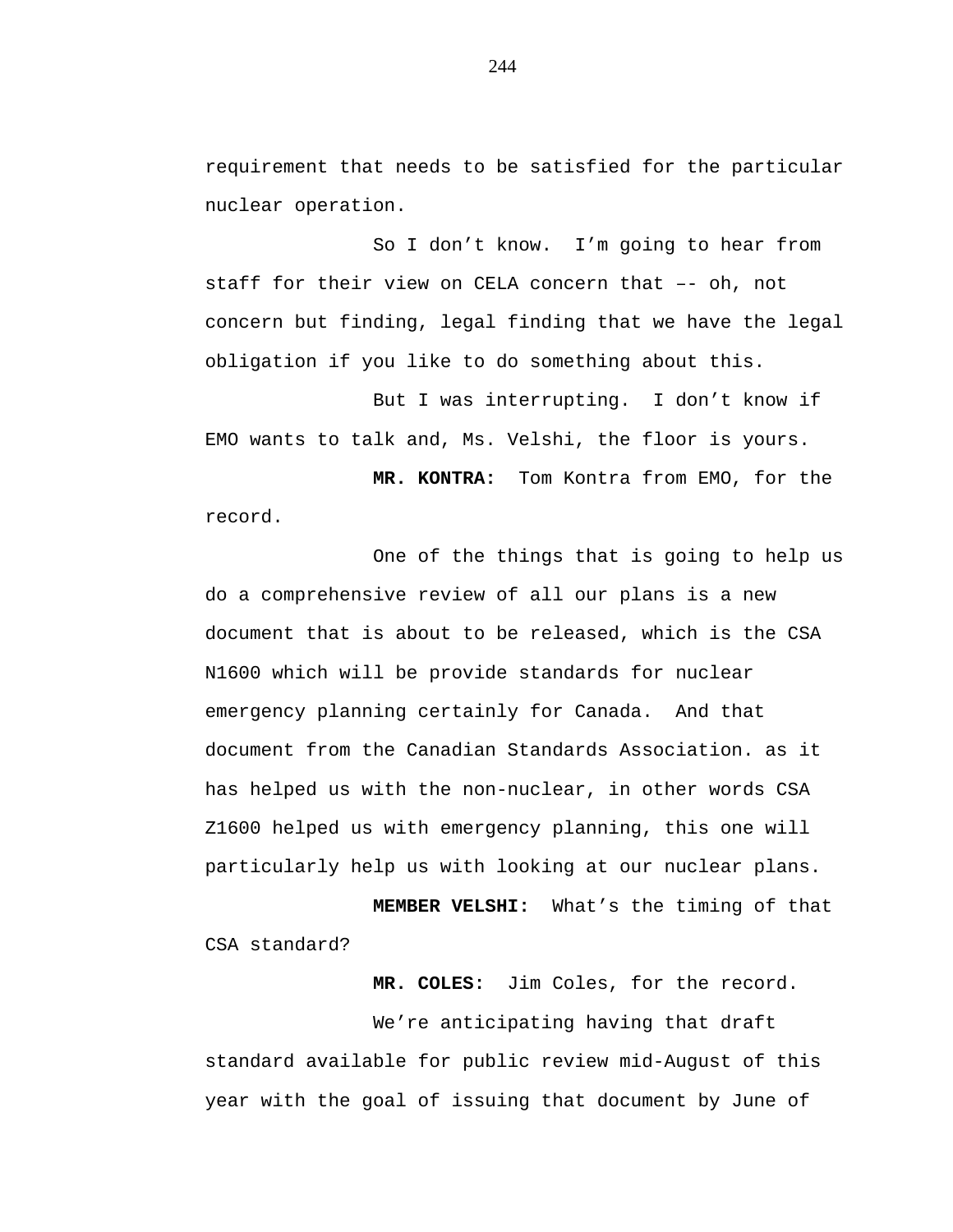next year.

**MEMBER VELSHI:** And based on your –- and I don't know how familiar you are with any earlier draft of this CSA standard, is material in this CELA report consistent with what may be in the CSA standard?

**MR. COLES:** Jim Coles, for the record.

Many of the items in the CELA report would be captured in the new standard. There are basic requirements in emergency plans around notifications and protective actions and response and recovery even.

So these elements are consistent with the RD document that's being drafted by CNSC and our intention is to ensure that the CSA standard is aligned with that RD document in structure and requirements, and that we actually go farther wherever possible to cover off all aspects.

**MEMBER VELSHI:** So do you see an opportunity for the CELA report informing the CSA standard?

**MR. COLES:** Jim Coles, for the record.

Most certainly; this report is very thorough. It speaks to a lot of issues that emergency plans need to address. And certainly we can take that into consideration as we continue to work on the draft and make sure that we're touching on the appropriate areas as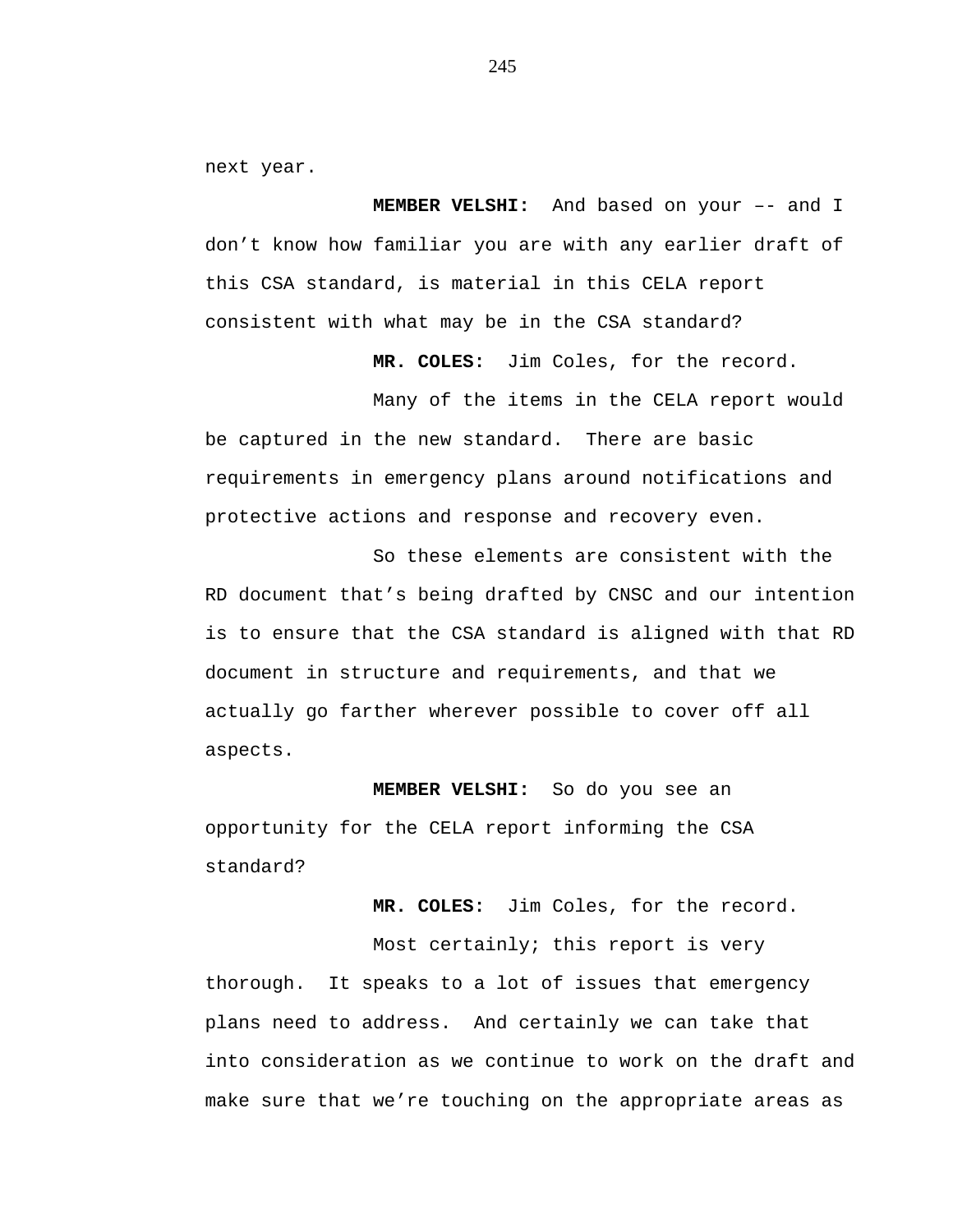identified in this report.

**MEMBER VELSHI:** I'll turn to staff and see what comments they have on this, please.

**MR. JAMMAL:** Ramzi Jammal, for the record.

The discussion is going around the emergency preparedness and the program itself. And the existing proposed licence for this renewal, in Day One we proposed in the licence and there is a clear licence condition and I will read it word for word:

> "That the licensee shall implement and maintain an emergency preparedness program and conduct exercises in accordance with the CNSC Regulatory Document RD 353 titled 'Testing and Implementation of Emergency Measures'."

Now to answer the President's question with respect to how can they help EMO and to put in place, we have the Licence Condition Handbook that clearly states our expectation from planning, preparing to limit the effects, notifications. I'm just not going to go word by word but I'll give you the reference, page 94 of the Day One CMD.

So in the LCH, we can be much more precise with respect to the implementation and the dates by which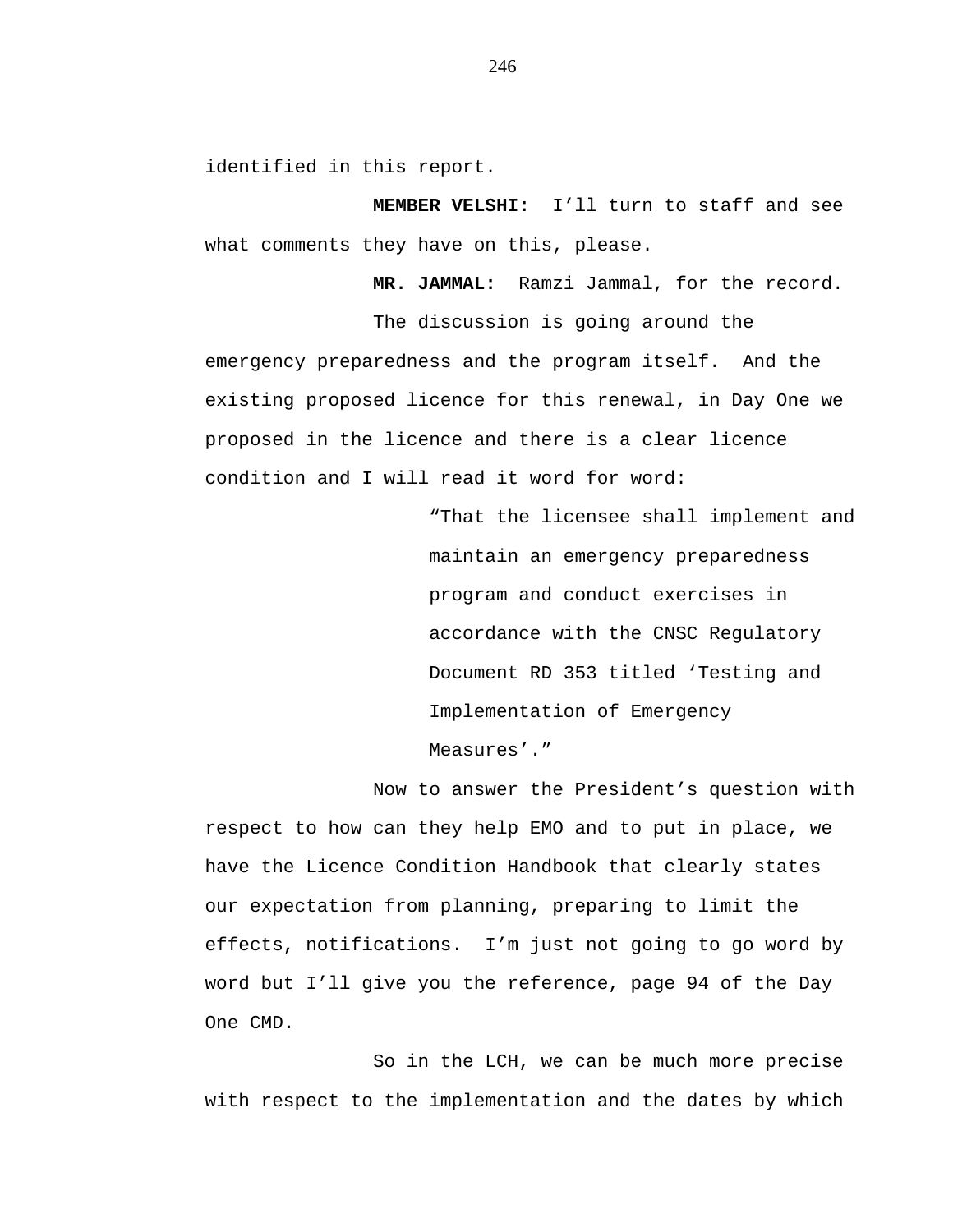that OPG will have to put in place –- when I say OPG, the Integrated Emergency Plan, and let me qualify it much more precisely -- to include the updated CSA.

So the tools are in place for -– to have in place an Integrated Emergency plan and the CNSC expectations because we currently make reference to CSA standard N286-5 which provides details to address emergency preparedness.

So, all the things are being updated as arose from the Fukushima review, and updating for the emergency preparedness.

So we have the tools in place. It will be a matter of putting the CNSC requirements and the implementation.

Now, it becomes an issue with respect to the offsite and then how the integration of the offsite will take place and E will report back to the Commission. But the tools do exist in place so that the Licence Condition Handbook would address the Commission's direction, which can be provided to us to put in place what is required.

**MEMBER VELSHI**: Mr. Jammal, help me with the CSA standard development process. Would CELA be a party that would get an opportunity to provide input to that or have an opportunity to review the draft?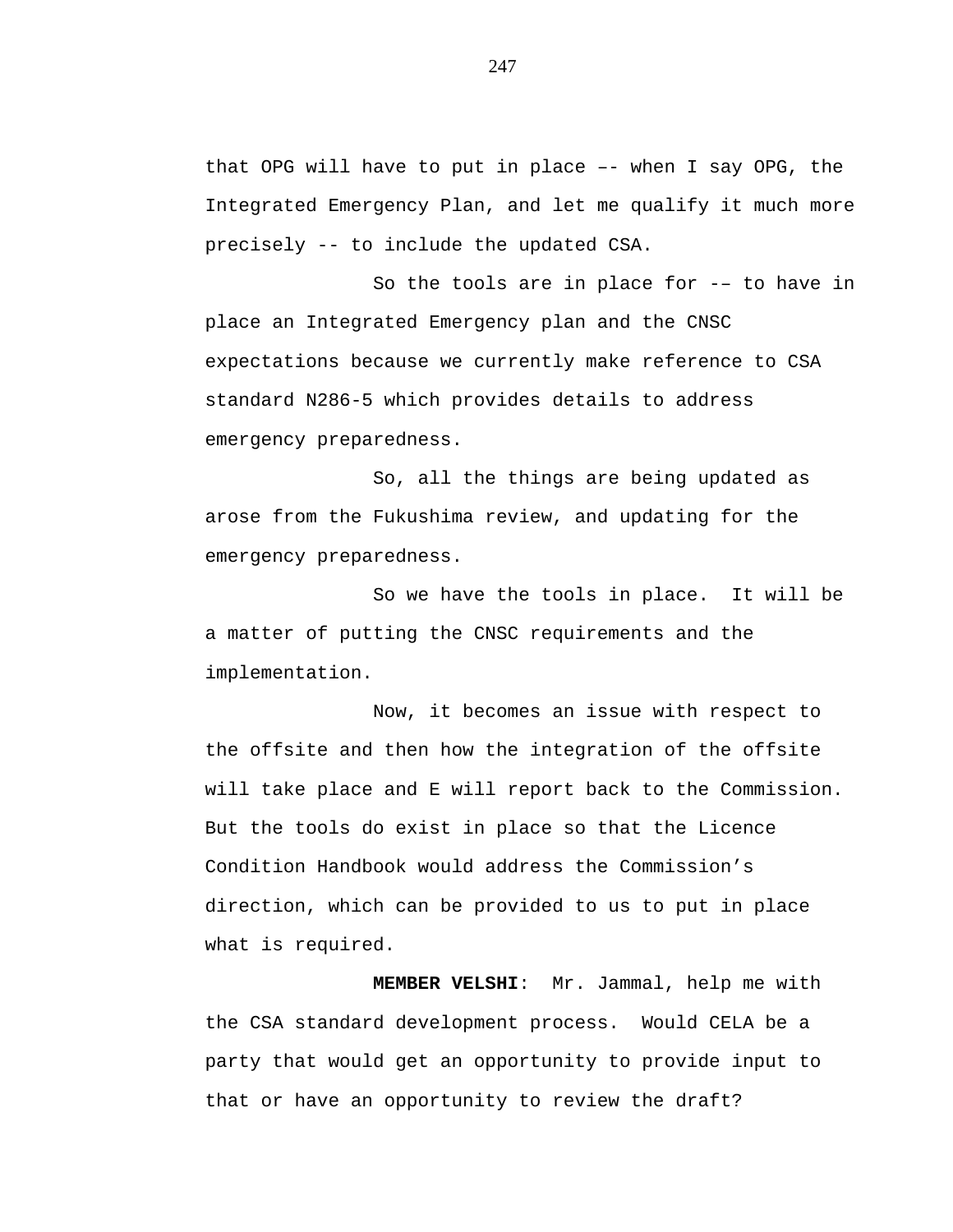**MR. JAMMAL:** It's Ramzi Jammal, for the record.

I would have to pass it on to my colleagues on the CSA process. I believe there will be -- okay, I'll pass it on to Mr. Jamieson but I believe there'll be a public consultation but I'm not precise yet.

**MR. JAMIESON:** Terry Jamieson, for the record, Vice-President of the Technical Support Branch.

Mr. Jammal is entirely correct. The CSA has a public review process, they call for public input. CNSC actually goes to the extent of publishing this on our Web site and also pushing it out to our 2,800 subscribers on our email list suggesting that they give us any input that they might have. And that applies to all CSA documents.

**MEMBER VELSHI:** Thank you.

That's it for now.

**THE CHAIRMAN:** Okay can I get a little more precision? CNSC staff actually work on the group that - developing this emergency standard; is that correct?

**MR. JAMIESON:** Yes, you are correct, Dr. Binder.

**THE CHAIRMAN:** Okay, so now that you've seen the CELA report, is that going to be something that CNSC and the industry can bring to the table?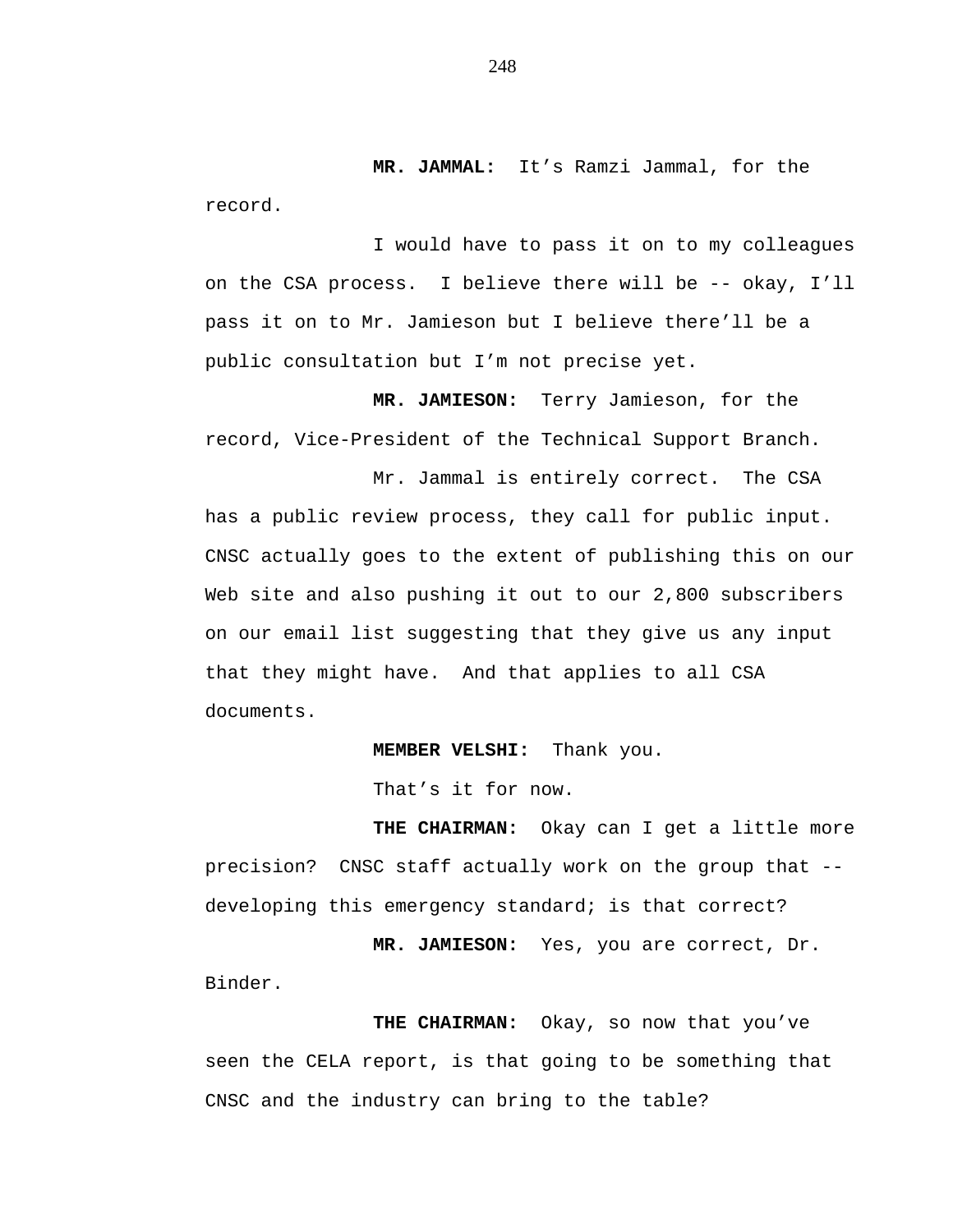**MR. JAMIESON**: Absolutely. And many of the recommendations in the CELA report actually flow directly out of our Fukushima task force. So in fact have already been worked on and are at the table in the CSA process as we speak.

**THE CHAIRMAN**: So if I got it correct, so in August there will be a draft, they will be publicly consulted on. August is around the corner, right, so looking forward, I guess, to seeing that.

**MR. JAMMAL:** It's Ramzi Jammal, for the record.

I fully agree, yes, everything is being expedited so we're putting interim measures in place. For example, the licence condition as an interim measure in order to amend the regulations because that's how we operate.

So it's a lot easier to have a licence condition in place than to go through the process of regulatory amendment. So there is no regulatory gap. I want to reemphasize the fact there is no regulatory gap in place with respect to the oversight.

As the documents being amended, just as the whole world is reviewing the safety standards, we are reviewing the regulatory documents, we're updating -- we is collective, the CSA standard being updated, and as the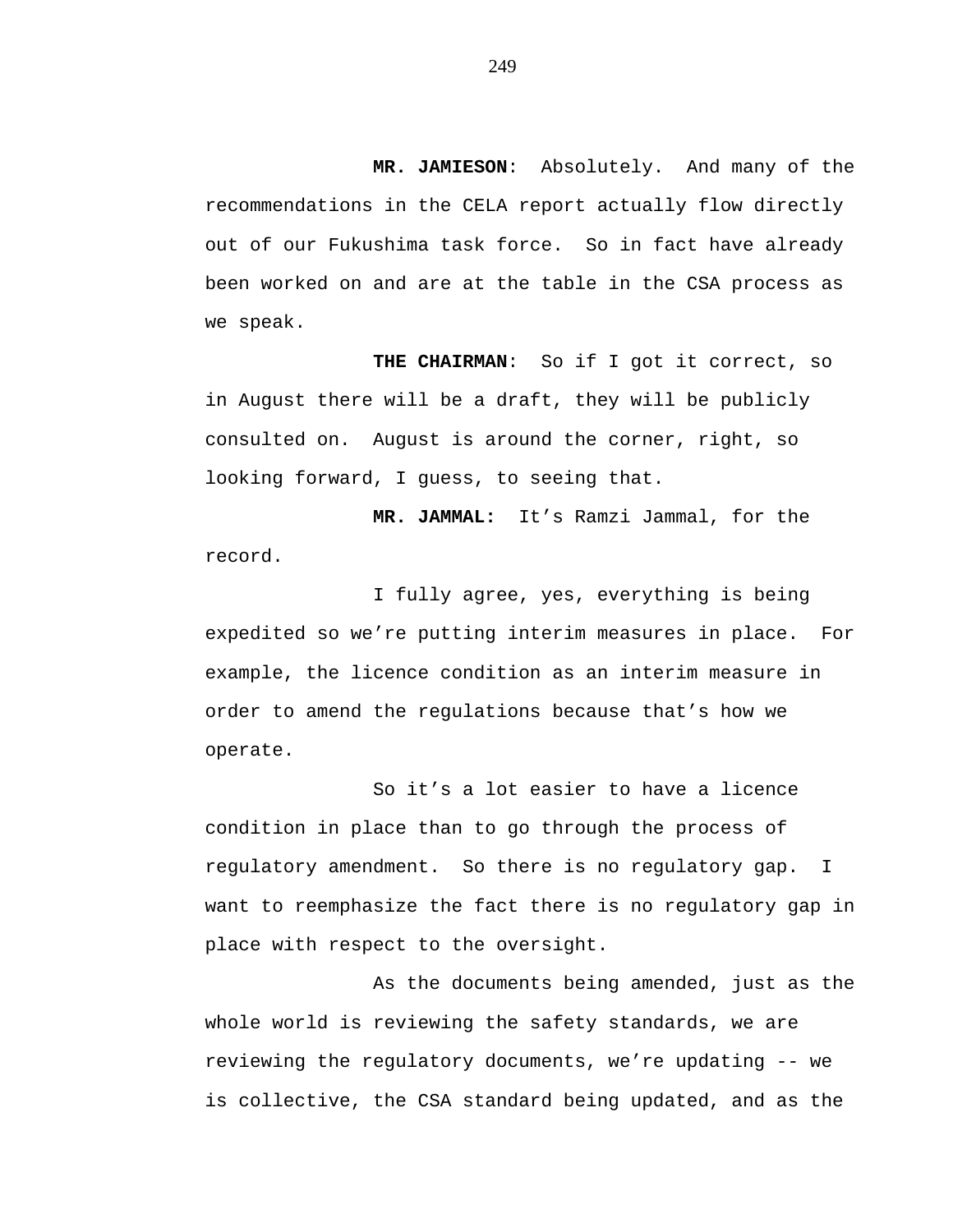progression with respect to the drafts coming out, those will be reflected in the LCH in order to ensure enhancement does take place.

So what you have before you here is we agree on the fact that updates are required. Updates and the efforts to make the updates are already started and then we're working on timelines with -- as expeditious as possible in order to update everything in place.

So that's why we have the flexibility. August is one indicator, we can report back to the commission on the progress or the implementation.

**THE CHAIRMAN**: Okay.

Anybody -- Dr. Barriault?

**MEMBER BARRIAULT**: Just briefly. Is this something OPG can live with? Would this make your life easier, more difficult? What happens here?

**MR**. **JAGER**: Glenn Jager, for the record.

I think where I'd like to begin is we do have an emergency plan as you know it's in place and we meet the requirements of all licence.

We would obviously have to input and work with DEMO and EMO for our part of it to make sure that it integrates well with whatever plans or standards are put in place.

I'd ask either Jim Coles or Laurie Swami to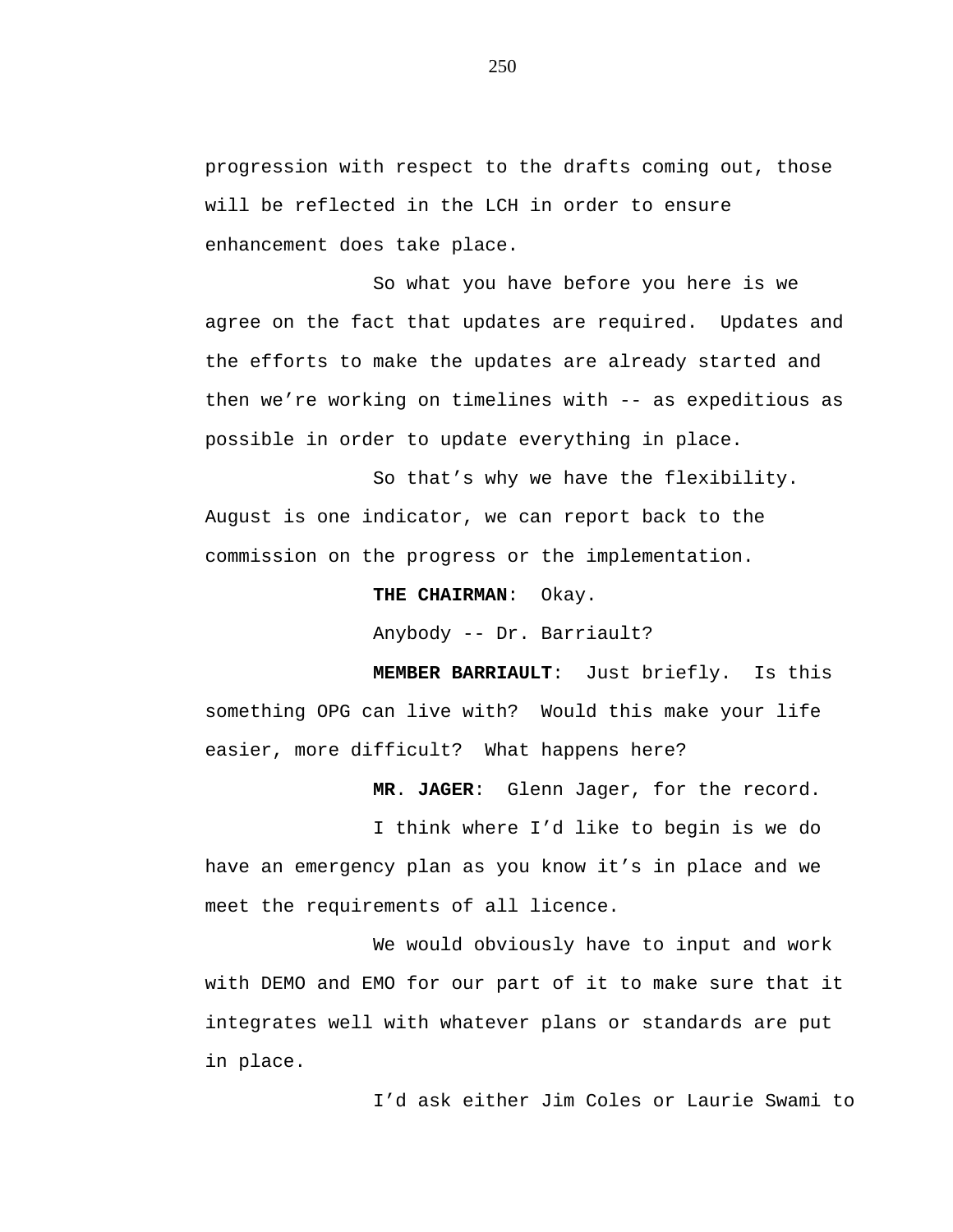comment further on that process.

**MR. COLES**: Jim Coles, for the record.

I just want to clarify just for the Commission that Durham Region and Emergency Management Ontario, CNSC as well, as the utilities, the industry and government agencies are sitting on the Development Technical Committee for this standard.

So the goal is ultimately that our plans are integrated, so the collaborative effort in the development of a new CSA standard just makes sense.

**MEMBER BARRIAULT**: Okay. And I think this is all or…

**MS. SWAMI**: Laurie Swami, for the record.

I agree with Mr. Jammal, who stated that there is no regulatory gap, that we have in place the licence condition that's in this draft that demonstrates what we need to do for emergency planning and process.

We also have in place the requirements to fulfill the Fukushima Action Plan action items for which this is one of them.

So I think we are very well placed to be able to comply with the licence and this will, of course, assist us.

**MEMBER BARRIAULT**: Thank you.

Thank you, Mr. Chairman.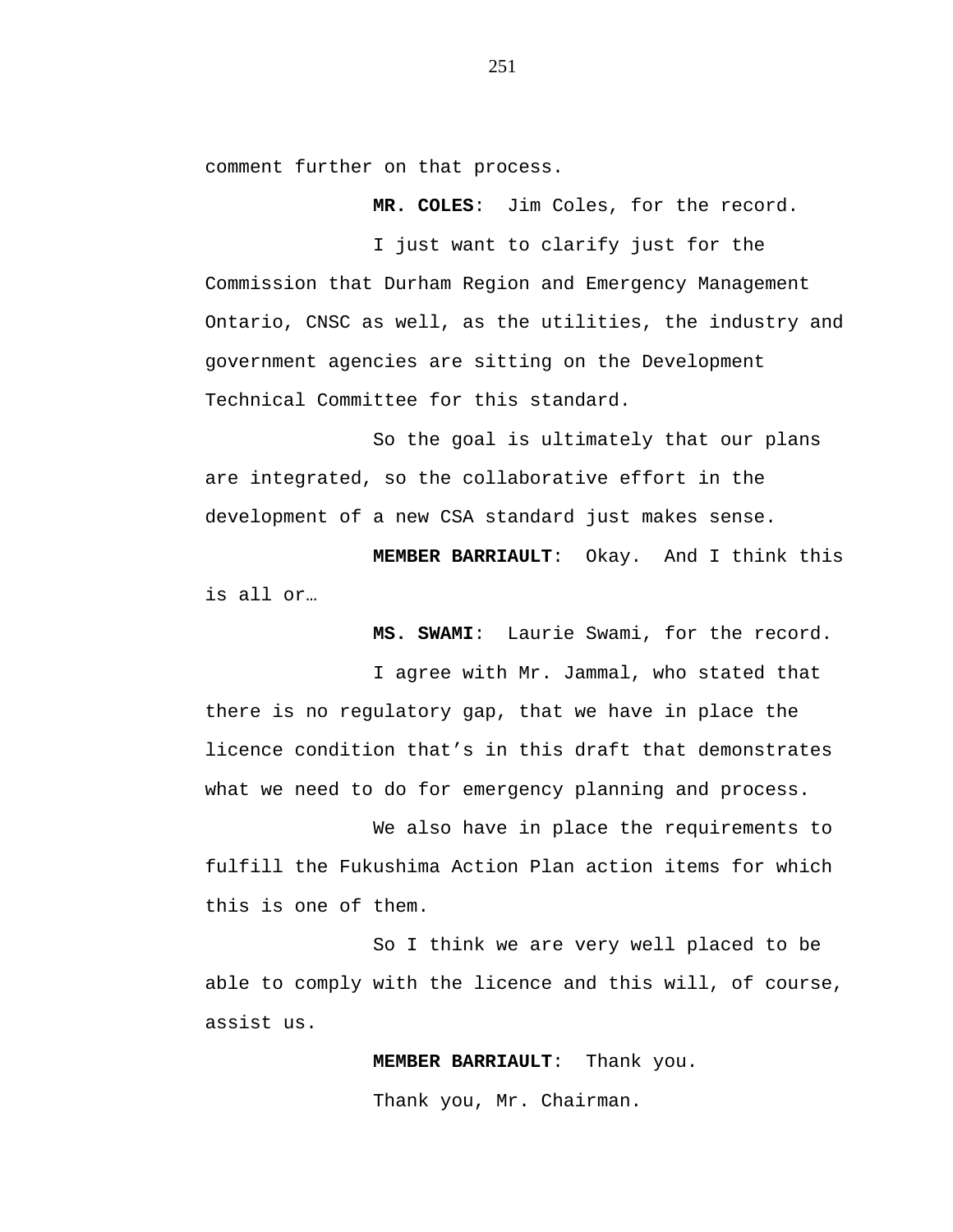**THE CHAIRMAN**: Anybody else?

Dr. McDill?

**MEMBER McDILL**: Thank you.

What will be the position of sheltering in place in the new standard? Has that been drafted yet? **MR**. **COLES**: Jim Coles, for the record.

Just for perspective, the committee's been meeting approximately four times since January and we've just completed the most recent meeting just two weeks ago.

So we have at this point, still a draft that's -- I would approximately characterize it as about 70 percent completed at this point.

The sheltering component is, you know, recognized as protective actions, certainly.

I suspect that the reason you identify sheltering in particular here is given the limited use of that protective action. And it's intended for situations where dose limits are -- or release levels are anticipated to be lower or that the sheltering requirement would be no longer than two days. It's a short term solution but it is only one of the protective actions.

The intent here is that the standard would provide guidance to both utilities, as well as offsite agencies, including host communities on how to respond in an emergency, and including things like the protective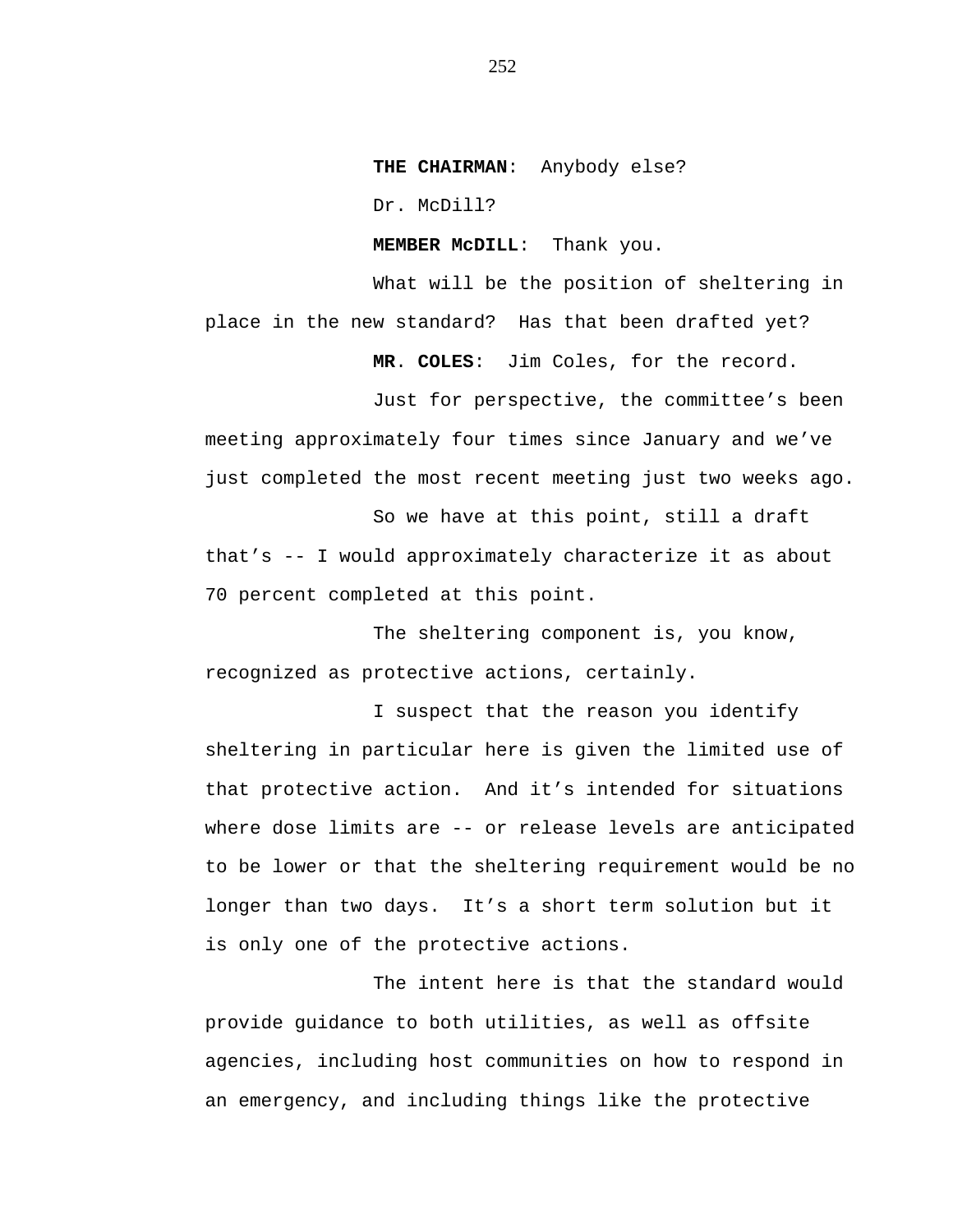actions, include sheltering that you just referred to.

**THE CHAIRMAN**: Mr. Jammal?

**MR. JAMMAL:** It's Ramzi Jammal, for the record.

I understand your question, Dr. McDill, with respect to the sheltering and the comment that was presented by CELA and what the IAEA is calling for the - not to use the home or it's not appropriate to use a typical home in Europe or in North America for sheltering.

However, if you read the guide, safety guide, in completion, it does not rule out that in case of a storm or in any other situation if no other options available, that sheltering is adequate.

So we have to put the whole thing in perspective. I'm not denying the fact sheltering should be looked at, should be re-evaluated but let's present the whole picture where there are other alternatives or no other alternative, alternatives other than sheltering in a house is one of the tools to be used.

And I would like to clarify this as a fact. I'm not disputing the fact we should review sheltering but let's put the intent of the guide from the IAEA is what it means.

**MEMBER McDILL**: I don't know if OPG wants to add anything to that? No, okay.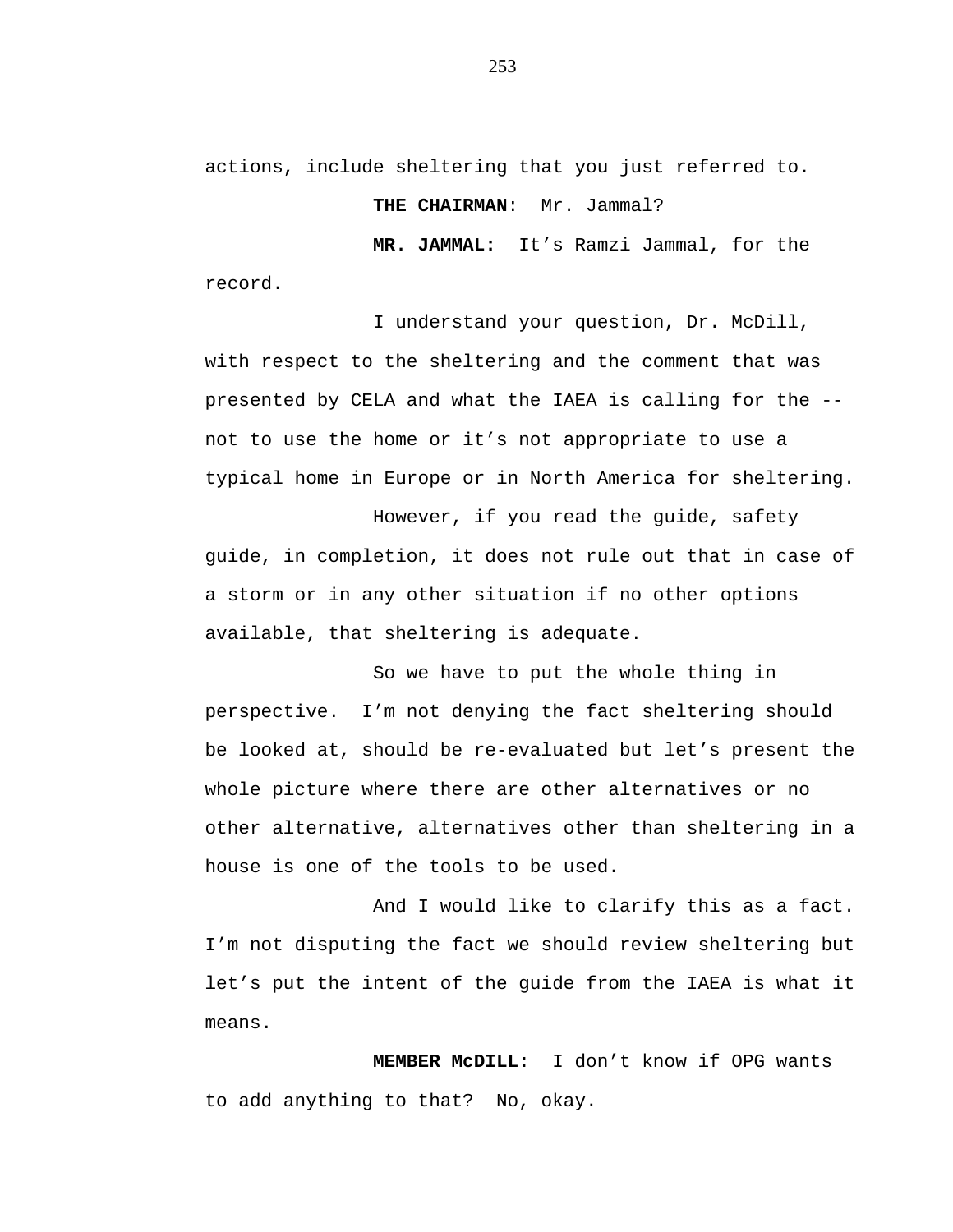Thank you, Mr. Chair.

**THE CHAIRMAN**: I guess I can't wait until August; give me a little clue about the proposal for predistribution of KI.

We heard a lot about availability and nonavailability, difficulty, Etc., and I remember that the French came to give us a presentation. They tried the can methodology, it didn't work, and they decide to go for pre-distribution.

There's a downside to that also but what's your view about pre-distribution?

**MR**. **COLES**: Jim Coles, for the record.

If your question is what does the draft standard currently say with regards to the predistribution, it does not detail that out yet. It still has to be discussed by the Technical Committee so we haven't tackled that issue as of yet.

**THE CHAIRMAN:** And when you do tackle it, you will also take a look about the requirement beyond the 10 kilometre, just in case of, you know, release and wind that do get into Toronto or any other community?

**MR. COLES:** Jim Coles, for the record.

Certainly the use of KI -- its application needs to be considered on a broad scale. The intention is that you're going to remove people from the hazard; you're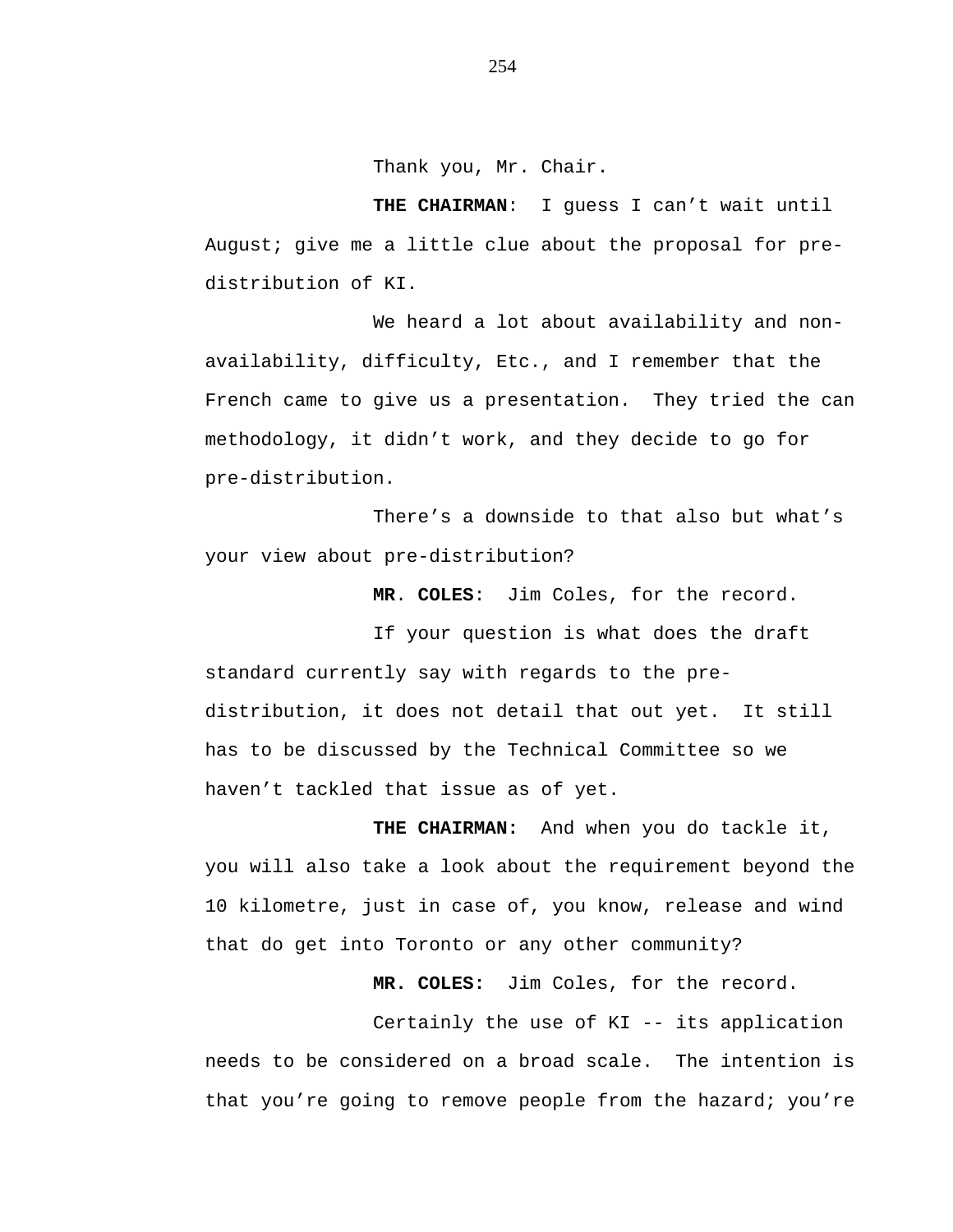going to evacuate them from the area before KI is even required. That's the idea. You take KI before a release.

So with that in mind, the availability of KI, certainly we already have plans in place to ensure that it's available at reception centre where people are going to go so we can have supplies there. That's part of their current practice.

But certainly concerns from communities and as well as feedback from industry and best practices from around the world, we're going to consider those when we determine what the best approaches are for this standard.

**THE CHAIRMAN:** Anybody else?

Ms. Velshi.

**MEMBER VELSHI:** For OPG, I'm not sure if your current emergency plan is based on this or whether it will be a new requirement, but yesterday you had mentioned that the emergency planning is based on a beyond design basis incident.

Is that beyond design basis the same as what the President refers to as the doomsday scenario?

**MR. COLES:** Jim Coles, for the record.

We've had a fair bit of discussion about design basis accidents and there's the LOCA plus contaminated casualties is the design basis accident.

And as my colleague, Mr. Kontra, with DMO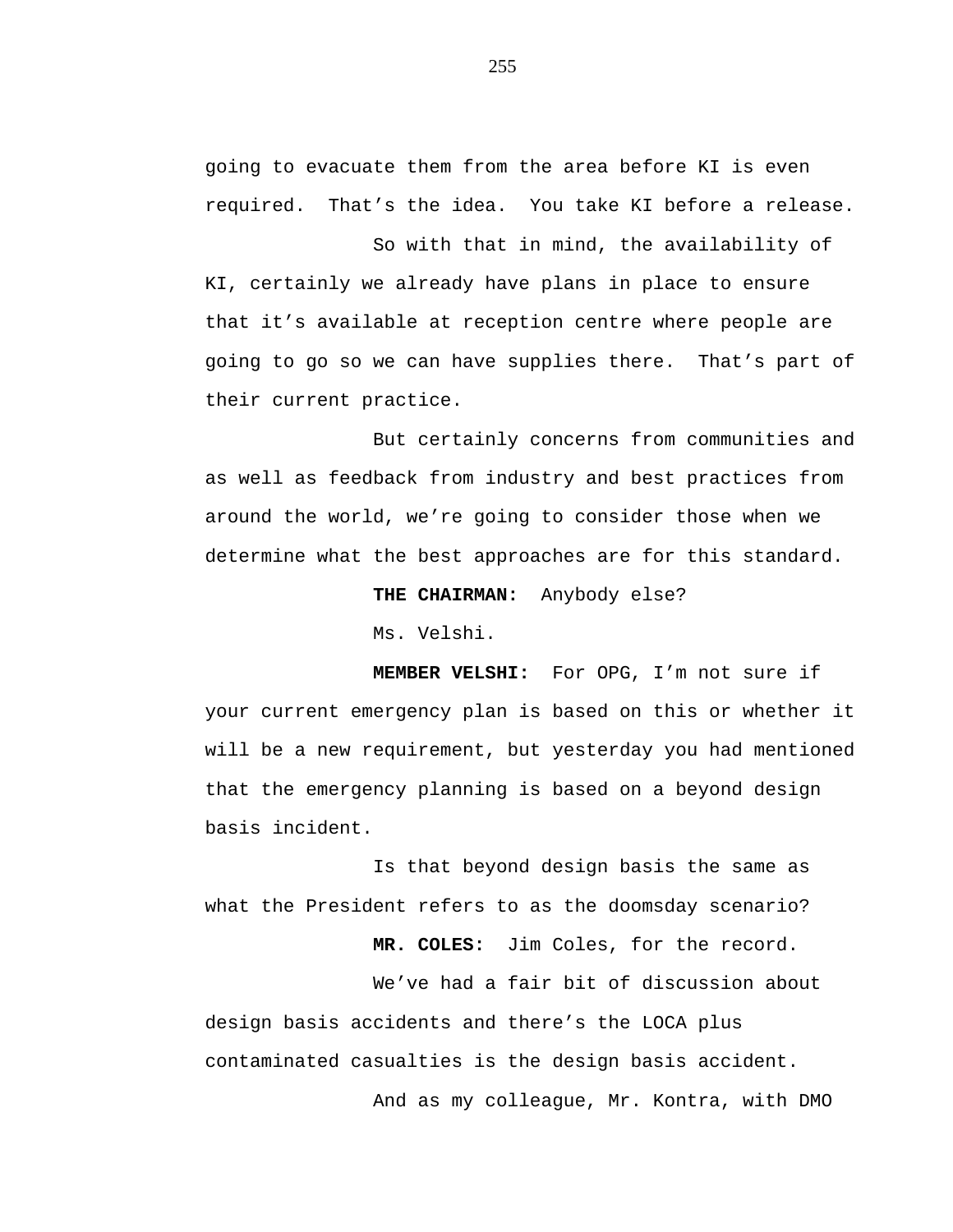identified, our plans give us a foundation to respond.

Not every emergency can be thought out and written and have a detailed plan scripted for. You have to write a plan that gives you the capability to respond effectively to any type of scenario and that's what our plans do.

Our plans are written to accommodate the fact that the unexpected is going to happen or may happen. Otherwise, it would be expected.

But you have to plan for things to go wrong that you didn't write into your plan when it was drafted a couple of years earlier.

So our plan accommodates beyond design basis accidents. It currently makes reference to our severe accident management guidelines. So when the plan was written originally, back in 1999, when the provincial nuclear emergency plan was written, they were dovetailed and we perhaps didn't have the reference to severe accidents in our plans.

We reviewed our governance and our emergency plans and last year updated them to make reference specifically to severe accidents and give us the guidance that we need to respond to a beyond design basis scenario. So we have that capability in place now.

And, as mentioned earlier, these last two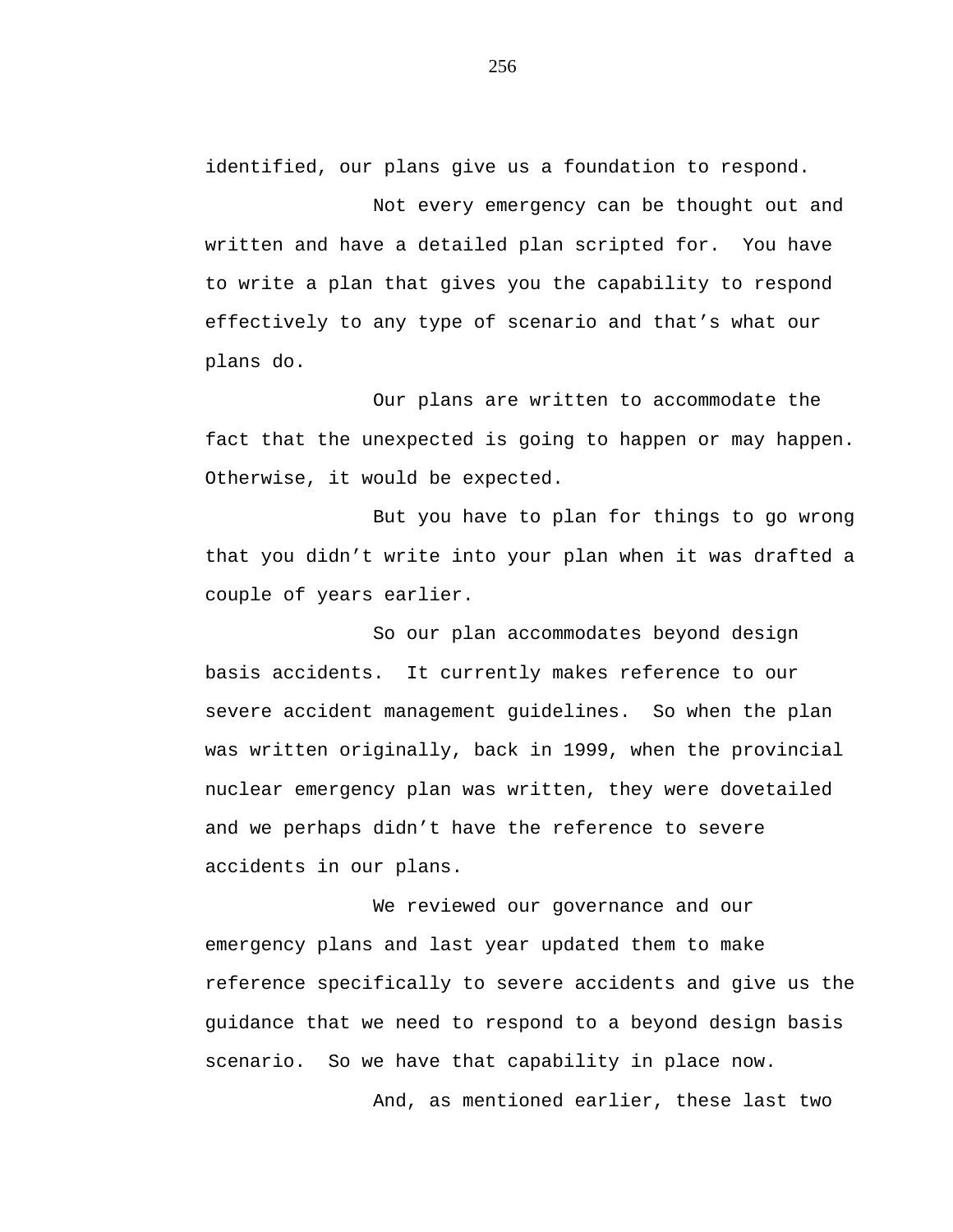days, we have the equipment and we've done the training and we've done the drills to validate those plans are effective.

**THE CHAIRMAN:** Monsieur Harvey?

**MEMBER HARVEY:** Yes. We heard yesterday about the 18 hours release and that has been brought today on the table, so I would like the staff comment on that.

Would that 18 hours be the base of the evacuation planning? Is this something important in the determination of that planning? Maybe the staff could ---

**DR. RZENTKOWSKI:** Greg Rzentkowski, for the record.

Thank you very much for this question. And I understand the concern raised.

The regulator shouldn't be using absolute terms if certainty is not there. So I wanted to ensure the Commission and the public that the number presented, the number of 18 hours, is not a best estimate number, which is subjected to a high degree of uncertainty.

As a matter of fact, this is the extremely conservative estimate, which can be used with a high degree of confidence as planning assumptions for preparation of evacuation strategy.

And what I suggested yesterday is that this progression of event, the doomsday scenario, can be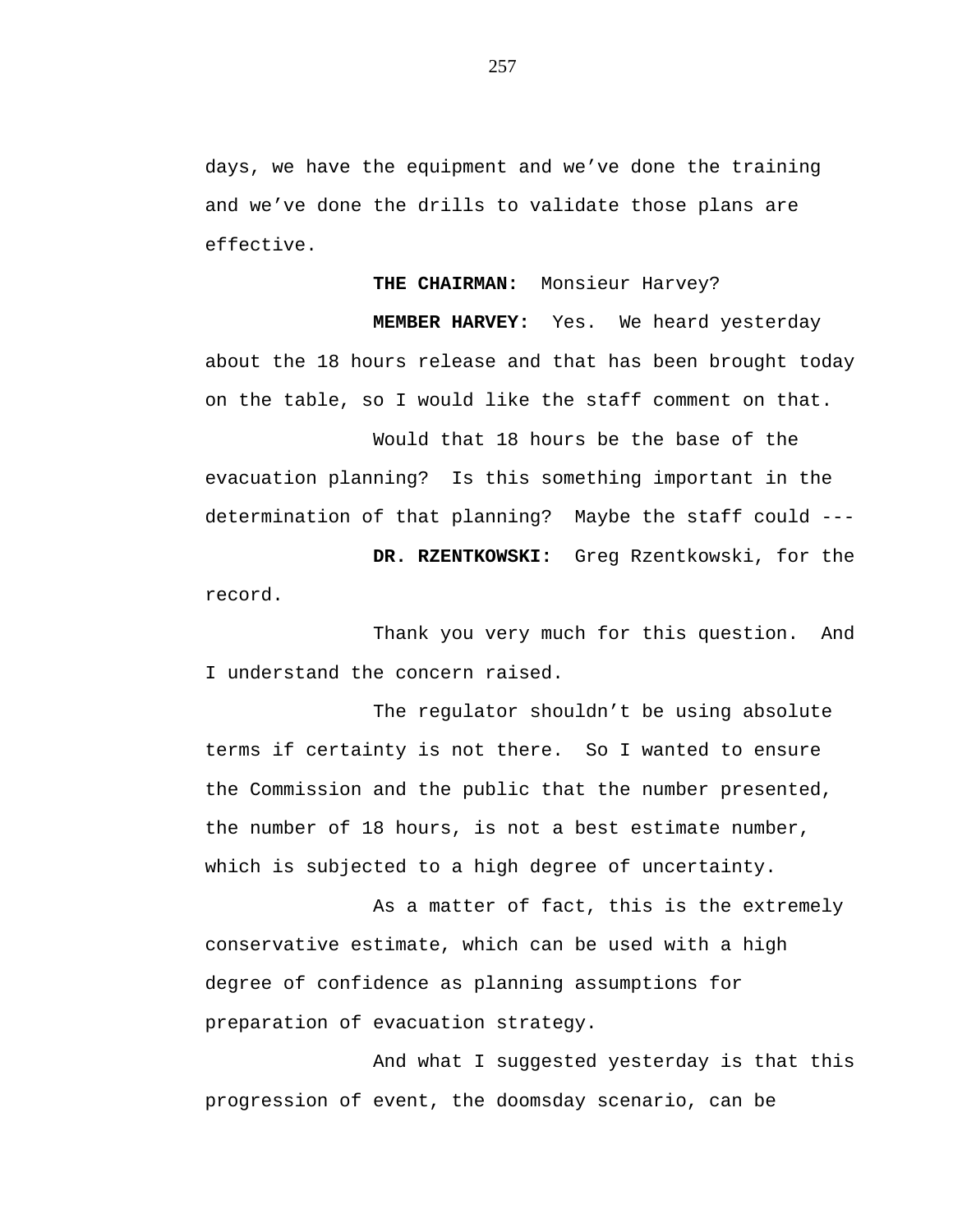probably overlapped over the evacuations actions to see if the times are properly aligned.

This is possible because once again, it's a very conservative assumption, so if something goes wrong, it would be rather more time than less time available for the evacuation.

**THE CHAIRMAN:** Mr. Jammal?

**MR. JAMMAL:** It's Ramzi Jammal, for the record.

Just to clarify what my colleague, Dr. Rzentkowski, mentioned, is your question Mr. Harvey is, is 18 hours sufficient? As we heard or ---

**MEMBER HARVEY:** My question is, will that 18 hours be used to determine the planning? I mean that'll be the base.

**MR. JAMMAL:** Correct.

**MEMBER HARVEY:** Because you ask -- give us the time and we'll do it.

**MR. JAMMAL:** Sorry, let me clarify, it's just what Dr. Rzentkowski said, this is the most conservative.

So in other words, we're talking about doomsday scenario language. So at 18 hours, no intervention, nothing is being done.

However, as we saw yesterday, and the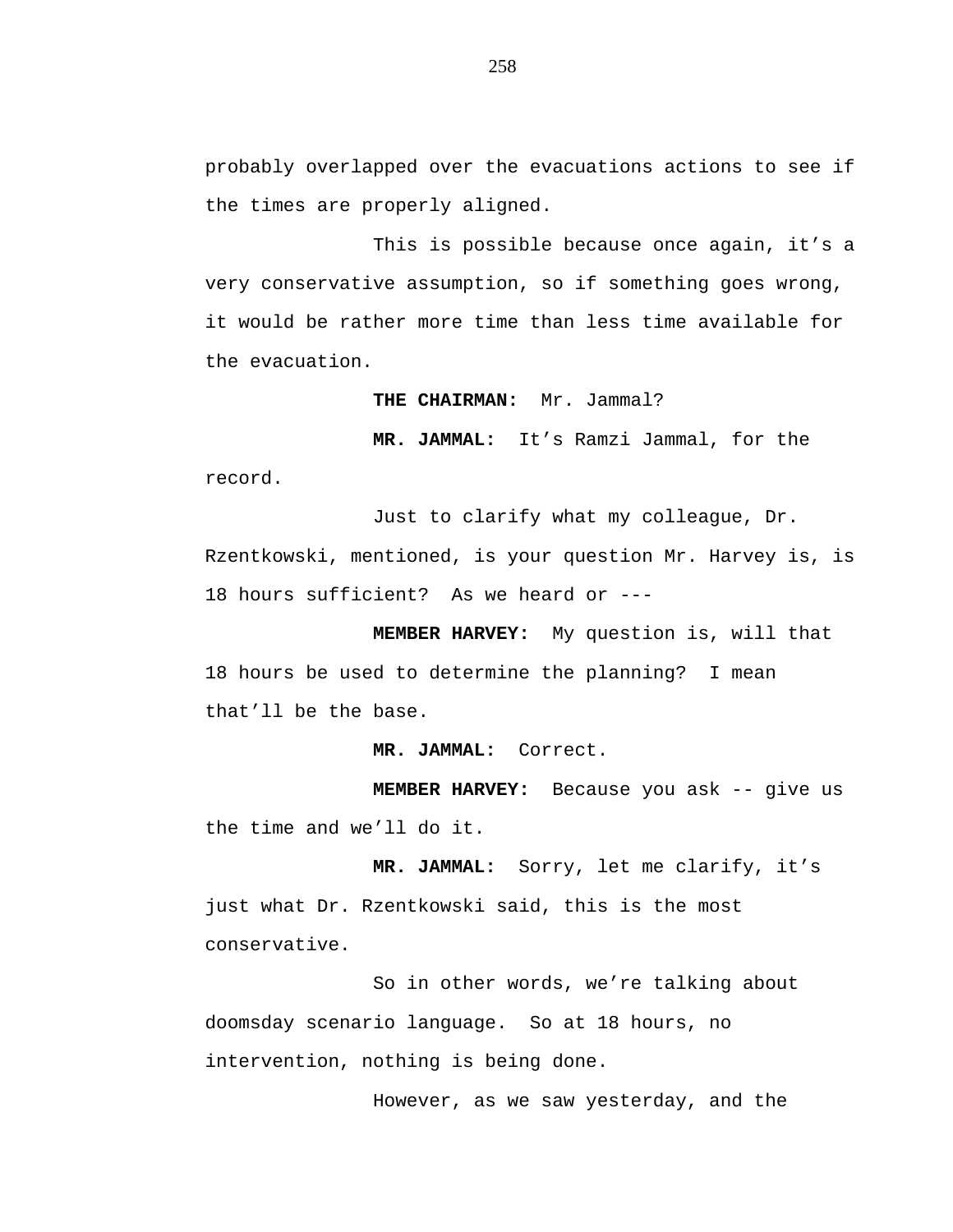guidelines and the practices, in the matter of maximum two to four hours, a decision will be made at that point to determine evacuation, the type of sheltering.

So to answer your question directly, yes, correct.

So in a matter of two to four hours, even the guidelines, IAEA guidelines talks about the decisions to be made within a few hours, two to four to six hours, in order to determine evacuations or not.

**THE CHAIRMAN:** EMO, you wanted to say something about that?

**MR. KONTRA:** Yes, thank you, Mr. Chair.

Our plans specifically do not say things like you have to wait for 18 hours. They may suggest that 18 hours is an expected time before which there may not be, but our plans cater to immediate action so that if the command advice is to activate evacuation within an hour or two, then that's what we will do.

We will not wait for 18 hours; we will react to the existing situation with appropriate decisions, coordinated with our partners.

The decision will be based on information gathered by Ontario Power, by the provincial monitoring, by Health Canada, by whoever is participating in responding to the event, and it will include the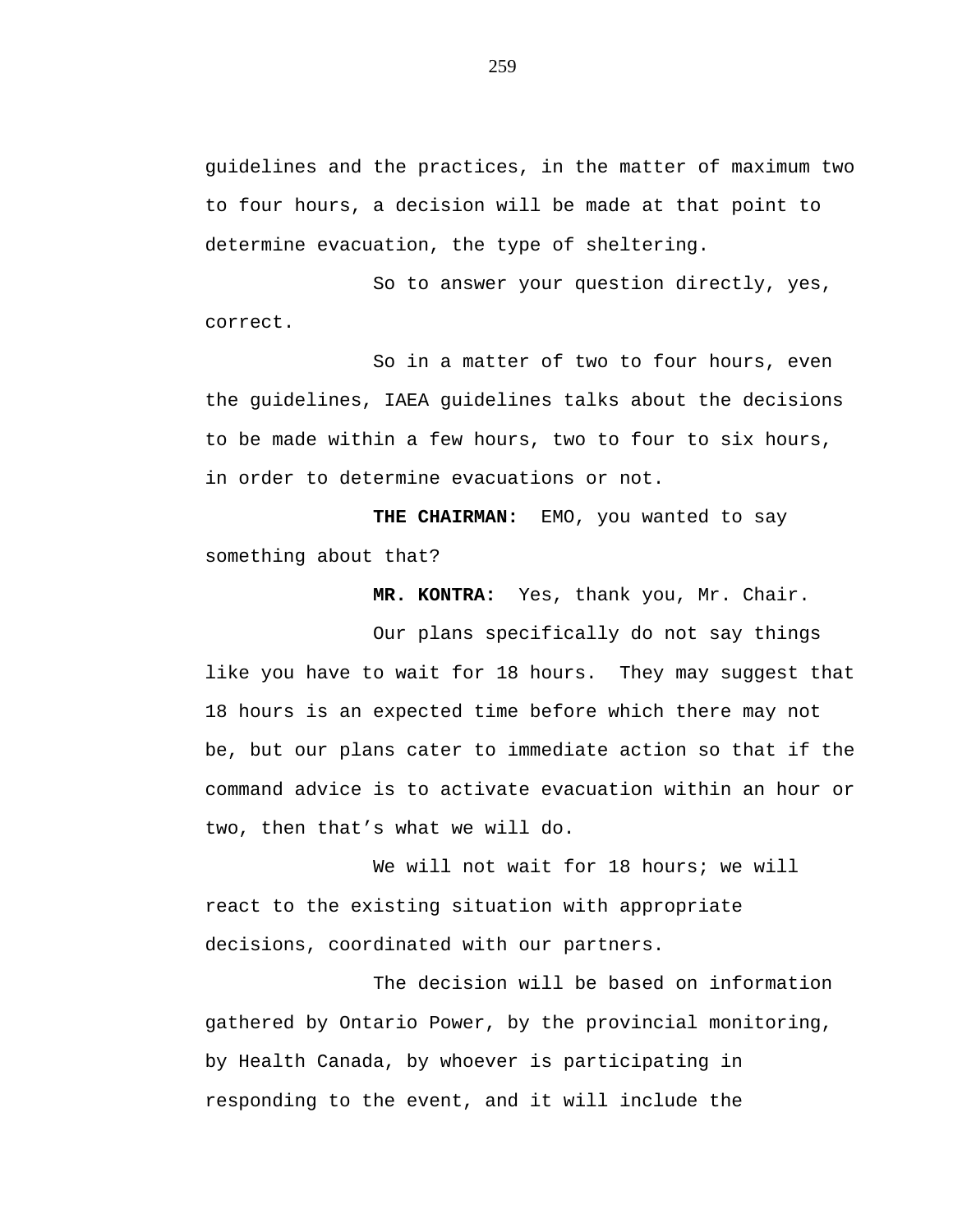community.

We will not, although we say we direct, we will not direct in isolation, we will direct in consultation. And that consultation mechanism is immediate.

Somebody earlier raised the concern about one person on call. One person on call today means that within 15 minutes I can have a command decision from the Provincial Emergency Operations Centre about what to direct or about what to do and so on. The same thing happens in Durham or Toronto or wherever.

**THE CHAIRMAN:** Let me try something. I think there's a confusion here about how much time there will be in case of a disaster -- let me use really extreme words -- to react.

And there's a whole bunch of people who believe that the plant will blow up, in other words you've got zero time to react and therefore you're not going to be able to do evacuation. Everybody going have release, et cetera.

And I think what I'm hearing is the nature of this plant is such that that scenario is not going to happen. There's going to be some escalation, it's going to be within the plant first and there will be some time to do a reaction.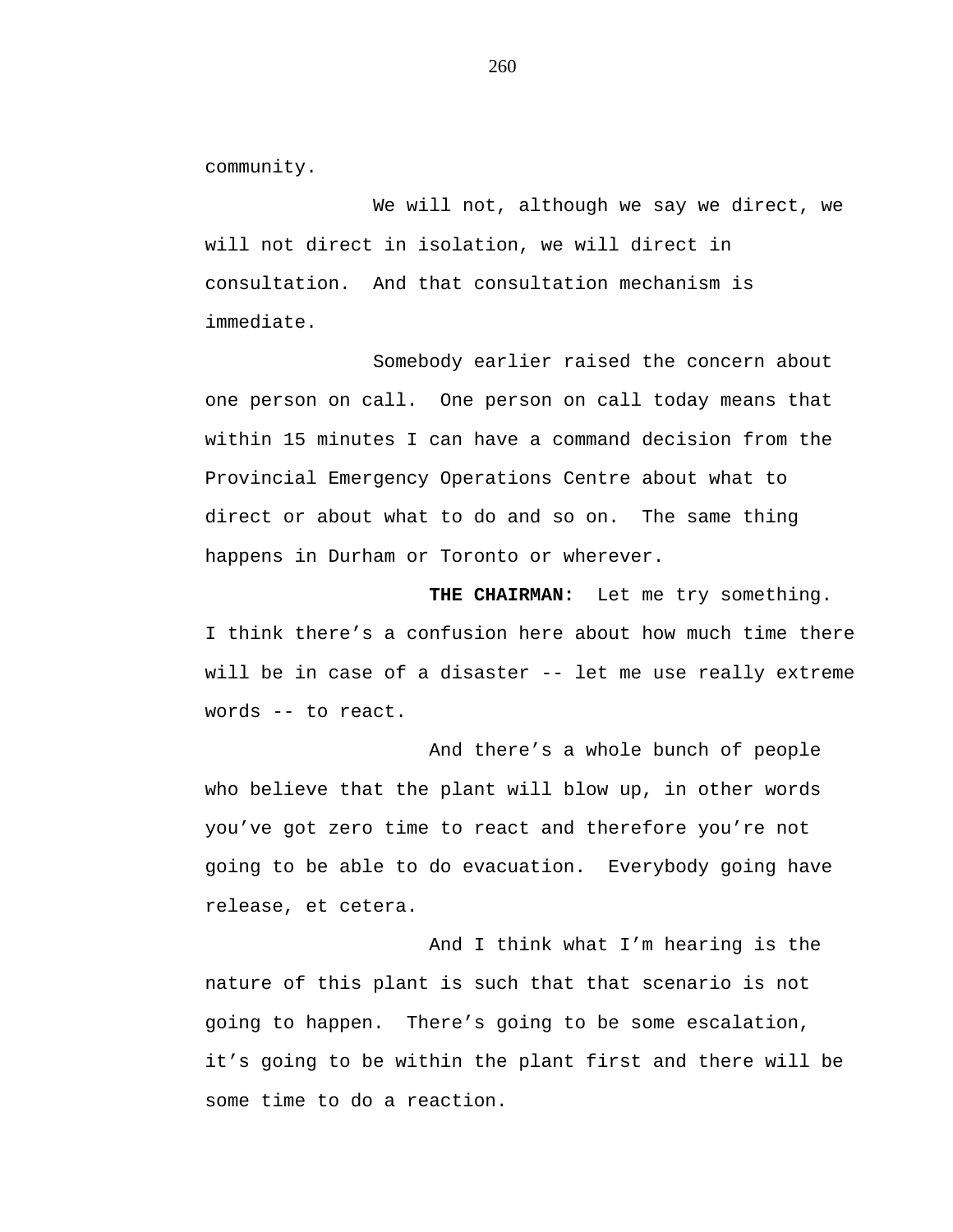And I guess what staff is trying to calculate -- or is -- what is the minimum time that you're going to have in any scenario? I think that's what -- if I understood, that was the 18 hours. Sound like a long time, but it's -- you know, so I don't know -- so it must be somewhere between zero and 18, where the number is and that will depend on the reaction of the whole system. Did I get this right?

**MR. KONTRA:** Tom Kontra, for the record.

Yes, you did, but I think it's important to realize that as we've heard before in our mutual presentation, when OPG categorizes the event and notifies EMO what's in 15 minutes, the province has that 15-minute window that they must determine an off-site response.

And if the notification is sufficiently serious to warrant a default evacuation of the threekilometre zone, then that's what we'll do within 15 minutes.

If the notification allows me or the commander of the PEOC an hour or three hours to gather more information and make an informed decision, then that's what we'll do, but we have the mechanism to do an instant default response.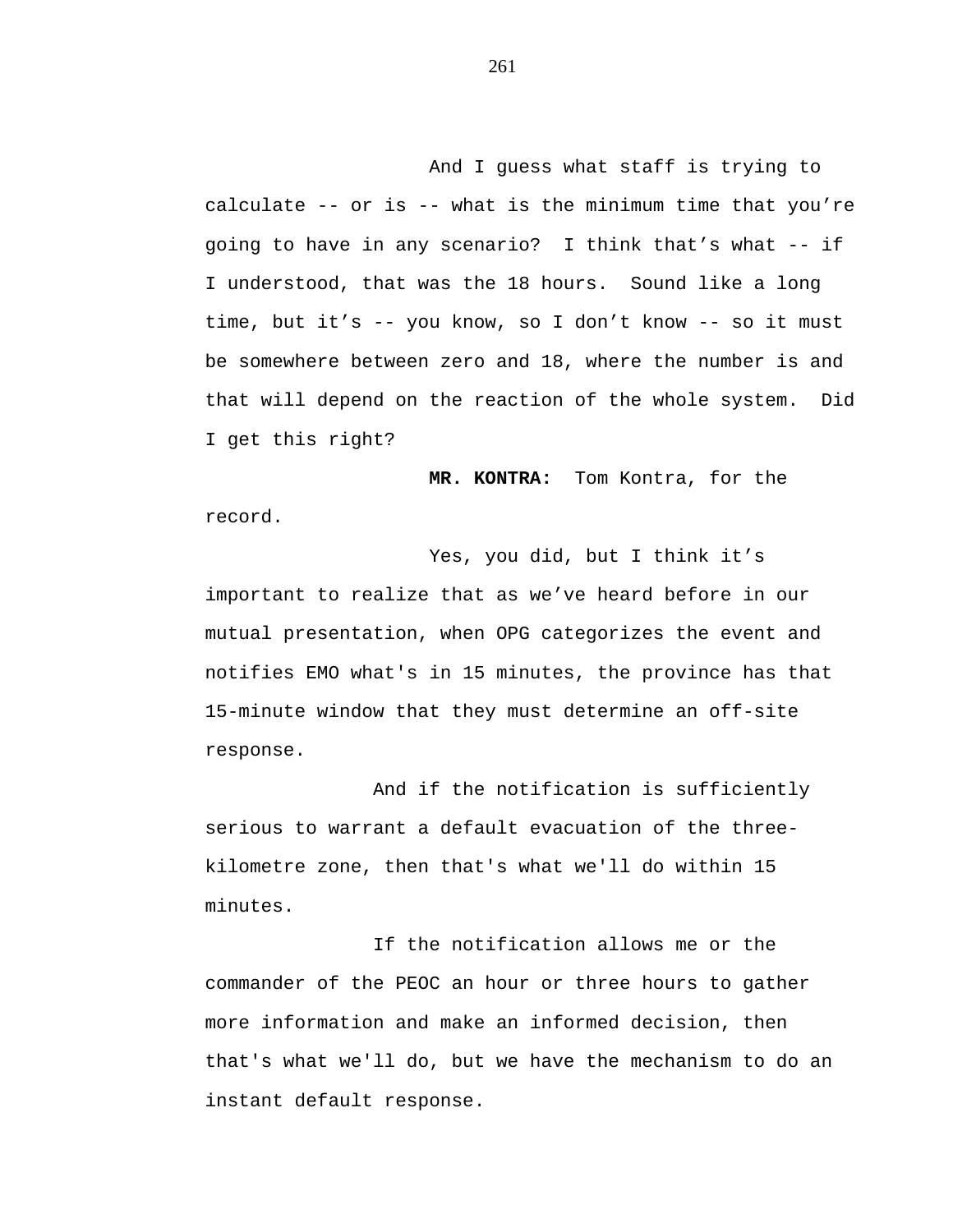**THE CHAIRMAN:** Monsieur Harvey?

**MEMBER HARVEY:** My point was that if you present a plan and in the plan you mention that it would take 24 hours before evacuating all those people, would the staff accept such plan?

**DR. RZENTKOWSKI:** It's not an easy question to answer at this point in time because we are speculating. The plan doesn't exist to -- or at least, we don't have the exact timing for evacuation; what time it would be required to complete an evacuation.

Eighteen (18) hours has been identified as a planning assumption to largely complete the evacuation of the population around the plant. Of course, the evacuation has to start as early as possible, 15 minutes into the event or two hours into the event, but has to be largely complete when we approach 18 hours mark.

Ideally, it would be, if everyone who is supposed to be evacuated would be evacuated by then. But if, let's say, 80 or 90 percent of the population would be evacuated, we can probably call it a success as well.

### **THE CHAIRMAN:** Dr. McDill?

# **MEMBER McDILL:** Thank you.

I can appreciate some of the frustration that we are sensing up here from the community about getting information.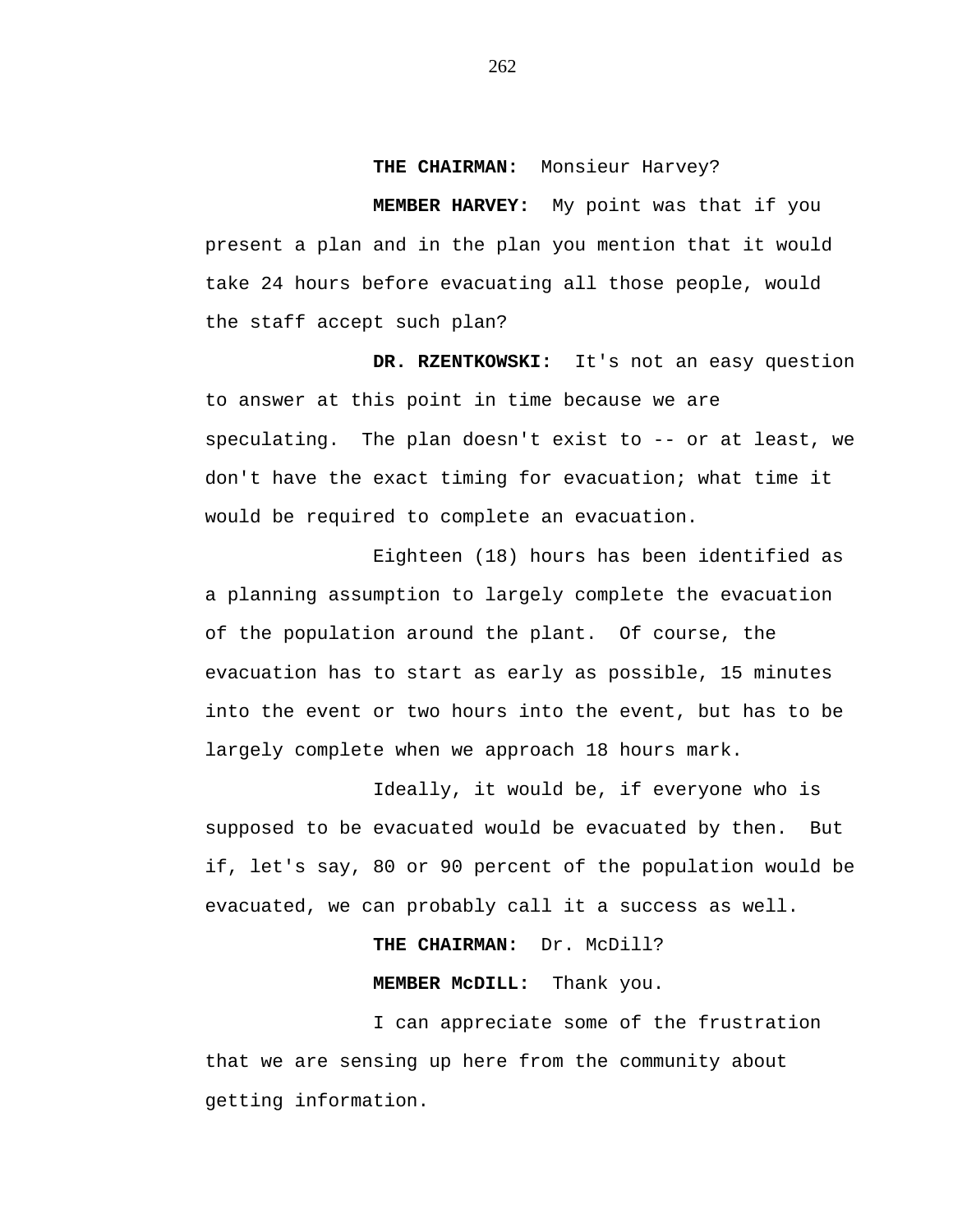One of the comments I wanted to make was in the intervenor's submission on page 11, they were trying to get working group number 3 reported. It doesn't really matter what it was. And it says that EMO suggested they use Freedom of Information.

Is that correct, if indeed it is referenced in the current nuclear emergency plan?

**MR. KONTRA:** Tom Kontra, for the record.

The normal procedure in normal times is to follow accepted procedures. So we've advised that for that particular request that it go through Freedom of Information, so that the other partners who were party to that discussion, that working group report, have an equal opportunity in considering what parts or what parts not to release, as the mechanism allows.

So what we're discussing here obviously are responses to a natural event, which require immediate action, and what we're discussing there is normal procedure.

**MEMBER McDILL:** Back to CELA on that one. **MS. McCLENAGHAN:** Yes, thank you, Dr. McDill.

It was a frustrating moment. That particular working group report was about the basis of emergency planning in Ontario, which is something we were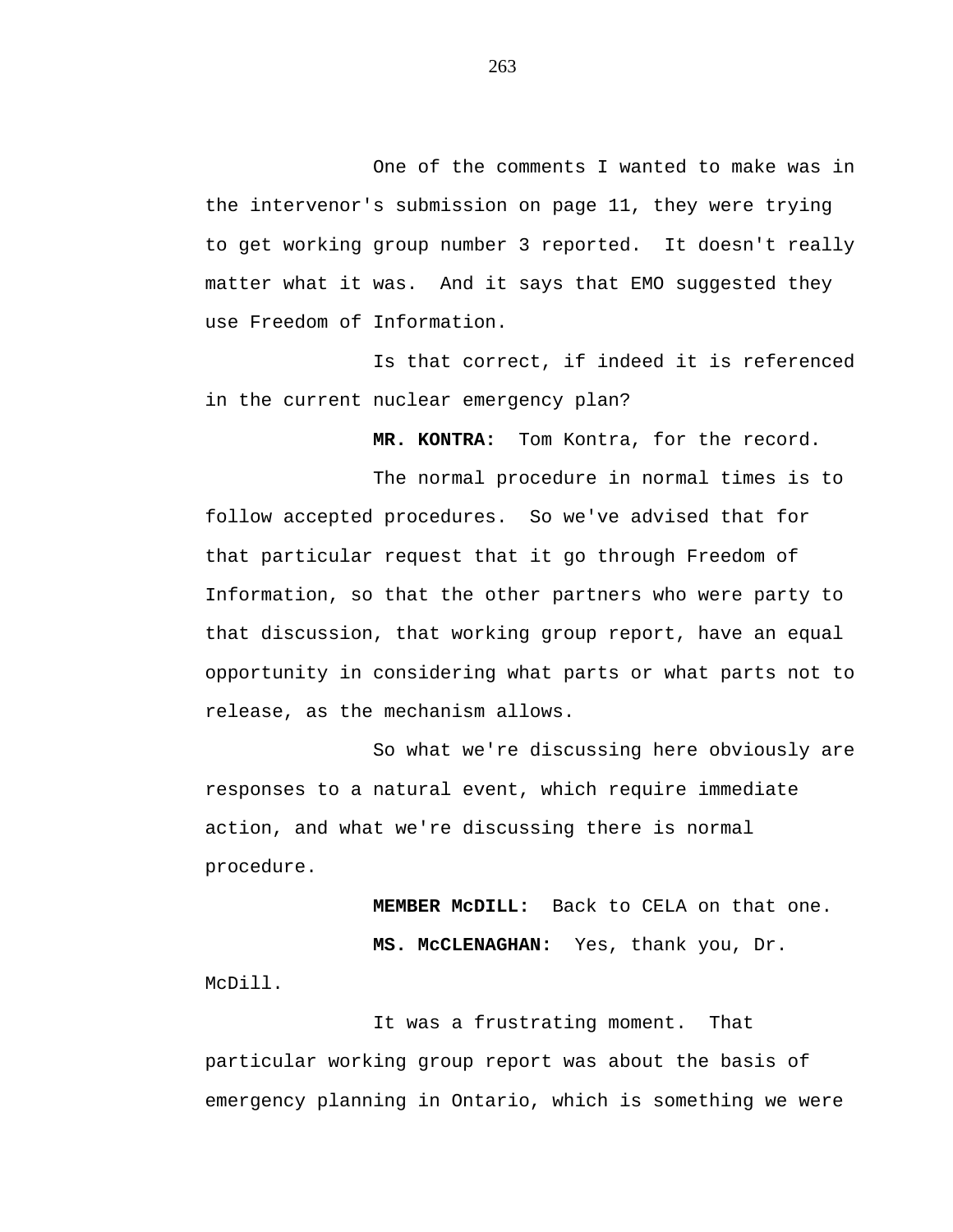trying to understand to prepare our overview.

The report is not only of historical interest, it's explicitly referred to in the current Provincial Nuclear Emergency Response Plan 2009 as being the basis for the current protective action levels.

So I can't conceive of why it would be withheld and of course I meant it was not available on time for today.

**THE CHAIRMAN:** Okay. I think we need to move on and you heard a lot of comments. You have the final words.

**MS. McCLENAGHAN:** Thank you. I'll go backwards.

In terms of the discussion about timing, one of the things to stress there is that, if there was an early release, we don't contend that we want to see such a thing happen, but we would like to see the planners admit that such a thing could happen, and it's disconcerting when it's denied. That's point number one.

Secondly, all the time that goes by, whatever it might be, until evacuation is completed, it means that people who are not yet evacuated are being exposed in some way, shape or form.

So it's important to understand those numbers, try to reduce obviously the evacuation time, yes,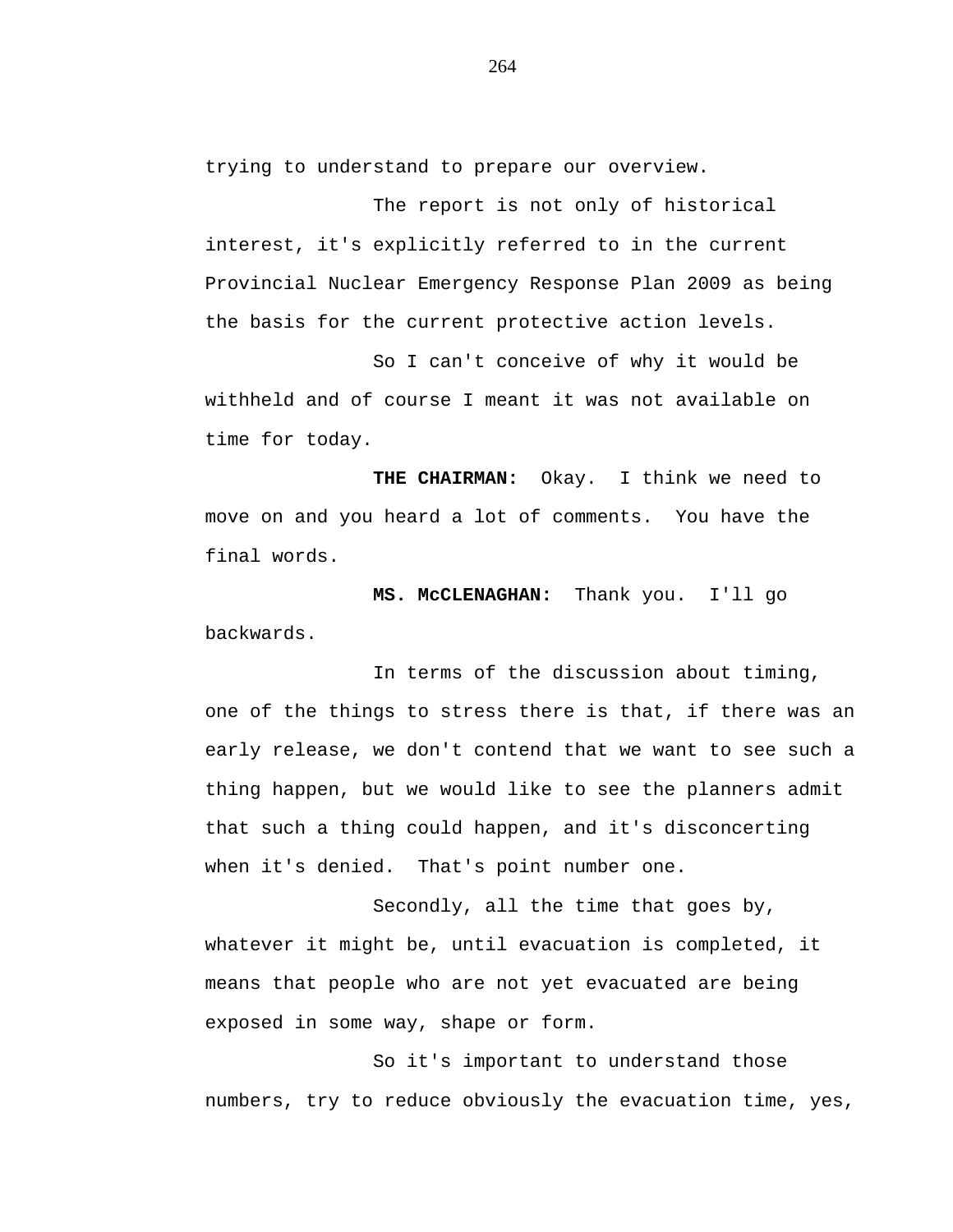try to take all the steps we can to increase the likelihood and the strength of the planning such that we do have time to plan, but we need to be able to respond quickly in evacuation.

And if we can't evacuate fast enough -- we, collectively, as a community -- then should we be operating this plant in this community with these population levels, which is why I come to the recommendation not to license the plant?

In my view, it wouldn't be licensed today. You wouldn't put a new plant here.

The question about the amount of detail beyond design basis is an extremely important question. The answer was that we have a foundation to respond. The Provincial Nuclear Emergency Response Plan does have a line saying that there could be, for example, a 20 kilometre evacuation.

But when you ask the question how realistic would that be, you have to start asking questions about, well, what would be the evacuation routes? What kinds of numbers would we be talking about? Where would those people be going? The very same kinds of questions you have to ask about the 10-kilometre zone.

So in my opinion, it's not sufficient, given the experience we've seen in other accidents, to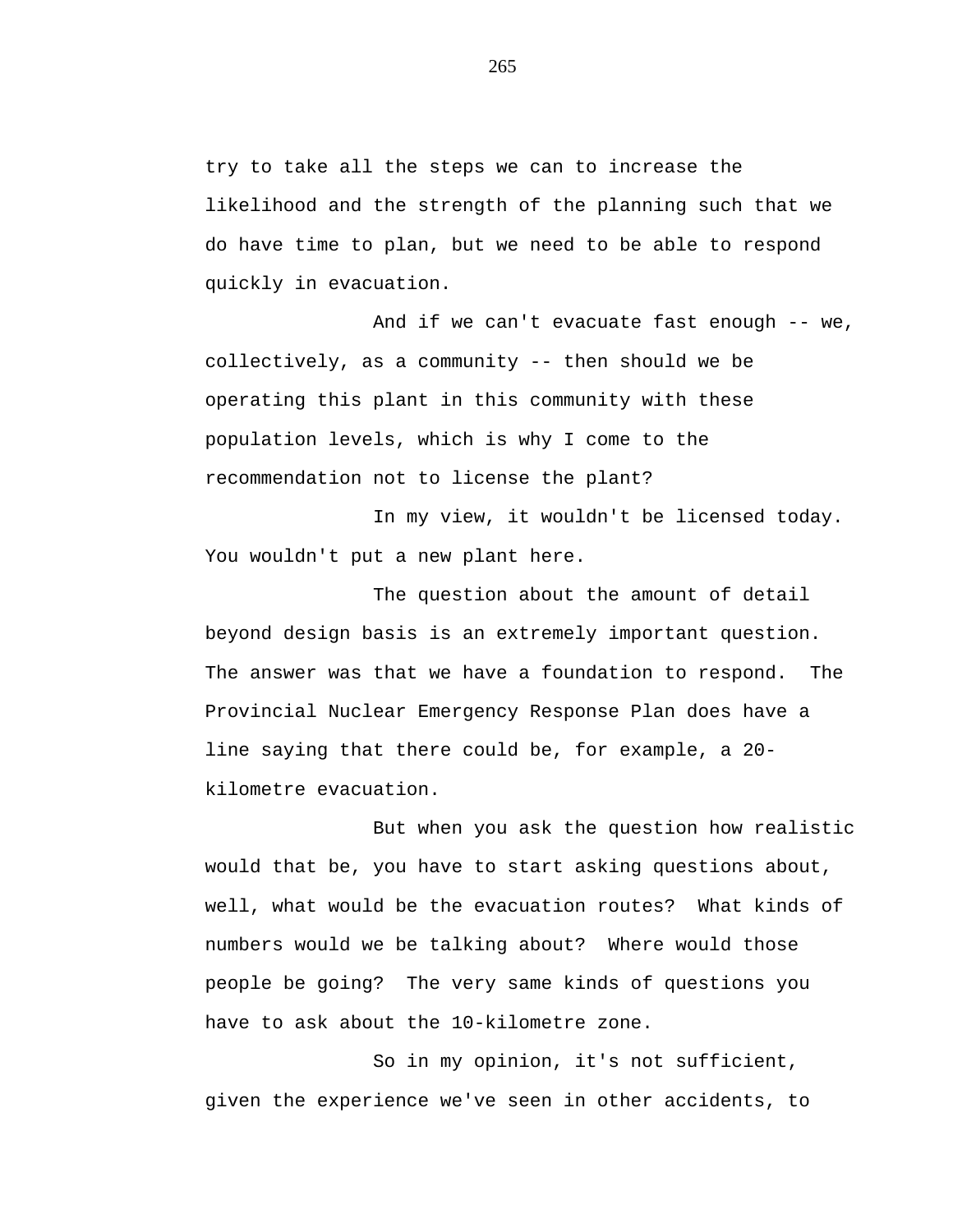rest on the 10-kilometre detailed planning.

In terms of the CSA process, my point earlier was that this is not a subject that should be left for the officials to develop all the answers and then tell the community what's right.

A lot of these decisions are very sitespecific and have to do with how the community will be expected to respond, as well as what kind of risks the community is expected to assume.

So things like pre-distribution of potassium iodide, we've made a recommendation that you should, today, require that. Ontario is the only province who has made a decision not to require that. That's within your purview.

You could make a decision specific to this plant today because of the fact that it's an ageing plant, because of the fact that it's in a highly populated area, because of the fact that it will take x-hours to evacuate, and it's one of the proven methodologies to reduce a certain kind of exposure while evacuating. I think it's a highly important issue to move on today.

In any event, consultation on the draft, I have no idea how good it is, effective in June. Now, we're halfway through this licence period. The Pickeringspecific issues that we recommended in our report, I would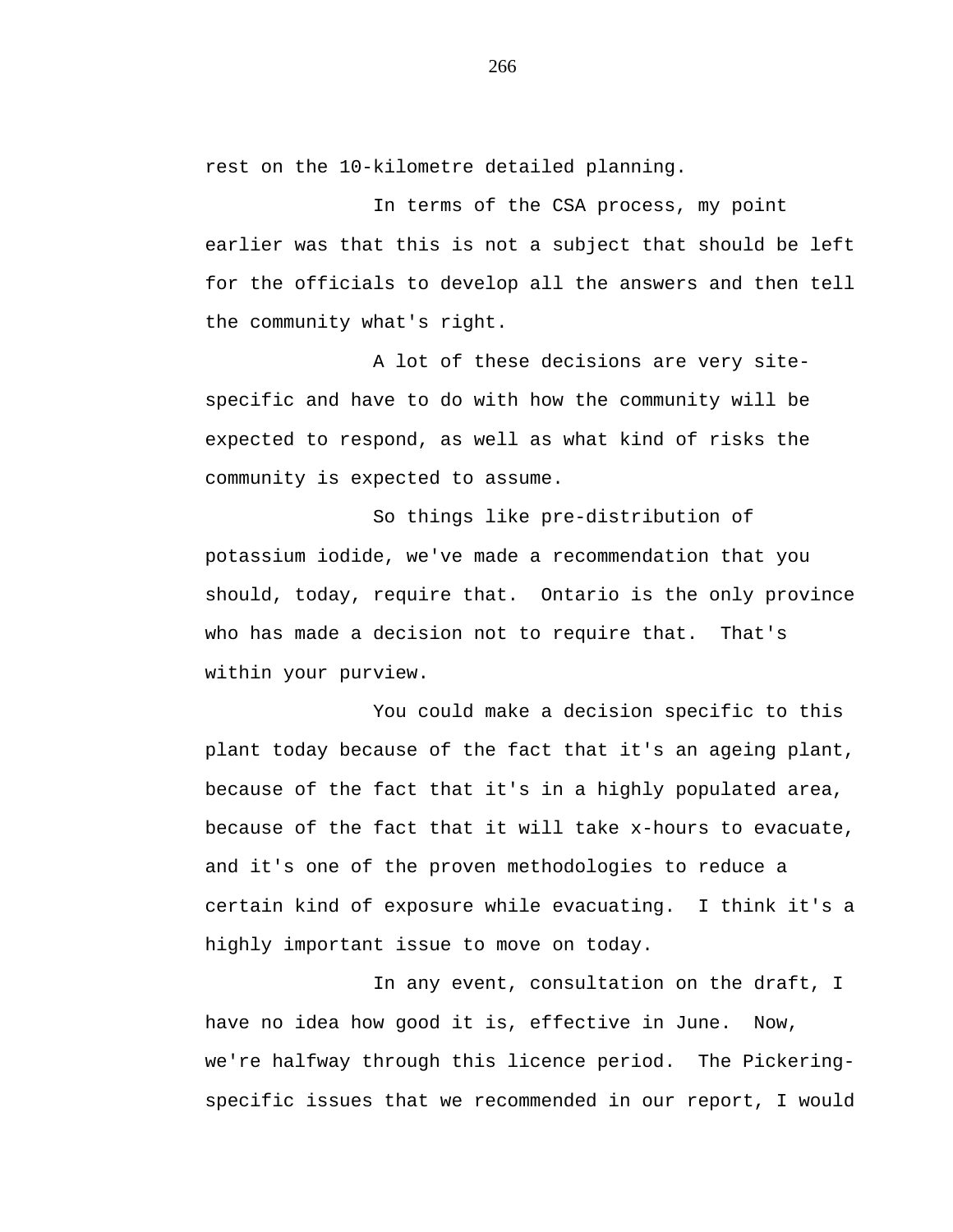urge you to consider as conditions of this approval should you not agree with my recommendation not to grant the licence extension.

And I think leaving it to the CSA process would amount to an implicit delegation of your authority, and I've already urged you not to delegate your authority on some of these issues even to staff, because I think they're of such import that you have to make the decision.

Someone earlier today made another suggestion, which is a one-year licence while you gather a lot of this material that's stated, and I put a list in my report of the very significant pieces of information that are still being awaited. Gather all of those and come back in a year but don't delegate your authority.

**THE CHAIRMAN:** Okay. Thank you. Thank you very much.

## **(APPLAUSE/APPLAUDISSEMENTS)**

**THE CHAIRMAN:** I would like to move to the next submission which is an oral presentation from Ms. Lennox, as outlined in CMD 13-H2.78.

**13-H2.78**

**Oral presentation by**

**Jill Lennox**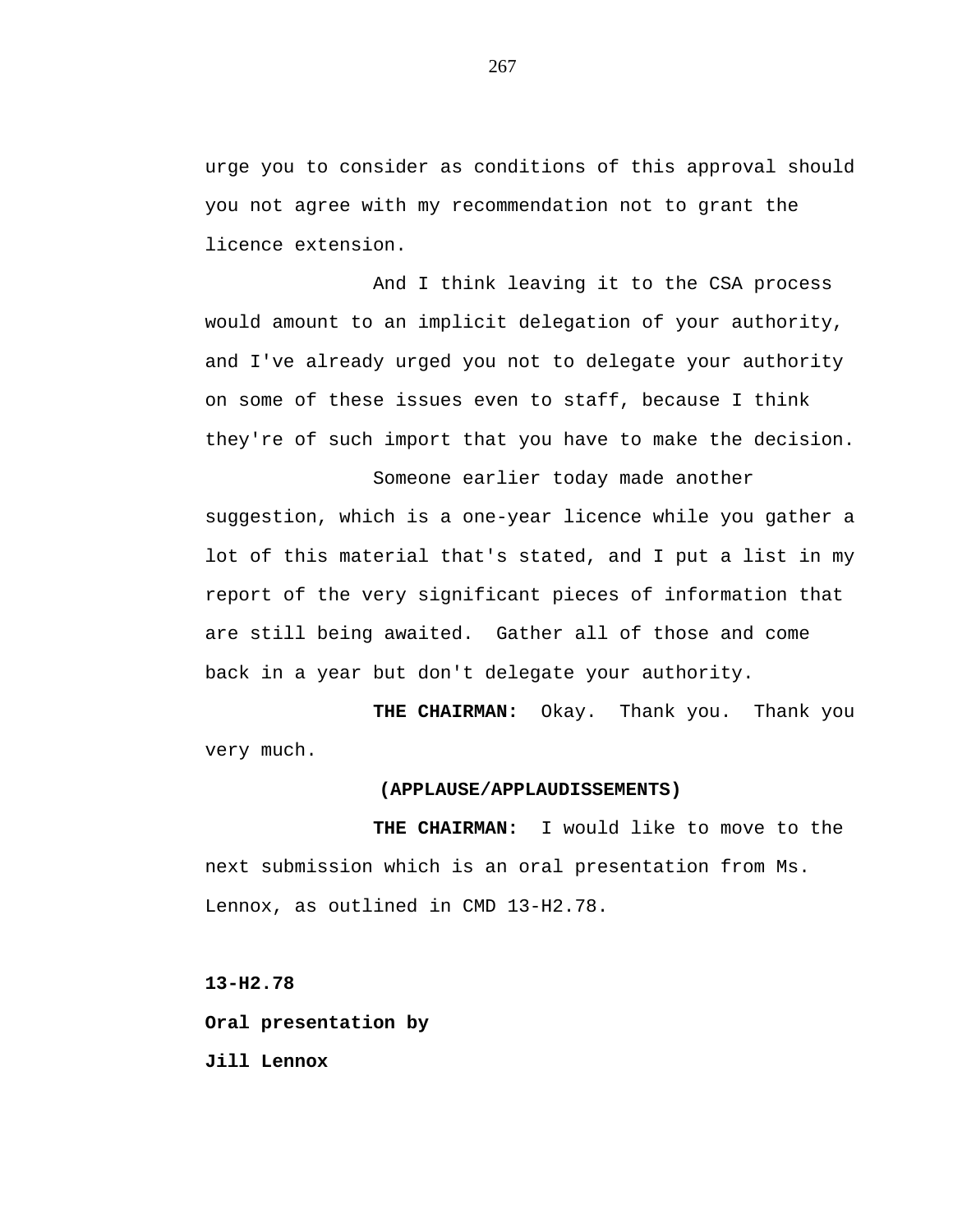**MS. LENNOX:** Thank you very much. Thank you, Dr. Binder and CNSC, for letting me speak today.

Thank you also to the Ontario Power Generating Commission.

I am very nervous to begin with, but very daunted about having to speak after the CELA report. It was a fabulous report.

I stayed up most of the night reading it and found myself very upset because of looking at these details so closely. It brought it all home to me on another level; something that has been an upsetting thing for me from as long as I can remember in my life, the whole nuclear power situation.

I also just want to thank you for making it possible, actually, for the very things that daunt me also really impress me, and were it not for this whole process, I wouldn't have gotten to read the incredible reports that I have read and probably watched the interventions that I watched all day yesterday and I'm so impressed with the level of my colleagues. It's one of the reasons I'm very nervous to speak myself.

However, I believe those who support me and who say every voice counts and I actually believe that and I tell my students that and I do believe every voice counts, so here goes.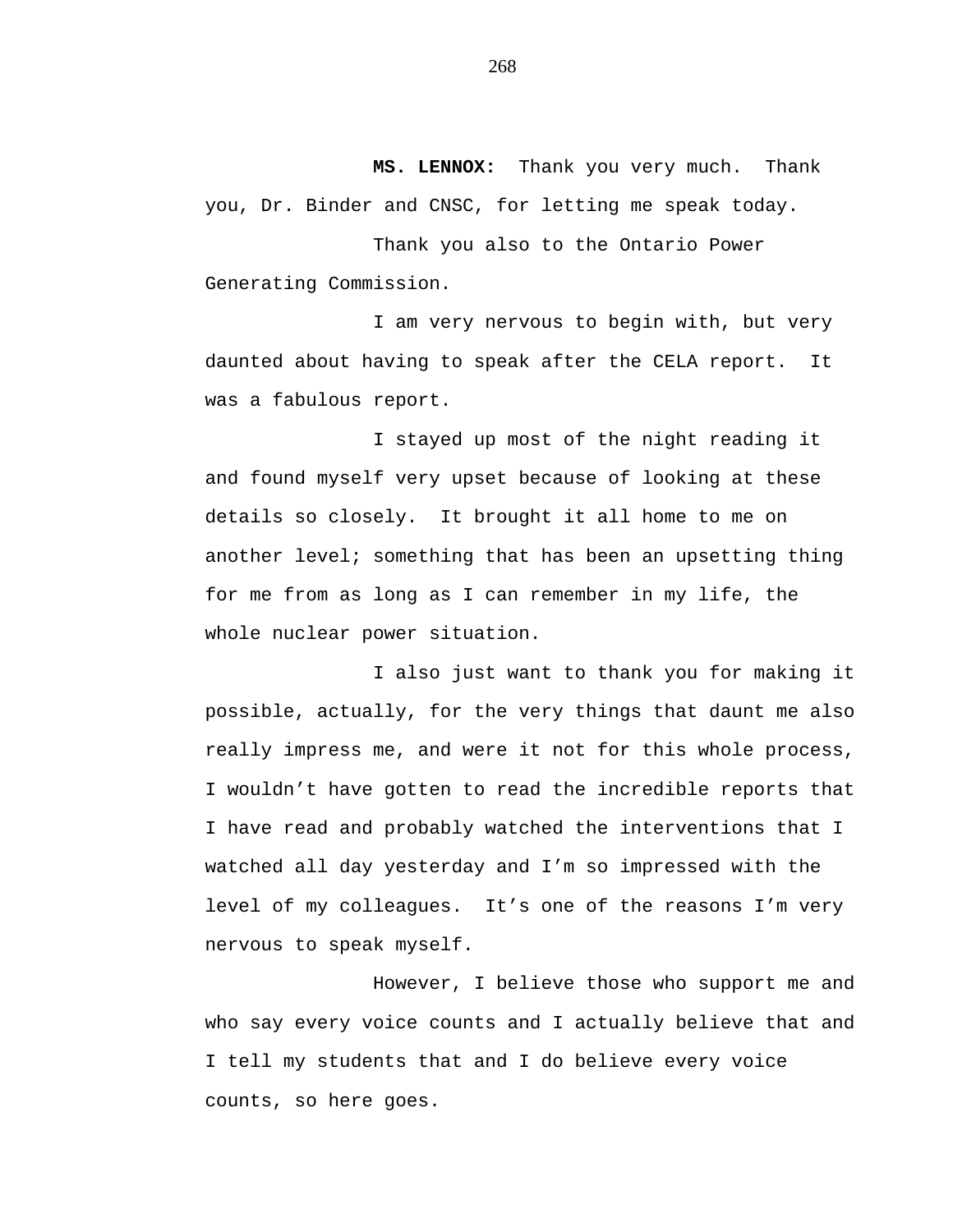I am -- this was written -- I was writing to request that the CNSC not extend the OPG's application permit for the refurbishment of the Pickering nuclear power plant for another five years. My reasons I wrote are purely logical and there are only two.

The first is that in five years, five more years of nuclear waste will accumulate. You may remember me from the Darlington things. I think my biggest nightmare about the whole nuclear power industry is the inability to find a solution for the waste.

So in five more years of their operating, five more years of waste will accumulate. As Gordon Edwards recently put it:

> "Certain individuals and corporations have no intention of stopping the production of every large -- ever larger inventories of nuclear waste for which there is no assured method of safe containment or -- for -- of periods of time that dwarf the entire span of human civilization."

I was at a talk of his where he explained - - like he went back into the various ages and -- you know, before dinosaurs and so on and so forth and said this is how many years we have to look into the future before this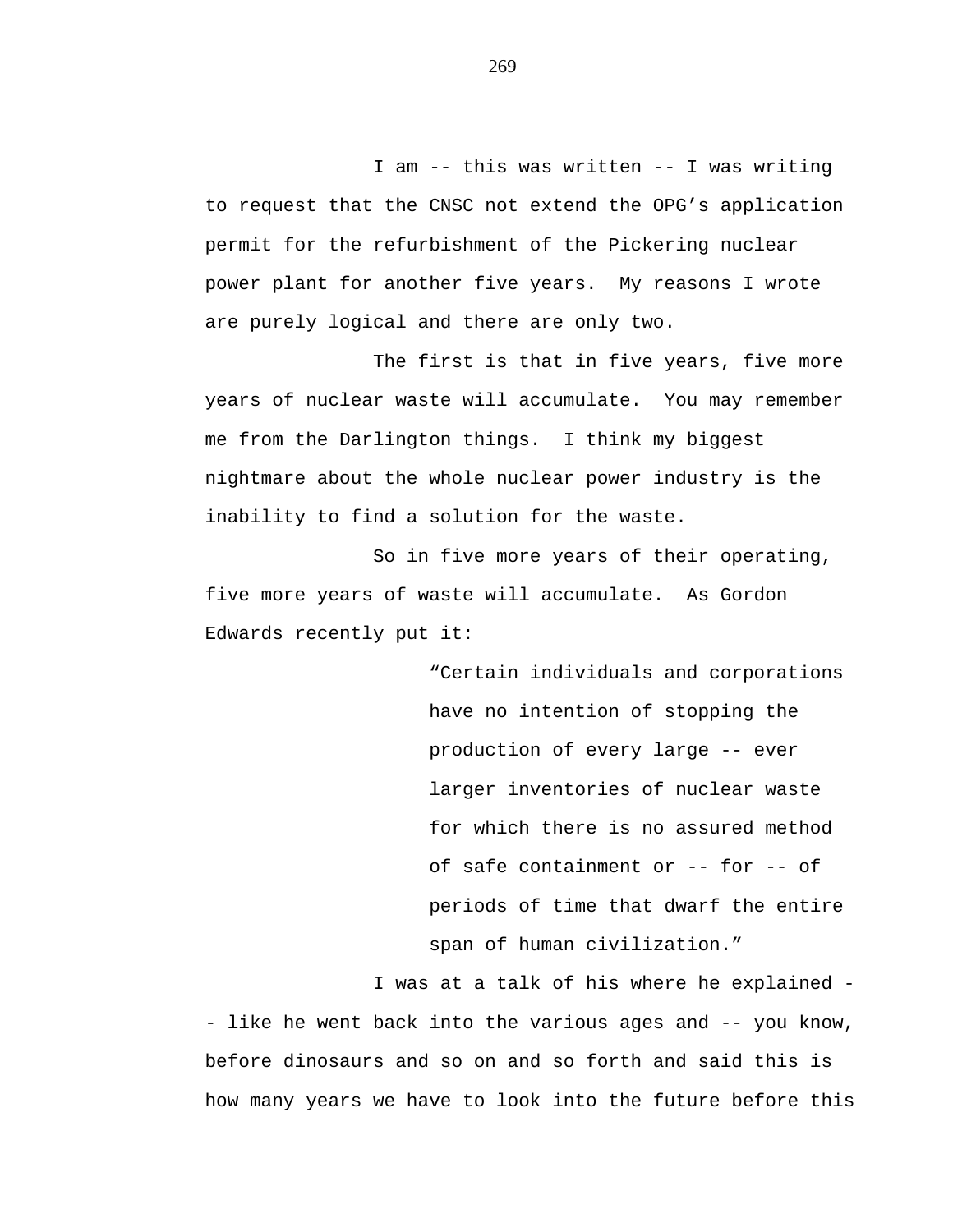waste will not be toxic and dangerous.

So a person with much better math than myself can easily calculate how many tonnes more would be created in that five-year span. But even it were one pound more, I insist that's enough reason not to extend the life of this white elephant.

The second reason is economic. The cost of granting the extension of the permit for four to six years will, according to the Clean Air Alliance, be \$18 million.

This would be our money of course, we the citizens. Our hydro bills will go up 5 percent.

We -- only to look at similar attempts all over the world to renovate these ageing nuclear power stations to see that the cost if formidable for over the - - far over the estimates and the results are in no way guaranteed. The example is our own Point Lepreau.

And when the inevitable happens, and the plant will have to be decommissioned, the cost will be even higher.

A recent example was in New Brunswick, my father's home province, and as it happens, I was in Moncton when I received your reminder that I hadn't yet submitted my intervention. No, actually it was that I had actually asked for an extension and I received the refusal to give the extension.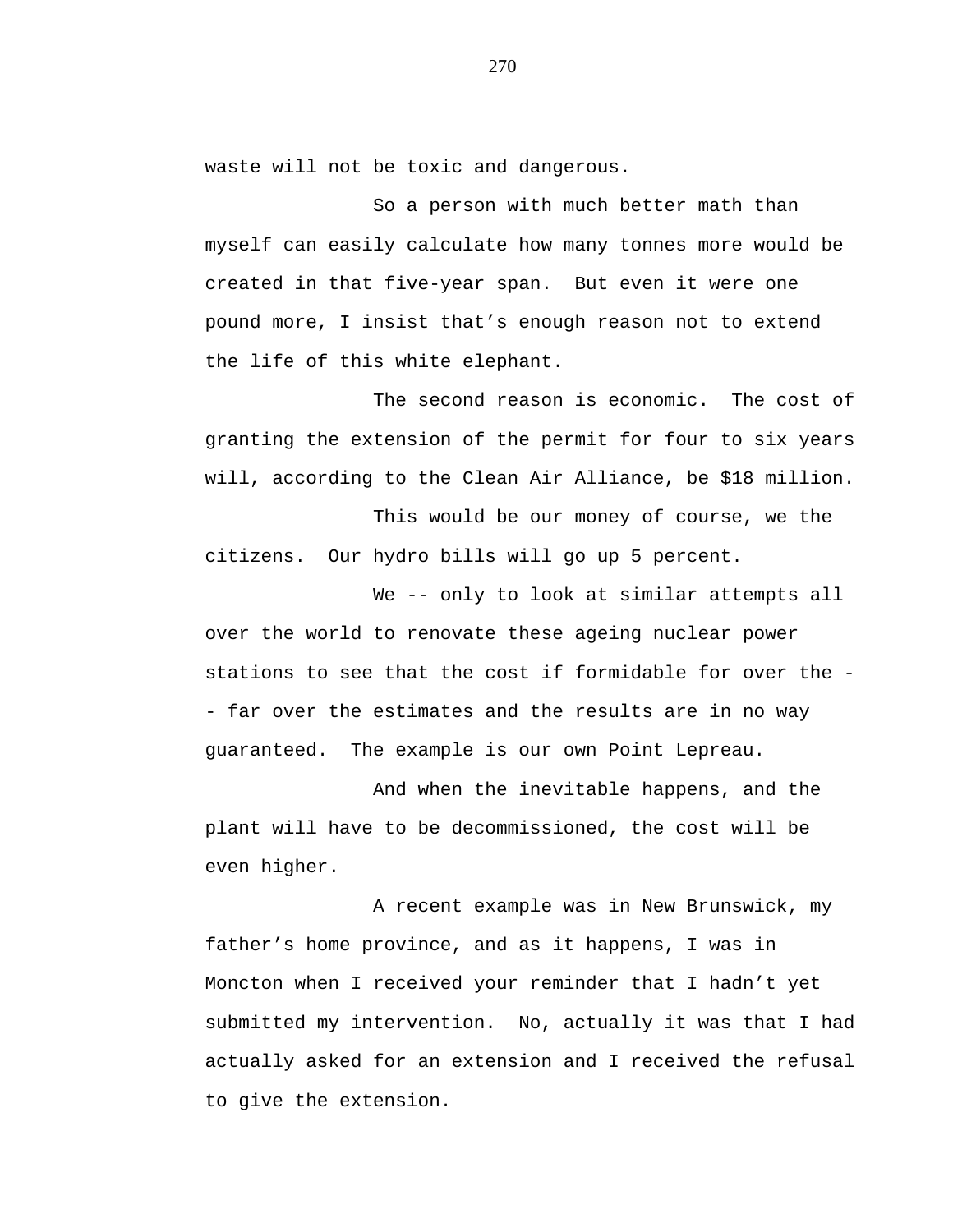I was late because -- for personal reasons. I had used the month of April, a relatively free month in academia, to help in a family crisis in Nova Scotia and my plea for an extension was refused, just at the time I was about to hit the road; I was in Moncton.

I was in a restaurant, at the time, and I had just listened to a cousin of mine, who I hadn't seen in a long time, speak out about the Point Lepreau. And she is a part of my family I always considered a very conservative, very typical of New Brunswickers in my opinion, they're very conservative and very, very good, simple people.

And however, I didn't expect her not to think there was anything wrong with the Point Lepreau thing, but she was absolutely livid with anger and she said that first they justified renovating the thing; that it was clearly on its last legs, then gave them an estimate that was far over what it finally cost.

And I understand it was three times more than what they had estimated, and then -- and she almost shouted it out, "And the stupid thing doesn't even work".

And so she was horrified and everybody in the restaurant looked at her and I thought my goodness; I mean I had never heard anybody in my family speak out like that.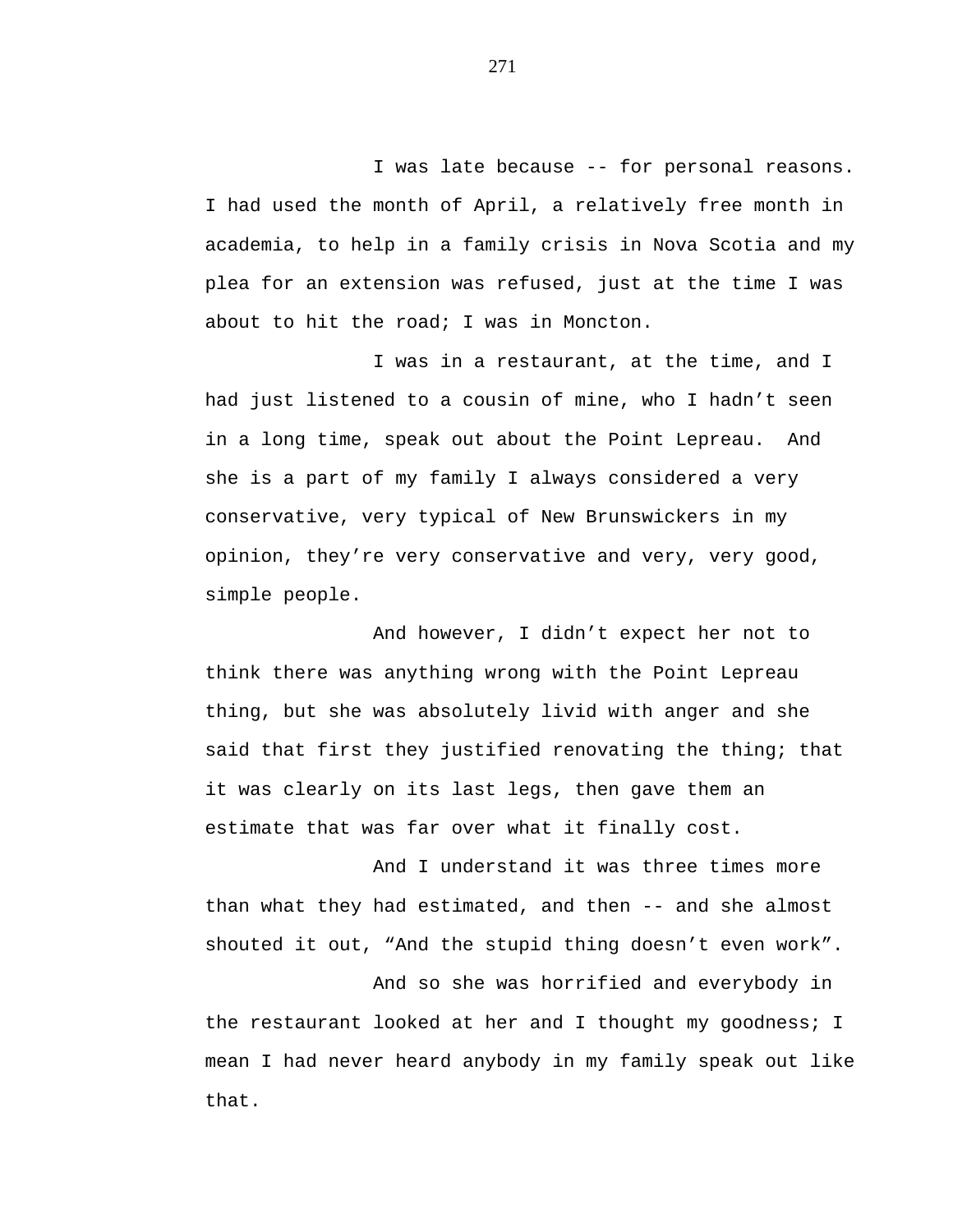And I think it was that anger that I knew it wasn't just her, but probably the whole province or it felt like it to me that made me decide well, I'm going to write this thing, whether I'm moved out of the hotel or not, I'm going to sit down and get it in. So please excuse all the typos and the plagiarism and everything else, but it was thrown together very quickly.

But I realized this was terribly important. For me, it's very important, and for my family it was very important.

I've also -- I wanted to add that I've also often asked myself why governments don't just shut these nuclear power stations down when they come to the end of their lives. Why put those millions into something that inevitably will be decommissioned.

And the only answer I've ever come up with is the cost. But given that we take on a lot of the cost, even that doesn't make too much sense to me.

But yes, the cost of decommissioning will be high and why pass it -- but why pass it on to a future date, it will only get higher and the waste deeper by postponement.

According to a recent report, the cost of decommissioning nuclear power in the U.K. increased from 16 billion pounds to 53 billion, between 2007 and 2011.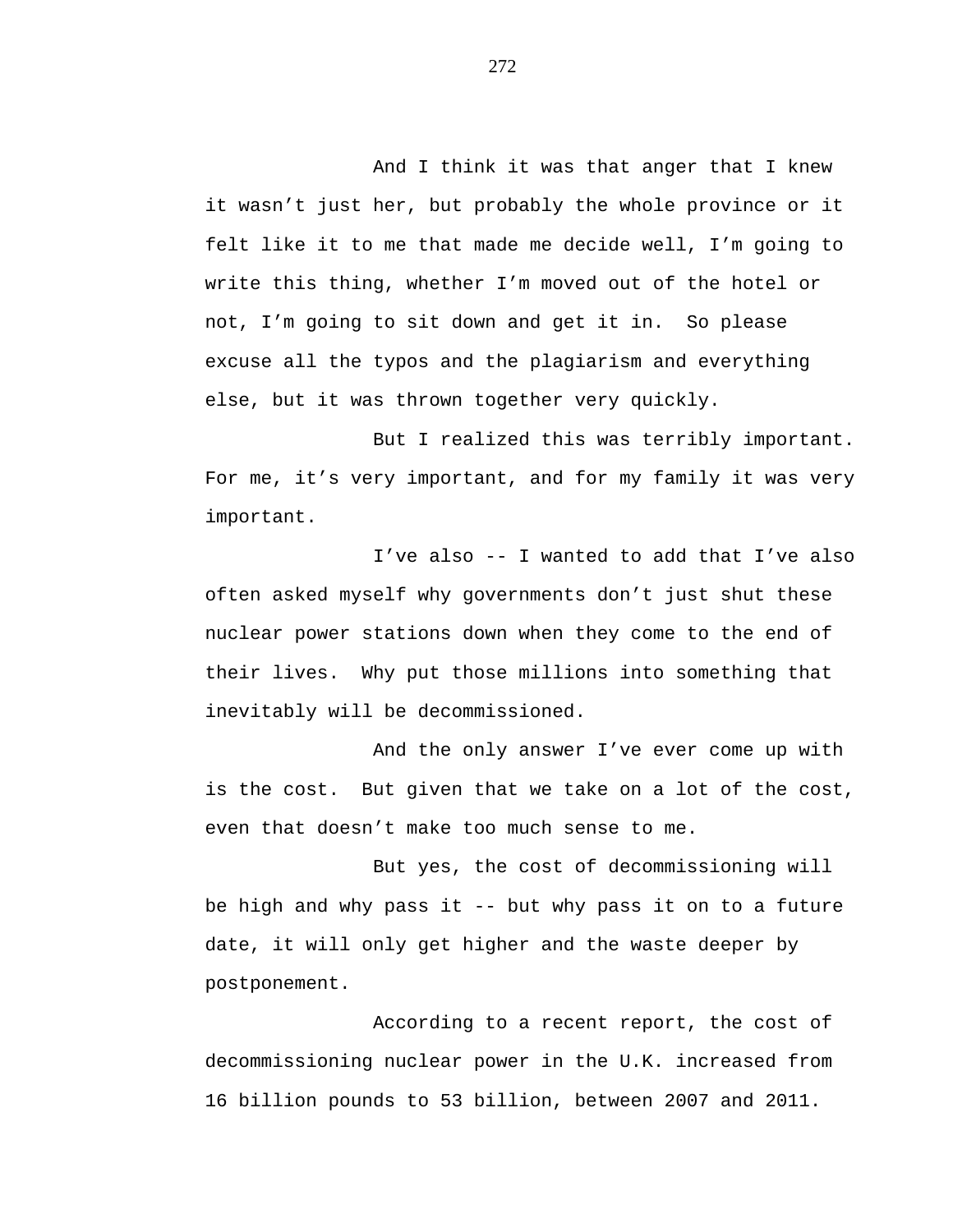In his article, "How to Close the U.S. Nuclear Power Industry: Do Nothing" by the ex NCR Minister, Peter Bradford, in the Bulletin of Atomic Scientists, he addresses the decline of the nuclear power industry in the United States, and I quote:

> "The United States is on a course to all but exit the commercial nuclear power industry even as the country awakens to the dangers of climate change and adopts measures to favour low-carbon energy resources. The nuclear power had been in economic decline for more than three decades when the Bush administration launched a program that aimed to spark a nuclear power renaissance through subsidies and a reformed reactor licensing process, but Wall Street was already leery of the historically high cost of nuclear power. Without additional and significant governmental preferences for new nuclear construction, market forces will but phase out the U.S. nuclear fleet by mid-century."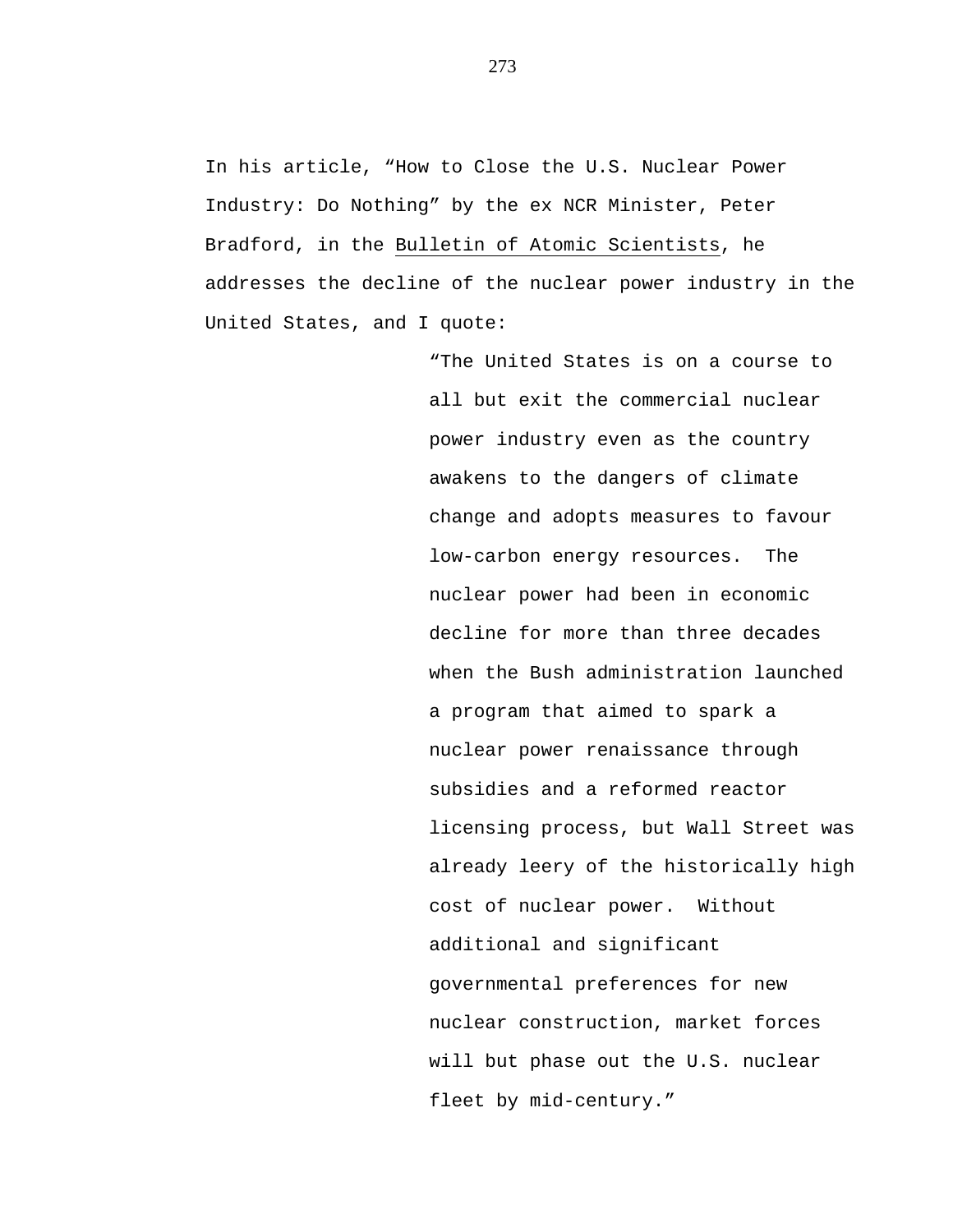That was all a quote of Peter Bradford.

In my words I say that mid-century is just too long to wait.

Harvey Wasserman's report in the Progressive on the San Onofre nuclear power crisis gives a summary, not only of other pending nuclear disasters in the U.S. other than San Onofre plant in California, but the varying states of certain closure in other countries beyond the U.S. boundaries.

He points out that "Even France, once the atomic" -- this is a quote:

> "…Once the atomic poster child, is now exploring joining Germany in phasing out its expensive decaying nuclear fleet for a massive new commitment to renewables."

In the last couple of days, I read two reports that impressed me very much with both their scientific and legal research to come up with conclusions that I've only felt intuitively since my earliest years.

There were the submissions of CELA, which I've already referred to, and the report of Arnie Gundersen, Chief Engineer for Fairewinds Associates, which who I know addressed this Committee this morning. I listened to his address online before coming here.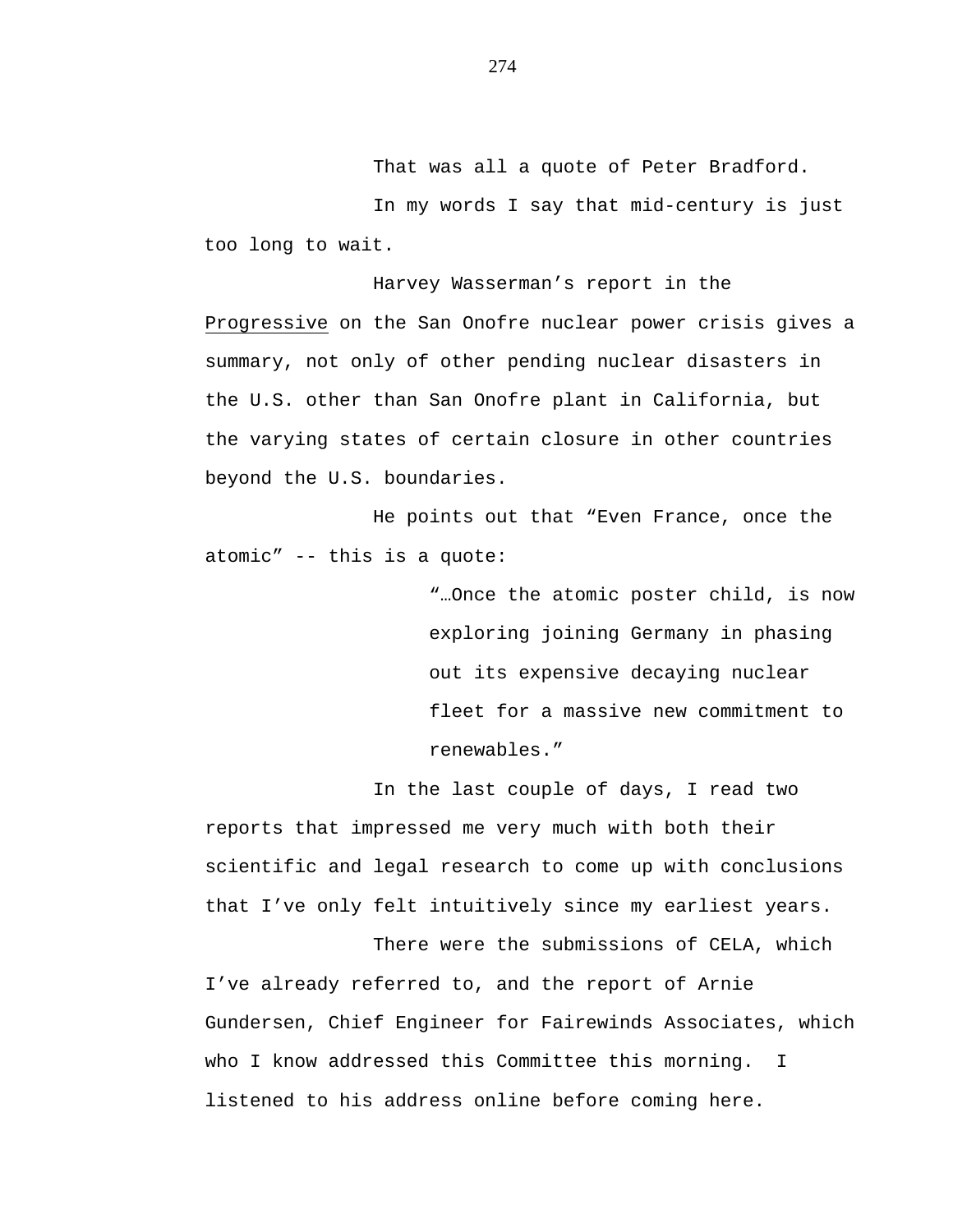I found interesting discrepancies between his report, given that he was a person that had worked in the industry for so long, particularly with his view of the CANDU reactor in the report.

It was so almost opposite of what the -- Mr. Bereznai I think his name was, talked about the CANDU reactor yesterday in his talk and he talked about how they use it as his college to teach and train future nuclear scientists and so on.

But according to the  $-$  as you know, according to the Gundersen report, it's definitely sort of being phased out. It's ---

**THE CHAIRMAN:** Can you please finish? You're running way over time.

**MS. LENNOX:** Am I? Thank you.

**THE CHAIRMAN:** Yes.

**MS. LENNOX:** Okay. So I'll just read these last two quotes that I have.

> "After reviewing the OPG and CNSC analysis of lessons learned from the Fukushima Daiichi accident..."

This is Arnie Gundersen:

"...I conclude that the Canadian response to the accident and proposed improvements are inadequate,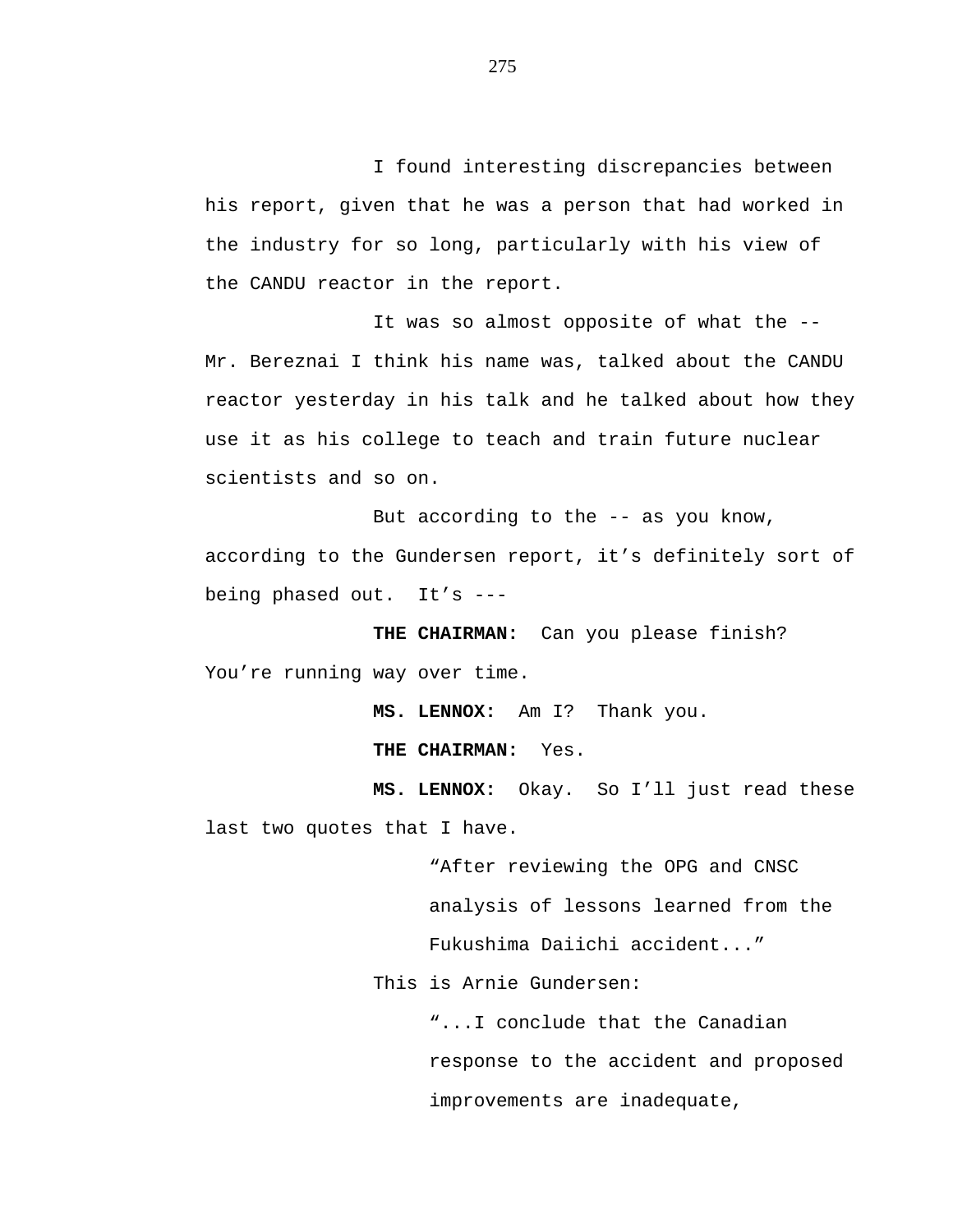incomplete, especially for the Pickering site. The nearness to Toronto to the Pickering site and the emergency evacuation it might necessitate should, in and of itself, be reason to deny a licence renewal. Simply put, in a serious accident at Pickering, the Ontario government would find it impossible to evacuate Toronto."

I will actually not even do my second quote which is from the Canadian Environmental Law Association because we just heard it. The last sentence being:

> "Pickering should be closed because the province's nuclear emergency plans are wholly inadequate to protect Torontonians from a major accident."

Okay. I want to conclude. I just want to say that in the whole CELA report and the -- all the discussion and details, one of the things that really has got to me is that we all use the word "evacuation". But if you -- I think evacuation is usually used when you forecast something is about to happen, like in a hurricane or a tornado or something, and people are evacuated.

In this case, people aren't just evacuated.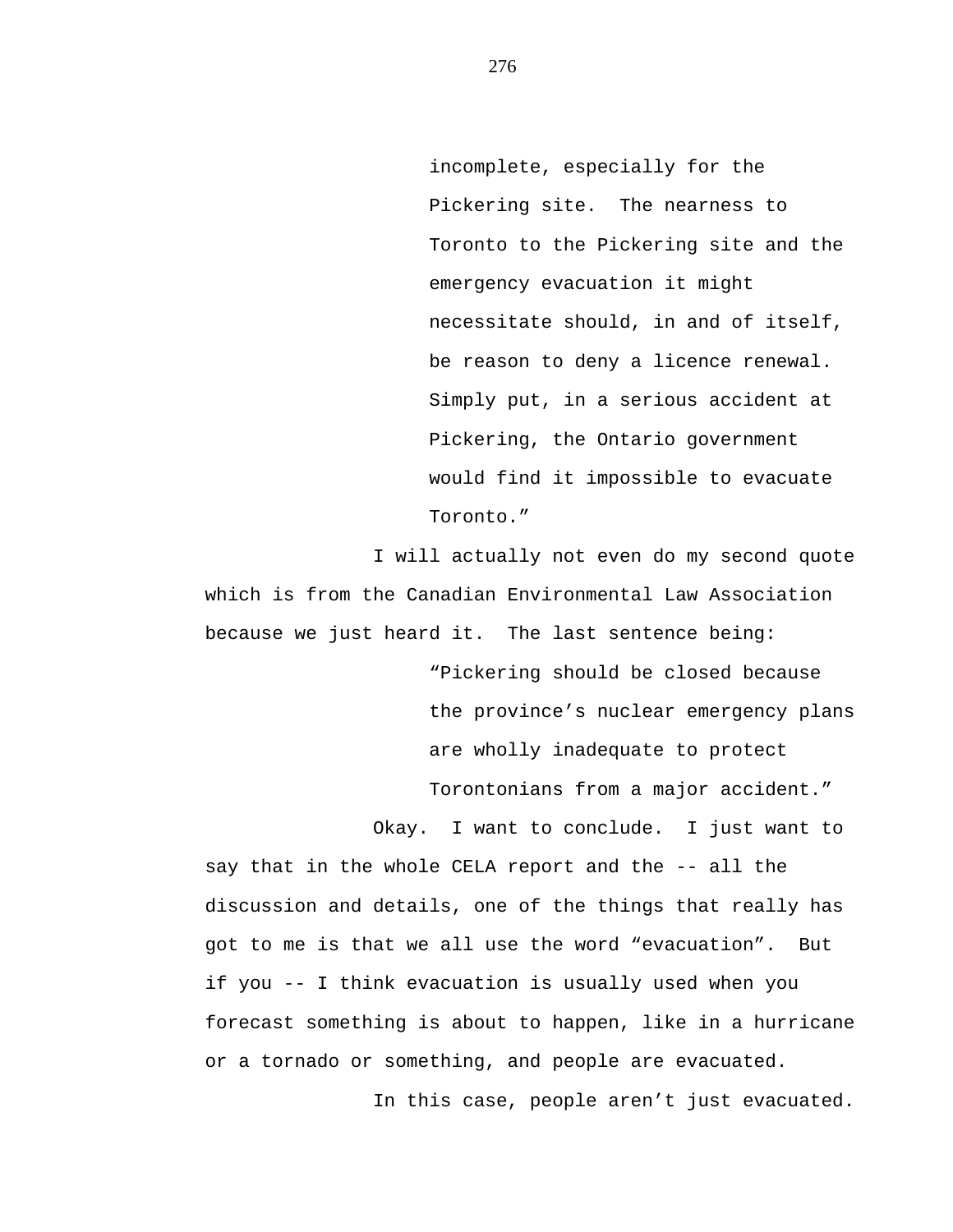If we look at Chernobyl and Fukushima, they're leaving their homes forever. I mean this is not usual evacuation. This is like -- it's forever.

So I trust that these voices, plus the voice of common sense, will win out for all of us here and that the Ontario government will not make New Brunswick's mistake, and that we will all, here in Canada, wake up to the realities that the horrific examples of history have given us through Chernobyl and Fukushima.

May we think of our children and grandchildren in the way that First Nations people think of the future and think minimally seven generations ahead, and why just seven? Let's close -- can I just finish my last sentence?

## **THE CHAIRMAN:** Please.

**MS. LENNOX:** Let's close down Pickering now, along with Darlington, and give them a permit to extend their plans to decommission and not throw good money after bad, or bad money after bad, and destroy this beautiful gift of a planet.

May we be seen not extending the permit as a -- see not extending the permit as a positive move and applaud the CNSC and the OPG for being progressive and forward looking -- giving a progressive and forwardlooking image to the country of Canada.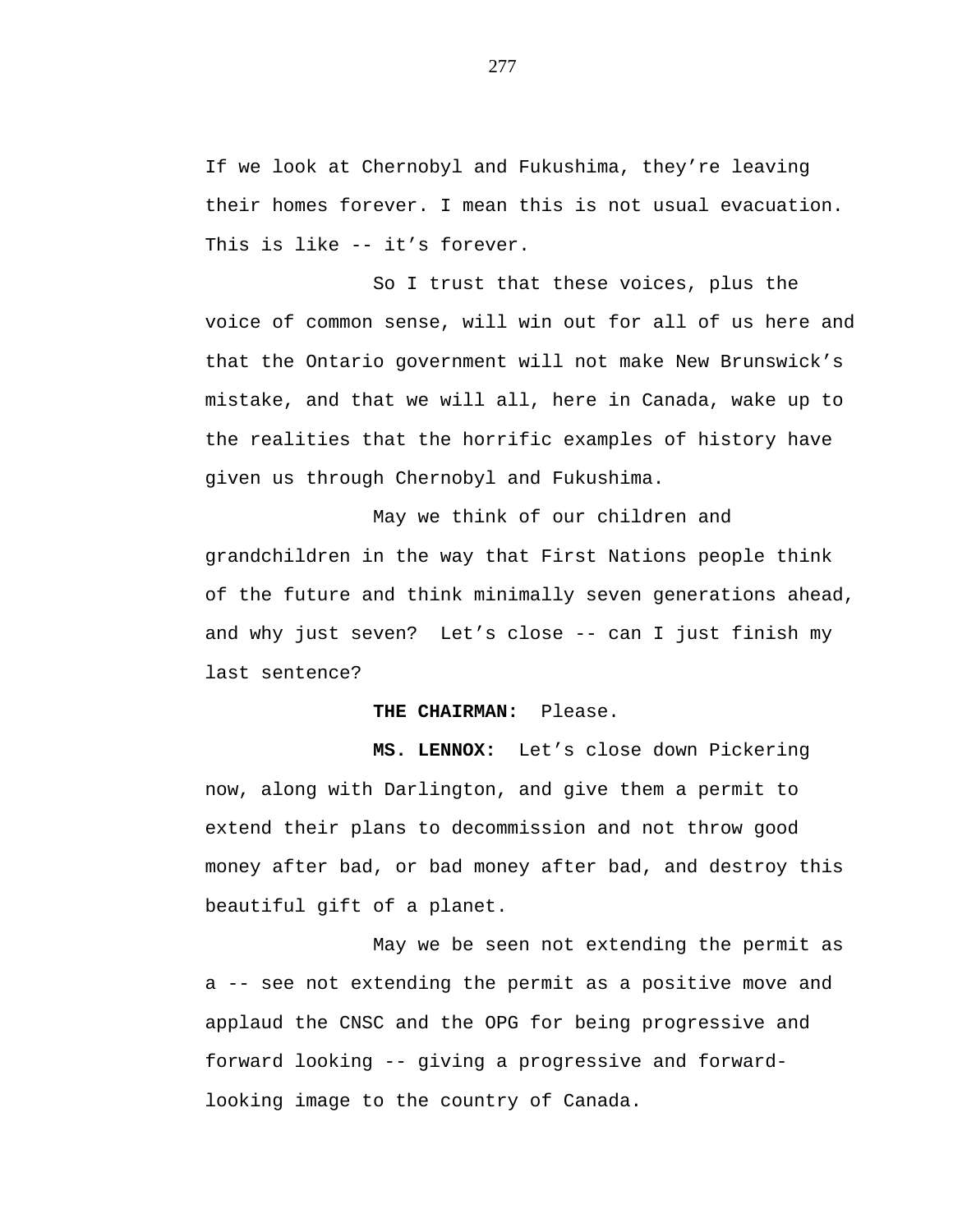**THE CHAIRMAN:** Thank you. **MS. LENNOX:** Thank you very much. **THE CHAIRMAN:** Thank you very much. Anybody? Any questions? Okay. Thank you very much.

**MR. LEBLANC:** The next presentation is supposed to be by Ms. Karen Loch but we have not been able to identify her. If you are in the room, please identify yourself.

If you are not here, we will treat your presentation as a written submission.

**MR. LEBLANC:** So, Mr. President, if you want to go to the next intervention?

### **THE CHAIRMAN:** Okay.

We'll move to the next submission which is an oral presentation from Ms. D'Valar-Alba, as outlined in CMD 13-H2.84.

Please proceed.

**13-H2.84**

**Oral presentation by**

**Ysabeault D'Valar-Alba**

**MS. D'VALAR-ALBA:** Thank you. My name is Ysabeault D'Valar-Alba and I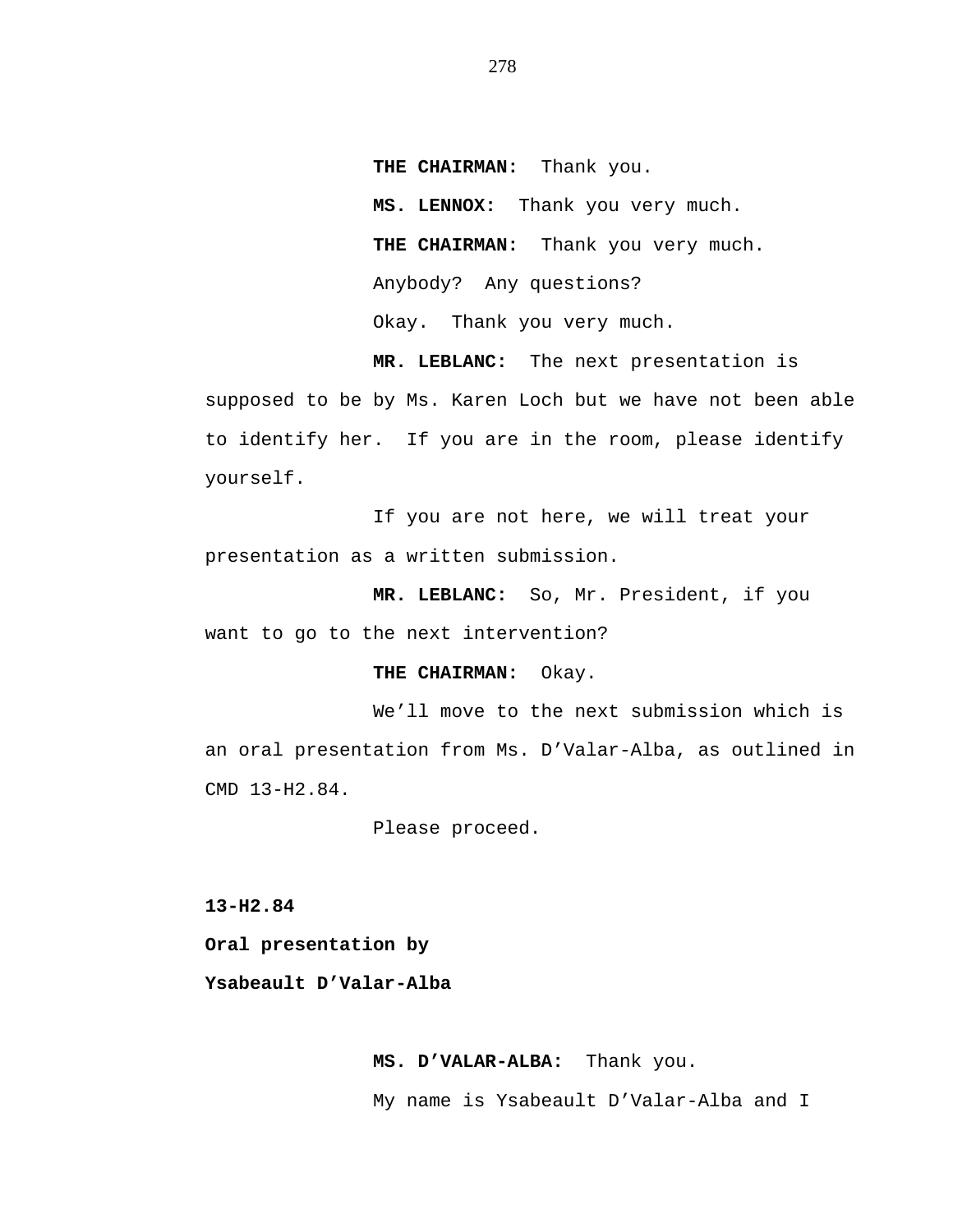live in Toronto. I live up by York University and my blind daughter, who is an adult and just finishing up at York, a master's, lives down at Bloor and Ossington.

So you can imagine when I was listening to CELA and the talk about evacuation, I was really quite distressed thinking how I would get to her if I had to walk down there to get her and somehow get her out.

I should also say that I have a BA, an MA and most of a Doctorate in Cultural Anthropology, and I just finished a BA Honour in Religious Studies to roll the doctorate from anthropology into religious studies. And that bears on what I'm going to talk about today.

I am here not as a representative but certainly as a member of two faith communities. One is the Unitarian Universalist denomination and the other is the Pagan community, and I am wearing -- somewhere here if it's still there -- a pagan emblem which is a rose and a pentacle.

And the reason I bring that up is that my specific pagan tradition asks us to look at our relationship to earth, and it's a mutual relationship. What we do to earth and how earth sustains us, and very specifically for Pickering, is Pickering part of what sustains us or is it what is dangerous?

And I have to tell you that in listening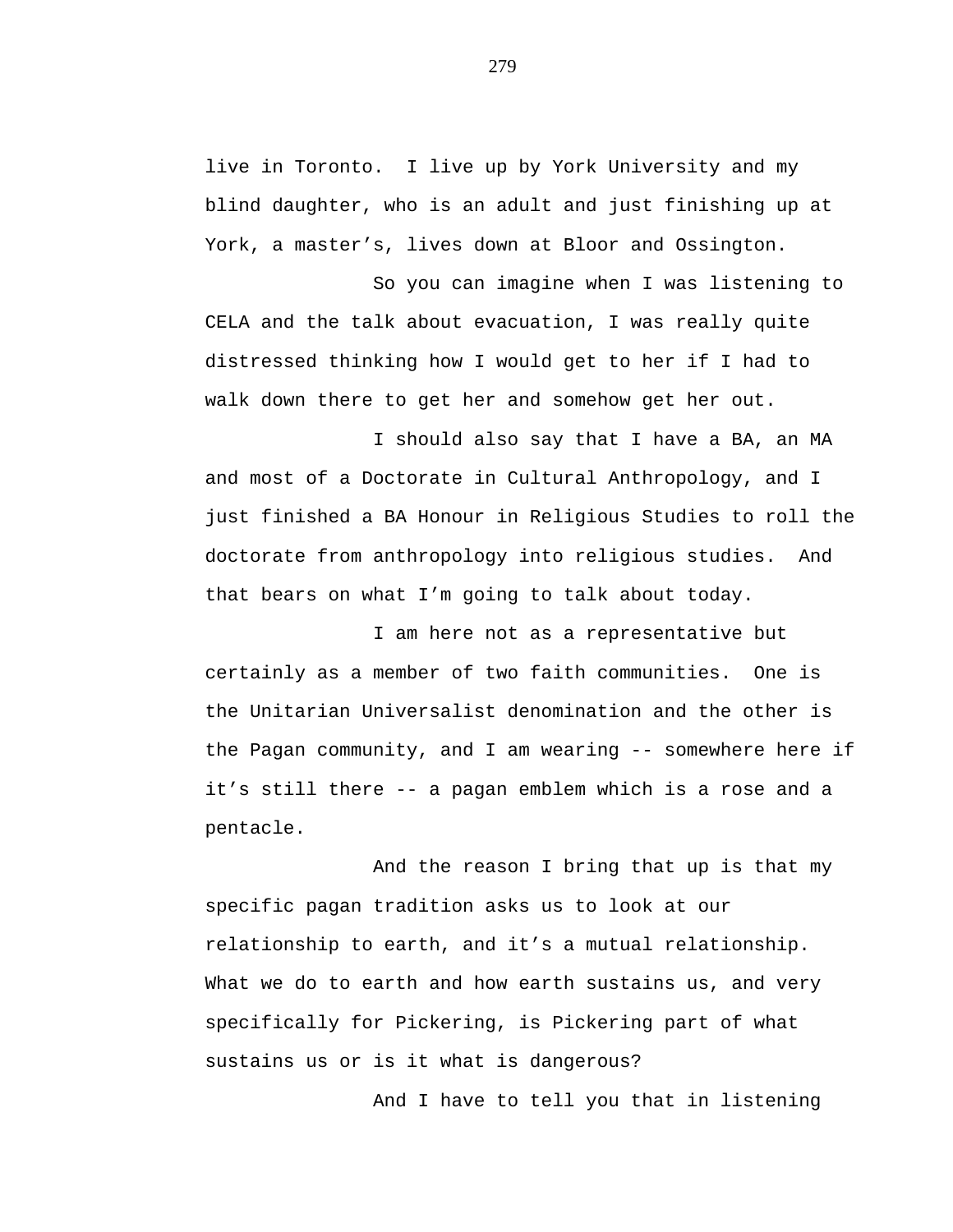today, I heard nothing that allayed my fears at all that Pickering is a very dangerous situation.

So in my written presentation, I was concerned with five things -- six things actually. The first is the probability of risk in relation to the magnitude of consequences. That goes for operation.

The probability of risk in relationship to magnitude of consequences, that goes for the storage of radioactive material.

The next is the cost involved. I heard a lot of talk today about cost and about jobs, and none of those things are -- can justify the danger because they can all be dealt with in a different way.

And then we go to green jobs, the kind of green economy and the jobs that could actually be sustaining us into a sustainable future.

And then finally the relationship -- sorry, two more -- the relationship between Pickering and the greatest, most dense population center in Canada, and I live just on the edge of that evacuation zone. So, yes, it is definitely of interest to me.

And then a point that has not been raised, except maybe tangentially, which is this: does nuclear power help us be democratic or not? Does it take us farther from a democratic society, or does it take us more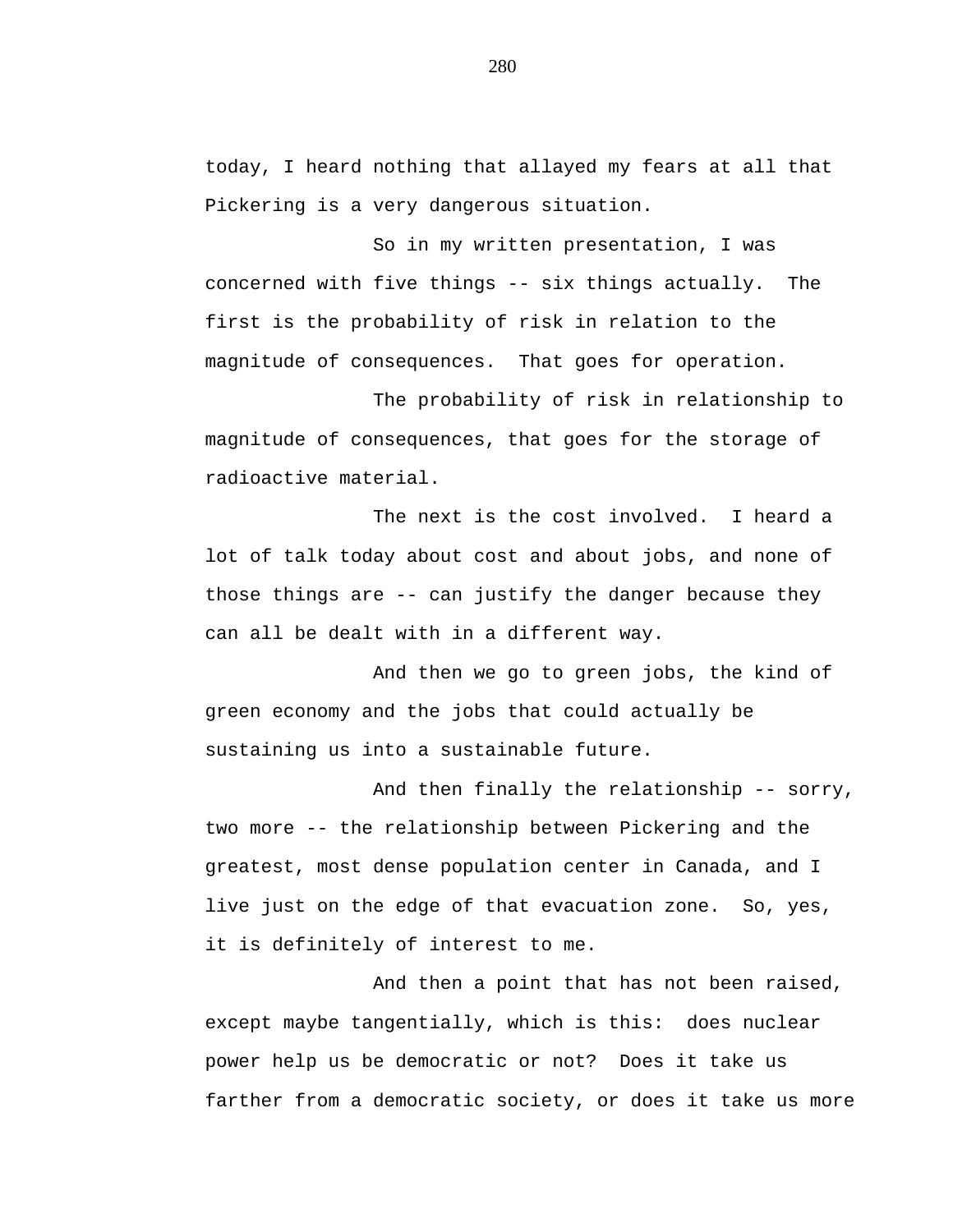towards a society in which decisions about risks are made for the people who are going to be taking that risk but not by the people who taking that risk? And that is such an essential part of what's going on here.

It's good to have consultation but will that consultation actually result in a change in direction? I was listening earlier; it doesn't appear that any nuclear facility has been shut down, regardless of the fact that it's actually not a necessary thing. We could do all the things that nuclear does in different and more sustainable ways.

So those were the six issues that  $I$  -concerns that I brought up, but I want to deal just with that first one about risk because it works its way through the entire chain.

So we have a very low probability of risk but you can't say it's 100 percent. You can say it's 99.44 percent. You can say it's a whisker from Schrödinger's cat, but you cannot say that there is 100 percent no possibility that those accidents will happen.

So I have to -- it's sort of surreal to be sitting here listening to evacuation plans for something that does not have to happen.

It might happen for a tornado -- excuse me I have a very dry mouth problem right now. It might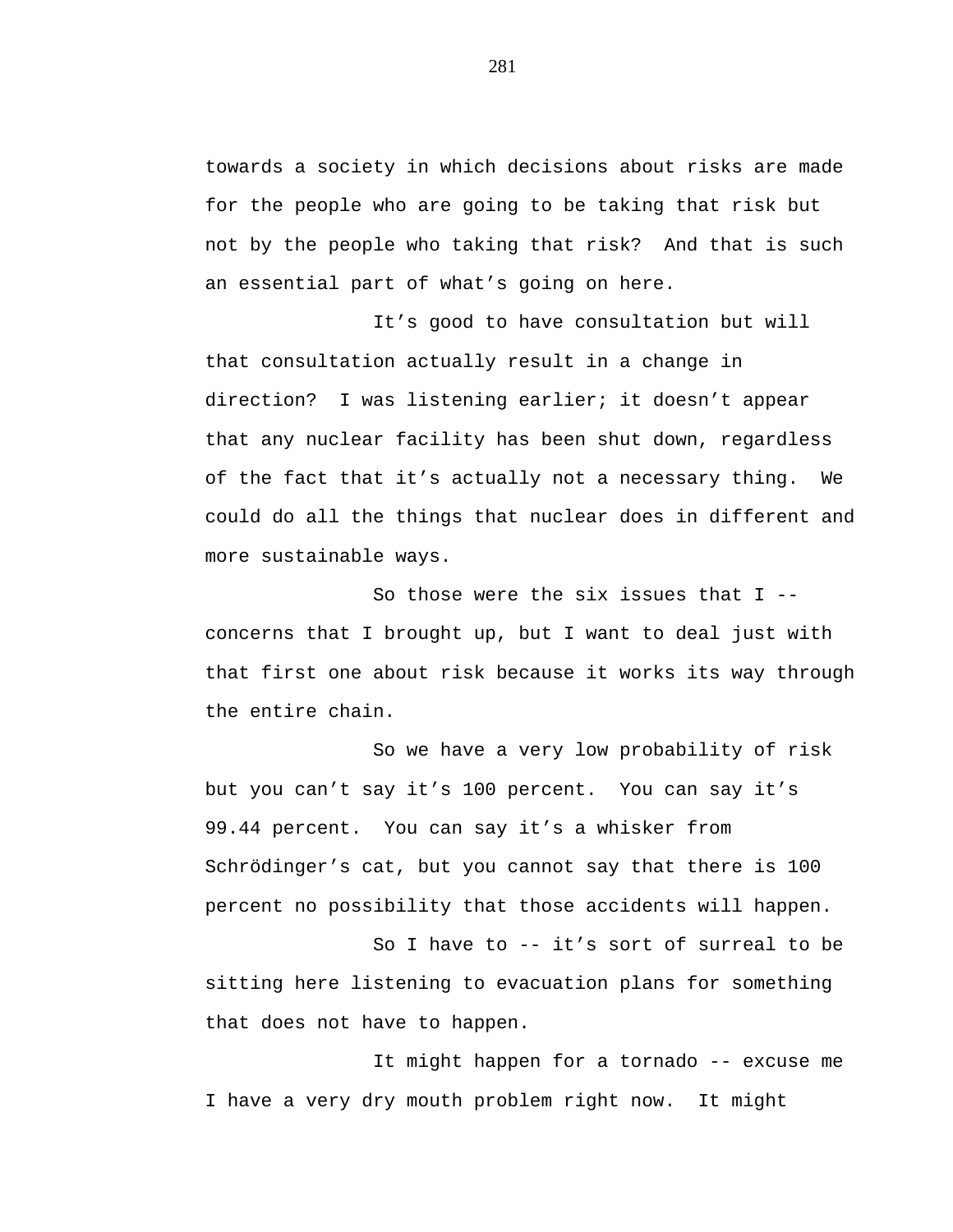happen for hurricanes and tornadoes and tsunamis and floods but why do we consider it for something which is a choice?

Do we have the right to say no? Do we have the right to say this is a technology which we -- it's magnificent and it's exciting and it's powerful. But is wisdom here walking away from it?

So I came across a line that I think is so important. It's called "*The Intoxication of Technocracy*". The intoxication of technocracy. Can we walk away from a technology which is too damn dangerous?

Because what about those three and a half million people who are going to be jammed on roads if that very slim possibility comes down? And since it happened at Fukushima and it happened at Chernobyl, nobody can say that it won't.

So I rest my -– I'm going to be very short and I'm not going to take up the entire ten minutes, unless I already have -- but I'm going to say that that really rests it. Where is democracy here? Why wouldn't we have a referendum saying: "Do you want to take on this risk?" And while we're having this referendum, could we limit the advertising to those who could least afford to pay for big advertising so that we equalize the playing field and ask every person in Pickering and in Durham and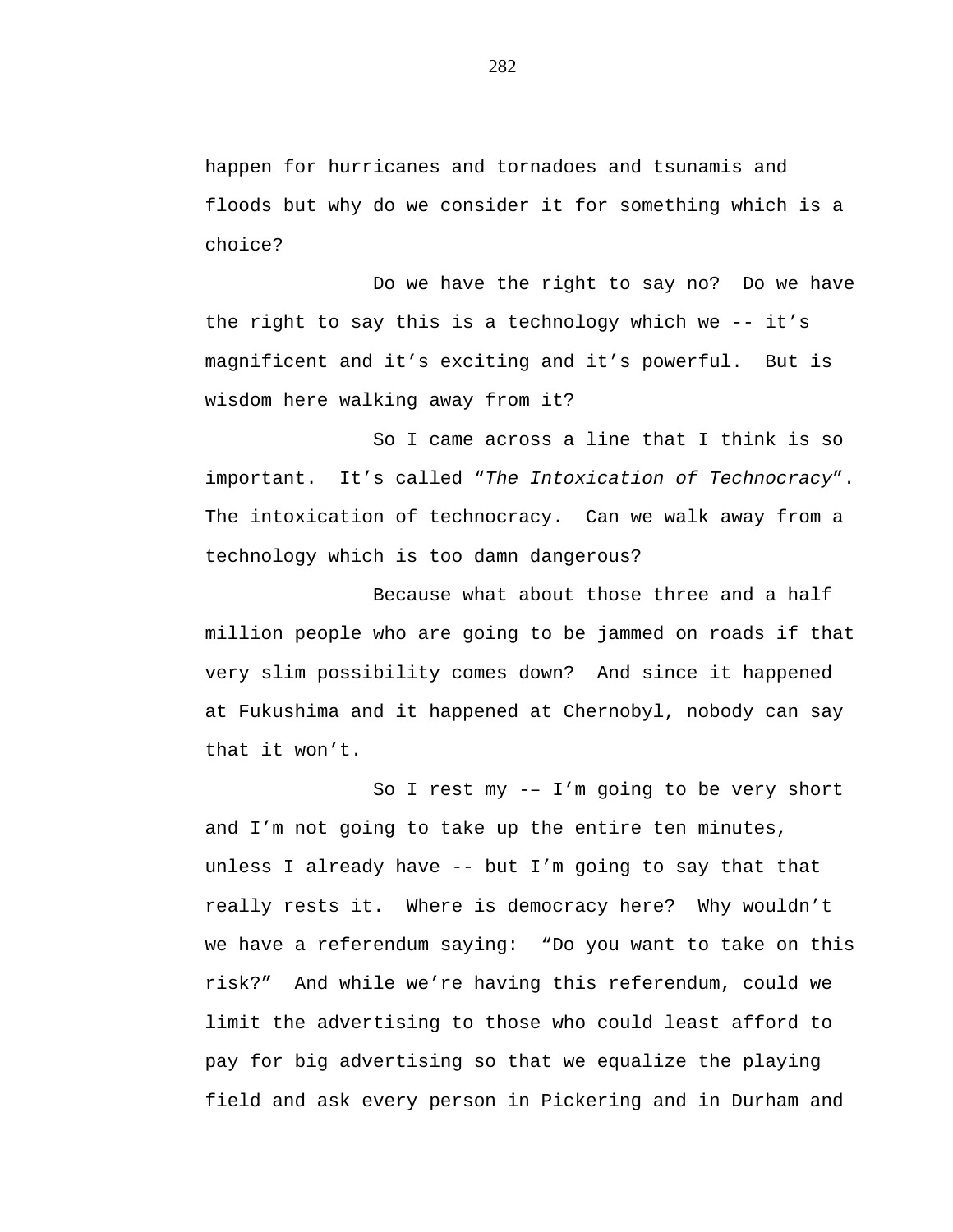in Toronto: Would you like to take on the risk of trying to get out?

Because I wouldn't.

And so I'm going to ask you to turn down this licence and to turn down every nuclear licence to start working toward a green Ontario, a green Canada, because we're not a resource nation only, we don't just extract, we build for future in a different way.

That's it.

### **(APPLAUSE/APPLAUDISSEMENTS)**

**THE CHAIRMAN:** Question?

Anybody?

Dr. Barriault?

**MEMBER BARRIAULT:** Just a brief statement, really.

What you are asking us is to make a political decision and, I'm sorry, but we can't do that.

If you're going to shut down the nuclear industry, it would have to be a political decision that would have to be made.

**MS. D'VALAR-ALBA:** But isn't it a safety issue and isn't the politics personal?

So if you're going to tell me it's a political decision, it's also a personal decision affecting millions of lives.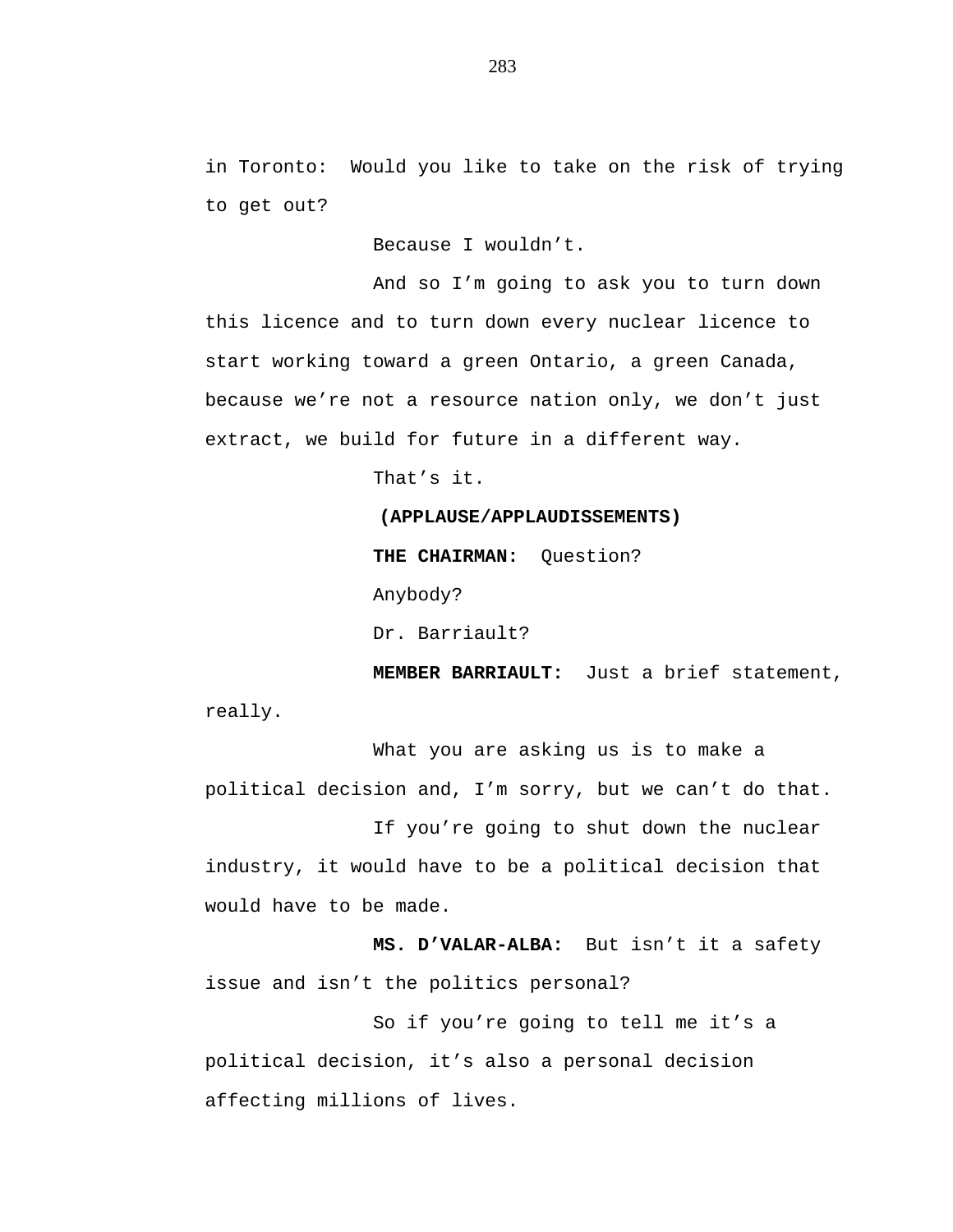Isn't your mandate, isn't your purview to look at the relationship between that probability of a disaster and the magnitude of consequence?

**MEMBER BARRIAULT:** That's correct.

**MS. D'VALAR-ALBA:** And to come to a decision and then even to think about how you would actually ask the people whose risk you're asking them to take on, feel about that.

That seems to me either very undemocratic or the potential for being very democratic. There isn't anything here that isn't political, sir. Thank you.

**MEMBER BARRIAULT:** Thank you.

Thank you, Mr. Chairman.

**THE CHAIRMAN:** Okay. Thank you.

Thank you very much.

I'd like to move on now to the next submission by Greenpeace Canada as outlined in CMD 13- H2.119 and 2.119A.

And I understand that Mr. Stensil will make this presentation. The floor is yours.

**13-H2.119 / 13-H2.119A**

**Oral presentation by**

**Greenpeace Canada**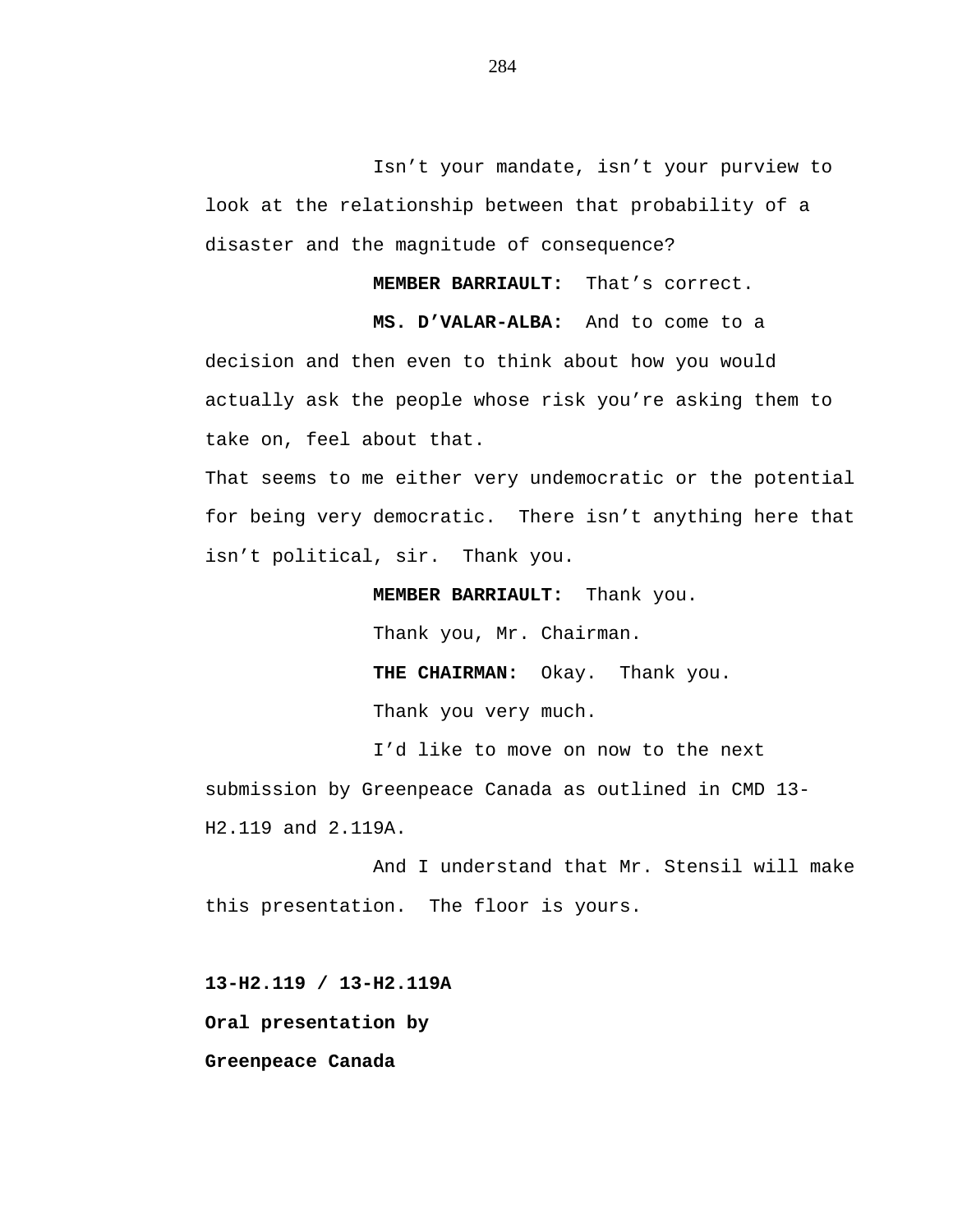**MR. STENSIL:** Good afternoon. Bonjour.

Thank you for this opportunity to express Greenpeace's view and recommendations on OPG's request to renew its licence for the Pickering Nuclear Station.

Mr. President and Commissioners, as you know, you have been given an important responsibility under the *Nuclear Safety and Control Act* by Canada's Parliament. You have a mandate to prevent quote "unreasonable risk" unquote, to Canadian society for nuclear stations. You are tasked with limiting risk from these facilities to a quote "reasonable level". This means setting risk limits and enforcing them.

After listening to the statements from OPG and CNSC staff over the past two days, I think the question that is framing your deliberations has caused you to stray from your legislative mandate.

This question has not been explicitly stated but implied. I would summarize this question as follows: Should the Commission renew OPG's operating licence for the Pickering nuclear station for five years and allow Pickering to operate beyond its design life despite OPG's failure to provide a full safety case to these hearings?

It's basically what we've been talked about.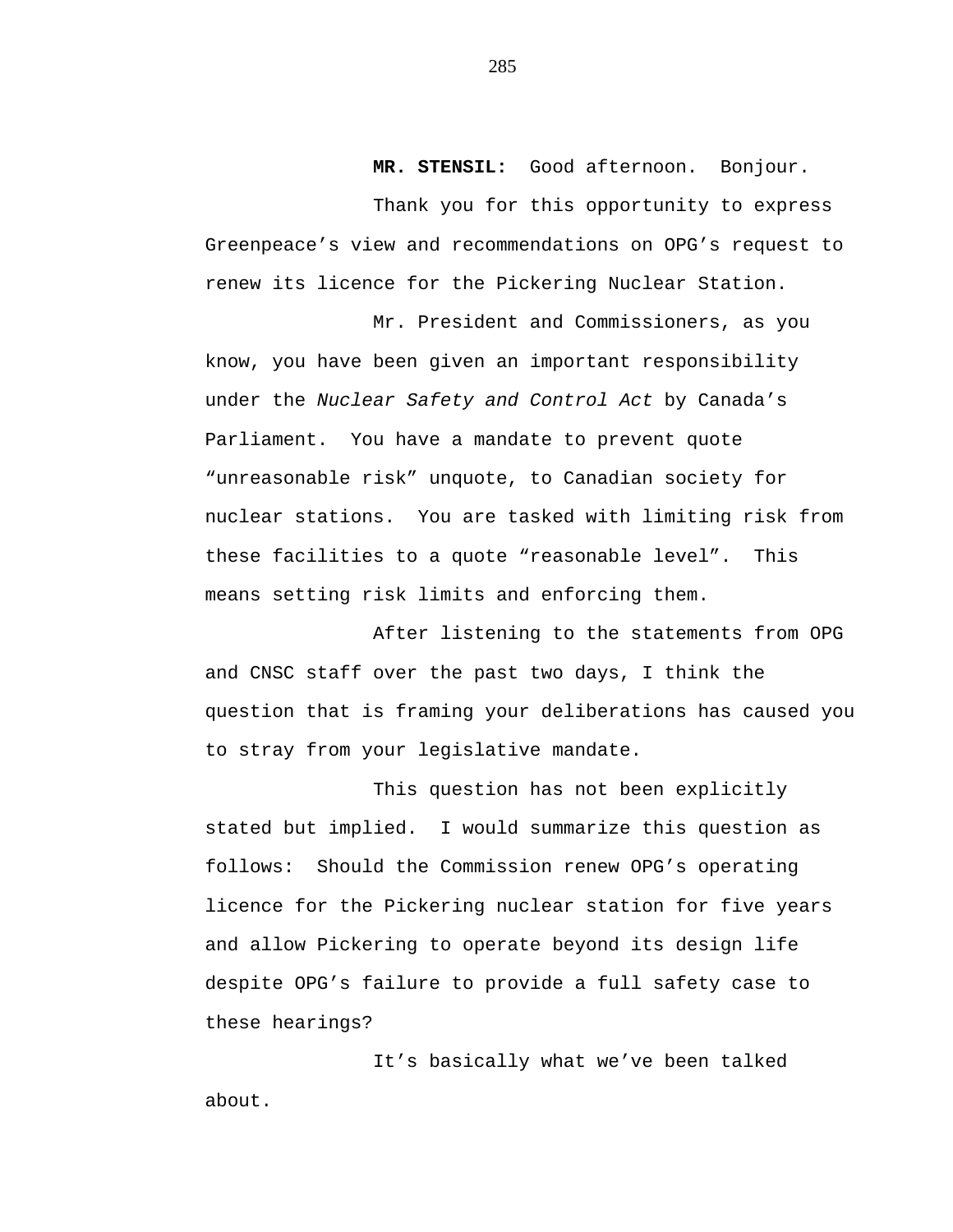Ask the wrong question and you'll get the wrong answer, of course. In my presentation today, I wish to bring the focus back to your legislative mandate. To protect Canadians, you need to ask the right questions.

And based on your responsibility under the *Nuclear Safety and Control Act*, here's the question I think should be asked: Based on the evidence, do the six operating Pickering reactors pose an unreasonable risk to Canadian society?

To answer this question, the CNSC must establish a limit on risk to define what is reasonable and unreasonable under the *Nuclear Safety and Control Act* for decision-making purposes. Once this limit is clarified, the CNSC must then judge the evidence provided to determine whether the risk posed by the station is reasonable before it can make a decision under the *Nuclear Safety and Control Act*.

If this question is asked, Greenpeace concludes the CNSC has a responsibility under the NSCA to deny OPG a licence renewal for Pickering based on the evidence available, as well as some significant omissions from OPG's submission to this hearing. The Commission should direct OPG to close the station.

This may be surprising coming from the guy from Greenpeace but I don't think I've ever asked the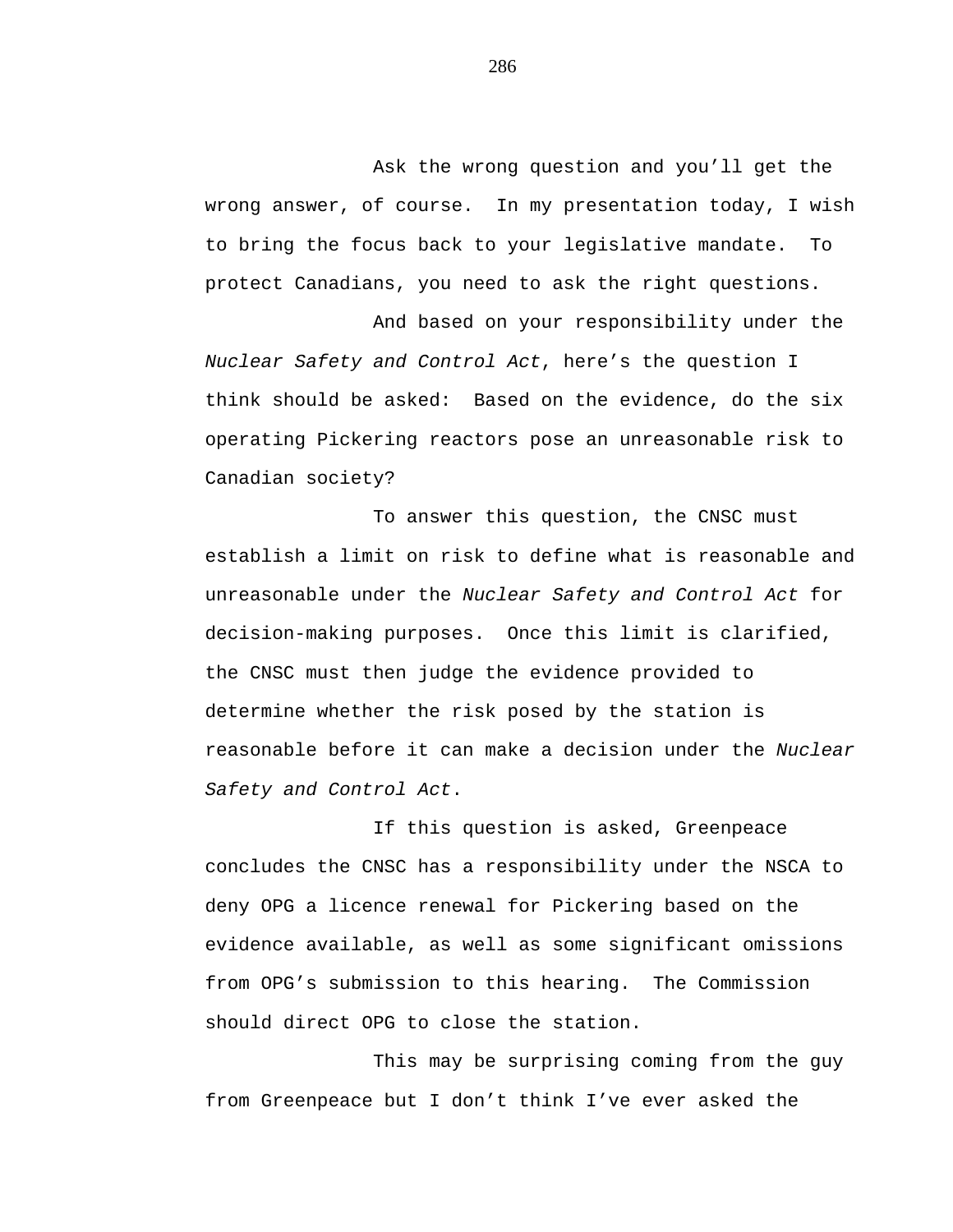Commission to abruptly shut down a station before. And I don't do so lightly. But I've never seen an industry study portraying a reactor as this risky before.

Pickering exceeds regulatory limits. You thus have a responsibility under the *Nuclear Safety and Control Act* to direct OPG to reduce or eliminate risk.

So, first, let's talk about what we know we don't know. Commissioner Harvey, you stated yesterday that public concern about ageing was a legitimate given Pickering is one of the oldest nuclear stations in the world. Thank you for that fair comment.

As an engineer, you know Pickering is in the wear-out phase of what's known as the "bathtub curve". In any engineered system, you'll see more component failures or accidents when it's new, the break-in stage, and when it's at the end of its design life, the wear-out stage. Pickering is in the wear-out stage.

Despite three or four years of study, OPG hasn't provided a full safety case for operating for Pickering B reactors beyond their design life to this hearing. I've heard some rumours from some fairly well placed sources that OPG has even thought about running some of the Pickering B reactors just in the summer because they don't think they'll actually make it to 2020. That's a rumour, of course, but I think it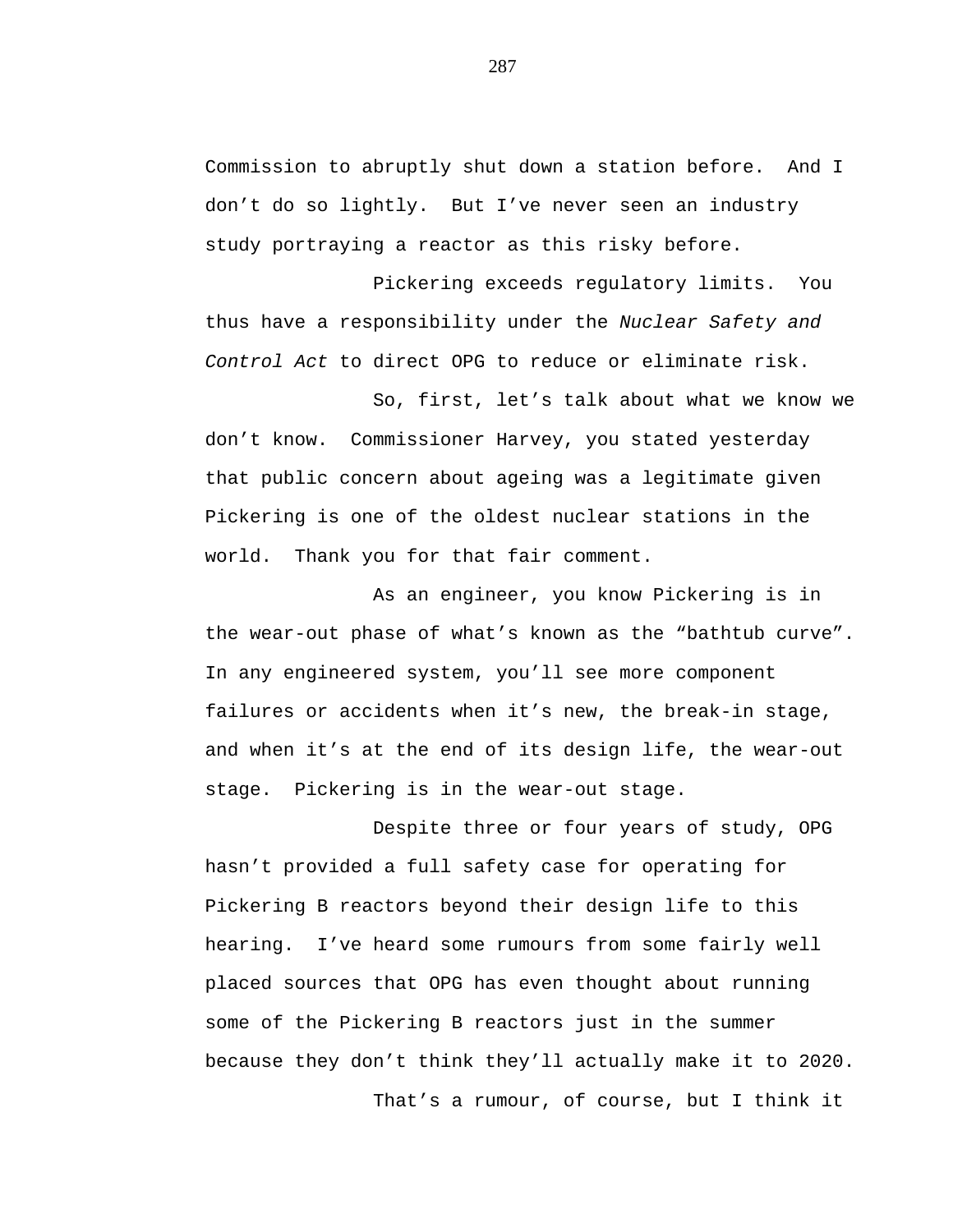highlights the lack of evidence provided by OPG in regard to ageing. This lack of safety analysis is important because it's also been ignored in the probabilistic risk assessments.

And despite this omission, OPG's most recent probabilistic risk assessment for Pickering B shows the station is much more dangerous than previously thought.

On screen, you'll see the regulatory limits set for core damage frequency and large radioactive releases comparing OPG's 2007 and 2012 risk reviews for the Pickering B Station. It shows that the station's potential for large radioactive releases -- or at least the understanding of it -- is just below the risk limit. Right now, that line setting out –- right now, that's the line setting out the CNSC's conception of reasonable risk.

Large radioactive releases are characterized as requiring the long-term abandonment of land. Think Chernobyl or Fukushima. I've never seen a number that high at a Canadian nuclear station.

Under the *Nuclear Safety and Control Act,* this should compel the Commission to require OPG to act to reduce or eliminate risk. This number is, however, a significant underestimate. So Pickering exceeds regulatory limits.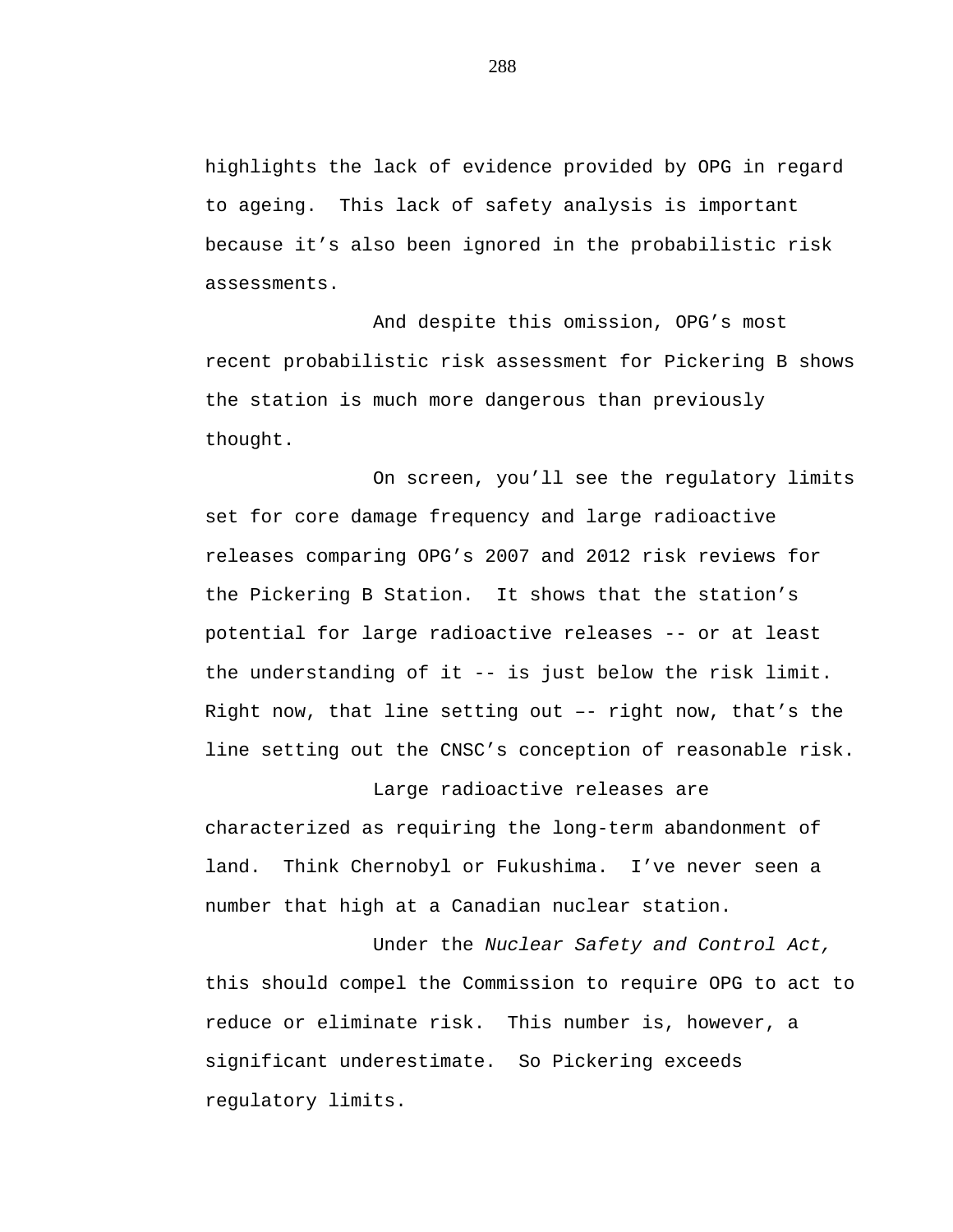On the screen, you'll now find a table summarizing OPG's own risk study. It also shows the contribution of external events to the risk of large radioactive releases from Pickering. This highlights some significant vulnerabilities of Pickering -– of the Pickering Station to external events. We may not get a tsunami on Lake Ontario, but Pickering's potential to meltdown due to high wind events, doesn't leave me feeling reassured.

These numbers also highlight a significant weakness in Pickering's design. In the last column, I have calculated the probability of a large radioactive release once a core damage event has occurred. While OPG and CNSC repeat ad nauseam that Pickering's defence-indepth will prevent radioactive releases -– radioactivity from escaping into the environment, OPG's risk summary provides evidence to the contrary.

Note that core damage and large radioactive release frequencies are almost the same. Put it this way, if you have a Three Mile Island, you're pretty much going to have a Fukushima at Pickering.

Pickering's shared containment provides almost no additional defense in depth to protect the public once a core damage event has occurred. Your job is to protect the public and as Mr. Rzentkowski said this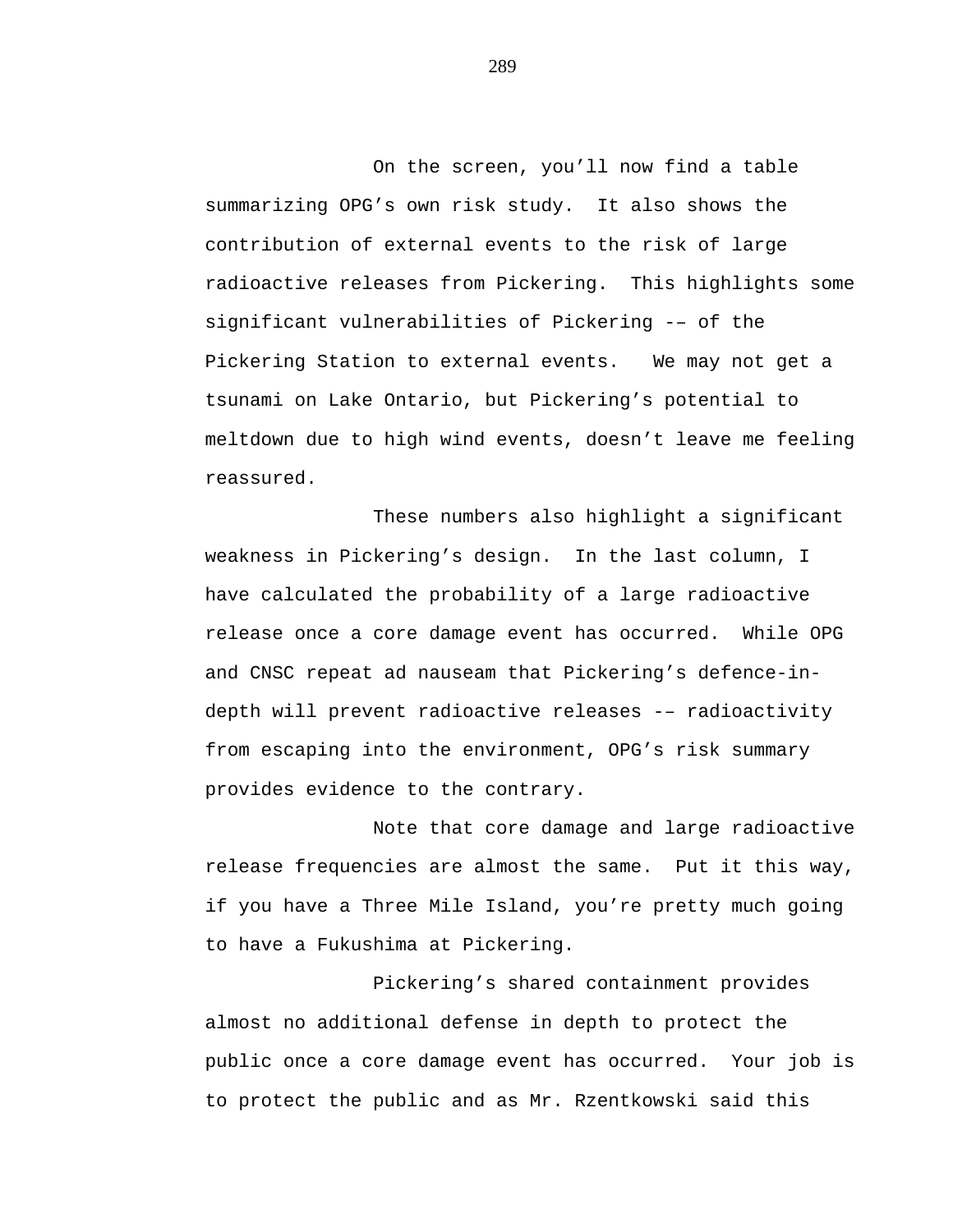morning, core damage doesn't matter to the public, it's OPG's problem.

Large radioactive releases do. Large radiation releases are what you are supposed to prevent under the *Nuclear Safety and Control Act*.

Now, note that despite the relatively high core damage frequencies for high wind and flooding, OPG decided not to go to the next step and calculate the large release frequency. I think this could be called "data trimming", excluding data to bias your conclusion.

This is speculation but I'd say the intent in ignoring these accident scenarios was to keep Pickering's large release frequency just below that regulatory limit.

In your record of proceeding, I urge you to acknowledge and address the risk posed by the station when all risk contributors, including ageing, are included.

And a reality check. While Pickering exceeds regulatory limits, if you consider all external events in ageing, these numbers are still significant under-estimates when you take into account international experience and OPG's own insurers' assessment of the potential for off-site.

OPG's breach of this regulatory limit, or frankly being anywhere near it for off-site damage, should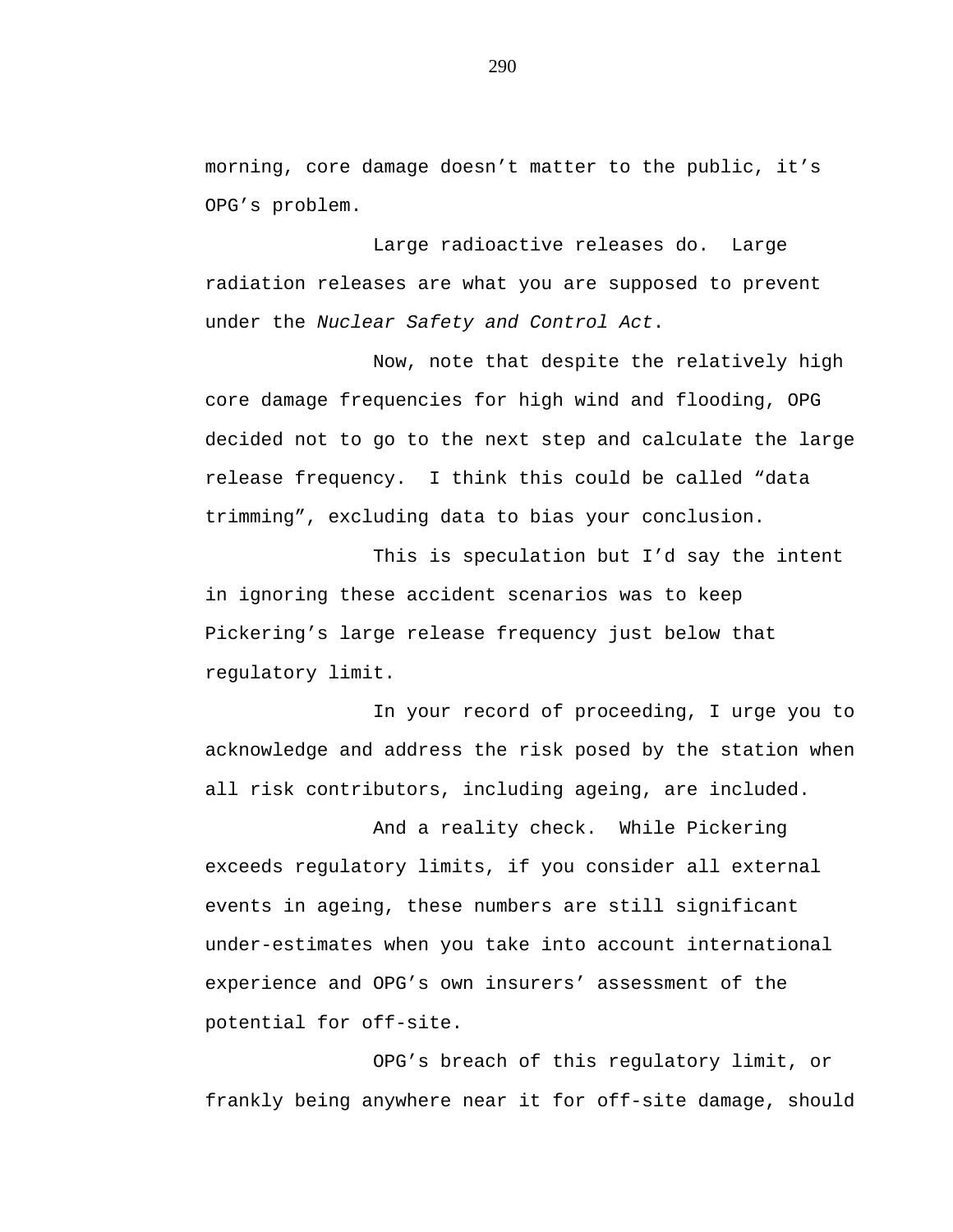trigger your responsibility as Commissioners under the *Nuclear Safety and Control Act*.

So your deliberations and the decision after these hearings should not address whether you simply accept OPG's licence renewal request but how you will direct OPG and CNSC staff to reduce risk at Pickering.

The high probability of large radioactive releases at Pickering also highlights how insufficient Pickering's last layer of defence-in-depth is. As discussed by Theresa McClenaghan from the Canadian Environment Law Association earlier, detailed emergency preparedness plans have been developed only to address small-scale accidents with little or no off-site consequences.

These are known as "design-basis accidents" which is, as you see on the slide, of a probability of more than 1E-05. What I have shown you today is that Pickering has a risk of large radioactive releases more than 1E-05.

Current emergency plans aren't designed to deal with these large accidents. This puts people at risk. And as I point out in my submission, OPG found it had no explicit standard or rationale for current on-site emergency plans. It called its current assumptions an "artifact". And that's a quote.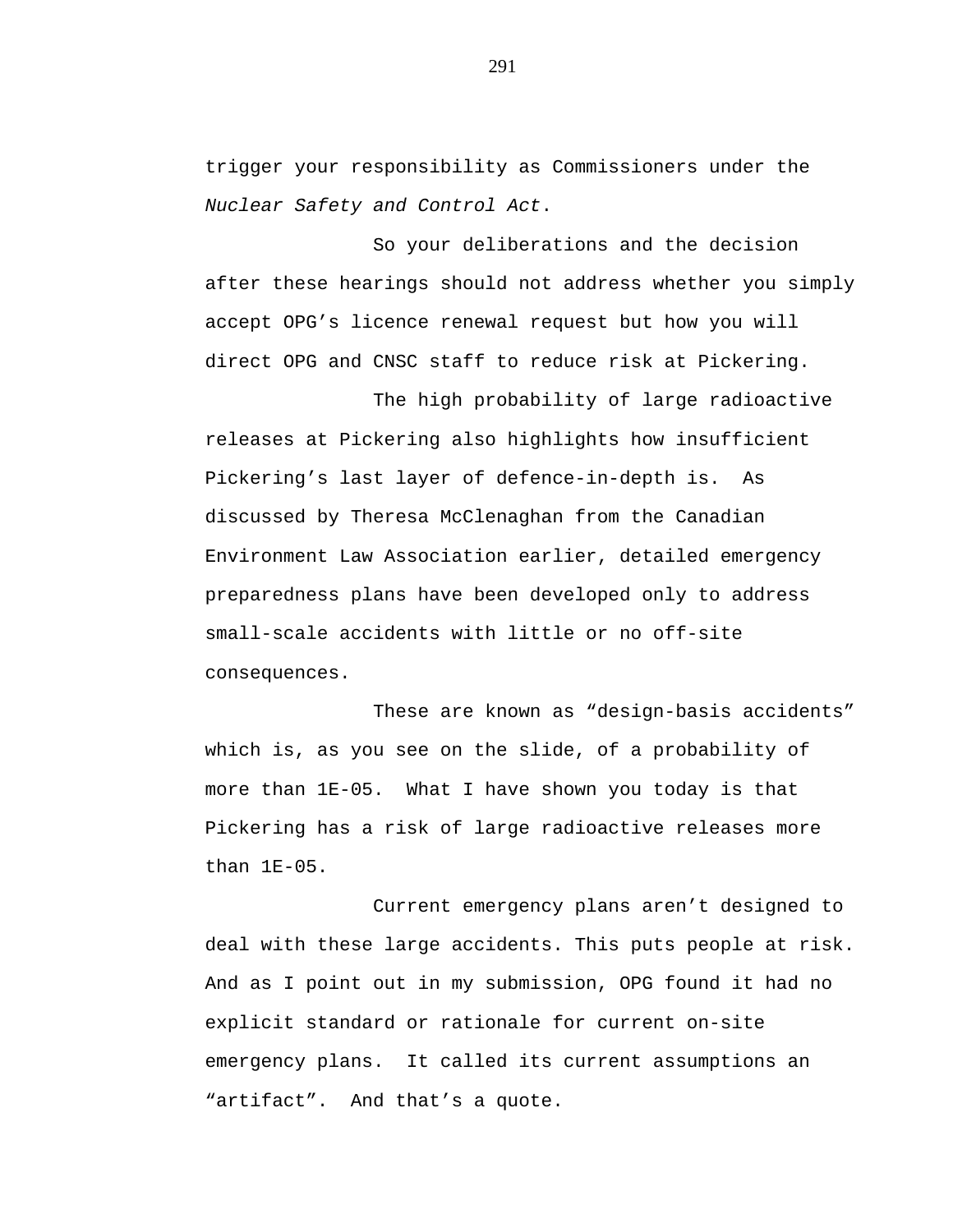Claims that these emergency plans are adequate have been made so often over the decades by OPG and CNSC staff they have become dogma. This is an example of the echo chamber effect that caused the Fukushima disaster. The best way to stop this is to get emergency planning out in public for a full public review. Let's review all of the assumptions.

Finally, I'd like state for the record that Greenpeace believes the risk limits set by OPG are inadequate. As I discuss in my written submission, these regulatory limits were originally established by OPG. Look at Pickering. You have six reactors sitting closer than any other nuclear station in the world to a major population centre and, yet, the accident frequency limits are set based on individual reactors. Not the entire site.

This creates a loophole that makes it acceptable to impose more nuclear risk on Canadians in Ontario than in New Brunswick. That's unacceptable.

And then, there's the other side of the risk equation. Consequence. There are still 150,000 people in Japan displaced because of Fukushima. It's a small number relatively because it was a rural area part of Japan.

At Pickering, the impact of an equivalent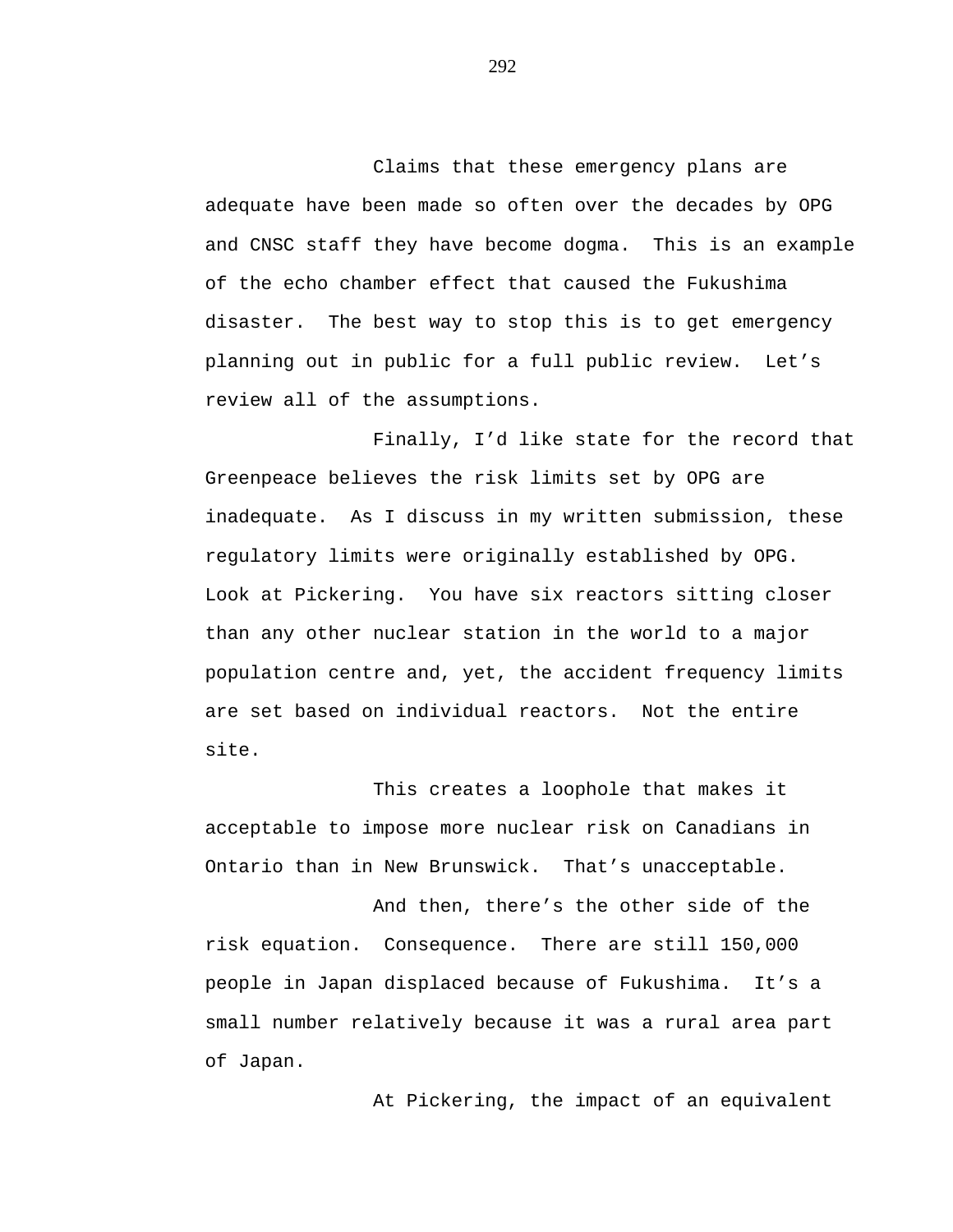accident, which OPG's risk studies show are realistic events, would be significantly worse. Otherwise put, Pickering's location makes the continued operation of Pickering a high risk.

In light of Fukushima, I would suggest to the Commission we need a more holistic and integrated approach to assessing the risk posed by nuclear sites and not single reactors.

To conclude, in spite of all these loopholes I've mentioned, OPG's new understanding of Pickering's accident risks shows the station should be closed. Based on the evidence available, it is Greenpeace's view that the Commission has an obligation in making its decision to require CNSC staff to reduce the risk posed by Pickering.

In the event that you renew the licence, risk reduction should also occur -- could occur by requiring upgrades to engineered safety systems and emergency preparedness plans.

Thank you for your attention and I look forward to your questions.

> **THE CHAIRMAN**: Thank you. Who wants to go? Monsieur Tolgyesi? **MEMBER TOLGYESI**: In this presentation, the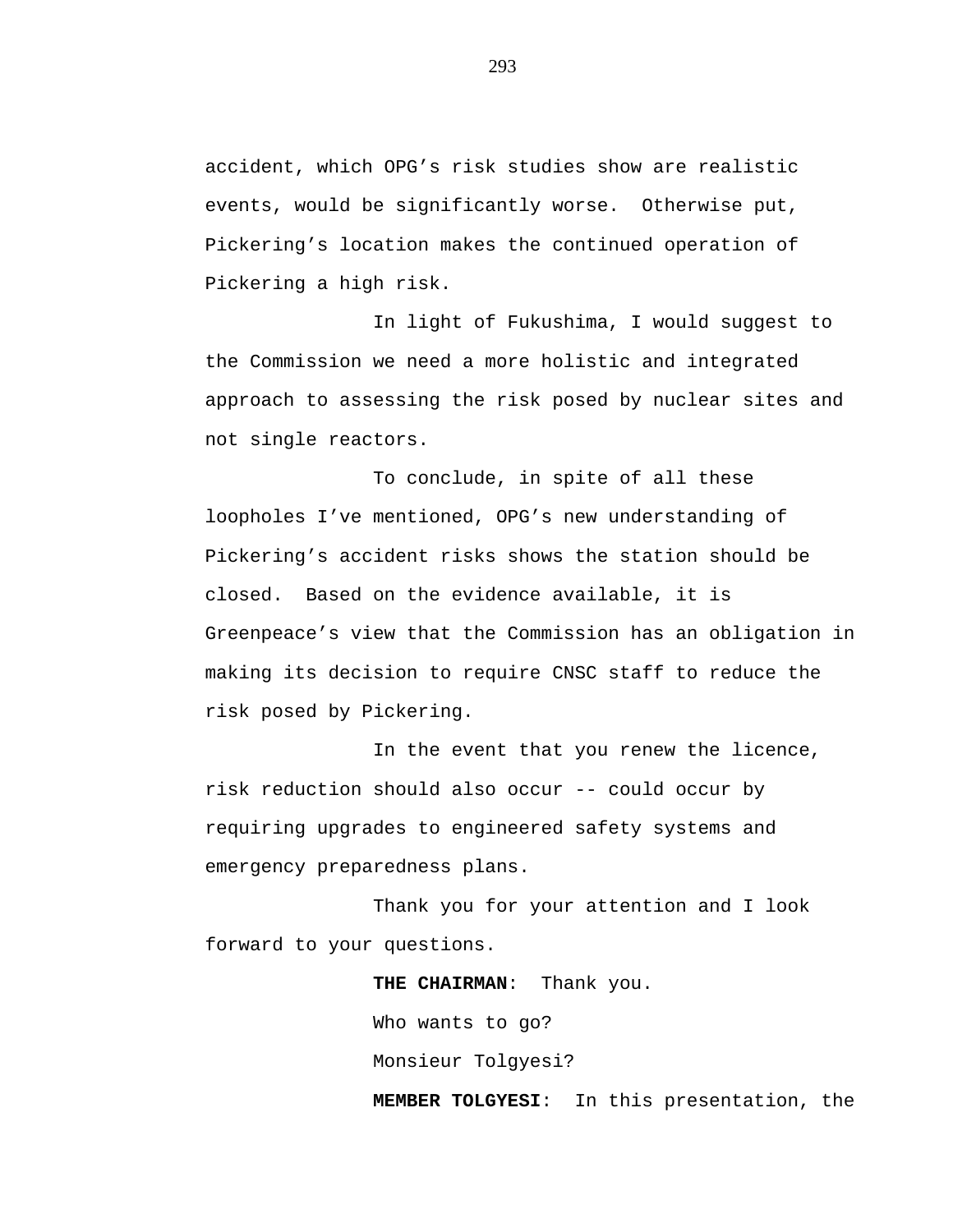intervenor was talking about high winds and there are no estimates from Ontario Power Generation.

What's -- first of all, how do you define "high wind", "high winds"? What's the speed? Or consequence? Or how do you define that?

**MR. JAGER**: Glenn Jager, for the record.

I'll ask our Chief Nuclear Engineer, Mark Elliott, to respond to that.

**MR**. **ELLIOTT**: Mark Elliott, for the record.

There's two ways to define the high winds. One is the design basis of the plant; so the design basis of the plant to handle a certain wind speed. And what we have taken in this probabilistic risk assessment is a wind that would occur one in ten thousand years. So that's a different high wind value and that's how we assess the plant.

**MEMBER TOLGYESI**: So when you're looking, you are looking which one?

Based on design or based on the ---

**MR. ELLIOTT**: Well, what we found is that, even though we were designed for one level of wind, we were actually -- the plant was safe up to that one in ten thousand year level of wind.

**MEMBER TOLGYESI**: And why did you not estimate the large release frequency?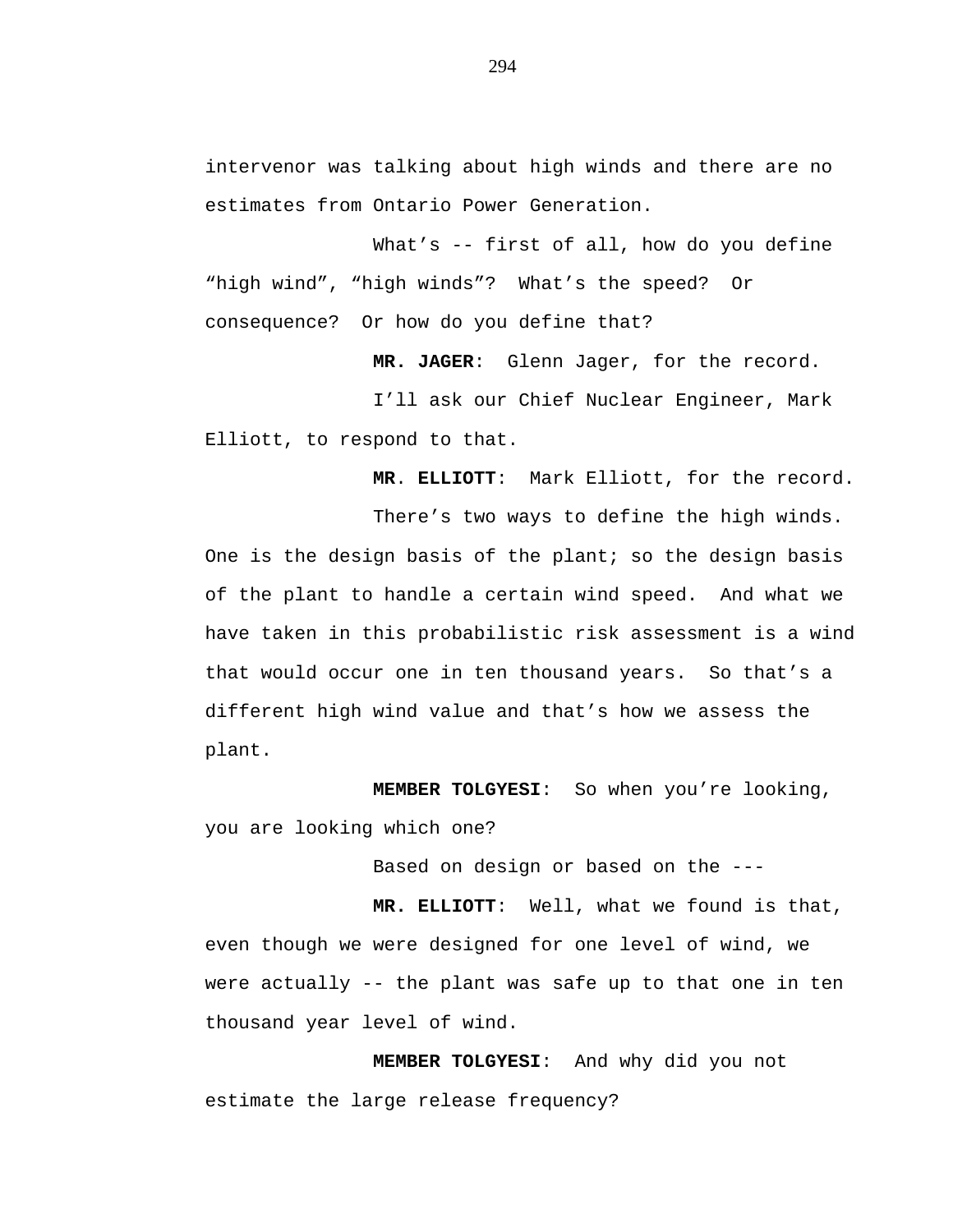**MR**. **ELLIOTT**: I'll ask my Director of Nuclear Safety, Carlos Lorencez, to talk about this but just a couple of things on wind.

For internal events, the ones like loss of coolant accident, loss of feed water, things that we've studied for years and years, we know the exact sequence of events that happen with those and we know the probabilities of those very well because we have experience with those components.

For external events, the uncertainty on the numbers is different. It's quite -- it is higher.

I'll give you an example. The exact level of wind that is one in ten thousand years, that's not as precise as some of the other numbers that we deal with. And then the damage that that wind causes to the plant, again, it's not as precisely understood.

So what we do is we keep trying to understand it, investigating, doing analysis so that we understand it well enough to know that it meets our safety goals. And then we stopped.

So that's what we've done here and I'll ask Dr. Lorencez to tell us more about that.

**DR. LORENCEZ**: Good afternoon, for the record, I am Carlos Lorencez. I'm Director of Nuclear Safety for Ontario Power Generation.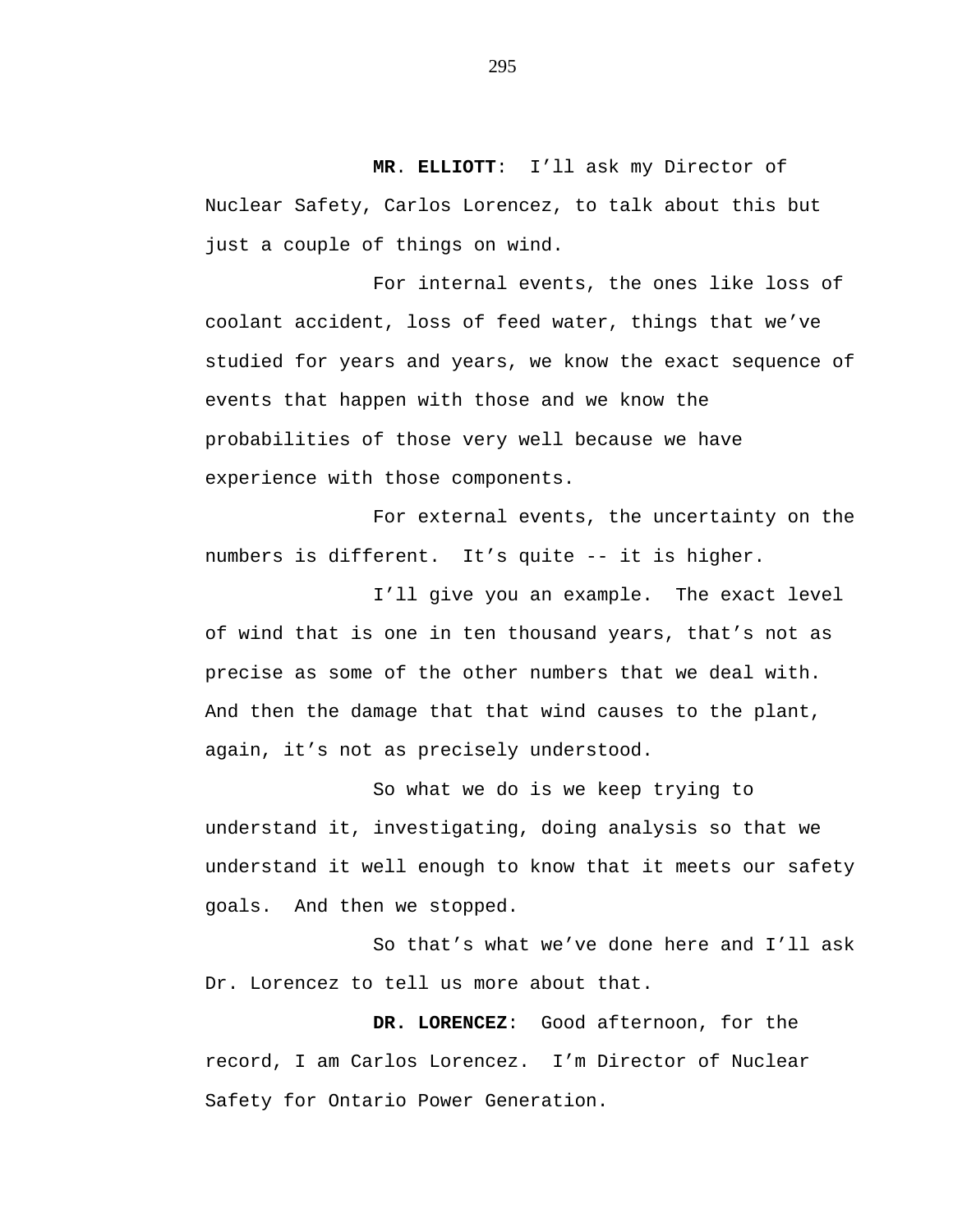The high wind PRA was the very first one produced in Canada for a Canadian station. It's a first in many senses.

As our CNE indicated, we are using data of the past 150 years to address issues of winds for one in ten thousand years. So the uncertainty is right there.

So what we have done we have done is go through the methodology, a proposed methodology accepted by the CNSC, to analyze how the response of the plant would be when exposed to this sort of range of winds.

We have found that, when considering certain improvements to the procedures, certain improvements to the equipment, we can target, we can achieve better than our target, the safety hold target.

Once we are under safety hold target - because that is the bounding number -- we do not proceed towards the Phase 2 days, the large release frequencies. This is bounded by this. We wouldn't find significantly higher number or no higher at all than the large release, than the severe core damage frequency number.

Now, this was the first study. We have many lessons to learn from this study. We are right now conducting the same analysis for the Pickering A, Units 1 - 4 which is going to be concluded by the end of this year.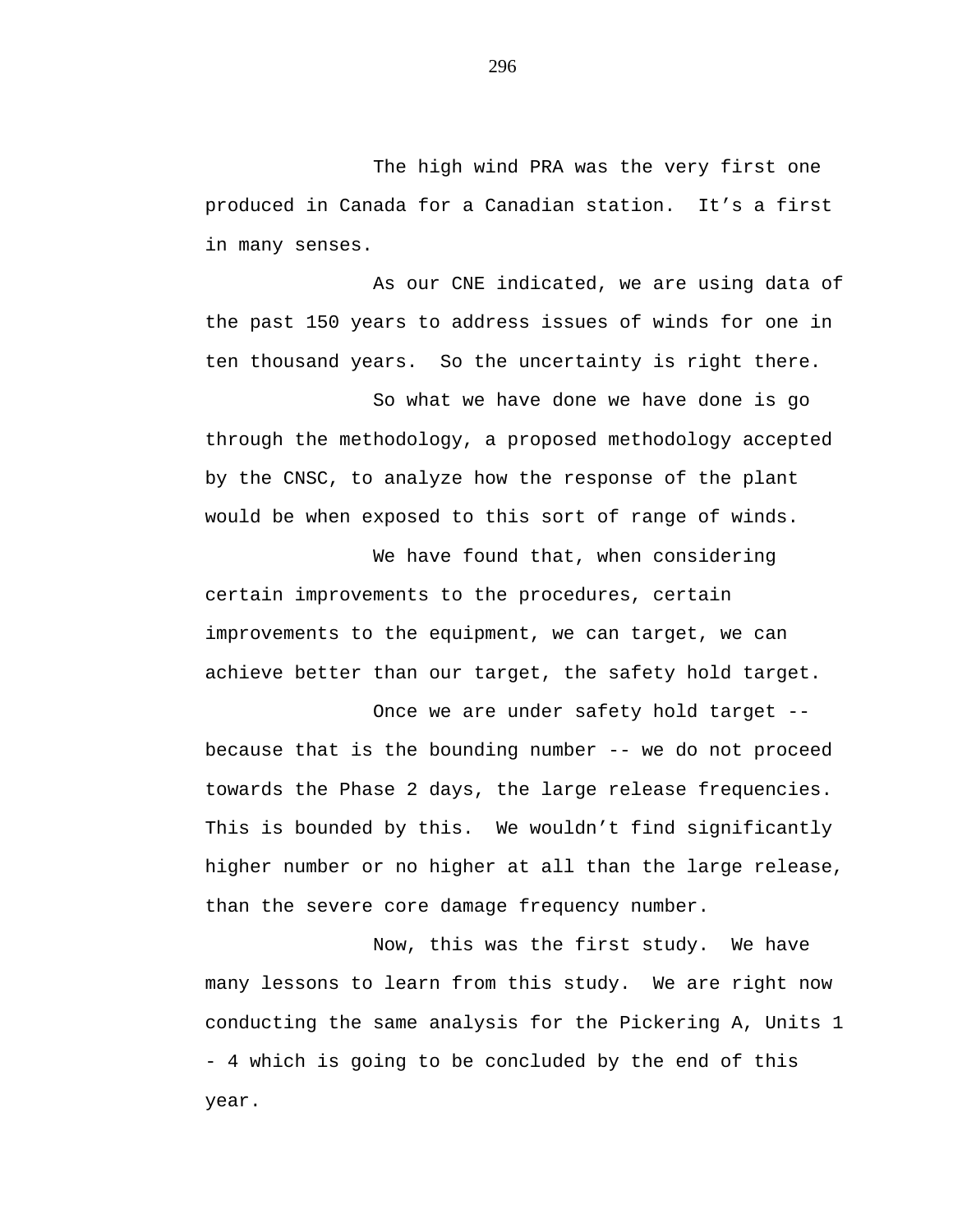We are going to apply the lessons we learned in Pickering B to Pickering A and we know that if we were to redo the analysis of Pickering B -- and we are considering that right now -- we are going to have a -- we are going to diminish the risk by a factor between 2 and 5, just because of the lessons learned.

THE CHAIRMAN: Can you -- I'm not sure I understand what is a wind in one in ten thousand.

Are we talking about tornados and hurricanes?

So you got the biggest tornado ever, I thought that you have pretty good weather forecast and if you know about tornado possibility you shut down the plant. Is that not normal procedure?

And then what are we talking about; can a tornado in a shutdown plant cause damage? Is that what you're talking about?

**MR. LORENCEZ:** Carlos Lorencez, for the record.

You are close. In this case, we are talking of a quick formation of tornado kind of winds for a power station in operation.

But I will ask my manager of the PRA project for Ontario Power Generation, Paul Lawrence, to elaborate on the details of this.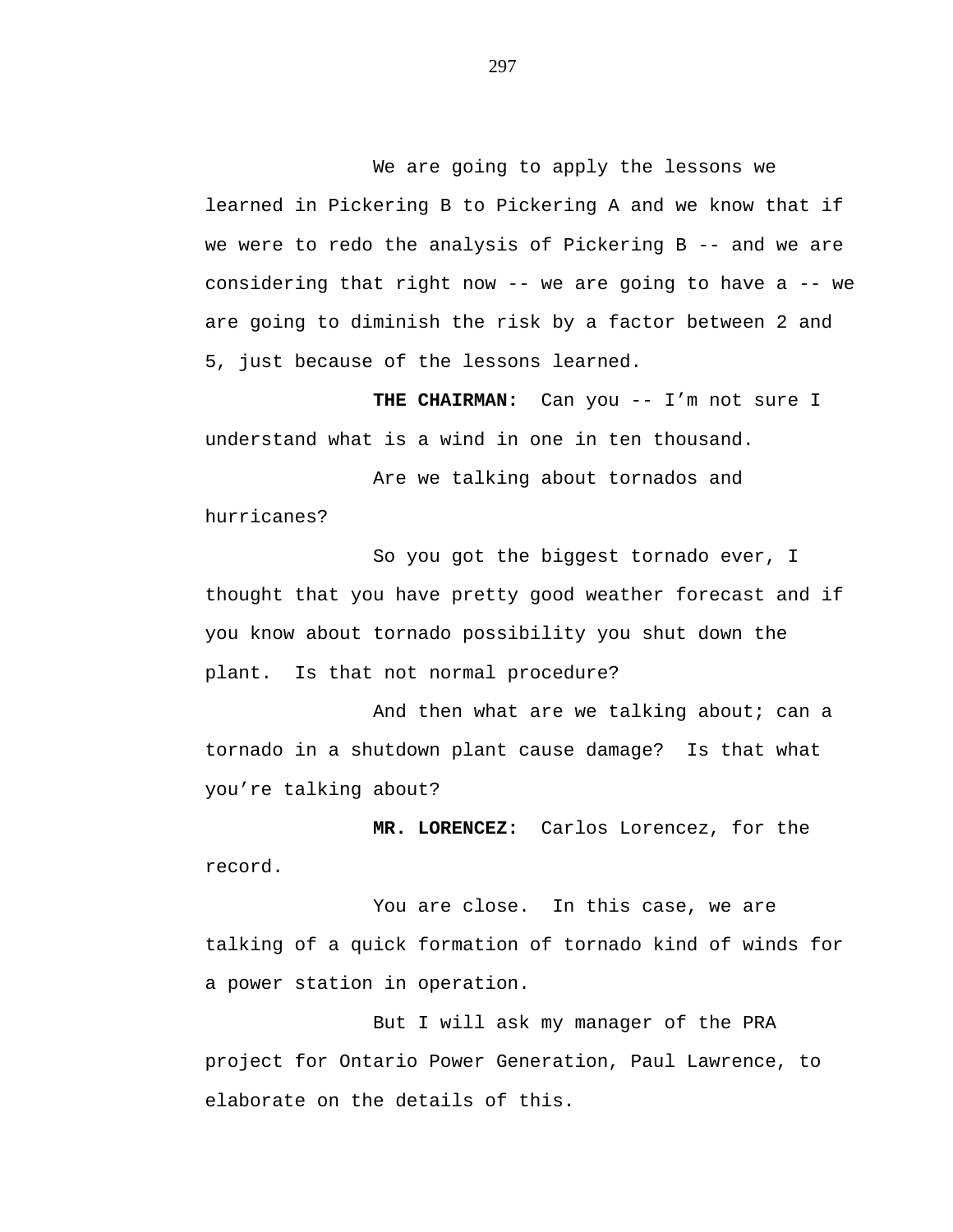**MR. LAWRENCE:** For the record, I am Paul Lawrence, Manager of the PRA Department at OPG.

In preparing the high wind PRA for Pickering, we started by developing a high wind hazard curve and that looks at the probability of various wind speeds that will be seen on site.

We looked at both tornadoes and thunderstorms which can result in very high downdrafts, plus straight line winds from the tail end of hurricanes.

In some of the cases, such as a tornado or a thunderstorm, there may not be a significant warning, so the PRA was done based upon the fact that the wind hazard occurred. It struck all four units simultaneously, without sufficient warning to be able to shut the plants down.

The high wind hazard curve was produced using information produced by Environment Canada. It was put together by a recognized expert from the United States and independently reviewed by the wind energy -- the Wind Engineering Department of the University of Western Ontario. And that's what we used in our PRA.

**MR. ELLIOTT:** Just make a couple of comments just to close that out. The -- the limits that we've talked about, you know, have not been exceeded. So when we did the -- we did this PRA for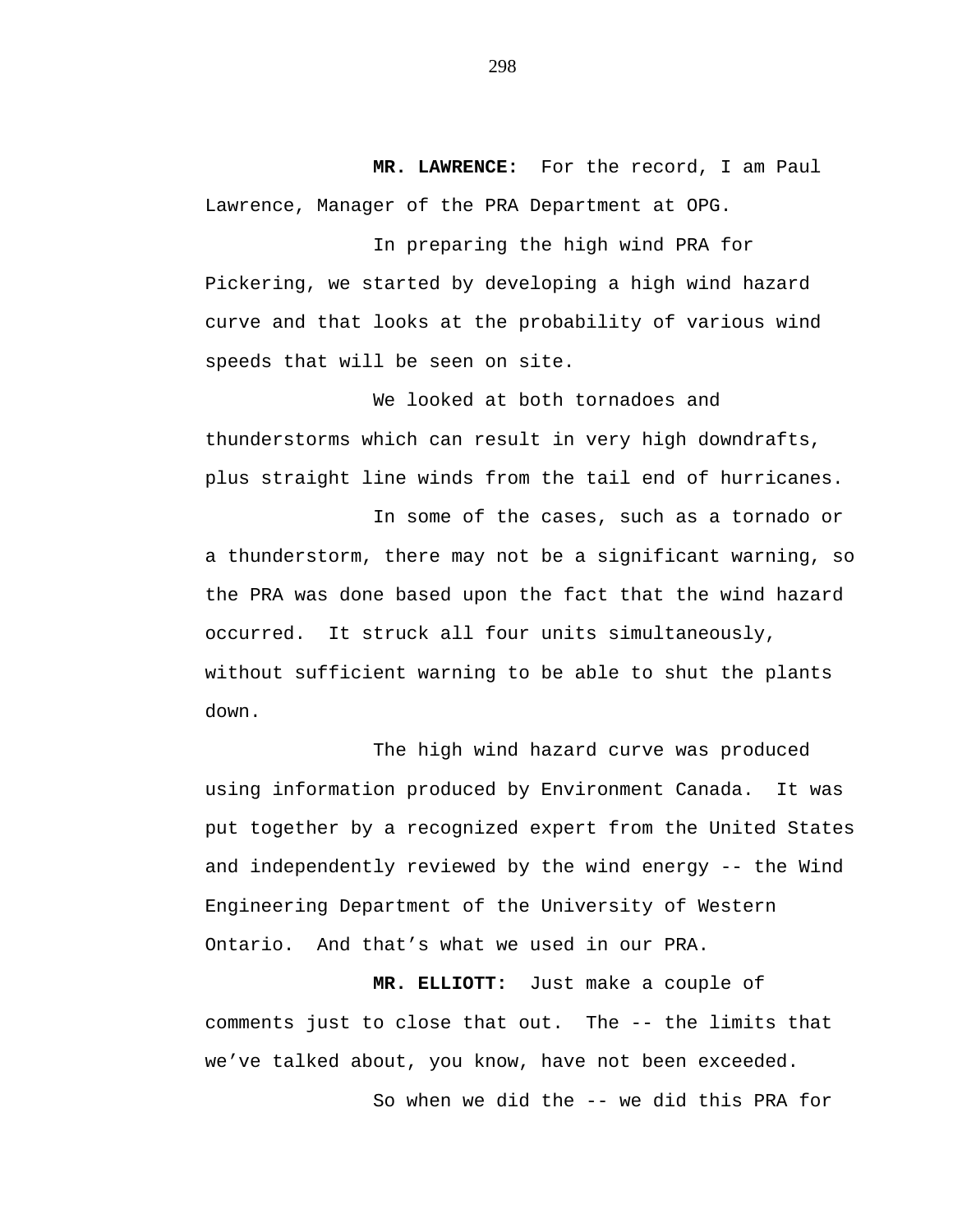the -- for the high wind, we found that that 1 in 10,000 year wind -- it's about 220 kilometres an hour, by the way, that 1 in 10,000 year wind, the damage to the plant, the severe core damage frequency of that was -- met our actual target, not just our limit, our safety target. So that's why we stopped.

If you -- that -- if you assume no credit for containment at all, that would still meet the limit for large release frequency. So we stopped when we met our target and we -- we didn't carry on.

**THE CHAIRMAN:** So does that -- does that mean there is no, then, large release? Is that your conclusion?

**MR. ELLIOTT:** The conclusion is the large release frequency -- the possibility of a large release, the probability meets our safety goals.

**MR. STENSIL:** I think this is going to get rather confusing.

I'll first of all just highlight for the Commission. I -- in my requests for the licensing decision, if the Commission goes ahead with the renewal of the licence, I actually recommend that there be a study - direction that a study take place about Pickering's vulnerability to external events because we're learning a lot more information that we didn't know about in 2008,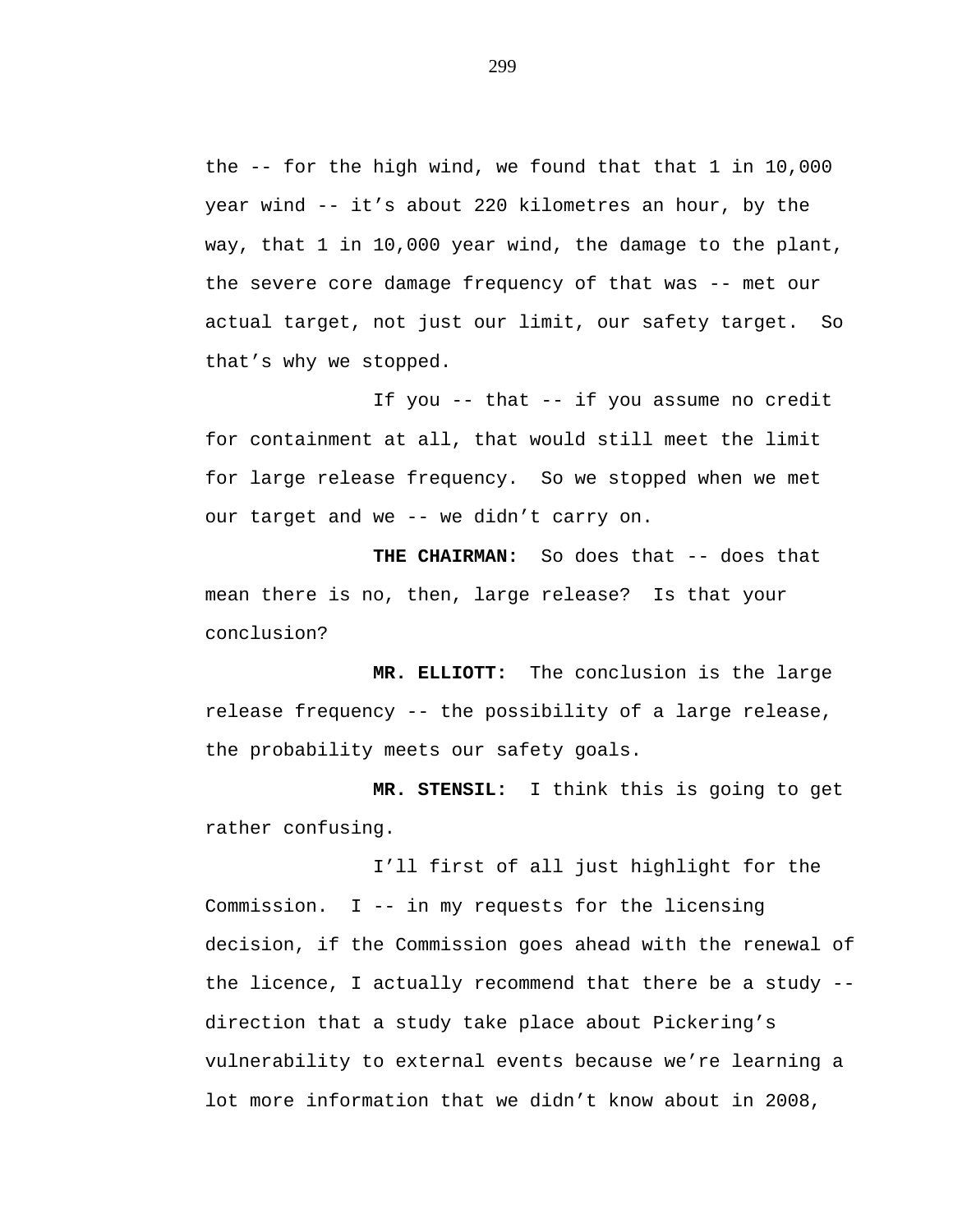for example, when we did an environmental review on the site.

I think the point that I was making though is there seems to be a bit of a disjoint between -- with high winds, it's just below the large release frequency.

Yes, it's met their core melt target, but what I pointed out is once you get core melt at the station, you see in other situations, it leads to large releases, so we should also be looking at those scenarios to get a full cumulative view on the total risk of the station.

## **THE CHAIRMAN:** Monsieur Tolgyesi?

**MEMBER TOLGYESI:** Just -- you know,

Pickering is not the only one nuclear station in Canada and in the world. Do you have, staff, any data, any information on other places where -- because we are talking about high wind, we are talking about 220 kilometres.

Last time -- last tornado was about 400 and some odd kilometres. I'm not talking about that one necessarily, but I think that there's some other power stations -- nuclear power stations are exposed to those high winds also.

So how do they compare? We have no estimates here because of some reasons. It's a standard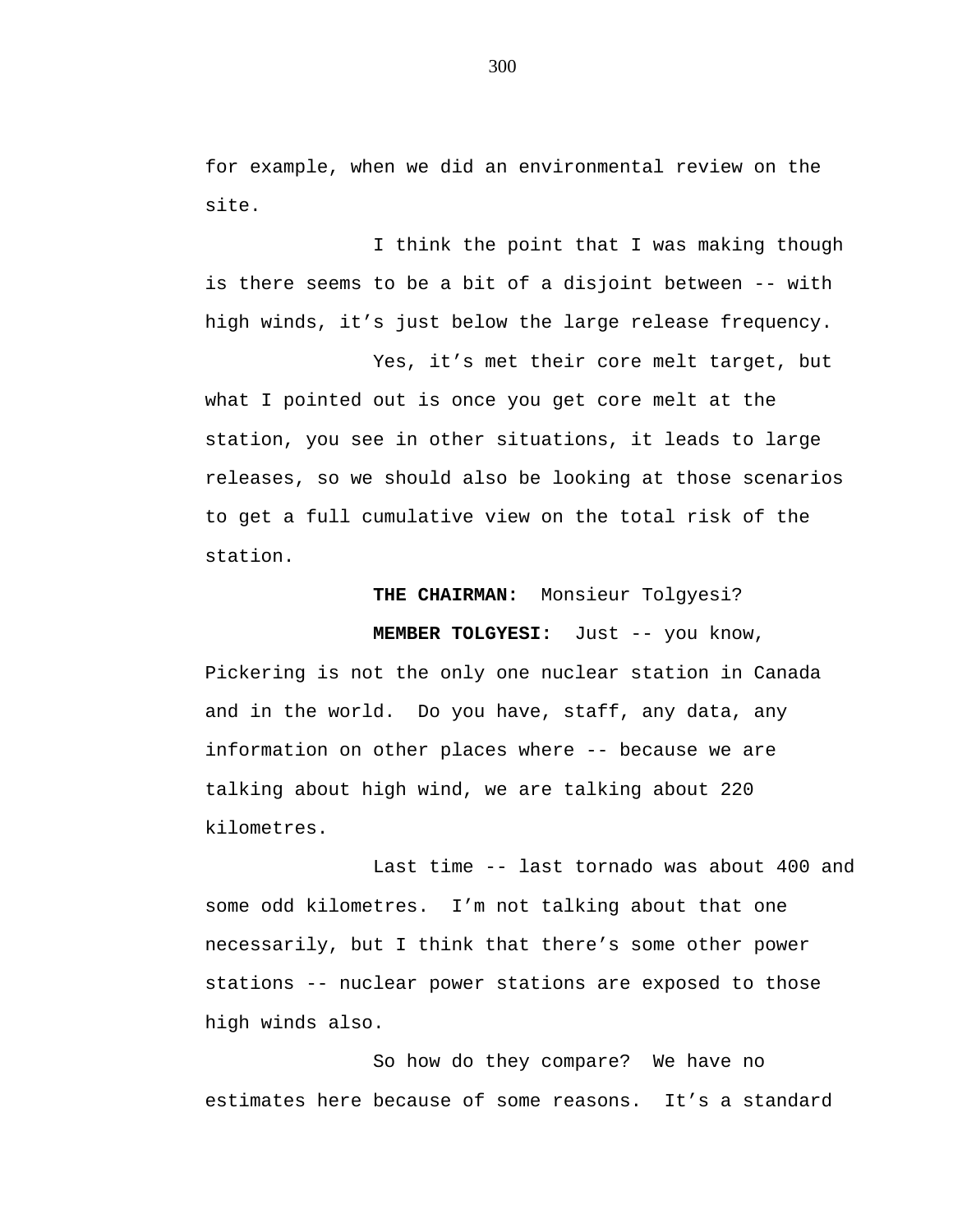practice in other ones that also they don't have enough information about?

**DR. RZENTKOWSKI:** Thank you for the question, but in my response, I would like to link it to the previous discussion.

So I would like to highlight two points. First of all, in the case of extreme weather, the station will be put on the alert first, so that means in a quiet mode of operation. No power manoeuvers, very quiet mode.

If the extreme weather is confirmed, the station will be shut down, so that the President was right, the station will be shut down.

The second point is that the results of this assessment of external hazard associated with -- with winds actually points that our regulatory system works because safety goals are intended to identify potential areas of improvement, and here you have one.

For external hazards, there is definitely some deficiency in the design which needs to be retrofitted, under Fukushima Action Plan, we first ask the licensees to assess external hazard. This has been done. Those are the results which we are discussing here today.

The next step is to decide on engineering features to improve the design of the site. So the engineering features have to be presented to us by the end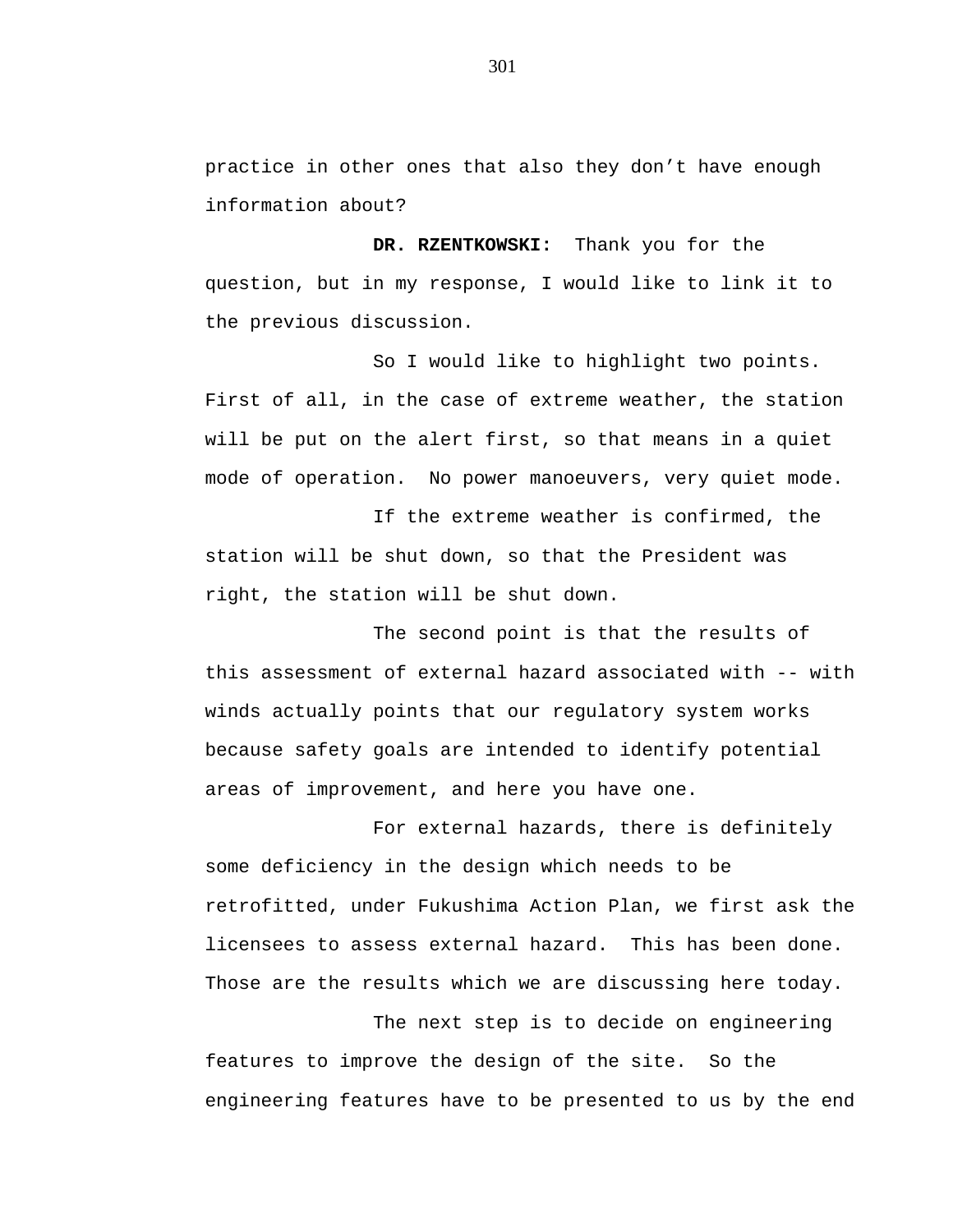of this year. It's work in progress, but we are moving very quickly with the Fukushima Action Plan nevertheless.

Now, with regard to international experience and extreme weather, I will ask Mr. Gerry Frappier to provide more information.

**MR. FRAPPIER:** Thank you. Gerry Frappier, Director General of Assessment and Analysis.

First of all, I'd like to point out that we do not in fact solely base our safety assessment on a PSA or a PRA as it's called here, and that in fact, our assessment of the safety of the -- of the nuclear power plant is based on a whole suite of different approaches, different tools, in particular, deterministic analysis to establish the various safety margins.

We also have key engineering design standards as we've been talking about over the past couple of days that must be met that ensure that we have safety margins against -- against incidents or against different failure modes.

These are all based on solid metallurgical, thermohydraulics, different physics codes and whatnot so we are in fact sure that design requirements are being met.

Also there is strict requirements for various inspections and ongoing engineering model, and all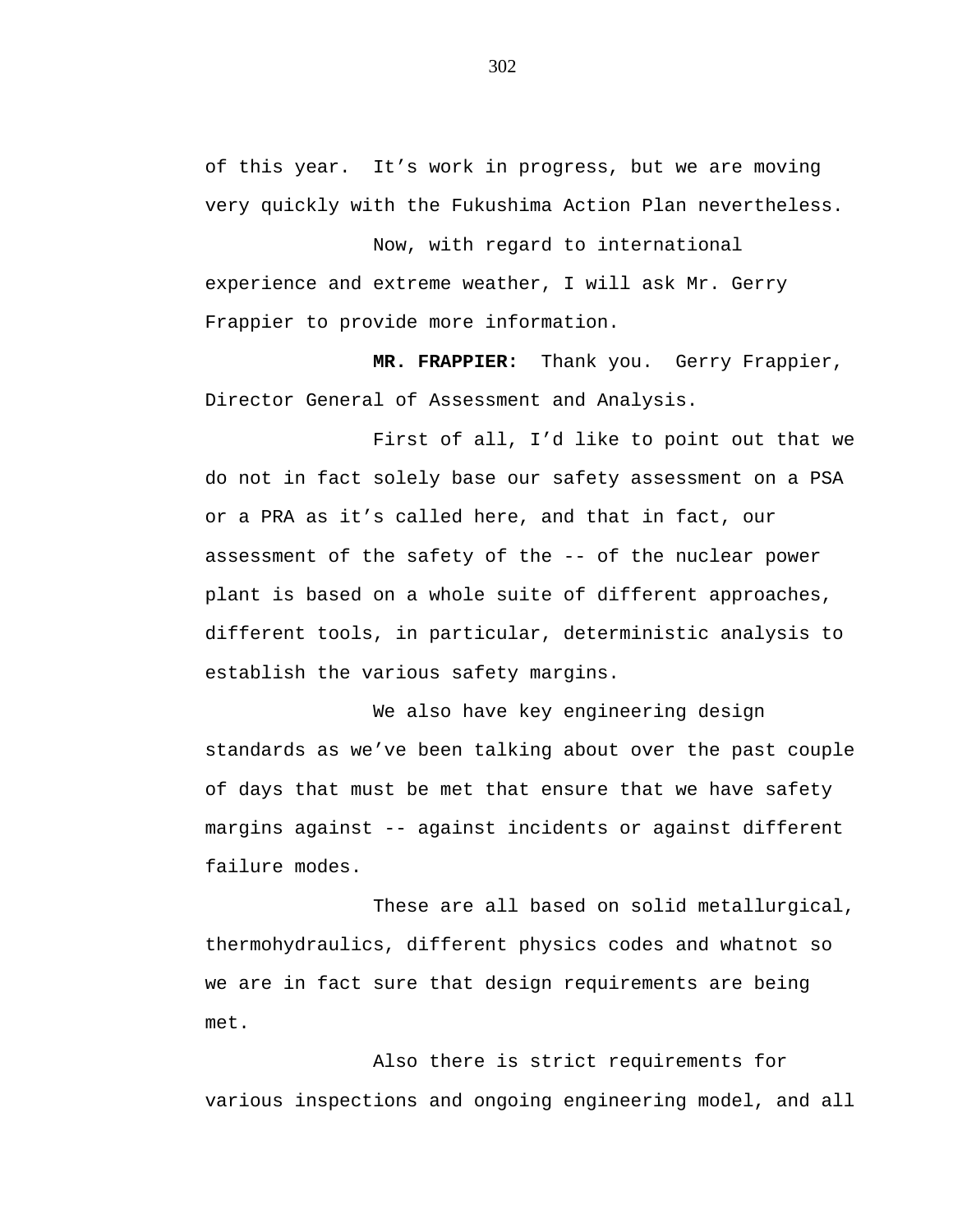of these are the prime fashion by which we determine the safety of the reactor.

In support of this and as a -- as a different view of things, we have, over the past couple of years, introduced the requirement to have a probabilistic safety assessment or PRA as being talked.

We're one of the few jurisdictions in the world that actually require this. And this is to provide a whole different viewpoint, not so much of getting to the last number which has been presented here by Greenpeace, but all the detailed modelling of how the different failure mechanisms interact in that so that we can find areas that we can improve safety.

So the safety requirements of the -- of the licensee is meeting the safety requirements as laid out by the law. And with the PSA, we can -- we can push to see what sort of things could be done to actually improve safety beyond those -- those requirements.

And as Dr. Rzentkowski has said, it is proving to be very valuable. This is one of the things the international community is very interested in with respect to how we're doing things here because we are identifying things that, hey, if you look at it from this perspective, maybe we should be augmenting this area or that area. And this is the sort of things that these --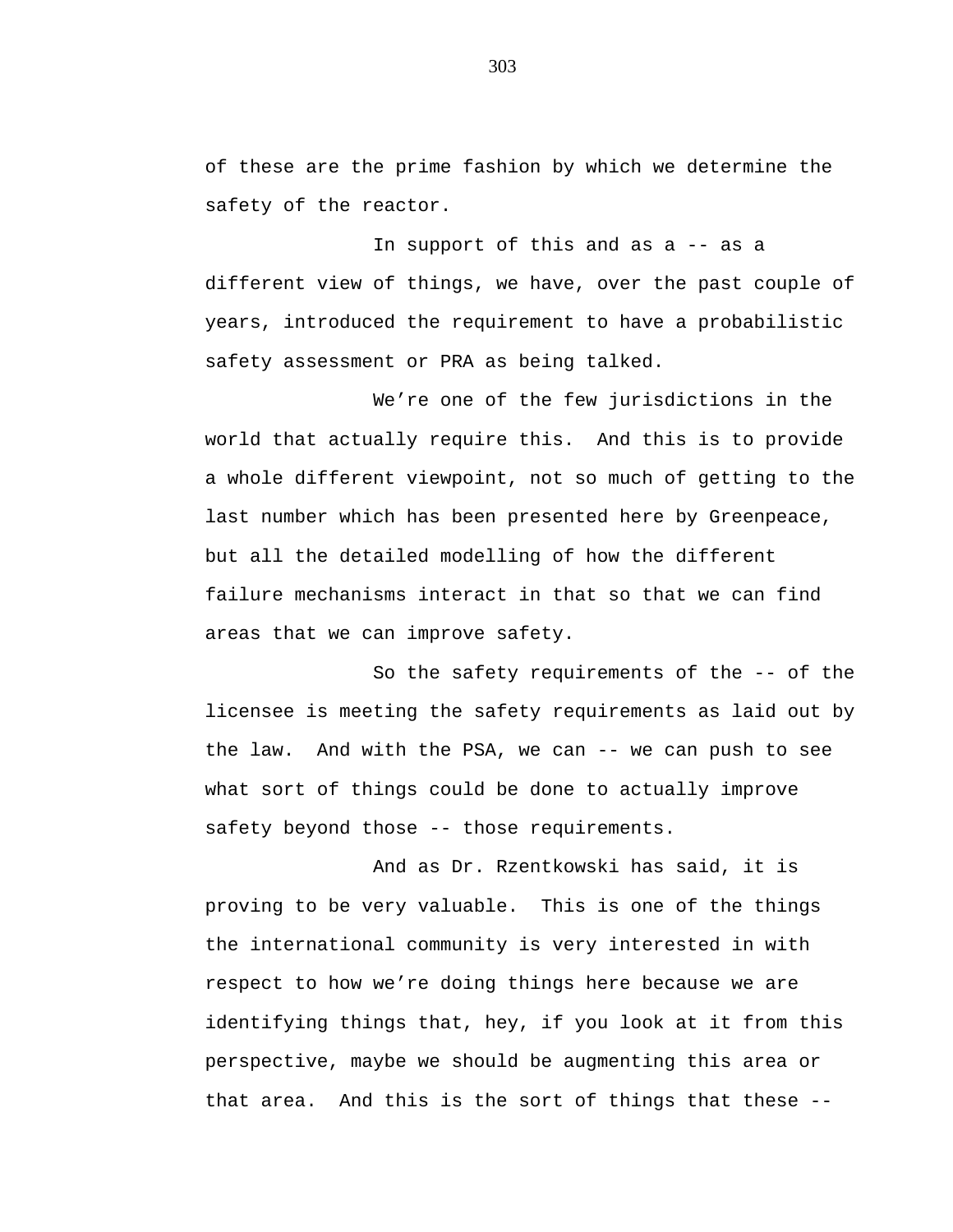the PSA is -- is showing up.

So this is to provide avenues for improving the safety beyond the original design, beyond the design requirements that we currently have in place.

For the details on -- on wind itself, if we want to continue pursuing that, then I would ask Yolande Akl to -- to provide us with some additional details.

**MS. AKL:** Thank you, Gerry. This is Yolande Akl, Director of the Probabilistic Safety Assessment and Reliability Division.

To answer the question about international use of PSA for wind, to our knowledge, the U.S. NRC did a very limited PSA Level 1 for wind.

So in Canada, we are really -- we had our full scope Level 1 PSA that was done by OPG. And this is really a new methodology that it is not very mature yet.

And as per our S294, which is our regulatory document for PSA, we allow for alternative methods to do external event analysis, so not only with PSA. So that's -- and they did the analysis and we accepted the level 1, and level 1 was -- showed us that the core damage frequency met the safety goals.

So the approach was iterative approach, so once they met the safety goal with level 1, we accepted that they don't do level 2.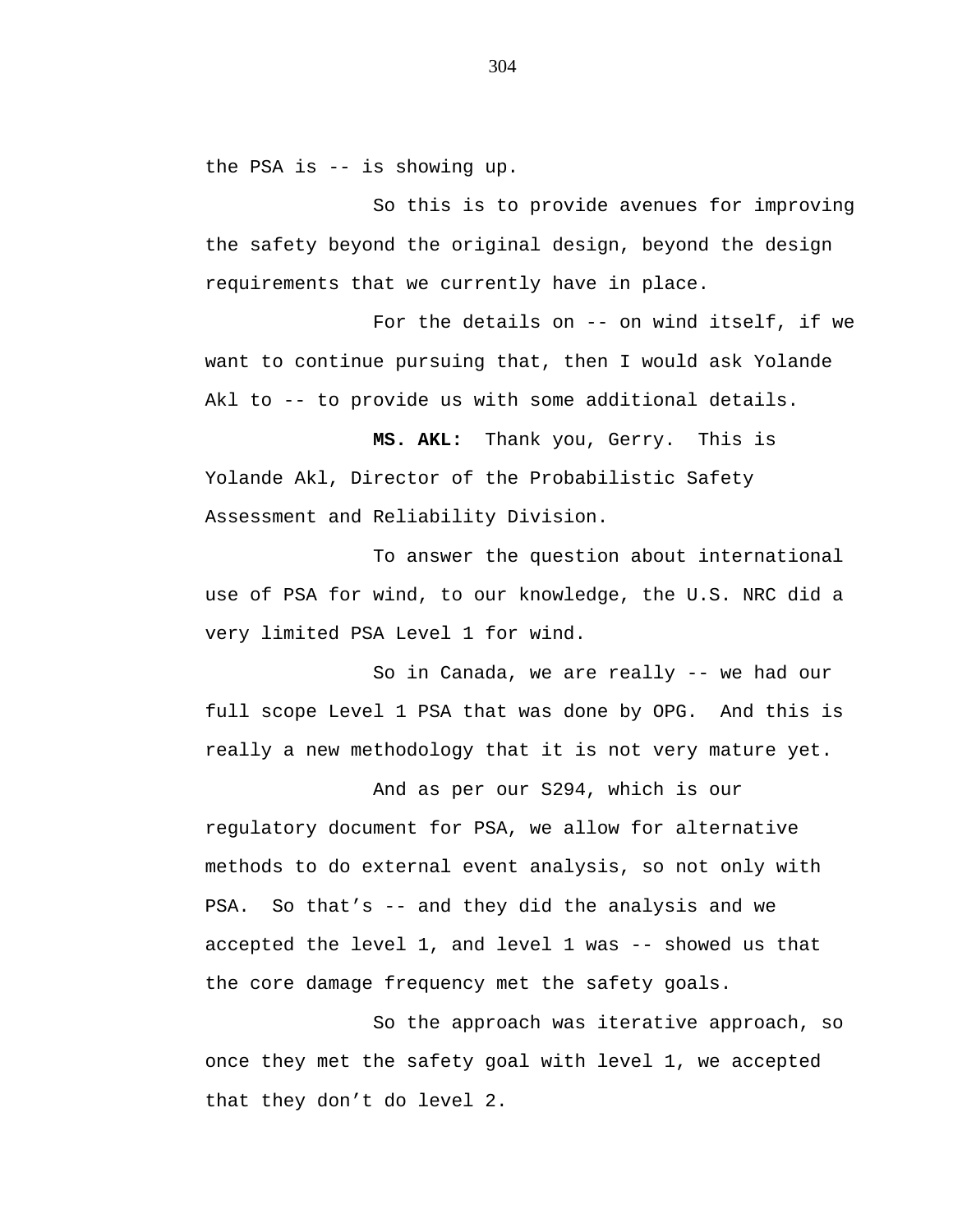**THE CHAIRMAN:** Can I again -- I'm trying to put some of this statement into something I can understand.

There was a PSA done in the past. What Fukushima taught us is that you need to do some enhancement on dealing with external events beyond design. You put in a whole set of requirements on the operator to enhance the facilities.

Are you doing now the update of this public safety analysis, use -- calculating what this new enhancement will do to the probability? Did I understand that right?

**MR. RZENTKOWSKI:** I think that this was a very correct understanding. But let me rephrase this a little bit to also reflect what we are currently doing.

The development of PSA methodologies is evolving. Initially, those methodologies were focused only on internal events. Later on were common cause internal events like flooding, fire.

Under Fukushima, we push the industry to develop also methodologies for external hazard. That means seismic, fire, flooding, winds.

So this analysis is being completed and for Pickering B has been done by the end of 2012, and the results have been discussed a moment ago.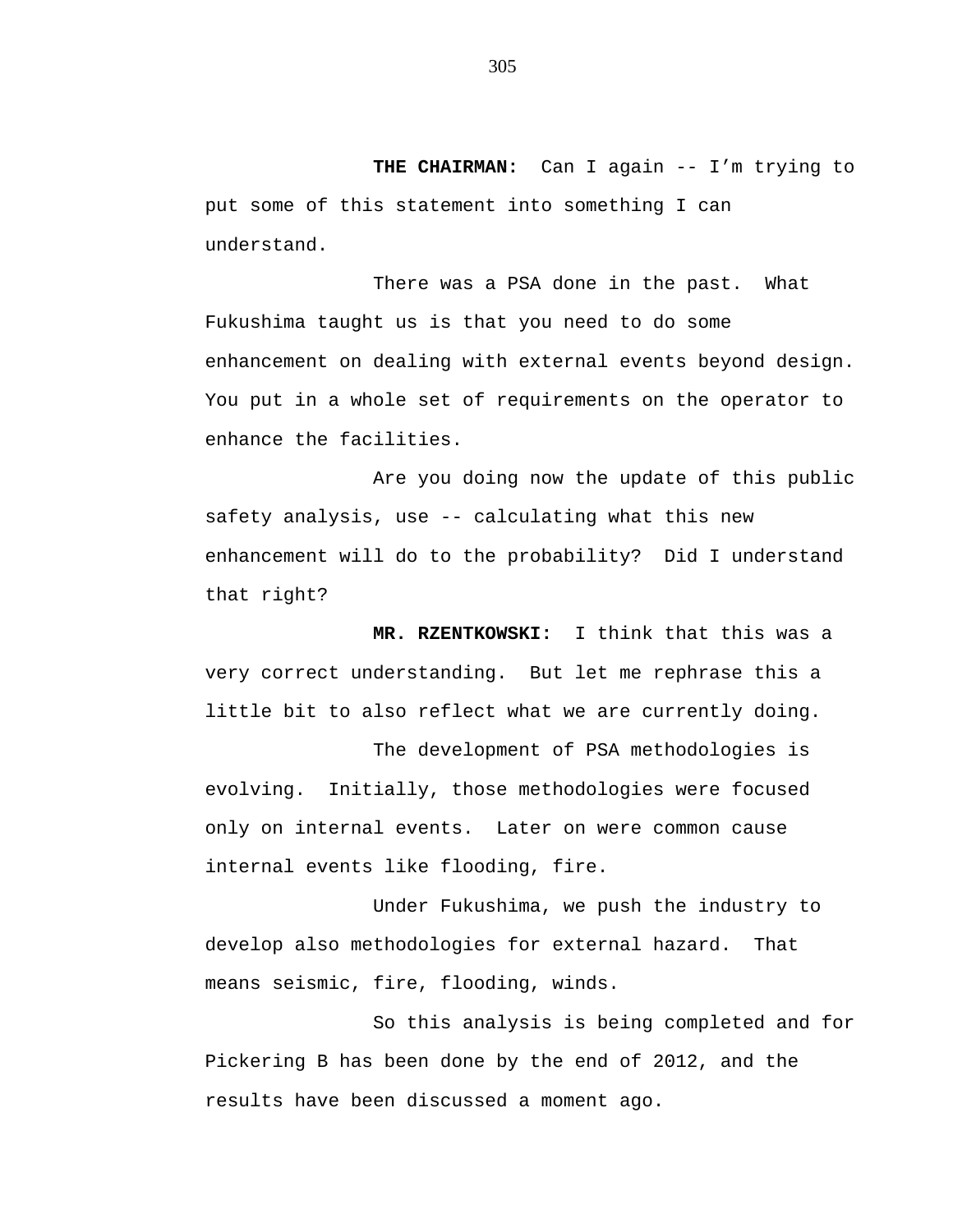For Pickering A, those new methodologies will be applied and we will receive the results by the end of 2014, I believe, because it's really a long time to conduct assessments like that.

But the most -- more importantly, what we are doing with -- it's what we are doing with the results. As I mentioned before, PSA is a very important element in deciding what are the potential safety improvements and what really has an impact on safety.

And through this analysis, we are identifying those potential safety improvements, and this is also done right now under the Fukushima project. Engineering improvements would be proposed to us by the end of 2013 for those external hazard assessments which have been already completed.

So -- and also, I would like to finalize by saying what is PSA. PSA is a mechanism which transfers hazard into risk. For example, let's take seismicity of the site, seismicity at a certain level expressed as the peak grand acceleration.

It doesn't mean that it will have an impact on safe operation of the plant. We have to calculate the risk to know what is the impact of hazard on safe operation of the plant. And so PSA is this mechanism which allows to translate the external hazard into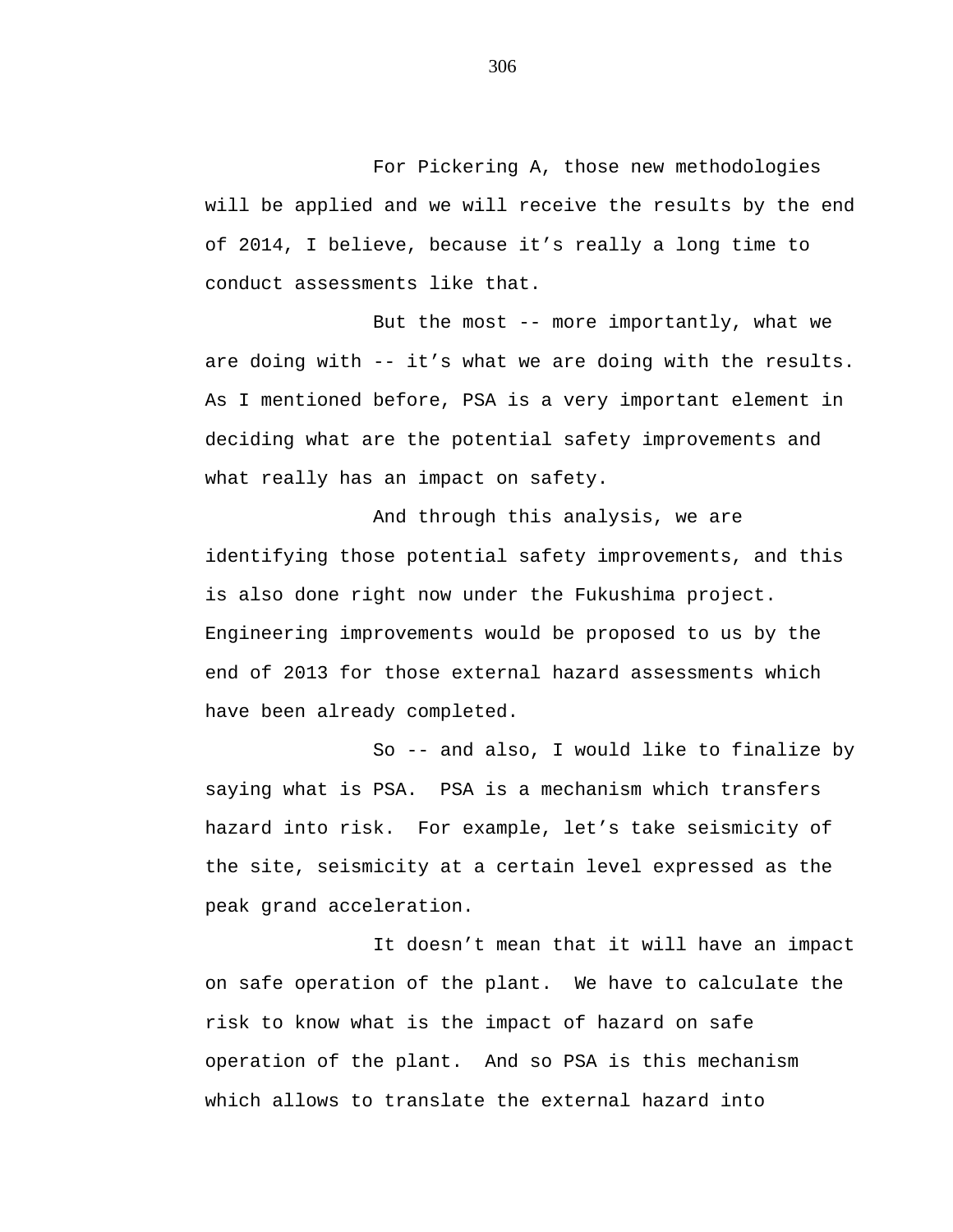external risk.

**THE CHAIRMAN:** Yes, you wanted to say something.

**MR. STENSIL:** Yes, there's two strands I want to pick up on.

First, it's -- from a public intervenor point of view, it's a little disconcerting that in these hearings over and over again, we're told the probability of an accident is low, therefore, the station is safe, over and over again. And that is used all the time to dismiss the public's concerns about different hazards.

However, when we find a study that starts to show that that hazard is actually at the limits that have been traditionally recognized as a limit on reasonable risk, staff begin to talk about other issues. Suddenly, PSA use is being minimized and we're talking about other types of safety requirements.

That worries me a little bit because this is -- once we start getting -- I made a speculative statement that there's data trimming going on here. But what worries me most about this PSA is in other PSAs that I've looked at, usually OPG is able to, the engineering term, sharpen the pencil. When you don't get the result that you want, you sharpen the pencil and you change the results.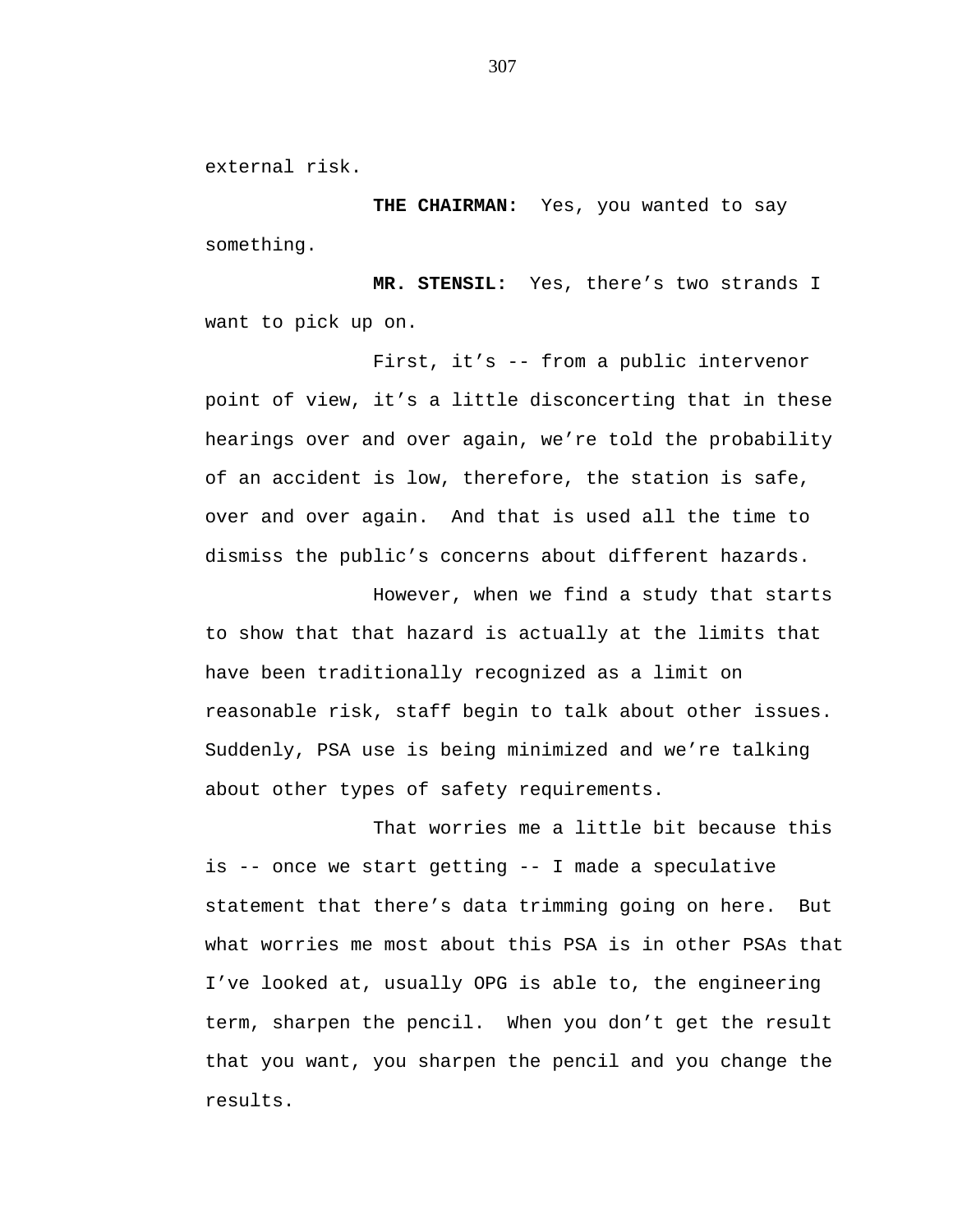And I raised that issue with the Commission during the Darlington refurbishment hearings. They reduced the large release frequency just through modelling down to, I think, one E to the minus seven, then went on to do other enhancements.

So no one -- so first of all, I think we need to keep eye on the ball. No one on the staff has denied, or OPG, that this station in the new assessment is right on the limit of large radioactive release frequency. And that's what's supposed to trigger your job under the *Nuclear Safety and Control Act*.

Core damages are relevant. OPG will have to deal with that through its insurance. This is where we're putting the public at unreasonable risk. And there's some questionable data trimming going on that I think we need to scrutinize.

The second piece is I completely agree with Mr. Rzentkowski that we should be looking at engineered safety systems to upgrade this. That's part of my request. But I think we're portraying the current PSA as a response to Fukushima wrongly.

Five years ago, we got another PRA for Pickering B and some of you were on the Commission at the time for the Pickering B environmental assessment review. And even though, at that time, OPG knew it was an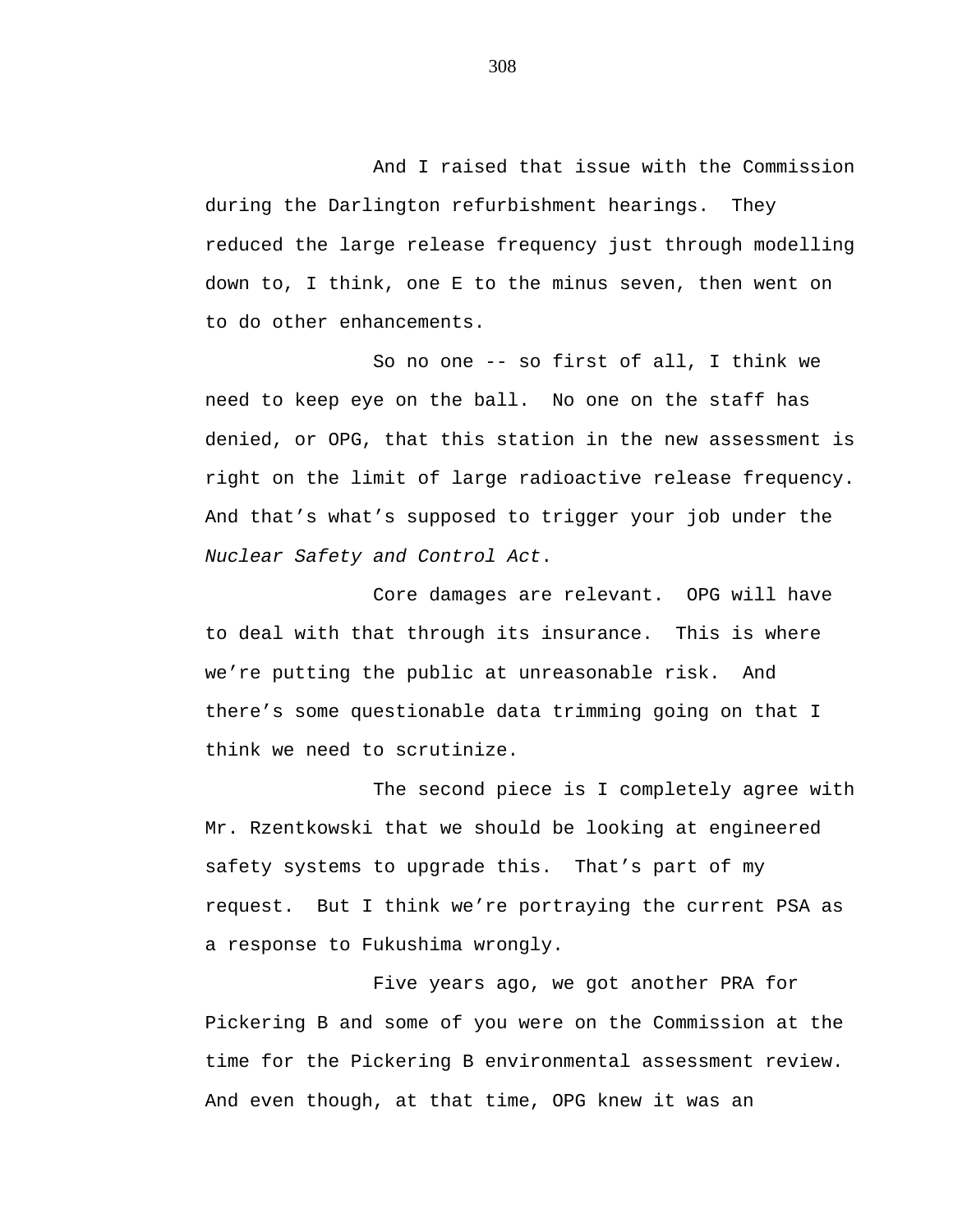expectation that external events should be included, they didn't do it. And what was the result? I called them on it at a hearing and we included another accident scenario and environmental assessment.

So since that time, they have been directed to include external events. Fukushima's happened in the meantime, but this is still them catching up after 40 years of operation to get a better understanding of the risk.

So I think we need to direct the conversation that yes, this is at the limit of risk, no one's denying that. What do we do about it? Do we shut the plant down or do we reduce the risk? And would OPG be willing to spend the money to reduce the risk if it's just going to operate for five years?

## **THE CHAIRMAN:** OPG.

**MR. ELLIOTT:** Mark Elliott, for the record.

One of the things I want to mention is that we haven't -- in this PRA, we haven't taken any credit for the Fukushima equipment. And we did that on purpose, actually, at my direction.

And what I wanted to make sure is that the engineered features of the plant were assessed and that we -- did we meet our safety goals or not with the plant, the way it's designed, and the answer was yes. So the plant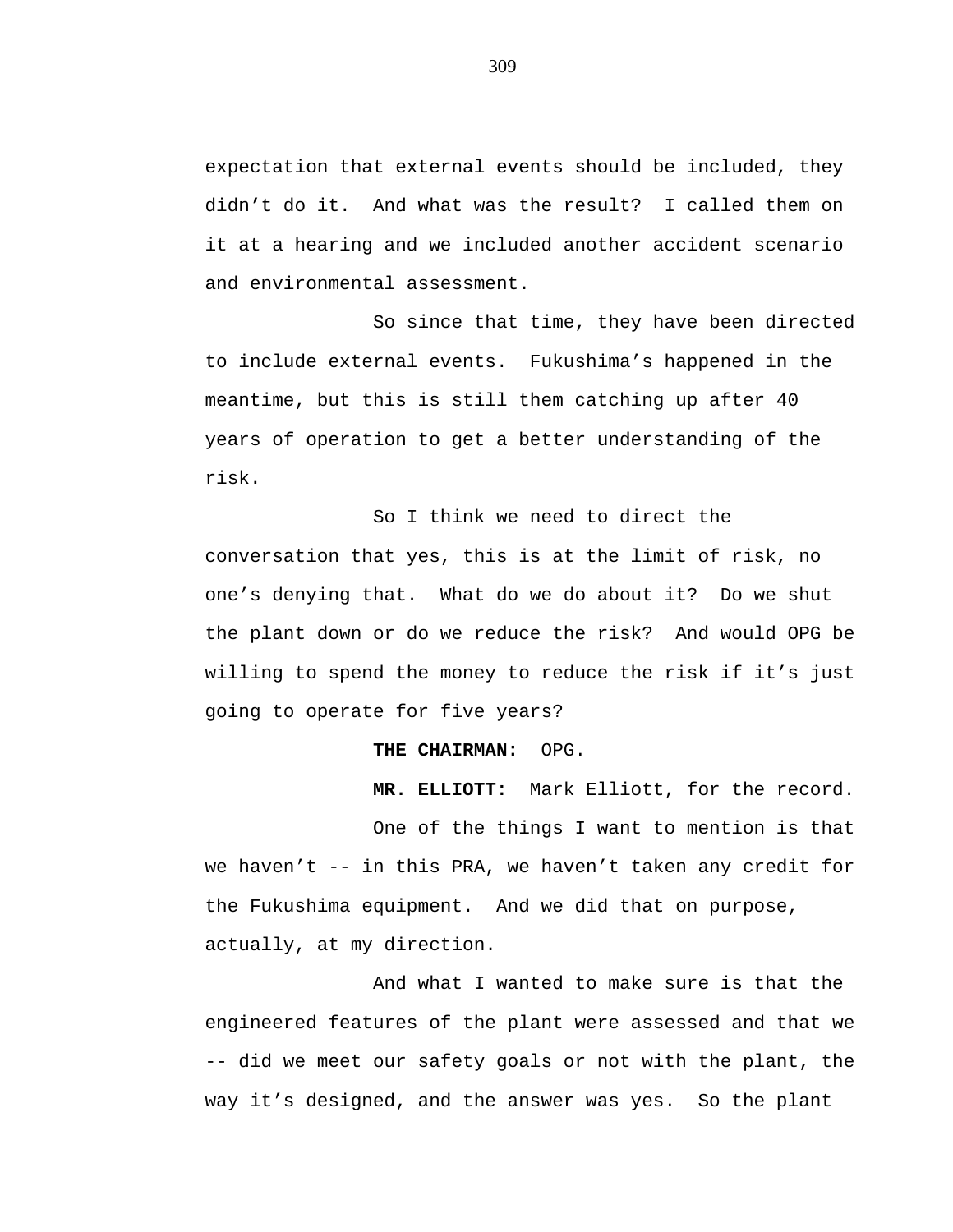is safe the way it's designed now, meets our safety goals.

Leaving the Fukushima equipment aside - and the reason for that is that the lesson at Fukushima was it could be worse, it could be different than you're expecting. And so we've kept that Fukushima equipment aside. It's an added layer of safety.

Yes, it's been estimated as a tenfold reduction, but we agree with that because there's time - we talked about times today. There's time to implement, so that's why we believe there will be a significant impact on safety.

But I didn't want to put it into the numbers because we don't know exactly what the event is that will cause us to use that equipment. We don't know the exact sequence. I wanted to keep it separate.

So bottom line, we meet the safety goals as is and we have the Fukushima equipment separate.

**THE CHAIRMAN:** Okay. Other line of question? Ms. Velshi.

**MEMBER VELSHI:** So this is the highly complex issue for me and trying to understand these tables.

If I look at Table 4 -- and I know OPG says that for large release frequency, you're meeting your goal, but your total is higher than your target; correct?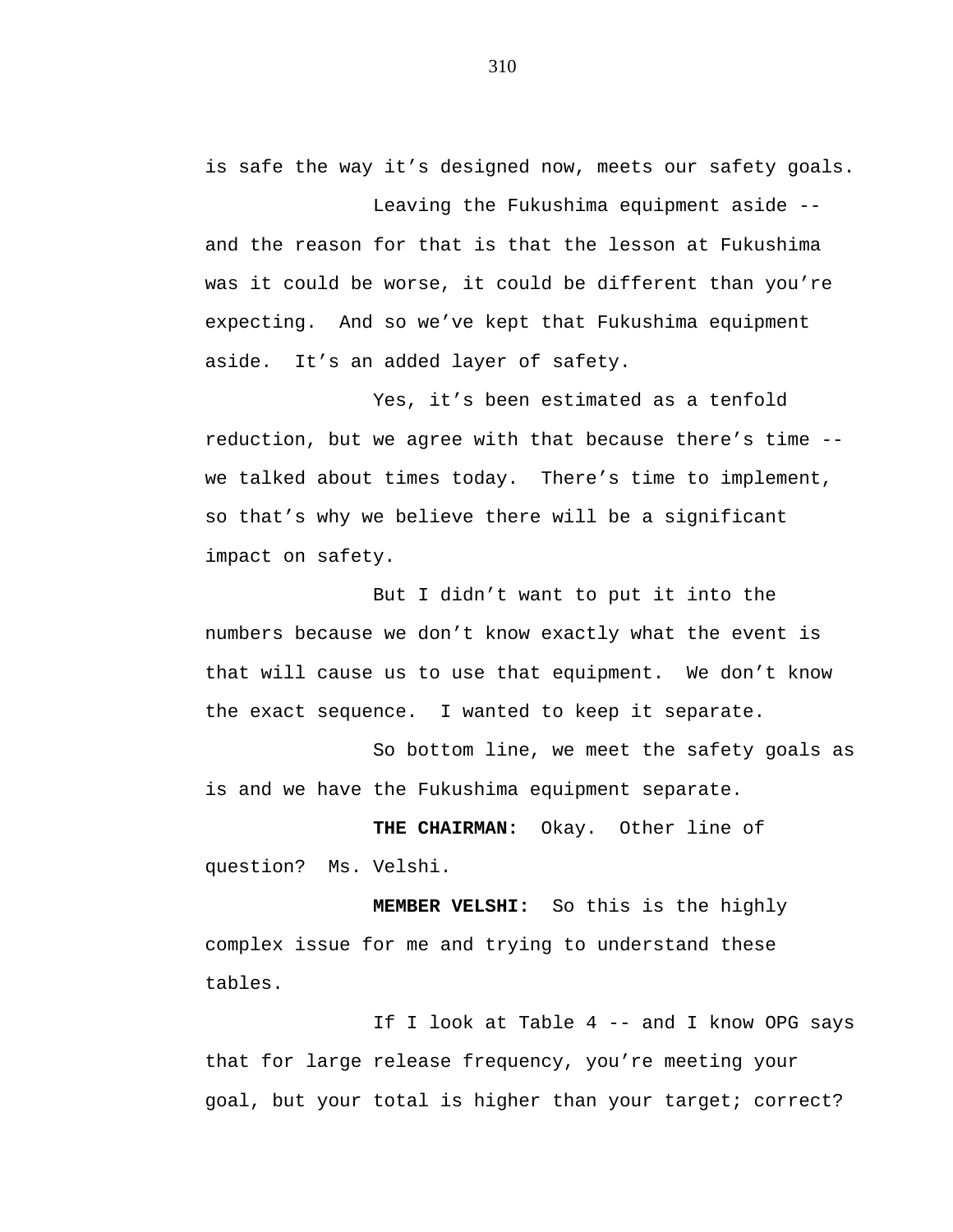At 8.03, higher than one to the E to the minus 6.

And you say there are a couple that haven't been included, and yes, you haven't taken credit for some of your post-Fukushima intervention. But you are higher than your target.

So some of it is just language when you say goals and targets and limits. I mean, clearly the limit is what you don't want to exceed, which the CNSC has it as its goal. But your target is what you're really trying to strive towards. Is that correct?

**MR. ELLIOTT:** I'm sorry; I'm trying to catch up with you in terms of the numbers. And I'm using -- by the way, I'm using the report that's on the Web.

We talked about freedom of information earlier; a 109-page report on this on the OPG public Web site, so that's what I'm using. I can't verify the numbers that other people are showing.

So the number that's being shown, I'm trying to find it in ---

**MEMBER VELSHI:** Yes, if we can have Slide 4 of Greenpeace's presentation?

**MR. ELLIOTT:** I'm trying to show.

**MEMBER VELSHI:** I'm just trying to

understand what these numbers are really saying, and then getting down to what staff has said is -- so what exactly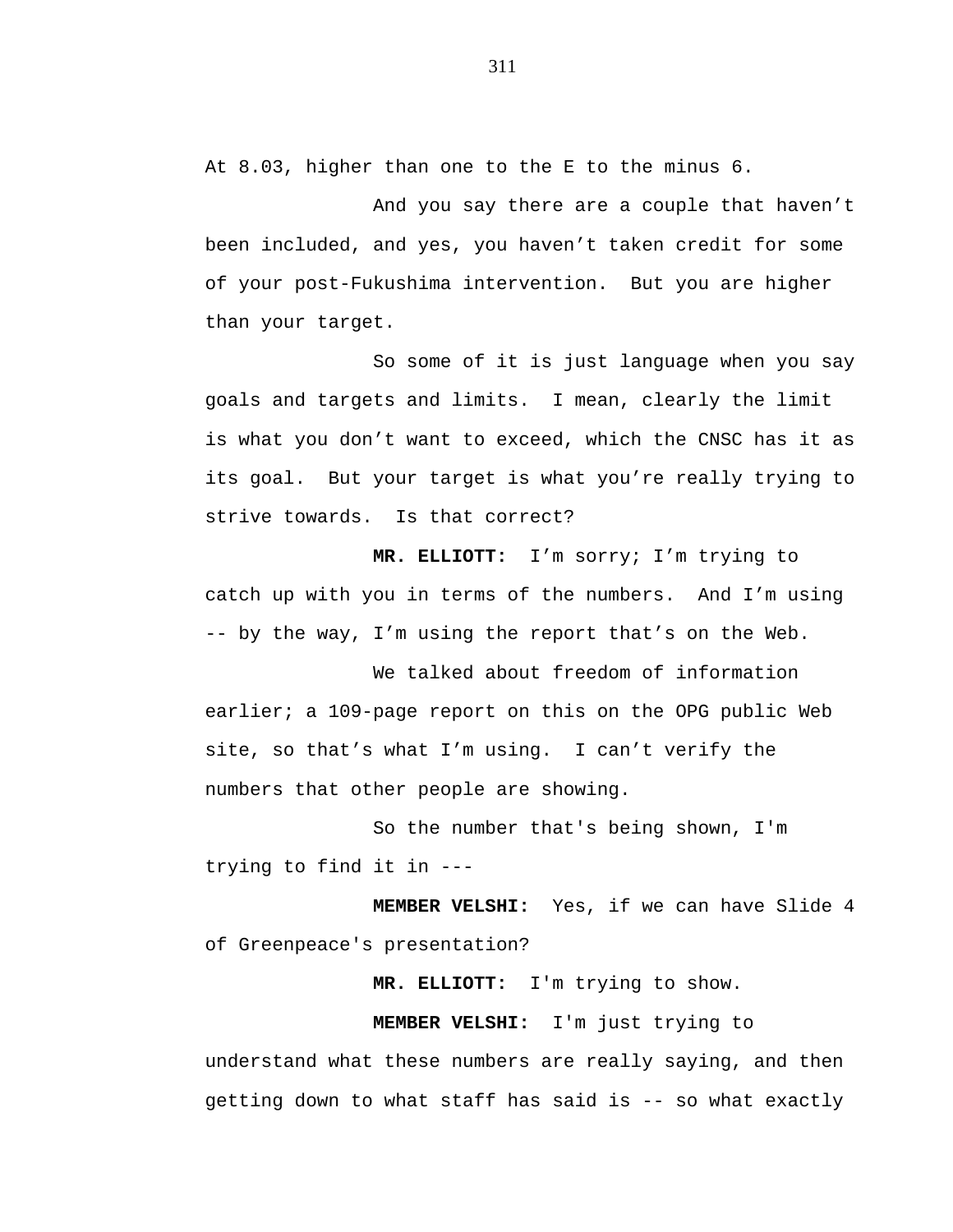is it that you're going to be striving towards and what is it that we, as the Commission, would like to see for the station?

So your safety target for large release frequency, according to this table, is 1E to the minus 6? And I see some nodding, so that's correct. **MR. ELLIOTT:** That's correct.

**MEMBER VELSHI:** And your total based on your PRA is 8.03 E to the minus 6, so higher than your target?

**MR. ELLIOTT:** Yes, the numbers in the OPG web site are 3.9 times 10 to the 6, still higher than the target, correct.

**MEMBER VELSHI:** Oh, no, but your 3.9 is for your internal events; correct?

**MR. ELLIOTT:** Correct. Yes.

**MEMBE VELSHI:** So if you include some of the external -- you haven't got all of them there, it's higher than your target, so even internal events was higher than your OPG safety target?

**MR. ELLIOTT:** Correct.

**MEMBER VELSHI:** So the question --- **MR. ELLIOTT:** But less than our limit. **MEMBER VELSHI:** Less than the limit, less

than what the CNSC goal is.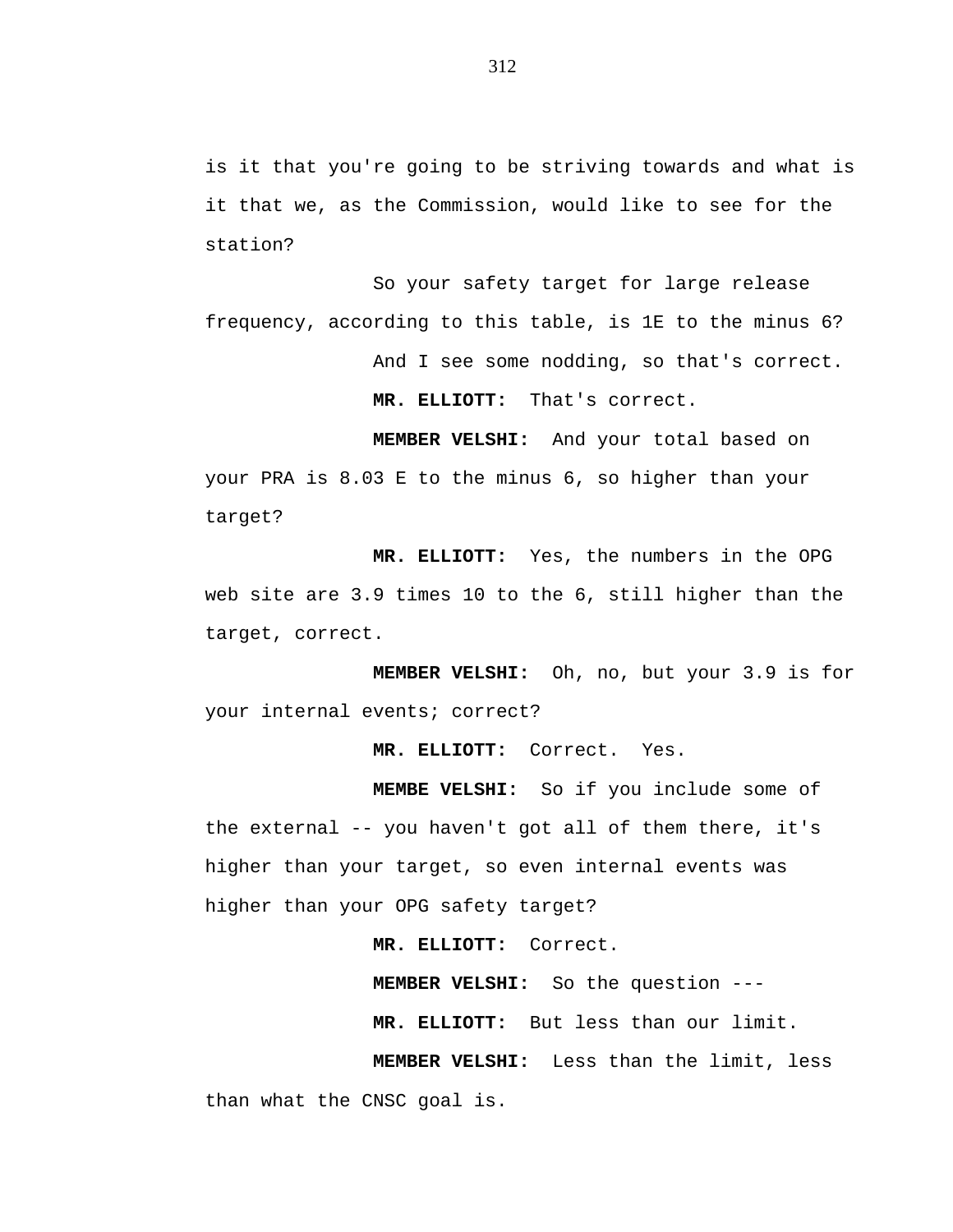So the question is, just as, you know, we have goals and limits and targets and whatever, what is it that you're striving towards?

Because I think your earlier comment was because you were less than your goal, you said, okay, no further analysis is required. But you are higher than your target. And is your goal, as we understand goal, is to try to get below that target.

And as a Commission, I mean, and I'll ask staff that, is that what we should be expecting of the licensee that they really have that -- and I hate to use the word "margin", the margin between the CNSC goals and where they are at?

First, I'll ask OPG to just confirm that, indeed, their assessment currently is higher than your internal target that's been set.

**MR. ELLIOTT:** The assessment is higher than the target and lower than the limit. And in that case, what our policy is, is to look at ways we can reduce it. And that's what we're doing right now. We're doing it kind of through the Pickering A process right now. We have to do the Pickering A PRA, most of it this year, some of it next year. Most of it will be done this year.

That's where we're working right now. We're finding -- finding improvements that we can make and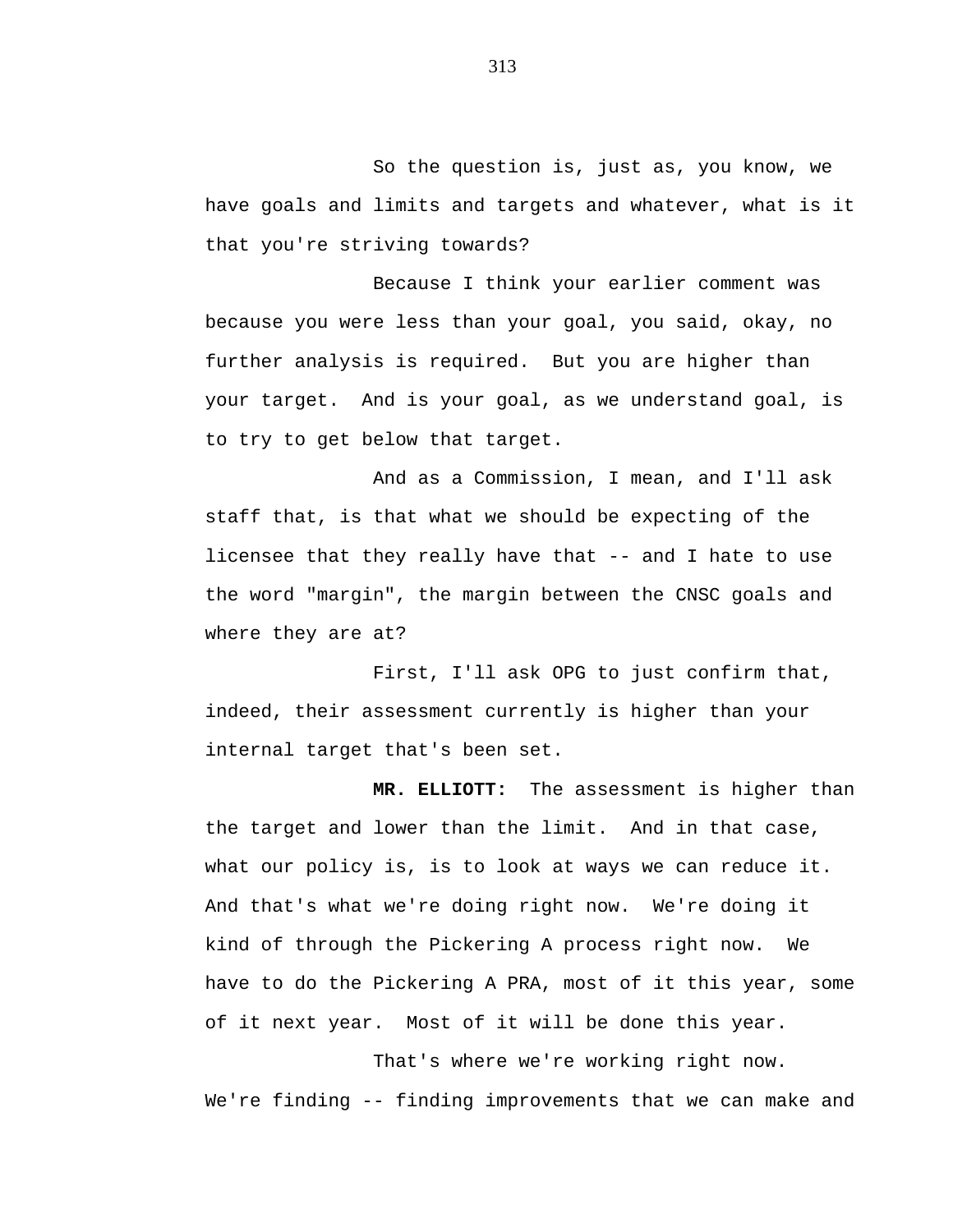we can apply, and we'll apply those.

So I'll ask Dr. Carlos Lorencez to give us a little bit more on that.

**DR. LORENCEZ:** For the record, Carlos Lorencez.

The number you are referring to is after all the large release frequencies have been added and come up with that single number. You may perform many arithmetical operations with the results. The problem is the interpretation of the result.

In this case, I don't think I know or Paul knows or the industry knows what would that mean. What we are looking at this is that the nature of the events happening, internal events, or fire or flood or seismic or external hazards like straight winds, all of them have a different methodology, different assumptions, different conservatisms, different uncertainties.

And if you were to add them all up, it would be a -- it's an indicator. I preach to anybody who can hear me that these are numbers; you should not base your decision on numbers. This is just a guide, an indicator to guide you in the right direction.

As Mr. Frappier already indicated, the safety case is much more complex than one single number.

**MEMBER VELSHI:** If you look at just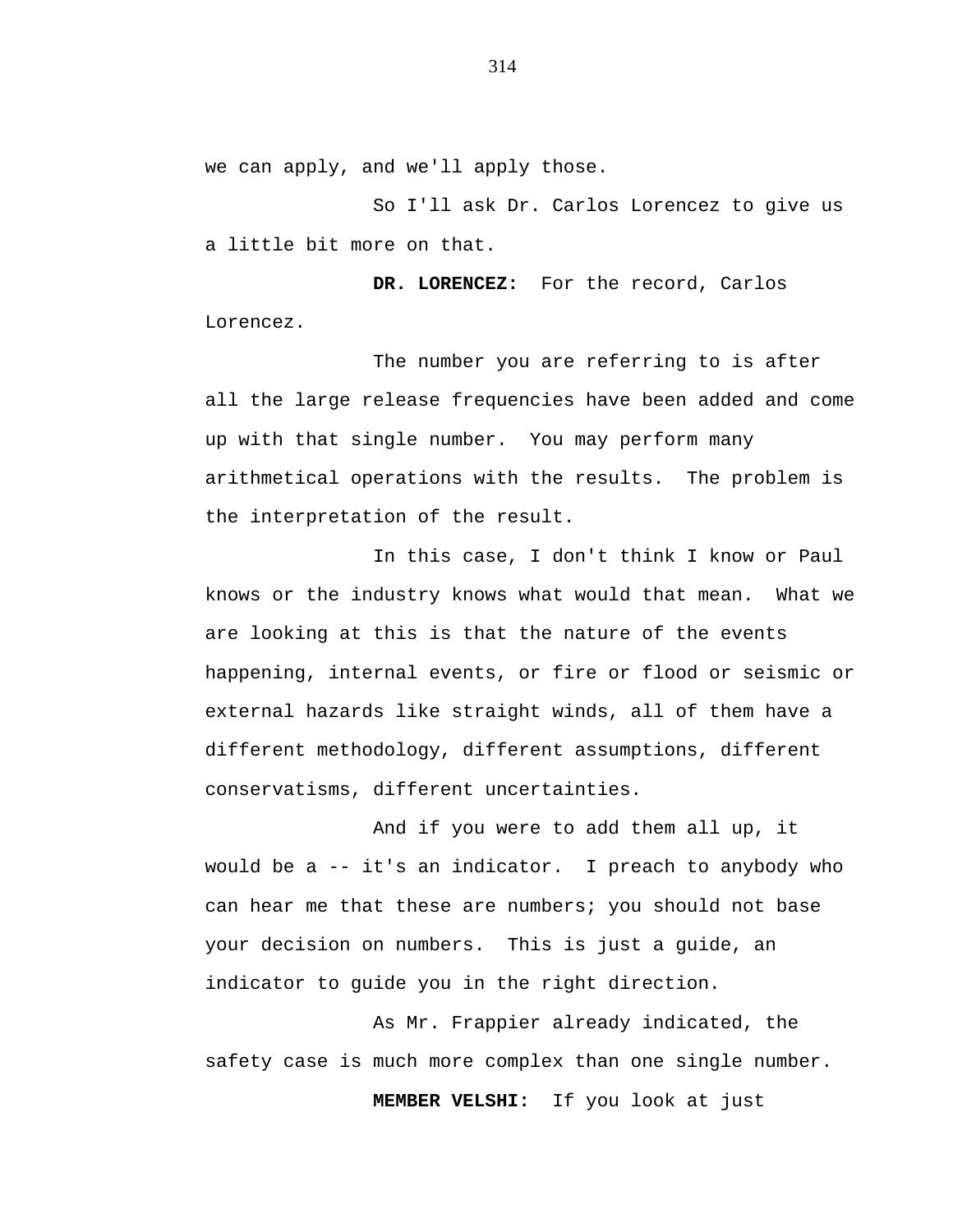internal events, and I think I'm understanding that it's very simplistic to add it up and thinking all these things are going to be happening.

If you looked at the last time you did your PRA, and just for the internal events, because I gather that's what you had done it for, the 3.9 E to the minus 6 has that gone up since the last time? And if it has gone up, is that as a result of ageing primarily?

**DR. LORENCEZ:** Carlos Lorencez, for the record.

The last version that we had for the Pickering B PRA was 2007 -- 2007. That is six years ago and six years in the PRA area, which is a fast evolving area, is a long time.

The new methods -- the new methodology accepted by the CNSC, the new computed codes that we use for this have indicated different results. We include all that in the PRA, and the fault tree entries and all that.

The ageing part that you are referring to is already considered there in the failure rates of the components.

**MR. STENSIL:** Just to follow-up on that. I point out in my submission that according to the CNSC's Web site, the CNSC has recently commissioned a study entitled "Incorporating Ageing Effects in the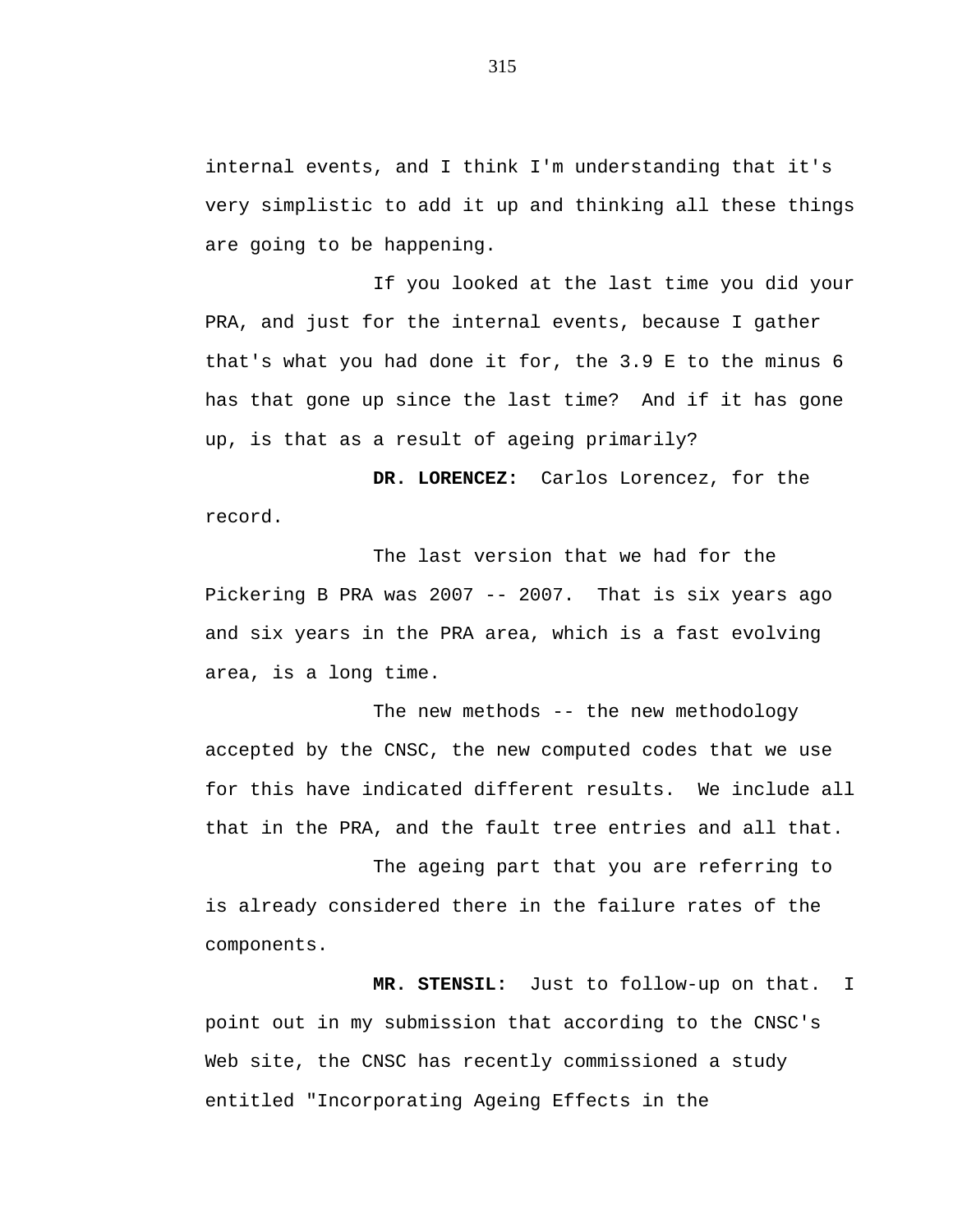Probabilistic Safety Assessment Applications". This study is not available but it tells me that the CNSC is actually still catching up with how to incorporate ageing effects into these PRAs.

And one of the things that I note in my submission is we should assume that this is an underestimation of risks that we're not dealing with as well. We're projecting a middle-aged plant onto an oldaged plant.

## **THE CHAIRMAN:** Go ahead.

**MR. ELLIOTT:** Could I respond to that I comment on that?

The PRA that we did for this S-294 takes into account the current performance of the plant, the current condition of the plant. It's not an estimate from original design. It's the current failure modes, failure rates that we're seeing in the plant and specific to this plant. So it takes into account the plant as we run it today.

## **MEMBER VELSHI:** Thank you.

And to staff, and I know that this is a tool and it's evolving, but tell me what these numbers mean to you.

**DR. RZENTKOWSKI:** Thank you very much for this question. Greg Rzentkowski, for the record.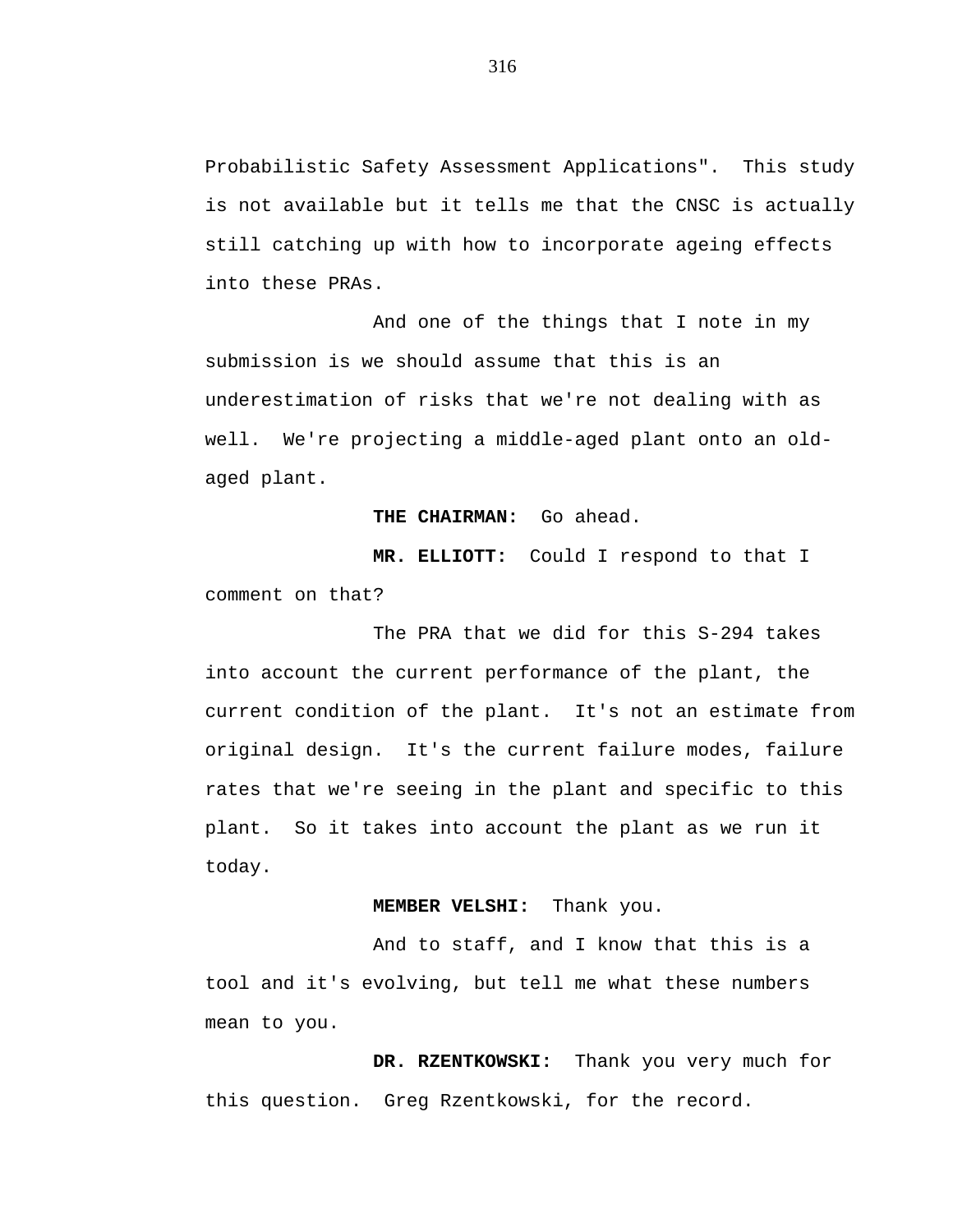If a calculated safety goal is higher than the limit, the licensees have to implement identified safety improvements. If the safety goal is between the limit and the target, the safety improvements have to be implemented if they are practicable. So that means we look at the cost benefit analysis. If the safety goals are lower than the target, then safety improvements are expected when practicable.

However, I would like to bring this discussion a little bit down to earth because we are looking at a safety goal as an absolute statement of safety of the plant. This is not the case; this is not what the safety goals are for.

And there is even something else I noticed in this discussion; that it reveals a certain nuclear safety paradox because the probable, the safety goals, ranks higher than the actual, and the probable is believed to bring us as close to the reality as the modern science allows. But this is not the case yet because the quality of the PSA is not very good.

The actual, however, very stringent design rules that allow effective implementation of safety functions and the supporting defence in-depth principle to keep the risk as low as practicable and form the solid foundation for the current safety case is largely ignored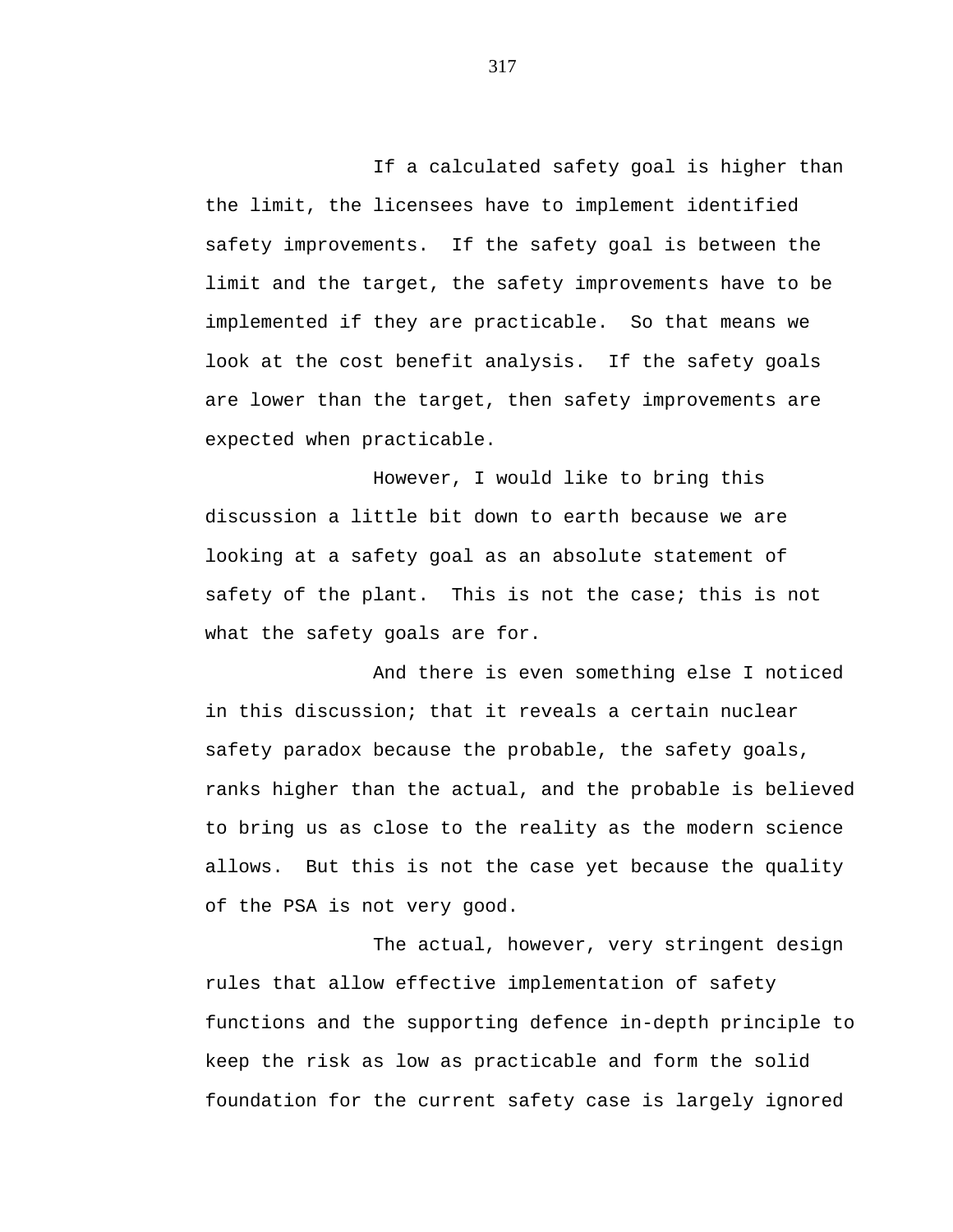in this discussion.

So it has to be remembered that the reactor would be safely shut down and maintained in the shutdown state because of the existing design features and the effective implementation of the defence in-depth.

**THE CHAIRMAN:** You want to ---

**MR. JAMMAL:** It's Ramzi Jammal.

I just would like to echo Dr. Rzentkowski. It's -- again, put in perspective reality, talking about the number, talking about the safety case. Don't forget that the reactor will shut down safely; otherwise, we will not authorize it to operate, and that's the key element.

Now, taking PSA, PRAs are indicators, no more, no less. They are indicators, and even though OPG is insisting of not taking the Fukushima enhancement as part of their methodology because of some complexity, but according to the Fukushima Action Plan, they must put them in place.

They will put them in place, hence, if you take the numbers, recalculations, however the methodology that is going to be done, it will be one order of magnitude lower.

So I know my staff is not going to like the fact that the number will be 10 the minus 8, 10 to the minus 9, but that's what the goal is going to be. So the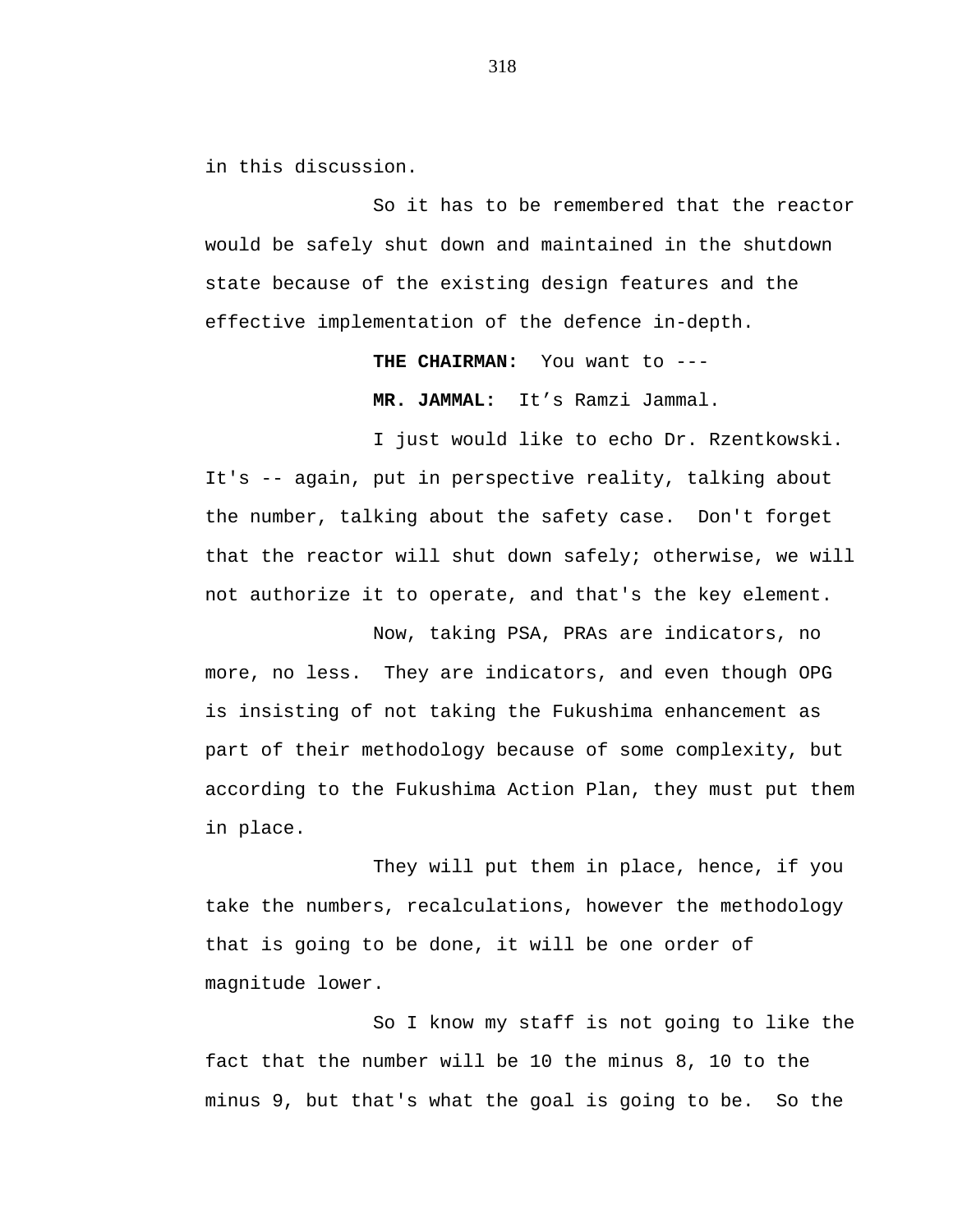Fukushima enhancement will be put in place and then the improvement will be recalculated.

What it means -- but the key point here is if the operation is threatened, the system will shut down safely and the reactor will be in shutdown state.

**THE CHAIRMAN:** It's still very unfortunate that we're not using that. If you're telling me that there are -- already some Fukushima mitigation already were put in place, for them not to be reflected in the numbers is not helpful.

It's because we're talking about hypothetical recalculation, et cetera, et cetera.

I don't know why you didn't come up with an updated number, at least an estimate of what each of the Fukushima implemented mitigation actually done to the probability. That would have been useful.

**MR. JAMMAL:** I'm not the specialist, so I refer to the experts.

**DR. RZENTKOWSKI:** Greg Rzentkowski, for the record.

I'm not an expert in PSA, but nevertheless, I know that the Fukushima-related improvements, which are already in place, allow us to reduce the safety goals by at least a factor of 10, and for some accidents scenarios, like for example a station blackout, even a factor of 100.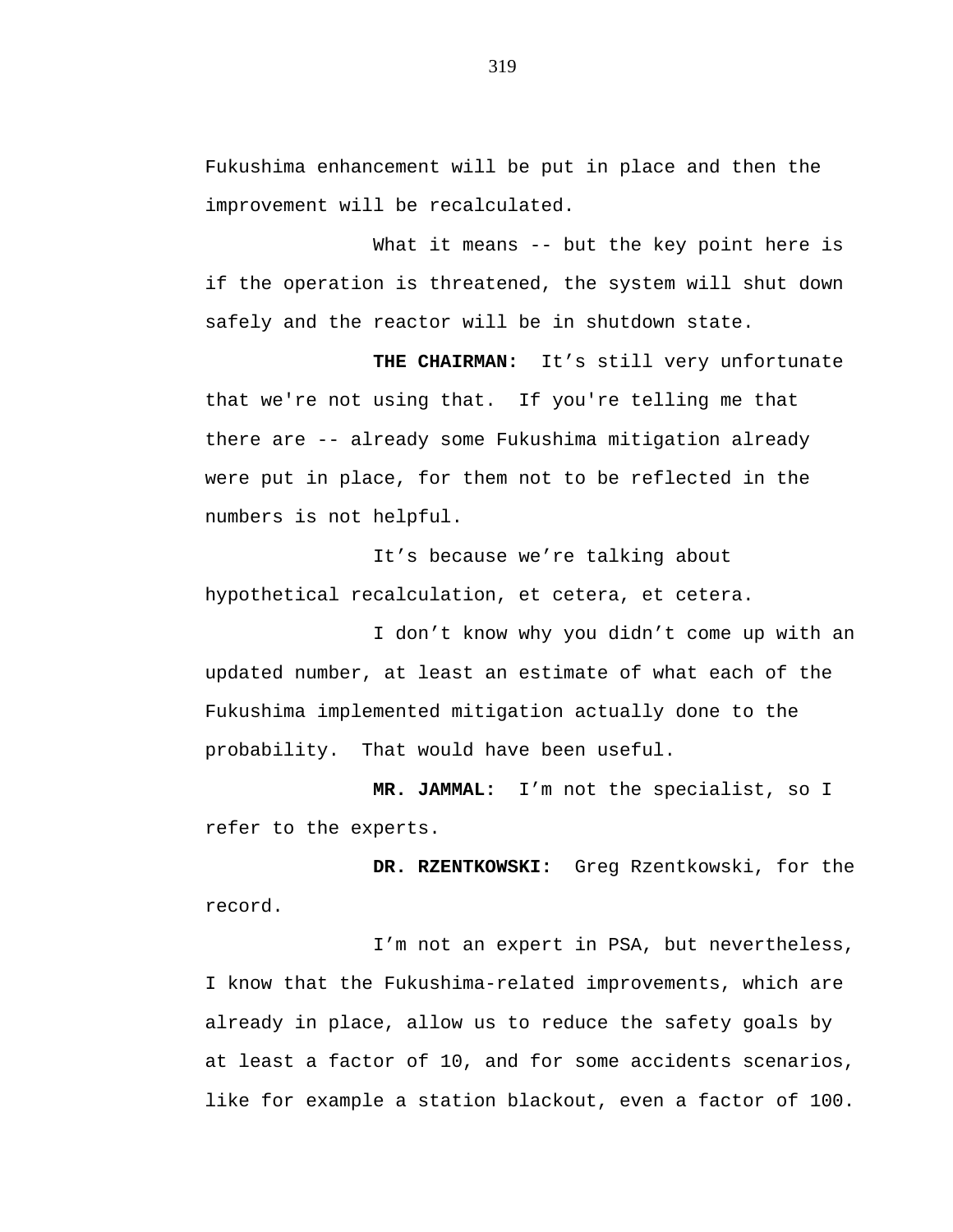**THE CHAIRMAN:** Greenpeace.

**MR. STENSIL:** Again, I find it very disconcerting that as soon as we approach a limit on what risk should be to the Canadian public, as soon as we've reached that limit, we start talking about everything else instead of addressing the problem. That really worries me.

What I've heard the past two days out of staff and OPG, which I think was the implied response to my submission, in regard to PSA goals, all of a sudden it is they're not a limit, they're an expectation. So it's not a rule any more.

Two, PSAs aren't good anyway. They're very uncertain. I was interested to hear that because I raised a lot of these uncertainty issues in December with the Commission regarding how these are used to exclude large accidents and environmental assessments. So maybe I should take that as acknowledgement that I was correct.

And third, it is the Fukushima Action Plan will reduce all these numbers by an order of magnitude anyways. So don't worry about it. The third one especially, we've seen no evidence of that.

If we could supply the napkin that it's provided on to the Commission, that may give us some basis for discussion on that, but that hasn't been provided to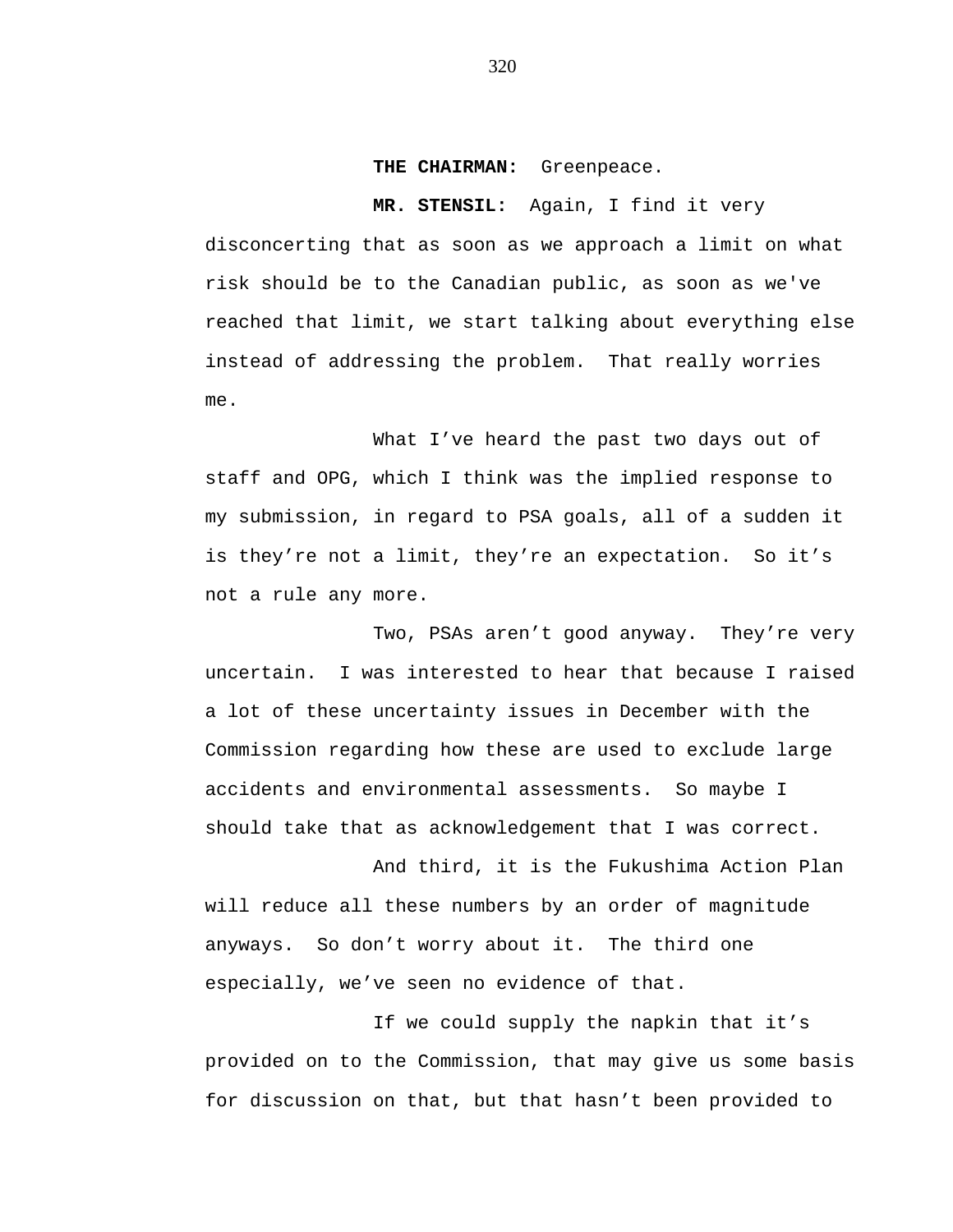this decision.

You have to make a decision based on the information available. And the information available that we've gotten from OPG shows this station is right at the limit of being an unreasonable risk to Canadian society. And that triggers your obligations to reduce that risk.

I cite in my submission past examples with Pickering. During the Pickering A restart in the late 1990s, the core damage frequency came out. It hit the limit. And the CNSC required OPG to carry out upgrades to reduce that towards the goal. So we have precedent for doing that.

The question is, will you do it in this context when the station only has five more years to operate? If you renew the licence, I think you should.

## **THE CHAIRMAN:** Dr. McDill.

**MEMBER McDILL:** Thank you. I'm going to change the topic just a little bit. The next intervenor has the same point, so it's maybe good to do it here.

On page -- unnumbered page. In the intervenor's submission under Section 4, there is a comment with respect -- we've already talked about this once today. But I would like to do it again, please. Concerning the -- I'll read the quote:

"This containment assessment is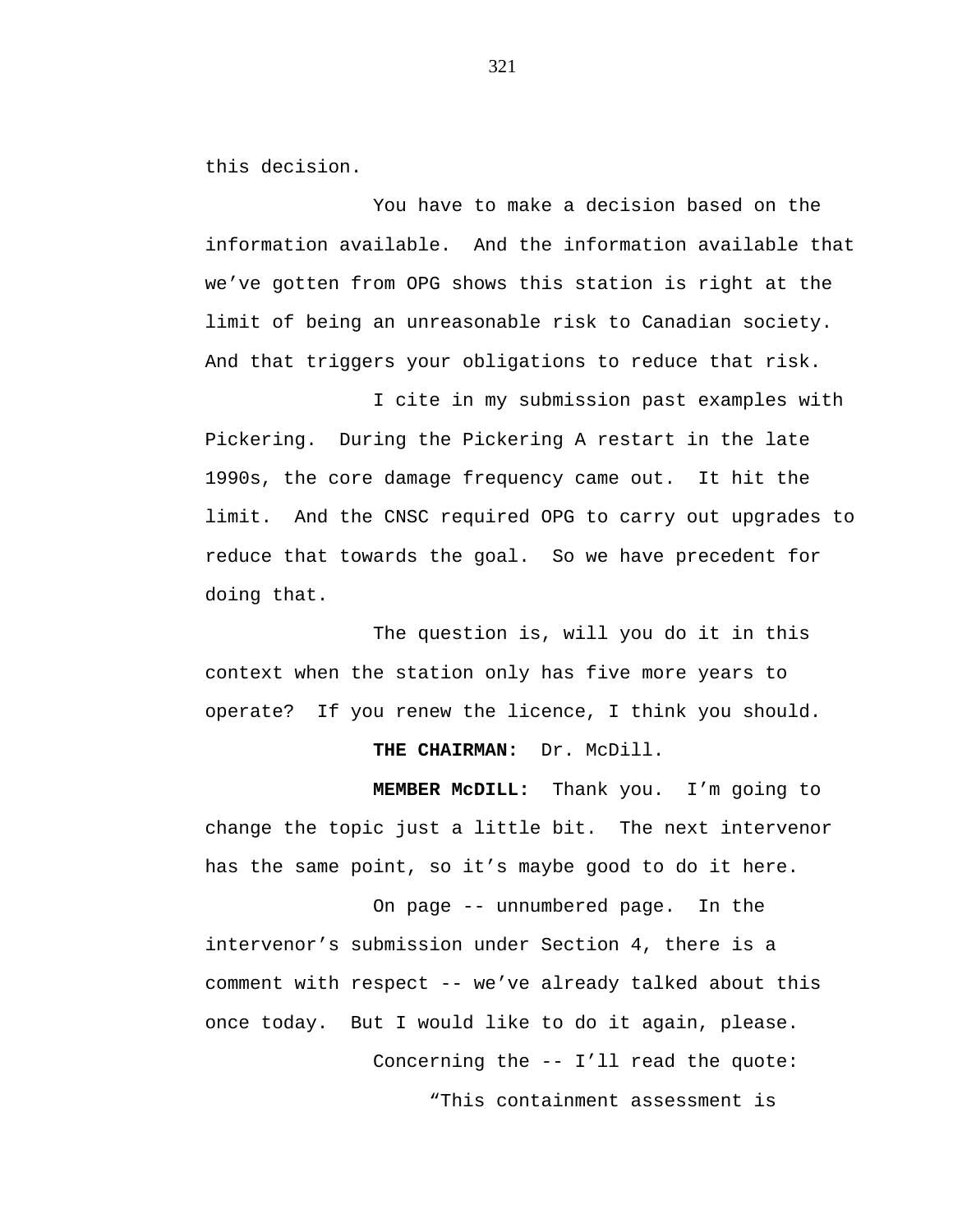designed to handle 530 gigajoules of thermal energy from one reactor during a one-hour period after shutdown, thus Pickering's containment system can only deal with an accident at one reactor."

I'd like that to be addressed by staff and OPG, please.

**MR. RZENTKOWSKI:** Yes, I think this comment -- Greg Rzentkowski, for the record.

This comment is made in relation to the vacuum building and not the containment. The vacuum building is an additional design feature which provide defence in depth because it allows to reduce the pressure in individual containments under accident conditions.

And that's true, it can handle only one, maybe maximum two volumes of air from containments; no more. So yes, the comment is correct. But as I mentioned, this is an additional design feature.

**MEMBER McDILL:** OPG, please.

**MR. ELLIOTT:** Mark Elliott, for the record.

The vacuum building was really put in place for design basis events such as a loss of coolant accident. Incredible to think a loss of coolant accident would happen on more than one unit, so that's why it was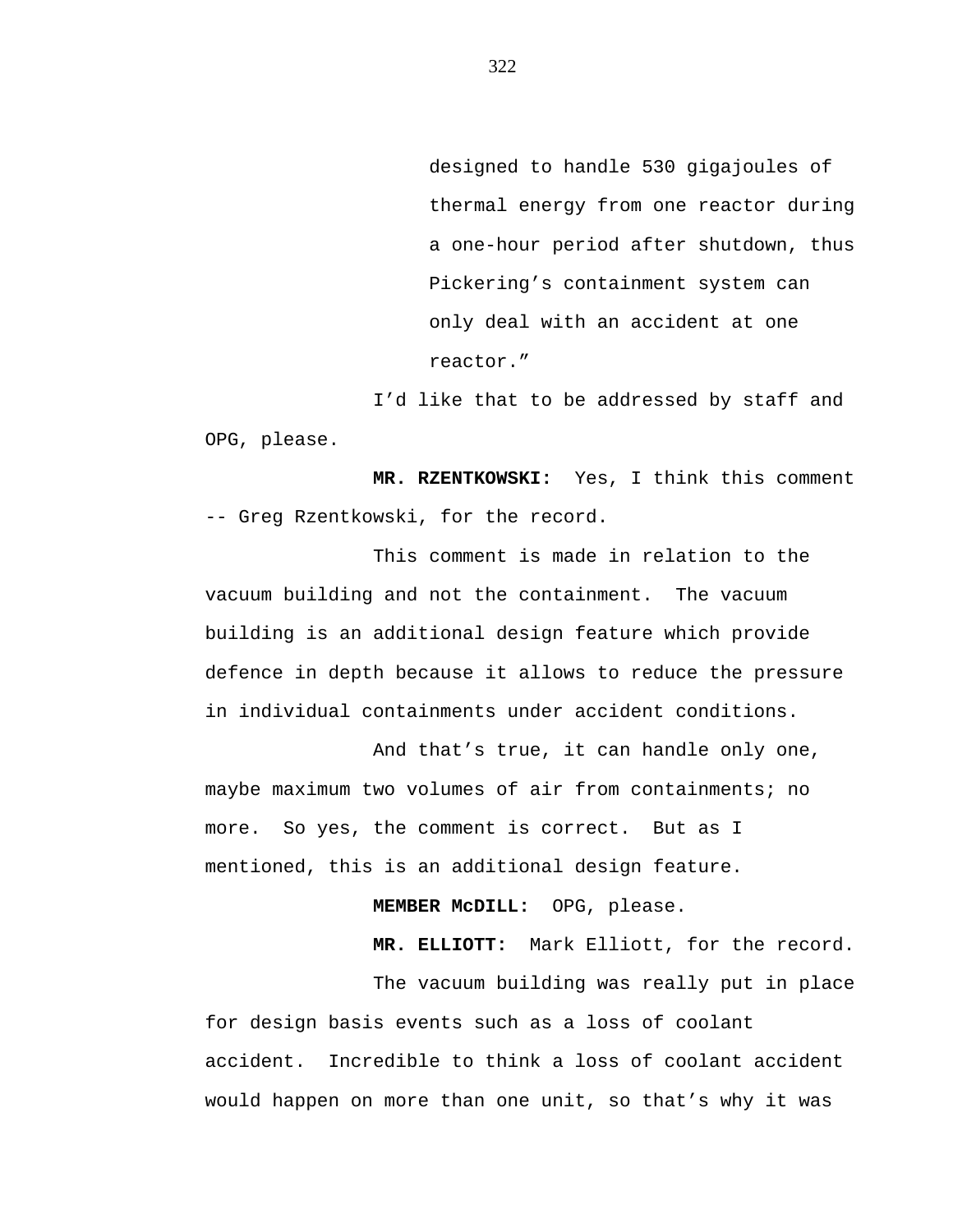sized for one unit and it will handle one unit.

The multi-unit events, the station blackout that we've been talking about earlier and coming up with that 18 hours, that involved the vacuum building as well. But the vacuum building was used up fairly quickly because there was more than one reactor going through that.

So for design basis, loss of coolant, accident, it's one unit and it handles it -- it's capable of handling that one unit. For multi-unit events like station blackout, there's some benefit from the vacuum building, not complete benefit. That's why there's releases at 18 hours.

**THE CHAIRMAN:** Greenpeace.

**MR. STENSIL:** I'd like to use one of my slides again, if you could put that back up on the screen.

And I think this is where it's important we -- the phrase defence and depth gets thrown around a lot. And the way defence and depth is supposed to be quantified is actually you see it in how the safety goals and limits are placed.

You have core damage, and then one magnitude of probability lower, you're supposed to have large release frequency. And what's meant by that is if you get core damage, the containment will provide a lot of redundancy to prevent radioactive releases.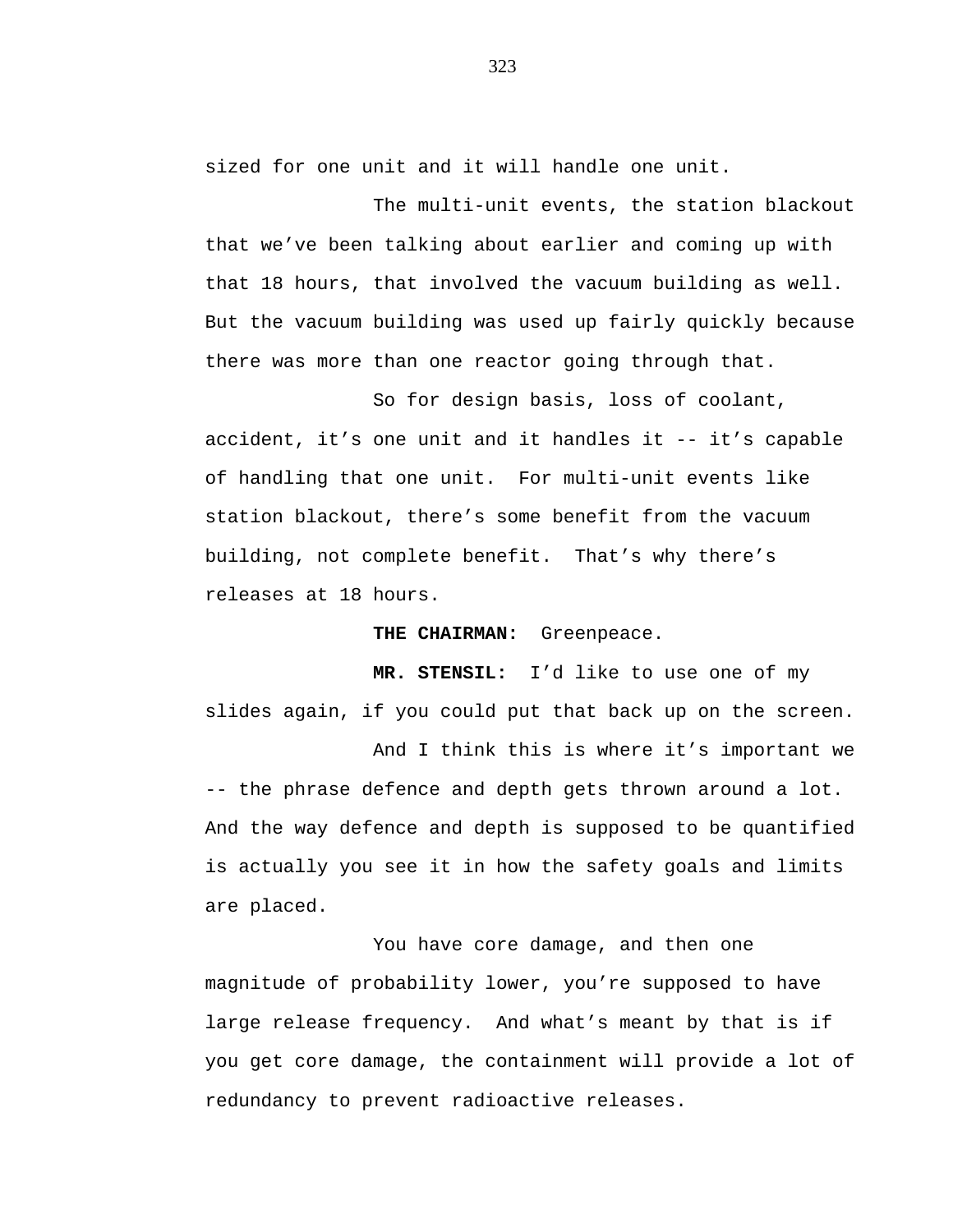What the slide on the screen shows is that, in the event of core damage, there's a high probability that you go to a large radioactive release. And that's because of this flaw in design.

And so I think what staff just said, you know, in response to the Fukushima Action Plan, you know, in the event of an accident, the reactor will safely shut down and most likely release a large amount of radiation if core melt takes place. And that's what's important for the public.

And this is what we're seeing. This is - it's not just throw defence and depth around as just kind of a slogan. This is where we're seeing proof that there's not a lot of defence and depth in this station.

**MEMBER McDILL:** Back to staff because we started hopping up and down there.

**MR. RZENTKOWSKI:** Thank you very much. Greg Rzentkowski, for the record.

That's a very good observation, but the wrong interpretation because an order of magnitude difference between the core damage frequency and large release frequency is required to reduce over reliance on containment.

Over reliance on containment; so we are looking in the other direction to make sure that the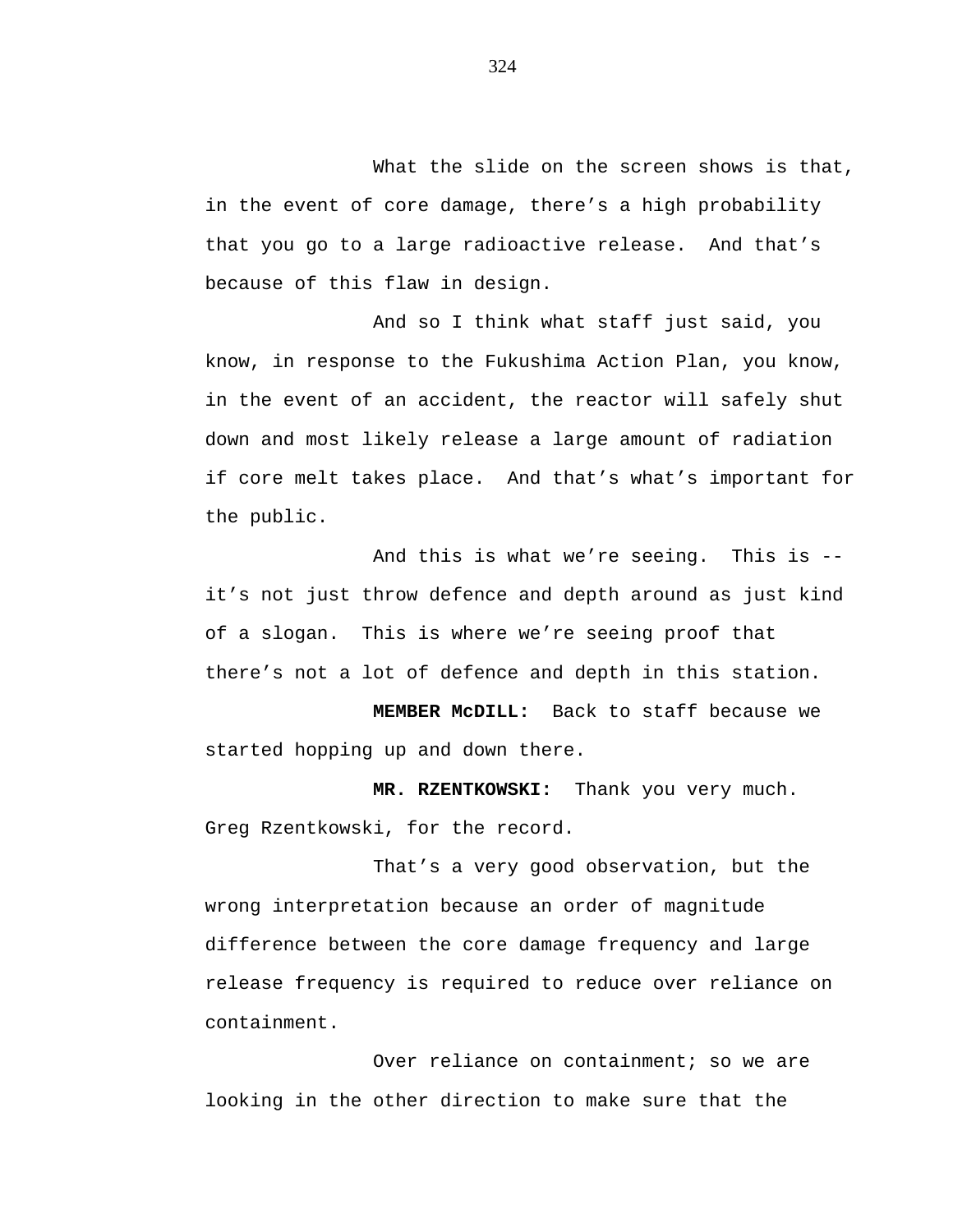safety features are effective in halting the progression of the accidents inside the reactor before the reactor core is being fully melted. So there's a different objective.

We would like to go back for a moment to the question about Fukushima and how much we get in terms of the benefits, in terms of the safety goals. Mr. Gerry Frappier will provide the numbers.

Oh, Yolande Akl will provide the numbers.

**MS. AKL:** Yolande Akl, for the record.

I just want first to say that OPG, when they did the wind PSA, they used very conservative assumptions. And the results of the eight to 10 to the minus six meet both the core damage frequency and large release safety goals.

They also did a sensitivity analysis demonstrating what will happen if we credit the emergency management equipment, mitigating equipment. And it shows that it would reduce the core damage frequency by 14 percent. So that was in their own document, OPG document. I would ask specialist Smain Yalaoui to add anything.

**MR. YALAOUI:** Yes, for the record, my name is Smain Yalaoui, PSA specialist.

Yeah, I just would like to stress the fact that when wind PSA was done, this is the first time it was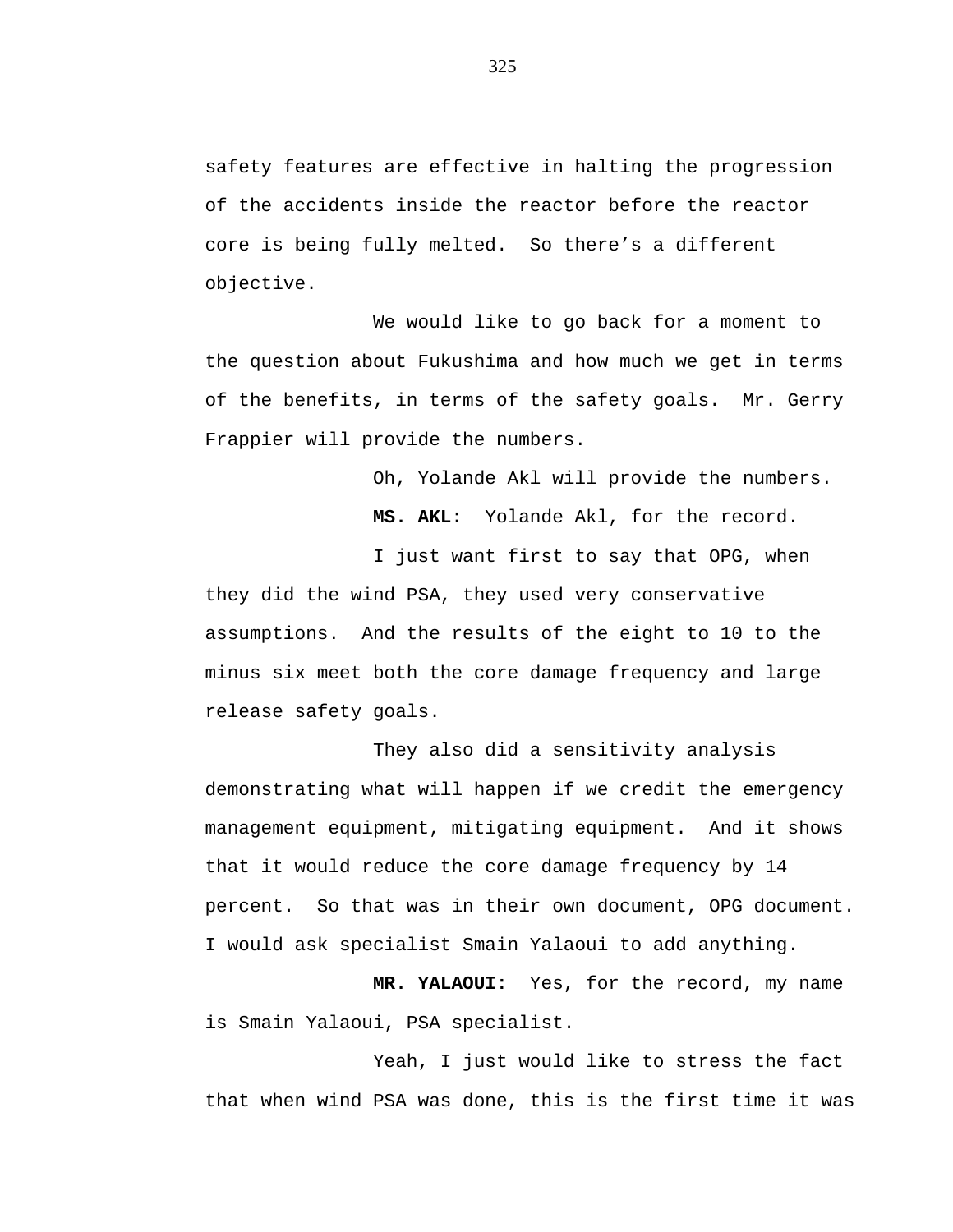done so the -- our regulatory requirements document is unique in terms that it asks for the methodology acceptance before. So we accepted the methodology.

And because for the wind, the methodology is not mature, the primary focus for us is on the major contributors to the risk. So the reference to the number is not the thing that matters, though we look at it to show that it meets its safety goal.

So once OPG, they did the wind PSA, they did it with a phased approach, so long as they meet the safety goals and we know what are the vulnerabilities. They meet not only the core damage frequency, but the large release frequency. So we accept that they don't do the large release frequency, the LRF, because this is bounded by the core damage frequency.

And for the question related to the improvements, because of these conservative assumptions, if we do some improvements like refuelling of the emergency power generators, the daily task, the CDF will also go down by the 22 percent. This is in OPG report.

So we would see at the end if we take care of the emergency mitigating equipment, if there are some procedures which are put in place as refuelling the EPG tanks, this will reduce further the CDF.

**THE CHAIRMAN:** Mr. Jamieson?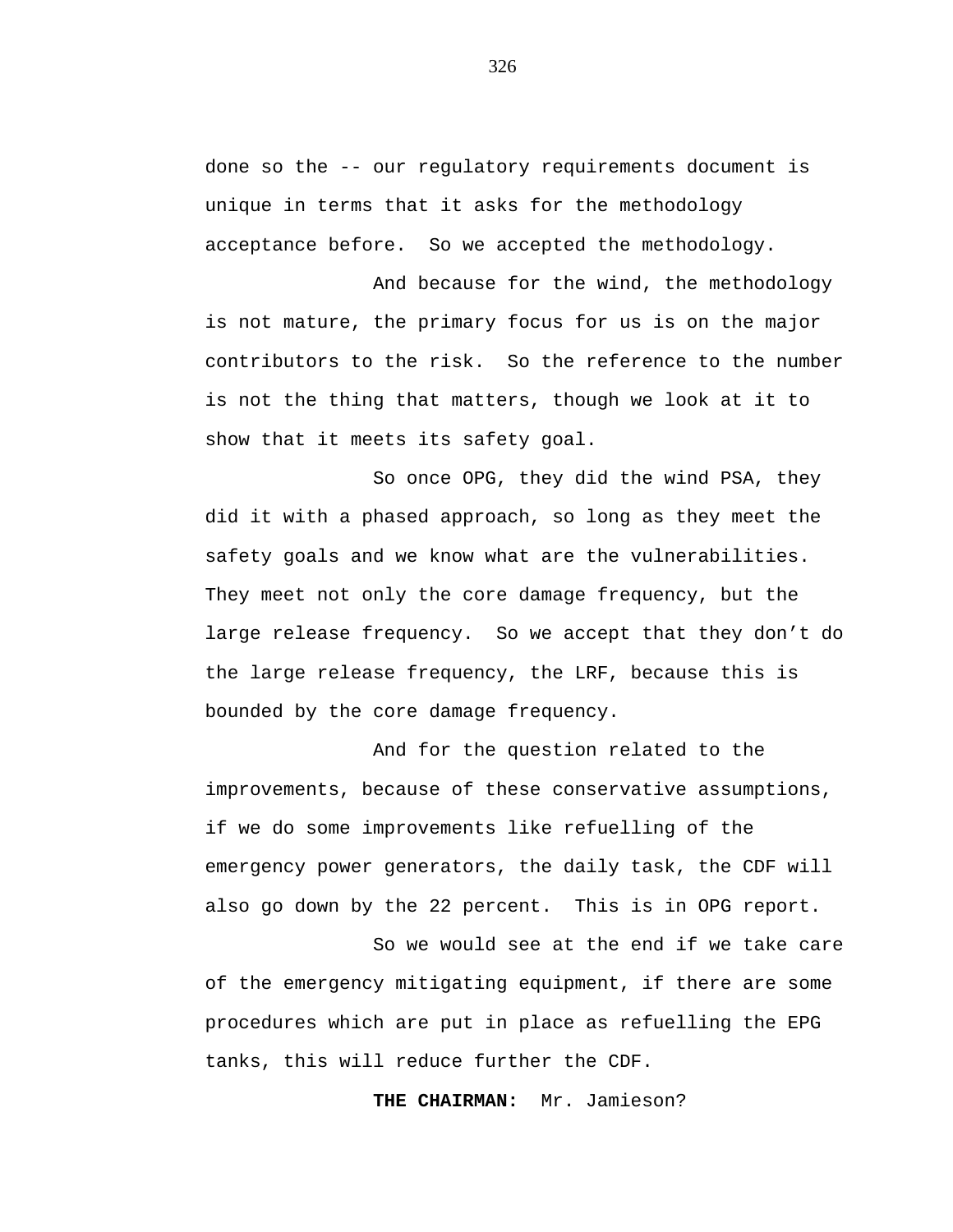## **MR. JAMIESON:** Terry Jamieson.

And I would just like to point out that the last column, conditional probability, is a meaningless column. All it says is that if there's severe core damage, there will be a large release. The important number there is the large release. Numbers approaching one, while they are certainly sensational, are meaningless.

**THE CHAIRMAN:** Sorry, you'll have to do a little bit more elaboration here.

**MR. JAMIESON:** Or perhaps we could ask Greenpeace to explain the significance of their last column.

**MR. STENSIL**: So the point I'm trying to make here is we hear a lot from staff and OPG that defence in depth, the barriers put in place, will prevent large radioactive releases to the environment.

You know, one of the things you hear in the Canadian nuclear industry, the difference between CANDUs and Chernobyl, is like, well, our reactors have containment.

What you see here is because of the shared design, the shared containment design, this station shows an inability in the event of core damage to contain radiation effectively. You're not getting a lot of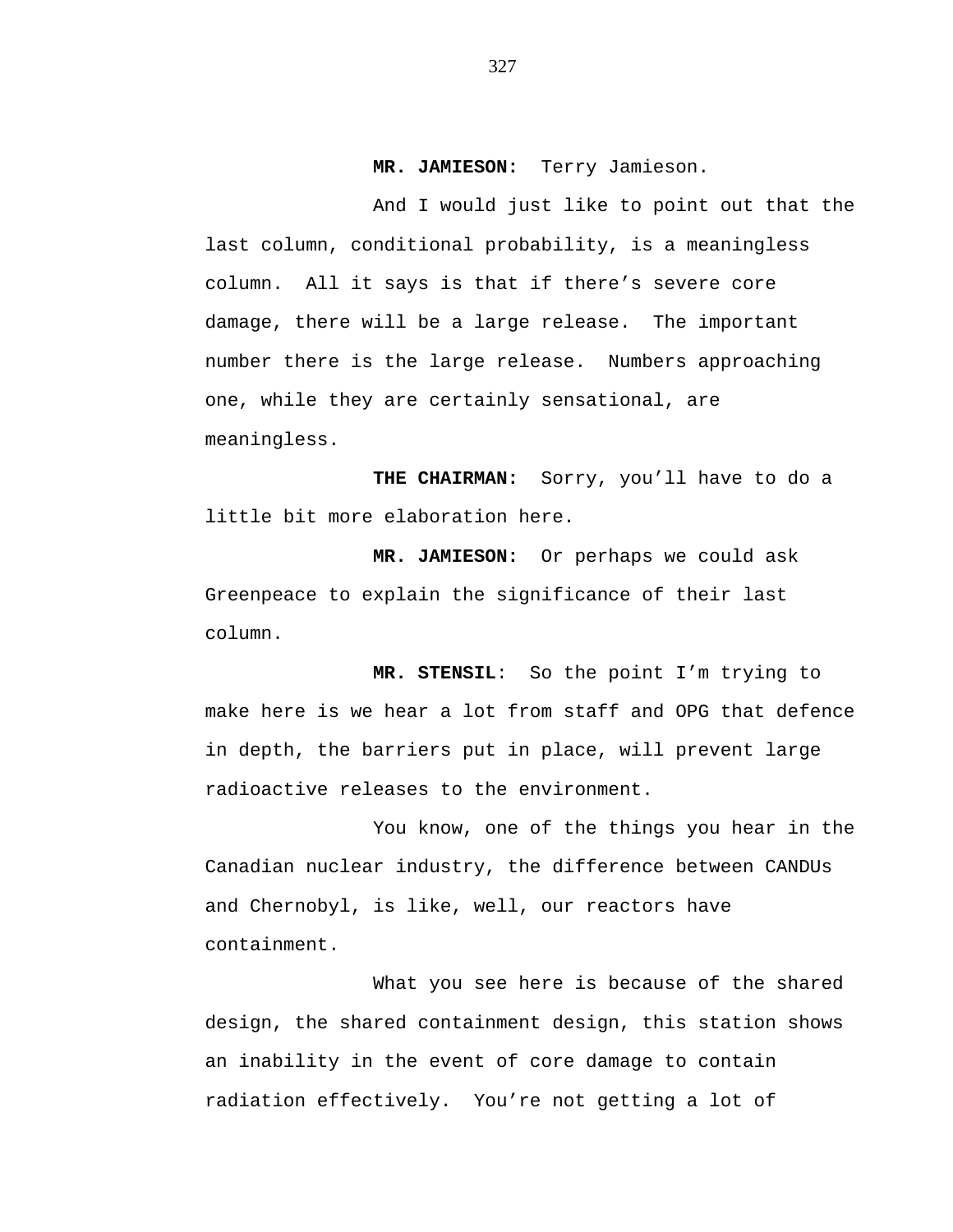redundancy there. That's worrisome.

I'm really shocked that we're kind of minimizing that. You see it in the numbers. From someone in the public, you see a core damage frequency and a large release frequency that are basically the same and you can make the observation, well, if you had core damage, you're going to have a large radioactive release.

So I don't really get the point actually.

**THE CHAIRMAN:** Okay, you guys. Want to try one more time?

**MR. RZENTKOWSKI:** Let me give a try. Greg Rzentkowski.

Actually, what it means is that for certain accident conditions like, for example, seismic, the reactor safety functions are not capable of arresting the progression of the events before the core meltdown happens.

So that means, in this particular case, the cooling function is probably not fully effective but the containment function is very effective and this is reflected by the probability of large releases.

**MR. STENSIL:** And what's –- thank you for acknowledging that and I'll go back to my original point is that no one has denied that this station, according to evidence on the table, is right at the limit of what was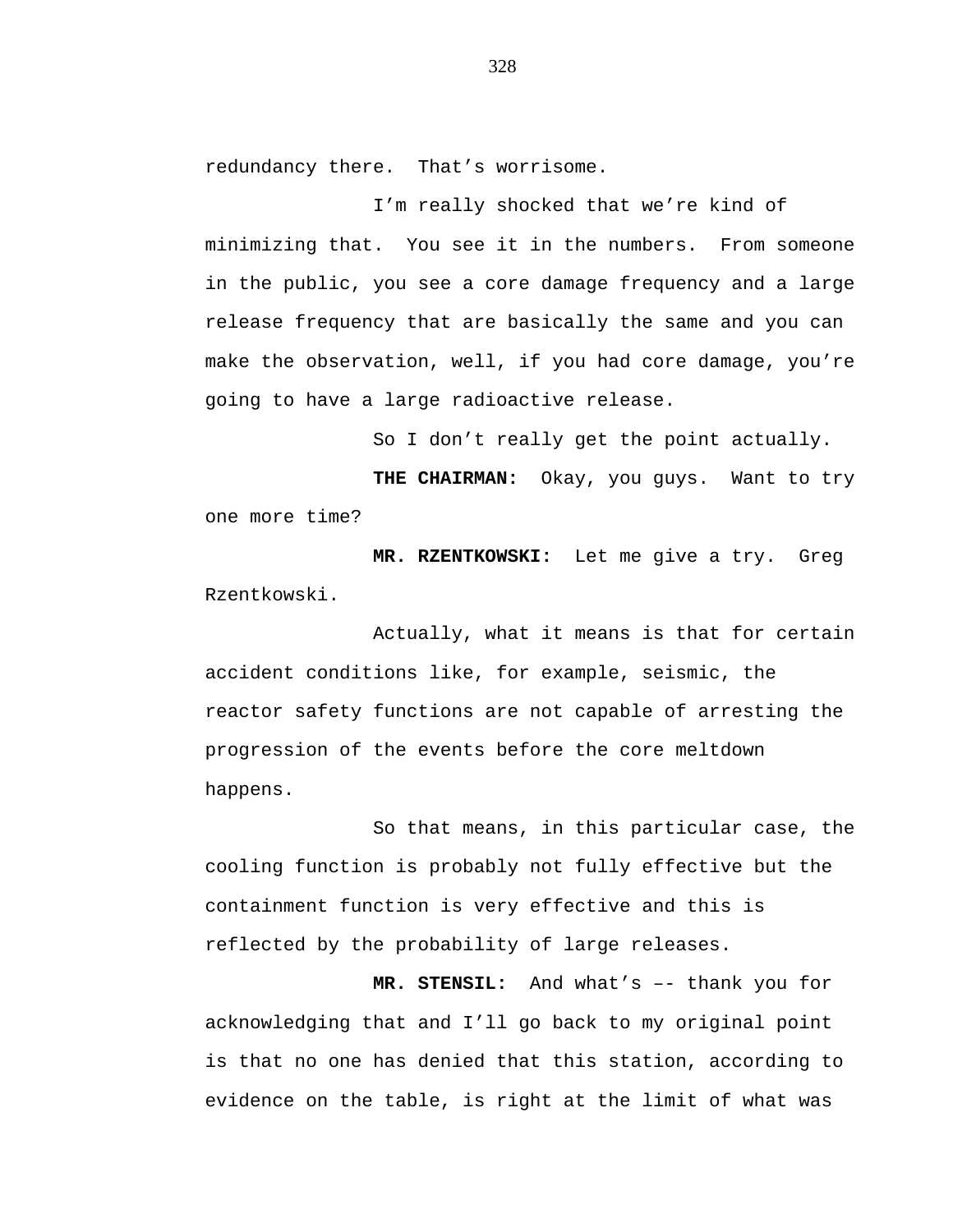defined as unreasonable risk.

No one has denied that. It's just under the level. I've pointed to a series of things that I think have been excluded, probably wrongly, and the difference with this risk is it's not about core damage; this is about threats to the public, the Canadian society around the station.

Large radioactive releases, as defined by the CNSC, lead to the abandonment of land potentially. These are big accidents. And suddenly when we get near the limit, it's an expectation.

I would note, and I talk about this in my submission, there was a draft regulatory guide in 2009 on probability limits for existing reactors and it was going to make these part of the CNSC's formal regulatory framework. That guide was never passed or approved for some reason. And that's put us in the situation we're in today where people are like, well, it doesn't work for us. It's now an expectation and that's really disappointing. I'm not reassured by this at all.

**MR. ELLIOTT:** Okay. Could I comment on that, Dr. Binder?

**THE CHAIRMAN:** Yes.

**MR. ELLIOTT**:I think I can kind of tie a few things together here.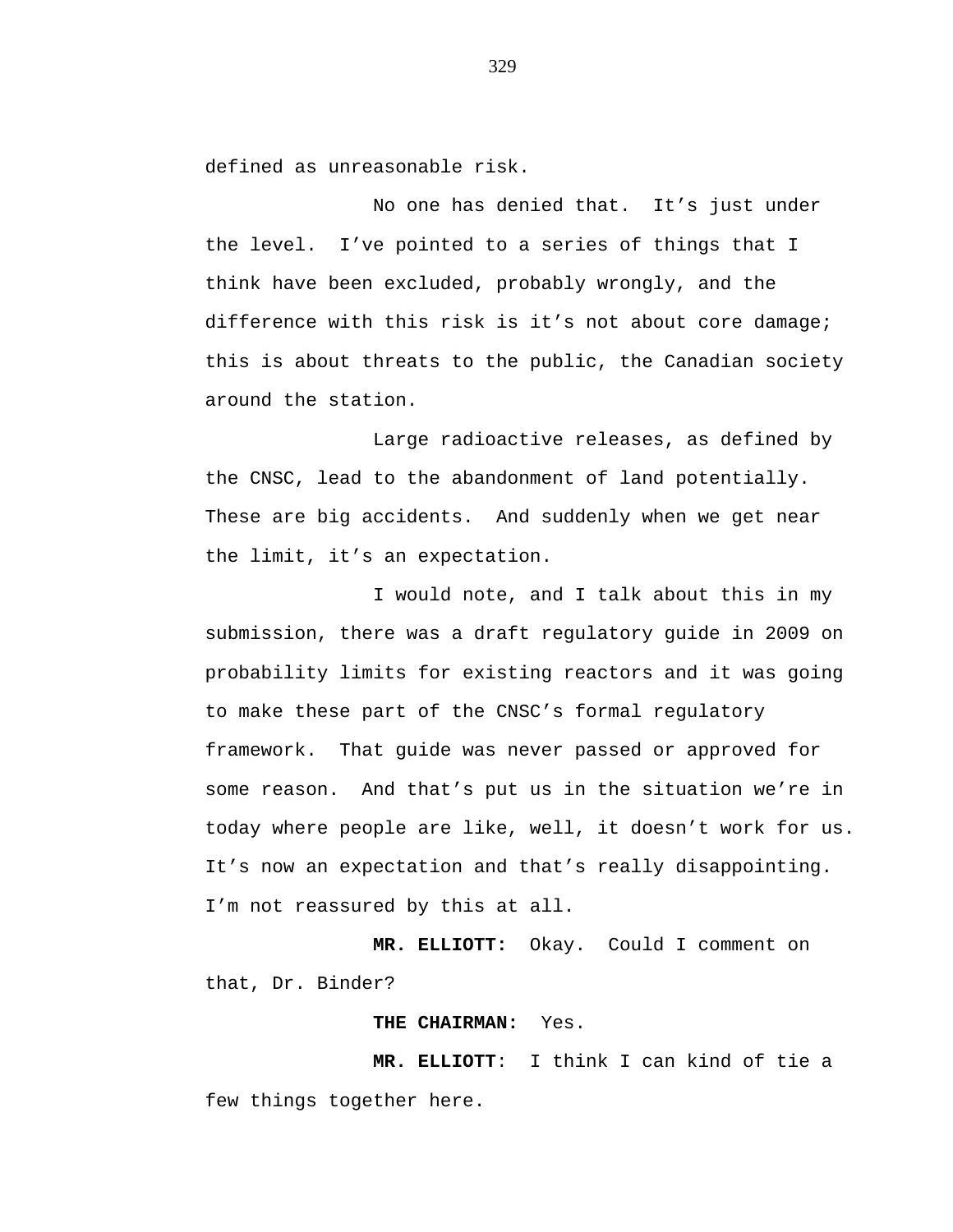You've heard about the Fukushima action items. One of them that's being evaluated right now is on containment. And we have to -- one of the Fukushima action items is to look at these issues from containment, these station blackout type issues, these high wind, flooding, seismic issues effect on containment and we have to propose to the CNSC what we're going to do about them.

So we're going to do that. That's underway. One of the things that we've noticed already about Pickering, the emergency filtered air discharge system, the filtered air discharge system that we have now, which not much credit is taken here and you can see that, is actually we're finding it more robust than originally thought. So there's some credit that we may take there.

But we're going to give a fulsome report to CNSC staff on that Fukushima action item. It's all related to containment, which the intervenor is talking about. So there is a way to work through this. It's let us finish off the Pickering A PRA, finish off the Fukushima action items, decide what we're going to do, get that accepted by the CNSC and then come back and look at these numbers.

**THE CHAIRMAN:** Okay. Anybody else has a quick one before we move on?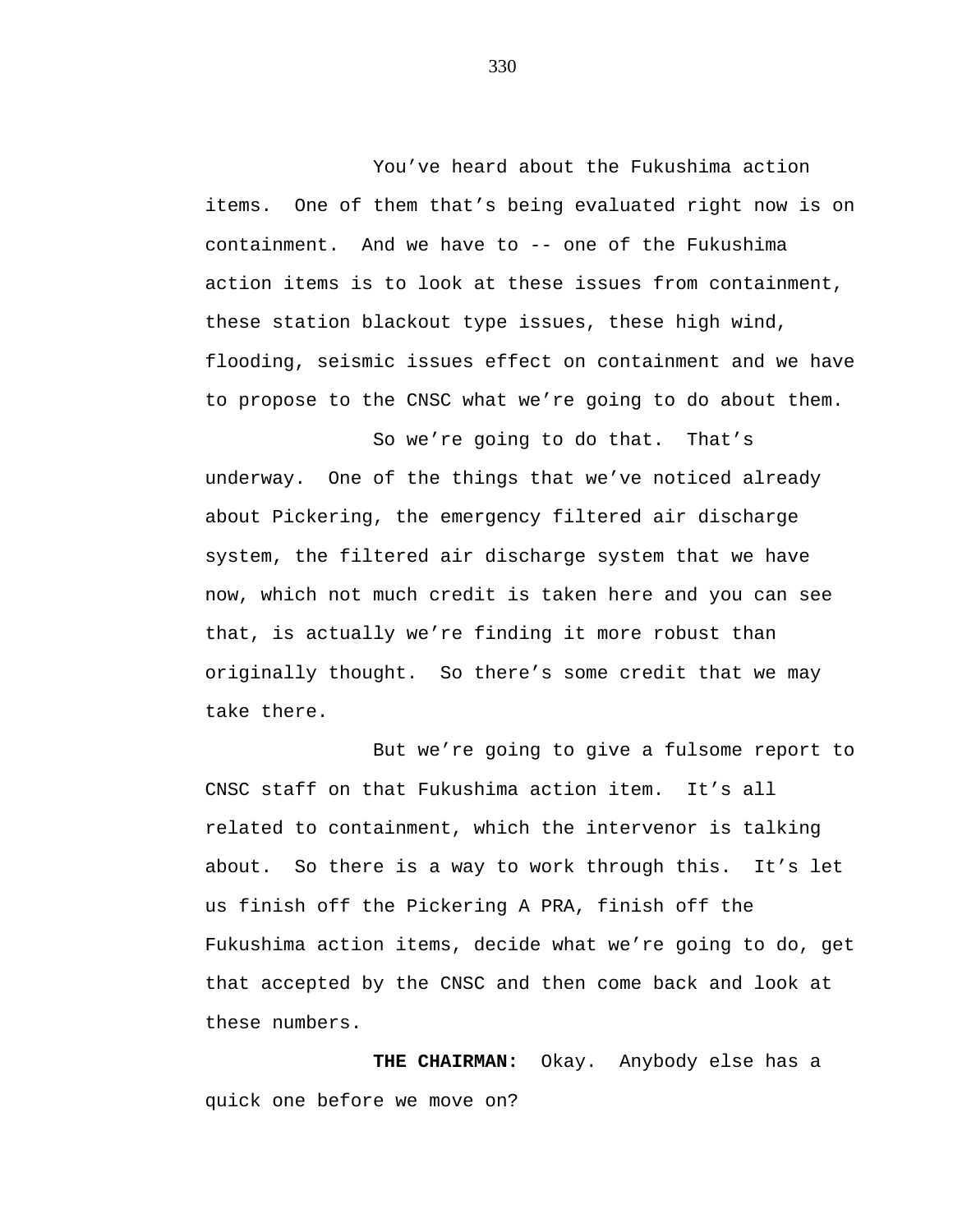**MEMBER HARVEY:** I just want to add, maybe to end that, that the –- when you mention that those are numbers and we have to take care in using those numbers because they have been produced with a certain number of assumptions, and we heard from the staff it be very conservative. But when you're here and you look at that, what means conservative? What means assumptions?

So maybe you know that and it's easier for you to understand and to explain it, but for us it's not so easy because it has to be good or no good.

If those numbers are not very useful, why are we asking to have the PSA? And it's long to get to the PSA. It will take a year and a half to get the study. But I don't know how to express that but it's not easy for me anyway -- and I'm not talking for the others but for me -- to really know what to do with the table, what to understand from that table.

**MR. RZENTKOWSKI**:I would like to –- in response, I would like to repeat the point I made before.

Safety goals and PSPS and supporting PSA, it's extremely important tool in identifying practical safety improvements, and this is the main objective of applying PSA. However, PSA just complements the design requirements, so that means the hard design rules, and it's not the only tool by which we regulate.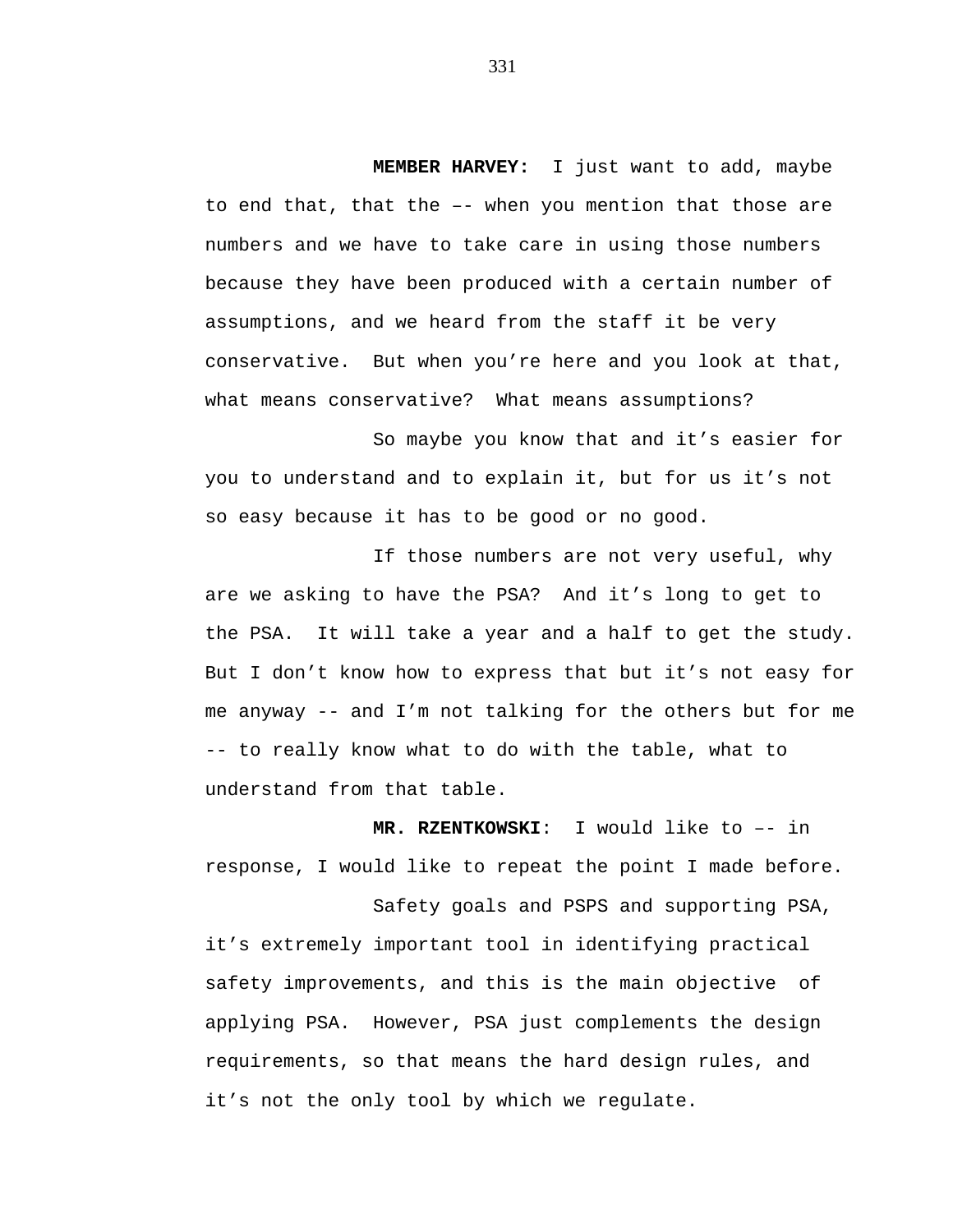**THE CHAIRMAN**:Just a second. Hold on. You're going to have the final word.

> Anybody else, any particular question? Go ahead.

**MR**. **FRAPPIER**:Just one little comment to the last question that, again, we got to remember why are we doing this PSA? So we're doing this PSA because we're trying to identify where are some of the areas that we could make meaningful changes that will reduce the overall risk.

So as OPG has just mentioned, now that we have these results -- they're just finishing them up. They're going to be finishing them up this year. Then the activity is going to be, given these results now, let's take a look at where is it that we should be doing things and so that these overall risks get reduced. And that's how we look at these numbers to answer the question.

Just like Dr. Rzentkowski mentioned, they're in an area now where we're going to be forcing them, take a look at it and you better be able to tell us what you're going to do to reduce them, but you will be allowed to have some cost benefit analysis with that.

> **THE CHAIRMAN:** Okay. Anything else here? You have the final words.

**MR. STENSIL:** First of all, just a comment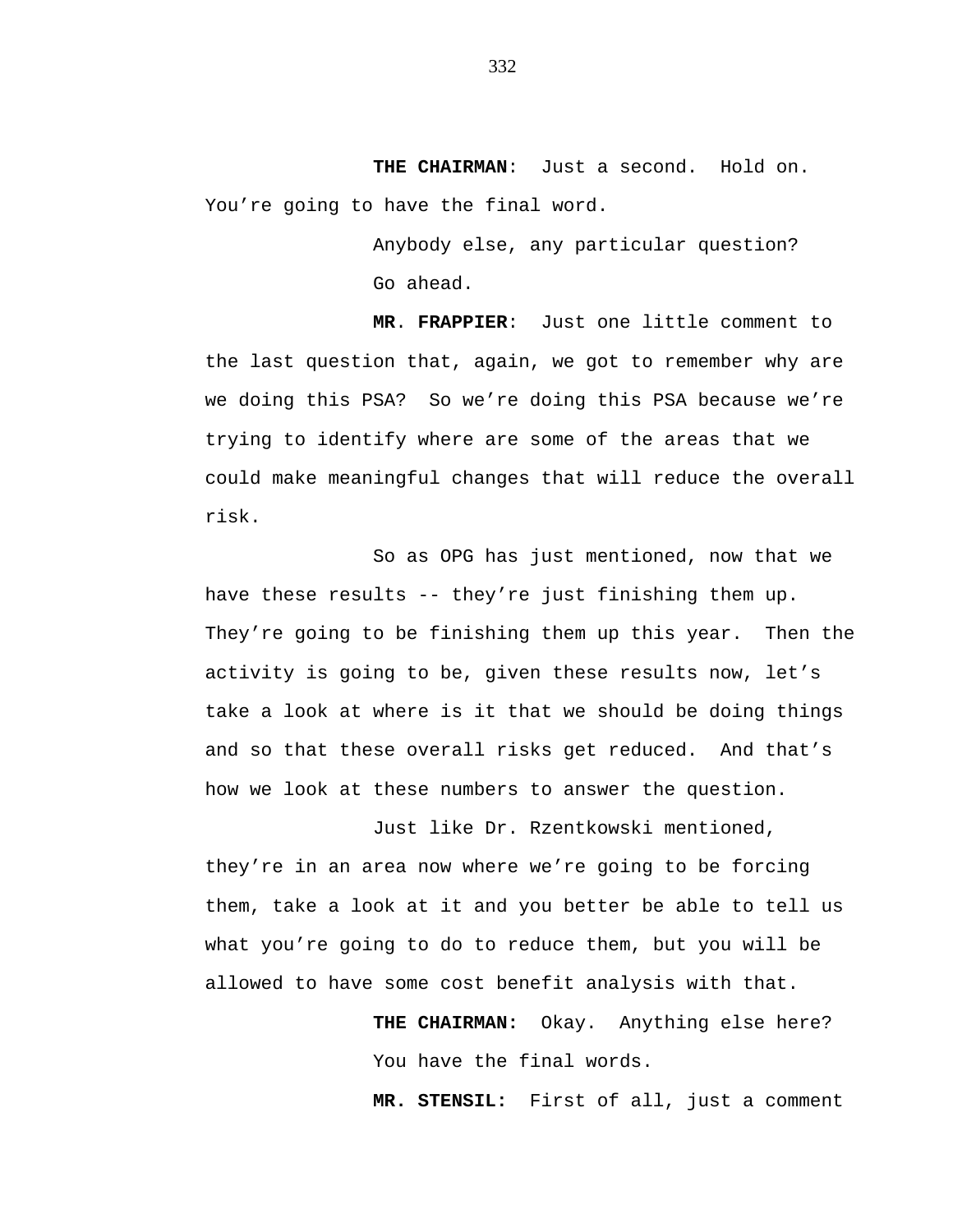in response to Monsieur Harvey. It's amazing that suddenly, post-Fukushima, we're able to reduce the frequency of large radioactive releases supposedly by an order of magnitude without spending a lot of money. I wonder why that's the case.

It might point out that maybe we need to have a lot more focus on these PRAs in the future because I've never heard OPG say this is an economic for us. I think it's only going to cost them 100 million or something.

That worries me a lot if we can do practicable upgrades for so cheap that reduce risk that much, but we didn't do it before. That's just a comment.

So my concluding remarks, I'm a little worried. As I said, I have intervened in these hearings a lot and these studies are always what is used to dismiss the risk of an accident and tell the public that the reactors are safe and acceptably low.

When we approach the limit, suddenly it's a different story. That worries me a lot.

I'm really worried about the echo chamber effect between the people on my left and the right. They believe in the safety of these reactors so much that they're like, "Well, no, that's not a big deal".

That's what happened in Japan. These are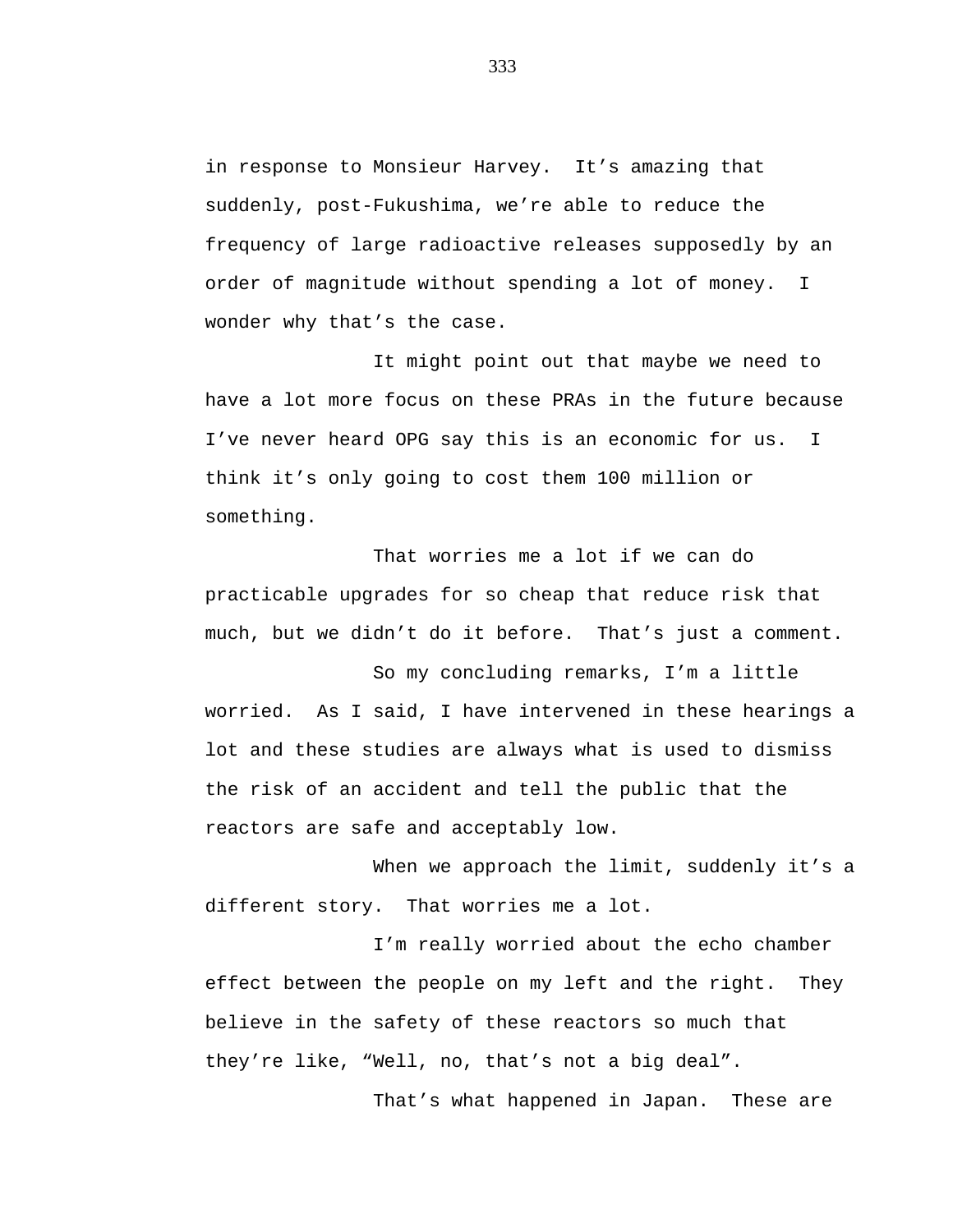such low-probability events it doesn't matter.

I have pointed out to you today that this station has an alarmingly high large release frequency according to OPG's study. I've never seen a number that high.

It's right near the limit, and we've heard the CNSC say there's lots of uncertainties with these studies. That tells me we need to be really precautious if we're right near that limit. And when it comes to large radioactive releases, that triggers your responsibility under the *Nuclear Safety and Control Act* to protect Canadians from these releases and I think we need to see action on that front.

The CNSC's slogan that greets people coming into the hearing room here today says, "We will never compromise safety". Well, you need to set limits and enforce them to do that.

Given that this is one of the oldest nuclear stations in the world, given the new understanding of the large accidental potential for radioactive releases at the station, given the omissions from OPG's risk review and given the known failings of emergency preparedness plans, you may want to reconsider or consider ending the use of this slogan if you renew the Pickering operating licence.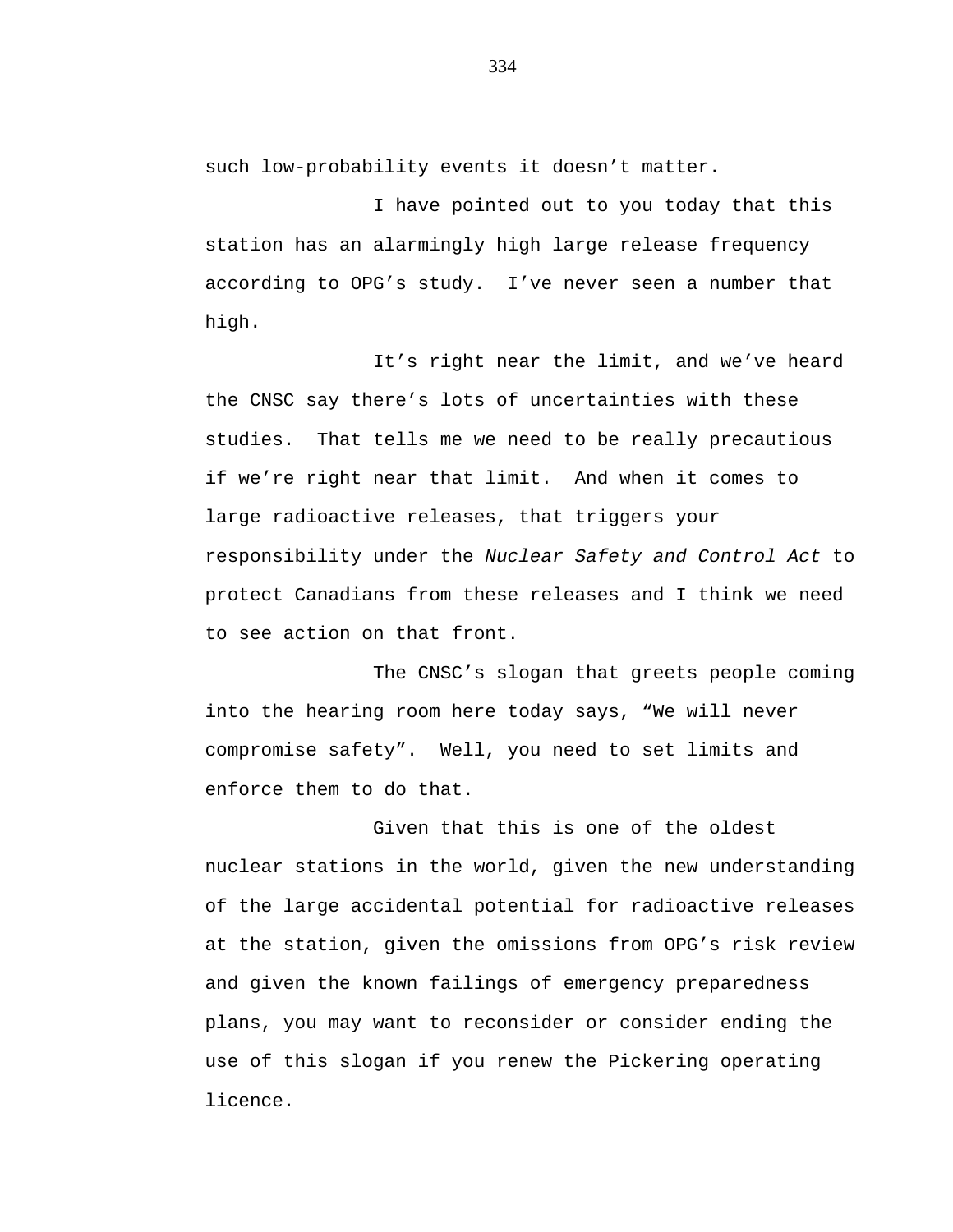You have an obligation to act to reduce or eliminate risk and not simply renew this licence based on the evidence available. No napkins, please.

In the event that you decide to renew Pickering's licence, I would now like to make the following request for ruling under Section 23 or 20(3) of the CNSC's rules of procedure. And Marc, I will email this to you after I'm done.

I'm making this request because I think the public deserves a more holistic and integrated understanding of the risk posed by Pickering -- the Pickering site in light of Fukushima. My request is in line with another responsibility of the CNSC under the *Nuclear Safety and Control Act* to provide objective information to the public on nuclear risk.

This information is also important, the information that I'm requesting, for informing -- and I would also say motivating -- the provincial government's review, if they ever get to it, of nuclear emergency plans post-Fukushima.

My request is the following. Greenpeace requests a ruling from the Commission that, in the event OPG's operating licence is renewed for the Pickering Nuclear Generating Station, CNSC staff will be directed to publish a site-level integrated risk assessment for both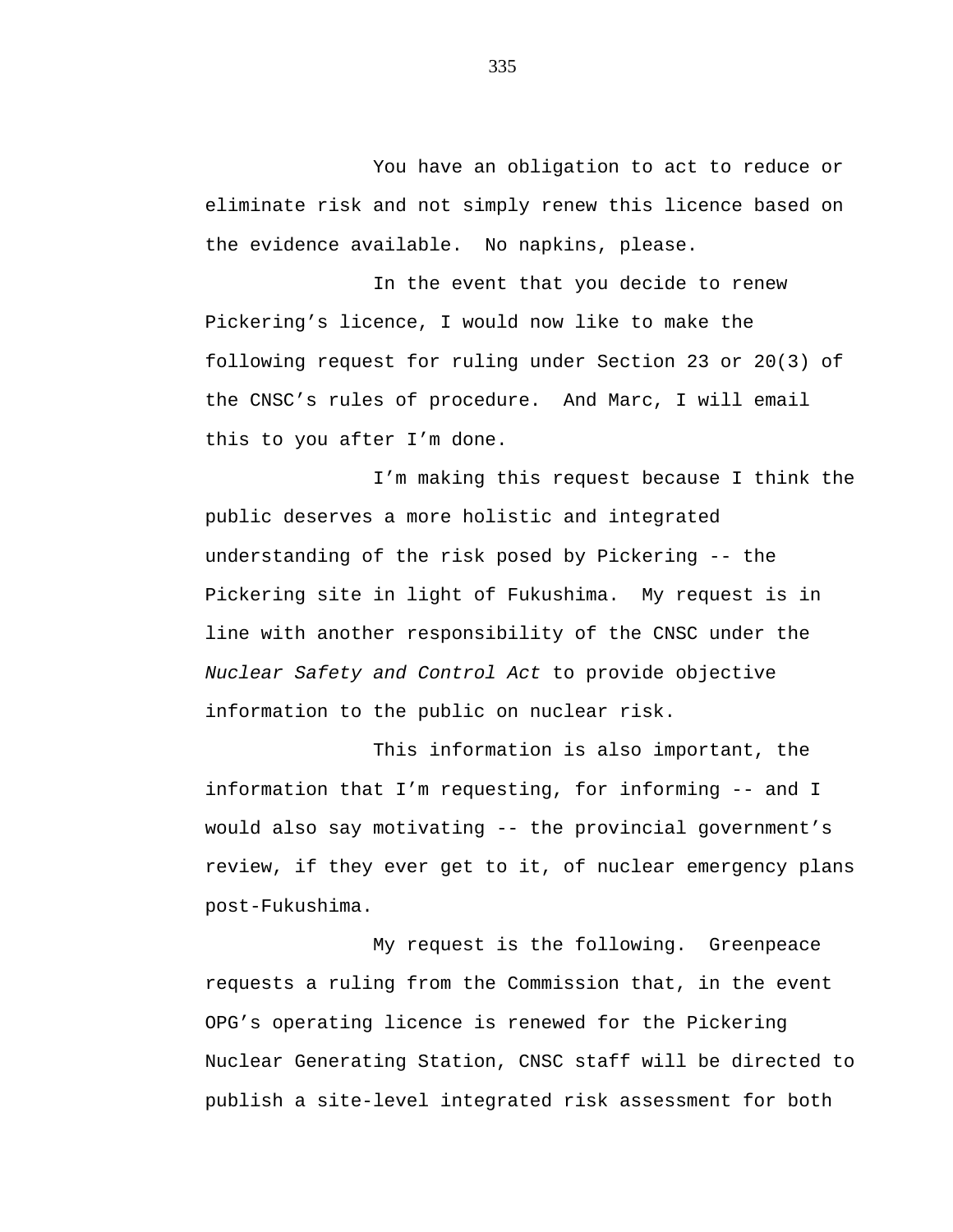the Pickering A and B reactors by the end of 2013.

This should include the cumulative risk for offsite radioactive releases for all reactors at the Pickering site. This report should be formally provided to Emergency Management Ontario.

Thank you very much.

**THE CHAIRMAN:** Thank you. I'm going to take a 10-15 -- I need -- we'll take 10 minutes, which should make -- 10 minutes. Thank you.

**MR. LEBLANC:** So this is not the dinner break. This is a health break and then we'll come back and have dinner a bit later, so we'll do a few interventions when we return.

--- Upon recessing at 5:33 p.m./

L'audience est supendue à 17h33

--- Upon resuming at 5:44 p.m./

L'audience est reprise à 17h44

**MR. LEBLANC:** If you can get back to your seats, please.

**THE CHAIRMAN:** Okay, we are ready to

proceed.

**MR. LEBLANC:** No, we are missing --- **THE CHAIRMAN:** Oh, missing ---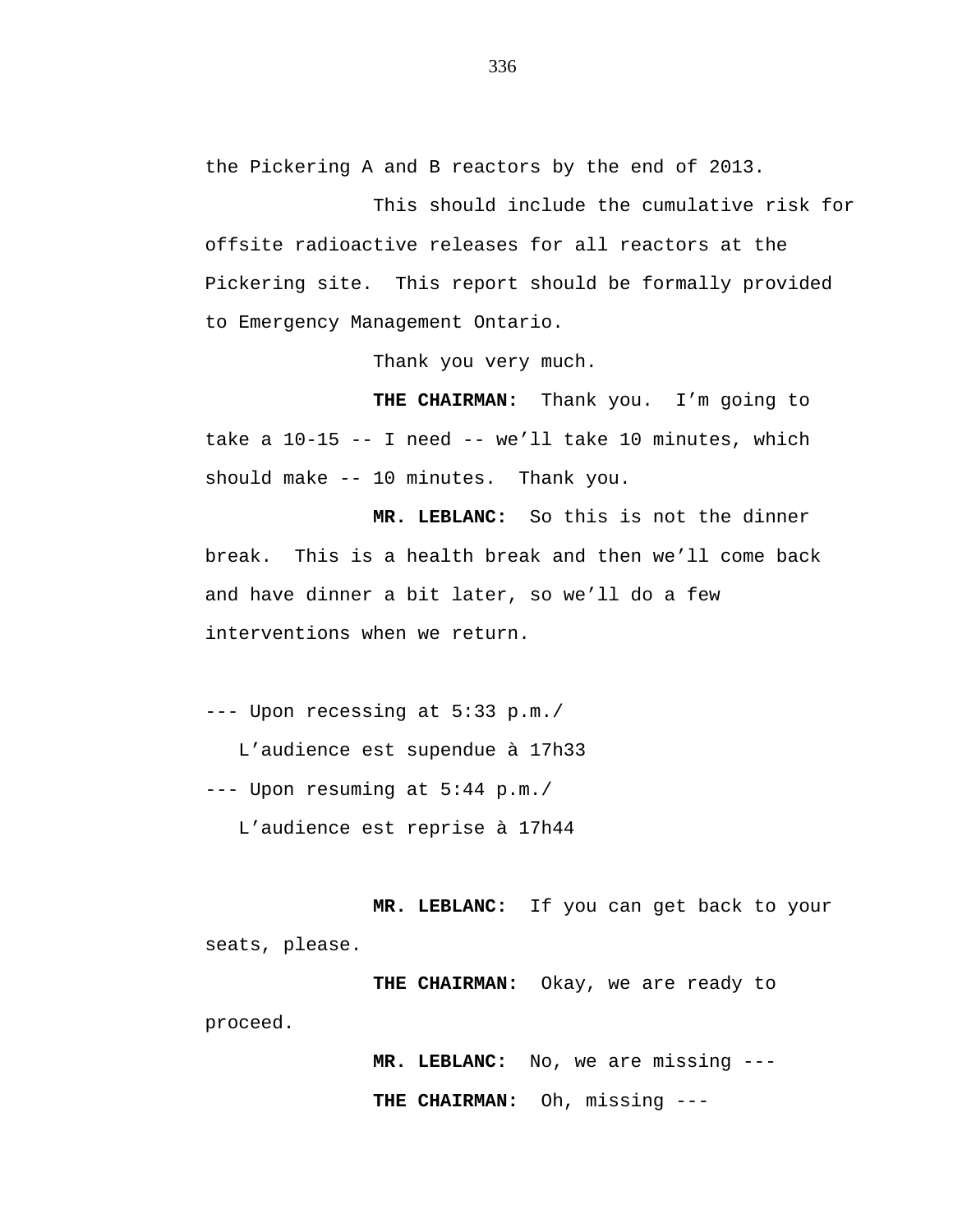**MR. LEBLANC: ---** Member --two Members.

**THE CHAIRMAN:** Two Members we're missing. I was going to send a search party for you.

So the next submission is by the International Institute of Concern for Public Health as outlined in CMD 13-H2.127 and 2.127A, and I understand that Ms. Tilman will make the presentation. Please proceed.

**13-H2.127 / 13-H2.127A Oral presentation by the International Institute of Concern for Public Health**

**MS. TILMAN:** Thank you very much and good afternoon.

I'd like to -- as I show an overview of the presentation, I want to stress that ICPH traditionally has come before these hearings with health as one of its major focus points, just from the name alone. In this particular case, we decided safety is the biggest issue that we're facing; however, I want to preface this presentation with an issue concerning health.

On May 23<sup>rd</sup>, CNSC had released an email with the subject line, "No childhood leukemia found near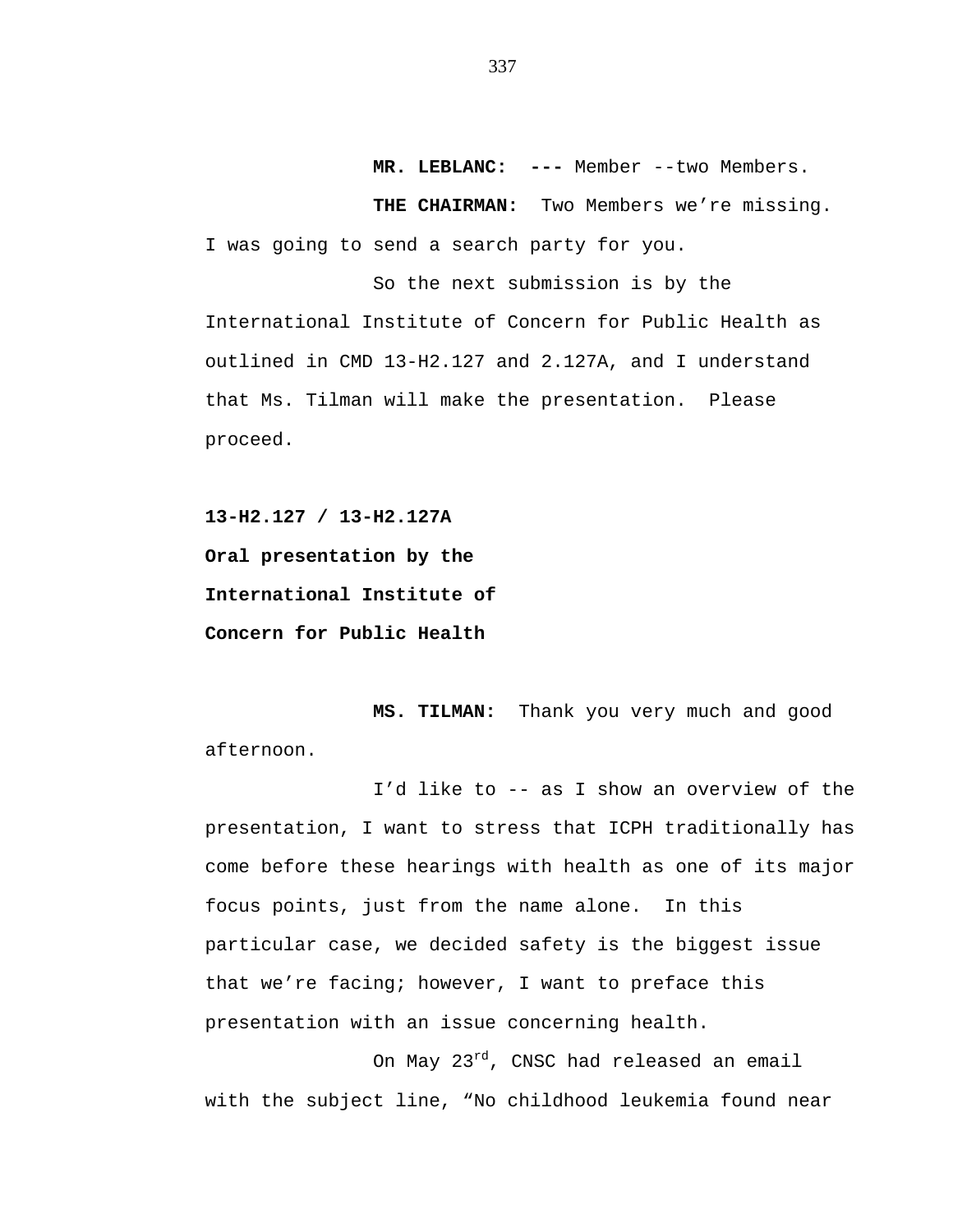Ontario nuclear plants". This was released after our oral submissions were due and well after our written submissions were due.

There's been no opportunity to examine a document that would be very pertinent to this hearing. That's unfortunate. We are, therefore, requesting if CNSC consider convening some forum in order to investigate this document further and allow the opportunity for a critique of the document, so I will not be referring to it. There's, you know, any further, so I'm sorry, but I need to address that right now.

Okay. So I think we all know OPG's plan. It's to extend the designed end of life of pressure tubes and critical components of a reactor in order to keep the six reactors operating until 2020. They will reach their designed end of life.

In Pickering B, the fuel channels will reach their designed end of life somewhere between 2014 and 2016, sequentially.

Now, our key issues are ones that have been brought up. It's the age. This is the oldest and costliest nuclear station in Canada. There's a history of poor performance, frequent breakdowns.

As a matter of fact, in the appendix is a list of some of the accidents and incidents that have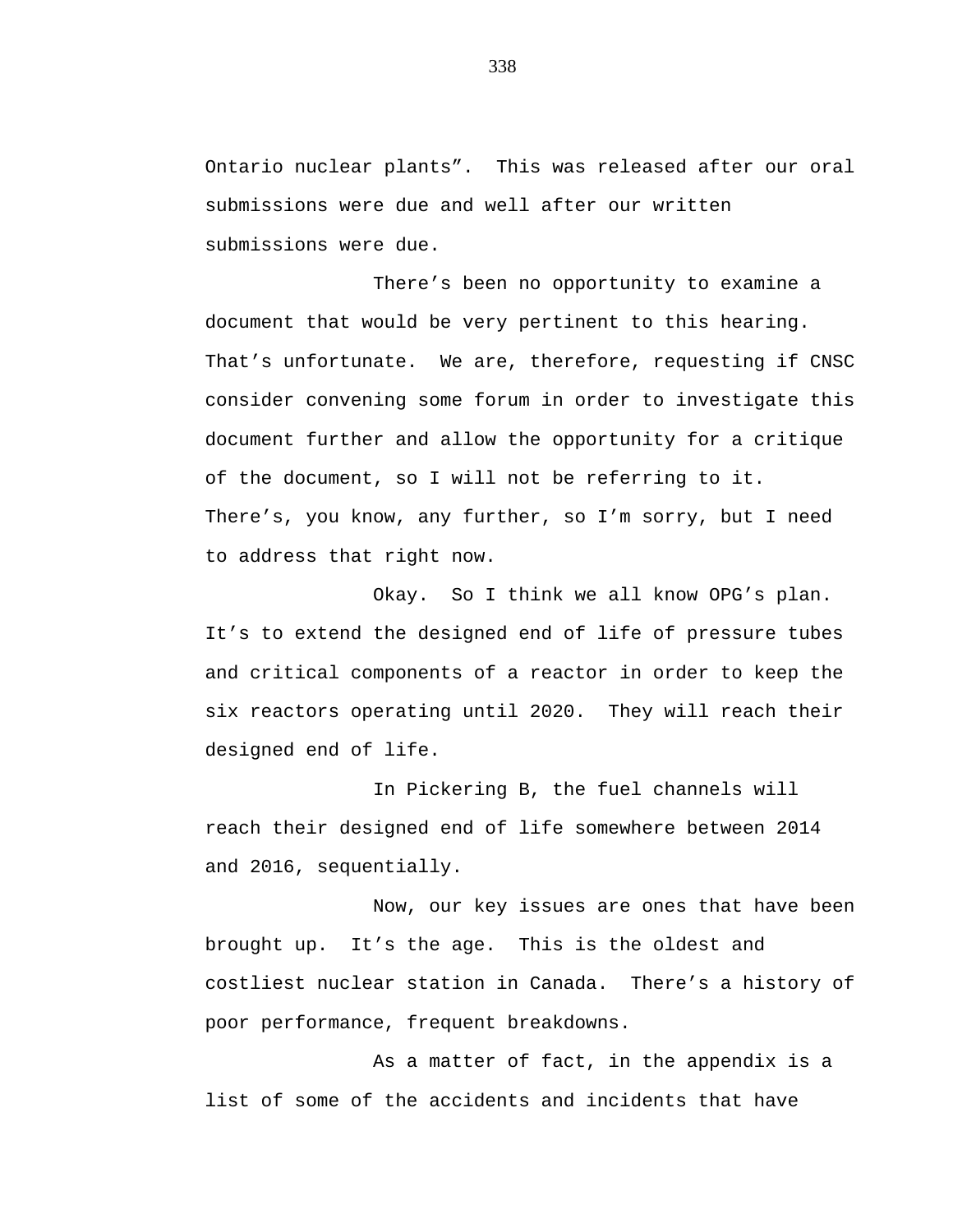occurred at Pickering A over the years and examples of other incidents that have occurred. They're only samples of incidents or significant events.

The kind of work that is to be done to increase the designed lifetime, there's no assurance that it is even safe or possible. The consequences of something such as a rupture of a pressure tube would be catastrophic. And it's been well stated that Pickering is fairly close to a very large populated area. No other nuclear station in the world is that close to such a highly-populated area, from what I understand, nor would one be allowed today.

We've also seen examples of inadequate and incomplete emergency plans, and this is a consideration. Is this a disaster waiting to happen?

Our concerns, as I said, relate to the safety of the station overall and whether it is fit for service as OPG and CNSC's documents indicate it is. But the record and history of Pickering is not reassuring.

And just as an example, I'm sure you're all well aware of the rupture that occurred in Unit 2 after only 12 years of operation, the shutting down of units and other accidents that are very, very significant that have occurred in that earlier period.

And of course, the history continues with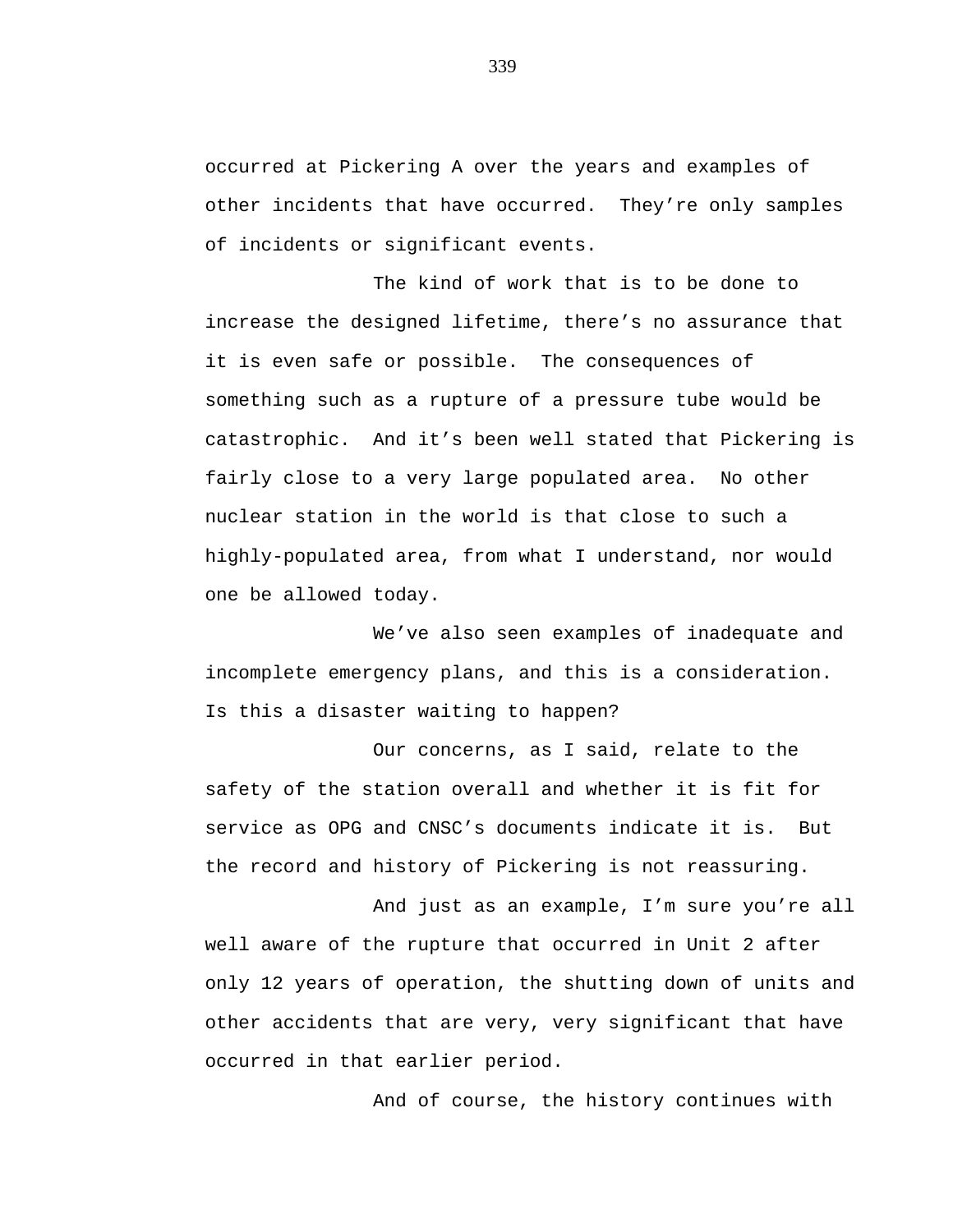the shutdown of the four units of Pickering A in 1997 due to safety issues, delays in restarting. This is a typical condition that happens. One unit was restarted in 2005, Unit 1. Even though Unit 4 was restarted in 2003, it had to be shut down again for major repairs, so all this creates a lack of confidence in Pickering A alone.

And as you're aware, Units 2 and 3 were taken out of service. And not too clear exactly all the conditions behind that, but the decision based on the experience with Pickering A was not to proceed with refurbishing Pickering B.

The inadequacy of safety systems in this unit is disturbing. There's only one fast shutdown emergency system all reactors share -- all eight, because that has to include Units 2 and 3 -- share the same containment and cooling injection system. And multiple reactor accidents cannot be dealt with by this system.

We come to a problem that we are all facing, ageing, and these units are really facing it: Old units –- I mean starting in 1971 –- even with all the shut downs and the three kinds of items one sees happening is: creeping, sagging and corroding. None of them are very pleasant.

The pressure tubes are particularly prone to creeping which is expanding, I'm sure you understand,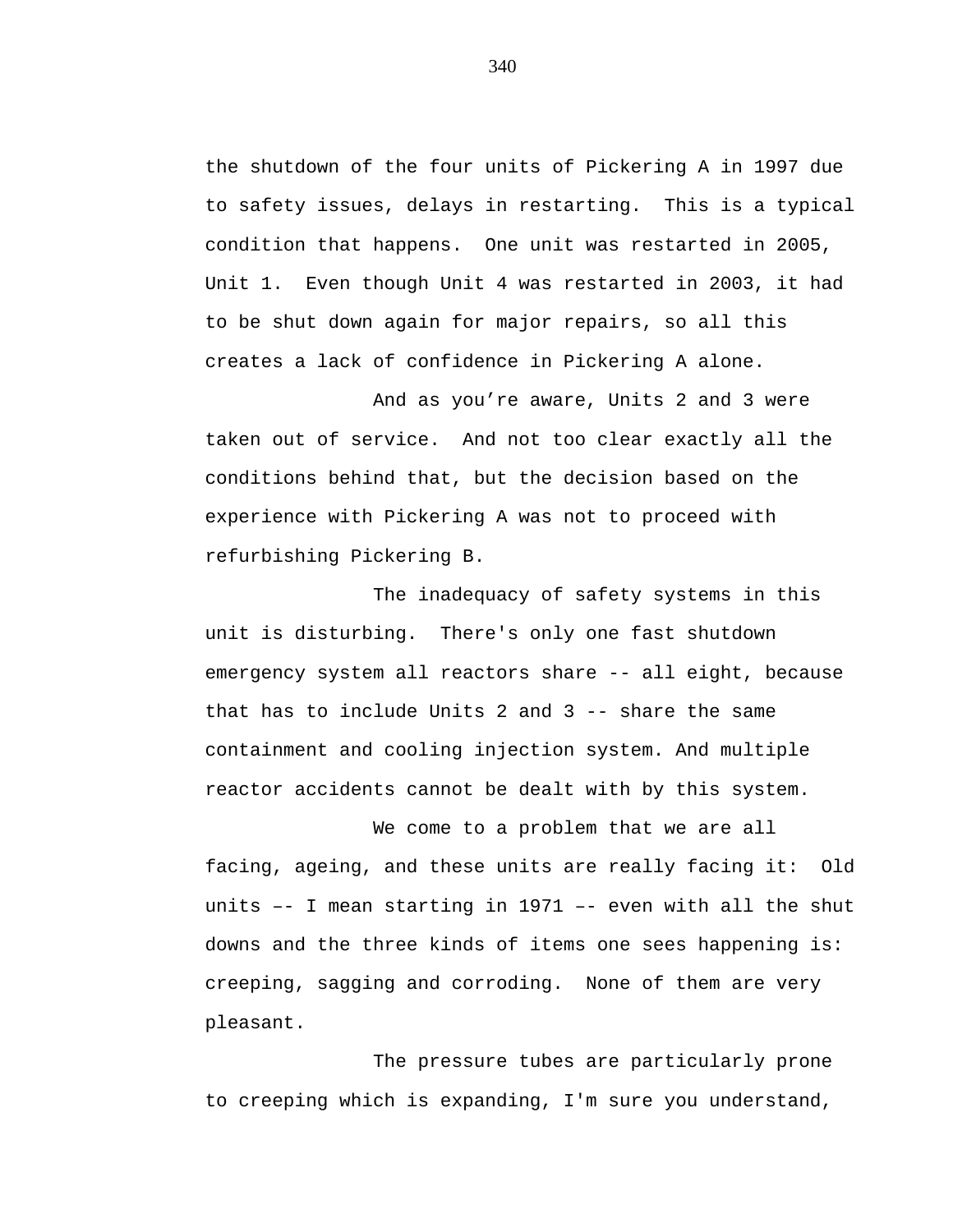the diameter as a result of expanding the diameter, and sagging which happens from the weight of the tubes. There is a potential to come in contact with the outer Calandria tube. That's not good.

I believe the Korean CANDU reactor has done some very interesting studies on diametrical creep, and mathematical modelling on that to indicate the problems that do occur. And there's embrittlement of metal walls due to corrosion. All of this leads to an increased chance of rupturing.

I just want to say some discussion was also held about black spots on the fuel bundles and it's very confusing when one goes through the documents to see what the root cause was. And there was discussion, so I won't go any further on it. But the concern that we have is the impact on fuel cooling by these spots.

Now, OPG plans –- we know -– to exceed this designed life by approximately 18 percent but there is no guarantee that this is safe.

OPG has expressed high confidence that the fuel channels will remain fit for service well beyond the proposed licence period but there is absolutely no scientific basis for such confidence.

And I want to refer you to the statement of the CEO of Hydro-Québec, which I think is quite telling,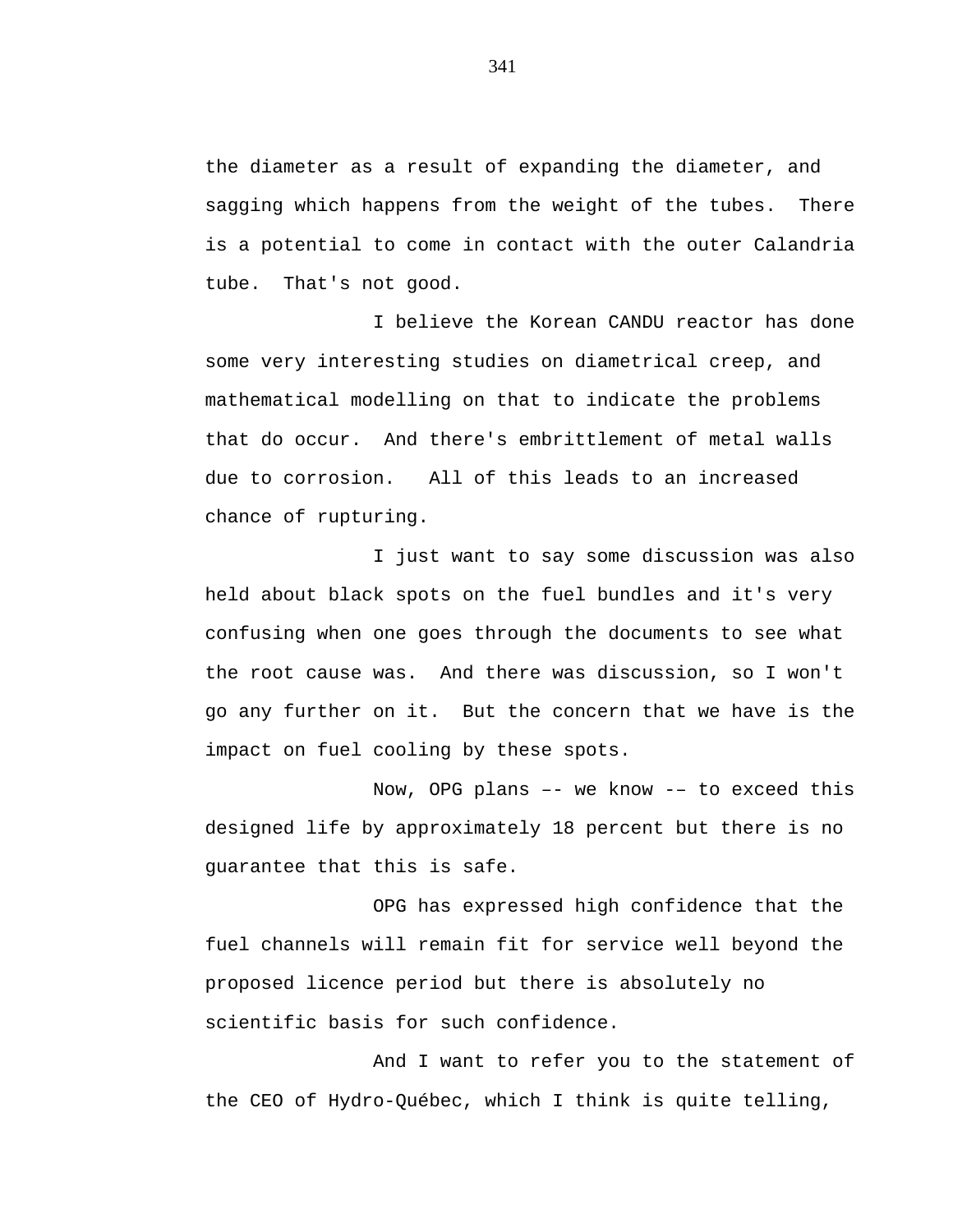that he wouldn't climb onto an airplane that doesn't have the permits and does not meet the standards. And it is out of the question to put anyone -- the people, the workers, the public, the company -- in a situation of such a risk.

Further safety issues. Steam generators. Very little talk has been done about them. They have never been replaced but, in the literature I have seen, they've been subject to corrosion from pitting. And an axial crack was developed in one of the pressure –- in one of the steam generators inner tube of the steam generators in Unit 4 during the random inspection. And if that were to rupture that would be catastrophic.

Feeder pipes are also susceptible to wall fitting, particularly at outlets, and Pickering A seems to be the most vulnerable to this. And part of the problem is the contaminating agents that are used. Apparently, the removal and replacement of just one feeder pipe would cost a million dollars and could take a year. That's another consideration.

In terms of health and safety, because the kind of work that would be entailed in increasing the design life would involve greater frequency of repair, work and monitoring, it would result in increased exposure –- potentially increased exposure workers to ionizing radiation as a result and that in turn would have -- could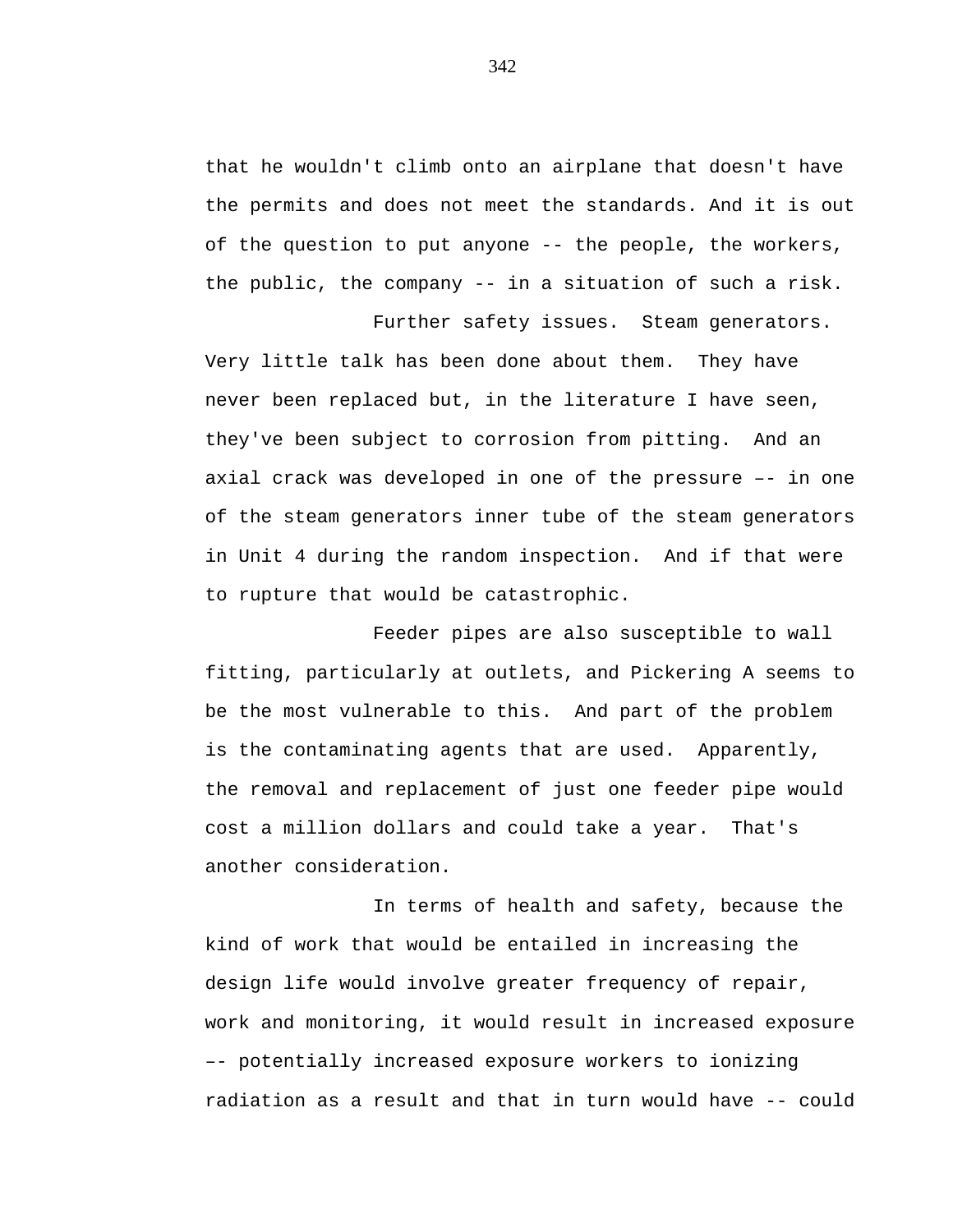have long-term effects and potential effects on families.

We have always expressed this concern that the exposure limits by SERP, in fact, work to allowing 3.2 excess cancers –- fatal cancers per hundred workers over their lifetime. This is an unfair burden.

The metric that is used in the documents of collective worker dose -- which sort of amalgamates what a worker, visitor and so-on is over a period -- is a false metric. It shouldn't be used. It obscures the exposure to individual workers which is the most important level that you want.

We come to economic issues. Based on past experience, all repairs, refurbishment at Pickering and other nuclear plants have far exceeded any of the original estimates made by the nuclear industry and their operators, sometimes as much as four or five times, and they've all taken far longer than the estimated period.

Examples are given in here, for example, of Pickering A, but we've seen this in Darlington, we've seen this elsewhere.

The only figures I've seen –- and maybe because I haven't seen enough – is a figure here, for this work, of 200 million to improve the reliability of components. I am not sure what that means, but there is absolutely no public accountability or public scrutiny of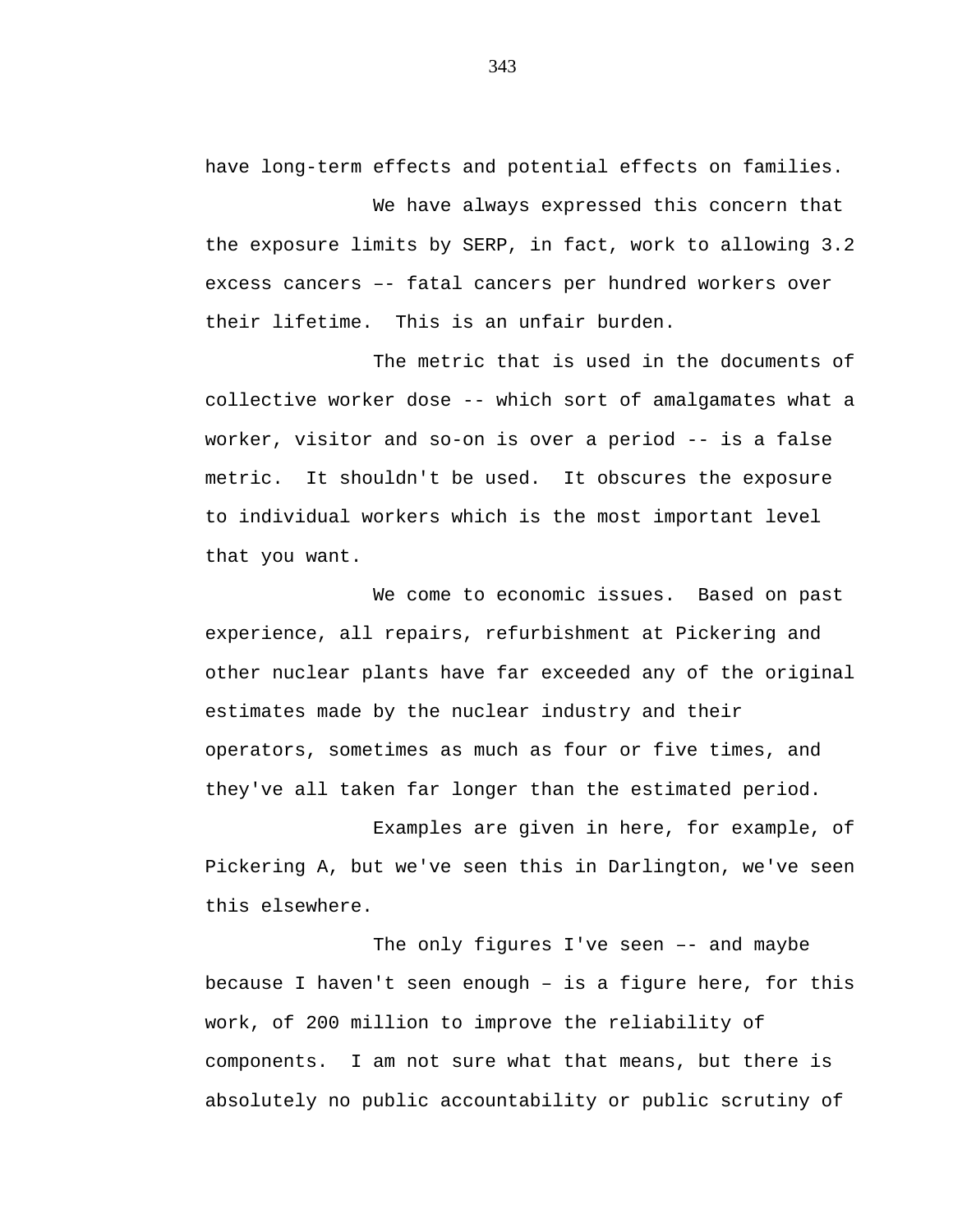the kind of money that this operation would cost by extending its life and nor is there any expectation in there that there will be delays in this work. In fact, I would say that no business case has been made for this operation.

Sorry, I've mucked up the slides a little bit.

Probabilistic risk assessments. We heard a lot about this. And it's -– really there's three main bullets here that are to be seen. First of all, you cannot foresee every accident that could occur –- any event that could cause a serious nuclear accident and that includes a range of things, but we don't know what it doesn't include. It's an impossibility to determine the probabilities of all accident scenarios, even if they are foreseen, and we've see examples of that.

CNSC staff has acknowledged at our last hearing on the Darlington refurbishment a probability has no predictive value for one single event. In a single case, anything can happen at any time. No matter how small the probability is of a serious nuclear accident, it provides no guarantee of safety.

As to the probabilistic risk assessments, the PSAs or PRAs, understand that the PRA for Pickering A has not -- will not be completed until 2014. This is a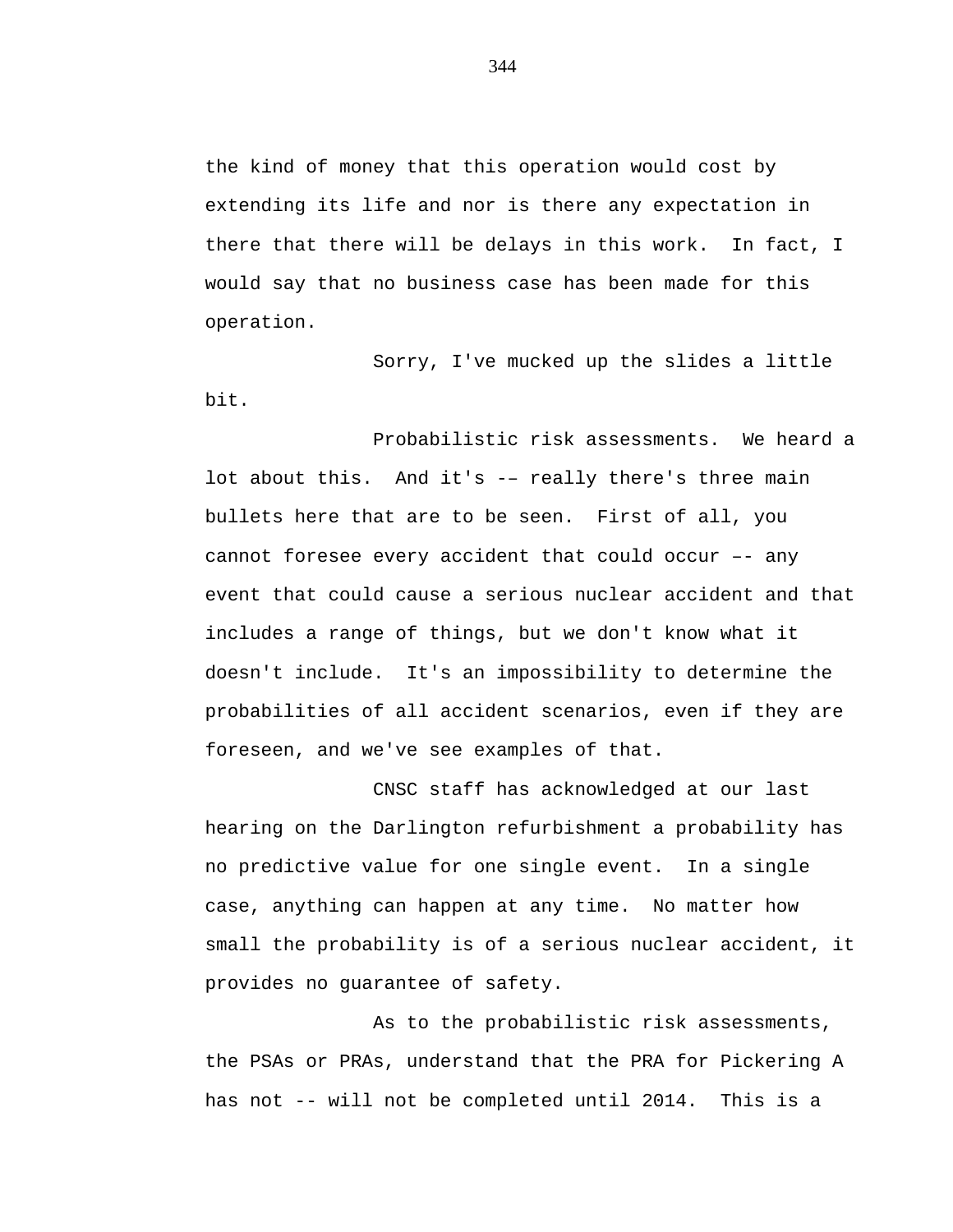great concern. Pickering A has been a serious problem.

And I will also say, coming from a mathematical point of view, these PRAs are artifices. You put in things and you get out things and, sometimes, you can put in a lot, you're not sure what you're going to get out. We can't just rely on them and say we've considered everything possible.

But not to have these reports, even alone at the time of this hearing, is disconcerting.

**THE CHAIRMAN:** We are running out of time. Please conclude.

**MS. TILMAN:** I'm coming. Okay.

And the next slide speaks for itself, a serious accident will cause a major disaster.

Pickering cannot operate without creating this unacceptable risk, and it's greater and greater if the plants are operated and pushed beyond their design limits. And public safety requires that it be shut.

Sorry. I went back. How do I do this? I've got to get rid of this thing here. Okay. Okay. Sorry. My apologies.

A question in terms of emergency preparedness is to ask –- and each one should be asking ourselves –- if an accident –- a worst case accident were to happen today, right now, while we're sitting in this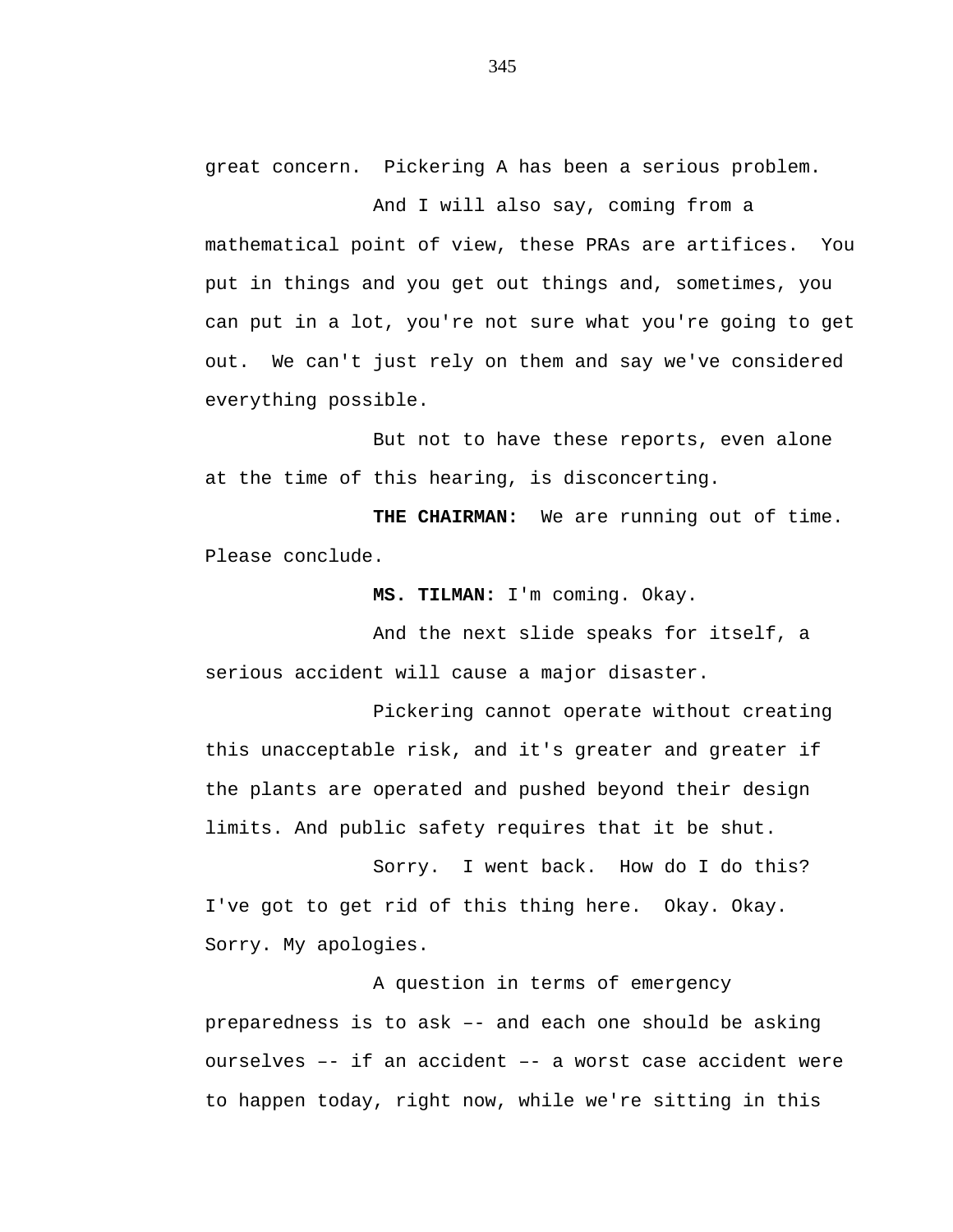room, are essential emergency measures in place?

And there's a number of questions that are asked on this slide, a few of them we've heard a lot about this today, and the answers to all these questions we believe is 'no' and that's a concern.

And one of the issues is the current state is far from adequate because the danger of a nuclear accident is not being taken seriously.

And this is a quote from Toshima Homa from the Japan Atomic Energy Agency about the implicit assumption that such a severe accident could not happen and that insufficient attention was paid to such an accident by authorities.

And I won't read this all, but I think it's an interesting quote about -- from an economist on discounting human lives by continuing these kind of operations, and you can read that.

In conclusion, to keep Pickering going by exceeding design limits is not an option. It should not be considered. It is too dangerous. It also prohibits and prevents the use of safer and cleaner energy.

Therefore, we are urging the Commission to reject OPG's proposal for a five-year renewal licence.

One proposition is to issue a temporary licence with instructions to prepare for closing Pickering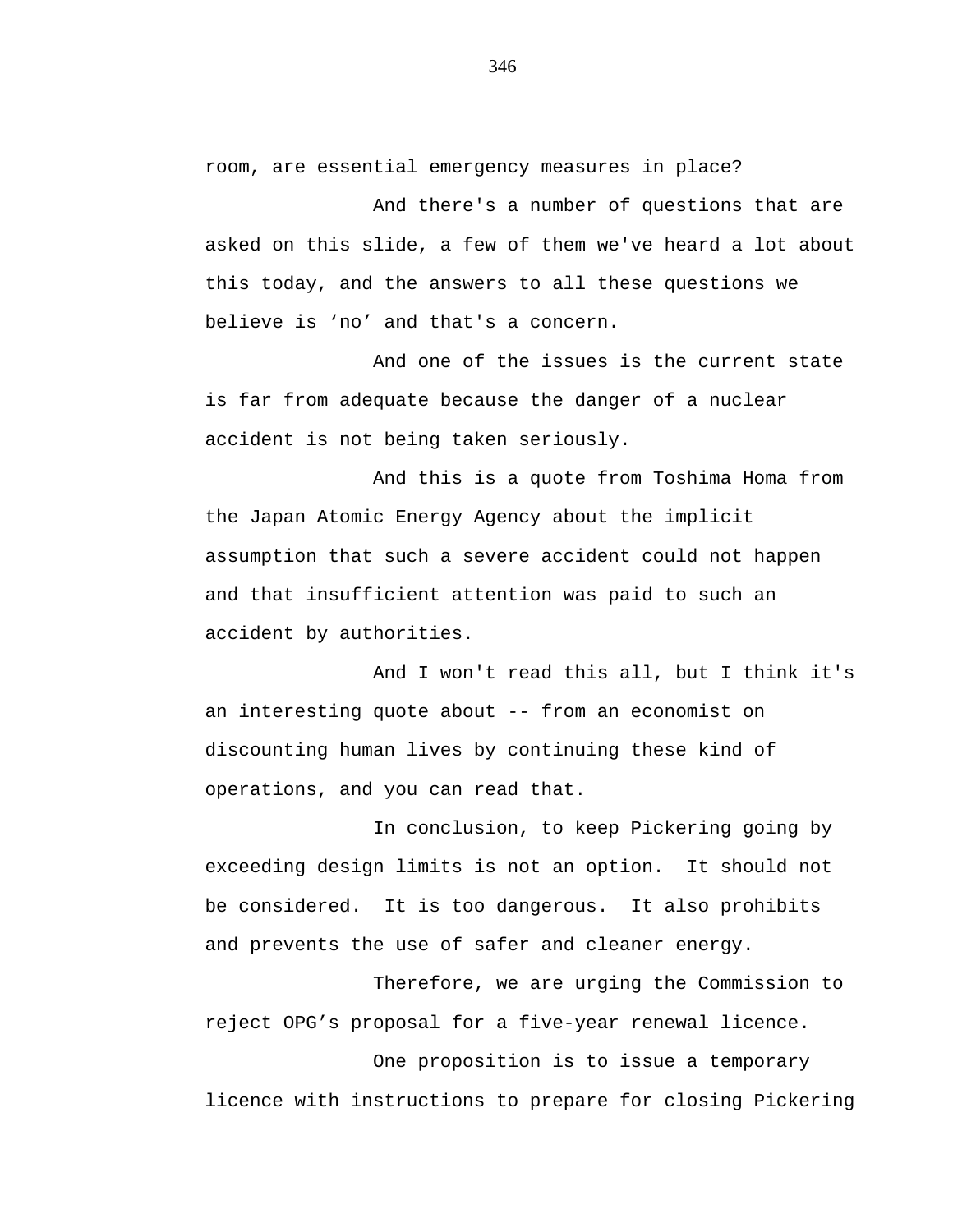by the end of 2014. We've heard a licensing condition required in terms of the emergency measures.

We also are -- we're requesting the CNSC to direct OPG to develop a decommissioning plan for the Pickering reactors and have that plan subject to public scrutiny and consultation by the end of 2014.

And thank you very much.

**THE CHAIRMAN:** Thank you. Questions?

Dr. Barriault?

**MEMBER BARRIAULT:** Thank you, Mr. Chairman.

It's almost been, I guess, a safety factor of the CANDU reactors to have a redundant emergency shutdown system. And yet the intervenor states that on the Pickering A reactors that they have a slow system and a fast system, they don't have the immediate shutdown.

Could I ask CNSC to –- to comment on this?

**DR. RZENTKOWSKI:** Greg Rzentkowski, for the record.

As a matter of fact, Pickering has two shutdown systems. One is a shutoff-rod injection and the second is a so-called moderator dump.

The only deficiency with the second shutdown system is that it's not as fast as poison injection into the moderator.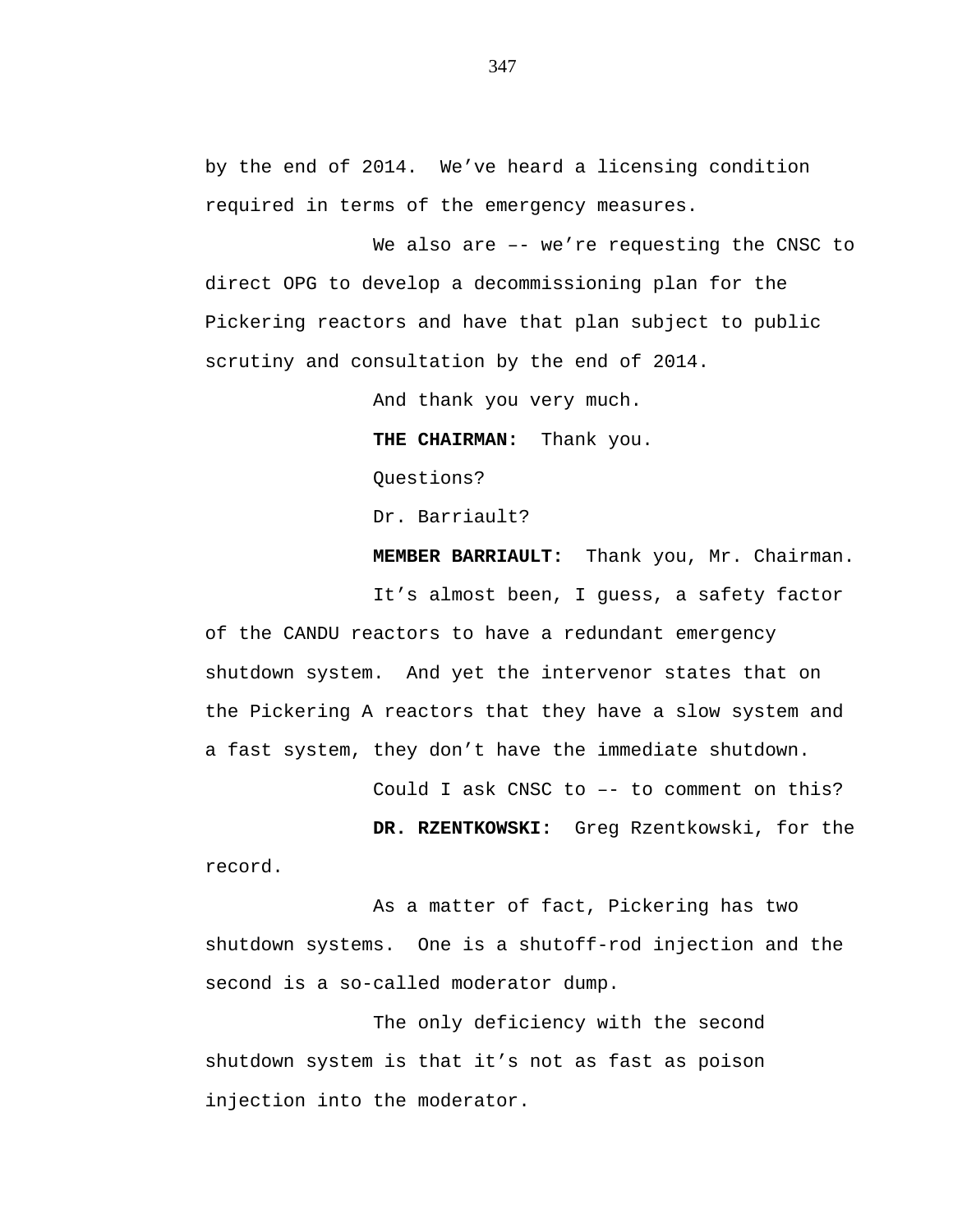**MEMBER BARRIAULT:** Is that a good thing or a bad thing?

**DR. RZENTKOWSKI:** It's limited in terms of it's effectiveness. So if the first system, for whatever reason, is not actuated it will take, I think, approximately 20 seconds to complete the moderator dump. In contrast to about two seconds which is needed to activate the first shutdown system.

**MEMBER BARRIAULT:** So it's not as good as it could be?

> **DR. RZENTKOWSKI:** Yes that's correct. **MEMBER BARRIAULT:** Thank you. **MR. JAGER:** But OPG could comment on that. **MEMBER BARRIAULT:** Yes, OPG go ahead. Yes. **MR. JAGER:** Glenn Jager, for the record.

I'll ask Carl Daniel to describe the

shutdown systems. But the -- between the B and A plants, Pickering B of course has two fast shutdown systems that are independent. And on Pickering A units modifications were made to the shutdown system. It does have as CNSC staff said a shutoff rod and a moderator dump.

However we did do shutdown system enhancement and I'll ask Carl Daniel to describe that system.

**MEMBER BARRIAULT:** Thank you.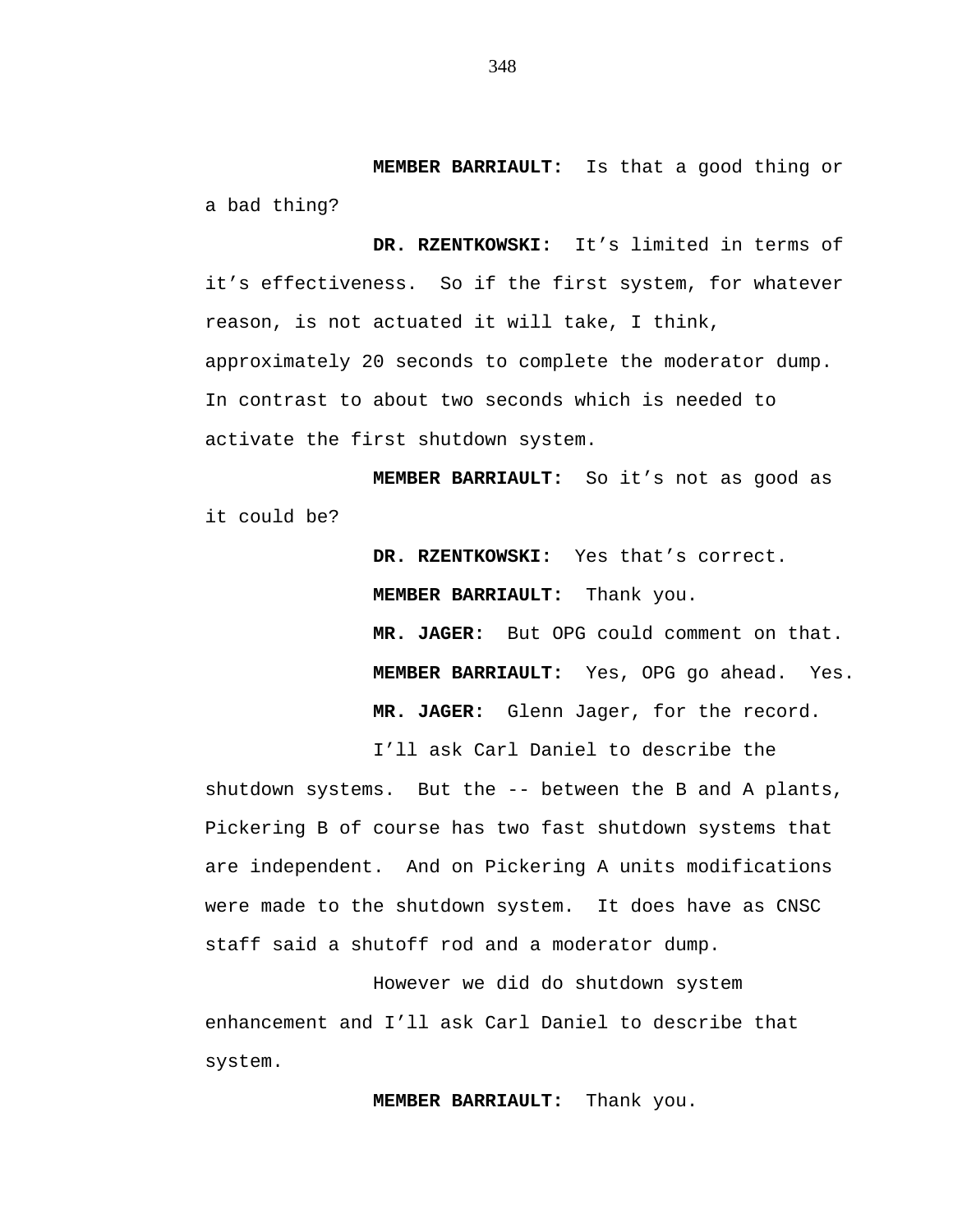## **MR. DANIEL:** Carl Daniel, for the record.

There are two –- two shutdown systems on Pickering A and on Pickering B. As Mr. Jager described Pickering B has both rods and gadolinium injection.

On Pickering A it was originally designed with rods and moderator dump. The -- when the reactors were taken out for refurbishment the shutdown system ECO, or enhancement, shutdown system enhancement was installed. It adds a new and independent set of triplicated trip sensors and trip logic. And they're called Channels, Gulf, Hotel and Juliet, and that augmented the new moderator dump logic.

So the system does have two systems that are installed. They are independent. And it augments the –- the moderator dump system to increase the speed for certain –- for certain amount of independent trips.

> **MEMBER BARRIAULT:** Thank you. Thank you Mr. Chairman. **THE CHAIRMAN:** Anybody else? Dr. McDill?

**MEMBER McDILL:** Thank you.

In your fourth slide you say that the rupture of any pressure tube would be catastrophic and in your fifth slide you say that there was a metre long pressure tube rupture.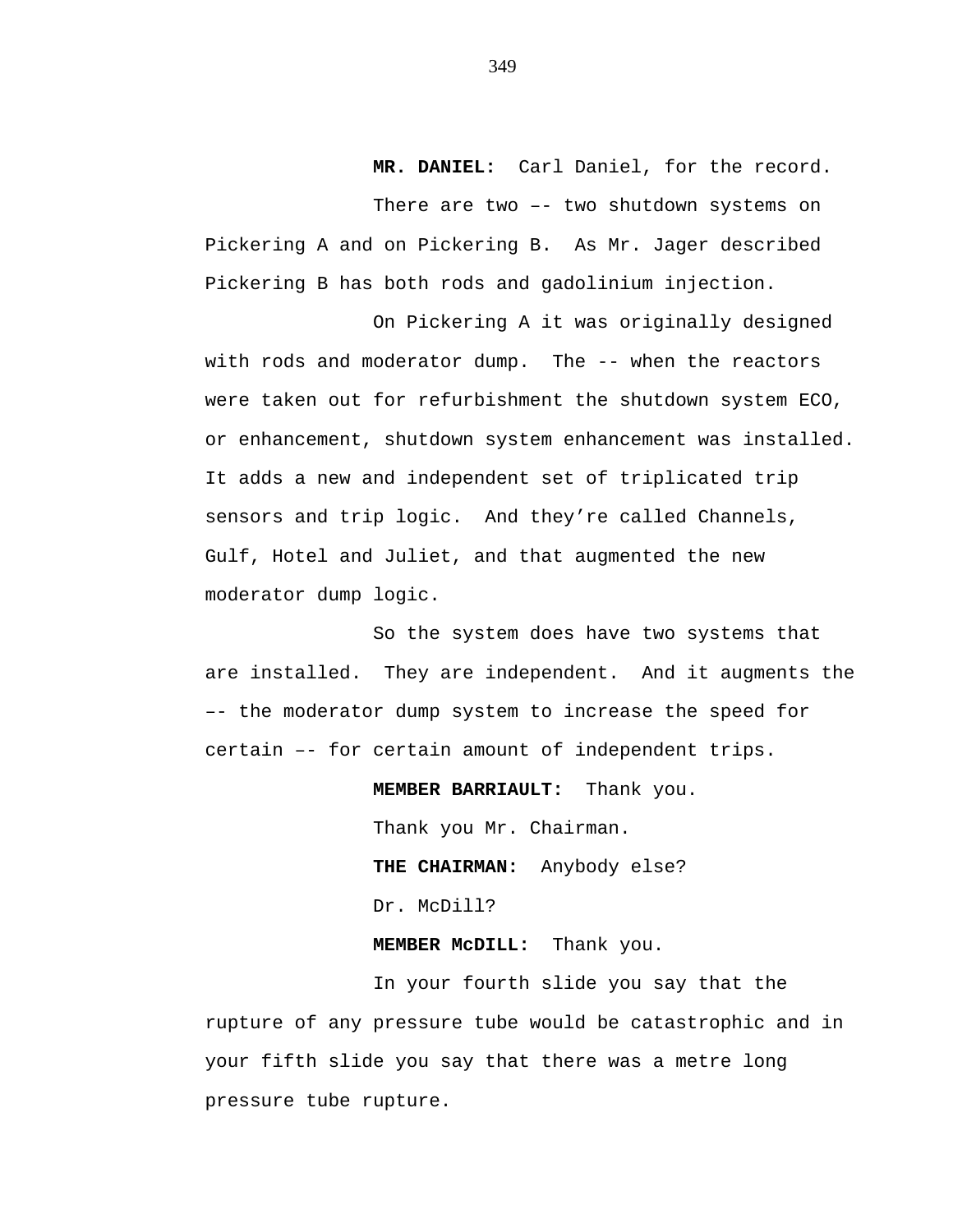So do you think your -- your language catastrophic in the third slide is appropriate? Yeah, I think.

**MS. TILMAN:** Yes. I'm looking at -- you're looking at slide five -- yeah, I mean I'm saying that in slide five this is what had happened in 1983, okay, in one of the units. And I would consider that it could have been a catastrophic accident. It could have -- it could have led to that.

And so I'm not sure which -- so I guess what I was looking at key issues if that were to happen in any other unit or any other pressure tube the results could be catastrophic. I'm not sure if I understand your question.

**MR. ALBRIGHT:** Yes. I think we would have been better advised to say could rather than would.

But other than that it is, this metre long pressure tube rupture did cause all units to be shut down for re-tubing. That's how serious a matter it was.

**MEMBER McDILL:** Yeah, but what is catastrophic? I mean isn't that a ---

**MR. ALBRIGHT:** A meltdown obviously.

**MEMBER McDILL:** Yeah, but maybe I'm going to ask staff and OPG because if it's happened and I understand from today it's actually happened twice; once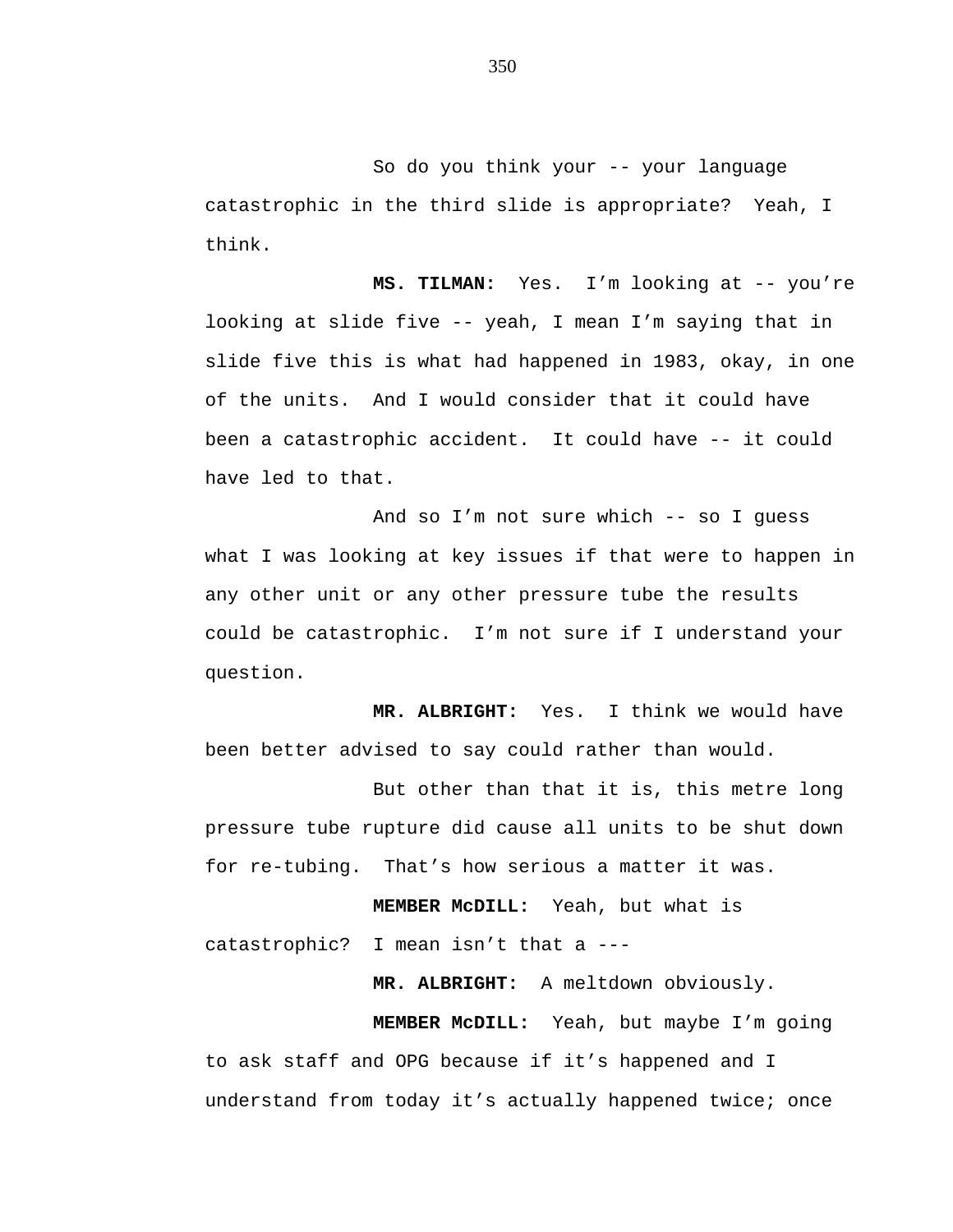at Bruce cold and once at Pickering. And both reactors are still there. Maybe they were shut down. This is – this is maybe unfortunate or very bad for us in terms of costs but it is not -- the word catastrophic is ---

**MS. TILMAN:** Okay ---

**MR. ALBRIGHT:** It could cause a meltdown. There's no question about that.

**MEMBER McDILL:** I think we should –- we should check that on both parties because this is not the information we had earlier today.

OPG first.

**MR. JAGER:** Glenn Jager, for the record.

And I'll ask Mark Elliott or Carl Daniel to comment further but it's referring to an event on Unit 2 in which there was a pressure tube failure.

And that unit was safely shut down without the intervention of any special safety system. And there was no threat to fuel cooling at that time.

So it was safely shut down by the operators in full control of that reactor. It did lead to the retubing of the units owing to the change in material properties necessary. That was basically made evident by that event.

And I'll ask Mark Elliott if he'd like to comment further on that.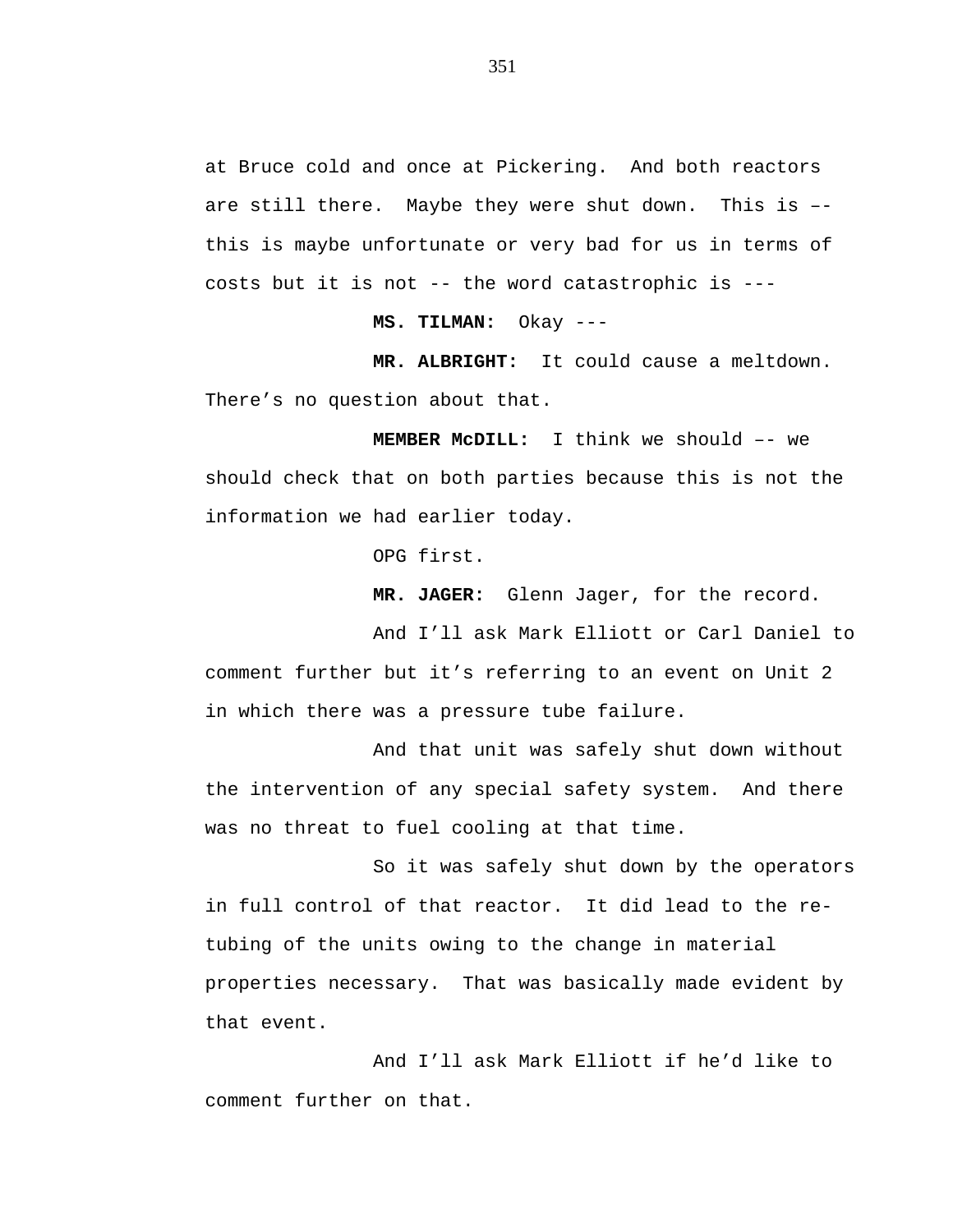**MR. ELLIOTT:** Mark Elliott, for the record.

There was a -- the original pressure tube that had that one metre long rupture were made of a material called zirc-2. We now have changed that material to zirc-niobium-2.5 in the reactors. We've also implemented like a -- quite an exhaustive fuel channel inspection program. I think I've been talking about it quite a lot the last two days. And to make sure that that new material is one quite positive attribute but also that we monitor them all the way along and that we don't risk another rupture.

**MEMBER McDILL:** Maybe we could hear from staff first and then come back, would that be good?

**DR. RZENTKOWSKI:** Greg Rzentkowski, for the record.

I generally have very little to add to what OPG staff already said. But let me provide a quote from a research paper which was published just after this -- this incident happened:

> "The incident was handled by; and needed no action other than by the normal plant operating systems and operator action. None of the automatic plants safety systems were called upon to operate."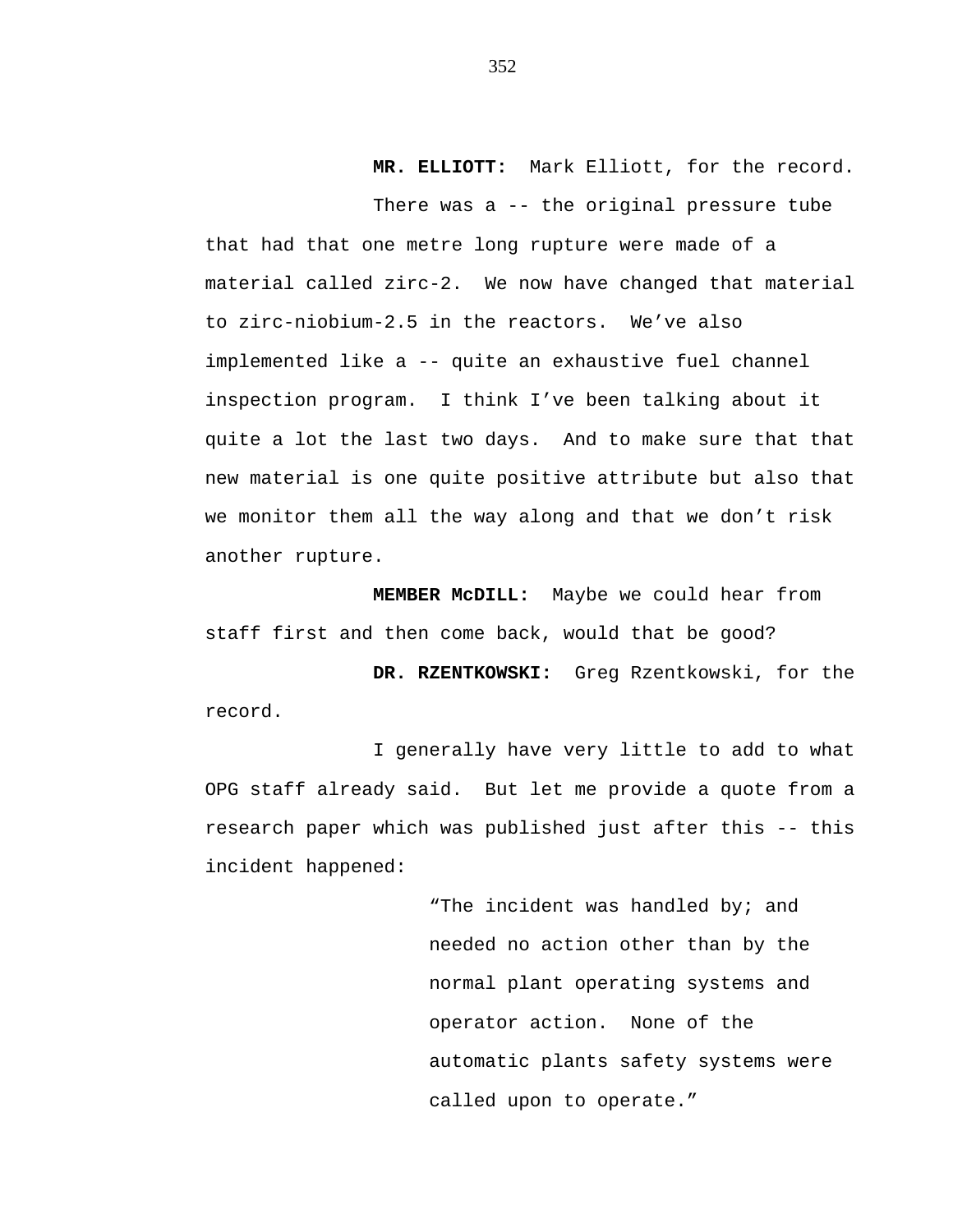So we have automatic shutdown safety system, and we have automatic core coolant injection.

There's many, many layers of defence in there because this incident could progress further; actually this incident could progress to an accident.

> **MS. TILMAN:** If I could respond to --- **THE CHAIRMAN:** Go ahead.

**MS. TILMAN:** Is it okay?

All right, I mean I do not have access to all the information that OPG has or so on all these events. But it strikes me that this was one of the – this unit was never returned to service. And I've never been able to find out why. Unit 1 and 4 were, Unit 2 and 3 were never returned.

And a search of the literature or whatever has never given any explanation. So there's missing things. Now, B also –- so that's one thing.

The other thing is pressure tubes are what we're talking about in terms of OPG's plan is to –- is to go beyond the designed life of the pressure tubes.

So the potential -- I'm not going to say what the probability is of an accident happening of a pressure tube happening, I'm not a nuclear engineer. If you like to say okay if that pressure tube goes there - there could be, I would say there could be a catastrophic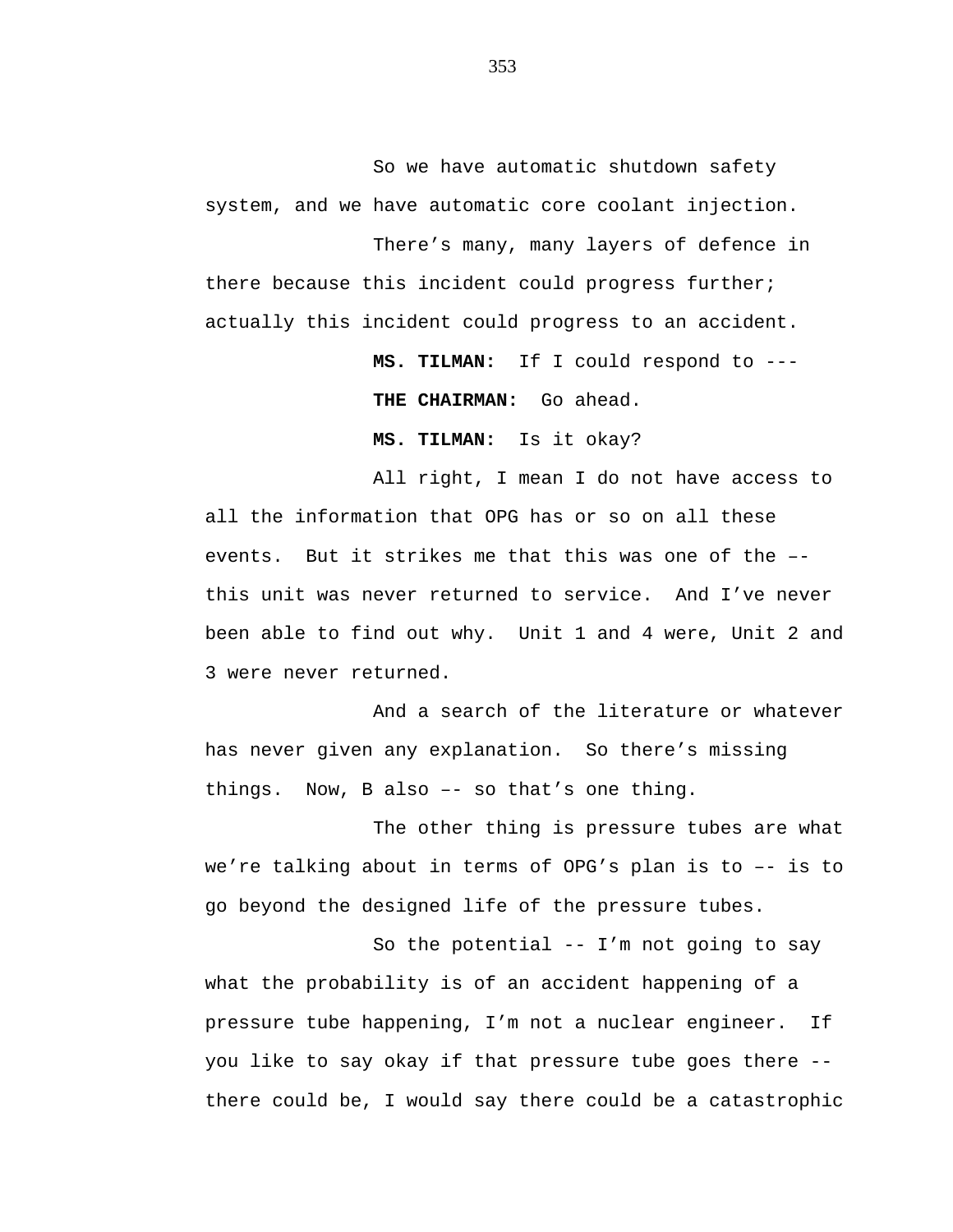accident. Perhaps that's a better way of putting it. But I don't -- there is no confidence given in this kind of thing because incidences have happened that haven't been quite clarified.

Where's -- what happened to unit 2 beyond that, why was it never returned? And here we are in going through an exercise, a planned exercise by OPG to extend the life of these pressure tubes beyond their designed life.

So it's a concern.

**THE CHAIRMAN:** OPG, you want to disclose? **MR. JAGER:** Yes. Glenn Jager, for the

record.

Units 2 and 3 -- well, actually, all the Pickering A units were re-tubed following that one event with the new material tubes, as Mr. Elliott described. Following that, the units were operated and then later shut down. The A plant was shut down and went through a return to service refurbishment.

That return to service was executed on Units 1 and 4 only. Units 2 and 3 were not returned to service. That was an economic decision taken by the Board of Directors of OPG, Ontario Hydro at the time.

Those units were subsequently defueled, dewatered and placed in safe state. And just a point of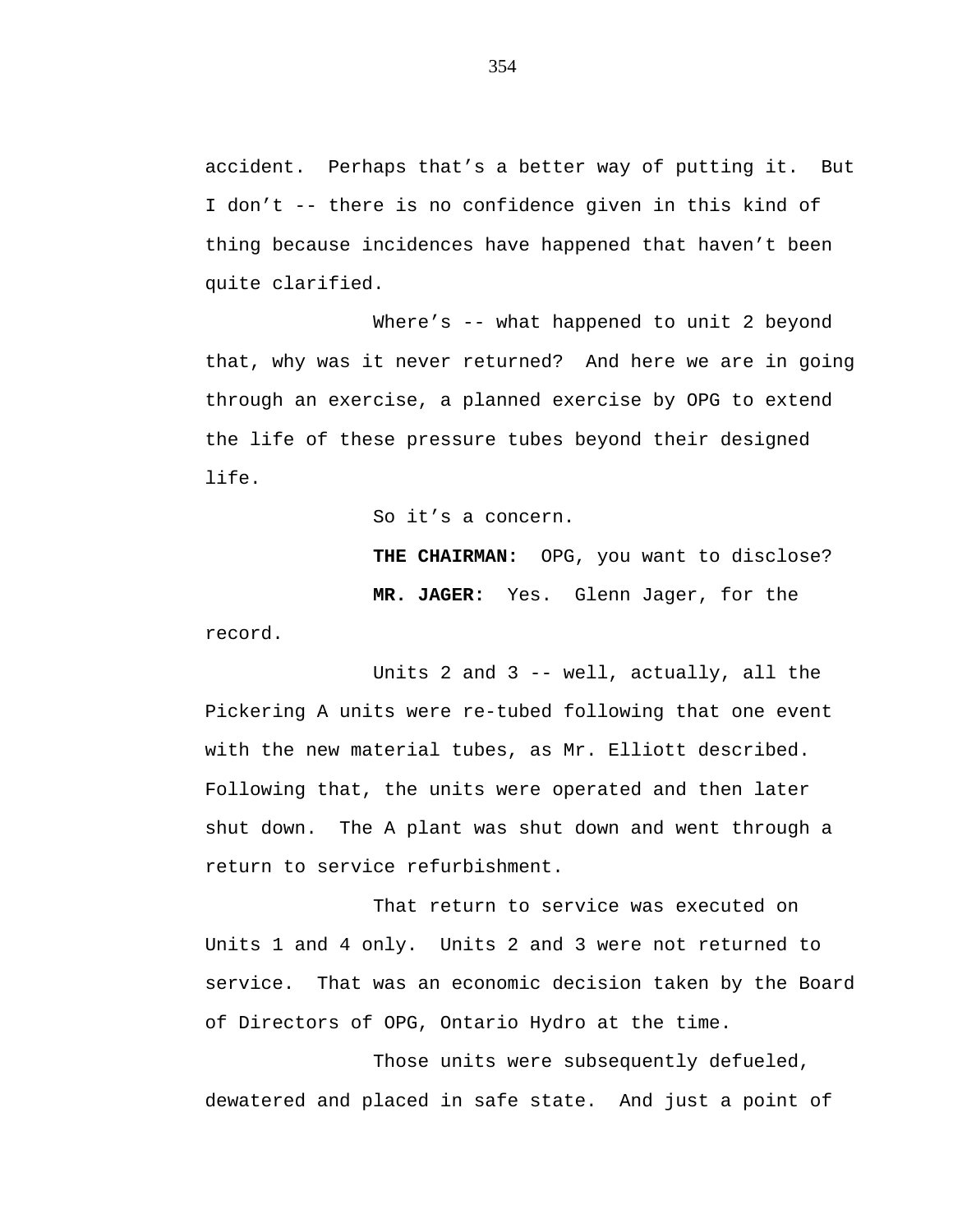clarification on the presentation, they were separated from containment.

So those units are separate from the containment, the overall station containment that was done during the vacuum building outage in 2010. They contain no fuel and they've been completely dewatered and placed in a safe state. So that is the status.

For Units 1 and 4, those units, the pressure tubes are at their midlife. They are not being extended beyond their design life or not in the same situation at all from Units 5 through 8. So those units have relatively -- comparatively newer -- new tubes, pressure tubes, compared to Units 5 and 8. They're basically midlife.

**THE CHAIRMAN:** Dr. McDill.

**MEMBER McDILL:** Thank you. I'll leave it there. I don't -- it's late and I don't think we need to go over the Bruce incident again. Thank you.

**THE CHAIRMAN:** Okay, thank you.

Mr. Harvey.

**MEMBER HARVEY:** On page 7 of your submission, the third paragraph on the bottom of the page, I just want clarification by OPG. The last two sentences:

"The emergency coolant injection

system is shared by all eight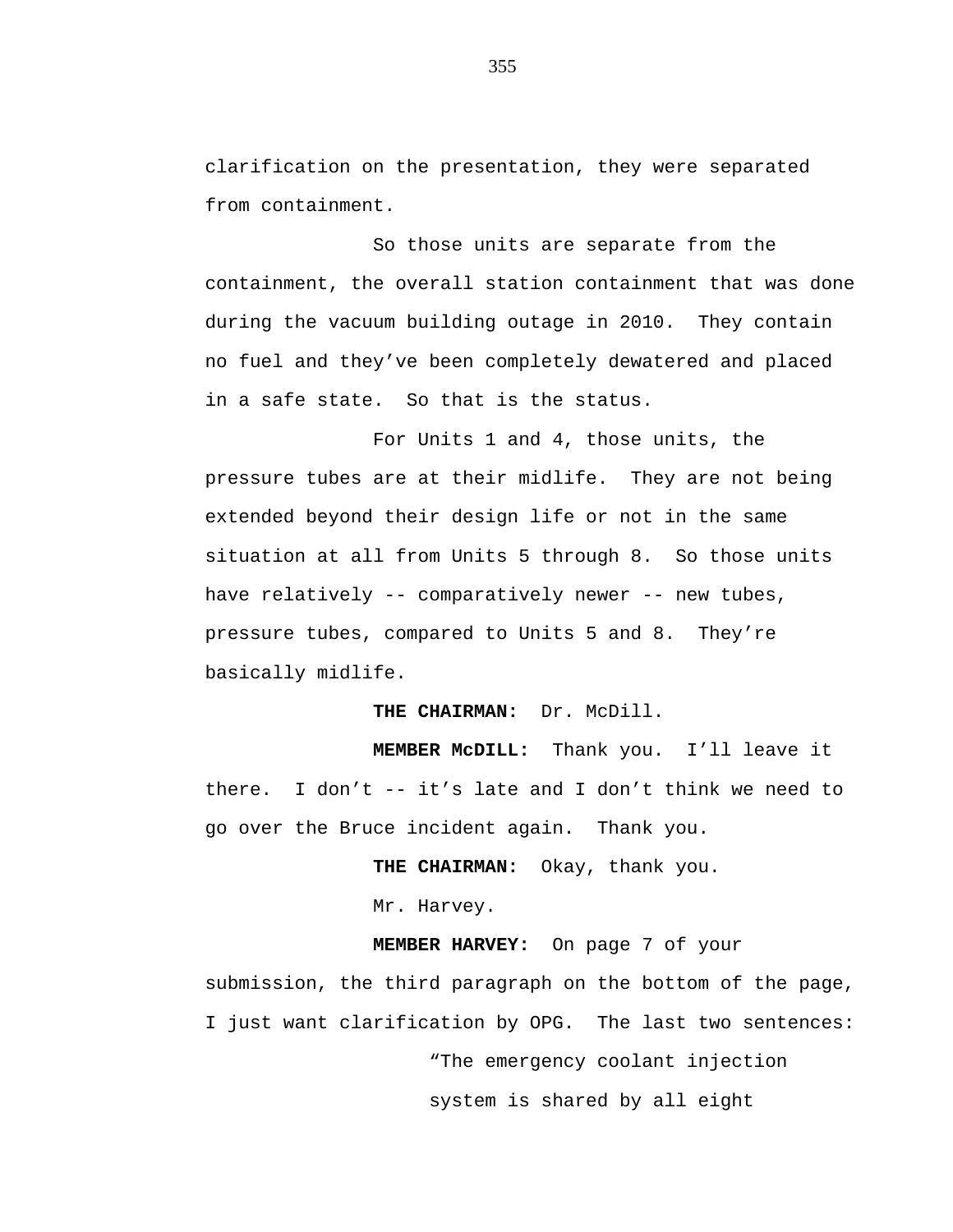reactors. The storage tank and pumphouse, which were built during the construction of Pickering B Station, can provide emergency coolant for only one accident at one reactor." Could you just clarify that point?

**MR. JAGER:** Glenn Jager, for the record.

I might ask Carl Daniel or Mark Elliott to comment further. But yes, that system is sized for a LOCA on a single -- any one of the single units. That's its design basis.

And I would also add that there's additional systems in addition to ECI that can deliver water to the units. It's our emergency water system. So we actually have multiple systems that can deliver water to any of the reactor cores within the station.

I'll ask Mr. Elliott to comment further.

**MR. ELLIOTT:** Mark Elliott, for the record.

The only other thing I would add is the -there's some systems at Pickering that are unique to each unit. The shutdown systems have been talked about a number of times, independent fast-acting shutdown systems dedicated to each unit.

There's some other safety systems that are one safety system that helps -- that supports the whole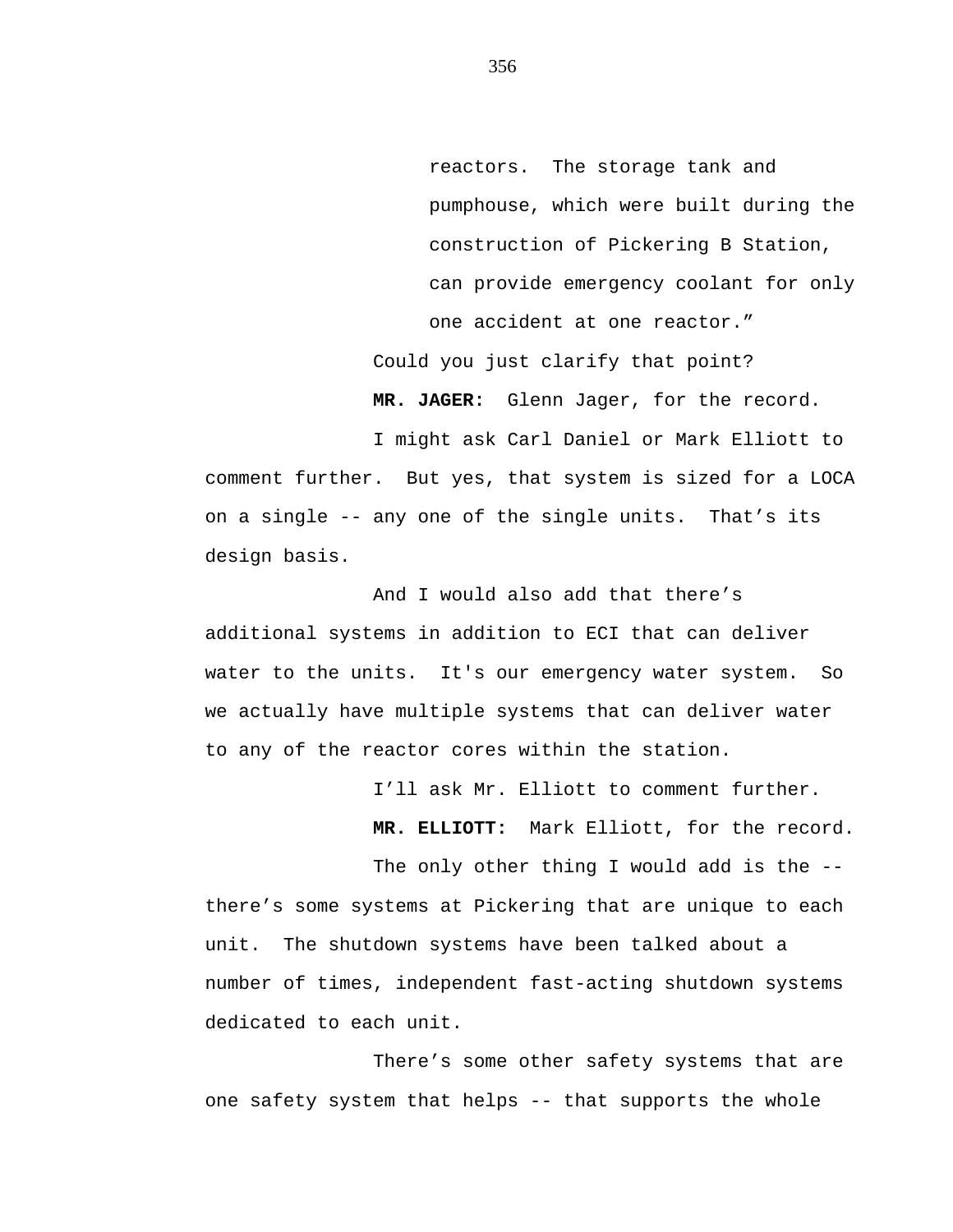plant. And what's important is not that it's a shared system; what's important is that it's adequate. And the safety systems that we have at Pickering are adequate. They do do the job.

And as Mr. Jager said, in this case, the ECI system is required to handle a loss of coolant accident. There would only be one loss of coolant accident at a time in a station, and so that ECI system is adequate.

## **THE CHAIRMAN:** Go ahead.

**MS. TILMAN:** I don't think you clarified any questions I had about Units 2 and 3 because if you read my submission, pages 7 and 8, I said exactly what OPG has said. So I was quite aware of the cost issue. That didn't explain anything further.

My understanding in terms of decommissioning Pickering, the Units 2 and 3 are still connected in terms of the shared shutdown system at Pickering. And this I got from the literature. This is not something I came up with.

And therefore, these units can only be decommissioned when the other units are shut down. So there is that linkage and there is some safety that has been written in your records.

So I'm confused when you say -- you're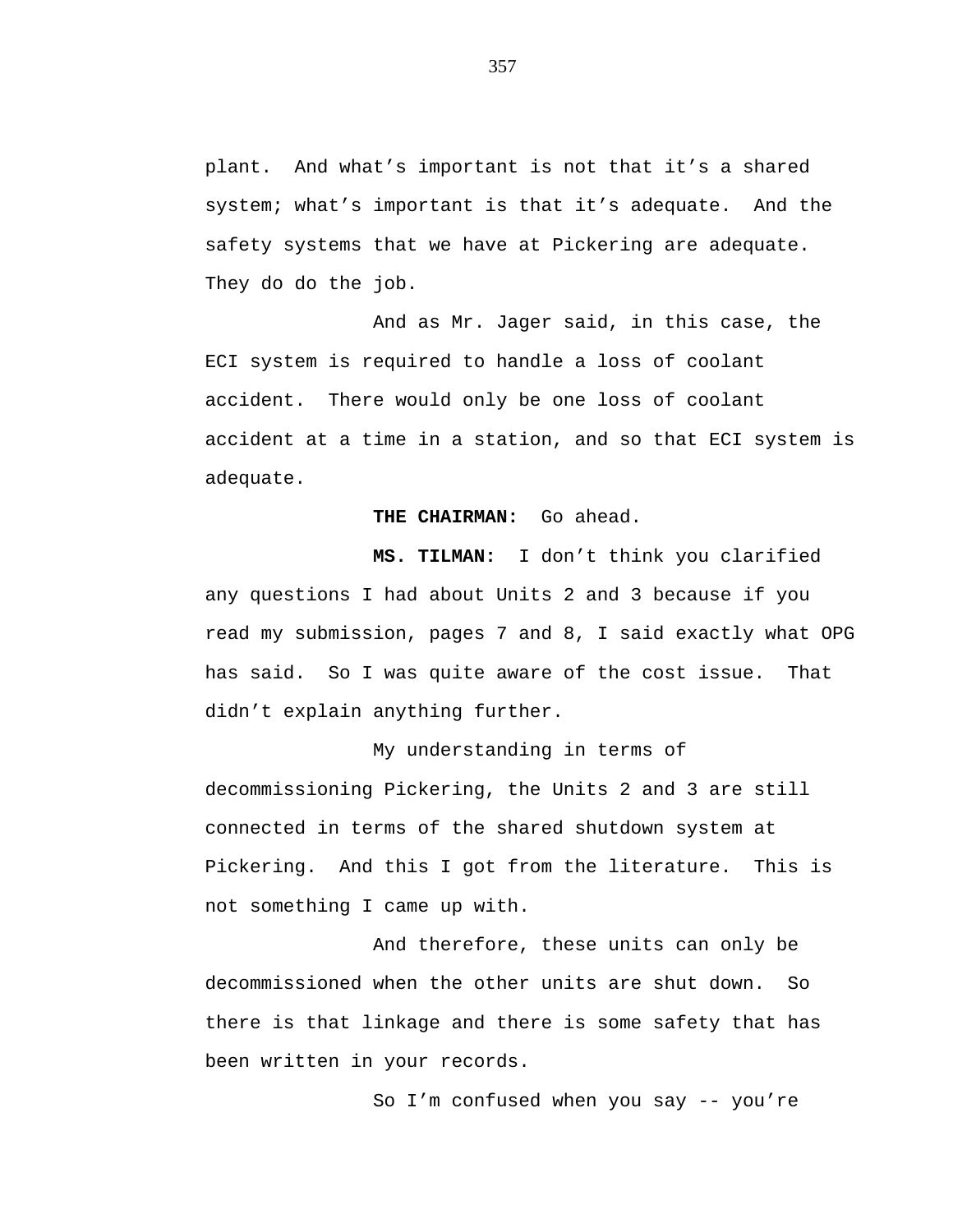implying, "Well they're shut down". Yes, we know they're defueled and so on, but they're still part of that safety shutdown system. There's something that links all those reactors.

And if you're talking about a public perspective here, I don't understand this and I think a lot of people would not understand this, either. And I want to contend that I don't have any reassurance in your reassurance about the ability to shut down these -- a multiple-unit system.

**THE CHAIRMAN:** Do you want to reply? **MR. JAGER:** Yes, I do. Glenn Jager, for the record.

Units 2 and 3 do not share any systems with Units 1, 4, 5, 6, 7 or 8. Those units have been defueled, dewatered, powered down and separated from the common containment. So there is no connection between those units and any other unit within the Pickering Station.

**THE CHAIRMAN:** Okay. You'll have the final words.

I want to just hear, anybody else has any problem here, any question?

I just think that you mentioned the health study. I don't know if Dr. Thompson would like to clarify and maybe provide some more information?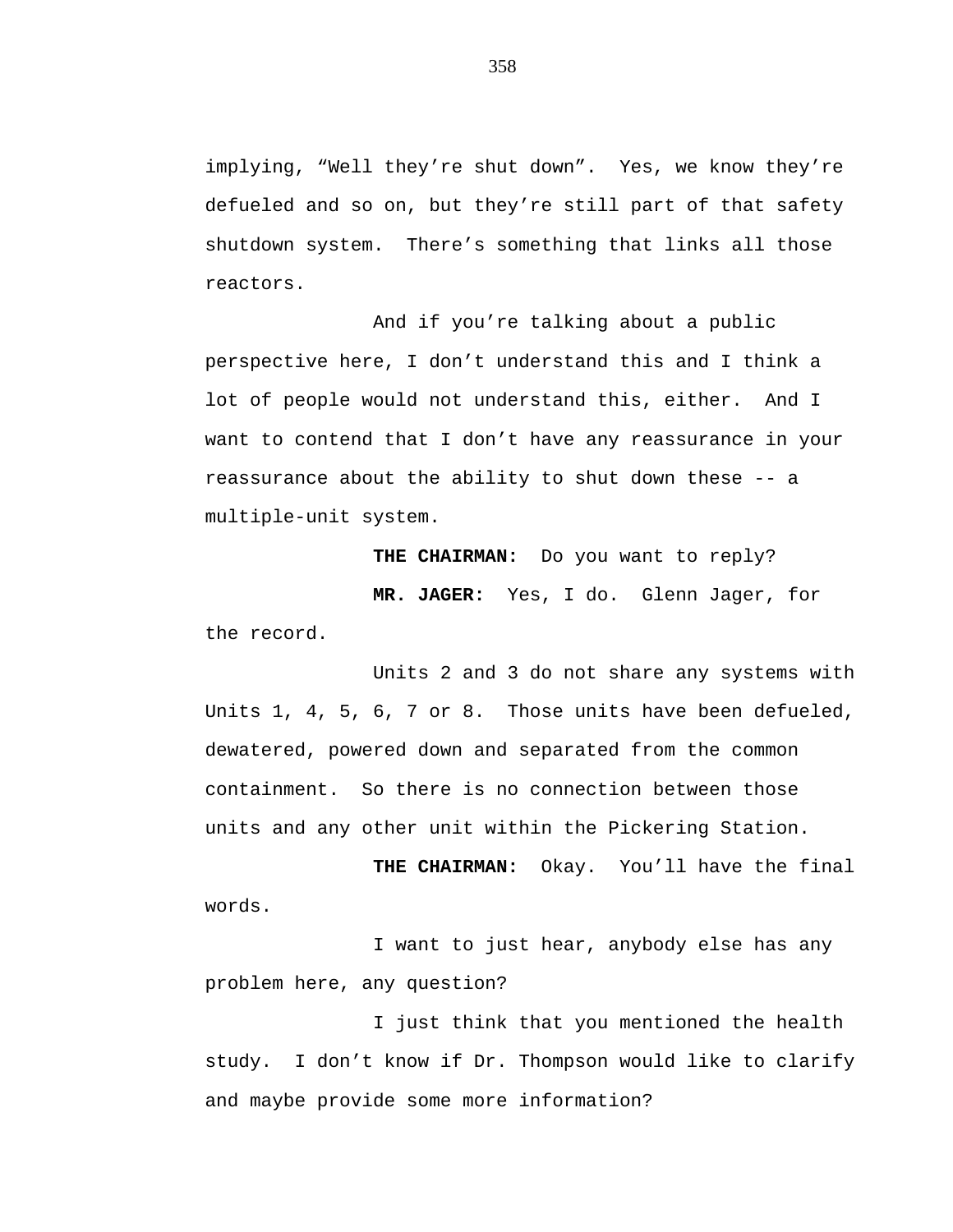**DR. THOMPSON:** Patsy Thompson, for the record.

The study that was -- the summary that was put on the CSNC Web site on May 23<sup>rd</sup> was put on the CNSC Web site so that it would be available before the Pickering hearings.

When we were at Darlington in December, there were a lot of questions raised about childhood leukemia and cancers around nuclear power plants. And the same issues were being raised for Pickering, and so I pushed my staff really hard to have a document available for the public hearings of Pickering.

The plan moving forward is to submit this work to a peer-reviewed journal, and that's where we would get the review done.

I'd like to say that when we started that work in 2011, we did the work for three nuclear power plants, the Port Hope facility in Chalk River. And the work done for Port Hope on cancer incidents was actually published in the peer-reviewed literature in January 2013.

It's work that uses similar methodology. The data has been validated by the Public Health Agency of Canada and Cancer Care Ontario. And so the study summary that was put on the CNSC Web site indicating that there was no childhood leukemia -- increase in childhood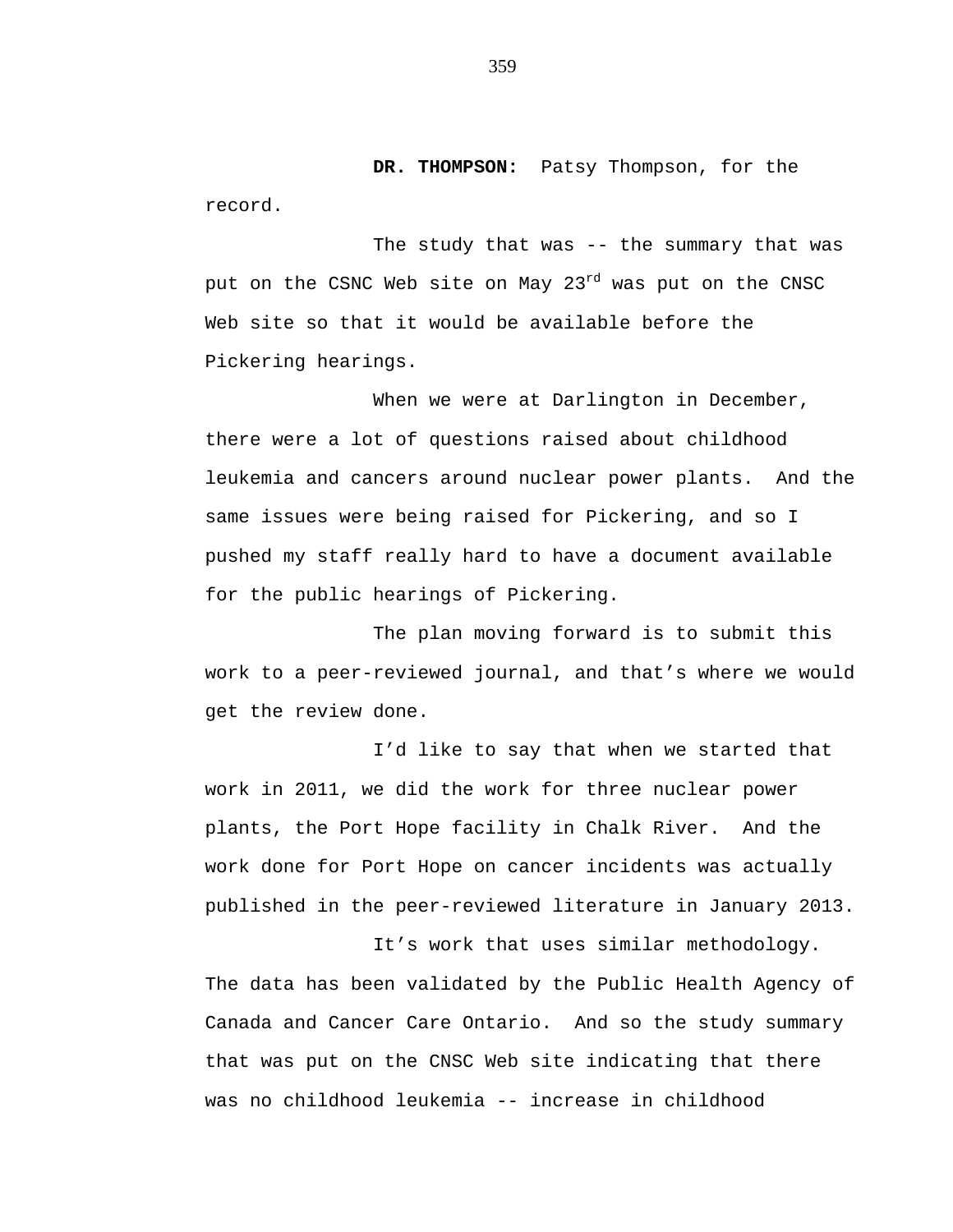leukemia around the three nuclear power plants is a robust study. And the data on other cancers is also vetted with and is compared to Ontario data in other regions.

So the plan is to submit the work for publication in a peer-reviewed journal, recognizing that we've already published two papers using similar methodology and peer-reviewed journals.

The intervenor suggested that we hold some kind of forum for intervenors or the public to critique the work. We believe that the best critique is through a peer review by submitting to a journal.

I'd like to note that for the Port Hope synthesis report, we held public open houses on our synthesis report. We requested input from members of the public and NGOs. We have never received any substantive comments.

The work has been published in the scientific literature, so we believe the approach we have is the best path forward. But I felt it was very important for the information to be available so that the public could feel confident that we have done what we've been asked to do.

I've been sitting in these hearings for many years now and we've been asked repeatedly to do health studies around the Ontario NPP. So we've done that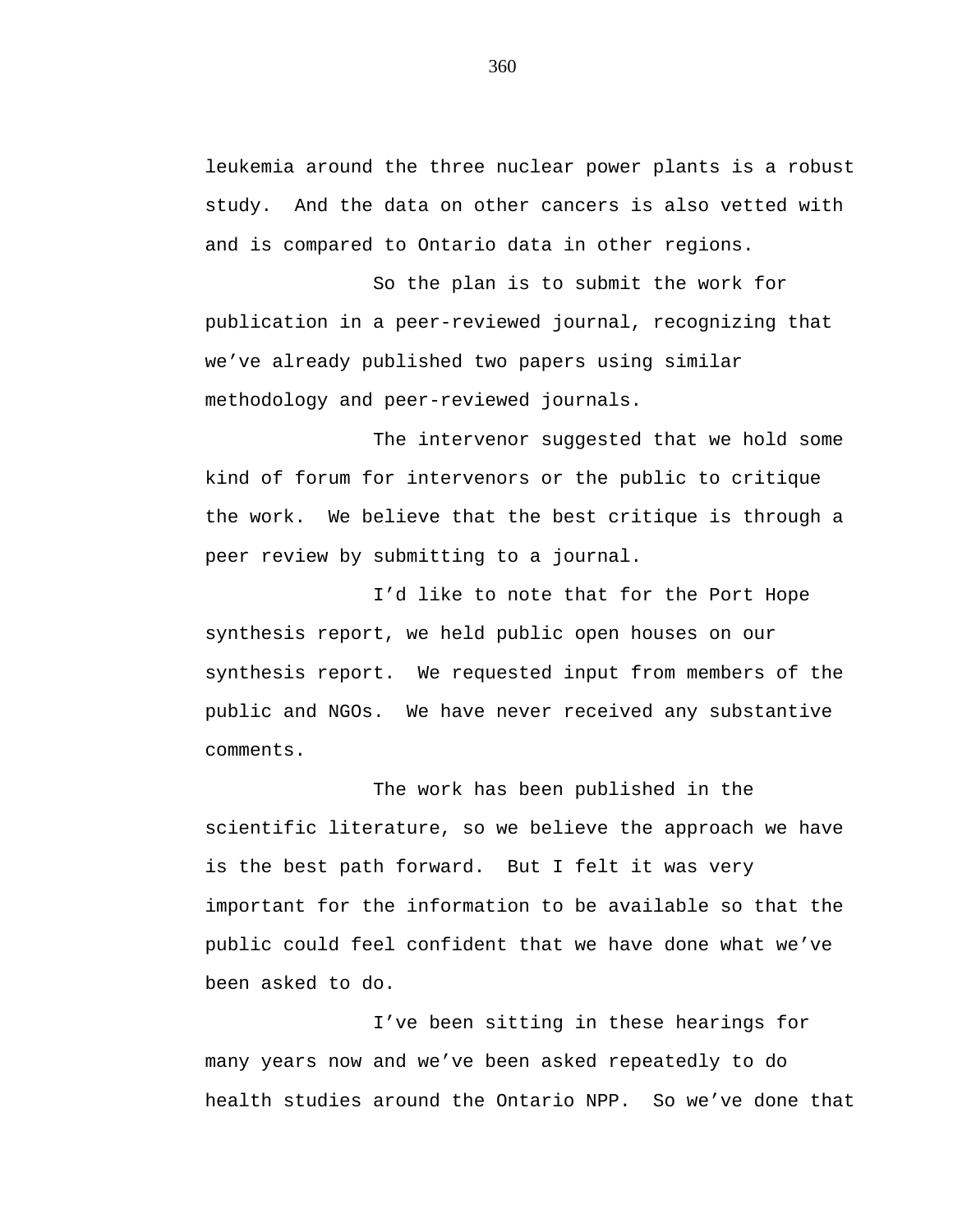and I wanted the work to be available.

**THE CHAIRMAN:** But I'm sure, in the meantime, if you feel that you want to critique what was published, I'm sure you feel free to do that.

**MS. TILMAN:** Really, my objection is to - leaving the report out -- is to get the email, a day, a night after the oral presentation had to be in and certainly well after our written presentations had been in.

So that didn't leave us -- and it was the summary report, as Dr. Thompson mentioned, that was put out. There is no time, you know, for us to go through. I understand it's an ecological study and, as such, that's one of the weakest forms of studies.

But I don't want to say anymore about it until we, the public -- because as Dr. Thompson said, this issue has been raised over and over again, but the timing was very poor.

## **THE CHAIRMAN:** Okay. Anybody else?

I have only one last question, and that is on your slide 11.

I really -- I want to ask the question: You talk about exposure limits, well, I -- exposure limits, 3.2 cases. I never see exposure limits displayed in this way.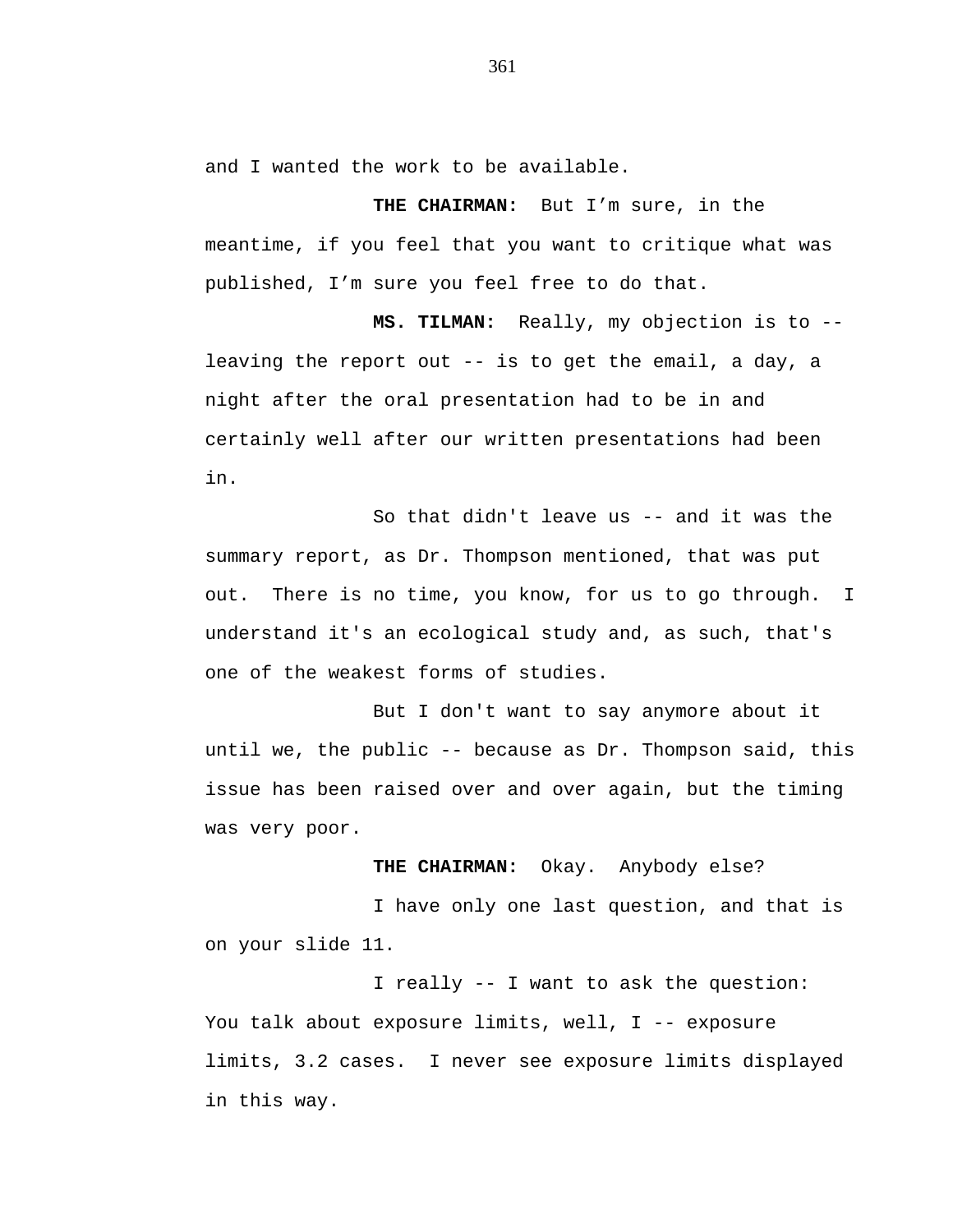So I would like staff -- so somebody to tell me is that a proper way of displaying exposure limits?

You will get your last word.

**DR. THOMPSON:** Patsy Thompson, for the record.

So the answer to your question is 'no'.

What the intervenor has done is it has taken the 50 millisieverts per year dose limit to workers and using the linear/no-threshold relationship, as estimated cancer risk for workers getting 50 millisieverts per year during 40 years of their life and using the LNT, you come up with an incidence of cancer.

This is not the appropriate way of presenting the dose limits. What I would say is that the data for Pickering -- and it's been presented for Day 1 and the CMD to the Commission that, for the Pickering workers, 80 percent of workers at Pickering receive doses less than 1 millisievert per year; 95 percent of workers receive doses less than 5 millisieverts per year.

So there are no workers receiving for 40 years doses of 50 millisieverts per year.

And I would also like to say that we have reanalyzed 42,200 workers from nuclear -- nuclear workers in Canada and the excess relative risk is minus 1.20.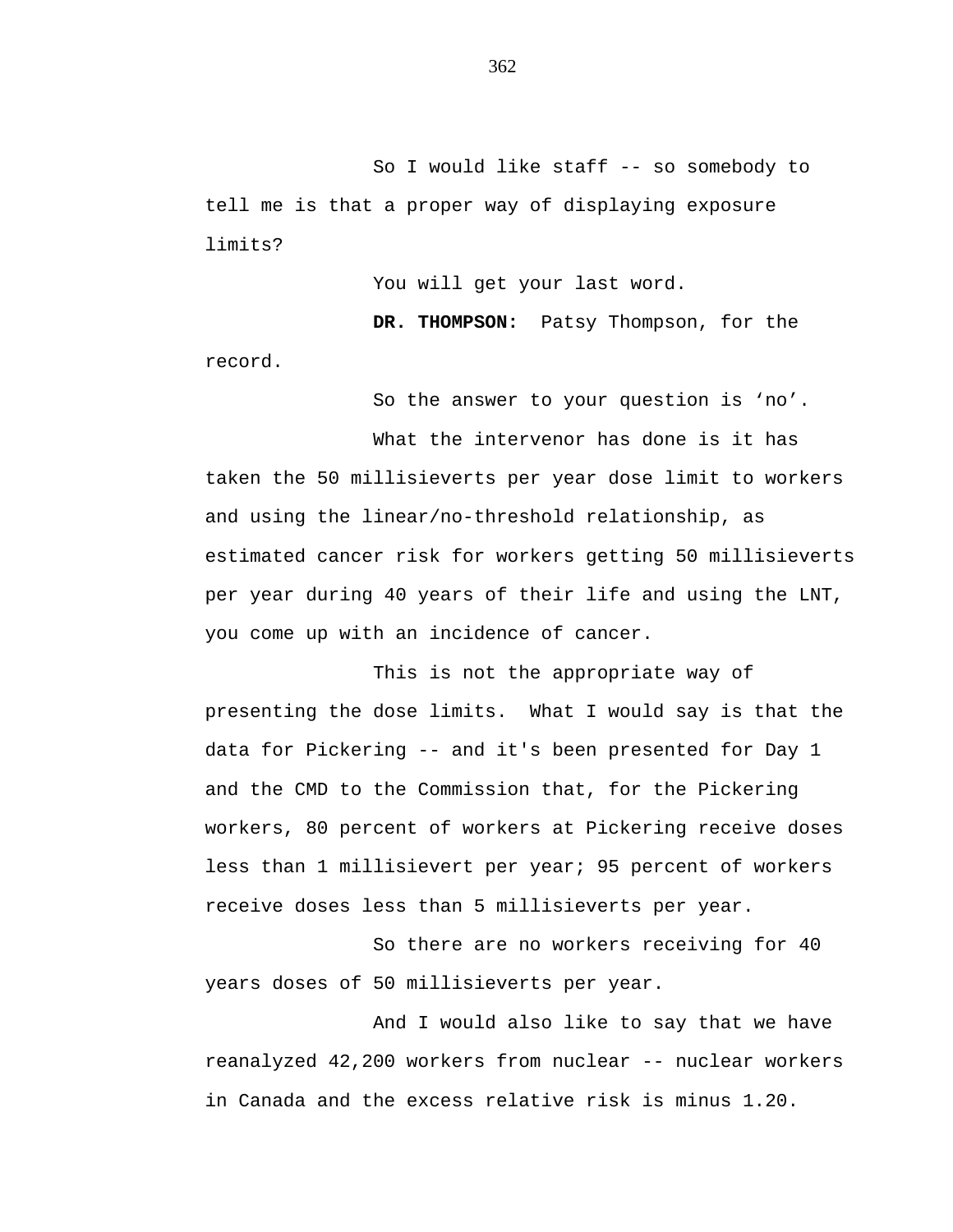And so the risk is negative. There is no evidence of an increased cancer risk for 42,000 Canadian workers.

**THE CHAIRMAN:** Would you say this would be the fear mongering here, displaying it this way?

> **MS. TILMAN:** No, I would say --- **THE CHAIRMAN:** Okay, go ahead.

**MS. TILMAN:** Okay.

Again, when you put a PowerPoint together, and you try to shorten things -- it's much -- it's better explained in the written submission.

The point I'm trying to make there wasn't specific to Pickering or specific to any one facility, it was the fact that we do set limits and they're based on ICRP limits and Dr. Thompson gave an explanation where it was extrapolated from.

And because worker limits are set higher and we -- you know that, it really -- I'm just saying that that is an unfair burden. That is the point I'm trying to make.

That setting these as an allowable -- the ICRP limits are allowable limits for exposure. And the comment there is meant to reflect that workers are subject to an unfair burden. I didn't say the workers are receiving an unfair burden at Pickering, I'm just saying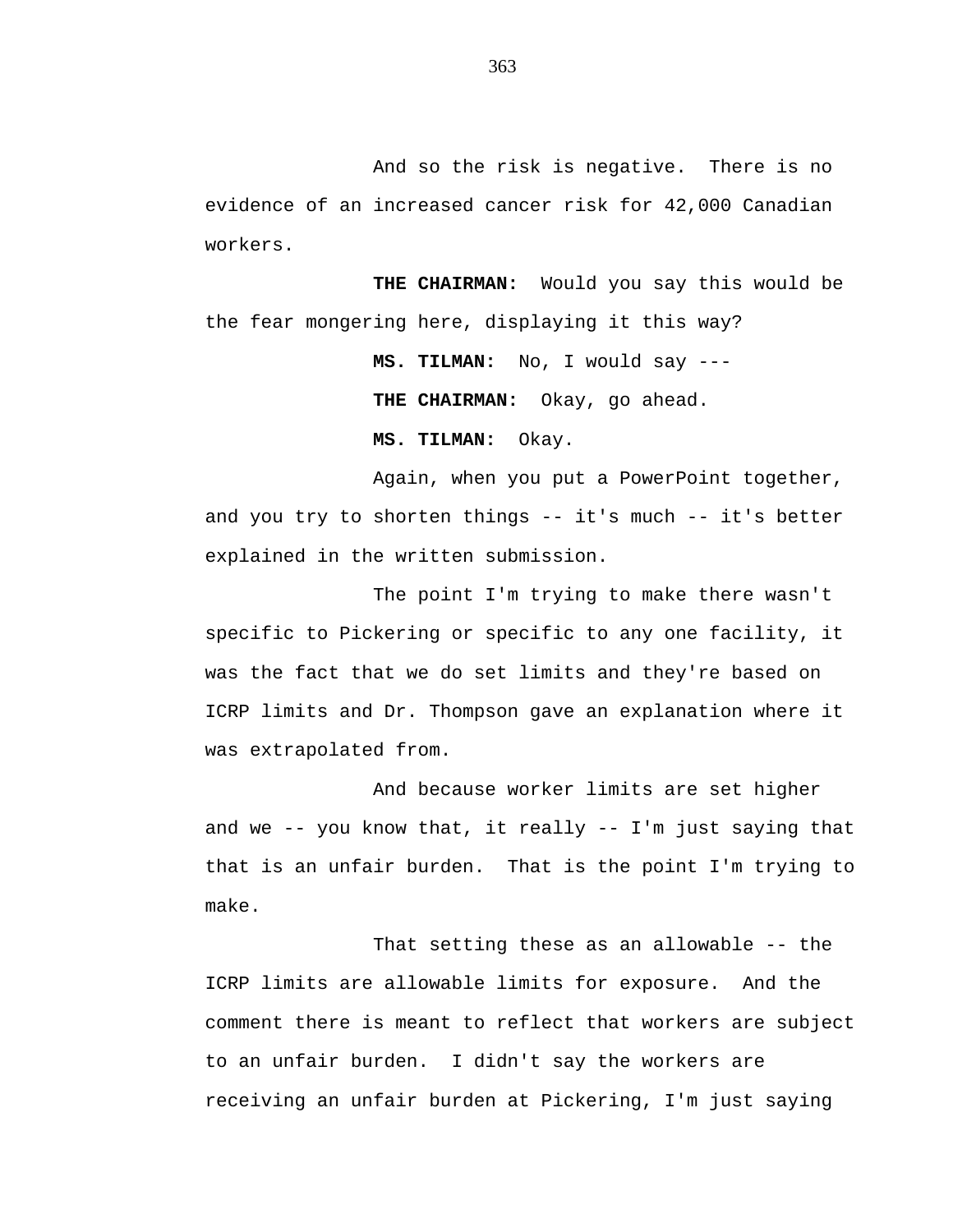that, in general, it's a critique of that limit.

So I just want to explain that.

**DR. THOMPSON:** Patsy Thompson.

I don't want to belabour the point, but if somebody looks at the *Radiation Protection Regulations*, the limits are accompanied by requirements to maintain doses ALARA.

And so the limit is not used to set an acceptable level of risk for workers, the requirements that the CNSC has in place is for all licensees to have radiation protection programs with very well developed ALARA programs, such that workers are not exposed to those levels.

But, essentially, the 50 millisieverts per year is developed on the basis that from epidemiological evidence there is very little evidence for an increased cancer risk at doses below 100 millisieverts.

But the driving factor is ALARA programs and the results I've talked about earlier.

**THE CHAIRMAN:** Okay. We'll leave it at that.

You have the final words.

**MR. ALBRIGHT:** Could I -- I'm sorry, could I just add a comment to that?

First of all, did this calculation of 3.2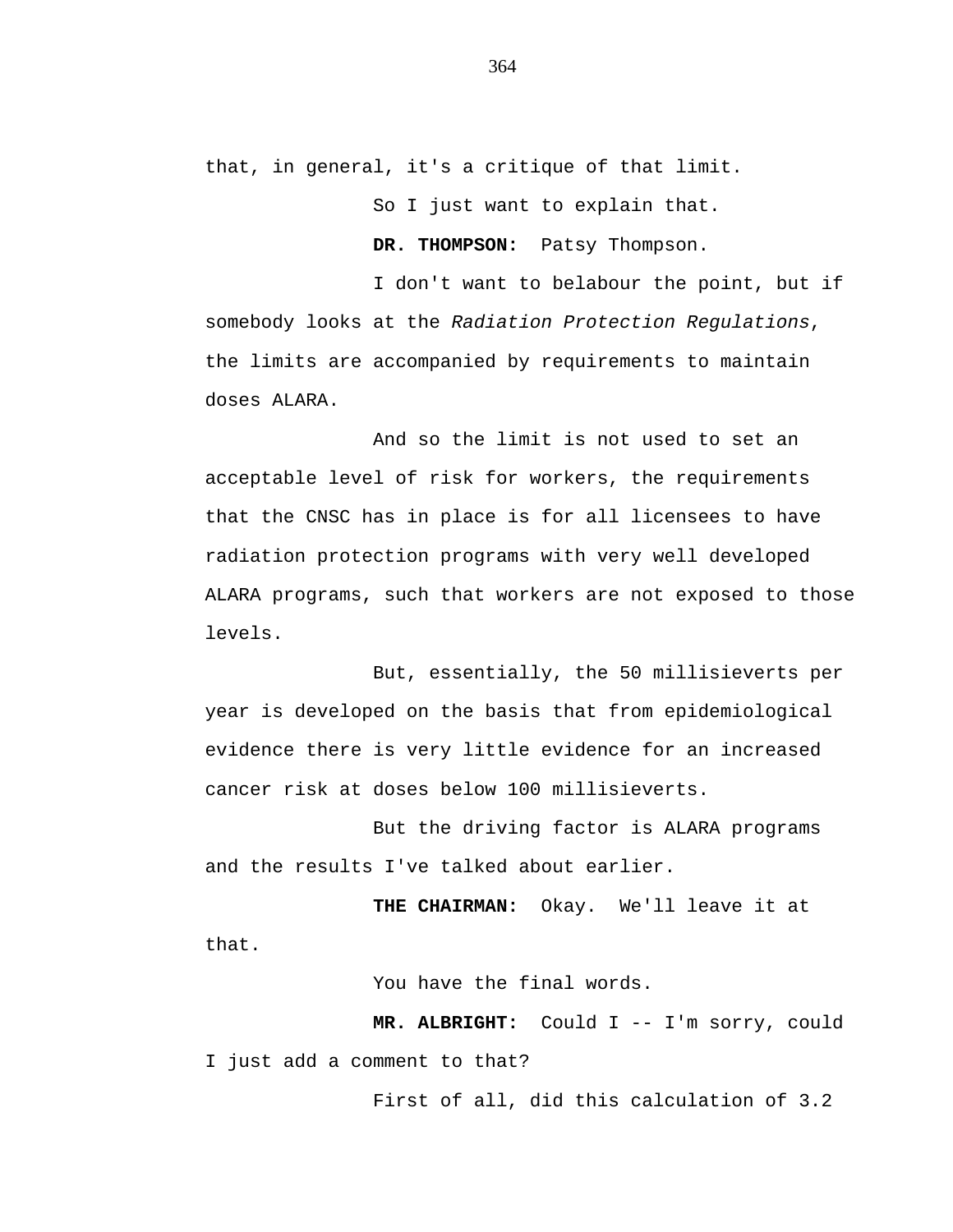excess cases of fatal cancers per 100 workers under the full allowable limit is, in itself, based on a lot of uncertain assumptions. It could, in fact, be greater than that as well as it could be less than that.

These calculations have a lot of uncertainty in it and the precautionary principle obviously applies. And let us not confuse actual exposures with allowable exposures.

The message here is that this allowable exposure limit is much too high and should be reduced and, obviously, from what we're being told, there's no reason why it can't be reduced.

I have a couple of other points about earlier things. First, a question: If Units 2 and 3 are completely independent from the other six units, can they then be decommissioned independently while the other units are still running?

Because from what we've understood, that's not possible and, therefore, there must be some interconnection.

And, finally, the claim that only one LOCA is possible at one unit, one loss of coolant accident, we have already seen at Fukushima that it can happen at more than one unit simultaneously.

So I don't understand the basis for this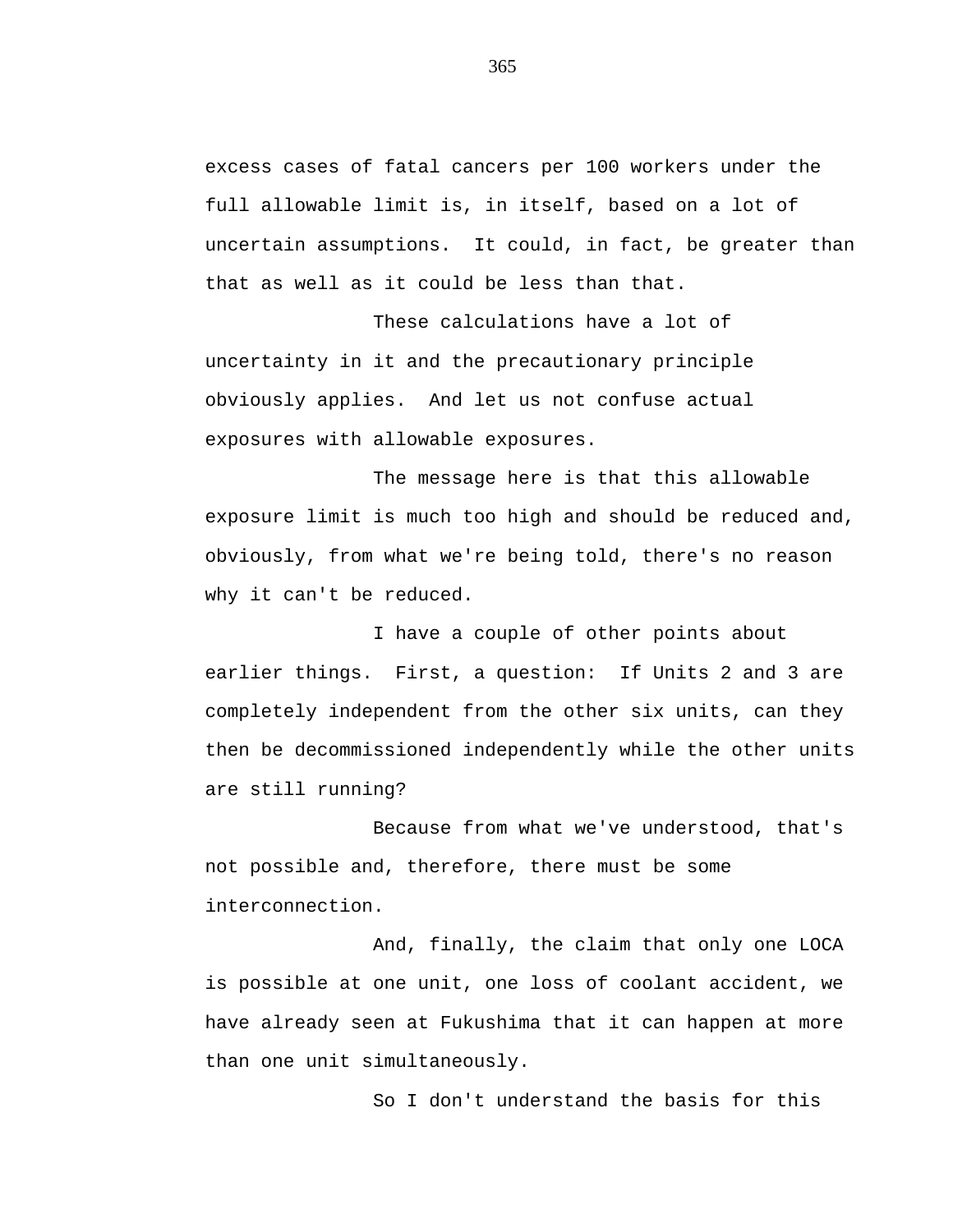claim that the system is adequate because only one LOCA is -- one unit at a time is possible.

Clearly, more than one is possible and, therefore, the system is inadequate.

**THE CHAIRMAN:** Okay, do you want to do a quick reply to this, please?

**MR. JAGER:** Glenn Jager, for the record.

Units 2 and 3 have been placed in a safe state, which is the same state that the entire plant would be placed in following the end of commercial operations in 2020 and will remain that way for a substantial period of time until eventual decommissioning of that would be done as an entire site.

So it is basically in its safe storage state awaiting decommissioning, which is the same state that all the units would be in following the stabilization period after 2020.

And that's a substantial period of time to allow for decay of components and so on and so forth that we have discussed previously.

**THE CHAIRMAN:** Okay.

Final, please.

**MS. TILMAN:** Thank you very much.

There is a concern, an economic concern, that doesn't seem to get a fair hearing and that's public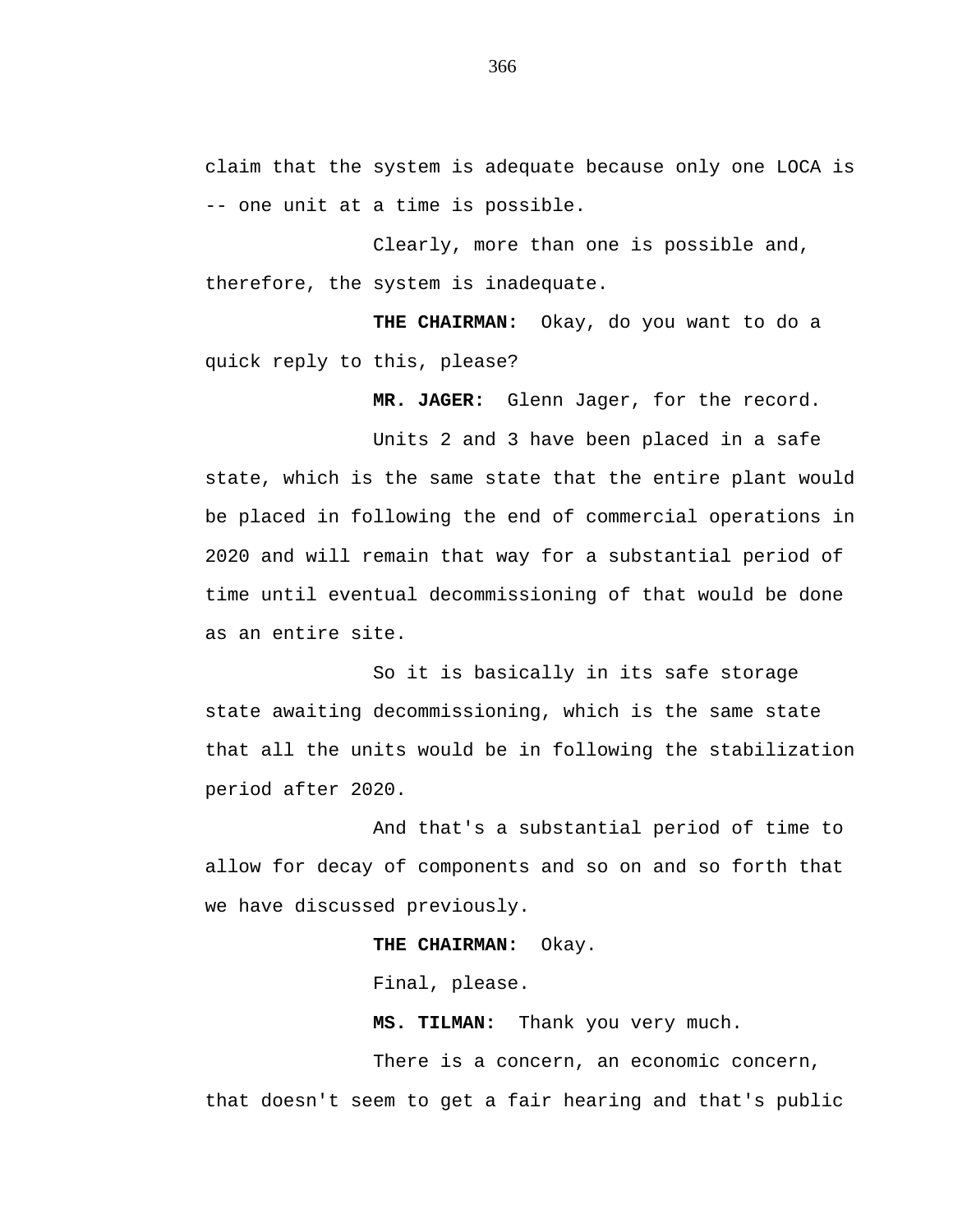accountability.

I haven't seen, other than one number, to explain what these total costs will be to extend this plant to 2020 and beyond, nor do I have any confidence that the plant will not be pushed even further. There's no guarantee that it won't be pushed further. A lot depends on other things.

I think that -- I fear that the risks that Pickering poses, given its age, given its history, is not being fully accounted for and I really fear that all these probabilistic risk assessments that are done are manufactured artifices to say we can keep this unit running.

Really and truly, look at the history, look at the legacy and ask yourself: Is that what we should be doing or should we be shutting it down?

Thank you.

**THE CHAIRMAN:** Thank you.

I'd like to move to the next submission, which is an oral presentation from Ms. Simeuvonich, as outlined in CMD 13-H2.88.

Please proceed.

**13-H2.88**

**Oral presentation by**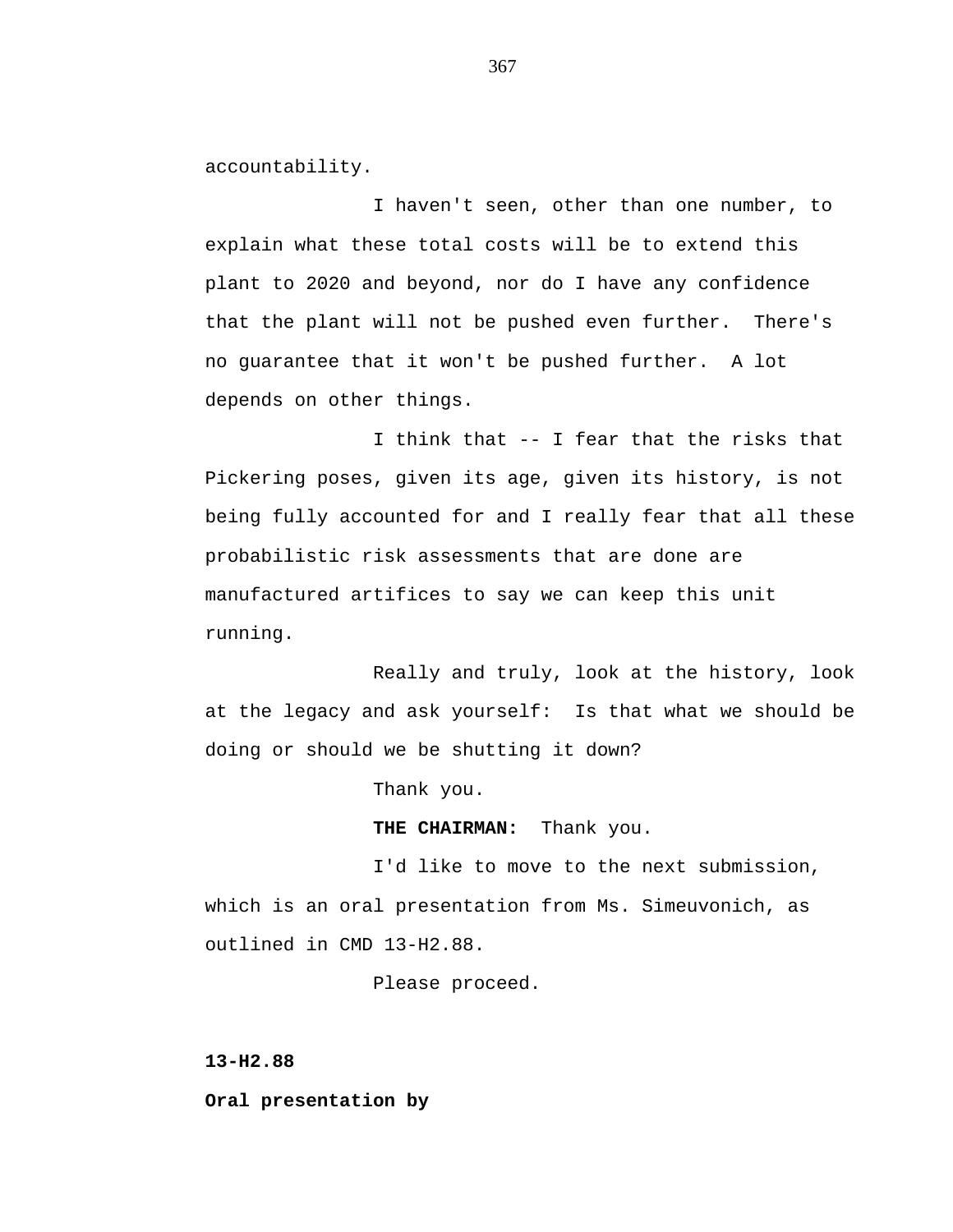**Ms. Michelle Simeuvonich**

**MS. SIMEUVONICH:** Good evening and thank you for this opportunity to speak today.

I realize that it's very late on the second day of hearings. Everyone is hungry and so I promise to keep my submission as short and to the point as to why I'm speaking today.

My name is Michelle and I am here as a private Canadian citizen and a current resident of Pickering. I am deeply concerned with what I know through experience and what I have read in the literature, such as the "*Durham Region Nuclear Emergency Response Plan*", the "*Nuclear Public Safety*" brochure, and "*Are you ready? Personal Preparedness in Durham Region*" brochure, especially as it relates to evacuation and shelter procedures in the event of a nuclear accident.

A bit of background about myself. My childhood was spent in Southwest Florida and adulthood in coastal South Carolina. We had sun, beach, hot weather and hurricanes, lots of them. My grandmother used to say it's the price we pay for living in paradise.

I'm here to speak about my experience and not as a spokesperson for others who may have had worse experiences, such as what occurred tragically with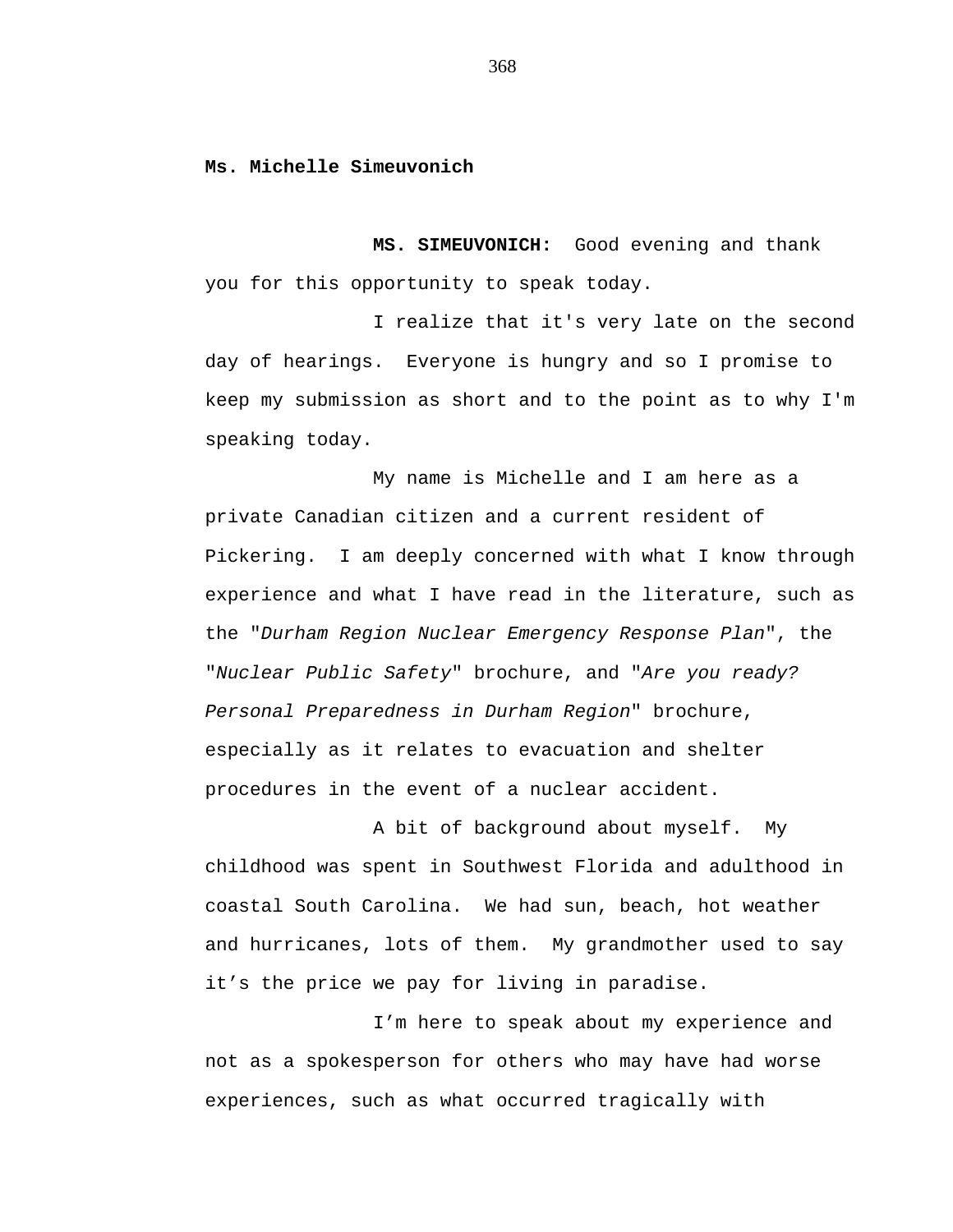Hurricane Katrina in more recent years.

Twenty-three (23) of my adult years were spent living on the coast of South Carolina in Myrtle Beach. I remember these hurricanes more because I was older, obviously.

Hurricane preparedness is a fact of life when you live on the eastern seaboard. We learn about what to do, what to expect, from a very young age we are inundated with transparent information. Most of us are lucky and stubborn; we weather out the storms.

You know when they are coming and the National Hurricane Centre, as well, has various news media outlets are fairly accurate with their warnings and landfall prediction. Remember with a hurricane, you have days of warning, days to plan, days to gather your families, days to evacuate.

In September of 1989 came Hurricane Hugo. Hurricane Hugo was a rare but powerful Cape Verdes style hurricane that caused widespread damage and loss of life in the southeast United States.

When Hugo made landfall on September 21, 1989, just south of Myrtle Beach at Charleston Harbor, it was a Category 4 hurricane on the Saffir-Simpson Scale, catastrophic damage.

At the time, I had a three month old baby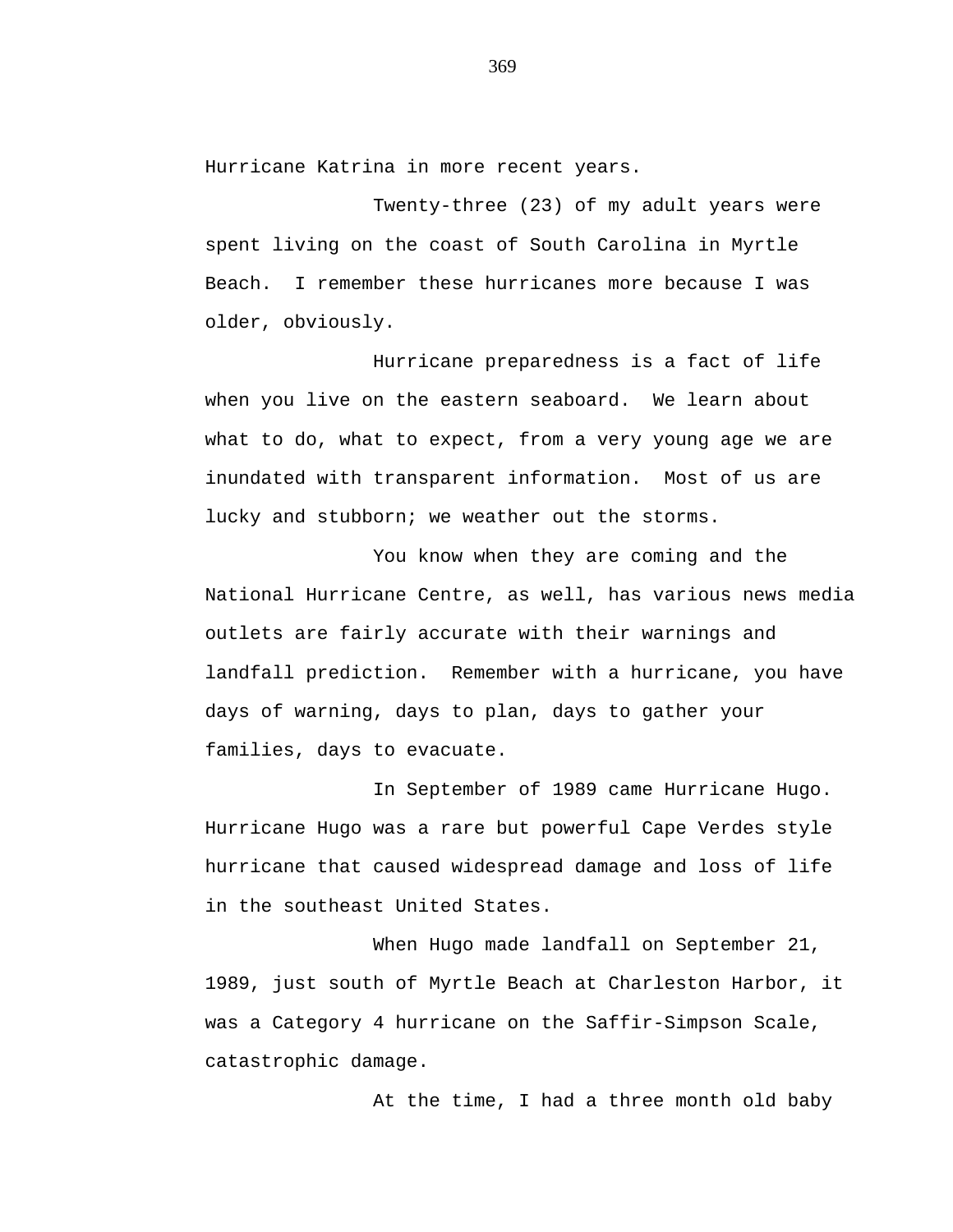and a two and a half year old. Hurricane Hugo was barreling directly towards us and upgraded to Category 4. The orders came down to evacuate low-lying areas and the coast, prepare now.

When the mandatory evacuation order came, you had to leave. While the police can't physically force you out of their home, they will warn you that you are on your own and they can take your next of kin information and make note of where to find your body if you don't get washed out of the house, and then they leave.

So I made a decision and joined the thousands of other souls, put the babies in the car and we left for a shelter. We evacuated. We packed the car, gassed before the power went out and hit the road for a shelter. Everyone knew where to go.

All local area high schools inland became Red Cross shelters and although we had to leave our pets behind, which by the way, no pets are allowed in shelters -- for all of you animal lovers, in spite of what these brochures allude to.

We were turned down by two different locations as they were filled to capacity but we found a shelter. We knew what to do and the different options of where to go. Because mandatory evacuations were enacted, no one could come back into the area.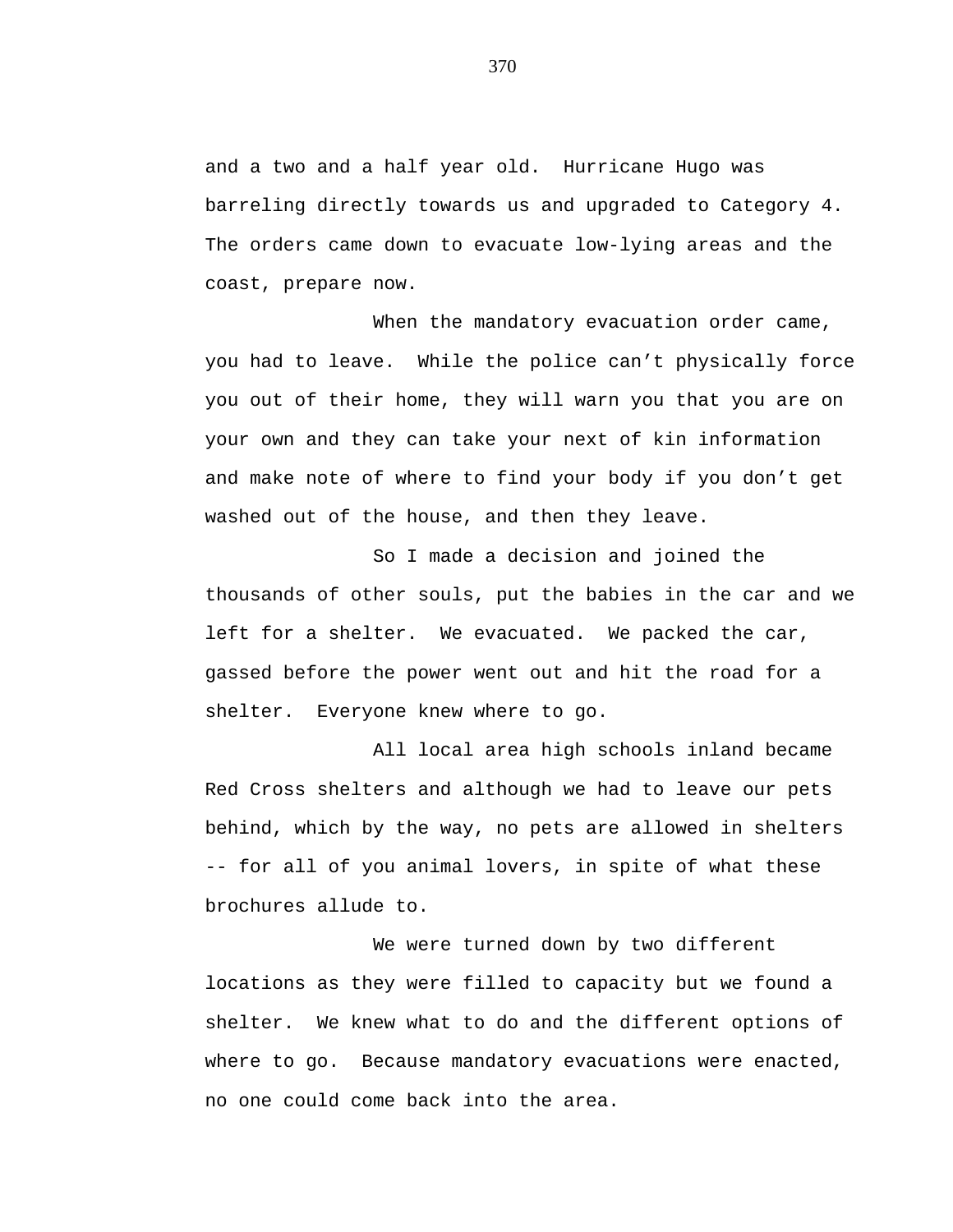Southbound lanes to the beach were open for emergency vehicles only and cars leaving the coast. You need these extra lanes. This is called contraflow lane reversal.

In an emergency evacuation, contraflow lane reversal roughly doubles the number of lanes available for evacuation traffic. All incoming traffic is blocked until the end of the evacuation. It was time consuming and stressful but orderly and everyone that wanted out, eventually got out.

If you've ever travelled south, you've probably seen the blue hurricane evacuation route signs on the side of the road. What this means is contraflow lane reversal would take effect during emergency evacuation procedures.

The roads are clearly marked and everyone knows where to go and what route to take. It's a slow mass exodus but it's an exodus.

In addition, states can utilize their roadside rest areas for bathrooms, drinking water and information centres to assist motorists who may be stuck for hours in the mass exodus and need these services.

If you are stuck in evacuation gridlock, you can at least find a bathroom, get water and information.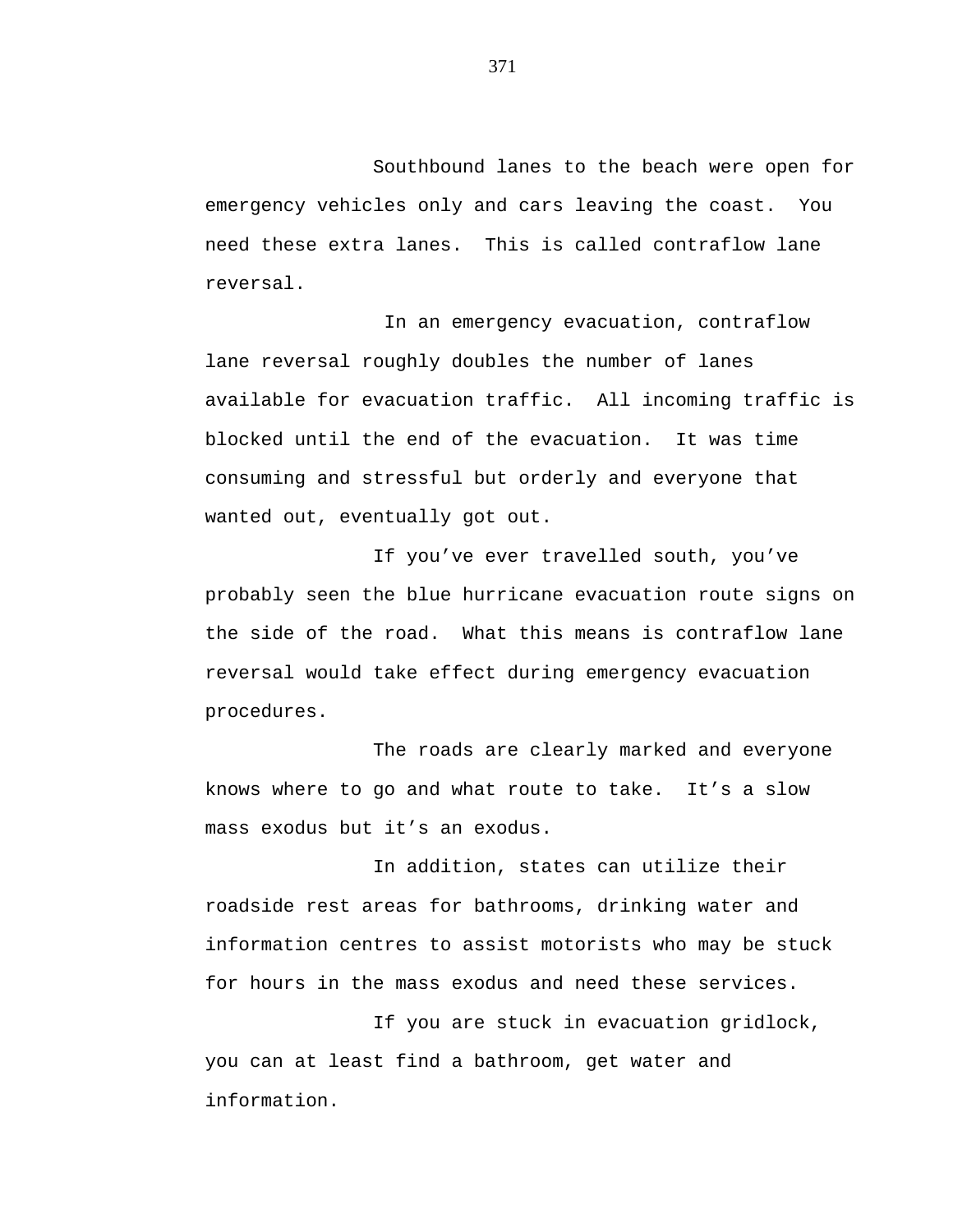Understand one thing; as much as a blessing as finding a shelter is or as you call it in the brochure, evacuation centres are, you need to be mentally prepared.

We were in the shelter for only three days. You are in a high school with perhaps 700 to 1,000 strangers. The first thing you do is find and secure your place on the floor. You live, sleep and eat on your six foot by six foot blanket on a hard floor in the hallway.

You protect your food and your belongings because you will get things stolen from you. There is backup generated power which means no air conditioning, no heat and the doors and windows can't be opened too widely because of the storm outside.

The heat and smell will become intolerable. Trees are going down all around the building; the toilets stop working and back-up; toilet tissue runs out; no one showers; garbage over flows; dirty diapers everywhere.

The noise was phenomenal, babies crying, kids yelling, people fighting and wailing in despair 24/7. You have no cell phone. You are completely cut off from your family and the outside world unless someone has a radio.

You don't know who is dead or alive. No access to money, you don't even know if you have something to go back to, like a home. Many didn't.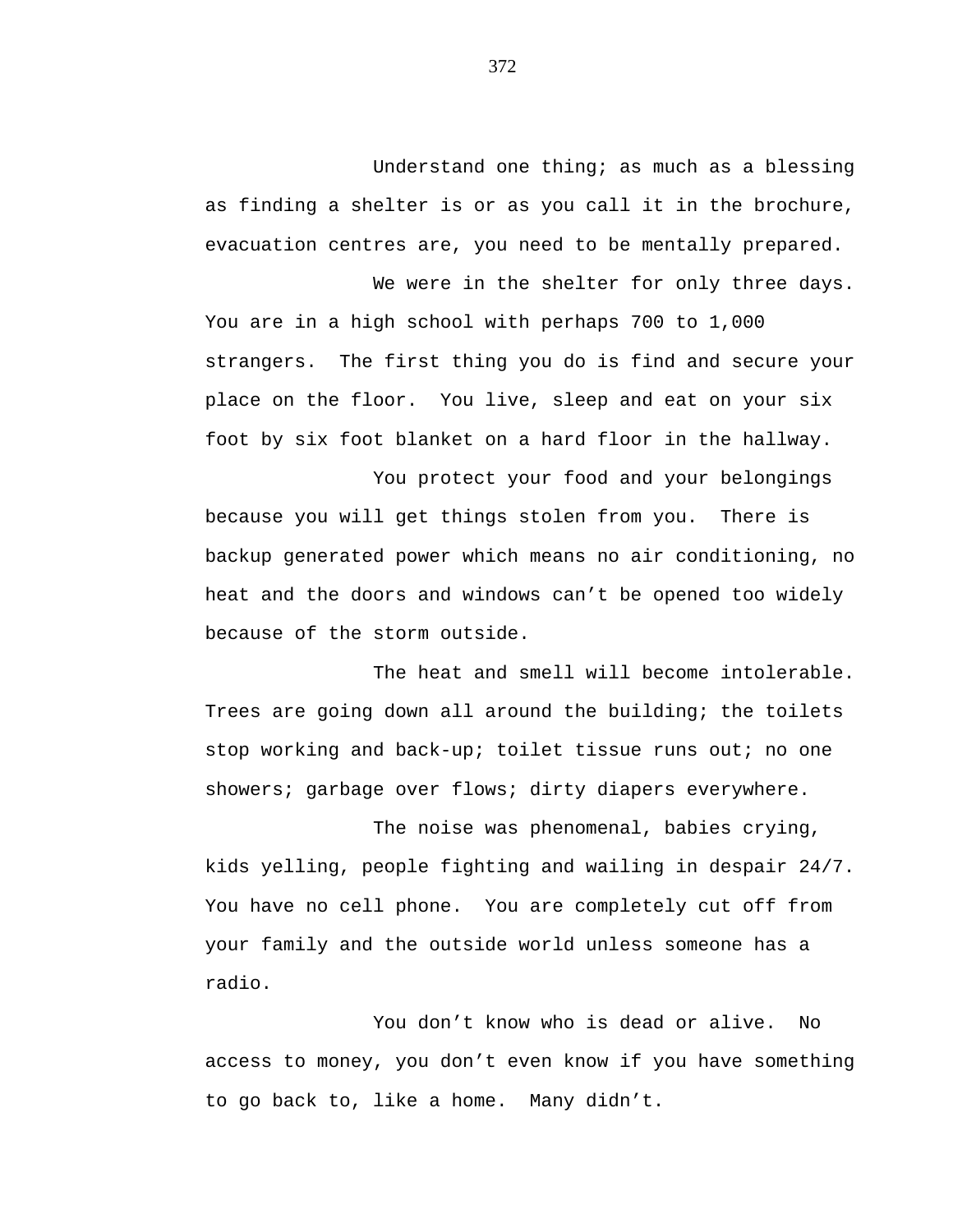This is life in a shelter. Be it long-term or short term, a hurricane or a nuclear incident, you need to mentally prepare yourself to be humbled because all you have is your life. All you live for is that moment that you are alive.

Now, picture a nuclear accident. How long can you live like this? We did it for three days. You have no job to go back to, you may have no home. Where are you going to go? Is OPG going to save you now?

If you are in a long-term shelter situation and I mean weeks, months, years, who is going to fund this shelter? The local economy has just collapsed. The government, OPG?

When it was all said and done, Hurricane Huge caused 27 deaths in South Carolina alone. It left nearly 100,000 homeless and resulted in \$10 billion in damage overall, making it the most damaging hurricane ever recorded at the time but life eventually returned to normal and it was a price we paid for living in paradise.

Looking back on the event, I realize how lucky we were. We had orderly routes out; we knew where to go; we had information overload; we had time to gather our families and we had time to prepare.

There was gridlock, there was fear, there was stress but not widespread panic and confusion. Myrtle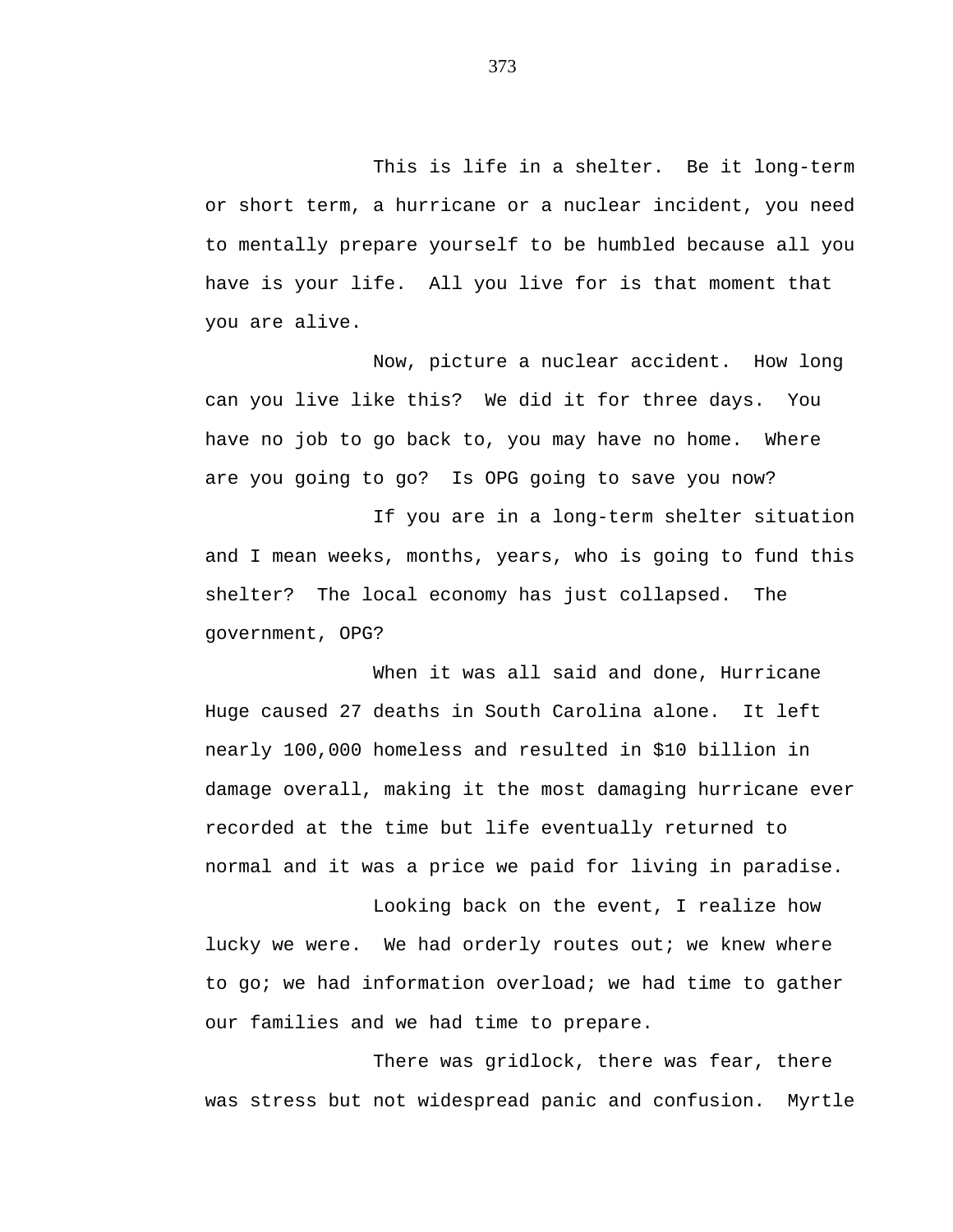Beach is not a commuting city like Toronto. While most residents do drive down there, many people live and work within a short distance of each other.

We had 70,000 permanent residents over a 65 mile long stretch to evacuate. It was planned and all things considered.

Now, let's fast-forward time and compare my evacuation experience with the evacuation planning I'm reading about in the event of a nuclear accident here in Pickering.

I immigrated to Canada in 1997, and for the past 15 years, have lived in Durham Region and worked in downtown Toronto. For many years I was a go-train commuter but for the past few years, I've been a driving commuter.

I've watched traffic increase and gridlock get worse and worse with every passing year. Drive anywhere around Durham and the housing and condo developments, urban sprawl, are everywhere.

As of 2011, over 608,000 people reside in Durham Region alone -- 608,000. According to the Toronto Star just last month, on a typical week day, 51,500 people ride the go-train east of Union Station. Sounds like a lot?

Well in 2006, there were 2.4 million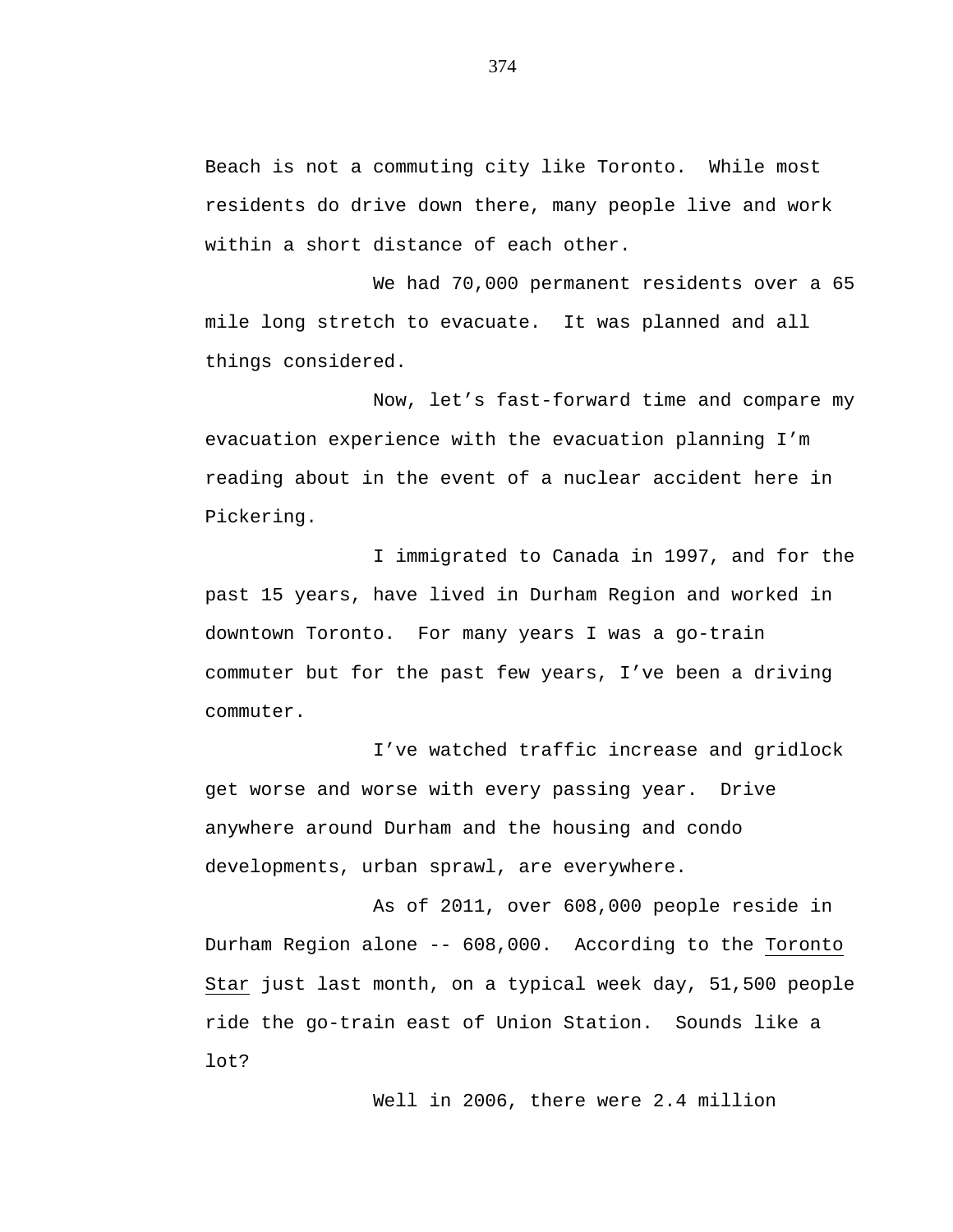commuters, in what Statistics Canada calls the census metro area of Toronto and 71.1 percent of them used a car to get to work. That's an extraordinary amount of commuters going in and out of the City of Toronto on any given day.

A nuclear accident can hit at any time and the work week is no exception. My two deepest concerns today, knowing that this is a commuting city and what I went through, is what I am reading with traffic control plans in the DRNERP and the lack of logical information contained within these brochures which were distributed to the local population, although from what I understand, not everyone who should have received these, actually received them.

What alarms me first is within the DRNERP, they only mention Durham Region transit responsibilities. What about the TTC, what about the go-train, VIA? If a nuclear event happens during the work week, what is going to happen to our go-train commuters?

We'll go, switch to a rush hour schedule to get 51,500 people back home in the middle of a work day? Are they going to deploy additional trains to handle the volume? Will drivers even want to shuttle commuters back into contaminated zones? Will they be allowed to?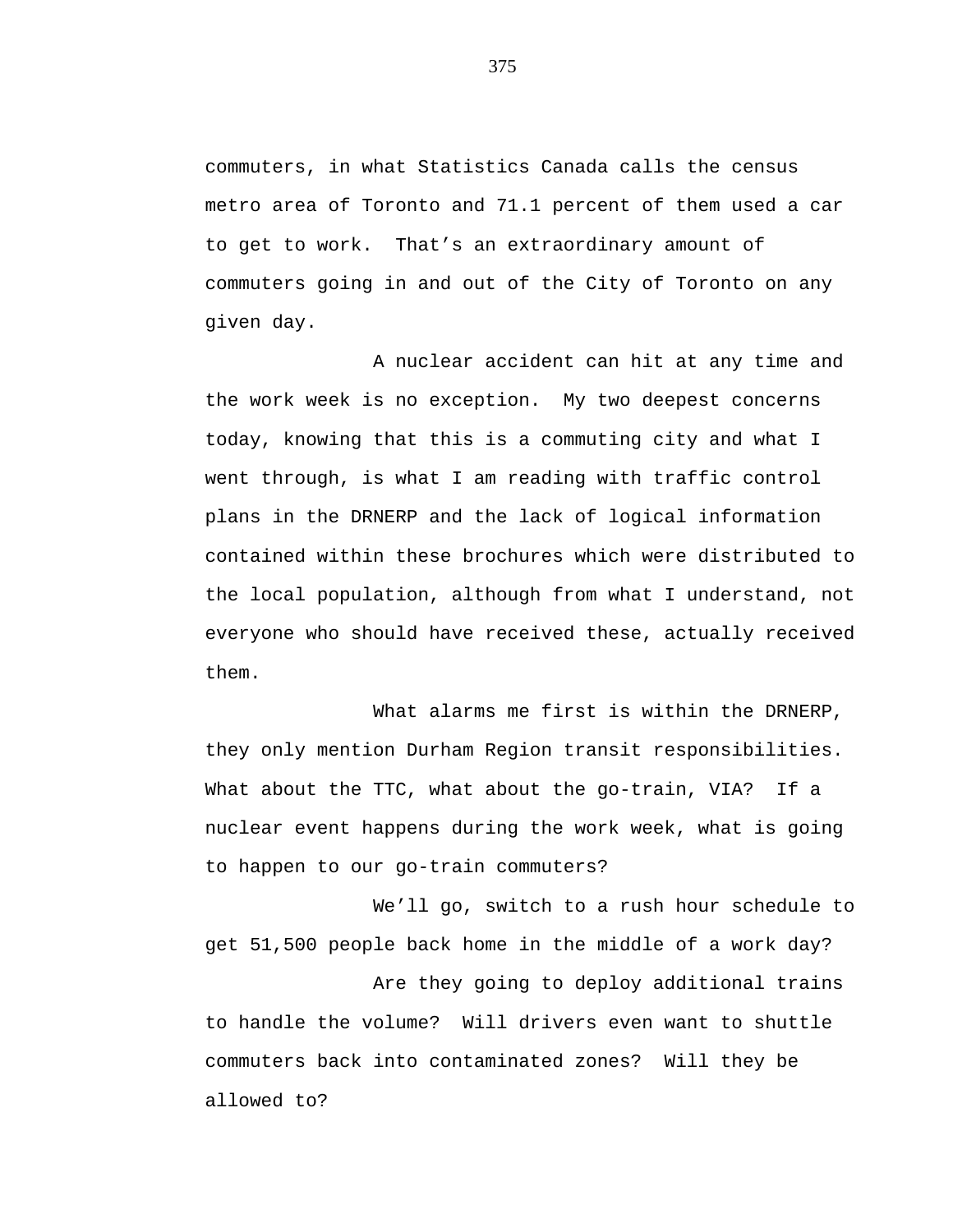Then there are the roads. Ask anyone who lives in the GTA what happens to rush hour traffic when you throw in something like a rain shower, a bit of snow, a fender bender or a full-scale accident.

Traffic is literally crippled and I personally have been stuck on the 401 with a four-hour commute into Toronto in and out of the city one way.

So if a bit of rain can cripple our main roadway arteries, what would a Fukushima or Chernobyl type nuclear accident do?

Unlike Myrtle Beach, which during Hugo had a base population of fewer than 100,000, according to the DRNERP, as at 2006, seven years ago, the maximum population of the Pickering primary zone was a quarter of a million people. That's just the primary zone. A quarter of a million people trying to get out on our roads?

There is no warning to a nuclear accident, and with no warning, how can the average citizen ever plan for this? No one is taking into consideration the traffic that needs to come back into contaminated areas due to the volume of commuters into Toronto on any given workday.

A nuclear accident can happen at any time. It can happen at night. It can happen during a snowstorm, during a severe thunderstorm, during the weekday when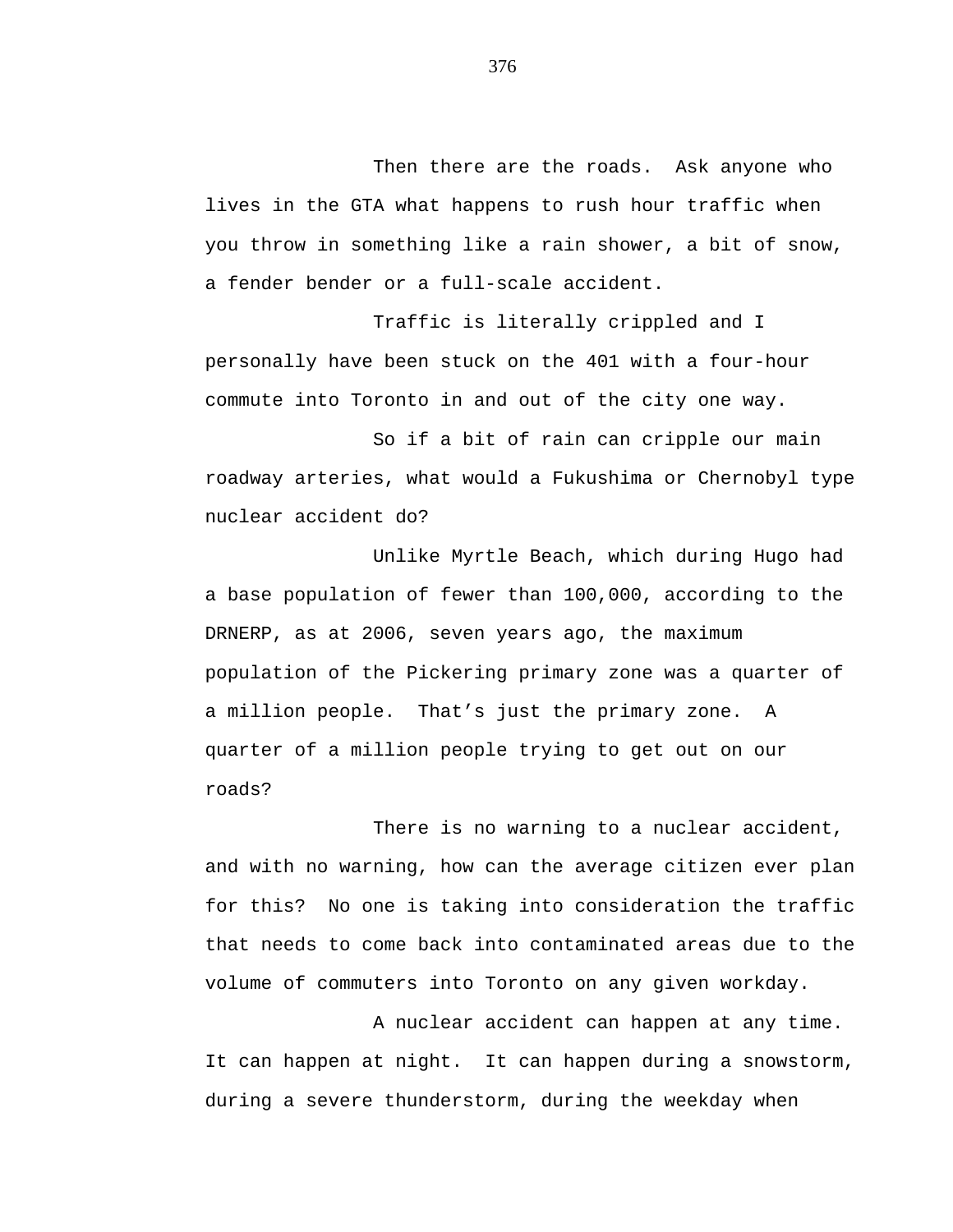people aren't home. And you add these factors in, and you have a traffic control nightmare.

This is a major flaw of the DRNERP. When the sirens go off, it's already happened. You don't have days of hurricane planning. You have a catastrophic emergency that just happened.

Think about this scenario for a moment. While everyone is trying to get either home or to safety from downtown Toronto, their kids -- if this is during a school day -- who now go to school out in Durham, as mine does, have now been shipped to one of five reception centres for decontamination? So now you have a mass exodus of people trying to get home, trying to find their kids, trying to get to a reception centre, maybe an evacuation centre or, if they're lucky and have money, a hotel or the cottage.

Meanwhile, there may be no cell service, electricity, public transit, complete gridlock. The environment is contaminated and mass panic has now occurred.

Let's say I drive, try to get into the city with thousands and thousands of other drivers or out of the city, all panicking.

Say you have contraflow lane reversal in place. This means no one gets back into Durham region via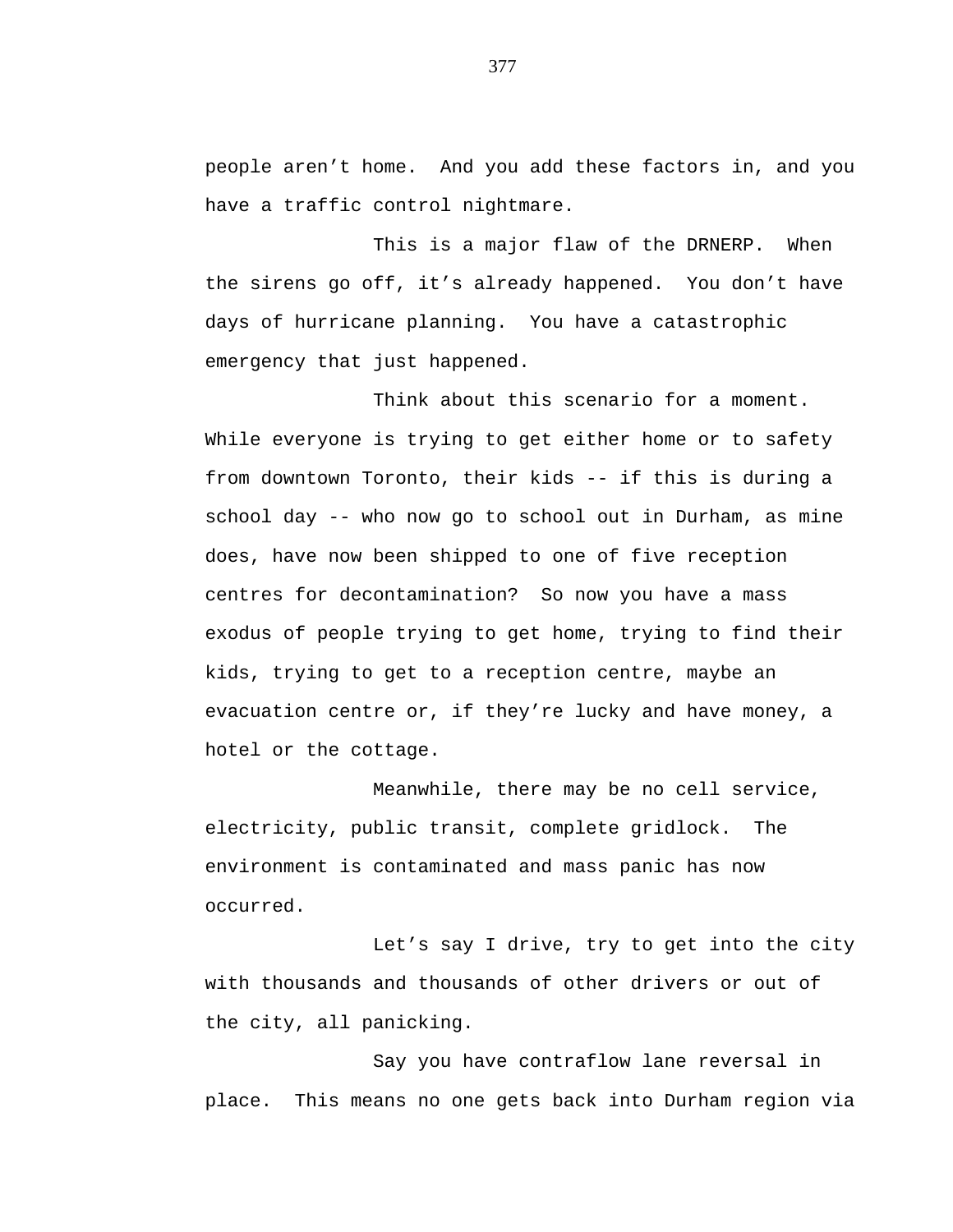road because you need the lanes to get people out. Even if you didn't have contraflow, can you imagine the mass exodus trying to get back into Durham Region all at once, only to turn around again with their families, if they found them, trying to get back out?

I am shocked at how flawed and naïve traffic control has been addressed and thought about in the DRNERP. Perhaps there is no better plan because you are running a nuclear power plant in the shadow of 25 percent of the population in all of Canada ---

**THE CHAIRMAN:** Please complete it, okay. You're way over time here. We get it. We get it.

> **MS. SIMEUVONICH:** Thank you, sir. **THE CHAIRMAN:** So please complete it. **MS. SIMEUVONICH:** I'm going to complete.

Shut this plant down now before this

happens. This is a disaster waiting in the wings, and unlike a hurricane, it can be stopped. We can stop ever having to evacuate due to a nuclear accident.

For all of the people that live and work and have built their lives in and around Durham region, for all of the commuters that leave their families behind every day just to earn a living, this aging and dangerous Pickering plant, which is still being operated, is not a fair price to pay for not living in paradise.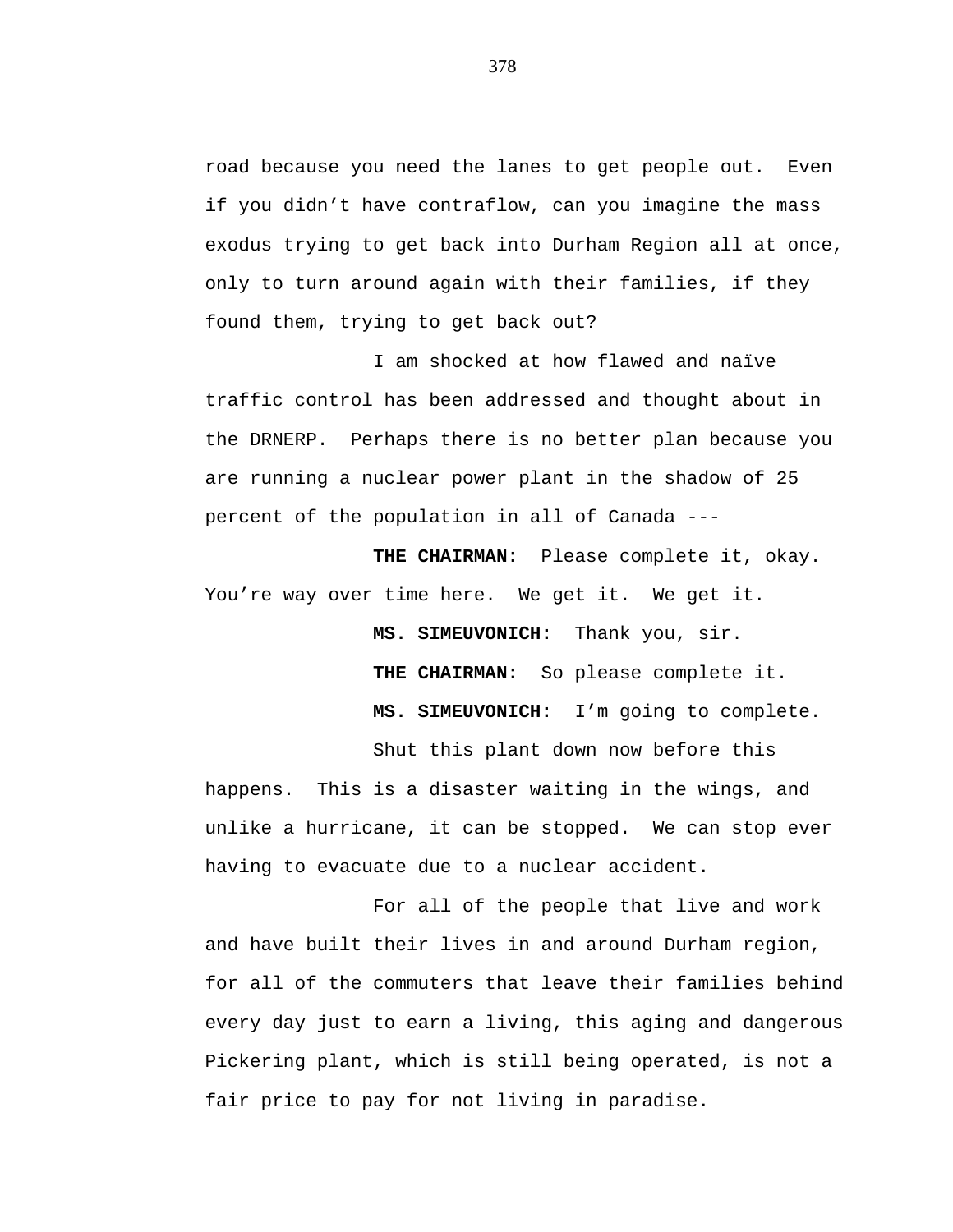Thank you.

**THE CHAIRMAN:** Thank you.

By the way, were you here for the EMO presentation yesterday?

**MS. SIMEUVONICH:** No, sir, I was not. I was working.

**THE CHAIRMAN:** Ah, okay. And just for the CELA, the Canadian Environmental Law Association, just - what is it, two hours ago?

**MS. SIMEUVONICH:** No, sir. Again, working.

**THE CHAIRMAN:** Ah, okay. I think you should take a look at the webcast when it's available.

They dealt with many of the same issues.

**MS. SIMEUVONICH:** Oh, great. Thank you very much.

**THE CHAIRMAN:** Questions? Anybody has any particular question?

> No questions. Well, it was clear, I guess. Thank you.

**MS. SIMEUVONICH:** Thank you. Good night.

Thank you.

**THE CHAIRMAN:** Thank you very much.

Okay. We're going to break for dinner and come back at 7:30. It's a quick dinner. Thank you.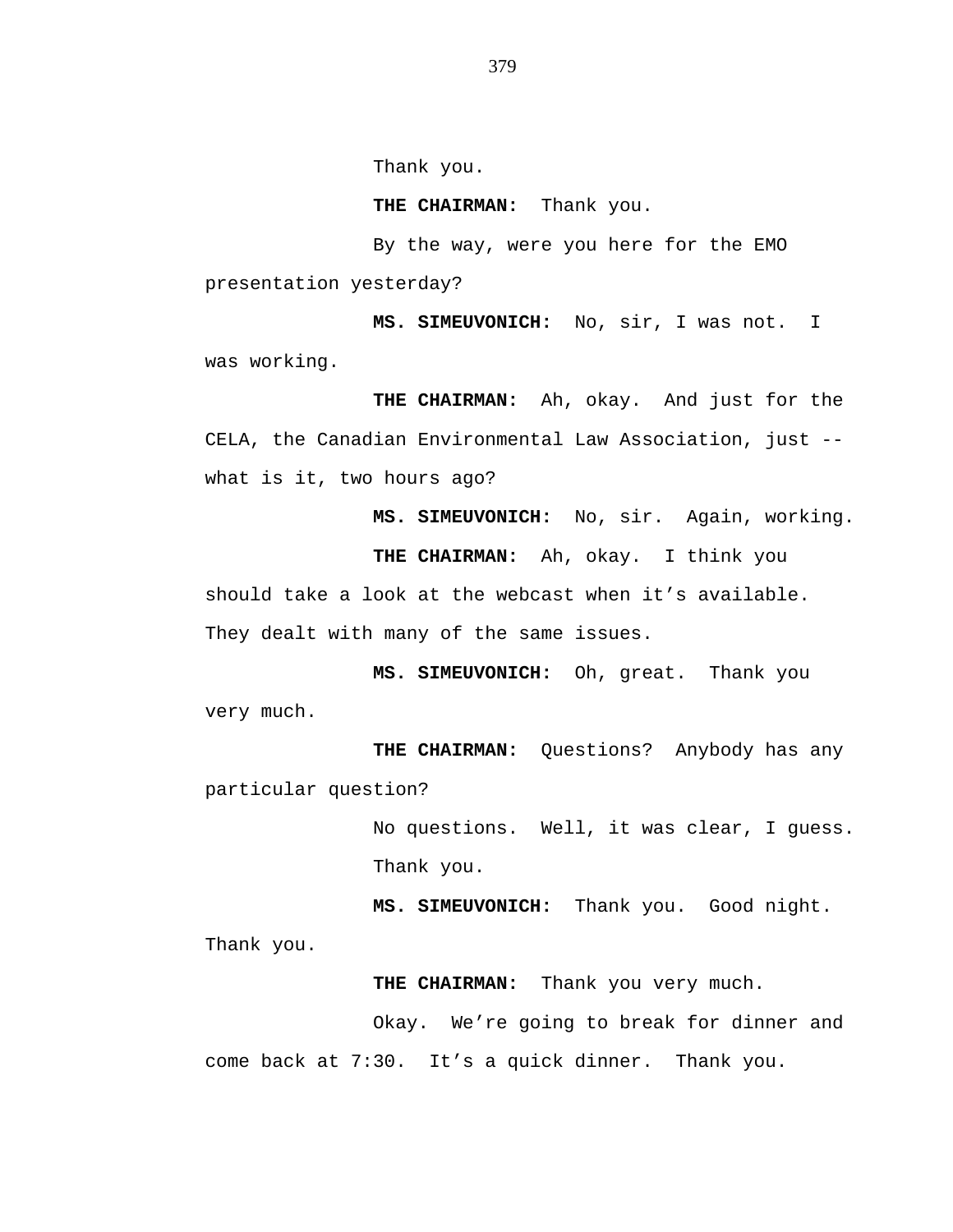--- Upon recessing at 6:44 p.m./ La séance est suspendue à 18h44 --- Upon resuming at 7:30 p.m./ La séance est reprise à 19h30

**MR. LEBLANC:** We will now resume. Thank you.

**THE CHAIRMAN:** We would like to move on to the next submission by the Durham Strategic Energy Alliance as outlined in CMD 13-H2.94, and I understand that Mr. Kobzar will make the presentation. Please proceed.

**13-H2.94**

**Oral presentation by the Durham Strategic Energy Alliance**

**MR. KOBZAR:** Thank you, Mr. Commissioner. And I will be brief, and I mean it this time.

I'm Michael Kobzar, the Chairman of the Durham Strategic Energy Alliance. We are a member-based organization based out of Durham Region. Our member organizations come from academia, the private sector, the public sector and the economic development community here in Durham. And a list of our members is provided on the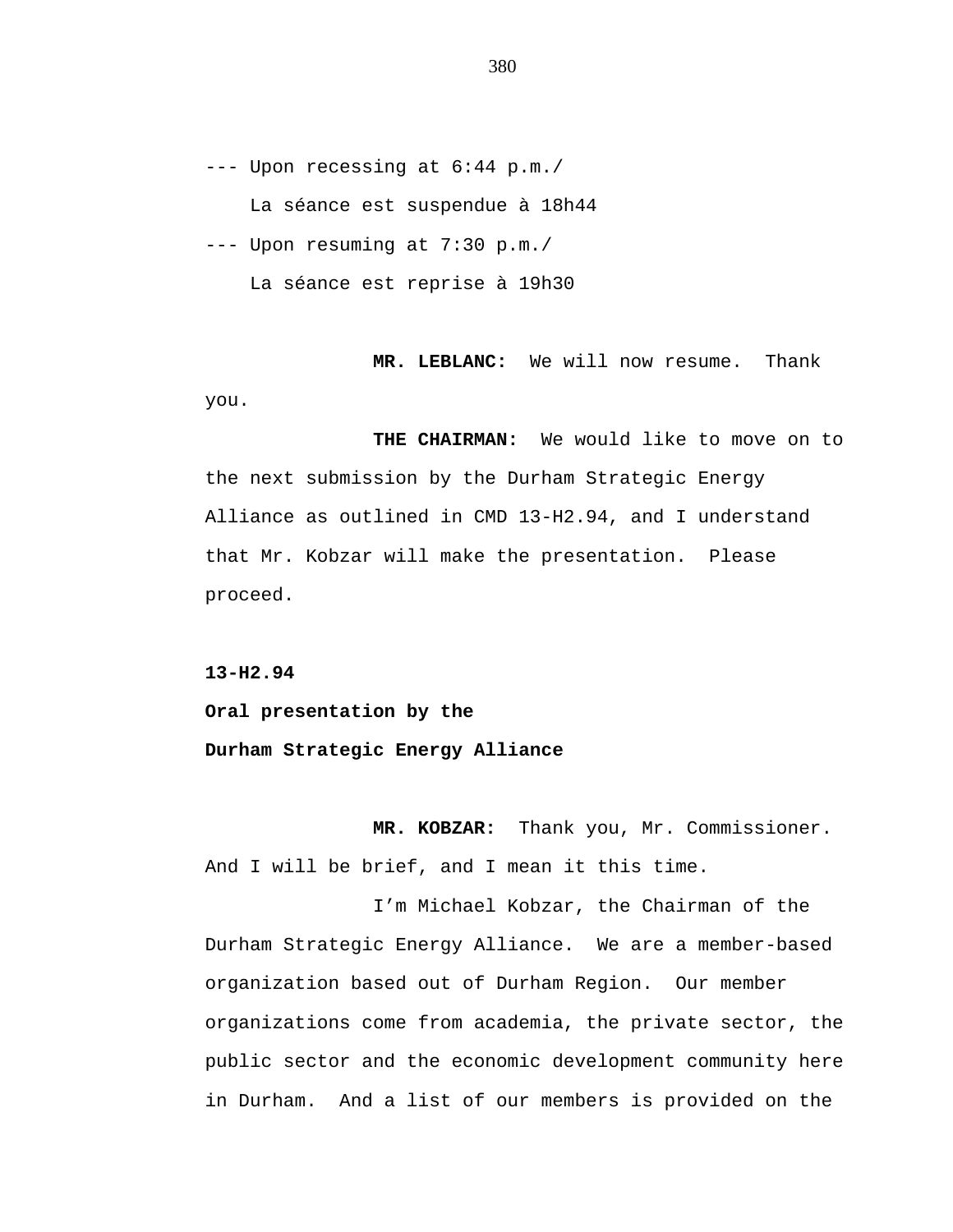back page of our written submission.

But it's an organization that started nine years ago when a number of energy companies came together in the region to recognize the region as an energy cluster and to promote it as an energy cluster, and it's our mandate to spawn energy initiatives in this region to further grow the energy aspect of it. And so I speak for all our members on this occasion.

On balance, the Region of Durham does support the energy sector in this region. We are a willing host, certainly more willing than Oakville and Mississauga have proven to be recently. And we're a willing host because of the number of quality high-paying jobs that the energy industry brings to this region and, as a result, the positive impact that's felt in the community.

I understand that there's 3,000 jobs directly attributed to the Pickering power plant. Sometimes it feels like 4,000 jobs directly, if you're ever going north on Brock Road at 5 o'clock in the afternoon. But you know that there's many times more jobs are created to support those people in their day-to-day living.

And not only does the Region support the energy sector, but OPG has also supported the Region over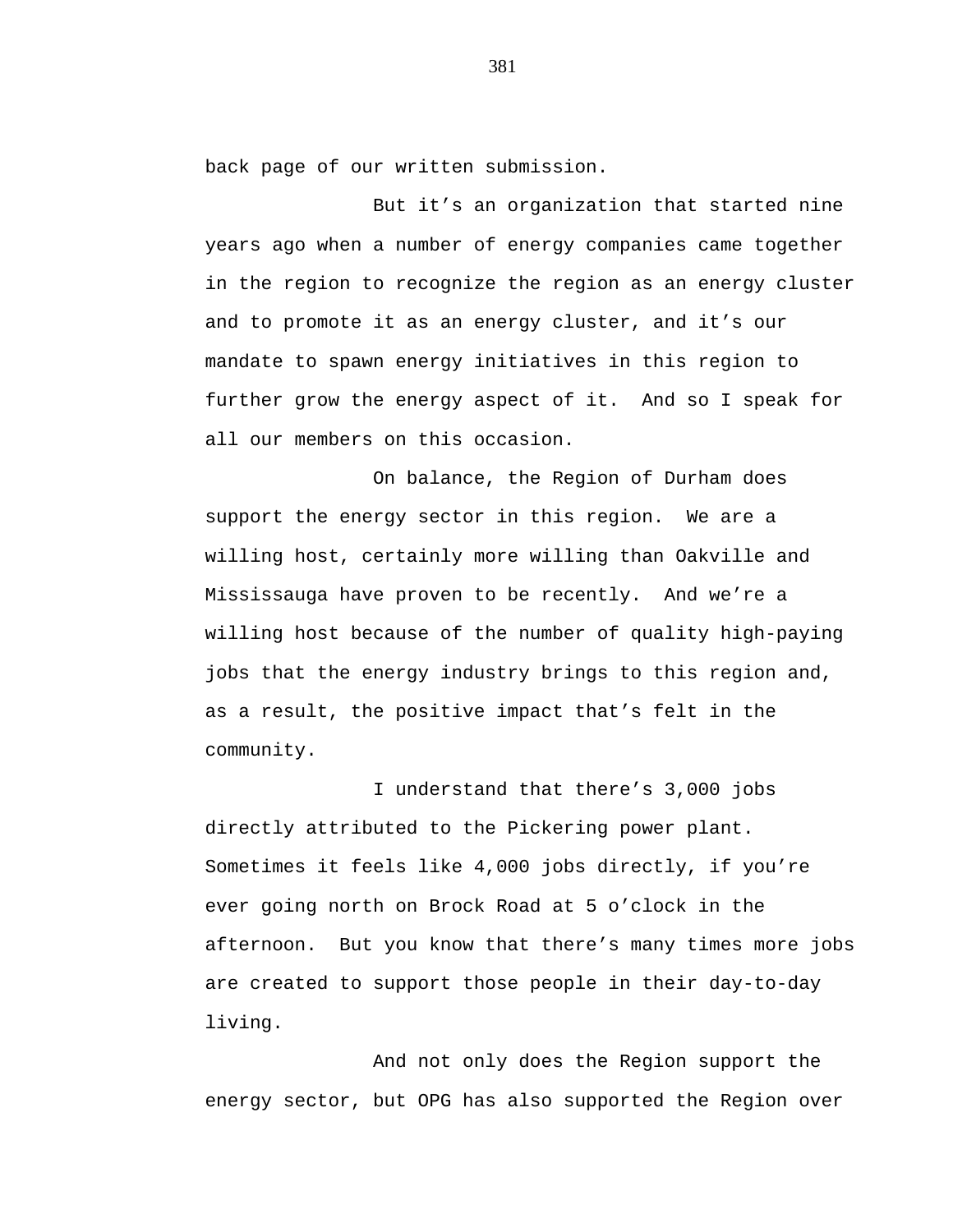the years as well. As the DSEA, we have a number of events every year, and OPG does support them all. And I can only imagine that they're supporting other organizations in the community to the same extent.

Now, it can't be understated that, over the decades, the Pickering power plant has supplied a good chunk of Ontario's power without emitting any  $CO<sub>2</sub>$  gases, and now we need to be building more  $CO<sub>2</sub>$ -free facilities and not fossil-based facilities.

As Ontario grows in population and as we grow our economy and as we consume more, if we have any hope of decreasing our greenhouse gas emissions, nuclear power needs to be part of that solution.

In the '70s, when the plant was being built, there was no concern for  $CO<sub>2</sub>$ . There was no notion of global warming, even. At that time, they were talking about things like acid rain and whatnot, but today, it's a real concern. In fact, it's the most important concern environmentally that we have.

So we cannot afford to take any  $CO_2$ -free power sources out of the system, especially if we're going to only backfill them with fossil-based power.

It's another mandate of the DSEA to find energy projects and try to bring them to Durham Region. One of the things we did just a little while ago is we put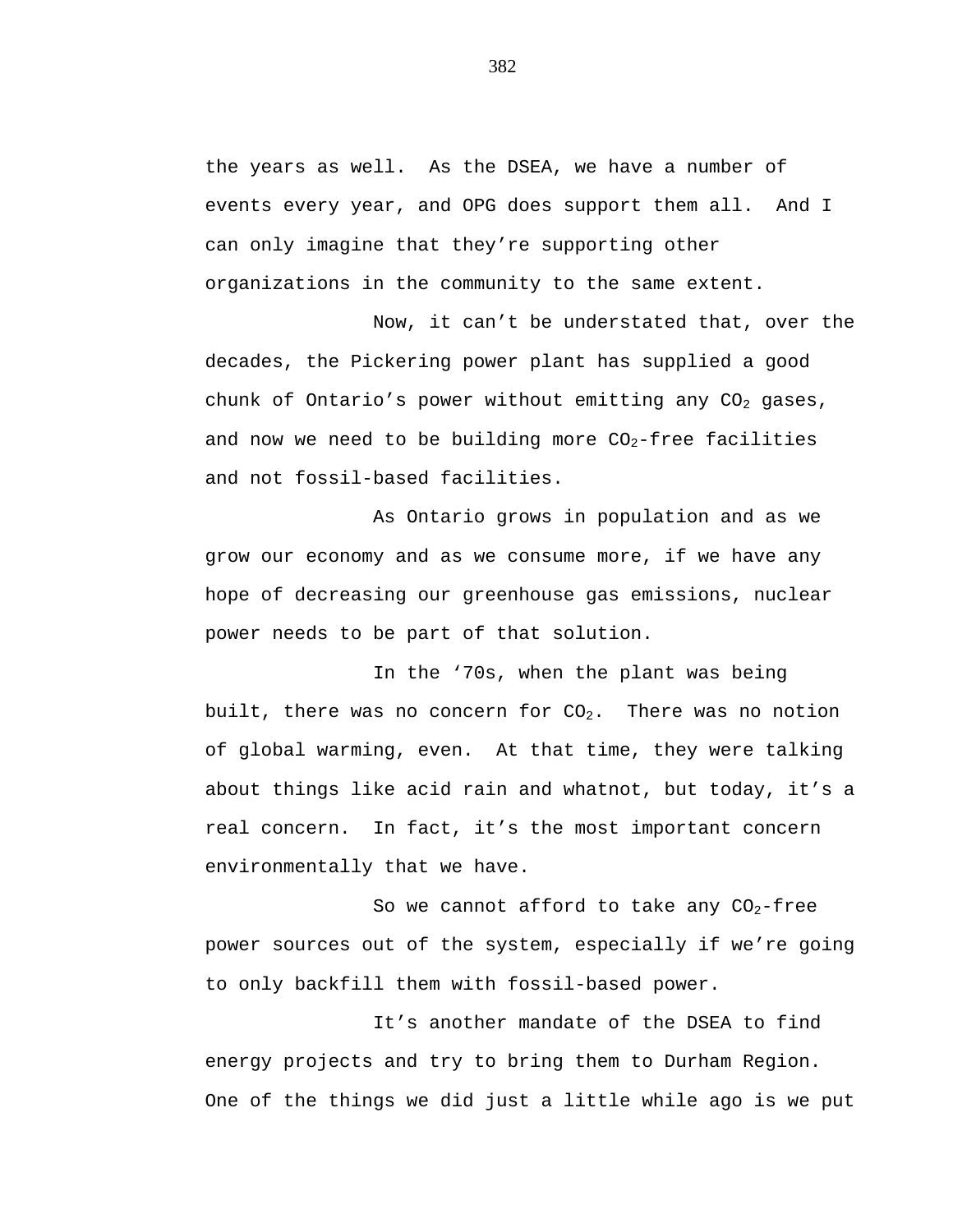in electric vehicle charging stations throughout Durham Region.

Our members got together and they collaborated and made this project happen because we believe that the future of transportation will be electric, maybe not in our lifetimes, but certainly in our children's lifetime. They will be driving electric vehicles. We're one breakthrough away from electric vehicles growing exponentially.

But there's no benefit to driving an emission-free vehicle if the energy that was used to charge that vehicle came from fossil fuel anyway, and we believe that there's no better way to power an electric vehicle than by nuclear power.

So every power source has its pros and cons. Coal and gas have  $CO_2$ ; hydro's wonderful, but there's only so many God-given places that can be exploited; wind and solar are not reliable; and Canada is not the right place for geothermal or concentrated solar, which leaves nuclear as the only source of reliable, abundant  $CO<sub>2</sub>$ -free energy.

So, in summary, I would like to say that Pickering has been an important part of our energy mix. It's a great asset that Ontarians own, and we should continue to benefit from it.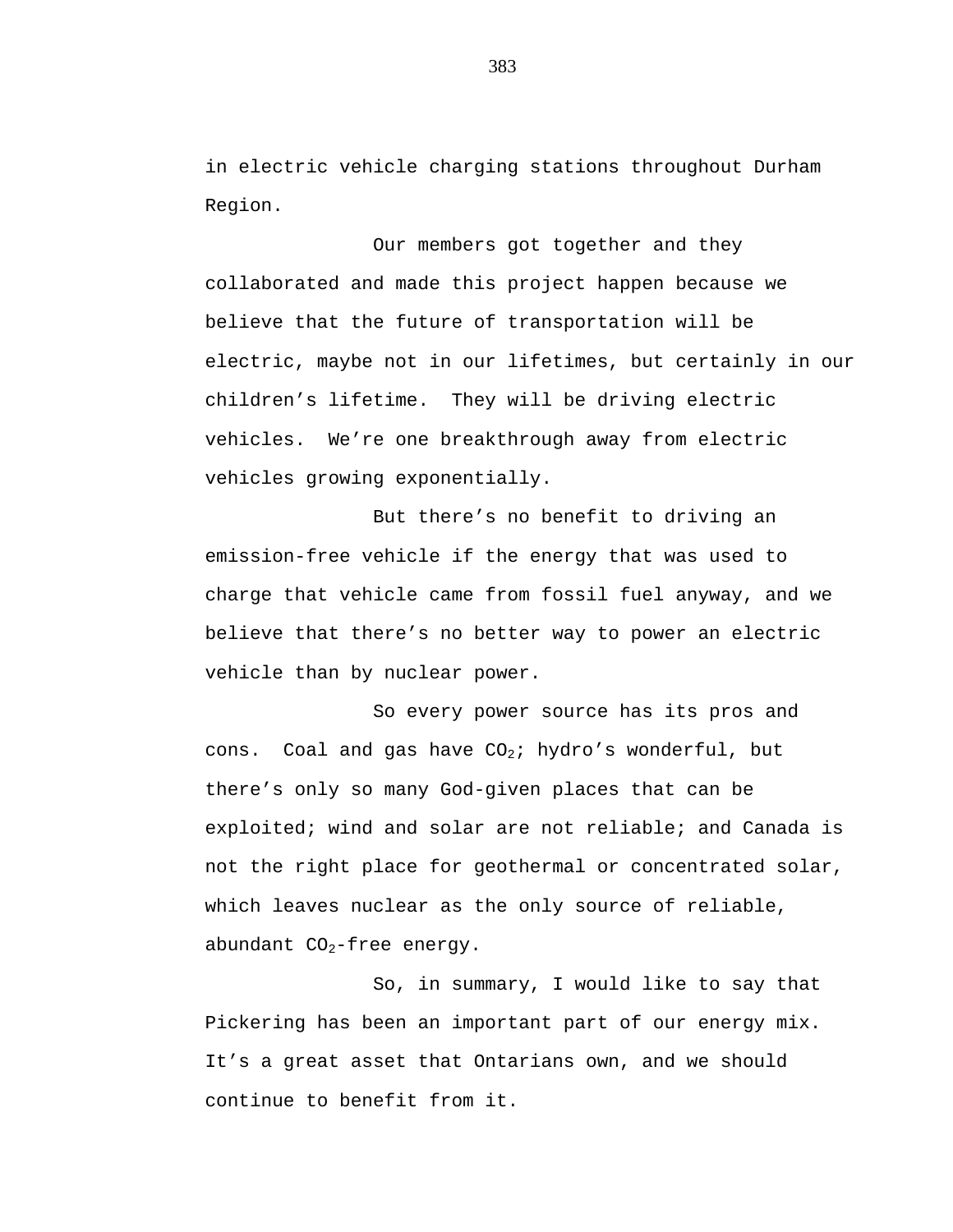Thank you, Mr. Commissioner. **THE CHAIRMAN:** Thank you. Question? Monsieur Harvey? **MEMBER HARVEY:** Merci, monsieur le

président.

I understand very well your position, which is based mostly on the economic -- the economics, the PNGS, but what is your perception of the concern expressed by many presenters here and in front of the Commission?

Is this to say that among your membership nobody cares about the security or ---

**MR. KOBZAR:** Yes, among our members, we have elected officials, businesses, people in the service industry and other people who make their living off the energy sector, so there's -- so within the group that our group represents, nobody really has any special knowledge of the safety aspect of a nuclear power plant.

That isn't our mandate.

**MEMBER HARVEY:** But you are not looking for -- trying to get information or -- about the security aspect?

> **MR. KOBZAR:** I'm not, no. I'm making --- **MEMBER HARVEY:** You're not? **MR. KOBZAR:** No, I -- the point we're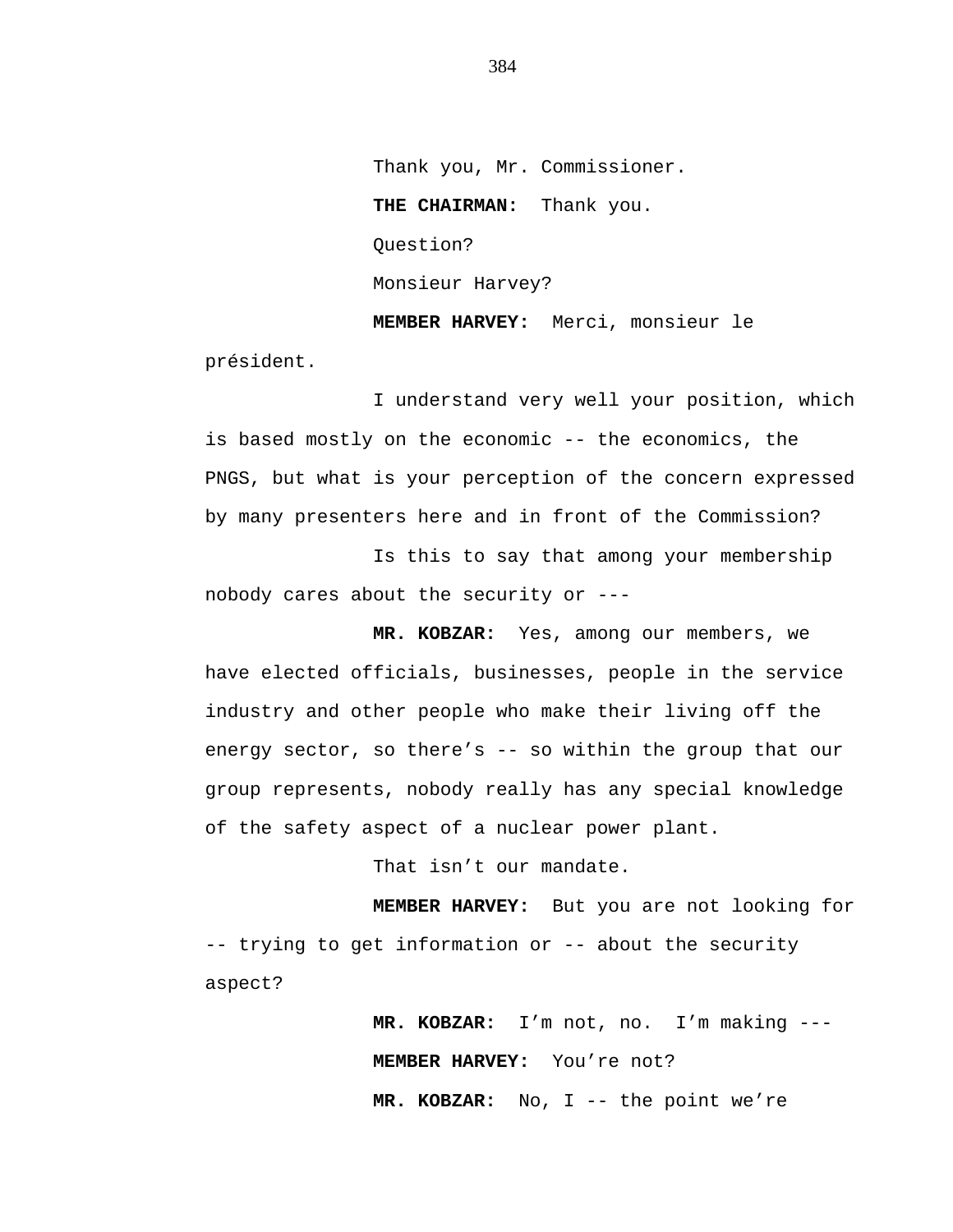making is that the Pickering Power Plant is an important part of the Durham Region, the community, the economy, and the businesses that matriculate in it, and it will -- it would be a shame if -- if it's licence were not renewed.

**MEMBER HARVEY:** Okay, thank you.

**THE CHAIRMAN:** Dr. Barriault?

**MEMBER BARRIAULT:** Just briefly, are you involved in an educational program to educate the public on the benefits of nuclear versus wind, versus solar, versus fossil fuels?

**MR. KOBZAR:** No, we haven't. That hasn't been our mandate to date.

One of the things we do do is we sponsor informational breakfast sessions where we have guest speakers come in and speak to an audience about different aspects of the energy sector.

So we've glanced upon -- on that subject, but that isn't our mandate; that's just an activity we've done.

> **MEMBER BARRIAULT:** Thank you. **THE CHAIRMAN:** Anybody else? Okay, thank you. **MR. KOBZAR:** Thank you, Mr. Chair.

**THE CHAIRMAN:** Thank you for your

presentation.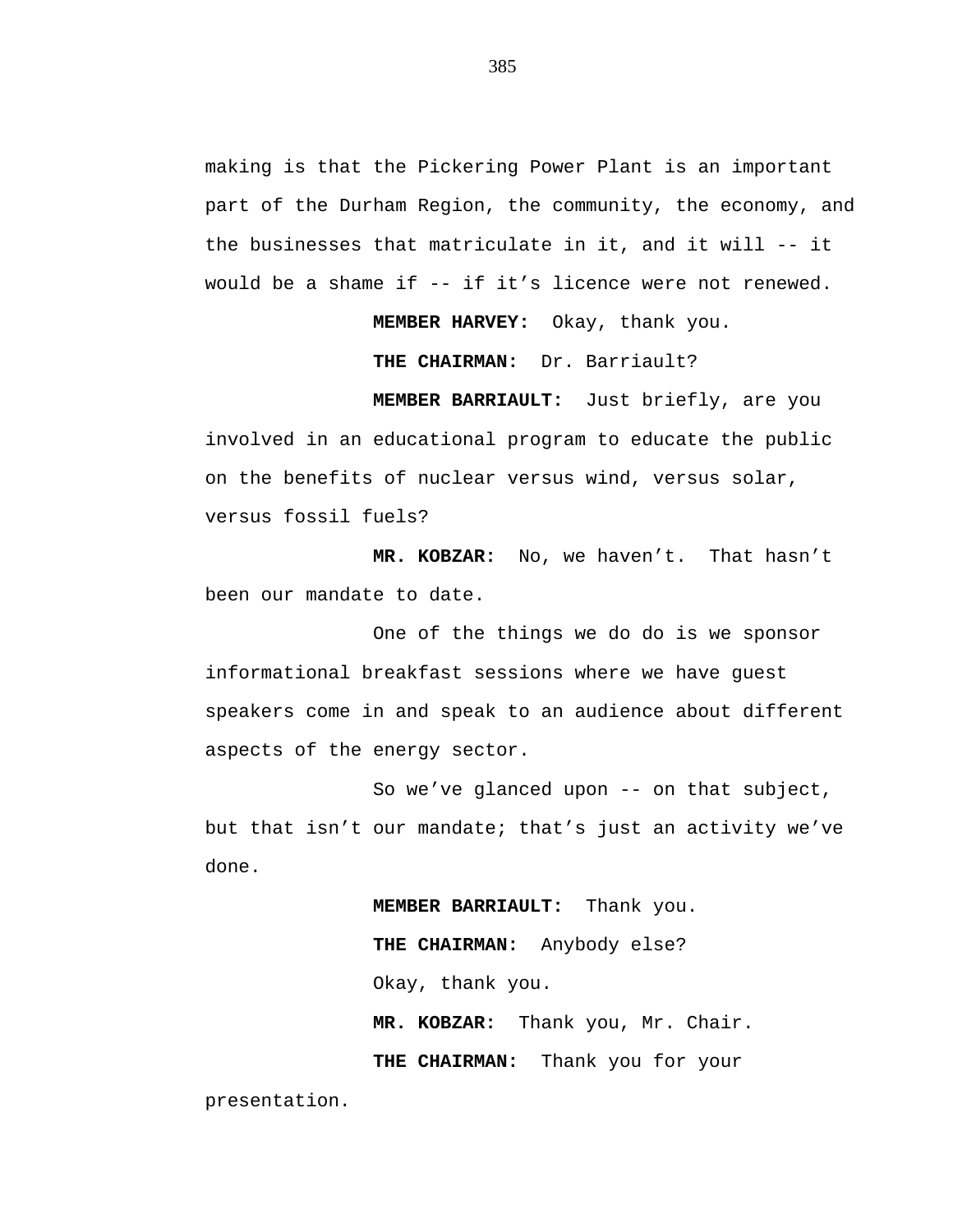**MR. LEBLANC:** The next presentation should be by Madame Kelly Clune.

We have not identified her in the room. Is Ms. Clune here? No.

As she is not here, we will consider her submission as a written submission only, and I think we're trying to get CCNB, Mr. Chris Rouse, on the line.

**MR. ROUSE:** Hello?

**MR. LEBLANC:** You're with us?

**MR. ROUSE:** Yes.

**MR. LEBLANC:** I'll let the President

introduce you, thank you.

**THE CHAIRMAN:** Okay, we will now move to a submission by CCNB Action, as outlined in CMD 13-H2.99, and I think that  $I - - I$  heard Mr. Rouse on the phone, so you've got the floor.

Please proceed.

**13-H2.99**

**Oral presentation by** 

**CCNB Action**

**MR. ROUSE:** Dear Commissioners, before I get started, I would like to point out something to you, Mr. Binder.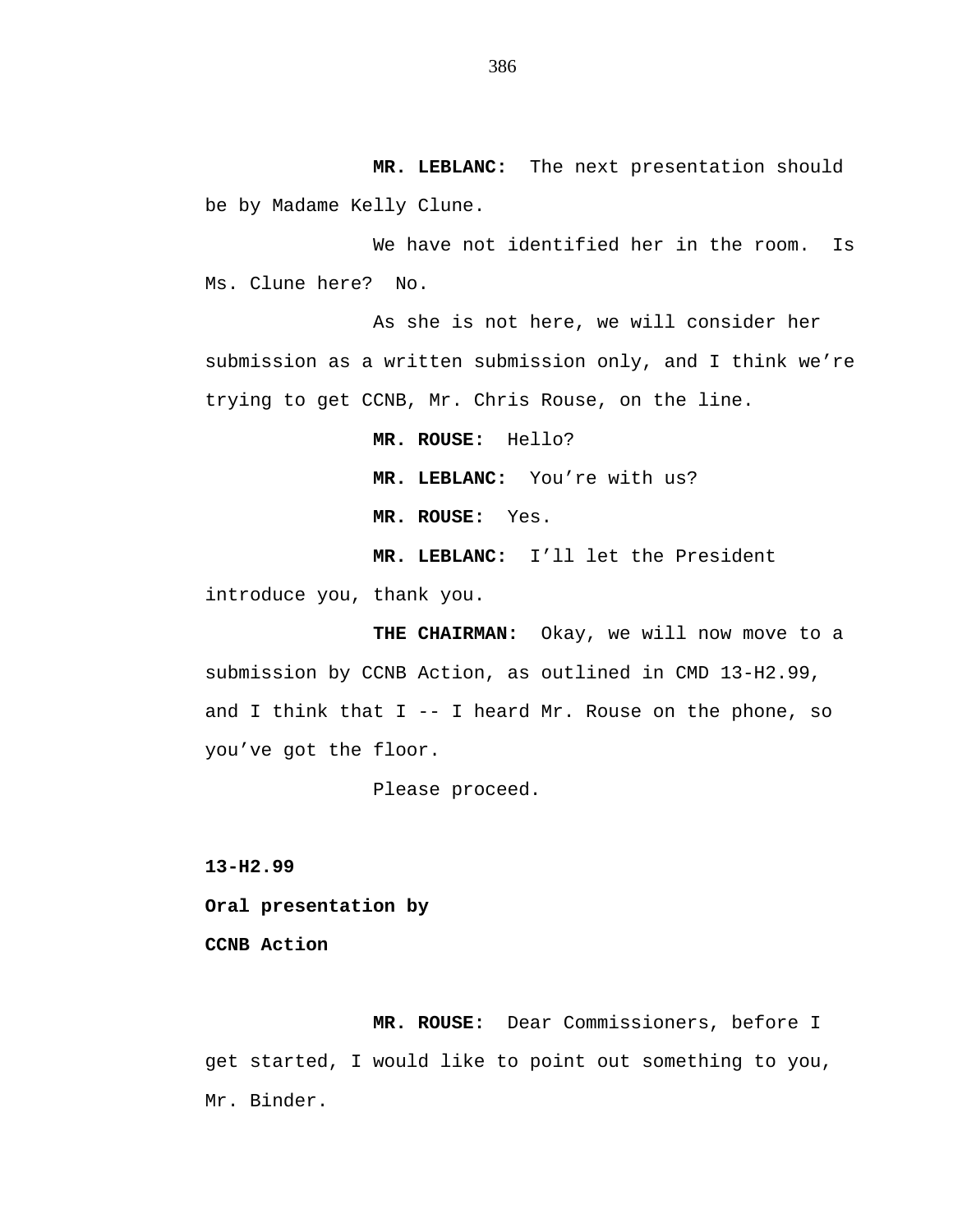Whenever an anti-nuclear intervenors speak of anything other than safety, you are quick to remind them that that is not the mandate of the CNSC. But, if any pro-nuclear groups speak of anything besides safety, it seems to be welcomed by the Commission.

Please, Mr. Binder, I ask you as Chair of this hearing, that if you want intervenors to stick to the mandate of the Commission, please ask that all intervenors adhere and not just the ones you don't agree with.

Our intervention is quite simple: Readily available technology exists, which the CNSC staff approve of and have recommended in the Fukushima Action Plan, and is being installed, or has been installed, in other Canadian reactors, but it is not being installed at Pickering, even though OPG wants to operate it past its design life.

As it is practicable to install a filtered vent, why is it not being installed?

The IAEA post-Chernobyl recommended that, regardless of the probability, steps should be taken to protect containment integrity. Why have we still, 30 years later, not acted on this lesson learned?

Why isn't the CNSC requiring OPG to install a filtered vent? Is cost trumping safety?

OPG will gain financially by operating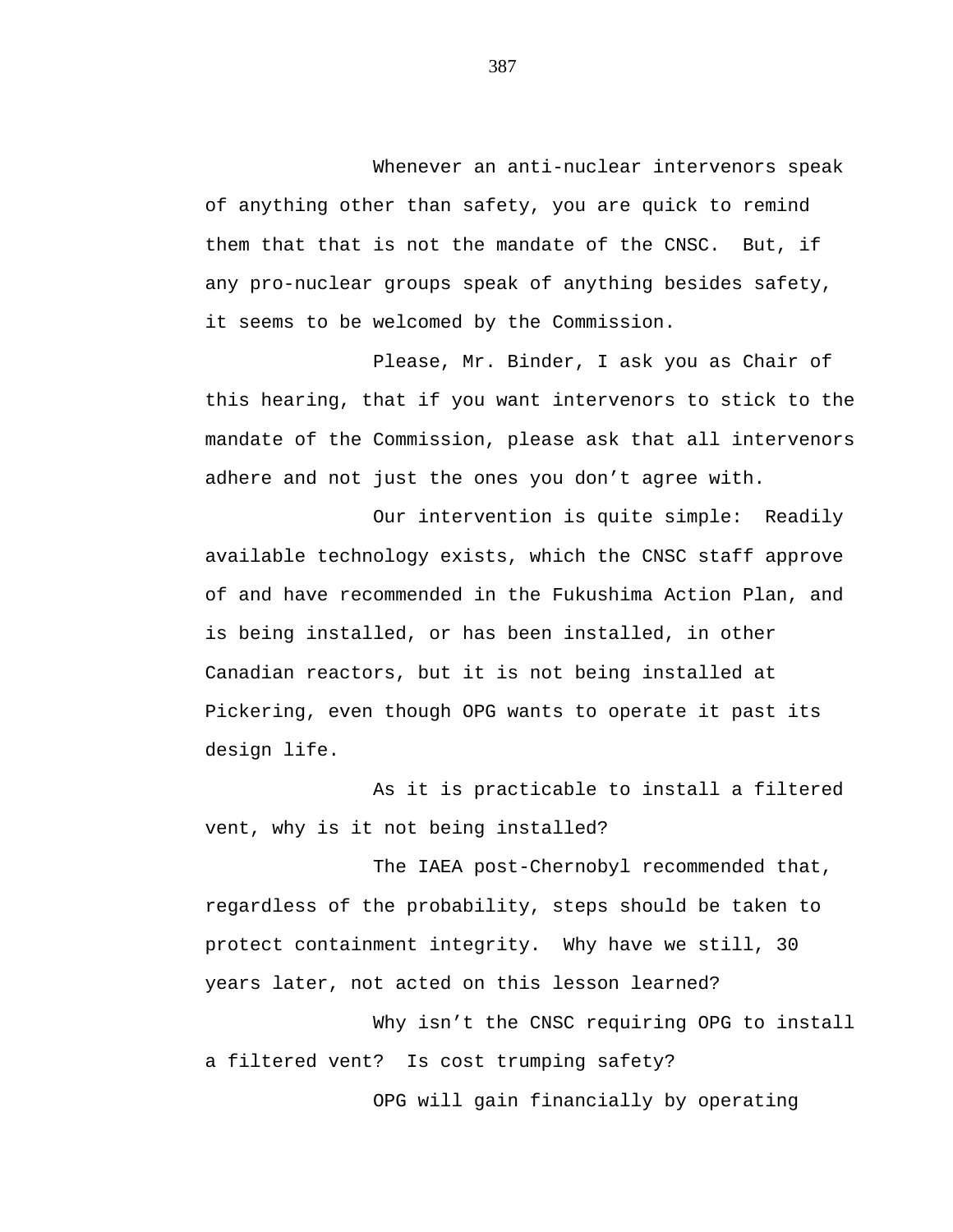these reactors for an additional five years. They are not going to install the safety feature.

Mark Elliott mentioned this morning that OPG spent \$40 million doing a study to see if the reactor is safe to run past its design life. Why will they not spend in the range of \$15 to \$35 million for this very important safety improvement?

This speaks loudly to the fact that OPG and CNSC staff put a low value on safety.

Readily available technology exists, costing a maximum of, say, \$35 million, that could prevent the cost of hundreds of billions of dollars in the case of "one bad day", as Mr. Gundersen mentioned this morning.

Maybe if OPG was liable for the hundreds of billions of dollars an accident would cost, instead of only \$75 million, they would see the value of an emergency filtered vent.

During the Durham nuclear awareness intervention, the CNSC staff person told the Commission the CANDU containment was less redundant than other reactors yet OPG is not seeing the value of this extremely important safety improvement for that one bad day.

Staff also mentioned the existing filtered vent is only for a design basis accident and not a severe accident, like Fukushima or Chernobyl, and the existing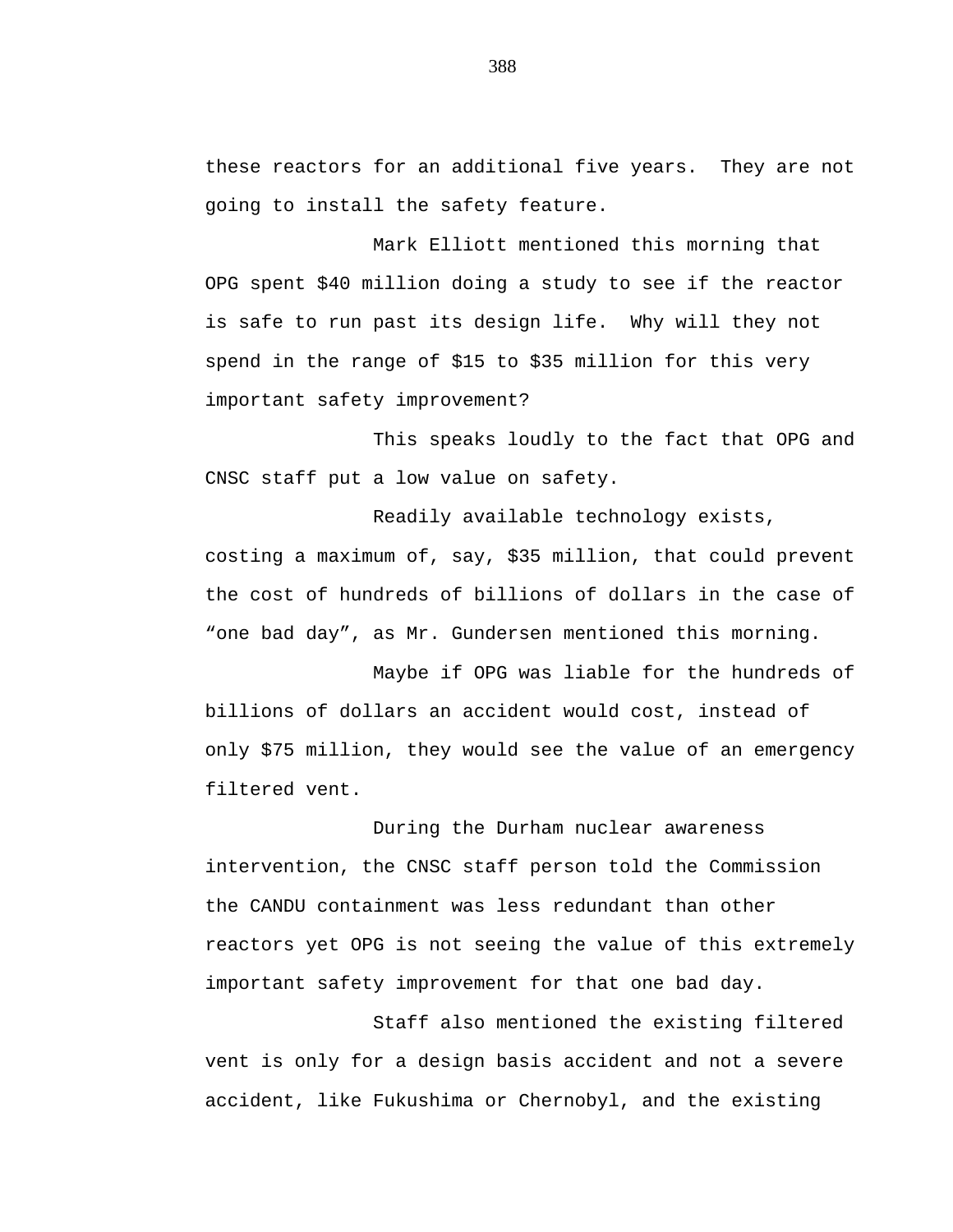vent is not passive, and requires power.

Mr. Binder, you have told the public many times you are not concerned with protecting the machine, and that your only concern was protecting the people and the environment, and this safety improvement would do just that.

Mr. Binder, it's time for you and the other Commissioners to put your money where your mouth is and not allow OPG to gain financially by running this old reactor past its design life, without the installation of an emergency filtered vent.

If a hardened emergency filtered vent had been installed at Fukushima, the consequences of that accident would have been far less than what they turned out to be. Similar to Pickering, Fukushima did have venting capabilities, but, like Pickering, it required power to operate.

There's been a lot of talk about all the portable emergency generators, and pumps, and -- for additional back-up. Well, Commissioners, Pepco did have fire trucks available, and some rudimentary electrical back-ups to cooling systems, like using car batteries to reactivate the isolation condensers, but the unit still melted down, it still blew up and released large amounts of radiation. This hampered the efforts to maintain the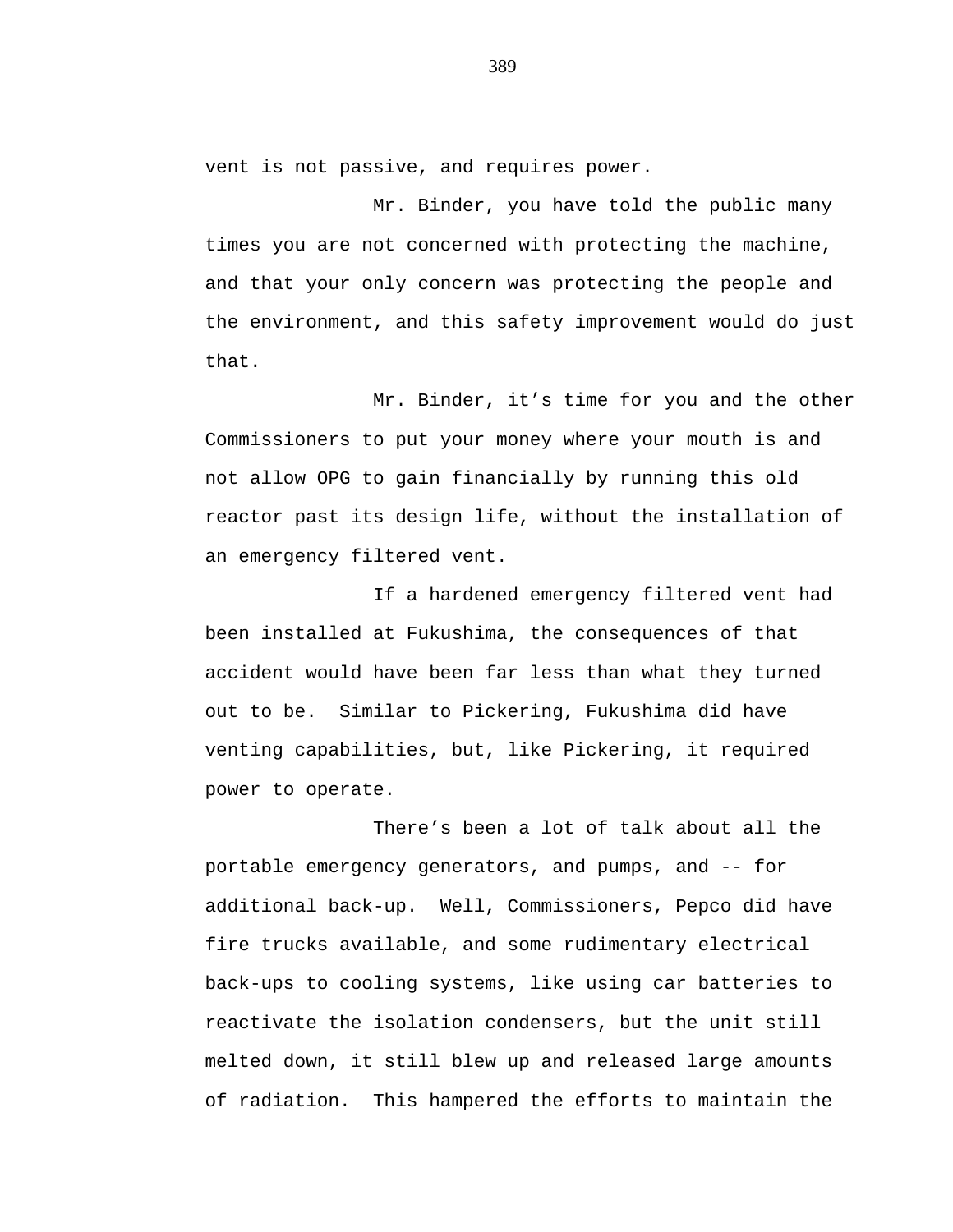other reactors at this multi-unit station.

One of the reasons the fire trucks could not help mitigate the accident was that they could not overcome the internal pressure of the containment because Pepco was having problems venting the reactors.

So without the emergency filtered vent, the additional equipment that they have was not effective in mitigating the accident.

I'd also like to point out one very important thing about Fukushima, and that is that the tsunami damaged the diesel generators and, more importantly, it damaged the electrical systems. Even if there had been lots of portable generators on site, they would have had to have been useless because there was no way to get the electricity to the important electrical safety equipment.

There doesn't even have to be a tsunami to cause a similar situation. Electrical system faults can easily happen on their own. A fire, or an internal flood, could cause severe impairment of the electrical systems.

This morning, CNSC staff said that additional venting capability was not needed because of the large amount of water in a CANDU system, and because there's plenty of time for operator intervention. Well, Commissioners, bad days do happen.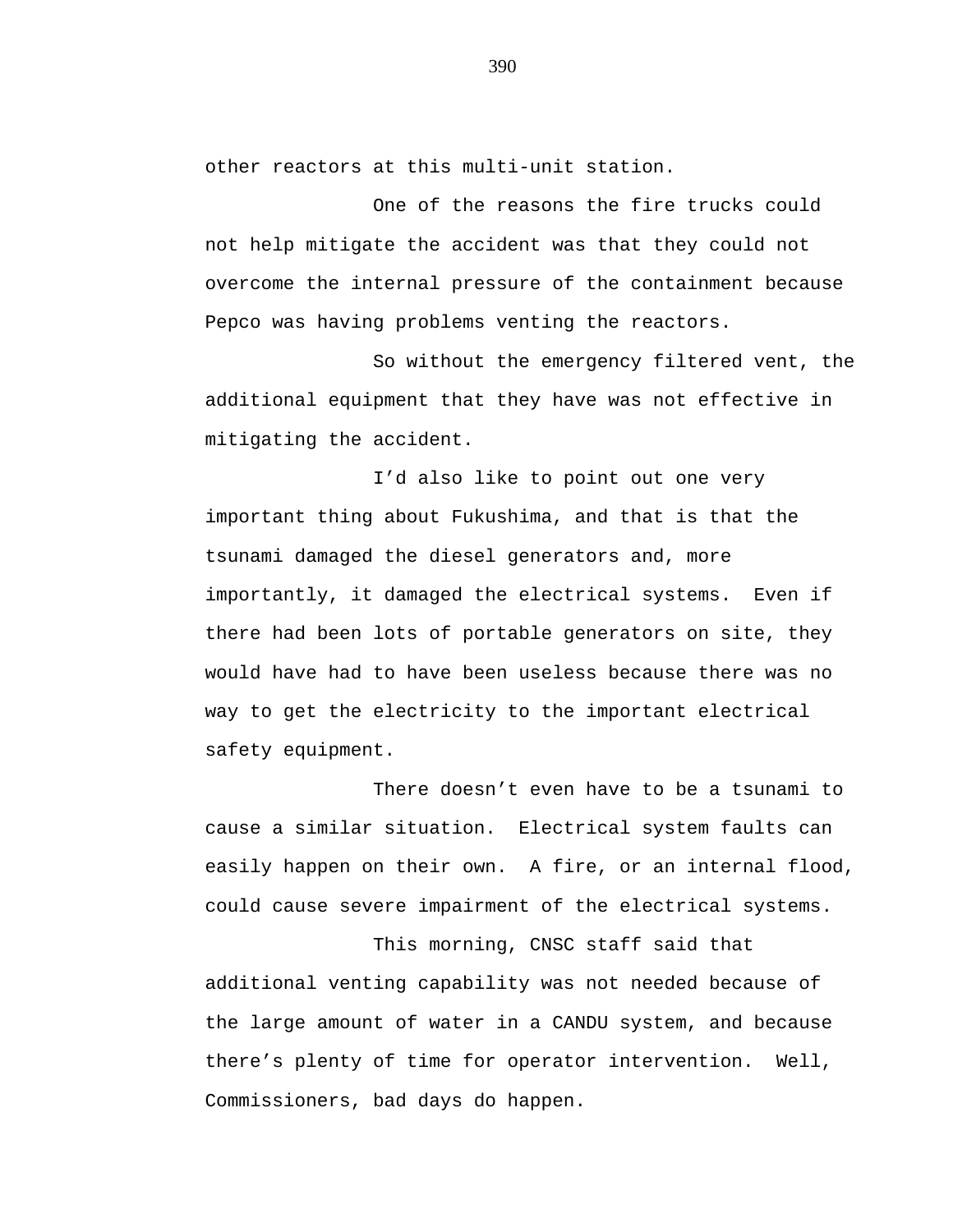And, as you referred to it, Mr. President, there is a Binder scenario. The truth about the Binder scenario is that for a total loss of heat, like Fukushima, the core may start to melt in about four hours, and a complete core meltdown in around 11 hours. This is not a design-based accident, and very large releases of radiation could occur.

It's my understanding that even though PARs are being installed, they could keep up with such a severe accident, and a hydrogen explosion could happen.

The only piece of mitigating equipment that could help reduce the consequences of the Binder scenario is an emergency filtered vent.

Well, enough about the vent. I would like now to talk about a few observations I've heard over this hearing.

The first thing I noticed was that Commissioner McDill on day one asked CNSC staff if the licence condition handbook was part of the licensing basis and if it was something she had to approve. She mentioned this question because previous issues regarding our group and the licence condition handbook for Lepreau.

Commissioner McDill, why did you not ask that question at the public hearing when this came up, instead waiting until the Pickering hearing? Seems to us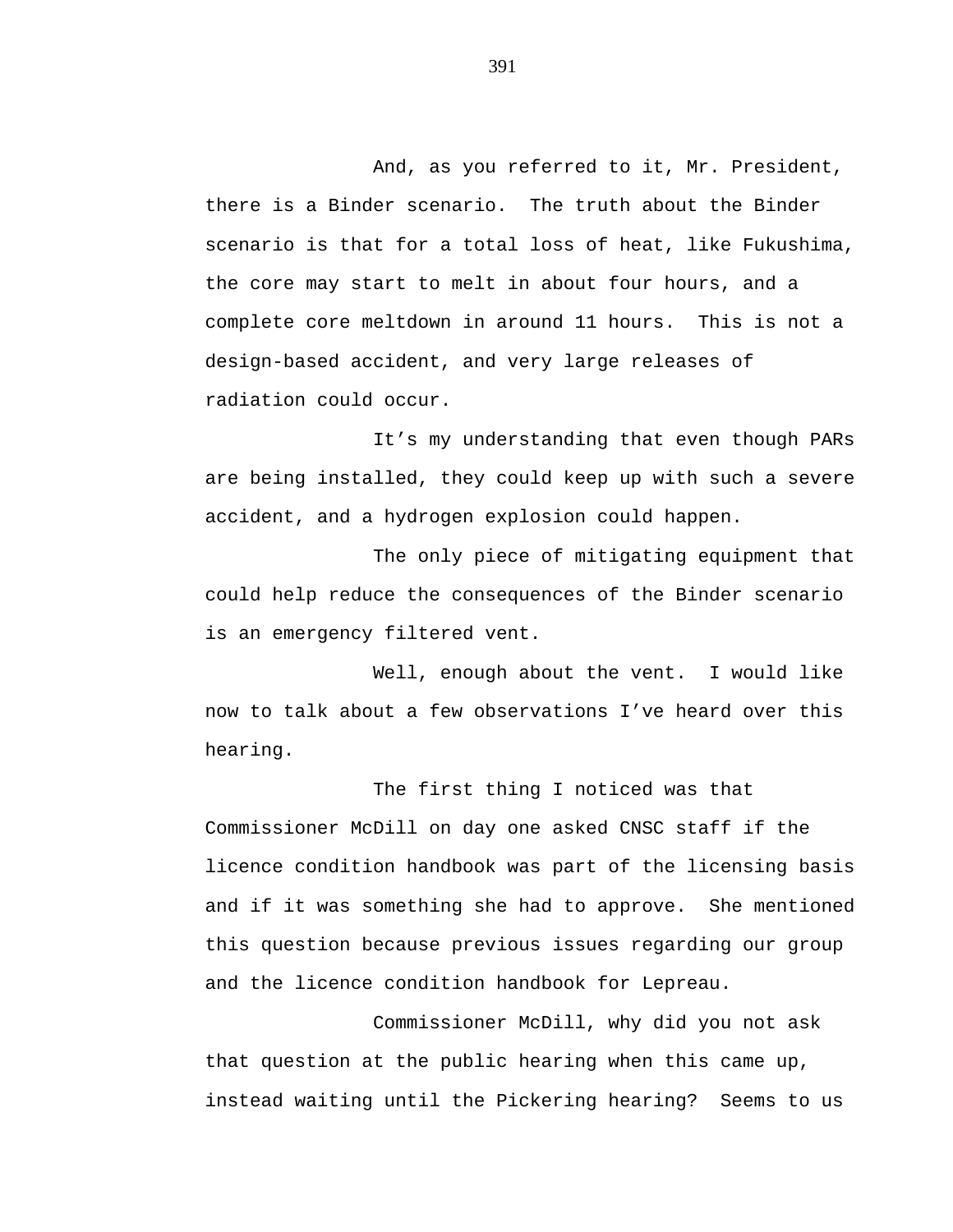an odd way to address our concerns.

On day one, staff answered your question that it was part of the licensing basis and you did have to approve it. You specifically state in the reasons for the decision for Lepreau that you, indeed, did approve it.

That licensing basis was subsequently changed by Dr. Rzentkowski. Although it was not documented, it was he who changed it. You were also not notified of the change as you are required -- as you required in your reasons for the decision.

I read just about everything on your guys' Web site and have attended the CNSC 101 information session. In several documents, it shows flow charts on how the licensing process works. And in none of them does it show the CNSC staff are allowed to change the licensing basis between the end of Day Two hearings and the Commission's decision.

I first flagged the safety concern -- since I have first flagged the safety concern, have the Commissioners asked for official legal advice if a law was broken? Did the Commissioners consider reporting this to the Audit Evaluation and Ethics?

Do the Commissioners even have the authority to determine the staff broke the law? I would have expected after Fukushima that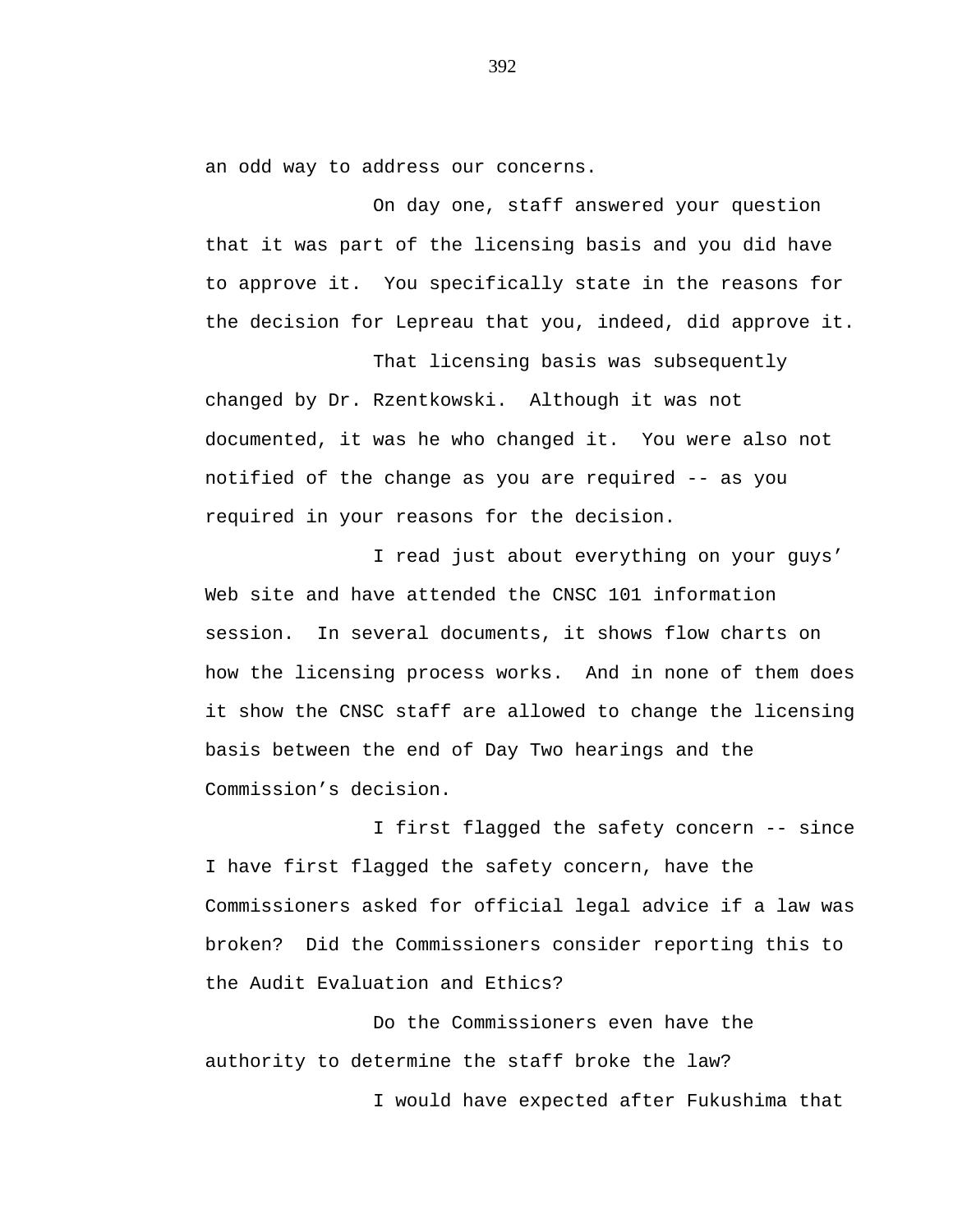the Commissioners would have taken this issue a lot more seriously.

The change in the licence condition handbook brings me to the next item. The thing that was changed in the licence condition handbook was that the Commissioners approved licence for NB Power when they showed compliance with their safety goal and it now has been changed that they only have to compare the result of the safety goal.

If truth be told, NB Power in its licence application only committed to doing cost benefit analysis for reaching its safety goals. They also committed, however, to be compliant with the safety limits, which should have been added to the licence condition handbook.

In the licensing application, which was approved by Dr. Rzentkowski, NB Power states the following:

> "The limit represents a threshold whereby a combined result of the above limits would constitute an unacceptable level of risk."

It is my understanding that this statement is meant to ensure that NB Power's compliant with *RD-98: Reliability Programs for Nuclear Power Plants*, so it appears that the PSAs are a licensing requirement, which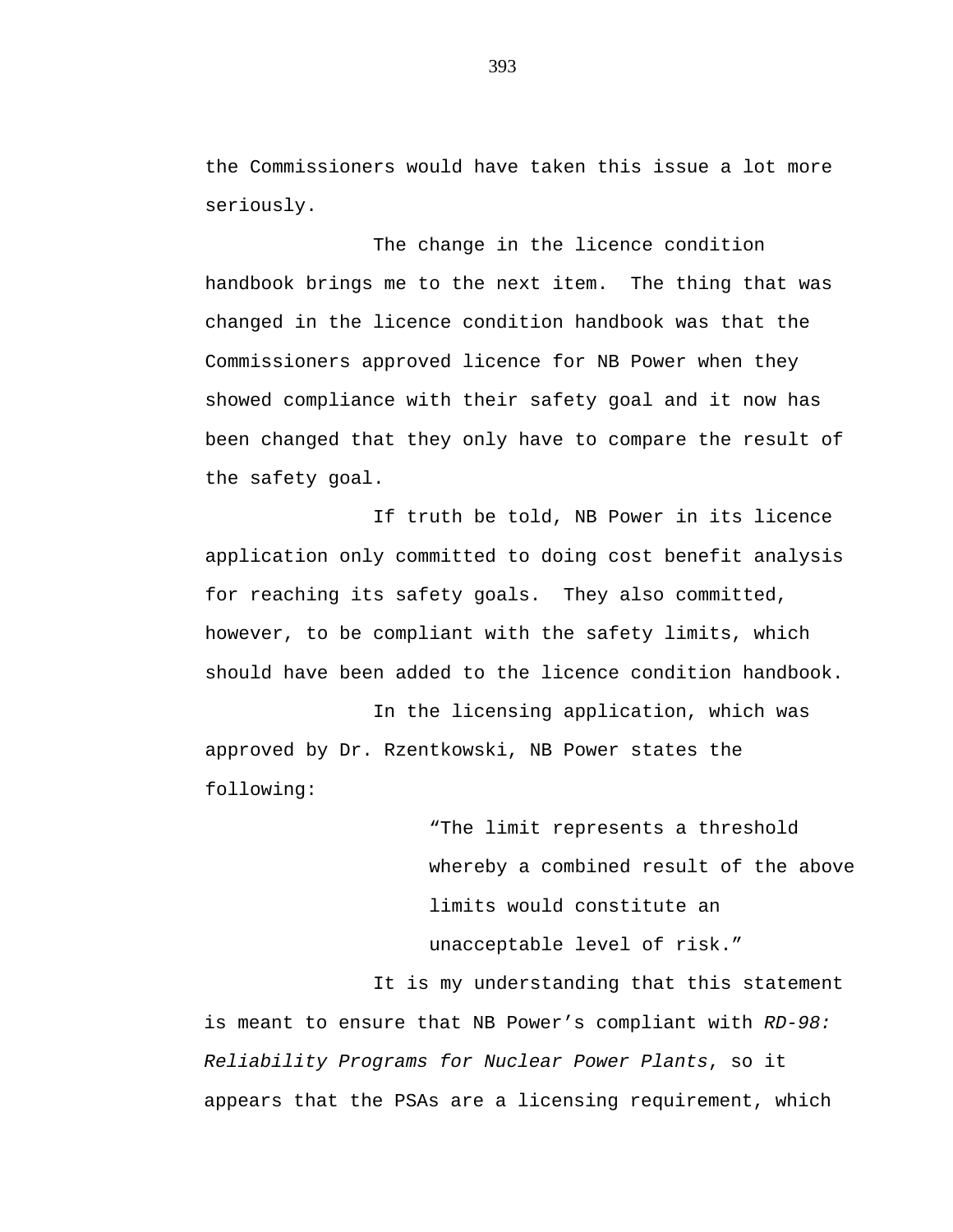conflicts with Dr. Rzentkowski's opinion that it is not.

Last, I would like to mention the wind large release frequency.

Internationally, seismic large release frequency is assigned the same as core damage frequency. I think this would hold true for wind events as well.

I can't imagine wind acting from outside the reactor strong enough to cause core damage would not result in a large release of radiation. I've not heard from OPG or the CNSC staff if the wind core damage event would result in a large release of radiation. I think it's up to OPG to prove that core damage from wind would not result in a large release of radiation.

Thank you very much, Commissioners.

**THE CHAIRMAN:** Thank you.

Commissioner Tolgyesi.

**MR. TOLGYESI:** Yes, the staff. What's the impact of containment filters venting on the core damage and the large release frequencies?

**DR. RZENTKOWSKI:** Greg Rzentkowski, for the record.

The impact of emergency filter venting could be very significant depending on the specifics of the reactor design. And for example, the one identified for Point Lepreau Station I think provided almost a factor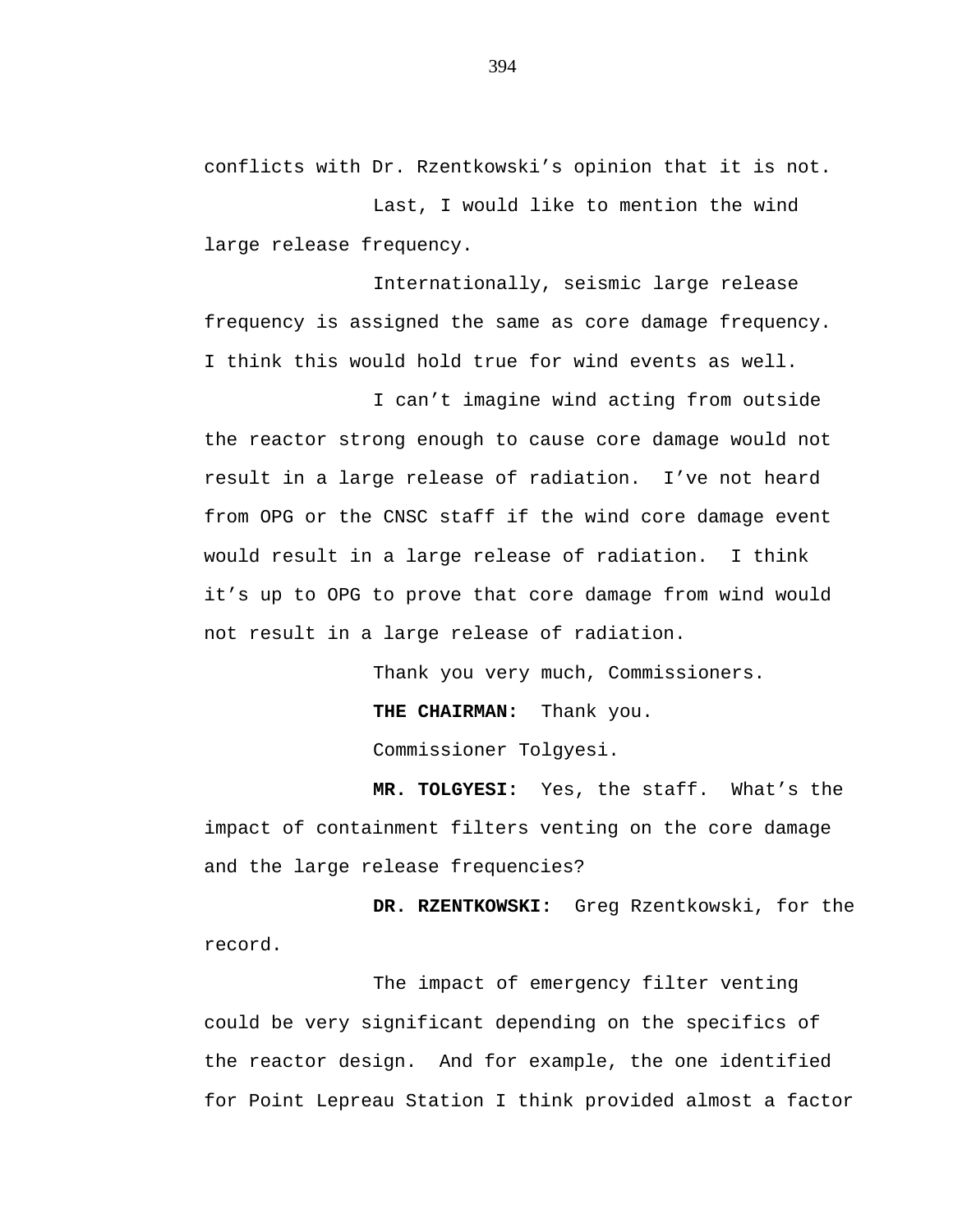of 10 benefit to the large release frequency safety goal.

But it has to be remembered that the containment is the last line of defence, so I fully agree with the general point made in this intervention. It's very important to protect the integrity of the containment envelope, but emergency filters is not the only means of doing this because there are other means of maintaining retention of the air inside the containment and also reducing pressure in the containment so that the pressure doesn't get to the value which can eventually impact the integrity of the containment.

So we are looking at this in a very holistic fashion, and the best way is through PSA involving comparison of safety goals. In the case of Point Lepreau, emergency filters were the best solution.

**MEMBER TOLGYESI:** OPG, did you consider this installation of something like this?

**MR. ELLIOTT:** Mark Elliott, for the record.

I also agree with the intervenor that protecting containment, preserving containment is absolutely an important safety function that must be maintained, and we're looking at ways to maintain that. I'll just tell you kind of where we are in that review.

The -- it's a Fukushima action item to look at containment and how to preserve that. We're kind of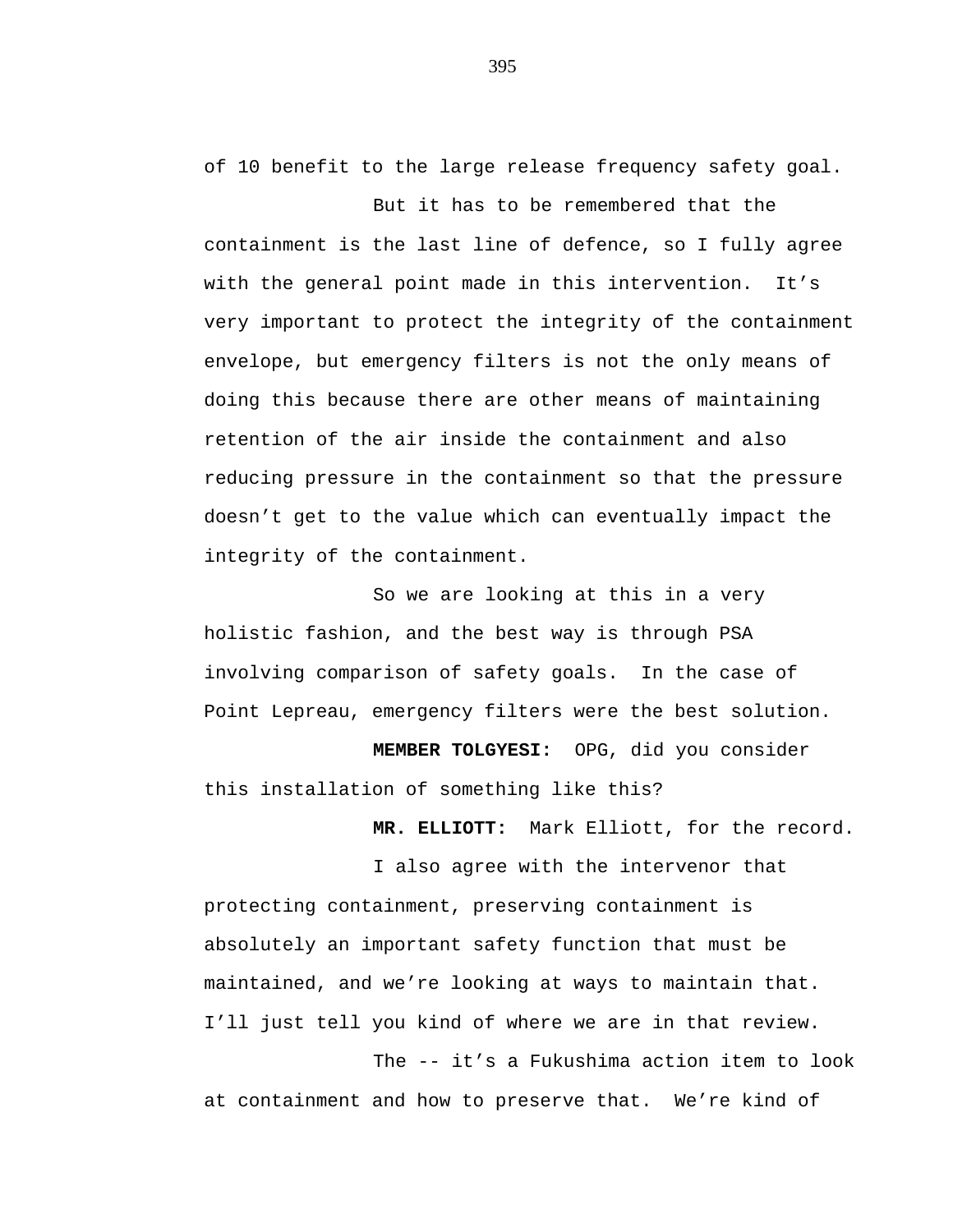midway through that.

We're going to be making a decision by the end of the summer on what our path forward is around containment. We'll be presenting that to the CNSC for their acceptance. That's ahead of the Fukushima action item schedule, which says we would present it December 2014, so we're ahead of the game there because it's so important. But there's some other things that we are doing that we've already have decided to do. We've made decisions. I just want to talk about them.

We're going to have three barriers for actually challenging containment. We're going to be adding -- we already have equipment to add water to the steam generators. We've talked about that.

We have water ready to add to the moderator. We've talked about that.

There's one more that we're going to add, and that's to the shield tank, so there'll be three different interventions that we can make to preserve the fuel and preserve containment. But you need to do one other thing and we've decided to do this as well, is containment cooling. You've got to remove that heat that's going into containment so you can keep the pressure down and preserve the containment integrity.

So what we're going to do is repower the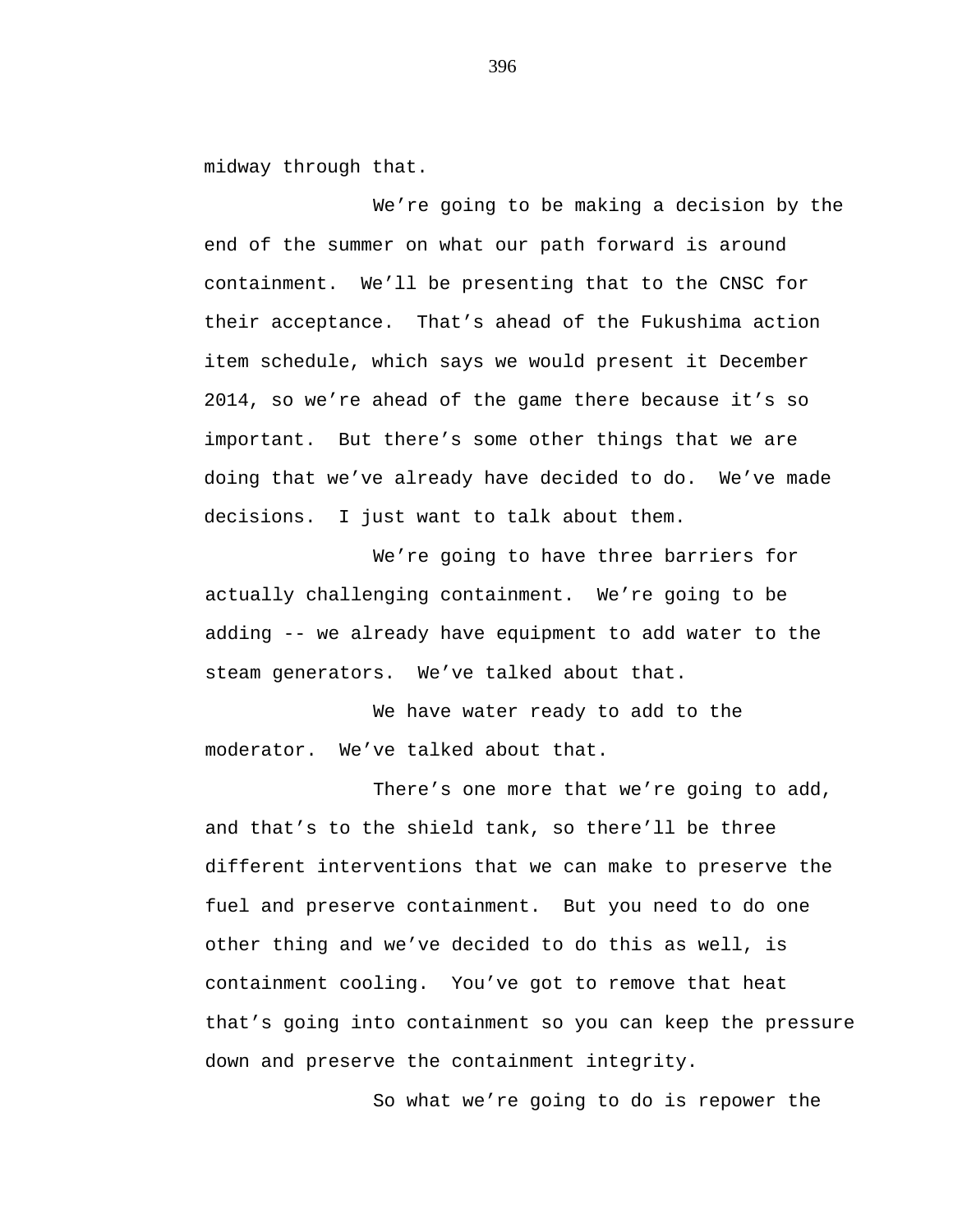vault air-conditioning units with generators. We're going to put water to those air-conditioning units and we're going to repower some recovery pumps that are in the reactor building to recirculate the water.

So we've already agreed to -- Dr. Rzentkowski talked about there's other things you can do. We've already agreed to do those things, and those are part of our Fukushima Response Plan. So we're doing a number of things to preserve containment and we're going to make a decision on the filtered containment.

**MEMBER TOLGYESI:** So these measures, what will be the impact on the PSA?

**MR. ELIOTT:** That's the question of the day, is the impact on the Fukusima -- of the Fukushima response on the PSA. And we've talked about, you know, my desire not to include it, but let's not go there. Let's just talk about how to do it.

The international community has no methodology for doing that right now, so -- but we are working with EPRI to come up with a way of -- you know, the U.S. has the FLEX Plan. The way to credit the FLEX Plan in the U.S., our Fukushima items in Canada into the PRA, that methodology does not exist right now, but we're working with the international community to come up with that methodology so that we could do that.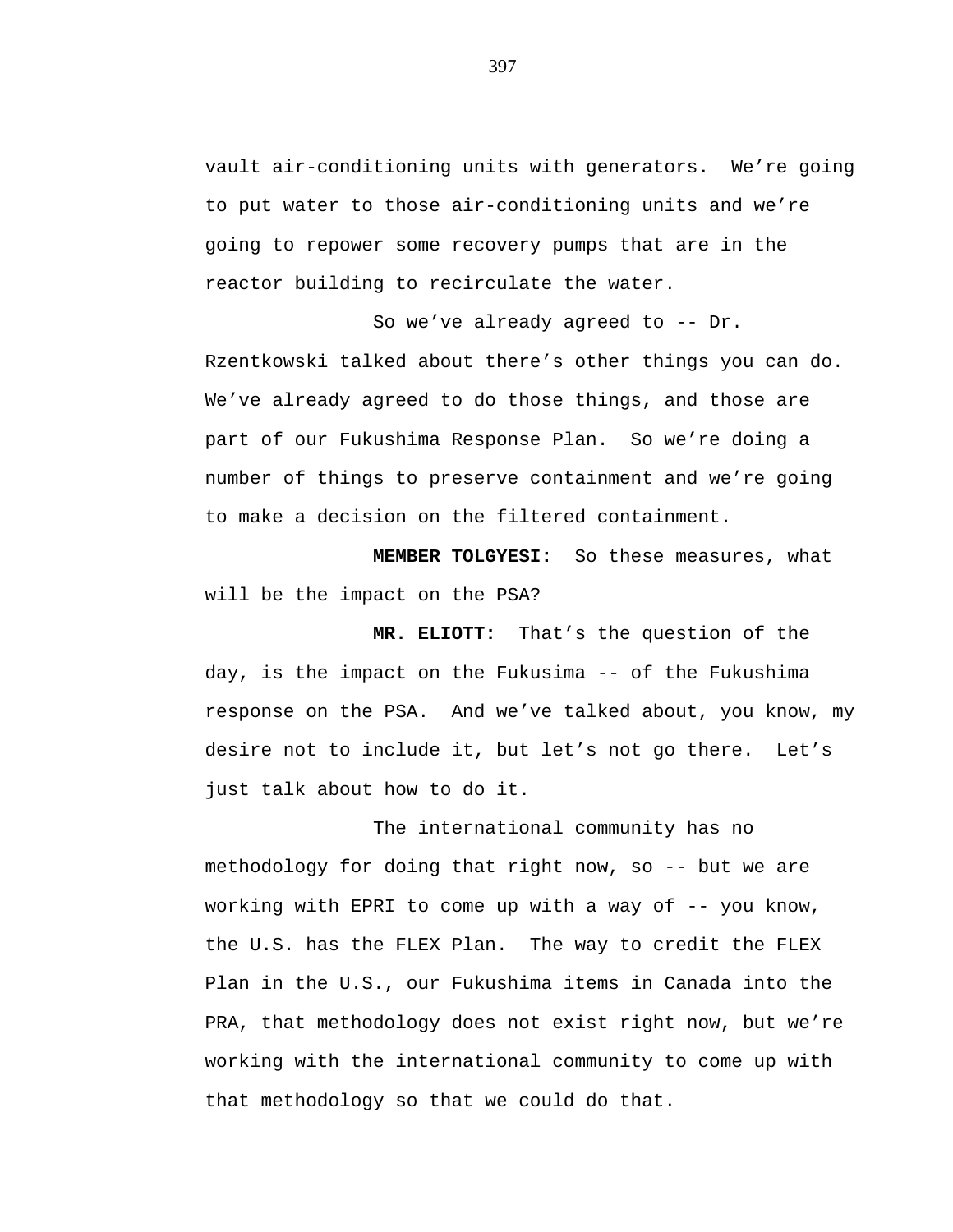**THE CHAIRMAN:** Dr. Barriault?

**MEMBER BARRIAULT:** Thank you, Mr. Chairman.

I guess I'm kind of fascinated by this filtered vent system for containment, I understand. Can CNSC explain the pros and cons of filtered vents?

**DR. RZENTKOWSKI:** Greg Rzentkowski, for the record.

Definitely there are pros in installing emergency filters for the event of severe accidents; so there's absolutely no doubt about it. But the comment made by CCNB Action is in the context of the Point Lepreau reactor, and the technology which was applied in Point Lepreau cannot be used at Pickering.

The difference is the containment pressure. It would be significantly higher pressure in the Point Lepreau containment versus Pickering. So at Point Lepreau it would be significant delta P, or the pressure differential between the containment and outside of the containment, to drive the flow through these emergency filters. There's a lot of resistance in those filters because there are wet filters.

In the case of Pickering containment, the maximum pressure is quite significantly lower because of the existence of the vacuum building. The vacuum building will such the air in and because of that it will reduce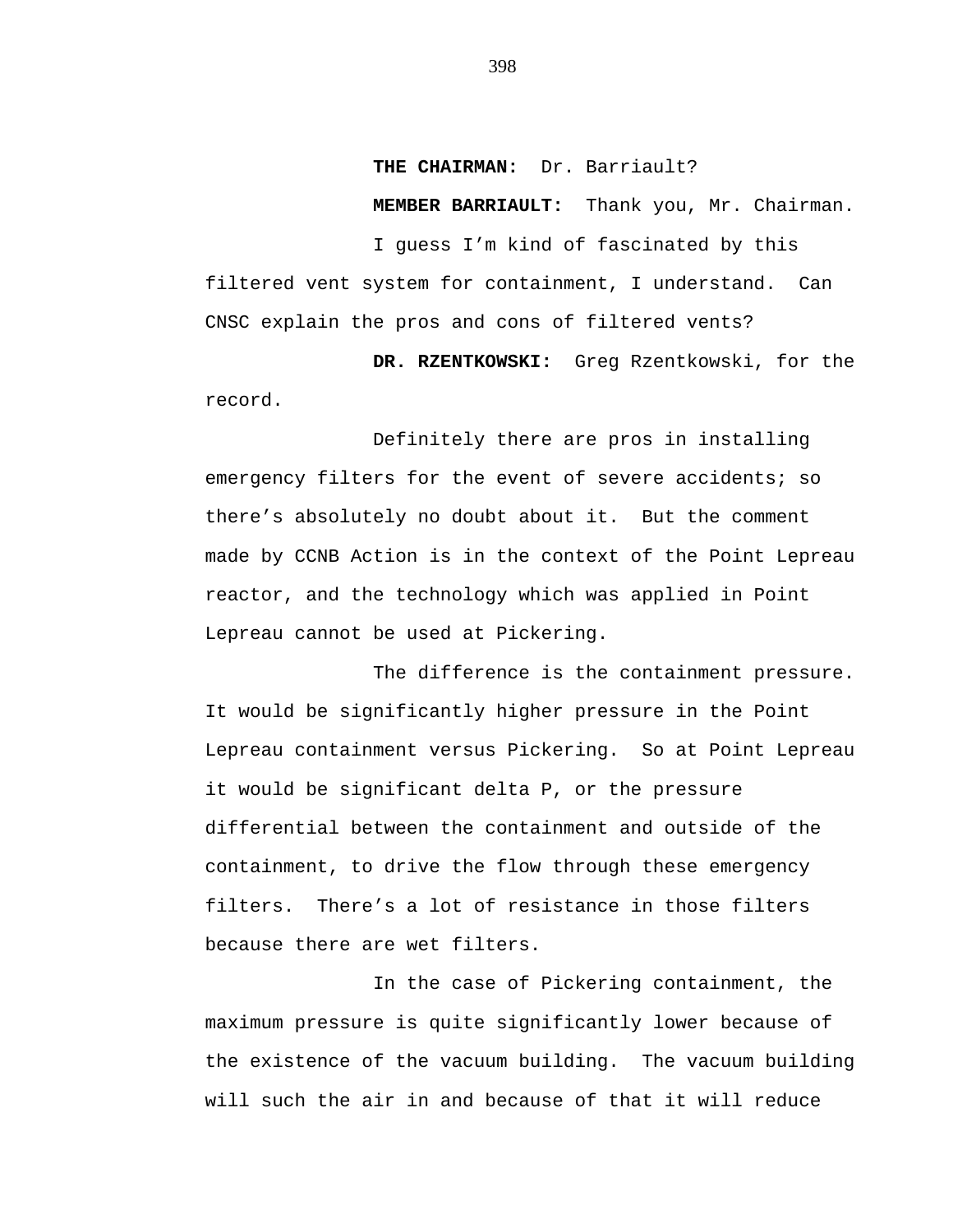the pressure under accident conditions.

So that means that OPG has to look for another solution like, for example, dry filters which don't require as much delta P to drive the flow through.

**MEMBER BARRIAULT:** So if I understand correctly, really, Pickering, vacuum container only can, I guess, drain -- if I can use that expression -- one reactor at a time.

So if you have multiple reactor problems, what happens then?

**DR. RZENTKOWSKI:** Still the pressure would be reduced by a certain amount, not as effectively, probably by 15 to 20 percent, and I understand that even under those conditions, that means multi-unit accidents, there is not enough pressure differential to use the same technology.

So they're evaluating other options, and one of the option is rebuilding their existing emergency filters. The filters are already installed, but they're installed for so-called design basis accidents. So they may not be effective under severe accident conditions, predominantly because of the moisture present in the air.

So we are waiting for the engineering solutions and they have the time to propose this to us until December of this year. This is covered under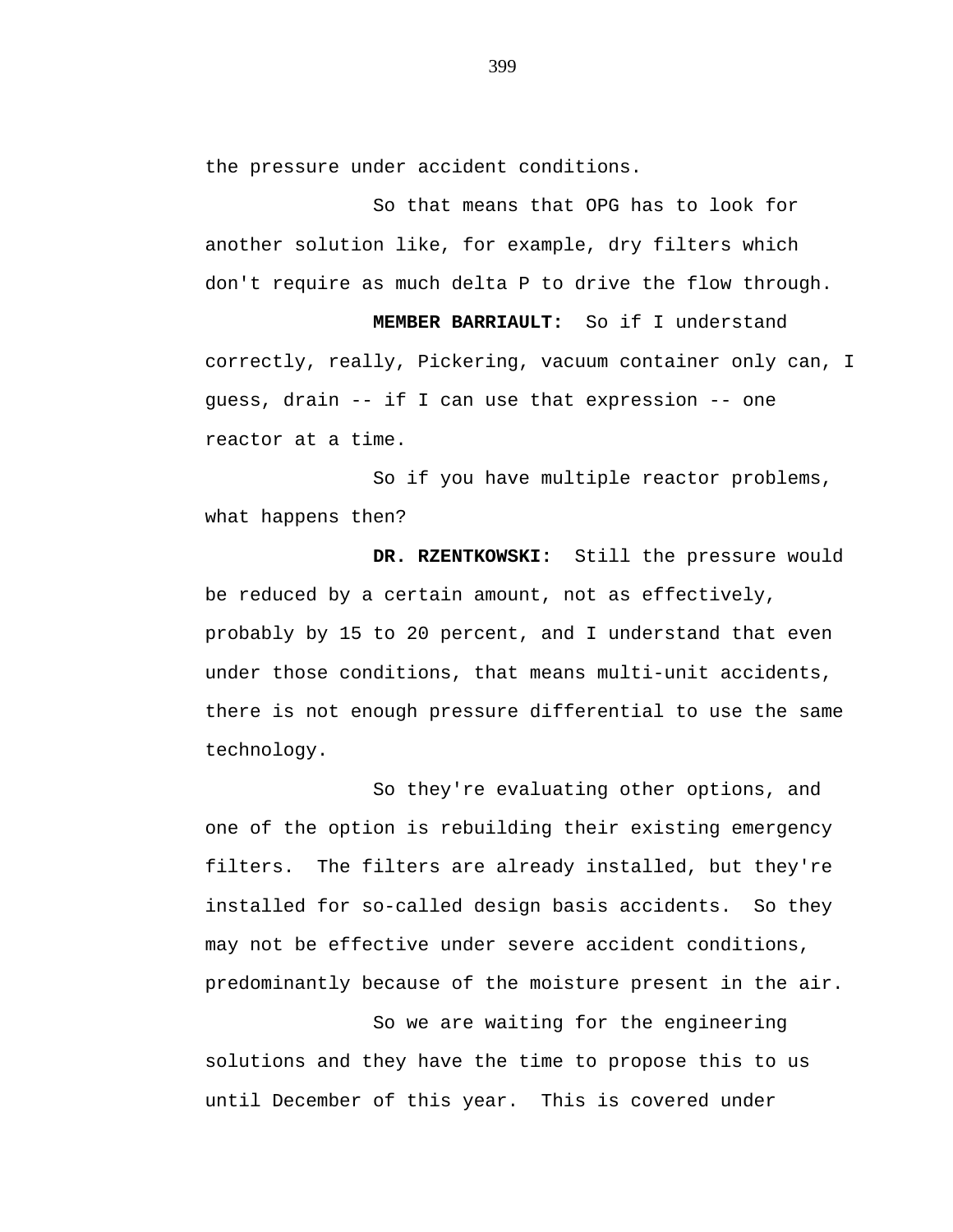Fukushima Action Plan.

**MEMBER BARRIAULT:** Thank you.

**THE CHAIRMAN:** Does it make sense to ---

**MR. ROUSE:** Is Darlington not having the

same technology?

**MEMBER BARRIAULT:** I'm sorry, go ahead.

**MR. ROUSE:** I believe Darlington is

installing a new emergency filter vent. And it was under my impression from that AREVA document that it was a very similar filter.

**MR. ELLIOTT:** I can answer.

**MEMBER BARRIAULT:** Yes, OPG.

**MR. ELLIOTT:** Yes. Darlington as we talked about it at the December hearing, has committed to installing a containment filter venting system and the exact design is being developed right now.

The containment system is -- the rating -the containment pressure rating is different from the Pickering and Darlington.

So Dr. Rzentkowski is right about -- we have to be sure that we've got the filter that fits are - the Pickering containment.

So once we make a decision on what we'll do, it has to be one that works for Pickering.

**MR. ROUSE:** Would even additional venting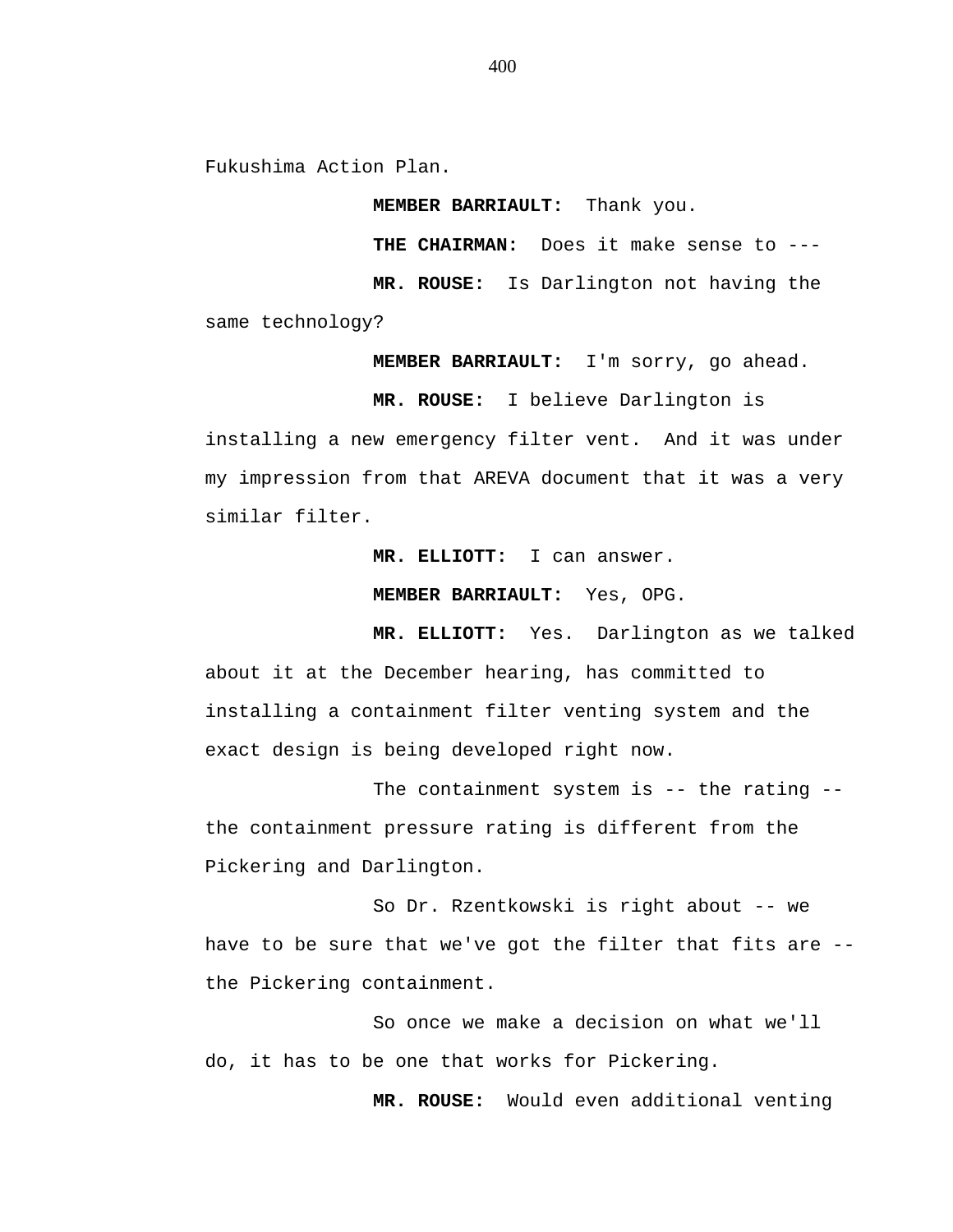help regardless of filtering?

**THE CHAIRMAN:** Sorry, we couldn't understand you. Can you wait until -- you're going to have the last word.

So you're coming out too loud here. Can you -- actually somebody reduce the volume?

Go ahead and ask your question, Mr. Rouse.

**MR. ROUSE:** Oh, I was just wondering is there any value to adding just additional venting, you know, irregardless of the filtering.

I mean, one of the big lessons learned from Fukushima was that the internal pressure was in the reactor didn't allow all this mitigation equipment that they did have to work.

**THE CHAIRMAN:** So in the same vein, I'd like to piggyback on that question; does it make sense to actually put the filter in the vacuum building?

I mean, I'm, just -- I don't know, does it even make sense?

**MR. ELLIOTT:** Mark Elliott, for the record.

We'd have to put it in a location that would make use of the vacuum building first, and then as the vacuum building pressurized and it all got equalized, then you'd take that whole volume and discharge it through a filter.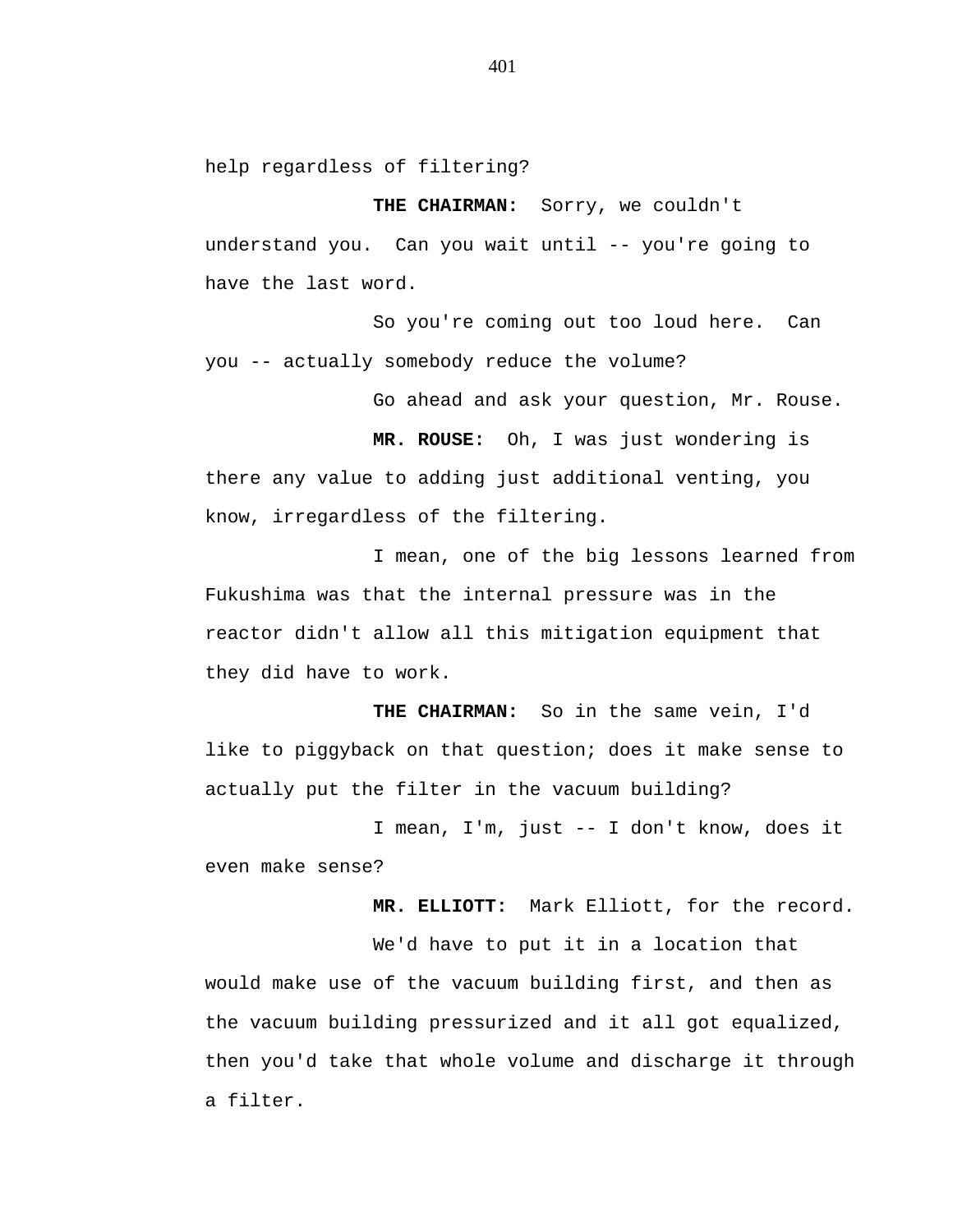So the exact location would have to kind of bear in mind that you'd want to use the vacuum building first.

> **THE CHAIRMAN:** Are you looking at that? **MR. ELLIOTT:** Yes. **THE CHAIRMAN:** Okay. Dr. Barriault, anything else? **MEMBER BARRIAULT:** No, that's all, thank

you.

**THE CHAIRMAN:** Anybody else?

Monsieur Tolgyesi?

**MEMBER TOLGYESI:** One more. On this table from AREVA, there is -- in Canada they are talking about Gentilly-2. It's a -- status is delivered. It is there and it could be re-used or ---

**DR. RZENTKOWSKI:** Greg Rzentkowski, for the record.

Yes, we made it very clear to Gentilly-2 that this would be a part of the refurbishment project; filtered venting. So that's the reason why they ordered this, but what is the status of this order? I am not sure. If it has been delivered, it's probably on the site because it's a standalone unit, it's not really a part of the design. It's a standalone unit you attach to the containment -- to the outside of the containment, then you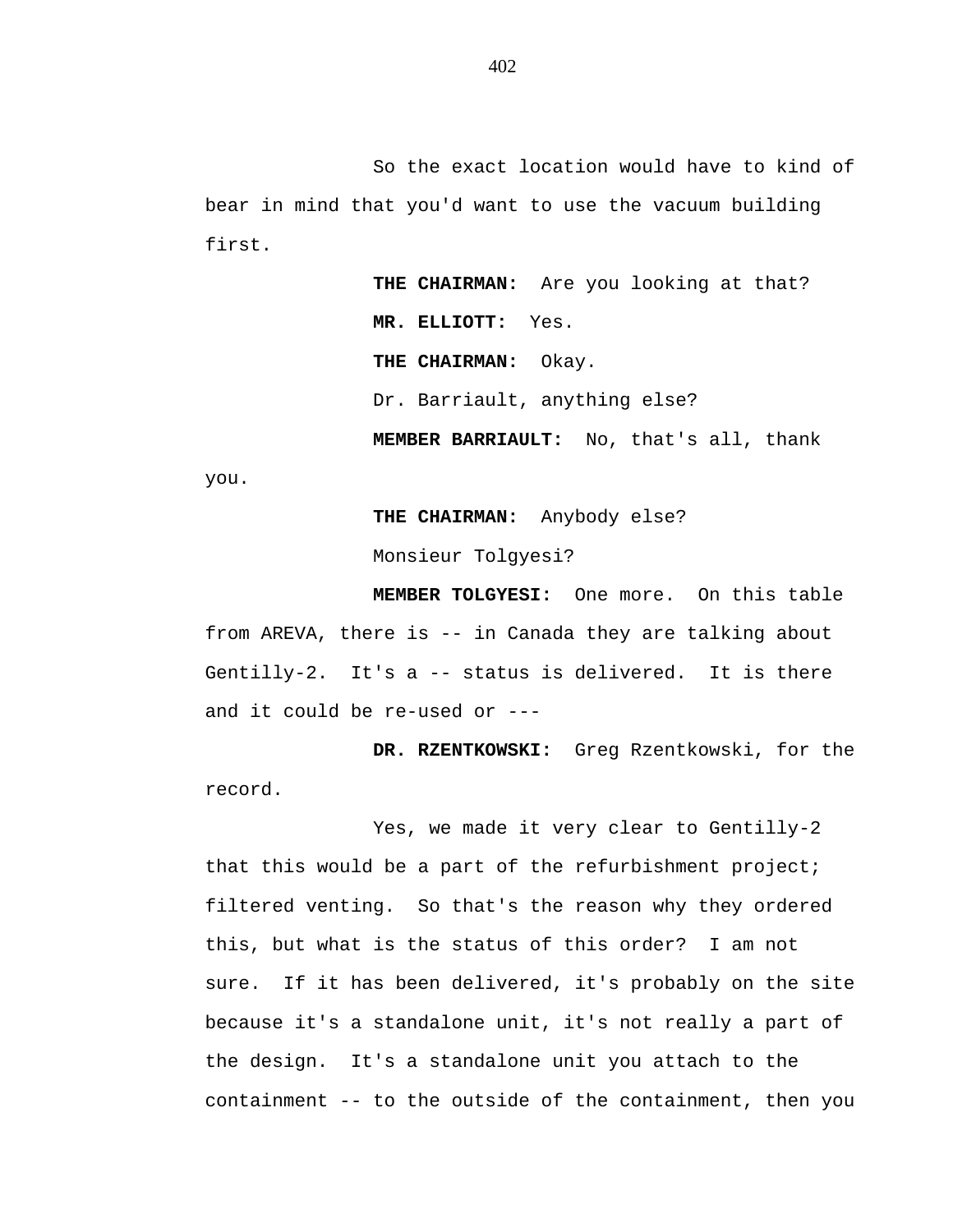just connect the piping.

It's very easy in installation as a matter of fact. So it can be re-used somewhere else but not necessarily for other reactors in Canada because of the fact that you have to size them to the exact design of a given reactor.

**MEMBE TOLGYESI:** So I thought it would be half price for you.

**THE CHAIRMAN:** Dr. McDill?

**MEMBER McDILL:** Thank you.

We're here for Pickering, so it requires some consideration.

Mr. Rouse raised the issue of the Licence Condition Handbook and changes to the Licence Condition Handbook. So in a generalized sense, can you help us address those questions?

**DR. RZENTKOWSKI:** Yes, I do understand the concern, but as the Commission realizes, in our CMD for Day One and Day Two relicensing hearing, we provide only a draft copy of the Licence Condition Handbook.

The reason is that the Licence Condition Handbook can be only finalized once the licence is fully approved, because of course it has to be a very seamless transition from the information in the licence to the information provided in the Licence Condition Handbook.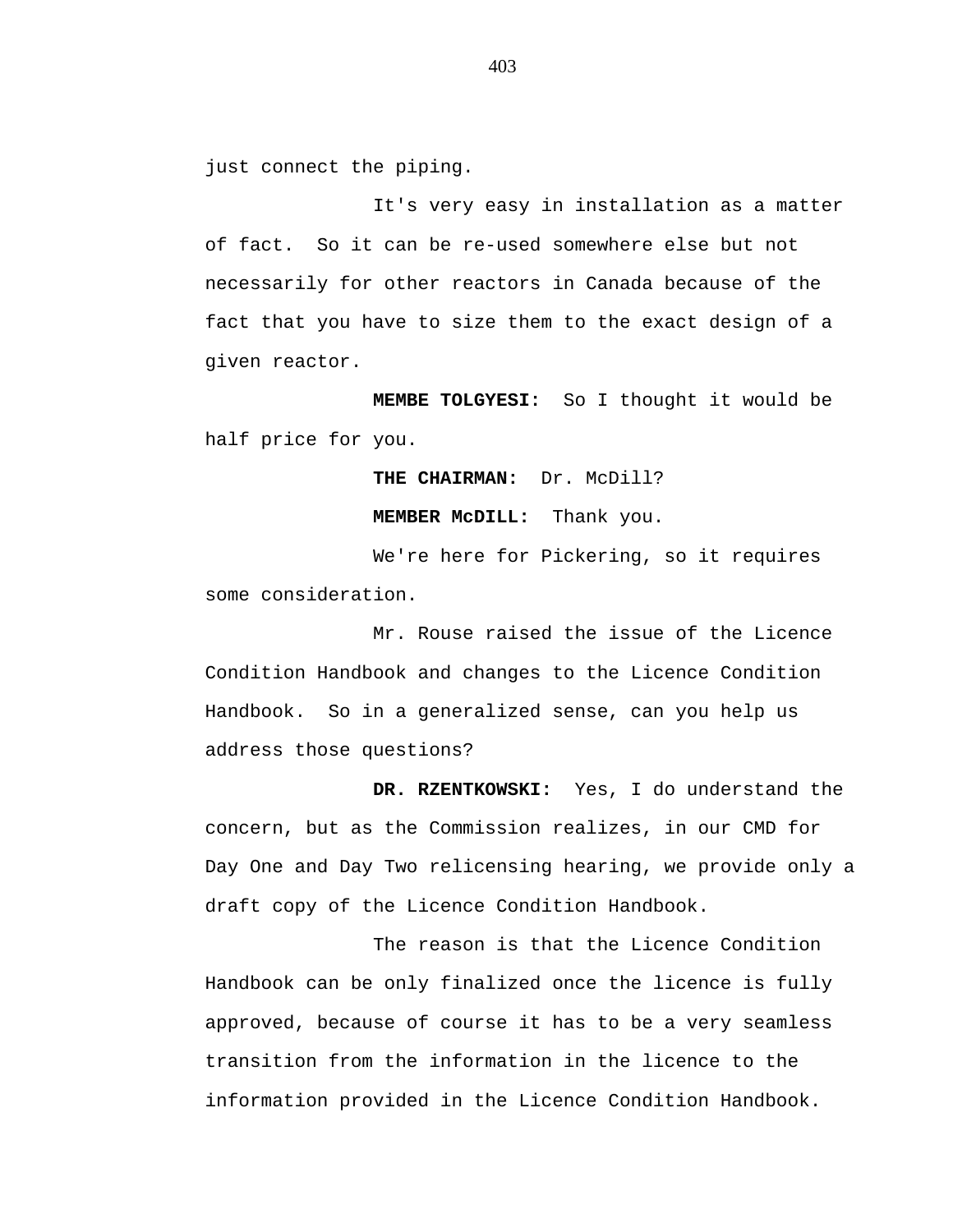And in the Licence Condition Handbook, as you know, we have two different sources of information.

The first one is the compliance verification criteria, which are mandatory requirements which are directly taken from the licensing basis of the facility.

In addition to that, we have recommendations and expectations. Those are not truly a part of the licensing basis. This is something what we want to be a part of the licensing basis, and we are preparing the licensees to include them into their program, so that once we make a revision to the licence, they are in compliance. So this is the general concept behind.

And regarding the specific change Mr. Rouse made the reference to, I recall this case. I do recall.

This was the description of the objective for the probabilistic safety reviews, it's a common topic today. And I didn't agree with the description of the objectives. The reason is that it was taken from the new version of the standard, which hasn't been released yet.

So I decided that we had to adjust this description to the standard which was referenced in the licence, which is a current standard S-294. It was simply for the co-existence of the compliance verification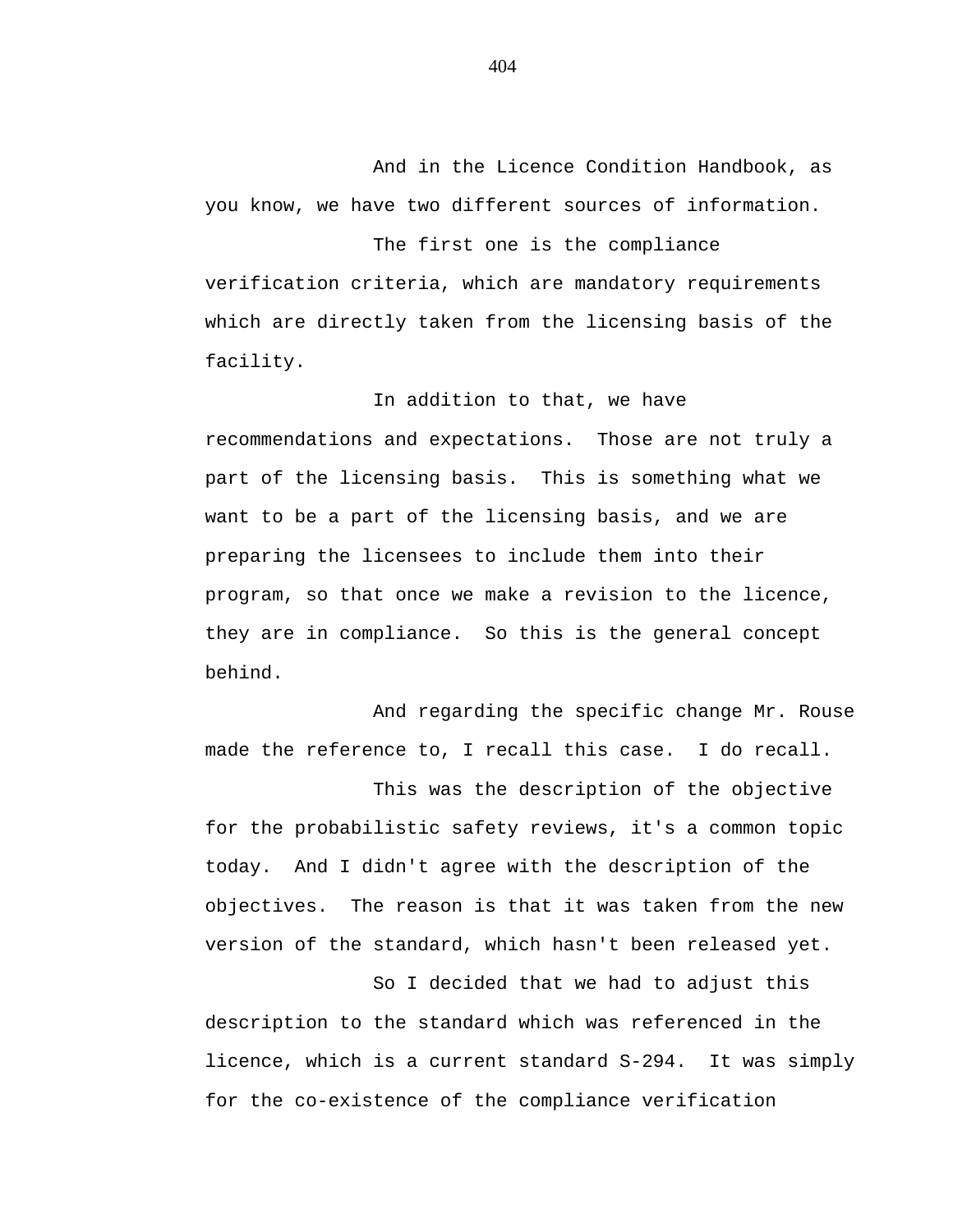criteria. I didn't want to confuse the issue.

**MEMBER McDILL:** I think Mr. Jammal wanted to add something.

**MR. JAMMAL:** Just to complement Dr.

Rzentkowski. The LCH, we report back to the Commission on a yearly basis as part of the annual report, any modification and changes that's been made to the Licence Condition Handbook.

So everybody is -- it's transparency and the Commission is apprised of any changes to the Licence Condition Handbook.

Just to repeat one more time, even the licence attached to the CMD is a proposed licence until the Commission issues the licence. So everything is in draft until the Commission renders its decision.

**MEMBER McDILL:** Mr. Rouse, is that helpful?

**MR. ROUSE:** Well, not really. I mean you guys specifically named that document that you guys approved, and the Licence Condition Handbook wasn't approved for two days later. So if what Mr. Rzentkowski is telling me, you let a plant operate for two days without any compliance and verification information.

It just seems to be -- there's nothing in any of the CNSC documents or anything that I listened to that shows that that kind of a change can be made after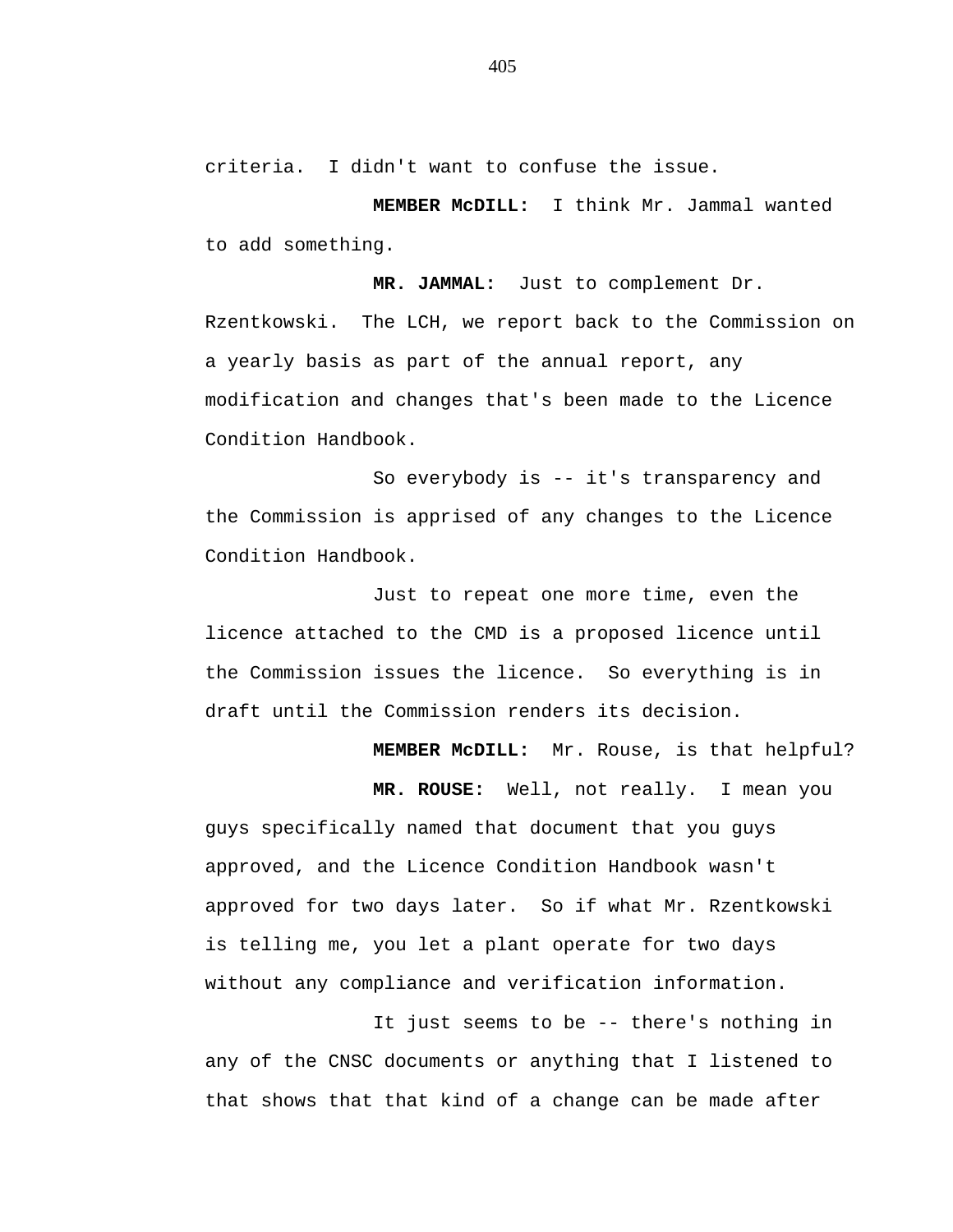the Day Two hearing. It's unacceptable.

I agree with Dr. Rzentkowski; I don't think as far as Point Lepreau is concerned and what they consider their safety goals, they were ever meant to be compliant with, they were only supposed to be costbenefit, but they were -- have to be compliant with safety limits.

But that doesn't change the fact that it was changed and it wasn't noted, and that really scares me about nuclear power and what I see going on in the Canadian nuclear establishment.

It's not ethical what happened. I think, the Commissioners, you should report this to your Ethics Commission for investigation.

**MEMBER McDILL:** I'm going to pass that back to staff for a response.

**DR. RZENTKOWSKI:** Greg Rzentkowski, for the record.

I do understand a concern to some extent but I would like to clarify the point again.

This was only information provided in the preamble to compliance verification criteria. At any point of time, I did revise the compliance verification criteria after they were presented to the Commission.

**THE CHAIRMAN:** Okay. Anybody else?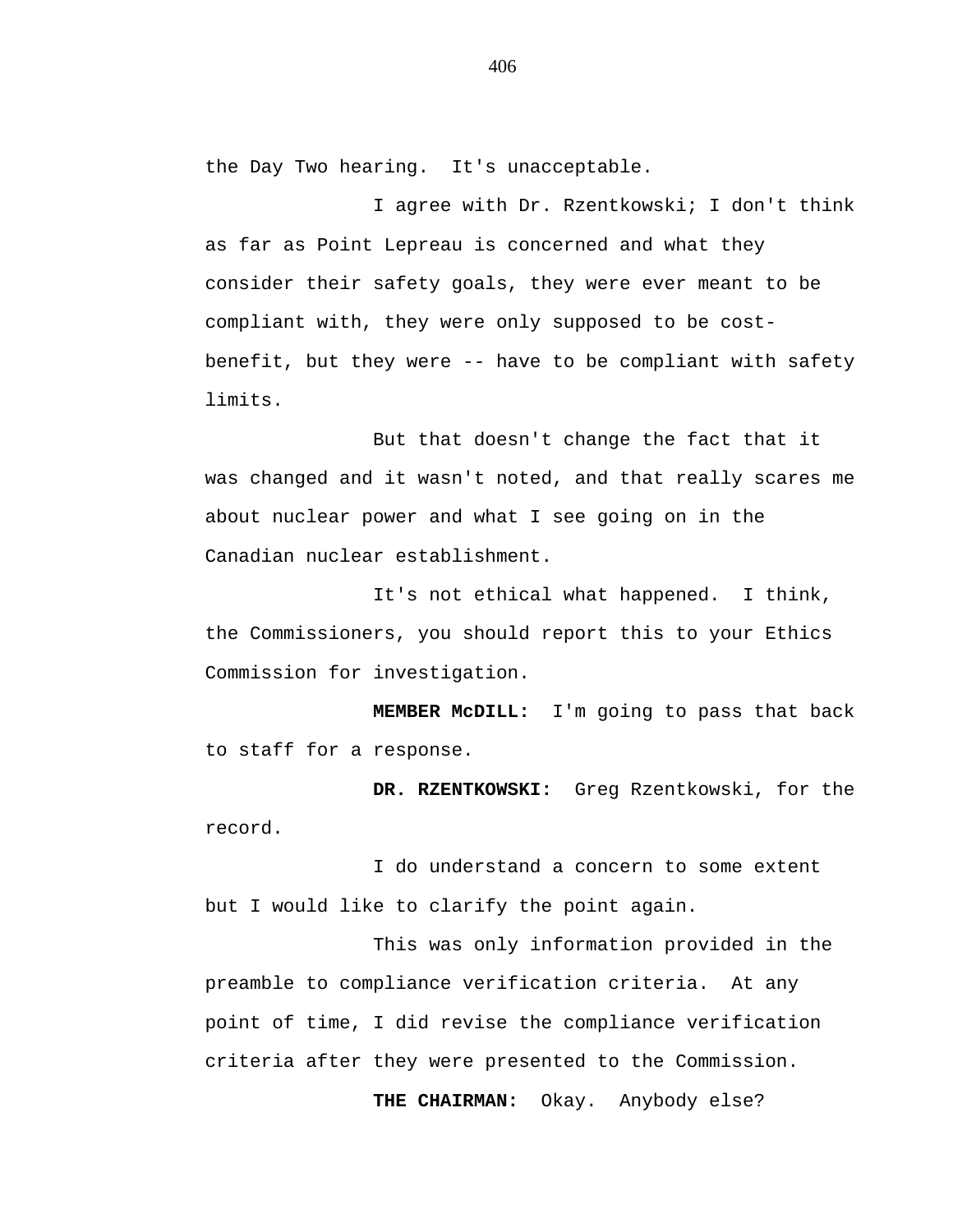Okay. You have the last word.

**MR. ROUSE:** So in summary, it seems that the CNSC staff and OPG agree with me that there'd be huge benefits to a filtered vent and the actions they're talking about doing all require power, same as the vent that they do have.

I'm a little concerned whether they even have --- whether filtered venting -- even the venting capacity to safe containment. This is a very serious, serious, serious lesson learned from Fukushima, Commissioners, and you guys have the authority to make them put in something that doesn't really cost that much money.

They're going to operate this for five years and so there's that.

As far as safety goals, I believe the safety goals and limits aren't even part of ST94, Mr. Rzentkowski. I believe it's requirement RD98, I believe.

And it is written in their thing that they would be posing unreasonable risk. I think this is all kind of -- it's really, really scary.

Darlington is putting in a filtered vent. The only thing I see different is nobody wants to spend the money on this piece of equipment.

One other thing, nobody mentioned my last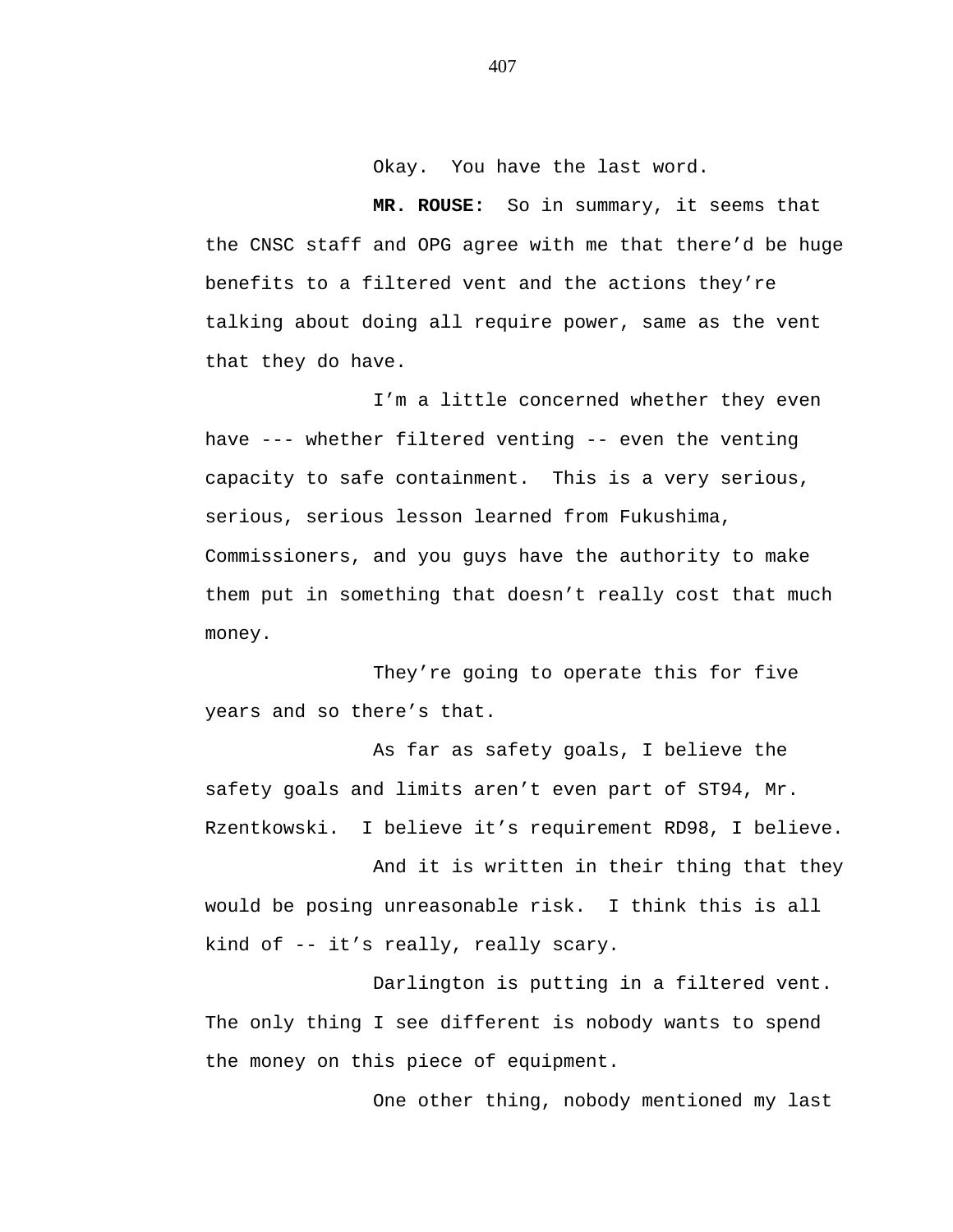comment about the wind large release frequency. The Commissioners asked the staff what is generally done for these kind of external events.

Well, for seismic events, the large release frequency is considered the same as the core damage frequency, and that should be the case.

They shouldn't be allowed to just not add in one number to safely meet their safety limit. That's ridiculous.

**THE CHAIRMAN:** Okay. Thank you. Thank you for this intervention.

I'd like to move on to the next submission by the Citizen for Safe Environment and the Committee for Safe Sewage as outlined in CMD 13-H2.107. I understand that Ms. Buck will make this presentation. Please proceed.

**13-H2.107**

 **Oral presentation by the Citizens for a Safe Environment and The Committee for Safe Sewage**

**MS. BUCK:** Yes, that's correct. And good evening, Chair Binder and Commissioners.

I am Karen Buck, President of Citizens for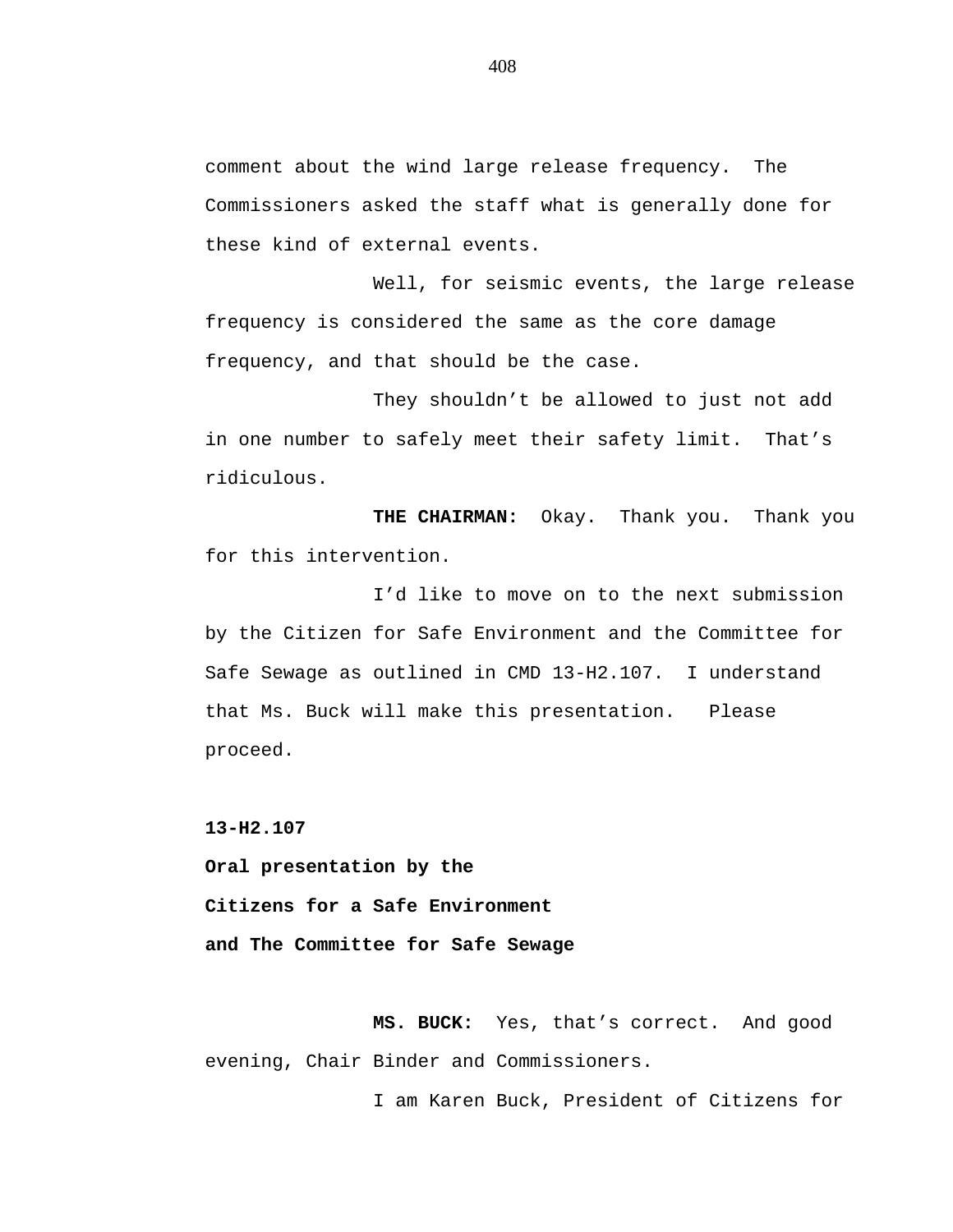a Safe Environment of Toronto Foundation Inc. and David Done, founder of the Public Committee for Safe Sewage, sends his regrets that he couldn't make it tonight.

Together, we have founded and are the Directors of the ad hoc committee opposed to the commercial nuclear production of electricity and we have come and expressed our concerns before.

CANDU reactors are noted for their large releases of tritium like no other reactors in the world, and so our concern began with the fact that we found that Toronto drinking water, on a daily basis, has levels of tritium that are above background levels.

And in the series of tritium studies in 2006, it was reported that it was at 5.1 becquerels per litre. The maximum in 2010 has been reported by the City of Toronto as 11 becquerels per litre, and I don't know why there would be this fluctuation.

We're concerned that tritium, through drinking water and food, is going directly into the bodies of the public and also of the workers and disintegration is happening with these radioactive particles within human bodies. And I think this is really a very huge public concern.

I don't think -- and we've expressed this before -- that the levels of regulatory levels that the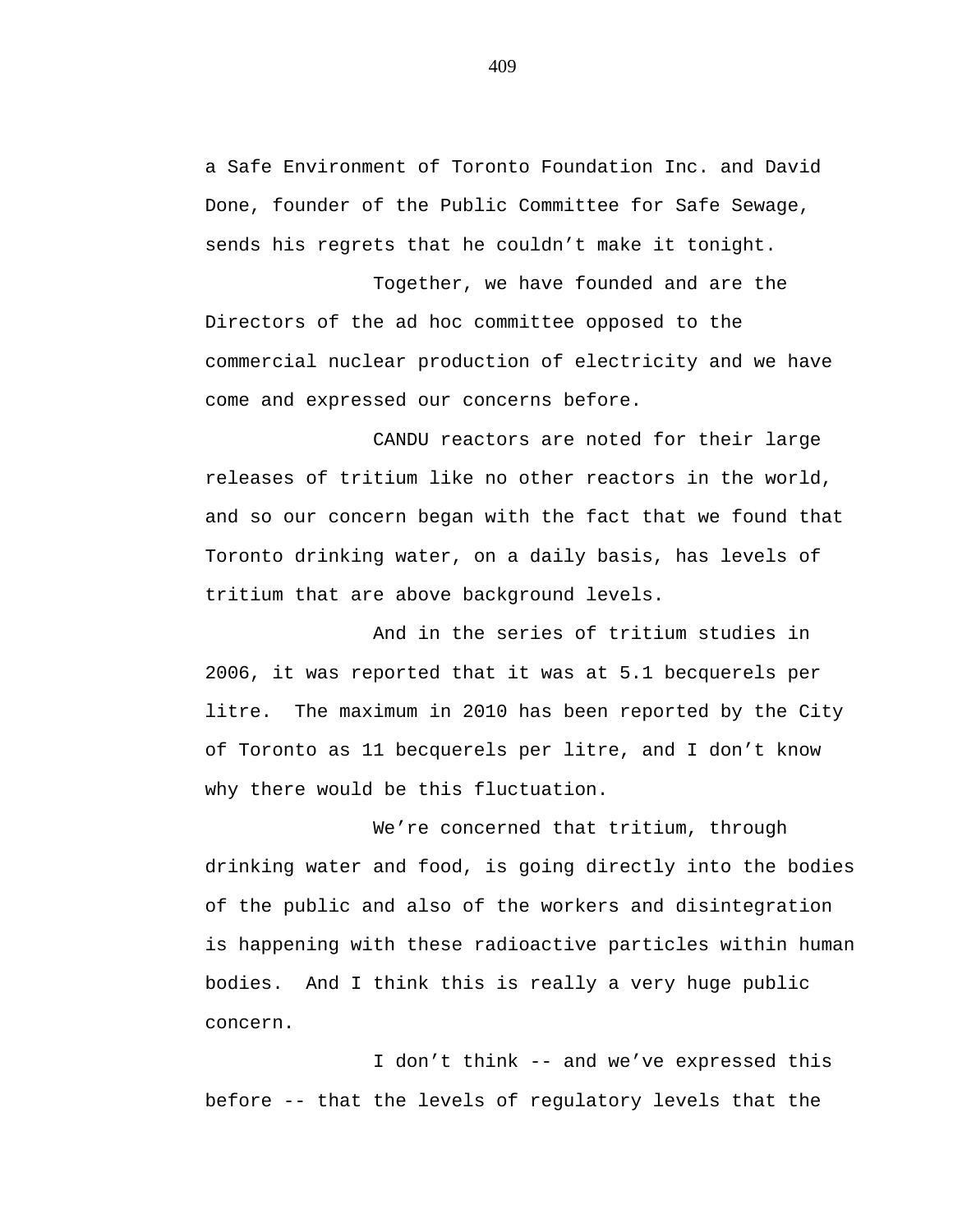industry is required to keep below of are adequate. I think they're very permissive and I think there is a need to lower them.

Even in your own studies, the tritium studies -- and I'm going to straight to that right now, "Health Effects, Dosimetry and Radiological Protection of Tritium" -- there certainly is evidence that there are information gaps, at times poor information going into studies and maybe requirements for greater controls and for the fact that there is a lack of information and that this may only apply -- your studies may only apply to adults.

So I'm going to just start by picking out different -- on page 41 of the Health Effects:

> "Although tritium doses were assessed and used, there was little analysis specific to the effects of tritium exposures."

That's a concern. I really am speaking here on behalf of the public, who deserve clean water, clean food and a lack of exposure inside their bodies to radioactive isotopes.

Once the issue with the historic dose records at AECL is resolved, which I guess it isn't, the Canadian Nuclear Workers Cohort may provide a useful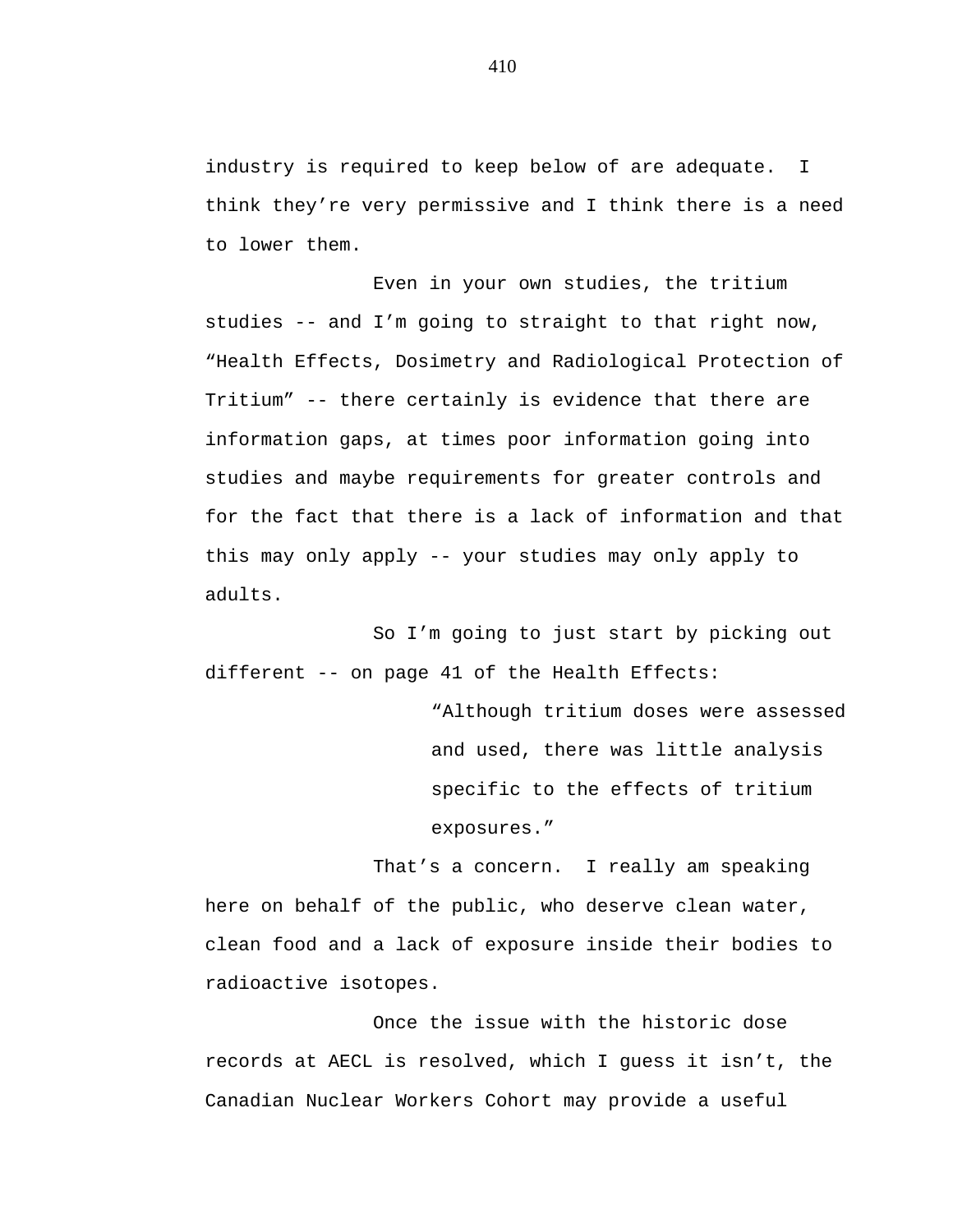source of information to assess tritium risk, but it seems not to now.

The risk estimates for these studies indicate very low risk, if any, for leukemia and solid cancers among nuclear power workers with occupational radiation exposures, including tritium. The four -- but the four U.S. studies showed positive associations between leukemia mortality and low level occupation exposure to ionizing radiation.

Again, it is difficult to infer much about tritium risks from these studies. Although tritium doses were assessed and used, there were no analysis specific to the effects of tritium exposures. However, tritium exposures are relatively high among the SRS workers, so this workforce could potentially be informative about future tritium risks.

Page 145 in the conclusions from the health effects:

> "Hereditary effects have not yet been demonstrated in humans for any radiation exposure, although the ICRP recommends a risk estimate."

And they've got it here for severe hereditary effects since it is highly unlikely that humans are immune to germ line mutations and associated trans-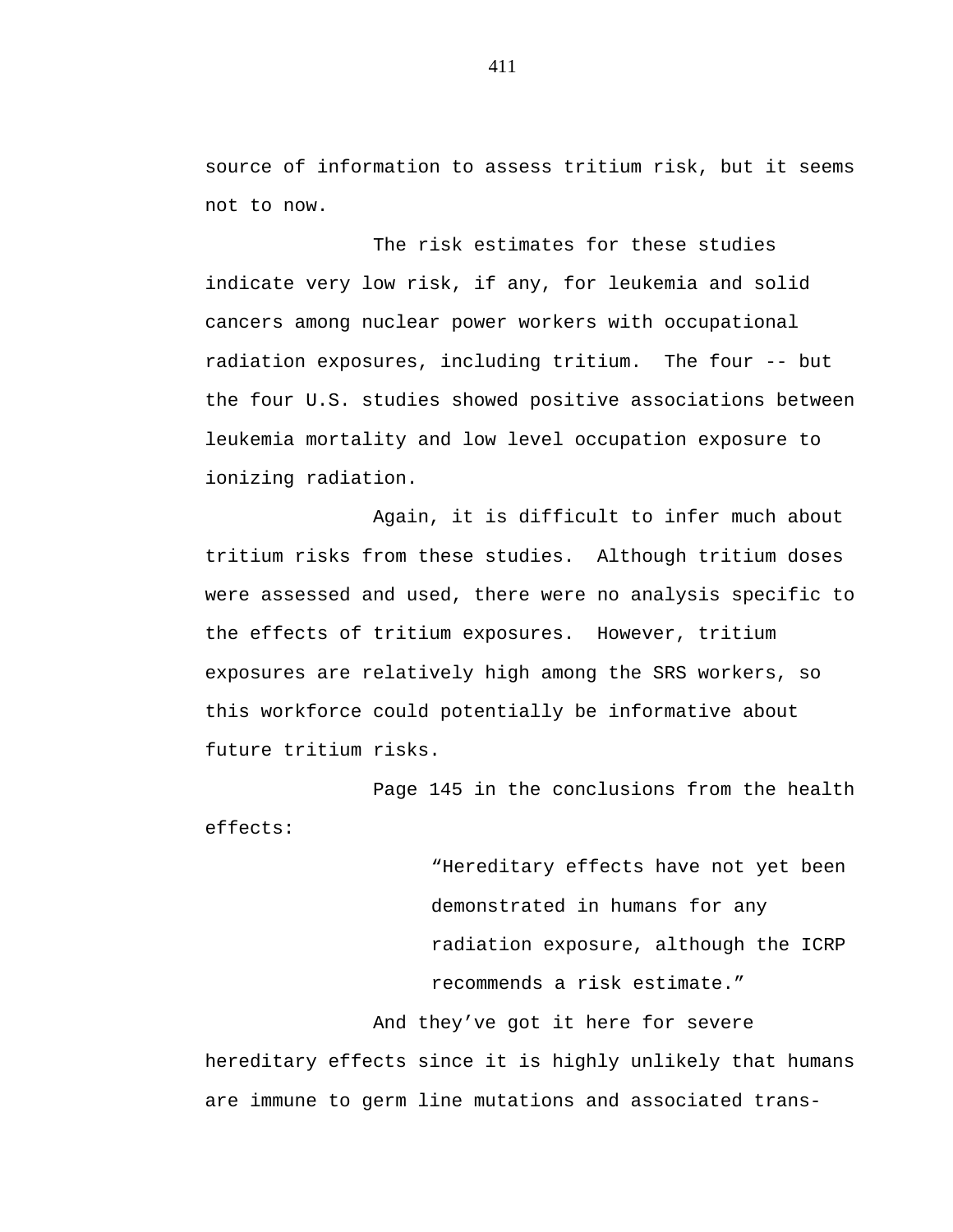generational effects.

The risk from organically bound tritium, OBT, should intuitively be greater than that from  $H_2O$ tritium in water, but -- or tritiated, water but studies looking specifically at OBT-related health effects are few, with most of them using DNA precursors.

While most OBT produced in the environment would not be DNA precursors, the organic compounds into which it is incorporated will have a longer residence time in the body, therefore posing a greater risk.

Biokinetic models appear to account for this difference reasonably well, but new, improved models continue to be developed. A review of the relative biological effectiveness, RBE, of tritium radiation indicates a fairly wide range of values. And we've talked about this before in our oral presentations.

Although there have been very few suitable laboratory studies using cancer as their end point, the weight of the evidence points to an RBE factor of two or more. And I believe that maybe your studies were still, in the past, using an RBE of one.

Current ICRP models for intake of HTO, HT and OBT are reasonably consistent with experimental results. While improved models are under development, they will only apply to adults in the public. So an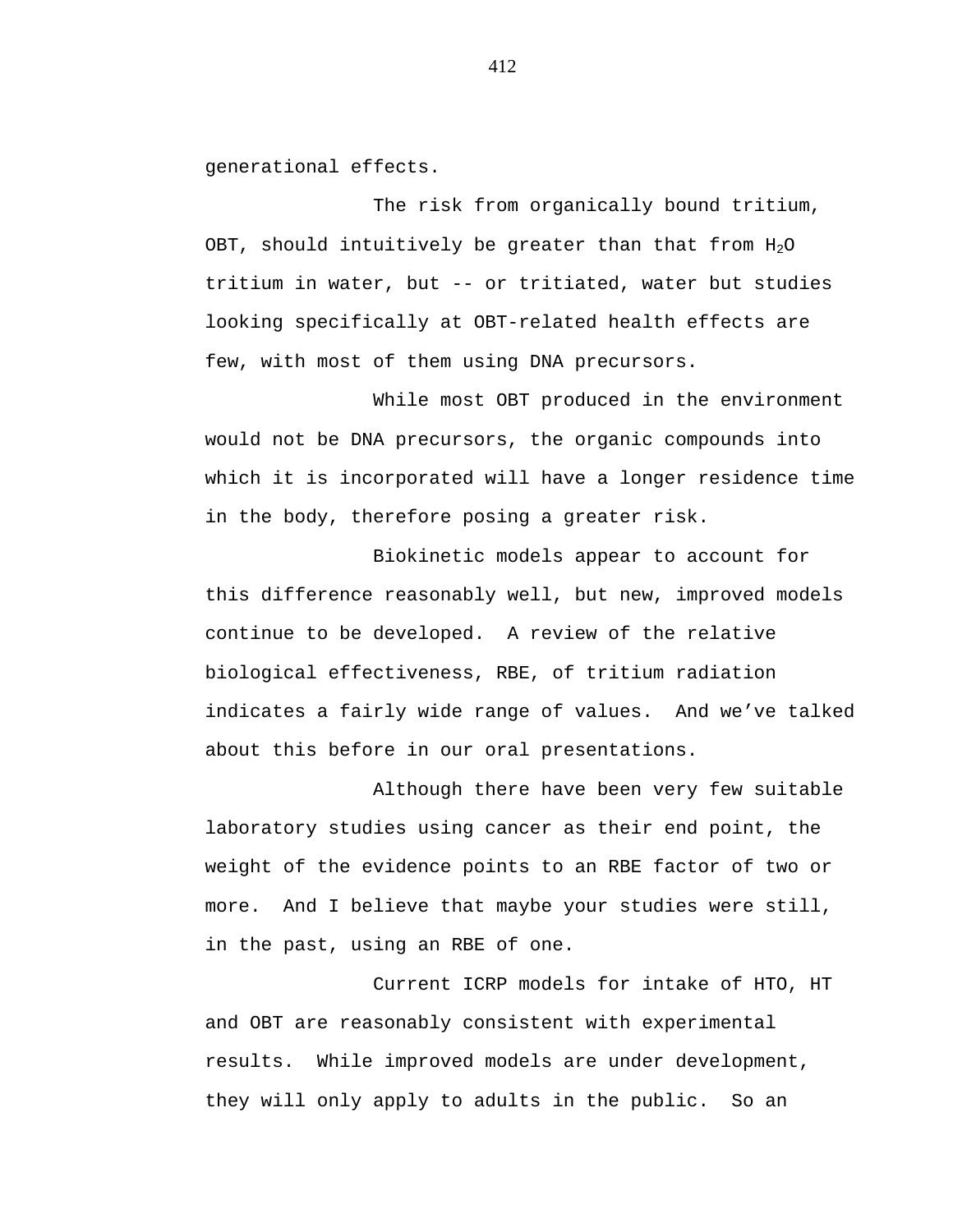expansion to various age groups would be required for use in public dose assessments.

Recent studies have indicated that ---

**THE CHAIRMAN:** Can you come to the point? We all read those reports.

Can you make the point? We are talking about the licensing of Pickering ---

**MS. BUCK:** Well, I am making ---

**THE CHAIRMAN:** --- so let's hear the point.

**MS. BUCK:** I'm making a huge -- okay. I'm making a huge point here that there are deficiencies in the actual looking at risk assessments and public risk.

I mean, here -- the one that I am particularly -- so what I'm saying is, RBE factor. The fact that, you know, there's a lot of data gaps and available studies of cancer and other adverse health effects in workforces are not always useful, due to data that is not tritium specific.

Like, I'm talking about tritium that is being released in large amounts on a daily basis from Ontario Power Generation.

And here's another interesting one; it is thus very difficult to use current epidemiological studies for an adequate assessment of tritium-related health risks, because there are few studies that are actually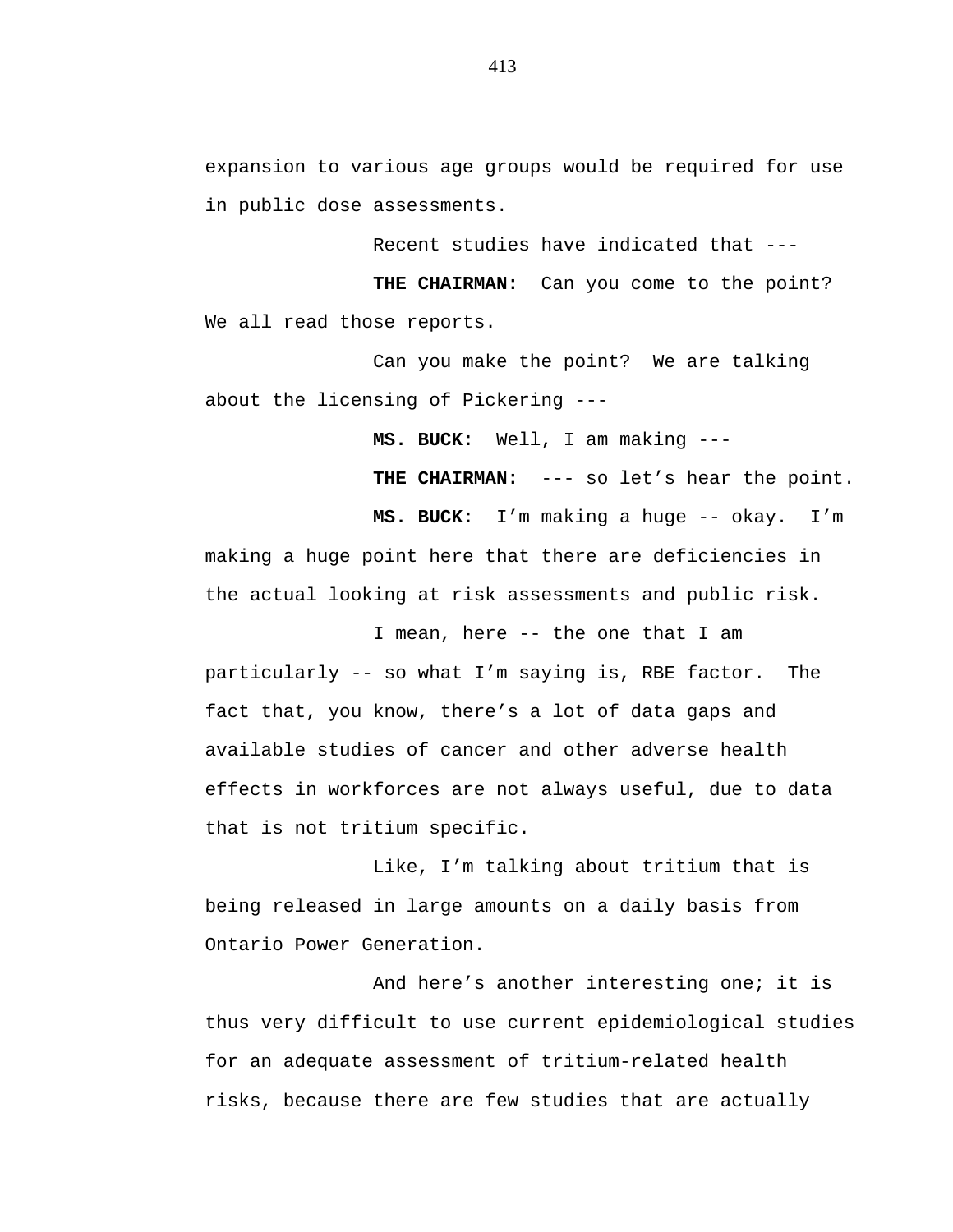related to tritium. And the CANDU reactor is, in fact, very tritium release based.

Then there's a part in here -- I'll skip through then, if you feel that you've read all of this and that you agree that this -- that your studies don't say that there are higher risks than what you believe or are talking about here.

Conclusions from the facilities handling tritium is that some specific practices, if adopted, could further reduce the releases of tritium to the environment. That would be in the public interest.

High quality primary containment is the most important control feature, and the most effective use of abatement technology occurs at the point of generation of the release.

Pickering does not even have a tritium handling facility or reduction facility, and when it comes to public interest, it is public health goals that we're interested in, in the public.

However, public health goals are not regulatory and represent only non-mandatory goals, even though they are based solely on scientific and public health considerations, without regard to economic cost or technical feasibility.

And that's why California actually has an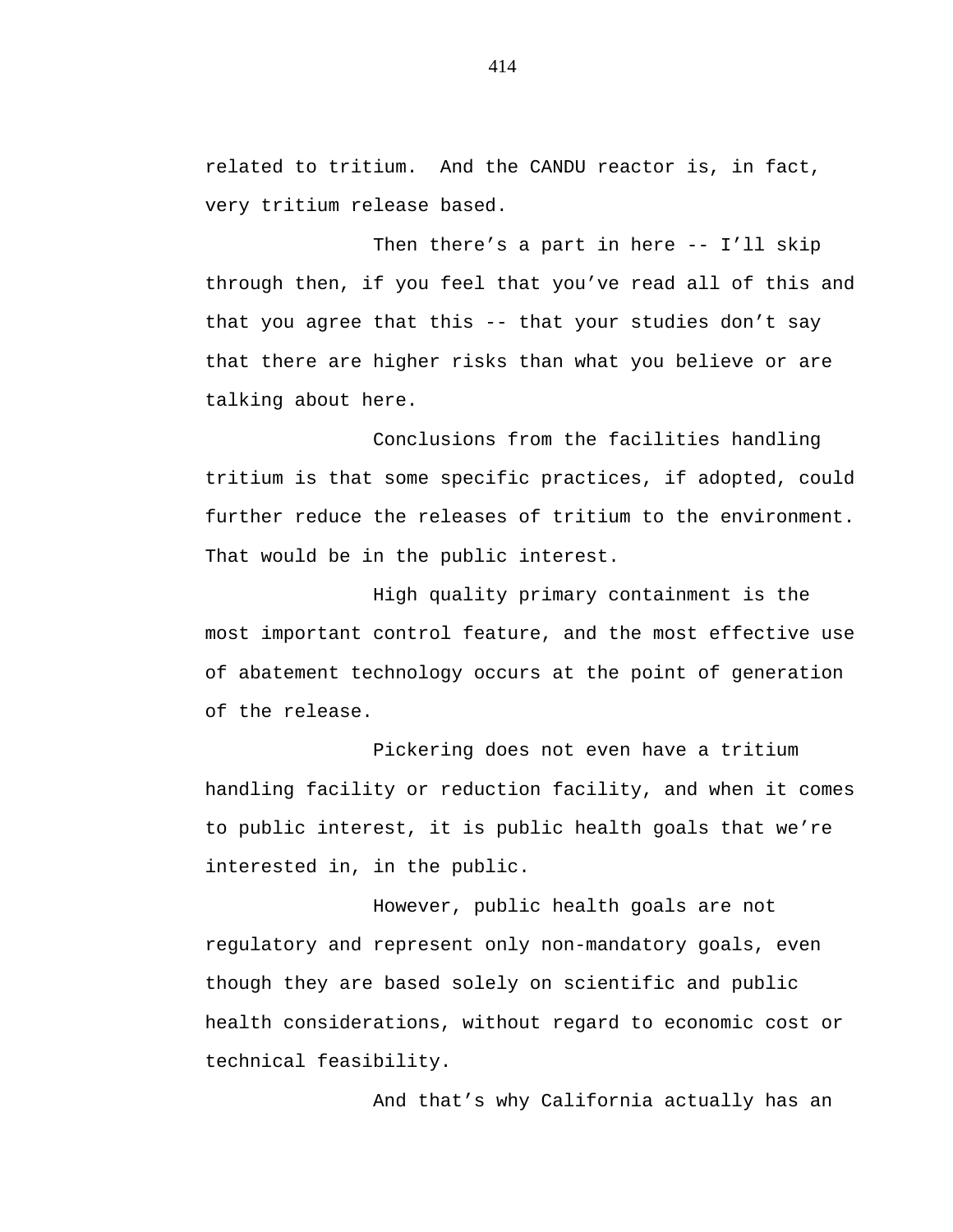unenforceable but public health goal of 14.6 -- 14.8 Becquerels per litre in their drinking water.

I believe that the -- and we've talked about this in our last one, the Ontario Advisory Committee on environmental standards for tritium in drinking water was a huge public consensus on what the public wanted in terms of nuclear generating stations, and that was a reduction to 100 Becquerels per litre, and a final 20 Becquerels per litre of tritium in drinking water. That was a consensus statement.

Now, also there is a new emerging concern that is stated in your tritium studies project synthesis report, that the emerging concern is that of contamination of groundwater. And there's no way of removing that radiation from the groundwater.

And I would suggest is there a way of removing it from Lake Ontario or from just surface water because there is a huge movement, with large populations in the Province of Ontario, to be drinking surface water, not groundwater. We just don't have enough of it.

**THE CHAIRMAN:** Okay. Can you please complete, you're way over time.

> **MS. BUCK:** Oh, am I over time? THE CHAIRMAN: Yes, you are. **MS. BUCK:** Sorry. Okay.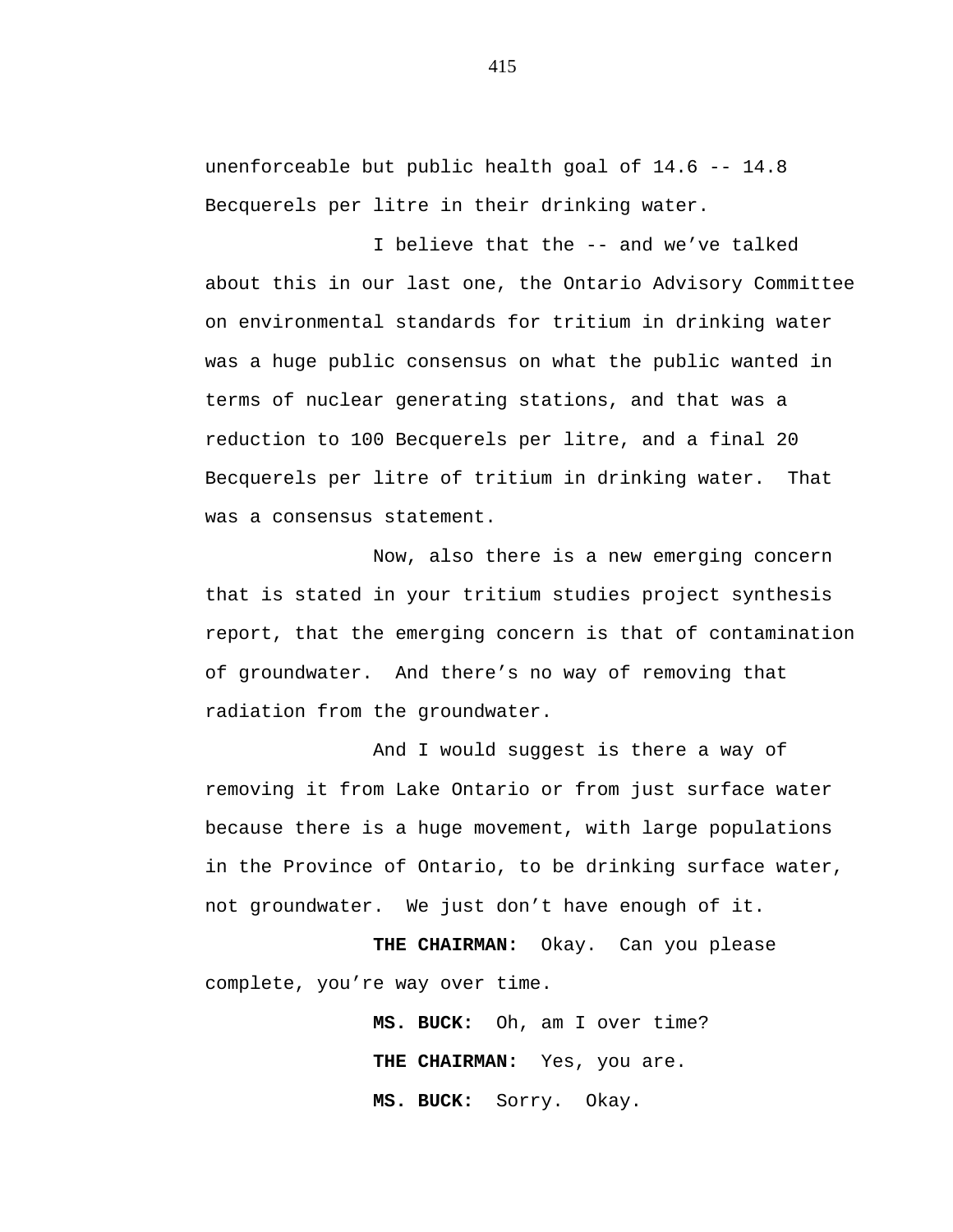So groundwater is critical and in conclusion -- and we've already handed this in in part of our written statement prior to asking for an oral presentation.

Please accept this submission as a rejection for the continued licensing of the Pickering Nuclear Power Generating Station until the year 2020, and as a request to the Ontario Power Generation, to expedite a plan, including an implementation timeframe for a safe shutdown of the remaining Pickering nuclear reactors by 2014, thereby limiting their operation beyond their designed life.

> **THE CHAIRMAN:** Thank you. **MS. BUCK:** All right. **THE CHAIRMAN:** Questions? Go ahead, Ms. Velshi.

**MEMBER VELSHI:** A question for OPG. The intervenor talks about no tritium removal facility at Pickering. Perhaps you can talk about how the tritium is removed from your heat transport or moderator water?

**MR. JAGER:** Glenn Jager, for the record.

As stated yesterday and earlier, the tritium emissions from Pickering are very, very low and contribute to very low doses for the public.

We manage tritium very closely at that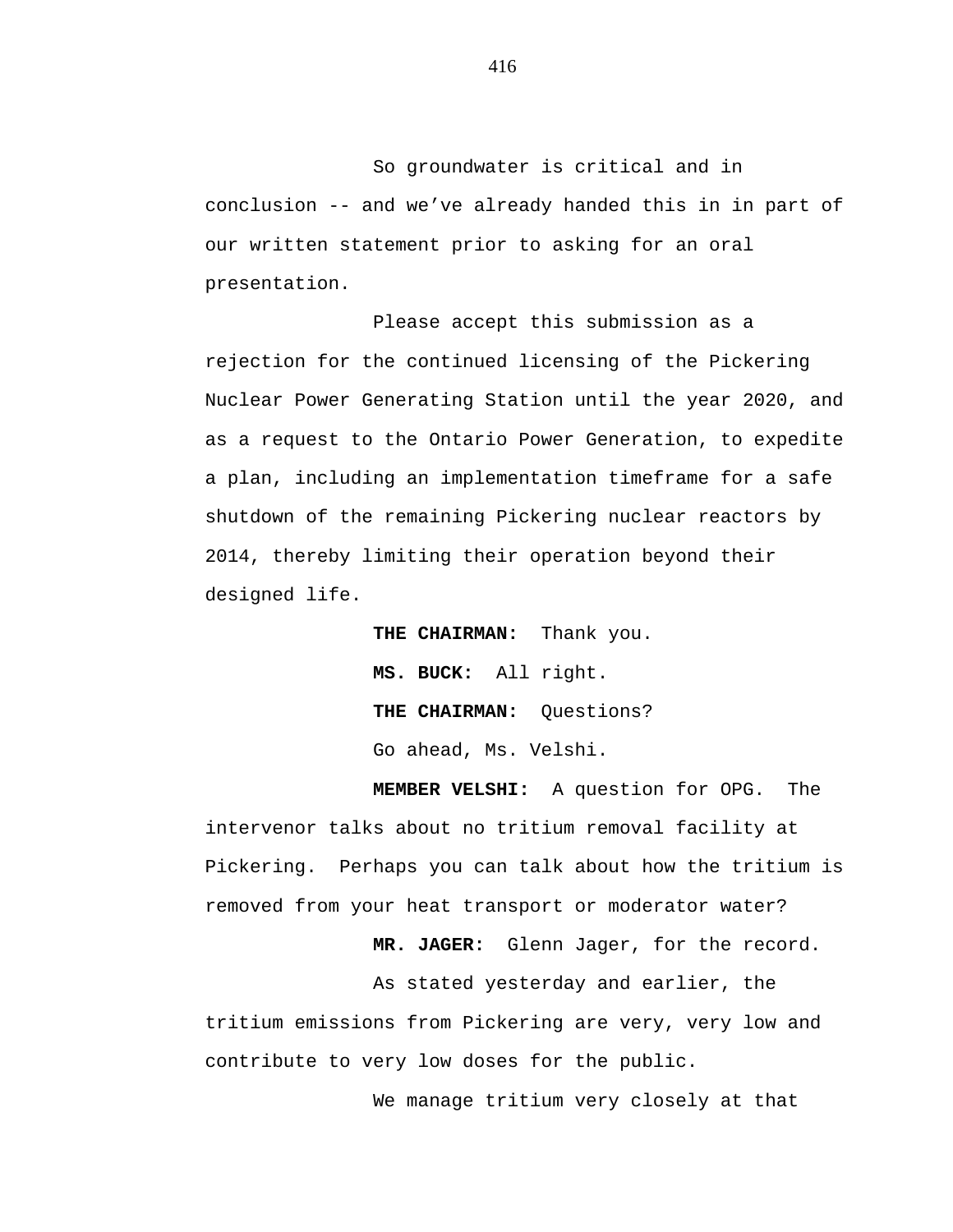Pickering station. There are a number of different aspects to maintain those very low emissions. Number one, as you mentioned, is detritiation of heat transport and moderator systems.

And although there is no tritium removal facility at Pickering, there is one at Darlington that serves both sites and we have a means of transferring water between the sites, and water is exchanged for all the units and detritiated at the Darlington site and returned to the Pickering site. And that is one way that we're able to keep emissions very low at Pickering, by basically keeping the source term very low at those sites.

In addition to that, we have a focus, as I mentioned yesterday, a focus on leak reduction and monitoring. We installed instrumentation on all the units, so as soon as there is a leak in a unit we are very -- operators are immediately aware of that, are able to track it down and pinpoint the leak and then we effect repairs.

And finally there's mitigation. We have dryers and containment that -- for any tritium that escapes the heat transport moderator systems that is collected by the dryers and then again returned to the system or upgraded through our upgraders and the tritium removed.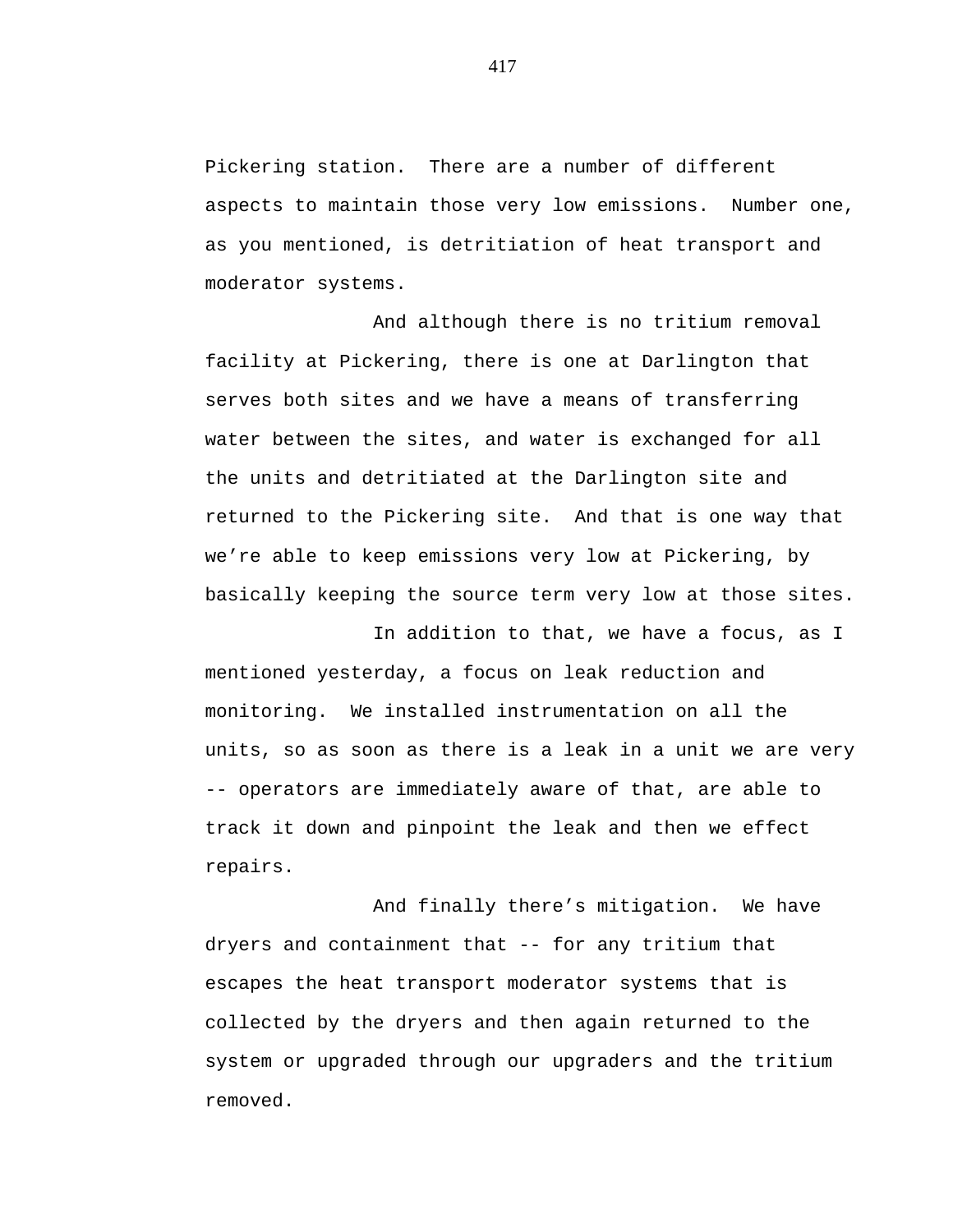All the effluent pathways are monitored and we report that in an annual report, as well as to the CNSC.

**MEMBER VELSHI:** Thank you.

And a question to staff, I know we've talked about tritium levels in drinking water around the Pickering Nuclear plant.

We discussed that fairly extensively yesterday but I don't believe we talked about levels in Toronto's drinking water and the intervenor says it's gone up from, I think, it's 5.6 to 11 Becquerels per litre.

Can you comment on that, and if it has gone up, what could have been the contributor to that?

**DR. THOMPSON:** Patsy Thompson, for the record.

I don't have the data for Toronto with me, but as we mentioned, I believe earlier today, the values for drinking water supply plants around the Pickering facility range in the five-year licence period between 8 and 18, and so there are variations, depending on the operational activities at the plant, and I would suspect that variations in Toronto also depend on what is going on at the facilities.

But also, if you recall, Environment Canada talked about changes in lake current, and so it depends as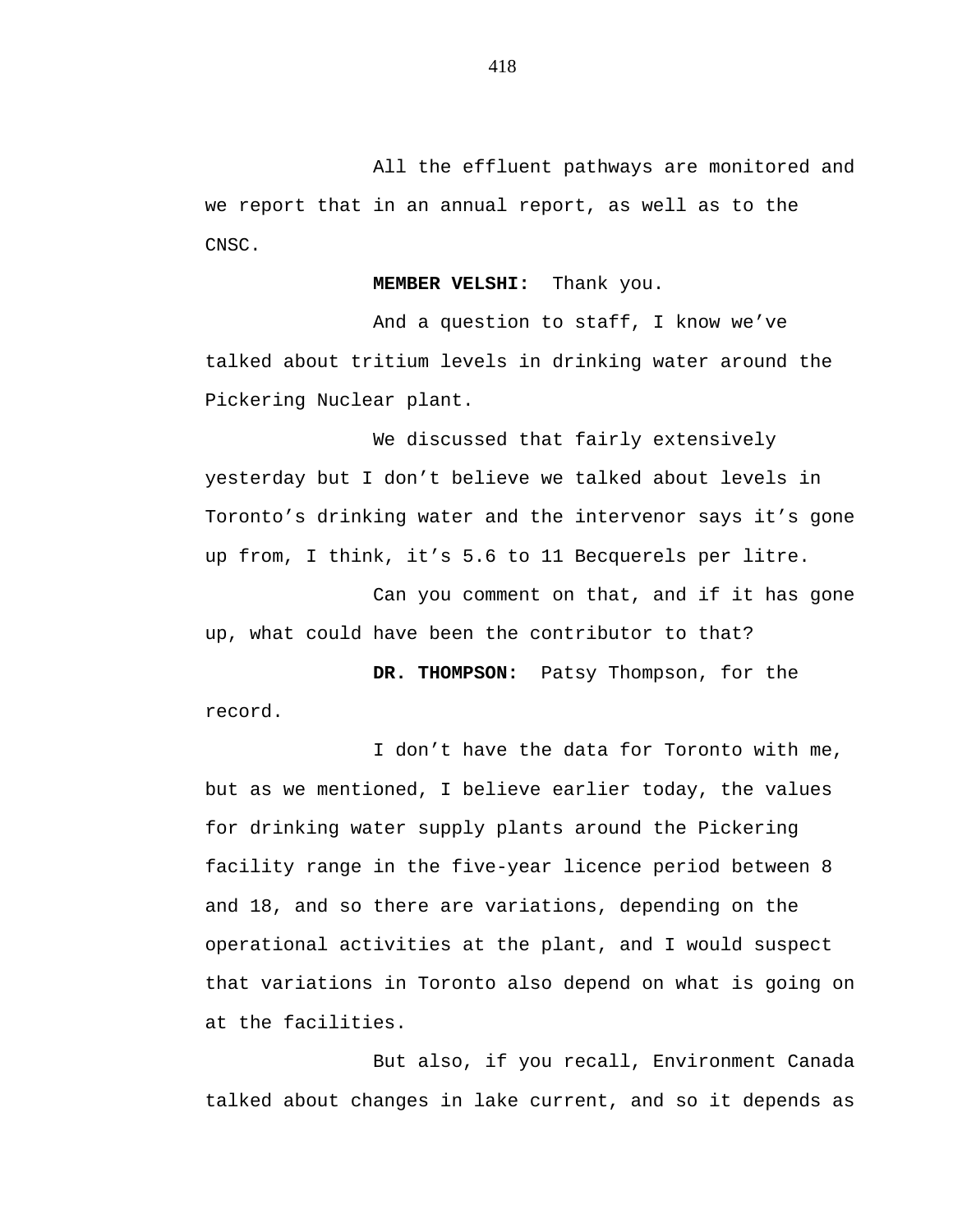well on the direction of lake currents, either west or east of the facility.

But in all cases, if you compare those values to the Ontario Drinking Water Advisory Council, the recommendations, that they remain below 20 Becquerels per litre.

But if you'd like, Ms. Velshi, we can get the more detailed data for Toronto, if you'd like, for tomorrow.

**MEMBER VELSHI:** That would be helpful, thank you.

**THE CHAIRMAN:** Anybody else? Any other questions?

Okay, thank you. Thank you very much.

The next submission is an oral presentation

from Ms. Chaloner, I'm not sure I'm pronouncing it right.

**MS CHALONER:** Norah Chaloner.

**THE CHAIRMAN:** Chaloner -- as outlined in CMD 13-H2.100.

Please proceed.

**13-H2.100 Oral presentation by**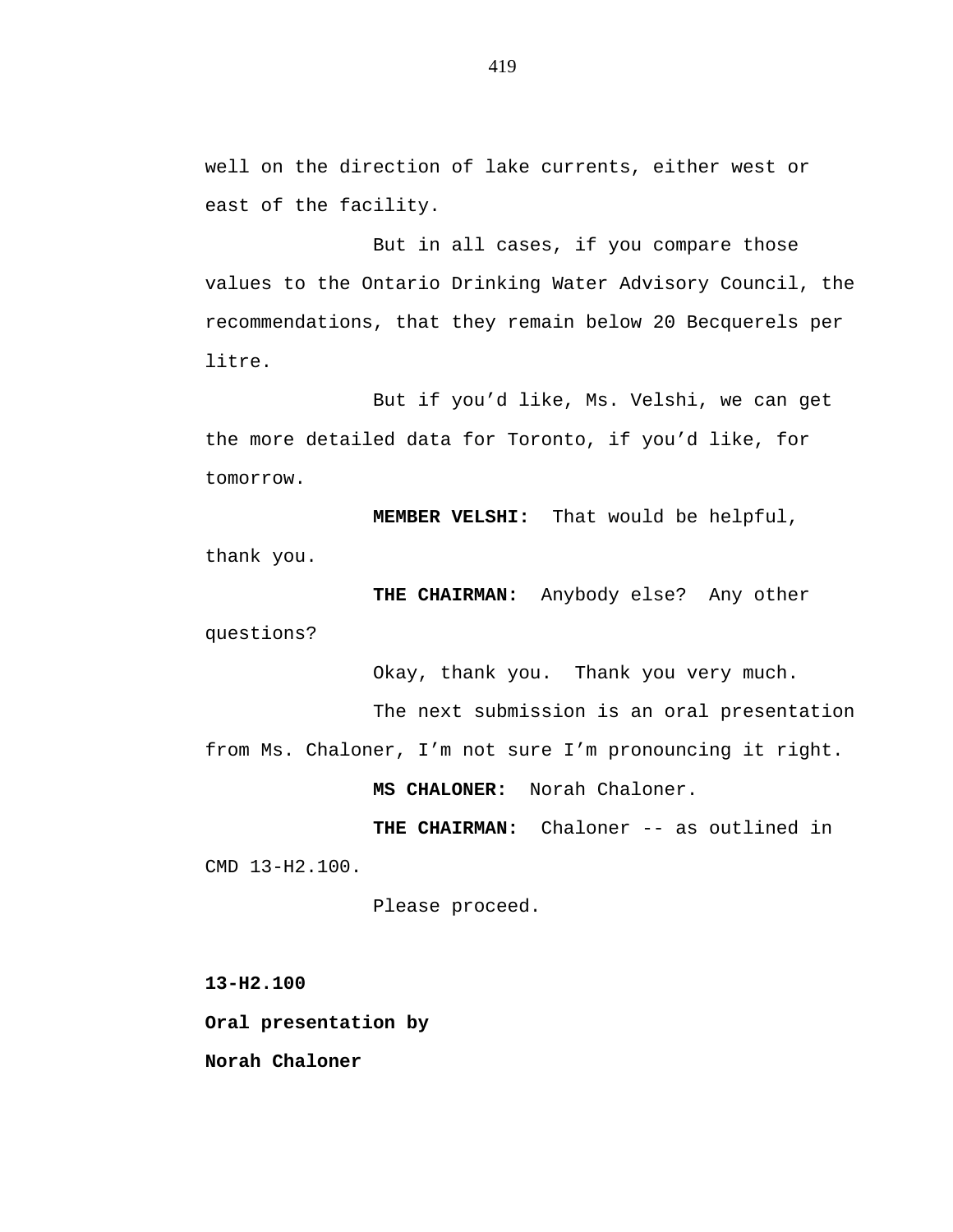**MS. CHALONER:** I'm here as a mother and grandmother and public health nurse who cares deeply about the future, and that the right decision made by you to reject the renewal of the Pickering nuclear reactors is crucial to the safety of the future.

Climate change is predicted to increase the chaotic heat and winds that are part of continuing increases in planet temperature. We're now at 400 points of carbon emissions. Wind is going to be a huge, huge problem.

We hear about the tidal problems, the increased heat of the oceans, extinction of species, all the other things, but not many people are actually talking about winds. And I would like you to spend some time after you've been here today looking at tornadoes, looking at the problems with winds.

A friend of mine does tornado watch professionally and there is a map, I understand -- I just picked it up by looking at one of the submissions that has been sent to you by email from Louisette Lanteigne -- and you will notice that it has the tornadoes across Southern Ontario that we have had. So it's a significant number of dots, a significant number of problems.

And today, when they were talking about 220 kilometres an hour in the wind studies this afternoon that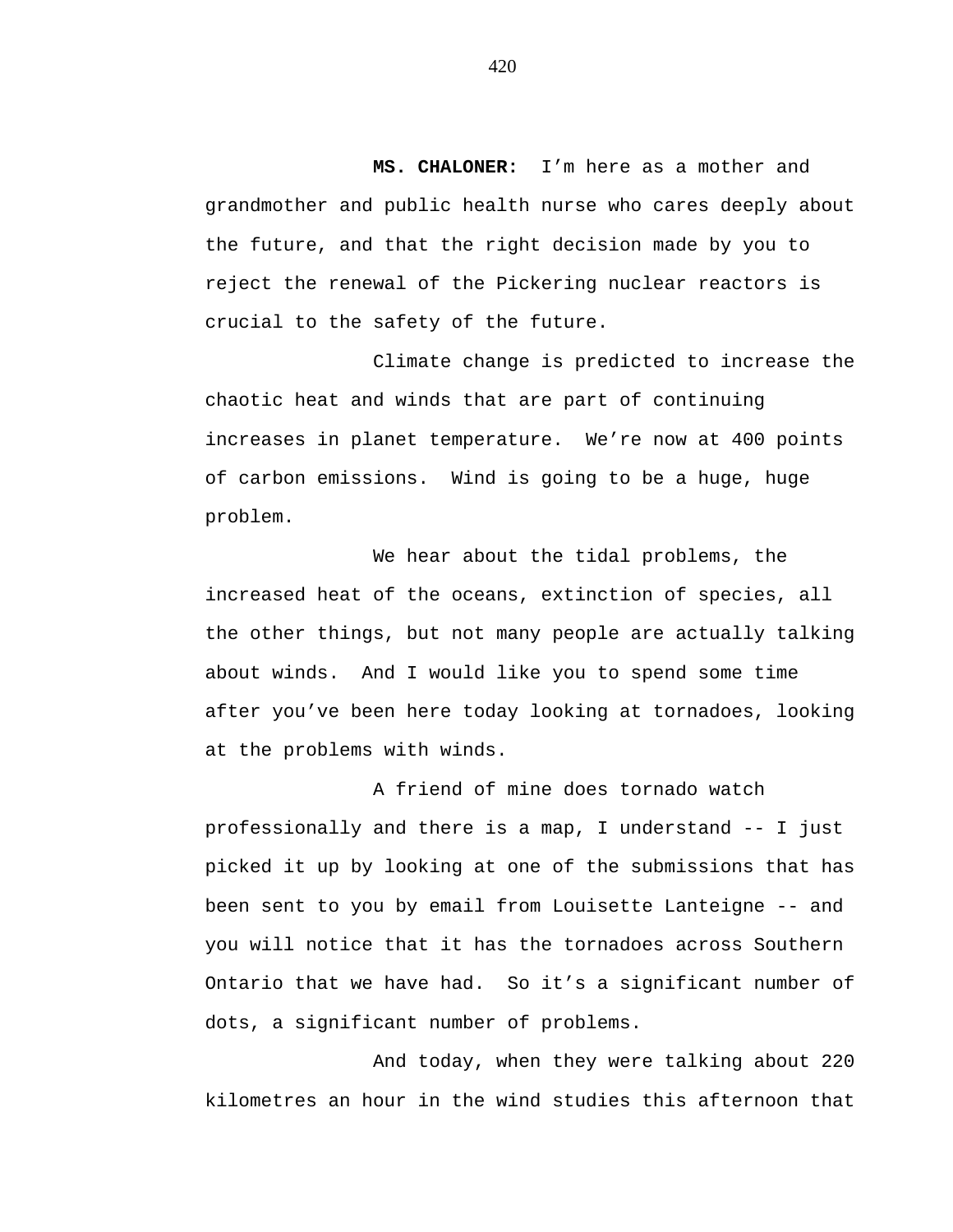people referred to, I think we have to remember that in Oregon last week, there was a tornado that was 340, I think it was, kilometres an hour. There was five minutes warning for people and it was there.

So I'm not sure your studies go to over 300, but I would urge you to spend some time looking at that because that's going to have a different kind of an impact from tornadoes that are in the 200 kilometres range.

But regarding the renewal of the old Pickering nuclear reactors, I am strongly opposed to this, especially since they are at the end of their planned and predicted lifespan. This was a science-based decision. Ageing reactors present many unknown problems. All of them can't be predicted.

Would each of you pour vast sums of money into renewing a decades-old car and hope to drive it another couple of decades? Would you at the same speed, with the same events, stay on the major highways? How old are your cars, I wonder? Or would you consider adding another few hundred thousand kilometres on it with some retrofits and updating?

What about the furnace in your home? Are you retrofitting the furnace that was in your home, maybe 30-year-old home, a 30-year old furnace? Are you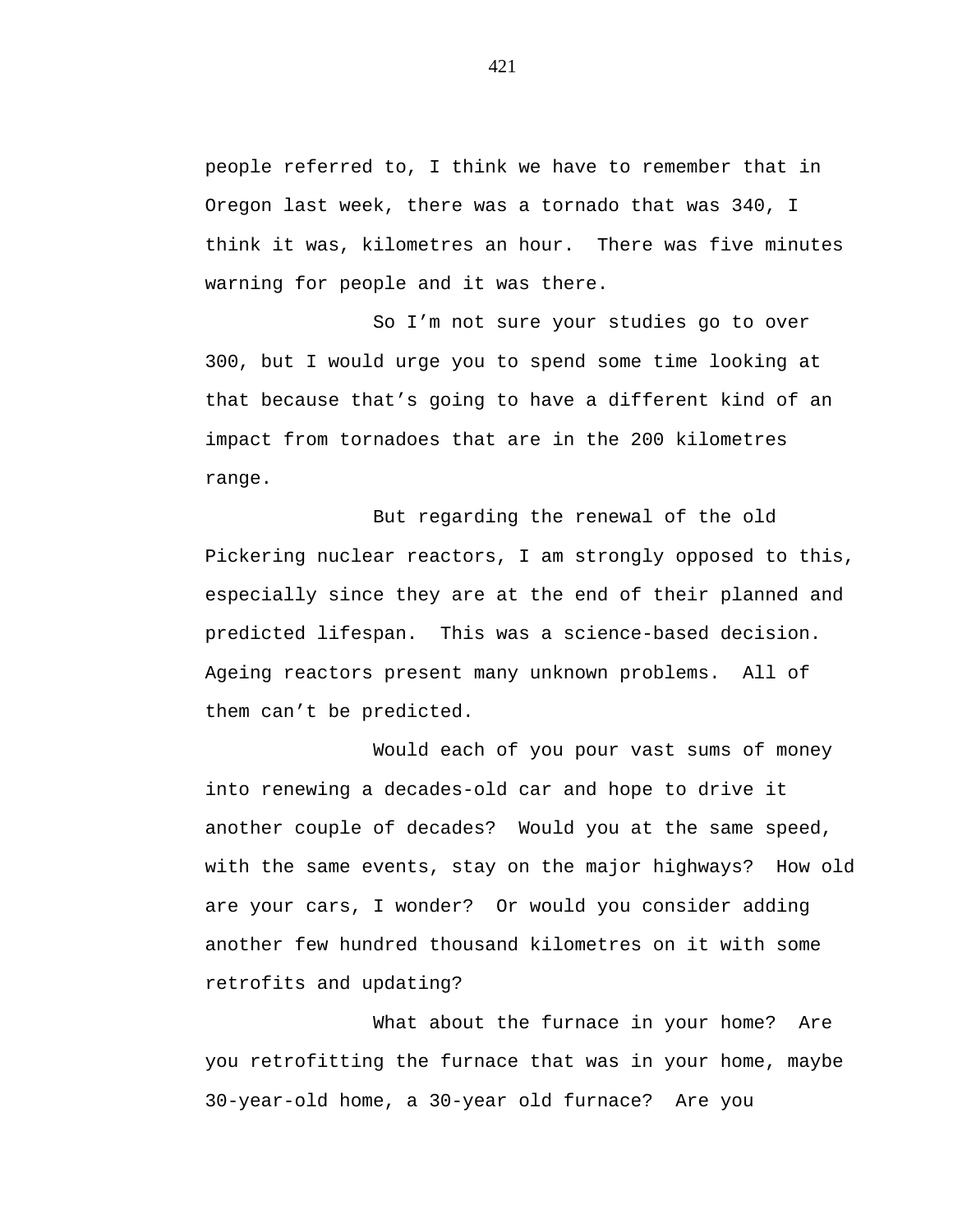retrofitting that or are you looking at not using it anymore?

These end-of-life reactors should be shut down. There's a need to go forward with less complicated and less risky solutions than the continued operation of old nuclear power plants. These increased risks are borne by those most near the old reactors and those who work in them.

Quebec had a look at their old nuclear reactor and they made a decision to put safety first; safety for their workers and the public at large. I quote the former head of Hydro Quebec, Thierry Vandal:

> "I would no more operate Gentilly-2 beyond 210,000 hours than I would climb onto an airplane that does not have its permits and that does not meet the standards."

Regarding an issue of great concern that was raised at the December 2012 hearing regarding the Darlington nuclear reactors, I have some questions considering the increasing risks being taken on by workers and residents who live near them.

This concerns the safety education of those living within the zone of influence in the case of a nuclear accident of any size. Now, this was brought up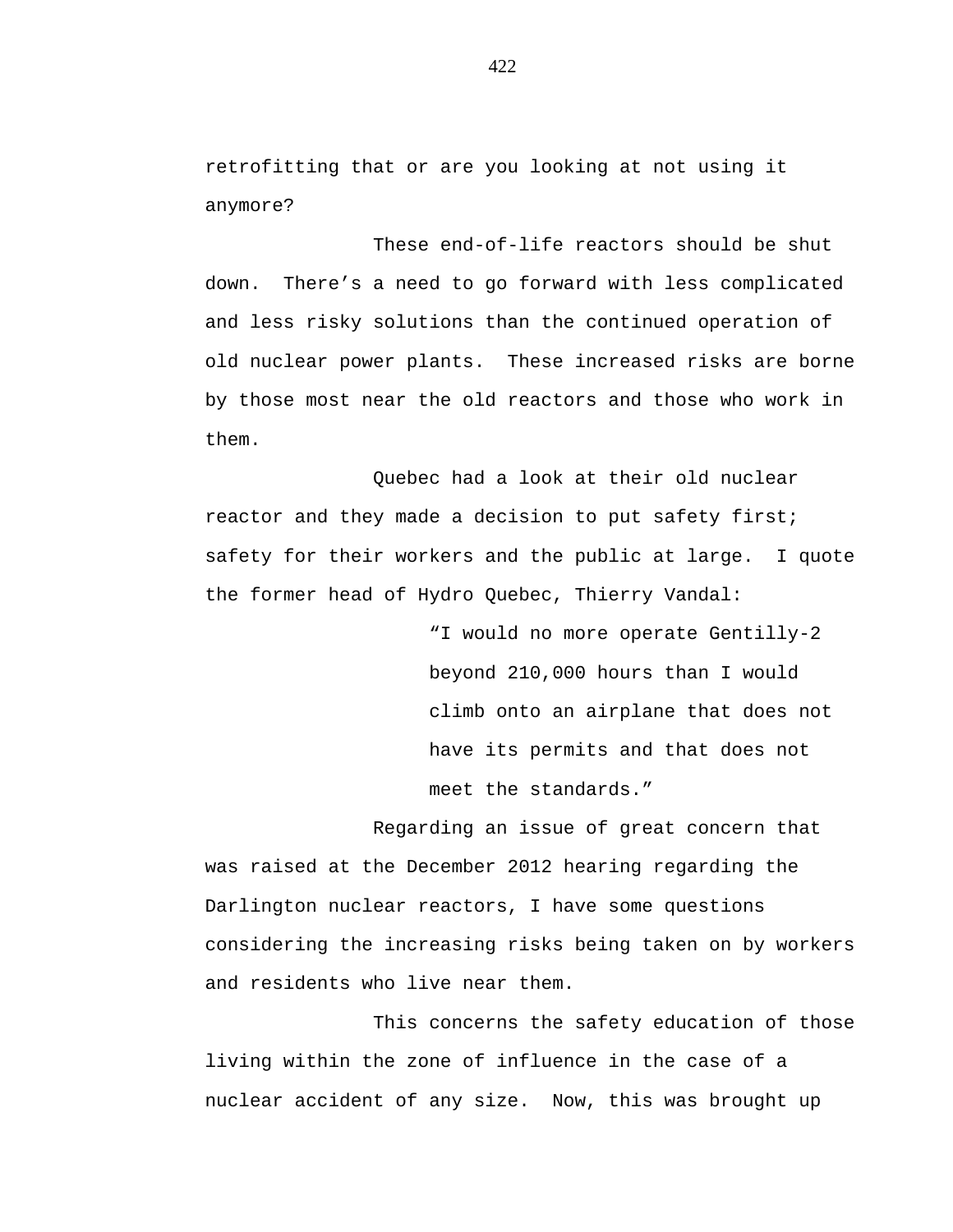earlier. Are you ready?

And I do notice that there is an addition of two extra pieces of pamphlets that are handed out, but I am not aware that most people have them. Most people perhaps don't have them. The people I know in the Whitby area do not have the extra pieces of paper that actually deal with a nuclear accident.

And as we heard, I won't go over all my notes on this because they were really, really well addressed by Michelle Simeuvonich, who spoke just before we broke for supper. I was very impressed, as maybe others were in the room, with her description of living in a hurricane area and how evacuation orders bring absolute chaos to a community.

Chaos is a huge problem. And she was talking about living in communities of 110,000 people. We're looking at millions of people trying to evacuate an area and there's no plan. No one knows where they're supposed to go, how to get in touch with their loved ones. These things have to be addressed.

Has a random door-to-door check been made throughout the zone of influence, for example? I don't know that this has ever been done to make sure that people do know what kind of a plan their family is going to use to get in touch with each other, to locate each other, to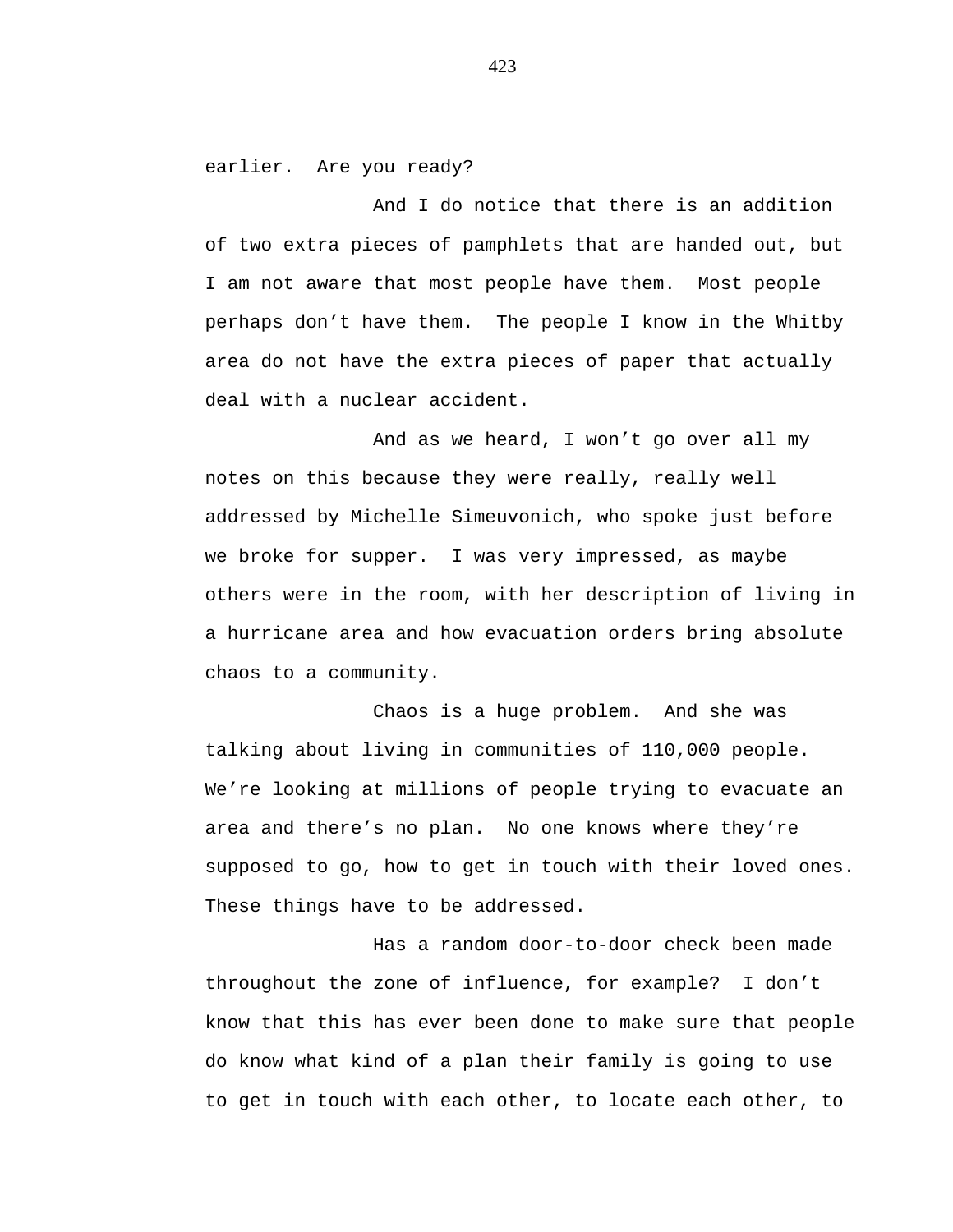find how to get to the shelter that's supposed to be for their area.

And what happens to the vulnerable in the communities who aren't connected to their neighbours and don't have family? The single people living alone, the elderly, perhaps people who aren't very versed in English, perhaps people who are deaf who haven't heard a siren if there is a siren in the streets, these things have to be addressed.

There are many more people than you think living like that. From my years as a public health nurse, I do know that. We made -- the years when I was working, and I don't believe they do this much anymore, but we made a lot of home visits; home visits that were set up for us to visit because these people were on their own and were vulnerable and having problems.

But a lot of these aren't identified now because we have a different system of healthcare. So you need to know, you need to mandate that the communities have to know where these people are and they have to also know what the plan is or someone on that street has to know where they are, so they can be taken into some kind of a plan of action.

I lived also in a small community, a community called Elmira over near Kitchener-Waterloo. The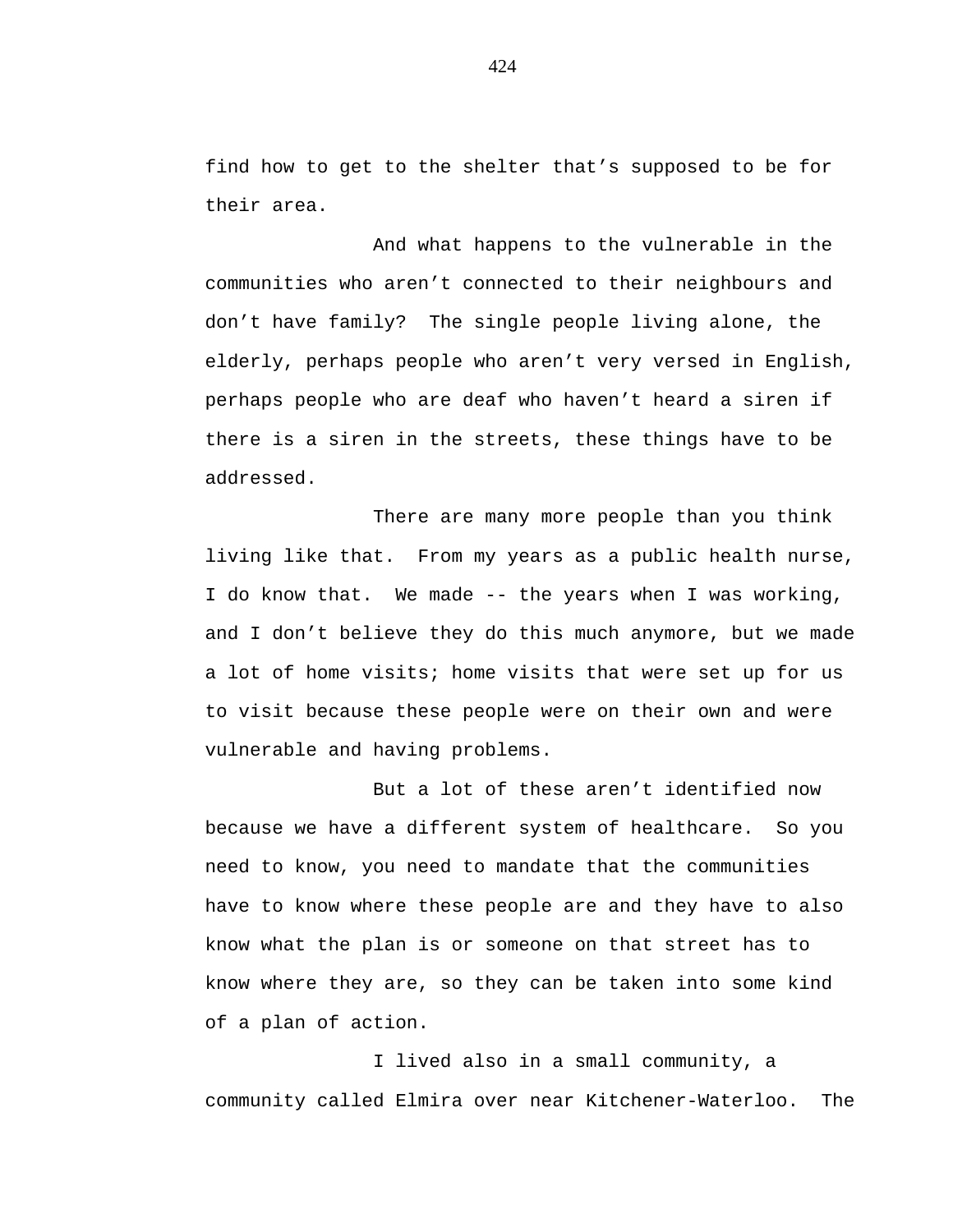major employer in that town in the fifties was Uniroyal chemical plant. In the eighties, it was found that they had been burying waste and leaking -- and it was leaking into the water table for years and no one knew about it.

We knew there was something wrong because of the emissions coming off the top of the pipes, the top of the towers behind the building, but no one knew. We all presumed that it was a safe situation for the people to live in. And yet, we all knew people around us who were dying of cancer, who were affected with other conditions.

And in the eighties, they found out that they can no longer drink their water. And yet, it's still leaking into the river there and has to be monitored by a watchdog role of people.

So if governance isn't right to look after what's going on, if you don't set the regulations in place and you're a safety commission and should be, terrible things happen to a community. In that community Elmira, they had to pipeline water from the city miles away. And they've had to bear the effects of health on their children.

This is not a risk that the public should bear when there are other alternatives, especially with regard to nuclear power plants.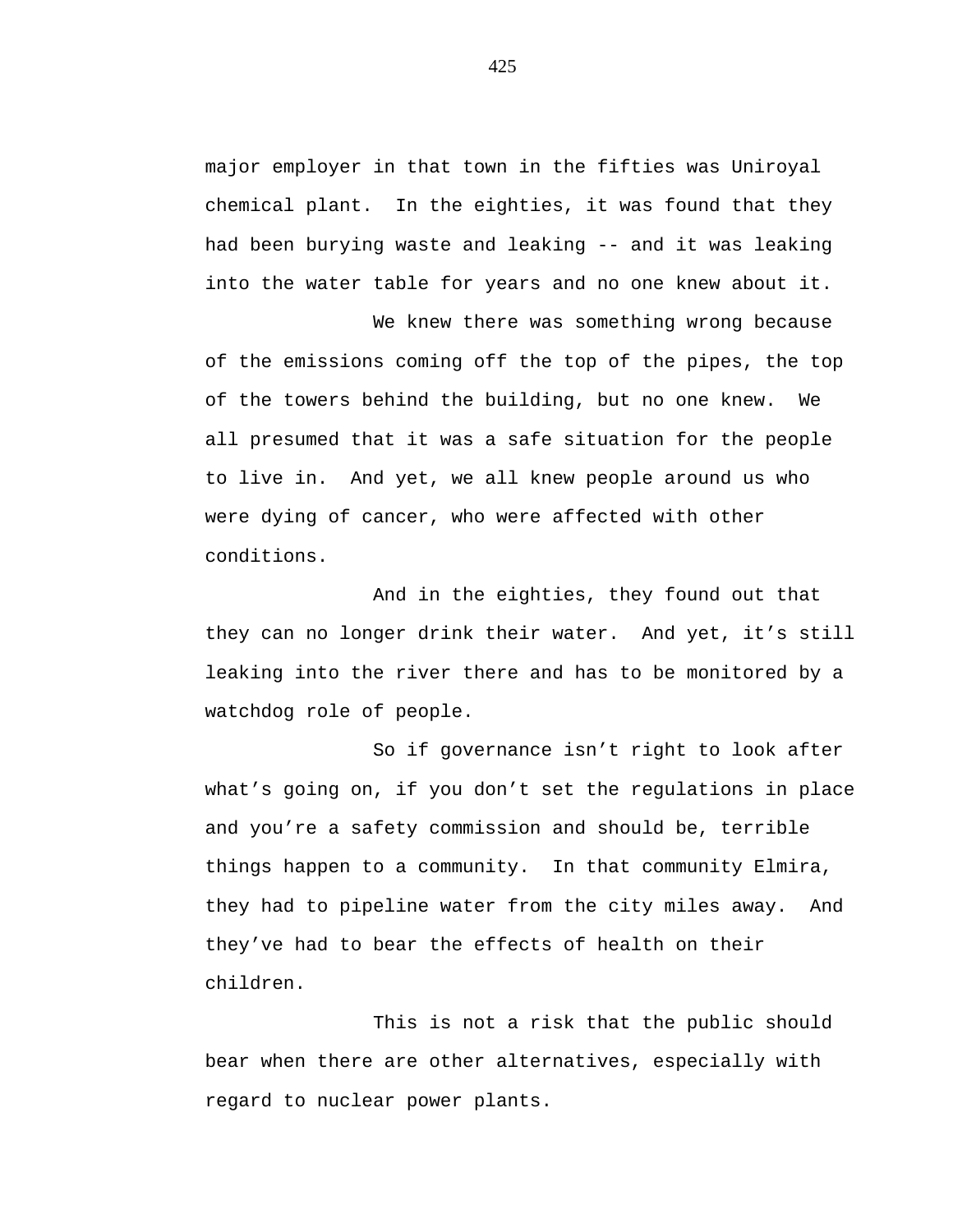So when looking at the safety of renewing the old Pickering reactors, the risks of more contaminated nuclear waste must be weighed. Eventually, nuclear waste moves around underground if you're going to bury it and that seems to be the most popular solution, deep geological burial.

But anyone who has ever known a farmer with a stony field knows that soil is alive under there. Every spring, if you've got rocks in one field, you've got to go out and pick off those rocks. And you get them all picked off, the field is fine; the next year, wow, you've got a whole lot more. They've come up from underground because it's alive underground, things happen, things shift.

So deep geological burial is a no-brainer. If you know a farmer who has a stony field, you know that there's going to be something at some point shifting underground.

The increasing amounts of nuclear waste represents serious threats and we must start reducing their presence and build-up in our world.

Finally, I would like to add that there is an assumption that our energy needs will not be met without the extended operations of Pickering reactors. Yet, the facts show that we have a reducing demand for energy and have many safer renewables on the sidelines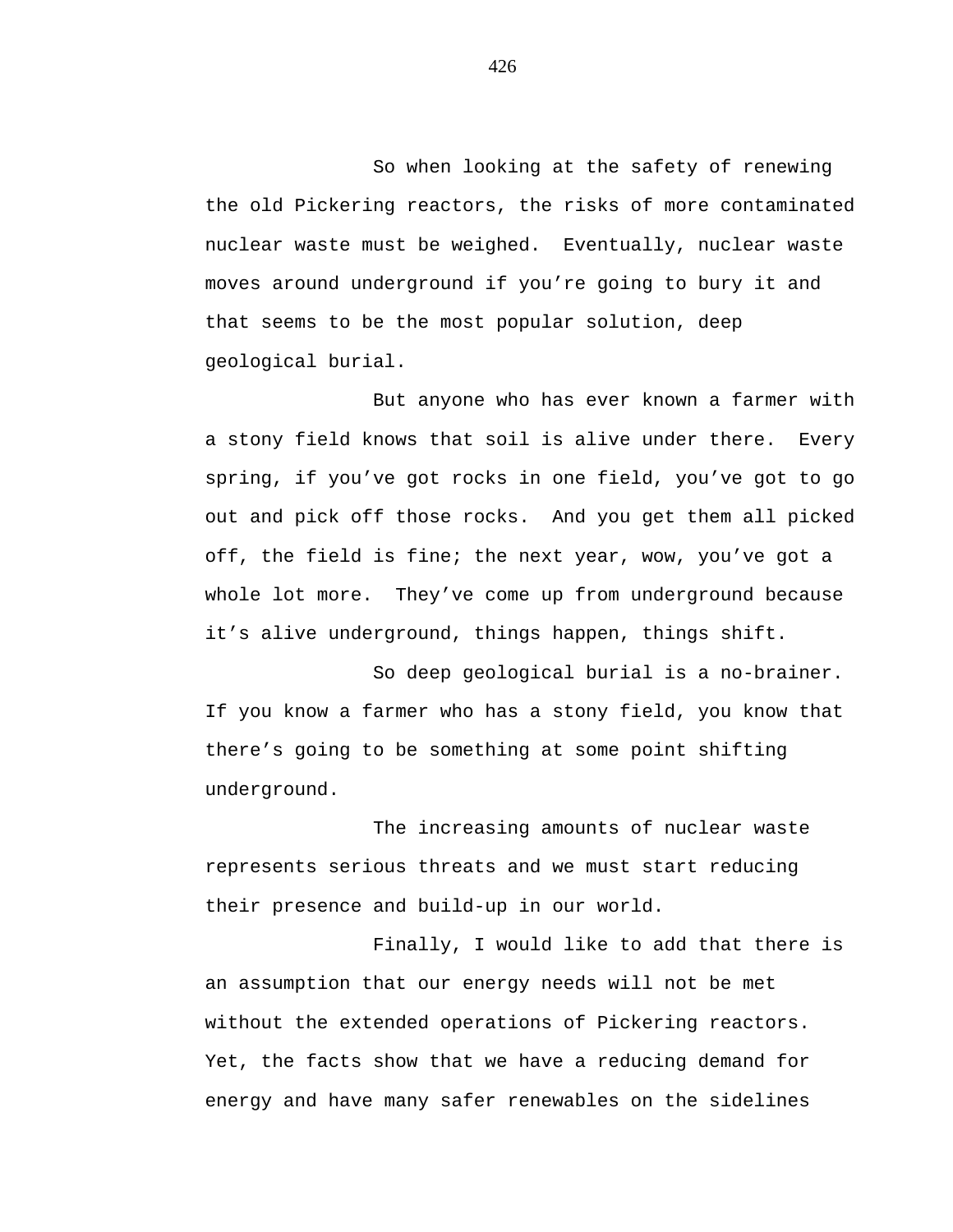that can provide less risk than extending old reactors would entail.

Combining the attributes of solar, wind, geothermal and biomass power production with increasing conservation and efficiency is a safer option, the public does not have to take these increased risks and there's less waste and lower emissions.

I would just end by saying I think the CELA presentation was excellent and the Greenpeace was excellent. There were many excellent today. But I was really very moved by Michelle's personal memories that she shared with us of the chaos she went through when the hurricanes hit her world.

**THE CHAIRMAN:** Okay. Thank you. Question? Anybody? Any questions? Okay. Thank you. Thank you for your presentation.

I'd like to move on to the next submission by the Canadian Coalition for Nuclear Responsibilities as outlined in CMD 13-H2.120.

And I understand Mr. Edwards will make the presentation by teleconference. Dr. Edwards, can you hear us?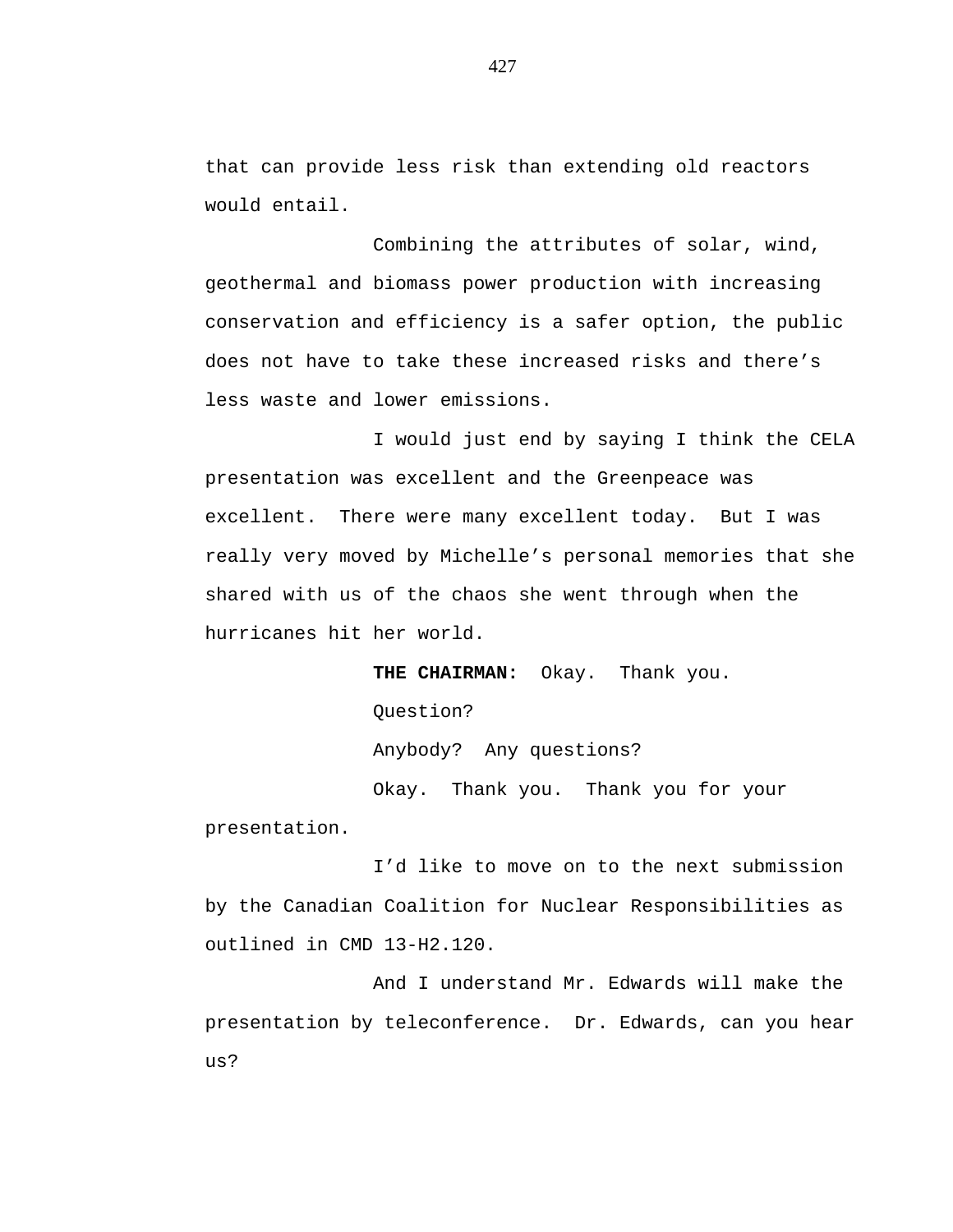**13-H2.120**

**Oral presentation by the Canadian Coalition for Nuclear Responsibilities**

**MR. EDWARDS:** Yes, I can. Thank you. Can you hear me?

**THE CHAIRMAN:** Yes, we can.

Please proceed.

**MR. EDWARDS:** Thank you very much.

I would like to thank the Commissioners for providing this opportunity to make views known regarding the proposed plan by OPG to extend the lifetime of the Pickering reactors even though they had previously decided not to refurbish these reactors.

Now, I think that this is really a very important critical point in the evolution or the history of the regulatory agency. The question is: Is there going to be one rule which fits all or is there going to be a double standard?

The previous speaker, I believe, quoted the words of Thierry Vandal, the –- at that time, the CEO of Hydro Quebec. She didn't mention that he was actually testifying at a parliamentary commission in Quebec City before the National Assembly on January 29<sup>th</sup>, 2013 when he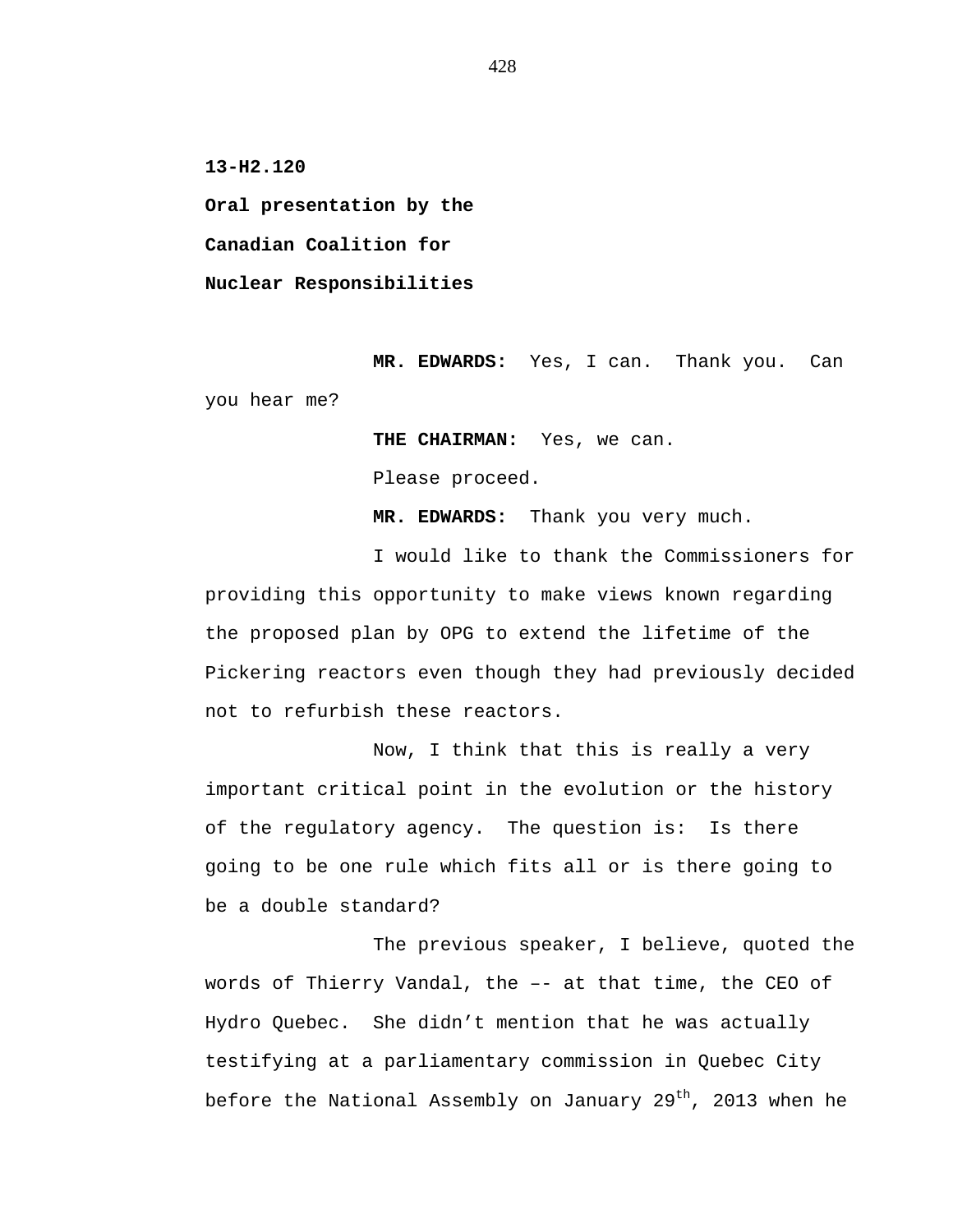made those comments.

And I'd just like to read you his –- some of his statements here. He said:

> "This is an important issue and I would like to take the time to explain it well. While it is true that we have an operating licence from the CNSC, the permit that we received for continued operation included an important condition: that there be a mandatory stop at the end of 2012, after which we would do one of two things: Either we would shut down the plant, which is what we have done, or we would begin the refurbishment." (As read)

End of quote.

Now, I believe that that's exactly what the CNSC should do with regard to the Pickering. They should say to OPG: Either you shut down the plant or you begin refurbishment. You can't have it both ways. You are at the end of a lifetime of these plants, the engineering lifetime, and you have to decide whether you want to spend the money to repair them so that you can run them more, or shut them down.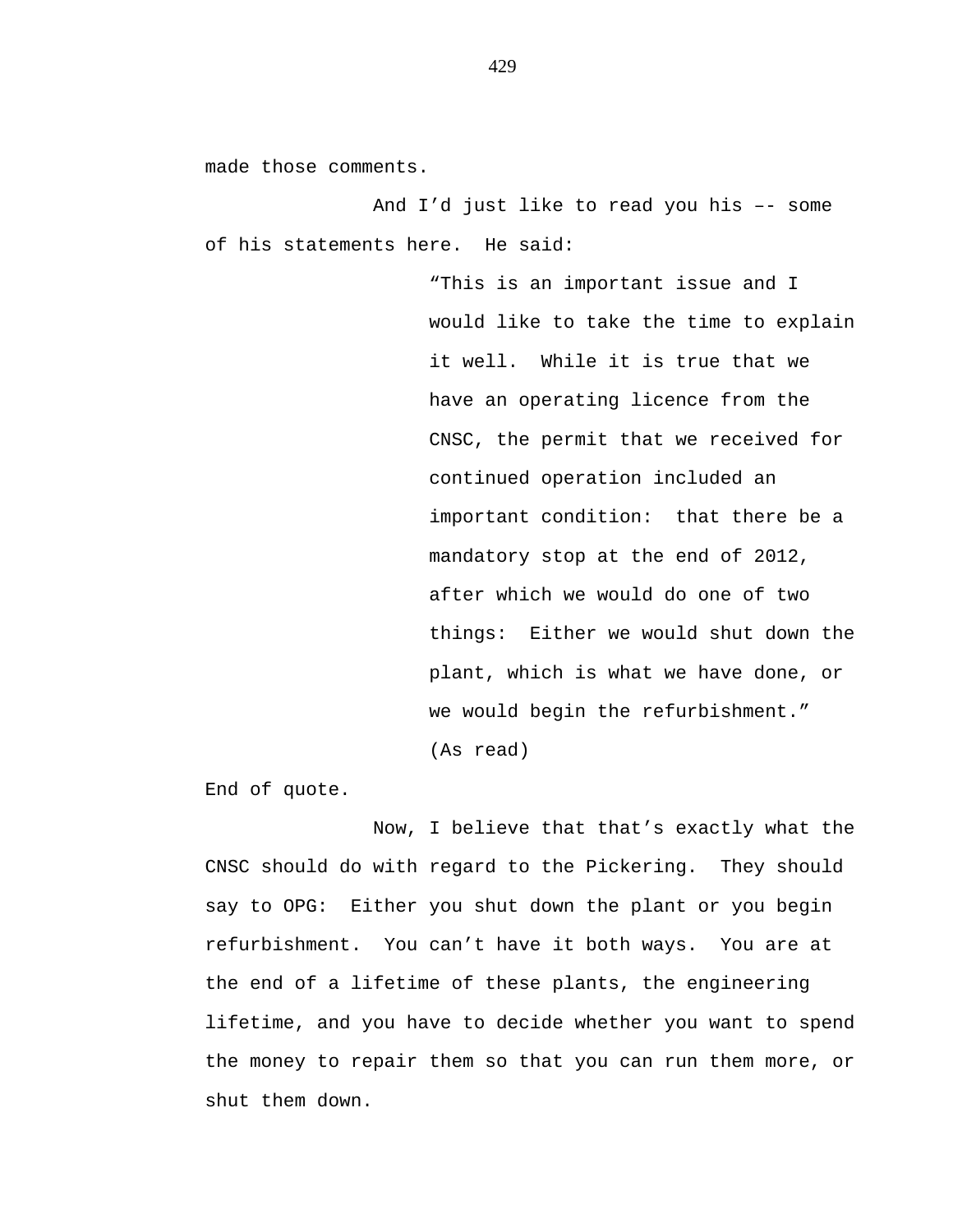And if the CNSC truly does not compromise public safety, then the course is clear: You do what you did in the case of Hydro Quebec.

Now, quoting a little further on what Thierry Vandal said during his testimony on January 29<sup>th</sup>, he said:

> "We asked ourselves, what should we do because we really wanted to have a close look before proceeding. We looked at this question in the context of, what for us, is the ultimate date, what I would call the extreme limit of operation, the 210,000 hours which is the design value for this power plant." (As read)

Parenthetically, he's referring here to the fact that the plant is supposed to run for 2100, sorry, 210,000 hours of full-time operation, that that's the expected lifetime.

Continuing the quotation:

"When we shut down the plant, we were almost there, within a few hours, having run the plant for 198,000 hours since the very beginning. These are the hours of operation of full power.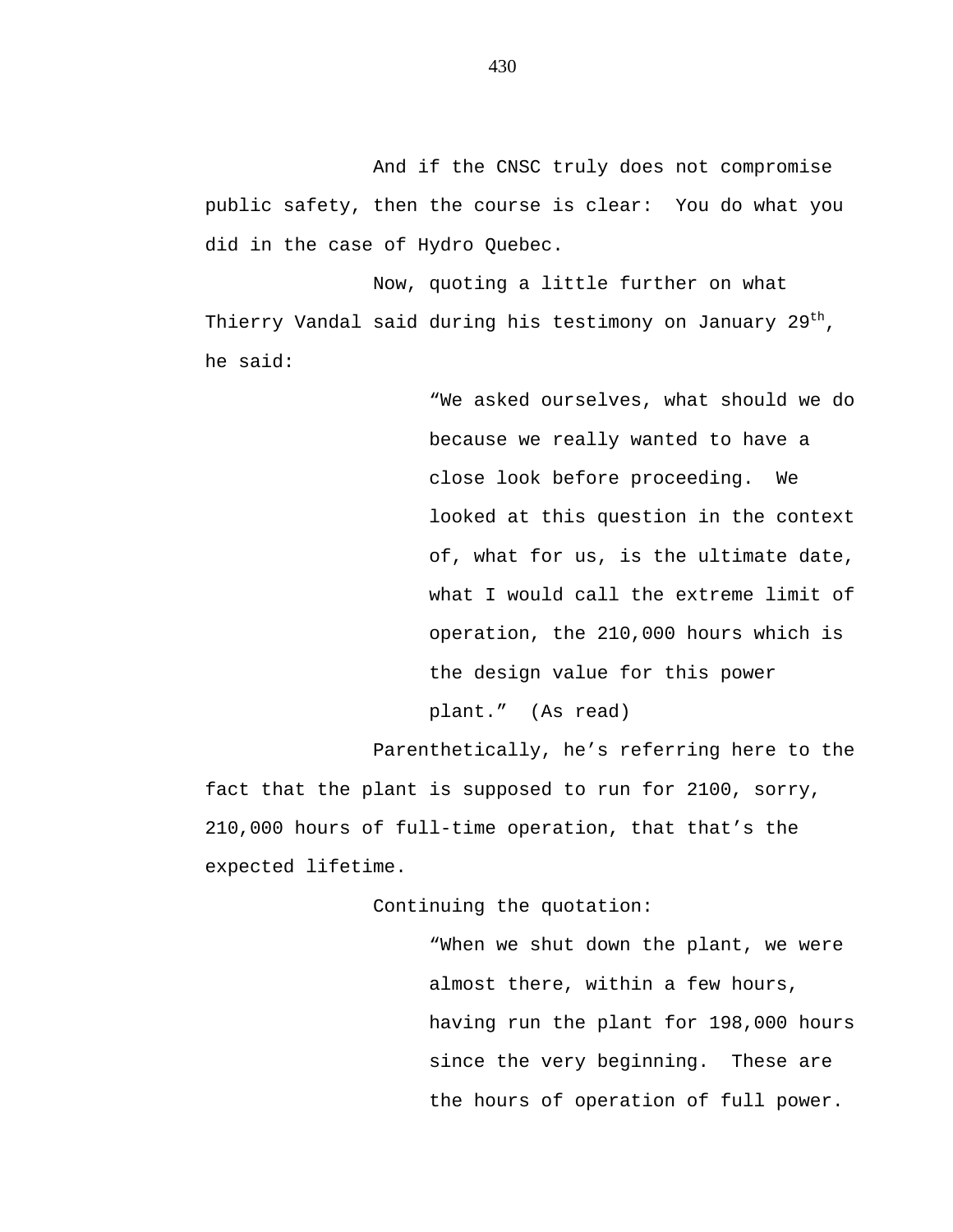It is a measure of ageing, if you will, of the plant components. So for how many hours could we continue to operate from a safety point of view? I can tell you that Hydro Quebec's management in no way would have considered to go beyond 210,000 hours even if it was made possible. I would no more operate Gentilly-2 beyond 210,000 hours than I would climb onto an airplane that does not have its permits and that does not meet the standards. So it's out of question for us to put anyone, i.e., us, the workers, the public and the company in a situation of risk in the nuclear domain." (As read)

End of quote.

Well, one more line:

"So this deadline of 210,000 hours, this is a hard deadline." (As read) Now, I believe that this is the position that the CNSC Commissioners have to take if they want to have credibility and if they want to really live up to their mandate of protecting the public.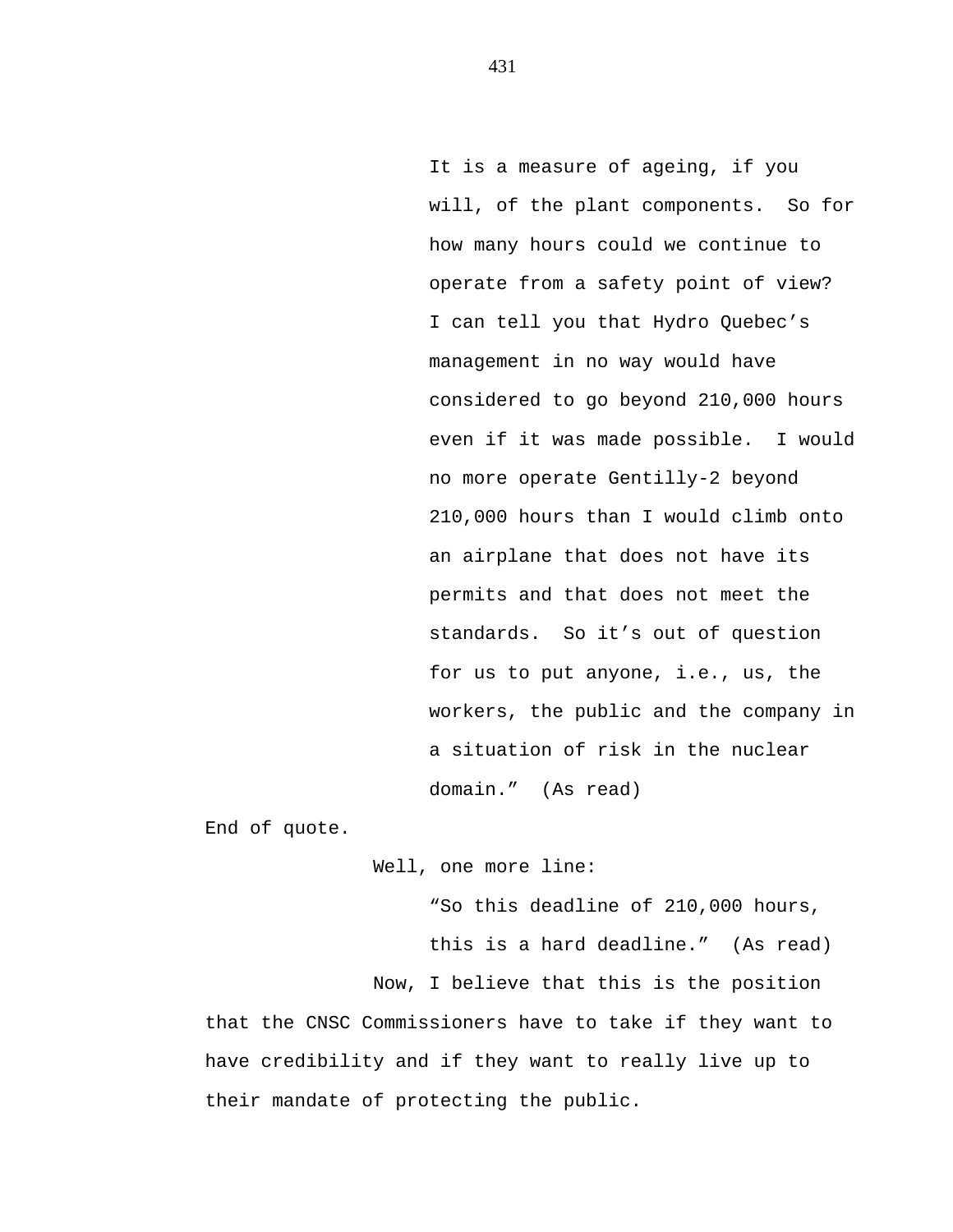The problem here is that there is a great deal of guesswork. When we talk about the probability of core melting or core damage, when we talk about the probability of large releases, these are mathematical calculations based on a great deal of uncertainty. We've already heard something about this before.

I would like to refer to another document that is a -– I'm quoting these because they are from pronuclear sources, not from anti-nuclear sources.

AREVA Corporation put together a presentation on filtered containment venting systems, which has already been talked about. It's entitled "*General Overview and Applicability to CANDU Plants*" and this was prepared as a follow-up from the CNSC and NRC bilateral meetings and the site visit to Point Lepreau.

On page 5, they give some simple figures for the five core damage accidents and four large releases that have already occurred: The Three Mile Island in 1979, Chernobyl in 1986, Fukushima in 2011 and they say:

> "Actual core damage is happening at an order of magnitude more often than probabilistic risk assessment calculations." (As read)

End of quote.

So when you look at these probability risk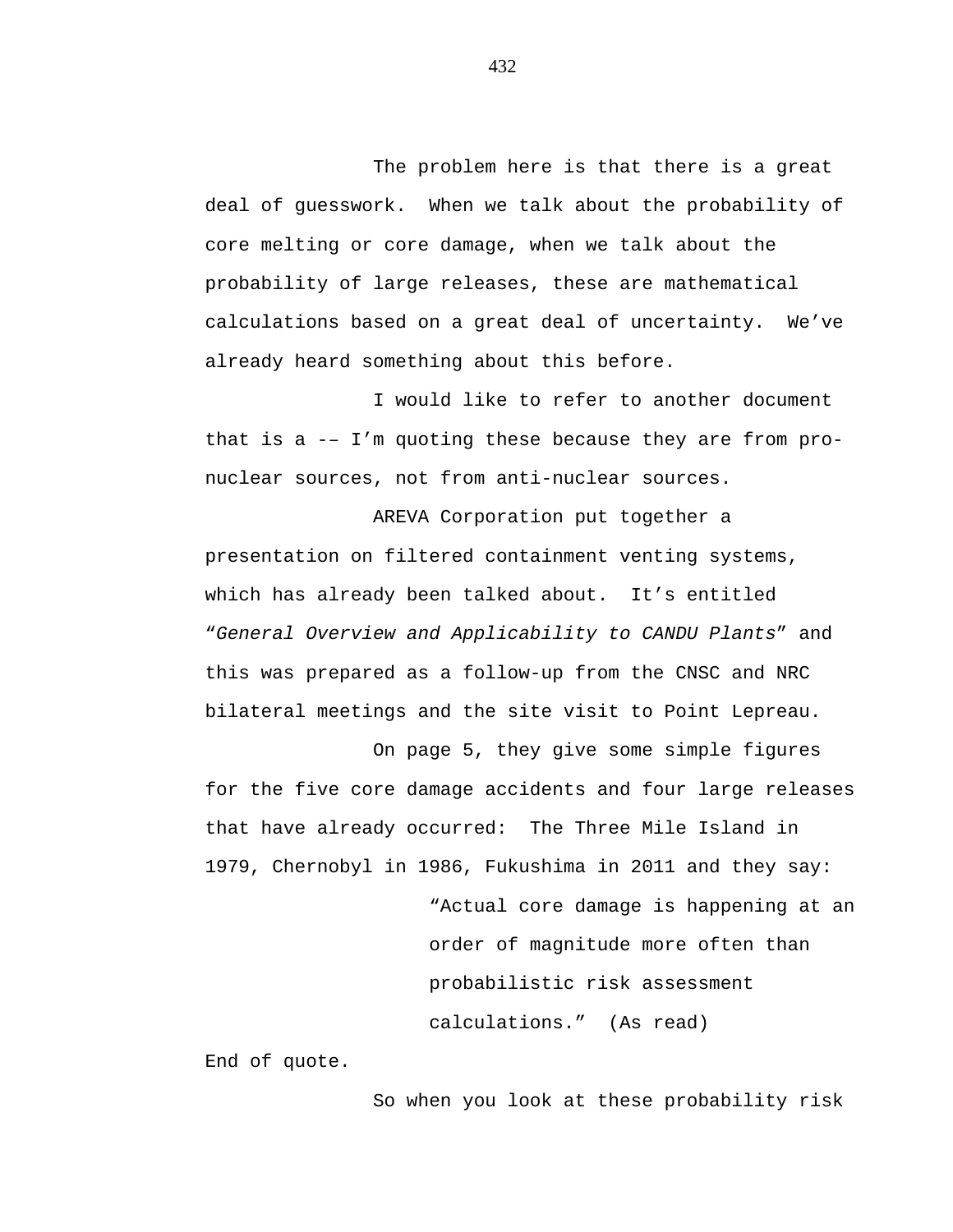assessment calculations and when you see that they are already coming close to the limits and exceed already the targets, you have to bear in mind that they are in themselves inclined to be underestimates of the actual risk, possibly by as much as an order of magnitude.

One also has to bear in mind that the kilometres of piping, there are about –- I don't know how many kilometres, at least six kilometres of small piping in one of these CANDU reactors at Pickering and nobody is able to know the actual condition of all these pipes. They're –- partly because of the intense radiation fields around the core of the reactor which make it very difficult to operate in that environment and partly because of the very close proximity of these pipes to each other which makes it really very, very difficult if not impossible to monitor those pipes.

So the difficulty is that we have seen various examples of pipe degradation which was always a big surprise every time it was discovered. There was the bursting of a pressure tube at Pickering way back in the -- I believe it was 1983, I can't remember the exact year. This was a big surprise to everybody and a big shock.

There have also been discoveries of thinning of the walls by up to 40 percent of some of these pipes -- again, a big surprise -- and findings of various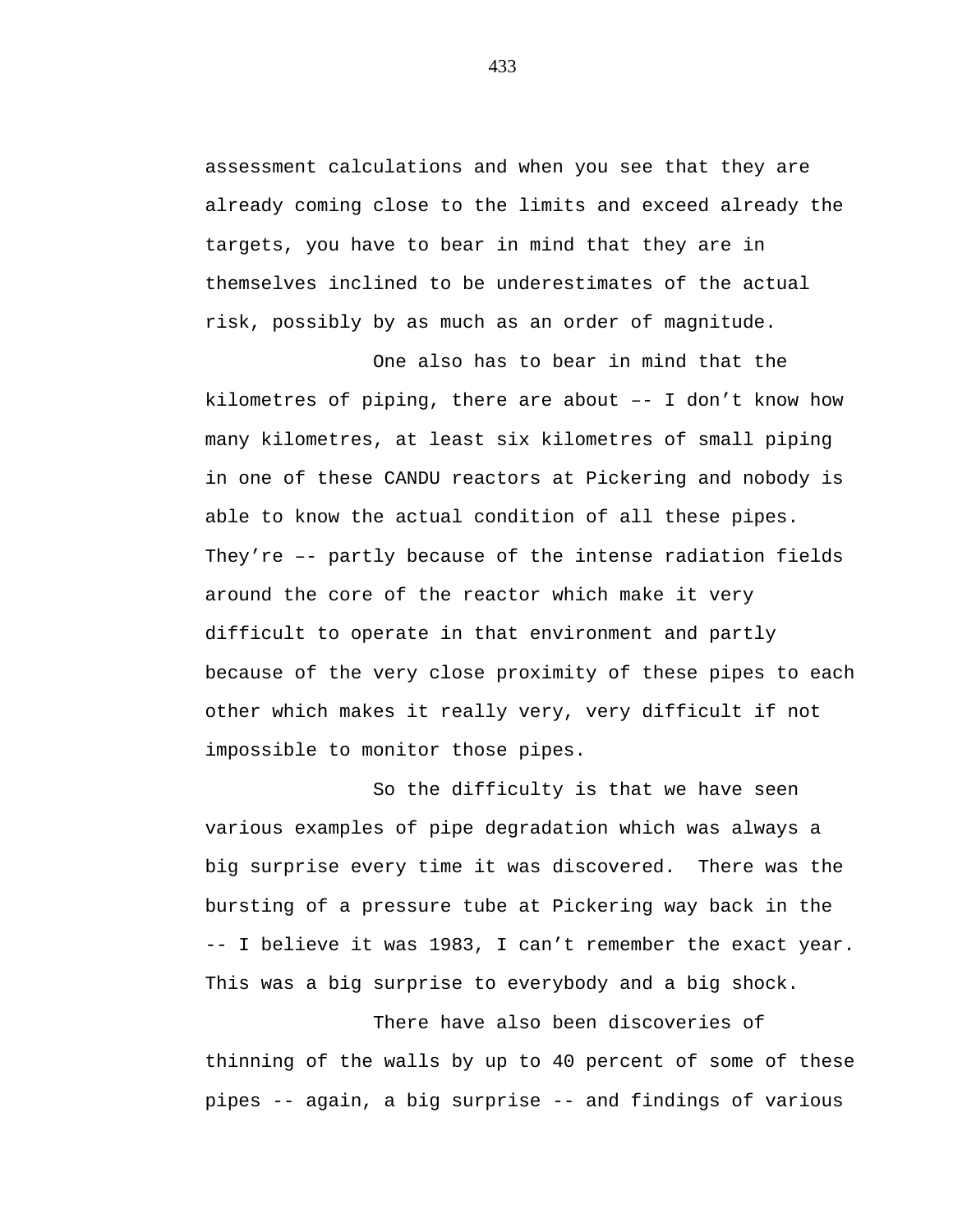kinds of corrosion cracking that was completely unanticipated.

There have been many documentations provided by Dr. Frank Greening who worked for 23 years at Ontario Hydro -- and particularly with the Pickering plant -- documenting the difficulties of ascertaining the condition of the pressure tubes themselves, the calandria tubes, and the feeder pipes. And so, I submit that all of the assurances of safety that are being given by both the Proponent, and the CNSC staff, who again, I think --I am sure that their intentions are very honourable and I'm sure that they're working in what they believe to be the public interest, but they are clearly working together to make a case that this plant should be allowed to continue to operate.

And one –- the Commission, I don't think, can afford to overlook the fact that one's attitude towards the nuclear power does condition ones views, and the kind of evidence that sticks out.

That's true of anti-nuclear people; it's also true of pro-nuclear people. And when you have people who have a zealous enthusiasm for nuclear power and want to see these plants be successful, then there is a danger that they are overlooking some very serious drawbacks which are beyond their control.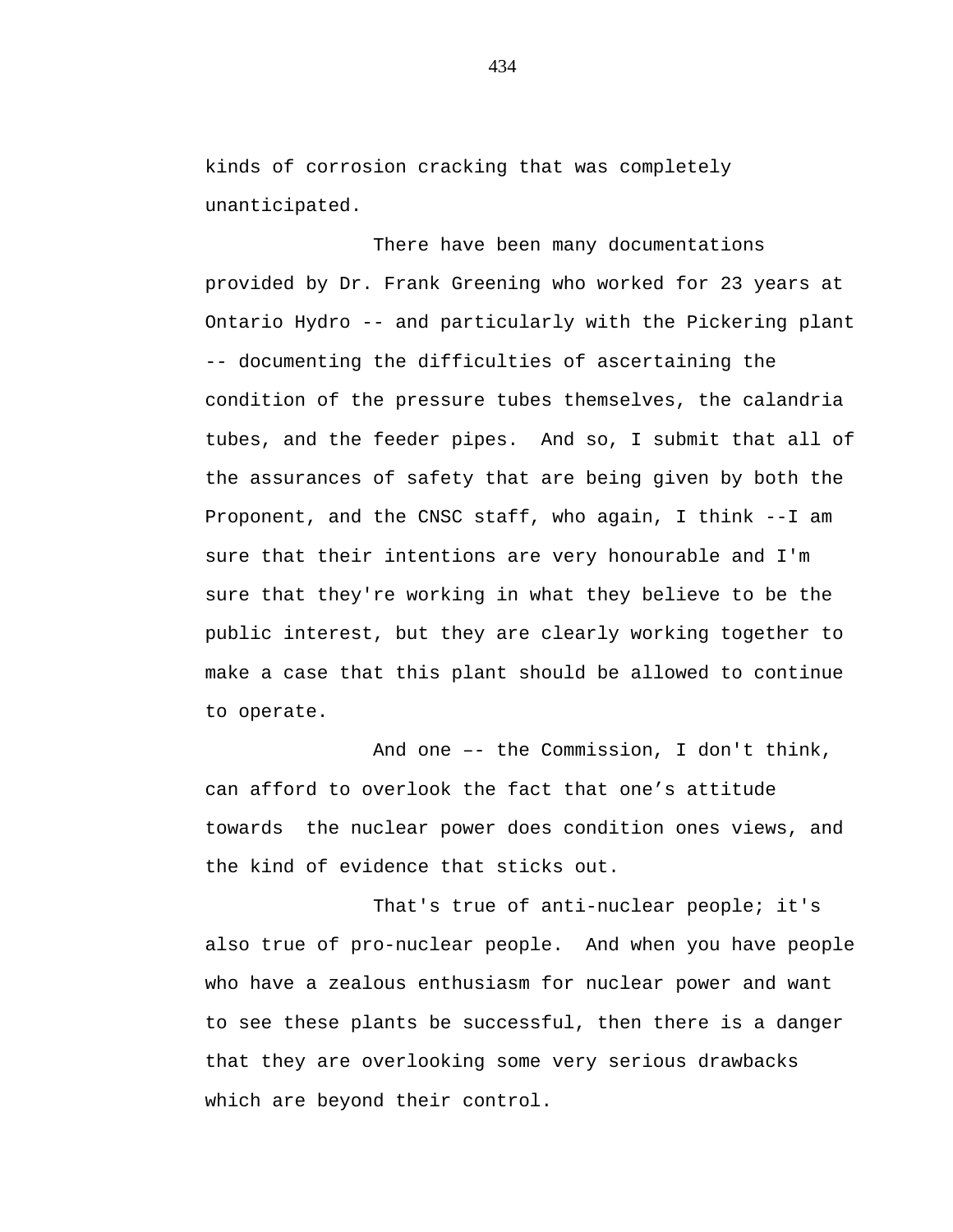And so I think that the only thing that is open to the CNSC as an honourable regulatory agency, is to say, look, it was your decision not to refurbish these Pickering B reactors. That was your decision; you made that decision as a corporation based on economic grounds of which we have no concern.

But having made that decision, you have basically committed yourself to saying that they have reached the end of their useful lifetime.

I would also like to mention that although economic considerations are not really in the mandate of the CNSC, nevertheless there have been several references to cost benefit analysis, that certain things, for example fish entrainment all the way to having a filtered vent, that whether these are really –- whether the cost benefit analysis makes them worthwhile to do or not.

So I think that one has to consider in that regard, the cost benefit analysis of the decommissioning of nuclear reactors. It's very important to realize that a recent study from the U.K. showed –- this is from the U.K Decommissioning Authority –- showed and revealed that their estimated cost of decommissioning their nuclear facilities, in just four years, had escalated from an estimated 37 billion pounds to 56 billion pounds. That's a 16 billion pound increase in four years.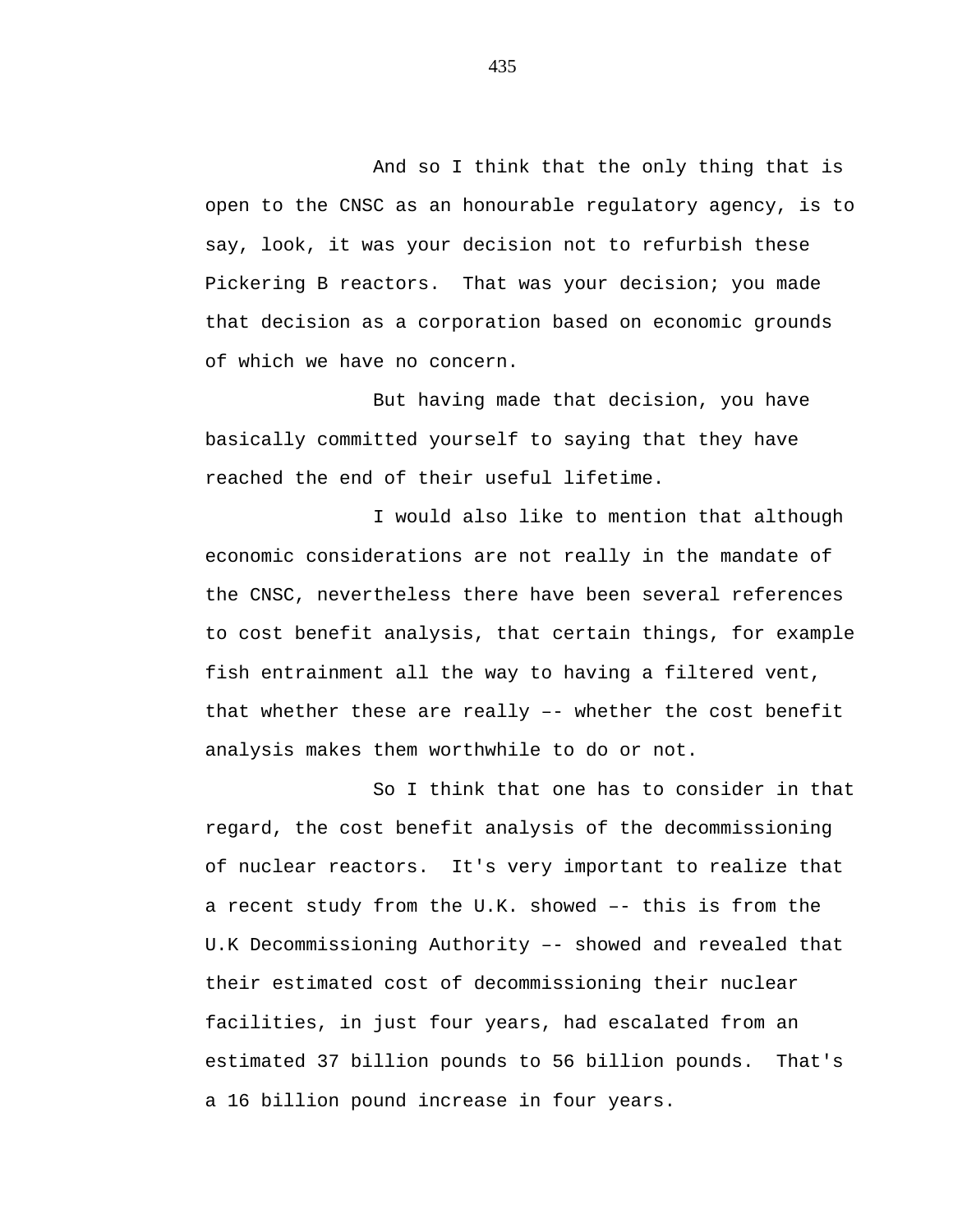And that's because they are in fact, in Britain, starting to do the work of decommissioning. Here in Canada we have not even begun. When we look at the work and the cost overruns associated with refurbishment, and bearing in mind that a refurbishment is in a way, sort of like a mini-decommissioning, because you have to begin by taking out the old stuff before you put in the new stuff, those cost overruns should sound a clear warning sign that the CNSC does not have a handle on decommissioning difficulties, because the industry does not have a handle on it, and will not have a handle on it until they actually start doing the work.

So I think it is very important for the CNSC to urge the industry to demonstrate that they are able to take these things apart safely, within a reasonable timeframe, and within a reasonable budget because that is an important and essential item of information. Not only for the safety of the workers and the safety of the surrounding environment, and the safety of the people living nearby a decommissioning project, but also for the cost-benefit of nuclear power itself.

And I think that the Commission has an obligation to do what they can to facilitate decision makers having the best information available on all these topics.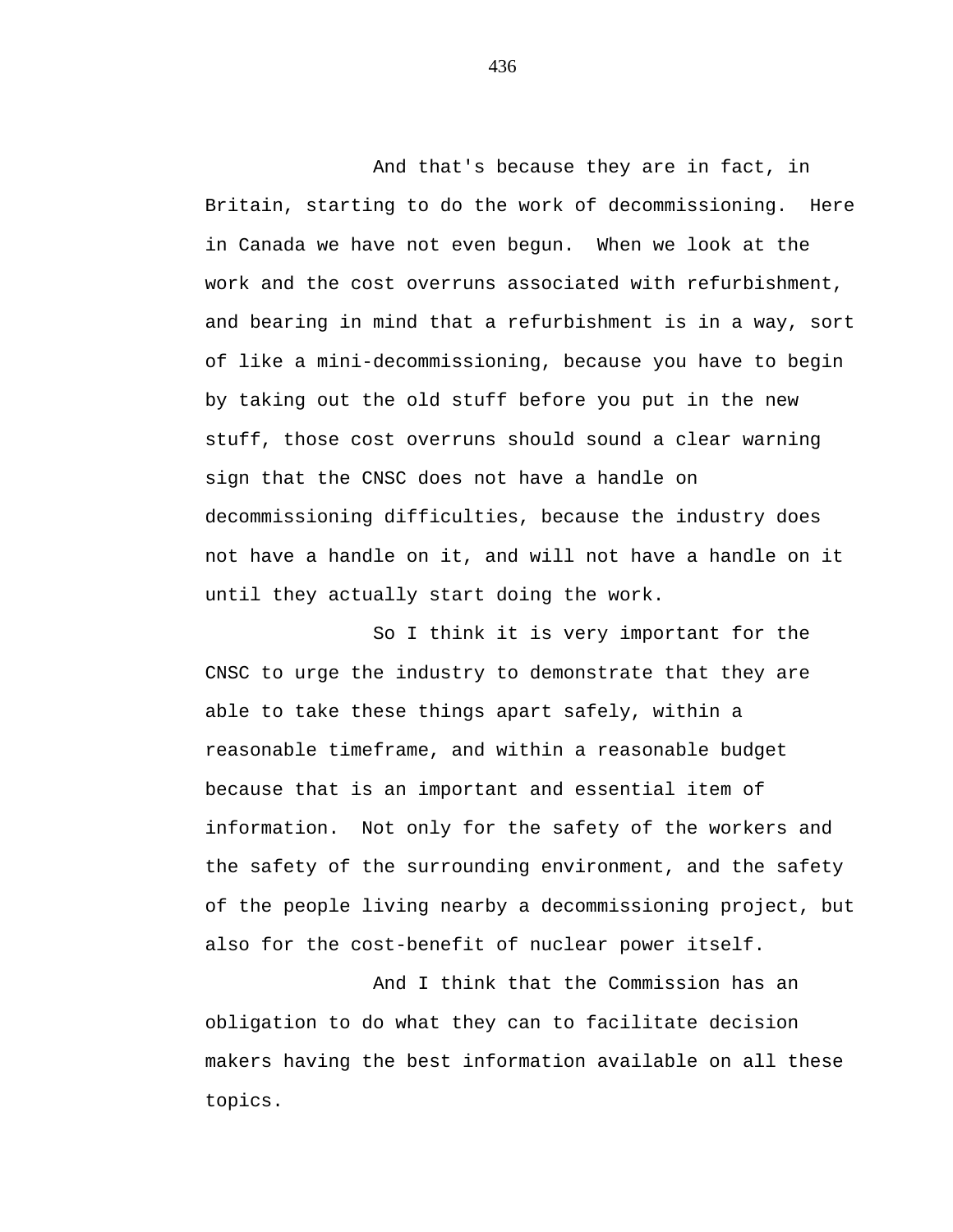#### **THE CHAIRMAN:** Okay.

**DR. EDWARDS:** So I'd like to thank you again for your patience in listening to this and I'll stop there.

**THE CHAIRMAN:** Okay. Well, we would like to engage in some discussion here.

So who wants -- any questions?

Well, let me start. Obviously you -- let me start with the last point you made. I assume that experience with G2 will –- is right now upon us, and it will be a good test to see if the decommissioning plan that was tabled by Hydro Quebec will make sense, and I guess we can learn from that. And from some international decommissioning that's going on, has gone on, in the past.

Staff? Anybody wants to add to that?

**DR. EDWARDS:** Do you want me to answer

that?

**DR. RZENKOWSKI:** I think that's a very good summary of our current experience, that means we are learning from past actions taken by the licensees.

Pickering is one of the examples where already two units at Pickering A have been fully transferred into the safe storage, and are well into the safe storage. We are getting to the point, probably, when the fuel will be taken out of irradiated fuel bays to dry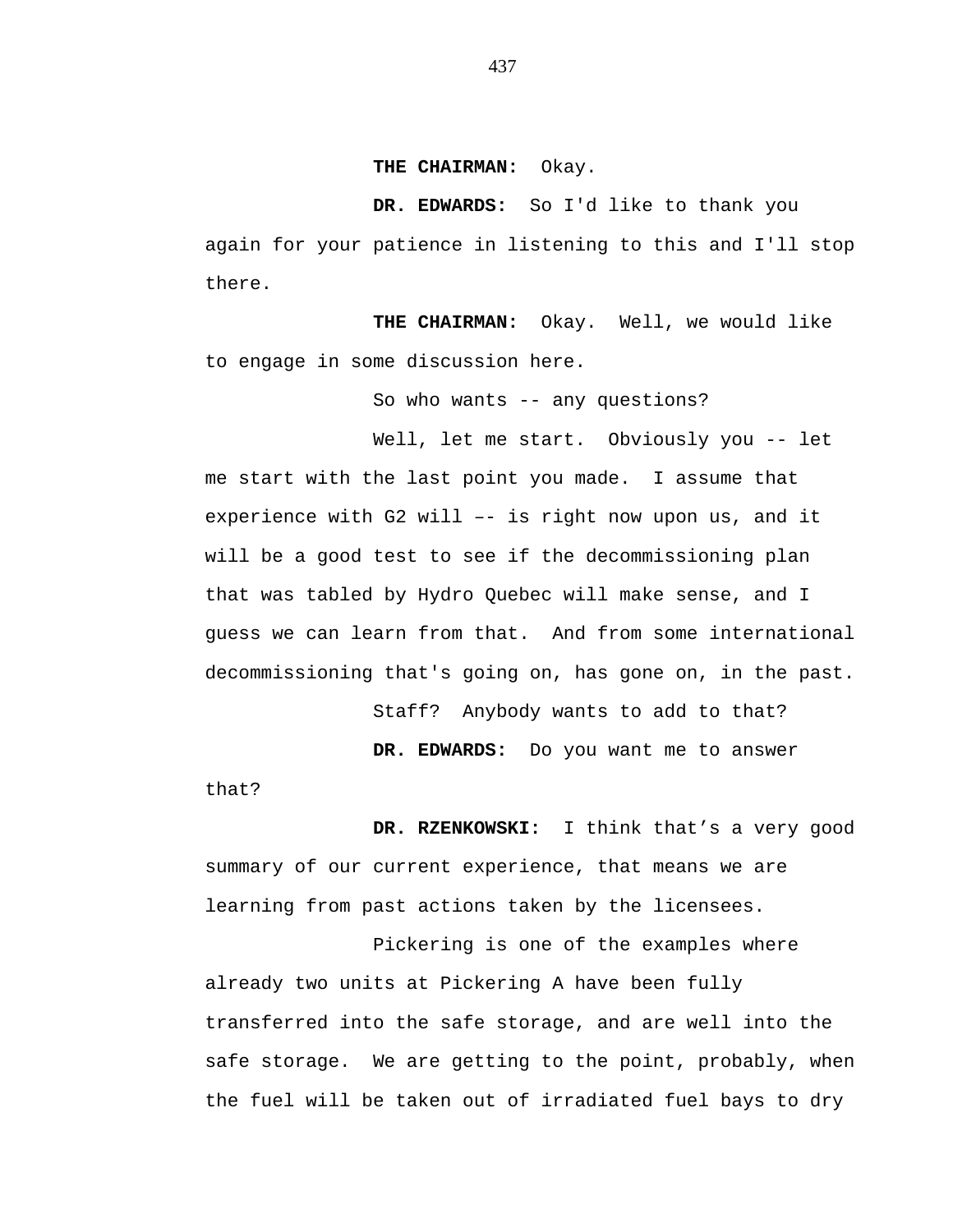storages.

We are learning from those experiences we are building on them. This is the key basis really for deciding how this concept or how this strategy for decommissioning should look like.

I understand that we have Bob Barker connected from the head office in Ottawa, so I am sure that he'll provide more information onto our approach to define the strategy for decommissioning.

### **THE CHAIRMAN:** Ottawa?

**MR. BARKER:** Thank you. Bob Barker, for the record, I'm in the Wastes and Decommissioning Division.

Although it's true that we haven't actually completed a full decommissioning project of the power reactor in Canada, the decommissioning cost estimates that we have, have been developed through consultants that actually have a decommissioning experience in the States.

In addition to the –- to Pickering reactors that are in safe status storage, we do have three demonstration power reactors that have been put in safe status storage. They have been in that condition for about 30 years.

**DR. EDWARDS:** And not one of them has been dismantled.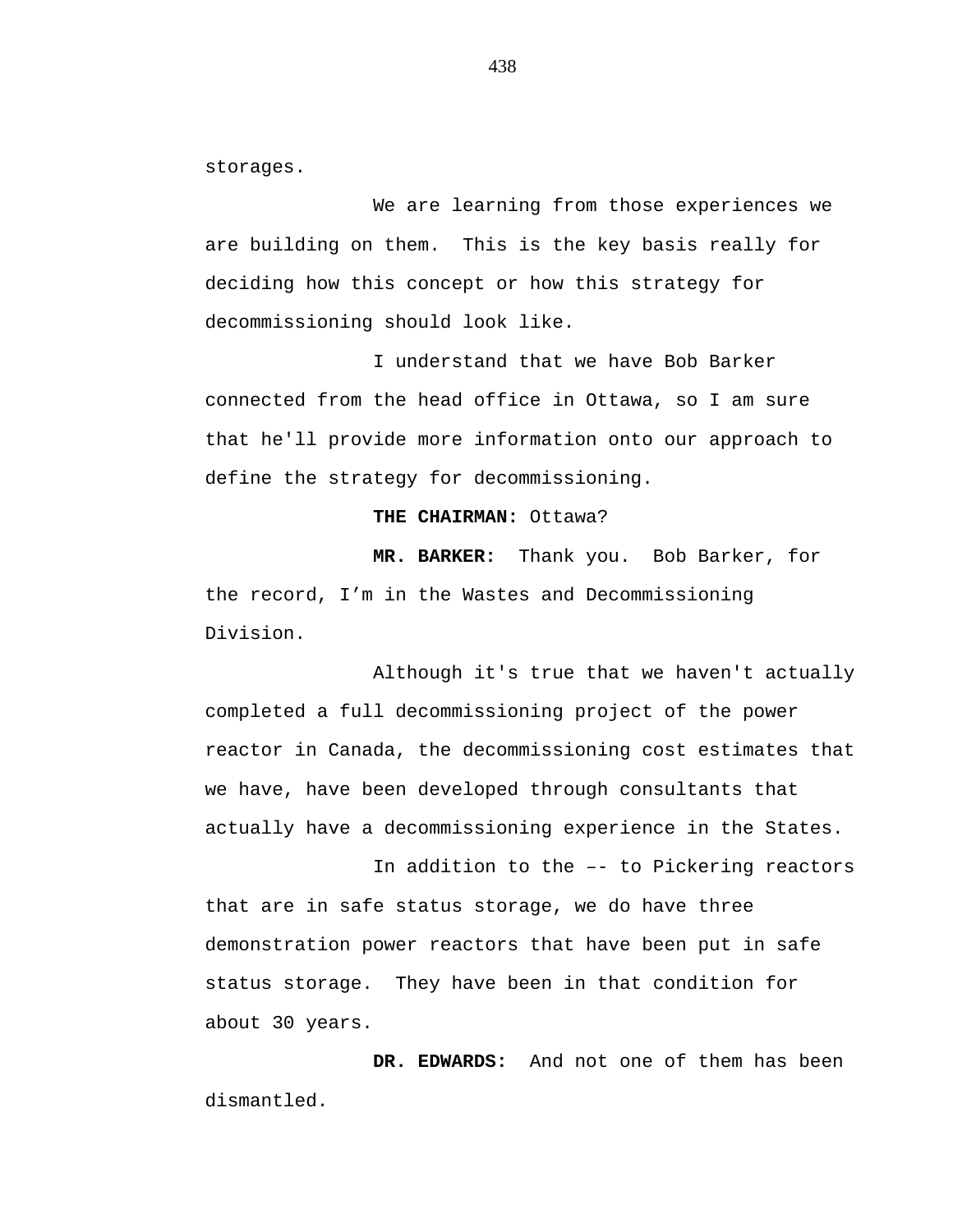**MR. BARKER:** I beg your pardon?

**DR. EDWARDS:** And not one of them has been dismantled.

**MR. BARKER:** They are in various states of safe status storage.

**DR. EDWARDS:** Okay, perhaps I should have said dismantling instead of decommissioning, because obviously we are talking about two different things.

Safe storage is not, in my view, decommissioning. And I don't think that is what the U.K. Authority is talking about when they said \$16 billion –- 16 billion pounds of additional cost. This is not safe storage, this is dismantling and disposing of the structures. That's what I am talking about.

**THE CHAIRMAN:** I understood you, and yeah you're right, we haven't done a full decommissioning besides small facilities.

And yes, we will learn -- and by the way, in terms of financial investment, all of the financial allocation to those decommissioning is guaranteed by the government.

So Quebec government is backing Hydro Quebec on all of this, and so is Ontario government as OPG. So we will learn as we go along, as the rest of the world is accelerating decommissioning. Absolutely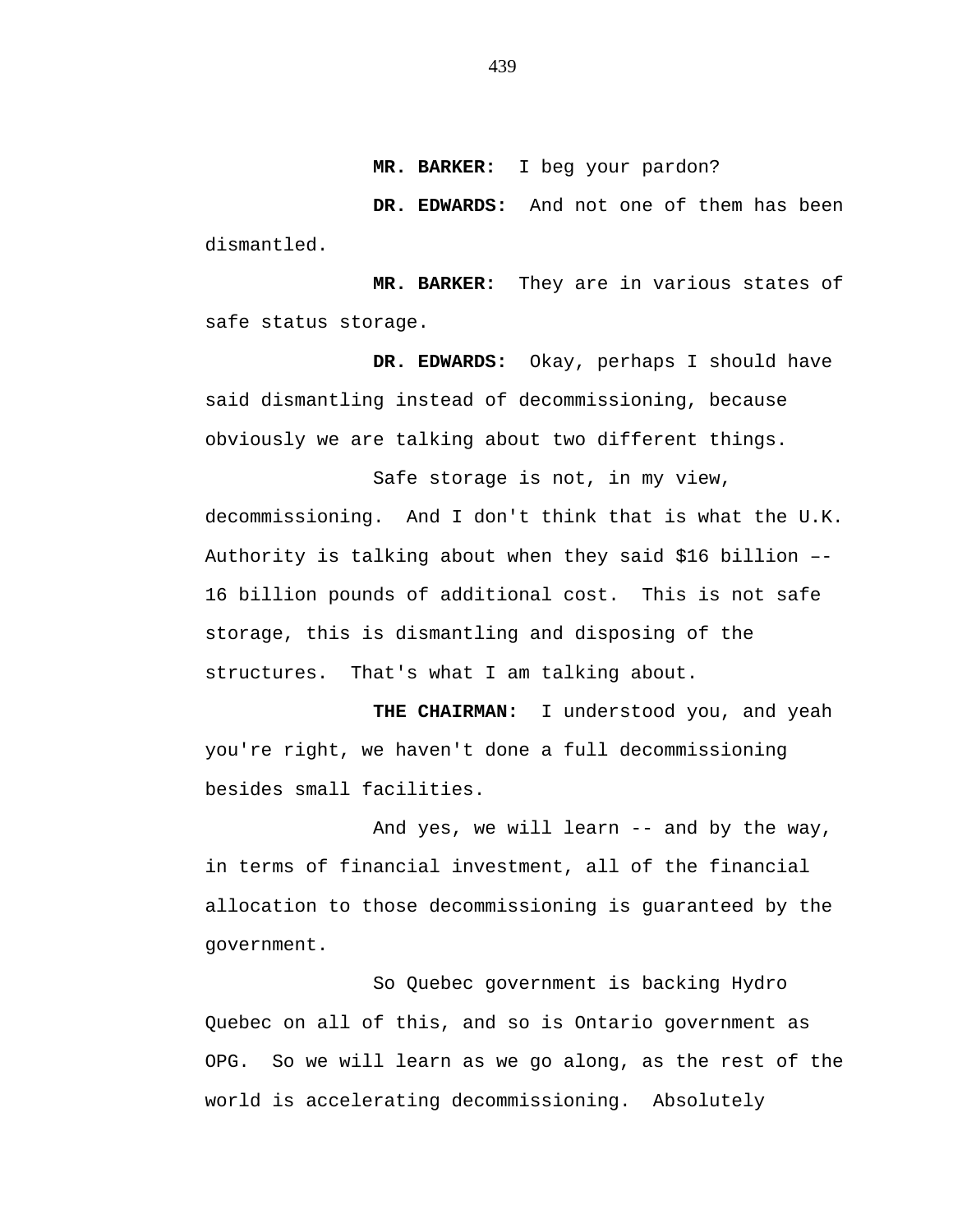correct.

**DR. EDWARDS:** Point of interest -– or point of information, could I ask the Chairman, is it not the case, that the CNSC must ensure that the licensee has sufficient funds to cover decommissioning set aside?

**THE CHAIRMAN:** Yes. And it's based on a third-party assessment of, you know, an estimate of what it will cost.

Staff, do you want to elaborate on this?

**MR. JAMMAL:** It's Ramzi Jammal, for the

record.

You're correct; it's based on a third-party assessment reviewed by staff based on our requirements.

And of course, as the operations change, as it's accelerated decommissioning, it's been reviewed as the Commission is aware of, and so is Dr. Edwards, it's reviewed on a five-year basis, at minimum. Five years depending on the escalated or accelerated decommissioning those funds are adjusted.

But the end point is, every facility in Canada with reactors are backed up through financial guarantee by the provincial government.

> **THE CHAIRMAN:** Thank you. Any other questions? Ms. Velshi?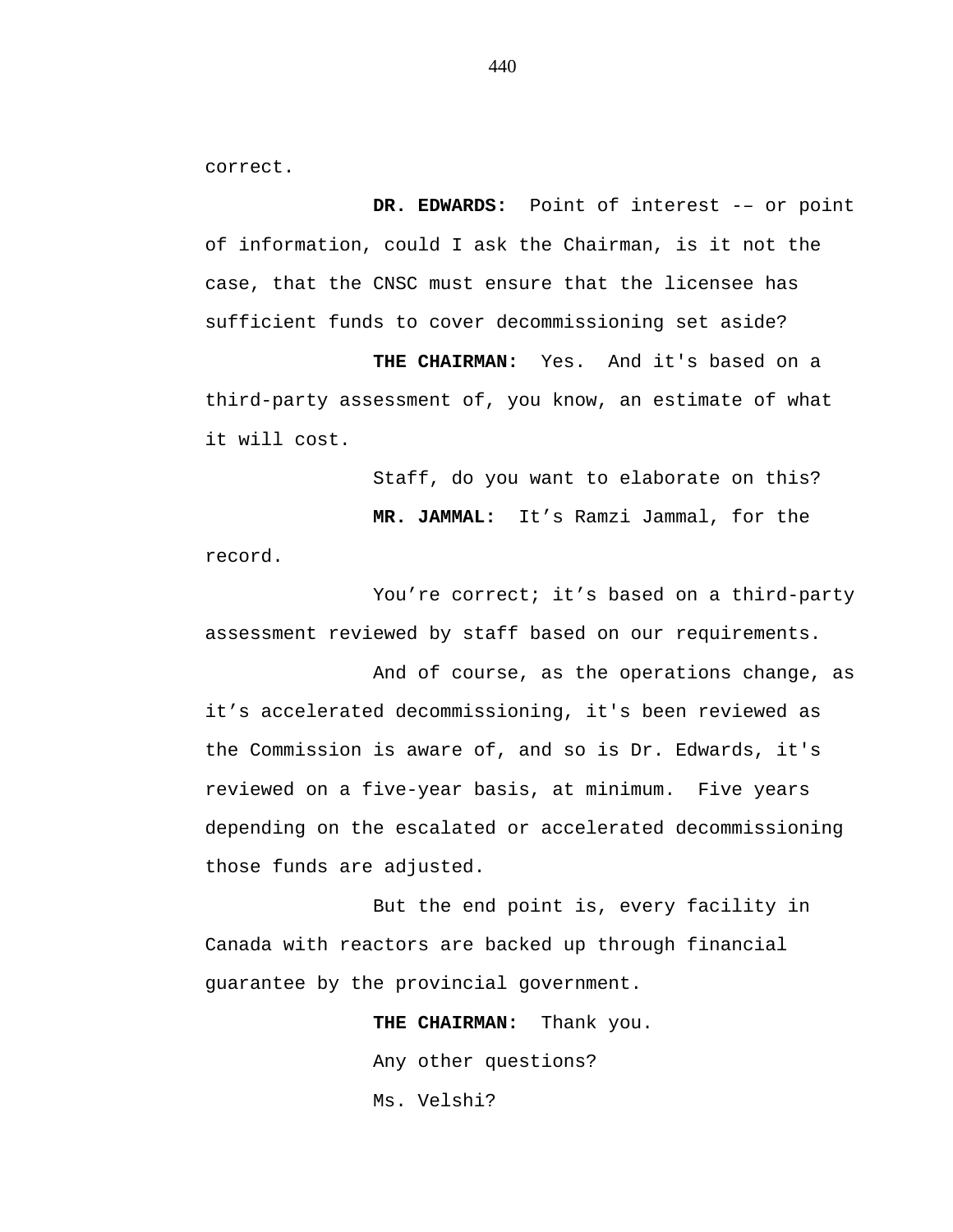**MEMBER VELSHI:** A question for staff.

We've heard the CEO of hydro –- or the ex-CEO of Hydro Quebec being quoted numerous times. And I'm hoping you can elaborate on what the licence condition was for G2, where we've said was one of two options, either to shut it down or to refurbish it when the pressure tubes reached the whatever, the 210 equivalent full power hours.

Was extending the life or the continuous operation an option, or is that one that they ever came and investigated with you?

**DR. RZENTKOWSKI:** That's a very interesting question, and Dr. Edwards pointed out to the similarities in the situation between relicensing G2 and relicensing Pickering. So I would like to focus my response on the differences.

The main difference is that for Pickering we have an integrated safety review conducted in 2008 and '09, and this integrated safety review gives us a wealth of information with regard to fitness of service of major components, ageing degradation of those components, and the overall review of the safety case, because there's 12 safety factors reviewed which form a very systematic and comprehensive assessment of the safety of operating facility.

We could build on this, forming a continued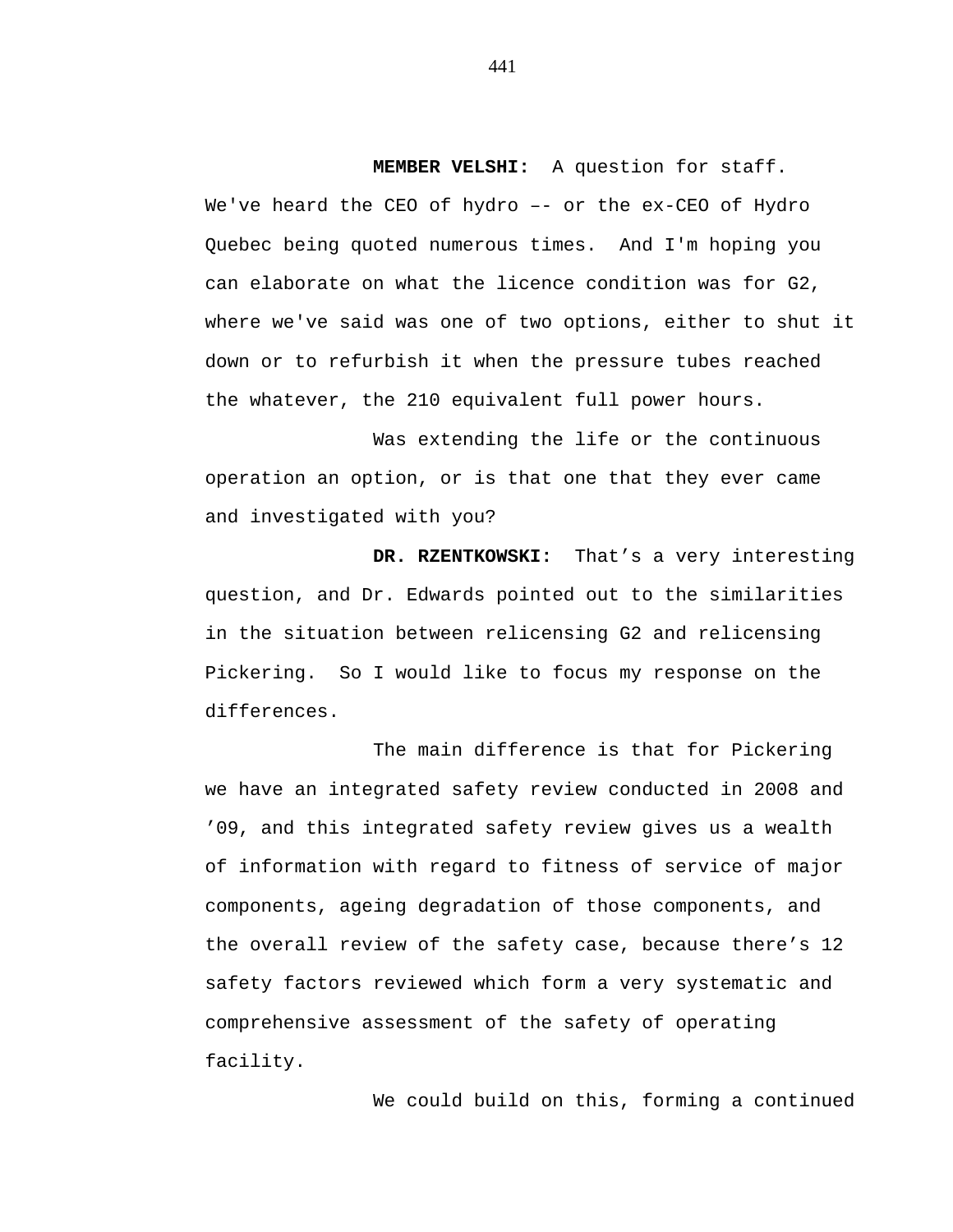operation plan. So this is one difference.

The second difference is condition of the pressure tubes. There was clear indication that in G2, pressure -- many pressure tubes will have to be retubed at 190,000 of effective full power hours of operation. This was due to one of the degradation mechanisms, which we call "elongation", because as they get longer, they are fixed at one end and they expand towards the other end.

And in this particular case, it got to the point that they would have to replace many pressure tubes, even to continue beyond this point of 190,000 of full power hours of operation.

There was one more reason. Because since about 2005, they were absolutely confident that refurbishment is the only option to go forward, many of major repairs and replacement activities were postponed towards refurbishment.

Of course, we couldn't accept this anymore. So that's the reason why the only option for G2 was to refurbish; refurbish was with the objective to double the operating life of the facility, instead of operating for a couple more years.

# **MEMBER VELSHI:** Thank you.

And question for OPG: you had mentioned that you had worked with other utilities in the industry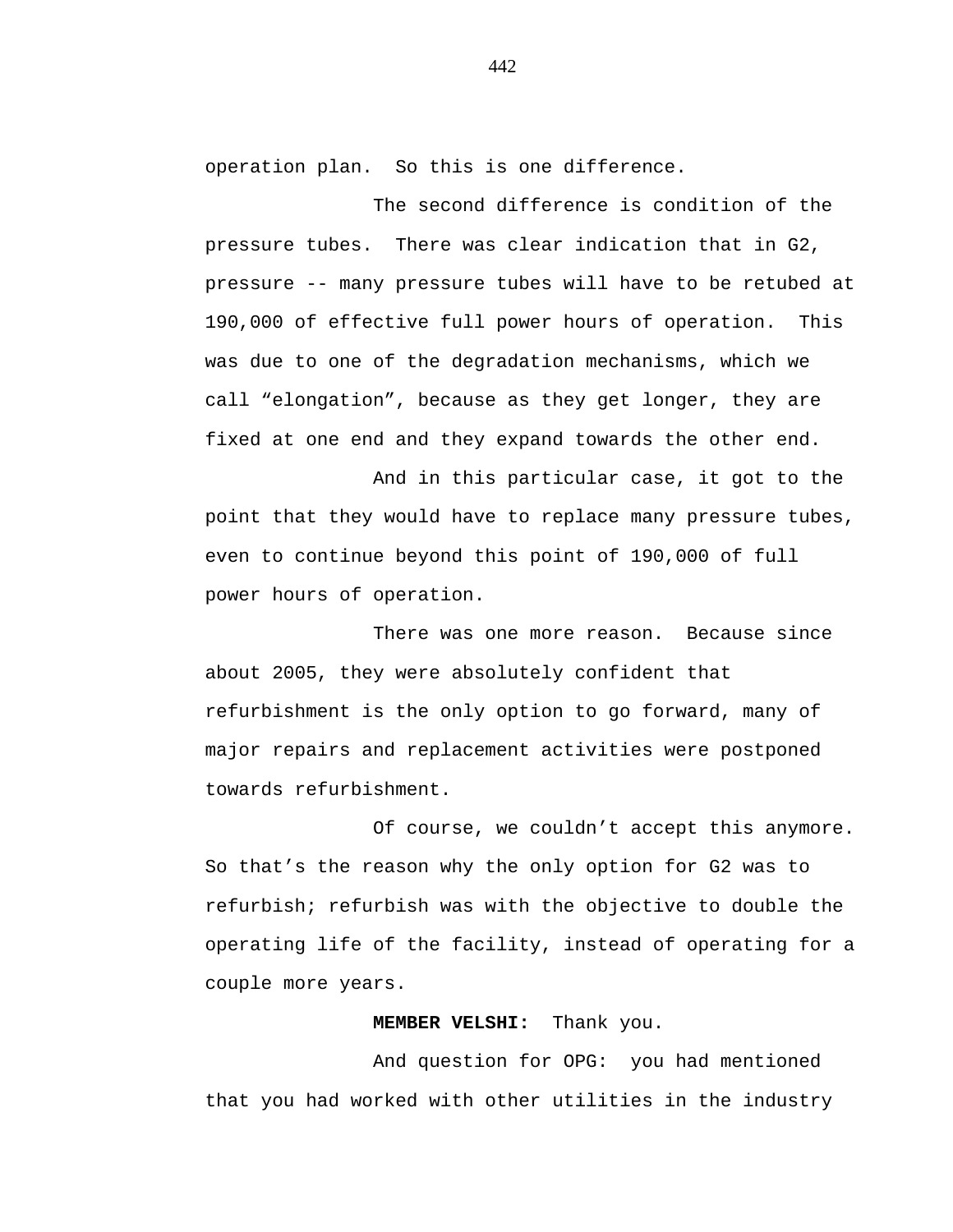as you were looking at the option of continuous operation. I think you said that.

And I'm just wondering, is this you coming forward with something that we may expect other utilities, say Bruce B for their units, to come and ask for continuous operation? I just wondered whether this was Pickering-specific initiative or something broader than that.

**MR. JAGER:** Glenn Jager, for the record.

I believe it's a -- at the moment, a Pickering-specific initiative. Pickering did -- we did do a lot of benchmarking to evaluate other utilities that had done life extension. There are a number of them in the U.S. and they had programs and we followed a lot of templates and so forth for the balance of plant, but fuel channels, of course, make that unique for CANDU.

And the CNSC issued a guideline, RD-360, which forms the basis, as well as the technical basis that CNSC staff has talked about for the life extension of the plant.

So we put in place a program. There are two different components to that. One is the evaluation of the balance of the plant, and that's where the ISR, the CCAs, come into play in evaluating all the components and what's necessary to extend the life of the plant.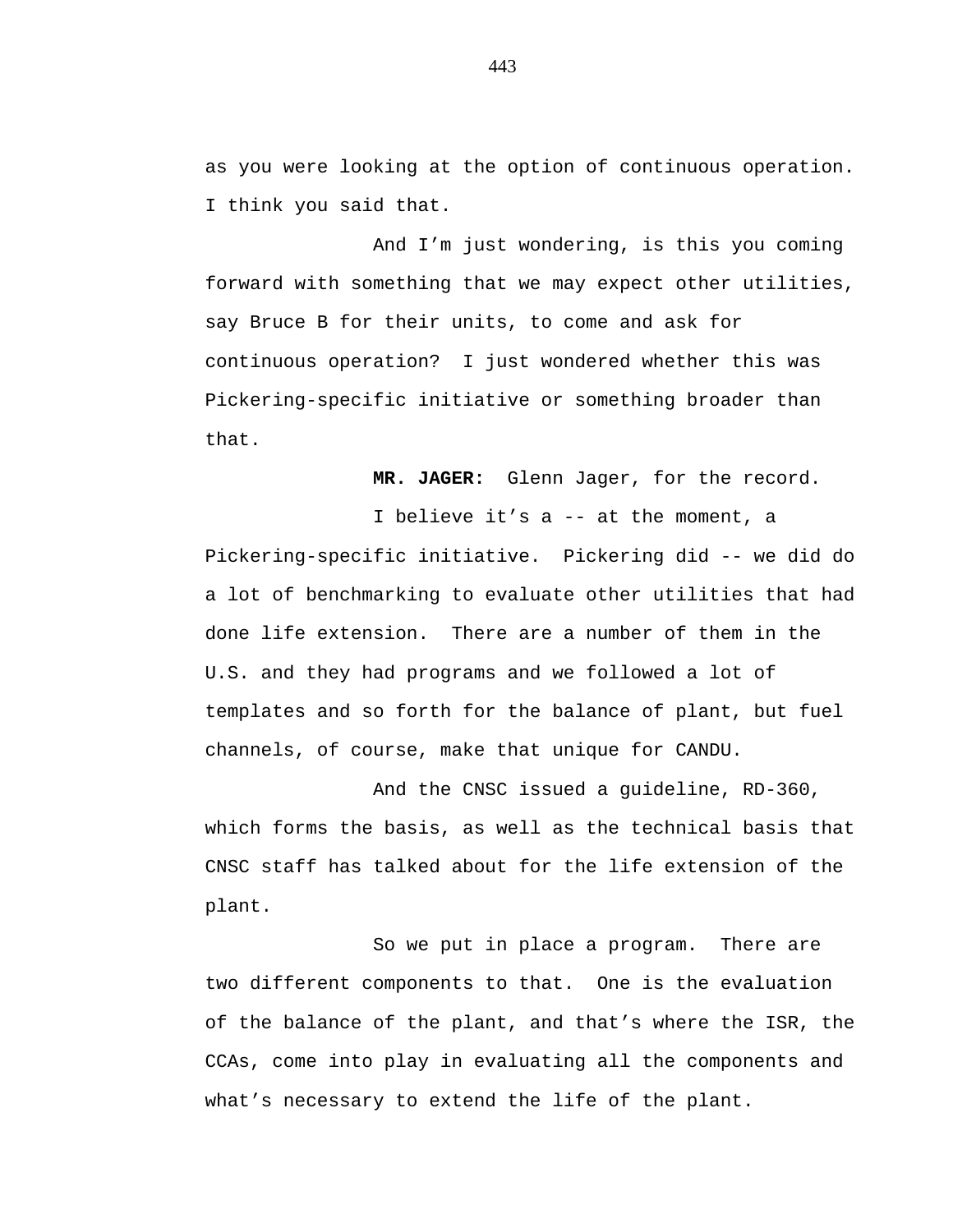The second item is the Fuel Channel Life Management Program and that is a joint project between ourselves and Bruce Power. We would expect that Bruce Power would also leverage off of that and utilize it for their units, but that program is used to extend the life of the fuel channels.

That combined forms the basis of the continued operations plan and allows us to safely take operation out through to 2020. It requires a significant investment to do that, both in the balance of the plant and, of course, in the program for the fuel channel life management.

What's been done so far is the study itself, the basis for which we can support the operation to 2020. What's left to do is all the necessary inspections, testing and further work to confirm, or validate if you will, the studies that support the life extension out to 2020.

So the work is by no means done. There will be, obviously with every outage and with every piece of work, support for a fitness for service argument that has to be supplied to CNSC staff along the way.

So that's, in summary, all the work that has gone into the continued operations plan to take life out to 2020.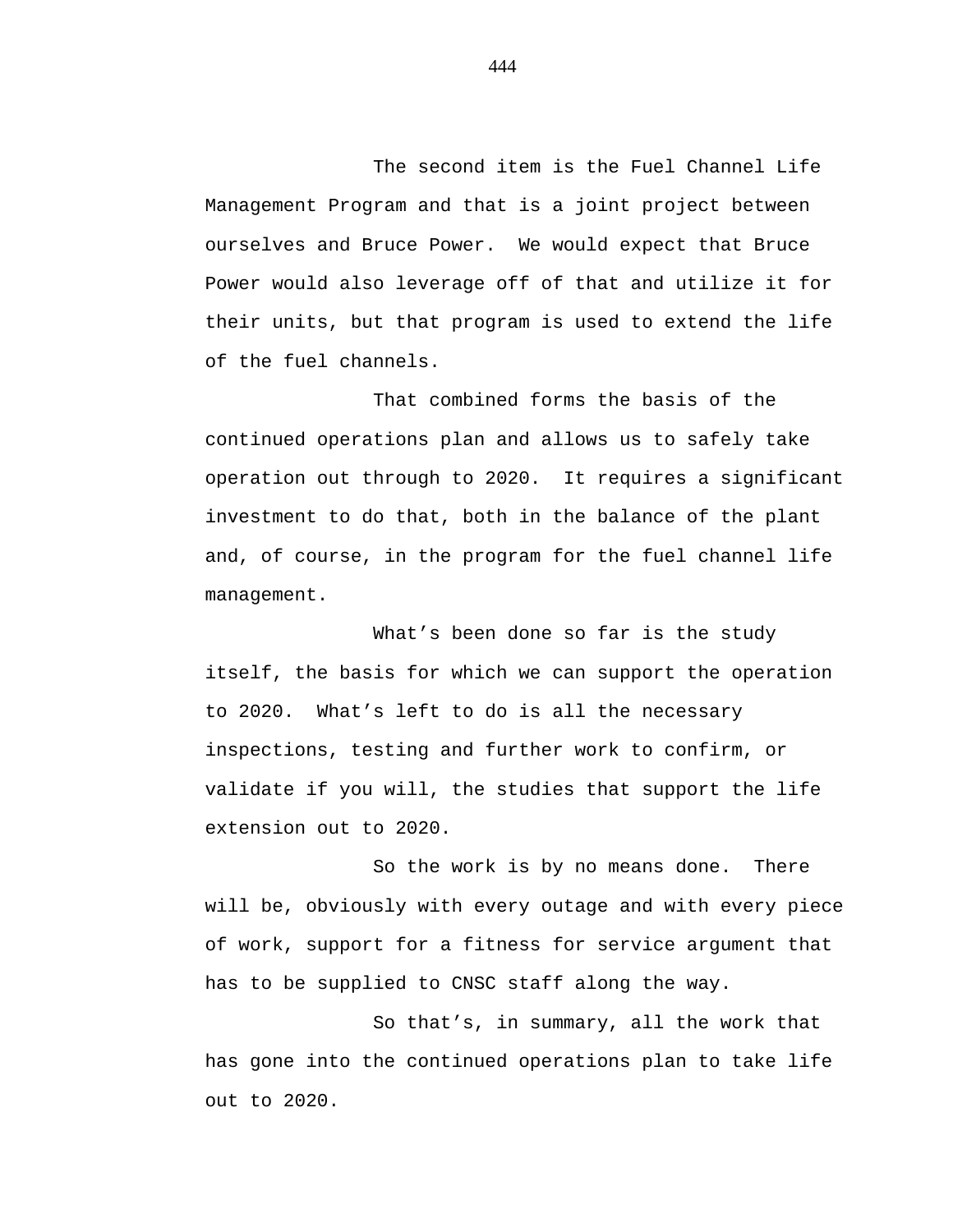**THE CHAIRMAN:** I think I saw Mr. Jammal. **MR. JAMMAL:** Ramzi Jammal, for the record. If we could just go back on Hydro Quebec

for a second, Mrs. Velshi, just not to spread political rumours of any sort, Mr. Vandal still is the CEO of Hydro Quebec. So I just wanted to put that on the record.

**MEMBER VELSHI:** Thank you for clarifying that.

**MR. JAMMAL:** One key element though that is very important to mention here, is the hold points that were put by the Commission had clear criteria. Hydro Quebec, for commercial reason and political reason, decided not to pursue the operation. There was no safety impact.

That means that the whole point was for Hydro Quebec to update their safety case, based on continued operation, and they elected not to do so.

**THE CHAIRMAN:** Okay. I have heard so much about this Hydro Quebec. As you know, there was a real understanding about what's going on.

So let me ask you hypothetically, if Hydro Quebec came to you and said, "You know what, CNSC, we don't know what the politics is going to be. How about extending our life, allow us to run for another two years?" Hypothetically, what would you have them do?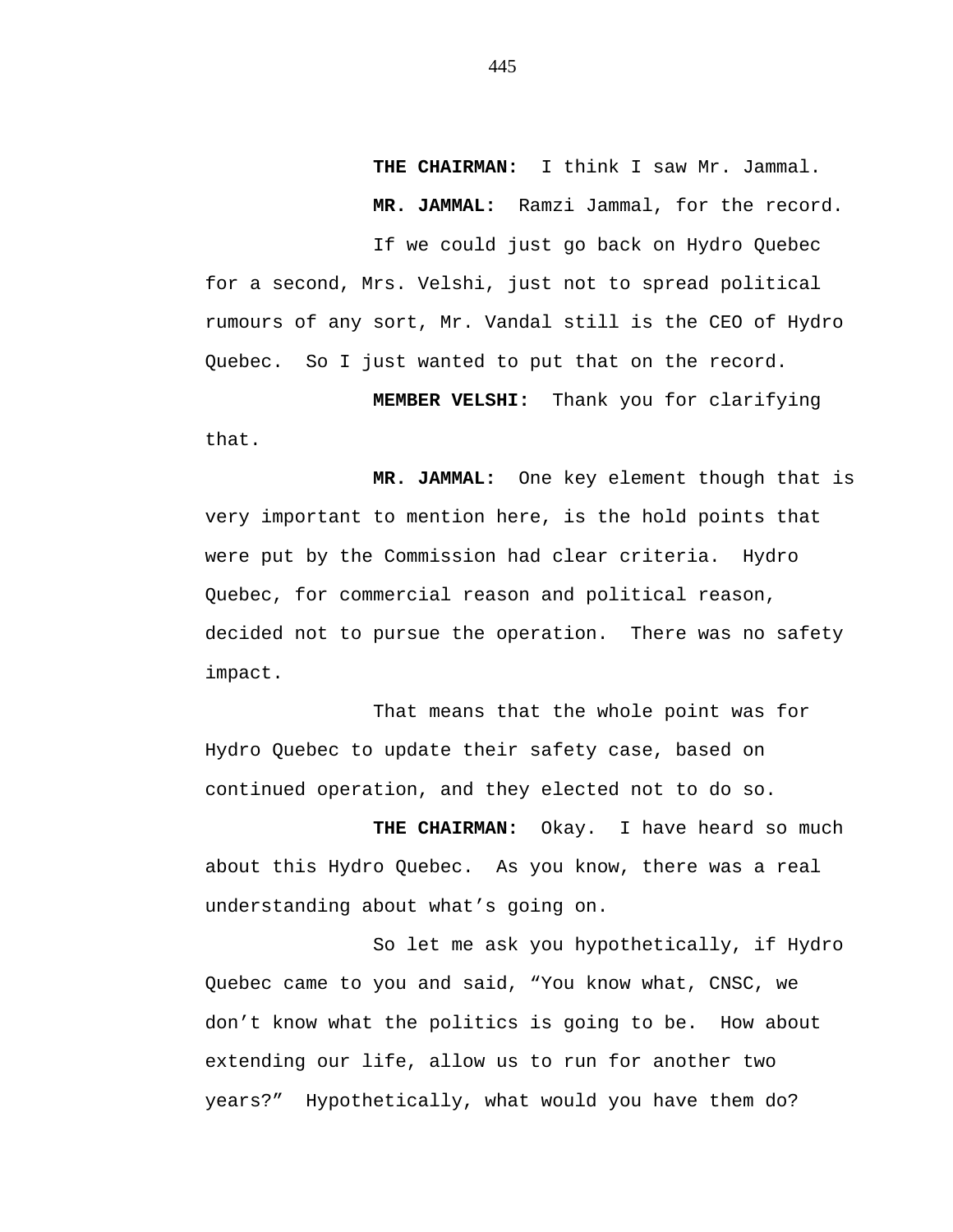That's what I can't understand, kind of the difference between shutdown, refurbishment, and life extension.

**DR. RZENTKOWSKI:** Yes. The first question would be: where is your condition assessment of all the structures systems, and components? This would be the first question.

And then, of course, based on the condition assessment, we will decide if it would be feasible to do so, because, really, the safety case has to built on the fitness for service of the facility. This is the absolute requirement.

**THE CHAIRMAN:** So to take your example, because they haven't done anything because they know they were going to go refurbish, you probably would say, "You cannot do it"?

**MR. JAMMAL:** Hypothetically, yes.

**THE CHAIRMAN:** Okay. I just was wanted to so everybody understands kind of the three options here.

Mr. Frappier?

**MR. FRAPPIER:** Gerry Frappier, for the record.

Just to add a little bit from -- because of the comments you talked about with respect to the 210,000 hours. So as was just mentioned, Hydro Quebec from awhile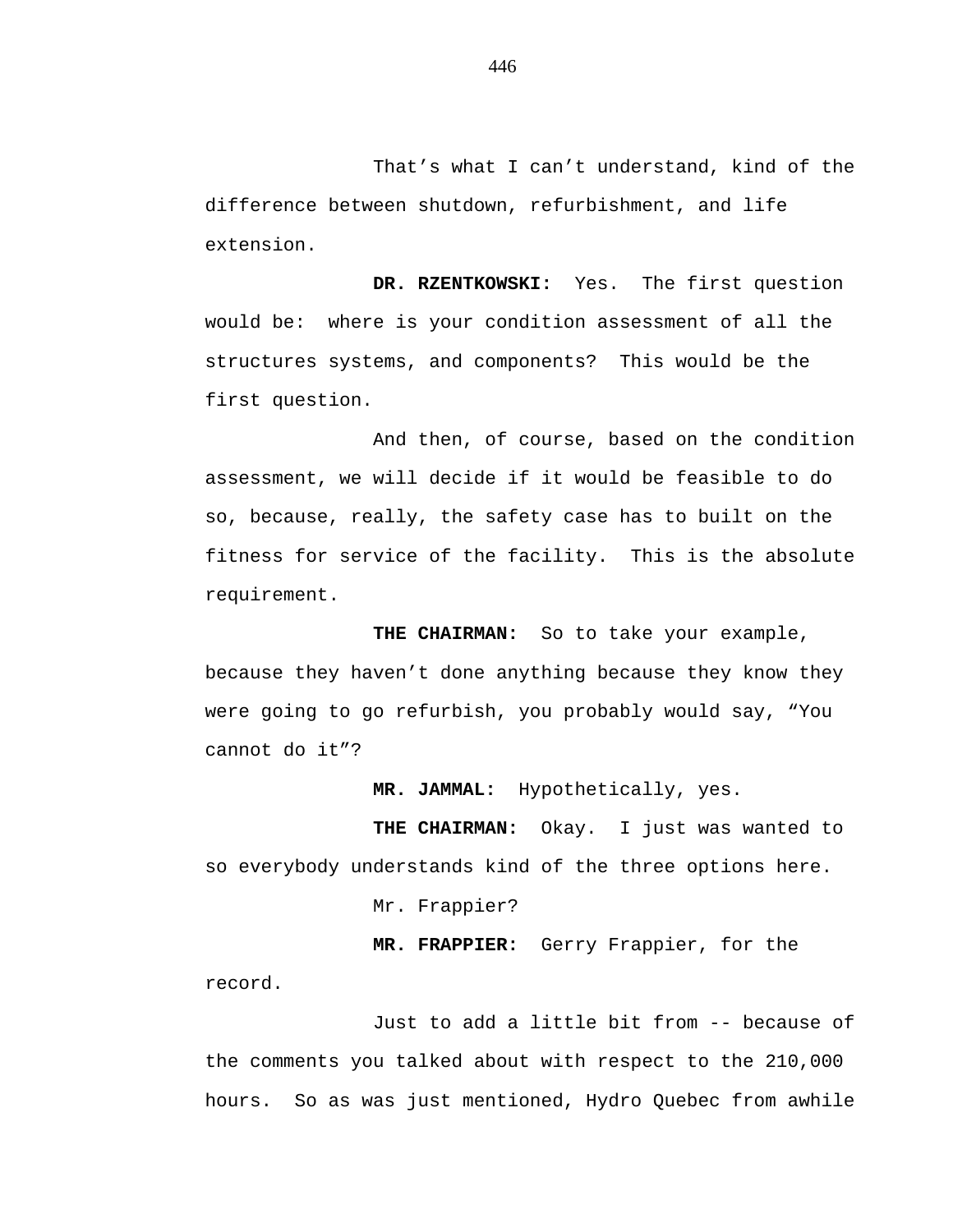back has been looking at refurbishment or those sort of thing as being the options.

So although this is for the public maybe something to be talked about over the past few days, or maybe since Day One or whatever, from our perspective we've been looking at this for several years.

Bruce Power and OPG and AECL got together to do this research project called the Fuel Channel Life Management that we've just been making reference to. Importantly, Hydro Quebec decided not to join that research project.

So when the CEO was talking the other day, he does not have the benefit of the results of the research or the insight that the research is providing as to why there's hope, if you like, or that there's a view that the 210,000 hours are going to be able to be extended to 247,000 hours.

So if the -- as the research is finalized and there's the new engineering tools that demonstrate how and under what conditions you can go beyond the 210,000 hours, Hydro Quebec would have to have some ability to get in on that, if you like, if they wanted to go any further.

And just on his very good sound bite with respect to permits and standards, that he wouldn't go on a plane without the permits and standards, I think it's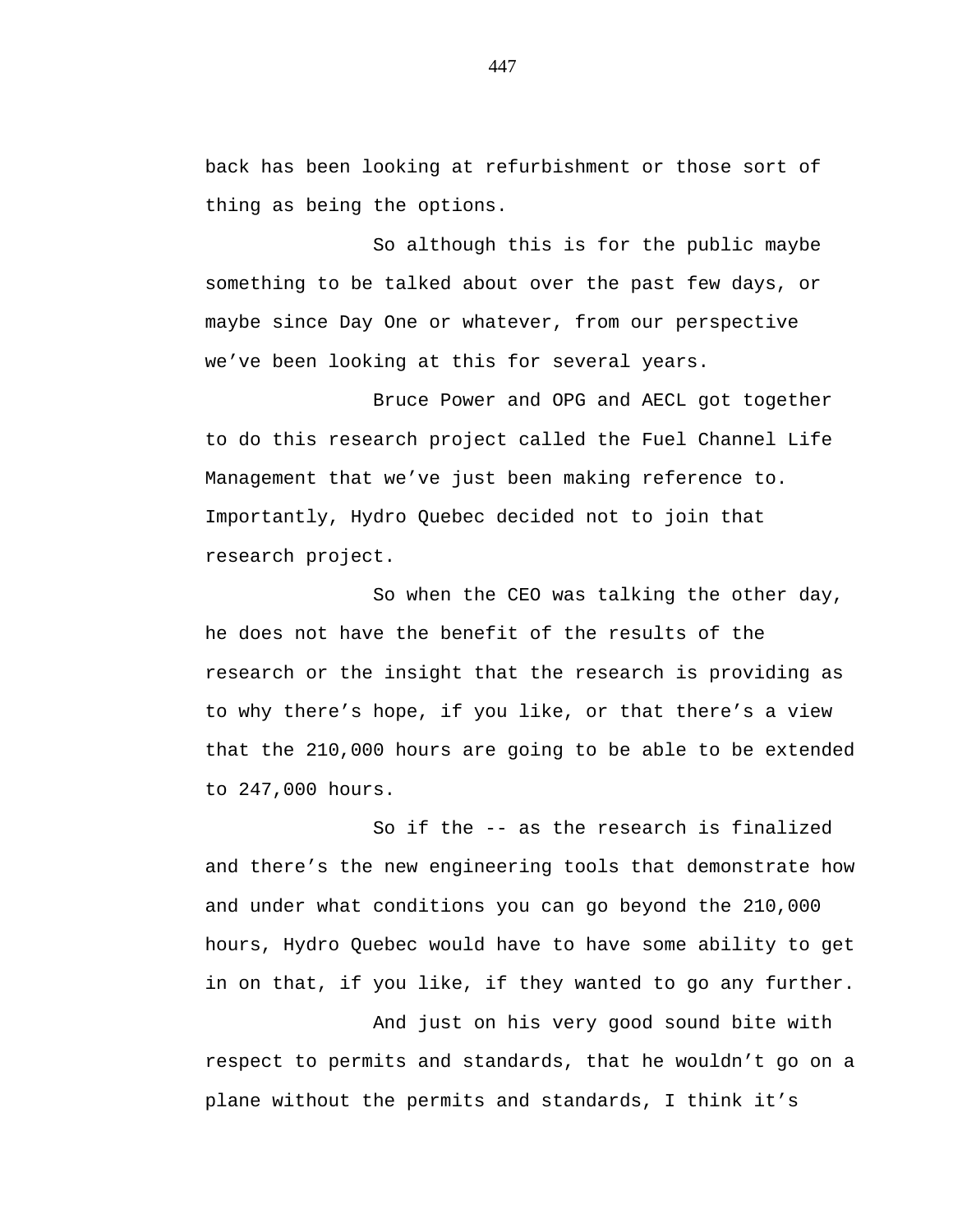important to recognize that what this research project was all about was to get the information needed so that they could modify the standard. Because there is a standard that covers this and that will be modified based on the research results, and then they would be getting a permit which is what would be coming from yourselves, as the Commission, to go beyond the 210,000 hours, if that's what you choose to do.

**THE CHAIRMAN:** Dr. Edwards, would you like to comment on this exchange?

**DR. EDWARDS:** Yes. I think that there's an awful lot of money involved, there's an awful lot of careers involved, and I'm reminded of people in the military, generals and so on, who once they're retired, they're able to say things that they were not able to say when they were in their official position and their official capacity.

Generals have spoken out against nuclear weapons, for example. They've spoken out against various wars that they were involved in, and I think that we also have seen people from within the nuclear industry who have become independent of that and I would count Thierry Vandal among those because he was the very gentleman who announced the refurbishment of the Gentilly reactor at \$1.9 billion a few years ago.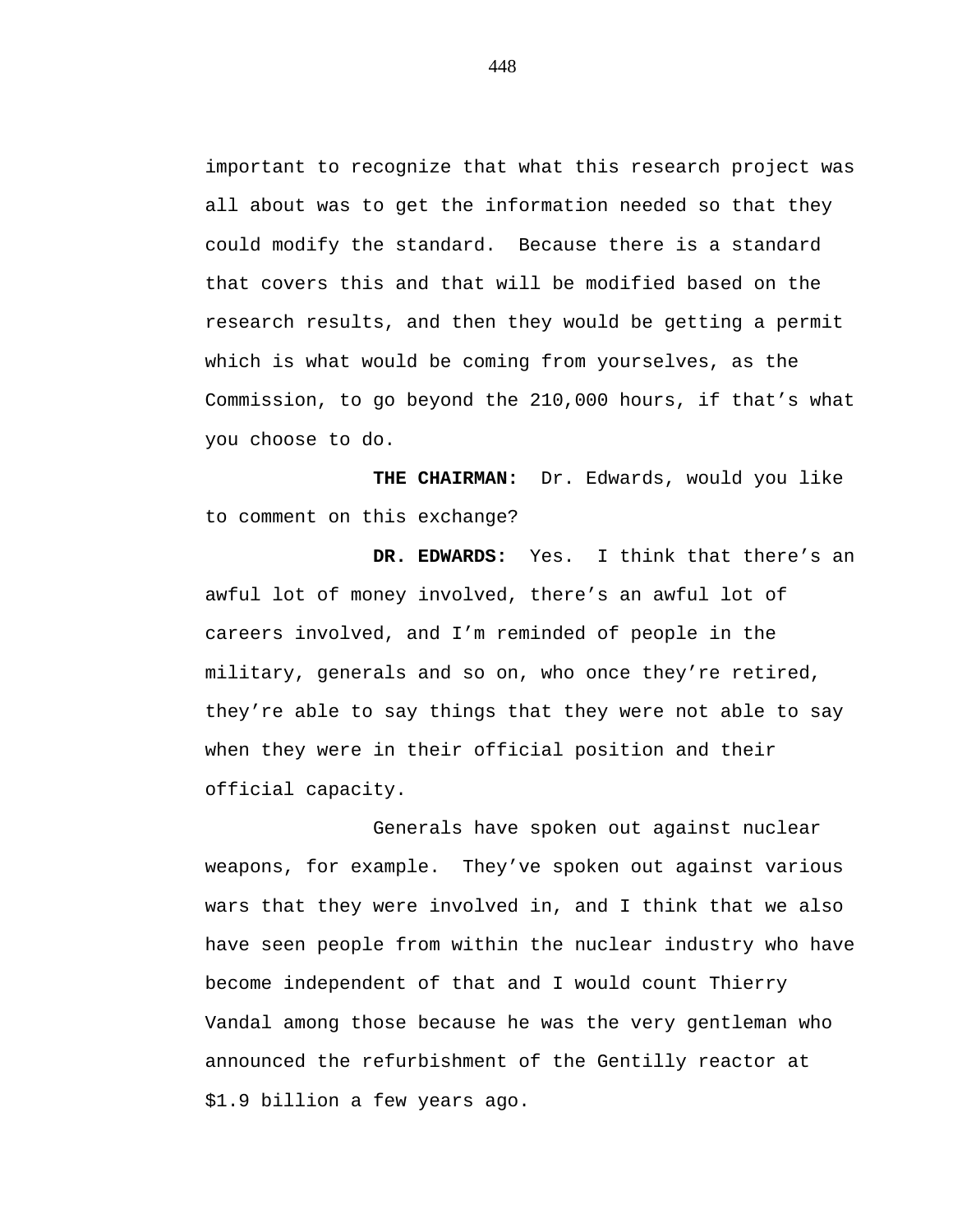And after the government had decided not to refurbish that reactor but to shut it down, he produced a report showing that the actual cost of refurbishment would have been, in their estimation, 4.3 billion and not 1.9 billion and that, in fact, he had advised the previous government not to proceed with refurbishment because Hydro-Québec did not figure that it was cost-effective.

But because of the political environment under the previous government, he was not allowed to release that information to the public.

So I do think that we're seeing here a very powerful organization, Ontario Power Generation, with the sympathetic help of the CNSC staff, trying to get some extra value out of their investments without spending the money necessary to really make it safe.

Why don't they just replace those old pipes? Why did they decide not to do that? And why now do they -- do they want to get a life extension when they decided not to do that refurbishment?

I think that this is something the Commissioners have to search their conscience and say: Are we simply enablers of what the OPG wants? Or are we going to say: Look, there has to be ultimately a relatively simple decision as to what is in the best interest of public safety.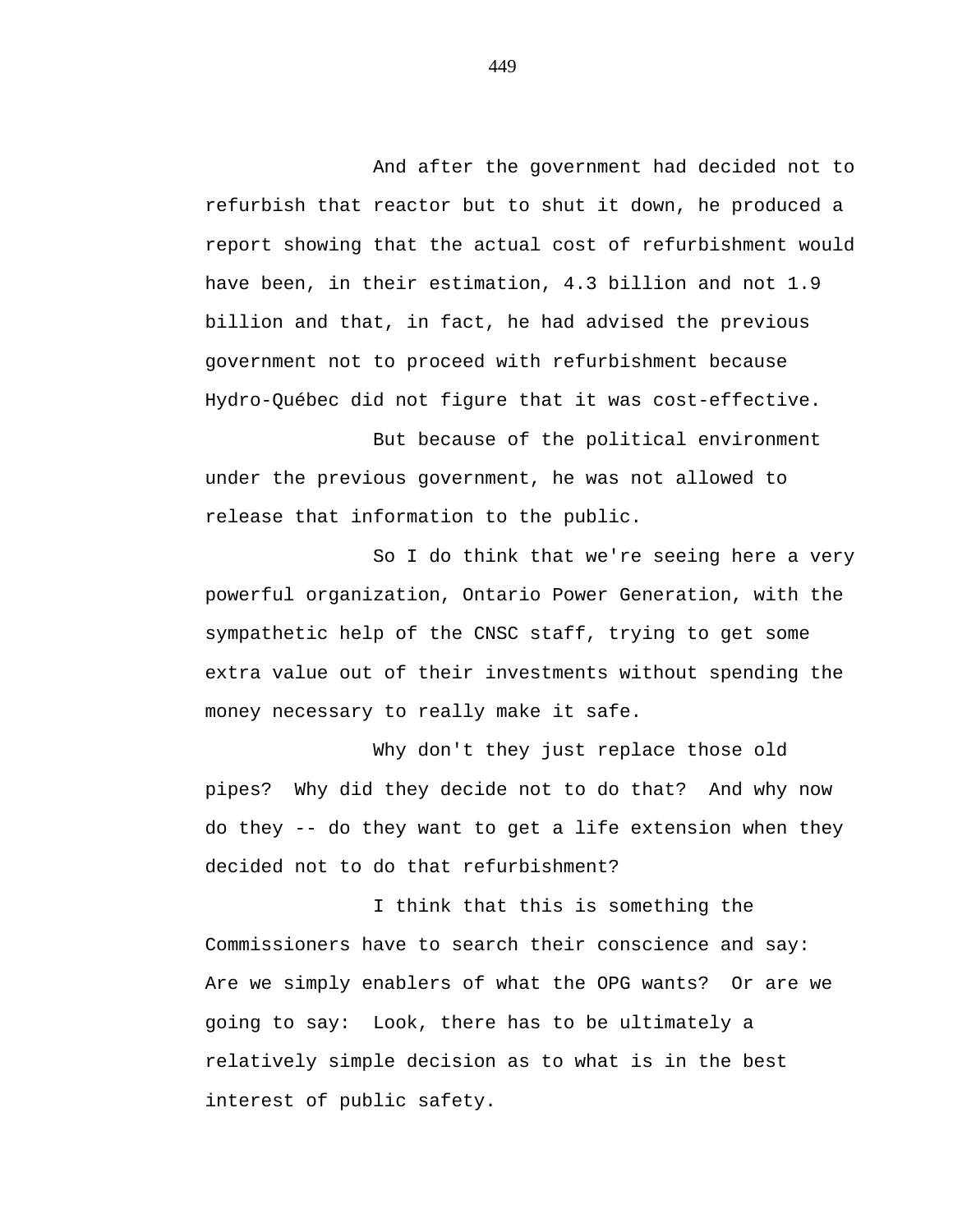All these arguments that it's too complicated, that there are too many factors to understand, are really intended to paralyze judgment.

I think the Commissioners have to look through that and say: Look, we have to have a clear criterion for deciding and we have to ask ourselves: Is it really just rolling the dice in order to let this old plant keep running bearing in mind that we really don't know the condition of all those feeder pipes and all those pressure tubes and Calandria tubes despite whatever research they may have done on some of them?

Or would it be, in fact, in the public interest to say: No, if you want to extend its lifetime, you have to renew it, you have to refresh that plant by refurbishing it. Otherwise, no licence.

## **THE CHAIRMAN:** Okay.

Anybody else?

Dr. Barriault?

**MEMBER BARRIAULT:** For CNSC, what I'm hearing really is that you've gone through the hoops to test this reactor and you say: "Well, it's okay to go on now with an experiment for four years."

Is that what we're hearing? That this is an experiment, that this has not been done, this is not an industry standard? Or is it an industry standard?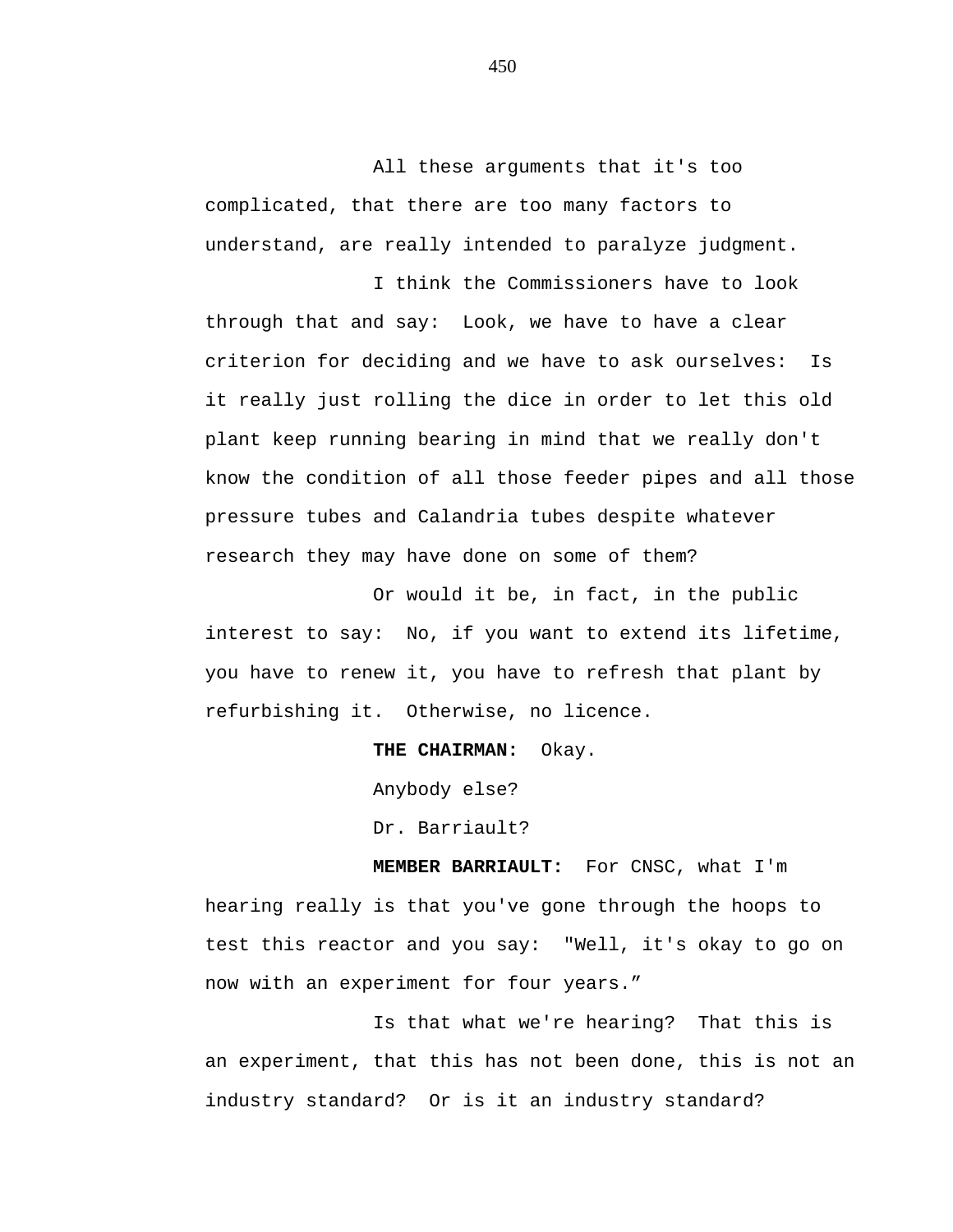**DR. RZENTKOWSKI:** Greg Rzentkowski, for the record.

Actually, Dr. Edwards mentioned something very important: clear criteria for continued operation.

As a matter of fact, we don't have the clear criteria right now. That's what we are working on.

Two hundred ten thousands hours of effective full power operation is not a criterion. By all means, not. This was just a design assumption made 40 years ago.

Now, we have a research project which we call "*Fuel Channel Lifecycle Management Project*" which is supposed to establish clear criteria for the fuel channels when we have to end commercial operation or re-tube.

So the criteria will be probably stated very clearly, in our License Conditions Handbook when we bring this broad project to conclusion.

**DR. EDWARDS:** Am I suppose to have the last word or?

**THE CHAIRMAN:** You will get the last word but you're generating some -- still some discussion amongst ourselves here.

## **DR. EDWARDS:** Okay.

Could I comment on that last statement by Dr. Rzentkowski?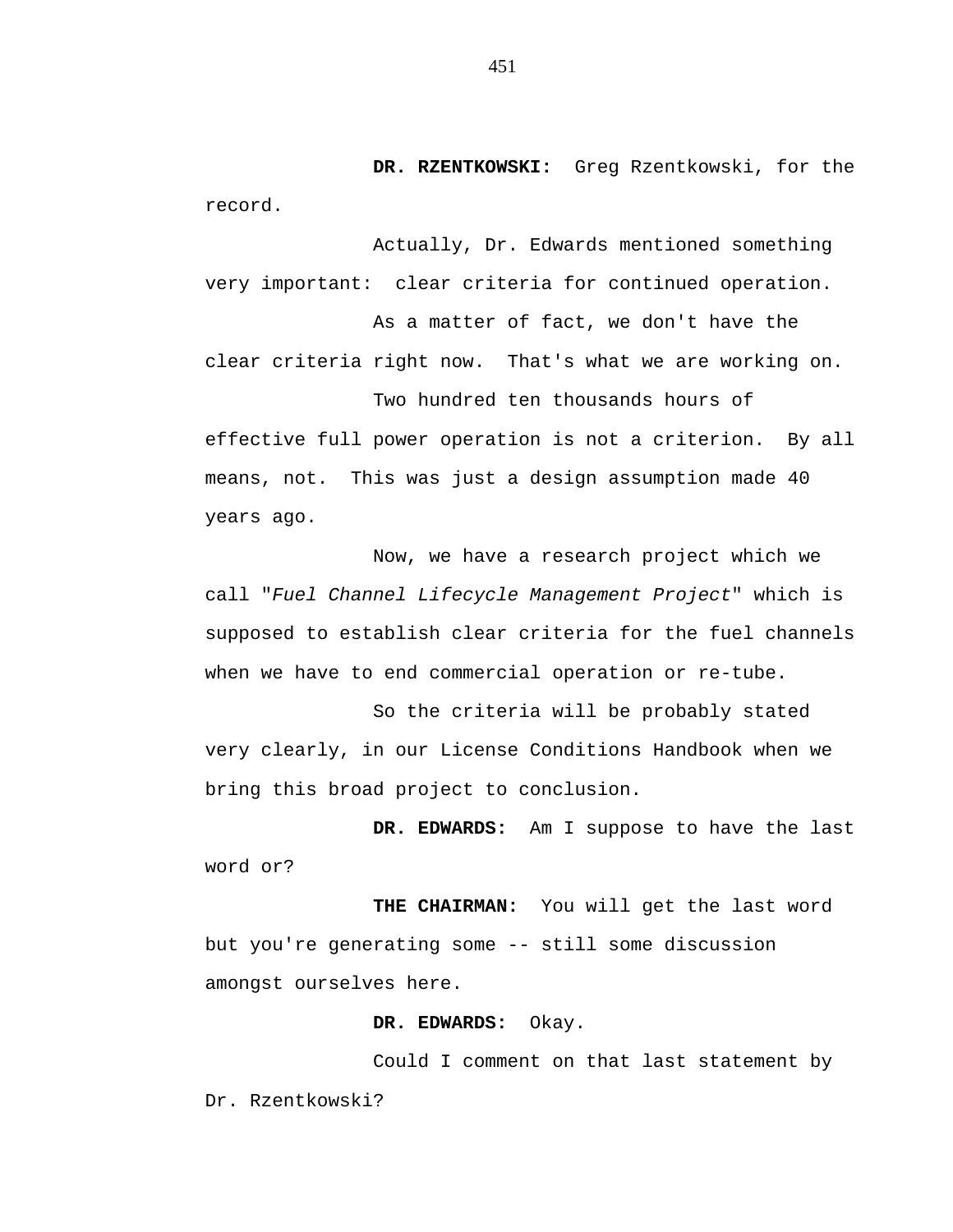### **THE CHAIRMAN:** Yes, please.

**DR. EDWARDS:** Again, I'm addressing the Commissioners here, not the staff, because I think the Commissioners are the ones who really bear the responsibility for decision-making, not the staff.

And, I think that the Commissioners have to find it in their own view, they have to be clear as to what it is they are approving or not approving.

And I find it distressing -- as has been expressed by some of the other people who have spoken today, such as Shawn-Patrick Stensil from Greenpeace -- I find it distressing that, in fact, there are no criteria for refusing to grant a licence. There is no criterion for not granting a licence.

It seems that anything you try and find out that might be considered an indication of why you should not renew a licence -- certainly, Thierry Vandal made it quite clear that, from his perspective as CEO of Hydro-Québec, he thought that this 210,000 was an absolute limit and it was a safety consideration. He stated that very clearly.

So, I mean, maybe he was in a position where he was now free of the responsibility for trying to justify the continuation of the Gentilly-2 nuclear reactor, and so he could speak frankly.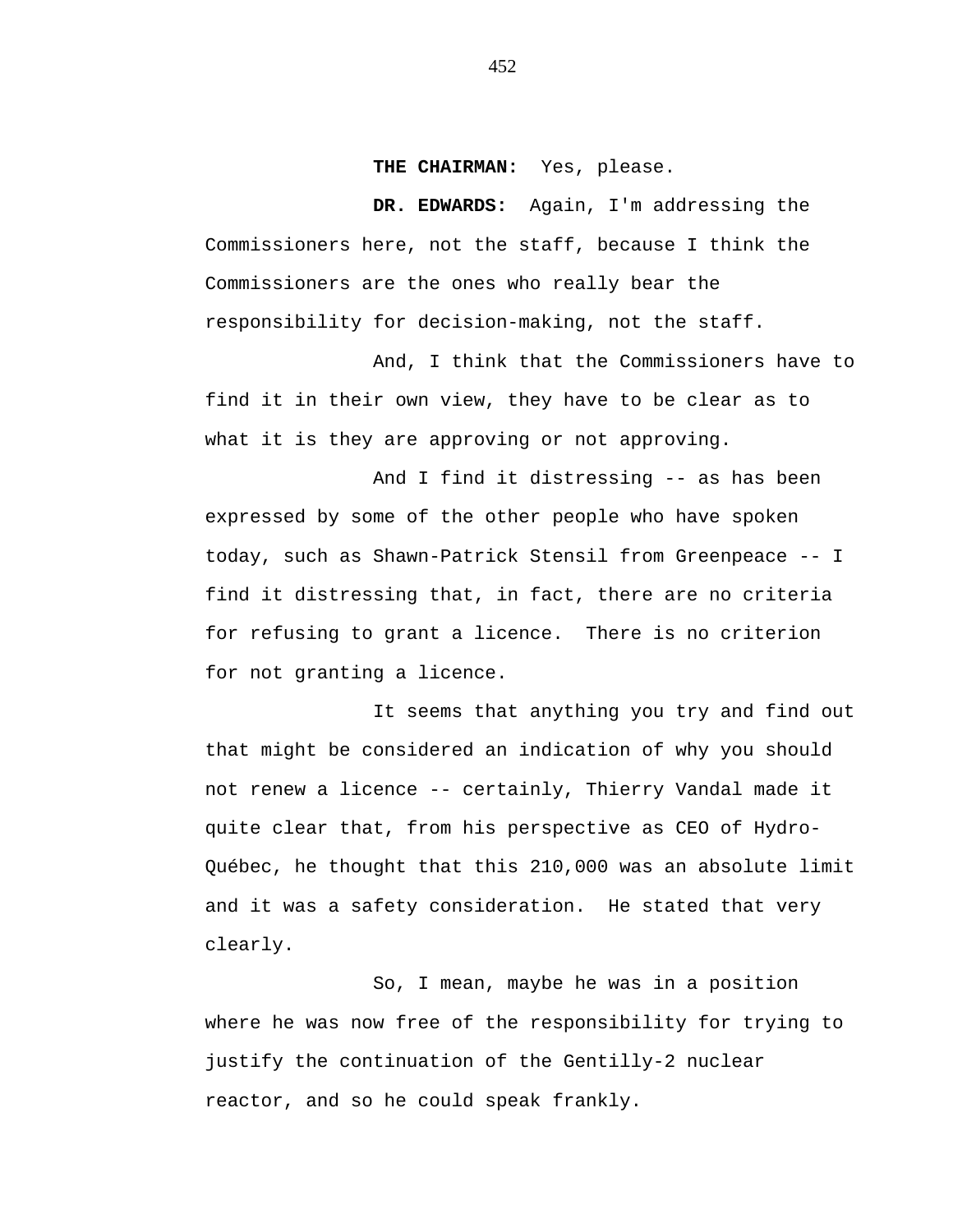But perhaps these people who are now in the room are feeling that they cannot speak frankly because there is so much momentum and so much pressure from OPG to get this thing approved, to get this thing extended.

The Commission has to ask itself: In your hearts, do you really believe that, given the siting of the Gentilly-2 reactor (sic), so close to downtown Toronto, given the age of the reactor, given the unknowns and given the experience worldwide, is it really in the public interest and are we or are we not compromising public safety to let this plant run when we have heard ourselves that they haven't finished doing the work, they don't even have the standards in place yet.

What's the hurry here? That you get the -they want to get your approval, members of the Commission, before they've done their homework.

# **THE CHAIRMAN:** Dr. Barriault?

**MEMBER BARRIAULT:** I guess what I'm doing really is looking at the design of the design of these reactors and a time element placed on that.

If you compare this, for example, to aviation, you know, a Cessna 172, the engine has to be replaced every 1800 hours, no matter what kind of shape that you think it's in, and that's based on history. After 1800 hours, they experience problems, you can get it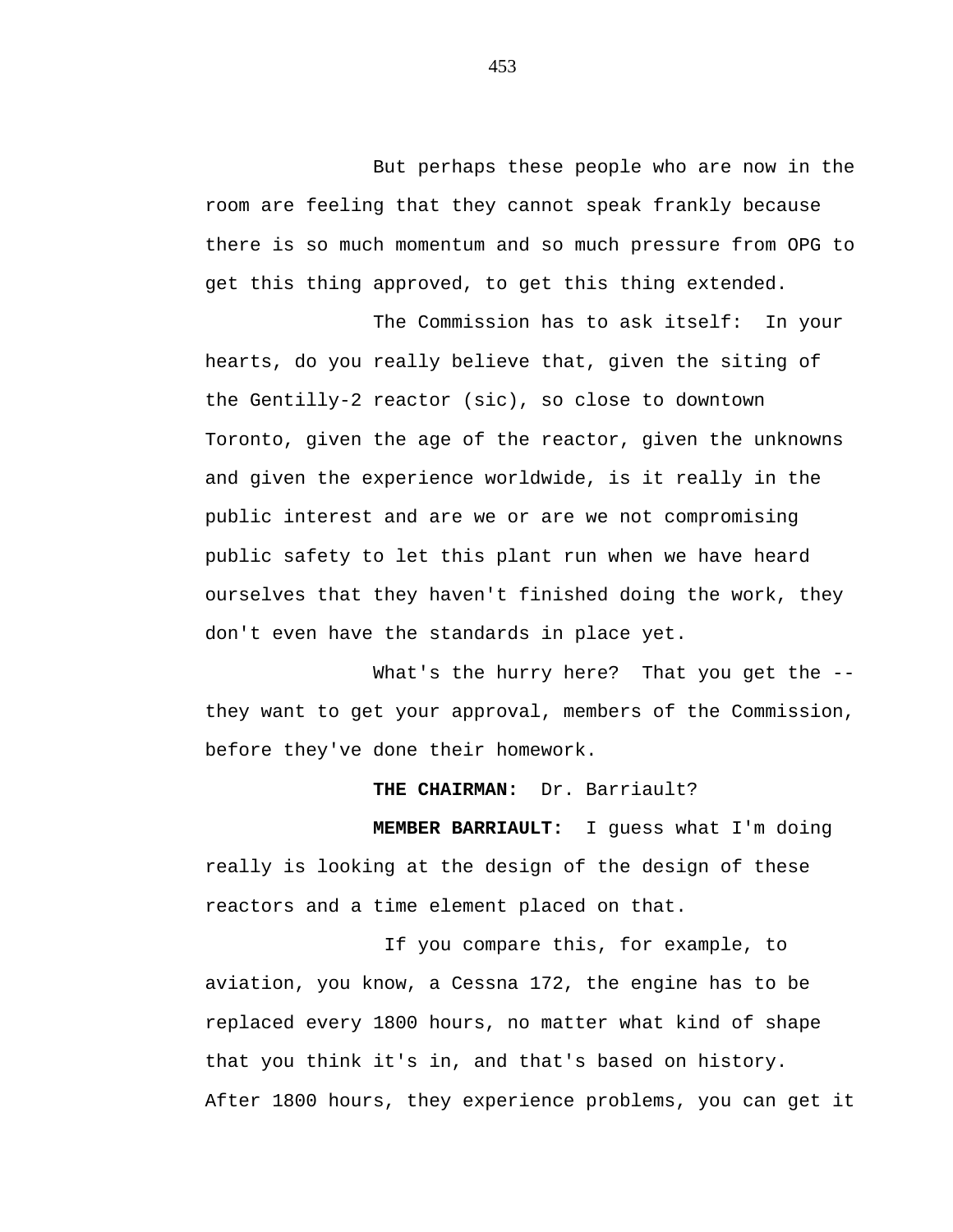into what's called "under-condition" but that means that you have to get your oil checked -- tested really, for metal deposits on almost a monthly basis, and so on and so forth.

So what I'm wondering about, really, is that what kind of mechanism are we going to have in place, if we do a lot of this, to make sure that this reactor is really tested and examined over and above what we normally do?

Otherwise, what we're doing is saying: Well, we're going to try this experiment and if it goes 1000 hours more or 500 hours or whatever, well, then we'll have that documented as this has been done in other, I guess, reactors.

**DR. RZENTKOWSKI:** Greg Rzentkowski, for the record.

Perhaps I was not clear referring to a research project. The reactor is not a research project. The research project is performed in the laboratory environment to assess the ageing mechanism of the pressure tubes and define what is the actual limit for the pressure tubes and establish the acceptance criteria for the real reactor. That's what I meant.

We will absolutely not experiment on the reactors. We have to be absolutely sure that the safety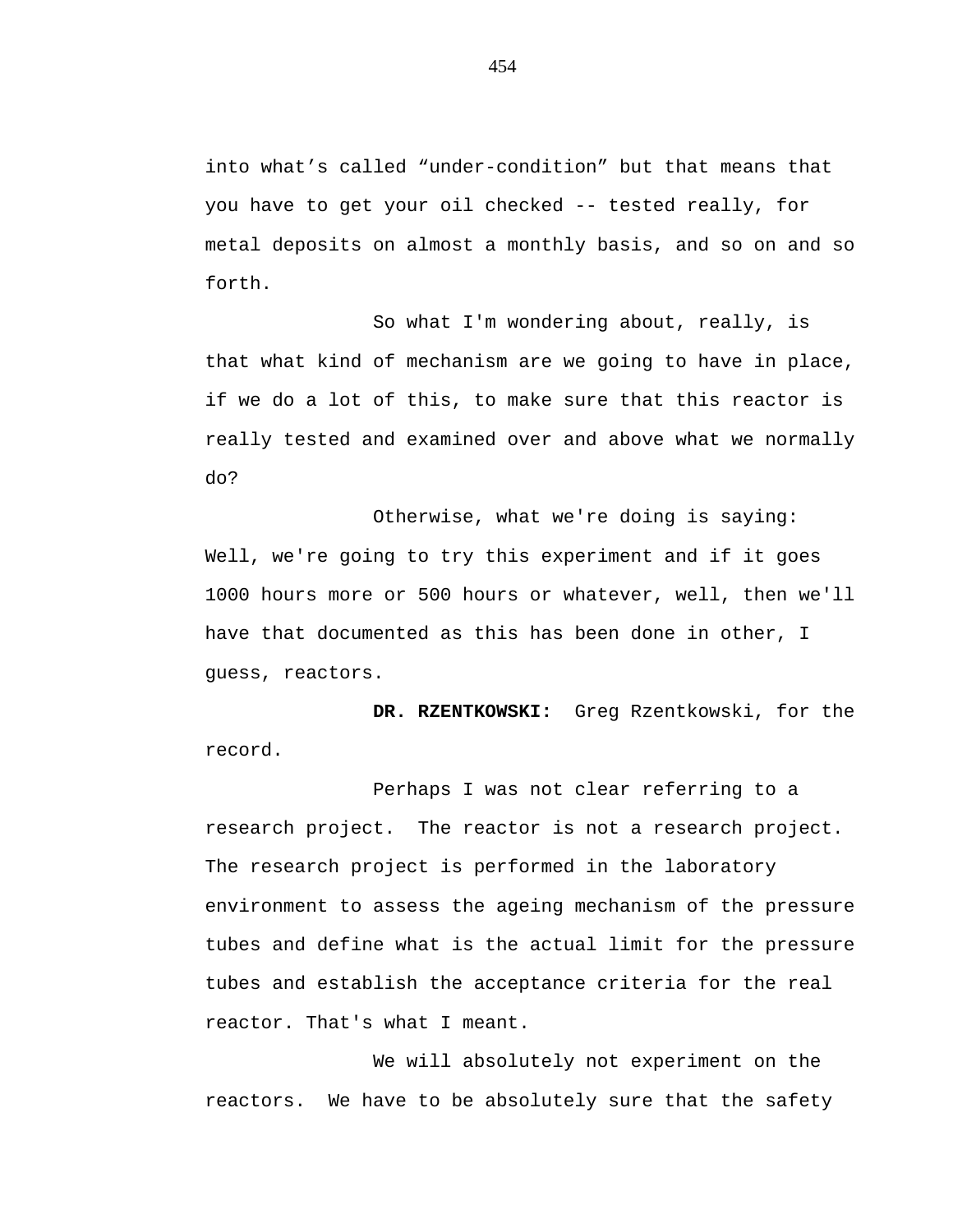will be guaranteed beyond any research doubt. And this is the objective of the project: to take us to the point where we can very conclusively establish the criteria for the end of operation of the pressure tubes. The reactor is not an experiment.

**MEMBER BARRIAULT:** Not an experiment.

**DR. RZENTKOWSKI:** That's one point I wanted to clarify.

Now, a research project is only one part of the story. The second part of the story is surveillance, testing, maintenance, and this is a part of the Continued Operation Plan. We are developing much stringent testing requirements for the pressure tubes.

And this will be, as I mentioned, part of the Continued Operation Plan. I will ask Mr. Miguel Santini to describe this part of the continued operation.

**MEMBER BARRIAULT:** I'm sorry, the next part of my question before you go on was: Is this a standard of industry?

Does this go on routinely in industry?

**DR. RZENTKOWSKI:** Yes, it's a CSA standard which describes the metalurgical conditions of the pressure tubes at the end of operation so, basically, establishs the acceptance criteria.

**MEMBER BARRIAULT:** But I don't ---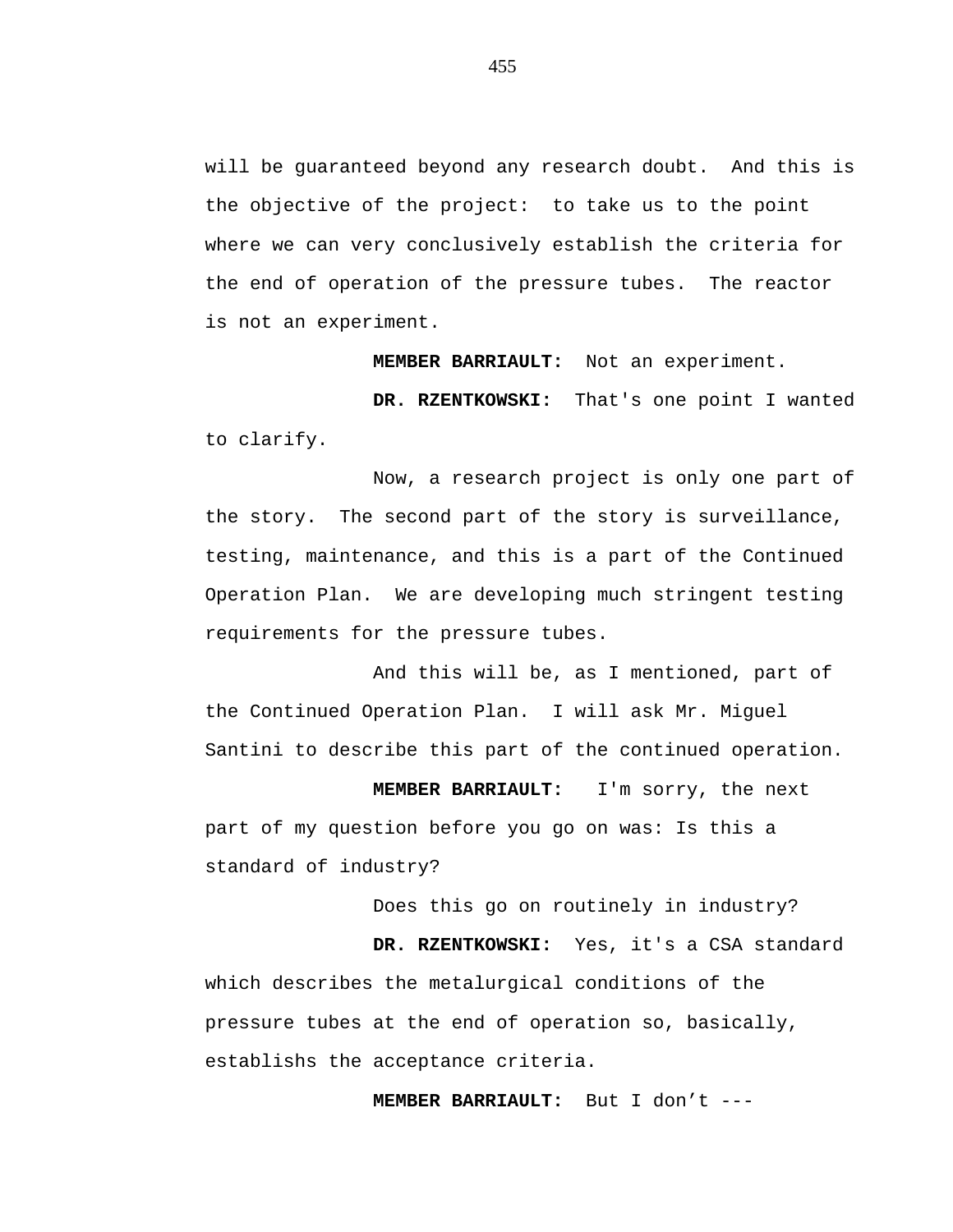**DR. RZENTKOWSKI:** The standard has been written a long time ago and, now, the data are being revised based on the current research study.

**MEMBER BARRIAULT:** I don't think it was - my question was that: Is this a standard within the industry for other reactors?

Are there other companies doing this on a regular basis?

Are other countries doing this on a regular basis?

**THE CHAIRMAN:** We already discussed this, the life extension in the U.S. and everywhere else, but every plant is a different design, different circumstances, different studies.

But they all now are running into 60 years of operation and now there's talk about 80 years of operation.

#### Am I right?

**DR. RZENTKOWSKI:** That's correct. There are international research studies on ageing and the extensive information on ageing. Mr. Gerry Frappier will describe this effort.

**DR. EDWARDS:** Could I point out, however, that the CANDU design is fundamentally different from the American design, much more complicated, with many more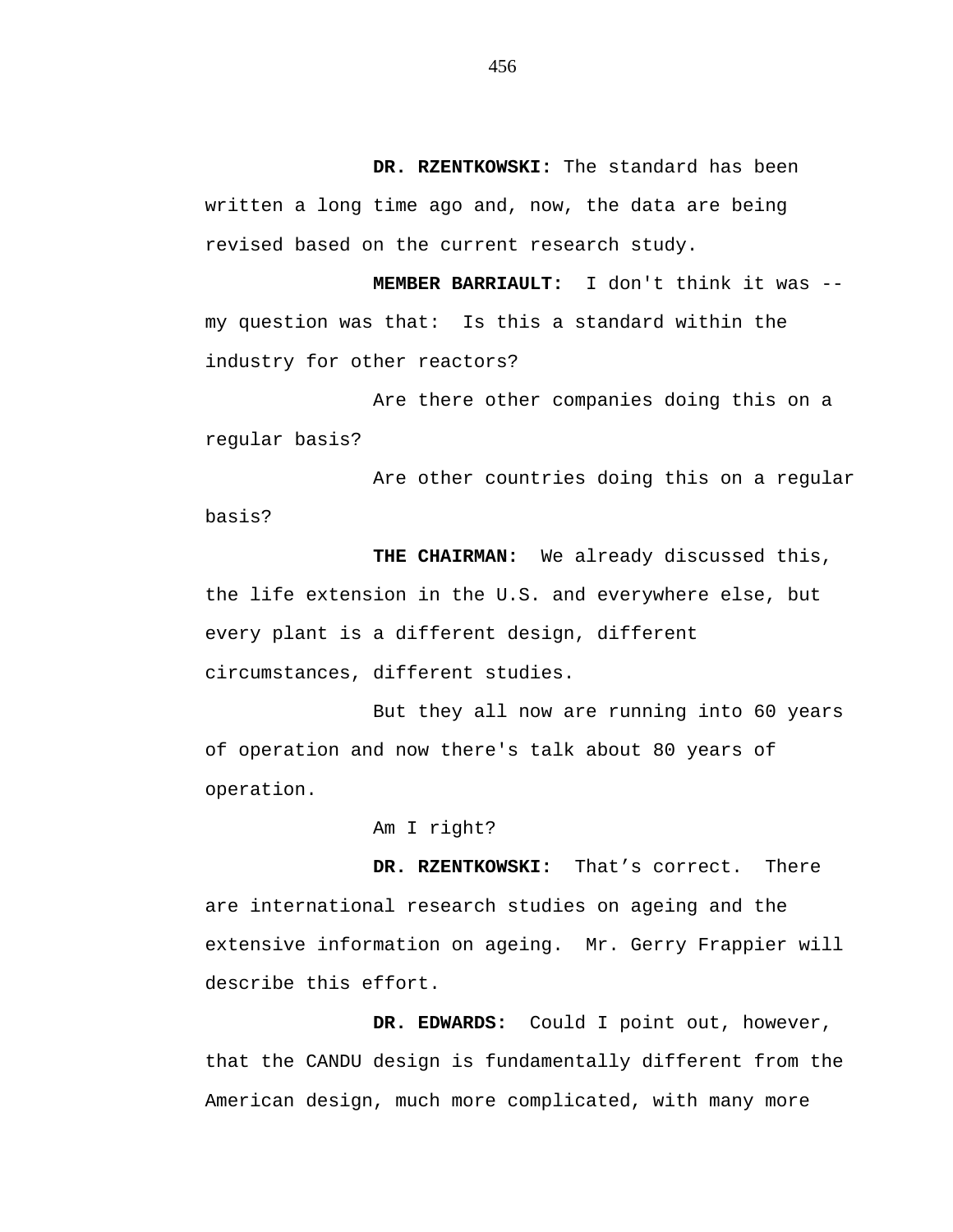kilometres of small diameter pipes which don't exist in the American design.

And it is precisely because of the deterioration of those small diameter pipes that the refurbishment of the reactors which have been refurbished, the Bruce reactors, the Point Lepreau reactor and the proposed refurbishment of Darlington were authorized because they were considered to be necessary. Is that not true?

#### **THE CHAIRMAN:** Staff?

**MR. FRAPPIER:** It's Gerry Frappier, for the record.

I'm going to answer that, but I'll do it in a little bit of a long way. What is very similar to the rest of the world and the United States in particular is, as OPG referred to, the balance of plant.

So there's a whole bunch of areas here that are similar and how to ensure that they are good for extended life and what not, there's various standards and templates and that that have been referred to by OPG that have been out of the EPRI down in the United States research organization and whatnot.

The piece that is unique, as Dr. Edwards was just saying, is the fuel channels. And that's why several years ago, industry started a research project to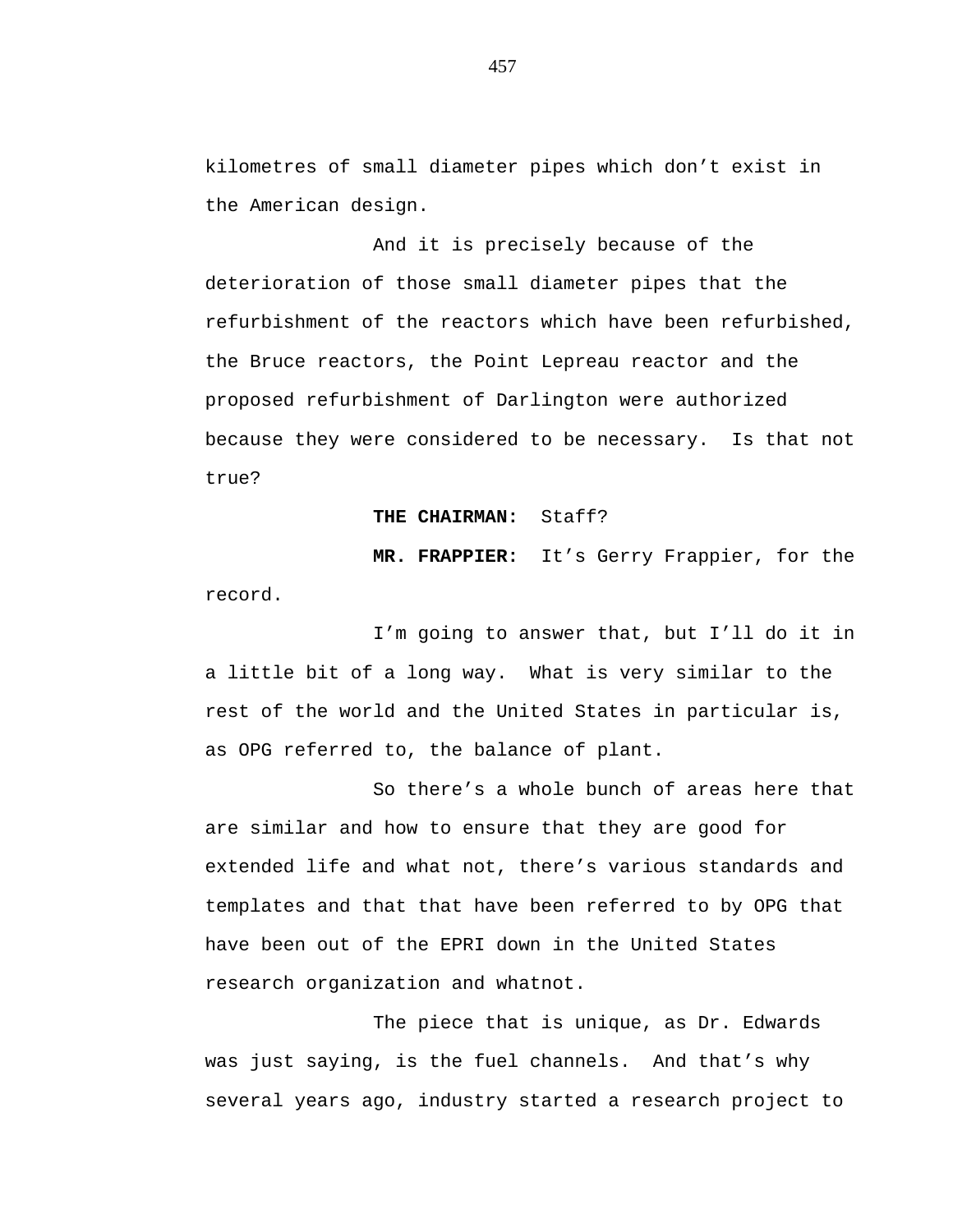look at the -- what would be the correct criteria and how to update the standards to ensure that the fuel channels themselves would be able to last for a longer time of operations.

And that is the research project that we're making reference to. That research project, the results of that research project, as Dr. Rzentkowski was saying, will be used then to update the standard, the CSA standard that has the tight controls that industry users in everyday work.

So that is the process by which we're evolving this and making sure that both ourselves, and internationally, that the additional length of time that reactors are operating are going to be done in a safe way.

There's also lots of research being done in a much more basic way of metallurgical and all this sort of stuff that is very compatible between ourselves and other regulators around the world. And we are continuing to exchange our information on those sides as well.

**THE CHAIRMAN:** Okay, anybody else?

Is -- we keep talking, staff are being asked all kinds of questions as if they are running the machines. Let's remember that we have an operator here that is in fact the majority of accountability to make sure that things are safe.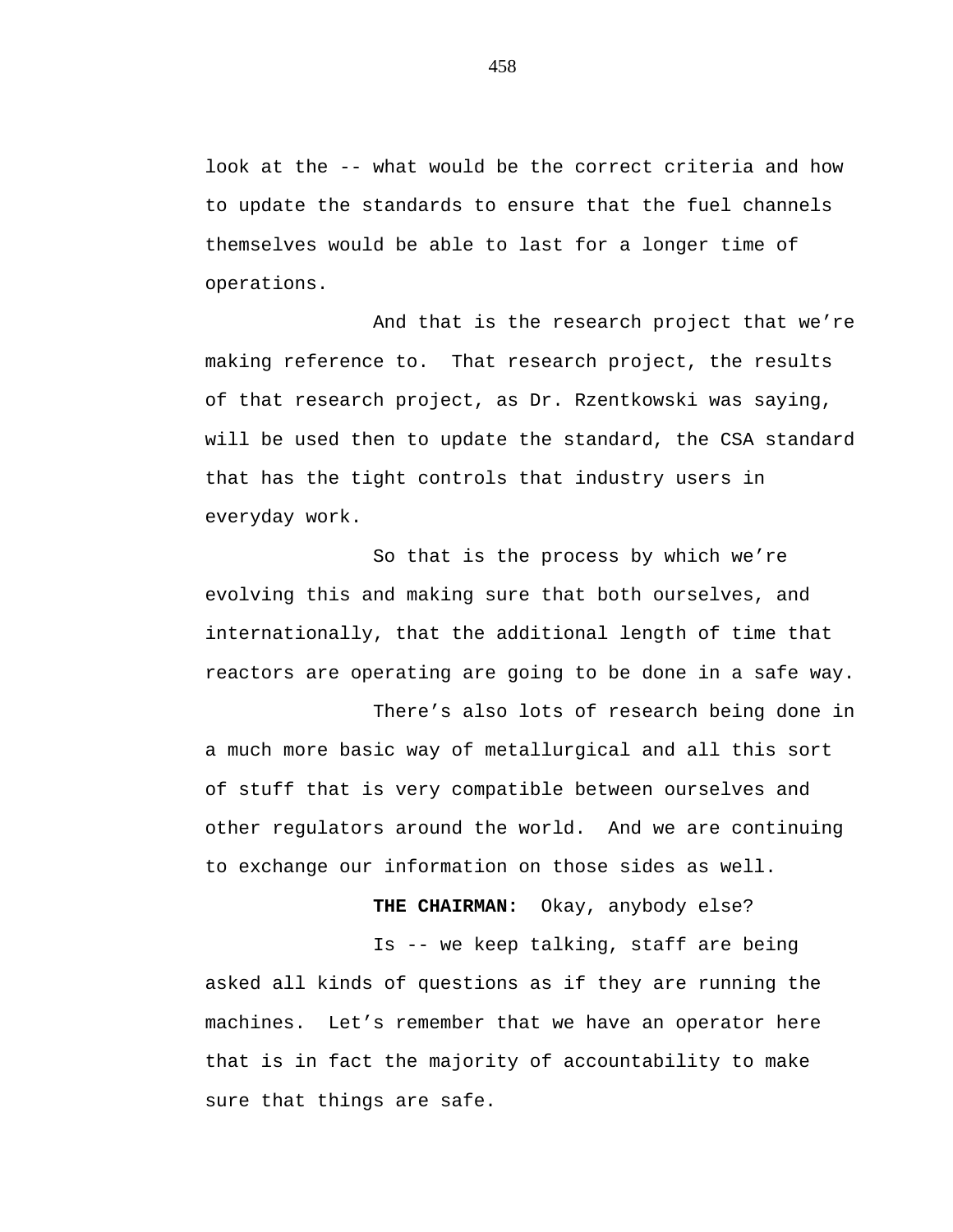Got a regulator, make -- oversee that it is safe, so it's a double accountability scheme here.

So let me hear from OPG. Why are you comfortable in continuing operation?

**MR. JAGER:** Glenn Jager, for the record.

I'll ask Mark Elliott to comment in detail the basis for the continued operation of the fuel channels. But I would say that we have high confidence in the plan that we have set out.

Each time that we start up a unit coming out of an outage, we have to provide fitness for service certification, if you will, that the reactor is fit to operate.

That includes the feeders, the small bore piping that we have an inspection program for that as well. Its wear is well understood and part of that fitness for service program overall.

If we find a condition that is not fit for service, we either do not start up or we fix it until it's ready to start up. So each time we start up an operator reactor during its operating interval, we ensure that that reactor is safe to operate right through that operating interval, and that will occur each time right through to 2020.

So I'll ask Mr. Elliott to speak in greater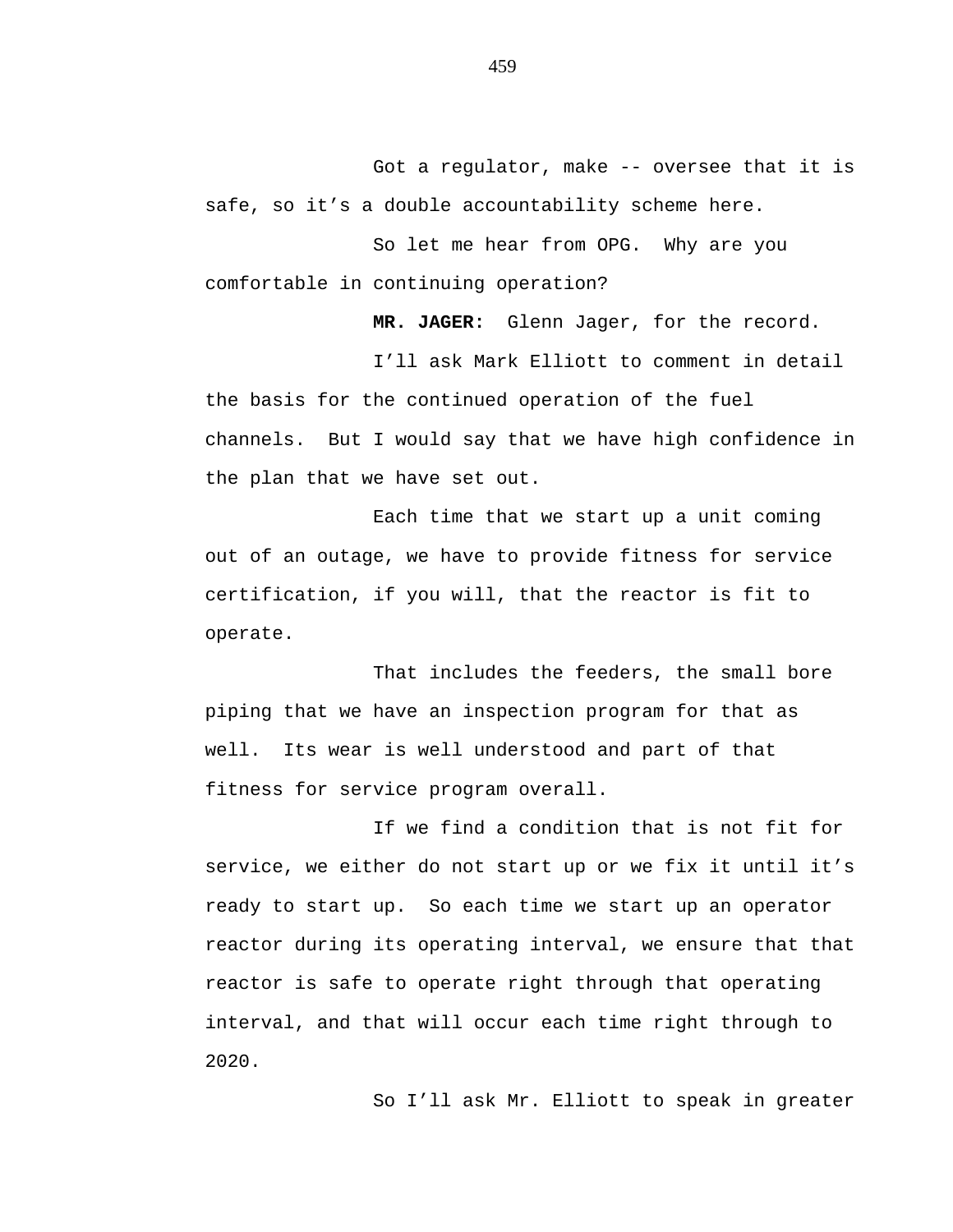detail about the program and how we ensure that happens.

**MR. ELLIOTT:** Mark Elliott, Chief Nuclear Engineer, for the record.

One little fact that I want to get back to before I jump in is the -- just the number of years, 210,000 is 30 years, 247 is 35. We've been throwing around 40 years and it's 30 years is where we are now, and we would like permission to go 35.

And before asking for that permission, the first thing we have to do is satisfy ourselves. We're the licensee, we're responsible for safety and we wouldn't be submitting this unless we were confident that the pressure tubes were safe.

To come to that conclusion, we started several years ago, in 2009, with a research project. And this was a unique project because we knew that the CNSC would have to be involved every step of the way to verify our findings, to verify our conclusions.

So what we did is we wrote a protocol. This was a protocol, a written kind of Memorandum of Understanding with the CNSC staff that laid out 18 research reports, 18 pieces of research to look at all different aspects of pressure tube life.

And so we agreed that those were the right research reports, those were the things that needed to be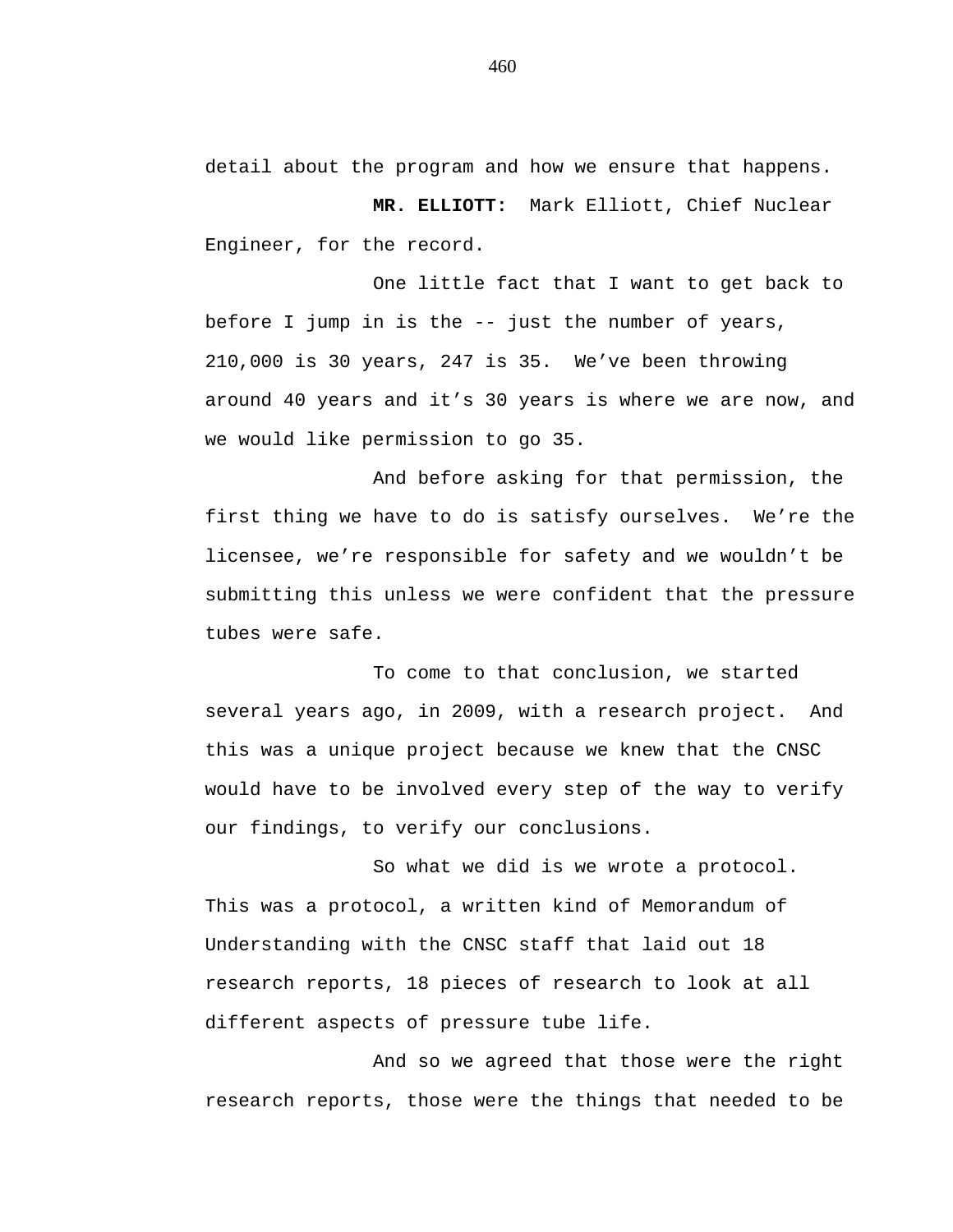investigated.

We also agreed on the closure criteria, in other words, what was the -- once you do the research, what do you need to see for it to be successful, to say that part of the research was not only done, was done appropriately and had a successful result. So we wrote closure criteria as well.

And those were laid out on a schedule and OPG had -- and Bruce Power both signed, the two Chief Engineers signed the protocol for the utilities and Greg and Gerry signed -- Greg Rzentkowski, Gerry Frappier signed for the Commission -- the Commission staff.

And that laid out a schedule for when the research had to be done, the report submitted. It also laid down a schedule of when the CNSC would reply with their comments.

So it was quite a business-like approach to a project where we knew it would need a lot of CNSC expert oversight. And their experts have been involved every step of the way.

All 18 reports are finished, all 18 reports, research reports were completed on time, were submitted, and the replies were received on all 18. And there was no significant negative issues with any of the research or the replies from the CNSC.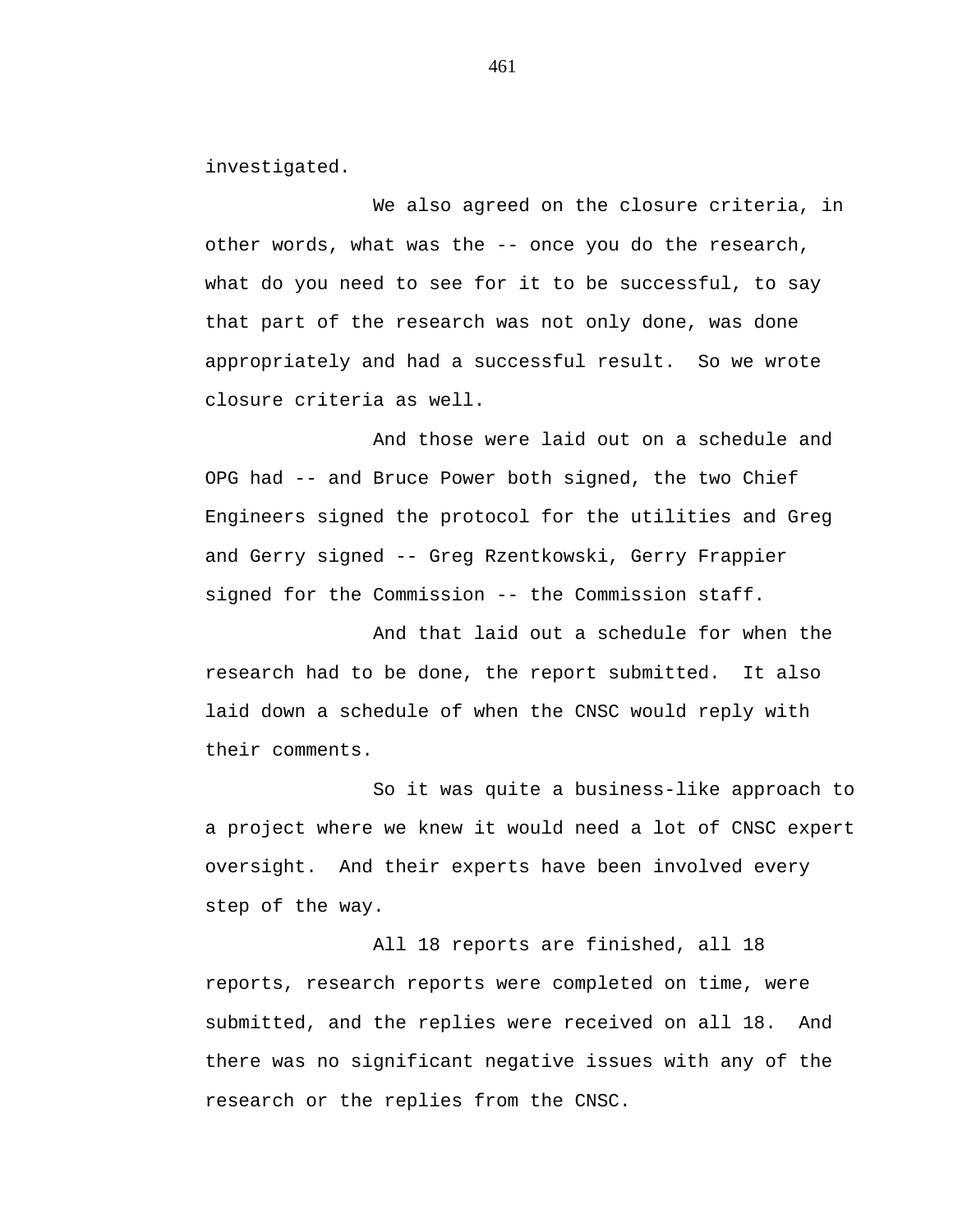Just to characterize one of them, I won't go into all 18 of course, but one of them is that when pressure tubes age, they pick up hydrogen. And so what we did is we added hydrogen to the pressure tubes. We took pieces of pressure tube out of the reactors, added hydrogen to them to simulate ageing, and then we did pressure burst tests at Chalk River nuclear labs.

I've been there for a few of them. When you know the lab staff on a first-name basis, you know you've been paying attention. So that's kind of where I am with the hot cell people at Chalk River.

And we -- and so we did those burst tests and we found that the pressure tubes were strong past 2020 in terms of how much hydrogen.

And I think I mentioned this morning that right now, we have 50 ppm of hydrogen, we're going to be going -- we think we'll be at 80 at 2020. Even the current CSA limit is 100. So -- but we burst test to 120. So we know there's safety margin there.

So that's just one example, but there was research, you know, 17 other research activities done. So it's -- we know, we have a phrase in OPG, I know because I looked, and this really applies in this case. We know that the pressure tubes are safe because we really looked into it.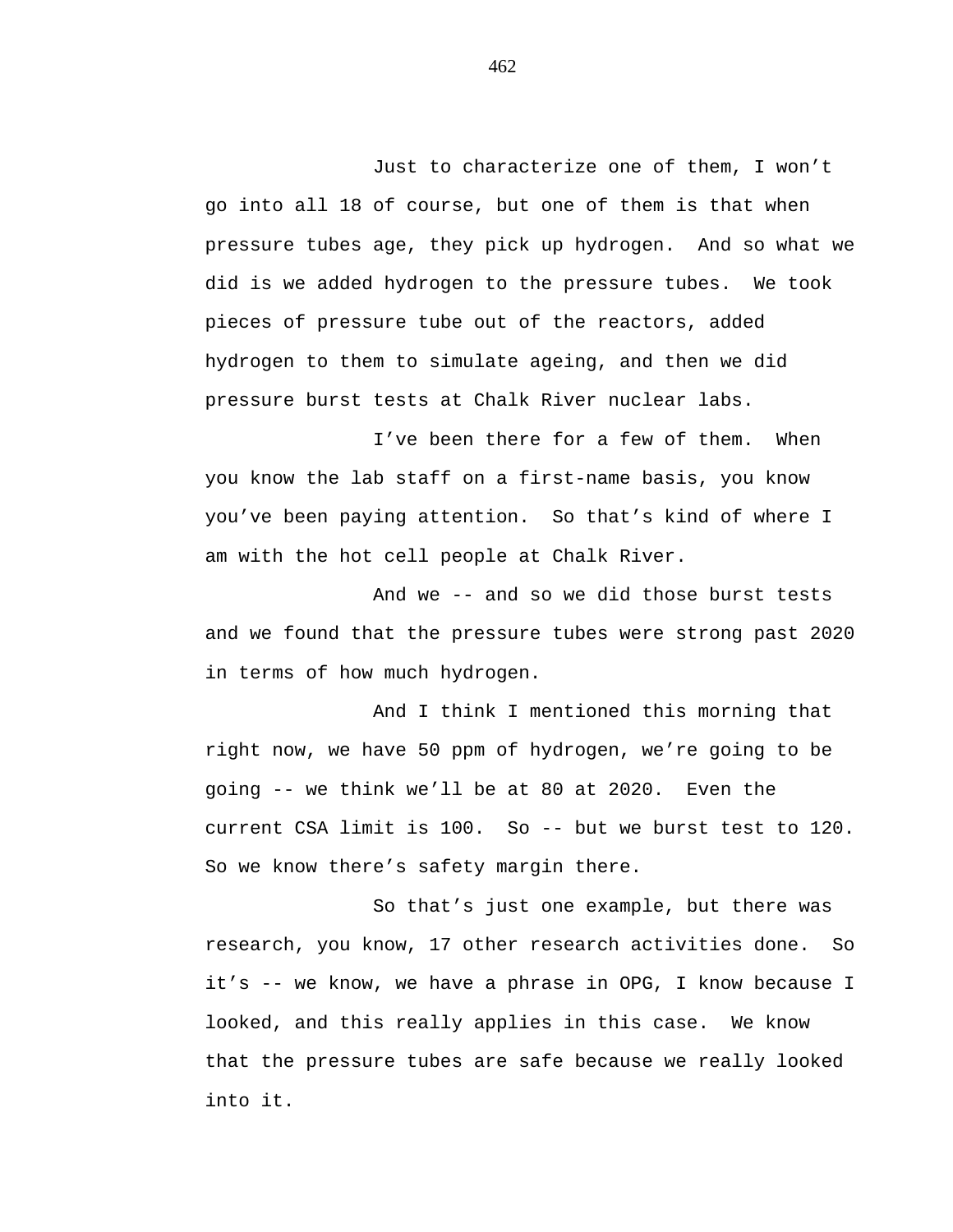**THE CHAIRMAN:** Okay, thank you.

I think Dr. Edwards, you got the final words here.

**DR. EDWARDS:** All right. I will make available to the Commission some communications written by Dr. Frank Greening, who was probably the most knowledgeable person on the whole question of materials and corrosion and other types of hydriding experiences, not only with the pressure tubes, but with the feeder pipes and so on.

According to his experience, there are completely unexplained differences -- sharp differences in the condition of pressure tubes, which are adjacent to each other in the nuclear reactor and which should have virtually the same condition. And yet there are fairly sharp divergences in the condition of these pressure tubes.

So I'm going to send this information to the Commission as to confirm the fact that what I believe to be true, and that is that there is a great deal of uncertainty despite any tests they may have done at the laboratory.

There is a great deal of uncertainty about the precise difference between all of these tubes, these hundreds and hundreds of tubes inside the core of the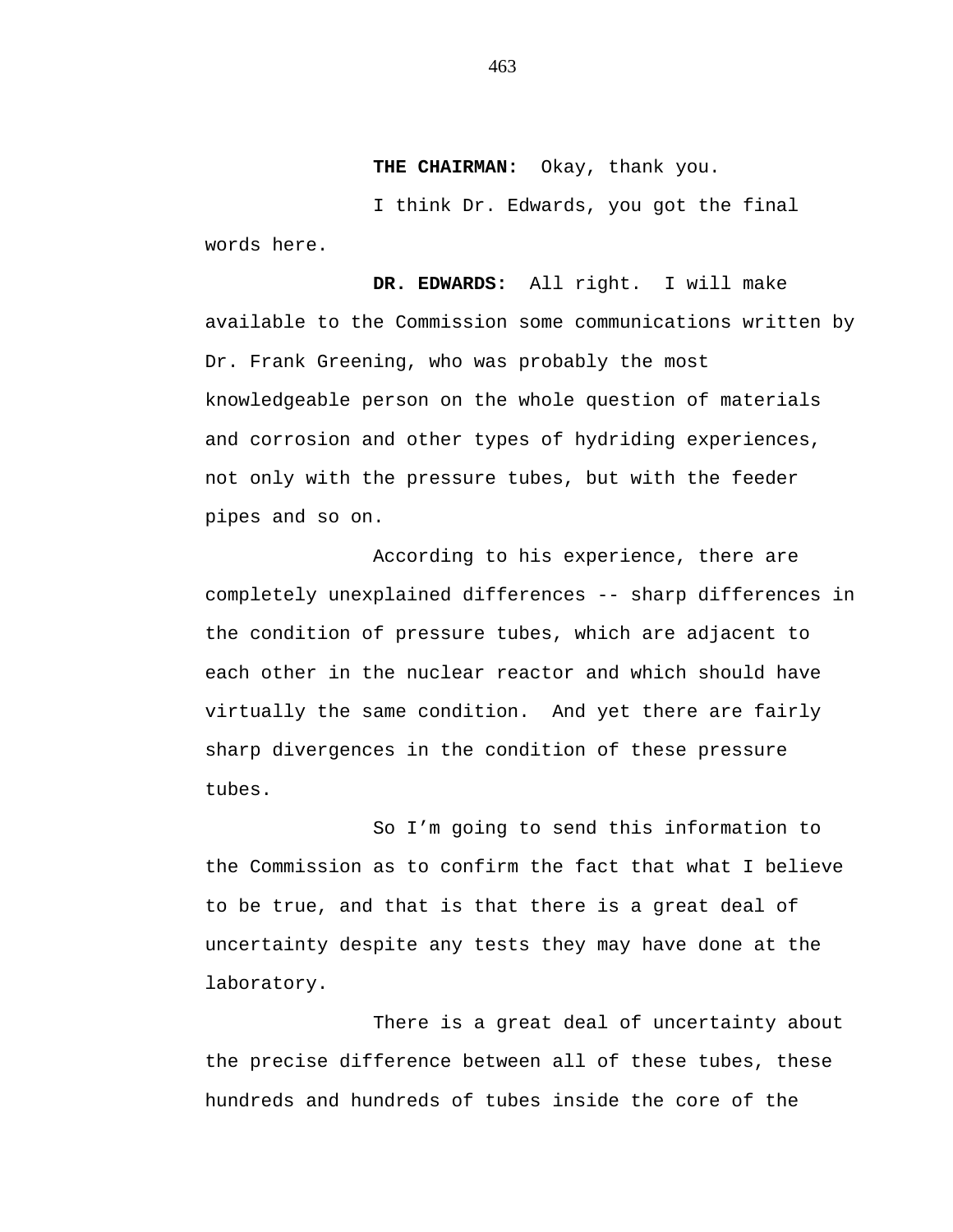reactor.

If you replace them with new tubes, then you know they're all the same because they're new. They've been freshly manufactured. They've been freshly inserted, and you're not playing games. You're not playing. You're not rolling the dice. You're not taking chances. You're not working on ignorance or on your best guess.

You're working on something which is a known condition and that is that these pipes are all new. That's a totally different situation from using some laboratory simulation for the basis of continuing the existence of this old plant for another five years. I believe that's rolling the dice.

Now, with regard to increased surveillance as was pointed out, as anybody knows, you just can't keep an eye on these things when the reactor is running because the radiation is so intense, it would kill any human being in there.

So the result is that one of the great difficulties of nuclear power, which is rather unique to nuclear power, is that it all has to be done so much by remote control and by instrumentation, and because of the instrumentation, there often enters in a degree of guesswork. You just don't know the conditions.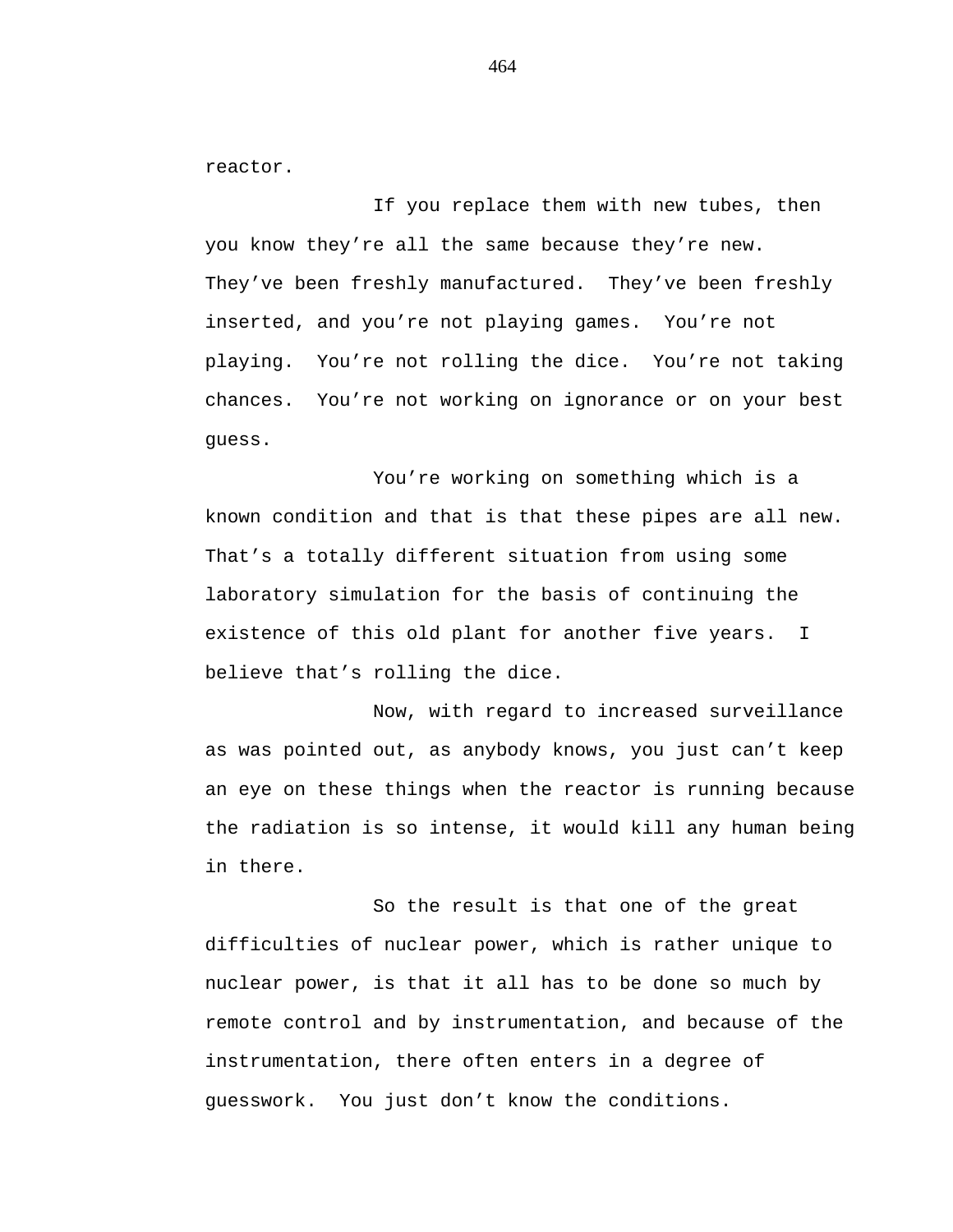You know, for example, at Three Mile Island, there were two days when they didn't know what the water level in the core of the reactor was or they didn't understand what the water level in the core of the reactor was because nobody could go in there to look.

So I think that this is why we have to be very careful with nuclear power. Nuclear power is not only a wonderful device for generating electricity and a marvelous physical system for deriving energy, but it is also a warehouse of radioactive poison and that's the problem.

That's the problem that engineering breakdowns, which would be of little consequence in most other systems, can be of major consequence in nuclear plants because it may accidentally provide an escape route for these radioactive poisons. And that's the difference. And that's why I think the Commissioners should say no.

**THE CHAIRMAN:** Okay. Thank you. Thank you very much.

This brings to a closing, believe it or not, of today and the hearing will resume tomorrow morning at 8:30.

Thank you for your patience. Have a nice evening.

--- Upon adjourning at 9:26 p.m. /

465